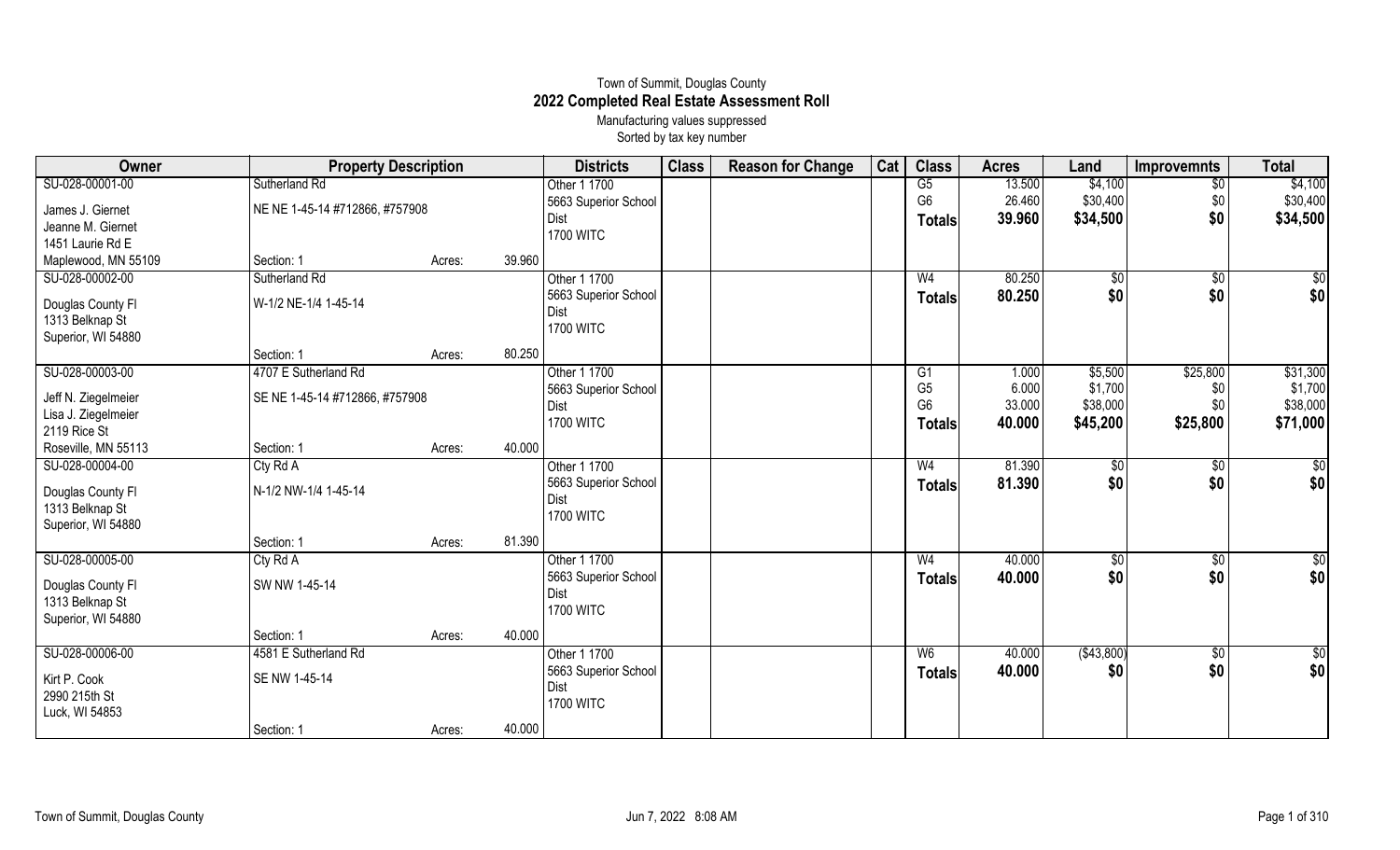| Owner                      | <b>Property Description</b>         |        |        | <b>Districts</b>         | <b>Class</b> | <b>Reason for Change</b> | Cat | <b>Class</b>    | <b>Acres</b> | Land     | <b>Improvemnts</b> | <b>Total</b>    |
|----------------------------|-------------------------------------|--------|--------|--------------------------|--------------|--------------------------|-----|-----------------|--------------|----------|--------------------|-----------------|
| SU-028-00007-00            | Sutherland Rd                       |        |        | Other 1 1700             |              |                          |     | W <sub>4</sub>  | 20.000       | \$0      | $\sqrt{$0}$        | $\overline{50}$ |
| Douglas County Fl          | E-1/2 NE SW 1-45-14                 |        |        | 5663 Superior School     |              |                          |     | Totals          | 20.000       | \$0      | \$0                | \$0             |
| 1313 Belknap St            |                                     |        |        | Dist                     |              |                          |     |                 |              |          |                    |                 |
| Superior, WI 54880         |                                     |        |        | <b>1700 WITC</b>         |              |                          |     |                 |              |          |                    |                 |
|                            | Section: 1                          | Acres: | 20.000 |                          |              |                          |     |                 |              |          |                    |                 |
| SU-028-00008-00            | Sutherland Rd                       |        |        | Other 1 1700             |              |                          |     | W <sub>4</sub>  | 20.000       | \$0      | \$0                | $\sqrt{50}$     |
| Douglas County Fl          | W-1/2 NE SW 1-45-14                 |        |        | 5663 Superior School     |              |                          |     | Totals          | 20.000       | \$0      | \$0                | \$0             |
| 1313 Belknap St            |                                     |        |        | Dist                     |              |                          |     |                 |              |          |                    |                 |
| Superior, WI 54880         |                                     |        |        | <b>1700 WITC</b>         |              |                          |     |                 |              |          |                    |                 |
|                            | Section: 1                          | Acres: | 20.000 |                          |              |                          |     |                 |              |          |                    |                 |
| SU-028-00009-00            | Cty Rd A                            |        |        | Other 1 1700             |              |                          |     | W <sub>4</sub>  | 40.000       | \$0      | \$0                | \$0             |
| Douglas County Fl          | NW SW 1-45-14                       |        |        | 5663 Superior School     |              |                          |     | <b>Totals</b>   | 40.000       | \$0      | \$0                | \$0             |
| 1313 Belknap St            |                                     |        |        | Dist                     |              |                          |     |                 |              |          |                    |                 |
| Superior, WI 54880         |                                     |        |        | <b>1700 WITC</b>         |              |                          |     |                 |              |          |                    |                 |
|                            | Section: 1                          | Acres: | 40.000 |                          |              |                          |     |                 |              |          |                    |                 |
| SU-028-00010-00            | E Hunters Tr                        |        |        | Other 1 1700             |              |                          |     | G5              | 5.500        | \$1,700  | \$0                | \$1,700         |
|                            |                                     |        |        | 5663 Superior School     |              |                          |     | G <sub>6</sub>  | 24.500       | \$28,200 | \$0                | \$28,200        |
| Patrick J. Doolittle et al | N-1/2 SW SW & SE SW SW 1-45-14      |        |        | Dist                     |              |                          |     | <b>Totals</b>   | 30.000       | \$29,900 | \$0                | \$29,900        |
| 4382 E Larson Rd           |                                     |        |        | <b>1700 WITC</b>         |              |                          |     |                 |              |          |                    |                 |
| Superior, WI 54880         | Section: 1                          | Acres: | 30.000 |                          |              |                          |     |                 |              |          |                    |                 |
| SU-028-00010-01            | 4440 E Hunters Trl                  |        |        | Other 1 1700             |              |                          |     | $\overline{G1}$ | 1.000        | \$5,500  | \$10,000           | \$15,500        |
|                            |                                     |        |        | 5663 Superior School     |              |                          |     | G <sub>5</sub>  | 4.500        | \$1,400  | \$0                | \$1,400         |
| Patrick J. Doolittle et al | SW SW SW 1-45-14                    |        |        | Dist                     |              |                          |     | G <sub>6</sub>  | 4.500        | \$3,200  | \$0                | \$3,200         |
| 4382 E Larson Rd           |                                     |        |        | <b>1700 WITC</b>         |              |                          |     | <b>Totals</b>   | 10.000       | \$10,100 | \$10,000           | \$20,100        |
| Superior, WI 54880         |                                     |        |        |                          |              |                          |     |                 |              |          |                    |                 |
|                            | Section: 1                          | Acres: | 10.000 |                          |              |                          |     |                 |              |          |                    |                 |
| SU-028-00011-00            | <b>Hunters Trl</b>                  |        |        | Other 1 1700             |              |                          |     | G6              | 10.000       | \$11,500 | \$0                | \$11,500        |
| Alan E. Drevlow            | E-1/2 SE SW 1-45-14, EX E-1/2 E-1/2 |        |        | 5663 Superior School     |              |                          |     | <b>Totals</b>   | 10.000       | \$11,500 | \$0                | \$11,500        |
| Terri A. Drevlow           |                                     |        |        | Dist<br><b>1700 WITC</b> |              |                          |     |                 |              |          |                    |                 |
| 2909 W 90th St             |                                     |        |        |                          |              |                          |     |                 |              |          |                    |                 |
| Bloomington, MN 55431      | Section: 1                          | Acres: | 10.000 |                          |              |                          |     |                 |              |          |                    |                 |
| SU-028-00011-01            | <b>Hunters Trl</b>                  |        |        | Other 1 1700             |              |                          |     | G6              | 10.000       | \$11,500 | $\sqrt{$0}$        | \$11,500        |
| Ryan W. Nelson             | E-1/2 E-1/2 SE SW 1-45-14           |        |        | 5663 Superior School     |              |                          |     | <b>Totals</b>   | 10.000       | \$11,500 | \$0                | \$11,500        |
| 3536 S Black Bear Rd       |                                     |        |        | Dist                     |              |                          |     |                 |              |          |                    |                 |
| Superior, WI 54880         |                                     |        |        | <b>1700 WITC</b>         |              |                          |     |                 |              |          |                    |                 |
|                            | Section: 1                          | Acres: | 10.000 |                          |              |                          |     |                 |              |          |                    |                 |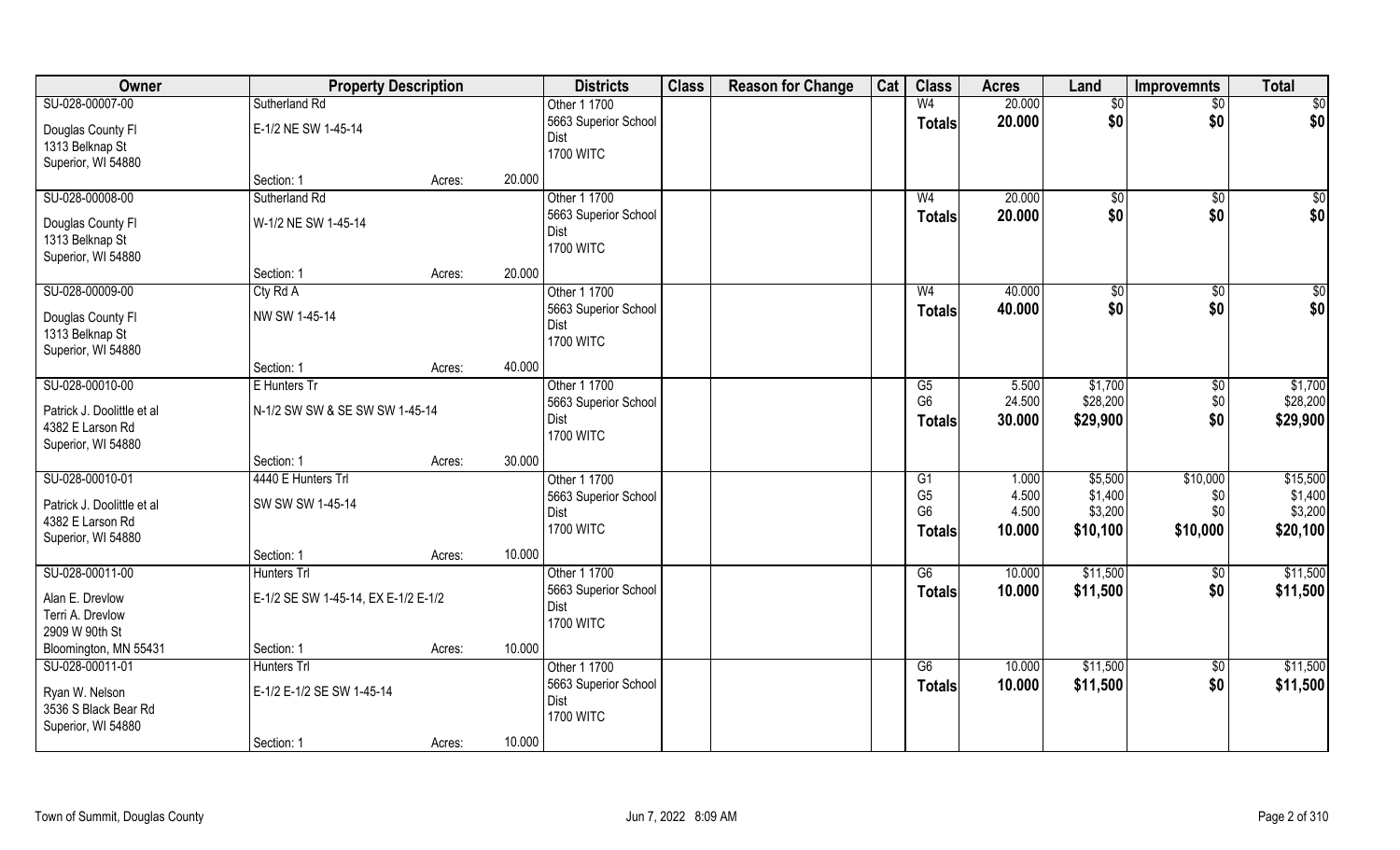| Owner                                | <b>Property Description</b>                      |        |        | <b>Districts</b>             | <b>Class</b> | <b>Reason for Change</b> | Cat | <b>Class</b>         | <b>Acres</b>   | Land                | <b>Improvemnts</b> | <b>Total</b>        |
|--------------------------------------|--------------------------------------------------|--------|--------|------------------------------|--------------|--------------------------|-----|----------------------|----------------|---------------------|--------------------|---------------------|
| SU-028-00012-00                      | 4530 E Hunters Trl                               |        |        | Other 1 1700                 |              |                          |     | G1                   | 2.000          | \$8,800             | \$14,600           | \$23,400            |
| Alan E. Drevlow                      | W-1/2 SE SW 1-45-14                              |        |        | 5663 Superior School         |              |                          |     | G <sub>6</sub>       | 18.000         | \$16,500            | \$0                | \$16,500            |
| Terri A. Drevlow                     |                                                  |        |        | Dist                         |              |                          |     | <b>Totals</b>        | 20.000         | \$25,300            | \$14,600           | \$39,900            |
| 2909 W 90th St                       |                                                  |        |        | <b>1700 WITC</b>             |              |                          |     |                      |                |                     |                    |                     |
| Bloomington, MN 55431                | Section: 1                                       | Acres: | 20.000 |                              |              |                          |     |                      |                |                     |                    |                     |
| SU-028-00013-00                      | Sutherland Rd                                    |        |        | Other 1 1700                 |              |                          |     | W <sub>4</sub>       | 10.000         | \$0                 | $\overline{50}$    | $\sqrt{50}$         |
| Douglas County Fl                    | N-1/2 E-1/2 NE SE 1-45-14                        |        |        | 5663 Superior School         |              |                          |     | <b>Totals</b>        | 10.000         | \$0                 | \$0                | \$0                 |
| 1313 Belknap St                      |                                                  |        |        | Dist                         |              |                          |     |                      |                |                     |                    |                     |
| Superior, WI 54880                   |                                                  |        |        | <b>1700 WITC</b>             |              |                          |     |                      |                |                     |                    |                     |
|                                      | Section: 1                                       | Acres: | 10.000 |                              |              |                          |     |                      |                |                     |                    |                     |
| SU-028-00013-01                      | Hunters Trl                                      |        |        | Other 1 1700                 |              |                          |     | W <sub>4</sub>       | 10.000         | $\sqrt[6]{3}$       | $\sqrt[6]{30}$     | \$0                 |
|                                      |                                                  |        |        | 5663 Superior School         |              |                          |     | <b>Totals</b>        | 10.000         | \$0                 | \$0                | \$0                 |
| Douglas County Fl<br>1313 Belknap St | S-1/2 E-1/2 NE SE 1-45-14                        |        |        | Dist                         |              |                          |     |                      |                |                     |                    |                     |
| Superior, WI 54880                   |                                                  |        |        | <b>1700 WITC</b>             |              |                          |     |                      |                |                     |                    |                     |
|                                      | Section: 1                                       | Acres: | 10.000 |                              |              |                          |     |                      |                |                     |                    |                     |
| SU-028-00014-00                      | 4622 E Sutherland Rd                             |        |        | Other 1 1700                 |              |                          |     | G <sub>1</sub>       | 1.000          | \$5,500             | \$300              | \$5,800             |
|                                      |                                                  |        |        | 5663 Superior School         |              |                          |     | G <sub>6</sub>       | 9.000          | \$10,400            | \$0                | \$10,400            |
| Jeff N. Ziegelmeier                  | N-1/2 W-1/2 NE SE 1-45-14 ALSO 30' EASE #804037  |        |        | Dist                         |              |                          |     | <b>Totals</b>        | 10.000         | \$15,900            | \$300              | \$16,200            |
| Lisa J. Ziegelmeier                  |                                                  |        |        | <b>1700 WITC</b>             |              |                          |     |                      |                |                     |                    |                     |
| 2119 Rice St                         |                                                  |        |        |                              |              |                          |     |                      |                |                     |                    |                     |
| Roseville, MN 55113                  | Section: 1                                       | Acres: | 10.000 |                              |              |                          |     |                      |                |                     |                    |                     |
| SU-028-00014-01                      | 4625 E Sutherland Rd                             |        |        | Other 1 1700                 |              |                          |     | G1<br>G <sub>6</sub> | 1.000<br>9.000 | \$5,500<br>\$10,800 | \$2,400<br>\$0     | \$7,900<br>\$10,800 |
| James J. Giernet                     | S-1/2 W-1/2 NE SE 1-45-14; ALSO 30' EASE #799123 |        |        | 5663 Superior School<br>Dist |              |                          |     |                      |                |                     |                    |                     |
| Jeanne M. Giernet                    |                                                  |        |        | <b>1700 WITC</b>             |              |                          |     | <b>Totals</b>        | 10.000         | \$16,300            | \$2,400            | \$18,700            |
| 1451 Laurie Rd E                     |                                                  |        |        |                              |              |                          |     |                      |                |                     |                    |                     |
| Maplewood, MN 55109                  | Section: 1                                       | Acres: | 10.000 |                              |              |                          |     |                      |                |                     |                    |                     |
| SU-028-00015-00                      | 4622 E Sutherland Rd                             |        |        | Other 1 1700                 |              |                          |     | G6                   | 20.000         | \$23,000            | \$0                | \$23,000            |
| Timothy G. Mcbride                   | E-1/2 NW SE 1-45-14, ALSO 30' EASE #804038       |        |        | 5663 Superior School         |              |                          |     | <b>Totals</b>        | 20,000         | \$23,000            | \$0                | \$23,000            |
| 18578 87th Ave                       |                                                  |        |        | Dist                         |              |                          |     |                      |                |                     |                    |                     |
| Maple Grove, MN 55311                |                                                  |        |        | <b>1700 WITC</b>             |              |                          |     |                      |                |                     |                    |                     |
|                                      | Section: 1                                       | Acres: | 20.000 |                              |              |                          |     |                      |                |                     |                    |                     |
| SU-028-00015-01                      | 4616 E Sutherland Rd                             |        |        | Other 1 1700                 |              |                          |     | G1                   | 2.000          | \$8,800             | \$47,500           | \$56,300            |
| Gary E. Peterson                     | W-1/2 NW SE 1-45-14, SUBJ TO 30' EASE #744695    |        |        | 5663 Superior School         |              |                          |     | G <sub>6</sub>       | 18.000         | \$18,500            | \$0                | \$18,500            |
| Peggy S. Peterson                    |                                                  |        |        | Dist                         |              |                          |     | <b>Totals</b>        | 20.000         | \$27,300            | \$47,500           | \$74,800            |
| 5398 Taft Rd                         |                                                  |        |        | <b>1700 WITC</b>             |              |                          |     |                      |                |                     |                    |                     |
| Duluth, MN 55803                     | Section: 1                                       | Acres: | 20.000 |                              |              |                          |     |                      |                |                     |                    |                     |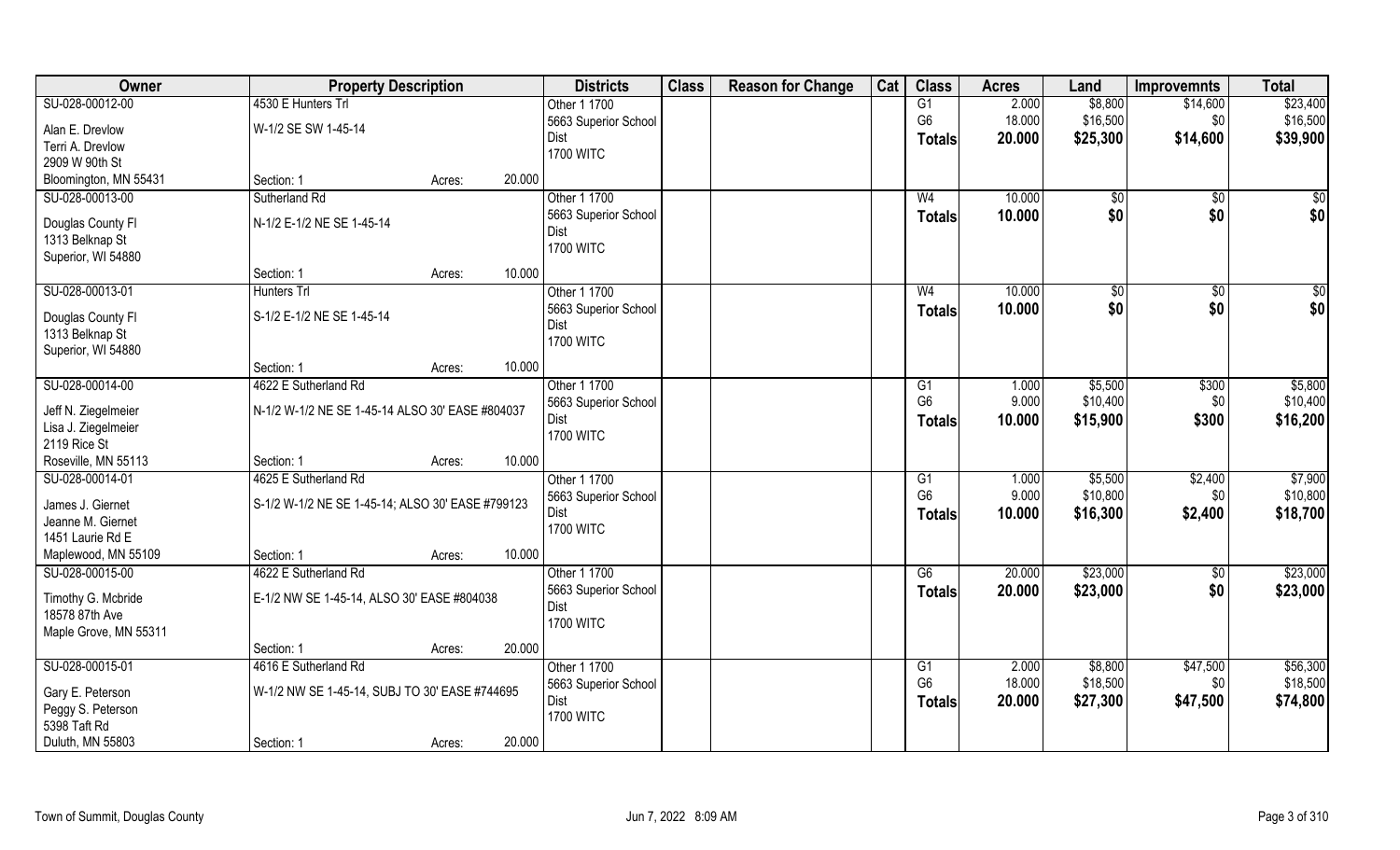| Owner                                                        | <b>Property Description</b>    |                  | <b>Districts</b>     | <b>Class</b> | <b>Reason for Change</b> | Cat | <b>Class</b>         | <b>Acres</b>    | Land               | <b>Improvemnts</b> | <b>Total</b>       |
|--------------------------------------------------------------|--------------------------------|------------------|----------------------|--------------|--------------------------|-----|----------------------|-----------------|--------------------|--------------------|--------------------|
| SU-028-00016-00                                              | <b>Hunters Trl</b>             |                  | Other 1 1700         |              |                          |     | G6                   | 20.000          | \$23,000           | $\sqrt{$0}$        | \$23,000           |
| Mark B. Dinda                                                | E-1/2 SW SE 1-45-14            |                  | 5663 Superior School |              |                          |     | <b>Totals</b>        | 20.000          | \$23,000           | \$0                | \$23,000           |
| Patricia S. Dinda                                            |                                |                  | Dist                 |              |                          |     |                      |                 |                    |                    |                    |
| 409 N 12th St Trlr 26                                        |                                |                  | <b>1700 WITC</b>     |              |                          |     |                      |                 |                    |                    |                    |
| Superior, WI 54880                                           | Section: 1                     | 20.000<br>Acres: |                      |              |                          |     |                      |                 |                    |                    |                    |
| SU-028-00017-00                                              | <b>Hunters Trl</b>             |                  | Other 1 1700         |              |                          |     | $\overline{G6}$      | 8.000           | \$9,200            | \$0                | \$9,200            |
|                                                              |                                |                  | 5663 Superior School |              |                          |     | <b>Totals</b>        | 8.000           | \$9,200            | \$0                | \$9,200            |
| Gary E. Peterson                                             | N-8AC OF W-1/2 SW SE, 1-45-14  |                  | Dist                 |              |                          |     |                      |                 |                    |                    |                    |
| Peggy S. Peterson                                            |                                |                  | <b>1700 WITC</b>     |              |                          |     |                      |                 |                    |                    |                    |
| 5398 Taft Rd                                                 |                                |                  |                      |              |                          |     |                      |                 |                    |                    |                    |
| Duluth, MN 55803                                             | Section: 1                     | 8.000<br>Acres:  |                      |              |                          |     |                      |                 |                    |                    |                    |
| SU-028-00018-00                                              | 4611 E Hunters Trl             |                  | Other 1 1700         |              |                          |     | G1                   | 2.000           | \$8,800            | \$14,300           | \$23,100           |
| Michael A. Edwards                                           | S-12AC OF W-1/2 SW SE, 1-45-14 |                  | 5663 Superior School |              |                          |     | G <sub>6</sub>       | 10.000          | \$10,300           | \$0                | \$10,300           |
| Michelle Edwards                                             |                                |                  | Dist                 |              |                          |     | <b>Totals</b>        | 12.000          | \$19,100           | \$14,300           | \$33,400           |
| PO Box 170                                                   |                                |                  | <b>1700 WITC</b>     |              |                          |     |                      |                 |                    |                    |                    |
| Solon Springs, WI 54873                                      | Section: 1                     | 12.000<br>Acres: |                      |              |                          |     |                      |                 |                    |                    |                    |
| SU-028-00019-00                                              | Hunters Trl                    |                  | Other 1 1700         |              |                          |     | G6                   | 20.000          | \$14,000           | \$0                | \$14,000           |
|                                                              |                                |                  | 5663 Superior School |              |                          |     | Totals               | 20.000          | \$14,000           | \$0                | \$14,000           |
| Craig C. Johnson                                             | W-1/2 SE SE, EX HWY 1-45-14    |                  | Dist                 |              |                          |     |                      |                 |                    |                    |                    |
| Heidi Jane Johnson                                           |                                |                  | <b>1700 WITC</b>     |              |                          |     |                      |                 |                    |                    |                    |
| PO Box 242                                                   |                                |                  |                      |              |                          |     |                      |                 |                    |                    |                    |
| Centuria, WI 54824                                           | Section: 1                     | 20.000<br>Acres: |                      |              |                          |     |                      |                 |                    |                    |                    |
| SU-028-00020-00                                              | 4761 E Hunters Trl             |                  | Other 1 1700         |              |                          |     | $\overline{G6}$      | 20.000          | \$23,000           | $\overline{50}$    | \$23,000           |
| Jason R. Porter                                              | E-1/2 SE SE, EX HWY 1-45-14    |                  | 5663 Superior School |              |                          |     | <b>Totals</b>        | 20.000          | \$23,000           | \$0                | \$23,000           |
| Anne K. Porter                                               |                                |                  | Dist                 |              |                          |     |                      |                 |                    |                    |                    |
| 1104 E 4th St                                                |                                |                  | <b>1700 WITC</b>     |              |                          |     |                      |                 |                    |                    |                    |
| Superior, WI 54880                                           | Section: 1                     | 20.000<br>Acres: |                      |              |                          |     |                      |                 |                    |                    |                    |
| SU-028-00021-00                                              | Pioneer Tr                     |                  | Other 1 1700         |              |                          |     | G5                   | 7.000           | \$2,100            | $\sqrt{$0}$        | \$2,100            |
|                                                              |                                |                  | 5663 Superior School |              |                          |     | G <sub>6</sub>       | 13.600          | \$15,600           | \$0                | \$15,600           |
| Trust James J Kraus Revocable Living J   W-1/2 NE NE 2-45-14 |                                |                  | Dist                 |              |                          |     | <b>Totals</b>        | 20.600          | \$17,700           | \$0                | \$17,700           |
| 716 Dogwood Ln                                               |                                |                  | <b>1700 WITC</b>     |              |                          |     |                      |                 |                    |                    |                    |
| Warsaw, IN 46582                                             |                                | 20.600           |                      |              |                          |     |                      |                 |                    |                    |                    |
|                                                              | Section: 2                     | Acres:           |                      |              |                          |     |                      |                 |                    |                    |                    |
| SU-028-00022-00                                              | Pioneer Trl                    |                  | Other 1 1700         |              |                          |     | G5<br>G <sub>6</sub> | 18.000<br>2.600 | \$5,400<br>\$3,000 | $\sqrt{$0}$        | \$5,400<br>\$3,000 |
| James J Kraus Jr Revocable Trust                             | E-1/2 NE NE 2-45-14            |                  | 5663 Superior School |              |                          |     |                      |                 |                    | \$0                |                    |
| 716 Dogwood Ln                                               |                                |                  | Dist                 |              |                          |     | Totals               | 20.600          | \$8,400            | \$0                | \$8,400            |
| Warsaw, IN 46582                                             |                                |                  | <b>1700 WITC</b>     |              |                          |     |                      |                 |                    |                    |                    |
|                                                              | Section: 2                     | 20.600<br>Acres: |                      |              |                          |     |                      |                 |                    |                    |                    |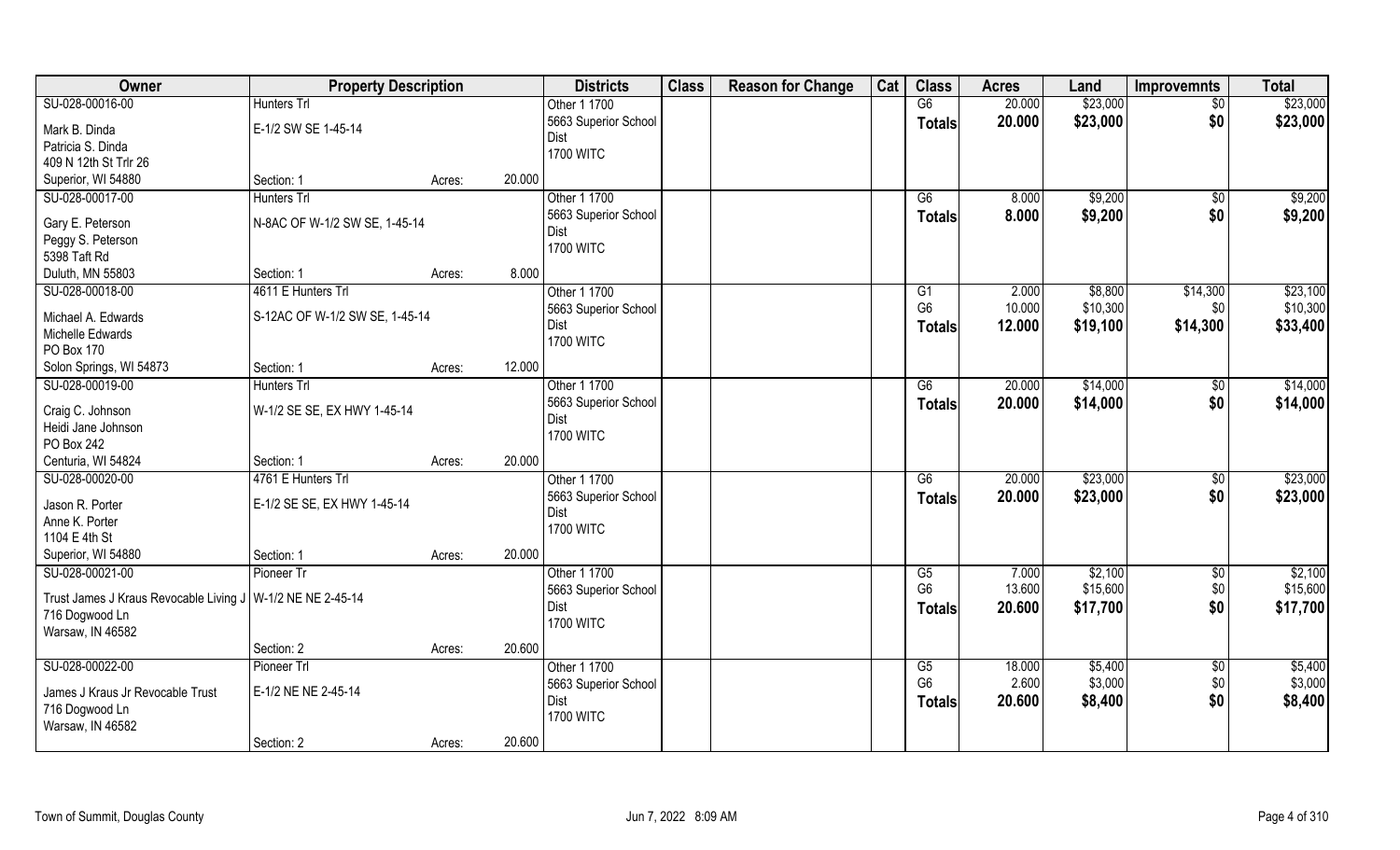| Owner                  | <b>Property Description</b> |        |         | <b>Districts</b>             | <b>Class</b> | <b>Reason for Change</b> | Cat | <b>Class</b>   | <b>Acres</b> | Land           | <b>Improvemnts</b> | <b>Total</b>    |
|------------------------|-----------------------------|--------|---------|------------------------------|--------------|--------------------------|-----|----------------|--------------|----------------|--------------------|-----------------|
| SU-028-00023-00        | 4262 E Pioneer Trl          |        |         | Other 1 1700                 |              |                          |     | G1             | 2.380        | \$9,300        | \$42,300           | \$51,600        |
| Kraig A. Milton        | FR'L NW NE 2-45-14          |        |         | 5663 Superior School         |              |                          |     | G <sub>5</sub> | 24.250       | \$7,300        | \$0                | \$7,300         |
| W7774 Star Court Rd    |                             |        |         | Dist                         |              |                          |     | G <sub>6</sub> | 15.000       | \$15,400       | \$0                | \$15,400        |
| Pardeeville, WI 53954  |                             |        |         | <b>1700 WITC</b>             |              |                          |     | <b>Totals</b>  | 41.630       | \$32,000       | \$42,300           | \$74,300        |
|                        | Section: 2                  | Acres: | 41.630  |                              |              |                          |     |                |              |                |                    |                 |
| SU-028-00024-00        | Cty Rd A                    |        |         | Other 1 1700                 |              |                          |     | W <sub>4</sub> | 80.000       | \$0            | $\sqrt{50}$        | \$0             |
|                        |                             |        |         | 5663 Superior School         |              |                          |     | <b>Totals</b>  | 80.000       | \$0            | \$0                | \$0             |
| Douglas County Fl      | S-1/2 NE-1/4 2-45-14        |        |         | Dist                         |              |                          |     |                |              |                |                    |                 |
| 1313 Belknap St        |                             |        |         | <b>1700 WITC</b>             |              |                          |     |                |              |                |                    |                 |
| Superior, WI 54880     |                             |        |         |                              |              |                          |     |                |              |                |                    |                 |
|                        | Section: 2                  | Acres: | 80.000  |                              |              |                          |     |                |              |                |                    |                 |
| SU-028-00025-00        | Pioneer Trl                 |        |         | Other 1 1700                 |              |                          |     | W <sub>4</sub> | 164.550      | \$0            | \$0                | $\overline{50}$ |
| Douglas County Fl      | NW-1/4 2-45-14              |        |         | 5663 Superior School         |              |                          |     | <b>Totals</b>  | 164.550      | \$0            | \$0                | \$0             |
| 1313 Belknap St        |                             |        |         | Dist                         |              |                          |     |                |              |                |                    |                 |
| Superior, WI 54880     |                             |        |         | <b>1700 WITC</b>             |              |                          |     |                |              |                |                    |                 |
|                        | Section: 2                  | Acres: | 164.550 |                              |              |                          |     |                |              |                |                    |                 |
| SU-028-00026-00        | Pioneer Trl                 |        |         | Other 1 1700                 |              |                          |     | W4             | 160.000      | $\frac{1}{20}$ | $\sqrt[6]{30}$     | \$0             |
|                        |                             |        |         | 5663 Superior School         |              |                          |     | <b>Totals</b>  | 160.000      | \$0            | \$0                | \$0             |
| Douglas County Fl      | SW-1/4 2-45-14              |        |         | Dist                         |              |                          |     |                |              |                |                    |                 |
| 1313 Belknap St        |                             |        |         | <b>1700 WITC</b>             |              |                          |     |                |              |                |                    |                 |
| Superior, WI 54880     | Section: 2                  |        | 160.000 |                              |              |                          |     |                |              |                |                    |                 |
| SU-028-00027-00        |                             | Acres: |         |                              |              |                          |     | W <sub>4</sub> | 80.000       |                |                    |                 |
|                        | Cty Rd A                    |        |         | Other 1 1700                 |              |                          |     |                |              | \$0            | $\sqrt[6]{30}$     | $\overline{50}$ |
| Douglas County Fl      | N-1/2 SE-1/4 2-45-14        |        |         | 5663 Superior School<br>Dist |              |                          |     | <b>Totals</b>  | 80.000       | \$0            | \$0                | \$0             |
| 1313 Belknap St        |                             |        |         | <b>1700 WITC</b>             |              |                          |     |                |              |                |                    |                 |
| Superior, WI 54880     |                             |        |         |                              |              |                          |     |                |              |                |                    |                 |
|                        | Section: 2                  | Acres: | 80.000  |                              |              |                          |     |                |              |                |                    |                 |
| SU-028-00028-00        | Cty Rd A                    |        |         | Other 1 1700                 |              |                          |     | G5             | 21.250       | \$6,400        | \$0                | \$6,400         |
| Barbara Vargason et al | SW SE 2-45-14               |        |         | 5663 Superior School         |              |                          |     | G <sub>6</sub> | 18.750       | \$18,100       | \$0                | \$18,100        |
| 4989 E County Rd C     |                             |        |         | Dist                         |              |                          |     | <b>Totals</b>  | 40.000       | \$24,500       | \$0                | \$24,500        |
| Superior, WI 54880     |                             |        |         | <b>1700 WITC</b>             |              |                          |     |                |              |                |                    |                 |
|                        | Section: 2                  | Acres: | 40.000  |                              |              |                          |     |                |              |                |                    |                 |
| SU-028-00029-00        | Cty Rd A                    |        |         | Other 1 1700                 |              |                          |     | G5             | 19.750       | \$6,000        | $\overline{30}$    | \$6,000         |
|                        |                             |        |         | 5663 Superior School         |              |                          |     | G <sub>6</sub> | 20.250       | \$20,600       | \$0                | \$20,600        |
| Barbara Vargason et al | SE SE 2-45-14               |        |         | Dist                         |              |                          |     | <b>Totals</b>  | 40.000       | \$26,600       | \$0                | \$26,600        |
| 4989 E County Rd C     |                             |        |         | <b>1700 WITC</b>             |              |                          |     |                |              |                |                    |                 |
| Superior, WI 54880     |                             |        |         |                              |              |                          |     |                |              |                |                    |                 |
|                        | Section: 2                  | Acres: | 40.000  |                              |              |                          |     |                |              |                |                    |                 |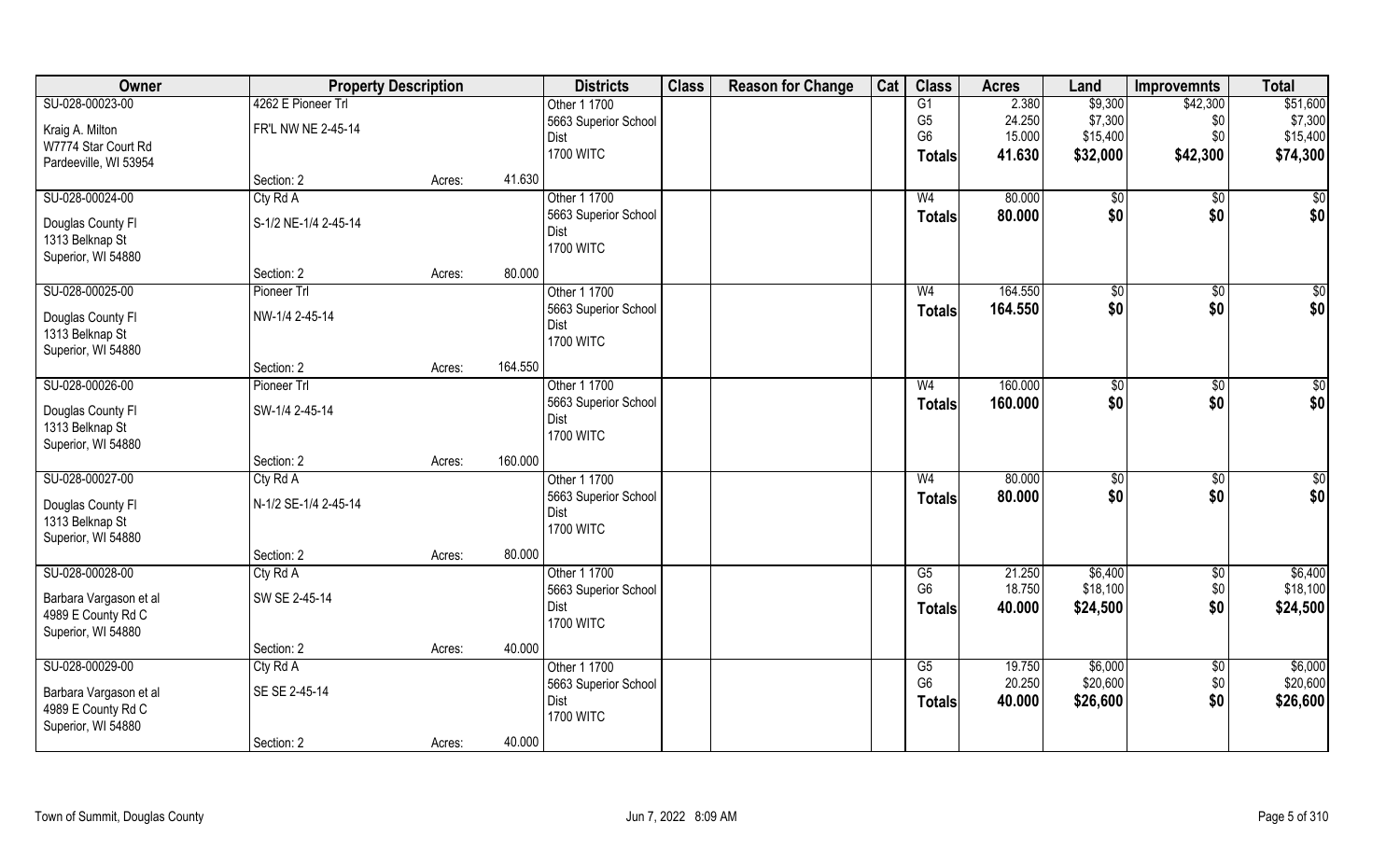| Owner                             | <b>Property Description</b> |        |        | <b>Districts</b>     | <b>Class</b>    | <b>Reason for Change</b> | Cat      | <b>Class</b>         | <b>Acres</b> | Land     | <b>Improvemnts</b> | <b>Total</b>  |
|-----------------------------------|-----------------------------|--------|--------|----------------------|-----------------|--------------------------|----------|----------------------|--------------|----------|--------------------|---------------|
| SU-028-00030-00                   | 3972 Pioneer Trl            |        |        | Other 1 1700         |                 |                          |          | G1                   | 2.000        | \$8,800  | \$41,800           | \$50,600      |
| Shane C. Tomczyk                  | E-1/2 NE NE, 3-45-14        |        |        | 5663 Superior School |                 |                          |          | G <sub>5</sub>       | 17.000       | \$6,000  | \$0                | \$6,000       |
| Leeann Tomczyk                    |                             |        |        | Dist                 |                 |                          |          | G <sub>6</sub>       | 2.380        | \$2,400  | \$0                | \$2,400       |
| 522 W Winona St                   |                             |        |        | <b>1700 WITC</b>     |                 |                          |          | Totals               | 21.380       | \$17,200 | \$41,800           | \$59,000      |
| Duluth, MN 55803-1911             | Section: 3                  | Acres: | 21.380 |                      |                 |                          |          |                      |              |          |                    |               |
| SU-028-00030-01                   | Pioneer Trl                 |        |        | Other 1 1700         |                 |                          |          | G5                   | 3.500        | \$1,100  | \$0                | \$1,100       |
|                                   |                             |        |        | 5663 Superior School |                 |                          |          | G <sub>6</sub>       | 17.940       | \$20,600 | \$0                | \$20,600      |
| George M. Evans                   | W-1/2 NE NE 3-45-14         |        |        | Dist                 |                 |                          |          |                      | 21.440       | \$21,700 | \$0                | \$21,700      |
| Karen M. Evans                    |                             |        |        | <b>1700 WITC</b>     |                 |                          |          | <b>Totals</b>        |              |          |                    |               |
| 5903 Easy St                      |                             |        |        |                      |                 |                          |          |                      |              |          |                    |               |
| Waunakee, WI 53557                | Section: 3                  | Acres: | 21.440 |                      |                 |                          |          |                      |              |          |                    |               |
| SU-028-00031-00                   | 3860 E Pioneer Trl          |        |        | Other 1 1700         |                 |                          |          | G1                   | 2.000        | \$8,800  | \$37,700           | \$46,500      |
| Jfmlb Trust                       | E-1/2 NW NE 3-45-14         |        |        | 5663 Superior School |                 |                          |          | G <sub>5</sub>       | 6.000        | \$2,100  | \$0                | \$2,100       |
| c/o James F & Mary Lee B Trustees |                             |        |        | Dist                 |                 |                          |          | G <sub>6</sub>       | 13.500       | \$13,800 | \$0                | \$13,800      |
| 634 E Badger Rd                   |                             |        |        | <b>1700 WITC</b>     |                 |                          |          | <b>Totals</b>        | 21.500       | \$24,700 | \$37,700           | \$62,400      |
| Madison, WI 53713                 | Section: 3                  | Acres: | 21.500 |                      |                 |                          |          |                      |              |          |                    |               |
| SU-028-00032-00                   | 3828 E Pioneer Trl          |        |        | Other 1 1700         | $\overline{G1}$ | Outbuildings             |          |                      | 0.500        | \$3,000  | \$3,400            | \$6,400       |
|                                   |                             |        |        | 5663 Superior School | G <sub>1</sub>  | Shift from forest        | $\Omega$ | G1<br>G <sub>5</sub> | 6.000        | \$1,700  | \$0                | \$1,700       |
| Shane E. Erickson                 | W-1/2 NW NE 3-45-14         |        |        | Dist                 | G <sub>5</sub>  | Revalue                  | $-5$     | G <sub>6</sub>       | 15.000       | \$17,300 | \$0                | \$17,300      |
| Mindy L. Erickson                 |                             |        |        | <b>1700 WITC</b>     | G <sub>6</sub>  | Shift to residential     | $\Omega$ |                      |              |          |                    |               |
| 3676 E Wick Rd                    |                             |        |        |                      |                 |                          |          | Totals               | 21.500       | \$22,000 | \$3,400            | \$25,400      |
| Superior, WI 54880                | Section: 3                  | Acres: | 21.500 |                      |                 |                          |          |                      |              |          |                    |               |
| SU-028-00033-00                   | <b>Memorial Rd</b>          |        |        | Other 1 1700         |                 |                          |          | G6                   | 20.000       | \$23,000 | \$0                | \$23,000      |
| Jfmlb Trust                       | E-1/2 SW NE 3-45-14         |        |        | 5663 Superior School |                 |                          |          | <b>Totals</b>        | 20.000       | \$23,000 | \$0                | \$23,000      |
| c/o James F & Mary Lee B Trustees |                             |        |        | Dist                 |                 |                          |          |                      |              |          |                    |               |
| 634 E Badger Rd                   |                             |        |        | <b>1700 WITC</b>     |                 |                          |          |                      |              |          |                    |               |
| Madison, WI 53713                 | Section: 3                  | Acres: | 20.000 |                      |                 |                          |          |                      |              |          |                    |               |
| SU-028-00034-00                   | <b>Memorial Rd</b>          |        |        | Other 1 1700         |                 |                          |          | G5                   | 1.000        | \$300    | $\sqrt{50}$        | \$300         |
|                                   |                             |        |        | 5663 Superior School |                 |                          |          | G <sub>6</sub>       | 19.000       | \$15,200 | \$0                | \$15,200      |
| Shane E. Erickson                 | W-1/2 SW NE 3-45-14         |        |        | Dist                 |                 |                          |          | <b>Totals</b>        | 20.000       | \$15,500 | \$0                | \$15,500      |
| Mindy L. Erickson                 |                             |        |        | <b>1700 WITC</b>     |                 |                          |          |                      |              |          |                    |               |
| 3676 E Wick Rd                    |                             |        |        |                      |                 |                          |          |                      |              |          |                    |               |
| Superior, WI 54880                | Section: 3                  | Acres: | 20.000 |                      |                 |                          |          |                      |              |          |                    |               |
| SU-028-00035-00                   | Pioneer Trl                 |        |        | Other 1 1700         |                 |                          |          | W <sub>4</sub>       | 40.000       | \$0      | $\overline{50}$    | $\frac{1}{2}$ |
| Douglas County Fl                 | SE NE 3-45-14               |        |        | 5663 Superior School |                 |                          |          | <b>Totals</b>        | 40.000       | \$0      | \$0                | \$0           |
| 1313 Belknap St                   |                             |        |        | Dist                 |                 |                          |          |                      |              |          |                    |               |
| Superior, WI 54880                |                             |        |        | <b>1700 WITC</b>     |                 |                          |          |                      |              |          |                    |               |
|                                   | Section: 3                  | Acres: | 40.000 |                      |                 |                          |          |                      |              |          |                    |               |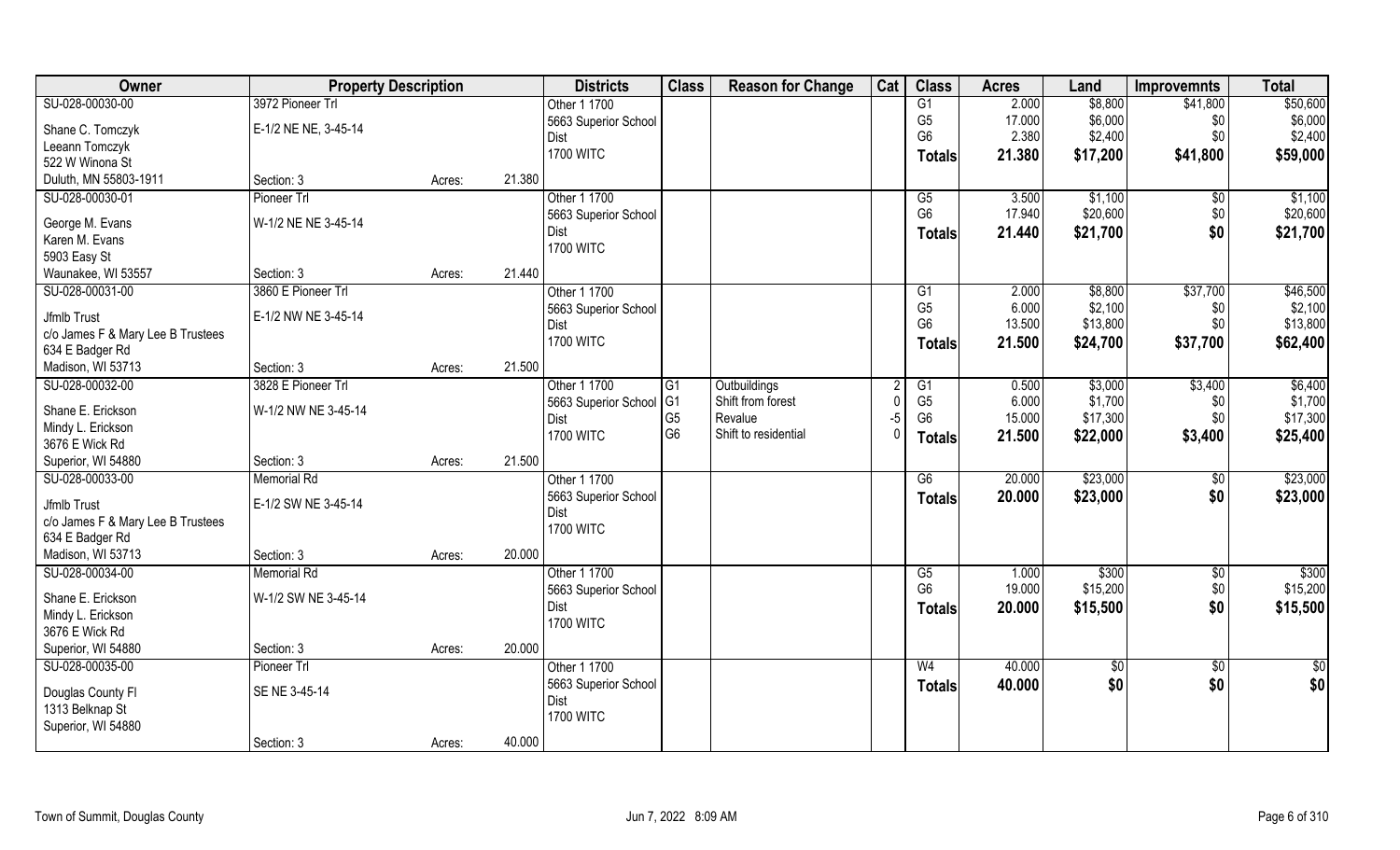| Owner                                | <b>Property Description</b>   |        |         | <b>Districts</b>     | <b>Class</b> | <b>Reason for Change</b> | Cat | <b>Class</b>   | <b>Acres</b> | Land        | <b>Improvemnts</b> | <b>Total</b>    |
|--------------------------------------|-------------------------------|--------|---------|----------------------|--------------|--------------------------|-----|----------------|--------------|-------------|--------------------|-----------------|
| SU-028-00036-00                      | Pioneer Trl                   |        |         | Other 1 1700         |              |                          |     | W <sub>4</sub> | 166.590      | $\sqrt{$0}$ | \$0                | \$0             |
| Douglas County Fl                    | NW-1/4 3-45-14                |        |         | 5663 Superior School |              |                          |     | <b>Totals</b>  | 166.590      | \$0         | \$0                | \$0             |
| 1313 Belknap St                      |                               |        |         | Dist                 |              |                          |     |                |              |             |                    |                 |
| Superior, WI 54880                   |                               |        |         | <b>1700 WITC</b>     |              |                          |     |                |              |             |                    |                 |
|                                      | Section: 3                    | Acres: | 166.590 |                      |              |                          |     |                |              |             |                    |                 |
| SU-028-00037-00                      | <b>Memorial Rd</b>            |        |         | Other 1 1700         |              |                          |     | W <sub>4</sub> | 160.000      | $\sqrt{$0}$ | \$0                | \$0             |
|                                      | SW-1/4 3-45-14                |        |         | 5663 Superior School |              |                          |     | <b>Totals</b>  | 160.000      | \$0         | \$0                | \$0             |
| Douglas County Fl<br>1313 Belknap St |                               |        |         | <b>Dist</b>          |              |                          |     |                |              |             |                    |                 |
| Superior, WI 54880                   |                               |        |         | <b>1700 WITC</b>     |              |                          |     |                |              |             |                    |                 |
|                                      | Section: 3                    | Acres: | 160.000 |                      |              |                          |     |                |              |             |                    |                 |
| SU-028-00038-00                      | <b>Memorial Rd</b>            |        |         | Other 1 1700         |              |                          |     | W <sub>4</sub> | 160.000      |             | \$0                | \$0             |
|                                      |                               |        |         | 5663 Superior School |              |                          |     |                |              | \$0<br>\$0  | \$0                |                 |
| Douglas County FI                    | SE-1/4 3-45-14                |        |         | Dist                 |              |                          |     | <b>Totals</b>  | 160.000      |             |                    | \$0             |
| 1313 Belknap St                      |                               |        |         | <b>1700 WITC</b>     |              |                          |     |                |              |             |                    |                 |
| Superior, WI 54880                   |                               |        |         |                      |              |                          |     |                |              |             |                    |                 |
|                                      | Section: 3                    | Acres: | 160.000 |                      |              |                          |     |                |              |             |                    |                 |
| SU-028-00039-00                      | Pioneer Trl                   |        |         | Other 1 1700         |              |                          |     | W <sub>4</sub> | 43.300       | \$0         | $\sqrt{50}$        | \$0             |
| Douglas County Fl                    | NE NE 4-45-14                 |        |         | 5663 Superior School |              |                          |     | <b>Totals</b>  | 43.300       | \$0         | \$0                | \$0             |
| 1313 Belknap St                      |                               |        |         | Dist                 |              |                          |     |                |              |             |                    |                 |
| Superior, WI 54880                   |                               |        |         | <b>1700 WITC</b>     |              |                          |     |                |              |             |                    |                 |
|                                      | Section: 4                    | Acres: | 43.300  |                      |              |                          |     |                |              |             |                    |                 |
| SU-028-00040-00                      | Pioneer Trl                   |        |         | Other 1 1700         |              |                          |     | W <sub>4</sub> | 83.000       | \$0         | $\overline{50}$    | $\overline{50}$ |
|                                      |                               |        |         | 5663 Superior School |              |                          |     | <b>Totals</b>  | 83.000       | \$0         | \$0                | \$0             |
| Douglas County Fl                    | W-1/2 NE-1/4 4-45-14          |        |         | <b>Dist</b>          |              |                          |     |                |              |             |                    |                 |
| 1313 Belknap St                      |                               |        |         | <b>1700 WITC</b>     |              |                          |     |                |              |             |                    |                 |
| Superior, WI 54880                   |                               |        |         |                      |              |                          |     |                |              |             |                    |                 |
|                                      | Section: 4                    | Acres: | 83.000  |                      |              |                          |     |                |              |             |                    |                 |
| SU-028-00041-00                      | 3550 E Pioneer Trl            |        |         | Other 1 1700         |              |                          |     | G1             | 2.000        | \$8,800     | \$16,400           | \$25,200        |
| Gaylord W. Palm et al                | SE NE 4-45-14 DESC 476 RP 129 |        |         | 5663 Superior School |              |                          |     | G <sub>5</sub> | 20.500       | \$6,200     | \$0                | \$6,200         |
| 33 Bardon                            |                               |        |         | <b>Dist</b>          |              |                          |     | G <sub>6</sub> | 17.500       | \$17,900    | \$0\$              | \$17,900        |
| Superior, WI 54880                   |                               |        |         | <b>1700 WITC</b>     |              |                          |     | <b>Totals</b>  | 40.000       | \$32,900    | \$16,400           | \$49,300        |
|                                      | Section: 4                    | Acres: | 40.000  |                      |              |                          |     |                |              |             |                    |                 |
| SU-028-00042-00                      | Pioneer Trl                   |        |         | Other 1 1700         |              |                          |     | W <sub>4</sub> | 165.100      | \$0         | $\overline{50}$    | $\frac{1}{2}$   |
|                                      |                               |        |         | 5663 Superior School |              |                          |     | <b>Totals</b>  | 165.100      | \$0         | \$0                | \$0             |
| Douglas County Fl                    | NW-1/4 4-45-14                |        |         | <b>Dist</b>          |              |                          |     |                |              |             |                    |                 |
| 1313 Belknap St                      |                               |        |         | <b>1700 WITC</b>     |              |                          |     |                |              |             |                    |                 |
| Superior, WI 54880                   |                               |        |         |                      |              |                          |     |                |              |             |                    |                 |
|                                      | Section: 4                    | Acres: | 165.100 |                      |              |                          |     |                |              |             |                    |                 |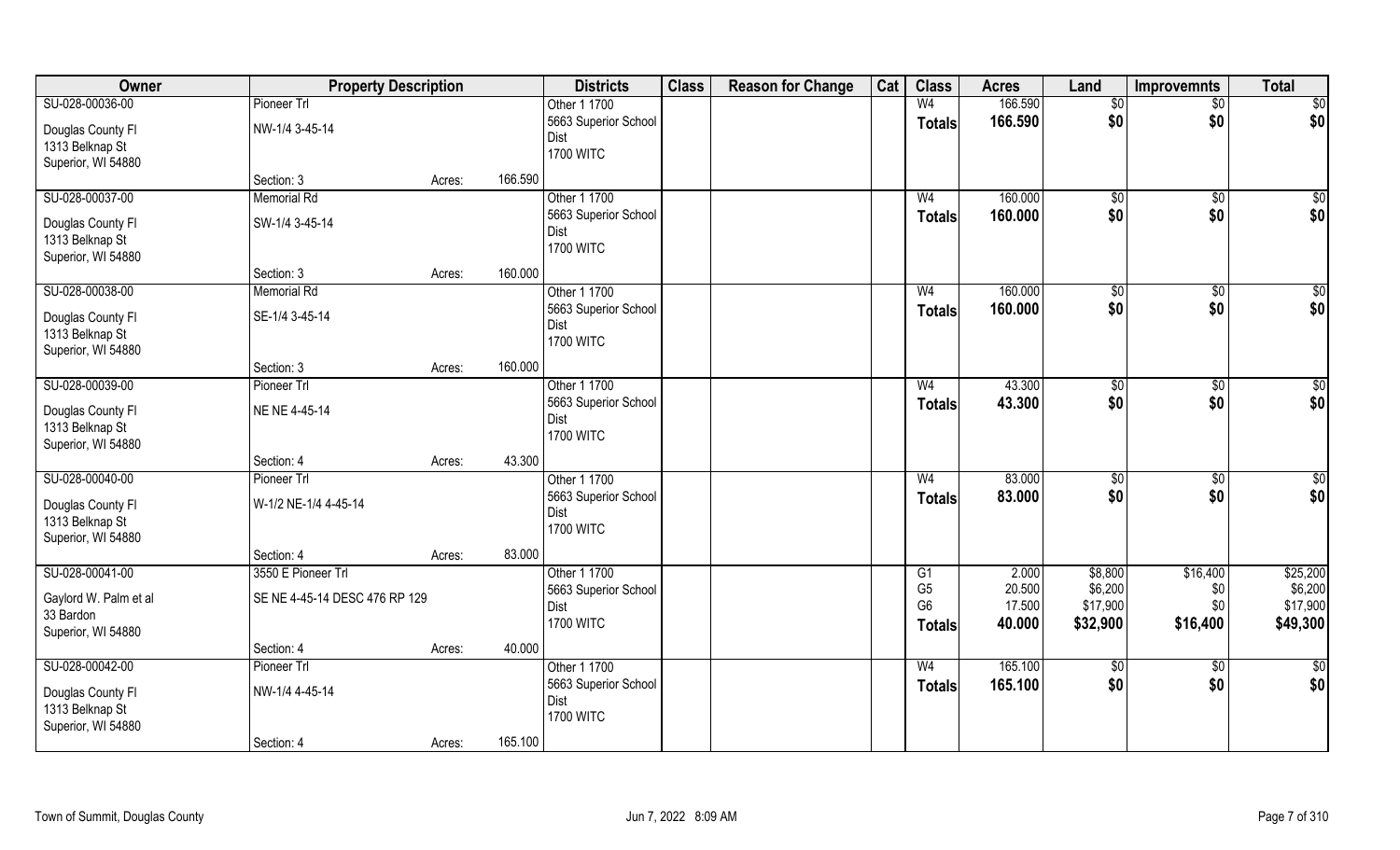| Owner                | <b>Property Description</b>                      |        |         | <b>Districts</b>         | <b>Class</b> | <b>Reason for Change</b> | Cat | <b>Class</b>         | <b>Acres</b>   | Land               | <b>Improvemnts</b> | <b>Total</b>         |
|----------------------|--------------------------------------------------|--------|---------|--------------------------|--------------|--------------------------|-----|----------------------|----------------|--------------------|--------------------|----------------------|
| SU-028-00043-00      | Pioneer Trl                                      |        |         | Other 1 1700             |              |                          |     | W <sub>4</sub>       | 160.000        | $\overline{50}$    | $\sqrt{$0}$        | $\overline{50}$      |
| Douglas County Fl    | SW-1/4 4-45-14                                   |        |         | 5663 Superior School     |              |                          |     | <b>Totals</b>        | 160.000        | \$0                | \$0                | \$0                  |
| 1313 Belknap St      |                                                  |        |         | Dist                     |              |                          |     |                      |                |                    |                    |                      |
| Superior, WI 54880   |                                                  |        |         | <b>1700 WITC</b>         |              |                          |     |                      |                |                    |                    |                      |
|                      | Section: 4                                       | Acres: | 160.000 |                          |              |                          |     |                      |                |                    |                    |                      |
| SU-028-00044-00      | Pioneer Trl                                      |        |         | Other 1 1700             |              |                          |     | W <sub>4</sub>       | 160.000        | \$0                | $\overline{60}$    | \$0                  |
|                      |                                                  |        |         | 5663 Superior School     |              |                          |     | Totals               | 160.000        | \$0                | \$0                | \$0                  |
| Douglas County Fl    | SE-1/4 4-45-14                                   |        |         | Dist                     |              |                          |     |                      |                |                    |                    |                      |
| 1313 Belknap St      |                                                  |        |         | <b>1700 WITC</b>         |              |                          |     |                      |                |                    |                    |                      |
| Superior, WI 54880   |                                                  |        |         |                          |              |                          |     |                      |                |                    |                    |                      |
|                      | Section: 4                                       | Acres: | 160.000 |                          |              |                          |     |                      |                |                    |                    |                      |
| SU-028-00045-00      | Pioneer Trl                                      |        |         | Other 1 1700             |              |                          |     | W <sub>4</sub>       | 164.870        | $\sqrt{50}$        | \$0                | $\sqrt{50}$          |
| Douglas County Fl    | NE-1/4 5-45-14                                   |        |         | 5663 Superior School     |              |                          |     | <b>Totals</b>        | 164.870        | \$0                | \$0                | \$0                  |
| 1313 Belknap St      |                                                  |        |         | Dist                     |              |                          |     |                      |                |                    |                    |                      |
| Superior, WI 54880   |                                                  |        |         | <b>1700 WITC</b>         |              |                          |     |                      |                |                    |                    |                      |
|                      | Section: 5                                       | Acres: | 164.870 |                          |              |                          |     |                      |                |                    |                    |                      |
| SU-028-00046-00      | Pioneer Trl                                      |        |         | Other 1 1700             |              |                          |     | W <sub>4</sub>       | 42.750         | \$0                | \$0                | $\sqrt{50}$          |
|                      |                                                  |        |         | 5663 Superior School     |              |                          |     | <b>Totals</b>        | 42.750         | \$0                | \$0                | \$0                  |
| Douglas County Fl    | NE NW 5-45-14                                    |        |         | Dist                     |              |                          |     |                      |                |                    |                    |                      |
| 1313 Belknap St      |                                                  |        |         | <b>1700 WITC</b>         |              |                          |     |                      |                |                    |                    |                      |
| Superior, WI 54880   |                                                  |        |         |                          |              |                          |     |                      |                |                    |                    |                      |
|                      | Section: 5                                       | Acres: | 42.750  |                          |              |                          |     |                      |                |                    |                    |                      |
| SU-028-00047-00      | 9680 S Reid Rd                                   |        |         | Other 1 1700             |              |                          |     | $\overline{G1}$      | 2.000          | \$8,800            | \$94,900           | \$103,700            |
| Patsy Lynn Wendt     | LOT 1 CSM #980 VOL 7 PGS 93-4, PT NW NW 5-45-14. |        |         | 5663 Superior School     |              |                          |     | G <sub>6</sub>       | 3.420          | \$3,500            | \$0                | \$3,500              |
| 9680 S Reid Rd       | SUBJ TO TOWN RD R/W.                             |        |         | <b>Dist</b>              |              |                          |     | <b>Totals</b>        | 5.420          | \$12,300           | \$94,900           | \$107,200            |
| Foxboro, WI 54836    |                                                  |        |         | <b>1700 WITC</b>         |              |                          |     |                      |                |                    |                    |                      |
|                      | Section: 5                                       | Acres: | 5.420   |                          |              |                          |     |                      |                |                    |                    |                      |
| SU-028-00047-01      | 2832 E Pioneer Trl                               |        |         | Other 1 1700             |              |                          |     | G1                   | 2.000          | \$8,800            | \$120,600          | \$129,400            |
|                      |                                                  |        |         | 5663 Superior School     |              |                          |     | G <sub>6</sub>       | 3.770          | \$4,500            | \$0                | \$4,500              |
| Douglas P. Anderson  | LOT 1 CSM #976 VOL 7 PGS 85-6, 5-45-14. LOCATED  |        |         | Dist                     |              |                          |     | Totals               | 5.770          | \$13,300           | \$120,600          | \$133,900            |
| 2832 E Pioneer Trl   | IN NW NW. SUBJ TO REID RD.                       |        |         | <b>1700 WITC</b>         |              |                          |     |                      |                |                    |                    |                      |
| Foxboro, WI 54836    |                                                  |        | 5.770   |                          |              |                          |     |                      |                |                    |                    |                      |
|                      | Section: 5                                       | Acres: |         |                          |              |                          |     |                      |                |                    |                    |                      |
| SU-028-00047-02      | 2896 E Pioneer Trl                               |        |         | Other 1 1700             |              |                          |     | G1<br>G <sub>5</sub> | 2.000<br>4.240 | \$8,800            | \$211,800          | \$220,600<br>\$1,300 |
| Charissa Theien      | LOT 2 CSM #976 VOL 7 PGS 85-6, 5-45-14. SUBJ TO  |        |         | 5663 Superior School     |              |                          |     | G <sub>6</sub>       | 9.500          | \$1,300<br>\$9,700 | \$0<br>\$0         | \$9,700              |
| Bradley J. Theien II | REID RD.                                         |        |         | Dist<br><b>1700 WITC</b> |              |                          |     |                      |                |                    |                    |                      |
| 2896 E Pioneer Tr    |                                                  |        |         |                          |              |                          |     | Totals               | 15.740         | \$19,800           | \$211,800          | \$231,600            |
| Foxboro, WI 54836    | Section: 5                                       | Acres: | 15.740  |                          |              |                          |     |                      |                |                    |                    |                      |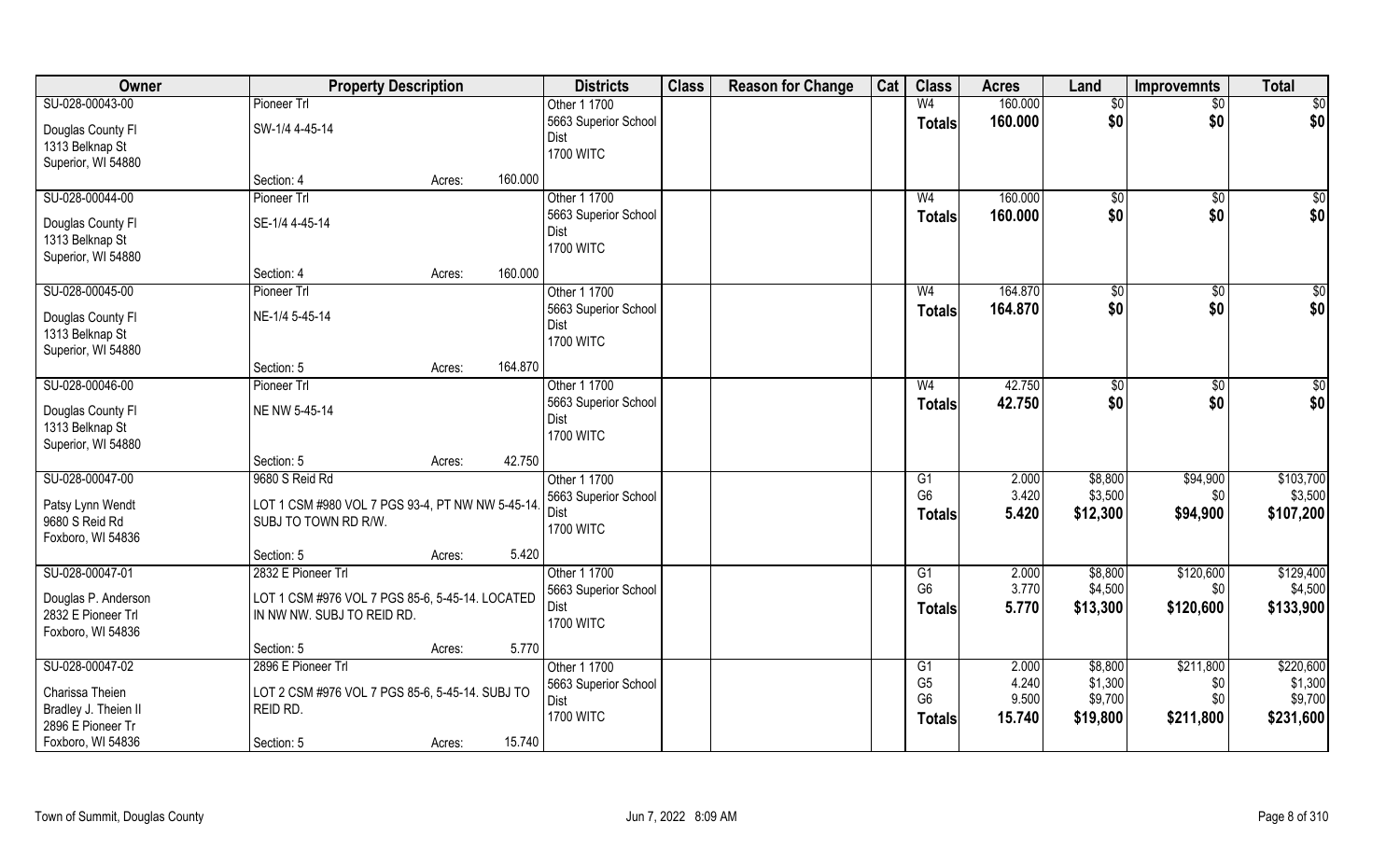| Owner                                                                                  | <b>Property Description</b>                                                     |        |         | <b>Districts</b>                                                        | <b>Class</b> | <b>Reason for Change</b> | Cat | <b>Class</b>                                     | <b>Acres</b>                        | Land                                       | <b>Improvemnts</b>                   | <b>Total</b>                                  |
|----------------------------------------------------------------------------------------|---------------------------------------------------------------------------------|--------|---------|-------------------------------------------------------------------------|--------------|--------------------------|-----|--------------------------------------------------|-------------------------------------|--------------------------------------------|--------------------------------------|-----------------------------------------------|
| SU-028-00047-03<br>Daniel J. Krech<br>1658 69th St W<br>Inver Grove Heights, MN 55077  | Reid Rd<br>PT NW NW SUBJ TO 33' EASE 5-45-14 AS DESC'D<br>#837476               |        |         | Other 1 1700<br>5663 Superior School<br><b>Dist</b><br><b>1700 WITC</b> |              |                          |     | G5<br>G <sub>6</sub><br><b>Totals</b>            | 2.570<br>7.966<br>10.536            | \$800<br>\$9,200<br>\$10,000               | $\sqrt{6}$<br>\$0<br>\$0             | \$800<br>\$9,200<br>\$10,000                  |
|                                                                                        | Section: 5                                                                      | Acres: | 10.536  |                                                                         |              |                          |     |                                                  |                                     |                                            |                                      |                                               |
| SU-028-00047-04<br>Stephanie Toni Wendt<br>1899 Wooden Shoe Ln<br>Baldwin, WI 54002    | Reid Rd<br>PT NW NW, LOT 2 CSM #980 VOL 7 PGS 93-4,<br>$5-45-14.$<br>Section: 5 | Acres: | 5.130   | Other 1 1700<br>5663 Superior School<br>Dist<br><b>1700 WITC</b>        |              |                          |     | G6<br><b>Totals</b>                              | 5.130<br>5.130                      | \$5,900<br>\$5,900                         | $\sqrt{$0}$<br>\$0                   | \$5,900<br>\$5,900                            |
| SU-028-00048-00                                                                        | Reid Rd                                                                         |        |         | Other 1 1700                                                            |              |                          |     | W <sub>4</sub>                                   | 80.000                              | \$0                                        | $\overline{50}$                      | $\sqrt{50}$                                   |
| Douglas County Fl<br>1313 Belknap St<br>Superior, WI 54880                             | S-1/2 NW-1/4 5-45-14                                                            |        |         | 5663 Superior School<br>Dist<br><b>1700 WITC</b>                        |              |                          |     | <b>Totals</b>                                    | 80.000                              | \$0                                        | \$0                                  | \$0                                           |
|                                                                                        | Section: 5                                                                      | Acres: | 80.000  |                                                                         |              |                          |     |                                                  |                                     |                                            |                                      |                                               |
| SU-028-00049-00<br>Douglas County Fl<br>1313 Belknap St<br>Superior, WI 54880          | Reid Rd<br>N-1/2 SW-1/4 5-45-14                                                 |        |         | Other 1 1700<br>5663 Superior School<br>Dist<br><b>1700 WITC</b>        |              |                          |     | W <sub>4</sub><br><b>Totals</b>                  | 80.000<br>80.000                    | \$0<br>\$0                                 | $\sqrt[6]{3}$<br>\$0                 | $\sqrt{50}$<br>\$0                            |
|                                                                                        | Section: 5                                                                      | Acres: | 80.000  |                                                                         |              |                          |     |                                                  |                                     |                                            |                                      |                                               |
| SU-028-00050-00<br>Harvey D. Corbin Sr<br>2805 E Anderson Rd<br>Foxboro, WI 54836-9478 | 2805 E Anderson Rd<br>SW SW 5-45-14 DESC 483 RP 56, #699296                     |        |         | Other 1 1700<br>5663 Superior School<br>Dist<br><b>1700 WITC</b>        |              |                          |     | G1<br>G <sub>5</sub><br>G <sub>6</sub><br>Totals | 2.000<br>25.000<br>13.000<br>40.000 | \$8,800<br>\$9,100<br>\$13,300<br>\$31,200 | \$171,700<br>\$0<br>\$0<br>\$171,700 | \$180,500<br>\$9,100<br>\$13,300<br>\$202,900 |
| SU-028-00051-00                                                                        | Section: 5<br>Anderson Rd                                                       | Acres: | 40.000  | Other 1 1700                                                            |              |                          |     | G5                                               | 20.750                              | \$7,600                                    |                                      | \$7,600                                       |
| Harvey D. Corbin Sr<br>2805 E Anderson Rd<br>Foxboro, WI 54836-9478                    | SE SW 5-45-14 DESC 483 RP 56, #699296                                           |        |         | 5663 Superior School<br>Dist<br><b>1700 WITC</b>                        |              |                          |     | G <sub>6</sub><br><b>Totals</b>                  | 19.250<br>40.000                    | \$22,100<br>\$29,700                       | $\sqrt{$0}$<br>\$0<br>\$0            | \$22,100<br>\$29,700                          |
|                                                                                        | Section: 5                                                                      | Acres: | 40.000  |                                                                         |              |                          |     |                                                  |                                     |                                            |                                      |                                               |
| SU-028-00052-00<br>Douglas County Fl<br>1313 Belknap St<br>Superior, WI 54880          | Reid Rd<br>SE-1/4 5-45-14<br>Section: 5                                         | Acres: | 160.000 | Other 1 1700<br>5663 Superior School<br>Dist<br><b>1700 WITC</b>        |              |                          |     | W <sub>4</sub><br><b>Totals</b>                  | 160.000<br>160.000                  | $\sqrt{50}$<br>\$0                         | $\sqrt{$0}$<br>\$0                   | $\overline{50}$<br>\$0                        |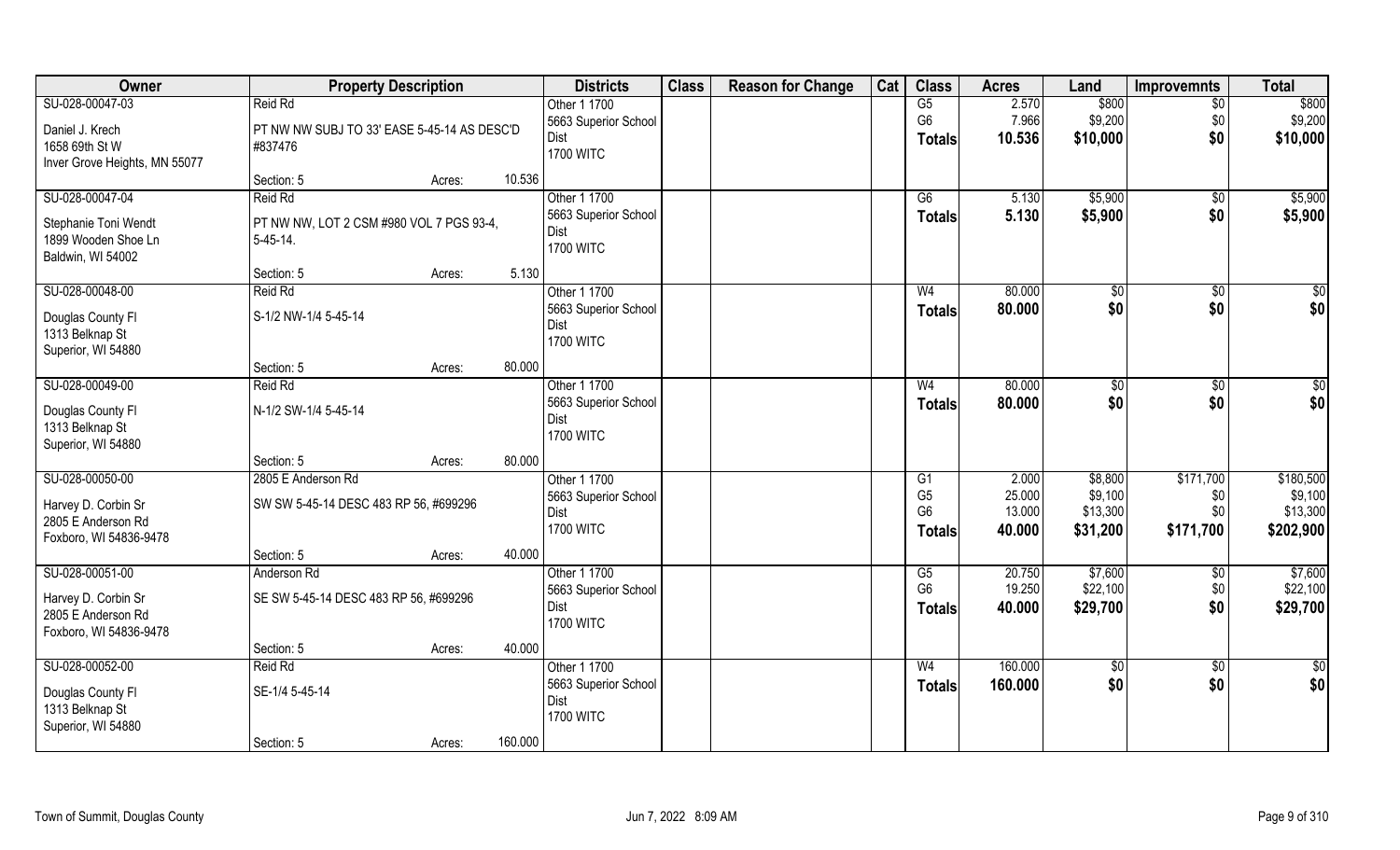| <b>Owner</b>               | <b>Property Description</b>                         |        | <b>Districts</b>     | <b>Class</b> | <b>Reason for Change</b> | Cat | <b>Class</b>                     | <b>Acres</b>   | Land               | <b>Improvemnts</b> | <b>Total</b>       |
|----------------------------|-----------------------------------------------------|--------|----------------------|--------------|--------------------------|-----|----------------------------------|----------------|--------------------|--------------------|--------------------|
| SU-028-00053-00            | 9645 S Reid Rd                                      |        | Other 1 1700         |              |                          |     | G6                               | 10.830         | \$12,500           | $\overline{50}$    | \$12,500           |
| John E. Flanagan           | W-1/2 N-1/2 NE NE 6-45-14                           |        | 5663 Superior School |              |                          |     | <b>Totals</b>                    | 10.830         | \$12,500           | \$0                | \$12,500           |
| Michelle M. Flanagan       |                                                     |        | Dist                 |              |                          |     |                                  |                |                    |                    |                    |
| 2139 190th Ave             |                                                     |        | <b>1700 WITC</b>     |              |                          |     |                                  |                |                    |                    |                    |
| Centuria, WI 54824         | Section: 6                                          | Acres: | 10.830               |              |                          |     |                                  |                |                    |                    |                    |
| SU-028-00053-01            | 9637 S Reid Rd                                      |        | Other 1 1700         |              |                          |     |                                  |                |                    |                    |                    |
|                            |                                                     |        |                      |              |                          |     | G1                               | 1.000          | \$5,500            | \$3,700            | \$9,200            |
| John E. Flanagan           | E-1/2 N-1/2 NE NE 6-45-14                           |        | 5663 Superior School |              |                          |     | G <sub>5</sub><br>G <sub>6</sub> | 3.500<br>6.330 | \$1,000<br>\$7,300 | \$0<br>\$0         | \$1,000<br>\$7,300 |
| Michelle M. Flanagan       |                                                     |        | Dist                 |              |                          |     |                                  |                |                    |                    |                    |
| 2139 190th Ave             |                                                     |        | <b>1700 WITC</b>     |              |                          |     | <b>Totals</b>                    | 10.830         | \$13,800           | \$3,700            | \$17,500           |
| Centuria, WI 54824         | Section: 6                                          | Acres: | 10.830               |              |                          |     |                                  |                |                    |                    |                    |
| SU-028-00053-02            | 9685 S Reid Rd                                      |        | Other 1 1700         |              |                          |     | G <sub>1</sub>                   | 2.000          | \$8,800            | \$30,000           | \$38,800           |
|                            |                                                     |        | 5663 Superior School |              |                          |     | G <sub>6</sub>                   | 8.830          | \$10,600           | \$0                | \$10,600           |
| Robert A. Fredrick et al   | S-1/2 S-1/2 NE NE 6-45-14                           |        | Dist                 |              |                          |     | <b>Totals</b>                    | 10.830         | \$19,400           | \$30,000           | \$49,400           |
| 5687 Esox Tr               |                                                     |        | <b>1700 WITC</b>     |              |                          |     |                                  |                |                    |                    |                    |
| Wisconsin Rapids, WI 54494 |                                                     |        |                      |              |                          |     |                                  |                |                    |                    |                    |
|                            | Section: 6                                          | Acres: | 10.830               |              |                          |     |                                  |                |                    |                    |                    |
| SU-028-00053-03            | 9645 S Reid Rd                                      |        | Other 1 1700         |              |                          |     | G1                               | 2.000          | \$8,800            | \$71,400           | \$80,200           |
| Sherry L. Kuettel          | N-1/2 S-1/2 NE NE 6-45-14                           |        | 5663 Superior School |              |                          |     | G <sub>5</sub>                   | 1.000          | \$300              | \$0                | \$300              |
| 9645 S Reid Rd             |                                                     |        | Dist                 |              |                          |     | G <sub>6</sub>                   | 7.830          | \$8,000            | \$0                | \$8,000            |
| Foxboro, WI 54836          |                                                     |        | <b>1700 WITC</b>     |              |                          |     | <b>Totals</b>                    | 10.830         | \$17,100           | \$71,400           | \$88,500           |
|                            | Section: 6                                          | Acres: | 10.830               |              |                          |     |                                  |                |                    |                    |                    |
| SU-028-00055-00            | 9682 S State Hwy 35                                 |        | Other 1 1700         |              |                          |     | G1                               | 2.000          | \$8,800            | \$97,500           | \$106,300          |
|                            |                                                     |        | 5663 Superior School |              |                          |     | G <sub>5</sub>                   | 3.430          | \$1,100            | \$0                | \$1,100            |
| Eugene C. Sikorski         | S-380' NW NE 6-45-14, EX PCL TO HWY (.51A) DESC     |        | Dist                 |              |                          |     | G <sub>6</sub>                   | 5.600          | \$5,700            | \$0                | \$5,700            |
| 9682 S State Highway 35    | 507 RP 126                                          |        | <b>1700 WITC</b>     |              |                          |     |                                  | 11.030         | \$15,600           | \$97,500           | \$113,100          |
| Foxboro, WI 54836          |                                                     |        |                      |              |                          |     | <b>Totals</b>                    |                |                    |                    |                    |
|                            | Section: 6                                          | Acres: | 11.030               |              |                          |     |                                  |                |                    |                    |                    |
| SU-028-00056-00            | 9666 S State Hwy 35                                 |        | Other 1 1700         |              |                          |     | G <sub>1</sub>                   | 2.000          | \$8,800            | \$118,300          | \$127,100          |
| Rodney G. Cummings         | NW NE, EX THE S'LY 380' THEREOF 6-45-14, EX         |        | 5663 Superior School |              |                          |     | G <sub>5</sub>                   | 18.370         | \$5,500            | \$0                | \$5,500            |
| 9666 S State Highway 35    | PCLS TO HWY (1.17A) DESC 506 RP 838                 |        | Dist                 |              |                          |     | G <sub>6</sub>                   | 7.000          | \$7,200            | \$0                | \$7,200            |
| Foxboro, WI 54836          |                                                     |        | <b>1700 WITC</b>     |              |                          |     | <b>Totals</b>                    | 27.370         | \$21,500           | \$118,300          | \$139,800          |
|                            | Section: 6                                          | Acres: | 27.370               |              |                          |     |                                  |                |                    |                    |                    |
| SU-028-00058-00            | 9790 S State Hwy 35                                 |        | Other 1 1700         |              |                          |     |                                  | 2.000          | \$8,800            | \$33,000           | \$41,800           |
|                            |                                                     |        | 5663 Superior School |              |                          |     | G <sub>1</sub><br>G <sub>5</sub> | 3.620          | \$1,100            | \$0                | \$1,100            |
| Jack F. Hulter             | S-1/2 SW NE, 6-45-14, EX N-75' OF E-1/2 S-1/2 SW NE |        |                      |              |                          |     | G <sub>6</sub>                   | 13.200         | \$13,500           | \$0                | \$13,500           |
| 9790 S State Highway 35    | EX PCL TO HWY(1.18A) DESC 508/201                   |        | Dist                 |              |                          |     |                                  |                |                    |                    |                    |
| Foxboro, WI 54836          |                                                     |        | <b>1700 WITC</b>     |              |                          |     | <b>Totals</b>                    | 18.820         | \$23,400           | \$33,000           | \$56,400           |
|                            | Section: 6                                          | Acres: | 18.820               |              |                          |     |                                  |                |                    |                    |                    |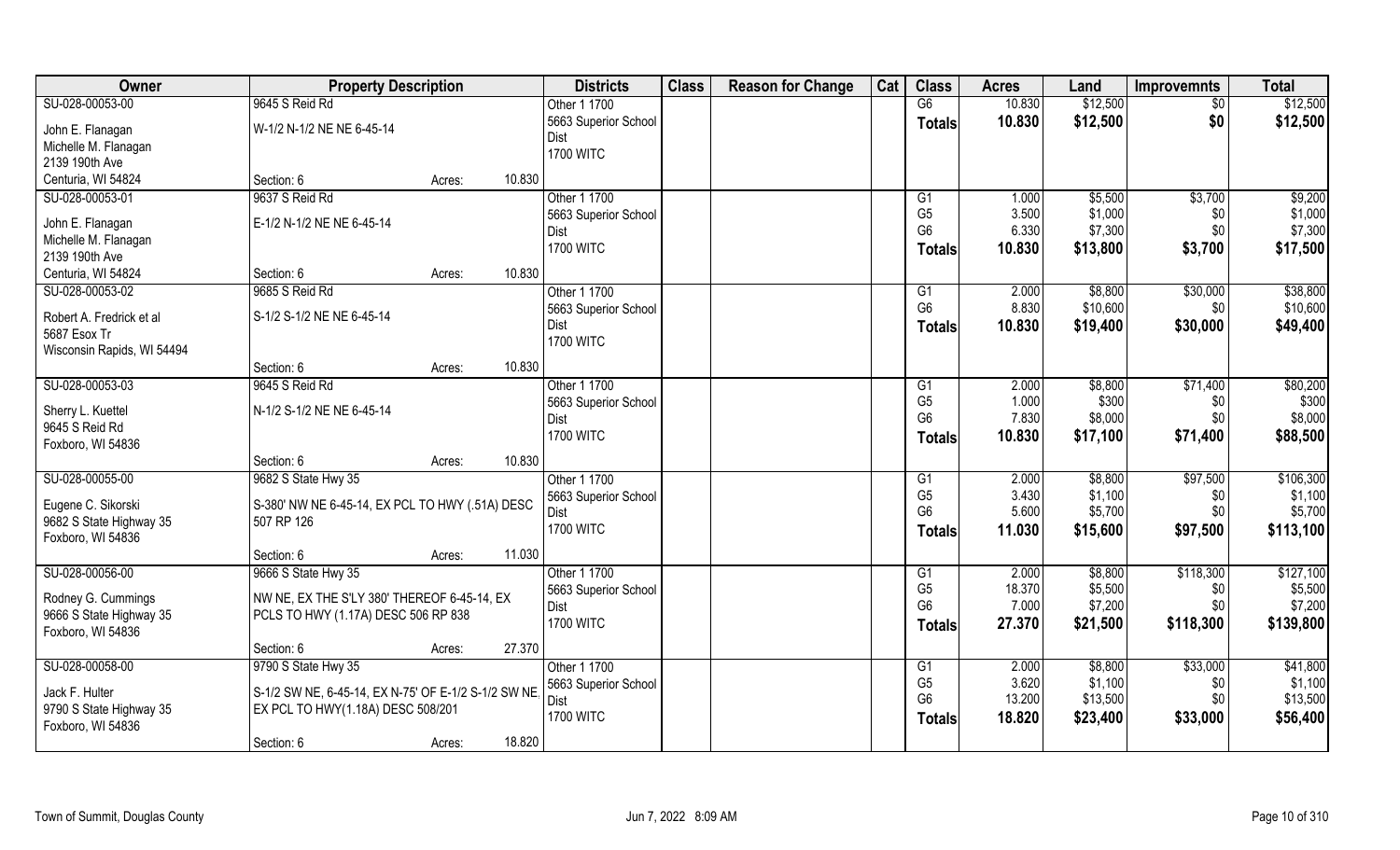| Owner                                                                           | <b>Property Description</b>                     |                  | <b>Districts</b>             | <b>Class</b> | <b>Reason for Change</b> | Cat  | <b>Class</b>                     | <b>Acres</b>     | Land                | <b>Improvemnts</b> | <b>Total</b>     |
|---------------------------------------------------------------------------------|-------------------------------------------------|------------------|------------------------------|--------------|--------------------------|------|----------------------------------|------------------|---------------------|--------------------|------------------|
| SU-028-00059-00                                                                 | 9750 S State Hwy 35                             |                  | Other 1 1700                 |              |                          |      | G1                               | 2.000            | \$8,800             | \$163,400          | \$172,200        |
| Amy A. Mcdonald                                                                 | W-1/2 N-1/2 SW NE 6-45-14, EX PCL TO HWY(.81A); |                  | 5663 Superior School         |              |                          |      | G <sub>5</sub>                   | 2.750            | \$1,000             | \$0                | \$1,000          |
| e Estate Hugh C & Kathleen Mcdonald L SUBJ TO PERP EASE OVER N-50' N-1/2 SW NE. |                                                 |                  | Dist                         |              |                          |      | G <sub>6</sub>                   | 4.440            | \$5,300             | \$0                | \$5,300          |
| Ш                                                                               |                                                 |                  | <b>1700 WITC</b>             |              |                          |      | <b>Totals</b>                    | 9.190            | \$15,100            | \$163,400          | \$178,500        |
| PO Box 231                                                                      | Section: 6                                      | 9.190<br>Acres:  |                              |              |                          |      |                                  |                  |                     |                    |                  |
| Superior, WI 54880                                                              |                                                 |                  |                              |              |                          |      |                                  |                  |                     |                    |                  |
| SU-028-00059-01                                                                 | 9752 S State Hwy 35                             |                  | Other 1 1700                 |              |                          |      | G1                               | 2.000            | \$7,400             | \$2,600            | \$10,000         |
|                                                                                 |                                                 |                  | 5663 Superior School         |              |                          |      | G <sub>6</sub>                   | 9.130            | \$6,400             | \$0                | \$6,400          |
| Kathleen L. Mcdonald                                                            | E-1/2 N-1/2 SW NE 6-45-14 & PCL BNG N-75' E-1/2 |                  | <b>Dist</b>                  |              |                          |      | <b>Totals</b>                    | 11.130           | \$13,800            | \$2,600            | \$16,400         |
| PO Box 231                                                                      | S-1/2 SW NE; ALSO 50' PERP INGR & EGR EASE.     |                  | <b>1700 WITC</b>             |              |                          |      |                                  |                  |                     |                    |                  |
| Superior, WI 54880                                                              |                                                 |                  |                              |              |                          |      |                                  |                  |                     |                    |                  |
|                                                                                 | Section: 6                                      | 11.130<br>Acres: |                              |              |                          |      |                                  |                  |                     |                    |                  |
| SU-028-00060-00                                                                 | 9707 S Reid Rd                                  |                  | Other 1 1700                 |              |                          |      | $\overline{G1}$                  | 2.000            | \$8,800             | \$172,400          | \$181,200        |
| John A. Snowberg Jr                                                             | SE NE 6-45-14                                   |                  | 5663 Superior School         |              |                          |      | G <sub>5</sub><br>G <sub>6</sub> | 11.000<br>27.000 | \$3,900<br>\$27,700 | \$0<br>\$0         | \$3,900          |
| Fannie M. Snowberg                                                              |                                                 |                  | Dist                         |              |                          |      |                                  |                  |                     |                    | \$27,700         |
| 9707 S Reid Rd                                                                  |                                                 |                  | <b>1700 WITC</b>             |              |                          |      | <b>Totals</b>                    | 40.000           | \$40,400            | \$172,400          | \$212,800        |
| Foxboro, WI 54836                                                               | Section: 6                                      | 40.000<br>Acres: |                              |              |                          |      |                                  |                  |                     |                    |                  |
| SU-028-00061-00                                                                 | Foxboro Chaffey Rd                              |                  | Other 1 1700                 |              |                          |      | G5                               | 20.000           | \$10,500            | \$0                | \$10,500         |
|                                                                                 |                                                 |                  | 5663 Superior School         |              |                          |      | G <sub>6</sub>                   | 22.730           | \$26,100            | \$0                | \$26,100         |
| Jeffrey Ellison                                                                 | NE NW 6-45-14, EX PCL TO HWY (1.57A) DESC 506   |                  | Dist                         |              |                          |      | <b>Totals</b>                    | 42.730           | \$36,600            | \$0                | \$36,600         |
| Claudia Ellison<br>333 N 1st Ave W                                              | RP 426                                          |                  | <b>1700 WITC</b>             |              |                          |      |                                  |                  |                     |                    |                  |
| Duluth, MN 55806                                                                |                                                 | 42.730           |                              |              |                          |      |                                  |                  |                     |                    |                  |
| SU-028-00062-00                                                                 | Section: 6                                      | Acres:           | Other 1 1700                 |              |                          |      |                                  |                  | \$600               |                    |                  |
|                                                                                 | Harapat Rd                                      |                  |                              |              |                          |      | G5<br>G <sub>6</sub>             | 1.800<br>8.380   | \$9,600             | \$0                | \$600<br>\$9,600 |
| Kevin C. Lien                                                                   | S-1/2 N-1/2 NW NW 6-45-14 #743313               |                  | 5663 Superior School<br>Dist |              |                          |      |                                  |                  |                     | \$0<br>\$0         |                  |
| Laureen K. Lien                                                                 |                                                 |                  | <b>1700 WITC</b>             |              |                          |      | <b>Totals</b>                    | 10.180           | \$10,200            |                    | \$10,200         |
| 9670 S Harapat Rd                                                               |                                                 |                  |                              |              |                          |      |                                  |                  |                     |                    |                  |
| Foxboro, WI 54836                                                               | Section: 6                                      | 10.180<br>Acres: |                              |              |                          |      |                                  |                  |                     |                    |                  |
| SU-028-00062-01                                                                 | 9670 S Harapat Rd                               |                  | Other 1 1700                 | G1           | Demo                     | $-2$ | G1                               | 2.000            | \$8,800             | \$111,900          | \$120,700        |
| Kevin C. Lien                                                                   | S-1/2 NW NW 6-45-14                             |                  | 5663 Superior School         |              |                          |      | G <sub>5</sub>                   | 4.000            | \$1,200             | \$0                | \$1,200          |
| Laureen K. Lien                                                                 |                                                 |                  | Dist                         |              |                          |      | G <sub>6</sub>                   | 14.000           | \$14,400            | \$0                | \$14,400         |
| 9670 S Harapat Rd                                                               |                                                 |                  | <b>1700 WITC</b>             |              |                          |      | <b>Totals</b>                    | 20.000           | \$24,400            | \$111,900          | \$136,300        |
| Foxboro, WI 54836                                                               | Section: 6                                      | 20.000<br>Acres: |                              |              |                          |      |                                  |                  |                     |                    |                  |
| SU-028-00062-02                                                                 | 9610 S Harapat Rd                               |                  | Other 1 1700                 |              |                          |      | G1                               | 2.000            | \$8,800             | \$155,500          | \$164,300        |
|                                                                                 |                                                 |                  | 5663 Superior School         |              |                          |      | G <sub>5</sub>                   | 5.500            | \$2,000             | \$0                | \$2,000          |
| Alida J. Huppert                                                                | N-1/2 N-1/2 NW NW 6-45-14                       |                  | Dist                         |              |                          |      | G <sub>6</sub>                   | 2.500            | \$2,600             | \$0                | \$2,600          |
| Raymond E. Whited                                                               |                                                 |                  | <b>1700 WITC</b>             |              |                          |      | <b>Totals</b>                    | 10.000           | \$13,400            | \$155,500          | \$168,900        |
| 9610 S Harapat Rd                                                               |                                                 |                  |                              |              |                          |      |                                  |                  |                     |                    |                  |
| Foxboro, WI 54836                                                               | Section: 6                                      | 10.000<br>Acres: |                              |              |                          |      |                                  |                  |                     |                    |                  |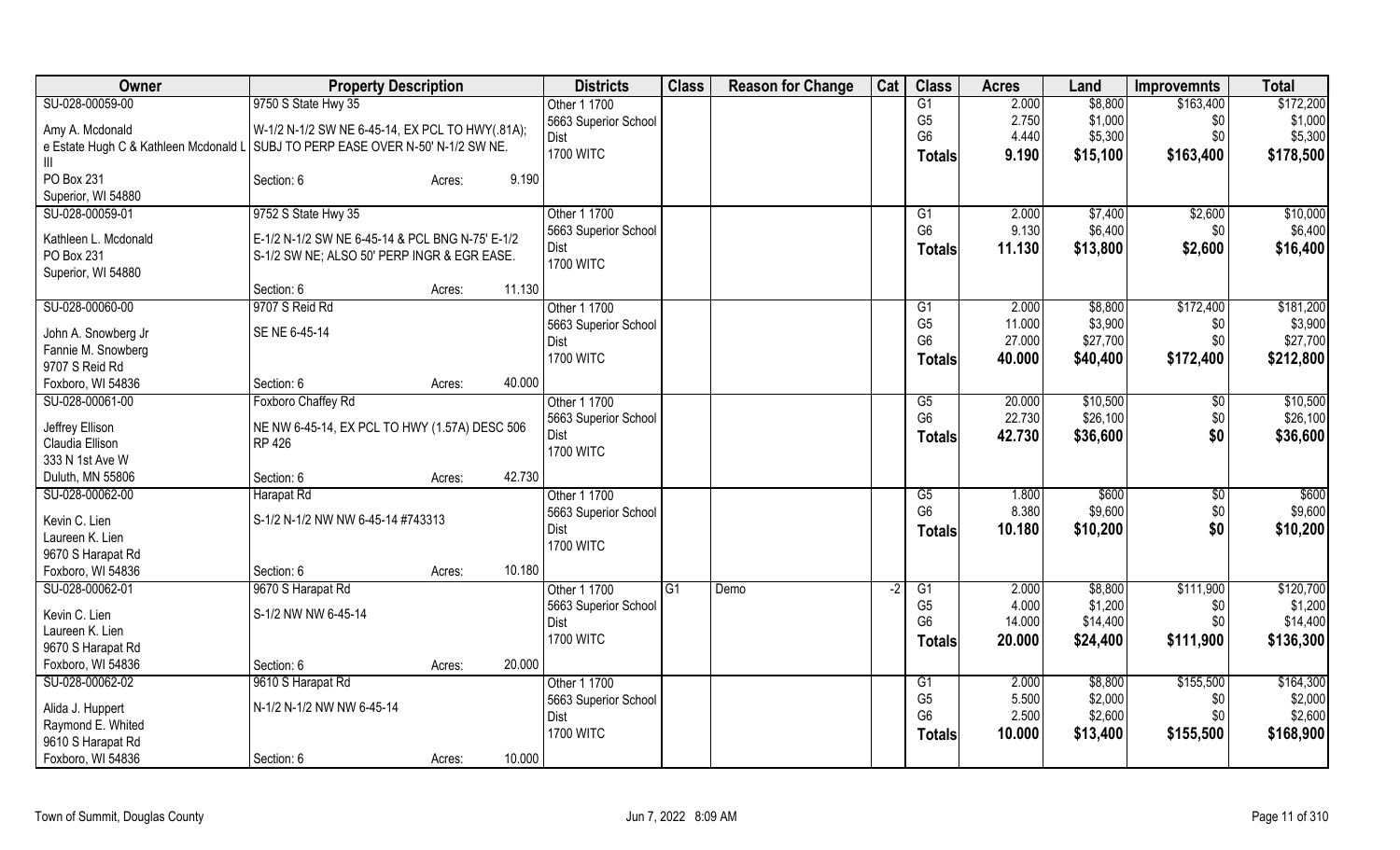| Owner                                     | <b>Property Description</b>                      |                  | <b>Districts</b>             | <b>Class</b> | <b>Reason for Change</b> | Cat | <b>Class</b>   | <b>Acres</b> | Land     | <b>Improvemnts</b> | <b>Total</b> |
|-------------------------------------------|--------------------------------------------------|------------------|------------------------------|--------------|--------------------------|-----|----------------|--------------|----------|--------------------|--------------|
| SU-028-00063-00                           | Harapat Rd                                       |                  | Other 1 1700                 |              |                          |     | G5             | 5.120        | \$1,600  | $\overline{30}$    | \$1,600      |
| Dennis D. Bukovich                        | SW NW 6-45-14, AS DESC'D 405 RP 143              |                  | 5663 Superior School         |              |                          |     | G <sub>6</sub> | 32.000       | \$36,800 | \$0                | \$36,800     |
| Ginger K. Bukovich                        |                                                  |                  | Dist                         |              |                          |     | <b>Totals</b>  | 37.120       | \$38,400 | \$0                | \$38,400     |
| 9751 S State Highway 35                   |                                                  |                  | <b>1700 WITC</b>             |              |                          |     |                |              |          |                    |              |
| Foxboro, WI 54836                         | Section: 6                                       | 37.120<br>Acres: |                              |              |                          |     |                |              |          |                    |              |
| SU-028-00064-00                           | 9751 S State Hwy 35                              |                  | Other 1 1700                 |              |                          |     | G1             | 2.000        | \$8,800  | \$170,800          | \$179,600    |
|                                           |                                                  |                  | 5663 Superior School         |              |                          |     | G <sub>5</sub> | 13.000       | \$6,300  | \$0                | \$6,300      |
| Dennis D. Bukovich                        | SE NW 6-45-14 DESC 405 RP 143 EX PCL TO HWY      |                  | Dist                         |              |                          |     | G <sub>6</sub> | 23.100       | \$16,200 | \$0                | \$16,200     |
| Ginger K. Bukovich                        | (1.90A) DESC 509 RP 464                          |                  | <b>1700 WITC</b>             |              |                          |     | <b>Totals</b>  | 38.100       | \$31,300 | \$170,800          | \$202,100    |
| 9751 S State Highway 35                   |                                                  |                  |                              |              |                          |     |                |              |          |                    |              |
| Foxboro, WI 54836                         | Section: 6                                       | Acres:           | 38.100                       |              |                          |     |                |              |          |                    |              |
| SU-028-00065-00                           | 9869 S State Hwy 35                              |                  | Other 1 1700                 |              |                          |     | X4             | 2.140        | \$0      | \$0                | \$0          |
| At & T Mobility                           | PT NE SW 6-45-14; DESC 269 DP 643, EX PCL TO     |                  | 5663 Superior School         |              |                          |     | <b>Totals</b>  | 2.140        | \$0      | \$0                | \$0          |
| 49030 Pontiac Trl Ste 100                 | HWY (.25A) DESC 508 RP 203 (TELCO)               |                  | Dist                         |              |                          |     |                |              |          |                    |              |
| Wixom, MI 48393                           |                                                  |                  | <b>1700 WITC</b>             |              |                          |     |                |              |          |                    |              |
|                                           | Section: 6                                       | Acres:           | 2.140                        |              |                          |     |                |              |          |                    |              |
| SU-028-00066-00                           | 9841 S State Hwy 35                              |                  | Other 1 1700                 |              |                          |     | G1             | 2.000        | \$8,800  | \$27,700           | \$36,500     |
|                                           |                                                  |                  | 5663 Superior School         |              |                          |     | G <sub>5</sub> | 6.000        | \$1,800  | \$0                | \$1,800      |
| Eric T. Olson                             | PT NE SW 6-45-14, EX 240/287, EX 269/643, EX PCL |                  | Dist                         |              |                          |     | G <sub>6</sub> | 26.830       | \$21,000 | \$0                | \$21,000     |
| 9841 S State Highway 35                   | TO HWY (2.78A) DESC 506/840-2, EX 508/472        |                  | <b>1700 WITC</b>             |              |                          |     |                | 34.830       | \$31,600 | \$27,700           | \$59,300     |
| Foxboro, WI 54836                         |                                                  |                  |                              |              |                          |     | <b>Totals</b>  |              |          |                    |              |
|                                           | Section: 6                                       | 34.830<br>Acres: |                              |              |                          |     |                |              |          |                    |              |
| SU-028-00067-00                           | 9888 S Harapat Rd                                |                  | Other 1 1700                 |              |                          |     | G1             | 1.000        | \$5,500  | \$6,000            | \$11,500     |
|                                           | N-1/2 S-1/2 NW SW 6-45-14.                       |                  | 5663 Superior School         |              |                          |     | G <sub>6</sub> | 8.570        | \$10,300 | \$0                | \$10,300     |
| Andrew James Voigt<br>9139 E Cunty Road Y |                                                  |                  | Dist                         |              |                          |     | <b>Totals</b>  | 9.570        | \$15,800 | \$6,000            | \$21,800     |
| Gordon, WI 54838                          |                                                  |                  | <b>1700 WITC</b>             |              |                          |     |                |              |          |                    |              |
|                                           | Section: 6                                       |                  | 9.570                        |              |                          |     |                |              |          |                    |              |
| SU-028-00067-01                           |                                                  | Acres:           | Other 1 1700                 |              |                          |     | G6             | 19.140       | \$22,000 |                    |              |
|                                           | Harapat Rd                                       |                  |                              |              |                          |     |                |              |          | \$0                | \$22,000     |
| Aaron M. Johnson                          | N-1/2 NW SW 6-45-14                              |                  | 5663 Superior School<br>Dist |              |                          |     | <b>Totals</b>  | 19.140       | \$22,000 | \$0                | \$22,000     |
| Kayleigh C. Johnson                       |                                                  |                  | <b>1700 WITC</b>             |              |                          |     |                |              |          |                    |              |
| 1915 Kenwood Dr                           |                                                  |                  |                              |              |                          |     |                |              |          |                    |              |
| Duluth, MN 55811                          | Section: 6                                       | 19.140<br>Acres: |                              |              |                          |     |                |              |          |                    |              |
| SU-028-00067-02                           | 9890 S Harapat Rd                                |                  | Other 1 1700                 |              |                          |     | G6             | 9.570        | \$11,000 | $\sqrt{$0}$        | \$11,000     |
|                                           |                                                  |                  | 5663 Superior School         |              |                          |     | <b>Totals</b>  | 9.570        | \$11,000 | \$0                | \$11,000     |
| Mark A. Shephard                          | S-1/2 S-1/2 NW SW 6-45-14                        |                  | Dist                         |              |                          |     |                |              |          |                    |              |
| Mary E. Shephard<br>155 Northshore Dr     |                                                  |                  | <b>1700 WITC</b>             |              |                          |     |                |              |          |                    |              |
|                                           |                                                  |                  | 9.570                        |              |                          |     |                |              |          |                    |              |
| Maple Plain, MN 55359-9621                | Section: 6                                       | Acres:           |                              |              |                          |     |                |              |          |                    |              |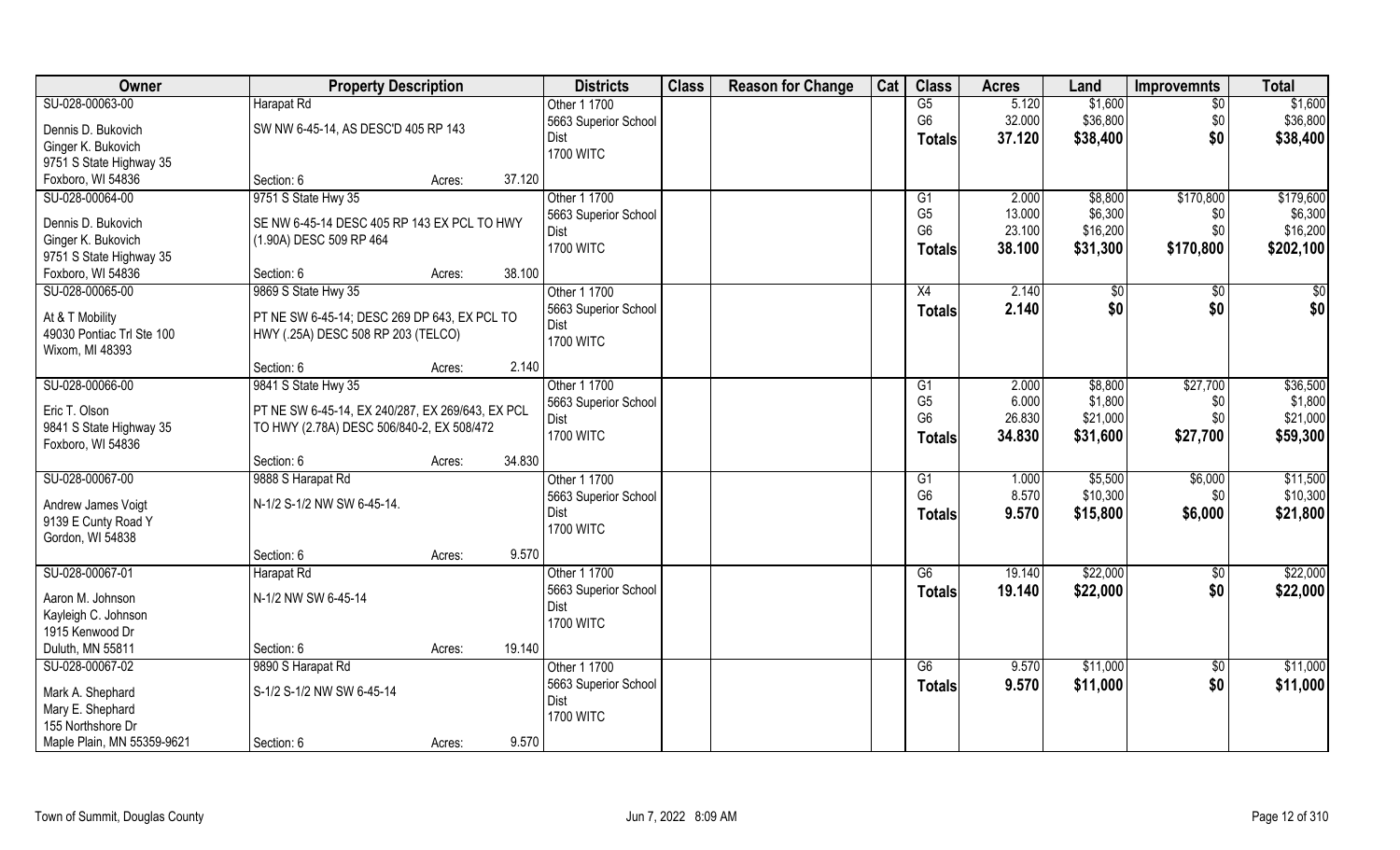| Owner                                        | <b>Property Description</b>                        |        |        | <b>Districts</b>     | <b>Class</b> | <b>Reason for Change</b> | Cat | <b>Class</b>    | <b>Acres</b> | Land     | <b>Improvemnts</b> | <b>Total</b> |
|----------------------------------------------|----------------------------------------------------|--------|--------|----------------------|--------------|--------------------------|-----|-----------------|--------------|----------|--------------------|--------------|
| SU-028-00068-00                              | 2445 E Garrison Rd                                 |        |        | Other 1 1700         |              |                          |     | G1              | 2.000        | \$8,800  | \$44,100           | \$52,900     |
| Lee O. Carlson                               | SW SW 6-45-14 DESC 396 RP 958                      |        |        | 5663 Superior School |              |                          |     | G <sub>5</sub>  | 8.950        | \$2,700  | \$0                | \$2,700      |
| 2445 E Garrison Rd                           |                                                    |        |        | Dist                 |              |                          |     | G <sub>6</sub>  | 28.480       | \$29,200 | \$0                | \$29,200     |
| Foxboro, WI 54836                            |                                                    |        |        | <b>1700 WITC</b>     |              |                          |     | Totals          | 39.430       | \$40,700 | \$44,100           | \$84,800     |
|                                              | Section: 6                                         | Acres: | 39.430 |                      |              |                          |     |                 |              |          |                    |              |
| SU-028-00069-00                              | S State Hwy 35                                     |        |        | Other 1 1700         |              |                          |     | G5              | 6.580        | \$2,000  | \$0                | \$2,000      |
|                                              | N-1/2 SE SW 6-45-14 EX PCL TO HWY (.90A)           |        |        | 5663 Superior School |              |                          |     | G <sub>6</sub>  | 12.520       | \$14,400 | \$0                | \$14,400     |
| Christopher Rose<br>673 Monnette Ave #6      |                                                    |        |        | Dist                 |              |                          |     | <b>Totals</b>   | 19.100       | \$16,400 | \$0                | \$16,400     |
| New Richmond, WI 54017                       |                                                    |        |        | <b>1700 WITC</b>     |              |                          |     |                 |              |          |                    |              |
|                                              | Section: 6                                         | Acres: | 19.100 |                      |              |                          |     |                 |              |          |                    |              |
| SU-028-00070-00                              | 9987 S State Hwy 35                                |        |        | Other 1 1700         |              |                          |     | G2              | 2.000        | \$8,000  | \$270,900          | \$278,900    |
|                                              |                                                    |        |        | 5663 Superior School |              |                          |     | G <sub>5</sub>  | 0.520        | \$200    | \$0                | \$200        |
| Drinkwine Brokerage LLC                      | SE SE SW 6-45-14 EX PCL TO HWY (.91A)              |        |        | Dist                 |              |                          |     | G <sub>6</sub>  | 6.570        | \$6,600  | \$0                | \$6,600      |
| PO Box 122                                   |                                                    |        |        | <b>1700 WITC</b>     |              |                          |     | <b>Totals</b>   | 9.090        | \$14,800 | \$270,900          | \$285,700    |
| Wascott, WI 54890                            |                                                    |        |        |                      |              |                          |     |                 |              |          |                    |              |
|                                              | Section: 6                                         | Acres: | 9.090  |                      |              |                          |     |                 |              |          |                    |              |
| SU-028-00070-01                              | 2507 E Garrison Rd                                 |        |        | Other 1 1700         |              |                          |     | G1              | 2.000        | \$8,800  | \$109,200          | \$118,000    |
| William J. Olenski                           | W-1/2 S-1/2 SE SW 6-45-14 DESC 473 RP 779          |        |        | 5663 Superior School |              |                          |     | G <sub>5</sub>  | 2.280        | \$800    | \$0                | \$800        |
| Marcy M. Olenski                             |                                                    |        |        | <b>Dist</b>          |              |                          |     | G <sub>6</sub>  | 5.720        | \$5,300  | \$0                | \$5,300      |
| 2507 E Garrison Rd                           |                                                    |        |        | <b>1700 WITC</b>     |              |                          |     | <b>Totals</b>   | 10.000       | \$14,900 | \$109,200          | \$124,100    |
| Foxboro, WI 54836                            | Section: 6                                         | Acres: | 10.000 |                      |              |                          |     |                 |              |          |                    |              |
| SU-028-00071-00                              | 9715 S Reid Rd                                     |        |        | Other 1 1700         |              |                          |     | G1              | 2.000        | \$8,800  | \$1,400            | \$10,200     |
| Charles E. Smith                             | NE SE 6-45-14                                      |        |        | 5663 Superior School |              |                          |     | G <sub>5</sub>  | 17.400       | \$6,100  | \$0                | \$6,100      |
|                                              |                                                    |        |        | Dist                 |              |                          |     | G <sub>6</sub>  | 20.600       | \$21,100 | \$0                | \$21,100     |
| 9854 S State Highway 35<br>Foxboro, WI 54836 |                                                    |        |        | <b>1700 WITC</b>     |              |                          |     | <b>Totals</b>   | 40.000       | \$36,000 | \$1,400            | \$37,400     |
|                                              | Section: 6                                         | Acres: | 40.000 |                      |              |                          |     |                 |              |          |                    |              |
| SU-028-00072-00                              | 9854 S State Hwy 35                                |        |        | Other 1 1700         |              |                          |     | G1              | 2.000        | \$8,800  | \$70,600           | \$79,400     |
|                                              |                                                    |        |        | 5663 Superior School |              |                          |     | G <sub>5</sub>  | 11.380       | \$3,400  | \$0                | \$3,400      |
| Charles E. Smith                             | PT NW SE 6-45-14, EX PCL 250' X 200', EX GRAVEL    |        |        | Dist                 |              |                          |     | G <sub>6</sub>  | 24.610       | \$25,200 | \$0                | \$25,200     |
| 9854 S State Highway 35                      | RIGHTS, EX PT TO HWY (.87A) DESC IN 506/844;       |        |        | <b>1700 WITC</b>     |              |                          |     | Totals          | 37.990       | \$37,400 | \$70,600           | \$108,000    |
| Foxboro, WI 54836                            | SUBJ TO 25' DRWY EASE.                             |        |        |                      |              |                          |     |                 |              |          |                    |              |
|                                              | Section: 6                                         | Acres: | 37.990 |                      |              |                          |     |                 |              |          |                    |              |
| SU-028-00073-00                              | 9856 S State Hwy 35                                |        |        | Other 1 1700         |              |                          |     | $\overline{X4}$ | 1.040        | \$0      | $\sqrt{6}$         | \$0          |
| Head of the Lakes Electric Cooperative       | PT NW SE, 6-45-14 (250'X 200'), EX PT TO HWY 0.10A |        |        | 5663 Superior School |              |                          |     | <b>Totals</b>   | 1.040        | \$0      | \$0                | \$0          |
| al                                           | DESC 507/837, ALSO 25' DRWY EASE.                  |        |        | Dist                 |              |                          |     |                 |              |          |                    |              |
| c/o East Central Energy                      |                                                    |        |        | <b>1700 WITC</b>     |              |                          |     |                 |              |          |                    |              |
| PO Box 800                                   | Section: 6                                         | Acres: | 1.040  |                      |              |                          |     |                 |              |          |                    |              |
| Elk River, MN 55330                          |                                                    |        |        |                      |              |                          |     |                 |              |          |                    |              |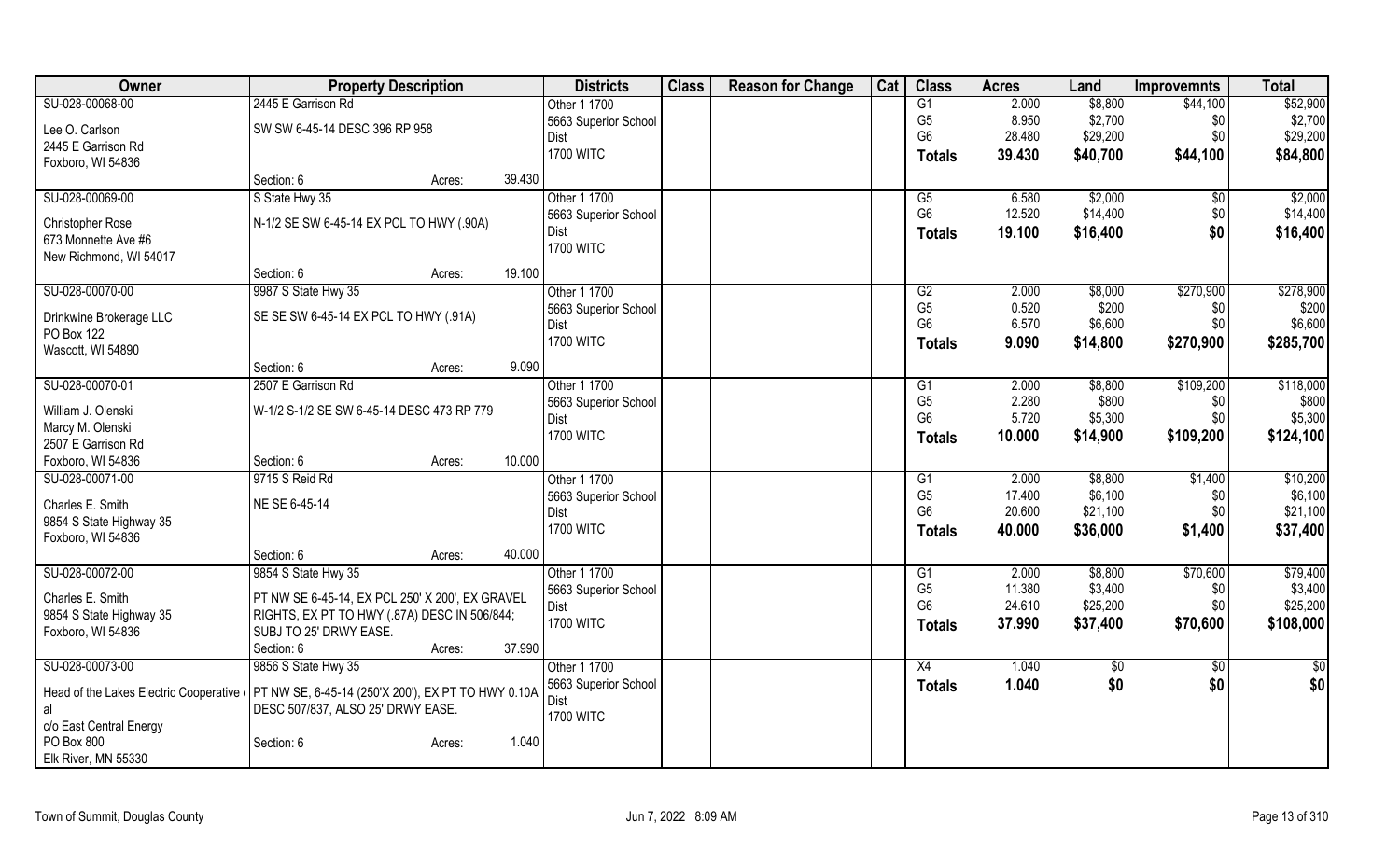| Owner                                                                                        | <b>Property Description</b>                          |        |        | <b>Districts</b>     | <b>Class</b> | <b>Reason for Change</b> | Cat | <b>Class</b>    | <b>Acres</b> | Land            | <b>Improvemnts</b> | <b>Total</b>    |
|----------------------------------------------------------------------------------------------|------------------------------------------------------|--------|--------|----------------------|--------------|--------------------------|-----|-----------------|--------------|-----------------|--------------------|-----------------|
| SU-028-00074-00                                                                              | 2613 E Anderson Rd                                   |        |        | Other 1 1700         |              |                          |     | X4              | 37.770       | $\overline{50}$ | $\overline{50}$    | \$0             |
| Town of Summit                                                                               | SW SE 6-45-14, EX PCL TO HWY (2.23A), DESC 509       |        |        | 5663 Superior School |              |                          |     | <b>Totals</b>   | 37.770       | \$0             | \$0                | \$0             |
| 2731 E Milchesky Rd                                                                          | <b>RP 12</b>                                         |        |        | Dist                 |              |                          |     |                 |              |                 |                    |                 |
| Foxboro, WI 54836                                                                            |                                                      |        |        | <b>1700 WITC</b>     |              |                          |     |                 |              |                 |                    |                 |
|                                                                                              | Section: 6                                           | Acres: | 37.770 |                      |              |                          |     |                 |              |                 |                    |                 |
| SU-028-00075-00                                                                              | 2725 E Anderson Rd                                   |        |        | Other 1 1700         |              |                          |     | G1              | 2.000        | \$8,800         | \$148,100          | \$156,900       |
| Mark A. Laflamme                                                                             | SE SE 6-45-14 #707013                                |        |        | 5663 Superior School |              |                          |     | G <sub>5</sub>  | 12.000       | \$4,200         | \$0                | \$4,200         |
| Terri Laflamme                                                                               |                                                      |        |        | Dist                 |              |                          |     | G <sub>6</sub>  | 26.000       | \$26,700        | \$0                | \$26,700        |
| 2725 E Anderson Rd                                                                           |                                                      |        |        | <b>1700 WITC</b>     |              |                          |     | <b>Totals</b>   | 40.000       | \$39,700        | \$148,100          | \$187,800       |
| Foxboro, WI 54836                                                                            | Section: 6                                           | Acres: | 40.000 |                      |              |                          |     |                 |              |                 |                    |                 |
| SU-028-00075-01                                                                              | State Hwy 35                                         |        |        | Other 1 1700         |              |                          |     | X <sub>2</sub>  | 15.180       | \$0             | \$0                | \$0             |
|                                                                                              |                                                      |        |        | 5663 Superior School |              |                          |     | <b>Totals</b>   | 15.180       | \$0             | \$0                | \$0             |
| Wisconsin Department of Transportation   R/W'S IN 6-45-14, DESC 506 RP 197, 426, 838, 840-2, |                                                      |        |        | Dist                 |              |                          |     |                 |              |                 |                    |                 |
| 1701 N 4th St                                                                                | 844, 507 RP 126, 837, 508 RP 201, 203, 472, 886, 509 |        |        | <b>1700 WITC</b>     |              |                          |     |                 |              |                 |                    |                 |
| Superior, WI 54880                                                                           | RP 12, 464, 510 RP 578                               |        |        |                      |              |                          |     |                 |              |                 |                    |                 |
|                                                                                              | Section: 6                                           | Acres: | 15.180 |                      |              |                          |     |                 |              |                 |                    |                 |
| SU-028-00076-00                                                                              | 2788 E Anderson Rd                                   |        |        | Other 1 1700         |              |                          |     | G1              | 2.000        | \$8,800         | \$159,700          | \$168,500       |
| Danny L. Britton                                                                             | NE NE 7-45-14                                        |        |        | 5663 Superior School |              |                          |     | G <sub>5</sub>  | 13.500       | \$4,800         | \$0                | \$4,800         |
| Carmen S. Britton                                                                            |                                                      |        |        | Dist                 |              |                          |     | G <sub>6</sub>  | 24.500       | \$25,100        | \$0                | \$25,100        |
| 2788 E Anderson Rd                                                                           |                                                      |        |        | <b>1700 WITC</b>     |              |                          |     | <b>Totals</b>   | 40.000       | \$38,700        | \$159,700          | \$198,400       |
| Foxboro, WI 54836                                                                            | Section: 7                                           | Acres: | 40.000 |                      |              |                          |     |                 |              |                 |                    |                 |
| SU-028-00077-00                                                                              | State Hwy 35                                         |        |        | Other 1 1700         |              |                          |     | G5              | 16.860       | \$5,100         | $\sqrt{6}$         | \$5,100         |
| Mark V. Corbin                                                                               | NW NE 7-45-14 DESC 483 RP 56 EX PCL TO HWY           |        |        | 5663 Superior School |              |                          |     | G <sub>6</sub>  | 21.420       | \$24,600        | \$0                | \$24,600        |
| 3118 Hammond Ave                                                                             | (1.72A) DESC 507 RP 254, 258 #752518                 |        |        | Dist                 |              |                          |     | Totals          | 38.280       | \$29,700        | \$0                | \$29,700        |
| Superior, WI 54880                                                                           |                                                      |        |        | <b>1700 WITC</b>     |              |                          |     |                 |              |                 |                    |                 |
|                                                                                              | Section: 7                                           | Acres: | 38.280 |                      |              |                          |     |                 |              |                 |                    |                 |
| SU-028-00077-01                                                                              | State Hwy 35                                         |        |        | Other 1 1700         |              |                          |     | $\overline{X2}$ | 1.720        | $\overline{50}$ | \$0                | $\overline{30}$ |
|                                                                                              |                                                      |        |        | 5663 Superior School |              |                          |     | <b>Totals</b>   | 1.720        | \$0             | \$0                | \$0             |
| Wisconsin Department of Transportation   R/W IN NW NE 7-45-14                                |                                                      |        |        | Dist                 |              |                          |     |                 |              |                 |                    |                 |
| 1701 N 4th St                                                                                |                                                      |        |        | <b>1700 WITC</b>     |              |                          |     |                 |              |                 |                    |                 |
| Superior, WI 54880                                                                           | Section: 7                                           |        | 1.720  |                      |              |                          |     |                 |              |                 |                    |                 |
| SU-028-00078-00                                                                              | 2615 E Carlson Rd                                    | Acres: |        | Other 1 1700         |              |                          |     | G1              | 0.840        | \$4,600         | \$81,200           | \$85,800        |
|                                                                                              |                                                      |        |        | 5663 Superior School |              |                          |     |                 | 0.840        |                 |                    |                 |
| Amber E. Nelson                                                                              | PT SW NE, PCL IN SW COR 7-45-14; COMM CENTER         |        |        | Dist                 |              |                          |     | <b>Totals</b>   |              | \$4,600         | \$81,200           | \$85,800        |
| 2615 E Carlson Rd                                                                            | SEC 7, TH E-33', TH N-16.5' TO POB, TH N-208.7', TH  |        |        | <b>1700 WITC</b>     |              |                          |     |                 |              |                 |                    |                 |
| Foxboro, WI 54836                                                                            | E-208.7' TH S-208.7', TH W-208.7' TO POB; EX PCL TO  |        |        |                      |              |                          |     |                 |              |                 |                    |                 |
|                                                                                              | Section: 7                                           | Acres: | 0.840  |                      |              |                          |     |                 |              |                 |                    |                 |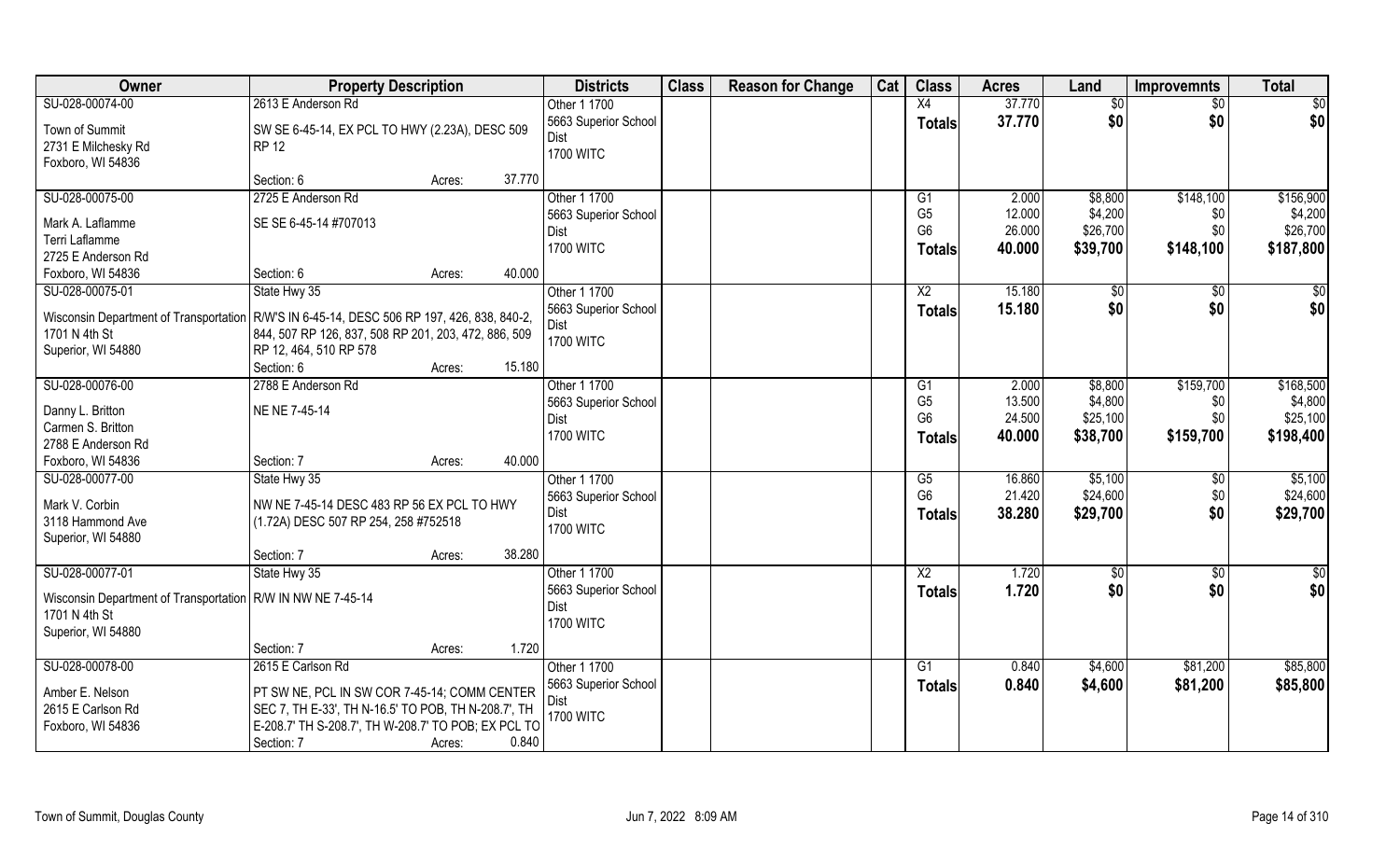| Owner                                                            | <b>Property Description</b>                          |        |        | <b>Districts</b>                    | <b>Class</b> | <b>Reason for Change</b> | Cat | <b>Class</b>           | <b>Acres</b>   | Land               | <b>Improvemnts</b> | <b>Total</b>         |
|------------------------------------------------------------------|------------------------------------------------------|--------|--------|-------------------------------------|--------------|--------------------------|-----|------------------------|----------------|--------------------|--------------------|----------------------|
| SU-028-00078-01                                                  | State Hwy 35                                         |        |        | Other 1 1700                        |              |                          |     | $\overline{X2}$        | 0.460          | $\overline{50}$    | $\sqrt{$0}$        | $\overline{50}$      |
| Wisconsin Department of Transportation   R/W IN PT SW NE 7-45-14 |                                                      |        |        | 5663 Superior School                |              |                          |     | <b>Totals</b>          | 0.460          | \$0                | \$0                | \$0                  |
| 1701 N 4th St                                                    |                                                      |        |        | Dist                                |              |                          |     |                        |                |                    |                    |                      |
| Superior, WI 54880                                               |                                                      |        |        | <b>1700 WITC</b>                    |              |                          |     |                        |                |                    |                    |                      |
|                                                                  | Section: 7                                           | Acres: | 0.460  |                                     |              |                          |     |                        |                |                    |                    |                      |
| SU-028-00079-00                                                  | 10158 S State Hwy 35                                 |        |        | Other 1 1700                        |              |                          |     | $\overline{G1}$        | 2.000          | \$8,800            | \$98,600           | \$107,400            |
| Albert F. Bever                                                  | PT SW NE, EX 1A IN SW COR, 7-45-14 EX PCL TO         |        |        | 5663 Superior School                |              |                          |     | G <sub>5</sub>         | 5.000          | \$1,800            | \$0                | \$1,800              |
| 8840 27th Ct N                                                   | HWY (1.74A) DESC 507/340                             |        |        | Dist                                |              |                          |     | G <sub>6</sub>         | 30.260         | \$31,000           | \$0                | \$31,000             |
| Lake Elmo, MN 55042                                              |                                                      |        |        | <b>1700 WITC</b>                    |              |                          |     | Totals                 | 37.260         | \$41,600           | \$98,600           | \$140,200            |
|                                                                  | Section: 7                                           | Acres: | 37.260 |                                     |              |                          |     |                        |                |                    |                    |                      |
| SU-028-00079-01                                                  | State Hwy 35                                         |        |        | Other 1 1700                        |              |                          |     | $\overline{\text{X2}}$ | 1.740          | \$0                | $\sqrt[6]{30}$     | \$0                  |
| Wisconsin Department of Transportation   R/W IN SW NE 7-45-14    |                                                      |        |        | 5663 Superior School                |              |                          |     | <b>Totals</b>          | 1.740          | \$0                | \$0                | \$0                  |
| 1701 N 4th St                                                    |                                                      |        |        | Dist                                |              |                          |     |                        |                |                    |                    |                      |
| Superior, WI 54880                                               |                                                      |        |        | <b>1700 WITC</b>                    |              |                          |     |                        |                |                    |                    |                      |
|                                                                  | Section: 7                                           | Acres: | 1.740  |                                     |              |                          |     |                        |                |                    |                    |                      |
| SU-028-00080-00                                                  | 2753 E Carlson Rd                                    |        |        | Other 1 1700                        |              |                          |     | G1                     | 2.000          | \$8,800            | \$92,100           | \$100,900            |
|                                                                  |                                                      |        |        | 5663 Superior School                |              |                          |     | G <sub>5</sub>         | 1.310          | \$500              | \$0                | \$500                |
| David W. Oswskey et al                                           | SE NE 7-45-14 EX LOT 1 CSM #577 VOL 4 PGS<br>117-118 |        |        | Dist                                |              |                          |     | G <sub>6</sub>         | 31.000         | \$31,800           | \$0                | \$31,800             |
| 2753 E Calrson Rd<br>Foxboro, WI 54836                           |                                                      |        |        | <b>1700 WITC</b>                    |              |                          |     | <b>Totals</b>          | 34.310         | \$41,100           | \$92,100           | \$133,200            |
|                                                                  | Section: 7                                           | Acres: | 34.310 |                                     |              |                          |     |                        |                |                    |                    |                      |
| SU-028-00080-01                                                  | 2713 E Carlson Rd                                    |        |        | Other 1 1700                        |              |                          |     | G1                     | 5.690          | \$13,800           | \$166,300          | \$180,100            |
|                                                                  |                                                      |        |        | 5663 Superior School                |              |                          |     | Totals                 | 5.690          | \$13,800           | \$166,300          | \$180,100            |
| Jeremy L. Carlson                                                | LOT 1 CSM #577 VOL 4 PGS 117-118, PT SE NE           |        |        | Dist                                |              |                          |     |                        |                |                    |                    |                      |
| Anne J. Carlson                                                  | $7 - 45 - 14$                                        |        |        | <b>1700 WITC</b>                    |              |                          |     |                        |                |                    |                    |                      |
| 2713 E Carlson Rd                                                |                                                      |        |        |                                     |              |                          |     |                        |                |                    |                    |                      |
| Foxboro, WI 54836                                                | Section: 7                                           | Acres: | 5.690  |                                     |              |                          |     |                        |                |                    |                    |                      |
| SU-028-00081-00                                                  | 2538 E Garrison Rd                                   |        |        | Other 1 1700                        |              |                          |     | G1<br>G <sub>5</sub>   | 2.000<br>6.000 | \$8,800<br>\$1,800 | \$174,400          | \$183,200<br>\$1,800 |
| Jennifer A. Johnson                                              | PT NE NW 7-45-14 EX 463 RP 482 EX PCL TO HWY         |        |        | 5663 Superior School<br><b>Dist</b> |              |                          |     | G <sub>6</sub>         | 11.110         | \$11,400           | \$0<br>\$0         | \$11,400             |
| Robert A. Sterling                                               | (.89A) DESC 506 RP 238                               |        |        | <b>1700 WITC</b>                    |              |                          |     | Totals                 | 19.110         | \$22,000           | \$174,400          | \$196,400            |
| 2538 E Garrison Rd                                               |                                                      |        |        |                                     |              |                          |     |                        |                |                    |                    |                      |
| Foxboro, WI 54836                                                | Section: 7                                           | Acres: | 19.110 |                                     |              |                          |     |                        |                |                    |                    |                      |
| SU-028-00081-01                                                  | 10089 S State Hwy 35                                 |        |        | Other 1 1700                        |              |                          |     | G1                     | 2.000          | \$8,800            | \$69,800           | \$78,600             |
| Jeffrey Anthony Charles                                          | S-1/2 NE NW 7-45-14 V463/P482 EX PCL TO HWY          |        |        | 5663 Superior School                |              |                          |     | G <sub>5</sub>         | 9.250          | \$2,800            | \$0                | \$2,800              |
| 28838 9th Green Ln Unit 19                                       | (.97A) V506/P189, 191, TDI #779725 SLC #779726       |        |        | Dist                                |              |                          |     | G <sub>6</sub>         | 7.780          | \$8,000            | \$0                | \$8,000              |
| Danbury, WI 54830                                                |                                                      |        |        | <b>1700 WITC</b>                    |              |                          |     | <b>Totals</b>          | 19.030         | \$19,600           | \$69,800           | \$89,400             |
|                                                                  | Section: 7                                           | Acres: | 19.030 |                                     |              |                          |     |                        |                |                    |                    |                      |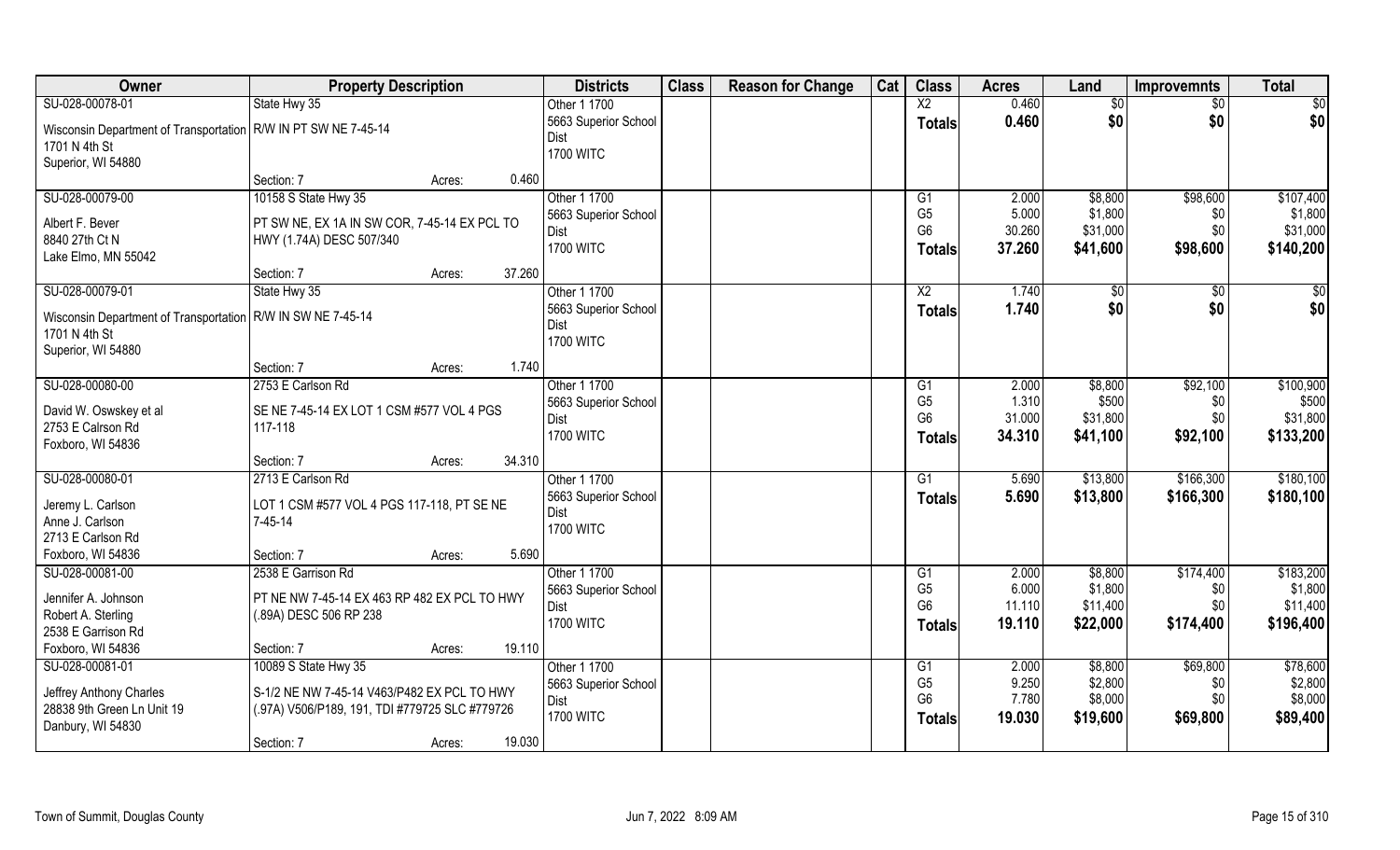| Owner                                                                                    | <b>Property Description</b>                      |        |        | <b>Districts</b>                    | <b>Class</b> | <b>Reason for Change</b> | Cat | <b>Class</b>           | <b>Acres</b> | Land     | <b>Improvemnts</b> | <b>Total</b>    |
|------------------------------------------------------------------------------------------|--------------------------------------------------|--------|--------|-------------------------------------|--------------|--------------------------|-----|------------------------|--------------|----------|--------------------|-----------------|
| SU-028-00081-02                                                                          | State Hwy 35                                     |        |        | Other 1 1700                        |              |                          |     | $\overline{X2}$        | 1.860        | \$0      | $\sqrt{$0}$        | $\overline{50}$ |
| Wisconsin Department of Transportation   R/W IN NE NW 7-45-14 DESC 506 RP 189, 191 & 238 |                                                  |        |        | 5663 Superior School                |              |                          |     | <b>Totals</b>          | 1.860        | \$0      | \$0                | \$0             |
| 1701 N 4th St                                                                            | 510 RP 578                                       |        |        | Dist                                |              |                          |     |                        |              |          |                    |                 |
| Superior, WI 54880                                                                       |                                                  |        |        | <b>1700 WITC</b>                    |              |                          |     |                        |              |          |                    |                 |
|                                                                                          | Section: 7                                       | Acres: | 1.860  |                                     |              |                          |     |                        |              |          |                    |                 |
| SU-028-00082-00                                                                          | 2496 E Garrison Rd                               |        |        | Other 1 1700                        |              |                          |     | G1                     | 2.000        | \$8,800  | \$85,800           | \$94,600        |
| Gayle L. Carlson                                                                         | NW NW 7-45-14                                    |        |        | 5663 Superior School                |              |                          |     | G <sub>5</sub>         | 18.330       | \$6,400  | \$0                | \$6,400         |
| Carolyn R. Schultz                                                                       |                                                  |        |        | <b>Dist</b>                         |              |                          |     | G <sub>6</sub>         | 20.000       | \$14,000 | \$0                | \$14,000        |
| 2496 E Garrison Rd                                                                       |                                                  |        |        | <b>1700 WITC</b>                    |              |                          |     | <b>Totals</b>          | 40.330       | \$29,200 | \$85,800           | \$115,000       |
| Foxboro, WI 54836                                                                        | Section: 7                                       | Acres: | 40.330 |                                     |              |                          |     |                        |              |          |                    |                 |
| SU-028-00083-00                                                                          | Summit Tr                                        |        |        | Other 1 1700                        |              |                          |     | G5                     | 15.000       | \$4,500  | $\sqrt[6]{30}$     | \$4,500         |
| Peter J. Sperling                                                                        | SW NW 7-45-14                                    |        |        | 5663 Superior School                |              |                          |     | G <sub>6</sub>         | 25.990       | \$29,900 | \$0                | \$29,900        |
| 13010 Maywood Ln                                                                         |                                                  |        |        | <b>Dist</b>                         |              |                          |     | <b>Totals</b>          | 40.990       | \$34,400 | \$0                | \$34,400        |
| Minnetonka, MN 55343                                                                     |                                                  |        |        | <b>1700 WITC</b>                    |              |                          |     |                        |              |          |                    |                 |
|                                                                                          | Section: 7                                       | Acres: | 40.990 |                                     |              |                          |     |                        |              |          |                    |                 |
| SU-028-00084-00                                                                          | 2581 E Summit Trl                                |        |        | Other 1 1700                        |              |                          |     | G1                     | 2.000        | \$8,800  | \$98,700           | \$107,500       |
|                                                                                          |                                                  |        |        | 5663 Superior School                |              |                          |     | G <sub>5</sub>         | 7.330        | \$2,600  | \$0                | \$2,600         |
| James E. Burger                                                                          | PT SE NW 7-45-14; EX PCL TO HWY (1.76A) & EX CSN |        |        | Dist                                |              |                          |     | G <sub>6</sub>         | 23.910       | \$24,500 | \$0                | \$24,500        |
| Kelly M. Burger                                                                          | 1480 VOL 11 PGS 159-160                          |        |        | <b>1700 WITC</b>                    |              |                          |     | <b>Totals</b>          | 33.240       | \$35,900 | \$98,700           | \$134,600       |
| 2581 E Summit Trl                                                                        |                                                  |        |        |                                     |              |                          |     |                        |              |          |                    |                 |
| Foxboro, WI 54836                                                                        | Section: 7                                       | Acres: | 33.240 |                                     |              |                          |     |                        |              |          |                    |                 |
| SU-028-00084-01                                                                          | State Hwy 35                                     |        |        | Other 1 1700                        |              |                          |     | $\overline{\text{X2}}$ | 1.760        | \$0      | $\sqrt[6]{30}$     | $\overline{50}$ |
| Wisconsin Department of Transportation   R/W IN SE NW 7-45-14 DESC 510 RP 578            |                                                  |        |        | 5663 Superior School<br><b>Dist</b> |              |                          |     | <b>Totals</b>          | 1.760        | \$0      | \$0                | \$0             |
| 1701 N 4th St                                                                            |                                                  |        |        | <b>1700 WITC</b>                    |              |                          |     |                        |              |          |                    |                 |
| Superior, WI 54880                                                                       |                                                  |        |        |                                     |              |                          |     |                        |              |          |                    |                 |
|                                                                                          | Section: 7                                       | Acres: | 1.760  |                                     |              |                          |     |                        |              |          |                    |                 |
| SU-028-00084-02                                                                          | <b>None</b>                                      |        |        | Other 1 1700                        |              |                          |     | G6                     | 5.000        | \$5,100  | $\overline{60}$    | \$5,100         |
| James E. Burger                                                                          | LOT 1 CSM 1480 VOL 11 PGS 159-160; PT SE NW      |        |        | 5663 Superior School                |              |                          |     | <b>Totals</b>          | 5.000        | \$5,100  | \$0                | \$5,100         |
| Kelly M. Burger                                                                          | $7-45-14$                                        |        |        | <b>Dist</b>                         |              |                          |     |                        |              |          |                    |                 |
| 2581 E Summit Trl                                                                        |                                                  |        |        | <b>1700 WITC</b>                    |              |                          |     |                        |              |          |                    |                 |
| Foxboro, WI 54836                                                                        | Section: 7                                       | Acres: | 5.000  |                                     |              |                          |     |                        |              |          |                    |                 |
| SU-028-00085-00                                                                          | 10267 S State Hwy 35                             |        |        | Other 1 1700                        |              |                          |     | G1                     | 2.000        | \$8,800  | \$163,700          | \$172,500       |
| Headhunter Bow Strings, Inc.                                                             | NE SW 7-45-14, EX PCL TO HWY (2.04A) DESC        |        |        | 5663 Superior School                |              |                          |     | G <sub>5</sub>         | 9.960        | \$3,700  | \$0                | \$3,700         |
| PO Box 246                                                                               | #636749                                          |        |        | <b>Dist</b>                         |              |                          |     | G <sub>6</sub>         | 26.000       | \$26,700 | \$0                | \$26,700        |
| Milton, WI 53563                                                                         |                                                  |        |        | <b>1700 WITC</b>                    |              |                          |     | <b>Totals</b>          | 37.960       | \$39,200 | \$163,700          | \$202,900       |
|                                                                                          | Section: 7                                       | Acres: | 37.960 |                                     |              |                          |     |                        |              |          |                    |                 |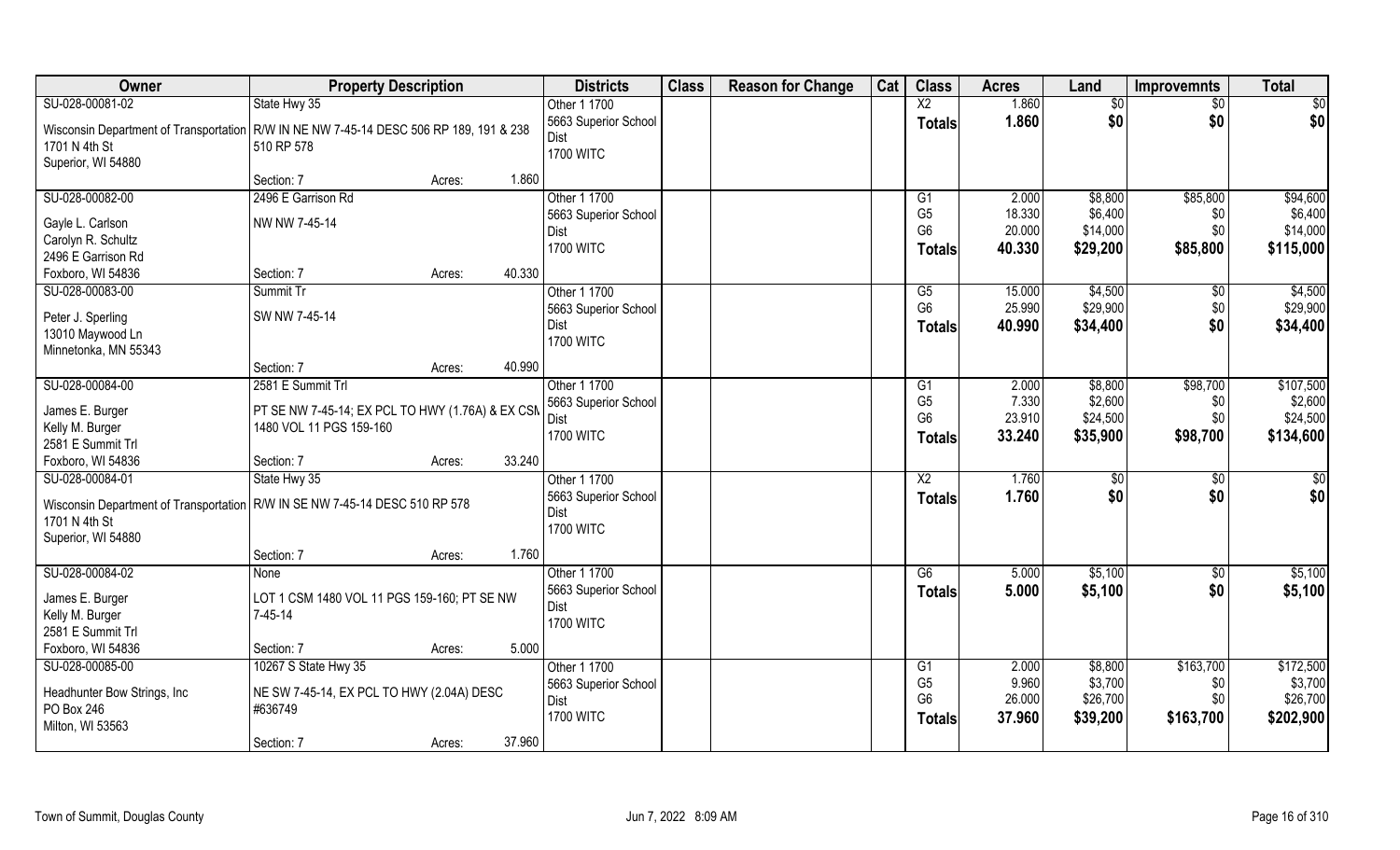| Owner                                                                         | <b>Property Description</b>               |        |        | <b>Districts</b>     | <b>Class</b> | <b>Reason for Change</b> | Cat | <b>Class</b>             | <b>Acres</b> | Land        | <b>Improvemnts</b> | <b>Total</b> |
|-------------------------------------------------------------------------------|-------------------------------------------|--------|--------|----------------------|--------------|--------------------------|-----|--------------------------|--------------|-------------|--------------------|--------------|
| SU-028-00085-01                                                               | State Hwy 35                              |        |        | Other 1 1700         |              |                          |     | $\overline{\mathsf{X2}}$ | 2.040        | \$0         | $\sqrt{6}$         | \$0          |
| Wisconsin Department of Transportation   R/W IN NE SW 7-45-14                 |                                           |        |        | 5663 Superior School |              |                          |     | <b>Totals</b>            | 2.040        | \$0         | \$0                | \$0          |
| 1701 N 4th St                                                                 |                                           |        |        | <b>Dist</b>          |              |                          |     |                          |              |             |                    |              |
| Superior, WI 54880                                                            |                                           |        |        | <b>1700 WITC</b>     |              |                          |     |                          |              |             |                    |              |
|                                                                               | Section: 7                                | Acres: | 2.040  |                      |              |                          |     |                          |              |             |                    |              |
| SU-028-00086-00                                                               | Summit Tr                                 |        |        | Other 1 1700         |              |                          |     | W <sub>4</sub>           | 83.960       | $\sqrt{$0}$ | \$0                | \$0          |
|                                                                               | W-1/2 SW-1/4 7-45-14                      |        |        | 5663 Superior School |              |                          |     | <b>Totals</b>            | 83.960       | \$0         | \$0                | \$0          |
| Douglas County Fl<br>1313 Belknap St                                          |                                           |        |        | <b>Dist</b>          |              |                          |     |                          |              |             |                    |              |
| Superior, WI 54880                                                            |                                           |        |        | <b>1700 WITC</b>     |              |                          |     |                          |              |             |                    |              |
|                                                                               | Section: 7                                | Acres: | 83.960 |                      |              |                          |     |                          |              |             |                    |              |
| SU-028-00087-00                                                               | 10381 S State Hwy 35                      |        |        | Other 1 1700         |              |                          |     | G5                       | 12.100       | \$3,700     | \$0                | \$3,700      |
|                                                                               |                                           |        |        | 5663 Superior School |              |                          |     | W7                       | 26.000       | (\$26,700)  | \$0                | \$0          |
| Thomas M. Heintz                                                              | SE SW 7-45-14; EX PCL TO HWY (1.90A) DESC |        |        | Dist                 |              |                          |     | Totals                   | 38.100       | \$3,700     | \$0                | \$3,700      |
| Judith A. Stecker                                                             | 508/375                                   |        |        | <b>1700 WITC</b>     |              |                          |     |                          |              |             |                    |              |
| 1654 County Rd K                                                              |                                           |        |        |                      |              |                          |     |                          |              |             |                    |              |
| New Richmond, WI 54017                                                        | Section: 7                                | Acres: | 38.100 |                      |              |                          |     |                          |              |             |                    |              |
| SU-028-00087-01                                                               | State Hwy 35                              |        |        | Other 1 1700         |              |                          |     | $\overline{X2}$          | 1.900        | \$0         | \$0                | \$0          |
| Wisconsin Department of Transportation   R/W IN SE SW 7-45-14 DESC 510 RP 578 |                                           |        |        | 5663 Superior School |              |                          |     | <b>Totals</b>            | 1.900        | \$0         | \$0                | \$0          |
| 1701 N 4th St                                                                 |                                           |        |        | Dist                 |              |                          |     |                          |              |             |                    |              |
| Superior, WI 54880                                                            |                                           |        |        | <b>1700 WITC</b>     |              |                          |     |                          |              |             |                    |              |
|                                                                               | Section: 7                                | Acres: | 1.900  |                      |              |                          |     |                          |              |             |                    |              |
| SU-028-00088-00                                                               | 2728 E Carlson Rd                         |        |        | Other 1 1700         |              |                          |     | $\overline{G1}$          | 2.000        | \$8,800     | \$51,200           | \$60,000     |
|                                                                               | NE SE 7-45-14                             |        |        | 5663 Superior School |              |                          |     | G <sub>5</sub>           | 19.500       | \$5,900     | \$0                | \$5,900      |
| Carolyn R. Schultz<br>Clementina I. Schultz                                   |                                           |        |        | <b>Dist</b>          |              |                          |     | G <sub>6</sub>           | 18.500       | \$13,000    | \$0                | \$13,000     |
| 2728 E Carlson Rd                                                             |                                           |        |        | <b>1700 WITC</b>     |              |                          |     | <b>Totals</b>            | 40.000       | \$27,700    | \$51,200           | \$78,900     |
| Foxboro, WI 54836                                                             | Section: 7                                | Acres: | 40.000 |                      |              |                          |     |                          |              |             |                    |              |
| SU-028-00089-00                                                               | Carlson Rd                                |        |        | Other 1 1700         |              |                          |     | G5                       | 2.500        | \$800       | $\overline{50}$    | \$800        |
|                                                                               |                                           |        |        | 5663 Superior School |              |                          |     | G <sub>6</sub>           | 17.500       | \$20,100    | \$0                | \$20,100     |
| Arla R. Williams                                                              | E-1/2 NW SE 7-45-14                       |        |        | <b>Dist</b>          |              |                          |     |                          | 20.000       | \$20,900    | \$0                | \$20,900     |
| 3746 Hartman Rd                                                               |                                           |        |        | <b>1700 WITC</b>     |              |                          |     | <b>Totals</b>            |              |             |                    |              |
| Iron, MN 55751                                                                |                                           |        |        |                      |              |                          |     |                          |              |             |                    |              |
|                                                                               | Section: 7                                | Acres: | 20.000 |                      |              |                          |     |                          |              |             |                    |              |
| SU-028-00090-00                                                               | Carlson Rd                                |        |        | Other 1 1700         |              |                          |     | G6                       | 10.000       | \$11,500    | $\sqrt{6}$         | \$11,500     |
| Elise K. Barnick                                                              | E-1/2 W-1/2 NW SE 7-45-14                 |        |        | 5663 Superior School |              |                          |     | <b>Totals</b>            | 10.000       | \$11,500    | \$0                | \$11,500     |
| David Wayne Snyder                                                            |                                           |        |        | <b>Dist</b>          |              |                          |     |                          |              |             |                    |              |
| 10220 S State Highway 35                                                      |                                           |        |        | <b>1700 WITC</b>     |              |                          |     |                          |              |             |                    |              |
| Foxboro, WI 54836                                                             | Section: 7                                | Acres: | 10.000 |                      |              |                          |     |                          |              |             |                    |              |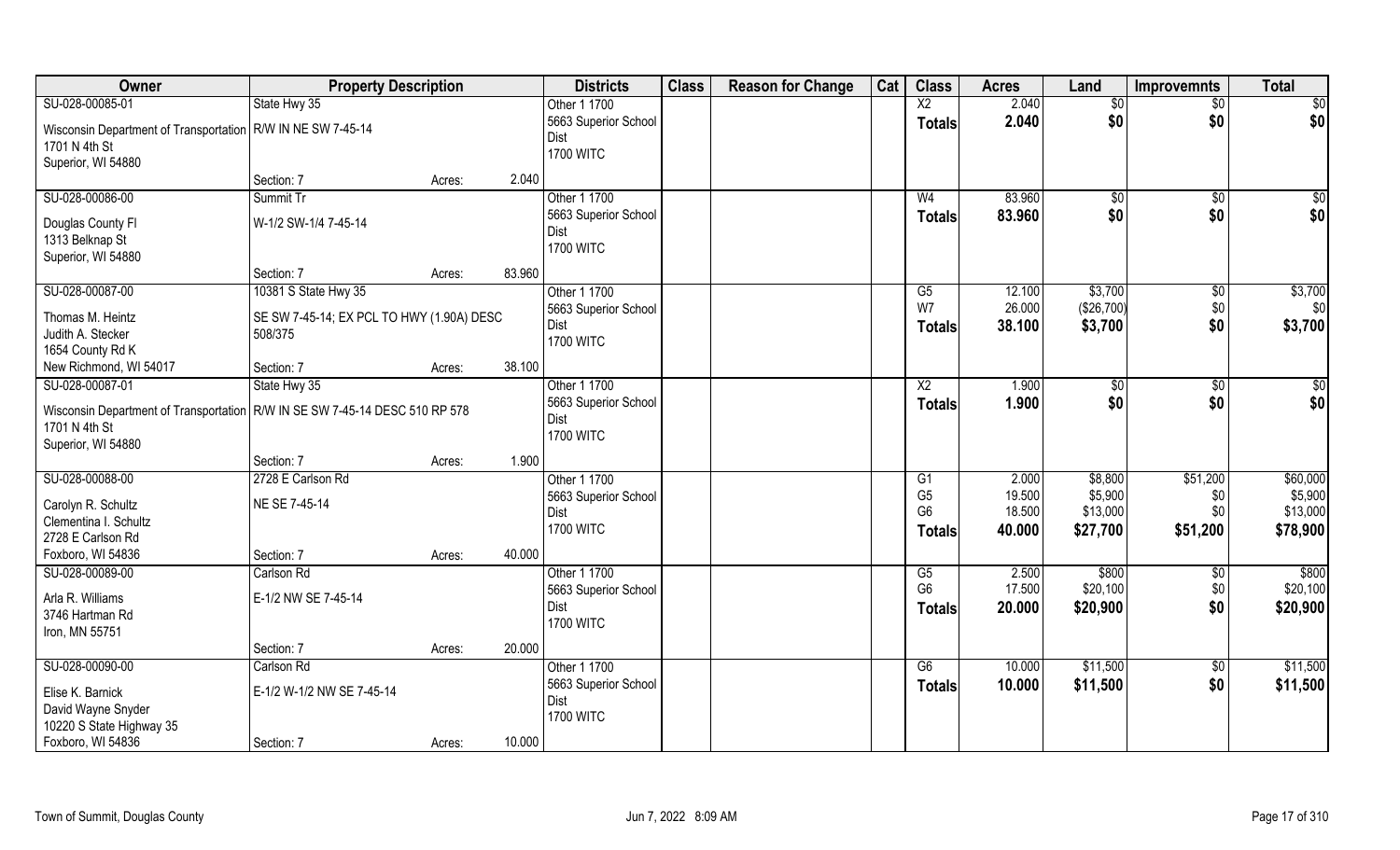| Owner                                                                          | <b>Property Description</b>                             |        |        | <b>Districts</b>                     | <b>Class</b> | <b>Reason for Change</b> | Cat | <b>Class</b>    | <b>Acres</b> | Land        | <b>Improvemnts</b> | <b>Total</b> |
|--------------------------------------------------------------------------------|---------------------------------------------------------|--------|--------|--------------------------------------|--------------|--------------------------|-----|-----------------|--------------|-------------|--------------------|--------------|
| SU-028-00090-01                                                                | 10220 S State Hwy 35                                    |        |        | Other 1 1700                         |              |                          |     | G1              | 2.000        | \$8,800     | \$93,800           | \$102,600    |
| Elise K. Barnick                                                               | W-1/2 W-1/2 NW SE 7-45-14 EX PCL TO HWY (1.83A)         |        |        | 5663 Superior School                 |              |                          |     | G <sub>5</sub>  | 1.170        | \$400       | \$0                | \$400        |
| 10220 S State Highway 35                                                       |                                                         |        |        | Dist                                 |              |                          |     | G <sub>6</sub>  | 5.000        | \$6,000     | \$0\$              | \$6,000      |
| Foxboro, WI 54836                                                              |                                                         |        |        | <b>1700 WITC</b>                     |              |                          |     | <b>Totals</b>   | 8.170        | \$15,200    | \$93,800           | \$109,000    |
|                                                                                | Section: 7                                              | Acres: | 8.170  |                                      |              |                          |     |                 |              |             |                    |              |
| SU-028-00090-02                                                                | State Hwy 35                                            |        |        | Other 1 1700                         |              |                          |     | $\overline{X2}$ | 1.830        | $\sqrt{$0}$ | $\sqrt{6}$         | \$0          |
|                                                                                |                                                         |        |        | 5663 Superior School                 |              |                          |     | <b>Totals</b>   | 1.830        | \$0         | \$0                | \$0          |
| Wisconsin Department of Transportation   R/W IN NW SE 7-45-14<br>1701 N 4th St |                                                         |        |        | Dist                                 |              |                          |     |                 |              |             |                    |              |
| Superior, WI 54880                                                             |                                                         |        |        | <b>1700 WITC</b>                     |              |                          |     |                 |              |             |                    |              |
|                                                                                | Section: 7                                              | Acres: | 1.830  |                                      |              |                          |     |                 |              |             |                    |              |
| SU-028-00091-00                                                                | Kunz Rd                                                 |        |        | Other 1 1700                         |              |                          |     | G5              | 9.700        | \$2,900     | \$0                | \$2,900      |
|                                                                                |                                                         |        |        | 5663 Superior School                 |              |                          |     | G <sub>6</sub>  | 28.320       | \$32,600    | \$0                | \$32,600     |
| Arla R. Williams                                                               | SW SE 7-45-14 EX PCL TO HWY (1.98A)                     |        |        | Dist                                 |              |                          |     | Totals          | 38.020       | \$35,500    | \$0                | \$35,500     |
| 3746 Hartman Rd                                                                |                                                         |        |        | <b>1700 WITC</b>                     |              |                          |     |                 |              |             |                    |              |
| Iron, MN 55751                                                                 |                                                         |        |        |                                      |              |                          |     |                 |              |             |                    |              |
|                                                                                | Section: 7                                              | Acres: | 38.020 |                                      |              |                          |     |                 |              |             |                    |              |
| SU-028-00091-01                                                                | State Hwy 35                                            |        |        | Other 1 1700<br>5663 Superior School |              |                          |     | X <sub>2</sub>  | 1.980        | \$0         | \$0                | \$0          |
| Wisconsin Department of Transportation   R/W IN PT SW SE 7-45-14               |                                                         |        |        | Dist                                 |              |                          |     | <b>Totals</b>   | 1.980        | \$0         | \$0                | \$0          |
| 1701 N 4th St                                                                  |                                                         |        |        | <b>1700 WITC</b>                     |              |                          |     |                 |              |             |                    |              |
| Superior, WI 54880                                                             |                                                         |        |        |                                      |              |                          |     |                 |              |             |                    |              |
|                                                                                | Section: 7                                              | Acres: | 1.980  |                                      |              |                          |     |                 |              |             |                    |              |
| SU-028-00092-00                                                                | 2711 E Kunz Rd                                          |        |        | Other 1 1700                         |              |                          |     | G1              | 2.000        | \$8,800     | \$162,500          | \$171,300    |
| Narcis M. Reuille                                                              | SE SE 7-45-14 618/339                                   |        |        | 5663 Superior School                 |              |                          |     | G <sub>5</sub>  | 6.000        | \$2,100     | \$0                | \$2,100      |
| Ruth C. Reuille                                                                |                                                         |        |        | Dist                                 |              |                          |     | G <sub>6</sub>  | 32.000       | \$32,800    | \$0                | \$32,800     |
| 2711 E Kunz Rd                                                                 |                                                         |        |        | <b>1700 WITC</b>                     |              |                          |     | <b>Totals</b>   | 40.000       | \$43,700    | \$162,500          | \$206,200    |
| Foxboro, WI 54836                                                              | Section: 7                                              | Acres: | 40.000 |                                      |              |                          |     |                 |              |             |                    |              |
| SU-028-00093-00                                                                | Carlson Rd                                              |        |        | Other 1 1700                         |              |                          |     | W <sub>4</sub>  | 80.000       | \$0         | \$0                | \$0          |
| Douglas County Fl                                                              | N-1/2 NE-1/4 8-45-14                                    |        |        | 5663 Superior School                 |              |                          |     | <b>Totals</b>   | 80.000       | \$0         | \$0                | \$0          |
| 1313 Belknap St                                                                |                                                         |        |        | Dist                                 |              |                          |     |                 |              |             |                    |              |
| Superior, WI 54880                                                             |                                                         |        |        | <b>1700 WITC</b>                     |              |                          |     |                 |              |             |                    |              |
|                                                                                | Section: 8                                              | Acres: | 80.000 |                                      |              |                          |     |                 |              |             |                    |              |
| SU-028-00094-00                                                                | 3027 E Carlson Rd                                       |        |        | Other 1 1700                         |              |                          |     | G1              | 2.000        | \$8,800     | \$233,900          | \$242,700    |
|                                                                                |                                                         |        |        | 5663 Superior School                 |              |                          |     | G <sub>5</sub>  | 20.000       | \$6,000     | \$0                | \$6,000      |
| Neil Pede<br>3027 E Carlson Rd                                                 | SW NE 8-45-14, EX LOT 1 CSM #1123 VOL 8 PGS<br>143-144. |        |        | Dist                                 |              |                          |     | G <sub>6</sub>  | 13.000       | \$9,100     | \$0                | \$9,100      |
| Foxboro, WI 54836                                                              |                                                         |        |        | <b>1700 WITC</b>                     |              |                          |     | Totals          | 35.000       | \$23,900    | \$233,900          | \$257,800    |
|                                                                                | Section: 8                                              | Acres: | 35.000 |                                      |              |                          |     |                 |              |             |                    |              |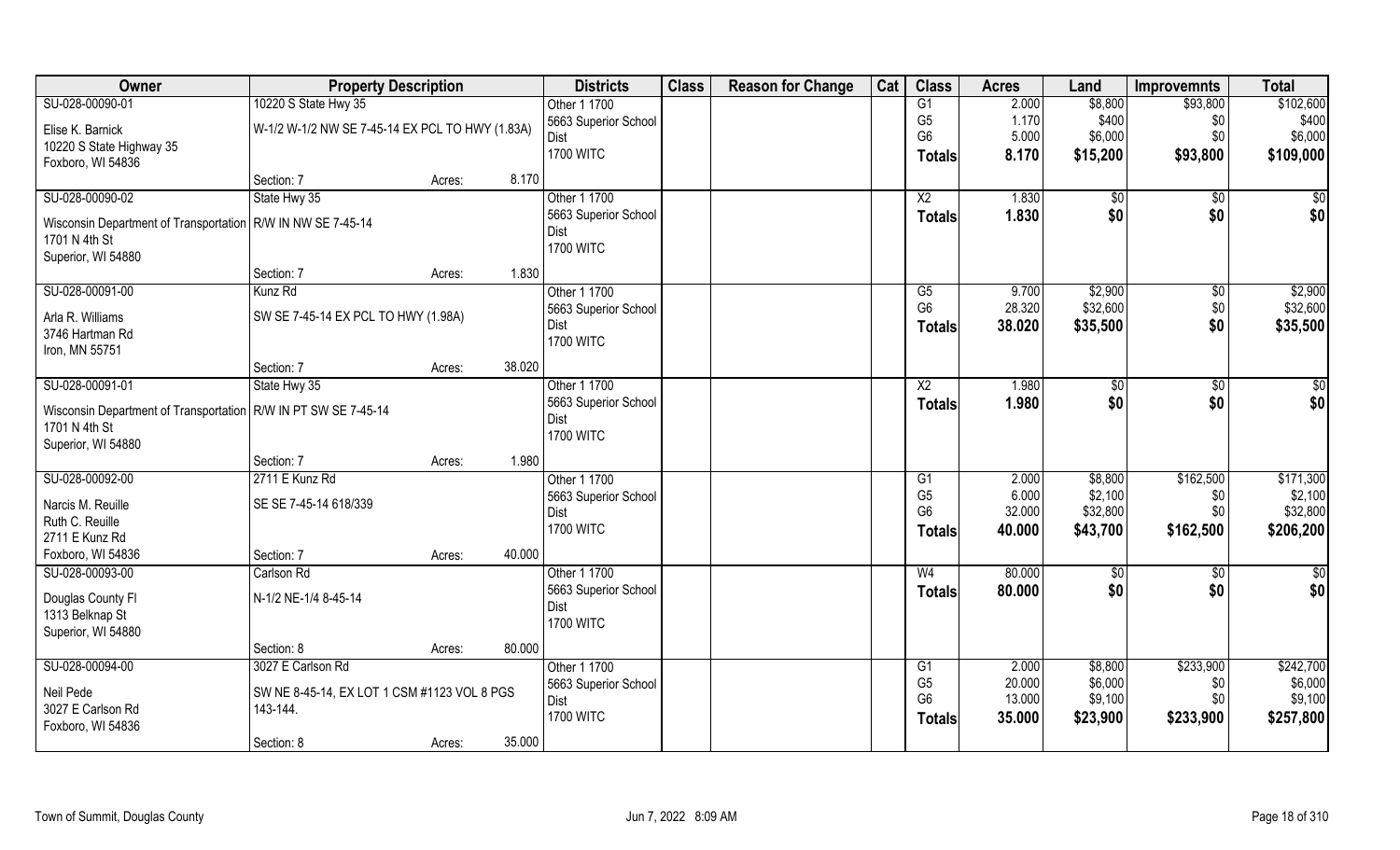| Owner                                 | <b>Property Description</b>                 |        | <b>Districts</b>     | <b>Class</b> | <b>Reason for Change</b> | Cat | <b>Class</b>   | <b>Acres</b> | Land           | <b>Improvemnts</b> | <b>Total</b> |
|---------------------------------------|---------------------------------------------|--------|----------------------|--------------|--------------------------|-----|----------------|--------------|----------------|--------------------|--------------|
| SU-028-00094-01                       | 3029 E Carlson Rd                           |        | Other 1 1700         |              |                          |     | G1             | 1.000        | \$5,500        | \$8,000            | \$13,500     |
| James T. Holmes                       | LOT 1 CSM #1123 VOL 8 PGS 143-144, PT SW NE |        | 5663 Superior School |              |                          |     | G <sub>6</sub> | 4.000        | \$4,800        | \$0                | \$4,800      |
| 15824 S South Mail Rd                 | $8 - 45 - 14$                               |        | <b>Dist</b>          |              |                          |     | <b>Totals</b>  | 5.000        | \$10,300       | \$8,000            | \$18,300     |
| Gordon, WI 54838                      |                                             |        | <b>1700 WITC</b>     |              |                          |     |                |              |                |                    |              |
|                                       | Section: 8                                  | Acres: | 5.000                |              |                          |     |                |              |                |                    |              |
| SU-028-00095-00                       | Carlson Rd                                  |        | Other 1 1700         |              |                          |     | W <sub>4</sub> | 40.000       | $\sqrt[6]{30}$ | $\sqrt{$0}$        | \$0          |
| Douglas County Fl                     | SE NE 8-45-14                               |        | 5663 Superior School |              |                          |     | <b>Totals</b>  | 40.000       | \$0            | \$0                | \$0          |
| 1313 Belknap St                       |                                             |        | Dist                 |              |                          |     |                |              |                |                    |              |
| Superior, WI 54880                    |                                             |        | <b>1700 WITC</b>     |              |                          |     |                |              |                |                    |              |
|                                       | Section: 8                                  | Acres: | 40.000               |              |                          |     |                |              |                |                    |              |
| SU-028-00096-00                       | Carlson Rd                                  |        | Other 1 1700         |              |                          |     | W <sub>4</sub> | 40.000       | $\sqrt[6]{}$   | $\sqrt{6}$         | \$0          |
|                                       |                                             |        | 5663 Superior School |              |                          |     | <b>Totals</b>  | 40.000       | \$0            | \$0                | \$0          |
| Douglas County Fl                     | NE NW 8-45-14                               |        | Dist                 |              |                          |     |                |              |                |                    |              |
| 1313 Belknap St                       |                                             |        | <b>1700 WITC</b>     |              |                          |     |                |              |                |                    |              |
| Superior, WI 54880                    | Section: 8                                  |        | 40.000               |              |                          |     |                |              |                |                    |              |
| SU-028-00097-00                       | 2804 E Anderson Rd                          | Acres: | Other 1 1700         | G1           | <b>NSF</b> @60%          |     | G1             | 1.000        | \$5,500        | \$97,500           | \$103,000    |
|                                       |                                             |        | 5663 Superior School |              |                          |     | G <sub>5</sub> | 39.000       | \$17,100       | \$0                | \$17,100     |
| Scott J. Holm                         | NW NW 8-45-14                               |        | Dist                 |              |                          |     |                | 40.000       | \$22,600       | \$97,500           | \$120,100    |
| 1699 60th Ave                         |                                             |        | <b>1700 WITC</b>     |              |                          |     | <b>Totals</b>  |              |                |                    |              |
| Hammond, WI 54015                     |                                             |        |                      |              |                          |     |                |              |                |                    |              |
|                                       | Section: 8                                  | Acres: | 40.000               |              |                          |     |                |              |                |                    |              |
| SU-028-00097-01                       | 2829 E Carlson Rd                           |        | Other 1 1700         |              |                          |     | G1             | 2.000        | \$8,800        | \$152,600          | \$161,400    |
| Christopher A. Norkunas               | W-1/2 SW NW 8-45-14                         |        | 5663 Superior School |              |                          |     | G <sub>6</sub> | 18.000       | \$18,500       | \$0                | \$18,500     |
| Dian Norkunas                         |                                             |        | Dist                 |              |                          |     | <b>Totals</b>  | 20.000       | \$27,300       | \$152,600          | \$179,900    |
| 2829 E Carlson Rd                     |                                             |        | <b>1700 WITC</b>     |              |                          |     |                |              |                |                    |              |
| Foxboro, WI 54836                     | Section: 8                                  | Acres: | 20.000               |              |                          |     |                |              |                |                    |              |
| SU-028-00097-02                       | Carlson Rd                                  |        | Other 1 1700         |              |                          |     | G5             | 3.000        | \$1,400        | \$0                | \$1,400      |
| Path Inc                              | E-1/2 SW NW 8-45-14                         |        | 5663 Superior School |              |                          |     | G <sub>6</sub> | 17.000       | \$19,600       | \$0                | \$19,600     |
| 2905 E Carlson Rd                     |                                             |        | Dist                 |              |                          |     | <b>Totals</b>  | 20.000       | \$21,000       | \$0                | \$21,000     |
| Foxboro, WI 54836-9512                |                                             |        | <b>1700 WITC</b>     |              |                          |     |                |              |                |                    |              |
|                                       | Section: 8                                  | Acres: | 20.000               |              |                          |     |                |              |                |                    |              |
| SU-028-00098-00                       | 2905 E Carlson Rd                           |        | Other 1 1700         |              |                          |     | G1             | 2.000        | \$8,800        | \$163,200          | \$172,000    |
|                                       |                                             |        | 5663 Superior School |              |                          |     | G <sub>5</sub> | 18.000       | \$9,100        | \$0                | \$9,100      |
| John G. Wohlwend<br>2905 E Carlson Rd | W-1/2 SE NW 8-45-14                         |        | Dist                 |              |                          |     | <b>Totals</b>  | 20.000       | \$17,900       | \$163,200          | \$181,100    |
|                                       |                                             |        | <b>1700 WITC</b>     |              |                          |     |                |              |                |                    |              |
| Foxboro, WI 54836                     | Section: 8                                  |        | 20.000               |              |                          |     |                |              |                |                    |              |
|                                       |                                             | Acres: |                      |              |                          |     |                |              |                |                    |              |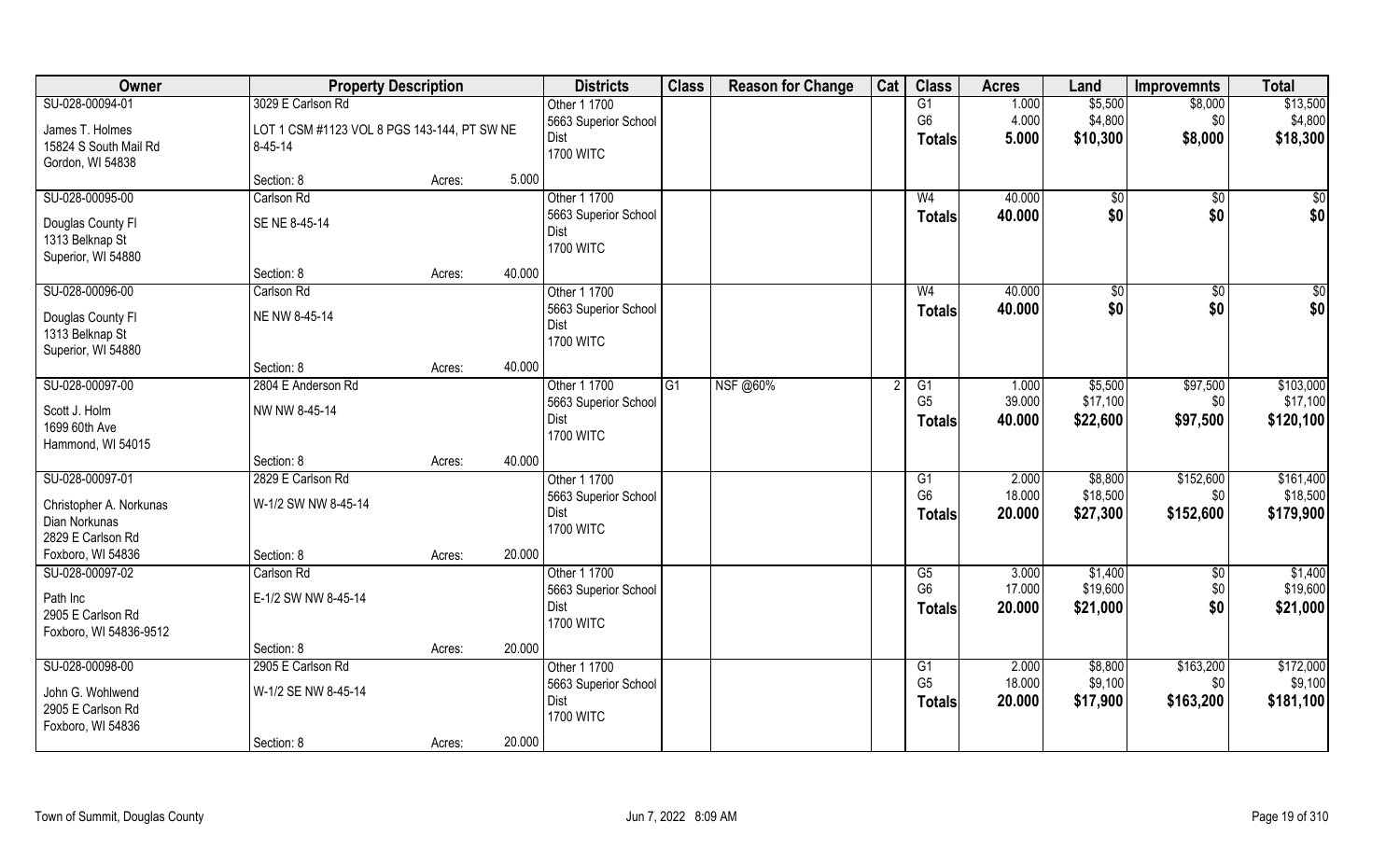| Owner                                | <b>Property Description</b>              |        |        | <b>Districts</b>             | <b>Class</b> | <b>Reason for Change</b> | Cat | <b>Class</b>   | <b>Acres</b> | Land                | <b>Improvemnts</b>    | <b>Total</b>        |
|--------------------------------------|------------------------------------------|--------|--------|------------------------------|--------------|--------------------------|-----|----------------|--------------|---------------------|-----------------------|---------------------|
| SU-028-00098-01                      | Carlson Rd                               |        |        | Other 1 1700                 |              |                          |     | G5             | 5.750        | \$1,800             | $\overline{50}$       | \$1,800             |
| Path Inc                             | SE NW 8-45-14, EX W-1/2 #778789, 481/288 |        |        | 5663 Superior School         |              |                          |     | G <sub>6</sub> | 14.250       | \$10,000            | \$0                   | \$10,000            |
| 2905 E Carlson Rd                    |                                          |        |        | Dist                         |              |                          |     | <b>Totals</b>  | 20.000       | \$11,800            | \$0                   | \$11,800            |
| Foxboro, WI 54836-9512               |                                          |        |        | <b>1700 WITC</b>             |              |                          |     |                |              |                     |                       |                     |
|                                      | Section: 8                               | Acres: | 20.000 |                              |              |                          |     |                |              |                     |                       |                     |
| SU-028-00099-00                      | Carlson Rd                               |        |        | Other 1 1700                 |              |                          |     | G5             | 22.250       | \$6,700             | $\sqrt{$0}$           | \$6,700             |
| Kusin Gard LLC                       | NE SW 8-45-14 617/706, TDI #769568-9     |        |        | 5663 Superior School         |              |                          |     | G <sub>6</sub> | 17.750       | \$20,400            | \$0                   | \$20,400            |
| 9834 S Dietz Rd                      |                                          |        |        | Dist                         |              |                          |     | <b>Totals</b>  | 40.000       | \$27,100            | \$0                   | \$27,100            |
| Foxboro, WI 54836                    |                                          |        |        | <b>1700 WITC</b>             |              |                          |     |                |              |                     |                       |                     |
|                                      | Section: 8                               | Acres: | 40.000 |                              |              |                          |     |                |              |                     |                       |                     |
| SU-028-00100-00                      | 2830 E Carlson Rd                        |        |        | Other 1 1700                 |              |                          |     | G1             | 2.000        | \$8,800             | \$217,700             | \$226,500           |
| Elizabeth A. Pede                    | W-1/2 NW SW 8-45-14                      |        |        | 5663 Superior School         |              |                          |     | G <sub>5</sub> | 12.500       | \$4,400             | \$0                   | \$4,400             |
| Attn: Elizabeth A Eastman            |                                          |        |        | Dist                         |              |                          |     | G <sub>6</sub> | 5.500        | \$5,600             | \$0                   | \$5,600             |
| 2830 E Carlson Rd                    |                                          |        |        | <b>1700 WITC</b>             |              |                          |     | <b>Totals</b>  | 20.000       | \$18,800            | \$217,700             | \$236,500           |
| Foxboro, WI 54836                    | Section: 8                               | Acres: | 20.000 |                              |              |                          |     |                |              |                     |                       |                     |
| SU-028-00100-01                      | 2876 E Carlson Rd                        |        |        | Other 1 1700                 |              |                          |     | G <sub>1</sub> | 2.000        | \$8,800             | \$161,900             | \$170,700           |
|                                      |                                          |        |        | 5663 Superior School         |              |                          |     | G <sub>5</sub> | 14.000       | \$4,200             | \$0                   | \$4,200             |
| Brandon M. Nollet                    | E-1/2 NW SW 8-45-14                      |        |        | Dist                         |              |                          |     | G <sub>6</sub> | 4.000        | \$4,100             | \$0                   | \$4,100             |
| Ann S. Nollet                        |                                          |        |        | <b>1700 WITC</b>             |              |                          |     | <b>Totals</b>  | 20.000       | \$17,100            | \$161,900             | \$179,000           |
| 2876 E Carlson Rd                    |                                          |        | 20.000 |                              |              |                          |     |                |              |                     |                       |                     |
| Foxboro, WI 54836<br>SU-028-00101-00 | Section: 8<br>Carlson Rd                 | Acres: |        |                              |              |                          |     | G5             | 17.750       |                     |                       |                     |
|                                      |                                          |        |        | Other 1 1700                 |              |                          |     | G <sub>6</sub> | 22.250       | \$5,400<br>\$25,600 | $\sqrt[6]{30}$<br>\$0 | \$5,400<br>\$25,600 |
| Elizabeth A. Pede                    | SW SW 8-45-14                            |        |        | 5663 Superior School<br>Dist |              |                          |     |                | 40.000       | \$31,000            | \$0                   | \$31,000            |
| Attn: Elizabeth A Eastman            |                                          |        |        | <b>1700 WITC</b>             |              |                          |     | <b>Totals</b>  |              |                     |                       |                     |
| 2830 E Carlson Rd                    |                                          |        |        |                              |              |                          |     |                |              |                     |                       |                     |
| Foxboro, WI 54836                    | Section: 8                               | Acres: | 40.000 |                              |              |                          |     |                |              |                     |                       |                     |
| SU-028-00102-00                      | Carlson Rd                               |        |        | Other 1 1700                 |              |                          |     | W <sub>4</sub> | 40.000       | \$0                 | \$0                   | $\overline{50}$     |
| Douglas County Fl                    | SE SW 8-45-14                            |        |        | 5663 Superior School         |              |                          |     | <b>Totals</b>  | 40.000       | \$0                 | \$0                   | \$0                 |
| 1313 Belknap St                      |                                          |        |        | Dist                         |              |                          |     |                |              |                     |                       |                     |
| Superior, WI 54880                   |                                          |        |        | <b>1700 WITC</b>             |              |                          |     |                |              |                     |                       |                     |
|                                      | Section: 8                               | Acres: | 40.000 |                              |              |                          |     |                |              |                     |                       |                     |
| SU-028-00103-00                      | Carlson Rd                               |        |        | Other 1 1700                 |              |                          |     | W <sub>4</sub> | 40.000       | $\sqrt{6}$          | $\sqrt{$0}$           | $\overline{50}$     |
| Douglas County Fl                    | NE SE 8-45-14                            |        |        | 5663 Superior School         |              |                          |     | <b>Totals</b>  | 40.000       | \$0                 | \$0                   | \$0                 |
| 1313 Belknap St                      |                                          |        |        | Dist                         |              |                          |     |                |              |                     |                       |                     |
| Superior, WI 54880                   |                                          |        |        | <b>1700 WITC</b>             |              |                          |     |                |              |                     |                       |                     |
|                                      | Section: 8                               | Acres: | 40.000 |                              |              |                          |     |                |              |                     |                       |                     |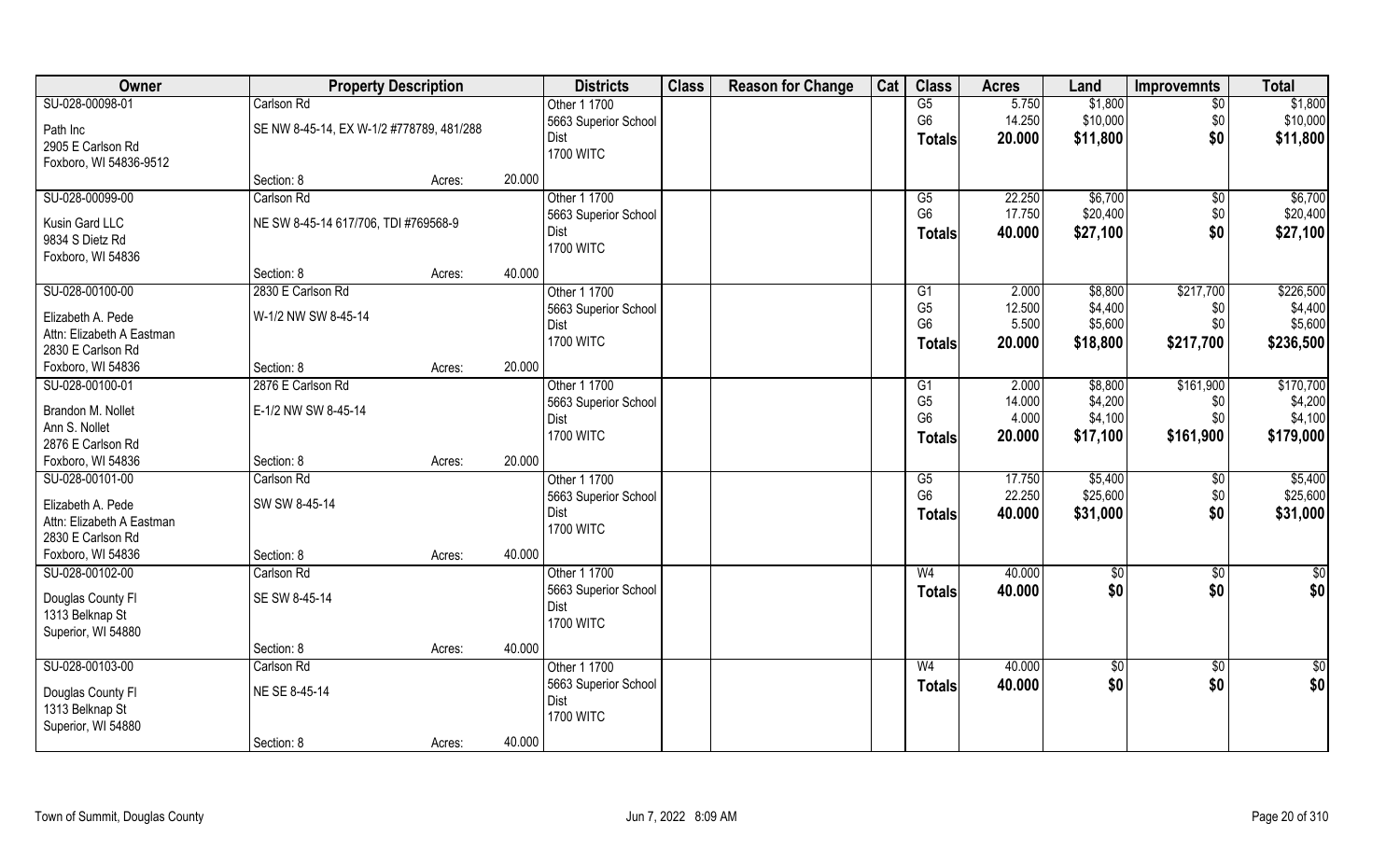| Owner                                 | <b>Property Description</b>          |        |         | <b>Districts</b>             | <b>Class</b> | <b>Reason for Change</b> | Cat | <b>Class</b>   | <b>Acres</b> | Land              | <b>Improvemnts</b> | <b>Total</b>    |
|---------------------------------------|--------------------------------------|--------|---------|------------------------------|--------------|--------------------------|-----|----------------|--------------|-------------------|--------------------|-----------------|
| SU-028-00104-00                       | 3024 E Carlson Rd                    |        |         | Other 1 1700                 |              |                          |     | G1             | 2.000        | \$8,800           | \$40,400           | \$49,200        |
| Kusin Gard LLC                        | NW SE 8-45-14 617/706, TDI #769568-9 |        |         | 5663 Superior School         |              |                          |     | G <sub>5</sub> | 25.000       | \$12,400          | \$0                | \$12,400        |
| 9834 S Dietz Rd                       |                                      |        |         | Dist                         |              |                          |     | G <sub>6</sub> | 13.000       | \$13,300          | \$0                | \$13,300        |
| Foxboro, WI 54836                     |                                      |        |         | <b>1700 WITC</b>             |              |                          |     | <b>Totals</b>  | 40.000       | \$34,500          | \$40,400           | \$74,900        |
|                                       | Section: 8                           | Acres: | 40.000  |                              |              |                          |     |                |              |                   |                    |                 |
| SU-028-00105-00                       | Carlson Rd                           |        |         | Other 1 1700                 |              |                          |     | W <sub>4</sub> | 80.000       | $\sqrt[6]{}$      | $\sqrt{6}$         | \$0             |
|                                       | S-1/2 SE-1/4 8-45-14                 |        |         | 5663 Superior School         |              |                          |     | <b>Totals</b>  | 80.000       | \$0               | \$0                | \$0             |
| Douglas County Fl                     |                                      |        |         | Dist                         |              |                          |     |                |              |                   |                    |                 |
| 1313 Belknap St<br>Superior, WI 54880 |                                      |        |         | <b>1700 WITC</b>             |              |                          |     |                |              |                   |                    |                 |
|                                       | Section: 8                           | Acres: | 80.000  |                              |              |                          |     |                |              |                   |                    |                 |
| SU-028-00106-00                       | Carlson Rd                           |        |         | Other 1 1700                 |              |                          |     | W <sub>4</sub> | 640.000      | \$0               | $\sqrt[6]{3}$      | \$0             |
|                                       |                                      |        |         | 5663 Superior School         |              |                          |     | <b>Totals</b>  | 640.000      | \$0               | \$0                | \$0             |
| Douglas County FI                     | <b>ENTIRE SECTION 9-45-14</b>        |        |         | Dist                         |              |                          |     |                |              |                   |                    |                 |
| 1313 Belknap St                       |                                      |        |         | <b>1700 WITC</b>             |              |                          |     |                |              |                   |                    |                 |
| Superior, WI 54880                    |                                      |        |         |                              |              |                          |     |                |              |                   |                    |                 |
|                                       | Section: 9                           | Acres: | 640.000 |                              |              |                          |     |                |              |                   |                    |                 |
| SU-028-00107-00                       | Bear Lake Rd                         |        |         | Other 1 1700                 |              |                          |     | W <sub>4</sub> | 80.000       | $\frac{1}{20}$    | \$0                | \$0             |
| Douglas County Su                     | N-1/2 NE-1/4 10-45-14                |        |         | 5663 Superior School         |              |                          |     | <b>Totals</b>  | 80.000       | \$0               | \$0                | \$0             |
| c/o Chi Accounting                    |                                      |        |         | Dist                         |              |                          |     |                |              |                   |                    |                 |
| 301 Carlson Pkwy Ste 275              |                                      |        |         | <b>1700 WITC</b>             |              |                          |     |                |              |                   |                    |                 |
| Minnetonka, MN 55305                  | Section: 10                          | Acres: | 80.000  |                              |              |                          |     |                |              |                   |                    |                 |
| SU-028-00108-00                       | Bear Lake Rd                         |        |         | Other 1 1700                 |              |                          |     | W <sub>4</sub> | 40.000       | \$0               | \$0                | \$0             |
|                                       |                                      |        |         | 5663 Superior School         |              |                          |     | <b>Totals</b>  | 40.000       | \$0               | \$0                | \$0             |
| Douglas County Fl                     | SW NE 10-45-14                       |        |         | Dist                         |              |                          |     |                |              |                   |                    |                 |
| 1313 Belknap St                       |                                      |        |         | <b>1700 WITC</b>             |              |                          |     |                |              |                   |                    |                 |
| Superior, WI 54880                    | Section: 10                          |        | 40.000  |                              |              |                          |     |                |              |                   |                    |                 |
| SU-028-00109-00                       | Bear Lake Rd                         | Acres: |         | Other 1 1700                 |              |                          |     | W <sub>4</sub> | 40.000       |                   |                    | $\overline{50}$ |
|                                       |                                      |        |         |                              |              |                          |     |                | 40.000       | $\sqrt{6}$<br>\$0 | \$0<br>\$0         | \$0             |
| Douglas County Su                     | SE NE 10-45-14 (TOZER PARK)          |        |         | 5663 Superior School<br>Dist |              |                          |     | <b>Totals</b>  |              |                   |                    |                 |
| c/o Chi Accounting                    |                                      |        |         | <b>1700 WITC</b>             |              |                          |     |                |              |                   |                    |                 |
| 301 Carlson Pkwy Ste 275              |                                      |        |         |                              |              |                          |     |                |              |                   |                    |                 |
| Minnetonka, MN 55305                  | Section: 10                          | Acres: | 40.000  |                              |              |                          |     |                |              |                   |                    |                 |
| SU-028-00110-00                       | <b>Memorial Rd</b>                   |        |         | Other 1 1700                 |              |                          |     | W <sub>4</sub> | 40.000       | $\overline{50}$   | $\sqrt{$0}$        | $\overline{50}$ |
| Douglas County Su                     | NE NW 10-45-14 (TOZER PARK)          |        |         | 5663 Superior School         |              |                          |     | <b>Totals</b>  | 40.000       | \$0               | \$0                | \$0             |
| c/o Chi Accounting                    |                                      |        |         | Dist                         |              |                          |     |                |              |                   |                    |                 |
| 301 Carlson Pkwy Ste 275              |                                      |        |         | <b>1700 WITC</b>             |              |                          |     |                |              |                   |                    |                 |
| Minnetonka, MN 55305                  | Section: 10                          | Acres: | 40.000  |                              |              |                          |     |                |              |                   |                    |                 |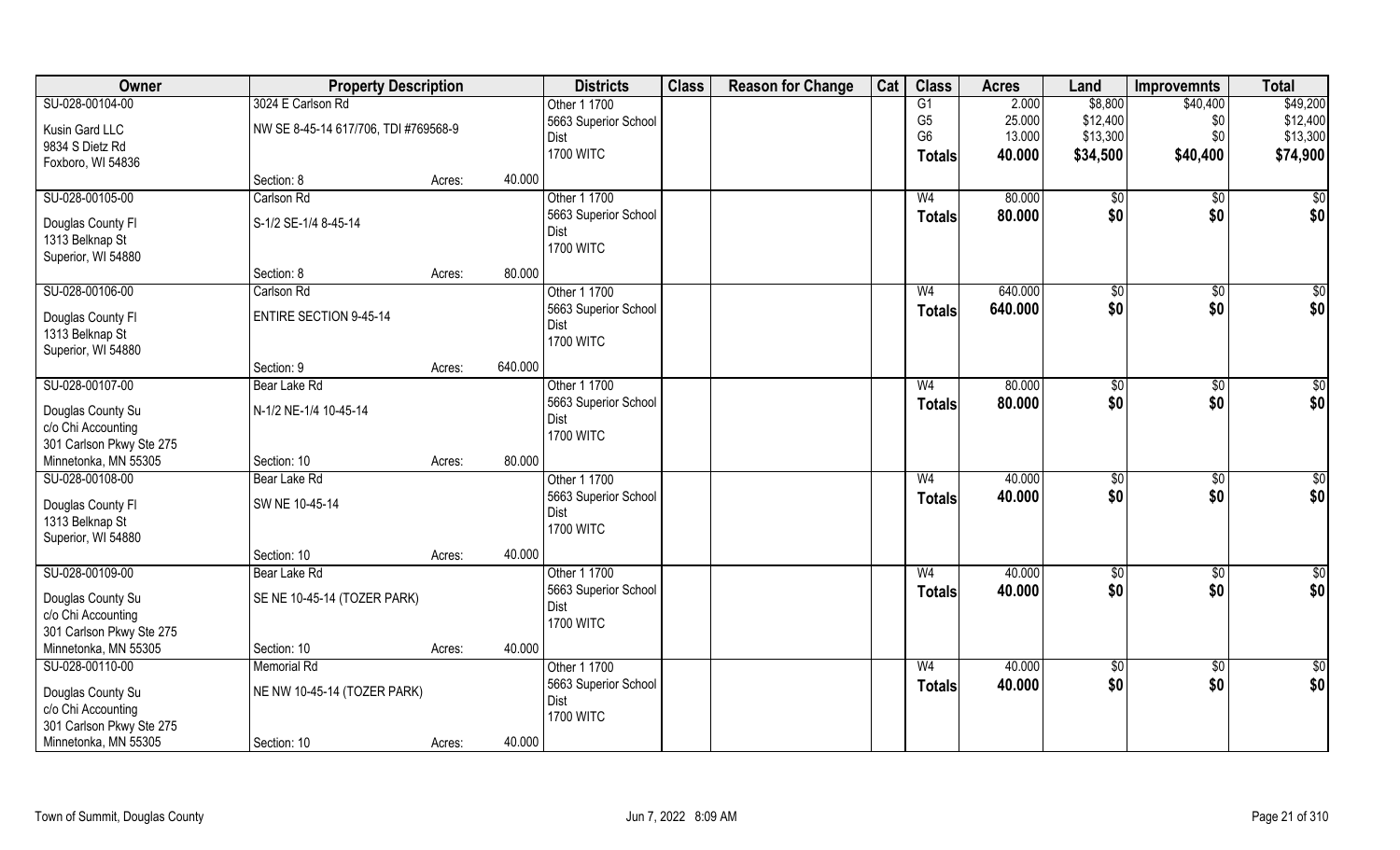| Owner                    | <b>Property Description</b>        |        |         | <b>Districts</b>     | <b>Class</b> | <b>Reason for Change</b> | Cat | <b>Class</b>           | <b>Acres</b> | Land        | <b>Improvemnts</b> | <b>Total</b>    |
|--------------------------|------------------------------------|--------|---------|----------------------|--------------|--------------------------|-----|------------------------|--------------|-------------|--------------------|-----------------|
| SU-028-00111-00          | <b>Memorial Rd</b>                 |        |         | Other 1 1700         |              |                          |     | W <sub>4</sub>         | 80.000       | \$0         | $\sqrt{$0}$        | $\overline{50}$ |
| Douglas County Fl        | W-1/2 NW-1/4 10-45-14              |        |         | 5663 Superior School |              |                          |     | Totals                 | 80.000       | \$0         | \$0                | \$0             |
| 1313 Belknap St          |                                    |        |         | Dist                 |              |                          |     |                        |              |             |                    |                 |
| Superior, WI 54880       |                                    |        |         | <b>1700 WITC</b>     |              |                          |     |                        |              |             |                    |                 |
|                          | Section: 10                        | Acres: | 80.000  |                      |              |                          |     |                        |              |             |                    |                 |
| SU-028-00112-00          | <b>Memorial Rd</b>                 |        |         | Other 1 1700         |              |                          |     | W <sub>4</sub>         | 40.000       | \$0         | \$0                | \$0             |
|                          |                                    |        |         | 5663 Superior School |              |                          |     | Totals                 | 40.000       | \$0         | \$0                | \$0             |
| Douglas County Fl        | SE NW 10-45-14                     |        |         | Dist                 |              |                          |     |                        |              |             |                    |                 |
| 1313 Belknap St          |                                    |        |         | <b>1700 WITC</b>     |              |                          |     |                        |              |             |                    |                 |
| Superior, WI 54880       |                                    |        |         |                      |              |                          |     |                        |              |             |                    |                 |
|                          | Section: 10                        | Acres: | 40.000  |                      |              |                          |     |                        |              |             |                    |                 |
| SU-028-00113-00          | <b>Memorial Rd</b>                 |        |         | Other 1 1700         |              |                          |     | W <sub>4</sub>         | 160.000      | \$0         | $\sqrt[6]{3}$      | \$0             |
| Douglas County Fl        | SW-1/4 10-45-14                    |        |         | 5663 Superior School |              |                          |     | <b>Totals</b>          | 160.000      | \$0         | \$0                | \$0             |
| 1313 Belknap St          |                                    |        |         | Dist                 |              |                          |     |                        |              |             |                    |                 |
| Superior, WI 54880       |                                    |        |         | <b>1700 WITC</b>     |              |                          |     |                        |              |             |                    |                 |
|                          | Section: 10                        | Acres: | 160.000 |                      |              |                          |     |                        |              |             |                    |                 |
| SU-028-00114-00          | <b>Memorial Rd</b>                 |        |         | Other 1 1700         |              |                          |     | W <sub>4</sub>         | 80.000       | \$0         | $\sqrt[6]{3}$      | $\sqrt{50}$     |
|                          |                                    |        |         | 5663 Superior School |              |                          |     | <b>Totals</b>          | 80.000       | \$0         | \$0                | \$0             |
| Douglas County Su        | N-1/2 SE-1/4 10-45-14 (TOZER PARK) |        |         | Dist                 |              |                          |     |                        |              |             |                    |                 |
| c/o Chi Accounting       |                                    |        |         | <b>1700 WITC</b>     |              |                          |     |                        |              |             |                    |                 |
| 301 Carlson Pkwy Ste 275 |                                    |        |         |                      |              |                          |     |                        |              |             |                    |                 |
| Minnetonka, MN 55305     | Section: 10                        | Acres: | 80.000  |                      |              |                          |     |                        |              |             |                    |                 |
| SU-028-00115-00          | Bear Lake Rd                       |        |         | Other 1 1700         |              |                          |     | $\overline{\text{G5}}$ | 28.750       | \$8,700     | $\overline{50}$    | \$8,700         |
| Viola M Burt Life Estate | SW SE 10-45-14                     |        |         | 5663 Superior School |              |                          |     | G <sub>6</sub>         | 11.250       | \$12,900    | \$0                | \$12,900        |
| Sandra D. Shaul          |                                    |        |         | Dist                 |              |                          |     | Totals                 | 40.000       | \$21,600    | \$0                | \$21,600        |
| PO Box 281               |                                    |        |         | <b>1700 WITC</b>     |              |                          |     |                        |              |             |                    |                 |
| Solon Springs, WI 54873  | Section: 10                        | Acres: | 40.000  |                      |              |                          |     |                        |              |             |                    |                 |
| SU-028-00116-00          | 10321 S Bear Lake Rd               |        |         | Other 1 1700         |              |                          |     | G1                     | 2.000        | \$26,400    | \$37,300           | \$63,700        |
| Viola M Burt Life Estate | SE SE 10-45-14                     |        |         | 5663 Superior School |              |                          |     | G <sub>5</sub>         | 15.750       | \$4,800     | \$0                | \$4,800         |
| Sandra D. Shaul          |                                    |        |         | Dist                 |              |                          |     | G <sub>6</sub>         | 22.250       | \$26,700    | \$0                | \$26,700        |
| PO Box 281               |                                    |        |         | <b>1700 WITC</b>     |              |                          |     | <b>Totals</b>          | 40.000       | \$57,900    | \$37,300           | \$95,200        |
| Solon Springs, WI 54873  | Section: 10                        | Acres: | 40.000  |                      |              |                          |     |                        |              |             |                    |                 |
| SU-028-00117-00          | County Rd a                        |        |         | Other 1 1700         |              |                          |     | W <sub>4</sub>         | 80.000       | $\sqrt{50}$ | $\sqrt{$0}$        | $\overline{50}$ |
|                          |                                    |        |         | 5663 Superior School |              |                          |     |                        | 80.000       | \$0         | \$0                | \$0             |
| Douglas County Fl        | N-1/2 NE-1/4 11-45-14              |        |         | Dist                 |              |                          |     | <b>Totals</b>          |              |             |                    |                 |
| 1313 Belknap St          |                                    |        |         | <b>1700 WITC</b>     |              |                          |     |                        |              |             |                    |                 |
| Superior, WI 54880       |                                    |        |         |                      |              |                          |     |                        |              |             |                    |                 |
|                          | Section: 11                        | Acres: | 80.000  |                      |              |                          |     |                        |              |             |                    |                 |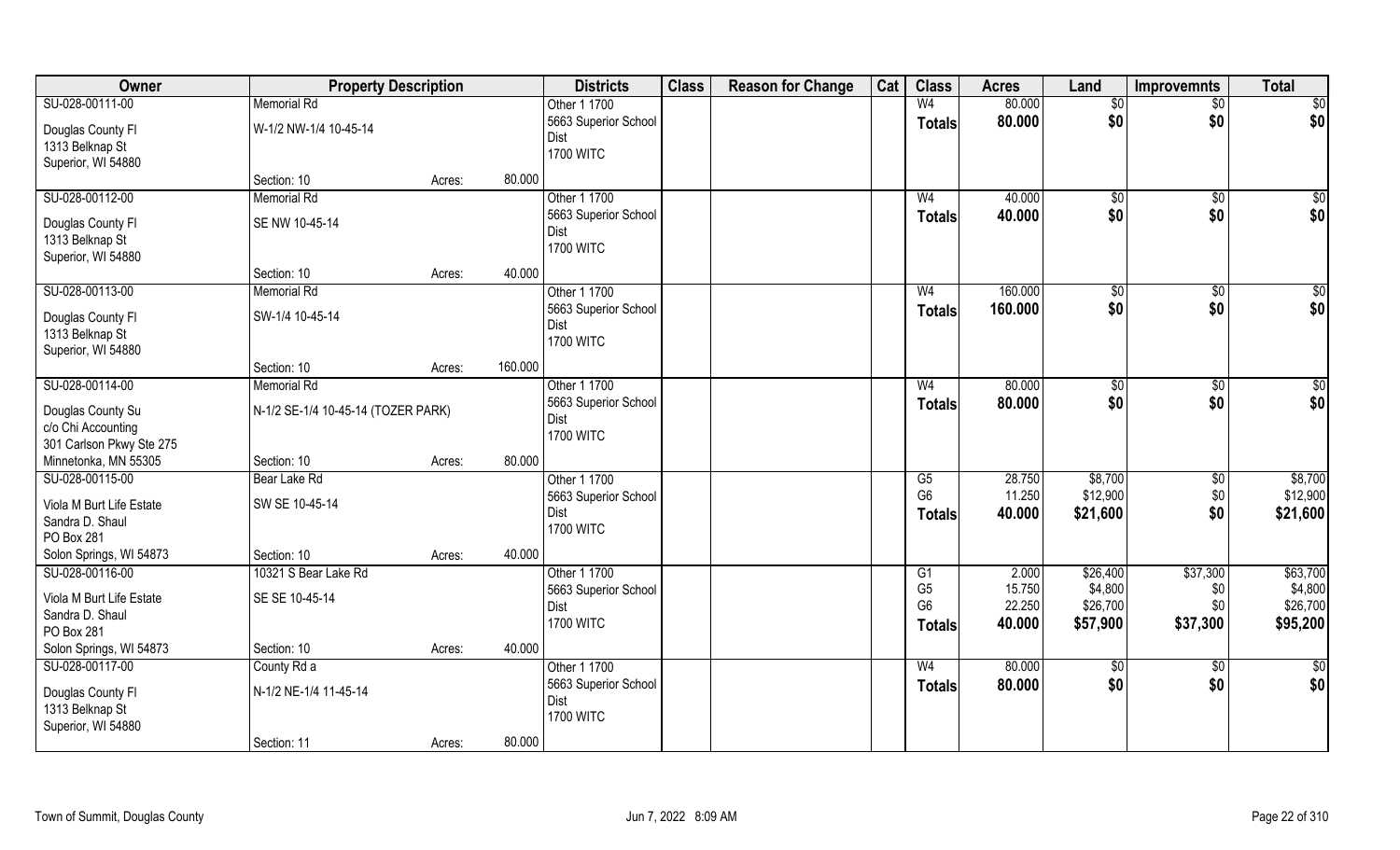| Owner                  | <b>Property Description</b>    |        |        | <b>Districts</b>     | <b>Class</b> | <b>Reason for Change</b> | Cat | <b>Class</b>   | <b>Acres</b> | Land            | <b>Improvemnts</b> | <b>Total</b>    |
|------------------------|--------------------------------|--------|--------|----------------------|--------------|--------------------------|-----|----------------|--------------|-----------------|--------------------|-----------------|
| SU-028-00118-00        | County Rd a                    |        |        | Other 1 1700         |              |                          |     | G5             | 40.000       | \$14,000        | $\overline{50}$    | \$14,000        |
| John Charbonneau       | SW NE 11-45-14 DESC 417 RP 288 |        |        | 5663 Superior School |              |                          |     | <b>Totals</b>  | 40.000       | \$14,000        | \$0                | \$14,000        |
| Judith Charbonneau     |                                |        |        | Dist                 |              |                          |     |                |              |                 |                    |                 |
| 6440 S County Rd B     |                                |        |        | <b>1700 WITC</b>     |              |                          |     |                |              |                 |                    |                 |
| South Range, WI 54874  | Section: 11                    | Acres: | 40.000 |                      |              |                          |     |                |              |                 |                    |                 |
| SU-028-00119-00        | 10151 S County Rd a            |        |        | Other 1 1700         |              |                          |     | G1             | 2.000        | \$8,800         | \$15,900           | \$24,700        |
| John Charbonneau       | SE NE 11-45-14 DESC 417 RP 288 |        |        | 5663 Superior School |              |                          |     | G <sub>5</sub> | 4.000        | \$1,200         | \$0                | \$1,200         |
| Judith Charbonneau     |                                |        |        | Dist                 |              |                          |     | G <sub>6</sub> | 34.000       | \$34,900        | \$0                | \$34,900        |
| 6440 S County Rd B     |                                |        |        | <b>1700 WITC</b>     |              |                          |     | <b>Totals</b>  | 40.000       | \$44,900        | \$15,900           | \$60,800        |
| South Range, WI 54874  | Section: 11                    | Acres: | 40.000 |                      |              |                          |     |                |              |                 |                    |                 |
| SU-028-00120-00        | Bear Lake Rd                   |        |        | Other 1 1700         |              |                          |     | W <sub>4</sub> | 80.000       | $\sqrt[6]{3}$   | \$0                | \$0             |
|                        |                                |        |        | 5663 Superior School |              |                          |     | <b>Totals</b>  | 80.000       | \$0             | \$0                | \$0             |
| Douglas County FI      | N-1/2 NW-1/4 11-45-14          |        |        | Dist                 |              |                          |     |                |              |                 |                    |                 |
| 1313 Belknap St        |                                |        |        | <b>1700 WITC</b>     |              |                          |     |                |              |                 |                    |                 |
| Superior, WI 54880     |                                |        |        |                      |              |                          |     |                |              |                 |                    |                 |
|                        | Section: 11                    | Acres: | 80.000 |                      |              |                          |     |                |              |                 |                    |                 |
| SU-028-00121-00        | Bear Lake Rd                   |        |        | Other 1 1700         |              |                          |     | G5             | 9.500        | \$2,900         | \$0                | \$2,900         |
| Randall A. Udeen et al | SW NW 11-45-14                 |        |        | 5663 Superior School |              |                          |     | G <sub>6</sub> | 30.500       | \$35,100        | \$0                | \$35,100        |
| 3106 E County Rd A     |                                |        |        | Dist                 |              |                          |     | <b>Totals</b>  | 40.000       | \$38,000        | \$0                | \$38,000        |
| Foxboro, WI 54836      |                                |        |        | <b>1700 WITC</b>     |              |                          |     |                |              |                 |                    |                 |
|                        | Section: 11                    | Acres: | 40.000 |                      |              |                          |     |                |              |                 |                    |                 |
| SU-028-00122-00        | Bear Lake Rd                   |        |        | Other 1 1700         |              |                          |     | W <sub>4</sub> | 40.000       | \$0             | \$0                | \$0             |
| Douglas County Fl      | SE NW 11-45-14                 |        |        | 5663 Superior School |              |                          |     | <b>Totals</b>  | 40.000       | \$0             | \$0                | \$0             |
| 1313 Belknap St        |                                |        |        | Dist                 |              |                          |     |                |              |                 |                    |                 |
| Superior, WI 54880     |                                |        |        | <b>1700 WITC</b>     |              |                          |     |                |              |                 |                    |                 |
|                        | Section: 11                    | Acres: | 40.000 |                      |              |                          |     |                |              |                 |                    |                 |
| SU-028-00123-00        | Bear Lake Rd                   |        |        | Other 1 1700         |              |                          |     | W <sub>4</sub> | 80.000       | $\sqrt{6}$      | \$0                | $\overline{50}$ |
| Douglas County Fl      | N-1/2 SW-1/4 11-45-14          |        |        | 5663 Superior School |              |                          |     | <b>Totals</b>  | 80.000       | \$0             | \$0                | \$0             |
| 1313 Belknap St        |                                |        |        | Dist                 |              |                          |     |                |              |                 |                    |                 |
| Superior, WI 54880     |                                |        |        | <b>1700 WITC</b>     |              |                          |     |                |              |                 |                    |                 |
|                        | Section: 11                    | Acres: | 80.000 |                      |              |                          |     |                |              |                 |                    |                 |
| SU-028-00124-00        | Bear Lake Rd                   |        |        | Other 1 1700         |              |                          |     | W <sub>4</sub> | 40.000       | $\overline{50}$ | $\sqrt{$0}$        | $\overline{50}$ |
|                        |                                |        |        | 5663 Superior School |              |                          |     | <b>Totals</b>  | 40.000       | \$0             | \$0                | \$0             |
| Douglas County Fl      | SW SW 11-45-14                 |        |        | Dist                 |              |                          |     |                |              |                 |                    |                 |
| 1313 Belknap St        |                                |        |        | <b>1700 WITC</b>     |              |                          |     |                |              |                 |                    |                 |
| Superior, WI 54880     |                                |        |        |                      |              |                          |     |                |              |                 |                    |                 |
|                        | Section: 11                    | Acres: | 40.000 |                      |              |                          |     |                |              |                 |                    |                 |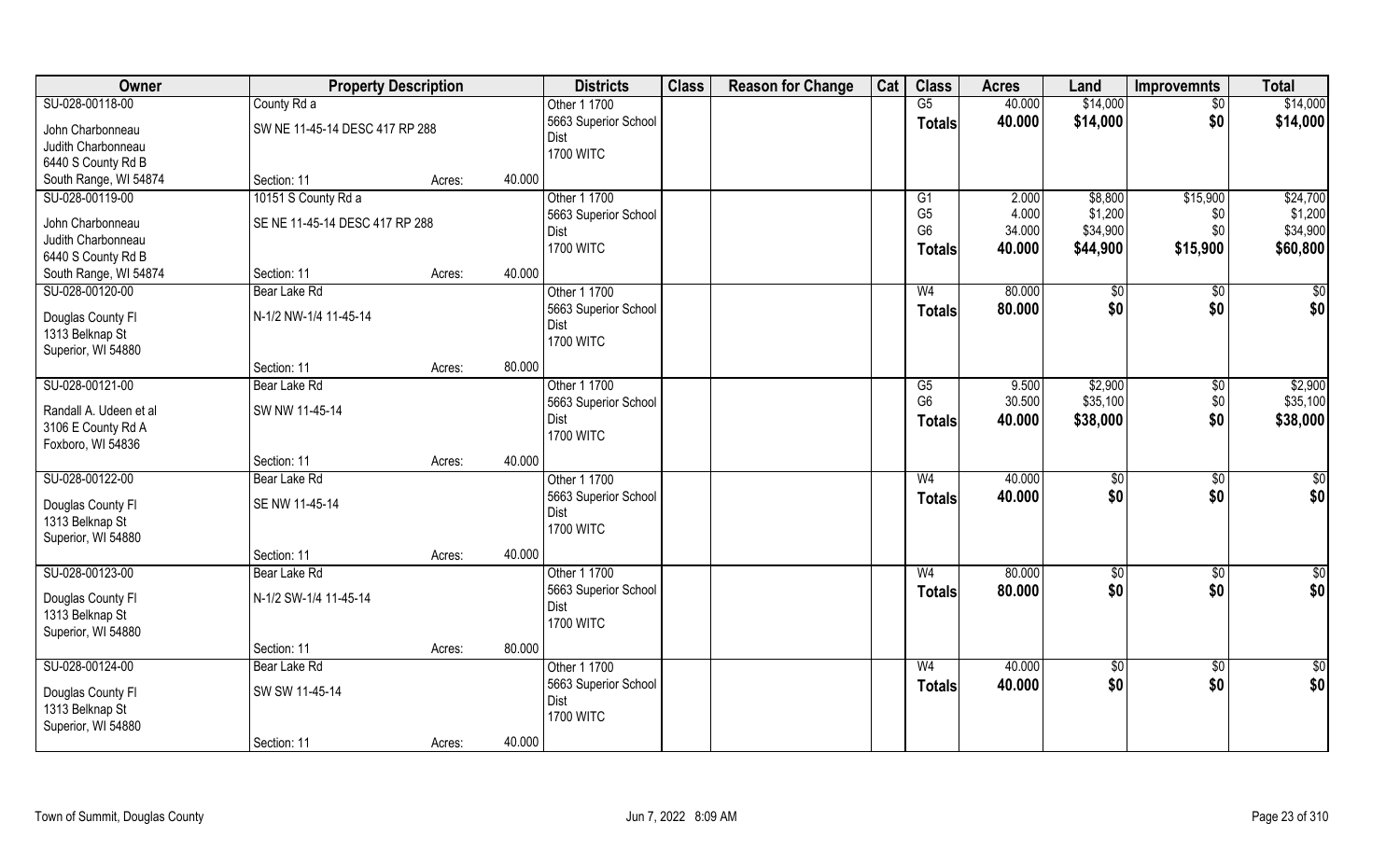| Owner                  | <b>Property Description</b>          |        |        | <b>Districts</b>     | <b>Class</b> | <b>Reason for Change</b> | Cat | <b>Class</b>   | <b>Acres</b> | Land     | <b>Improvemnts</b> | <b>Total</b>    |
|------------------------|--------------------------------------|--------|--------|----------------------|--------------|--------------------------|-----|----------------|--------------|----------|--------------------|-----------------|
| SU-028-00125-00        | Bear Lake Rd                         |        |        | Other 1 1700         |              |                          |     | G5             | 12.250       | \$3,700  | $\overline{50}$    | \$3,700         |
| Randall A. Udeen et al | SE SW 11-45-14                       |        |        | 5663 Superior School |              |                          |     | G <sub>6</sub> | 27.750       | \$31,900 | \$0                | \$31,900        |
| 3106 E County Rd A     |                                      |        |        | Dist                 |              |                          |     | <b>Totals</b>  | 40.000       | \$35,600 | \$0                | \$35,600        |
| Foxboro, WI 54836      |                                      |        |        | <b>1700 WITC</b>     |              |                          |     |                |              |          |                    |                 |
|                        | Section: 11                          | Acres: | 40.000 |                      |              |                          |     |                |              |          |                    |                 |
| SU-028-00126-00        | County Rd a                          |        |        | Other 1 1700         |              |                          |     | W <sub>4</sub> | 40.000       | \$0      | \$0                | $\sqrt{50}$     |
| Douglas County Fl      | NE SE 11-45-14                       |        |        | 5663 Superior School |              |                          |     | <b>Totals</b>  | 40.000       | \$0      | \$0                | \$0             |
| 1313 Belknap St        |                                      |        |        | Dist                 |              |                          |     |                |              |          |                    |                 |
| Superior, WI 54880     |                                      |        |        | <b>1700 WITC</b>     |              |                          |     |                |              |          |                    |                 |
|                        | Section: 11                          | Acres: | 40.000 |                      |              |                          |     |                |              |          |                    |                 |
| SU-028-00127-00        | County Rd a                          |        |        | Other 1 1700         |              |                          |     | W <sub>4</sub> | 80.000       | \$0      | \$0                | $\overline{50}$ |
|                        |                                      |        |        | 5663 Superior School |              |                          |     | <b>Totals</b>  | 80.000       | \$0      | \$0                | \$0             |
| Douglas County Fl      | W-1/2 SE-1/4 11-45-14                |        |        | Dist                 |              |                          |     |                |              |          |                    |                 |
| 1313 Belknap St        |                                      |        |        | <b>1700 WITC</b>     |              |                          |     |                |              |          |                    |                 |
| Superior, WI 54880     | Section: 11                          | Acres: | 80.000 |                      |              |                          |     |                |              |          |                    |                 |
| SU-028-00128-00        | 10397 S County Rd a                  |        |        | Other 1 1700         |              |                          |     | G1             | 2.000        | \$8,800  | \$25,800           | \$34,600        |
|                        |                                      |        |        | 5663 Superior School |              |                          |     | G <sub>5</sub> | 3.000        | \$1,100  | \$0                | \$1,100         |
| Randall A. Udeen et al | SE SE 11-45-14                       |        |        | Dist                 |              |                          |     | G <sub>6</sub> | 35.000       | \$35,900 | \$0                | \$35,900        |
| 3106 E County Rd A     |                                      |        |        | <b>1700 WITC</b>     |              |                          |     | <b>Totals</b>  | 40.000       | \$45,800 | \$25,800           | \$71,600        |
| Foxboro, WI 54836      |                                      |        |        |                      |              |                          |     |                |              |          |                    |                 |
|                        | Section: 11                          | Acres: | 40.000 |                      |              |                          |     |                |              |          |                    |                 |
| SU-028-00129-00        | <b>Hunters Tr</b>                    |        |        | Other 1 1700         |              |                          |     | W <sub>4</sub> | 40.000       | \$0      | $\sqrt[6]{30}$     | $\overline{50}$ |
| Douglas County Fl      | NE NE 12-45-14                       |        |        | 5663 Superior School |              |                          |     | <b>Totals</b>  | 40.000       | \$0      | \$0                | \$0             |
| 1313 Belknap St        |                                      |        |        | Dist                 |              |                          |     |                |              |          |                    |                 |
| Superior, WI 54880     |                                      |        |        | <b>1700 WITC</b>     |              |                          |     |                |              |          |                    |                 |
|                        | Section: 12                          | Acres: | 40.000 |                      |              |                          |     |                |              |          |                    |                 |
| SU-028-00130-00        | Hunters Tr                           |        |        | Other 1 1700         |              |                          |     | G5             | 3.500        | \$1,100  | \$0                | \$1,100         |
| Gary J. Lavalley       | E-1/2 NW NE 12-45-14 DESC 441 RP 413 |        |        | 5663 Superior School |              |                          |     | G <sub>6</sub> | 16.500       | \$19,000 | \$0                | \$19,000        |
| 1501 N 76th St         |                                      |        |        | Dist                 |              |                          |     | <b>Totals</b>  | 20.000       | \$20,100 | \$0                | \$20,100        |
| Superior, WI 54880     |                                      |        |        | <b>1700 WITC</b>     |              |                          |     |                |              |          |                    |                 |
|                        | Section: 12                          | Acres: | 20.000 |                      |              |                          |     |                |              |          |                    |                 |
| SU-028-00131-00        | Hunters Tr                           |        |        | Other 1 1700         |              |                          |     | G5             | 0.750        | \$300    | $\overline{30}$    | \$300           |
|                        |                                      |        |        | 5663 Superior School |              |                          |     | G <sub>6</sub> | 19.250       | \$22,100 | \$0                | \$22,100        |
| Gary L. Lavalley       | W-1/2 NW NE 12-45-14 DESC 457 RP 460 |        |        | Dist                 |              |                          |     | <b>Totals</b>  | 20.000       | \$22,400 | \$0                | \$22,400        |
| Luann M. Lavalley      |                                      |        |        | <b>1700 WITC</b>     |              |                          |     |                |              |          |                    |                 |
| 1501 N 76th St         |                                      |        |        |                      |              |                          |     |                |              |          |                    |                 |
| Superior, WI 54880     | Section: 12                          | Acres: | 20.000 |                      |              |                          |     |                |              |          |                    |                 |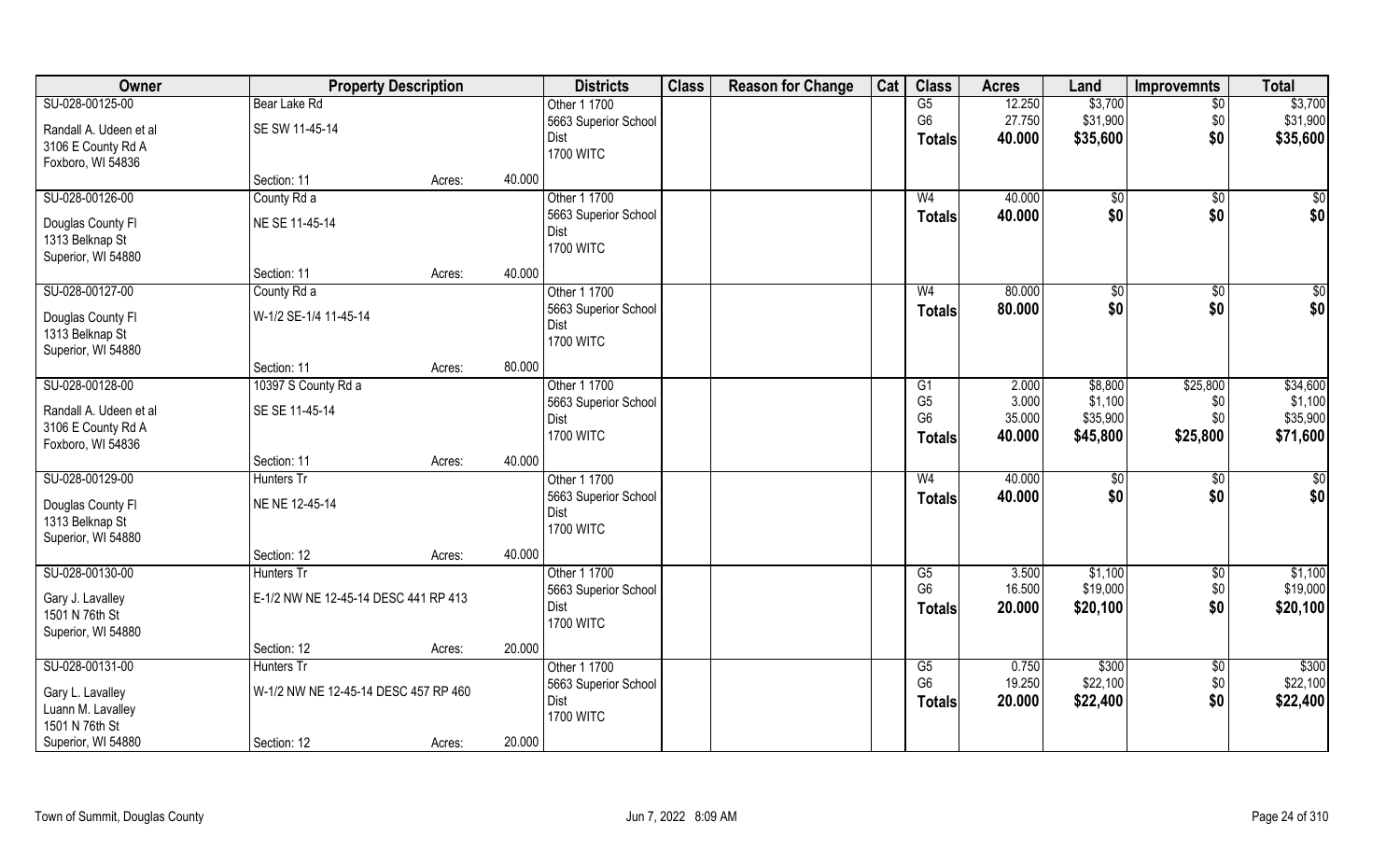| Owner                         | <b>Property Description</b>                   |        |        | <b>Districts</b>         | <b>Class</b> | <b>Reason for Change</b> | Cat | <b>Class</b>    | <b>Acres</b> | Land            | <b>Improvemnts</b> | <b>Total</b>  |
|-------------------------------|-----------------------------------------------|--------|--------|--------------------------|--------------|--------------------------|-----|-----------------|--------------|-----------------|--------------------|---------------|
| SU-028-00132-00               | Hunters Tr                                    |        |        | Other 1 1700             |              |                          |     | W <sub>4</sub>  | 80.000       | $\overline{50}$ | $\sqrt{6}$         | \$0           |
| Douglas County Fl             | S-1/2 NE-1/4 12-45-14                         |        |        | 5663 Superior School     |              |                          |     | <b>Totals</b>   | 80.000       | \$0             | \$0                | \$0           |
| 1313 Belknap St               |                                               |        |        | Dist                     |              |                          |     |                 |              |                 |                    |               |
| Superior, WI 54880            |                                               |        |        | <b>1700 WITC</b>         |              |                          |     |                 |              |                 |                    |               |
|                               | Section: 12                                   | Acres: | 80.000 |                          |              |                          |     |                 |              |                 |                    |               |
| SU-028-00133-00               | <b>Hunters Tr</b>                             |        |        | Other 1 1700             |              |                          |     | G6              | 40.000       | \$37,000        | \$0                | \$37,000      |
| George C. Lavalley            | NE NW 12-45-14 458/393,                       |        |        | 5663 Superior School     |              |                          |     | <b>Totals</b>   | 40.000       | \$37,000        | \$0                | \$37,000      |
| Bruce A. Lavalley             |                                               |        |        | Dist                     |              |                          |     |                 |              |                 |                    |               |
| 1711 Ohio Ave                 |                                               |        |        | <b>1700 WITC</b>         |              |                          |     |                 |              |                 |                    |               |
| Superior, WI 54880            | Section: 12                                   | Acres: | 40.000 |                          |              |                          |     |                 |              |                 |                    |               |
| SU-028-00134-00               | 4467 E Hunters Tr                             |        |        | Other 1 1700             |              |                          |     | G1              | 2.000        | \$8,800         | \$26,700           | \$35,500      |
|                               |                                               |        |        | 5663 Superior School     |              |                          |     | G <sub>5</sub>  | 1.000        | \$300           | \$0                | \$300         |
| Thomas Pfeffer                | N-1/2 NW NW 12-45-14                          |        |        | Dist                     |              |                          |     | G <sub>6</sub>  | 17.000       | \$17,400        | \$0                | \$17,400      |
| Durae Pfeffer                 |                                               |        |        | <b>1700 WITC</b>         |              |                          |     | <b>Totals</b>   | 20.000       | \$26,500        | \$26,700           | \$53,200      |
| 901 E 5th St                  |                                               |        |        |                          |              |                          |     |                 |              |                 |                    |               |
| Superior, WI 54880            | Section: 12                                   | Acres: | 20.000 |                          |              |                          |     |                 |              |                 |                    |               |
| SU-028-00135-00               | County Rd a                                   |        |        | Other 1 1700             |              |                          |     | G6              | 20.000       | \$23,000        | \$0                | \$23,000      |
| Thomas Pfeffer                | S-1/2 NW NW 12-45-14                          |        |        | 5663 Superior School     |              |                          |     | <b>Totals</b>   | 20.000       | \$23,000        | \$0                | \$23,000      |
| Durae Pfeffer                 |                                               |        |        | Dist                     |              |                          |     |                 |              |                 |                    |               |
| 901 E 5th St                  |                                               |        |        | <b>1700 WITC</b>         |              |                          |     |                 |              |                 |                    |               |
| Superior, WI 54880            | Section: 12                                   | Acres: | 20.000 |                          |              |                          |     |                 |              |                 |                    |               |
| SU-028-00136-00               | County Rd a                                   |        |        | Other 1 1700             |              |                          |     | $\overline{G6}$ | 40.000       | \$46,000        | $\overline{50}$    | \$46,000      |
| Mark Jacobson Revocable Trust | SW NW 12-45-14, SUBJ TO EASE FOR INGR & EGR   |        |        | 5663 Superior School     |              |                          |     | <b>Totals</b>   | 40.000       | \$46,000        | \$0                | \$46,000      |
| 4958 E Tri Lake Rd            | EASE #862765.                                 |        |        | Dist                     |              |                          |     |                 |              |                 |                    |               |
| Superior, WI 54880            |                                               |        |        | <b>1700 WITC</b>         |              |                          |     |                 |              |                 |                    |               |
|                               | Section: 12                                   | Acres: | 40.000 |                          |              |                          |     |                 |              |                 |                    |               |
| SU-028-00137-00               | County Rd a                                   |        |        | Other 1 1700             |              |                          |     | G5              | 1.000        | \$300           | $\overline{50}$    | \$300         |
|                               |                                               |        |        | 5663 Superior School     |              |                          |     | G <sub>6</sub>  | 39.000       | \$44,900        | $$0$$              | \$44,900      |
| David E. Pollock Jr           | SE NW 12-45-14; ALSO EASE FOR INGR & EGR EASE |        |        | Dist                     |              |                          |     | <b>Totals</b>   | 40.000       | \$45,200        | \$0                | \$45,200      |
| David E. Pollock Sr           | #862765.                                      |        |        | <b>1700 WITC</b>         |              |                          |     |                 |              |                 |                    |               |
| 6117 John Ave                 |                                               |        | 40.000 |                          |              |                          |     |                 |              |                 |                    |               |
| Superior, WI 54880            | Section: 12                                   | Acres: |        |                          |              |                          |     |                 |              |                 |                    |               |
| SU-028-00138-00               | County Rd a                                   |        |        | Other 1 1700             |              |                          |     | W <sub>4</sub>  | 40.000       | $\sqrt{6}$      | $\overline{50}$    | $\frac{1}{6}$ |
| Douglas County Fl             | NE SW 12-45-14                                |        |        | 5663 Superior School     |              |                          |     | <b>Totals</b>   | 40.000       | \$0             | \$0                | \$0           |
| 1313 Belknap St               |                                               |        |        | Dist<br><b>1700 WITC</b> |              |                          |     |                 |              |                 |                    |               |
| Superior, WI 54880            |                                               |        |        |                          |              |                          |     |                 |              |                 |                    |               |
|                               | Section: 12                                   | Acres: | 40.000 |                          |              |                          |     |                 |              |                 |                    |               |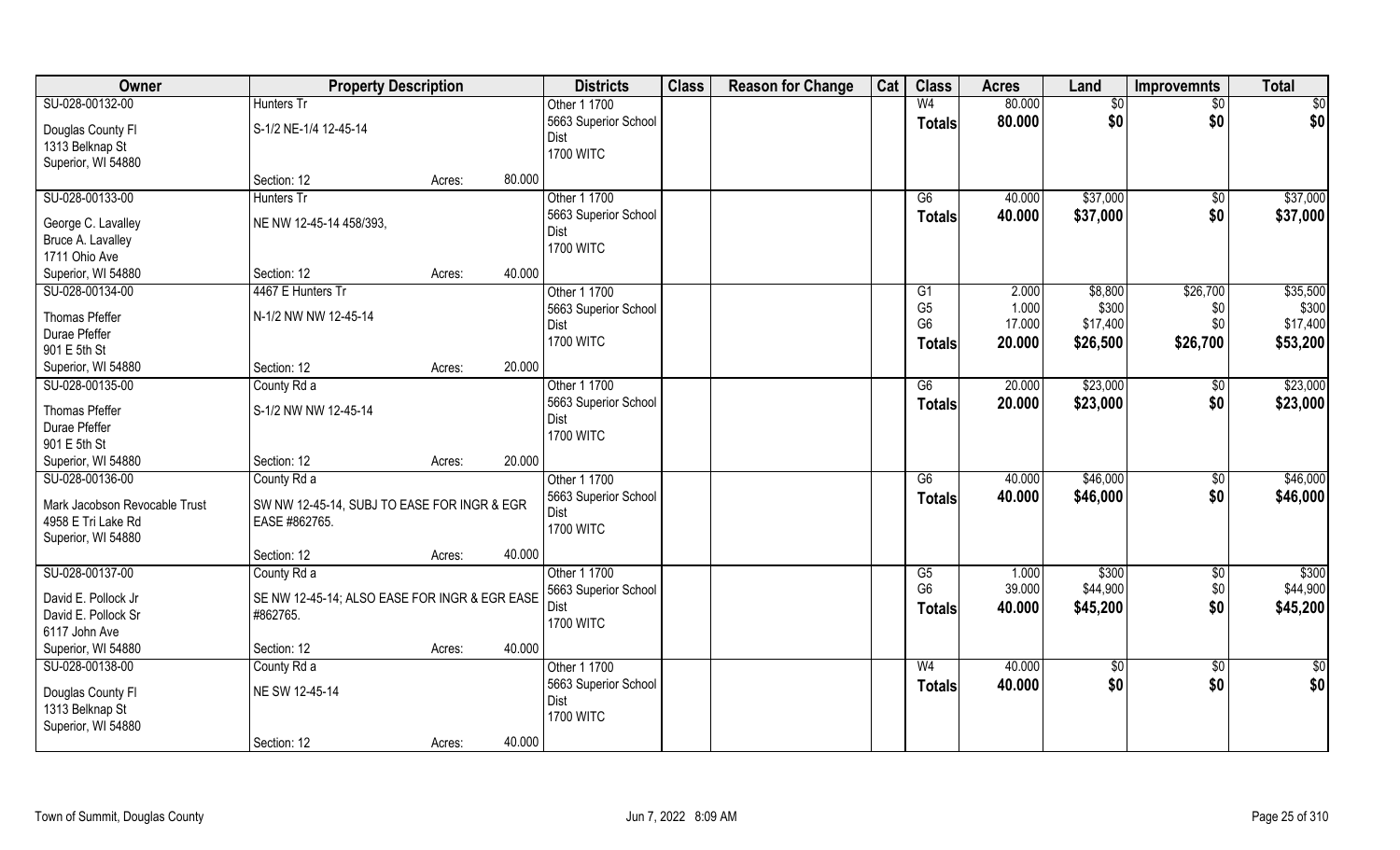| Owner                                | <b>Property Description</b>                 |        |         | <b>Districts</b>         | <b>Class</b> | <b>Reason for Change</b> | Cat | <b>Class</b>   | <b>Acres</b> | Land     | <b>Improvemnts</b> | <b>Total</b>    |
|--------------------------------------|---------------------------------------------|--------|---------|--------------------------|--------------|--------------------------|-----|----------------|--------------|----------|--------------------|-----------------|
| SU-028-00139-00                      | 10254 S County Rd a                         |        |         | Other 1 1700             |              |                          |     | G1             | 2.000        | \$8,800  | \$81,800           | \$90,600        |
| Mark Jacobson Revocable Trust        | NW SW 12-45-14; SUBJ TO EASE FOR INGR & EGR |        |         | 5663 Superior School     |              |                          |     | G <sub>5</sub> | 1.000        | \$300    | \$0                | \$300           |
| 4958 E Tri Lake Rd                   | EASE #862765.                               |        |         | <b>Dist</b>              |              |                          |     | G <sub>6</sub> | 37.000       | \$37,900 | \$0                | \$37,900        |
| Superior, WI 54880                   |                                             |        |         | <b>1700 WITC</b>         |              |                          |     | Totals         | 40.000       | \$47,000 | \$81,800           | \$128,800       |
|                                      | Section: 12                                 | Acres: | 40.000  |                          |              |                          |     |                |              |          |                    |                 |
| SU-028-00140-00                      | 10376 S County Rd a                         |        |         | Other 1 1700             |              |                          |     | G1             | 2.000        | \$8,800  | \$4,400            | \$13,200        |
|                                      |                                             |        |         | 5663 Superior School     |              |                          |     | G <sub>5</sub> | 14.250       | \$4,300  | \$0                | \$4,300         |
| Donald P. Magdzas                    | SW SW 12-45-14                              |        |         | Dist                     |              |                          |     | G <sub>6</sub> | 23.750       | \$24,300 | \$0                | \$24,300        |
| Lauri B. Magdzas                     |                                             |        |         | <b>1700 WITC</b>         |              |                          |     | <b>Totals</b>  | 40.000       | \$37,400 | \$4,400            | \$41,800        |
| 2283 E County Rd Bb                  |                                             |        | 40.000  |                          |              |                          |     |                |              |          |                    |                 |
| Foxboro, WI 54836                    | Section: 12                                 | Acres: |         |                          |              |                          |     |                |              |          |                    |                 |
| SU-028-00141-00                      | County Rd a                                 |        |         | Other 1 1700             |              |                          |     | W <sub>4</sub> | 40.000       | \$0      | $\sqrt{50}$        | $\sqrt{50}$     |
| Douglas County FI                    | SE SW 12-45-14                              |        |         | 5663 Superior School     |              |                          |     | <b>Totals</b>  | 40.000       | \$0      | \$0                | \$0             |
| 1313 Belknap St                      |                                             |        |         | Dist<br><b>1700 WITC</b> |              |                          |     |                |              |          |                    |                 |
| Superior, WI 54880                   |                                             |        |         |                          |              |                          |     |                |              |          |                    |                 |
|                                      | Section: 12                                 | Acres: | 40.000  |                          |              |                          |     |                |              |          |                    |                 |
| SU-028-00142-00                      | County Rd a                                 |        |         | Other 1 1700             |              |                          |     | W <sub>4</sub> | 160.000      | \$0      | $\sqrt[6]{3}$      | \$0             |
|                                      | SE-1/4 12-45-14                             |        |         | 5663 Superior School     |              |                          |     | <b>Totals</b>  | 160.000      | \$0      | \$0                | \$0             |
| Douglas County Fl<br>1313 Belknap St |                                             |        |         | Dist                     |              |                          |     |                |              |          |                    |                 |
| Superior, WI 54880                   |                                             |        |         | <b>1700 WITC</b>         |              |                          |     |                |              |          |                    |                 |
|                                      | Section: 12                                 | Acres: | 160.000 |                          |              |                          |     |                |              |          |                    |                 |
| SU-028-00143-00                      | County Rd a                                 |        |         | Other 1 1700             |              |                          |     | W <sub>4</sub> | 160.000      | \$0      | \$0                | $\overline{50}$ |
|                                      |                                             |        |         | 5663 Superior School     |              |                          |     |                | 160.000      | \$0      | \$0                | \$0             |
| Douglas County Fl                    | NE-1/4 13-45-14                             |        |         | Dist                     |              |                          |     | <b>Totals</b>  |              |          |                    |                 |
| 1313 Belknap St                      |                                             |        |         | <b>1700 WITC</b>         |              |                          |     |                |              |          |                    |                 |
| Superior, WI 54880                   |                                             |        |         |                          |              |                          |     |                |              |          |                    |                 |
|                                      | Section: 13                                 | Acres: | 160.000 |                          |              |                          |     |                |              |          |                    |                 |
| SU-028-00144-00                      | County Rd a                                 |        |         | Other 1 1700             |              |                          |     | W <sub>4</sub> | 80.000       | \$0      | \$0                | \$0             |
| Douglas County Fl                    | N-1/2 NW-1/4 13-45-14                       |        |         | 5663 Superior School     |              |                          |     | <b>Totals</b>  | 80.000       | \$0      | \$0                | \$0             |
| 1313 Belknap St                      |                                             |        |         | Dist                     |              |                          |     |                |              |          |                    |                 |
| Superior, WI 54880                   |                                             |        |         | <b>1700 WITC</b>         |              |                          |     |                |              |          |                    |                 |
|                                      | Section: 13                                 | Acres: | 80.000  |                          |              |                          |     |                |              |          |                    |                 |
| SU-028-00145-00                      | 10540 S County Rd a                         |        |         | Other 1 1700             |              |                          |     | G1             | 2.000        | \$8,800  | \$16,900           | \$25,700        |
|                                      |                                             |        |         | 5663 Superior School     |              |                          |     | G <sub>6</sub> | 33.000       | \$33,800 | \$0                | \$33,800        |
| James P. Kowitz                      | PT SW NW, EX 5AC IN SW COR 13-45-14         |        |         | Dist                     |              |                          |     | <b>Totals</b>  | 35.000       | \$42,600 | \$16,900           | \$59,500        |
| 4737 Howard Gnesen Rd                |                                             |        |         | <b>1700 WITC</b>         |              |                          |     |                |              |          |                    |                 |
| Duluth, MN 55803                     |                                             |        | 35.000  |                          |              |                          |     |                |              |          |                    |                 |
|                                      | Section: 13                                 | Acres: |         |                          |              |                          |     |                |              |          |                    |                 |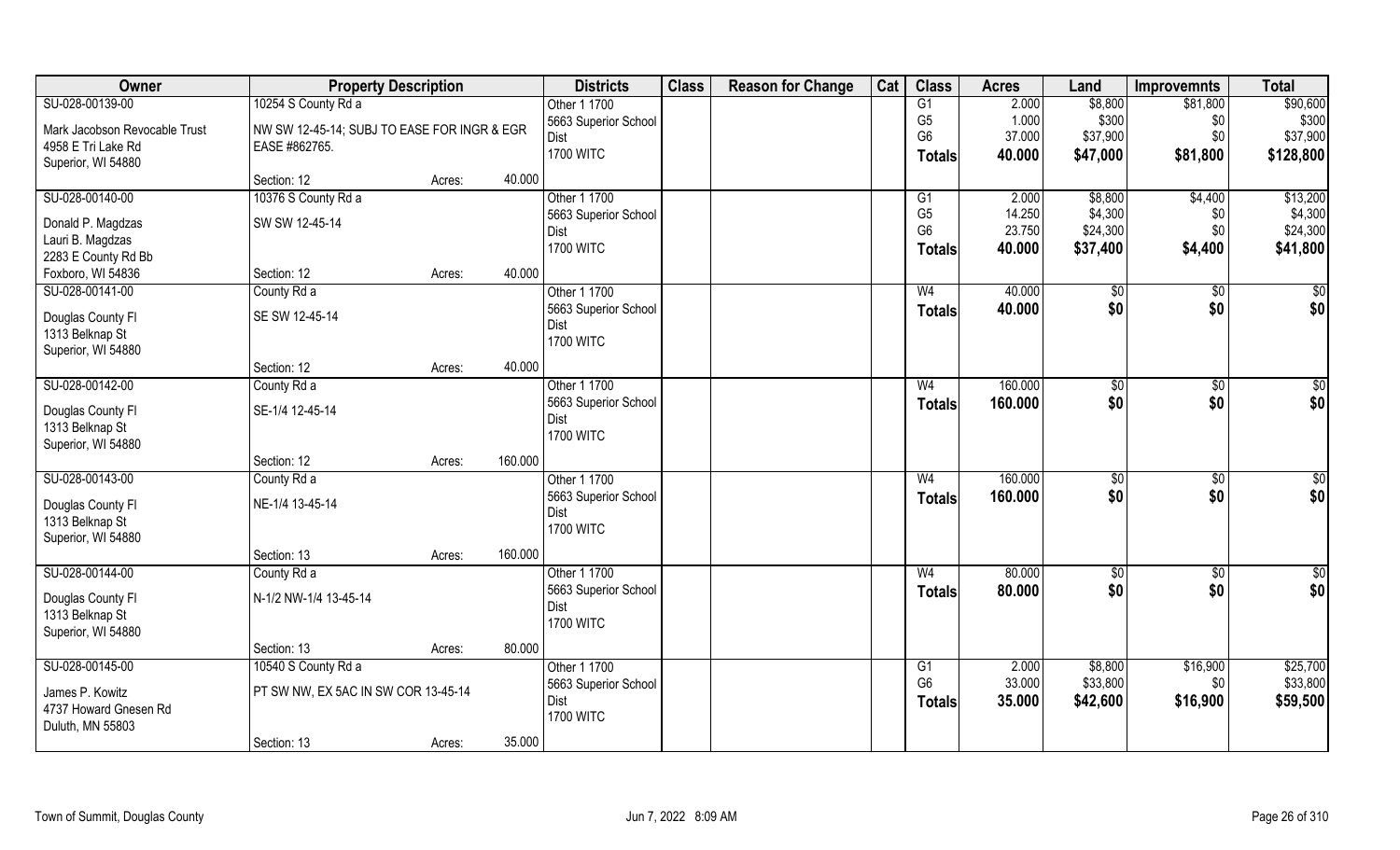| Owner                                                                               | <b>Property Description</b>                     |        |         | <b>Districts</b>                                                 | <b>Class</b> | <b>Reason for Change</b> | Cat | <b>Class</b>                                     | <b>Acres</b>                       | Land                                       | <b>Improvemnts</b>              | <b>Total</b>                               |
|-------------------------------------------------------------------------------------|-------------------------------------------------|--------|---------|------------------------------------------------------------------|--------------|--------------------------|-----|--------------------------------------------------|------------------------------------|--------------------------------------------|---------------------------------|--------------------------------------------|
| SU-028-00146-00                                                                     | 10598 S County Rd a                             |        |         | Other 1 1700                                                     |              |                          |     | G6                                               | 5.000                              | \$5,800                                    | $\overline{50}$                 | \$5,800                                    |
| <b>Timothy Olson</b><br>2919 Hughitt Ave<br>Superior, WI 54880                      | PT SW NW, PCL IN SW COR 13-45-14 DESC 455 RP 6  |        |         | 5663 Superior School<br>Dist<br><b>1700 WITC</b>                 |              |                          |     | <b>Totals</b>                                    | 5.000                              | \$5,800                                    | \$0                             | \$5,800                                    |
|                                                                                     | Section: 13                                     | Acres: | 5.000   |                                                                  |              |                          |     |                                                  |                                    |                                            |                                 |                                            |
| SU-028-00147-00                                                                     | County Rd a                                     |        |         | Other 1 1700                                                     |              |                          |     | G5                                               | 8.000                              | \$2,400                                    | \$0                             | \$2,400                                    |
| James P. Kowitz<br>4737 Howard Gnesen Rd<br>Duluth, MN 55803                        | SE NW 13-45-14                                  |        |         | 5663 Superior School<br>Dist<br><b>1700 WITC</b>                 |              |                          |     | G <sub>6</sub><br><b>Totals</b>                  | 32.000<br>40.000                   | \$36,800<br>\$39,200                       | \$0<br>\$0                      | \$36,800<br>\$39,200                       |
|                                                                                     | Section: 13                                     | Acres: | 40.000  |                                                                  |              |                          |     |                                                  |                                    |                                            |                                 |                                            |
| SU-028-00148-00                                                                     | Country Rd A                                    |        |         | Other 1 1700                                                     |              |                          |     | W <sub>4</sub>                                   | 160.000                            | \$0                                        | $\sqrt[6]{3}$                   | \$0                                        |
| Douglas County Fl<br>1313 Belknap St<br>Superior, WI 54880                          | SW-1/4 13-45-14                                 |        |         | 5663 Superior School<br>Dist<br><b>1700 WITC</b>                 |              |                          |     | <b>Totals</b>                                    | 160.000                            | \$0                                        | \$0                             | \$0                                        |
|                                                                                     | Section: 13                                     | Acres: | 160.000 |                                                                  |              |                          |     |                                                  |                                    |                                            |                                 |                                            |
| SU-028-00149-00                                                                     | County Rd a                                     |        |         | Other 1 1700                                                     |              |                          |     | W <sub>4</sub>                                   | 80.000                             | \$0                                        | $\sqrt[6]{3}$                   | \$0                                        |
| Douglas County Fl<br>1313 Belknap St<br>Superior, WI 54880                          | N-1/2 SE-1/4 13-45-14                           |        |         | 5663 Superior School<br>Dist<br><b>1700 WITC</b>                 |              |                          |     | <b>Totals</b>                                    | 80.000                             | \$0                                        | \$0                             | \$0                                        |
|                                                                                     | Section: 13                                     | Acres: | 80.000  |                                                                  |              |                          |     |                                                  |                                    |                                            |                                 |                                            |
| SU-028-00150-00                                                                     | County Rd a                                     |        |         | Other 1 1700                                                     |              |                          |     | W <sub>4</sub>                                   | 40.000                             | $\sqrt[6]{3}$                              | \$0                             | $\overline{50}$                            |
| Douglas County Fl<br>1313 Belknap St<br>Superior, WI 54880                          | SW SE 13-45-14                                  |        |         | 5663 Superior School<br>Dist<br><b>1700 WITC</b>                 |              |                          |     | <b>Totals</b>                                    | 40.000                             | \$0                                        | \$0                             | \$0                                        |
|                                                                                     | Section: 13                                     | Acres: | 40.000  |                                                                  |              |                          |     |                                                  |                                    |                                            |                                 |                                            |
| SU-028-00151-00<br>Michael W. Harrington<br>Vicki A. Harrington<br>8287 194th Ln NW | 4741 E County Rd a<br>E-710' SE SE 13-45-14     |        |         | Other 1 1700<br>5663 Superior School<br>Dist<br><b>1700 WITC</b> |              |                          |     | G1<br>G <sub>5</sub><br><b>Totals</b>            | 2.000<br>18.480<br>20.480          | \$8,800<br>\$6,500<br>\$15,300             | \$10,100<br>\$0<br>\$10,100     | \$18,900<br>\$6,500<br>\$25,400            |
| Nowthen, MN 55303                                                                   | Section: 13                                     | Acres: | 20.480  |                                                                  |              |                          |     |                                                  |                                    |                                            |                                 |                                            |
| SU-028-00151-01<br>James A. Miller<br>Michelle M. Grell<br>111 2nd Ave S            | 4703 S County Rd a<br>SE SE 13-45-14, EX E-710' |        |         | Other 1 1700<br>5663 Superior School<br>Dist<br><b>1700 WITC</b> |              |                          |     | G1<br>G <sub>5</sub><br>G <sub>6</sub><br>Totals | 0.250<br>10.270<br>9.000<br>19.520 | \$1,500<br>\$2,800<br>\$10,400<br>\$14,700 | $\sqrt{6}$<br>\$0<br>\$0<br>\$0 | \$1,500<br>\$2,800<br>\$10,400<br>\$14,700 |
| Biwabik, MN 55708                                                                   | Section: 13                                     | Acres: | 19.520  |                                                                  |              |                          |     |                                                  |                                    |                                            |                                 |                                            |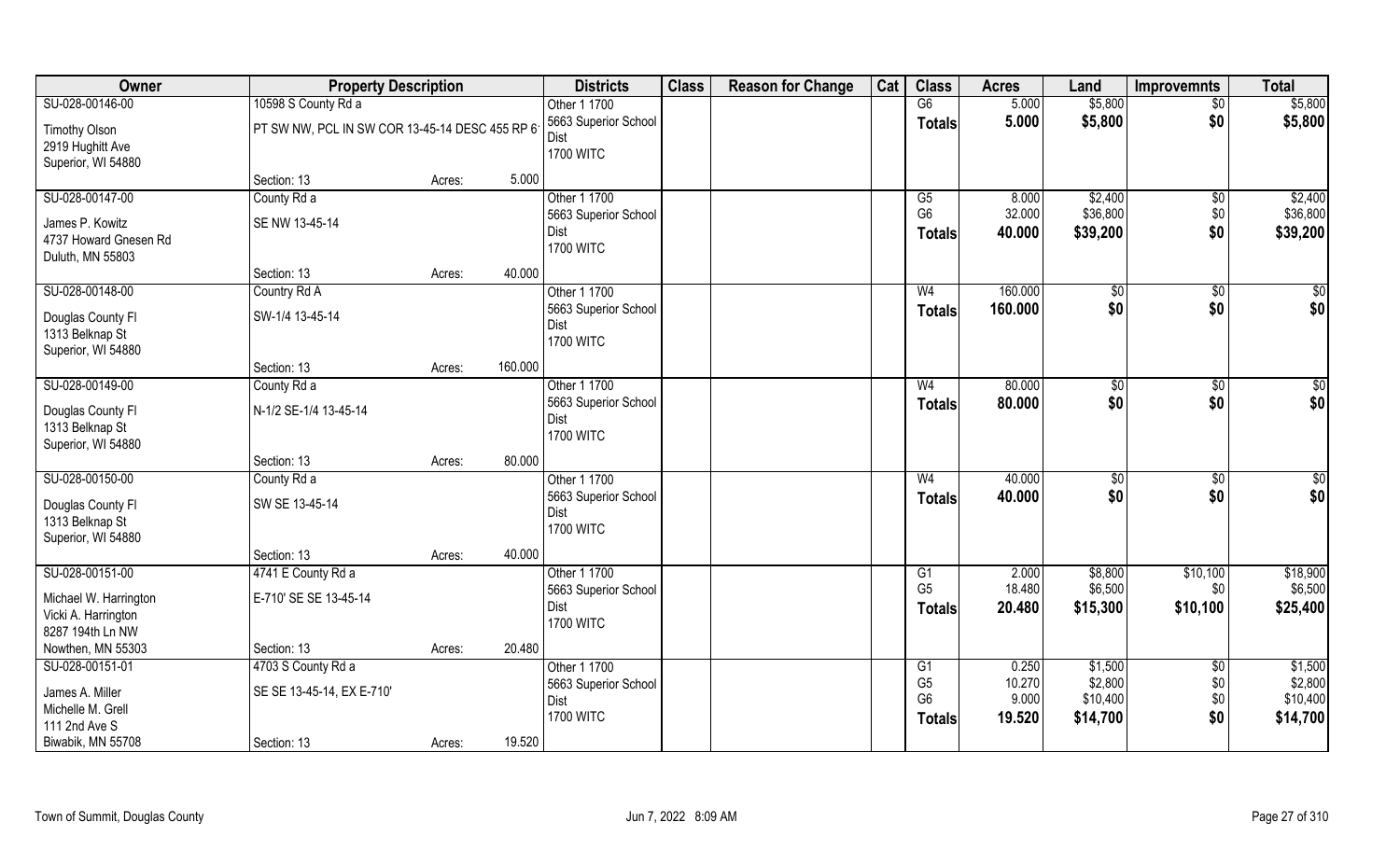| Owner                   | <b>Property Description</b>    |        |         | <b>Districts</b>     | <b>Class</b> | <b>Reason for Change</b> | Cat | <b>Class</b>   | <b>Acres</b> | Land        | <b>Improvemnts</b> | <b>Total</b>    |
|-------------------------|--------------------------------|--------|---------|----------------------|--------------|--------------------------|-----|----------------|--------------|-------------|--------------------|-----------------|
| SU-028-00152-00         | County Rd a                    |        |         | Other 1 1700         |              |                          |     | W <sub>4</sub> | 160.000      | \$0         | $\sqrt{$0}$        | $\overline{50}$ |
| Douglas County Fl       | NE-1/4 14-45-14                |        |         | 5663 Superior School |              |                          |     | <b>Totals</b>  | 160.000      | \$0         | \$0                | \$0             |
| 1313 Belknap St         |                                |        |         | Dist                 |              |                          |     |                |              |             |                    |                 |
| Superior, WI 54880      |                                |        |         | <b>1700 WITC</b>     |              |                          |     |                |              |             |                    |                 |
|                         | Section: 14                    | Acres: | 160.000 |                      |              |                          |     |                |              |             |                    |                 |
| SU-028-00153-00         | Bear Lake Rd                   |        |         | Other 1 1700         |              |                          |     | G5             | 6.000        | \$1,500     | \$0                | \$1,500         |
|                         | NE NW 14-45-14 DESC 417 RP 288 |        |         | 5663 Superior School |              |                          |     | G <sub>6</sub> | 34.000       | \$9,500     | \$0                | \$9,500         |
| John Charbonneau        |                                |        |         | Dist                 |              |                          |     | <b>Totals</b>  | 40.000       | \$11,000    | \$0                | \$11,000        |
| Judith Charbonneau      |                                |        |         | <b>1700 WITC</b>     |              |                          |     |                |              |             |                    |                 |
| 6440 S County Rd B      |                                |        | 40.000  |                      |              |                          |     |                |              |             |                    |                 |
| South Range, WI 54874   | Section: 14                    | Acres: |         |                      |              |                          |     |                |              |             |                    |                 |
| SU-028-00154-00         | 10490 S Bear Lake Rd           |        |         | Other 1 1700         |              |                          |     | W <sub>6</sub> | 40.000       | ( \$39,200) | \$0                | \$0             |
| <b>Brian Fritsinger</b> | NW NW 14-45-14                 |        |         | 5663 Superior School |              |                          |     | <b>Totals</b>  | 40.000       | \$0         | \$0                | \$0             |
| Sheila Fritsinger       |                                |        |         | Dist                 |              |                          |     |                |              |             |                    |                 |
| 1504 Slate St           |                                |        |         | <b>1700 WITC</b>     |              |                          |     |                |              |             |                    |                 |
| Cloquet, MN 55720       | Section: 14                    | Acres: | 40.000  |                      |              |                          |     |                |              |             |                    |                 |
| SU-028-00155-00         | Bear Lake Rd                   |        |         | Other 1 1700         |              |                          |     | W <sub>4</sub> | 80.000       | \$0         | \$0                | $\sqrt{50}$     |
|                         |                                |        |         | 5663 Superior School |              |                          |     | <b>Totals</b>  | 80.000       | \$0         | \$0                | \$0             |
| Douglas County Fl       | S-1/2 NW-1/4 14-45-14          |        |         | Dist                 |              |                          |     |                |              |             |                    |                 |
| 1313 Belknap St         |                                |        |         | <b>1700 WITC</b>     |              |                          |     |                |              |             |                    |                 |
| Superior, WI 54880      |                                |        |         |                      |              |                          |     |                |              |             |                    |                 |
|                         | Section: 14                    | Acres: | 80.000  |                      |              |                          |     |                |              |             |                    |                 |
| SU-028-00156-00         | Tower Fire Ln                  |        |         | Other 1 1700         |              |                          |     | W <sub>4</sub> | 160.000      | $\sqrt{50}$ | $\overline{50}$    | $\sqrt{50}$     |
| Douglas County Fl       | SW-1/4 14-45-14                |        |         | 5663 Superior School |              |                          |     | <b>Totals</b>  | 160.000      | \$0         | \$0                | \$0             |
| 1313 Belknap St         |                                |        |         | Dist                 |              |                          |     |                |              |             |                    |                 |
| Superior, WI 54880      |                                |        |         | <b>1700 WITC</b>     |              |                          |     |                |              |             |                    |                 |
|                         | Section: 14                    | Acres: | 160.000 |                      |              |                          |     |                |              |             |                    |                 |
| SU-028-00157-00         | 10631 S County Rd a            |        |         | Other 1 1700         |              |                          |     | G1             | 2.000        | \$8,800     | \$38,400           | \$47,200        |
| Arthur L. Rasmussen     | N-1/2 NE SE 14-45-14           |        |         | 5663 Superior School |              |                          |     | G <sub>5</sub> | 7.750        | \$2,700     | \$0                | \$2,700         |
| 5174 W Breezewood Ln    |                                |        |         | Dist                 |              |                          |     | G <sub>6</sub> | 10.250       | \$12,300    | \$0                | \$12,300        |
| Winneconne, WI 54986    |                                |        |         | <b>1700 WITC</b>     |              |                          |     | <b>Totals</b>  | 20.000       | \$23,800    | \$38,400           | \$62,200        |
|                         | Section: 14                    | Acres: | 20.000  |                      |              |                          |     |                |              |             |                    |                 |
| SU-028-00158-00         | County Rd a                    |        |         | Other 1 1700         |              |                          |     | W <sub>4</sub> | 20.000       | $\sqrt{50}$ | $\sqrt{$0}$        | $\overline{50}$ |
|                         |                                |        |         | 5663 Superior School |              |                          |     | <b>Totals</b>  | 20.000       | \$0         | \$0                | \$0             |
| Douglas County Fl       | S-1/2 NE SE 14-45-14           |        |         | Dist                 |              |                          |     |                |              |             |                    |                 |
| 1313 Belknap St         |                                |        |         | <b>1700 WITC</b>     |              |                          |     |                |              |             |                    |                 |
| Superior, WI 54880      |                                |        |         |                      |              |                          |     |                |              |             |                    |                 |
|                         | Section: 14                    | Acres: | 20.000  |                      |              |                          |     |                |              |             |                    |                 |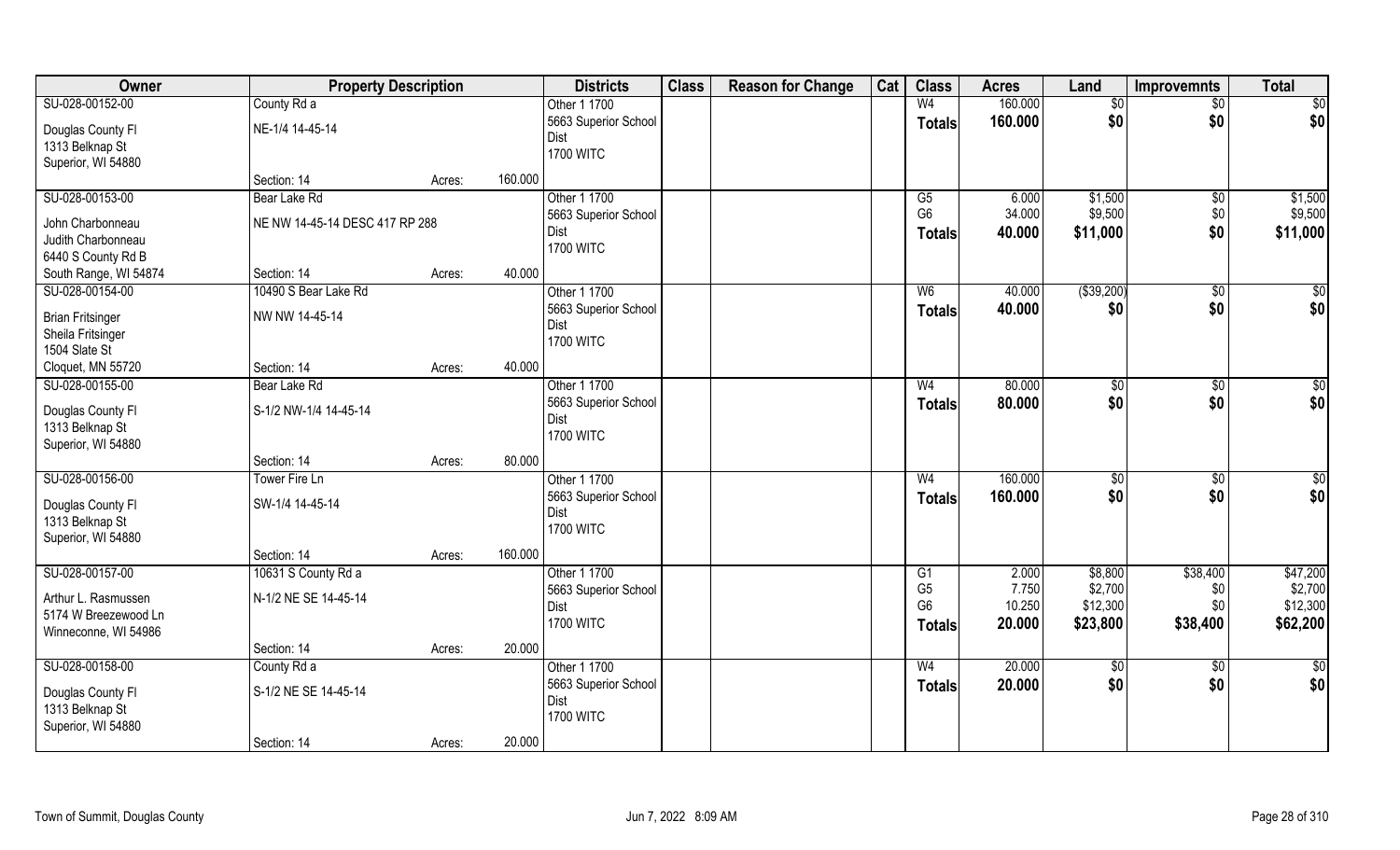| Owner                                | <b>Property Description</b>                         |        |         | <b>Districts</b>                | <b>Class</b> | <b>Reason for Change</b> | Cat | <b>Class</b>           | <b>Acres</b> | Land            | <b>Improvemnts</b> | <b>Total</b>     |
|--------------------------------------|-----------------------------------------------------|--------|---------|---------------------------------|--------------|--------------------------|-----|------------------------|--------------|-----------------|--------------------|------------------|
| SU-028-00159-00                      | County Rd a                                         |        |         | Other 1 1700                    |              |                          |     | W <sub>4</sub>         | 40.000       | $\sqrt{6}$      | $\overline{50}$    | $\sqrt{50}$      |
| Douglas County Fl                    | NW SE 14-45-14                                      |        |         | 5663 Superior School            |              |                          |     | <b>Totals</b>          | 40.000       | \$0             | \$0                | \$0              |
| 1313 Belknap St                      |                                                     |        |         | Dist                            |              |                          |     |                        |              |                 |                    |                  |
| Superior, WI 54880                   |                                                     |        |         | <b>1700 WITC</b>                |              |                          |     |                        |              |                 |                    |                  |
|                                      | Section: 14                                         | Acres: | 40.000  |                                 |              |                          |     |                        |              |                 |                    |                  |
| SU-028-00160-00                      | Tower Fire Ln                                       |        |         | Other 1 1700                    |              |                          |     | W <sub>4</sub>         | 80.000       | $\sqrt[6]{}$    | $\sqrt{50}$        | $\overline{\$0}$ |
|                                      |                                                     |        |         | 5663 Superior School            |              |                          |     | <b>Totals</b>          | 80.000       | \$0             | \$0                | \$0              |
| Douglas County Fl                    | S-1/2 SE-1/4 14-45-14                               |        |         | Dist                            |              |                          |     |                        |              |                 |                    |                  |
| 1313 Belknap St                      |                                                     |        |         | <b>1700 WITC</b>                |              |                          |     |                        |              |                 |                    |                  |
| Superior, WI 54880                   |                                                     |        |         |                                 |              |                          |     |                        |              |                 |                    |                  |
|                                      | Section: 14                                         | Acres: | 80.000  |                                 |              |                          |     |                        |              |                 |                    |                  |
| SU-028-00161-00                      | 3784 E Tower Fire Ln                                |        |         | Other 1 1700                    |              |                          |     | W <sub>4</sub>         | 640.000      | \$0             | \$0                | $\sqrt{50}$      |
| Douglas County Fl                    | ENTIRE SECTION 15-45-14 (mine located in the SW-1/4 |        |         | 5663 Superior School            |              |                          |     | <b>Totals</b>          | 640.000      | \$0             | \$0                | \$0              |
| 1313 Belknap St                      | Section 15)                                         |        |         | <b>Dist</b><br><b>1700 WITC</b> |              |                          |     |                        |              |                 |                    |                  |
| Superior, WI 54880                   |                                                     |        |         |                                 |              |                          |     |                        |              |                 |                    |                  |
|                                      | Section: 15                                         | Acres: | 640.000 |                                 |              |                          |     |                        |              |                 |                    |                  |
| SU-028-00162-00                      | <b>Memorial Rd</b>                                  |        |         | Other 1 1700                    |              |                          |     | W <sub>4</sub>         | 80.000       | $\sqrt[6]{3}$   | $\sqrt[6]{3}$      | \$0              |
|                                      | N-1/2 NE-1/4 16-45-14                               |        |         | 5663 Superior School            |              |                          |     | <b>Totals</b>          | 80.000       | \$0             | \$0                | \$0              |
| Douglas County Fl<br>1313 Belknap St |                                                     |        |         | Dist                            |              |                          |     |                        |              |                 |                    |                  |
| Superior, WI 54880                   |                                                     |        |         | <b>1700 WITC</b>                |              |                          |     |                        |              |                 |                    |                  |
|                                      | Section: 16                                         | Acres: | 80.000  |                                 |              |                          |     |                        |              |                 |                    |                  |
| SU-028-00163-00                      | <b>Memorial Rd</b>                                  |        |         | Other 1 1700                    |              |                          |     | $\overline{\text{G5}}$ | 20.500       | \$6,200         | \$0                | \$6,200          |
|                                      |                                                     |        |         | 5663 Superior School            |              |                          |     | G <sub>6</sub>         | 19.500       | \$22,400        | \$0                | \$22,400         |
| Path Inc                             | SW NE 16-45-14                                      |        |         | Dist                            |              |                          |     |                        | 40.000       | \$28,600        | \$0                | \$28,600         |
| 2905 E Carlson Rd                    |                                                     |        |         | <b>1700 WITC</b>                |              |                          |     | <b>Totals</b>          |              |                 |                    |                  |
| Foxboro, WI 54836-9512               |                                                     |        |         |                                 |              |                          |     |                        |              |                 |                    |                  |
|                                      | Section: 16                                         | Acres: | 40.000  |                                 |              |                          |     |                        |              |                 |                    |                  |
| SU-028-00164-00                      | <b>Memorial Rd</b>                                  |        |         | Other 1 1700                    |              |                          |     | G5                     | 40.000       | \$12,000        | \$0                | \$12,000         |
| Path Inc                             | SE NE 16-45-14                                      |        |         | 5663 Superior School            |              |                          |     | <b>Totals</b>          | 40.000       | \$12,000        | \$0                | \$12,000         |
| 2905 E Carlson Rd                    |                                                     |        |         | Dist                            |              |                          |     |                        |              |                 |                    |                  |
| Foxboro, WI 54836-9512               |                                                     |        |         | <b>1700 WITC</b>                |              |                          |     |                        |              |                 |                    |                  |
|                                      | Section: 16                                         | Acres: | 40.000  |                                 |              |                          |     |                        |              |                 |                    |                  |
| SU-028-00165-00                      | <b>Memorial Rd</b>                                  |        |         | Other 1 1700                    |              |                          |     | W <sub>4</sub>         | 160.000      | $\overline{50}$ | $\sqrt{6}$         | \$0              |
|                                      |                                                     |        |         | 5663 Superior School            |              |                          |     | <b>Totals</b>          | 160.000      | \$0             | \$0                | \$0              |
| Douglas County Fl                    | NW-1/4 16-45-14                                     |        |         | Dist                            |              |                          |     |                        |              |                 |                    |                  |
| 1313 Belknap St                      |                                                     |        |         | <b>1700 WITC</b>                |              |                          |     |                        |              |                 |                    |                  |
| Superior, WI 54880                   |                                                     |        |         |                                 |              |                          |     |                        |              |                 |                    |                  |
|                                      | Section: 16                                         | Acres: | 160.000 |                                 |              |                          |     |                        |              |                 |                    |                  |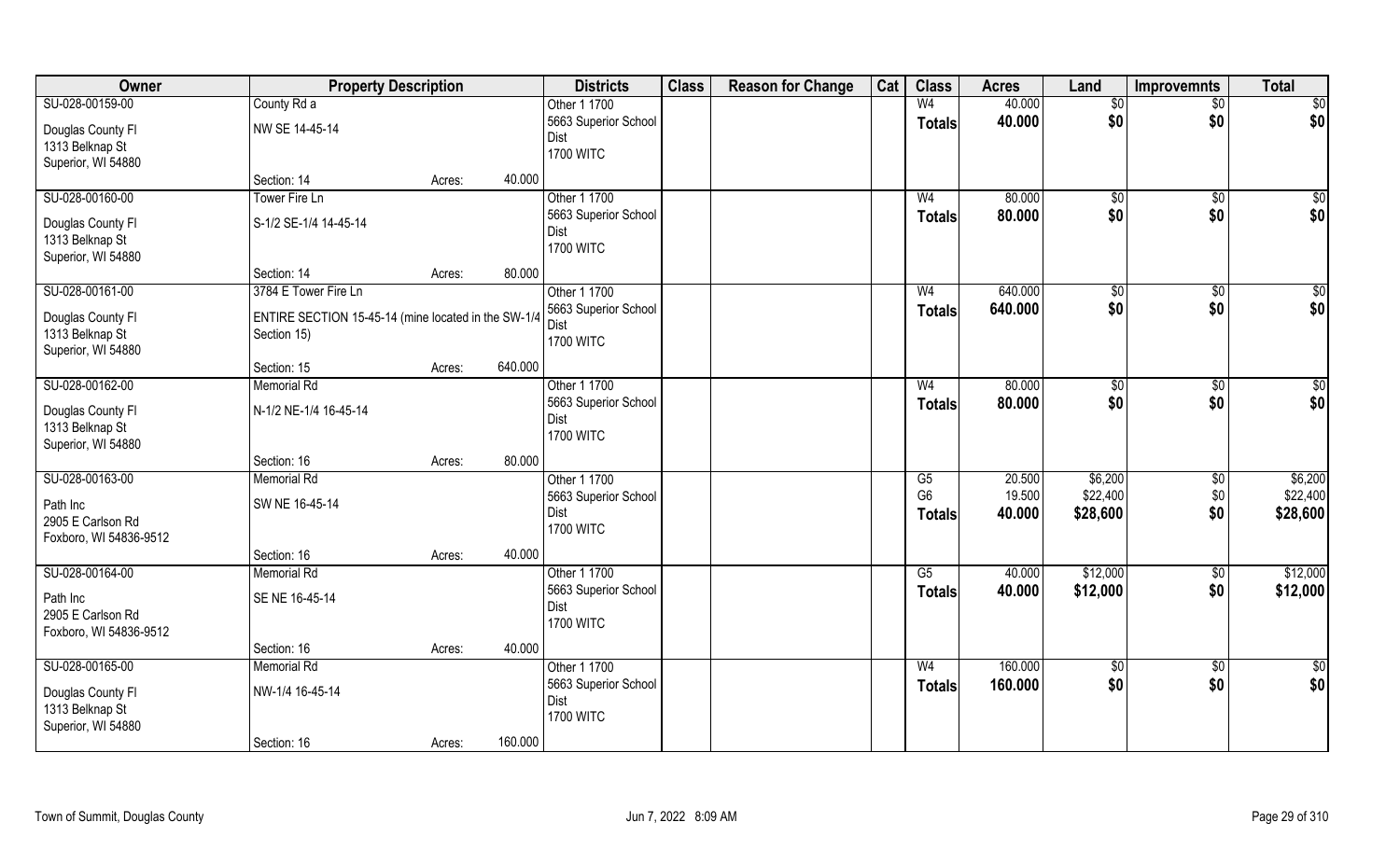| Owner                   |                      | <b>Property Description</b> |         | <b>Districts</b>     | <b>Class</b> | <b>Reason for Change</b> | Cat | <b>Class</b>   | <b>Acres</b> | Land           | <b>Improvemnts</b> | <b>Total</b>    |
|-------------------------|----------------------|-----------------------------|---------|----------------------|--------------|--------------------------|-----|----------------|--------------|----------------|--------------------|-----------------|
| SU-028-00166-00         | <b>Memorial Rd</b>   |                             |         | Other 1 1700         |              |                          |     | W <sub>4</sub> | 160.000      | $\sqrt{6}$     | $\overline{50}$    | $\sqrt{50}$     |
| Douglas County Fl       | SW-1/4 16-45-14      |                             |         | 5663 Superior School |              |                          |     | <b>Totals</b>  | 160.000      | \$0            | \$0                | \$0             |
| 1313 Belknap St         |                      |                             |         | Dist                 |              |                          |     |                |              |                |                    |                 |
| Superior, WI 54880      |                      |                             |         | <b>1700 WITC</b>     |              |                          |     |                |              |                |                    |                 |
|                         | Section: 16          | Acres:                      | 160.000 |                      |              |                          |     |                |              |                |                    |                 |
| SU-028-00167-00         | <b>Memorial Rd</b>   |                             |         | Other 1 1700         |              |                          |     | W <sub>4</sub> | 160.000      | \$0            | $\sqrt{50}$        | $\sqrt{50}$     |
|                         |                      |                             |         | 5663 Superior School |              |                          |     | <b>Totals</b>  | 160.000      | \$0            | \$0                | \$0             |
| Douglas County Fl       | SE-1/4 16-45-14      |                             |         | Dist                 |              |                          |     |                |              |                |                    |                 |
| 1313 Belknap St         |                      |                             |         | <b>1700 WITC</b>     |              |                          |     |                |              |                |                    |                 |
| Superior, WI 54880      | Section: 16          | Acres:                      | 160.000 |                      |              |                          |     |                |              |                |                    |                 |
| SU-028-00168-00         | Tower Fire Ln        |                             |         | Other 1 1700         |              |                          |     | W <sub>4</sub> | 160.000      | \$0            |                    | $\sqrt{50}$     |
|                         |                      |                             |         | 5663 Superior School |              |                          |     |                |              | \$0            | \$0<br>\$0         | \$0             |
| Douglas County Fl       | NE-1/4 17-45-14      |                             |         | Dist                 |              |                          |     | <b>Totals</b>  | 160.000      |                |                    |                 |
| 1313 Belknap St         |                      |                             |         | <b>1700 WITC</b>     |              |                          |     |                |              |                |                    |                 |
| Superior, WI 54880      |                      |                             |         |                      |              |                          |     |                |              |                |                    |                 |
|                         | Section: 17          | Acres:                      | 160.000 |                      |              |                          |     |                |              |                |                    |                 |
| SU-028-00169-00         | Tower Fire Ln        |                             |         | Other 1 1700         |              |                          |     | W <sub>4</sub> | 160.000      | $\frac{1}{20}$ | $\sqrt[6]{3}$      | \$0             |
| Douglas County Fl       | NW-1/4 17-45-14      |                             |         | 5663 Superior School |              |                          |     | <b>Totals</b>  | 160.000      | \$0            | \$0                | \$0             |
| 1313 Belknap St         |                      |                             |         | Dist                 |              |                          |     |                |              |                |                    |                 |
| Superior, WI 54880      |                      |                             |         | <b>1700 WITC</b>     |              |                          |     |                |              |                |                    |                 |
|                         | Section: 17          | Acres:                      | 160.000 |                      |              |                          |     |                |              |                |                    |                 |
| SU-028-00170-00         | Tower Fire Ln        |                             |         | Other 1 1700         |              |                          |     | W <sub>4</sub> | 40.000       | \$0            | \$0                | $\sqrt{50}$     |
|                         |                      |                             |         | 5663 Superior School |              |                          |     | <b>Totals</b>  | 40.000       | \$0            | \$0                | \$0             |
| Douglas County Fl       | NE SW 17-45-14       |                             |         | Dist                 |              |                          |     |                |              |                |                    |                 |
| 1313 Belknap St         |                      |                             |         | <b>1700 WITC</b>     |              |                          |     |                |              |                |                    |                 |
| Superior, WI 54880      |                      |                             |         |                      |              |                          |     |                |              |                |                    |                 |
|                         | Section: 17          | Acres:                      | 40.000  |                      |              |                          |     |                |              |                |                    |                 |
| SU-028-00171-00         | 10762 S State Hwy 35 |                             |         | Other 1 1700         |              |                          |     | W8             | 40.000       | ( \$30,700)    | \$0                | $\overline{50}$ |
| Bruce D. Scott          | NW SW 17-45-14       |                             |         | 5663 Superior School |              |                          |     | <b>Totals</b>  | 40.000       | \$0            | \$0                | \$0             |
| Judith R. Scott         |                      |                             |         | Dist                 |              |                          |     |                |              |                |                    |                 |
| 15770 Upper 193rd St    |                      |                             |         | <b>1700 WITC</b>     |              |                          |     |                |              |                |                    |                 |
| Hastings, MN 55033      | Section: 17          | Acres:                      | 40.000  |                      |              |                          |     |                |              |                |                    |                 |
| SU-028-00172-00         | State Hwy 35         |                             |         | Other 1 1700         |              |                          |     | W8             | 40.000       | ( \$31,600)    | $\sqrt{6}$         | \$0             |
|                         |                      |                             |         | 5663 Superior School |              |                          |     | <b>Totals</b>  | 40.000       | \$0            | \$0                | \$0             |
| Bryan L. Berklund et al | SW SW 17-45-14       |                             |         | Dist                 |              |                          |     |                |              |                |                    |                 |
| N29422 N Creek Rd       |                      |                             |         | <b>1700 WITC</b>     |              |                          |     |                |              |                |                    |                 |
| Arcadia, WI 54612       |                      |                             |         |                      |              |                          |     |                |              |                |                    |                 |
|                         | Section: 17          | Acres:                      | 40.000  |                      |              |                          |     |                |              |                |                    |                 |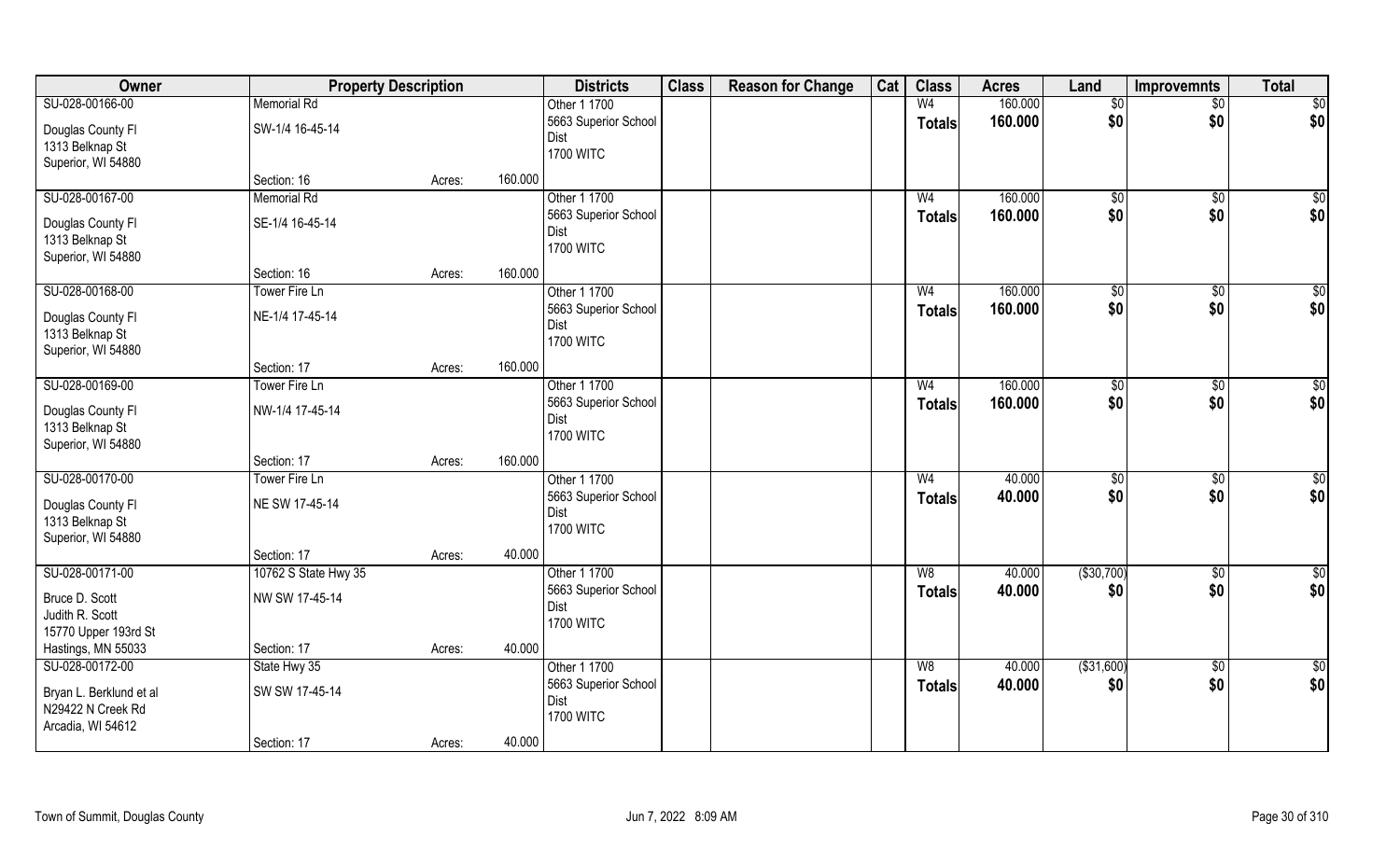| Owner                              | <b>Property Description</b>                 |        |         | <b>Districts</b>         | <b>Class</b> | <b>Reason for Change</b> | Cat | <b>Class</b>   | <b>Acres</b> | Land           | <b>Improvemnts</b> | <b>Total</b> |
|------------------------------------|---------------------------------------------|--------|---------|--------------------------|--------------|--------------------------|-----|----------------|--------------|----------------|--------------------|--------------|
| SU-028-00173-00                    | Tower Fire Ln                               |        |         | Other 1 1700             |              |                          |     | W <sub>4</sub> | 40.000       | \$0            | $\sqrt{$0}$        | \$0          |
| Douglas County Fl                  | SE SW 17-45-14                              |        |         | 5663 Superior School     |              |                          |     | <b>Totals</b>  | 40.000       | \$0            | \$0                | \$0          |
| 1313 Belknap St                    |                                             |        |         | Dist                     |              |                          |     |                |              |                |                    |              |
| Superior, WI 54880                 |                                             |        |         | <b>1700 WITC</b>         |              |                          |     |                |              |                |                    |              |
|                                    | Section: 17                                 | Acres: | 40.000  |                          |              |                          |     |                |              |                |                    |              |
| SU-028-00174-00                    | Tower Fire Ln                               |        |         | Other 1 1700             |              |                          |     | W <sub>4</sub> | 160.000      | $\sqrt[6]{30}$ | \$0                | \$0          |
| Douglas County Fl                  | SE-1/4 17-45-14                             |        |         | 5663 Superior School     |              |                          |     | <b>Totals</b>  | 160.000      | \$0            | \$0                | \$0          |
| 1313 Belknap St                    |                                             |        |         | Dist                     |              |                          |     |                |              |                |                    |              |
| Superior, WI 54880                 |                                             |        |         | <b>1700 WITC</b>         |              |                          |     |                |              |                |                    |              |
|                                    | Section: 17                                 | Acres: | 160.000 |                          |              |                          |     |                |              |                |                    |              |
| SU-028-00175-00                    | S State Hwy 35                              |        |         | Other 1 1700             |              |                          |     | G5             | 7.350        | \$2,200        | $\sqrt[6]{30}$     | \$2,200      |
|                                    | NE NE 18-45-14; EX NW NE NE #768591         |        |         | 5663 Superior School     |              |                          |     | G <sub>6</sub> | 22.650       | \$26,000       | \$0                | \$26,000     |
| Darla A. Angell<br>3460 Jericho Rd |                                             |        |         | Dist                     |              |                          |     | <b>Totals</b>  | 30.000       | \$28,200       | \$0                | \$28,200     |
| Barnum, MN 55707                   |                                             |        |         | <b>1700 WITC</b>         |              |                          |     |                |              |                |                    |              |
|                                    | Section: 18                                 | Acres: | 30.000  |                          |              |                          |     |                |              |                |                    |              |
| SU-028-00175-01                    | 2708 E Kunz Rd                              |        |         | Other 1 1700             |              |                          |     | G1             | 2.000        | \$8,800        | \$280,200          | \$289,000    |
|                                    |                                             |        |         | 5663 Superior School     |              |                          |     | G4             | 1.500        | \$100          | \$0                | \$100        |
| Christopher R. Beron               | NW NE NE 18-45-14 & E-1/2 NE NW NE 18-45-14 |        |         | Dist                     |              |                          |     | G <sub>6</sub> | 11.500       | \$11,800       | \$0\$              | \$11,800     |
| Coll Beron                         |                                             |        |         | <b>1700 WITC</b>         |              |                          |     | <b>Totals</b>  | 15.000       | \$20,700       | \$280,200          | \$300,900    |
| 2708 E Kunz Rd                     |                                             |        |         |                          |              |                          |     |                |              |                |                    |              |
| Foxboro, WI 54836                  | Section: 18                                 | Acres: | 15.000  |                          |              |                          |     |                |              |                |                    |              |
| SU-028-00176-00                    | 10438 S State Hwy 35                        |        |         | Other 1 1700             |              |                          |     | G1             | 2.000        | \$8,800        | \$95,100           | \$103,900    |
| Darla A. Angell                    | LOT 1 CSM #1258 VOL 9 PGS 156-157, PT NW NE |        |         | 5663 Superior School     |              |                          |     | G <sub>5</sub> | 2.000        | \$1,100        | \$0                | \$1,100      |
| 3460 Jericho Rd                    | 18-45-14                                    |        |         | Dist<br><b>1700 WITC</b> |              |                          |     | G <sub>6</sub> | 7.840        | \$8,000        | \$0\$              | \$8,000      |
| Barnum, MN 55707                   |                                             |        |         |                          |              |                          |     | Totals         | 11.840       | \$17,900       | \$95,100           | \$113,000    |
|                                    | Section: 18                                 | Acres: | 11.840  |                          |              |                          |     |                |              |                |                    |              |
| SU-028-00176-01                    | 2632 E Kunz Rd                              |        |         | Other 1 1700             |              |                          |     | G1             | 2.000        | \$8,800        | \$120,900          | \$129,700    |
| Adam M. Staupe                     | E-1/2 NW NW NE & W-1/2 NE NW NE 18-45-14    |        |         | 5663 Superior School     |              |                          |     | G <sub>6</sub> | 8.000        | \$8,200        | \$0                | \$8,200      |
| 2632 E Kunz Rd                     |                                             |        |         | Dist                     |              |                          |     | <b>Totals</b>  | 10.000       | \$17,000       | \$120,900          | \$137,900    |
| Foxboro, WI 54836                  |                                             |        |         | <b>1700 WITC</b>         |              |                          |     |                |              |                |                    |              |
|                                    | Section: 18                                 | Acres: | 10.000  |                          |              |                          |     |                |              |                |                    |              |
| SU-028-00176-02                    | None                                        |        |         | Other 1 1700             |              |                          |     | G5             | 5.700        | \$2,200        | $\sqrt{$0}$        | \$2,200      |
| Aaron R. Staupe                    | LOT 2 CSM #1258 VOL 9 PGS 156-157, PT NW NE |        |         | 5663 Superior School     |              |                          |     | G <sub>6</sub> | 6.130        | \$7,100        | \$0                | \$7,100      |
| Holly A. Staupe                    | 18-45-14                                    |        |         | Dist                     |              |                          |     | <b>Totals</b>  | 11.830       | \$9,300        | \$0                | \$9,300      |
| 2671 E Tower Fire Ln               |                                             |        |         | <b>1700 WITC</b>         |              |                          |     |                |              |                |                    |              |
| Foxboro, WI 54836                  | Section: 18                                 | Acres: | 11.830  |                          |              |                          |     |                |              |                |                    |              |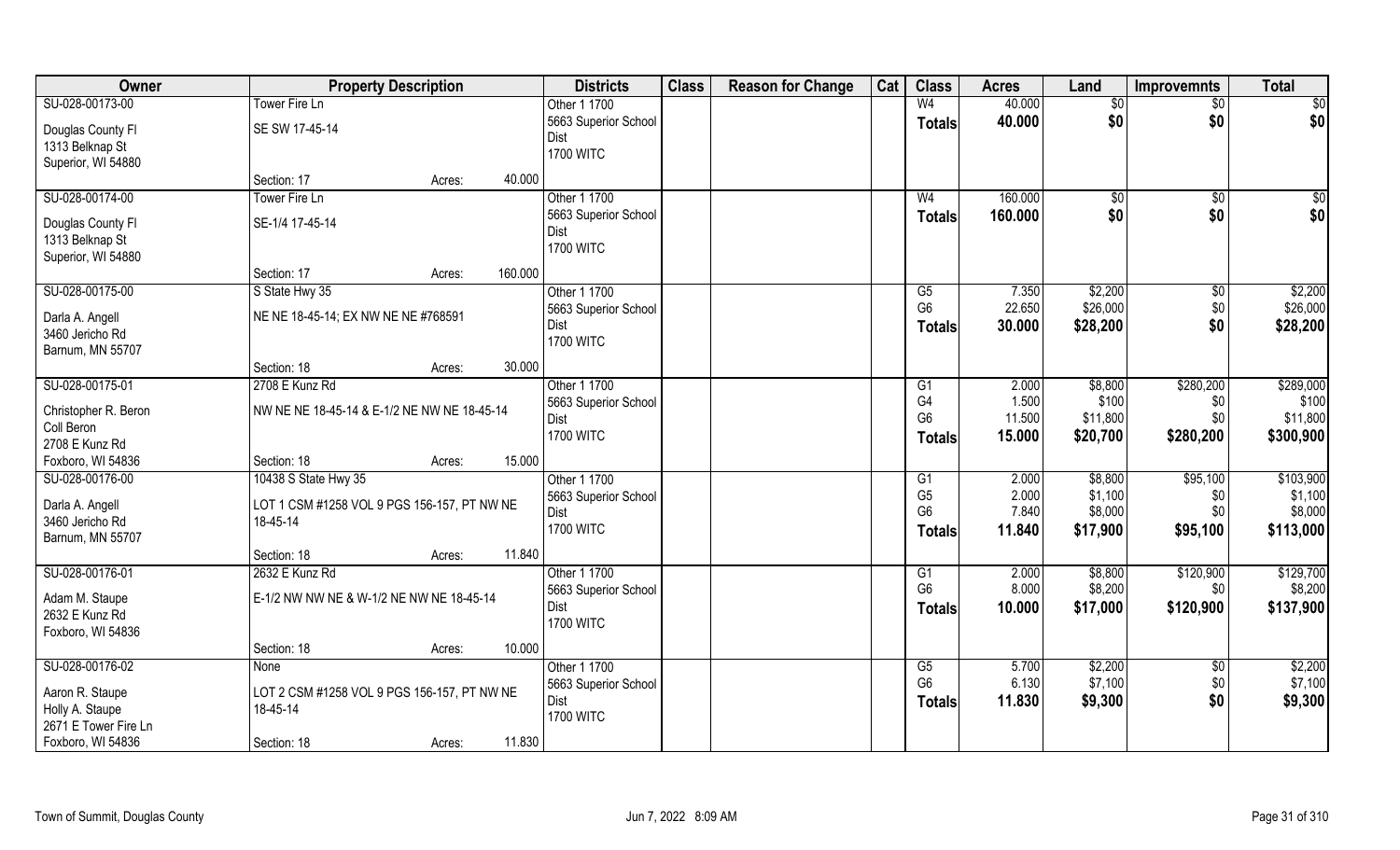| Owner                   | <b>Property Description</b>                                               |                  | <b>Districts</b>     | <b>Class</b> | <b>Reason for Change</b> | Cat | <b>Class</b>           | <b>Acres</b> | Land          | <b>Improvemnts</b> | <b>Total</b>    |
|-------------------------|---------------------------------------------------------------------------|------------------|----------------------|--------------|--------------------------|-----|------------------------|--------------|---------------|--------------------|-----------------|
| SU-028-00177-00         | 10564 S State Hwy 35                                                      |                  | Other 1 1700         |              |                          |     | G1                     | 2.000        | \$8,800       | \$163,200          | \$172,000       |
| Kenneth A. Staupe       | SW NE 18-45-14 EX PCL TO HWY (3.32A) DESC 510                             |                  | 5663 Superior School |              |                          |     | G <sub>5</sub>         | 9.680        | \$3,400       | \$0                | \$3,400         |
| Mary L. Staupe          | RP 377                                                                    |                  | Dist                 |              |                          |     | G <sub>6</sub>         | 25.000       | \$25,600      | \$0                | \$25,600        |
| 10564 S State Rd 35     |                                                                           |                  | <b>1700 WITC</b>     |              |                          |     | Totals                 | 36.680       | \$37,800      | \$163,200          | \$201,000       |
| Foxboro, WI 54836       | Section: 18                                                               | 36.680<br>Acres: |                      |              |                          |     |                        |              |               |                    |                 |
| SU-028-00178-00         | State Hwy 35                                                              |                  | Other 1 1700         |              |                          |     | G5                     | 14.250       | \$4,300       | $\overline{50}$    | \$4,300         |
|                         |                                                                           |                  | 5663 Superior School |              |                          |     | G <sub>6</sub>         | 25.750       | \$29,600      | \$0                | \$29,600        |
| Kenneth A. Staupe       | SE NE 18-45-14 DESC 453 RP 370                                            |                  | Dist                 |              |                          |     | Totals                 | 40.000       | \$33,900      | \$0                | \$33,900        |
| Mary L. Staupe          |                                                                           |                  | <b>1700 WITC</b>     |              |                          |     |                        |              |               |                    |                 |
| 10564 S State Rd 35     |                                                                           |                  |                      |              |                          |     |                        |              |               |                    |                 |
| Foxboro, WI 54836       | Section: 18                                                               | 40.000<br>Acres: |                      |              |                          |     |                        |              |               |                    |                 |
| SU-028-00179-00         | S State Hwy 35                                                            |                  | Other 1 1700         |              |                          |     | $W_5$                  | 39.200       | ( \$32,600)   | $\sqrt[6]{30}$     | \$0             |
| Thomas M. Heintz        | NE NW 18-45-14; EX PCL TO HWY (1.78A)                                     |                  | 5663 Superior School |              |                          |     | <b>Totals</b>          | 39.200       | \$0           | \$0                | \$0             |
| Judith A. Stecker       |                                                                           |                  | Dist                 |              |                          |     |                        |              |               |                    |                 |
| 1654 County Rd K        |                                                                           |                  | <b>1700 WITC</b>     |              |                          |     |                        |              |               |                    |                 |
| New Richmond, WI 54017  | Section: 18                                                               | 39.200<br>Acres: |                      |              |                          |     |                        |              |               |                    |                 |
| SU-028-00180-00         | S State Hwy 35                                                            |                  | Other 1 1700         |              |                          |     | W <sub>5</sub>         | 42.300       | ( \$35,700)   | $\sqrt[6]{3}$      | \$0             |
|                         |                                                                           |                  | 5663 Superior School |              |                          |     | <b>Totals</b>          | 42.300       | \$0           | \$0                | \$0             |
| Thomas M. Heintz        | NW NW 18-45-14                                                            |                  | Dist                 |              |                          |     |                        |              |               |                    |                 |
| Judith A. Stecker       |                                                                           |                  | <b>1700 WITC</b>     |              |                          |     |                        |              |               |                    |                 |
| 1654 County Rd K        |                                                                           |                  |                      |              |                          |     |                        |              |               |                    |                 |
| New Richmond, WI 54017  | Section: 18                                                               | 42.300<br>Acres: |                      |              |                          |     |                        |              |               |                    |                 |
| SU-028-00181-00         | S State Hwy 35                                                            |                  | Other 1 1700         |              |                          |     | W <sub>4</sub>         | 41.540       | $\sqrt[6]{3}$ | \$0                | $\overline{50}$ |
| Douglas County Fl       | SW NW 18-45-14                                                            |                  | 5663 Superior School |              |                          |     | <b>Totals</b>          | 41.540       | \$0           | \$0                | \$0             |
| 1313 Belknap St         |                                                                           |                  | Dist                 |              |                          |     |                        |              |               |                    |                 |
| Superior, WI 54880      |                                                                           |                  | <b>1700 WITC</b>     |              |                          |     |                        |              |               |                    |                 |
|                         | Section: 18                                                               | 41.540<br>Acres: |                      |              |                          |     |                        |              |               |                    |                 |
| SU-028-00182-00         | 10511 S State Hwy 35                                                      |                  | Other 1 1700         |              |                          |     | G1                     | 2.000        | \$8,800       | \$400              | \$9,200         |
|                         | SE NW 18-45-14; EX 1 ACRE NE COR FOR FIRE                                 |                  | 5663 Superior School |              |                          |     | G <sub>5</sub>         | 11.900       | \$3,600       | \$0                | \$3,600         |
| <b>Matthew Latscher</b> |                                                                           |                  | Dist                 |              |                          |     | G <sub>6</sub>         | 11.330       | \$11,600      | \$0                | \$11,600        |
| 811 Lincoln St          | TOWER DESC 177 RP 73; EX PCL TO HWY (1.96A)<br>DESC 508 RP 888; EX S-500' |                  | <b>1700 WITC</b>     |              |                          |     | <b>Totals</b>          | 25.230       | \$24,000      | \$400              | \$24,400        |
| Superior, WI 54880      |                                                                           |                  |                      |              |                          |     |                        |              |               |                    |                 |
|                         | Section: 18                                                               | 25.230<br>Acres: |                      |              |                          |     |                        |              |               |                    |                 |
| SU-028-00182-01         | S State Hwy 35                                                            |                  | Other 1 1700         |              |                          |     | $\overline{\text{X3}}$ | 0.640        | \$0           | $\sqrt{$0}$        | \$0             |
| Douglas County          | PT SE NW 18-45-14 (FIRE TOWER) EX PCL TO HWY                              |                  | 5663 Superior School |              |                          |     | <b>Totals</b>          | 0.640        | \$0           | \$0                | \$0             |
| 1313 Belknap St         | (.36A) DESC 507 RP 502                                                    |                  | Dist                 |              |                          |     |                        |              |               |                    |                 |
| Superior, WI 54880      |                                                                           |                  | <b>1700 WITC</b>     |              |                          |     |                        |              |               |                    |                 |
|                         | Section: 18                                                               | 0.640<br>Acres:  |                      |              |                          |     |                        |              |               |                    |                 |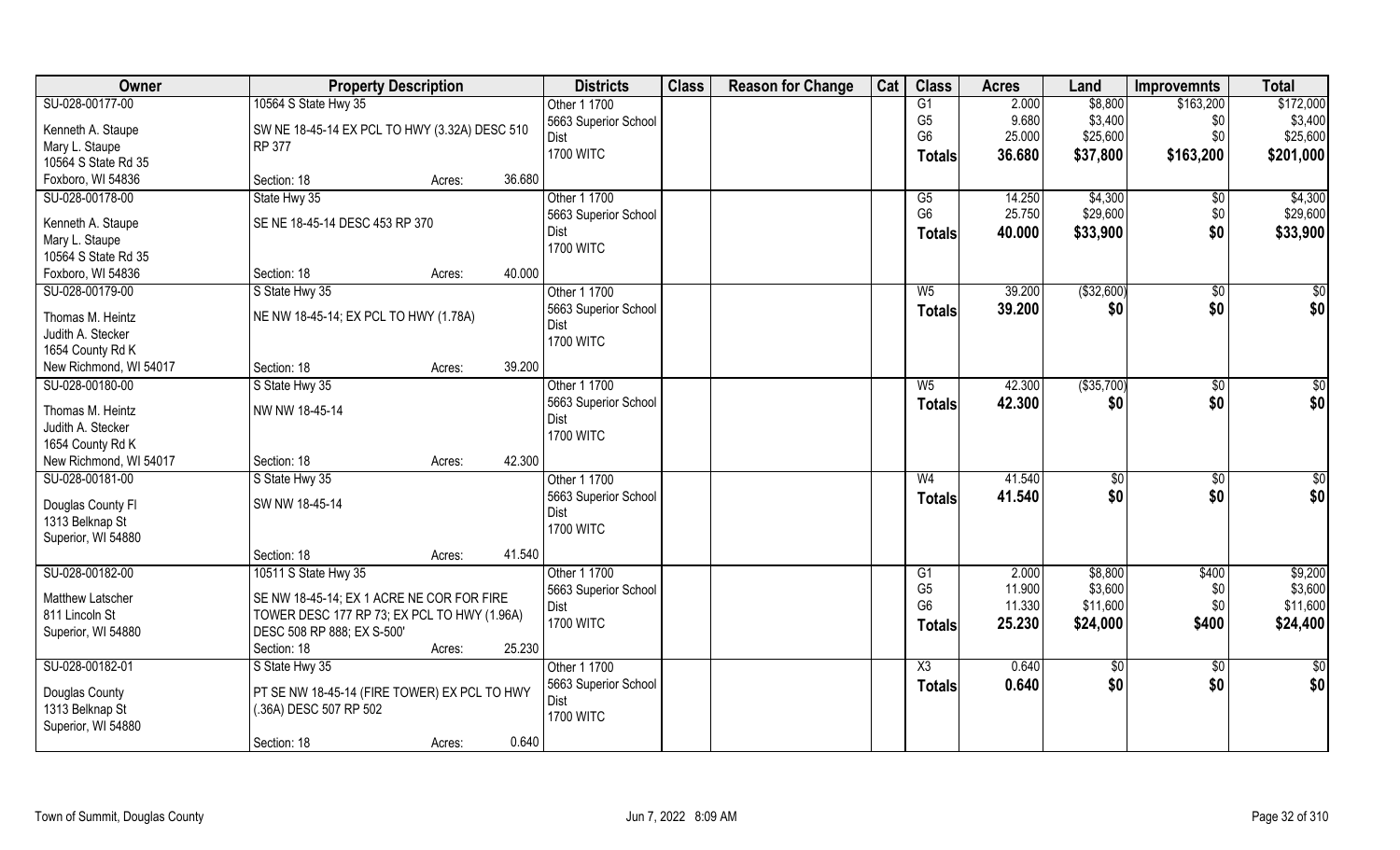| Owner                                | <b>Property Description</b>                      |                  | <b>Districts</b>         | <b>Class</b> | <b>Reason for Change</b> | Cat | <b>Class</b>    | <b>Acres</b> | Land          | <b>Improvemnts</b> | <b>Total</b> |
|--------------------------------------|--------------------------------------------------|------------------|--------------------------|--------------|--------------------------|-----|-----------------|--------------|---------------|--------------------|--------------|
| SU-028-00182-02                      | <b>None</b>                                      |                  | Other 1 1700             |              |                          |     | G6              | 11.817       | \$13,600      | $\overline{50}$    | \$13,600     |
| Robert Latscher Jr                   | S-500' SE NW 18-45-14; EX PCL TO HWY (1.96A)     |                  | 5663 Superior School     |              |                          |     | <b>Totals</b>   | 11.817       | \$13,600      | \$0                | \$13,600     |
| 528 N 21st St                        | DESC 508 RP 888                                  |                  | <b>Dist</b>              |              |                          |     |                 |              |               |                    |              |
| Superior, WI 54880                   |                                                  |                  | <b>1700 WITC</b>         |              |                          |     |                 |              |               |                    |              |
|                                      | Section: 18                                      | 11.817<br>Acres: |                          |              |                          |     |                 |              |               |                    |              |
| SU-028-00183-00                      | S State Hwy 35                                   |                  | Other 1 1700             |              |                          |     | $\overline{G5}$ | 38.340       | \$11,500      | $\overline{50}$    | \$11,500     |
| Edward D. Cotten                     | NE SW 18-45-14 EX PCL TO HWY (1.66A)             |                  | 5663 Superior School     |              |                          |     | Totals          | 38.340       | \$11,500      | \$0                | \$11,500     |
| Pamela A. Cotten                     |                                                  |                  | Dist                     |              |                          |     |                 |              |               |                    |              |
| 585 County Rd 195                    |                                                  |                  | <b>1700 WITC</b>         |              |                          |     |                 |              |               |                    |              |
| Dublin, TX 76446                     | Section: 18                                      | 38.340<br>Acres: |                          |              |                          |     |                 |              |               |                    |              |
| SU-028-00184-00                      | S State Hwy 35                                   |                  | Other 1 1700             |              |                          |     | W <sub>4</sub>  | 80.890       | $\sqrt[6]{3}$ | $\sqrt[6]{3}$      | \$0          |
|                                      | W-1/2 SW-1/4 18-45-14                            |                  | 5663 Superior School     |              |                          |     | <b>Totals</b>   | 80.890       | \$0           | \$0                | \$0          |
| Douglas County Fl<br>1313 Belknap St |                                                  |                  | Dist                     |              |                          |     |                 |              |               |                    |              |
| Superior, WI 54880                   |                                                  |                  | <b>1700 WITC</b>         |              |                          |     |                 |              |               |                    |              |
|                                      | Section: 18                                      | 80.890<br>Acres: |                          |              |                          |     |                 |              |               |                    |              |
| SU-028-00185-00                      | S State Hwy 35                                   |                  | Other 1 1700             |              |                          |     | G5              | 29.050       | \$8,700       | $\sqrt[6]{3}$      | \$8,700      |
|                                      |                                                  |                  | 5663 Superior School     |              |                          |     | G <sub>6</sub>  | 9.000        | \$10,400      | \$0                | \$10,400     |
| David Dalpiaz                        | SE SW 18-45-14 DESC 402 RP 523 EX PCL TO HWY     |                  | Dist                     |              |                          |     | <b>Totals</b>   | 38.050       | \$19,100      | \$0                | \$19,100     |
| 8339 S State Rd 35                   | (1.95A) DESC 508 RP 888                          |                  | <b>1700 WITC</b>         |              |                          |     |                 |              |               |                    |              |
| Foxboro, WI 54836                    |                                                  |                  |                          |              |                          |     |                 |              |               |                    |              |
|                                      | Section: 18                                      | 38.050<br>Acres: |                          |              |                          |     |                 |              |               |                    |              |
| SU-028-00186-00                      | S State Hwy 35                                   |                  | Other 1 1700             |              |                          |     | G6              | 17.000       | \$19,600      | $\sqrt[6]{3}$      | \$19,600     |
| Bruce D. Scott                       | NE SE 18-45-14                                   |                  | 5663 Superior School     |              |                          |     | W8              | 23.000       | (\$26,500)    | \$0                | \$0          |
| Judith R. Scott                      |                                                  |                  | Dist<br><b>1700 WITC</b> |              |                          |     | <b>Totals</b>   | 40.000       | \$19,600      | \$0                | \$19,600     |
| 15770 Upper 193rd St                 |                                                  |                  |                          |              |                          |     |                 |              |               |                    |              |
| Hastings, MN 55033                   | Section: 18                                      | 40.000<br>Acres: |                          |              |                          |     |                 |              |               |                    |              |
| SU-028-00187-00                      | S State Hwy 35                                   |                  | Other 1 1700             |              |                          |     | G5              | 25.000       | \$7,500       | \$0                | \$7,500      |
| Matthew Latscher                     | NW SE 18-45-14; EX PCL TO HWY (1.96A) DESC 508   |                  | 5663 Superior School     |              |                          |     | G <sub>6</sub>  | 13.040       | \$15,000      | \$0                | \$15,000     |
| 811 Lincoln St                       | RP 888                                           |                  | Dist                     |              |                          |     | <b>Totals</b>   | 38.040       | \$22,500      | \$0                | \$22,500     |
| Superior, WI 54880                   |                                                  |                  | <b>1700 WITC</b>         |              |                          |     |                 |              |               |                    |              |
|                                      | Section: 18                                      | 38.040<br>Acres: |                          |              |                          |     |                 |              |               |                    |              |
| SU-028-00188-00                      | 10760 S State Hwy 35                             |                  | Other 1 1700             |              |                          |     | G1              | 2.000        | \$8,800       | \$34,500           | \$43,300     |
| Bryan L. Berklund et al              | SW SE 18-45-14; EX N-1/2 N-1/2 SW SE, EX HWY R/W |                  | 5663 Superior School     |              |                          |     | G <sub>5</sub>  | 9.000        | \$2,700       | \$0                | \$2,700      |
| N29422 N Creek Rd                    |                                                  |                  | Dist                     |              |                          |     | G <sub>6</sub>  | 15.000       | \$15,400      | \$0                | \$15,400     |
| Arcadia, WI 54612                    |                                                  |                  | <b>1700 WITC</b>         |              |                          |     | W <sub>6</sub>  | 4.000        | ( \$4,100)    | \$0                | \$0          |
|                                      | Section: 18                                      | 30.000<br>Acres: |                          |              |                          |     | <b>Totals</b>   | 30.000       | \$26,900      | \$34,500           | \$61,400     |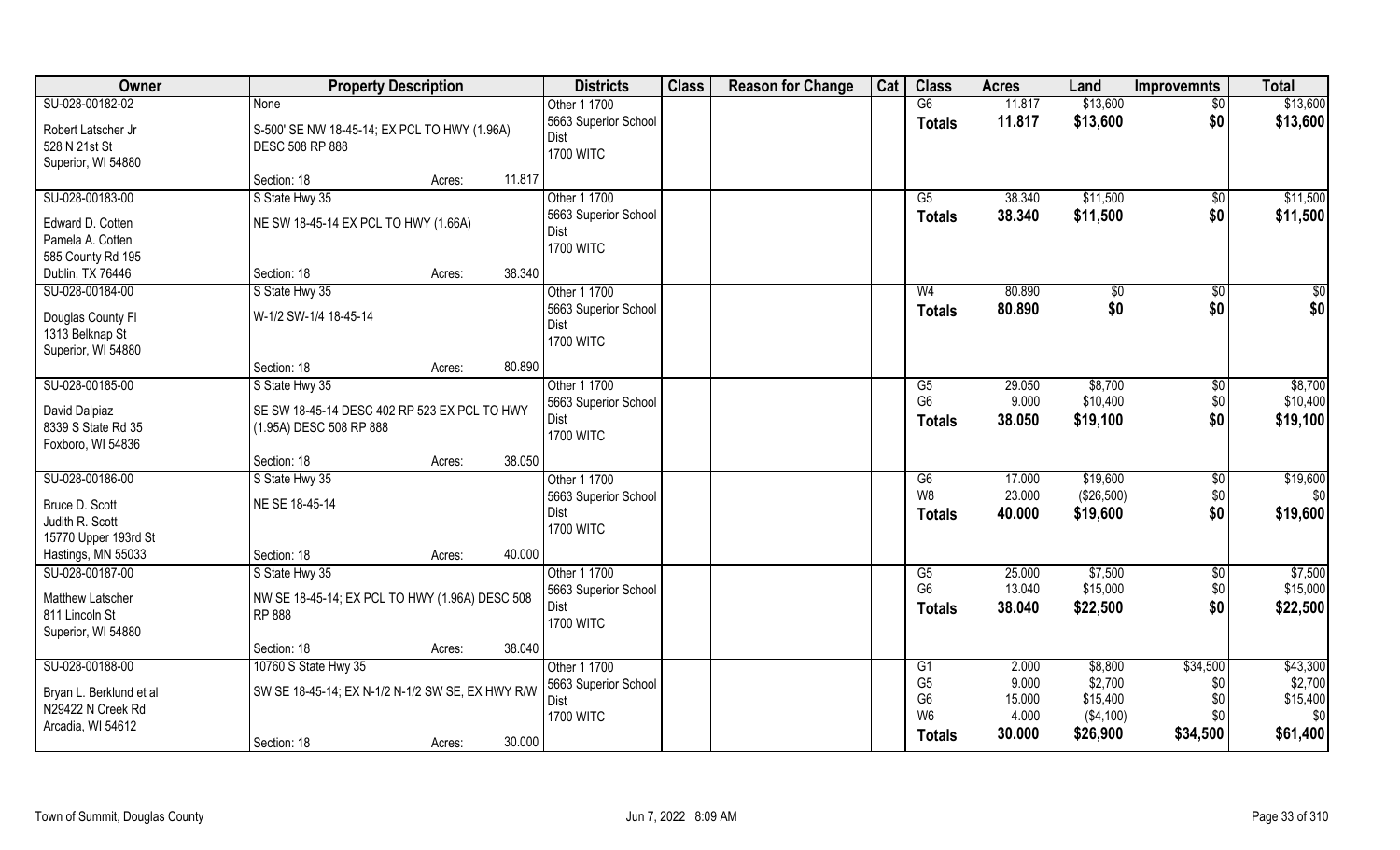| Owner                                                                                       | <b>Property Description</b>                     |                  | <b>Districts</b>         | <b>Class</b> | <b>Reason for Change</b> | Cat | <b>Class</b>         | <b>Acres</b>    | Land              | <b>Improvemnts</b> | <b>Total</b>      |
|---------------------------------------------------------------------------------------------|-------------------------------------------------|------------------|--------------------------|--------------|--------------------------|-----|----------------------|-----------------|-------------------|--------------------|-------------------|
| SU-028-00188-01                                                                             | S State Hwy 35                                  |                  | Other 1 1700             |              |                          |     | G5                   | 3.500           | \$1,100           | $\overline{50}$    | \$1,100           |
| Bruce D. Scott                                                                              | N-1/2 N-1/2 SW SE 18-45-14                      |                  | 5663 Superior School     |              |                          |     | G <sub>6</sub>       | 6.500           | \$7,500           | \$0                | \$7,500           |
| Judith R. Scott                                                                             |                                                 |                  | Dist                     |              |                          |     | <b>Totals</b>        | 10.000          | \$8,600           | \$0                | \$8,600           |
| 15770 Upper 193rd St                                                                        |                                                 |                  | <b>1700 WITC</b>         |              |                          |     |                      |                 |                   |                    |                   |
| Hastings, MN 55033                                                                          | Section: 18                                     | 10.000<br>Acres: |                          |              |                          |     |                      |                 |                   |                    |                   |
| SU-028-00189-00                                                                             | S State Hwy 35                                  |                  | Other 1 1700             |              |                          |     | $\overline{G5}$      | 18.500          | \$5,600           | \$0                | \$5,600           |
|                                                                                             |                                                 |                  | 5663 Superior School     |              |                          |     | G <sub>6</sub>       | 2.500           | \$2,900           | \$0                | \$2,900           |
| Bryan L. Berklund et al                                                                     | SE SE 18-45-14                                  |                  | Dist                     |              |                          |     | W <sub>6</sub>       | 18.000          | (\$20,700)        | \$0                | \$0               |
| N29422 N Creek Rd                                                                           |                                                 |                  | <b>1700 WITC</b>         |              |                          |     | W <sub>8</sub>       | 1.000           | (\$1,200)         | \$0                | \$0               |
| Arcadia, WI 54612                                                                           |                                                 |                  |                          |              |                          |     | <b>Totals</b>        | 40.000          | \$8,500           | \$0                | \$8,500           |
|                                                                                             | Section: 18                                     | 40.000<br>Acres: |                          |              |                          |     |                      |                 |                   |                    |                   |
| SU-028-00189-01                                                                             | S State Hwy 35                                  |                  | Other 1 1700             |              |                          |     | X <sub>2</sub>       | 15.080          | \$0               | \$0                | \$0               |
| Wisconsin Department of Transportation   R/W'S IN 18-45-14 DESC 506 RP 193, 846 507 RP 502, |                                                 |                  | 5663 Superior School     |              |                          |     | <b>Totals</b>        | 15.080          | \$0               | \$0                | \$0               |
| 1701 N 4th St                                                                               | 508 RP 888 509 RP 618-20, 510 RP 377 510 RP 578 |                  | <b>Dist</b>              |              |                          |     |                      |                 |                   |                    |                   |
| Superior, WI 54880                                                                          |                                                 |                  | <b>1700 WITC</b>         |              |                          |     |                      |                 |                   |                    |                   |
|                                                                                             | Section: 18                                     | 15.080<br>Acres: |                          |              |                          |     |                      |                 |                   |                    |                   |
| SU-028-00190-00                                                                             | Tower Fire Ln                                   |                  | Other 1 1700             |              |                          |     | W4                   | 40.000          | $\sqrt[6]{3}$     | \$0                | \$0               |
|                                                                                             |                                                 |                  | 5663 Superior School     |              |                          |     | <b>Totals</b>        | 40.000          | \$0               | \$0                | \$0               |
| Douglas County Fl                                                                           | NE NE 19-45-14                                  |                  | Dist                     |              |                          |     |                      |                 |                   |                    |                   |
| 1313 Belknap St                                                                             |                                                 |                  | <b>1700 WITC</b>         |              |                          |     |                      |                 |                   |                    |                   |
| Superior, WI 54880                                                                          |                                                 |                  |                          |              |                          |     |                      |                 |                   |                    |                   |
|                                                                                             | Section: 19                                     | 40.000<br>Acres: |                          |              |                          |     |                      |                 |                   |                    |                   |
| SU-028-00191-00                                                                             | 2631 E Tower Fire Ln                            |                  | Other 1 1700             |              |                          |     | G2                   | 8.000           | \$32,000          | \$104,500          | \$136,500         |
| J Koski Company                                                                             | W-1/2 NW NE 19-45-14 EX TO HWY (1.87A) DESC 502 |                  | 5663 Superior School     |              |                          |     | G <sub>5</sub>       | 4.000           | \$1,100           | \$0                | \$1,100           |
| c/o United Piping                                                                           | RP 386                                          |                  | <b>Dist</b>              |              |                          |     | G <sub>6</sub>       | 6.130           | \$6,100           | \$0                | \$6,100           |
| 4510 Airport Rd                                                                             |                                                 |                  | <b>1700 WITC</b>         |              |                          |     | Totals               | 18.130          | \$39,200          | \$104,500          | \$143,700         |
| Duluth, MN 55811                                                                            | Section: 19                                     | 18.130<br>Acres: |                          |              |                          |     |                      |                 |                   |                    |                   |
| SU-028-00191-01                                                                             | 2671 E Tower Fire Ln                            |                  | Other 1 1700             |              |                          |     | G1                   | 2.000           | \$8,800           | \$75,600           | \$84,400          |
|                                                                                             |                                                 |                  | 5663 Superior School     |              |                          |     | G <sub>5</sub>       | 5.000           | \$1,500           | \$0                | \$1,500           |
| Aaron R. Staupe                                                                             | E-1/2 NW NE 19-45-14                            |                  | Dist                     |              |                          |     | G <sub>6</sub>       | 13.000          | \$13,300          | \$0                | \$13,300          |
| 2671 E Tower Fire Ln                                                                        |                                                 |                  | <b>1700 WITC</b>         |              |                          |     | <b>Totals</b>        | 20.000          | \$23,600          | \$75,600           | \$99,200          |
| Foxboro, WI 54836                                                                           |                                                 | 20.000           |                          |              |                          |     |                      |                 |                   |                    |                   |
|                                                                                             | Section: 19                                     | Acres:           |                          |              |                          |     |                      |                 |                   |                    |                   |
| SU-028-00192-00                                                                             | Tower Fire Ln                                   |                  | Other 1 1700             |              |                          |     | G5<br>G <sub>6</sub> | 1.500<br>18.500 | \$500<br>\$21,300 | $\overline{30}$    | \$500<br>\$21,300 |
| Robert F. Dobihal                                                                           | E-1/2 SW NE 19-45-14                            |                  | 5663 Superior School     |              |                          |     |                      |                 |                   | \$0                |                   |
| Athena Psilhogios                                                                           |                                                 |                  | Dist<br><b>1700 WITC</b> |              |                          |     | <b>Totals</b>        | 20.000          | \$21,800          | \$0                | \$21,800          |
| 4055 Bell St                                                                                |                                                 |                  |                          |              |                          |     |                      |                 |                   |                    |                   |
| St Bonifacius, MN 55375                                                                     | Section: 19                                     | 20.000<br>Acres: |                          |              |                          |     |                      |                 |                   |                    |                   |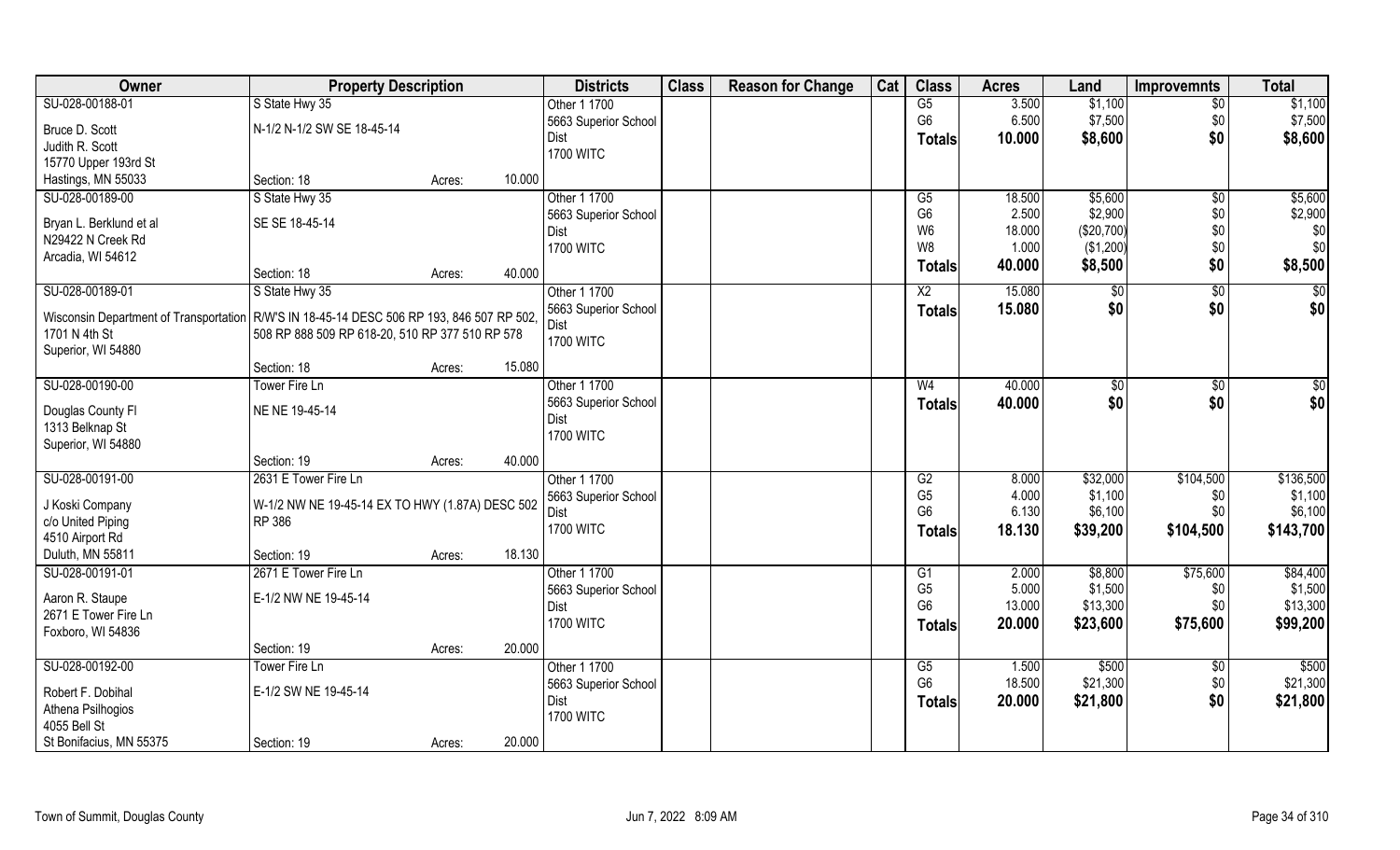| Owner                                                                                 | <b>Property Description</b>                   |                   | <b>Districts</b>     | <b>Class</b> | <b>Reason for Change</b> | Cat | <b>Class</b>    | <b>Acres</b> | Land            | <b>Improvemnts</b> | <b>Total</b>    |
|---------------------------------------------------------------------------------------|-----------------------------------------------|-------------------|----------------------|--------------|--------------------------|-----|-----------------|--------------|-----------------|--------------------|-----------------|
| SU-028-00192-01                                                                       | 10940 S State Hwy 35                          |                   | Other 1 1700         |              |                          |     | G1              | 2.000        | \$8,800         | \$23,400           | \$32,200        |
| <b>Chad Schnell</b>                                                                   | W-1/2 SW NE 19-45-14; EX PCL TO HWY (1.47A)   |                   | 5663 Superior School |              |                          |     | G <sub>6</sub>  | 16.530       | \$16,900        | \$0                | \$16,900        |
| <b>Tammy Schnell</b>                                                                  |                                               |                   | Dist                 |              |                          |     | <b>Totals</b>   | 18.530       | \$25,700        | \$23,400           | \$49,100        |
| PO Box 575                                                                            |                                               |                   | <b>1700 WITC</b>     |              |                          |     |                 |              |                 |                    |                 |
| Iron River, WI 54847                                                                  | Section: 19                                   | 18.530<br>Acres:  |                      |              |                          |     |                 |              |                 |                    |                 |
| SU-028-00192-02                                                                       | S State Hwy 35                                |                   | Other 1 1700         |              |                          |     | $\overline{X2}$ | 3.340        | $\sqrt[6]{}$    | $\overline{50}$    | \$0             |
|                                                                                       |                                               |                   | 5663 Superior School |              |                          |     | <b>Totals</b>   | 3.340        | \$0             | \$0                | \$0             |
| Wisconsin Department of Transportation                                                | R/W IN PT NW NE 19-45-14                      |                   | Dist                 |              |                          |     |                 |              |                 |                    |                 |
| 1701 N 4th St                                                                         |                                               |                   | <b>1700 WITC</b>     |              |                          |     |                 |              |                 |                    |                 |
| Superior, WI 54880                                                                    | Section: 19                                   | Acres:            | 3.340                |              |                          |     |                 |              |                 |                    |                 |
| SU-028-00193-00                                                                       | <b>Tower Fire Ln</b>                          |                   | Other 1 1700         |              |                          |     | W <sub>4</sub>  | 40.000       | \$0             | \$0                | $\overline{50}$ |
|                                                                                       |                                               |                   | 5663 Superior School |              |                          |     |                 | 40.000       | \$0             | \$0                | \$0             |
| Douglas County Fl                                                                     | SE NE 19-45-14                                |                   | Dist                 |              |                          |     | <b>Totals</b>   |              |                 |                    |                 |
| 1313 Belknap St                                                                       |                                               |                   | <b>1700 WITC</b>     |              |                          |     |                 |              |                 |                    |                 |
| Superior, WI 54880                                                                    |                                               |                   |                      |              |                          |     |                 |              |                 |                    |                 |
|                                                                                       | Section: 19                                   | 40.000<br>Acres:  |                      |              |                          |     |                 |              |                 |                    |                 |
| SU-028-00194-00                                                                       | S State Hwy 35                                |                   | Other 1 1700         |              |                          |     | W <sub>4</sub>  | 156.280      | $\frac{1}{20}$  | $\sqrt[6]{3}$      | \$0             |
| Douglas County Fl                                                                     | NW-1/4 19-45-14 EX PCL TO HWY (1.78A + 1.75A) |                   | 5663 Superior School |              |                          |     | <b>Totals</b>   | 156.280      | \$0             | \$0                | \$0             |
| 1313 Belknap St                                                                       |                                               |                   | Dist                 |              |                          |     |                 |              |                 |                    |                 |
| Superior, WI 54880                                                                    |                                               |                   | <b>1700 WITC</b>     |              |                          |     |                 |              |                 |                    |                 |
|                                                                                       | Section: 19                                   | 156.280<br>Acres: |                      |              |                          |     |                 |              |                 |                    |                 |
| SU-028-00195-00                                                                       | 11007 S State Hwy 35                          |                   | Other 1 1700         |              |                          |     | G1              | 2.000        | \$8,800         | \$166,400          | \$175,200       |
| Steve Leonard                                                                         | NE SW 19-45-14 EX PCL TO HWY (1.69A)          |                   | 5663 Superior School |              |                          |     | G <sub>5</sub>  | 11.820       | \$3,600         | \$0                | \$3,600         |
| 11007 S State Highway 35                                                              |                                               |                   | Dist                 |              |                          |     | G <sub>6</sub>  | 24.490       | \$25,100        | \$0                | \$25,100        |
| Foxboro, WI 54836                                                                     |                                               |                   | <b>1700 WITC</b>     |              |                          |     | Totals          | 38.310       | \$37,500        | \$166,400          | \$203,900       |
|                                                                                       | Section: 19                                   | 38.310<br>Acres:  |                      |              |                          |     |                 |              |                 |                    |                 |
| SU-028-00195-01                                                                       | S State Hwy 35                                |                   | Other 1 1700         |              |                          |     | $\overline{X2}$ | 1.690        | \$0             | \$0                | \$0             |
|                                                                                       |                                               |                   | 5663 Superior School |              |                          |     | <b>Totals</b>   | 1.690        | \$0             | \$0                | \$0             |
| Wisconsin Department of Transportation   HWY R/W IN PT NE SW 19-45-14 DESC 510 RP 580 |                                               |                   | Dist                 |              |                          |     |                 |              |                 |                    |                 |
| 1701 N 4th St                                                                         |                                               |                   | <b>1700 WITC</b>     |              |                          |     |                 |              |                 |                    |                 |
| Superior, WI 54880                                                                    | Section: 19                                   |                   | 1.690                |              |                          |     |                 |              |                 |                    |                 |
| SU-028-00196-00                                                                       | S State Hwy 35                                | Acres:            | Other 1 1700         |              |                          |     | W <sub>4</sub>  | 80.550       | $\overline{50}$ | $\sqrt{$0}$        | $\overline{50}$ |
|                                                                                       |                                               |                   | 5663 Superior School |              |                          |     |                 | 80.550       | \$0             | \$0                | \$0             |
| Douglas County Fl                                                                     | W-1/2 SW-1/4 19-45-14                         |                   | Dist                 |              |                          |     | <b>Totals</b>   |              |                 |                    |                 |
| 1313 Belknap St                                                                       |                                               |                   | <b>1700 WITC</b>     |              |                          |     |                 |              |                 |                    |                 |
| Superior, WI 54880                                                                    |                                               |                   |                      |              |                          |     |                 |              |                 |                    |                 |
|                                                                                       | Section: 19                                   | 80.550<br>Acres:  |                      |              |                          |     |                 |              |                 |                    |                 |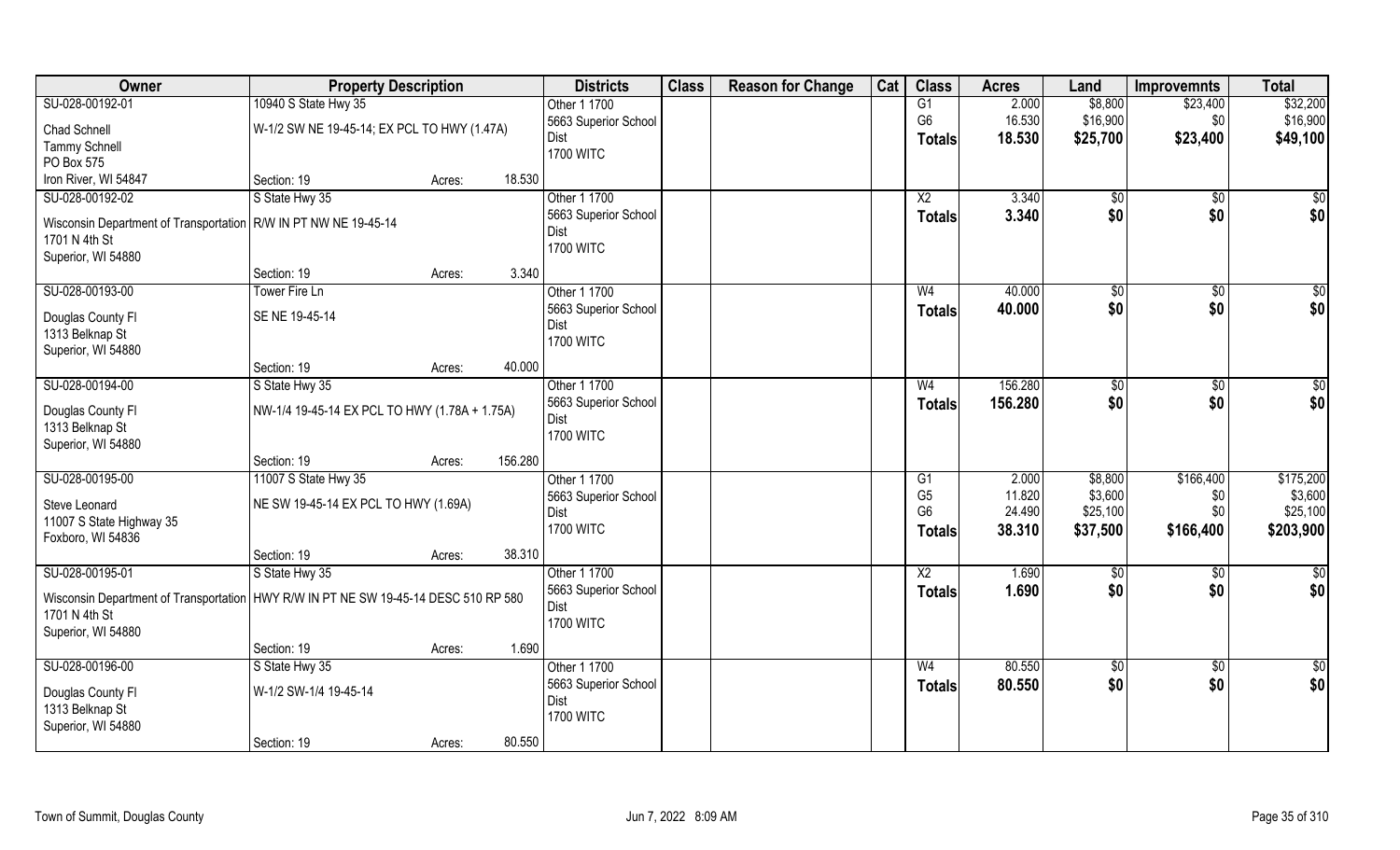| Owner                                                                       | <b>Property Description</b>                   |        |         | <b>Districts</b>     | <b>Class</b> | <b>Reason for Change</b> | Cat | <b>Class</b>           | <b>Acres</b> | Land        | <b>Improvemnts</b> | <b>Total</b>    |
|-----------------------------------------------------------------------------|-----------------------------------------------|--------|---------|----------------------|--------------|--------------------------|-----|------------------------|--------------|-------------|--------------------|-----------------|
| SU-028-00197-00                                                             | S State Hwy 35                                |        |         | Other 1 1700         |              |                          |     | W <sub>4</sub>         | 38.240       | \$0         | $\sqrt{$0}$        | $\overline{50}$ |
| Douglas County Fl                                                           | SE SW 19-45-14 EX PCL TO HWY (1.76A) DESC 508 |        |         | 5663 Superior School |              |                          |     | <b>Totals</b>          | 38.240       | \$0         | \$0                | \$0             |
| 1313 Belknap St                                                             | RP 113                                        |        |         | Dist                 |              |                          |     |                        |              |             |                    |                 |
| Superior, WI 54880                                                          |                                               |        |         | <b>1700 WITC</b>     |              |                          |     |                        |              |             |                    |                 |
|                                                                             | Section: 19                                   | Acres: | 38.240  |                      |              |                          |     |                        |              |             |                    |                 |
| SU-028-00198-00                                                             | S State Hwy 35                                |        |         | Other 1 1700         |              |                          |     | W <sub>4</sub>         | 156.250      | \$0         | $\overline{60}$    | \$0             |
| Douglas County Fl                                                           | SE-1/4 19-45-14 EX PCL TO HWY (1.80A + 1.95A) |        |         | 5663 Superior School |              |                          |     | Totals                 | 156.250      | \$0         | \$0                | \$0             |
| 1313 Belknap St                                                             |                                               |        |         | Dist                 |              |                          |     |                        |              |             |                    |                 |
| Superior, WI 54880                                                          |                                               |        |         | <b>1700 WITC</b>     |              |                          |     |                        |              |             |                    |                 |
|                                                                             | Section: 19                                   | Acres: | 156.250 |                      |              |                          |     |                        |              |             |                    |                 |
| SU-028-00198-01                                                             | S State Hwy 35                                |        |         | Other 1 1700         |              |                          |     | X <sub>2</sub>         | 9.040        | $\sqrt{50}$ | \$0                | $\sqrt{50}$     |
|                                                                             |                                               |        |         | 5663 Superior School |              |                          |     | <b>Totals</b>          | 9.040        | \$0         | \$0                | \$0             |
| Wisconsin Department of Transportation   R/W'S IN 19-45-14<br>1701 N 4th St |                                               |        |         | Dist                 |              |                          |     |                        |              |             |                    |                 |
| Superior, WI 54880                                                          |                                               |        |         | <b>1700 WITC</b>     |              |                          |     |                        |              |             |                    |                 |
|                                                                             | Section: 19                                   | Acres: | 9.040   |                      |              |                          |     |                        |              |             |                    |                 |
| SU-028-00199-00                                                             | Tower Fire Ln                                 |        |         | Other 1 1700         |              |                          |     | W <sub>4</sub>         | 160.000      | \$0         | $\overline{50}$    | $\sqrt{50}$     |
|                                                                             |                                               |        |         | 5663 Superior School |              |                          |     | <b>Totals</b>          | 160.000      | \$0         | \$0                | \$0             |
| Douglas County Fl                                                           | NE-1/4 20-45-14                               |        |         | Dist                 |              |                          |     |                        |              |             |                    |                 |
| 1313 Belknap St                                                             |                                               |        |         | <b>1700 WITC</b>     |              |                          |     |                        |              |             |                    |                 |
| Superior, WI 54880                                                          |                                               |        | 160.000 |                      |              |                          |     |                        |              |             |                    |                 |
| SU-028-00200-00                                                             | Section: 20<br>Tower Fire Ln                  | Acres: |         | Other 1 1700         |              |                          |     | $\overline{\text{G5}}$ | 30.000       | \$9,000     | $\overline{50}$    | \$9,000         |
|                                                                             |                                               |        |         | 5663 Superior School |              |                          |     | G <sub>6</sub>         | 10.000       | \$11,500    | \$0                | \$11,500        |
| Ramona Juno                                                                 | NE NW 20-45-14 TDI #762682                    |        |         | Dist                 |              |                          |     |                        | 40.000       | \$20,500    | \$0                | \$20,500        |
| 1207 Belknap St                                                             |                                               |        |         | <b>1700 WITC</b>     |              |                          |     | <b>Totals</b>          |              |             |                    |                 |
| Superior, WI 54880                                                          |                                               |        |         |                      |              |                          |     |                        |              |             |                    |                 |
|                                                                             | Section: 20                                   | Acres: | 40.000  |                      |              |                          |     |                        |              |             |                    |                 |
| SU-028-00201-00                                                             | Tower Fire Ln                                 |        |         | Other 1 1700         |              |                          |     | W <sub>4</sub>         | 80.000       | \$0         | $\sqrt{$0}$        | \$0             |
| Douglas County Fl                                                           | W-1/2 NW-1/4 20-45-14                         |        |         | 5663 Superior School |              |                          |     | <b>Totals</b>          | 80.000       | \$0         | \$0                | \$0             |
| 1313 Belknap St                                                             |                                               |        |         | Dist                 |              |                          |     |                        |              |             |                    |                 |
| Superior, WI 54880                                                          |                                               |        |         | <b>1700 WITC</b>     |              |                          |     |                        |              |             |                    |                 |
|                                                                             | Section: 20                                   | Acres: | 80.000  |                      |              |                          |     |                        |              |             |                    |                 |
| SU-028-00202-00                                                             | 2950 E Tower Fire Ln                          |        |         | Other 1 1700         |              |                          |     | G1                     | 2.000        | \$8,800     | \$4,100            | \$12,900        |
| Bernard A. Fritz                                                            | SE NW 20-45-14                                |        |         | 5663 Superior School |              |                          |     | G <sub>5</sub>         | 25.500       | \$7,700     | \$0                | \$7,700         |
| 31160 Bass Lake Landing                                                     |                                               |        |         | Dist                 |              |                          |     | G <sub>6</sub>         | 12.500       | \$12,800    | \$0                | \$12,800        |
| Danbury, WI 54830                                                           |                                               |        |         | <b>1700 WITC</b>     |              |                          |     | Totals                 | 40.000       | \$29,300    | \$4,100            | \$33,400        |
|                                                                             | Section: 20                                   | Acres: | 40.000  |                      |              |                          |     |                        |              |             |                    |                 |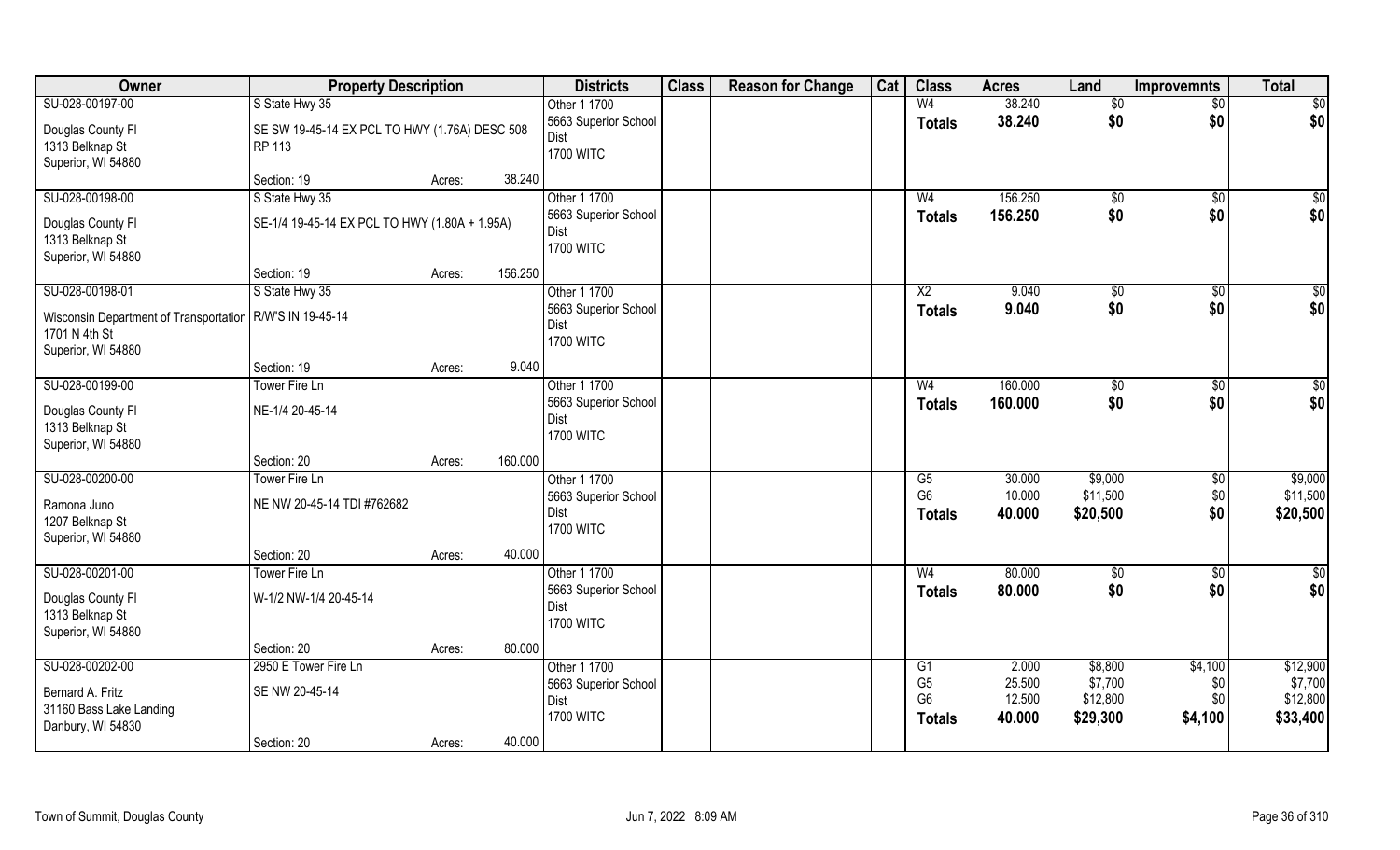| Owner                                | <b>Property Description</b>    |        |         | <b>Districts</b>     | <b>Class</b> | <b>Reason for Change</b> | Cat | <b>Class</b>   | <b>Acres</b> | Land            | Improvemnts     | <b>Total</b>    |
|--------------------------------------|--------------------------------|--------|---------|----------------------|--------------|--------------------------|-----|----------------|--------------|-----------------|-----------------|-----------------|
| SU-028-00203-00                      | Tower Fire Ln                  |        |         | Other 1 1700         |              |                          |     | W <sub>4</sub> | 160.000      | $\sqrt[6]{}$    | $\overline{50}$ | \$0             |
| Douglas County Fl                    | SW-1/4 20-45-14                |        |         | 5663 Superior School |              |                          |     | <b>Totals</b>  | 160,000      | \$0             | \$0             | \$0             |
| 1313 Belknap St                      |                                |        |         | Dist                 |              |                          |     |                |              |                 |                 |                 |
| Superior, WI 54880                   |                                |        |         | <b>1700 WITC</b>     |              |                          |     |                |              |                 |                 |                 |
|                                      | Section: 20                    | Acres: | 160.000 |                      |              |                          |     |                |              |                 |                 |                 |
| SU-028-00204-00                      | Tower Fire Ln                  |        |         | Other 1 1700         |              |                          |     | W <sub>4</sub> | 160.000      | \$0             | \$0             | $\sqrt{50}$     |
| Douglas County Fl                    | SE-1/4 20-45-14                |        |         | 5663 Superior School |              |                          |     | <b>Totals</b>  | 160.000      | \$0             | \$0             | \$0             |
| 1313 Belknap St                      |                                |        |         | Dist                 |              |                          |     |                |              |                 |                 |                 |
| Superior, WI 54880                   |                                |        |         | <b>1700 WITC</b>     |              |                          |     |                |              |                 |                 |                 |
|                                      | Section: 20                    | Acres: | 160.000 |                      |              |                          |     |                |              |                 |                 |                 |
| SU-028-00205-00                      | Tower Fire Ln                  |        |         | Other 1 1700         |              |                          |     | W <sub>4</sub> | 640.000      | \$0             | $\sqrt[6]{3}$   | \$0             |
| Douglas County FI                    | <b>ENTIRE SECTION 21-45-14</b> |        |         | 5663 Superior School |              |                          |     | <b>Totals</b>  | 640.000      | \$0             | \$0             | \$0             |
| 1313 Belknap St                      |                                |        |         | Dist                 |              |                          |     |                |              |                 |                 |                 |
| Superior, WI 54880                   |                                |        |         | <b>1700 WITC</b>     |              |                          |     |                |              |                 |                 |                 |
|                                      | Section: 21                    | Acres: | 640.000 |                      |              |                          |     |                |              |                 |                 |                 |
| SU-028-00206-00                      | Tower Fire Ln                  |        |         | Other 1 1700         |              |                          |     | W <sub>4</sub> | 640.000      | $\frac{1}{20}$  | \$0             | \$0             |
| Douglas County Fl                    | <b>ENTIRE SECTION 22-45-14</b> |        |         | 5663 Superior School |              |                          |     | <b>Totals</b>  | 640.000      | \$0             | \$0             | \$0             |
| 1313 Belknap St                      |                                |        |         | Dist                 |              |                          |     |                |              |                 |                 |                 |
| Superior, WI 54880                   |                                |        |         | <b>1700 WITC</b>     |              |                          |     |                |              |                 |                 |                 |
|                                      | Section: 22                    | Acres: | 640.000 |                      |              |                          |     |                |              |                 |                 |                 |
| SU-028-00207-00                      | Tower Fire Ln                  |        |         | Other 1 1700         |              |                          |     | W <sub>4</sub> | 640.000      | \$0             | \$0             | \$0             |
| Douglas County Fl                    | <b>ENTIRE SECTION 23-45-14</b> |        |         | 5663 Superior School |              |                          |     | <b>Totals</b>  | 640.000      | \$0             | \$0             | \$0             |
| 1313 Belknap St                      |                                |        |         | Dist                 |              |                          |     |                |              |                 |                 |                 |
| Superior, WI 54880                   |                                |        |         | <b>1700 WITC</b>     |              |                          |     |                |              |                 |                 |                 |
|                                      | Section: 23                    | Acres: | 640.000 |                      |              |                          |     |                |              |                 |                 |                 |
| SU-028-00208-00                      | None                           |        |         | Other 1 1700         |              |                          |     | W <sub>4</sub> | 640.000      | $\sqrt{6}$      | \$0             | $\overline{50}$ |
|                                      | <b>ENTIRE SECTION 24-45-14</b> |        |         | 5663 Superior School |              |                          |     | <b>Totals</b>  | 640.000      | \$0             | \$0             | \$0             |
| Douglas County Fl<br>1313 Belknap St |                                |        |         | Dist                 |              |                          |     |                |              |                 |                 |                 |
| Superior, WI 54880                   |                                |        |         | <b>1700 WITC</b>     |              |                          |     |                |              |                 |                 |                 |
|                                      | Section: 24                    | Acres: | 640.000 |                      |              |                          |     |                |              |                 |                 |                 |
| SU-028-00209-00                      | <b>Bounty Rd</b>               |        |         | Other 1 1700         |              |                          |     | W <sub>4</sub> | 640.000      | $\overline{50}$ | $\sqrt{$0}$     | $\overline{50}$ |
|                                      |                                |        |         | 5663 Superior School |              |                          |     | <b>Totals</b>  | 640.000      | \$0             | \$0             | \$0             |
| Douglas County Fl<br>1313 Belknap St | <b>ENTIRE SECTION 25-45-14</b> |        |         | Dist                 |              |                          |     |                |              |                 |                 |                 |
| Superior, WI 54880                   |                                |        |         | <b>1700 WITC</b>     |              |                          |     |                |              |                 |                 |                 |
|                                      | Section: 25                    | Acres: | 640.000 |                      |              |                          |     |                |              |                 |                 |                 |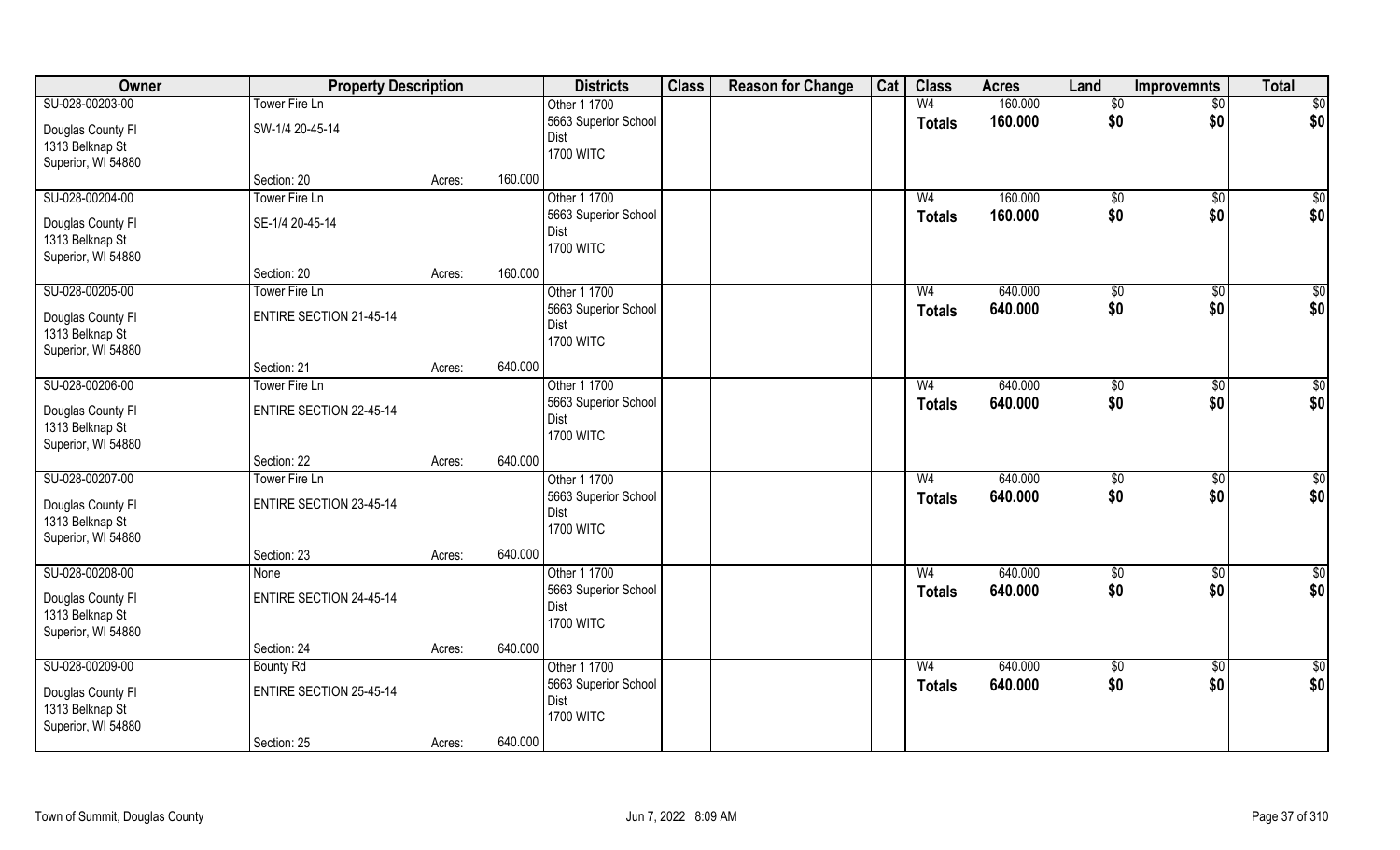| Owner                  | <b>Property Description</b>                |                   | <b>Districts</b>         | <b>Class</b> | <b>Reason for Change</b> | Cat | <b>Class</b>    | <b>Acres</b> | Land           | <b>Improvemnts</b> | <b>Total</b>     |
|------------------------|--------------------------------------------|-------------------|--------------------------|--------------|--------------------------|-----|-----------------|--------------|----------------|--------------------|------------------|
| SU-028-00210-00        | <b>Bounty Rd</b>                           |                   | Other 1 1700             |              |                          |     | W <sub>4</sub>  | 640.000      | $\sqrt[6]{}$   | $\overline{50}$    | \$0              |
| Douglas County Fl      | <b>ENTIRE SECTION 26-45-14</b>             |                   | 5663 Superior School     |              |                          |     | <b>Totals</b>   | 640.000      | \$0            | \$0                | \$0              |
| 1313 Belknap St        |                                            |                   | Dist                     |              |                          |     |                 |              |                |                    |                  |
| Superior, WI 54880     |                                            |                   | <b>1700 WITC</b>         |              |                          |     |                 |              |                |                    |                  |
|                        | Section: 26                                | 640.000<br>Acres: |                          |              |                          |     |                 |              |                |                    |                  |
| SU-028-00211-00        | Fall Rd                                    |                   | Other 1 1700             |              |                          |     | W <sub>4</sub>  | 640.000      | $\sqrt[6]{30}$ | $\sqrt{6}$         | $\overline{\$0}$ |
| Douglas County Fl      | <b>ENTIRE SECTION 27-45-14</b>             |                   | 5663 Superior School     |              |                          |     | <b>Totals</b>   | 640.000      | \$0            | \$0                | \$0              |
| 1313 Belknap St        |                                            |                   | Dist<br><b>1700 WITC</b> |              |                          |     |                 |              |                |                    |                  |
| Superior, WI 54880     |                                            |                   |                          |              |                          |     |                 |              |                |                    |                  |
|                        | Section: 27                                | 640.000<br>Acres: |                          |              |                          |     |                 |              |                |                    |                  |
| SU-028-00212-00        | Fall Rd                                    |                   | Other 1 1700             |              |                          |     | W <sub>4</sub>  | 40.000       | \$0            | $\sqrt[6]{3}$      | \$0              |
| Douglas County Fl      | NE NE 28-45-14                             |                   | 5663 Superior School     |              |                          |     | <b>Totals</b>   | 40.000       | \$0            | \$0                | \$0              |
| 1313 Belknap St        |                                            |                   | Dist<br><b>1700 WITC</b> |              |                          |     |                 |              |                |                    |                  |
| Superior, WI 54880     |                                            |                   |                          |              |                          |     |                 |              |                |                    |                  |
|                        | Section: 28                                | 40.000<br>Acres:  |                          |              |                          |     |                 |              |                |                    |                  |
| SU-028-00213-00        | Fall Rd                                    |                   | Other 1 1700             |              |                          |     | G5              | 4.750        | \$1,500        | \$0                | \$1,500          |
| Ricky T. Swonger et al | W 1/2 NW NE 28-45-14 (EASE INCLUDED ON DOC |                   | 5663 Superior School     |              |                          |     | G <sub>6</sub>  | 15.250       | \$5,300        | \$0                | \$5,300          |
| W906 Bean Lake Rd      | 918747)                                    |                   | Dist<br><b>1700 WITC</b> |              |                          |     | <b>Totals</b>   | 20.000       | \$6,800        | \$0                | \$6,800          |
| Hayward, WI 54843      |                                            |                   |                          |              |                          |     |                 |              |                |                    |                  |
|                        | Section: 28                                | 20.000<br>Acres:  |                          |              |                          |     |                 |              |                |                    |                  |
| SU-028-00213-01        | None                                       |                   | Other 1 1700             |              |                          |     | $\overline{G6}$ | 20.000       | \$7,000        | $\sqrt[6]{3}$      | \$7,000          |
| Matthew Swonger        | E 1/2 NW NE 28-45-14                       |                   | 5663 Superior School     |              |                          |     | <b>Totals</b>   | 20.000       | \$7,000        | \$0                | \$7,000          |
| Michael Swonger        |                                            |                   | Dist<br><b>1700 WITC</b> |              |                          |     |                 |              |                |                    |                  |
| W906 Bean Lake Rd      |                                            |                   |                          |              |                          |     |                 |              |                |                    |                  |
| Hayward, WI 54843      | Section: 28                                | 20.000<br>Acres:  |                          |              |                          |     |                 |              |                |                    |                  |
| SU-028-00214-00        | Fall Rd                                    |                   | Other 1 1700             |              |                          |     | W <sub>4</sub>  | 40.000       | \$0            | \$0                | \$0              |
| Douglas County Fl      | SW NE 28-45-14 DESC 443 RP 733             |                   | 5663 Superior School     |              |                          |     | <b>Totals</b>   | 40.000       | \$0            | \$0                | \$0              |
| 1313 Belknap St        |                                            |                   | Dist<br><b>1700 WITC</b> |              |                          |     |                 |              |                |                    |                  |
| Superior, WI 54880     |                                            |                   |                          |              |                          |     |                 |              |                |                    |                  |
|                        | Section: 28                                | 40.000<br>Acres:  |                          |              |                          |     |                 |              |                |                    |                  |
| SU-028-00215-00        | Fall Rd                                    |                   | Other 1 1700             |              |                          |     | W <sub>4</sub>  | 40.000       | $\sqrt{6}$     | $\sqrt{$0}$        | $\overline{50}$  |
| Douglas County Fl      | SE NE 28-45-14                             |                   | 5663 Superior School     |              |                          |     | <b>Totals</b>   | 40.000       | \$0            | \$0                | \$0              |
| 1313 Belknap St        |                                            |                   | Dist<br><b>1700 WITC</b> |              |                          |     |                 |              |                |                    |                  |
| Superior, WI 54880     |                                            |                   |                          |              |                          |     |                 |              |                |                    |                  |
|                        | Section: 28                                | 40.000<br>Acres:  |                          |              |                          |     |                 |              |                |                    |                  |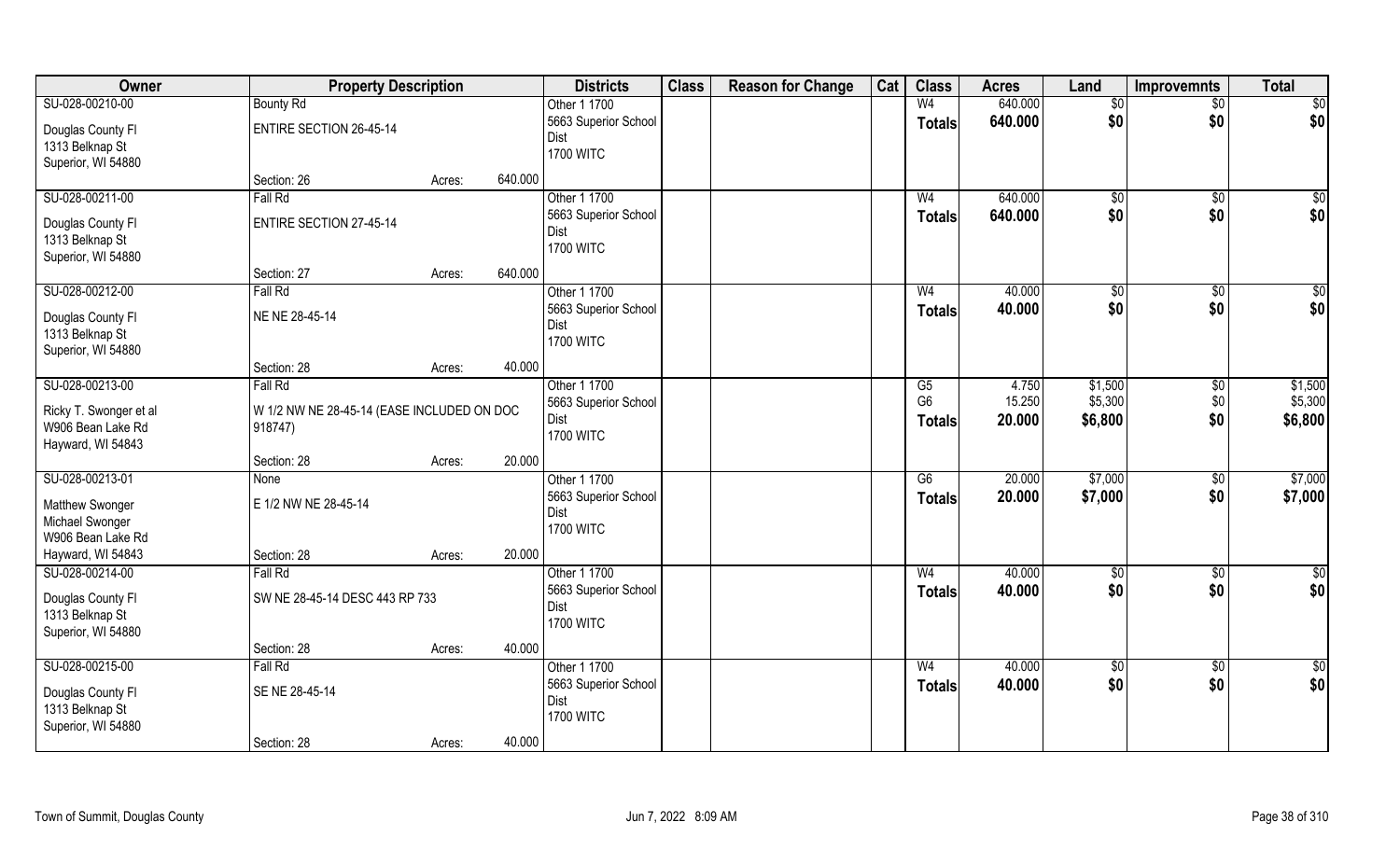| Owner                                | <b>Property Description</b>                  |        |        | <b>Districts</b>         | <b>Class</b> | <b>Reason for Change</b> | Cat | <b>Class</b>   | <b>Acres</b> | Land       | <b>Improvemnts</b> | <b>Total</b>    |
|--------------------------------------|----------------------------------------------|--------|--------|--------------------------|--------------|--------------------------|-----|----------------|--------------|------------|--------------------|-----------------|
| SU-028-00216-00                      | Fall Rd                                      |        |        | Other 1 1700             |              |                          |     | W <sub>4</sub> | 80.000       | \$0        | $\sqrt{$0}$        | $\overline{50}$ |
| Douglas County Fl                    | N-1/2 NW-1/4 28-45-14                        |        |        | 5663 Superior School     |              |                          |     | <b>Totals</b>  | 80.000       | \$0        | \$0                | \$0             |
| 1313 Belknap St                      |                                              |        |        | Dist                     |              |                          |     |                |              |            |                    |                 |
| Superior, WI 54880                   |                                              |        |        | <b>1700 WITC</b>         |              |                          |     |                |              |            |                    |                 |
|                                      | Section: 28                                  | Acres: | 80.000 |                          |              |                          |     |                |              |            |                    |                 |
| SU-028-00217-00                      | Fall Rd                                      |        |        | Other 1 1700             |              |                          |     | W <sub>4</sub> | 40.000       | \$0        | \$0                | \$0             |
|                                      | SW NW 28-45-14                               |        |        | 5663 Superior School     |              |                          |     | Totals         | 40.000       | \$0        | \$0                | \$0             |
| Douglas County Fl<br>1313 Belknap St |                                              |        |        | Dist                     |              |                          |     |                |              |            |                    |                 |
| Superior, WI 54880                   |                                              |        |        | <b>1700 WITC</b>         |              |                          |     |                |              |            |                    |                 |
|                                      | Section: 28                                  | Acres: | 40.000 |                          |              |                          |     |                |              |            |                    |                 |
| SU-028-00218-00                      | Fall Rd                                      |        |        | Other 1 1700             |              |                          |     | W <sub>4</sub> | 40.000       | \$0        | $\sqrt[6]{3}$      | \$0             |
|                                      |                                              |        |        | 5663 Superior School     |              |                          |     | <b>Totals</b>  | 40.000       | \$0        | \$0                | \$0             |
| Douglas County Fl                    | SE NW 28-45-14 DESC 443 RP 733               |        |        | Dist                     |              |                          |     |                |              |            |                    |                 |
| 1313 Belknap St                      |                                              |        |        | <b>1700 WITC</b>         |              |                          |     |                |              |            |                    |                 |
| Superior, WI 54880                   |                                              |        |        |                          |              |                          |     |                |              |            |                    |                 |
|                                      | Section: 28                                  | Acres: | 40.000 |                          |              |                          |     |                |              |            |                    |                 |
| SU-028-00219-00                      | Fall Rd                                      |        |        | Other 1 1700             |              |                          |     | W <sub>4</sub> | 40.000       | \$0        | $\sqrt[6]{3}$      | \$0             |
| Douglas County Fl                    | NE SW 28-45-14 DESC 443 RP 733               |        |        | 5663 Superior School     |              |                          |     | <b>Totals</b>  | 40.000       | \$0        | \$0                | \$0             |
| 1313 Belknap St                      |                                              |        |        | Dist                     |              |                          |     |                |              |            |                    |                 |
| Superior, WI 54880                   |                                              |        |        | <b>1700 WITC</b>         |              |                          |     |                |              |            |                    |                 |
|                                      | Section: 28                                  | Acres: | 40.000 |                          |              |                          |     |                |              |            |                    |                 |
| SU-028-00220-00                      | Fall Rd                                      |        |        | Other 1 1700             |              |                          |     | W <sub>4</sub> | 38.640       | \$0        | $\overline{50}$    | $\overline{50}$ |
| Douglas County Fl                    | NW SW 28-45-14, EX EST 1.36AC AS DESC'D IN   |        |        | 5663 Superior School     |              |                          |     | <b>Totals</b>  | 38.640       | \$0        | \$0                | \$0             |
| 1313 Belknap St                      | #724029. ALSO ACCESS RD PERP NON-EXCL EASE   |        |        | Dist                     |              |                          |     |                |              |            |                    |                 |
| Superior, WI 54880                   | DESC'D #851430.                              |        |        | <b>1700 WITC</b>         |              |                          |     |                |              |            |                    |                 |
|                                      | Section: 28                                  | Acres: | 38.640 |                          |              |                          |     |                |              |            |                    |                 |
| SU-028-00221-00                      | Fall Rd                                      |        |        | Other 1 1700             |              |                          |     | G5             | 36.360       | \$10,800   | $\sqrt{$0}$        | \$10,800        |
|                                      |                                              |        |        | 5663 Superior School     |              |                          |     | G <sub>6</sub> | 5.000        | \$3,000    | \$0                | \$3,000         |
| Jack C. Swonger Jr                   | SW SW 28-45-14, ALSO EST 1.36AC AS DESC'D IN |        |        | Dist                     |              |                          |     | <b>Totals</b>  | 41.360       | \$13,800   | \$0                | \$13,800        |
| Deborah M. Swonger                   | #724029 FROM NW SW 28-45-14; SUBJ TO ACCESS  |        |        | <b>1700 WITC</b>         |              |                          |     |                |              |            |                    |                 |
| 8806 E Bebe Rd                       | RD PERP NON-EXCL EASE DESC'D #851430.        |        |        |                          |              |                          |     |                |              |            |                    |                 |
| Solon Springs, WI 54873              | Section: 28                                  | Acres: | 41.360 |                          |              |                          |     |                |              |            |                    |                 |
| SU-028-00222-00                      | Fall Rd                                      |        |        | Other 1 1700             |              |                          |     | W <sub>4</sub> | 40.000       | $\sqrt{6}$ | $\sqrt{$0}$        | $\overline{50}$ |
| Douglas County Fl                    | SE SW 28-45-14                               |        |        | 5663 Superior School     |              |                          |     | <b>Totals</b>  | 40.000       | \$0        | \$0                | \$0             |
| 1313 Belknap St                      |                                              |        |        | Dist<br><b>1700 WITC</b> |              |                          |     |                |              |            |                    |                 |
| Superior, WI 54880                   |                                              |        |        |                          |              |                          |     |                |              |            |                    |                 |
|                                      | Section: 28                                  | Acres: | 40.000 |                          |              |                          |     |                |              |            |                    |                 |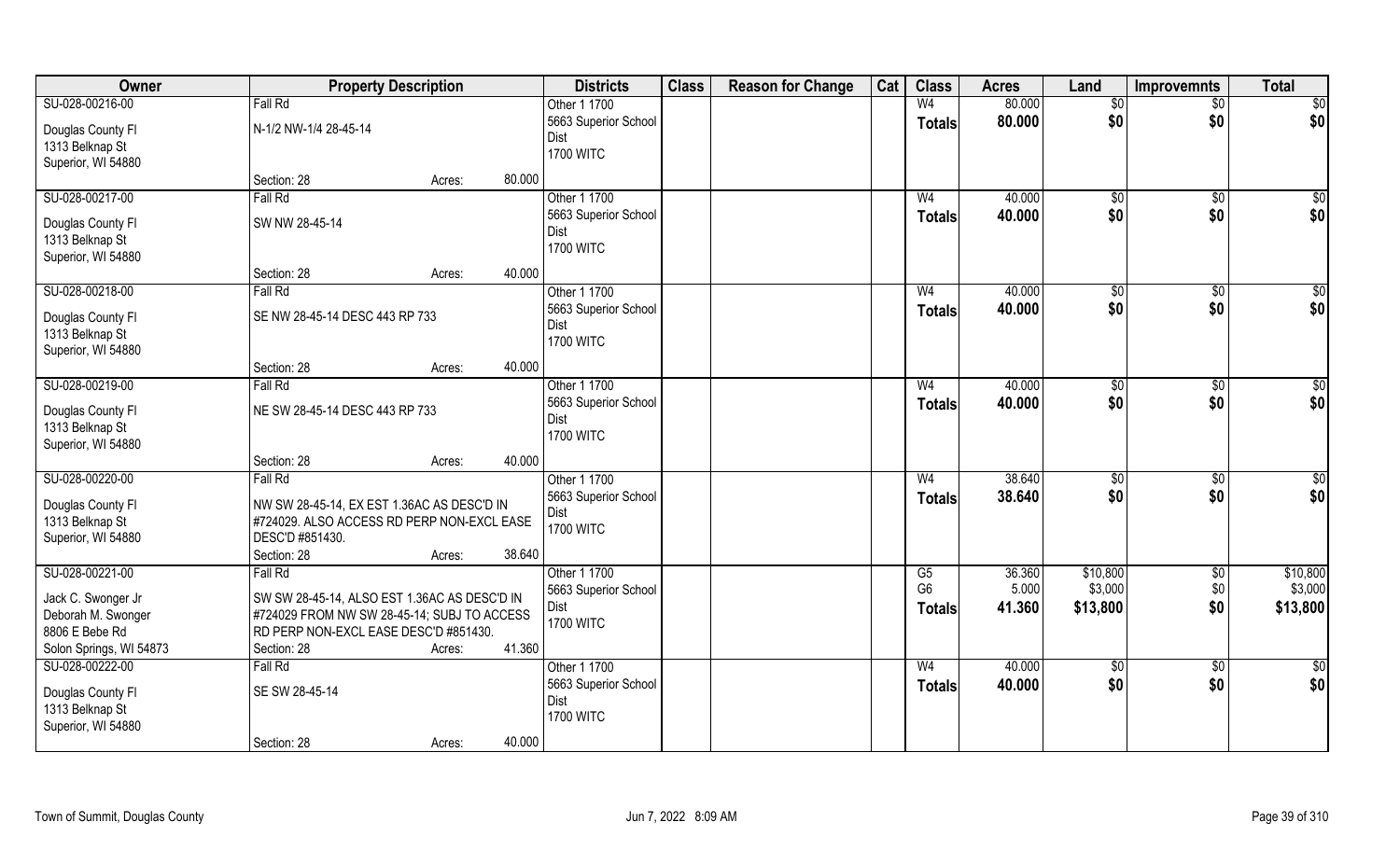| SU-028-00223-00<br>W <sub>4</sub><br>160.000<br>Fall Rd<br>Other 1 1700<br>$\sqrt{$0}$<br>\$0<br>\$0<br>\$0<br>160.000<br>5663 Superior School<br>Totals<br>SE-1/4 28-45-14<br>Douglas County Fl<br>Dist<br>1313 Belknap St | Owner | <b>Property Description</b> |                  | <b>Districts</b> | <b>Class</b> | <b>Reason for Change</b> | Cat | <b>Class</b> | <b>Acres</b> | Land | <b>Improvemnts</b> | <b>Total</b>    |
|-----------------------------------------------------------------------------------------------------------------------------------------------------------------------------------------------------------------------------|-------|-----------------------------|------------------|------------------|--------------|--------------------------|-----|--------------|--------------|------|--------------------|-----------------|
|                                                                                                                                                                                                                             |       |                             |                  |                  |              |                          |     |              |              |      |                    | $\overline{50}$ |
|                                                                                                                                                                                                                             |       |                             |                  |                  |              |                          |     |              |              |      |                    | \$0             |
|                                                                                                                                                                                                                             |       |                             |                  |                  |              |                          |     |              |              |      |                    |                 |
| Superior, WI 54880                                                                                                                                                                                                          |       |                             | <b>1700 WITC</b> |                  |              |                          |     |              |              |      |                    |                 |
| 160.000<br>Section: 28<br>Acres:                                                                                                                                                                                            |       |                             |                  |                  |              |                          |     |              |              |      |                    |                 |
| SU-028-00224-00<br>Other 1 1700<br>160.000<br>Fall Rd<br>W <sub>4</sub><br>\$0<br>\$0                                                                                                                                       |       |                             |                  |                  |              |                          |     |              |              |      |                    | \$0             |
| \$0<br>\$0<br>5663 Superior School<br>160.000<br>Totals<br>NE-1/4 29-45-14<br>Douglas County Fl                                                                                                                             |       |                             |                  |                  |              |                          |     |              |              |      |                    | \$0             |
| Dist<br>1313 Belknap St                                                                                                                                                                                                     |       |                             |                  |                  |              |                          |     |              |              |      |                    |                 |
| <b>1700 WITC</b><br>Superior, WI 54880                                                                                                                                                                                      |       |                             |                  |                  |              |                          |     |              |              |      |                    |                 |
| 160.000<br>Section: 29<br>Acres:                                                                                                                                                                                            |       |                             |                  |                  |              |                          |     |              |              |      |                    |                 |
| SU-028-00225-00<br>160.000<br>Fall Rd<br>Other 1 1700<br>W <sub>4</sub><br>\$0<br>\$0                                                                                                                                       |       |                             |                  |                  |              |                          |     |              |              |      |                    | \$0             |
| \$0<br>\$0<br>5663 Superior School<br>160.000<br><b>Totals</b>                                                                                                                                                              |       |                             |                  |                  |              |                          |     |              |              |      |                    | \$0             |
| NW-1/4 29-45-14<br>Douglas County Fl<br>Dist                                                                                                                                                                                |       |                             |                  |                  |              |                          |     |              |              |      |                    |                 |
| 1313 Belknap St<br><b>1700 WITC</b>                                                                                                                                                                                         |       |                             |                  |                  |              |                          |     |              |              |      |                    |                 |
| Superior, WI 54880<br>160.000<br>Section: 29<br>Acres:                                                                                                                                                                      |       |                             |                  |                  |              |                          |     |              |              |      |                    |                 |
| SU-028-00226-00<br>Other 1 1700<br>80.000<br>Fall Rd<br>\$0<br>W <sub>4</sub>                                                                                                                                               |       |                             |                  |                  |              |                          |     |              |              |      |                    | $\sqrt{50}$     |
| \$0<br>\$0<br>5663 Superior School<br>80.000<br>\$0                                                                                                                                                                         |       |                             |                  |                  |              |                          |     |              |              |      |                    |                 |
| <b>Totals</b><br>N-1/2 SW-1/4 29-45-14<br>Douglas County Fl<br>Dist                                                                                                                                                         |       |                             |                  |                  |              |                          |     |              |              |      |                    | \$0             |
| 1313 Belknap St<br><b>1700 WITC</b>                                                                                                                                                                                         |       |                             |                  |                  |              |                          |     |              |              |      |                    |                 |
| Superior, WI 54880                                                                                                                                                                                                          |       |                             |                  |                  |              |                          |     |              |              |      |                    |                 |
| 80.000<br>Section: 29<br>Acres:                                                                                                                                                                                             |       |                             |                  |                  |              |                          |     |              |              |      |                    |                 |
| SU-028-00227-00<br>40.000<br>Fall Rd<br>Other 1 1700<br>W <sub>4</sub><br>$\sqrt{50}$<br>$\overline{50}$                                                                                                                    |       |                             |                  |                  |              |                          |     |              |              |      |                    | $\sqrt{50}$     |
| 40.000<br>\$0<br>\$0<br>5663 Superior School<br><b>Totals</b><br>Douglas County Fl<br>SW SW 29-45-14                                                                                                                        |       |                             |                  |                  |              |                          |     |              |              |      |                    | \$0             |
| Dist<br>1313 Belknap St                                                                                                                                                                                                     |       |                             |                  |                  |              |                          |     |              |              |      |                    |                 |
| <b>1700 WITC</b><br>Superior, WI 54880                                                                                                                                                                                      |       |                             |                  |                  |              |                          |     |              |              |      |                    |                 |
| 40.000<br>Section: 29<br>Acres:                                                                                                                                                                                             |       |                             |                  |                  |              |                          |     |              |              |      |                    |                 |
| SU-028-00228-00<br>2950 E Fall Rd<br>Other 1 1700<br>\$8,800<br>\$103,600<br>2.000<br>G1                                                                                                                                    |       |                             |                  |                  |              |                          |     |              |              |      |                    | \$112,400       |
| G <sub>5</sub><br>8.500<br>\$2,600<br>\$0<br>5663 Superior School<br>Stephen J & Kathleen J Matushak<br>SE SW 29-45-14                                                                                                      |       |                             |                  |                  |              |                          |     |              |              |      |                    | \$2,600         |
| G <sub>6</sub><br>29.500<br>\$0<br>\$30,200<br>Dist<br>Revocable Trust                                                                                                                                                      |       |                             |                  |                  |              |                          |     |              |              |      |                    | \$30,200        |
| <b>1700 WITC</b><br>40.000<br>\$103,600<br>\$41,600<br>Totals<br>PO Box 223                                                                                                                                                 |       |                             |                  |                  |              |                          |     |              |              |      |                    | \$145,200       |
| Solon Springs, WI 54873<br>40.000<br>Section: 29<br>Acres:                                                                                                                                                                  |       |                             |                  |                  |              |                          |     |              |              |      |                    |                 |
| SU-028-00229-00<br>Other 1 1700<br>160.000<br>Fall Rd<br>W <sub>4</sub><br>$\sqrt{50}$<br>$\sqrt{$0}$                                                                                                                       |       |                             |                  |                  |              |                          |     |              |              |      |                    | $\overline{50}$ |
| 5663 Superior School<br>\$0<br>\$0<br>160.000<br><b>Totals</b><br>SE-1/4 29-45-14                                                                                                                                           |       |                             |                  |                  |              |                          |     |              |              |      |                    | \$0             |
| Douglas County Fl<br>Dist<br>1313 Belknap St                                                                                                                                                                                |       |                             |                  |                  |              |                          |     |              |              |      |                    |                 |
| <b>1700 WITC</b><br>Superior, WI 54880                                                                                                                                                                                      |       |                             |                  |                  |              |                          |     |              |              |      |                    |                 |
| 160.000<br>Section: 29<br>Acres:                                                                                                                                                                                            |       |                             |                  |                  |              |                          |     |              |              |      |                    |                 |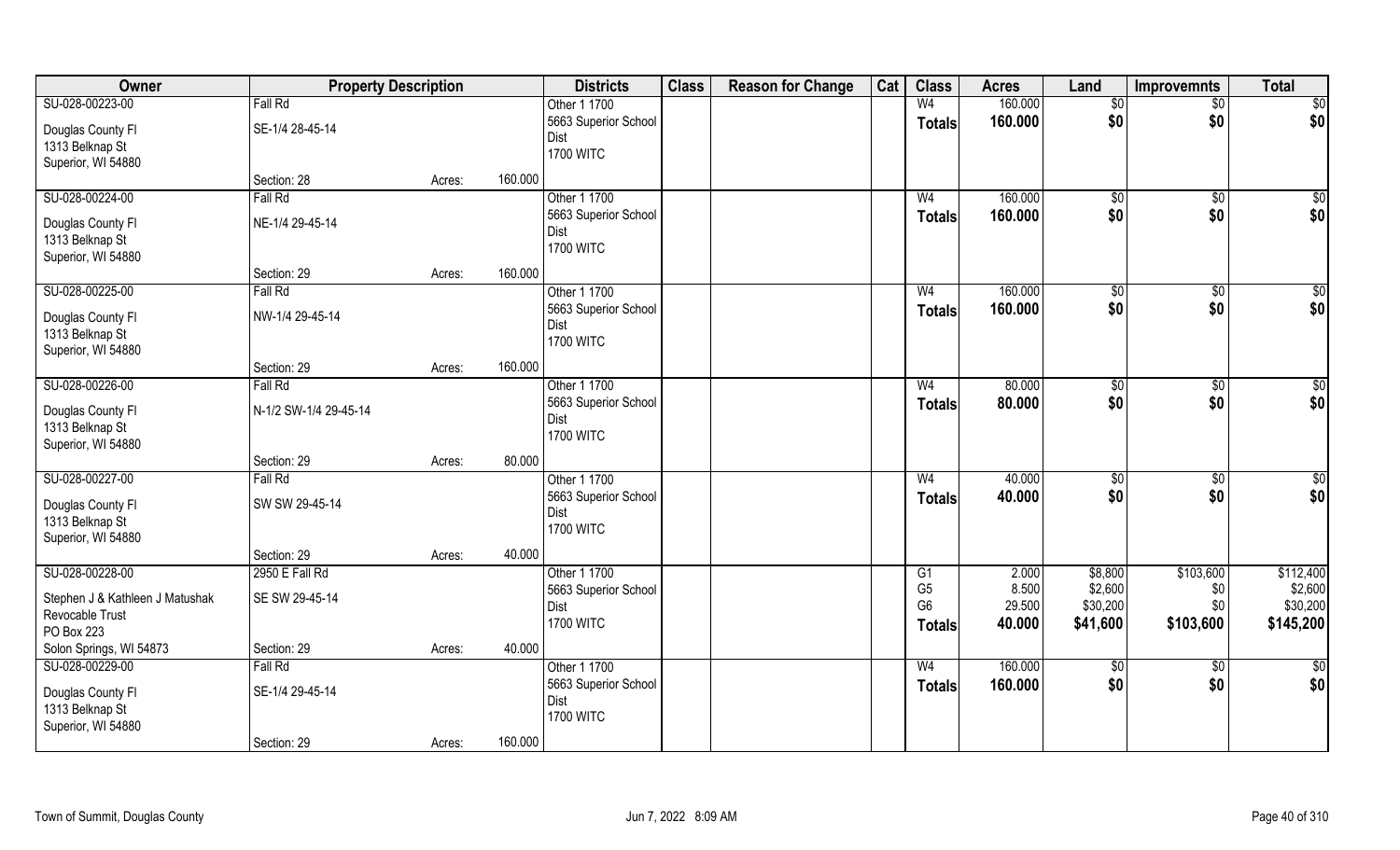| Owner              | <b>Property Description</b>                    | <b>Districts</b>             | <b>Class</b> | <b>Reason for Change</b> | Cat | <b>Class</b>    | <b>Acres</b> | Land       | <b>Improvemnts</b> | <b>Total</b>    |
|--------------------|------------------------------------------------|------------------------------|--------------|--------------------------|-----|-----------------|--------------|------------|--------------------|-----------------|
| SU-028-00230-00    | State Hwy 35                                   | Other 1 1700                 |              |                          |     | G5              | 37.000       | \$11,100   | $\overline{50}$    | \$11,100        |
| Daniel J. Pelava   | NE NE 30-45-14 403/531, #693529                | 5663 Superior School         |              |                          |     | G <sub>6</sub>  | 3.000        | \$3,500    | \$0                | \$3,500         |
| Patricia H. Pelava |                                                | Dist                         |              |                          |     | <b>Totals</b>   | 40.000       | \$14,600   | \$0                | \$14,600        |
| 14075 Furlong Trl  |                                                | <b>1700 WITC</b>             |              |                          |     |                 |              |            |                    |                 |
| Hastings, MN 55033 | 40.000<br>Section: 30<br>Acres:                |                              |              |                          |     |                 |              |            |                    |                 |
| SU-028-00231-00    | 11220 S State Hwy 35                           | Other 1 1700                 |              |                          |     | $\overline{G5}$ | 13.760       | \$4,200    | \$0                | \$4,200         |
|                    |                                                |                              |              |                          |     | G <sub>6</sub>  | 23.500       | \$27,000   |                    | \$27,000        |
| Daniel J. Pelava   | NW NE 30-45-14; EX PCL TO HWY (2.74A)          | 5663 Superior School<br>Dist |              |                          |     |                 |              |            | \$0                |                 |
| Patricia H. Pelava |                                                |                              |              |                          |     | <b>Totals</b>   | 37.260       | \$31,200   | \$0                | \$31,200        |
| 14075 Furlong Trl  |                                                | <b>1700 WITC</b>             |              |                          |     |                 |              |            |                    |                 |
| Hastings, MN 55033 | 37.260<br>Section: 30<br>Acres:                |                              |              |                          |     |                 |              |            |                    |                 |
| SU-028-00232-00    | State Hwy 35                                   | Other 1 1700                 |              |                          |     | $\overline{G5}$ | 37.250       | \$11,200   | $\sqrt[6]{3}$      | \$11,200        |
|                    |                                                | 5663 Superior School         |              |                          |     | <b>Totals</b>   | 37.250       | \$11,200   | \$0                | \$11,200        |
| Daniel J. Pelava   | SW NE 30-45-14 403/531 EX PCL TO HWY (2.75A)   | Dist                         |              |                          |     |                 |              |            |                    |                 |
| Patricia H. Pelava | 501/147, #693529                               | <b>1700 WITC</b>             |              |                          |     |                 |              |            |                    |                 |
| 14075 Furlong Trl  |                                                |                              |              |                          |     |                 |              |            |                    |                 |
| Hastings, MN 55033 | 37.250<br>Section: 30<br>Acres:                |                              |              |                          |     |                 |              |            |                    |                 |
| SU-028-00233-00    | State Hwy 35                                   | Other 1 1700                 |              |                          |     | G5              | 37.250       | \$11,200   | $\sqrt[6]{3}$      | \$11,200        |
| Daniel J. Pelava   | SE NE 30-45-14 403/531, #693529                | 5663 Superior School         |              |                          |     | G <sub>6</sub>  | 2.750        | \$3,200    | \$0                | \$3,200         |
| Patricia H. Pelava |                                                | Dist                         |              |                          |     | <b>Totals</b>   | 40.000       | \$14,400   | \$0                | \$14,400        |
| 14075 Furlong Trl  |                                                | <b>1700 WITC</b>             |              |                          |     |                 |              |            |                    |                 |
| Hastings, MN 55033 | Section: 30<br>40.000                          |                              |              |                          |     |                 |              |            |                    |                 |
| SU-028-00234-00    | Acres:                                         |                              |              |                          |     | W <sub>4</sub>  | 157.880      |            |                    |                 |
|                    | State Hwy 35                                   | Other 1 1700                 |              |                          |     |                 |              | \$0        | \$0                | $\overline{50}$ |
| Douglas County Fl  | NW-1/4 30-45-14 EX PCL TO HWY (3A) DESC 508 RP | 5663 Superior School         |              |                          |     | <b>Totals</b>   | 157.880      | \$0        | \$0                | \$0             |
| 1313 Belknap St    | 113                                            | Dist                         |              |                          |     |                 |              |            |                    |                 |
| Superior, WI 54880 |                                                | <b>1700 WITC</b>             |              |                          |     |                 |              |            |                    |                 |
|                    | 157.880<br>Section: 30<br>Acres:               |                              |              |                          |     |                 |              |            |                    |                 |
| SU-028-00235-00    | State Hwy 35                                   | Other 1 1700                 |              |                          |     | W <sub>4</sub>  | 160.800      | $\sqrt{6}$ | \$0                | $\frac{6}{3}$   |
|                    |                                                | 5663 Superior School         |              |                          |     | <b>Totals</b>   | 160.800      | \$0        | \$0                | \$0             |
| Douglas County Fl  | SW-1/4 30-45-14                                | Dist                         |              |                          |     |                 |              |            |                    |                 |
| 1313 Belknap St    |                                                | <b>1700 WITC</b>             |              |                          |     |                 |              |            |                    |                 |
| Superior, WI 54880 |                                                |                              |              |                          |     |                 |              |            |                    |                 |
|                    | 160.800<br>Section: 30<br>Acres:               |                              |              |                          |     |                 |              |            |                    |                 |
| SU-028-00236-00    | 2737 E Fall Rd                                 | Other 1 1700                 |              |                          |     | G1              | 2.000        | \$8,800    | \$413,600          | \$422,400       |
| Gary J. Vogt       | NE SE 30-45-14; EX PCL TO HWY (.19A)           | 5663 Superior School         |              |                          |     | G <sub>5</sub>  | 5.600        | \$1,700    | \$0                | \$1,700         |
| Marie C. Vogt      |                                                | Dist                         |              |                          |     | G <sub>6</sub>  | 32.210       | \$22,500   | \$0                | \$22,500        |
| 2737 E Fall Rd     |                                                | <b>1700 WITC</b>             |              |                          |     | <b>Totals</b>   | 39.810       | \$33,000   | \$413,600          | \$446,600       |
| Foxboro, WI 54836  | 39.810<br>Section: 30                          |                              |              |                          |     |                 |              |            |                    |                 |
|                    | Acres:                                         |                              |              |                          |     |                 |              |            |                    |                 |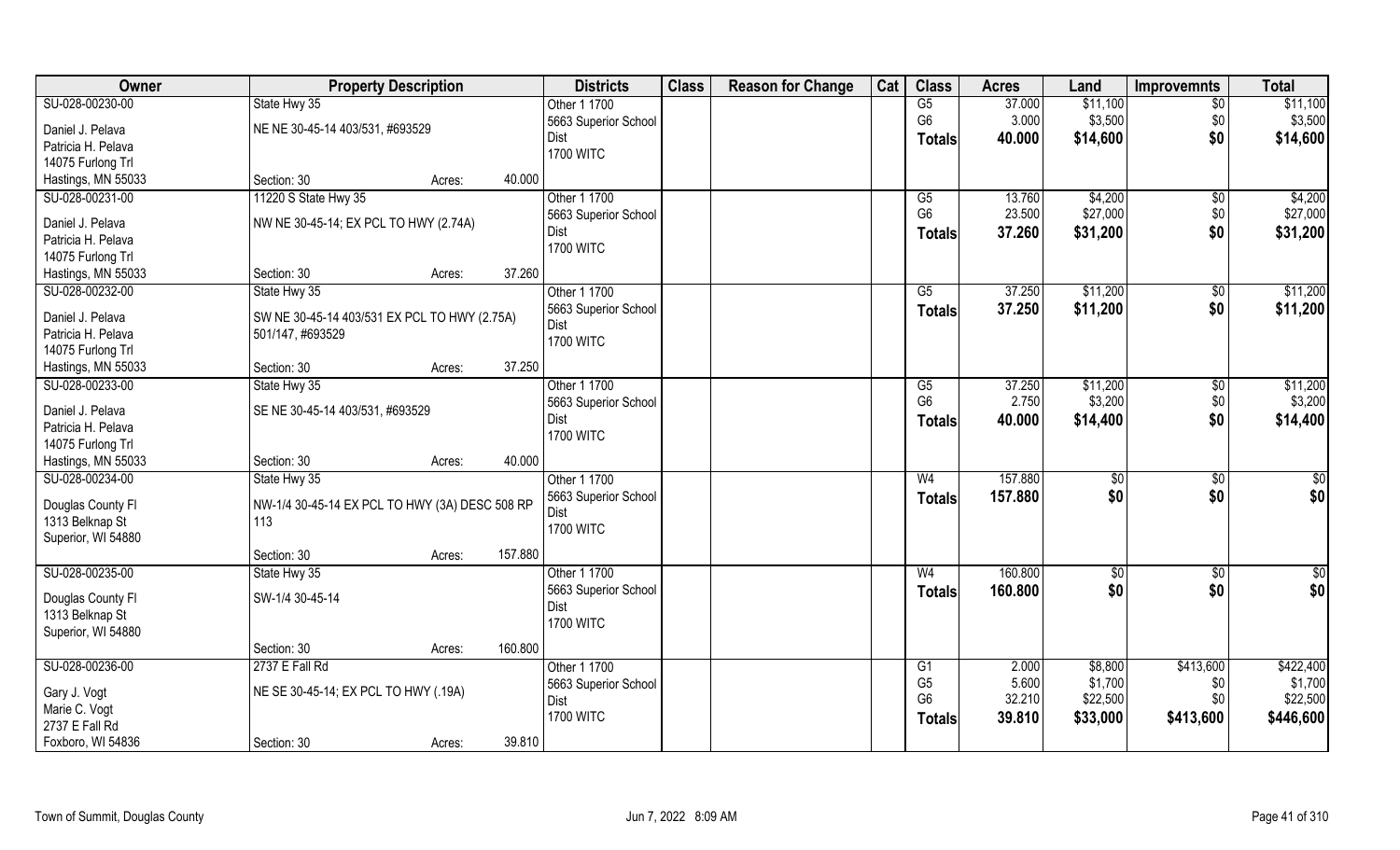| Owner                                                                                      | <b>Property Description</b>                                     |                   | <b>Districts</b>     | <b>Class</b> | <b>Reason for Change</b> | Cat | <b>Class</b>    | <b>Acres</b> | Land            | <b>Improvemnts</b> | <b>Total</b>    |
|--------------------------------------------------------------------------------------------|-----------------------------------------------------------------|-------------------|----------------------|--------------|--------------------------|-----|-----------------|--------------|-----------------|--------------------|-----------------|
| SU-028-00237-00                                                                            | 11481 S State Hwy 35                                            |                   | Other 1 1700         |              |                          |     | G1              | 2.000        | \$8,800         | \$30,100           | \$38,900        |
| Faye M. Livangood                                                                          | NW SE 30-45-14; EX PCL TO HWY (4.20A); EX LOT 1                 |                   | 5663 Superior School |              |                          |     | G <sub>5</sub>  | 19.500       | \$5,900         | \$0                | \$5,900         |
| 11481 S State Highway 35                                                                   | CSM #1149 VOL 8 PGS 193-4.                                      |                   | Dist                 |              |                          |     | G <sub>6</sub>  | 7.390        | \$5,200         | \$0                | \$5,200         |
| Foxboro, WI 54836                                                                          |                                                                 |                   | <b>1700 WITC</b>     |              |                          |     | Totals          | 28.890       | \$19,900        | \$30,100           | \$50,000        |
|                                                                                            | Section: 30                                                     | 28.890<br>Acres:  |                      |              |                          |     |                 |              |                 |                    |                 |
| SU-028-00237-01                                                                            | 11460 S State Hwy 35                                            |                   | Other 1 1700         |              |                          |     | G <sub>1</sub>  | 2.910        | \$10,000        | \$8,800            | \$18,800        |
|                                                                                            |                                                                 |                   | 5663 Superior School |              |                          |     | G <sub>5</sub>  | 1.000        | \$300           | \$0                | \$300           |
| Faye M. Livangood<br>11481 S State Highway 35                                              | LOT 1 CSM #1149 VOL 8 PGS 193-4, 30-45-14,<br>LOCATED IN NW SE. |                   | Dist                 |              |                          |     | G <sub>6</sub>  | 3.000        | \$3,100         | \$0                | \$3,100         |
| Foxboro, WI 54836                                                                          |                                                                 |                   | <b>1700 WITC</b>     |              |                          |     | <b>Totals</b>   | 6.910        | \$13,400        | \$8,800            | \$22,200        |
|                                                                                            | Section: 30                                                     | Acres:            | 6.910                |              |                          |     |                 |              |                 |                    |                 |
| SU-028-00238-00                                                                            | State Hwy 35                                                    |                   | Other 1 1700         |              |                          |     | W <sub>4</sub>  | 76.690       | \$0             | \$0                | \$0             |
|                                                                                            |                                                                 |                   | 5663 Superior School |              |                          |     | <b>Totals</b>   | 76.690       | \$0             | \$0                | \$0             |
| Douglas County FI<br>1313 Belknap St                                                       | S-1/2 SE-1/4 30-45-14 EX PCL TO HWY (3.31A) DESC<br>508 RP 113  |                   | Dist                 |              |                          |     |                 |              |                 |                    |                 |
| Superior, WI 54880                                                                         |                                                                 |                   | <b>1700 WITC</b>     |              |                          |     |                 |              |                 |                    |                 |
|                                                                                            | Section: 30                                                     | 76.690<br>Acres:  |                      |              |                          |     |                 |              |                 |                    |                 |
| SU-028-00238-01                                                                            | State Hwy 35                                                    |                   | Other 1 1700         |              |                          |     | X <sub>2</sub>  | 16.190       | \$0             | \$0                | \$0             |
|                                                                                            |                                                                 |                   | 5663 Superior School |              |                          |     | <b>Totals</b>   | 16.190       | \$0             | \$0                | \$0             |
| Wisconsin Department of Transportation   HWY R/W'S IN 30-45-14 DESC 502 RP 581, 508 RP 113 |                                                                 |                   | Dist                 |              |                          |     |                 |              |                 |                    |                 |
| 1701 N 4th St                                                                              |                                                                 |                   | <b>1700 WITC</b>     |              |                          |     |                 |              |                 |                    |                 |
| Superior, WI 54880                                                                         | Section: 30                                                     | 16.190<br>Acres:  |                      |              |                          |     |                 |              |                 |                    |                 |
| SU-028-00239-00                                                                            | State Hwy 35                                                    |                   | Other 1 1700         |              |                          |     | W <sub>4</sub>  | 631.020      | \$0             | \$0                | \$0             |
|                                                                                            |                                                                 |                   | 5663 Superior School |              |                          |     |                 | 631.020      | \$0             | \$0                | \$0             |
| Douglas County Fl                                                                          | ENTIRE SECTION 31-45-14 EX PCL TO HWY (4.48A +                  |                   | Dist                 |              |                          |     | <b>Totals</b>   |              |                 |                    |                 |
| 1313 Belknap St                                                                            | 5.26A)                                                          |                   | <b>1700 WITC</b>     |              |                          |     |                 |              |                 |                    |                 |
| Superior, WI 54880                                                                         |                                                                 |                   |                      |              |                          |     |                 |              |                 |                    |                 |
|                                                                                            | Section: 31                                                     | 631.020<br>Acres: |                      |              |                          |     |                 |              |                 |                    |                 |
| SU-028-00239-01                                                                            | State Hwy 35                                                    |                   | Other 1 1700         |              |                          |     | $\overline{X2}$ | 9.740        | \$0             | \$0                | \$0             |
| Wisconsin Department of Transportation   R/W'S IN 31-45-14                                 |                                                                 |                   | 5663 Superior School |              |                          |     | <b>Totals</b>   | 9.740        | \$0             | \$0                | \$0             |
| 1701 N 4th St                                                                              |                                                                 |                   | Dist                 |              |                          |     |                 |              |                 |                    |                 |
| Superior, WI 54880                                                                         |                                                                 |                   | <b>1700 WITC</b>     |              |                          |     |                 |              |                 |                    |                 |
|                                                                                            | Section: 31                                                     | Acres:            | 9.740                |              |                          |     |                 |              |                 |                    |                 |
| SU-028-00240-00                                                                            | State Hwy 35                                                    |                   | Other 1 1700         |              |                          |     | W <sub>4</sub>  | 160.000      | $\overline{50}$ | $\sqrt{$0}$        | $\overline{50}$ |
| Douglas County Fl                                                                          | NE-1/4 32-45-14                                                 |                   | 5663 Superior School |              |                          |     | <b>Totals</b>   | 160.000      | \$0             | \$0                | \$0             |
| 1313 Belknap St                                                                            |                                                                 |                   | Dist                 |              |                          |     |                 |              |                 |                    |                 |
| Superior, WI 54880                                                                         |                                                                 |                   | <b>1700 WITC</b>     |              |                          |     |                 |              |                 |                    |                 |
|                                                                                            | Section: 32                                                     | 160.000<br>Acres: |                      |              |                          |     |                 |              |                 |                    |                 |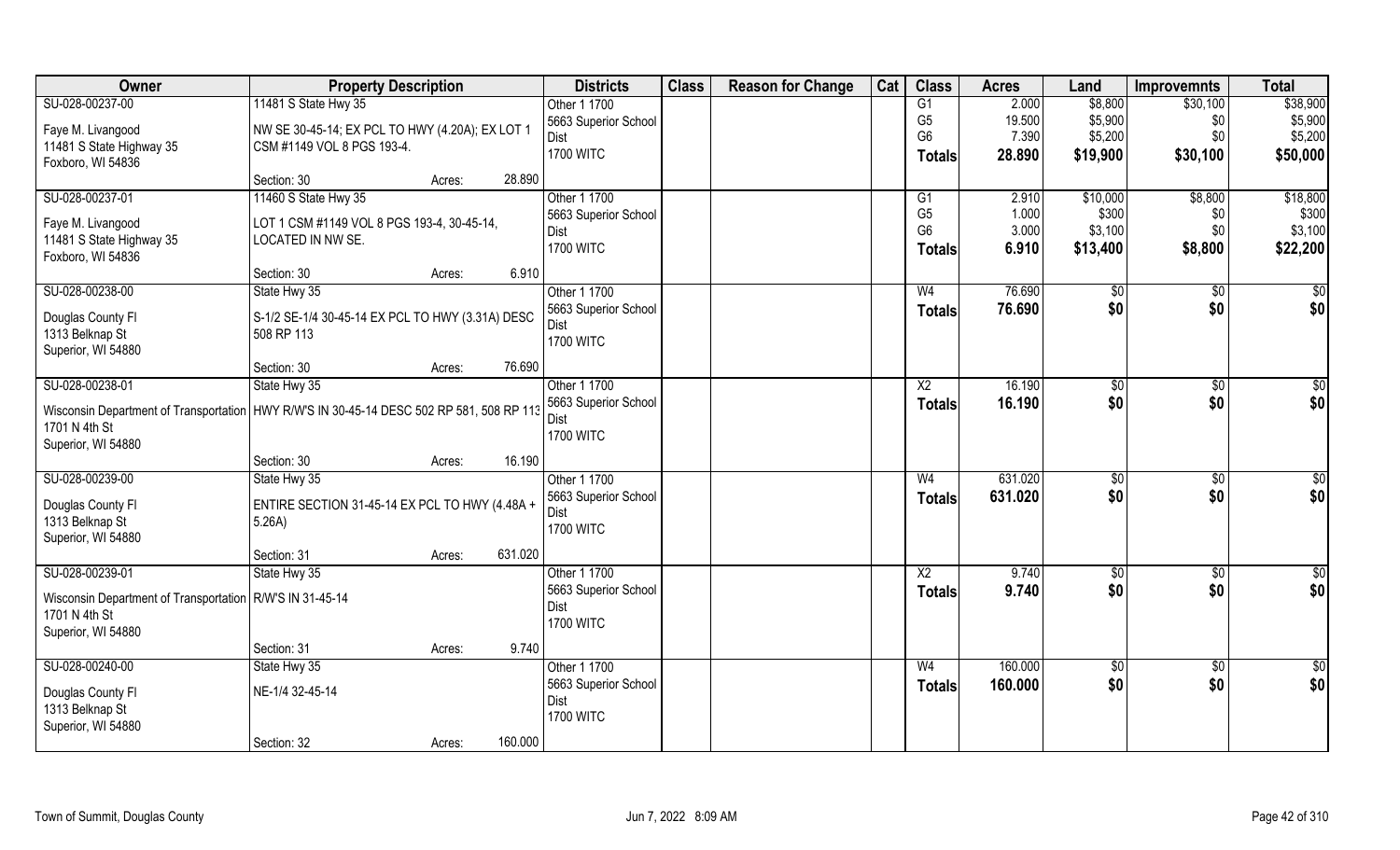| Owner                                                             | <b>Property Description</b>                      |        |        | <b>Districts</b>             | <b>Class</b> | <b>Reason for Change</b> | Cat | <b>Class</b>    | <b>Acres</b> | Land            | <b>Improvemnts</b> | <b>Total</b>    |
|-------------------------------------------------------------------|--------------------------------------------------|--------|--------|------------------------------|--------------|--------------------------|-----|-----------------|--------------|-----------------|--------------------|-----------------|
| SU-028-00241-00                                                   | State Hwy 35                                     |        |        | Other 1 1700                 |              |                          |     | W <sub>4</sub>  | 40.000       | $\sqrt{6}$      | $\overline{50}$    | \$0             |
| Douglas County Fl                                                 | NE NW 32-45-14                                   |        |        | 5663 Superior School         |              |                          |     | <b>Totals</b>   | 40.000       | \$0             | \$0                | \$0             |
| 1313 Belknap St                                                   |                                                  |        |        | Dist                         |              |                          |     |                 |              |                 |                    |                 |
| Superior, WI 54880                                                |                                                  |        |        | <b>1700 WITC</b>             |              |                          |     |                 |              |                 |                    |                 |
|                                                                   | Section: 32                                      | Acres: | 40.000 |                              |              |                          |     |                 |              |                 |                    |                 |
| SU-028-00242-00                                                   | 11690 S State Hwy 35                             |        |        | Other 1 1700                 |              |                          |     | G1              | 2.000        | \$8,800         | \$8,400            | \$17,200        |
|                                                                   | NW NW 32-45-14                                   |        |        | 5663 Superior School         |              |                          |     | G <sub>5</sub>  | 13.000       | \$3,900         | \$0                | \$3,900         |
| Roger Paske                                                       |                                                  |        |        | Dist                         |              |                          |     | G <sub>6</sub>  | 25.000       | \$25,600        | \$0                | \$25,600        |
| 1109 Harmon<br>Spooner, WI 54801                                  |                                                  |        |        | <b>1700 WITC</b>             |              |                          |     | <b>Totals</b>   | 40.000       | \$38,300        | \$8,400            | \$46,700        |
|                                                                   | Section: 32                                      | Acres: | 40.000 |                              |              |                          |     |                 |              |                 |                    |                 |
| SU-028-00243-00                                                   | State Hwy 35                                     |        |        | Other 1 1700                 |              |                          |     | W <sub>4</sub>  | 77.060       | \$0             | \$0                | \$0             |
|                                                                   |                                                  |        |        | 5663 Superior School         |              |                          |     |                 | 77.060       | \$0             | \$0                | \$0             |
| Douglas County Fl                                                 | S-1/2 NW-1/4 32-45-14 EX PCL TO HWY (2.94A) DESC |        |        | <b>Dist</b>                  |              |                          |     | <b>Totals</b>   |              |                 |                    |                 |
| 1313 Belknap St                                                   | 508 RP 113                                       |        |        | <b>1700 WITC</b>             |              |                          |     |                 |              |                 |                    |                 |
| Superior, WI 54880                                                |                                                  |        |        |                              |              |                          |     |                 |              |                 |                    |                 |
|                                                                   | Section: 32                                      | Acres: | 77.060 |                              |              |                          |     |                 |              |                 |                    |                 |
| SU-028-00244-00                                                   | State Hwy 35                                     |        |        | Other 1 1700                 |              |                          |     | W <sub>4</sub>  | 80.000       | $\sqrt[6]{3}$   | $\sqrt[6]{3}$      | \$0             |
| Douglas County Fl                                                 | N-1/2 SW-1/4 32-45-14                            |        |        | 5663 Superior School         |              |                          |     | <b>Totals</b>   | 80.000       | \$0             | \$0                | \$0             |
| 1313 Belknap St                                                   |                                                  |        |        | Dist                         |              |                          |     |                 |              |                 |                    |                 |
| Superior, WI 54880                                                |                                                  |        |        | <b>1700 WITC</b>             |              |                          |     |                 |              |                 |                    |                 |
|                                                                   | Section: 32                                      | Acres: | 80.000 |                              |              |                          |     |                 |              |                 |                    |                 |
| SU-028-00245-00                                                   | 11902 S State Hwy 35                             |        |        | Other 1 1700                 |              |                          |     | G5              | 19.150       | \$5,800         | \$0                | \$5,800         |
|                                                                   |                                                  |        |        | 5663 Superior School         |              |                          |     | G <sub>6</sub>  | 18.800       | \$17,800        | \$0                | \$17,800        |
| Peter C. Podgorak Jr<br>2025 N 69th St                            | SW SW 32-45-14, EX PCL TO HWY (2.05A)            |        |        | Dist                         |              |                          |     | Totals          | 37.950       | \$23,600        | \$0                | \$23,600        |
| Superior, WI 54880                                                |                                                  |        |        | <b>1700 WITC</b>             |              |                          |     |                 |              |                 |                    |                 |
|                                                                   | Section: 32                                      | Acres: | 37.950 |                              |              |                          |     |                 |              |                 |                    |                 |
| SU-028-00245-01                                                   | State Hwy 35                                     |        |        | Other 1 1700                 |              |                          |     | $\overline{X2}$ | 2.050        | \$0             | \$0                | \$0             |
|                                                                   |                                                  |        |        | 5663 Superior School         |              |                          |     | <b>Totals</b>   | 2.050        | \$0             | \$0                | \$0             |
| Wisconsin Department of Transportation   R/W IN PT SW SW 32-45-14 |                                                  |        |        | Dist                         |              |                          |     |                 |              |                 |                    |                 |
| 1701 N 4th St                                                     |                                                  |        |        | <b>1700 WITC</b>             |              |                          |     |                 |              |                 |                    |                 |
| Superior, WI 54880                                                |                                                  |        |        |                              |              |                          |     |                 |              |                 |                    |                 |
|                                                                   | Section: 32                                      | Acres: | 2.050  |                              |              |                          |     |                 |              |                 |                    |                 |
| SU-028-00246-00                                                   | State Hwy 35                                     |        |        | Other 1 1700                 |              |                          |     | W <sub>4</sub>  | 40.000       | $\overline{50}$ | $\overline{50}$    | $\overline{50}$ |
| Douglas County Fl                                                 | SE SW 32-45-14                                   |        |        | 5663 Superior School<br>Dist |              |                          |     | <b>Totals</b>   | 40.000       | \$0             | \$0                | \$0             |
| 1313 Belknap St                                                   |                                                  |        |        | <b>1700 WITC</b>             |              |                          |     |                 |              |                 |                    |                 |
| Superior, WI 54880                                                |                                                  |        |        |                              |              |                          |     |                 |              |                 |                    |                 |
|                                                                   | Section: 32                                      | Acres: | 40.000 |                              |              |                          |     |                 |              |                 |                    |                 |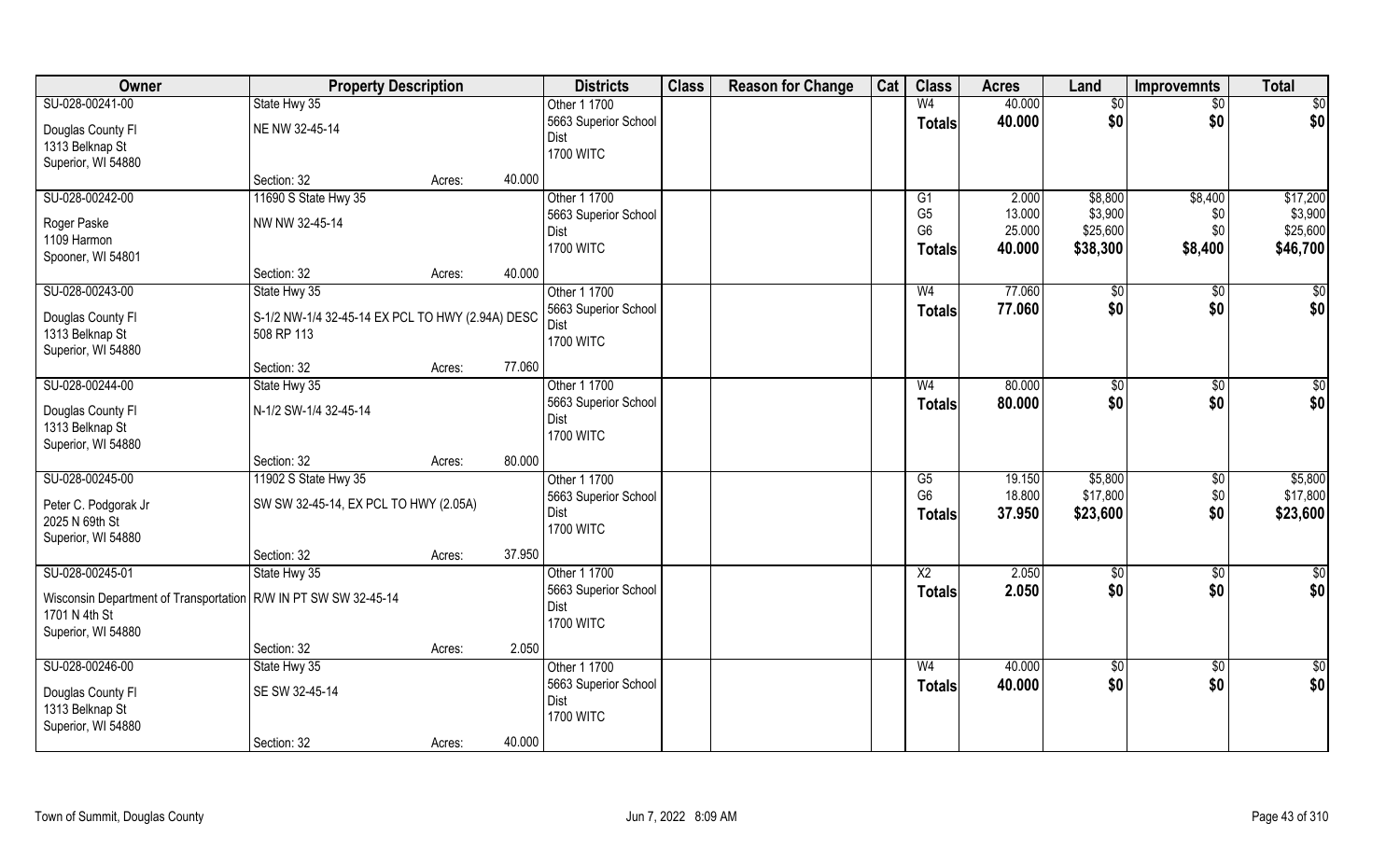| Owner                                                          | <b>Property Description</b>    |        |         | <b>Districts</b>         | <b>Class</b> | <b>Reason for Change</b> | Cat | <b>Class</b>    | <b>Acres</b> | Land            | <b>Improvemnts</b> | <b>Total</b>    |
|----------------------------------------------------------------|--------------------------------|--------|---------|--------------------------|--------------|--------------------------|-----|-----------------|--------------|-----------------|--------------------|-----------------|
| SU-028-00247-00                                                | State Hwy 35                   |        |         | Other 1 1700             |              |                          |     | W <sub>4</sub>  | 160.000      | \$0             | \$0                | \$0             |
| Douglas County Fl                                              | SE-1/4 32-45-14                |        |         | 5663 Superior School     |              |                          |     | <b>Totals</b>   | 160.000      | \$0             | \$0                | \$0             |
| 1313 Belknap St                                                |                                |        |         | Dist                     |              |                          |     |                 |              |                 |                    |                 |
| Superior, WI 54880                                             |                                |        |         | <b>1700 WITC</b>         |              |                          |     |                 |              |                 |                    |                 |
|                                                                | Section: 32                    | Acres: | 160.000 |                          |              |                          |     |                 |              |                 |                    |                 |
| SU-028-00247-01                                                | State Hwy 35                   |        |         | Other 1 1700             |              |                          |     | $\overline{X2}$ | 2.940        | \$0             | \$0                | $\sqrt{50}$     |
| Wisconsin Department of Transportation   R/W IN SW NW 32-45-14 |                                |        |         | 5663 Superior School     |              |                          |     | <b>Totals</b>   | 2.940        | \$0             | \$0                | \$0             |
| 1701 N 4th St                                                  |                                |        |         | Dist                     |              |                          |     |                 |              |                 |                    |                 |
| Superior, WI 54880                                             |                                |        |         | <b>1700 WITC</b>         |              |                          |     |                 |              |                 |                    |                 |
|                                                                | Section: 32                    | Acres: | 2.940   |                          |              |                          |     |                 |              |                 |                    |                 |
| SU-028-00248-00                                                | State Hwy 35                   |        |         | Other 1 1700             |              |                          |     | W <sub>4</sub>  | 640.000      | \$0             | \$0                | \$0             |
| Douglas County Fl                                              | <b>ENTIRE SECTION 33-45-14</b> |        |         | 5663 Superior School     |              |                          |     | <b>Totals</b>   | 640.000      | \$0             | \$0                | \$0             |
| 1313 Belknap St                                                |                                |        |         | Dist                     |              |                          |     |                 |              |                 |                    |                 |
| Superior, WI 54880                                             |                                |        |         | <b>1700 WITC</b>         |              |                          |     |                 |              |                 |                    |                 |
|                                                                | Section: 33                    | Acres: | 640.000 |                          |              |                          |     |                 |              |                 |                    |                 |
| SU-028-00249-00                                                | State Hwy 35                   |        |         | Other 1 1700             |              |                          |     | W <sub>4</sub>  | 160.000      | $\sqrt[6]{3}$   | \$0                | \$0             |
|                                                                |                                |        |         | 5663 Superior School     |              |                          |     | <b>Totals</b>   | 160.000      | \$0             | \$0                | \$0             |
| Douglas County Fl<br>1313 Belknap St                           | NE-1/4 34-45-14                |        |         | Dist                     |              |                          |     |                 |              |                 |                    |                 |
| Superior, WI 54880                                             |                                |        |         | <b>1700 WITC</b>         |              |                          |     |                 |              |                 |                    |                 |
|                                                                | Section: 34                    | Acres: | 160.000 |                          |              |                          |     |                 |              |                 |                    |                 |
| SU-028-00250-00                                                | State Hwy 35                   |        |         | Other 1 1700             |              |                          |     | W <sub>4</sub>  | 160.000      | \$0             | \$0                | $\overline{50}$ |
|                                                                |                                |        |         | 5663 Superior School     |              |                          |     | <b>Totals</b>   | 160.000      | \$0             | \$0                | \$0             |
| Douglas County Fl                                              | NW-1/4 34-45-14                |        |         | Dist                     |              |                          |     |                 |              |                 |                    |                 |
| 1313 Belknap St                                                |                                |        |         | <b>1700 WITC</b>         |              |                          |     |                 |              |                 |                    |                 |
| Superior, WI 54880                                             | Section: 34                    |        | 160.000 |                          |              |                          |     |                 |              |                 |                    |                 |
| SU-028-00251-00                                                | State Hwy 35                   | Acres: |         | Other 1 1700             |              |                          |     | G5              | 4.000        | \$1,200         | $\sqrt{$0}$        | \$1,200         |
|                                                                |                                |        |         | 5663 Superior School     |              |                          |     | G <sub>6</sub>  | 36.000       | \$41,400        | \$0                | \$41,400        |
| Path Inc                                                       | NE SW 34-45-14                 |        |         | Dist                     |              |                          |     | Totals          | 40.000       | \$42,600        | \$0                | \$42,600        |
| 2905 E Carlson Rd                                              |                                |        |         | <b>1700 WITC</b>         |              |                          |     |                 |              |                 |                    |                 |
| Foxboro, WI 54836-9512                                         |                                |        |         |                          |              |                          |     |                 |              |                 |                    |                 |
|                                                                | Section: 34                    | Acres: | 40.000  |                          |              |                          |     |                 |              |                 |                    |                 |
| SU-028-00252-00                                                | State Hwy 35                   |        |         | Other 1 1700             |              |                          |     | W <sub>4</sub>  | 40.000       | $\overline{50}$ | $\sqrt{6}$         | \$0             |
| Douglas County Fl                                              | NW SW 34-45-14                 |        |         | 5663 Superior School     |              |                          |     | <b>Totals</b>   | 40.000       | \$0             | \$0                | \$0             |
| 1313 Belknap St                                                |                                |        |         | Dist<br><b>1700 WITC</b> |              |                          |     |                 |              |                 |                    |                 |
| Superior, WI 54880                                             |                                |        |         |                          |              |                          |     |                 |              |                 |                    |                 |
|                                                                | Section: 34                    | Acres: | 40.000  |                          |              |                          |     |                 |              |                 |                    |                 |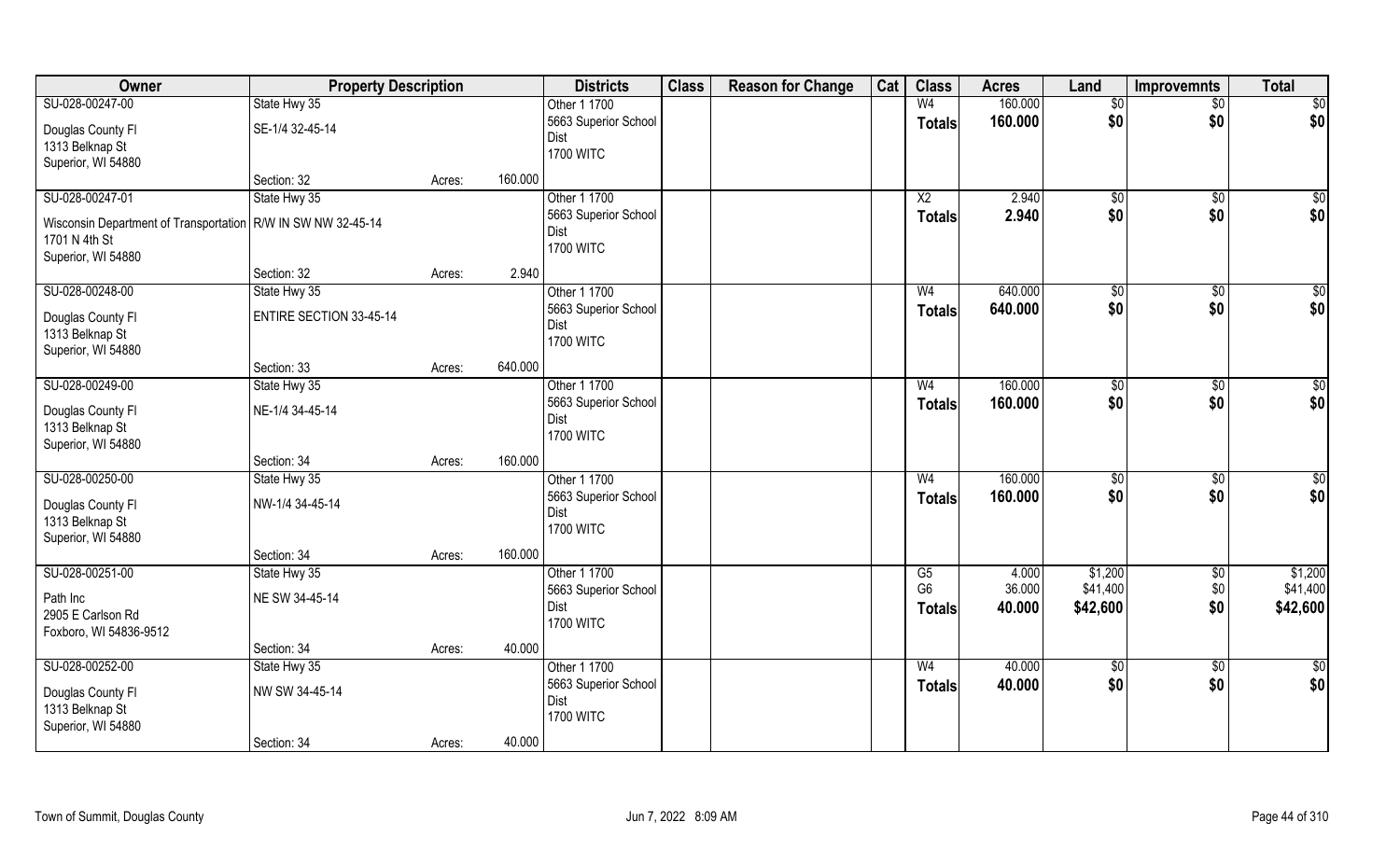| Owner                                | <b>Property Description</b>    |        |         | <b>Districts</b>             | <b>Class</b> | <b>Reason for Change</b> | Cat | <b>Class</b>   | <b>Acres</b> | Land           | <b>Improvemnts</b> | <b>Total</b>    |
|--------------------------------------|--------------------------------|--------|---------|------------------------------|--------------|--------------------------|-----|----------------|--------------|----------------|--------------------|-----------------|
| SU-028-00253-00                      | State Hwy 35                   |        |         | Other 1 1700                 |              |                          |     | X1             | 40.000       | $\sqrt{6}$     | $\overline{50}$    | $\overline{50}$ |
| George Wade Bureau of Indian Affairs | SW SW 34-45-14                 |        |         | 5663 Superior School         |              |                          |     | <b>Totals</b>  | 40.000       | \$0            | \$0                | \$0             |
| Attn: Great Lakes Agency             |                                |        |         | Dist                         |              |                          |     |                |              |                |                    |                 |
| 916 W Lakeshore Dr                   |                                |        |         | <b>1700 WITC</b>             |              |                          |     |                |              |                |                    |                 |
| Ashland, WI 54806                    | Section: 34                    | Acres: | 40.000  |                              |              |                          |     |                |              |                |                    |                 |
| SU-028-00254-00                      | State Hwy 35                   |        |         | Other 1 1700                 |              |                          |     | W <sub>4</sub> | 40.000       | \$0            | $\sqrt{50}$        | \$0             |
|                                      |                                |        |         | 5663 Superior School         |              |                          |     | <b>Totals</b>  | 40.000       | \$0            | \$0                | \$0             |
| Douglas County Fl                    | SE SW 34-45-14                 |        |         | Dist                         |              |                          |     |                |              |                |                    |                 |
| 1313 Belknap St                      |                                |        |         | <b>1700 WITC</b>             |              |                          |     |                |              |                |                    |                 |
| Superior, WI 54880                   |                                |        |         |                              |              |                          |     |                |              |                |                    |                 |
|                                      | Section: 34                    | Acres: | 40.000  |                              |              |                          |     |                |              |                |                    |                 |
| SU-028-00255-00                      | State Hwy 35                   |        |         | Other 1 1700                 |              |                          |     | W <sub>4</sub> | 160.000      | \$0            | \$0                | $\sqrt{50}$     |
| Douglas County Fl                    | SE-1/4 34-45-14                |        |         | 5663 Superior School         |              |                          |     | <b>Totals</b>  | 160.000      | \$0            | \$0                | \$0             |
| 1313 Belknap St                      |                                |        |         | Dist                         |              |                          |     |                |              |                |                    |                 |
| Superior, WI 54880                   |                                |        |         | <b>1700 WITC</b>             |              |                          |     |                |              |                |                    |                 |
|                                      | Section: 34                    | Acres: | 160.000 |                              |              |                          |     |                |              |                |                    |                 |
| SU-028-00256-00                      | State Hwy 35                   |        |         | Other 1 1700                 |              |                          |     | W <sub>4</sub> | 640.000      | $\frac{1}{20}$ | $\sqrt[6]{3}$      | \$0             |
|                                      |                                |        |         | 5663 Superior School         |              |                          |     | <b>Totals</b>  | 640.000      | \$0            | \$0                | \$0             |
| Douglas County Fl                    | <b>ENTIRE SECTION 35-45-14</b> |        |         | Dist                         |              |                          |     |                |              |                |                    |                 |
| 1313 Belknap St                      |                                |        |         | <b>1700 WITC</b>             |              |                          |     |                |              |                |                    |                 |
| Superior, WI 54880                   |                                |        | 640.000 |                              |              |                          |     |                |              |                |                    |                 |
|                                      | Section: 35                    | Acres: |         |                              |              |                          |     |                |              |                |                    |                 |
| SU-028-00257-00                      | <b>Bounty Rd</b>               |        |         | Other 1 1700                 |              |                          |     | W <sub>4</sub> | 80.000       | \$0            | \$0                | $\overline{50}$ |
| Douglas County Fl                    | N-1/2 NE-1/4 36-45-14          |        |         | 5663 Superior School<br>Dist |              |                          |     | <b>Totals</b>  | 80.000       | \$0            | \$0                | \$0             |
| 1313 Belknap St                      |                                |        |         | <b>1700 WITC</b>             |              |                          |     |                |              |                |                    |                 |
| Superior, WI 54880                   |                                |        |         |                              |              |                          |     |                |              |                |                    |                 |
|                                      | Section: 36                    | Acres: | 80.000  |                              |              |                          |     |                |              |                |                    |                 |
| SU-028-00258-00                      | <b>Bounty Rd</b>               |        |         | Other 1 1700                 |              |                          |     | W <sub>4</sub> | 40.000       | $\sqrt{6}$     | \$0                | $\overline{50}$ |
|                                      | SW NE 36-45-14                 |        |         | 5663 Superior School         |              |                          |     | <b>Totals</b>  | 40.000       | \$0            | \$0                | \$0             |
| Douglas County Fl<br>1313 Belknap St |                                |        |         | Dist                         |              |                          |     |                |              |                |                    |                 |
| Superior, WI 54880                   |                                |        |         | <b>1700 WITC</b>             |              |                          |     |                |              |                |                    |                 |
|                                      | Section: 36                    | Acres: | 40.000  |                              |              |                          |     |                |              |                |                    |                 |
| SU-028-00259-00                      | <b>Bounty Rd</b>               |        |         | Other 1 1700                 |              |                          |     | W <sub>4</sub> | 40.000       | $\sqrt{6}$     | $\sqrt{6}$         | $\overline{50}$ |
|                                      |                                |        |         | 5663 Superior School         |              |                          |     |                | 40.000       | \$0            | \$0                | \$0             |
| Douglas County Fl                    | SE NE 36-45-14                 |        |         | Dist                         |              |                          |     | <b>Totals</b>  |              |                |                    |                 |
| 1313 Belknap St                      |                                |        |         | <b>1700 WITC</b>             |              |                          |     |                |              |                |                    |                 |
| Superior, WI 54880                   |                                |        |         |                              |              |                          |     |                |              |                |                    |                 |
|                                      | Section: 36                    | Acres: | 40.000  |                              |              |                          |     |                |              |                |                    |                 |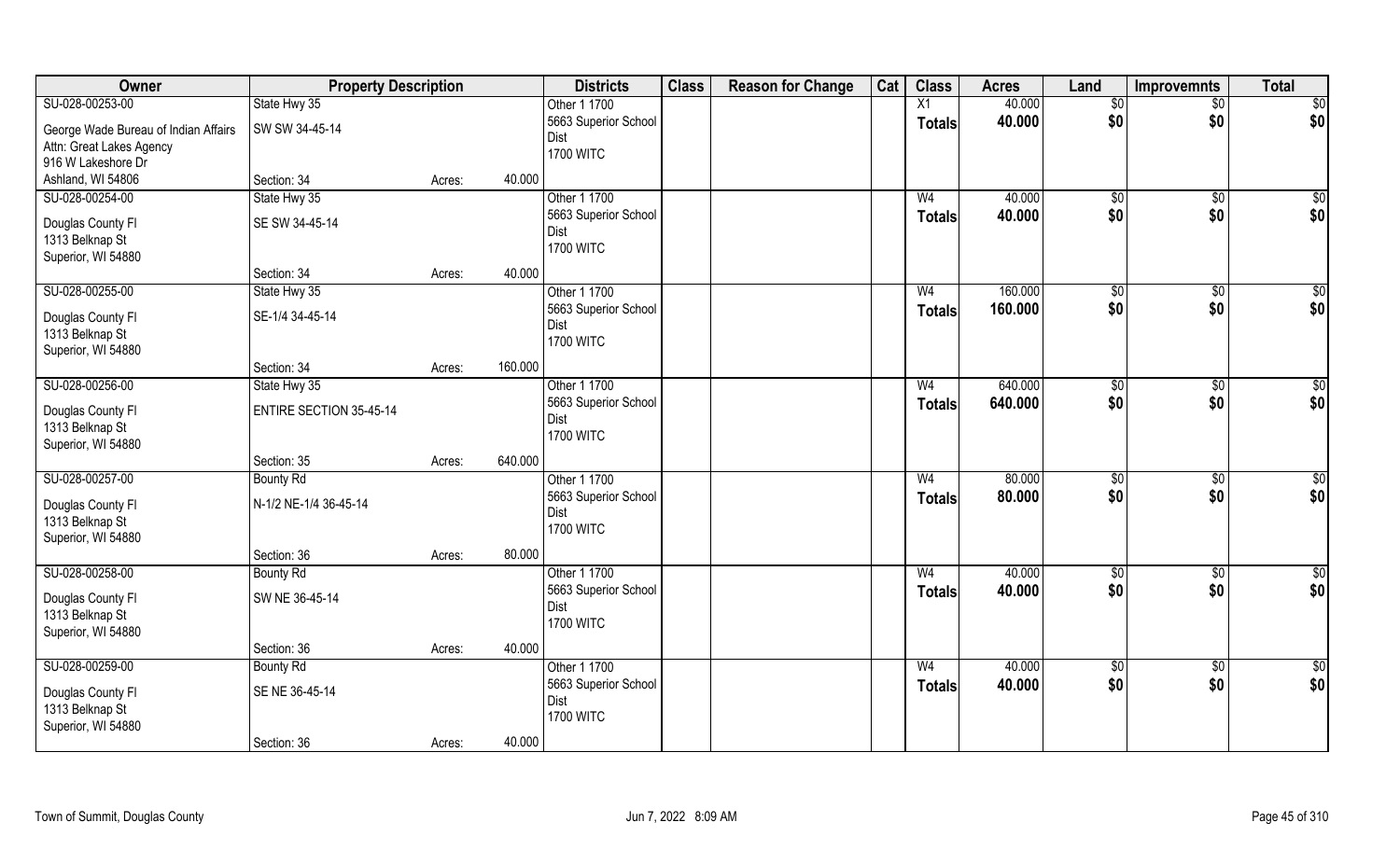| Owner                     | <b>Property Description</b> |        |         | <b>Districts</b>     | <b>Class</b> | <b>Reason for Change</b> | Cat | <b>Class</b>    | <b>Acres</b> | Land     | <b>Improvemnts</b> | <b>Total</b>    |
|---------------------------|-----------------------------|--------|---------|----------------------|--------------|--------------------------|-----|-----------------|--------------|----------|--------------------|-----------------|
| SU-028-00260-00           | <b>Bounty Rd</b>            |        |         | Other 1 1700         |              |                          |     | W <sub>4</sub>  | 160.000      | \$0      | $\sqrt{$0}$        | $\overline{50}$ |
| Douglas County Fl         | NW-1/4 36-45-14             |        |         | 5663 Superior School |              |                          |     | <b>Totals</b>   | 160,000      | \$0      | \$0                | \$0             |
| 1313 Belknap St           |                             |        |         | Dist                 |              |                          |     |                 |              |          |                    |                 |
| Superior, WI 54880        |                             |        |         | <b>1700 WITC</b>     |              |                          |     |                 |              |          |                    |                 |
|                           | Section: 36                 | Acres: | 160.000 |                      |              |                          |     |                 |              |          |                    |                 |
| SU-028-00261-00           | <b>Bounty Rd</b>            |        |         | Other 1 1700         |              |                          |     | W <sub>4</sub>  | 160.000      | \$0      | \$0                | \$0             |
| Douglas County Fl         | SW-1/4 36-45-14             |        |         | 5663 Superior School |              |                          |     | Totals          | 160.000      | \$0      | \$0                | \$0             |
| 1313 Belknap St           |                             |        |         | Dist                 |              |                          |     |                 |              |          |                    |                 |
| Superior, WI 54880        |                             |        |         | <b>1700 WITC</b>     |              |                          |     |                 |              |          |                    |                 |
|                           | Section: 36                 | Acres: | 160.000 |                      |              |                          |     |                 |              |          |                    |                 |
| SU-028-00262-00           | <b>Bounty Rd</b>            |        |         | Other 1 1700         |              |                          |     | W <sub>4</sub>  | 160.000      | \$0      | $\sqrt[6]{3}$      | \$0             |
|                           |                             |        |         | 5663 Superior School |              |                          |     | <b>Totals</b>   | 160.000      | \$0      | \$0                | \$0             |
| Douglas County Fl         | SE-1/4 36-45-14             |        |         | Dist                 |              |                          |     |                 |              |          |                    |                 |
| 1313 Belknap St           |                             |        |         | <b>1700 WITC</b>     |              |                          |     |                 |              |          |                    |                 |
| Superior, WI 54880        |                             |        |         |                      |              |                          |     |                 |              |          |                    |                 |
|                           | Section: 36                 | Acres: | 160.000 |                      |              |                          |     |                 |              |          |                    |                 |
| SU-028-00263-00           | 9611 S Harapat Rd           |        |         | Other 1 1700         |              |                          |     | G <sub>1</sub>  | 2.000        | \$8,800  | \$66,600           | \$75,400        |
| Michael E. Sutton         | E-1/2 NE NE 1-45-15         |        |         | 5663 Superior School |              |                          |     | G <sub>5</sub>  | 3.000        | \$900    | \$0                | \$900           |
| 1792 Golfview Dr          |                             |        |         | Dist                 |              |                          |     | G <sub>6</sub>  | 17.390       | \$17,800 | \$0                | \$17,800        |
| River Falls, WI 54022     |                             |        |         | <b>1700 WITC</b>     |              |                          |     | <b>Totals</b>   | 22.390       | \$27,500 | \$66,600           | \$94,100        |
|                           | Section: 1                  | Acres: | 22.390  |                      |              |                          |     |                 |              |          |                    |                 |
| SU-028-00264-00           | 2308 E Foxboro Chaffey Rd   |        |         | Other 1 1700         |              |                          |     | $\overline{G1}$ | 2.000        | \$8,800  | \$100              | \$8,900         |
| Michael E. Sutton         | W-1/2 NE NE 1-45-15         |        |         | 5663 Superior School |              |                          |     | G <sub>6</sub>  | 20.380       | \$20,900 | \$0                | \$20,900        |
| 1792 Golfview Dr          |                             |        |         | Dist                 |              |                          |     | <b>Totals</b>   | 22.380       | \$29,700 | \$100              | \$29,800        |
| River Falls, WI 54022     |                             |        |         | <b>1700 WITC</b>     |              |                          |     |                 |              |          |                    |                 |
|                           | Section: 1                  | Acres: | 22.380  |                      |              |                          |     |                 |              |          |                    |                 |
| SU-028-00265-00           | E Foxboro-Chaffey Rd        |        |         | Other 1 1700         |              |                          |     | G6              | 22.125       | \$25,400 | $\sqrt{$0}$        | \$25,400        |
| Dennis D. Bukovich        | W-1/2 NW NE 1-45-15         |        |         | 5663 Superior School |              |                          |     | <b>Totals</b>   | 22.125       | \$25,400 | \$0                | \$25,400        |
| Ginger K. Bukovich        |                             |        |         | Dist                 |              |                          |     |                 |              |          |                    |                 |
| 9751 S State Highway 35   |                             |        |         | <b>1700 WITC</b>     |              |                          |     |                 |              |          |                    |                 |
| Foxboro, WI 54836         | Section: 1                  | Acres: | 22.125  |                      |              |                          |     |                 |              |          |                    |                 |
| SU-028-00265-01           | 2284 E Foxboro Chaffey Rd   |        |         | Other 1 1700         |              |                          |     | G1              | 2.000        | \$8,800  | \$192,900          | \$201,700       |
|                           |                             |        |         | 5663 Superior School |              |                          |     | G <sub>6</sub>  | 20.125       | \$27,000 | \$0                | \$27,000        |
| Kyle G. Bukovich          | E-1/2 NW NE 1-45-15         |        |         | Dist                 |              |                          |     | <b>Totals</b>   | 22.125       | \$35,800 | \$192,900          | \$228,700       |
| Dana Bukovich             |                             |        |         | <b>1700 WITC</b>     |              |                          |     |                 |              |          |                    |                 |
| 2284 E Foxboro Chaffey Rd |                             |        |         |                      |              |                          |     |                 |              |          |                    |                 |
| Foxboro, WI 54836         | Section: 1                  | Acres: | 22.125  |                      |              |                          |     |                 |              |          |                    |                 |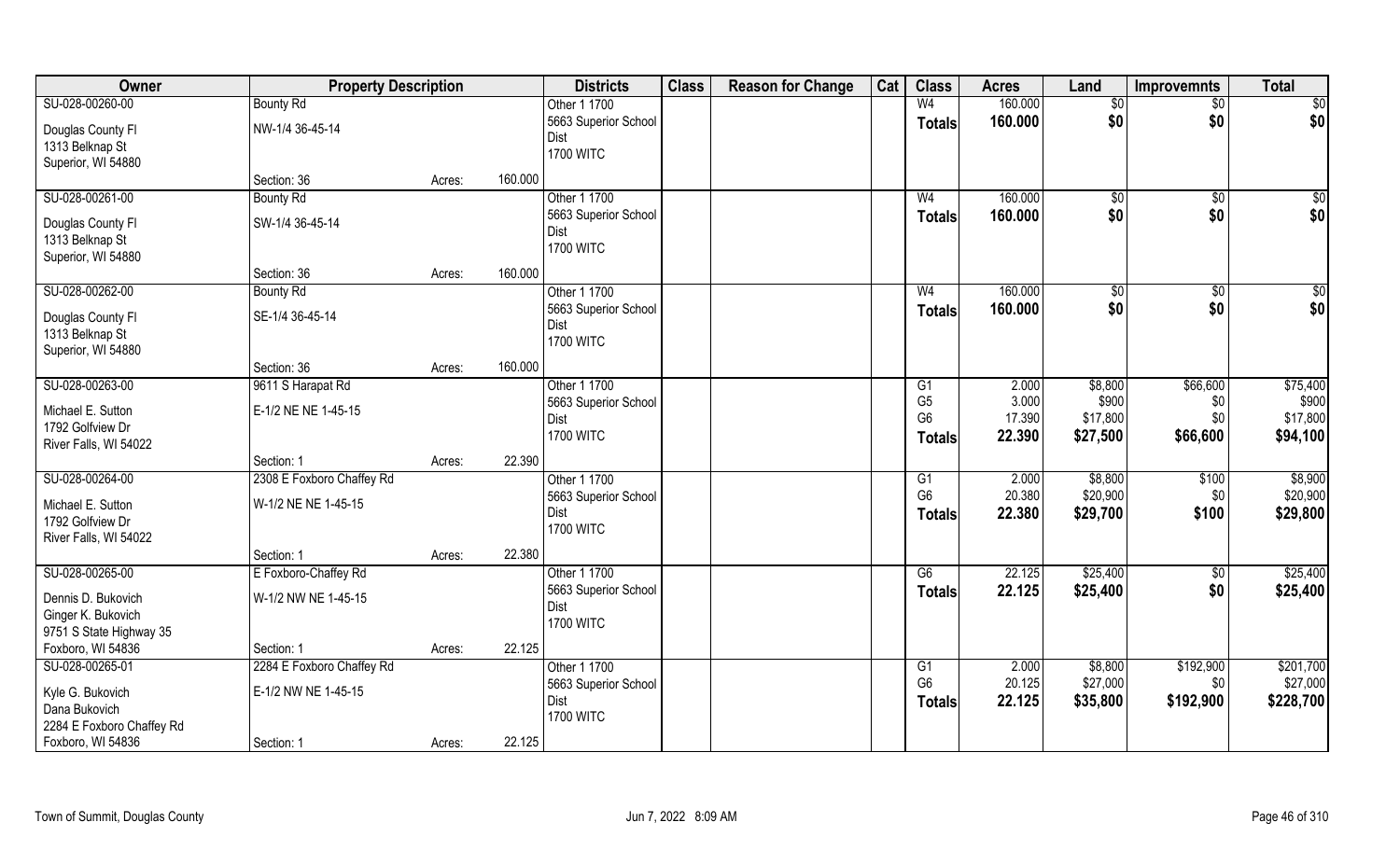| SU-028-00266-00<br>$\overline{G5}$<br>1.000<br>\$300<br>S Harapat Rd<br>$\overline{50}$<br>Other 1 1700<br>G <sub>6</sub><br>40.500<br>\$46,600<br>\$0<br>\$46,600<br>5663 Superior School<br>SW NE, PLUS N-50' IN SE NE 1-45-15<br><b>Michael Sutton</b><br>\$0<br>\$46,900<br>41.500<br>\$46,900<br>Dist<br><b>Totals</b><br>1792 Golf View Dr<br><b>1700 WITC</b><br>River Falls, WI 54022<br>41.500<br>Section: 1<br>Acres:<br>SU-028-00267-00<br>9723 S Harapat Rd<br>Other 1 1700<br>\$8,800<br>\$45,100<br>\$53,900<br>2.000<br>G1<br>G <sub>5</sub><br>\$2,000<br>6.500<br>5663 Superior School<br>\$0<br>N-1/2 SE NE, EX N-50' 1-45-15<br>Christine L. Schulz<br>G <sub>6</sub><br>\$10,300<br>10.000<br>\$10,300<br>\$0<br>Dist<br>105 E Hill St<br><b>1700 WITC</b><br>\$45,100<br>\$66,200<br>18.500<br>\$21,100<br><b>Totals</b><br>Blanchardville, WI 53531<br>18.500<br>Section: 1<br>Acres:<br>SU-028-00267-01<br>9787 S Harapat Rd<br>Other 1 1700<br>\$8,800<br>\$33,200<br>2.000<br>G1<br>G <sub>6</sub><br>8.000<br>\$8,200<br>\$8,200<br>\$0<br>5663 Superior School<br>N-1/2 S-1/2 SE NE 1-45-15<br>Jeffrey B. Kent<br>10.000<br>\$17,000<br>\$33,200<br>\$50,200<br>Dist<br>Totals<br>Janell M. Kent<br><b>1700 WITC</b> | Owner                | <b>Property Description</b> | <b>Districts</b> | <b>Class</b> | <b>Reason for Change</b> | Cat | <b>Class</b> | <b>Acres</b> | Land | <b>Improvemnts</b> | <b>Total</b> |
|-------------------------------------------------------------------------------------------------------------------------------------------------------------------------------------------------------------------------------------------------------------------------------------------------------------------------------------------------------------------------------------------------------------------------------------------------------------------------------------------------------------------------------------------------------------------------------------------------------------------------------------------------------------------------------------------------------------------------------------------------------------------------------------------------------------------------------------------------------------------------------------------------------------------------------------------------------------------------------------------------------------------------------------------------------------------------------------------------------------------------------------------------------------------------------------------------------------------------------------------------|----------------------|-----------------------------|------------------|--------------|--------------------------|-----|--------------|--------------|------|--------------------|--------------|
| \$2,000<br>\$42,000                                                                                                                                                                                                                                                                                                                                                                                                                                                                                                                                                                                                                                                                                                                                                                                                                                                                                                                                                                                                                                                                                                                                                                                                                             |                      |                             |                  |              |                          |     |              |              |      |                    | \$300        |
|                                                                                                                                                                                                                                                                                                                                                                                                                                                                                                                                                                                                                                                                                                                                                                                                                                                                                                                                                                                                                                                                                                                                                                                                                                                 |                      |                             |                  |              |                          |     |              |              |      |                    |              |
|                                                                                                                                                                                                                                                                                                                                                                                                                                                                                                                                                                                                                                                                                                                                                                                                                                                                                                                                                                                                                                                                                                                                                                                                                                                 |                      |                             |                  |              |                          |     |              |              |      |                    |              |
|                                                                                                                                                                                                                                                                                                                                                                                                                                                                                                                                                                                                                                                                                                                                                                                                                                                                                                                                                                                                                                                                                                                                                                                                                                                 |                      |                             |                  |              |                          |     |              |              |      |                    |              |
|                                                                                                                                                                                                                                                                                                                                                                                                                                                                                                                                                                                                                                                                                                                                                                                                                                                                                                                                                                                                                                                                                                                                                                                                                                                 |                      |                             |                  |              |                          |     |              |              |      |                    |              |
|                                                                                                                                                                                                                                                                                                                                                                                                                                                                                                                                                                                                                                                                                                                                                                                                                                                                                                                                                                                                                                                                                                                                                                                                                                                 |                      |                             |                  |              |                          |     |              |              |      |                    |              |
|                                                                                                                                                                                                                                                                                                                                                                                                                                                                                                                                                                                                                                                                                                                                                                                                                                                                                                                                                                                                                                                                                                                                                                                                                                                 |                      |                             |                  |              |                          |     |              |              |      |                    |              |
|                                                                                                                                                                                                                                                                                                                                                                                                                                                                                                                                                                                                                                                                                                                                                                                                                                                                                                                                                                                                                                                                                                                                                                                                                                                 |                      |                             |                  |              |                          |     |              |              |      |                    |              |
|                                                                                                                                                                                                                                                                                                                                                                                                                                                                                                                                                                                                                                                                                                                                                                                                                                                                                                                                                                                                                                                                                                                                                                                                                                                 |                      |                             |                  |              |                          |     |              |              |      |                    |              |
|                                                                                                                                                                                                                                                                                                                                                                                                                                                                                                                                                                                                                                                                                                                                                                                                                                                                                                                                                                                                                                                                                                                                                                                                                                                 |                      |                             |                  |              |                          |     |              |              |      |                    |              |
|                                                                                                                                                                                                                                                                                                                                                                                                                                                                                                                                                                                                                                                                                                                                                                                                                                                                                                                                                                                                                                                                                                                                                                                                                                                 |                      |                             |                  |              |                          |     |              |              |      |                    |              |
|                                                                                                                                                                                                                                                                                                                                                                                                                                                                                                                                                                                                                                                                                                                                                                                                                                                                                                                                                                                                                                                                                                                                                                                                                                                 |                      |                             |                  |              |                          |     |              |              |      |                    |              |
|                                                                                                                                                                                                                                                                                                                                                                                                                                                                                                                                                                                                                                                                                                                                                                                                                                                                                                                                                                                                                                                                                                                                                                                                                                                 |                      |                             |                  |              |                          |     |              |              |      |                    |              |
|                                                                                                                                                                                                                                                                                                                                                                                                                                                                                                                                                                                                                                                                                                                                                                                                                                                                                                                                                                                                                                                                                                                                                                                                                                                 |                      |                             |                  |              |                          |     |              |              |      |                    |              |
| 10.000                                                                                                                                                                                                                                                                                                                                                                                                                                                                                                                                                                                                                                                                                                                                                                                                                                                                                                                                                                                                                                                                                                                                                                                                                                          | 925 Prestwick Unit 3 |                             |                  |              |                          |     |              |              |      |                    |              |
| Waterford, WI 53185<br>Section: 1<br>Acres:                                                                                                                                                                                                                                                                                                                                                                                                                                                                                                                                                                                                                                                                                                                                                                                                                                                                                                                                                                                                                                                                                                                                                                                                     |                      |                             |                  |              |                          |     |              |              |      |                    |              |
| \$19,600<br>Other 1 1700<br>\$19,600<br>SU-028-00267-02<br>S Harapat Rd<br>10.000<br>G1<br>\$0                                                                                                                                                                                                                                                                                                                                                                                                                                                                                                                                                                                                                                                                                                                                                                                                                                                                                                                                                                                                                                                                                                                                                  |                      |                             |                  |              |                          |     |              |              |      |                    |              |
| \$0<br>5663 Superior School<br>10.000<br>\$19,600<br>\$19,600<br><b>Totals</b><br>S-1/2 S-1/2 SE NE 1-45-15<br>Donald W. Worthley                                                                                                                                                                                                                                                                                                                                                                                                                                                                                                                                                                                                                                                                                                                                                                                                                                                                                                                                                                                                                                                                                                               |                      |                             |                  |              |                          |     |              |              |      |                    |              |
| Dist<br>3730 Patricia Ln<br><b>1700 WITC</b>                                                                                                                                                                                                                                                                                                                                                                                                                                                                                                                                                                                                                                                                                                                                                                                                                                                                                                                                                                                                                                                                                                                                                                                                    |                      |                             |                  |              |                          |     |              |              |      |                    |              |
| Anchorage, AK 99504-4663                                                                                                                                                                                                                                                                                                                                                                                                                                                                                                                                                                                                                                                                                                                                                                                                                                                                                                                                                                                                                                                                                                                                                                                                                        |                      |                             |                  |              |                          |     |              |              |      |                    |              |
| 10.000<br>Section: 1<br>Acres:                                                                                                                                                                                                                                                                                                                                                                                                                                                                                                                                                                                                                                                                                                                                                                                                                                                                                                                                                                                                                                                                                                                                                                                                                  |                      |                             |                  |              |                          |     |              |              |      |                    |              |
| SU-028-00268-00<br>E Foxboro Chaffey Rd<br>43.730<br>( \$50, 300)<br>\$0<br>Other 1 1700<br>W8<br>$\sqrt[6]{30}$                                                                                                                                                                                                                                                                                                                                                                                                                                                                                                                                                                                                                                                                                                                                                                                                                                                                                                                                                                                                                                                                                                                                |                      |                             |                  |              |                          |     |              |              |      |                    |              |
| \$0<br>\$0<br>43.730<br>\$0<br>5663 Superior School<br><b>Totals</b><br>NE NW 1-45-15 MFL #751268<br>Lee Fransdal et al                                                                                                                                                                                                                                                                                                                                                                                                                                                                                                                                                                                                                                                                                                                                                                                                                                                                                                                                                                                                                                                                                                                         |                      |                             |                  |              |                          |     |              |              |      |                    |              |
| Dist<br>c/o Po Box 159                                                                                                                                                                                                                                                                                                                                                                                                                                                                                                                                                                                                                                                                                                                                                                                                                                                                                                                                                                                                                                                                                                                                                                                                                          |                      |                             |                  |              |                          |     |              |              |      |                    |              |
| <b>1700 WITC</b><br>39706 Beaver Dam Rd                                                                                                                                                                                                                                                                                                                                                                                                                                                                                                                                                                                                                                                                                                                                                                                                                                                                                                                                                                                                                                                                                                                                                                                                         |                      |                             |                  |              |                          |     |              |              |      |                    |              |
| Dent, MN 56528<br>43.730<br>Section: 1<br>Acres:                                                                                                                                                                                                                                                                                                                                                                                                                                                                                                                                                                                                                                                                                                                                                                                                                                                                                                                                                                                                                                                                                                                                                                                                |                      |                             |                  |              |                          |     |              |              |      |                    |              |
| SU-028-00269-00<br>2084 E Foxboro Chaffey Rd<br>Other 1 1700<br>\$8,800<br>\$200<br>\$9,000<br>2.000<br>G1                                                                                                                                                                                                                                                                                                                                                                                                                                                                                                                                                                                                                                                                                                                                                                                                                                                                                                                                                                                                                                                                                                                                      |                      |                             |                  |              |                          |     |              |              |      |                    |              |
| G <sub>6</sub><br>14.210<br>\$14,600<br>\$14,600<br>\$0<br>5663 Superior School<br>Robert J. Zembo<br>PT E-1/2 NW NW, EX NE-1/4 E-1/2 NW NW 1-45-15                                                                                                                                                                                                                                                                                                                                                                                                                                                                                                                                                                                                                                                                                                                                                                                                                                                                                                                                                                                                                                                                                             |                      |                             |                  |              |                          |     |              |              |      |                    |              |
| 16.210<br>\$23,400<br>\$200<br>\$23,600<br>Dist<br><b>Totals</b><br>2084 E Foxboro Chaffey Rd                                                                                                                                                                                                                                                                                                                                                                                                                                                                                                                                                                                                                                                                                                                                                                                                                                                                                                                                                                                                                                                                                                                                                   |                      |                             |                  |              |                          |     |              |              |      |                    |              |
| <b>1700 WITC</b><br>Superior, WI 54880                                                                                                                                                                                                                                                                                                                                                                                                                                                                                                                                                                                                                                                                                                                                                                                                                                                                                                                                                                                                                                                                                                                                                                                                          |                      |                             |                  |              |                          |     |              |              |      |                    |              |
| 16.210<br>Section: 1<br>Acres:                                                                                                                                                                                                                                                                                                                                                                                                                                                                                                                                                                                                                                                                                                                                                                                                                                                                                                                                                                                                                                                                                                                                                                                                                  |                      |                             |                  |              |                          |     |              |              |      |                    |              |
| SU-028-00270-00<br>2084 E Foxboro Chaffey Rd<br>Other 1 1700<br>\$13,400<br>\$109,700<br>\$123,100<br>$\overline{G1}$<br>5.400                                                                                                                                                                                                                                                                                                                                                                                                                                                                                                                                                                                                                                                                                                                                                                                                                                                                                                                                                                                                                                                                                                                  |                      |                             |                  |              |                          |     |              |              |      |                    |              |
| 5663 Superior School<br>5.400<br>\$13,400<br>\$109,700<br>\$123,100<br>Totals<br>NE-1/4 OF E-1/2 NW NW 1-45-15 DESC 528 RP 749                                                                                                                                                                                                                                                                                                                                                                                                                                                                                                                                                                                                                                                                                                                                                                                                                                                                                                                                                                                                                                                                                                                  |                      |                             |                  |              |                          |     |              |              |      |                    |              |
| Robert J. Zembo<br>Dist<br>2084 E Foxboro Chaffey Rd                                                                                                                                                                                                                                                                                                                                                                                                                                                                                                                                                                                                                                                                                                                                                                                                                                                                                                                                                                                                                                                                                                                                                                                            |                      |                             |                  |              |                          |     |              |              |      |                    |              |
| <b>1700 WITC</b><br>Superior, WI 54880                                                                                                                                                                                                                                                                                                                                                                                                                                                                                                                                                                                                                                                                                                                                                                                                                                                                                                                                                                                                                                                                                                                                                                                                          |                      |                             |                  |              |                          |     |              |              |      |                    |              |
| 5.400<br>Section: 1<br>Acres:                                                                                                                                                                                                                                                                                                                                                                                                                                                                                                                                                                                                                                                                                                                                                                                                                                                                                                                                                                                                                                                                                                                                                                                                                   |                      |                             |                  |              |                          |     |              |              |      |                    |              |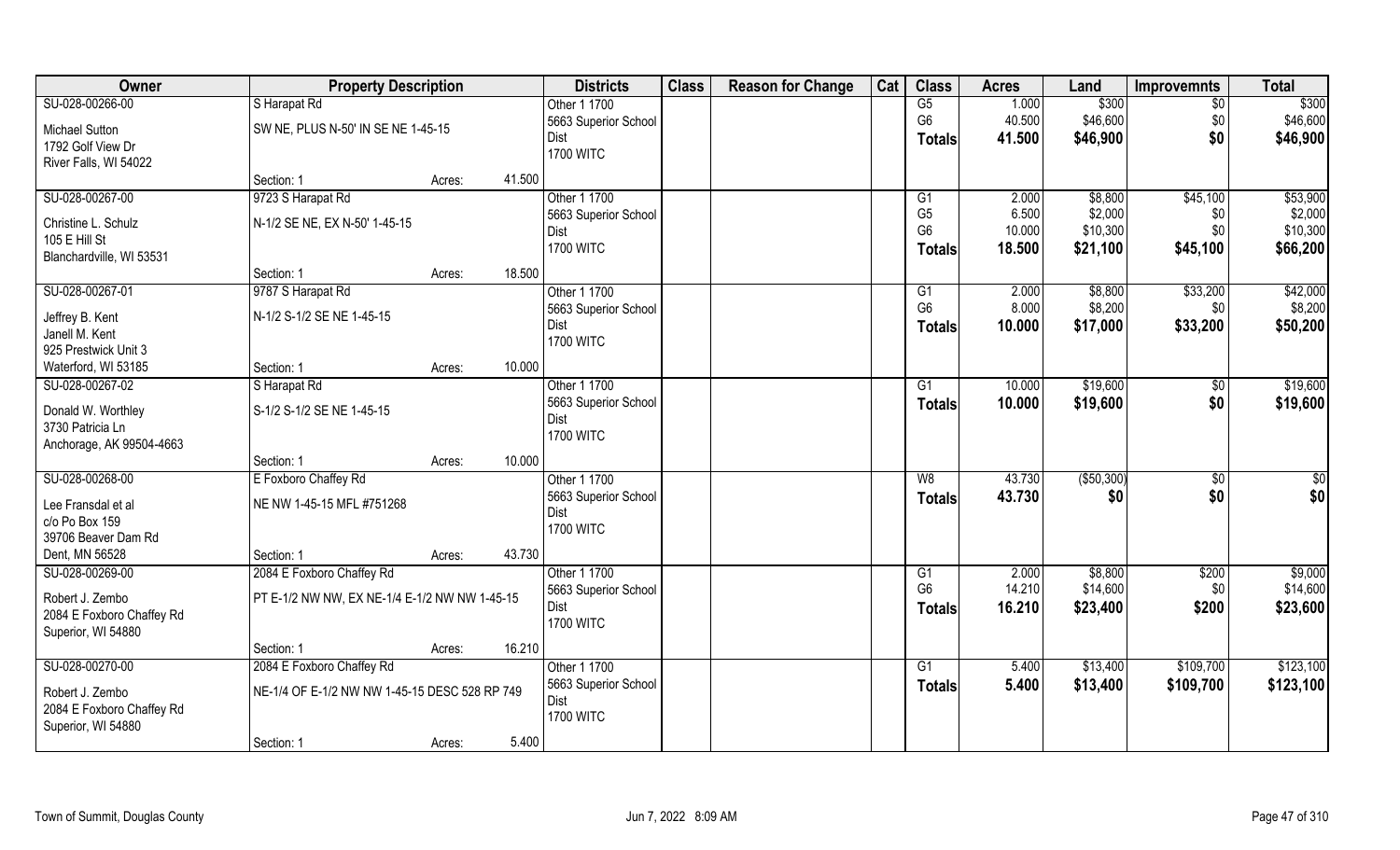| Owner                   | <b>Property Description</b>   |                  | <b>Districts</b>         | <b>Class</b> | <b>Reason for Change</b> | Cat | <b>Class</b>           | <b>Acres</b>   | Land               | <b>Improvemnts</b> | <b>Total</b>         |
|-------------------------|-------------------------------|------------------|--------------------------|--------------|--------------------------|-----|------------------------|----------------|--------------------|--------------------|----------------------|
| SU-028-00271-00         | 2070 E Foxboro Chaffey Rd     |                  | Other 1 1700             |              |                          |     | G1                     | 2.000          | \$8,800            | \$36,800           | \$45,600             |
| Lowell D. Robarge et al | NW NW NW 1-45-15              |                  | 5663 Superior School     |              |                          |     | G <sub>6</sub>         | 8.800          | \$9,000            | \$0                | \$9,000              |
| 503 Broadway St         |                               |                  | Dist                     |              |                          |     | <b>Totals</b>          | 10.800         | \$17,800           | \$36,800           | \$54,600             |
| Amery, WI 54001         |                               |                  | <b>1700 WITC</b>         |              |                          |     |                        |                |                    |                    |                      |
|                         | Section: 1                    | Acres:           | 10.800                   |              |                          |     |                        |                |                    |                    |                      |
| SU-028-00272-00         | 9680 S Dietz Rd               |                  | Other 1 1700             |              |                          |     | G1                     | 2.000          | \$8,800            | \$67,200           | \$76,000             |
|                         |                               |                  | 5663 Superior School     |              |                          |     | G <sub>6</sub>         | 8.800          | \$10,600           | \$0\$              | \$10,600             |
| Barbara Helen Lambert   | SW NW NW 1-45-15              |                  | Dist                     |              |                          |     | <b>Totals</b>          | 10.800         | \$19,400           | \$67,200           | \$86,600             |
| Nicholas Brian Lambert  |                               |                  | <b>1700 WITC</b>         |              |                          |     |                        |                |                    |                    |                      |
| 4007 W 49th St          |                               |                  |                          |              |                          |     |                        |                |                    |                    |                      |
| Minneapolis, MN 55424   | Section: 1                    | Acres:           | 10.800                   |              |                          |     |                        |                |                    |                    |                      |
| SU-028-00273-00         | 9768 S Dietz Rd               |                  | Other 1 1700             |              |                          |     | G1                     | 2.000          | \$8,800            | \$93,800           | \$102,600            |
| Russell E. Harvey       | SW NW 1-45-15 DESC 424 RP 803 |                  | 5663 Superior School     |              |                          |     | G <sub>5</sub>         | 8.750          | \$2,700            | \$0                | \$2,700              |
| Lisa M. Harvey          |                               |                  | Dist                     |              |                          |     | G <sub>6</sub>         | 29.250         | \$30,000           | \$0                | \$30,000             |
| 9768 S Dietz Rd         |                               |                  | <b>1700 WITC</b>         |              |                          |     | Totals                 | 40.000         | \$41,500           | \$93,800           | \$135,300            |
| Foxboro, WI 54836       | Section: 1                    | Acres:           | 40.000                   |              |                          |     |                        |                |                    |                    |                      |
| SU-028-00274-00         | S Dietz Rd                    |                  | Other 1 1700             |              |                          |     | W8                     | 40.000         | ( \$38, 800)       |                    | $\sqrt{50}$          |
|                         |                               |                  |                          |              |                          |     |                        |                |                    | \$0                |                      |
| Lee Fransdal et al      | SE NW 1-45-15 MFL #751268     |                  | 5663 Superior School     |              |                          |     | <b>Totals</b>          | 40.000         | \$0                | \$0                | \$0                  |
| c/o Po Box 159          |                               |                  | Dist<br><b>1700 WITC</b> |              |                          |     |                        |                |                    |                    |                      |
| 39706 Beaver Dam Rd     |                               |                  |                          |              |                          |     |                        |                |                    |                    |                      |
| Dent, MN 56528          | Section: 1                    | 40.000<br>Acres: |                          |              |                          |     |                        |                |                    |                    |                      |
| SU-028-00275-00         | S Dietz Rd                    |                  | Other 1 1700             |              |                          |     | $\overline{\text{G5}}$ | 25.000         | \$7,500            | \$0                | \$7,500              |
| Marlene E. Case         | NE SW 1-45-15                 |                  | 5663 Superior School     |              |                          |     | G <sub>6</sub>         | 15.000         | \$10,500           | \$0                | \$10,500             |
| 9834 S Dietz Rd         |                               |                  | Dist                     |              |                          |     | <b>Totals</b>          | 40.000         | \$18,000           | \$0                | \$18,000             |
| Foxboro, WI 54836       |                               |                  | <b>1700 WITC</b>         |              |                          |     |                        |                |                    |                    |                      |
|                         |                               |                  | 40.000                   |              |                          |     |                        |                |                    |                    |                      |
|                         | Section: 1                    | Acres:           |                          |              |                          |     |                        |                |                    |                    |                      |
| SU-028-00276-00         | 9834 S Dietz Rd               |                  | Other 1 1700             |              |                          |     | G1<br>G <sub>5</sub>   | 2.000<br>4.000 | \$8,800<br>\$1,200 | \$136,000          | \$144,800<br>\$1,200 |
| Marlene E. Case         | NW SW 1-45-15                 |                  | 5663 Superior School     |              |                          |     | G <sub>6</sub>         | 34.000         | \$34,900           | \$0<br>\$0         | \$34,900             |
| 9834 S Dietz Rd         |                               |                  | Dist<br><b>1700 WITC</b> |              |                          |     |                        |                |                    |                    |                      |
| Foxboro, WI 54836       |                               |                  |                          |              |                          |     | Totals                 | 40.000         | \$44,900           | \$136,000          | \$180,900            |
|                         | Section: 1                    | Acres:           | 40.000                   |              |                          |     |                        |                |                    |                    |                      |
| SU-028-00277-00         | 9948 S Dietz Rd               |                  | Other 1 1700             |              |                          |     | G1                     | 2.000          | \$8,800            | \$218,400          | \$227,200            |
|                         |                               |                  | 5663 Superior School     |              |                          |     | G <sub>5</sub>         | 10.000         | \$3,500            | \$0                | \$3,500              |
| Craig Kanis             | SW SW 1-45-15                 |                  | Dist                     |              |                          |     | G <sub>6</sub>         | 28.000         | \$28,700           | \$0                | \$28,700             |
| Kara Kanis              |                               |                  | <b>1700 WITC</b>         |              |                          |     | Totals                 | 40.000         | \$41,000           | \$218,400          | \$259,400            |
| 16280 Park Ave SE       |                               |                  |                          |              |                          |     |                        |                |                    |                    |                      |
| Prior Lake, MN 55372    | Section: 1                    | Acres:           | 40.000                   |              |                          |     |                        |                |                    |                    |                      |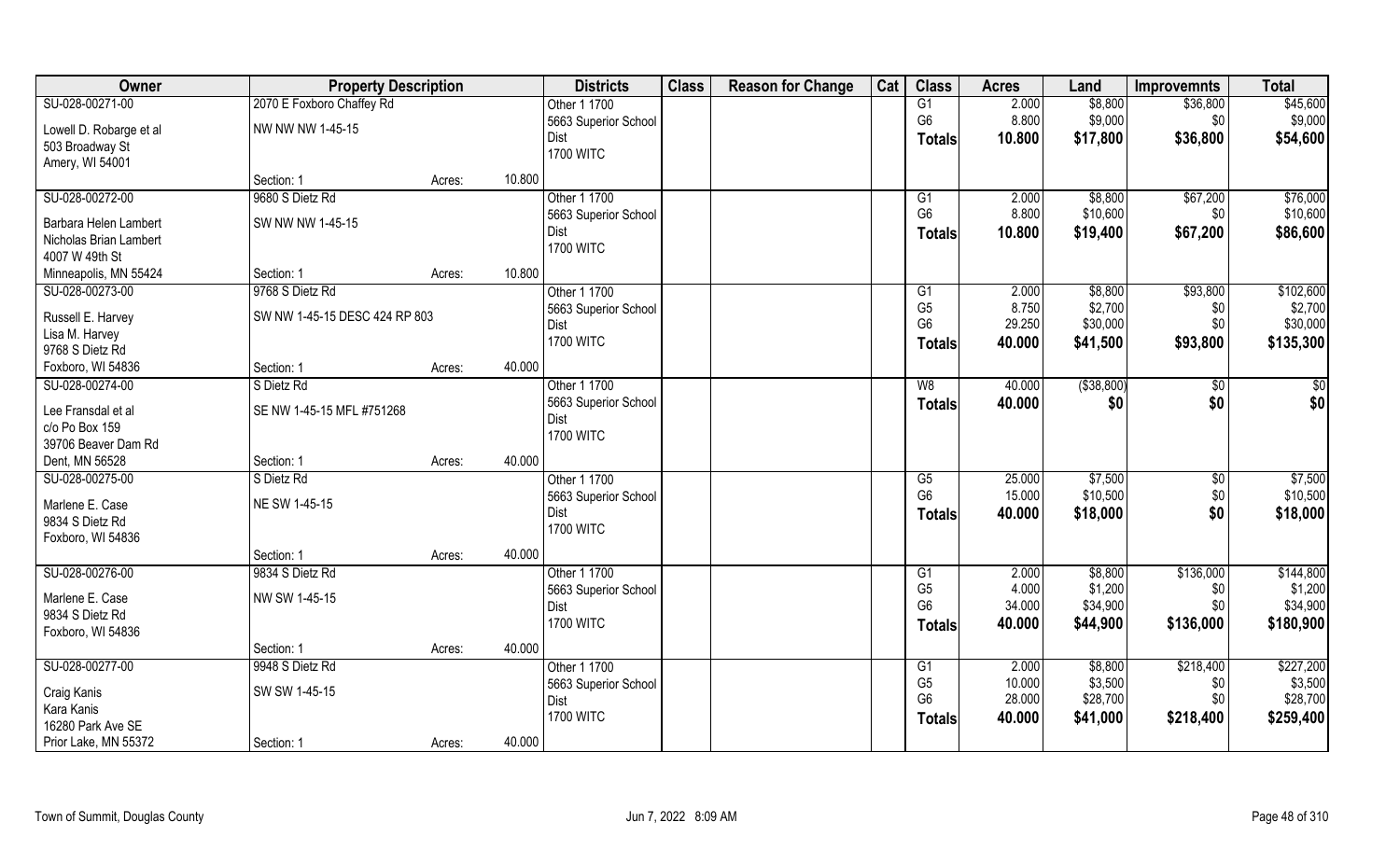| Owner                                    | <b>Property Description</b>                       |                  | <b>Districts</b>     | <b>Class</b> | <b>Reason for Change</b> | Cat | <b>Class</b>    | <b>Acres</b> | Land     | <b>Improvemnts</b> | <b>Total</b> |
|------------------------------------------|---------------------------------------------------|------------------|----------------------|--------------|--------------------------|-----|-----------------|--------------|----------|--------------------|--------------|
| SU-028-00278-00                          | S Dietz Rd                                        |                  | Other 1 1700         |              |                          |     | $\overline{G5}$ | 25.000       | \$7,500  | \$0                | \$7,500      |
| Marlene E. Case                          | SE SW 1-45-15 DESC 404 RP 116                     |                  | 5663 Superior School |              |                          |     | G <sub>6</sub>  | 15.500       | \$10,900 | \$0                | \$10,900     |
| 9834 S Dietz Rd                          |                                                   |                  | Dist                 |              |                          |     | <b>Totals</b>   | 40.500       | \$18,400 | \$0                | \$18,400     |
| Foxboro, WI 54836                        |                                                   |                  | <b>1700 WITC</b>     |              |                          |     |                 |              |          |                    |              |
|                                          | Section: 1                                        | 40.000<br>Acres: |                      |              |                          |     |                 |              |          |                    |              |
| SU-028-00279-00                          | 9889 S Harapat Rd                                 |                  | Other 1 1700         |              |                          |     | G1              | 2.000        | \$8,800  | \$7,000            | \$15,800     |
|                                          |                                                   |                  | 5663 Superior School |              |                          |     | G <sub>5</sub>  | 9.000        | \$2,700  | \$0                | \$2,700      |
| Alexander J. Bergo<br>9925 Emerson Ave S | S-1/2 N-1/2 SE-1/4 1-45-15, EX PT DESC 417 RP 525 |                  | Dist                 |              |                          |     | G <sub>6</sub>  | 19.210       | \$19,700 | \$0                | \$19,700     |
| Bloomington, MN 55431                    |                                                   |                  | <b>1700 WITC</b>     |              |                          |     | <b>Totals</b>   | 30.210       | \$31,200 | \$7,000            | \$38,200     |
|                                          | Section: 1                                        | 30.210<br>Acres: |                      |              |                          |     |                 |              |          |                    |              |
| SU-028-00279-01                          | Harapat Rd                                        |                  | Other 1 1700         |              |                          |     | G5              | 2.790        | \$900    | $\sqrt[6]{30}$     | \$900        |
|                                          |                                                   |                  | 5663 Superior School |              |                          |     | G <sub>6</sub>  | 7.000        | \$8,100  | \$0                | \$8,100      |
| Alexander J. Bergo                       | SW NE SE 1-45-15, COMM E-1/4 COR SEC 1, TH        |                  | Dist                 |              |                          |     | Totals          | 9.790        | \$9,000  | \$0                | \$9,000      |
| 9925 Emerson Ave S                       | S-656.24', TH W-649.56' TO POB, TH W-649.56', TH  |                  | <b>1700 WITC</b>     |              |                          |     |                 |              |          |                    |              |
| Bloomington, MN 55431                    | S-657.07', TH E-649.56', TH N-656.64' TO POB      |                  |                      |              |                          |     |                 |              |          |                    |              |
|                                          | Section: 1                                        | 9.790<br>Acres:  |                      |              |                          |     |                 |              |          |                    |              |
| SU-028-00280-00                          | 9831 S Harapat Rd                                 |                  | Other 1 1700         |              |                          |     | G <sub>1</sub>  | 2.000        | \$8,800  | \$157,100          | \$165,900    |
| Us Bank National Association             | N-1/2 N-1/2 SE-1/4 1-45-15                        |                  | 5663 Superior School |              |                          |     | G <sub>5</sub>  | 10.750       | \$3,300  | \$0                | \$3,300      |
| 4801 Frederica St                        |                                                   |                  | Dist                 |              |                          |     | G <sub>6</sub>  | 27.250       | \$19,100 | \$0                | \$19,100     |
| Owensboro, KY 42301                      |                                                   |                  | <b>1700 WITC</b>     |              |                          |     | <b>Totals</b>   | 40.000       | \$31,200 | \$157,100          | \$188,300    |
|                                          | Section: 1                                        | 40.000<br>Acres: |                      |              |                          |     |                 |              |          |                    |              |
| SU-028-00281-00                          | <b>Garrison Rd</b>                                |                  | Other 1 1700         |              |                          |     | G5              | 16.000       | \$4,800  | $\overline{50}$    | \$4,800      |
| Arlene L Monteith Rev Living Trst        | SW SE 1-45-15 463/147, 533/487                    |                  | 5663 Superior School |              |                          |     | G <sub>6</sub>  | 24.000       | \$27,600 | \$0                | \$27,600     |
| N7888 Bowers Rd                          |                                                   |                  | Dist                 |              |                          |     | <b>Totals</b>   | 40.000       | \$32,400 | \$0                | \$32,400     |
| Elkhorn, WI 53121                        |                                                   |                  | <b>1700 WITC</b>     |              |                          |     |                 |              |          |                    |              |
|                                          | Section: 1                                        | 40.000<br>Acres: |                      |              |                          |     |                 |              |          |                    |              |
| SU-028-00282-00                          | 2365 E Garrison Rd                                |                  | Other 1 1700         |              |                          |     | G1              | 2.000        | \$8,800  | \$14,200           | \$23,000     |
| Arlene L Monteith Rev Living Trst        | SE SE 1-45-15 463/147, 533/487                    |                  | 5663 Superior School |              |                          |     | G <sub>5</sub>  | 10.250       | \$2,800  | \$0                | \$2,800      |
| N7888 Bowers Rd                          |                                                   |                  | Dist                 |              |                          |     | G <sub>6</sub>  | 27.750       | \$19,400 | \$0                | \$19,400     |
| Elkhorn, WI 53121                        |                                                   |                  | <b>1700 WITC</b>     |              |                          |     | <b>Totals</b>   | 40.000       | \$31,000 | \$14,200           | \$45,200     |
|                                          | Section: 1                                        | 40.000<br>Acres: |                      |              |                          |     |                 |              |          |                    |              |
| SU-028-00283-00                          | E Foxboro-Chaffey Rd                              |                  | Other 1 1700         | G4           | Ag use land              |     | G4              | 42.780       | \$2,300  | $\overline{50}$    | \$2,300      |
|                                          | NE NE 2-45-15                                     |                  | 5663 Superior School |              |                          |     | <b>Totals</b>   | 42.780       | \$2,300  | \$0                | \$2,300      |
| Path Inc<br>2905 E Carlson Rd            |                                                   |                  | Dist                 |              |                          |     |                 |              |          |                    |              |
| Foxboro, WI 54836-9512                   |                                                   |                  | <b>1700 WITC</b>     |              |                          |     |                 |              |          |                    |              |
|                                          | Section: 2                                        | 42.780<br>Acres: |                      |              |                          |     |                 |              |          |                    |              |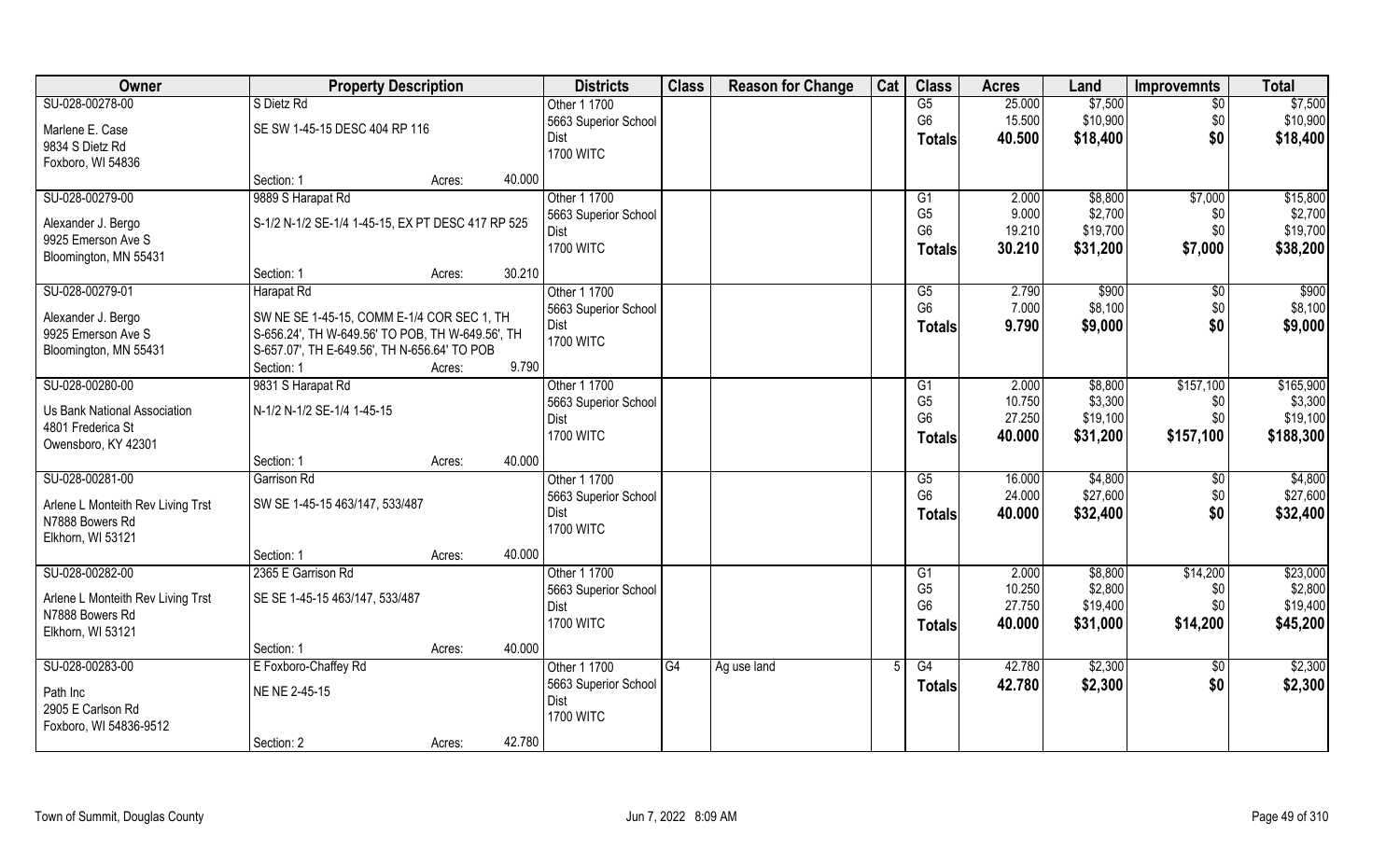| Owner                                | <b>Property Description</b>    |        |        | <b>Districts</b>         | <b>Class</b> | <b>Reason for Change</b> | Cat | <b>Class</b>   | <b>Acres</b> | Land            | <b>Improvemnts</b> | <b>Total</b>    |
|--------------------------------------|--------------------------------|--------|--------|--------------------------|--------------|--------------------------|-----|----------------|--------------|-----------------|--------------------|-----------------|
| SU-028-00284-00                      | E Foxboro-Chaffey Rd           |        |        | Other 1 1700             |              |                          |     | G5             | 38.860       | \$20,400        | $\overline{50}$    | \$20,400        |
| Path Inc                             | NW NE 2-45-15                  |        |        | 5663 Superior School     |              |                          |     | G5M            | 3.600        | \$2,100         | \$0                | \$2,100         |
| 2905 E Carlson Rd                    |                                |        |        | Dist                     |              |                          |     | <b>Totals</b>  | 42.460       | \$22,500        | \$0                | \$22,500        |
| Foxboro, WI 54836-9512               |                                |        |        | <b>1700 WITC</b>         |              |                          |     |                |              |                 |                    |                 |
|                                      | Section: 2                     | Acres: | 42.460 |                          |              |                          |     |                |              |                 |                    |                 |
| SU-028-00285-00                      | Newholm Rd                     |        |        | Other 1 1700             | G4           | Ag use land              |     | G4             | 29.500       | \$1,600         | \$0                | \$1,600         |
| Path Inc                             | SW NE 2-45-15                  |        |        | 5663 Superior School     |              |                          |     | G <sub>5</sub> | 10.500       | \$3,200         | \$0                | \$3,200         |
| 2905 E Carlson Rd                    |                                |        |        | Dist                     |              |                          |     | <b>Totals</b>  | 40.000       | \$4,800         | \$0                | \$4,800         |
| Foxboro, WI 54836-9512               |                                |        |        | <b>1700 WITC</b>         |              |                          |     |                |              |                 |                    |                 |
|                                      | Section: 2                     | Acres: | 40.000 |                          |              |                          |     |                |              |                 |                    |                 |
| SU-028-00286-00                      | Dietz Rd                       |        |        | Other 1 1700             |              |                          |     | G6             | 40.000       | \$28,000        | \$0                | \$28,000        |
|                                      |                                |        |        | 5663 Superior School     |              |                          |     | <b>Totals</b>  | 40.000       | \$28,000        | \$0                | \$28,000        |
| Path Inc                             | SE NE 2-45-15                  |        |        | Dist                     |              |                          |     |                |              |                 |                    |                 |
| 2905 E Carlson Rd                    |                                |        |        | <b>1700 WITC</b>         |              |                          |     |                |              |                 |                    |                 |
| Foxboro, WI 54836-9512               | Section: 2                     | Acres: | 40.000 |                          |              |                          |     |                |              |                 |                    |                 |
| SU-028-00287-00                      | Newholm Rd                     |        |        | Other 1 1700             |              |                          |     | W <sub>4</sub> | 42.130       | $\frac{1}{20}$  | \$0                | \$0             |
|                                      |                                |        |        | 5663 Superior School     |              |                          |     | <b>Totals</b>  | 42.130       | \$0             | \$0                | \$0             |
| Douglas County Fl                    | NE NW 2-45-15                  |        |        | Dist                     |              |                          |     |                |              |                 |                    |                 |
| 1313 Belknap St                      |                                |        |        | <b>1700 WITC</b>         |              |                          |     |                |              |                 |                    |                 |
| Superior, WI 54880                   |                                |        |        |                          |              |                          |     |                |              |                 |                    |                 |
|                                      | Section: 2                     | Acres: | 42.130 |                          |              |                          |     |                |              |                 |                    |                 |
| SU-028-00288-00                      | E Foxboro-Chaffey Rd           |        |        | Other 1 1700             |              |                          |     | W <sub>4</sub> | 10.450       | \$0             | \$0                | \$0             |
| Douglas County Fl                    | NW-1/4 NW NW 2-45-15           |        |        | 5663 Superior School     |              |                          |     | <b>Totals</b>  | 10.450       | \$0             | \$0                | \$0             |
| 1313 Belknap St                      |                                |        |        | Dist<br><b>1700 WITC</b> |              |                          |     |                |              |                 |                    |                 |
| Superior, WI 54880                   |                                |        |        |                          |              |                          |     |                |              |                 |                    |                 |
|                                      | Section: 2                     | Acres: | 10.450 |                          |              |                          |     |                |              |                 |                    |                 |
| SU-028-00289-00                      | 1690 E Foxboro Chaffey Rd      |        |        | Other 1 1700             |              |                          |     | G1             | 2.000        | \$8,800         | \$117,200          | \$126,000       |
| Michael Cramey                       | E-1/2 NW NW & SW NW NW 2-45-15 |        |        | 5663 Superior School     |              |                          |     | G <sub>5</sub> | 21.000       | \$6,300         | \$0                | \$6,300         |
| Tammie Cramey                        |                                |        |        | Dist                     |              |                          |     | G <sub>6</sub> | 8.360        | \$8,600         | \$0                | \$8,600         |
| 1690 E Foxboro Chaffey Rd            |                                |        |        | <b>1700 WITC</b>         |              |                          |     | <b>Totals</b>  | 31.360       | \$23,700        | \$117,200          | \$140,900       |
| Foxboro, WI 54836                    | Section: 2                     | Acres: | 31.360 |                          |              |                          |     |                |              |                 |                    |                 |
| SU-028-00290-00                      | Newholm Rd                     |        |        | Other 1 1700             |              |                          |     | W <sub>4</sub> | 40.000       | $\overline{50}$ | $\sqrt{$0}$        | $\overline{50}$ |
|                                      | SW NW 2-45-15                  |        |        | 5663 Superior School     |              |                          |     | <b>Totals</b>  | 40.000       | \$0             | \$0                | \$0             |
| Douglas County Fl<br>1313 Belknap St |                                |        |        | Dist                     |              |                          |     |                |              |                 |                    |                 |
| Superior, WI 54880                   |                                |        |        | <b>1700 WITC</b>         |              |                          |     |                |              |                 |                    |                 |
|                                      | Section: 2                     | Acres: | 40.000 |                          |              |                          |     |                |              |                 |                    |                 |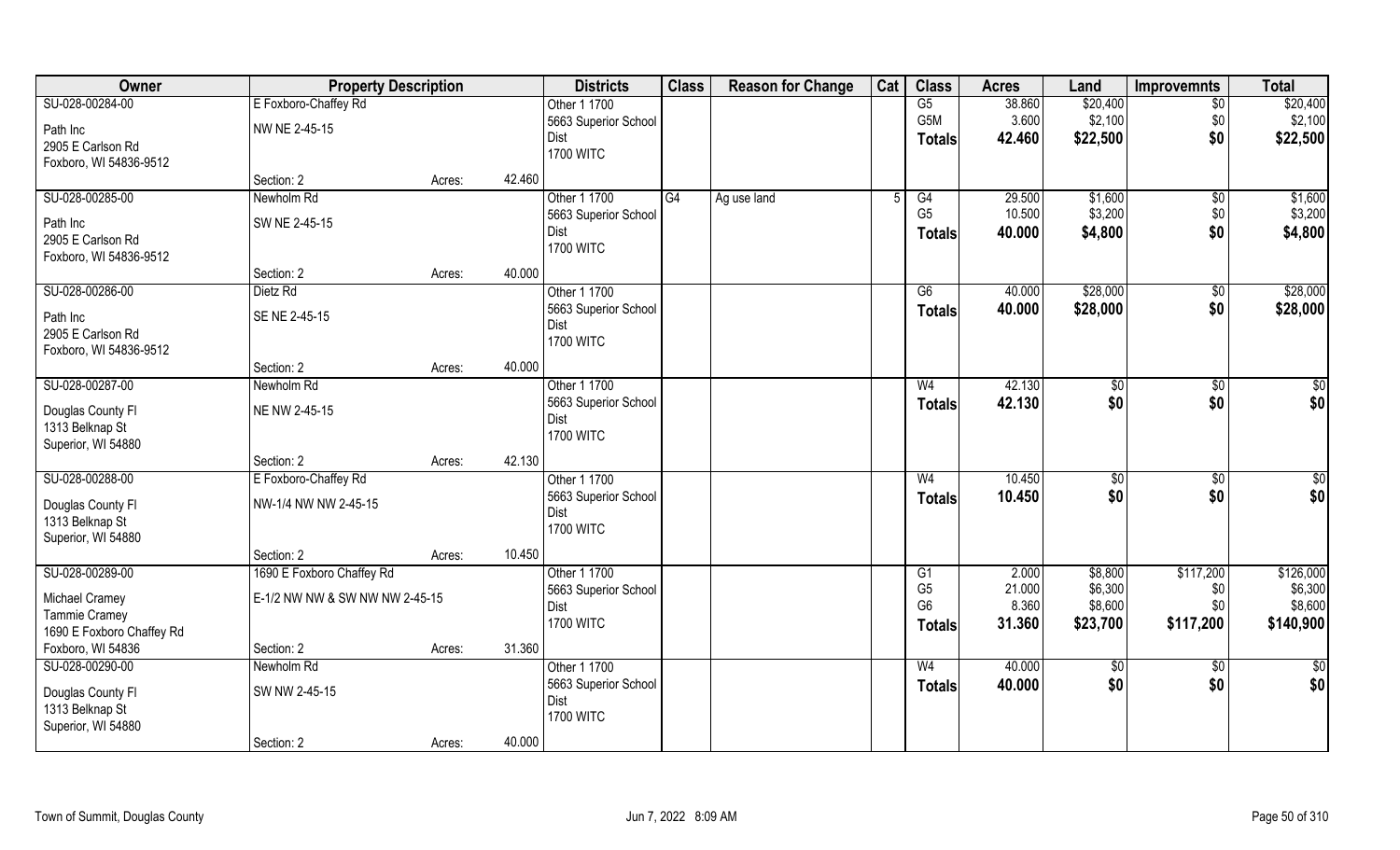| Owner                       | <b>Property Description</b> |        | <b>Districts</b>     | <b>Class</b> | <b>Reason for Change</b> | Cat | <b>Class</b>     | <b>Acres</b> | Land          | <b>Improvemnts</b> | <b>Total</b> |
|-----------------------------|-----------------------------|--------|----------------------|--------------|--------------------------|-----|------------------|--------------|---------------|--------------------|--------------|
| SU-028-00291-00             | Newholm Rd                  |        | Other 1 1700         |              |                          |     | G5               | 10.000       | \$3,000       | $\overline{50}$    | \$3,000      |
| Farynn B. Kimmes            | SE NW 2-45-15               |        | 5663 Superior School |              |                          |     | G <sub>6</sub>   | 30.000       | \$21,000      | \$0                | \$21,000     |
| Joseph P. Kimmes IV         |                             |        | Dist                 |              |                          |     | <b>Totals</b>    | 40.000       | \$24,000      | \$0                | \$24,000     |
| 9805 S Newholm Rd           |                             |        | <b>1700 WITC</b>     |              |                          |     |                  |              |               |                    |              |
| Foxboro, WI 54836           | Section: 2                  | Acres: | 40.000               |              |                          |     |                  |              |               |                    |              |
| SU-028-00292-00             | 9805 S Newholm Rd           |        | Other 1 1700         |              |                          |     | G1               | 2.000        | \$8,800       | \$186,900          | \$195,700    |
|                             |                             |        | 5663 Superior School |              |                          |     | G <sub>5</sub>   | 8.000        | \$2,400       | \$0                | \$2,400      |
| Farynn B. Kimmes            | NE SW 2-45-15               |        | Dist                 |              |                          |     | G <sub>6</sub>   | 30.000       | \$21,000      | \$0                | \$21,000     |
| Joseph P. Kimmes IV         |                             |        | <b>1700 WITC</b>     |              |                          |     | <b>Totals</b>    | 40.000       | \$32,200      | \$186,900          | \$219,100    |
| 9805 S Newholm Rd           |                             |        |                      |              |                          |     |                  |              |               |                    |              |
| Foxboro, WI 54836           | Section: 2                  | Acres: | 40.000               |              |                          |     |                  |              |               |                    |              |
| SU-028-00293-00             | Newholm Rd                  |        | Other 1 1700         |              |                          |     | W <sub>4</sub>   | 80.000       | $\sqrt[6]{3}$ | $\sqrt[6]{30}$     | \$0          |
| Douglas County Fl           | W-1/2 SW-1/4 2-45-15        |        | 5663 Superior School |              |                          |     | <b>Totals</b>    | 80.000       | \$0           | \$0                | \$0          |
| 1313 Belknap St             |                             |        | Dist                 |              |                          |     |                  |              |               |                    |              |
| Superior, WI 54880          |                             |        | <b>1700 WITC</b>     |              |                          |     |                  |              |               |                    |              |
|                             | Section: 2                  | Acres: | 80.000               |              |                          |     |                  |              |               |                    |              |
| SU-028-00294-00             | Newholm Rd                  |        | Other 1 1700         |              |                          |     | G <sub>5</sub> M | 40.000       | \$23,000      | \$0                | \$23,000     |
|                             |                             |        | 5663 Superior School |              |                          |     | <b>Totals</b>    | 40.000       | \$23,000      | \$0                | \$23,000     |
| Path Inc                    | SE SW 2-45-15               |        | Dist                 |              |                          |     |                  |              |               |                    |              |
| 2905 E Carlson Rd           |                             |        | <b>1700 WITC</b>     |              |                          |     |                  |              |               |                    |              |
| Foxboro, WI 54836-9512      |                             |        |                      |              |                          |     |                  |              |               |                    |              |
|                             | Section: 2                  | Acres: | 40.000               |              |                          |     |                  |              |               |                    |              |
| SU-028-00295-00             | 9845 S Dietz Rd             |        | Other 1 1700         |              |                          |     | G1               | 2.000        | \$8,800       | \$87,200           | \$96,000     |
| Luke Wohlwend               | NE SE 2-45-15               |        | 5663 Superior School |              |                          |     | G <sub>6</sub>   | 38.000       | \$39,000      | \$0                | \$39,000     |
| 1701 Madison St Ne Unit 208 |                             |        | Dist                 |              |                          |     | Totals           | 40.000       | \$47,800      | \$87,200           | \$135,000    |
| Minneapolis, MN 55413       |                             |        | <b>1700 WITC</b>     |              |                          |     |                  |              |               |                    |              |
|                             | Section: 2                  | Acres: | 40.000               |              |                          |     |                  |              |               |                    |              |
| SU-028-00296-00             | Dietz Rd                    |        | Other 1 1700         |              |                          |     | G5               | 2.500        | \$800         | \$0                | \$800        |
| Path Inc                    | NW SE 2-45-15               |        | 5663 Superior School |              |                          |     | G5M              | 37.500       | \$21,600      | \$0                | \$21,600     |
| 2905 E Carlson Rd           |                             |        | Dist                 |              |                          |     | <b>Totals</b>    | 40.000       | \$22,400      | \$0                | \$22,400     |
| Foxboro, WI 54836-9512      |                             |        | <b>1700 WITC</b>     |              |                          |     |                  |              |               |                    |              |
|                             | Section: 2                  | Acres: | 40.000               |              |                          |     |                  |              |               |                    |              |
| SU-028-00297-00             | 9939 S Dietz Rd             |        | Other 1 1700         | G4           | Ag use land              |     | G1               | 2.000        | \$8,800       | \$8,700            | \$17,500     |
|                             |                             |        | 5663 Superior School |              |                          |     | G <sub>4</sub>   | 38.000       | \$7,100       | \$0                | \$7,100      |
| Path Inc                    | SW SE 2-45-15               |        | Dist                 |              |                          |     | <b>Totals</b>    | 40.000       | \$15,900      | \$8,700            | \$24,600     |
| 2905 E Carlson Rd           |                             |        | <b>1700 WITC</b>     |              |                          |     |                  |              |               |                    |              |
| Foxboro, WI 54836-9512      |                             |        |                      |              |                          |     |                  |              |               |                    |              |
|                             | Section: 2                  | Acres: | 40.000               |              |                          |     |                  |              |               |                    |              |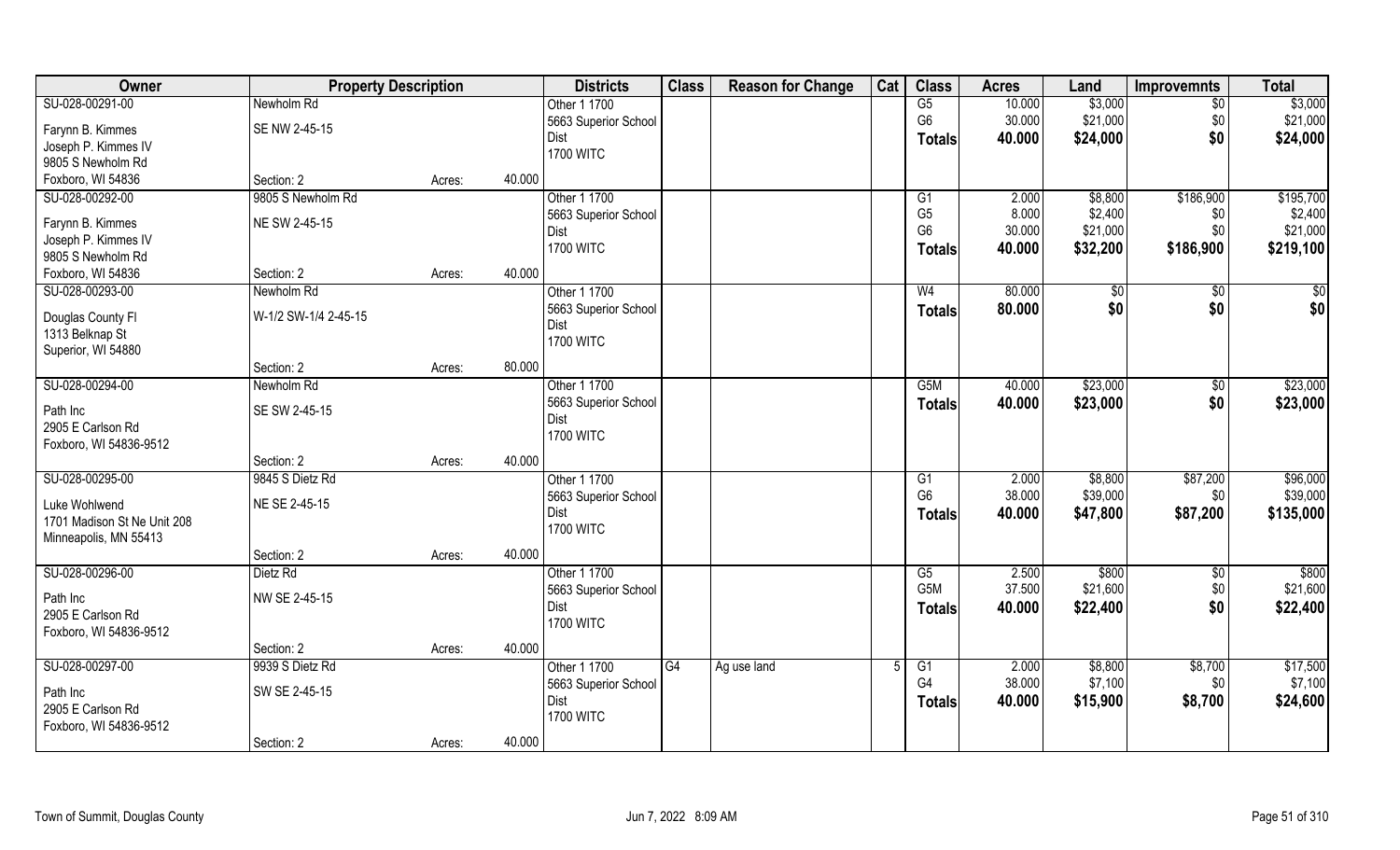| Owner                   | <b>Property Description</b> |        | <b>Districts</b>         | <b>Class</b> | <b>Reason for Change</b> | Cat | <b>Class</b>         | <b>Acres</b> | Land          | Improvemnts     | <b>Total</b>    |
|-------------------------|-----------------------------|--------|--------------------------|--------------|--------------------------|-----|----------------------|--------------|---------------|-----------------|-----------------|
| SU-028-00298-00         | Dietz Rd                    |        | Other 1 1700             |              |                          |     | G5M                  | 40.000       | \$23,000      | $\overline{50}$ | \$23,000        |
| Path Inc                | SE SE 2-45-15               |        | 5663 Superior School     |              |                          |     | <b>Totals</b>        | 40.000       | \$23,000      | \$0             | \$23,000        |
| 2905 E Carlson Rd       |                             |        | Dist                     |              |                          |     |                      |              |               |                 |                 |
| Foxboro, WI 54836-9512  |                             |        | <b>1700 WITC</b>         |              |                          |     |                      |              |               |                 |                 |
|                         | Section: 2                  | Acres: | 40.000                   |              |                          |     |                      |              |               |                 |                 |
| SU-028-00299-00         | E Foxboro Chaffey Rd        |        | Other 1 1700             |              |                          |     | W <sub>4</sub>       | 163.180      | \$0           | \$0             | $\sqrt{50}$     |
|                         |                             |        | 5663 Superior School     |              |                          |     | <b>Totals</b>        | 163.180      | \$0           | \$0             | \$0             |
| Douglas County Fl       | NE-1/4 3-45-15              |        | Dist                     |              |                          |     |                      |              |               |                 |                 |
| 1313 Belknap St         |                             |        | <b>1700 WITC</b>         |              |                          |     |                      |              |               |                 |                 |
| Superior, WI 54880      |                             |        |                          |              |                          |     |                      |              |               |                 |                 |
|                         | Section: 3                  | Acres: | 163.180                  |              |                          |     |                      |              |               |                 |                 |
| SU-028-00300-00         | Foxboro Chaffey Rd          |        | Other 1 1700             |              |                          |     | G5<br>G <sub>6</sub> | 14.000       | \$4,200       | $\sqrt[6]{3}$   | \$4,200         |
| Gene T. Shea            | NE NW 3-45-15               |        | 5663 Superior School     |              |                          |     |                      | 27.530       | \$19,300      | \$0             | \$19,300        |
| Jacquelyn J. Shea       |                             |        | Dist<br><b>1700 WITC</b> |              |                          |     | <b>Totals</b>        | 41.530       | \$23,500      | \$0             | \$23,500        |
| 17261 Blackbird Tr      |                             |        |                          |              |                          |     |                      |              |               |                 |                 |
| Hastings, MN 55033      | Section: 3                  | Acres: | 41.530                   |              |                          |     |                      |              |               |                 |                 |
| SU-028-00301-00         | 9658 S Guhlke Re            |        | Other 1 1700             |              |                          |     | G1                   | 1.000        | \$5,500       | \$201,200       | \$206,700       |
| Gene T. Shea            | NW NW 3-45-15               |        | 5663 Superior School     |              |                          |     | G <sub>5</sub>       | 20.490       | \$5,700       | \$0             | \$5,700         |
| Jacquelyn J. Shea       |                             |        | Dist                     |              |                          |     | G <sub>6</sub>       | 20.000       | \$14,000      | \$0             | \$14,000        |
| 17261 Blackbird Tr      |                             |        | <b>1700 WITC</b>         |              |                          |     | <b>Totals</b>        | 41.490       | \$25,200      | \$201,200       | \$226,400       |
| Hastings, MN 55033      | Section: 3                  | Acres: | 41.490                   |              |                          |     |                      |              |               |                 |                 |
| SU-028-00302-00         | <b>Gruhlke Rd</b>           |        | Other 1 1700             |              |                          |     | W <sub>4</sub>       | 80.000       | $\sqrt[6]{3}$ | \$0             | $\overline{50}$ |
|                         |                             |        | 5663 Superior School     |              |                          |     | <b>Totals</b>        | 80.000       | \$0           | \$0             | \$0             |
| Douglas County Fl       | S-1/2 NW-1/4 3-45-15        |        | Dist                     |              |                          |     |                      |              |               |                 |                 |
| 1313 Belknap St         |                             |        | <b>1700 WITC</b>         |              |                          |     |                      |              |               |                 |                 |
| Superior, WI 54880      |                             |        |                          |              |                          |     |                      |              |               |                 |                 |
|                         | Section: 3                  | Acres: | 80.000                   |              |                          |     |                      |              |               |                 |                 |
| SU-028-00303-00         | Gruhlke Rd                  |        | Other 1 1700             |              |                          |     | W <sub>4</sub>       | 80.000       | $\sqrt{6}$    | \$0             | $\frac{6}{3}$   |
| Douglas County Fl       | N-1/2 SW-1/4 3-45-15        |        | 5663 Superior School     |              |                          |     | <b>Totals</b>        | 80.000       | \$0           | \$0             | \$0             |
| 1313 Belknap St         |                             |        | Dist<br><b>1700 WITC</b> |              |                          |     |                      |              |               |                 |                 |
| Superior, WI 54880      |                             |        |                          |              |                          |     |                      |              |               |                 |                 |
|                         | Section: 3                  | Acres: | 80.000                   |              |                          |     |                      |              |               |                 |                 |
| SU-028-00304-00         | Gruhlke Rd                  |        | Other 1 1700             |              |                          |     | G5                   | 10.000       | \$3,000       | \$0             | \$3,000         |
| Michael J. Milliken     | SW SW 3-45-15               |        | 5663 Superior School     |              |                          |     | G <sub>6</sub>       | 30.000       | \$34,500      | \$0             | \$34,500        |
| Patty Jo Milliken       |                             |        | Dist                     |              |                          |     | <b>Totals</b>        | 40.000       | \$37,500      | \$0             | \$37,500        |
| 50595 Martin Rd         |                             |        | <b>1700 WITC</b>         |              |                          |     |                      |              |               |                 |                 |
| Solon Springs, WI 54873 | Section: 3                  | Acres: | 40.000                   |              |                          |     |                      |              |               |                 |                 |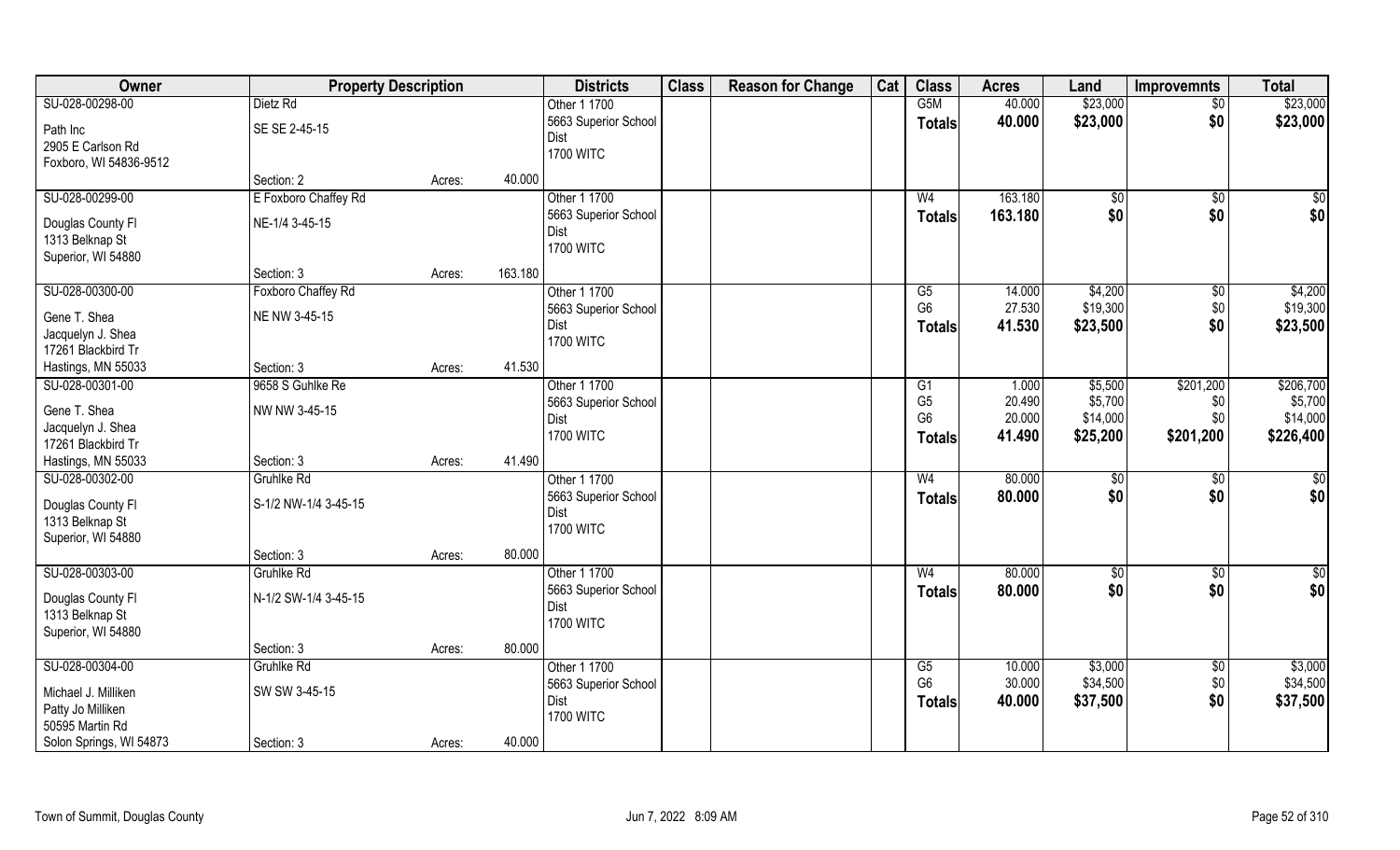| Owner                             | <b>Property Description</b> |                   | <b>Districts</b>             | <b>Class</b> | <b>Reason for Change</b> | Cat | <b>Class</b>    | <b>Acres</b> | Land     | <b>Improvemnts</b> | <b>Total</b> |
|-----------------------------------|-----------------------------|-------------------|------------------------------|--------------|--------------------------|-----|-----------------|--------------|----------|--------------------|--------------|
| SU-028-00305-00                   | Gruhlke Rd                  |                   | Other 1 1700                 |              |                          |     | G5              | 17.000       | \$5,100  | $\overline{50}$    | \$5,100      |
| Michael J. Milliken               | SE SW 3-45-15               |                   | 5663 Superior School         |              |                          |     | G <sub>6</sub>  | 23.000       | \$26,500 | \$0                | \$26,500     |
| Patty Jo Milliken                 |                             |                   | Dist                         |              |                          |     | <b>Totals</b>   | 40.000       | \$31,600 | \$0                | \$31,600     |
| 50595 Martin Rd                   |                             |                   | <b>1700 WITC</b>             |              |                          |     |                 |              |          |                    |              |
| Solon Springs, WI 54873           | Section: 3                  | 40.000<br>Acres:  |                              |              |                          |     |                 |              |          |                    |              |
| SU-028-00306-00                   | <b>Gruhlke Rd</b>           |                   | Other 1 1700                 |              |                          |     | W <sub>4</sub>  | 160.000      | \$0      | \$0                | \$0          |
|                                   |                             |                   |                              |              |                          |     |                 |              |          |                    |              |
| Douglas County Fl                 | SE-1/4 3-45-15              |                   | 5663 Superior School<br>Dist |              |                          |     | <b>Totals</b>   | 160.000      | \$0      | \$0                | \$0          |
| 1313 Belknap St                   |                             |                   | <b>1700 WITC</b>             |              |                          |     |                 |              |          |                    |              |
| Superior, WI 54880                |                             |                   |                              |              |                          |     |                 |              |          |                    |              |
|                                   | Section: 3                  | 160.000<br>Acres: |                              |              |                          |     |                 |              |          |                    |              |
| SU-028-00307-00                   | 1140 E Foxboro Chaffey Rd   |                   | Other 1 1700                 |              |                          |     | G1              | 2.000        | \$8,800  | \$123,800          | \$132,600    |
| Douglas D & Anna M Pearson Family | NE NE 4-45-15               |                   | 5663 Superior School         |              |                          |     | G <sub>5</sub>  | 9.500        | \$2,900  | \$0                | \$2,900      |
| Trust                             |                             |                   | Dist                         |              |                          |     | G <sub>6</sub>  | 30.030       | \$30,800 | \$0                | \$30,800     |
| 1140 E Foxboro Chaffey Rd         |                             |                   | <b>1700 WITC</b>             |              |                          |     | Totals          | 41.530       | \$42,500 | \$123,800          | \$166,300    |
| Foxboro, WI 54836                 | Section: 4                  | 41.530<br>Acres:  |                              |              |                          |     |                 |              |          |                    |              |
| SU-028-00308-00                   | 1010 E Foxboro Chaffey Rd   |                   | Other 1 1700                 | G4           | Ag use land              |     | G1              | 2.000        | \$8,800  | \$70,300           | \$79,100     |
|                                   |                             |                   | 5663 Superior School         |              |                          |     | G4              | 18.000       | \$2,600  | \$0                | \$2,600      |
| Kim M. Hart                       | NW NE 4-45-15               |                   | Dist                         |              |                          |     | G <sub>5</sub>  | 10.000       | \$3,500  | \$0                | \$3,500      |
| 1010 E Foxboro Chaffey Rd         |                             |                   | <b>1700 WITC</b>             |              |                          |     | G5M             | 11.590       | \$6,000  | \$0                | \$6,000      |
| Foxboro, WI 54836                 |                             |                   |                              |              |                          |     | <b>Totals</b>   | 41.590       | \$20,900 | \$70,300           | \$91,200     |
|                                   | Section: 4                  | 41.590<br>Acres:  |                              |              |                          |     |                 |              |          |                    |              |
| SU-028-00309-00                   | E Foxboro Chaffey Rd        |                   | Other 1 1700                 |              |                          |     | $\overline{G6}$ | 40.000       | \$37,000 | \$0                | \$37,000     |
| Carole A. Thompson                | SW NE 4-45-15               |                   | 5663 Superior School         |              |                          |     | <b>Totals</b>   | 40.000       | \$37,000 | \$0                | \$37,000     |
| 1301 Weeks Ave Apt 206            |                             |                   | Dist                         |              |                          |     |                 |              |          |                    |              |
| Superior, WI 54880                |                             |                   | <b>1700 WITC</b>             |              |                          |     |                 |              |          |                    |              |
|                                   | Section: 4                  | 40.000<br>Acres:  |                              |              |                          |     |                 |              |          |                    |              |
| SU-028-00309-01                   | S Gruhike Rd                |                   | Other 1 1700                 |              |                          |     | G5              | 2.000        | \$600    | \$0                | \$600        |
|                                   |                             |                   | 5663 Superior School         |              |                          |     | G <sub>6</sub>  | 28.000       | \$27,300 | \$0                | \$27,300     |
| Carole A. Thompson                | SE NE 4-45-15, EX SE-1/4    |                   | Dist                         |              |                          |     | <b>Totals</b>   | 30.000       | \$27,900 | \$0                | \$27,900     |
| 1301 Weeks Ave Apt 206            |                             |                   | <b>1700 WITC</b>             |              |                          |     |                 |              |          |                    |              |
| Superior, WI 54880                |                             |                   |                              |              |                          |     |                 |              |          |                    |              |
|                                   | Section: 4                  | 30.000<br>Acres:  |                              |              |                          |     |                 |              |          |                    |              |
| SU-028-00309-02                   | 9777 S Gruhlke Rd           |                   | Other 1 1700                 |              |                          |     | G1              | 2.000        | \$8,800  | \$311,500          | \$320,300    |
| Michael Rathbun                   | SE SE NE 4-45-15            |                   | 5663 Superior School         |              |                          |     | G <sub>6</sub>  | 8.000        | \$8,200  | \$0                | \$8,200      |
| Melinda Rathbun                   |                             |                   | Dist                         |              |                          |     | <b>Totals</b>   | 10.000       | \$17,000 | \$311,500          | \$328,500    |
| 9777 S Gruhlke Rd                 |                             |                   | <b>1700 WITC</b>             |              |                          |     |                 |              |          |                    |              |
| Foxboro, WI 54839                 | Section: 4                  | Acres:            | 10.000                       |              |                          |     |                 |              |          |                    |              |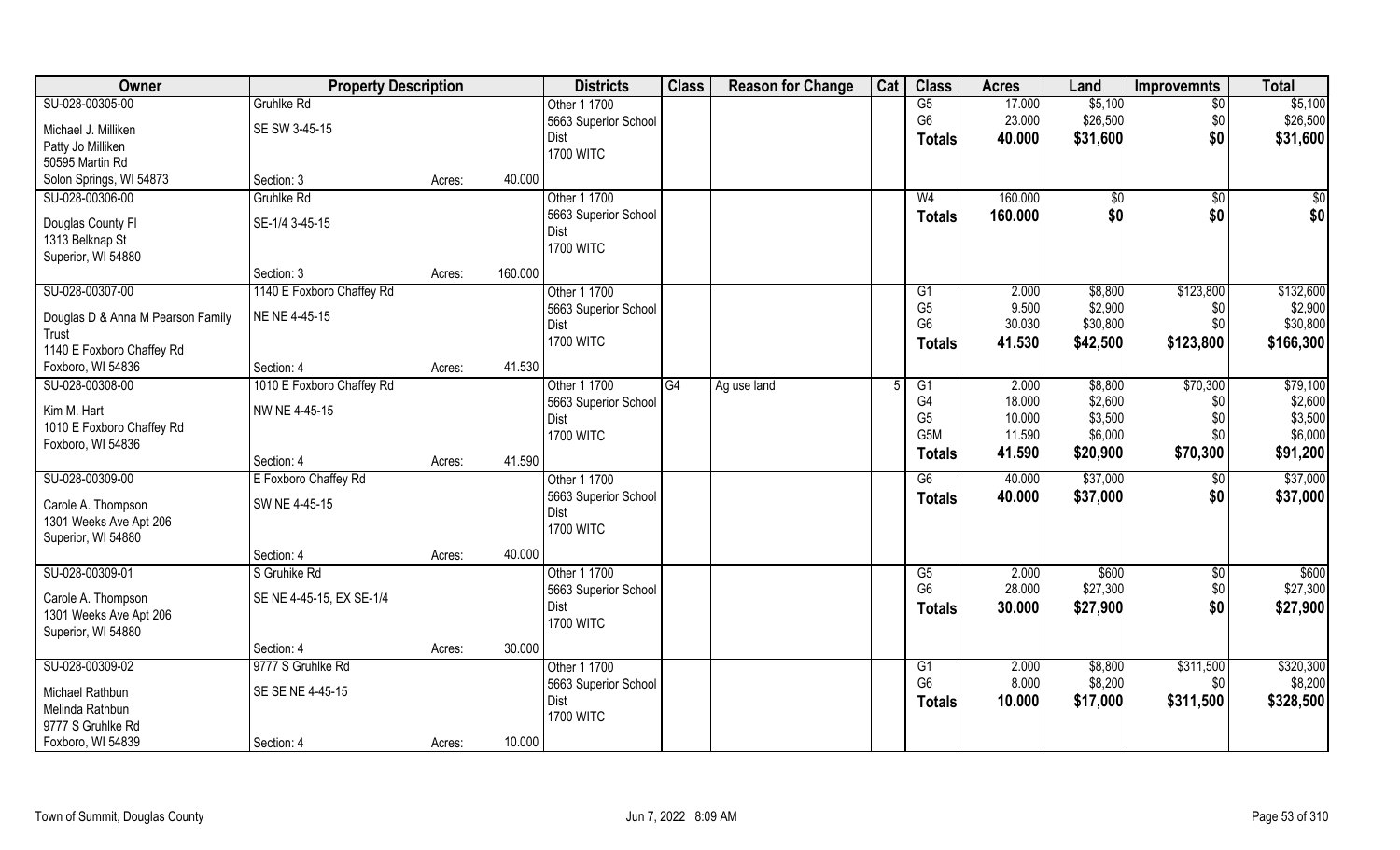| Owner                               | <b>Property Description</b>                        |                  | <b>Districts</b>     | <b>Class</b>    | <b>Reason for Change</b> | Cat | <b>Class</b>   | <b>Acres</b> | Land     | <b>Improvemnts</b> | <b>Total</b> |
|-------------------------------------|----------------------------------------------------|------------------|----------------------|-----------------|--------------------------|-----|----------------|--------------|----------|--------------------|--------------|
| SU-028-00310-00                     | 952 E Foxboro Chaffey Rd                           |                  | Other 1 1700         |                 |                          |     | G1             | 2.000        | \$8,800  | \$81,200           | \$90,000     |
| Angela M. Emberson                  | PT NE NW 4-45-15, BGN NE CNR OF NE NW, TH W-33     |                  | 5663 Superior School |                 |                          |     | G4             | 3.000        | \$400    | \$0                | \$400        |
| 952 E Foxboro Chaffey Rd            | TO POB, TH W-957', TH S-660', TH E-957', TH N-660' |                  | Dist                 |                 |                          |     | G5M            | 9.500        | \$4,900  | \$0                | \$4,900      |
| Foxboro, WI 54836                   | TO POB.                                            |                  | <b>1700 WITC</b>     |                 |                          |     | Totals         | 14.500       | \$14,100 | \$81,200           | \$95,300     |
|                                     | Section: 4                                         | 14.500<br>Acres: |                      |                 |                          |     |                |              |          |                    |              |
| SU-028-00310-01                     | E Foxboro Chaffey Rd                               |                  | Other 1 1700         | G4              | Ag use land              |     | G4             | 16.150       | \$2,300  | $\sqrt[6]{}$       | \$2,300      |
|                                     |                                                    |                  | 5663 Superior School |                 |                          |     | G5M            | 10.000       | \$5,800  | \$0                | \$5,800      |
| Douglas D & Anna M Pearson Family   | NE NW 4-45-15, EX E'LY 33', EX PT BGN NE CNR OF    |                  | Dist                 |                 |                          |     | <b>Totals</b>  | 26.150       | \$8,100  | \$0                | \$8,100      |
| Trust                               | NE NW, TH W-33' TO POB, TH W-957', TH S-660', TH   |                  | <b>1700 WITC</b>     |                 |                          |     |                |              |          |                    |              |
| Marion A. Pearson                   | E-957', TH N-660' TO POB.                          |                  |                      |                 |                          |     |                |              |          |                    |              |
| 1140 E Foxboro Chaffey Rd           | Section: 4                                         | 26.150<br>Acres: |                      |                 |                          |     |                |              |          |                    |              |
| Foxboro, WI 54836                   |                                                    |                  |                      |                 |                          |     |                |              |          |                    |              |
| SU-028-00311-00                     | E Foxboro Chaffey Rd                               |                  | Other 1 1700         |                 |                          |     | G6             | 1.000        | \$1,200  | $\sqrt{6}$         | \$1,200      |
| Kim M. Hart                         | PT NE NW 4-45-15, COM NE CNR NE NW, TH W-33',      |                  | 5663 Superior School |                 |                          |     | <b>Totals</b>  | 1.000        | \$1,200  | \$0                | \$1,200      |
| 1010 E Foxboro Chaffey Rd           | TH S-1320', TH E-33', TH N-1320' TO POB            |                  | Dist                 |                 |                          |     |                |              |          |                    |              |
| Foxboro, WI 54836                   |                                                    |                  | <b>1700 WITC</b>     |                 |                          |     |                |              |          |                    |              |
|                                     | Section: 4                                         | Acres:           | 1.000                |                 |                          |     |                |              |          |                    |              |
| SU-028-00312-00                     | 9718 S Thompson Rd                                 |                  | Other 1 1700         | G4              | Ag use land              |     | G4             | 18.960       | \$2,700  | $\sqrt[6]{3}$      | \$2,700      |
|                                     |                                                    |                  | 5663 Superior School |                 |                          |     | G <sub>5</sub> | 5.750        | \$1,600  | \$0                | \$1,600      |
| Ed & Shirley Hadley Trust Agreement | NW NW, EX SW NW NW 4-45-15                         |                  | <b>Dist</b>          |                 |                          |     | G5M            | 7.000        | \$4,100  | \$0                | \$4,100      |
| 808 E California Blvd               |                                                    |                  | <b>1700 WITC</b>     |                 |                          |     | <b>Totals</b>  | 31.710       | \$8,400  | \$0                | \$8,400      |
| Florence, AZ 85132                  |                                                    |                  |                      |                 |                          |     |                |              |          |                    |              |
|                                     | Section: 4                                         | 31.710<br>Acres: |                      |                 |                          |     |                |              |          |                    |              |
| SU-028-00312-01                     | 9718 S Thompson Rd                                 |                  | Other 1 1700         |                 |                          |     | G1             | 2.000        | \$8,800  | \$21,700           | \$30,500     |
| Doug S. Olson                       | SW NW NW 4-45-15                                   |                  | 5663 Superior School |                 |                          |     | G4             | 2.000        | \$300    | \$0                | \$300        |
| 9718 S Thompson Rd                  |                                                    |                  | <b>Dist</b>          |                 |                          |     | G5M            | 6.000        | \$3,100  | \$0\$              | \$3,100      |
| Summit, WI 54836                    |                                                    |                  | <b>1700 WITC</b>     |                 |                          |     | <b>Totals</b>  | 10.000       | \$12,200 | \$21,700           | \$33,900     |
|                                     | Section: 4                                         | 10.000<br>Acres: |                      |                 |                          |     |                |              |          |                    |              |
| SU-028-00313-00                     | 9756 S Thompson Rd                                 |                  | Other 1 1700         | G4              | Ag use land              |     | G1             | 2.000        | \$8,800  | \$125,900          | \$134,700    |
| Steven W. Becker                    | SW NW 4-45-15 DESC 485 RP 585                      |                  | 5663 Superior School |                 |                          |     | G <sub>4</sub> | 23.000       | \$3,300  | \$0                | \$3,300      |
| Elizabeth Becker                    |                                                    |                  | <b>Dist</b>          |                 |                          |     | G5M            | 15.000       | \$7,700  | \$0                | \$7,700      |
| 9756 S Thompson Rd                  |                                                    |                  | <b>1700 WITC</b>     |                 |                          |     | <b>Totals</b>  | 40.000       | \$19,800 | \$125,900          | \$145,700    |
| Foxboro, WI 54836                   | Section: 4                                         | 40.000<br>Acres: |                      |                 |                          |     |                |              |          |                    |              |
| SU-028-00314-00                     | Thompson Rd                                        |                  | Other 1 1700         | $\overline{G4}$ |                          |     | G4             | 18.000       | \$2,600  | $\overline{50}$    | \$2,600      |
|                                     |                                                    |                  | 5663 Superior School |                 | Ag use land              |     | G <sub>5</sub> | 1.000        | \$300    | \$0                | \$300        |
| Steven W. Becker                    | SE NW 4-45-15 DESC 485 RP 585                      |                  | <b>Dist</b>          |                 |                          |     | G5M            | 21.000       | \$12,100 | \$0                | \$12,100     |
| Elizabeth Becker                    |                                                    |                  | <b>1700 WITC</b>     |                 |                          |     |                | 40.000       |          | \$0                |              |
| 9756 S Thompson Rd                  |                                                    |                  |                      |                 |                          |     | <b>Totals</b>  |              | \$15,000 |                    | \$15,000     |
| Foxboro, WI 54836                   | Section: 4                                         | 40.000<br>Acres: |                      |                 |                          |     |                |              |          |                    |              |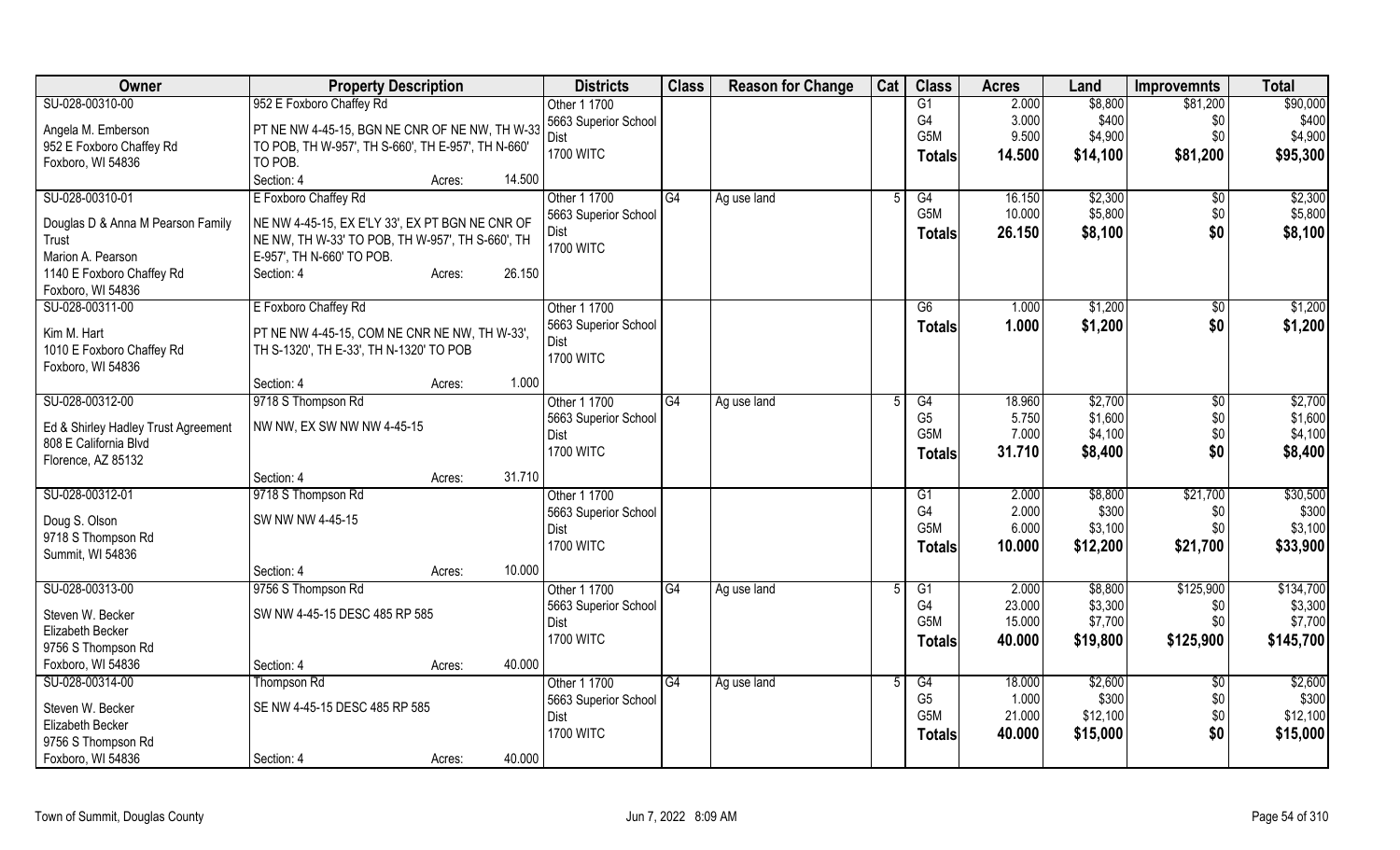| Owner                  | <b>Property Description</b> |        |        | <b>Districts</b>     | <b>Class</b> | <b>Reason for Change</b> | Cat | <b>Class</b>     | <b>Acres</b> | Land        | <b>Improvemnts</b> | <b>Total</b>    |
|------------------------|-----------------------------|--------|--------|----------------------|--------------|--------------------------|-----|------------------|--------------|-------------|--------------------|-----------------|
| SU-028-00315-00        | <b>Thompson Rd</b>          |        |        | Other 1 1700         |              |                          |     | $\overline{G6}$  | 20.000       | \$23,000    | $\sqrt{$0}$        | \$23,000        |
| Linda L. Thompson      | NE SW, W-1/2 4-45-15        |        |        | 5663 Superior School |              |                          |     | <b>Totals</b>    | 20.000       | \$23,000    | \$0                | \$23,000        |
| 9810 S Thompson Rd     |                             |        |        | Dist                 |              |                          |     |                  |              |             |                    |                 |
| Foxboro, WI 5483       |                             |        |        | <b>1700 WITC</b>     |              |                          |     |                  |              |             |                    |                 |
|                        | Section: 4                  | Acres: | 20.000 |                      |              |                          |     |                  |              |             |                    |                 |
| SU-028-00315-01        | Thompson Rd                 |        |        | Other 1 1700         |              |                          |     | G5               | 2.000        | \$600       | \$0                | \$600           |
| Carole A. Thompson     | E-1/2 NE SW 4-45-15         |        |        | 5663 Superior School |              |                          |     | G <sub>6</sub>   | 18.000       | \$20,700    | \$0                | \$20,700        |
| 1301 Weeks Ave Apt 206 |                             |        |        | <b>Dist</b>          |              |                          |     | <b>Totals</b>    | 20.000       | \$21,300    | \$0                | \$21,300        |
| Superior, WI 54880     |                             |        |        | <b>1700 WITC</b>     |              |                          |     |                  |              |             |                    |                 |
|                        | Section: 4                  | Acres: | 20.000 |                      |              |                          |     |                  |              |             |                    |                 |
| SU-028-00316-00        | 9810 S Thompson Rd          |        |        | Other 1 1700         | G4           | Ag use land              |     | G1               | 2.000        | \$8,800     | \$138,700          | \$147,500       |
| Linda L. Thompson      | NW SW 4-45-15               |        |        | 5663 Superior School |              |                          |     | G4               | 9.000        | \$1,300     | \$0                | \$1,300         |
| 9810 S Thompson Rd     |                             |        |        | Dist                 |              |                          |     | G <sub>5</sub>   | 2.000        | \$600       | \$0                | \$600           |
| Foxboro, WI 5483       |                             |        |        | <b>1700 WITC</b>     |              |                          |     | G <sub>5</sub> M | 27.000       | \$13,900    | \$0                | \$13,900        |
|                        | Section: 4                  | Acres: | 40.000 |                      |              |                          |     | <b>Totals</b>    | 40.000       | \$24,600    | \$138,700          | \$163,300       |
| SU-028-00317-00        | Thompson Rd                 |        |        | Other 1 1700         |              |                          |     | W <sub>4</sub>   | 80.000       | $ $ \$0     | \$0                | \$0             |
| Douglas County FI      | S-1/2 SW-1/4 4-45-15        |        |        | 5663 Superior School |              |                          |     | <b>Totals</b>    | 80.000       | \$0         | \$0                | \$0             |
| 1313 Belknap St        |                             |        |        | <b>Dist</b>          |              |                          |     |                  |              |             |                    |                 |
| Superior, WI 54880     |                             |        |        | <b>1700 WITC</b>     |              |                          |     |                  |              |             |                    |                 |
|                        | Section: 4                  | Acres: | 80.000 |                      |              |                          |     |                  |              |             |                    |                 |
| SU-028-00318-00        | Guhlke Rd                   |        |        | Other 1 1700         |              |                          |     | $\overline{G6}$  | 40.000       | \$46,000    | $\overline{50}$    | \$46,000        |
| Carole A. Thompson     | NE SE 4-45-15               |        |        | 5663 Superior School |              |                          |     | <b>Totals</b>    | 40.000       | \$46,000    | \$0                | \$46,000        |
| 1301 Weeks Ave Apt 206 |                             |        |        | <b>Dist</b>          |              |                          |     |                  |              |             |                    |                 |
| Superior, WI 54880     |                             |        |        | <b>1700 WITC</b>     |              |                          |     |                  |              |             |                    |                 |
|                        | Section: 4                  | Acres: | 40.000 |                      |              |                          |     |                  |              |             |                    |                 |
| SU-028-00319-00        | Guhlke Rd                   |        |        | Other 1 1700         |              |                          |     | G5               | 15.000       | \$4,500     | $\sqrt{$0}$        | \$4,500         |
| Carole A. Thompson     | NW SE 4-45-15               |        |        | 5663 Superior School |              |                          |     | G <sub>6</sub>   | 25.000       | \$28,800    | \$0                | \$28,800        |
| 1301 Weeks Ave Apt 206 |                             |        |        | Dist                 |              |                          |     | <b>Totals</b>    | 40.000       | \$33,300    | \$0                | \$33,300        |
| Superior, WI 54880     |                             |        |        | <b>1700 WITC</b>     |              |                          |     |                  |              |             |                    |                 |
|                        | Section: 4                  | Acres: | 40.000 |                      |              |                          |     |                  |              |             |                    |                 |
| SU-028-00320-00        | Guhlke Rd                   |        |        | Other 1 1700         |              |                          |     | W <sub>4</sub>   | 80.000       | $\sqrt{$0}$ | $\sqrt{$0}$        | $\overline{50}$ |
| Douglas County Fl      | S-1/2 SE-1/4 4-45-15        |        |        | 5663 Superior School |              |                          |     | <b>Totals</b>    | 80.000       | \$0         | \$0                | \$0             |
| 1313 Belknap St        |                             |        |        | <b>Dist</b>          |              |                          |     |                  |              |             |                    |                 |
| Superior, WI 54880     |                             |        |        | <b>1700 WITC</b>     |              |                          |     |                  |              |             |                    |                 |
|                        | Section: 4                  | Acres: | 80.000 |                      |              |                          |     |                  |              |             |                    |                 |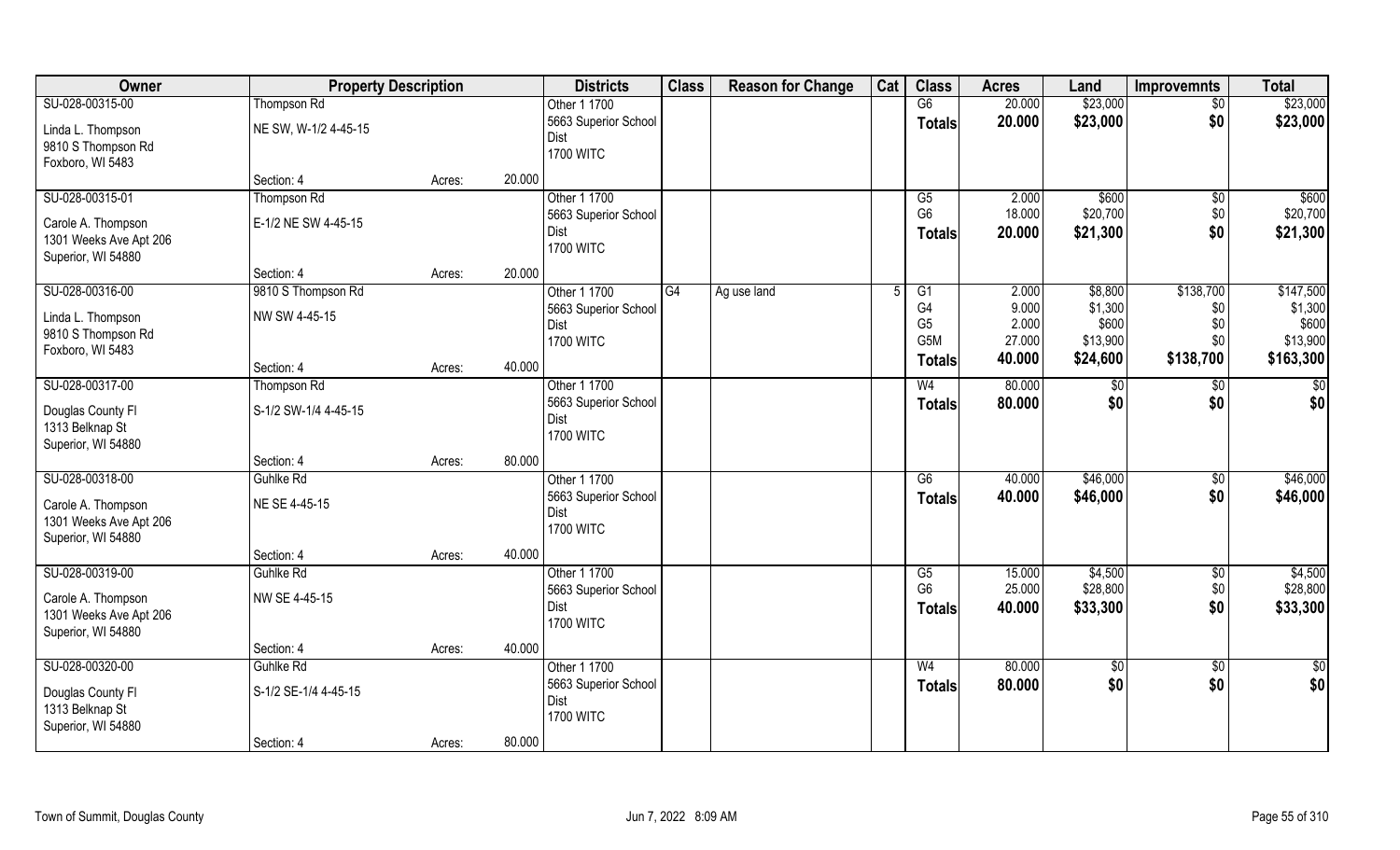| Owner              | <b>Property Description</b>    |        |         | <b>Districts</b>     | <b>Class</b> | <b>Reason for Change</b> | Cat | <b>Class</b>   | <b>Acres</b> | Land        | <b>Improvemnts</b> | <b>Total</b>    |
|--------------------|--------------------------------|--------|---------|----------------------|--------------|--------------------------|-----|----------------|--------------|-------------|--------------------|-----------------|
| SU-028-00321-00    | Thompson Rd                    |        |         | Other 1 1700         |              |                          |     | W <sub>4</sub> | 83.250       | \$0         | $\sqrt{$0}$        | $\overline{50}$ |
| Douglas County Fl  | N-1/2 NE-1/4 5-45-15           |        |         | 5663 Superior School |              |                          |     | <b>Totals</b>  | 83.250       | \$0         | \$0                | \$0             |
| 1313 Belknap St    |                                |        |         | Dist                 |              |                          |     |                |              |             |                    |                 |
| Superior, WI 54880 |                                |        |         | <b>1700 WITC</b>     |              |                          |     |                |              |             |                    |                 |
|                    | Section: 5                     | Acres: | 83.250  |                      |              |                          |     |                |              |             |                    |                 |
| SU-028-00322-00    | None                           |        |         | Other 1 1700         |              |                          |     | G5             | 29.500       | \$8,900     | \$0                | \$8,900         |
| Linda L. Thompson  | SW NE 5-45-15                  |        |         | 5663 Superior School |              |                          |     | G <sub>6</sub> | 10.500       | \$12,100    | \$0                | \$12,100        |
| 9810 S Thompson Rd |                                |        |         | Dist                 |              |                          |     | <b>Totals</b>  | 40.000       | \$21,000    | \$0                | \$21,000        |
| Foxboro, WI 5483   |                                |        |         | <b>1700 WITC</b>     |              |                          |     |                |              |             |                    |                 |
|                    | Section: 5                     | Acres: | 40.000  |                      |              |                          |     |                |              |             |                    |                 |
| SU-028-00323-00    | 9757 S Thompson Rd             |        |         | Other 1 1700         |              |                          |     | G1             | 2.000        | \$8,800     | \$5,400            | \$14,200        |
| Linda L. Thompson  | SE NE 5-45-15                  |        |         | 5663 Superior School |              |                          |     | G <sub>5</sub> | 28.000       | \$7,700     | \$0                | \$7,700         |
| 9810 S Thompson Rd |                                |        |         | Dist                 |              |                          |     | G <sub>6</sub> | 10.000       | \$11,500    | \$0                | \$11,500        |
| Foxboro, WI 5483   |                                |        |         | <b>1700 WITC</b>     |              |                          |     | Totals         | 40.000       | \$28,000    | \$5,400            | \$33,400        |
|                    | Section: 5                     | Acres: | 40.000  |                      |              |                          |     |                |              |             |                    |                 |
| SU-028-00324-00    | Thompson Rd                    |        |         | Other 1 1700         |              |                          |     | W <sub>4</sub> | 162.830      | \$0         | \$0                | \$0             |
| Douglas County Fl  | NW-1/4 5-45-15                 |        |         | 5663 Superior School |              |                          |     | <b>Totals</b>  | 162.830      | \$0         | \$0                | \$0             |
| 1313 Belknap St    |                                |        |         | Dist                 |              |                          |     |                |              |             |                    |                 |
| Superior, WI 54880 |                                |        |         | <b>1700 WITC</b>     |              |                          |     |                |              |             |                    |                 |
|                    | Section: 5                     | Acres: | 162.830 |                      |              |                          |     |                |              |             |                    |                 |
| SU-028-00325-00    | Thompson Rd                    |        |         | Other 1 1700         |              |                          |     | W <sub>4</sub> | 160.000      | $\sqrt{50}$ | $\overline{50}$    | $\sqrt{50}$     |
| Douglas County Fl  | SW-1/4 5-45-15                 |        |         | 5663 Superior School |              |                          |     | <b>Totals</b>  | 160.000      | \$0         | \$0                | \$0             |
| 1313 Belknap St    |                                |        |         | Dist                 |              |                          |     |                |              |             |                    |                 |
| Superior, WI 54880 |                                |        |         | <b>1700 WITC</b>     |              |                          |     |                |              |             |                    |                 |
|                    | Section: 5                     | Acres: | 160.000 |                      |              |                          |     |                |              |             |                    |                 |
| SU-028-00326-00    | Thompson Rd                    |        |         | Other 1 1700         |              |                          |     | W <sub>4</sub> | 140.000      | \$0         | $\sqrt{$0}$        | $\overline{50}$ |
| Douglas County Fl  | SE-1/4, EX E-1/2 NE SE 5-45-15 |        |         | 5663 Superior School |              |                          |     | <b>Totals</b>  | 140.000      | \$0         | \$0                | \$0             |
| 1313 Belknap St    |                                |        |         | Dist                 |              |                          |     |                |              |             |                    |                 |
| Superior, WI 54880 |                                |        |         | <b>1700 WITC</b>     |              |                          |     |                |              |             |                    |                 |
|                    | Section: 5                     | Acres: | 140.000 |                      |              |                          |     |                |              |             |                    |                 |
| SU-028-00327-00    | 9829 S Thompson Rd             |        |         | Other 1 1700         |              |                          |     | G1             | 2.000        | \$8,800     | \$131,800          | \$140,600       |
| Justin J. Day      | E-1/2 NE SE 5-45-15            |        |         | 5663 Superior School |              |                          |     | G <sub>6</sub> | 18.000       | \$12,600    | \$0                | \$12,600        |
| 9829 S Thompson Rd |                                |        |         | Dist                 |              |                          |     | <b>Totals</b>  | 20.000       | \$21,400    | \$131,800          | \$153,200       |
| Foxboro, WI 54836  |                                |        |         | <b>1700 WITC</b>     |              |                          |     |                |              |             |                    |                 |
|                    | Section: 5                     | Acres: | 20.000  |                      |              |                          |     |                |              |             |                    |                 |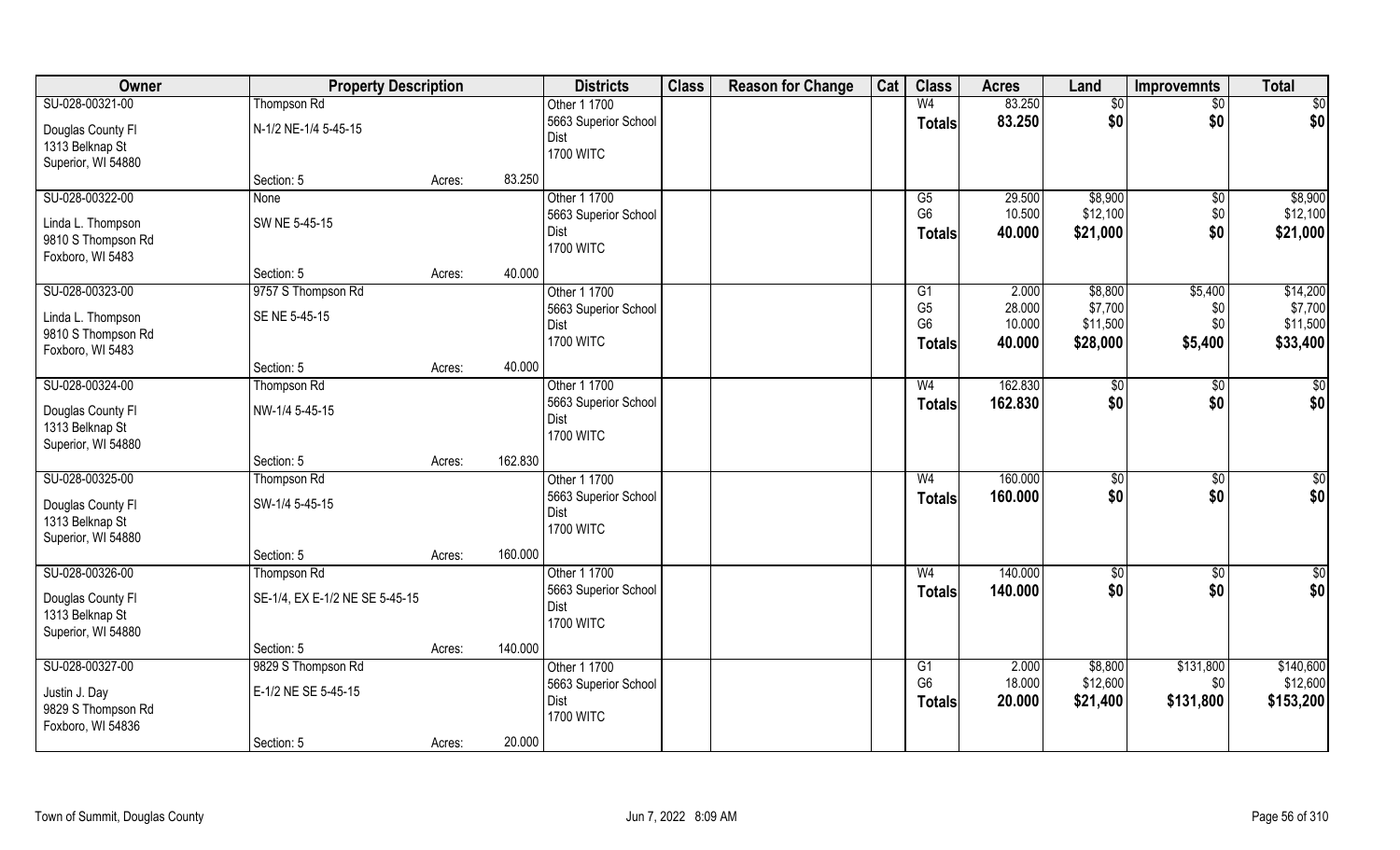| Owner              | <b>Property Description</b>   |        |         | <b>Districts</b>         | <b>Class</b> | <b>Reason for Change</b> | Cat | <b>Class</b>           | <b>Acres</b> | Land           | <b>Improvemnts</b> | <b>Total</b>    |
|--------------------|-------------------------------|--------|---------|--------------------------|--------------|--------------------------|-----|------------------------|--------------|----------------|--------------------|-----------------|
| SU-028-00328-00    | Thompson Rd                   |        |         | Other 1 1700             |              |                          |     | W <sub>4</sub>         | 413.780      | \$0            | $\frac{1}{30}$     | \$0             |
| Douglas County Fl  | <b>ENTIRE SECTION 6-45-15</b> |        |         | 5663 Superior School     |              |                          |     | <b>Totals</b>          | 413.780      | \$0            | \$0                | \$0             |
| 1313 Belknap St    |                               |        |         | Dist                     |              |                          |     |                        |              |                |                    |                 |
| Superior, WI 54880 |                               |        |         | <b>1700 WITC</b>         |              |                          |     |                        |              |                |                    |                 |
|                    | Section: 6                    | Acres: | 413.780 |                          |              |                          |     |                        |              |                |                    |                 |
| SU-028-00329-00    | <b>Matlock Rd</b>             |        |         | Other 1 1700             |              |                          |     | W <sub>4</sub>         | 417.440      | $\sqrt[6]{30}$ | \$0                | \$0             |
| Douglas County Fl  | <b>ENTIRE SECTION 7-45-15</b> |        |         | 5663 Superior School     |              |                          |     | <b>Totals</b>          | 417.440      | \$0            | \$0                | \$0             |
| 1313 Belknap St    |                               |        |         | Dist                     |              |                          |     |                        |              |                |                    |                 |
| Superior, WI 54880 |                               |        |         | <b>1700 WITC</b>         |              |                          |     |                        |              |                |                    |                 |
|                    | Section: 7                    | Acres: | 417.440 |                          |              |                          |     |                        |              |                |                    |                 |
| SU-028-00330-00    | <b>Matlock Rd</b>             |        |         | Other 1 1700             |              |                          |     | G5                     | 20.000       | \$6,000        | $\sqrt[6]{30}$     | \$6,000         |
| Linda L. Thompson  | NE NE 8-45-15                 |        |         | 5663 Superior School     |              |                          |     | G <sub>6</sub>         | 20.000       | \$23,000       | \$0                | \$23,000        |
| 9810 S Thompson Rd |                               |        |         | Dist                     |              |                          |     | <b>Totals</b>          | 40.000       | \$29,000       | \$0                | \$29,000        |
| Foxboro, WI 5483   |                               |        |         | <b>1700 WITC</b>         |              |                          |     |                        |              |                |                    |                 |
|                    | Section: 8                    | Acres: | 40.000  |                          |              |                          |     |                        |              |                |                    |                 |
| SU-028-00331-00    | <b>Matlock Rd</b>             |        |         | Other 1 1700             |              |                          |     | $\overline{G6}$        | 40.000       | \$46,000       | $\sqrt[6]{3}$      | \$46,000        |
|                    |                               |        |         | 5663 Superior School     |              |                          |     | <b>Totals</b>          | 40.000       | \$46,000       | \$0                | \$46,000        |
| Linda L. Thompson  | NW NE 8-45-15 DESC 485 RP 585 |        |         | Dist                     |              |                          |     |                        |              |                |                    |                 |
| 9810 S Thompson Rd |                               |        |         | <b>1700 WITC</b>         |              |                          |     |                        |              |                |                    |                 |
| Foxboro, WI 5483   | Section: 8                    | Acres: | 40.000  |                          |              |                          |     |                        |              |                |                    |                 |
| SU-028-00332-00    | <b>Matlock Rd</b>             |        |         | Other 1 1700             |              |                          |     | $\overline{\text{G5}}$ | 10.000       | \$3,000        | \$0                | \$3,000         |
|                    |                               |        |         | 5663 Superior School     |              |                          |     | G <sub>6</sub>         | 30.000       | \$34,500       | \$0                | \$34,500        |
| Linda L. Thompson  | SW NE 8-45-15 DESC 485 RP 585 |        |         | Dist                     |              |                          |     | <b>Totals</b>          | 40.000       | \$37,500       | \$0                | \$37,500        |
| 9810 S Thompson Rd |                               |        |         | <b>1700 WITC</b>         |              |                          |     |                        |              |                |                    |                 |
| Foxboro, WI 5483   |                               |        |         |                          |              |                          |     |                        |              |                |                    |                 |
|                    | Section: 8                    | Acres: | 40.000  |                          |              |                          |     |                        |              |                |                    |                 |
| SU-028-00333-00    | <b>Matlock Rd</b>             |        |         | Other 1 1700             |              |                          |     | W <sub>4</sub>         | 40.000       | \$0            | $\frac{6}{3}$      | $\overline{50}$ |
| Douglas County Fl  | SE NE 8-45-15                 |        |         | 5663 Superior School     |              |                          |     | <b>Totals</b>          | 40.000       | \$0            | \$0                | \$0             |
| 1313 Belknap St    |                               |        |         | Dist<br><b>1700 WITC</b> |              |                          |     |                        |              |                |                    |                 |
| Superior, WI 54880 |                               |        |         |                          |              |                          |     |                        |              |                |                    |                 |
|                    | Section: 8                    | Acres: | 40.000  |                          |              |                          |     |                        |              |                |                    |                 |
| SU-028-00334-00    | <b>Matlock Rd</b>             |        |         | Other 1 1700             |              |                          |     | G5                     | 7.000        | \$2,100        | $\sqrt{$0}$        | \$2,100         |
| Linda L. Thompson  | NE NW 8-45-15                 |        |         | 5663 Superior School     |              |                          |     | G <sub>6</sub>         | 33.000       | \$38,000       | \$0                | \$38,000        |
| 9810 S Thompson Rd |                               |        |         | Dist                     |              |                          |     | Totals                 | 40.000       | \$40,100       | \$0                | \$40,100        |
| Foxboro, WI 5483   |                               |        |         | <b>1700 WITC</b>         |              |                          |     |                        |              |                |                    |                 |
|                    | Section: 8                    | Acres: | 40.000  |                          |              |                          |     |                        |              |                |                    |                 |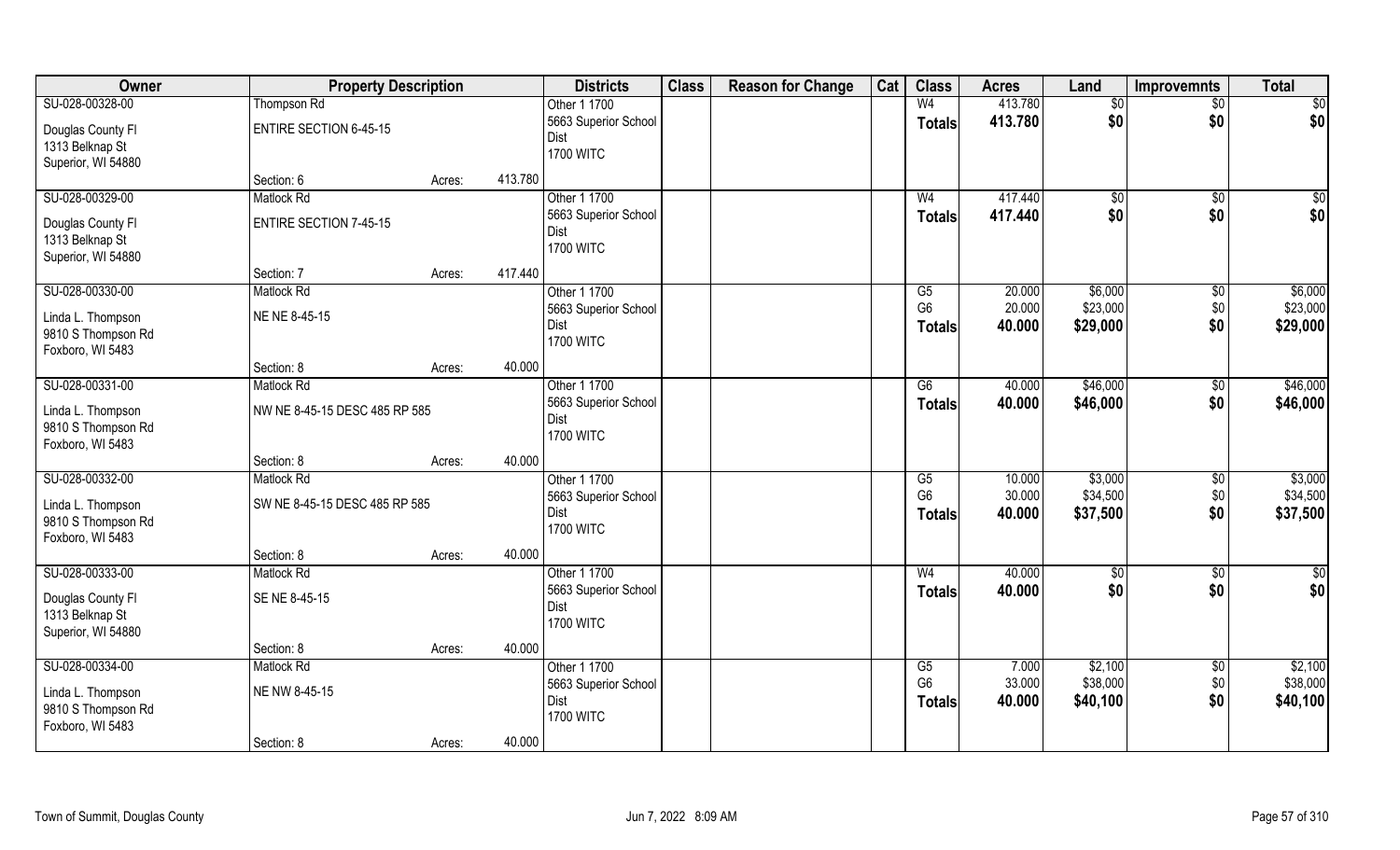| Owner                                                                           | <b>Property Description</b>                |                   | <b>Districts</b>                                                 | <b>Class</b> | <b>Reason for Change</b> | Cat | <b>Class</b>                          | <b>Acres</b>              | Land                            | Improvemnts           | <b>Total</b>                    |
|---------------------------------------------------------------------------------|--------------------------------------------|-------------------|------------------------------------------------------------------|--------------|--------------------------|-----|---------------------------------------|---------------------------|---------------------------------|-----------------------|---------------------------------|
| SU-028-00335-00                                                                 | <b>Matlock Rd</b>                          |                   | Other 1 1700                                                     |              |                          |     | W <sub>4</sub>                        | 40.000                    | \$0                             | $\overline{50}$       | \$0                             |
| Douglas County Fl<br>1313 Belknap St<br>Superior, WI 54880                      | NW NW 8-45-15                              |                   | 5663 Superior School<br>Dist<br><b>1700 WITC</b>                 |              |                          |     | <b>Totals</b>                         | 40.000                    | \$0                             | \$0                   | \$0                             |
|                                                                                 | Section: 8                                 | 40.000<br>Acres:  |                                                                  |              |                          |     |                                       |                           |                                 |                       |                                 |
| SU-028-00336-00<br>Douglas County Fl<br>1313 Belknap St<br>Superior, WI 54880   | <b>Matlock Rd</b><br>S-1/2 NW-1/4 8-45-15  |                   | Other 1 1700<br>5663 Superior School<br>Dist<br><b>1700 WITC</b> |              |                          |     | W <sub>4</sub><br><b>Totals</b>       | 80.000<br>80.000          | \$0<br>\$0                      | \$0<br>\$0            | $\sqrt{50}$<br>\$0              |
|                                                                                 | Section: 8                                 | 80.000<br>Acres:  |                                                                  |              |                          |     |                                       |                           |                                 |                       |                                 |
| SU-028-00337-00<br>Douglas County Fl<br>1313 Belknap St<br>Superior, WI 54880   | <b>Matlock Rd</b><br>S-1/2 SECTION 8-45-15 |                   | Other 1 1700<br>5663 Superior School<br>Dist<br><b>1700 WITC</b> |              |                          |     | W <sub>4</sub><br><b>Totals</b>       | 320.000<br>320.000        | $\sqrt[6]{3}$<br>\$0            | $\sqrt[6]{3}$<br>\$0  | \$0<br>\$0                      |
|                                                                                 | Section: 8                                 | 320.000<br>Acres: |                                                                  |              |                          |     |                                       |                           |                                 |                       |                                 |
| SU-028-00339-00<br>Douglas County Fl<br>1313 Belknap St<br>Superior, WI 54880   | <b>Matlock Rd</b><br>N-1/2 SECTION 9-45-15 |                   | Other 1 1700<br>5663 Superior School<br>Dist<br><b>1700 WITC</b> |              |                          |     | W <sub>4</sub><br><b>Totals</b>       | 320.000<br>320.000        | $\frac{1}{20}$<br>\$0           | $\frac{1}{2}$<br>\$0  | \$0<br>\$0                      |
|                                                                                 | Section: 9                                 | 320.000<br>Acres: |                                                                  |              |                          |     |                                       |                           |                                 |                       |                                 |
| SU-028-00341-00<br>Douglas County Fl<br>1313 Belknap St<br>Superior, WI 54880   | <b>Matlock Rd</b><br>SW-1/4 9-45-15        |                   | Other 1 1700<br>5663 Superior School<br>Dist<br><b>1700 WITC</b> |              |                          |     | W <sub>4</sub><br><b>Totals</b>       | 160.000<br>160.000        | \$0<br>\$0                      | $\sqrt[6]{30}$<br>\$0 | $\overline{50}$<br>\$0          |
|                                                                                 | Section: 9                                 | 160.000<br>Acres: |                                                                  |              |                          |     |                                       |                           |                                 |                       |                                 |
| SU-028-00342-00<br>Douglas County Fl<br>1313 Belknap St<br>Superior, WI 54880   | Thompson Rd<br>NE SE 9-45-15               |                   | Other 1 1700<br>5663 Superior School<br>Dist<br><b>1700 WITC</b> |              |                          |     | W <sub>4</sub><br><b>Totals</b>       | 40.000<br>40.000          | \$0<br>\$0                      | \$0<br>\$0            | $\overline{50}$<br>\$0          |
|                                                                                 | Section: 9                                 | 40.000<br>Acres:  |                                                                  |              |                          |     |                                       |                           |                                 |                       |                                 |
| SU-028-00343-00<br>Kyle R. Thompson<br>1992 E County Rd Bb<br>Foxboro, WI 54836 | Thompson Rd<br>NW SE 9-45-15<br>Section: 9 | 40.000<br>Acres:  | Other 1 1700<br>5663 Superior School<br>Dist<br><b>1700 WITC</b> |              |                          |     | G5<br>G <sub>6</sub><br><b>Totals</b> | 5.000<br>35.000<br>40.000 | \$1,500<br>\$18,400<br>\$19,900 | \$0<br>\$0<br>\$0     | \$1,500<br>\$18,400<br>\$19,900 |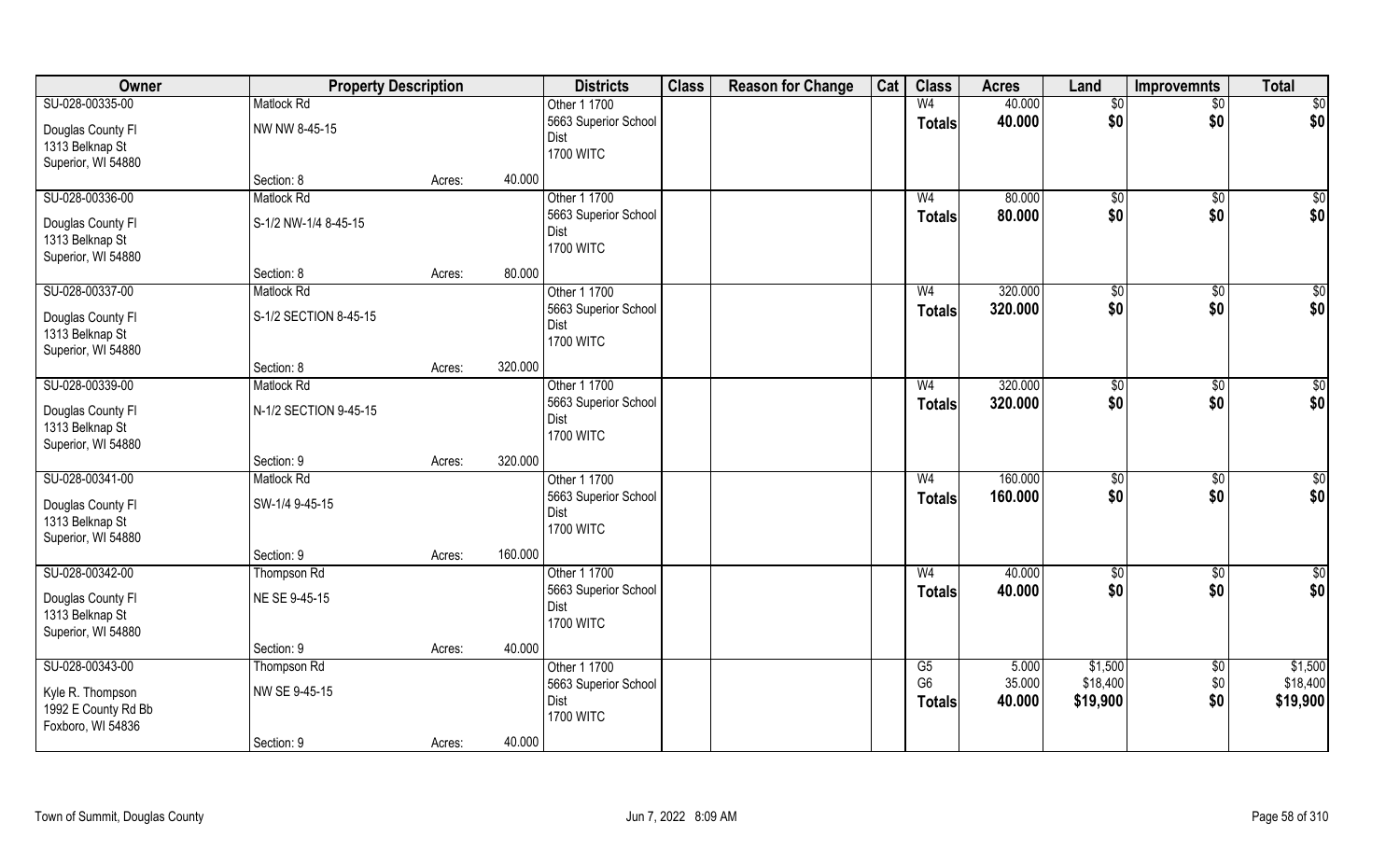| Owner                                         | <b>Property Description</b>                |        |         | <b>Districts</b>     | <b>Class</b> | <b>Reason for Change</b> | Cat | <b>Class</b>   | <b>Acres</b> | Land         | <b>Improvemnts</b> | <b>Total</b>    |
|-----------------------------------------------|--------------------------------------------|--------|---------|----------------------|--------------|--------------------------|-----|----------------|--------------|--------------|--------------------|-----------------|
| SU-028-00344-00                               | <b>Matlock Rd</b>                          |        |         | Other 1 1700         |              |                          |     | W <sub>4</sub> | 80.000       | $\sqrt[6]{}$ | \$0                | $\overline{50}$ |
| Douglas County Fl                             | S-1/2 SE-1/4 9-45-15                       |        |         | 5663 Superior School |              |                          |     | <b>Totals</b>  | 80,000       | \$0          | \$0                | \$0             |
| 1313 Belknap St                               |                                            |        |         | Dist                 |              |                          |     |                |              |              |                    |                 |
| Superior, WI 54880                            |                                            |        |         | <b>1700 WITC</b>     |              |                          |     |                |              |              |                    |                 |
|                                               | Section: 9                                 | Acres: | 80.000  |                      |              |                          |     |                |              |              |                    |                 |
| SU-028-00345-00                               | Thompson Rd                                |        |         | Other 1 1700         |              |                          |     | W <sub>4</sub> | 160.000      | $\sqrt[6]{}$ | $\sqrt{$0}$        | \$0             |
|                                               |                                            |        |         | 5663 Superior School |              |                          |     | <b>Totals</b>  | 160.000      | \$0          | \$0                | \$0             |
| Douglas County Fl                             | NE-1/4 10-45-15                            |        |         | Dist                 |              |                          |     |                |              |              |                    |                 |
| 1313 Belknap St                               |                                            |        |         | <b>1700 WITC</b>     |              |                          |     |                |              |              |                    |                 |
| Superior, WI 54880                            |                                            |        |         |                      |              |                          |     |                |              |              |                    |                 |
|                                               | Section: 10                                | Acres: | 160.000 |                      |              |                          |     |                |              |              |                    |                 |
| SU-028-00346-00                               | Gruhlke Rd                                 |        |         | Other 1 1700         |              |                          |     | G5             | 24.000       | \$7,200      | $\sqrt[6]{3}$      | \$7,200         |
| Michael J. Milliken                           | NE NW 10-45-15                             |        |         | 5663 Superior School |              |                          |     | G <sub>6</sub> | 16.000       | \$18,400     | \$0                | \$18,400        |
| Patty Jo Milliken                             |                                            |        |         | Dist                 |              |                          |     | <b>Totals</b>  | 40.000       | \$25,600     | \$0                | \$25,600        |
| 50595 Martin Rd                               |                                            |        |         | <b>1700 WITC</b>     |              |                          |     |                |              |              |                    |                 |
| Solon Springs, WI 54873                       | Section: 10                                | Acres: | 40.000  |                      |              |                          |     |                |              |              |                    |                 |
| SU-028-00347-00                               | Gruhlke Rd                                 |        |         | Other 1 1700         | G4           | Ag use land              |     | G4             | 18.600       | \$2,700      | $\sqrt[6]{3}$      | \$2,700         |
|                                               |                                            |        |         | 5663 Superior School |              |                          |     | G <sub>5</sub> | 14.000       | \$4,200      | \$0                | \$4,200         |
| Michael J. Milliken                           | NW NW 10-45-15, EX PT PCL 895' X 510.07'   |        |         | Dist                 |              |                          |     | <b>Totals</b>  | 32.600       | \$6,900      | \$0                | \$6,900         |
| Patty Jo Milliken                             |                                            |        |         | <b>1700 WITC</b>     |              |                          |     |                |              |              |                    |                 |
| 50595 Martin Rd                               |                                            |        |         |                      |              |                          |     |                |              |              |                    |                 |
| Solon Springs, WI 54873                       | Section: 10                                | Acres: | 32.600  |                      |              |                          |     |                |              |              |                    |                 |
| SU-028-00348-00                               | <b>Gruhlke Rd</b>                          |        |         | Other 1 1700         |              |                          |     | G4             | 4.300        | \$600        | $\sqrt[6]{30}$     | \$600           |
| Richard S. Gondik Jr                          | SW NW 10-45-15, EX PT PCL 895' X 510.07'   |        |         | 5663 Superior School |              |                          |     | G <sub>5</sub> | 33.000       | \$9,900      | \$0                | \$9,900         |
| 1215 Belknap St Ste 1                         |                                            |        |         | Dist                 |              |                          |     | Totals         | 37.300       | \$10,500     | \$0                | \$10,500        |
| Superior, WI 54880                            |                                            |        |         | <b>1700 WITC</b>     |              |                          |     |                |              |              |                    |                 |
|                                               | Section: 10                                | Acres: | 37.300  |                      |              |                          |     |                |              |              |                    |                 |
| SU-028-00348-01                               | 10108 S Gruhlke Rd                         |        |         | Other 1 1700         |              |                          |     | G1             | 3.000        | \$10,200     | \$145,000          | \$155,200       |
| Jeanine K. Totzke                             | PT W-1/2 NW-1/4 10-45-15 AS DESC'D #828832 |        |         | 5663 Superior School |              |                          |     | G4             | 7.100        | \$1,000      | \$0                | \$1,000         |
| 10108 S Gruhlke Rd                            |                                            |        |         | Dist                 |              |                          |     | <b>Totals</b>  | 10.100       | \$11,200     | \$145,000          | \$156,200       |
| Foxboro, WI 54836                             |                                            |        |         | <b>1700 WITC</b>     |              |                          |     |                |              |              |                    |                 |
|                                               | Section: 10                                | Acres: | 10.100  |                      |              |                          |     |                |              |              |                    |                 |
| SU-028-00349-00                               | Gruhlke Rd                                 |        |         | Other 1 1700         | G4           | Ag use land              |     | G4             | 4.000        | \$600        | $\sqrt{6}$         | \$600           |
|                                               | SE NW 10-45-15                             |        |         | 5663 Superior School |              |                          |     | G <sub>5</sub> | 34.000       | \$10,200     | \$0                | \$10,200        |
| Richard S. Gondik Jr<br>1215 Belknap St Ste 1 |                                            |        |         | Dist                 |              |                          |     | G5M            | 2.000        | \$1,200      | \$0                | \$1,200         |
|                                               |                                            |        |         | <b>1700 WITC</b>     |              |                          |     | <b>Totals</b>  | 40.000       | \$12,000     | \$0                | \$12,000        |
| Superior, WI 54880                            | Section: 10                                | Acres: | 40.000  |                      |              |                          |     |                |              |              |                    |                 |
|                                               |                                            |        |         |                      |              |                          |     |                |              |              |                    |                 |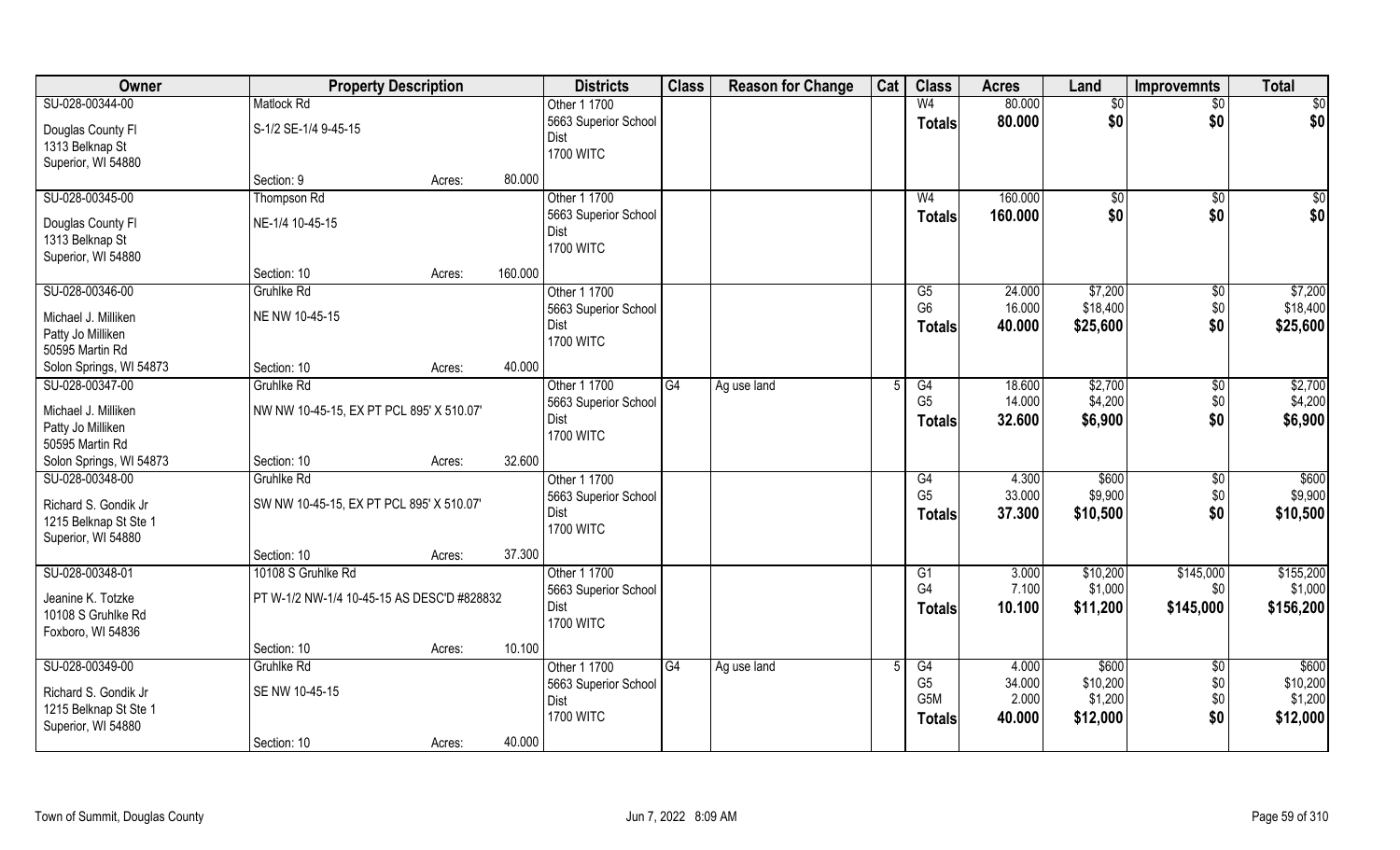| \$6,900<br>$\overline{\text{G5}}$<br>\$6,900<br>SU-028-00350-00<br>Other 1 1700<br>23.000<br><b>Thompson Rd</b><br>$\sqrt{6}$<br>G <sub>6</sub><br>17.000<br>\$19,600<br>\$0<br>\$19,600<br>5663 Superior School<br>NE SW 10-45-15<br>Richard S. Gondik Jr<br>\$0<br>\$26,500<br>Dist<br>40.000<br>\$26,500<br><b>Totals</b><br>1215 Belknap St Ste 1<br><b>1700 WITC</b><br>Superior, WI 54880<br>40.000<br>Section: 10<br>Acres:<br>Other 1 1700<br>\$8,400<br>\$8,400<br>SU-028-00351-00<br>Thompson Rd<br>G5<br>28.000<br>\$0<br>G <sub>6</sub><br>\$8,400<br>\$0<br>\$8,400<br>12.000<br>5663 Superior School<br>NW SW 10-45-15<br>Richard S. Gondik Jr<br>\$0<br>\$16,800<br>Dist<br>40.000<br>\$16,800<br><b>Totals</b><br>1215 Belknap St Ste 1<br><b>1700 WITC</b><br>Superior, WI 54880<br>40.000<br>Section: 10<br>Acres:<br>SU-028-00352-00<br>Other 1 1700<br>G4<br>G4<br>12.000<br>\$1,700<br>\$0<br><b>Kestrel Rd</b><br>Ag use land<br>G <sub>5</sub><br>\$3,900<br>\$0<br>13.000<br>5663 Superior School<br>SW SW 10-45-15<br>Richard S. Gondik Jr<br>G5M<br>\$8,700<br>\$0<br>15.000<br>Dist<br>1215 Belknap St Ste 1<br><b>1700 WITC</b><br>\$0<br>\$14,300<br>\$14,300<br>40.000<br>Totals<br>Superior, WI 54880<br>40.000<br>Section: 10<br>Acres:<br>SU-028-00353-00<br>Other 1 1700<br>40.000<br><b>Kestrel Rd</b><br>$\sqrt[6]{3}$<br>\$0<br>W <sub>4</sub><br>\$0<br>\$0<br>\$0<br>5663 Superior School<br>40.000<br>\$0<br>Totals<br>SE SW 10-45-15<br>Douglas County FI<br>Dist<br>1313 Belknap St<br><b>1700 WITC</b><br>Superior, WI 54880<br>40.000<br>Section: 10<br>Acres:<br>SU-028-00354-00<br>Other 1 1700<br>80.000<br><b>Kestrel Rd</b><br>W <sub>4</sub><br>\$0<br>\$0<br>\$0<br>80.000<br>\$0<br>\$0<br>5663 Superior School<br><b>Totals</b><br>N-1/2 SE-1/4 10-45-15<br>Douglas County FI<br>Dist<br>1313 Belknap St<br><b>1700 WITC</b><br>Superior, WI 54880<br>80.000<br>Section: 10<br>Acres:<br>SU-028-00355-00<br>Other 1 1700<br>W <sub>4</sub><br>40.000<br>$\sqrt{6}$<br><b>Kestrel Rd</b><br>\$0 | Owner | <b>Property Description</b> |  | <b>Districts</b>     | <b>Class</b> | <b>Reason for Change</b> | Cat | <b>Class</b>  | <b>Acres</b> | Land | <b>Improvemnts</b> | <b>Total</b> |
|-----------------------------------------------------------------------------------------------------------------------------------------------------------------------------------------------------------------------------------------------------------------------------------------------------------------------------------------------------------------------------------------------------------------------------------------------------------------------------------------------------------------------------------------------------------------------------------------------------------------------------------------------------------------------------------------------------------------------------------------------------------------------------------------------------------------------------------------------------------------------------------------------------------------------------------------------------------------------------------------------------------------------------------------------------------------------------------------------------------------------------------------------------------------------------------------------------------------------------------------------------------------------------------------------------------------------------------------------------------------------------------------------------------------------------------------------------------------------------------------------------------------------------------------------------------------------------------------------------------------------------------------------------------------------------------------------------------------------------------------------------------------------------------------------------------------------------------------------------------------------------------------------------------------------------------------------------------------------------------------------------------------------------------------------------|-------|-----------------------------|--|----------------------|--------------|--------------------------|-----|---------------|--------------|------|--------------------|--------------|
|                                                                                                                                                                                                                                                                                                                                                                                                                                                                                                                                                                                                                                                                                                                                                                                                                                                                                                                                                                                                                                                                                                                                                                                                                                                                                                                                                                                                                                                                                                                                                                                                                                                                                                                                                                                                                                                                                                                                                                                                                                                     |       |                             |  |                      |              |                          |     |               |              |      |                    |              |
|                                                                                                                                                                                                                                                                                                                                                                                                                                                                                                                                                                                                                                                                                                                                                                                                                                                                                                                                                                                                                                                                                                                                                                                                                                                                                                                                                                                                                                                                                                                                                                                                                                                                                                                                                                                                                                                                                                                                                                                                                                                     |       |                             |  |                      |              |                          |     |               |              |      |                    |              |
|                                                                                                                                                                                                                                                                                                                                                                                                                                                                                                                                                                                                                                                                                                                                                                                                                                                                                                                                                                                                                                                                                                                                                                                                                                                                                                                                                                                                                                                                                                                                                                                                                                                                                                                                                                                                                                                                                                                                                                                                                                                     |       |                             |  |                      |              |                          |     |               |              |      |                    |              |
|                                                                                                                                                                                                                                                                                                                                                                                                                                                                                                                                                                                                                                                                                                                                                                                                                                                                                                                                                                                                                                                                                                                                                                                                                                                                                                                                                                                                                                                                                                                                                                                                                                                                                                                                                                                                                                                                                                                                                                                                                                                     |       |                             |  |                      |              |                          |     |               |              |      |                    |              |
|                                                                                                                                                                                                                                                                                                                                                                                                                                                                                                                                                                                                                                                                                                                                                                                                                                                                                                                                                                                                                                                                                                                                                                                                                                                                                                                                                                                                                                                                                                                                                                                                                                                                                                                                                                                                                                                                                                                                                                                                                                                     |       |                             |  |                      |              |                          |     |               |              |      |                    |              |
| \$1,700<br>\$3,900<br>\$8,700<br>$\overline{50}$<br>$\overline{50}$                                                                                                                                                                                                                                                                                                                                                                                                                                                                                                                                                                                                                                                                                                                                                                                                                                                                                                                                                                                                                                                                                                                                                                                                                                                                                                                                                                                                                                                                                                                                                                                                                                                                                                                                                                                                                                                                                                                                                                                 |       |                             |  |                      |              |                          |     |               |              |      |                    |              |
|                                                                                                                                                                                                                                                                                                                                                                                                                                                                                                                                                                                                                                                                                                                                                                                                                                                                                                                                                                                                                                                                                                                                                                                                                                                                                                                                                                                                                                                                                                                                                                                                                                                                                                                                                                                                                                                                                                                                                                                                                                                     |       |                             |  |                      |              |                          |     |               |              |      |                    |              |
|                                                                                                                                                                                                                                                                                                                                                                                                                                                                                                                                                                                                                                                                                                                                                                                                                                                                                                                                                                                                                                                                                                                                                                                                                                                                                                                                                                                                                                                                                                                                                                                                                                                                                                                                                                                                                                                                                                                                                                                                                                                     |       |                             |  |                      |              |                          |     |               |              |      |                    |              |
|                                                                                                                                                                                                                                                                                                                                                                                                                                                                                                                                                                                                                                                                                                                                                                                                                                                                                                                                                                                                                                                                                                                                                                                                                                                                                                                                                                                                                                                                                                                                                                                                                                                                                                                                                                                                                                                                                                                                                                                                                                                     |       |                             |  |                      |              |                          |     |               |              |      |                    |              |
|                                                                                                                                                                                                                                                                                                                                                                                                                                                                                                                                                                                                                                                                                                                                                                                                                                                                                                                                                                                                                                                                                                                                                                                                                                                                                                                                                                                                                                                                                                                                                                                                                                                                                                                                                                                                                                                                                                                                                                                                                                                     |       |                             |  |                      |              |                          |     |               |              |      |                    |              |
|                                                                                                                                                                                                                                                                                                                                                                                                                                                                                                                                                                                                                                                                                                                                                                                                                                                                                                                                                                                                                                                                                                                                                                                                                                                                                                                                                                                                                                                                                                                                                                                                                                                                                                                                                                                                                                                                                                                                                                                                                                                     |       |                             |  |                      |              |                          |     |               |              |      |                    |              |
|                                                                                                                                                                                                                                                                                                                                                                                                                                                                                                                                                                                                                                                                                                                                                                                                                                                                                                                                                                                                                                                                                                                                                                                                                                                                                                                                                                                                                                                                                                                                                                                                                                                                                                                                                                                                                                                                                                                                                                                                                                                     |       |                             |  |                      |              |                          |     |               |              |      |                    |              |
|                                                                                                                                                                                                                                                                                                                                                                                                                                                                                                                                                                                                                                                                                                                                                                                                                                                                                                                                                                                                                                                                                                                                                                                                                                                                                                                                                                                                                                                                                                                                                                                                                                                                                                                                                                                                                                                                                                                                                                                                                                                     |       |                             |  |                      |              |                          |     |               |              |      |                    |              |
|                                                                                                                                                                                                                                                                                                                                                                                                                                                                                                                                                                                                                                                                                                                                                                                                                                                                                                                                                                                                                                                                                                                                                                                                                                                                                                                                                                                                                                                                                                                                                                                                                                                                                                                                                                                                                                                                                                                                                                                                                                                     |       |                             |  |                      |              |                          |     |               |              |      |                    |              |
|                                                                                                                                                                                                                                                                                                                                                                                                                                                                                                                                                                                                                                                                                                                                                                                                                                                                                                                                                                                                                                                                                                                                                                                                                                                                                                                                                                                                                                                                                                                                                                                                                                                                                                                                                                                                                                                                                                                                                                                                                                                     |       |                             |  |                      |              |                          |     |               |              |      |                    |              |
|                                                                                                                                                                                                                                                                                                                                                                                                                                                                                                                                                                                                                                                                                                                                                                                                                                                                                                                                                                                                                                                                                                                                                                                                                                                                                                                                                                                                                                                                                                                                                                                                                                                                                                                                                                                                                                                                                                                                                                                                                                                     |       |                             |  |                      |              |                          |     |               |              |      |                    |              |
|                                                                                                                                                                                                                                                                                                                                                                                                                                                                                                                                                                                                                                                                                                                                                                                                                                                                                                                                                                                                                                                                                                                                                                                                                                                                                                                                                                                                                                                                                                                                                                                                                                                                                                                                                                                                                                                                                                                                                                                                                                                     |       |                             |  |                      |              |                          |     |               |              |      |                    |              |
|                                                                                                                                                                                                                                                                                                                                                                                                                                                                                                                                                                                                                                                                                                                                                                                                                                                                                                                                                                                                                                                                                                                                                                                                                                                                                                                                                                                                                                                                                                                                                                                                                                                                                                                                                                                                                                                                                                                                                                                                                                                     |       |                             |  |                      |              |                          |     |               |              |      |                    |              |
|                                                                                                                                                                                                                                                                                                                                                                                                                                                                                                                                                                                                                                                                                                                                                                                                                                                                                                                                                                                                                                                                                                                                                                                                                                                                                                                                                                                                                                                                                                                                                                                                                                                                                                                                                                                                                                                                                                                                                                                                                                                     |       |                             |  |                      |              |                          |     |               |              |      |                    |              |
|                                                                                                                                                                                                                                                                                                                                                                                                                                                                                                                                                                                                                                                                                                                                                                                                                                                                                                                                                                                                                                                                                                                                                                                                                                                                                                                                                                                                                                                                                                                                                                                                                                                                                                                                                                                                                                                                                                                                                                                                                                                     |       |                             |  |                      |              |                          |     |               |              |      |                    |              |
|                                                                                                                                                                                                                                                                                                                                                                                                                                                                                                                                                                                                                                                                                                                                                                                                                                                                                                                                                                                                                                                                                                                                                                                                                                                                                                                                                                                                                                                                                                                                                                                                                                                                                                                                                                                                                                                                                                                                                                                                                                                     |       |                             |  |                      |              |                          |     |               |              |      |                    |              |
|                                                                                                                                                                                                                                                                                                                                                                                                                                                                                                                                                                                                                                                                                                                                                                                                                                                                                                                                                                                                                                                                                                                                                                                                                                                                                                                                                                                                                                                                                                                                                                                                                                                                                                                                                                                                                                                                                                                                                                                                                                                     |       |                             |  |                      |              |                          |     |               |              |      |                    |              |
|                                                                                                                                                                                                                                                                                                                                                                                                                                                                                                                                                                                                                                                                                                                                                                                                                                                                                                                                                                                                                                                                                                                                                                                                                                                                                                                                                                                                                                                                                                                                                                                                                                                                                                                                                                                                                                                                                                                                                                                                                                                     |       |                             |  |                      |              |                          |     |               |              |      |                    |              |
|                                                                                                                                                                                                                                                                                                                                                                                                                                                                                                                                                                                                                                                                                                                                                                                                                                                                                                                                                                                                                                                                                                                                                                                                                                                                                                                                                                                                                                                                                                                                                                                                                                                                                                                                                                                                                                                                                                                                                                                                                                                     |       |                             |  |                      |              |                          |     |               |              |      |                    |              |
|                                                                                                                                                                                                                                                                                                                                                                                                                                                                                                                                                                                                                                                                                                                                                                                                                                                                                                                                                                                                                                                                                                                                                                                                                                                                                                                                                                                                                                                                                                                                                                                                                                                                                                                                                                                                                                                                                                                                                                                                                                                     |       |                             |  |                      |              |                          |     |               |              |      |                    |              |
|                                                                                                                                                                                                                                                                                                                                                                                                                                                                                                                                                                                                                                                                                                                                                                                                                                                                                                                                                                                                                                                                                                                                                                                                                                                                                                                                                                                                                                                                                                                                                                                                                                                                                                                                                                                                                                                                                                                                                                                                                                                     |       |                             |  |                      |              |                          |     |               |              |      |                    |              |
| SW SE 10-45-15<br>Douglas County FI                                                                                                                                                                                                                                                                                                                                                                                                                                                                                                                                                                                                                                                                                                                                                                                                                                                                                                                                                                                                                                                                                                                                                                                                                                                                                                                                                                                                                                                                                                                                                                                                                                                                                                                                                                                                                                                                                                                                                                                                                 |       |                             |  | 5663 Superior School |              |                          |     | <b>Totals</b> | 40.000       | \$0  | \$0                | \$0          |
| Dist<br>1313 Belknap St                                                                                                                                                                                                                                                                                                                                                                                                                                                                                                                                                                                                                                                                                                                                                                                                                                                                                                                                                                                                                                                                                                                                                                                                                                                                                                                                                                                                                                                                                                                                                                                                                                                                                                                                                                                                                                                                                                                                                                                                                             |       |                             |  |                      |              |                          |     |               |              |      |                    |              |
| <b>1700 WITC</b><br>Superior, WI 54880                                                                                                                                                                                                                                                                                                                                                                                                                                                                                                                                                                                                                                                                                                                                                                                                                                                                                                                                                                                                                                                                                                                                                                                                                                                                                                                                                                                                                                                                                                                                                                                                                                                                                                                                                                                                                                                                                                                                                                                                              |       |                             |  |                      |              |                          |     |               |              |      |                    |              |
| 40.000<br>Section: 10<br>Acres:                                                                                                                                                                                                                                                                                                                                                                                                                                                                                                                                                                                                                                                                                                                                                                                                                                                                                                                                                                                                                                                                                                                                                                                                                                                                                                                                                                                                                                                                                                                                                                                                                                                                                                                                                                                                                                                                                                                                                                                                                     |       |                             |  |                      |              |                          |     |               |              |      |                    |              |
| SU-028-00356-00<br>Other 1 1700<br>40.000<br>Kestrel Rd<br>W <sub>4</sub><br>$\overline{50}$<br>$\sqrt{6}$<br>$\overline{50}$                                                                                                                                                                                                                                                                                                                                                                                                                                                                                                                                                                                                                                                                                                                                                                                                                                                                                                                                                                                                                                                                                                                                                                                                                                                                                                                                                                                                                                                                                                                                                                                                                                                                                                                                                                                                                                                                                                                       |       |                             |  |                      |              |                          |     |               |              |      |                    |              |
| \$0<br>\$0<br>\$0<br>5663 Superior School<br>40.000<br>Totals                                                                                                                                                                                                                                                                                                                                                                                                                                                                                                                                                                                                                                                                                                                                                                                                                                                                                                                                                                                                                                                                                                                                                                                                                                                                                                                                                                                                                                                                                                                                                                                                                                                                                                                                                                                                                                                                                                                                                                                       |       |                             |  |                      |              |                          |     |               |              |      |                    |              |
| SE SE 10-45-15<br>Douglas County Fl<br>Dist                                                                                                                                                                                                                                                                                                                                                                                                                                                                                                                                                                                                                                                                                                                                                                                                                                                                                                                                                                                                                                                                                                                                                                                                                                                                                                                                                                                                                                                                                                                                                                                                                                                                                                                                                                                                                                                                                                                                                                                                         |       |                             |  |                      |              |                          |     |               |              |      |                    |              |
| 1313 Belknap St<br><b>1700 WITC</b><br>Superior, WI 54880                                                                                                                                                                                                                                                                                                                                                                                                                                                                                                                                                                                                                                                                                                                                                                                                                                                                                                                                                                                                                                                                                                                                                                                                                                                                                                                                                                                                                                                                                                                                                                                                                                                                                                                                                                                                                                                                                                                                                                                           |       |                             |  |                      |              |                          |     |               |              |      |                    |              |
| 40.000<br>Section: 10<br>Acres:                                                                                                                                                                                                                                                                                                                                                                                                                                                                                                                                                                                                                                                                                                                                                                                                                                                                                                                                                                                                                                                                                                                                                                                                                                                                                                                                                                                                                                                                                                                                                                                                                                                                                                                                                                                                                                                                                                                                                                                                                     |       |                             |  |                      |              |                          |     |               |              |      |                    |              |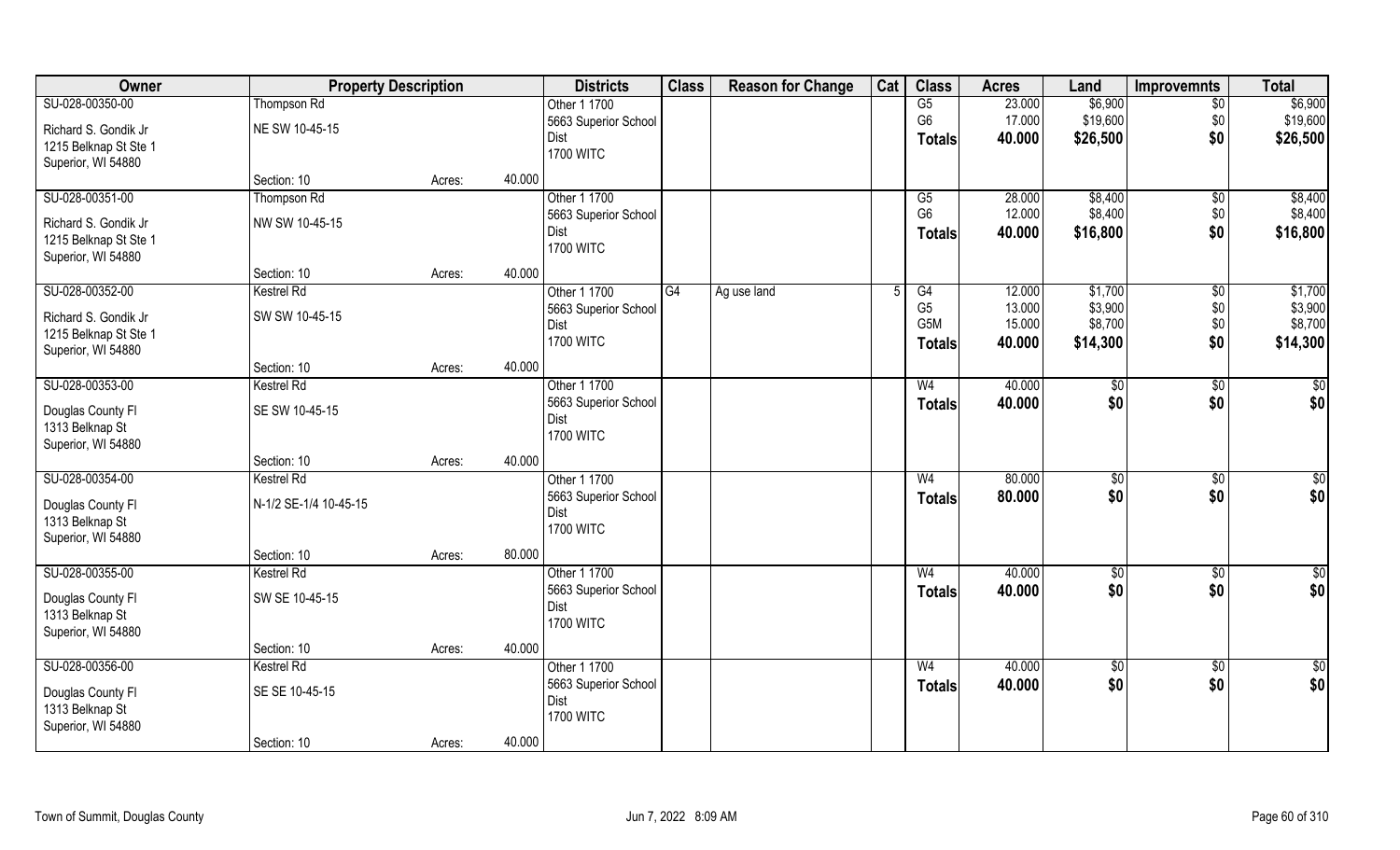| Owner                  |                   | <b>Property Description</b> |         | <b>Districts</b>             | <b>Class</b> | <b>Reason for Change</b> | Cat | <b>Class</b>           | <b>Acres</b> | Land            | <b>Improvemnts</b> | <b>Total</b>    |
|------------------------|-------------------|-----------------------------|---------|------------------------------|--------------|--------------------------|-----|------------------------|--------------|-----------------|--------------------|-----------------|
| SU-028-00357-00        | Dietz Rd          |                             |         | Other 1 1700                 |              |                          |     | $\overline{\text{G5}}$ | 9.000        | \$2,700         | $\sqrt{6}$         | \$2,700         |
| Path Inc               | NE NE 11-45-15    |                             |         | 5663 Superior School         |              |                          |     | G <sub>6</sub>         | 31.000       | \$35,700        | \$0                | \$35,700        |
| 2905 E Carlson Rd      |                   |                             |         | Dist                         |              |                          |     | <b>Totals</b>          | 40.000       | \$38,400        | \$0                | \$38,400        |
| Foxboro, WI 54836-9512 |                   |                             |         | <b>1700 WITC</b>             |              |                          |     |                        |              |                 |                    |                 |
|                        | Section: 11       | Acres:                      | 40.000  |                              |              |                          |     |                        |              |                 |                    |                 |
| SU-028-00358-00        | Dietz Rd          |                             |         | Other 1 1700                 |              |                          |     | G5                     | 2.000        | \$600           | \$0                | \$600           |
| Luke F. Wohlwend       | NW NE 11-45-15    |                             |         | 5663 Superior School         |              |                          |     | G <sub>6</sub>         | 38.000       | \$26,600        | \$0                | \$26,600        |
| 1701 NE Madison St     |                   |                             |         | Dist                         |              |                          |     | <b>Totals</b>          | 40.000       | \$27,200        | \$0                | \$27,200        |
| Minneapolis, MN 55413  |                   |                             |         | <b>1700 WITC</b>             |              |                          |     |                        |              |                 |                    |                 |
|                        | Section: 11       | Acres:                      | 40.000  |                              |              |                          |     |                        |              |                 |                    |                 |
| SU-028-00359-00        | 1807 E Summit Trl |                             |         | Other 1 1700                 |              |                          |     | G1                     | 1.000        | \$5,500         | \$2,200            | \$7,700         |
| Luke F. Wohlwend       | SW NE 11-45-15    |                             |         | 5663 Superior School         |              |                          |     | G <sub>5</sub>         | 5.000        | \$1,500         | \$0                | \$1,500         |
| 1701 NE Madison St     |                   |                             |         | Dist                         |              |                          |     | G <sub>6</sub>         | 34.000       | \$23,800        | \$0                | \$23,800        |
| Minneapolis, MN 55413  |                   |                             |         | <b>1700 WITC</b>             |              |                          |     | Totals                 | 40.000       | \$30,800        | \$2,200            | \$33,000        |
|                        | Section: 11       | Acres:                      | 40.000  |                              |              |                          |     |                        |              |                 |                    |                 |
| SU-028-00360-00        | Dietz Rd          |                             |         | Other 1 1700                 |              |                          |     | W <sub>4</sub>         | 40.000       | $\sqrt[6]{3}$   | \$0                | \$              |
|                        |                   |                             |         | 5663 Superior School         |              |                          |     | Totals                 | 40.000       | \$0             | \$0                | \$0             |
| Douglas County FI      | SE NE 11-45-15    |                             |         | Dist                         |              |                          |     |                        |              |                 |                    |                 |
| 1313 Belknap St        |                   |                             |         | <b>1700 WITC</b>             |              |                          |     |                        |              |                 |                    |                 |
| Superior, WI 54880     |                   |                             |         |                              |              |                          |     |                        |              |                 |                    |                 |
|                        | Section: 11       | Acres:                      | 40.000  |                              |              |                          |     |                        |              |                 |                    |                 |
| SU-028-00361-00        | Summit Tr         |                             |         | Other 1 1700                 |              |                          |     | W <sub>4</sub>         | 160.000      | \$0             | \$0                | $\overline{50}$ |
| Douglas County FI      | NW-1/4 11-45-15   |                             |         | 5663 Superior School<br>Dist |              |                          |     | <b>Totals</b>          | 160.000      | \$0             | \$0                | \$0             |
| 1313 Belknap St        |                   |                             |         | <b>1700 WITC</b>             |              |                          |     |                        |              |                 |                    |                 |
| Superior, WI 54880     |                   |                             |         |                              |              |                          |     |                        |              |                 |                    |                 |
|                        | Section: 11       | Acres:                      | 160.000 |                              |              |                          |     |                        |              |                 |                    |                 |
| SU-028-00362-00        | Summit Trl        |                             |         | Other 1 1700                 |              |                          |     | W <sub>4</sub>         | 160.000      | $\sqrt{6}$      | \$0                | $\overline{50}$ |
| Douglas County FI      | SW-1/4 11-45-15   |                             |         | 5663 Superior School         |              |                          |     | <b>Totals</b>          | 160.000      | \$0             | \$0                | \$0             |
| 1313 Belknap St        |                   |                             |         | Dist                         |              |                          |     |                        |              |                 |                    |                 |
| Superior, WI 54880     |                   |                             |         | <b>1700 WITC</b>             |              |                          |     |                        |              |                 |                    |                 |
|                        | Section: 11       | Acres:                      | 160.000 |                              |              |                          |     |                        |              |                 |                    |                 |
| SU-028-00363-00        | Summit Tr         |                             |         | Other 1 1700                 |              |                          |     | W <sub>4</sub>         | 40.000       | $\overline{50}$ | $\sqrt{6}$         | \$0             |
| Douglas County Fl      | NE SE 11-45-15    |                             |         | 5663 Superior School         |              |                          |     | Totals                 | 40.000       | \$0             | \$0                | \$0             |
| 1313 Belknap St        |                   |                             |         | Dist                         |              |                          |     |                        |              |                 |                    |                 |
| Superior, WI 54880     |                   |                             |         | <b>1700 WITC</b>             |              |                          |     |                        |              |                 |                    |                 |
|                        | Section: 11       | Acres:                      | 40.000  |                              |              |                          |     |                        |              |                 |                    |                 |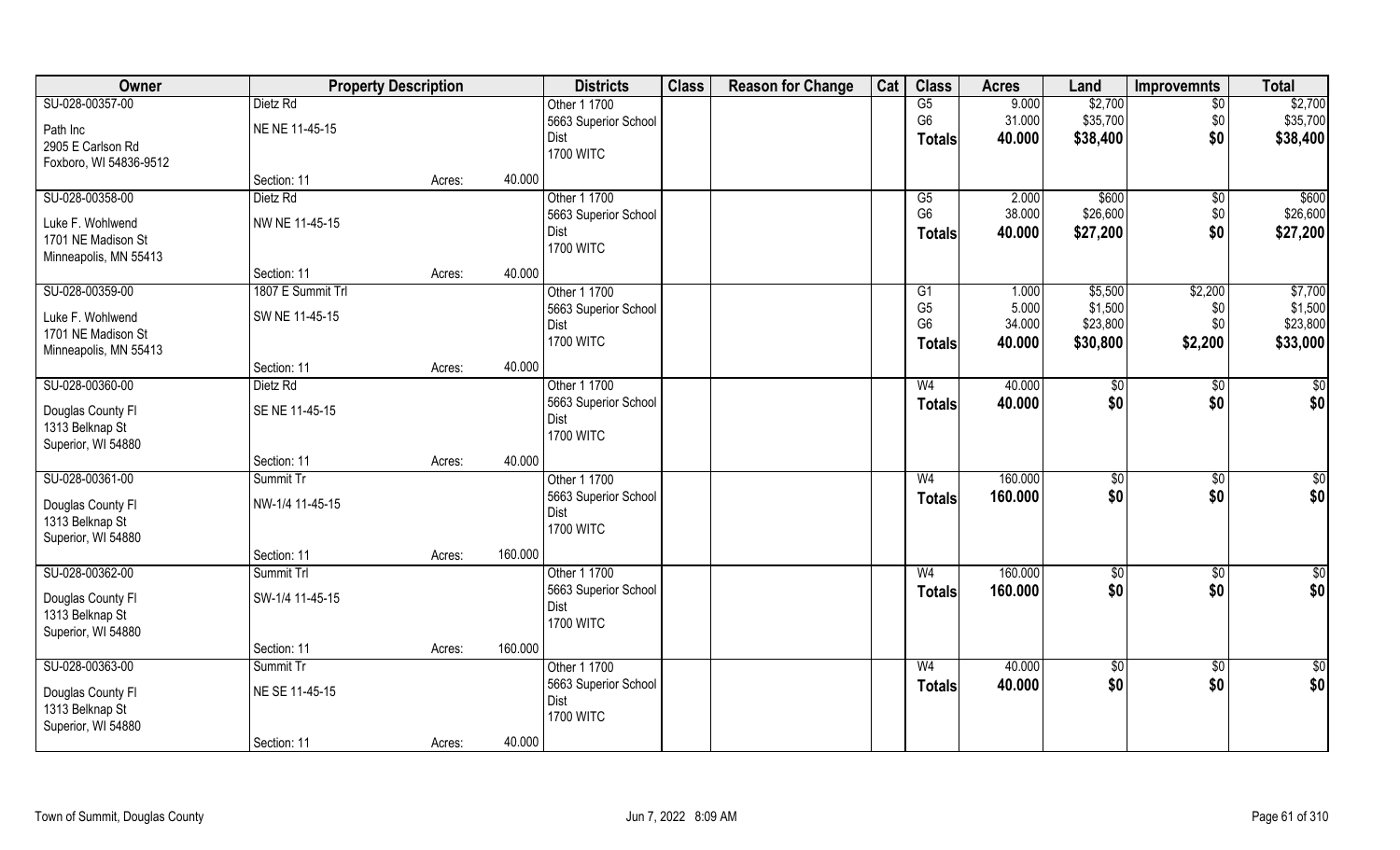| Owner                                | <b>Property Description</b>          |        |        | <b>Districts</b>     | <b>Class</b> | <b>Reason for Change</b> | Cat | <b>Class</b>   | <b>Acres</b> | Land          | <b>Improvemnts</b> | <b>Total</b>    |
|--------------------------------------|--------------------------------------|--------|--------|----------------------|--------------|--------------------------|-----|----------------|--------------|---------------|--------------------|-----------------|
| SU-028-00364-00                      | 1850 E Summit Trl                    |        |        | Other 1 1700         |              |                          |     | G1             | 1.000        | \$5,500       | \$36,300           | \$41,800        |
| Michael L. Gould                     | PT NW SE 11-45-15 DESC 211 DP 528    |        |        | 5663 Superior School |              |                          |     | <b>Totals</b>  | 1.000        | \$5,500       | \$36,300           | \$41,800        |
| 844 110th St                         |                                      |        |        | Dist                 |              |                          |     |                |              |               |                    |                 |
| Amery, WI 54001                      |                                      |        |        | <b>1700 WITC</b>     |              |                          |     |                |              |               |                    |                 |
|                                      | Section: 11                          | Acres: | 1.000  |                      |              |                          |     |                |              |               |                    |                 |
| SU-028-00365-00                      | Summit Tr                            |        |        | Other 1 1700         |              |                          |     | W <sub>4</sub> | 39.000       | \$0           | \$0                | $\sqrt{50}$     |
| Douglas County Fl                    | NW SE 11-45-15 EX 211 DP 528         |        |        | 5663 Superior School |              |                          |     | <b>Totals</b>  | 39.000       | \$0           | \$0                | \$0             |
| 1313 Belknap St                      |                                      |        |        | Dist                 |              |                          |     |                |              |               |                    |                 |
| Superior, WI 54880                   |                                      |        |        | <b>1700 WITC</b>     |              |                          |     |                |              |               |                    |                 |
|                                      | Section: 11                          | Acres: | 39.000 |                      |              |                          |     |                |              |               |                    |                 |
| SU-028-00366-00                      | Summit Trl                           |        |        | Other 1 1700         |              |                          |     | W <sub>4</sub> | 80.000       | \$0           | $\sqrt[6]{30}$     | $\overline{50}$ |
|                                      | S-1/2 SE-1/4 11-45-15                |        |        | 5663 Superior School |              |                          |     | <b>Totals</b>  | 80.000       | \$0           | \$0                | \$0             |
| Douglas County Fl<br>1313 Belknap St |                                      |        |        | Dist                 |              |                          |     |                |              |               |                    |                 |
| Superior, WI 54880                   |                                      |        |        | <b>1700 WITC</b>     |              |                          |     |                |              |               |                    |                 |
|                                      | Section: 11                          | Acres: | 80.000 |                      |              |                          |     |                |              |               |                    |                 |
| SU-028-00367-00                      | Garrison Rd                          |        |        | Other 1 1700         |              |                          |     | G5             | 12.000       | \$3,600       | $\sqrt[6]{3}$      | \$3,600         |
|                                      |                                      |        |        | 5663 Superior School |              |                          |     | G <sub>6</sub> | 28.000       | \$32,200      | \$0                | \$32,200        |
| Jeffrey B. Kent                      | NE NE 12-45-15                       |        |        | Dist                 |              |                          |     | <b>Totals</b>  | 40.000       | \$35,800      | \$0                | \$35,800        |
| Janell M. Kent                       |                                      |        |        | <b>1700 WITC</b>     |              |                          |     |                |              |               |                    |                 |
| 925 Prestwick Unit 3                 |                                      |        |        |                      |              |                          |     |                |              |               |                    |                 |
| Waterford, WI 53185                  | Section: 12                          | Acres: | 40.000 |                      |              |                          |     |                |              |               |                    |                 |
| SU-028-00368-00                      | <b>Garrison Rd</b>                   |        |        | Other 1 1700         |              |                          |     | W <sub>4</sub> | 40.000       | $\sqrt[6]{3}$ | \$0                | $\sqrt{50}$     |
| Douglas County Fl                    | NW NE 12-45-15                       |        |        | 5663 Superior School |              |                          |     | <b>Totals</b>  | 40.000       | \$0           | \$0                | \$0             |
| 1313 Belknap St                      |                                      |        |        | Dist                 |              |                          |     |                |              |               |                    |                 |
| Superior, WI 54880                   |                                      |        |        | <b>1700 WITC</b>     |              |                          |     |                |              |               |                    |                 |
|                                      | Section: 12                          | Acres: | 40.000 |                      |              |                          |     |                |              |               |                    |                 |
| SU-028-00369-00                      | 2213 E Summit Trl                    |        |        | Other 1 1700         |              |                          |     | G1             | 2.000        | \$8,800       | $\sqrt{$74,100}$   | \$82,900        |
| Allen W. Michael Jr                  | W-1/2 W-1/2 SW NE 12-45-15           |        |        | 5663 Superior School |              |                          |     | G <sub>5</sub> | 3.000        | \$900         | \$0                | \$900           |
| Sara S. White                        |                                      |        |        | Dist                 |              |                          |     | G <sub>6</sub> | 5.000        | \$5,100       | \$0                | \$5,100         |
| 2213 E Summit Trl                    |                                      |        |        | <b>1700 WITC</b>     |              |                          |     | <b>Totals</b>  | 10.000       | \$14,800      | \$74,100           | \$88,900        |
| Foxboro, WI 54836                    | Section: 12                          | Acres: | 10.000 |                      |              |                          |     |                |              |               |                    |                 |
| SU-028-00369-01                      | SummitTr                             |        |        | Other 1 1700         |              |                          |     | G5             | 8.000        | \$2,400       | $\sqrt{$0}$        | \$2,400         |
|                                      | SW NE 12-45-15 EX 10AC DESC #783195. |        |        | 5663 Superior School |              |                          |     | G <sub>6</sub> | 22.000       | \$25,300      | \$0                | \$25,300        |
| Rand W. Harris                       |                                      |        |        | Dist                 |              |                          |     | <b>Totals</b>  | 30.000       | \$27,700      | \$0                | \$27,700        |
| Judy A. Harris<br>15929 Limekiln Rd  |                                      |        |        | <b>1700 WITC</b>     |              |                          |     |                |              |               |                    |                 |
| Reedsville, WI 54230                 | Section: 12                          |        | 30.000 |                      |              |                          |     |                |              |               |                    |                 |
|                                      |                                      | Acres: |        |                      |              |                          |     |                |              |               |                    |                 |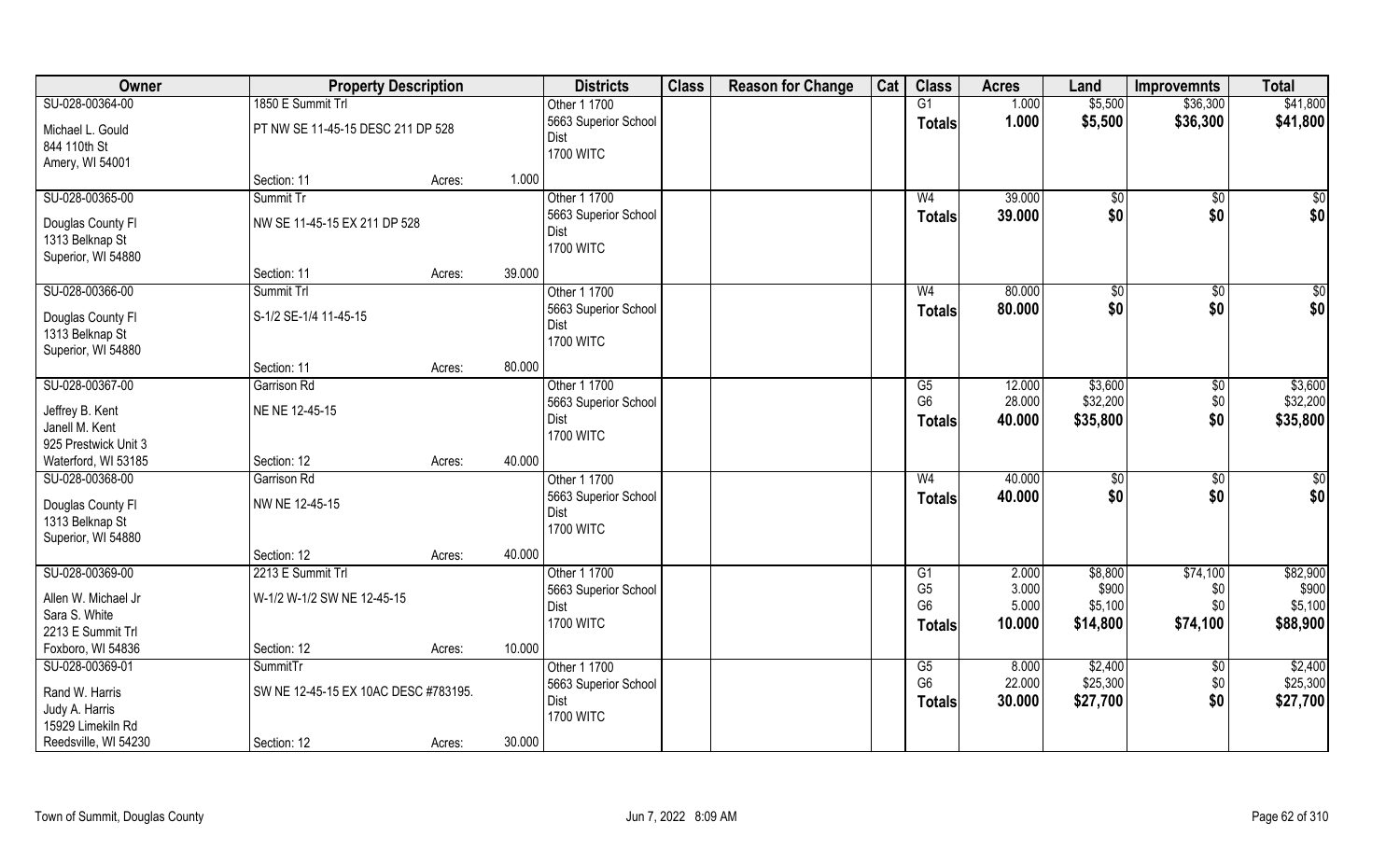| Owner                                | <b>Property Description</b> |        |        | <b>Districts</b>     | <b>Class</b> | <b>Reason for Change</b> | Cat | <b>Class</b>   | <b>Acres</b> | Land           | <b>Improvemnts</b> | <b>Total</b>    |
|--------------------------------------|-----------------------------|--------|--------|----------------------|--------------|--------------------------|-----|----------------|--------------|----------------|--------------------|-----------------|
| SU-028-00370-00                      | Summit Tr                   |        |        | Other 1 1700         |              |                          |     | G5             | 4.000        | \$1,200        | $\sqrt{6}$         | \$1,200         |
| Mary E Hoberg Disclaimer Trust       | E-1/2 SE NE 12-45-15        |        |        | 5663 Superior School |              |                          |     | G <sub>6</sub> | 16.000       | \$18,400       | \$0                | \$18,400        |
| 2157 Orchard Ave N                   |                             |        |        | Dist                 |              |                          |     | <b>Totals</b>  | 20.000       | \$19,600       | \$0                | \$19,600        |
| Golden Valley, MN 55422              |                             |        |        | <b>1700 WITC</b>     |              |                          |     |                |              |                |                    |                 |
|                                      | Section: 12                 | Acres: | 20.000 |                      |              |                          |     |                |              |                |                    |                 |
| SU-028-00371-00                      | Summit Tr                   |        |        | Other 1 1700         |              |                          |     | G5             | 4.000        | \$1,200        | \$0                | \$1,200         |
| David E. Hoberg                      | NW-1/4 OF SE NE 12-45-15    |        |        | 5663 Superior School |              |                          |     | G <sub>6</sub> | 6.000        | \$6,900        | \$0                | \$6,900         |
| 2157 Orchard Ave N                   |                             |        |        | Dist                 |              |                          |     | Totals         | 10.000       | \$8,100        | \$0                | \$8,100         |
| Golden Valley, MN 55422              |                             |        |        | <b>1700 WITC</b>     |              |                          |     |                |              |                |                    |                 |
|                                      | Section: 12                 | Acres: | 10.000 |                      |              |                          |     |                |              |                |                    |                 |
| SU-028-00372-00                      | Summit Tr                   |        |        | Other 1 1700         |              |                          |     | G5             | 5.000        | \$1,500        | \$0                | \$1,500         |
| Mary E Hoberg Disclaimer Trust       | SW-1/4 OF SE NE 12-45-15    |        |        | 5663 Superior School |              |                          |     | G <sub>6</sub> | 5.000        | \$5,800        | \$0                | \$5,800         |
| 2157 Orchard Ave N                   |                             |        |        | Dist                 |              |                          |     | Totals         | 10.000       | \$7,300        | \$0                | \$7,300         |
| Golden Valley, MN 55422              |                             |        |        | <b>1700 WITC</b>     |              |                          |     |                |              |                |                    |                 |
|                                      | Section: 12                 | Acres: | 10.000 |                      |              |                          |     |                |              |                |                    |                 |
| SU-028-00373-00                      | Dietz Rd                    |        |        | Other 1 1700         |              |                          |     | W <sub>4</sub> | 80.000       | \$0            | $\frac{1}{20}$     | \$0             |
|                                      |                             |        |        | 5663 Superior School |              |                          |     | <b>Totals</b>  | 80.000       | \$0            | \$0                | \$0             |
| Douglas County FI<br>1313 Belknap St | N-1/2 NW-1/4 12-45-15       |        |        | Dist                 |              |                          |     |                |              |                |                    |                 |
| Superior, WI 54880                   |                             |        |        | <b>1700 WITC</b>     |              |                          |     |                |              |                |                    |                 |
|                                      | Section: 12                 | Acres: | 80.000 |                      |              |                          |     |                |              |                |                    |                 |
| SU-028-00374-00                      | Dietz Rd                    |        |        | Other 1 1700         |              |                          |     | W <sub>4</sub> | 40.000       | $\sqrt[6]{30}$ | $\overline{50}$    | $\overline{50}$ |
|                                      |                             |        |        | 5663 Superior School |              |                          |     | <b>Totals</b>  | 40.000       | \$0            | \$0                | \$0             |
| Douglas County Fl                    | SW NW 12-45-15              |        |        | Dist                 |              |                          |     |                |              |                |                    |                 |
| 1313 Belknap St                      |                             |        |        | <b>1700 WITC</b>     |              |                          |     |                |              |                |                    |                 |
| Superior, WI 54880                   | Section: 12                 | Acres: | 40.000 |                      |              |                          |     |                |              |                |                    |                 |
| SU-028-00375-00                      | 2161 E Summit Trl           |        |        | Other 1 1700         |              |                          |     | G1             | 2.000        | \$8,800        | \$100,400          | \$109,200       |
|                                      |                             |        |        | 5663 Superior School |              |                          |     | G <sub>5</sub> | 8.000        | \$2,400        | \$0                | \$2,400         |
| Ryan M. Day                          | E-1/2 SE NW 12-45-15        |        |        | Dist                 |              |                          |     | G <sub>6</sub> | 10.000       | \$10,300       | \$0                | \$10,300        |
| 2161 E Summit Trl                    |                             |        |        | <b>1700 WITC</b>     |              |                          |     | <b>Totals</b>  | 20.000       | \$21,500       | \$100,400          | \$121,900       |
| Foxboro, WI 54836                    |                             |        |        |                      |              |                          |     |                |              |                |                    |                 |
|                                      | Section: 12                 | Acres: | 20.000 |                      |              |                          |     |                |              |                |                    |                 |
| SU-028-00376-00                      | 2123 E Summit Trl           |        |        | Other 1 1700         |              |                          |     | G1             | 1.000        | \$5,500        | \$400              | \$5,900         |
| Troy M. Holmes et al                 | W-1/2 SE NW 12-45-15        |        |        | 5663 Superior School |              |                          |     | G <sub>5</sub> | 16.000       | \$4,800        | \$0                | \$4,800         |
| 6797 S Oakland Rd                    |                             |        |        | Dist                 |              |                          |     | G <sub>6</sub> | 3.000        | \$3,600        | \$0                | \$3,600         |
| Superior, WI 54880                   |                             |        |        | <b>1700 WITC</b>     |              |                          |     | Totals         | 20.000       | \$13,900       | \$400              | \$14,300        |
|                                      | Section: 12                 | Acres: | 20.000 |                      |              |                          |     |                |              |                |                    |                 |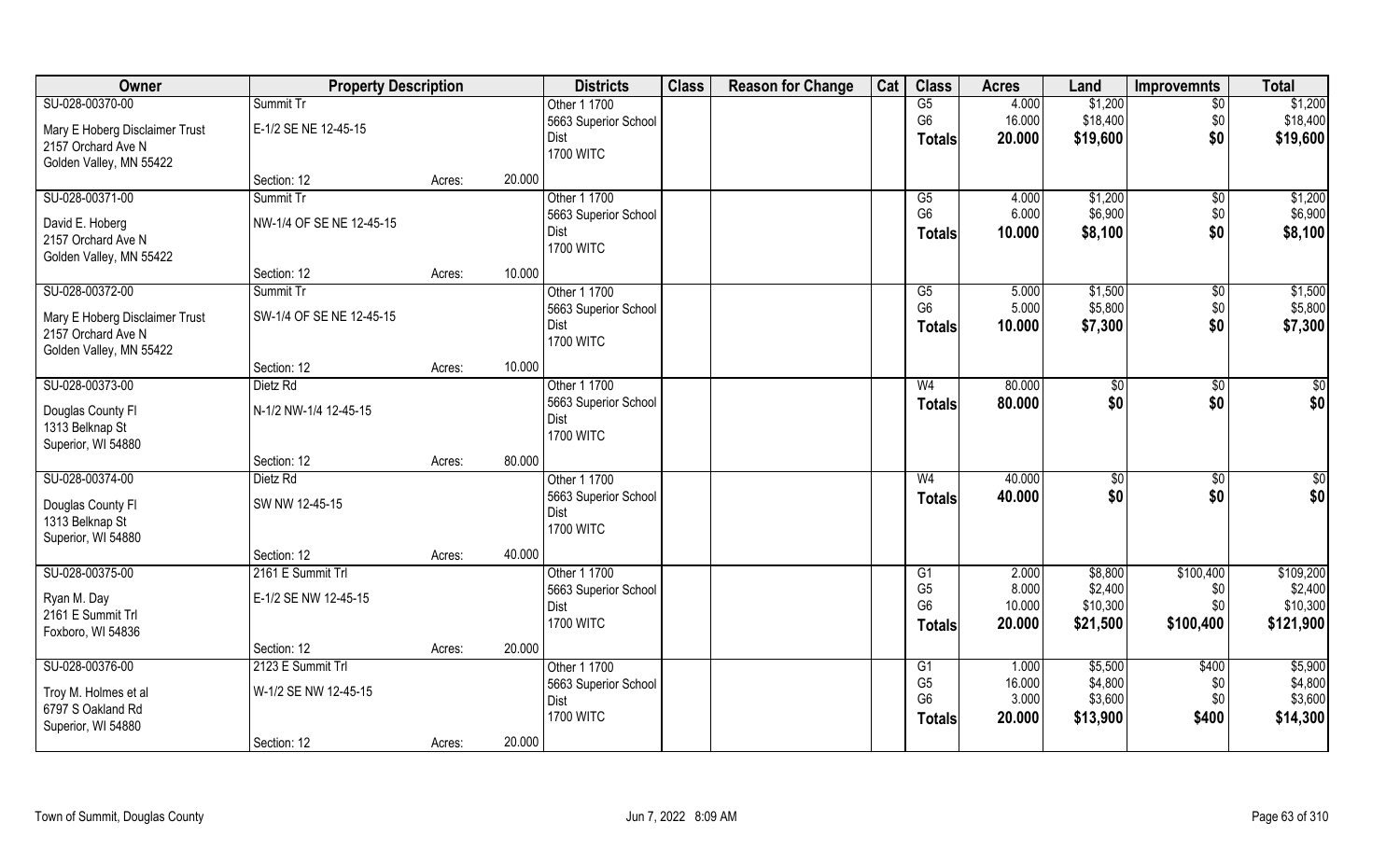| Owner                                | <b>Property Description</b>                             |                  | <b>Districts</b>     | <b>Class</b> | <b>Reason for Change</b> | Cat | <b>Class</b>   | <b>Acres</b> | Land     | <b>Improvemnts</b> | <b>Total</b>    |
|--------------------------------------|---------------------------------------------------------|------------------|----------------------|--------------|--------------------------|-----|----------------|--------------|----------|--------------------|-----------------|
| SU-028-00377-00                      | 2184 E Summit Trl                                       |                  | Other 1 1700         |              |                          |     | G1             | 2.000        | \$8,800  | \$129,600          | \$138,400       |
| Michael Rose                         | E-1/2 E-1/2 NE SW, 12-45-15                             |                  | 5663 Superior School |              |                          |     | G <sub>5</sub> | 2.000        | \$600    | \$0                | \$600           |
| Jennifer Rose                        |                                                         |                  | Dist                 |              |                          |     | G <sub>6</sub> | 6.000        | \$6,200  | \$0                | \$6,200         |
| 2184 E Summit Trl                    |                                                         |                  | <b>1700 WITC</b>     |              |                          |     | Totals         | 10.000       | \$15,600 | \$129,600          | \$145,200       |
| Foxboro, WI 54836                    | Section: 12                                             | 10.000<br>Acres: |                      |              |                          |     |                |              |          |                    |                 |
| SU-028-00377-01                      | 2098 E Summit Trl                                       |                  | Other 1 1700         |              |                          |     | G1             | 2.000        | \$8,800  | \$143,200          | \$152,000       |
|                                      |                                                         |                  | 5663 Superior School |              |                          |     | G <sub>5</sub> | 4.000        | \$1,200  | \$0                | \$1,200         |
| Gary L & Kathryn J Reed Revocable    | PT NE SW, W-20 RDS 12-45-15 DESC 484 RP 205,<br>#715847 |                  | Dist                 |              |                          |     | G <sub>6</sub> | 4.000        | \$4,100  | \$0                | \$4,100         |
| <b>Living Trust</b><br>1640 138th St |                                                         |                  | <b>1700 WITC</b>     |              |                          |     | <b>Totals</b>  | 10.000       | \$14,100 | \$143,200          | \$157,300       |
| Balsam Lake, WI 54810                | Section: 12                                             | 10.000<br>Acres: |                      |              |                          |     |                |              |          |                    |                 |
| SU-028-00377-02                      | Summit Tr                                               |                  | Other 1 1700         |              |                          |     | G1             | 1.000        | \$5,500  | $\sqrt[6]{30}$     | \$5,500         |
|                                      |                                                         |                  | 5663 Superior School |              |                          |     | G <sub>5</sub> | 6.000        | \$1,700  | \$0                | \$1,700         |
| Gary L & Kathryn J Reed Revocable    | W-1/2 E-1/2 NE SW, 12-45-15                             |                  | Dist                 |              |                          |     | G <sub>6</sub> | 3.000        | \$3,500  | \$0                | \$3,500         |
| <b>Living Trust</b>                  |                                                         |                  | <b>1700 WITC</b>     |              |                          |     | Totals         | 10.000       | \$10,700 | \$0                | \$10,700        |
| 1640 138th St                        |                                                         |                  |                      |              |                          |     |                |              |          |                    |                 |
| Balsam Lake, WI 54810                | Section: 12                                             | 10.000<br>Acres: |                      |              |                          |     |                |              |          |                    |                 |
| SU-028-00377-03                      | Summit Tr                                               |                  | Other 1 1700         |              |                          |     | G1             | 1.000        | \$5,500  | $\sqrt[6]{3}$      | \$5,500         |
| Gary L & Kathryn J Reed Revocable    | E-1/2 W-1/2 NE SW, 12-45-15                             |                  | 5663 Superior School |              |                          |     | G <sub>5</sub> | 7.000        | \$2,000  | \$0                | \$2,000         |
| <b>Living Trust</b>                  |                                                         |                  | Dist                 |              |                          |     | G <sub>6</sub> | 2.000        | \$2,300  | \$0                | \$2,300         |
| 1640 138th St                        |                                                         |                  | <b>1700 WITC</b>     |              |                          |     | <b>Totals</b>  | 10.000       | \$9,800  | \$0                | \$9,800         |
| Balsam Lake, WI 54810                | Section: 12                                             | 10.000<br>Acres: |                      |              |                          |     |                |              |          |                    |                 |
| SU-028-00378-00                      | Summit Tr                                               |                  | Other 1 1700         |              |                          |     | W <sub>4</sub> | 80.000       | \$0      | \$0                | $\overline{50}$ |
| Douglas County Fl                    | W-1/2 SW-1/4 12-45-15                                   |                  | 5663 Superior School |              |                          |     | <b>Totals</b>  | 80.000       | \$0      | \$0                | \$0             |
| 1313 Belknap St                      |                                                         |                  | Dist                 |              |                          |     |                |              |          |                    |                 |
| Superior, WI 54880                   |                                                         |                  | <b>1700 WITC</b>     |              |                          |     |                |              |          |                    |                 |
|                                      | Section: 12                                             | 80.000<br>Acres: |                      |              |                          |     |                |              |          |                    |                 |
| SU-028-00379-00                      | Summit Tr                                               |                  | Other 1 1700         |              |                          |     | W <sub>4</sub> | 40.000       | \$0      | \$0                | \$0             |
| Douglas County Fl                    | SE SW 12-45-15                                          |                  | 5663 Superior School |              |                          |     | <b>Totals</b>  | 40.000       | \$0      | \$0                | \$0             |
| 1313 Belknap St                      |                                                         |                  | Dist                 |              |                          |     |                |              |          |                    |                 |
| Superior, WI 54880                   |                                                         |                  | <b>1700 WITC</b>     |              |                          |     |                |              |          |                    |                 |
|                                      | Section: 12                                             | 40.000<br>Acres: |                      |              |                          |     |                |              |          |                    |                 |
| SU-028-00380-00                      | Summit Tr                                               |                  | Other 1 1700         |              |                          |     | G5             | 4.000        | \$1,200  | $\sqrt{$0}$        | \$1,200         |
|                                      |                                                         |                  | 5663 Superior School |              |                          |     | G <sub>6</sub> | 36.000       | \$41,400 | \$0                | \$41,400        |
| Andrew G. Kimm                       | NE SE 12-45-15                                          |                  | Dist                 |              |                          |     | <b>Totals</b>  | 40.000       | \$42,600 | \$0                | \$42,600        |
| 4416 163rd St                        |                                                         |                  | <b>1700 WITC</b>     |              |                          |     |                |              |          |                    |                 |
| Urbandale, IA 50323                  | Section: 12                                             | 40.000           |                      |              |                          |     |                |              |          |                    |                 |
|                                      |                                                         | Acres:           |                      |              |                          |     |                |              |          |                    |                 |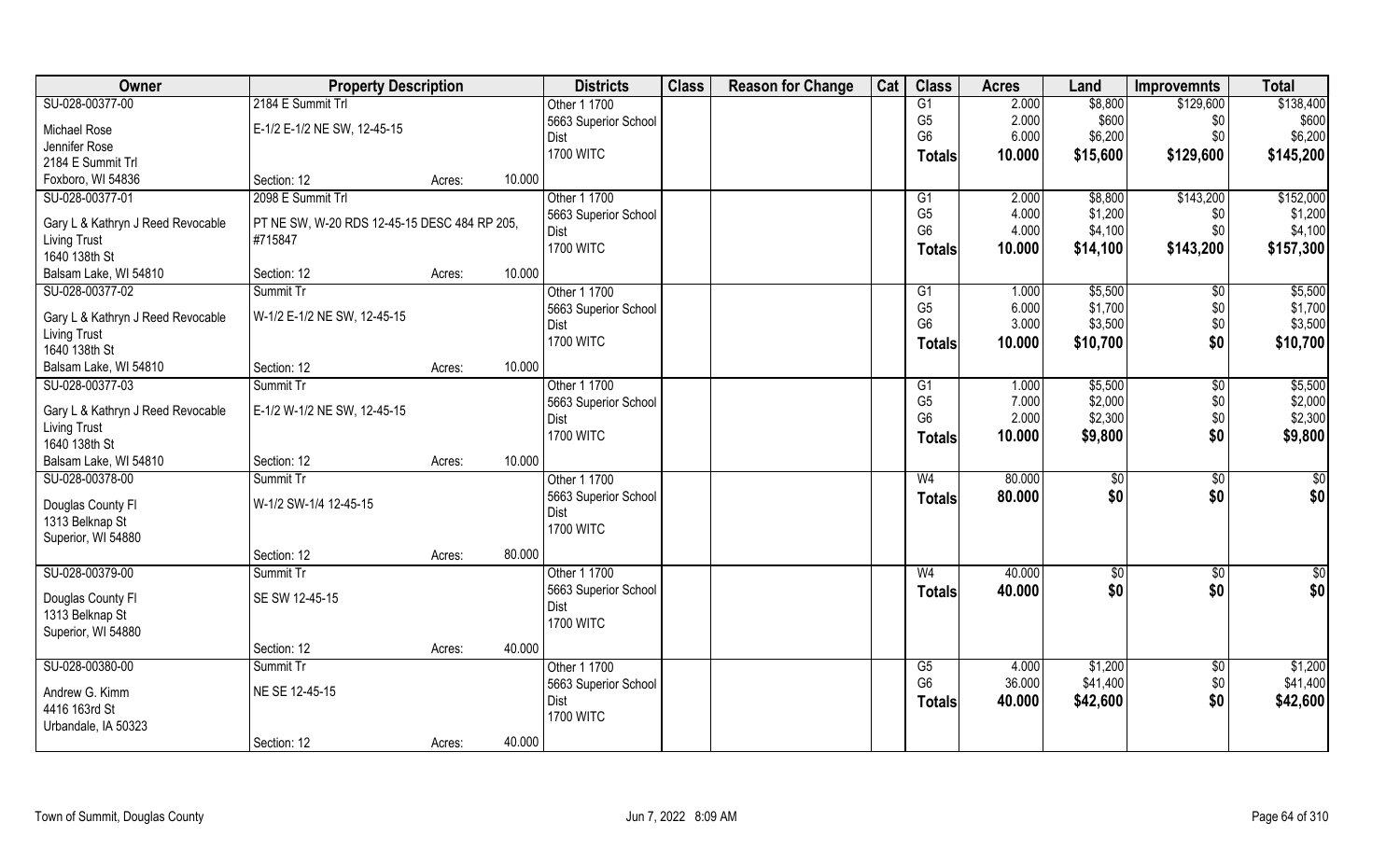| Owner                                                      | <b>Property Description</b>        |        | <b>Districts</b>                                 | <b>Class</b> | <b>Reason for Change</b> | Cat | <b>Class</b>                    | <b>Acres</b>     | Land            | Improvemnts     | <b>Total</b>    |
|------------------------------------------------------------|------------------------------------|--------|--------------------------------------------------|--------------|--------------------------|-----|---------------------------------|------------------|-----------------|-----------------|-----------------|
| SU-028-00381-00                                            | Summit Tr                          |        | Other 1 1700                                     |              |                          |     | W <sub>4</sub>                  | 40.000           | \$0             | $\overline{50}$ | \$0             |
| Douglas County Fl<br>1313 Belknap St<br>Superior, WI 54880 | NW SE 12-45-15                     |        | 5663 Superior School<br>Dist<br><b>1700 WITC</b> |              |                          |     | <b>Totals</b>                   | 40.000           | \$0             | \$0             | \$0             |
|                                                            | Section: 12                        | Acres: | 40.000                                           |              |                          |     |                                 |                  |                 |                 |                 |
| SU-028-00382-00<br>Douglas County Fl                       | Summit Tr<br>S-1/2 SE-1/4 12-45-15 |        | Other 1 1700<br>5663 Superior School             |              |                          |     | W <sub>4</sub><br><b>Totals</b> | 80.000<br>80.000 | \$0<br>\$0      | \$0<br>\$0      | \$0<br>\$0      |
| 1313 Belknap St<br>Superior, WI 54880                      |                                    |        | Dist<br><b>1700 WITC</b>                         |              |                          |     |                                 |                  |                 |                 |                 |
|                                                            | Section: 12                        | Acres: | 80.000                                           |              |                          |     |                                 |                  |                 |                 |                 |
| SU-028-00383-00                                            | Summit Tr                          |        | Other 1 1700                                     |              |                          |     | W <sub>4</sub>                  | 640.000          | \$0             | $\sqrt[6]{3}$   | \$0             |
| Douglas County FI<br>1313 Belknap St<br>Superior, WI 54880 | <b>ENTIRE SECTION 13-45-15</b>     |        | 5663 Superior School<br>Dist<br><b>1700 WITC</b> |              |                          |     | <b>Totals</b>                   | 640.000          | \$0             | \$0             | \$0             |
|                                                            | Section: 13                        | Acres: | 640.000                                          |              |                          |     |                                 |                  |                 |                 |                 |
| SU-028-00384-00                                            | Summit Trl                         |        | Other 1 1700                                     |              |                          |     | W <sub>4</sub>                  | 640.000          | $\frac{1}{20}$  | \$0             | \$0             |
| Douglas County Fl<br>1313 Belknap St<br>Superior, WI 54880 | <b>ENTIRE SECTION 14-45-15</b>     |        | 5663 Superior School<br>Dist<br><b>1700 WITC</b> |              |                          |     | <b>Totals</b>                   | 640.000          | \$0             | \$0             | \$0             |
|                                                            | Section: 14                        | Acres: | 640.000                                          |              |                          |     |                                 |                  |                 |                 |                 |
| SU-028-00385-00                                            | Summit Trl                         |        | Other 1 1700                                     |              |                          |     | W <sub>4</sub>                  | 640.000          | \$0             | \$0             | \$0             |
| Douglas County Fl<br>1313 Belknap St<br>Superior, WI 54880 | <b>ENTIRE SECTION 15-45-15</b>     |        | 5663 Superior School<br>Dist<br><b>1700 WITC</b> |              |                          |     | <b>Totals</b>                   | 640.000          | \$0             | \$0             | \$0             |
|                                                            | Section: 15                        | Acres: | 640.000                                          |              |                          |     |                                 |                  |                 |                 |                 |
| SU-028-00386-00                                            | Summit Trl                         |        | Other 1 1700                                     |              |                          |     | W <sub>4</sub>                  | 640.000          | $\sqrt{6}$      | \$0             | $\overline{50}$ |
| Douglas County Fl<br>1313 Belknap St<br>Superior, WI 54880 | ENTIRE SECTION 16-45-15            |        | 5663 Superior School<br>Dist<br><b>1700 WITC</b> |              |                          |     | <b>Totals</b>                   | 640.000          | \$0             | \$0             | \$0             |
|                                                            | Section: 16                        | Acres: | 640.000                                          |              |                          |     |                                 |                  |                 |                 |                 |
| SU-028-00387-00                                            | Summit Trl                         |        | Other 1 1700                                     |              |                          |     | W <sub>4</sub>                  | 640.000          | $\overline{50}$ | $\sqrt{$0}$     | $\overline{50}$ |
| Douglas County Fl<br>1313 Belknap St<br>Superior, WI 54880 | <b>ENTIRE SECTION 17-45-15</b>     |        | 5663 Superior School<br>Dist<br><b>1700 WITC</b> |              |                          |     | <b>Totals</b>                   | 640.000          | \$0             | \$0             | \$0             |
|                                                            | Section: 17                        | Acres: | 640.000                                          |              |                          |     |                                 |                  |                 |                 |                 |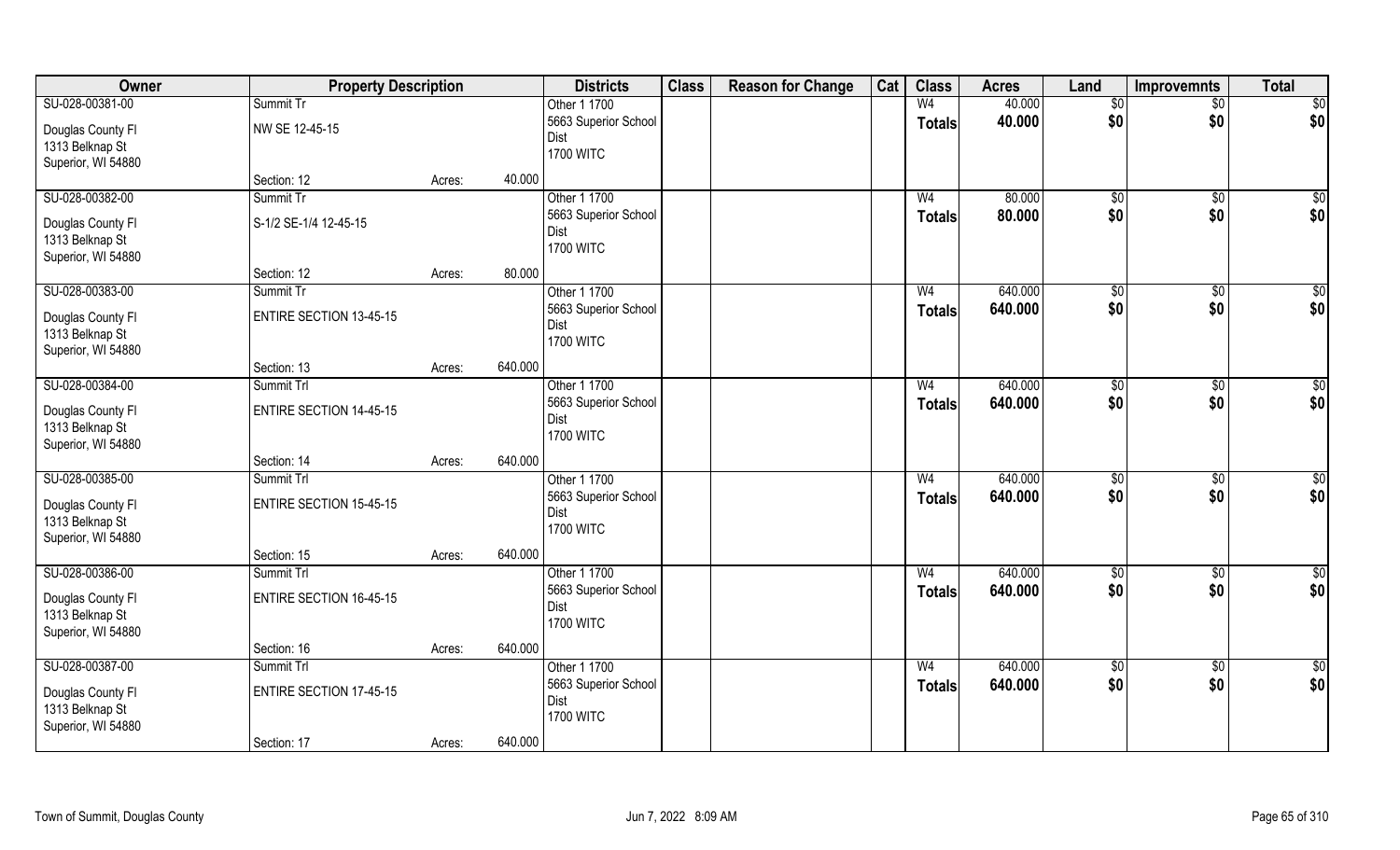| Owner              | <b>Property Description</b>    |        |         | <b>Districts</b>     | <b>Class</b> | <b>Reason for Change</b> | Cat | <b>Class</b>   | <b>Acres</b> | Land            | Improvemnts     | <b>Total</b>    |
|--------------------|--------------------------------|--------|---------|----------------------|--------------|--------------------------|-----|----------------|--------------|-----------------|-----------------|-----------------|
| SU-028-00388-00    | Summit Trl                     |        |         | Other 1 1700         |              |                          |     | W <sub>4</sub> | 411.920      | $\sqrt[6]{}$    | $\overline{50}$ | \$0             |
| Douglas County Fl  | <b>ENTIRE SECTION 18-45-15</b> |        |         | 5663 Superior School |              |                          |     | <b>Totals</b>  | 411.920      | \$0             | \$0             | \$0             |
| 1313 Belknap St    |                                |        |         | Dist                 |              |                          |     |                |              |                 |                 |                 |
| Superior, WI 54880 |                                |        |         | <b>1700 WITC</b>     |              |                          |     |                |              |                 |                 |                 |
|                    | Section: 18                    | Acres: | 411.920 |                      |              |                          |     |                |              |                 |                 |                 |
| SU-028-00389-00    | Summit Trl                     |        |         | Other 1 1700         |              |                          |     | W <sub>4</sub> | 303.350      | \$0             | \$0             | \$0             |
| Douglas County Fl  | <b>ENTIRE SECTION 19-45-15</b> |        |         | 5663 Superior School |              |                          |     | <b>Totals</b>  | 303.350      | \$0             | \$0             | \$0             |
| 1313 Belknap St    |                                |        |         | Dist                 |              |                          |     |                |              |                 |                 |                 |
| Superior, WI 54880 |                                |        |         | <b>1700 WITC</b>     |              |                          |     |                |              |                 |                 |                 |
|                    | Section: 19                    | Acres: | 303.350 |                      |              |                          |     |                |              |                 |                 |                 |
| SU-028-00390-00    | Summit Trl                     |        |         | Other 1 1700         |              |                          |     | W <sub>4</sub> | 640.000      | \$0             | $\sqrt[6]{3}$   | \$0             |
| Douglas County FI  | <b>ENTIRE SECTION 20-45-15</b> |        |         | 5663 Superior School |              |                          |     | <b>Totals</b>  | 640.000      | \$0             | \$0             | \$0             |
| 1313 Belknap St    |                                |        |         | Dist                 |              |                          |     |                |              |                 |                 |                 |
| Superior, WI 54880 |                                |        |         | <b>1700 WITC</b>     |              |                          |     |                |              |                 |                 |                 |
|                    | Section: 20                    | Acres: | 640.000 |                      |              |                          |     |                |              |                 |                 |                 |
| SU-028-00391-00    | Summit Trl                     |        |         | Other 1 1700         |              |                          |     | W <sub>4</sub> | 160.000      | $\frac{1}{20}$  | \$0             | \$0             |
| Douglas County Fl  | NE-1/4 21-45-15                |        |         | 5663 Superior School |              |                          |     | <b>Totals</b>  | 160.000      | \$0             | \$0             | \$0             |
| 1313 Belknap St    |                                |        |         | Dist                 |              |                          |     |                |              |                 |                 |                 |
| Superior, WI 54880 |                                |        |         | <b>1700 WITC</b>     |              |                          |     |                |              |                 |                 |                 |
|                    | Section: 21                    | Acres: | 160.000 |                      |              |                          |     |                |              |                 |                 |                 |
| SU-028-00392-00    | Summit Trl                     |        |         | Other 1 1700         |              |                          |     | W <sub>4</sub> | 40.000       | \$0             | \$0             | \$0             |
| Douglas County Fl  | NE NW 21-45-15                 |        |         | 5663 Superior School |              |                          |     | <b>Totals</b>  | 40.000       | \$0             | \$0             | \$0             |
| 1313 Belknap St    |                                |        |         | Dist                 |              |                          |     |                |              |                 |                 |                 |
| Superior, WI 54880 |                                |        |         | <b>1700 WITC</b>     |              |                          |     |                |              |                 |                 |                 |
|                    | Section: 21                    | Acres: | 40.000  |                      |              |                          |     |                |              |                 |                 |                 |
| SU-028-00393-00    | Summit Trl                     |        |         | Other 1 1700         |              |                          |     | W <sub>4</sub> | 40.000       | $\sqrt{6}$      | \$0             | $\overline{50}$ |
| Douglas County Fl  | NW NW 21-45-15                 |        |         | 5663 Superior School |              |                          |     | <b>Totals</b>  | 40.000       | \$0             | \$0             | \$0             |
| 1313 Belknap St    |                                |        |         | Dist                 |              |                          |     |                |              |                 |                 |                 |
| Superior, WI 54880 |                                |        |         | <b>1700 WITC</b>     |              |                          |     |                |              |                 |                 |                 |
|                    | Section: 21                    | Acres: | 40.000  |                      |              |                          |     |                |              |                 |                 |                 |
| SU-028-00394-00    | Summit Trl                     |        |         | Other 1 1700         |              |                          |     | W <sub>4</sub> | 80.000       | $\overline{50}$ | $\sqrt{$0}$     | $\overline{50}$ |
| Douglas County Fl  | S-1/2 NW-1/4 21-45-15          |        |         | 5663 Superior School |              |                          |     | <b>Totals</b>  | 80.000       | \$0             | \$0             | \$0             |
| 1313 Belknap St    |                                |        |         | Dist                 |              |                          |     |                |              |                 |                 |                 |
| Superior, WI 54880 |                                |        |         | <b>1700 WITC</b>     |              |                          |     |                |              |                 |                 |                 |
|                    | Section: 21                    | Acres: | 80.000  |                      |              |                          |     |                |              |                 |                 |                 |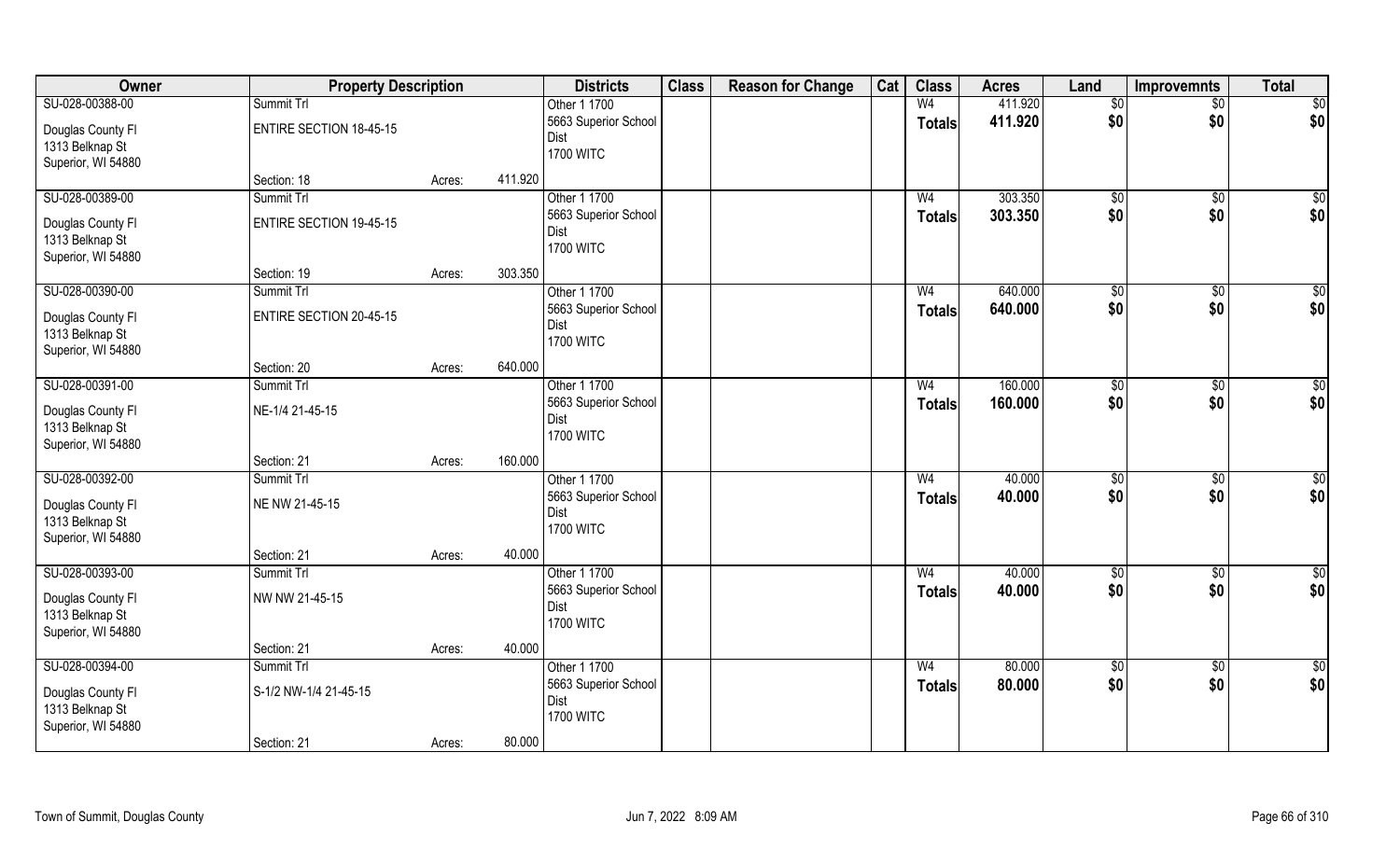| Owner              | <b>Property Description</b>    |                   | <b>Districts</b>                     | <b>Class</b> | <b>Reason for Change</b> | Cat | <b>Class</b>   | <b>Acres</b> | Land          | <b>Improvemnts</b> | <b>Total</b>     |
|--------------------|--------------------------------|-------------------|--------------------------------------|--------------|--------------------------|-----|----------------|--------------|---------------|--------------------|------------------|
| SU-028-00395-00    | Summit Trl                     |                   | Other 1 1700                         |              |                          |     | W <sub>4</sub> | 320.000      | \$0           | $\sqrt{$0}$        | $\sqrt{50}$      |
| Douglas County Fl  | SOUTH 1/2 SECTION 21-45-15     |                   | 5663 Superior School                 |              |                          |     | <b>Totals</b>  | 320.000      | \$0           | \$0                | \$0              |
| 1313 Belknap St    |                                |                   | Dist                                 |              |                          |     |                |              |               |                    |                  |
| Superior, WI 54880 |                                |                   | <b>1700 WITC</b>                     |              |                          |     |                |              |               |                    |                  |
|                    | Section: 21                    | 320.000<br>Acres: |                                      |              |                          |     |                |              |               |                    |                  |
| SU-028-00397-00    | Summit Trl                     |                   | Other 1 1700                         |              |                          |     | W <sub>4</sub> | 640.000      | \$0           | $\sqrt[6]{}$       | $\overline{50}$  |
| Douglas County Fl  | <b>ENTIRE SECTION 22-45-15</b> |                   | 5663 Superior School                 |              |                          |     | <b>Totals</b>  | 640.000      | \$0           | \$0                | \$0              |
| 1313 Belknap St    |                                |                   | Dist                                 |              |                          |     |                |              |               |                    |                  |
| Superior, WI 54880 |                                |                   | <b>1700 WITC</b>                     |              |                          |     |                |              |               |                    |                  |
|                    | Section: 22                    | 640.000<br>Acres: |                                      |              |                          |     |                |              |               |                    |                  |
| SU-028-00398-00    | Summit Trl                     |                   | Other 1 1700                         |              |                          |     | W <sub>4</sub> | 640.000      | \$0           | \$0                | $\overline{50}$  |
| Douglas County Fl  | <b>ENTIRE SECTION 23-45-15</b> |                   | 5663 Superior School                 |              |                          |     | <b>Totals</b>  | 640.000      | \$0           | \$0                | \$0              |
| 1313 Belknap St    |                                |                   | Dist                                 |              |                          |     |                |              |               |                    |                  |
| Superior, WI 54880 |                                |                   | <b>1700 WITC</b>                     |              |                          |     |                |              |               |                    |                  |
|                    | Section: 23                    | 640.000<br>Acres: |                                      |              |                          |     |                |              |               |                    |                  |
| SU-028-00399-00    | Summit Trl                     |                   | Other 1 1700                         |              |                          |     | W <sub>4</sub> | 640.000      | \$0           | $\sqrt[6]{3}$      | $\sqrt{50}$      |
| Douglas County Fl  | <b>ENTIRE SECTION 24-45-15</b> |                   | 5663 Superior School                 |              |                          |     | <b>Totals</b>  | 640.000      | \$0           | \$0                | \$0              |
| 1313 Belknap St    |                                |                   | Dist                                 |              |                          |     |                |              |               |                    |                  |
| Superior, WI 54880 |                                |                   | <b>1700 WITC</b>                     |              |                          |     |                |              |               |                    |                  |
|                    | Section: 24                    | 640.000<br>Acres: |                                      |              |                          |     |                |              |               |                    |                  |
| SU-028-00400-00    | State Hwy 35                   |                   | Other 2 8020                         |              |                          |     | W <sub>4</sub> | 640.000      | $\sqrt[6]{3}$ | $\sqrt[6]{3}$      | $\overline{50}$  |
| Douglas County Fl  | <b>ENTIRE SECTION 25-45-15</b> |                   | 8020-Amnicon Dwling                  |              |                          |     | <b>Totals</b>  | 640.000      | \$0           | \$0                | \$0              |
| 1313 Belknap St    |                                |                   | Lk Mgmt                              |              |                          |     |                |              |               |                    |                  |
| Superior, WI 54880 |                                |                   | Other 1 1700                         |              |                          |     |                |              |               |                    |                  |
|                    | Section: 25                    | 640.000<br>Acres: | 5663 Superior School                 |              |                          |     |                |              |               |                    |                  |
|                    |                                |                   | Dist<br><b>1700 WITC</b>             |              |                          |     |                |              |               |                    |                  |
| SU-028-00401-00    | State Hwy 35                   |                   | Other 1 1700                         |              |                          |     | W <sub>4</sub> | 640.000      | \$0           | $\sqrt[6]{}$       | $\overline{\$0}$ |
|                    |                                |                   | 5663 Superior School                 |              |                          |     | <b>Totals</b>  | 640.000      | \$0           | \$0                | \$0              |
| Douglas County Fl  | <b>ENTIRE SECTION 26-45-15</b> |                   | Dist                                 |              |                          |     |                |              |               |                    |                  |
| 1313 Belknap St    |                                |                   | <b>1700 WITC</b>                     |              |                          |     |                |              |               |                    |                  |
| Superior, WI 54880 |                                |                   |                                      |              |                          |     |                |              |               |                    |                  |
|                    | Section: 26                    | 640.000<br>Acres: |                                      |              |                          |     |                |              |               |                    |                  |
| SU-028-00402-00    | Summit Trl                     |                   | Other 1 1700<br>5663 Superior School |              |                          |     | W <sub>4</sub> | 640.000      | \$0<br>\$0    | \$0                | $\overline{50}$  |
| Douglas County Fl  | <b>ENTIRE SECTION 27-45-15</b> |                   | Dist                                 |              |                          |     | <b>Totals</b>  | 640.000      |               | \$0                | \$0              |
| 1313 Belknap St    |                                |                   | <b>1700 WITC</b>                     |              |                          |     |                |              |               |                    |                  |
| Superior, WI 54880 |                                |                   |                                      |              |                          |     |                |              |               |                    |                  |
|                    | Section: 27                    | 640.000<br>Acres: |                                      |              |                          |     |                |              |               |                    |                  |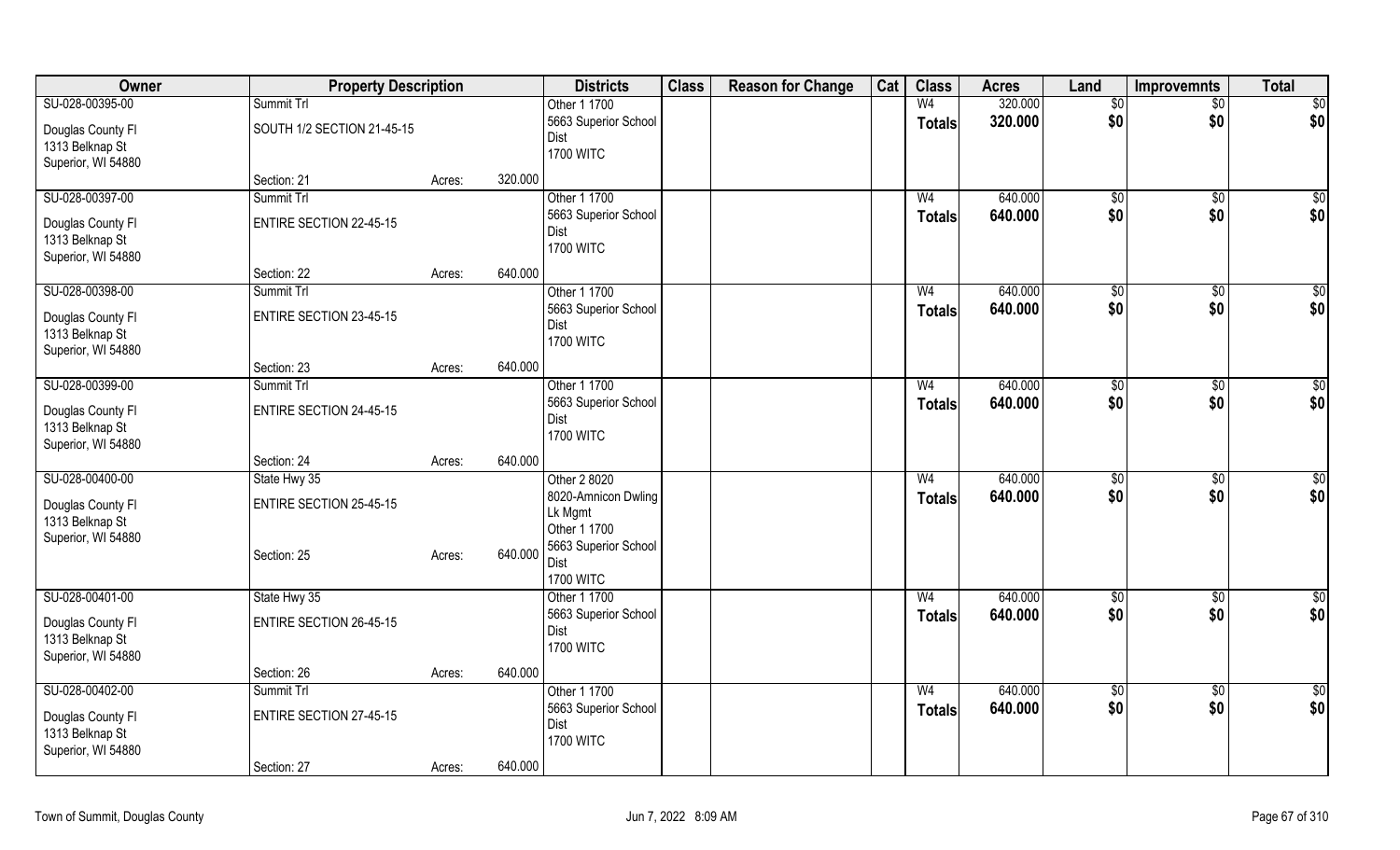| Owner              | <b>Property Description</b>    |        |         | <b>Districts</b>             | <b>Class</b> | <b>Reason for Change</b> | Cat | <b>Class</b>   | <b>Acres</b> | Land                 | <b>Improvemnts</b> | <b>Total</b>    |
|--------------------|--------------------------------|--------|---------|------------------------------|--------------|--------------------------|-----|----------------|--------------|----------------------|--------------------|-----------------|
| SU-028-00403-00    | Summit Trl                     |        |         | Other 1 1700                 |              |                          |     | W <sub>4</sub> | 640.000      | \$0                  | \$0                | \$0             |
| Douglas County Fl  | <b>ENTIRE SECTION 28-45-15</b> |        |         | 5663 Superior School         |              |                          |     | <b>Totals</b>  | 640.000      | \$0                  | \$0                | \$0             |
| 1313 Belknap St    |                                |        |         | Dist                         |              |                          |     |                |              |                      |                    |                 |
| Superior, WI 54880 |                                |        |         | <b>1700 WITC</b>             |              |                          |     |                |              |                      |                    |                 |
|                    | Section: 28                    | Acres: | 640.000 |                              |              |                          |     |                |              |                      |                    |                 |
| SU-028-00404-00    | Summit Trl                     |        |         | Other 1 1700                 |              |                          |     | W <sub>4</sub> | 640.000      | \$0                  | \$0                | $\sqrt{50}$     |
| Douglas County Fl  | <b>ENTIRE SECTION 29-45-15</b> |        |         | 5663 Superior School         |              |                          |     | <b>Totals</b>  | 640.000      | \$0                  | \$0                | \$0             |
| 1313 Belknap St    |                                |        |         | Dist                         |              |                          |     |                |              |                      |                    |                 |
| Superior, WI 54880 |                                |        |         | <b>1700 WITC</b>             |              |                          |     |                |              |                      |                    |                 |
|                    | Section: 29                    | Acres: | 640.000 |                              |              |                          |     |                |              |                      |                    |                 |
| SU-028-00405-00    | Summit Trl                     |        |         | Other 1 1700                 |              |                          |     | W <sub>4</sub> | 422.480      | \$0                  | \$0                | \$0             |
|                    |                                |        |         | 5663 Superior School         |              |                          |     | <b>Totals</b>  | 422.480      | \$0                  | \$0                | \$0             |
| Douglas County Fl  | <b>ENTIRE SECTION 30-45-15</b> |        |         | Dist                         |              |                          |     |                |              |                      |                    |                 |
| 1313 Belknap St    |                                |        |         | <b>1700 WITC</b>             |              |                          |     |                |              |                      |                    |                 |
| Superior, WI 54880 |                                |        | 422.480 |                              |              |                          |     |                |              |                      |                    |                 |
| SU-028-00406-00    | Section: 30<br>Summit Trl      | Acres: |         | Other 1 1700                 |              |                          |     | W <sub>4</sub> | 426.250      |                      |                    | \$0             |
|                    |                                |        |         | 5663 Superior School         |              |                          |     |                | 426.250      | $\sqrt[6]{3}$<br>\$0 | \$0<br>\$0         | \$0             |
| Douglas County Fl  | ENTIRE SECTION 31-45-15        |        |         | Dist                         |              |                          |     | <b>Totals</b>  |              |                      |                    |                 |
| 1313 Belknap St    |                                |        |         | <b>1700 WITC</b>             |              |                          |     |                |              |                      |                    |                 |
| Superior, WI 54880 |                                |        |         |                              |              |                          |     |                |              |                      |                    |                 |
|                    | Section: 31                    | Acres: | 426.250 |                              |              |                          |     |                |              |                      |                    |                 |
| SU-028-00407-00    | Summit Trl                     |        |         | Other 1 1700                 |              |                          |     | W <sub>4</sub> | 640.000      | \$0                  | \$0                | \$0             |
| Douglas County Fl  | <b>ENTIRE SECTION 32-45-15</b> |        |         | 5663 Superior School         |              |                          |     | <b>Totals</b>  | 640.000      | \$0                  | \$0                | \$0             |
| 1313 Belknap St    |                                |        |         | Dist                         |              |                          |     |                |              |                      |                    |                 |
| Superior, WI 54880 |                                |        |         | <b>1700 WITC</b>             |              |                          |     |                |              |                      |                    |                 |
|                    | Section: 32                    | Acres: | 640.000 |                              |              |                          |     |                |              |                      |                    |                 |
| SU-028-00408-00    | Summit Trl                     |        |         | Other 1 1700                 |              |                          |     | W <sub>4</sub> | 640.000      | $\sqrt{6}$           | \$0                | $\overline{50}$ |
|                    |                                |        |         | 5663 Superior School         |              |                          |     | <b>Totals</b>  | 640.000      | \$0                  | \$0                | \$0             |
| Douglas County Fl  | ENTIRE SECTION 33-45-15        |        |         | Dist                         |              |                          |     |                |              |                      |                    |                 |
| 1313 Belknap St    |                                |        |         | <b>1700 WITC</b>             |              |                          |     |                |              |                      |                    |                 |
| Superior, WI 54880 |                                |        | 640.000 |                              |              |                          |     |                |              |                      |                    |                 |
| SU-028-00409-00    | Section: 33<br>Summit Trl      | Acres: |         | Other 1 1700                 |              |                          |     | W <sub>4</sub> | 640.000      |                      |                    |                 |
|                    |                                |        |         |                              |              |                          |     |                |              | $\overline{50}$      | $\sqrt{6}$         | \$0             |
| Douglas County Fl  | <b>ENTIRE SECTION 34-45-15</b> |        |         | 5663 Superior School<br>Dist |              |                          |     | <b>Totals</b>  | 640.000      | \$0                  | \$0                | \$0             |
| 1313 Belknap St    |                                |        |         | <b>1700 WITC</b>             |              |                          |     |                |              |                      |                    |                 |
| Superior, WI 54880 |                                |        |         |                              |              |                          |     |                |              |                      |                    |                 |
|                    | Section: 34                    | Acres: | 640.000 |                              |              |                          |     |                |              |                      |                    |                 |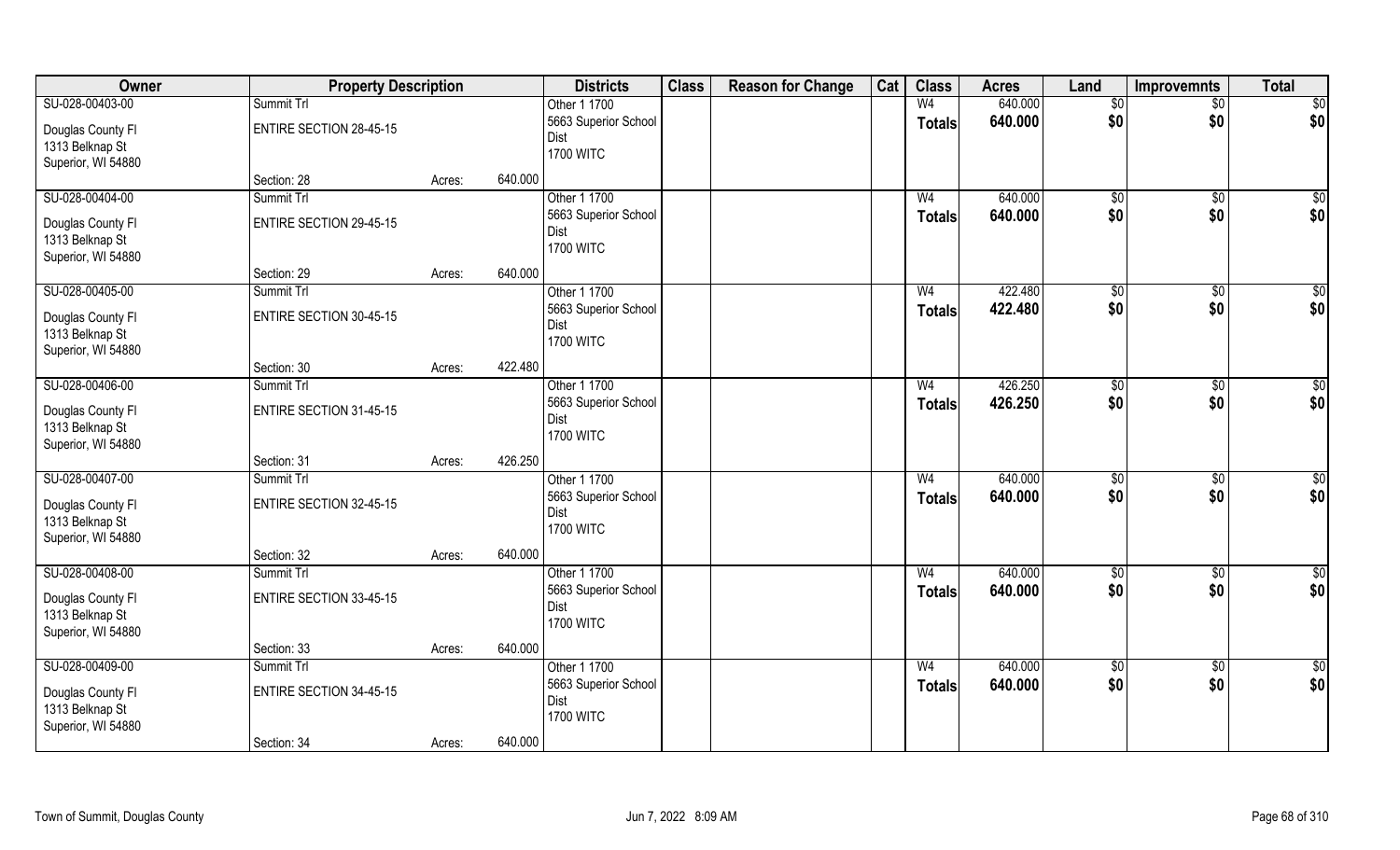| Owner                                 | <b>Property Description</b>                  |        |         | <b>Districts</b>             | <b>Class</b> | <b>Reason for Change</b> | Cat | <b>Class</b>         | <b>Acres</b>   | Land               | <b>Improvemnts</b> | <b>Total</b> |
|---------------------------------------|----------------------------------------------|--------|---------|------------------------------|--------------|--------------------------|-----|----------------------|----------------|--------------------|--------------------|--------------|
| SU-028-00410-00                       | State Hwy 35                                 |        |         | Other 1 1700                 |              |                          |     | W <sub>4</sub>       | 640.000        | $\sqrt{6}$         | \$0                | \$0          |
| Douglas County Fl                     | ENTIRE SECTION 35-45-15                      |        |         | 5663 Superior School         |              |                          |     | <b>Totals</b>        | 640.000        | \$0                | \$0                | \$0          |
| 1313 Belknap St                       |                                              |        |         | Dist                         |              |                          |     |                      |                |                    |                    |              |
| Superior, WI 54880                    |                                              |        |         | <b>1700 WITC</b>             |              |                          |     |                      |                |                    |                    |              |
|                                       | Section: 35                                  | Acres: | 640.000 |                              |              |                          |     |                      |                |                    |                    |              |
| SU-028-00411-00                       | State Hwy 35                                 |        |         | Other 1 1700                 |              |                          |     | W <sub>4</sub>       | 640.000        | $\sqrt[6]{}$       | $\sqrt{50}$        | \$0          |
| Douglas County Fl                     | <b>ENTIRE SECTION 36-45-15</b>               |        |         | 5663 Superior School         |              |                          |     | Totals               | 640.000        | \$0                | \$0                | \$0          |
| 1313 Belknap St                       |                                              |        |         | Dist                         |              |                          |     |                      |                |                    |                    |              |
| Superior, WI 54880                    |                                              |        |         | <b>1700 WITC</b>             |              |                          |     |                      |                |                    |                    |              |
|                                       | Section: 36                                  | Acres: | 640.000 |                              |              |                          |     |                      |                |                    |                    |              |
| SU-028-00412-00                       | Half Mile Rd                                 |        |         | Other 1 1700                 |              |                          |     | G5                   | 1.500          | \$500              | $\sqrt[6]{30}$     | \$500        |
|                                       |                                              |        |         | 5663 Superior School         |              |                          |     | G <sub>6</sub>       | 28.540         | \$32,800           | \$0                | \$32,800     |
| Great Lakes Logging, LLC              | NE NE 1-46-14                                |        |         | Dist                         |              |                          |     | <b>Totals</b>        | 30.040         | \$33,300           | \$0                | \$33,300     |
| 35C W Eau Claire St                   |                                              |        |         | <b>1700 WITC</b>             |              |                          |     |                      |                |                    |                    |              |
| Rice Lake, WI 54868                   |                                              |        |         |                              |              |                          |     |                      |                |                    |                    |              |
|                                       | Section: 1                                   | Acres: | 30.040  |                              |              |                          |     |                      |                |                    |                    |              |
| SU-028-00413-00                       | Half Mile Rd                                 |        |         | Other 1 1700                 |              |                          |     | G5<br>G <sub>6</sub> | 5.500<br>5.040 | \$1,700<br>\$5,800 | \$0                | \$1,700      |
| Martin A. Uotinen                     | PT NW NE 1-46-14, EX W-860'                  |        |         | 5663 Superior School<br>Dist |              |                          |     |                      |                |                    | \$0<br>\$0         | \$5,800      |
| Ellerd B. Lasch                       |                                              |        |         | <b>1700 WITC</b>             |              |                          |     | Totals               | 10.540         | \$7,500            |                    | \$7,500      |
| 5170 E County Rd B                    |                                              |        |         |                              |              |                          |     |                      |                |                    |                    |              |
| South Range, WI 54874                 | Section: 1                                   | Acres: | 10.540  |                              |              |                          |     |                      |                |                    |                    |              |
| SU-028-00414-00                       | 4724 E Half Mile Rd                          |        |         | Other 1 1700                 |              |                          |     | $\overline{G1}$      | 2.000          | \$8,800            | \$16,300           | \$25,100     |
| Gerald D. Day                         | PT NW NE, N-990' OF W-430' 1-46-14           |        |         | 5663 Superior School         |              |                          |     | G <sub>5</sub>       | 3.500          | \$1,100            | \$0                | \$1,100      |
| Susan A. Day                          |                                              |        |         | Dist                         |              |                          |     | G <sub>6</sub>       | 4.200          | \$4,300            | \$0                | \$4,300      |
| 4724 E Half Mile Rd                   |                                              |        |         | <b>1700 WITC</b>             |              |                          |     | <b>Totals</b>        | 9.700          | \$14,200           | \$16,300           | \$30,500     |
| Superior, WI 54880                    | Section: 1                                   | Acres: | 9.700   |                              |              |                          |     |                      |                |                    |                    |              |
| SU-028-00414-01                       | 4770 E Half Mile Rd                          |        |         | Other 1 1700                 |              |                          |     | G1                   | 2.000          | \$8,800            | \$118,200          | \$127,000    |
|                                       |                                              |        |         | 5663 Superior School         |              |                          |     | G <sub>5</sub>       | 5.400          | \$1,600            | \$0                | \$1,600      |
| Sandra L. Fogo<br>4770 E Half Mile Rd | PT NW NE, N-990' OF E-430' OF W-860' 1-46-14 |        |         | Dist                         |              |                          |     | G <sub>6</sub>       | 2.400          | \$2,500            | \$0                | \$2,500      |
| Superior, WI 54880                    |                                              |        |         | <b>1700 WITC</b>             |              |                          |     | <b>Totals</b>        | 9.800          | \$12,900           | \$118,200          | \$131,100    |
|                                       | Section: 1                                   | Acres: | 9.800   |                              |              |                          |     |                      |                |                    |                    |              |
| SU-028-00415-00                       | <b>Half Mile Rd</b>                          |        |         | Other 1 1700                 |              |                          |     | G5                   | 10.000         | \$3,000            | $\overline{30}$    | \$3,000      |
|                                       |                                              |        |         | 5663 Superior School         |              |                          |     | G <sub>6</sub>       | 30.000         | \$34,500           | \$0                | \$34,500     |
| Great Lakes Logging, LLC              | SW NE 1-46-14                                |        |         | Dist                         |              |                          |     | <b>Totals</b>        | 40.000         | \$37,500           | \$0                | \$37,500     |
| 35C W Eau Claire St                   |                                              |        |         | <b>1700 WITC</b>             |              |                          |     |                      |                |                    |                    |              |
| Rice Lake, WI 54868                   |                                              |        |         |                              |              |                          |     |                      |                |                    |                    |              |
|                                       | Section: 1                                   | Acres: | 40.000  |                              |              |                          |     |                      |                |                    |                    |              |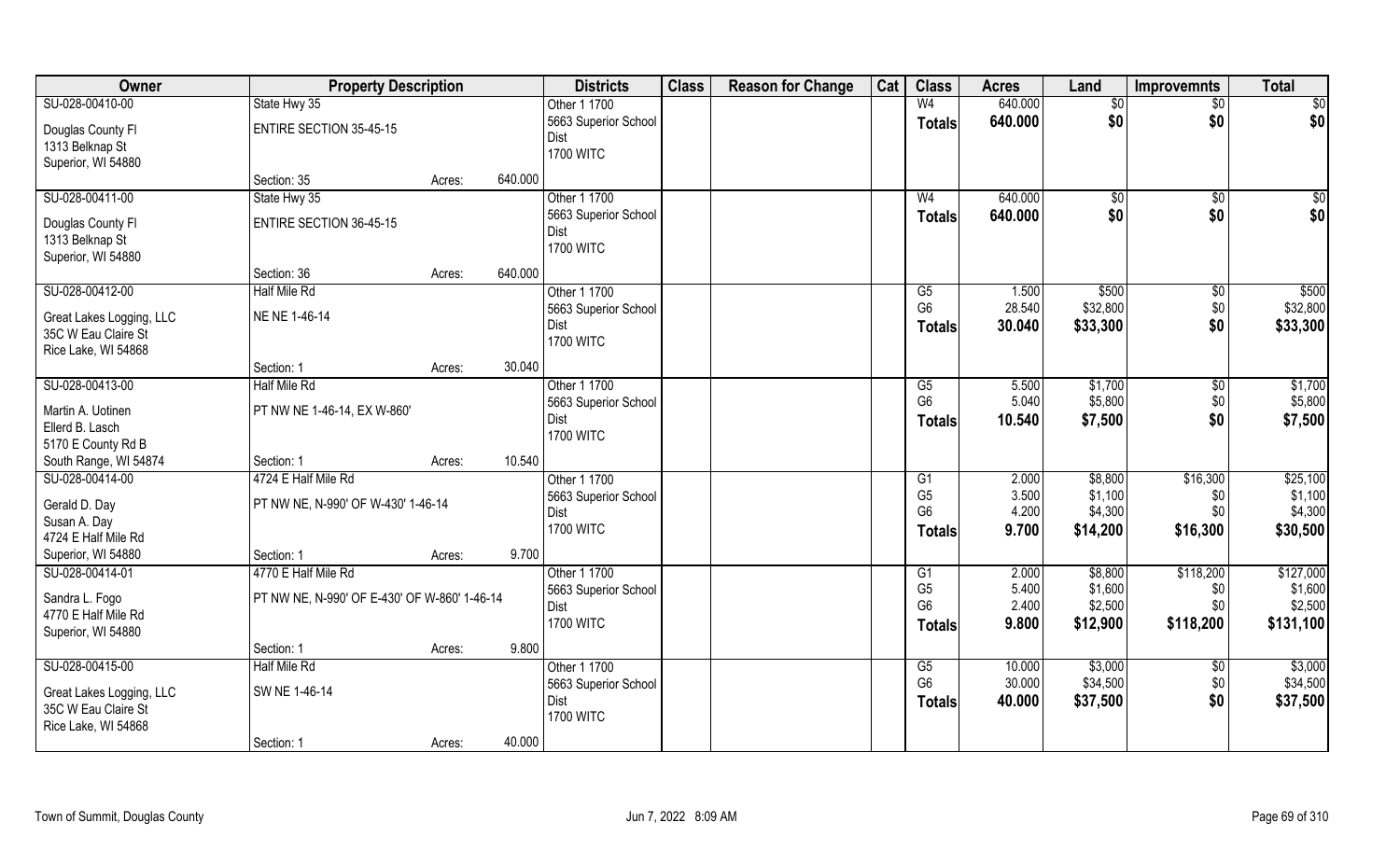| Owner                                  | <b>Property Description</b>                    | <b>Districts</b>     | <b>Class</b> | <b>Reason for Change</b> | Cat | <b>Class</b>           | <b>Acres</b> | Land     | <b>Improvemnts</b> | <b>Total</b> |
|----------------------------------------|------------------------------------------------|----------------------|--------------|--------------------------|-----|------------------------|--------------|----------|--------------------|--------------|
| SU-028-00416-00                        | Half Mile Rd                                   | Other 1 1700         |              |                          |     | G5                     | 2.250        | \$700    | $\overline{50}$    | \$700        |
| Great Lakes Logging, LLC               | SE NE 1-46-14                                  | 5663 Superior School |              |                          |     | G <sub>6</sub>         | 37.750       | \$43,400 | \$0                | \$43,400     |
| 35C W Eau Claire St                    |                                                | <b>Dist</b>          |              |                          |     | <b>Totals</b>          | 40.000       | \$44,100 | \$0                | \$44,100     |
| Rice Lake, WI 54868                    |                                                | <b>1700 WITC</b>     |              |                          |     |                        |              |          |                    |              |
|                                        | 40.000<br>Section: 1<br>Acres:                 |                      |              |                          |     |                        |              |          |                    |              |
| SU-028-00417-00                        | 7254 S County Rd a                             | Other 1 1700         |              |                          |     | G1                     | 2.940        | \$10,100 | \$113,500          | \$123,600    |
|                                        |                                                | 5663 Superior School |              |                          |     | <b>Totals</b>          | 2.940        | \$10,100 | \$113,500          | \$123,600    |
| D J. Christiansen                      | PT NW NW, TRIANG PCL IN NE COR 1-46-14 DESC    | Dist                 |              |                          |     |                        |              |          |                    |              |
| S E. Christiansen                      | 464 RP 710                                     | <b>1700 WITC</b>     |              |                          |     |                        |              |          |                    |              |
| 7254 S County Rd A                     |                                                |                      |              |                          |     |                        |              |          |                    |              |
| Superior, WI 54880                     | 2.940<br>Section: 1<br>Acres:                  |                      |              |                          |     |                        |              |          |                    |              |
| SU-028-00419-00                        | 7264 S County Rd a                             | Other 1 1700         |              |                          |     | G1                     | 2.000        | \$8,800  | \$210,100          | \$218,900    |
| Theresa A Sutherland Life Estate et al | PT N-1/2 NW, E OF CR A 1-46-14, EX 2.94AC AS   | 5663 Superior School |              |                          |     | G <sub>5</sub>         | 22.000       | \$6,600  | \$0                | \$6,600      |
| 7264 S County Rd A                     | DESC'D 464/710.                                | <b>Dist</b>          |              |                          |     | G <sub>6</sub>         | 14.960       | \$15,300 | \$0                | \$15,300     |
| Superior, WI 54880                     |                                                | <b>1700 WITC</b>     |              |                          |     | <b>Totals</b>          | 38.960       | \$30,700 | \$210,100          | \$240,800    |
|                                        | 38.960<br>Section: 1<br>Acres:                 |                      |              |                          |     |                        |              |          |                    |              |
| SU-028-00420-00                        | S County Rd a                                  | Other 1 1700         |              |                          |     | G5                     | 5.160        | \$1,600  | \$0                | \$1,600      |
|                                        |                                                | 5663 Superior School |              |                          |     | G <sub>6</sub>         | 3.400        | \$3,500  | \$0                | \$3,500      |
| Donald F. Udeen                        | PT NW NW, 1-46-14, LOT 1 CSM #1043 VOL 7 PGS   | Dist                 |              |                          |     | <b>Totals</b>          | 8.560        | \$5,100  | \$0                | \$5,100      |
| 7249 S County Rd A                     | 226-227. SUBJ TO CTY RD A & SUBJ TO 50' EASE   | <b>1700 WITC</b>     |              |                          |     |                        |              |          |                    |              |
| Superior, WI 54880                     | FOR INGR & EGR TO CSM #656 LOT 1 VOL 4 PGS     |                      |              |                          |     |                        |              |          |                    |              |
|                                        | 8.560<br>Section: 1<br>Acres:                  |                      |              |                          |     |                        |              |          |                    |              |
| SU-028-00420-01                        | S County Rd A                                  | Other 1 1700         |              |                          |     | $\overline{\text{G5}}$ | 3.660        | \$1,100  | \$0                | \$1,100      |
| Randy Udeen                            | PT NW NW, 1-46-14, LOT 2 CSM #1043 VOL 7 PGS   | 5663 Superior School |              |                          |     | G <sub>6</sub>         | 3.600        | \$4,100  | \$0                | \$4,100      |
| Sandy Udeen                            | 226-227. SUBJ TO CTY RD A.                     | <b>Dist</b>          |              |                          |     | <b>Totals</b>          | 7.260        | \$5,200  | \$0                | \$5,200      |
| 7361 S County Rd A                     |                                                | <b>1700 WITC</b>     |              |                          |     |                        |              |          |                    |              |
| Superior, WI 54880                     | 7.260<br>Section: 1<br>Acres:                  |                      |              |                          |     |                        |              |          |                    |              |
| SU-028-00420-02                        | 7249 S County Rd a                             | Other 1 1700         |              |                          |     | $\overline{G1}$        | 5.000        | \$12,900 | \$78,700           | \$91,600     |
| Donald F. Udeen                        | PT NW NW, LOT 1 CM VOL 4 PGS 272-3 1-46-14     | 5663 Superior School |              |                          |     | <b>Totals</b>          | 5.000        | \$12,900 | \$78,700           | \$91,600     |
| 7249 S County Rd A                     |                                                | <b>Dist</b>          |              |                          |     |                        |              |          |                    |              |
| Superior, WI 54880                     |                                                | <b>1700 WITC</b>     |              |                          |     |                        |              |          |                    |              |
|                                        | 5.000<br>Section: 1<br>Acres:                  |                      |              |                          |     |                        |              |          |                    |              |
| SU-028-00421-00                        | 7368 S County Rd a                             | Other 1 1700         |              |                          |     | G1                     | 2.000        | \$8,800  | \$12,200           | \$21,000     |
|                                        |                                                | 5663 Superior School |              |                          |     | G <sub>5</sub>         | 3.000        | \$900    | \$0                | \$900        |
| Scott L. Carlson                       | PT SW NW, S-350', E OF HWY 1-46-14 DESC 226 DP | <b>Dist</b>          |              |                          |     | G <sub>6</sub>         | 3.600        | \$3,700  | \$0                | \$3,700      |
| 8208 11th Ave S                        | 556 REF #751817 CM #828                        | <b>1700 WITC</b>     |              |                          |     |                        | 8.600        | \$13,400 | \$12,200           | \$25,600     |
| Bloomington, MN 55420                  |                                                |                      |              |                          |     | <b>Totals</b>          |              |          |                    |              |
|                                        | 8.600<br>Section: 1<br>Acres:                  |                      |              |                          |     |                        |              |          |                    |              |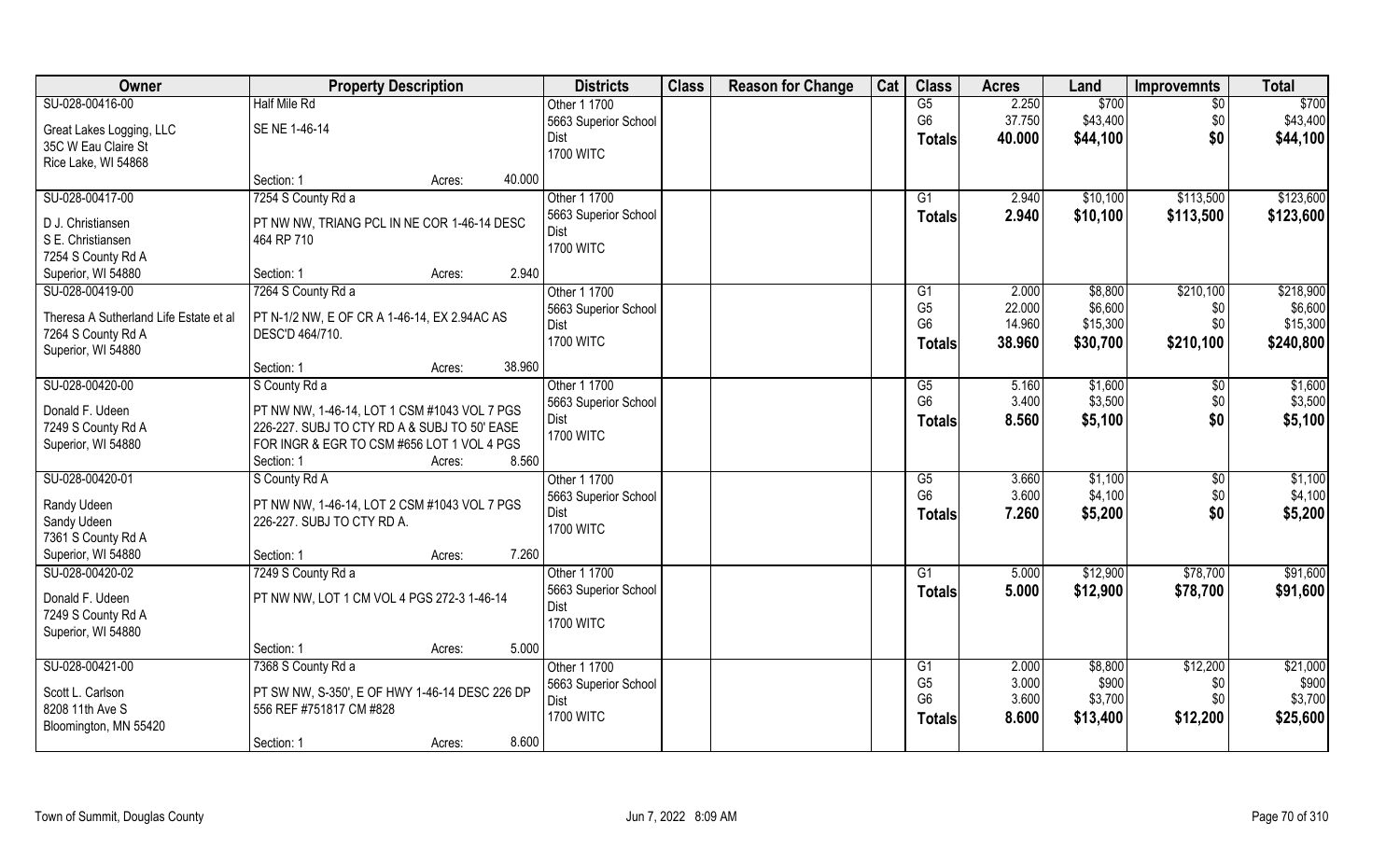| Owner                                           | <b>Property Description</b>                     | <b>Districts</b>                     | <b>Class</b> | <b>Reason for Change</b> | Cat | <b>Class</b>   | <b>Acres</b> | Land     | <b>Improvemnts</b> | <b>Total</b> |
|-------------------------------------------------|-------------------------------------------------|--------------------------------------|--------------|--------------------------|-----|----------------|--------------|----------|--------------------|--------------|
| SU-028-00422-00                                 | 7328 S County Rd a                              | Other 1 1700                         |              |                          |     | G1             | 2.000        | \$8,800  | \$116,000          | \$124,800    |
| William D. Laitinen                             | LOTS 1 & 2 CSM #828 VOL 6 PGS 73-4, PT SW NW    | 5663 Superior School                 |              |                          |     | G <sub>5</sub> | 3.200        | \$1,000  | \$0                | \$1,000      |
| Janine L. Laitinen                              | $1 - 46 - 14$                                   | Dist                                 |              |                          |     | G <sub>6</sub> | 11.500       | \$13,800 | \$0                | \$13,800     |
| 7328 S County Rd A                              |                                                 | <b>1700 WITC</b>                     |              |                          |     | <b>Totals</b>  | 16.700       | \$23,600 | \$116,000          | \$139,600    |
| Superior, WI 54880                              | 16.700<br>Section: 1<br>Acres:                  |                                      |              |                          |     |                |              |          |                    |              |
| SU-028-00423-00                                 | 7363 S County Rd a                              | Other 1 1700                         |              |                          |     | G <sub>1</sub> | 2.000        | \$8,800  | \$1,500            | \$10,300     |
|                                                 |                                                 | 5663 Superior School                 |              |                          |     | G <sub>5</sub> | 4.200        | \$1,500  | \$0                | \$1,500      |
| Randy Udeen                                     | PT SW NW, W OF HWY A, 1-46-14 EX LOT 1 CSM #310 | Dist                                 |              |                          |     | G <sub>6</sub> | 3.000        | \$3,100  | \$0                | \$3,100      |
| Sandy Udeen                                     | <b>VOL 2 PG 122</b>                             | <b>1700 WITC</b>                     |              |                          |     | <b>Totals</b>  | 9.200        | \$13,400 | \$1,500            | \$14,900     |
| 7361 S County Rd A                              | 9.200                                           |                                      |              |                          |     |                |              |          |                    |              |
| Superior, WI 54880                              | Section: 1<br>Acres:                            |                                      |              |                          |     |                |              |          |                    |              |
| SU-028-00423-01                                 | 7361 S County Rd a                              | Other 1 1700<br>5663 Superior School |              |                          |     | G <sub>1</sub> | 5.180        | \$13,100 | \$97,000           | \$110,100    |
| Randy Udeen                                     | LOT 1 CSM #310 VOL 2 PG 122 1-46-14, LOCATED IN | Dist                                 |              |                          |     | <b>Totals</b>  | 5.180        | \$13,100 | \$97,000           | \$110,100    |
| 7361 S County Rd A                              | SW NW, SUBJ TO 20' EASE FOR INGR & EGR          | <b>1700 WITC</b>                     |              |                          |     |                |              |          |                    |              |
| Superior, WI 54880                              |                                                 |                                      |              |                          |     |                |              |          |                    |              |
|                                                 | 5.180<br>Section: 1<br>Acres:                   |                                      |              |                          |     |                |              |          |                    |              |
| SU-028-00424-00                                 | County Rd a                                     | Other 1 1700                         |              |                          |     | G5             | 4.000        | \$1,200  | \$0                | \$1,200      |
| Great Lakes Logging, LLC                        | SE NW 1-46-14                                   | 5663 Superior School                 |              |                          |     | G <sub>6</sub> | 36.000       | \$41,400 | \$0                | \$41,400     |
| 35C W Eau Claire St                             |                                                 | Dist                                 |              |                          |     | <b>Totals</b>  | 40.000       | \$42,600 | \$0                | \$42,600     |
| Rice Lake, WI 54868                             |                                                 | <b>1700 WITC</b>                     |              |                          |     |                |              |          |                    |              |
|                                                 | Section: 1<br>40.000<br>Acres:                  |                                      |              |                          |     |                |              |          |                    |              |
| SU-028-00425-00                                 | County Rd a                                     | Other 1 1700                         |              |                          |     | G5             | 7.400        | \$2,200  | \$0                | \$2,200      |
|                                                 | NE SW 1-46-14                                   | 5663 Superior School                 |              |                          |     | G <sub>6</sub> | 32.600       | \$37,500 | \$0                | \$37,500     |
| Great Lakes Logging, LLC<br>35C W Eau Claire St |                                                 | Dist                                 |              |                          |     | <b>Totals</b>  | 40.000       | \$39,700 | \$0                | \$39,700     |
| Rice Lake, WI 54868                             |                                                 | <b>1700 WITC</b>                     |              |                          |     |                |              |          |                    |              |
|                                                 | 40.000<br>Section: 1<br>Acres:                  |                                      |              |                          |     |                |              |          |                    |              |
| SU-028-00426-00                                 | 7404 S County Rd a                              | Other 1 1700                         |              |                          |     | G1             | 5.000        | \$12,900 | \$13,800           | \$26,700     |
| Gary E. Strong                                  | N-210' OF NW SW, E OF HWY A 1-46-14 DESC 338 RP | 5663 Superior School                 |              |                          |     | <b>Totals</b>  | 5.000        | \$12,900 | \$13,800           | \$26,700     |
| Marie L. Strong                                 | 645                                             | Dist                                 |              |                          |     |                |              |          |                    |              |
| 7404 S County Rd A                              |                                                 | <b>1700 WITC</b>                     |              |                          |     |                |              |          |                    |              |
| Superior, WI 54880                              | 5.000<br>Section: 1<br>Acres:                   |                                      |              |                          |     |                |              |          |                    |              |
| SU-028-00427-00                                 | County Rd a                                     | Other 1 1700                         |              |                          |     | G5             | 1.500        | \$500    | $\sqrt{$0}$        | \$500        |
|                                                 |                                                 | 5663 Superior School                 |              |                          |     | G <sub>6</sub> | 5.500        | \$6,300  | \$0                | \$6,300      |
| Great Lakes Logging, LLC                        | S-405' OF NW SW, LYG E OF HWY 1-46-14 DESC 443  | Dist                                 |              |                          |     | <b>Totals</b>  | 7.000        | \$6,800  | \$0                | \$6,800      |
| 35C W Eau Claire St                             | RP 933; EX S-165' DESC 310 DP 327               | <b>1700 WITC</b>                     |              |                          |     |                |              |          |                    |              |
| Rice Lake, WI 54868                             |                                                 |                                      |              |                          |     |                |              |          |                    |              |
|                                                 | 7.000<br>Section: 1<br>Acres:                   |                                      |              |                          |     |                |              |          |                    |              |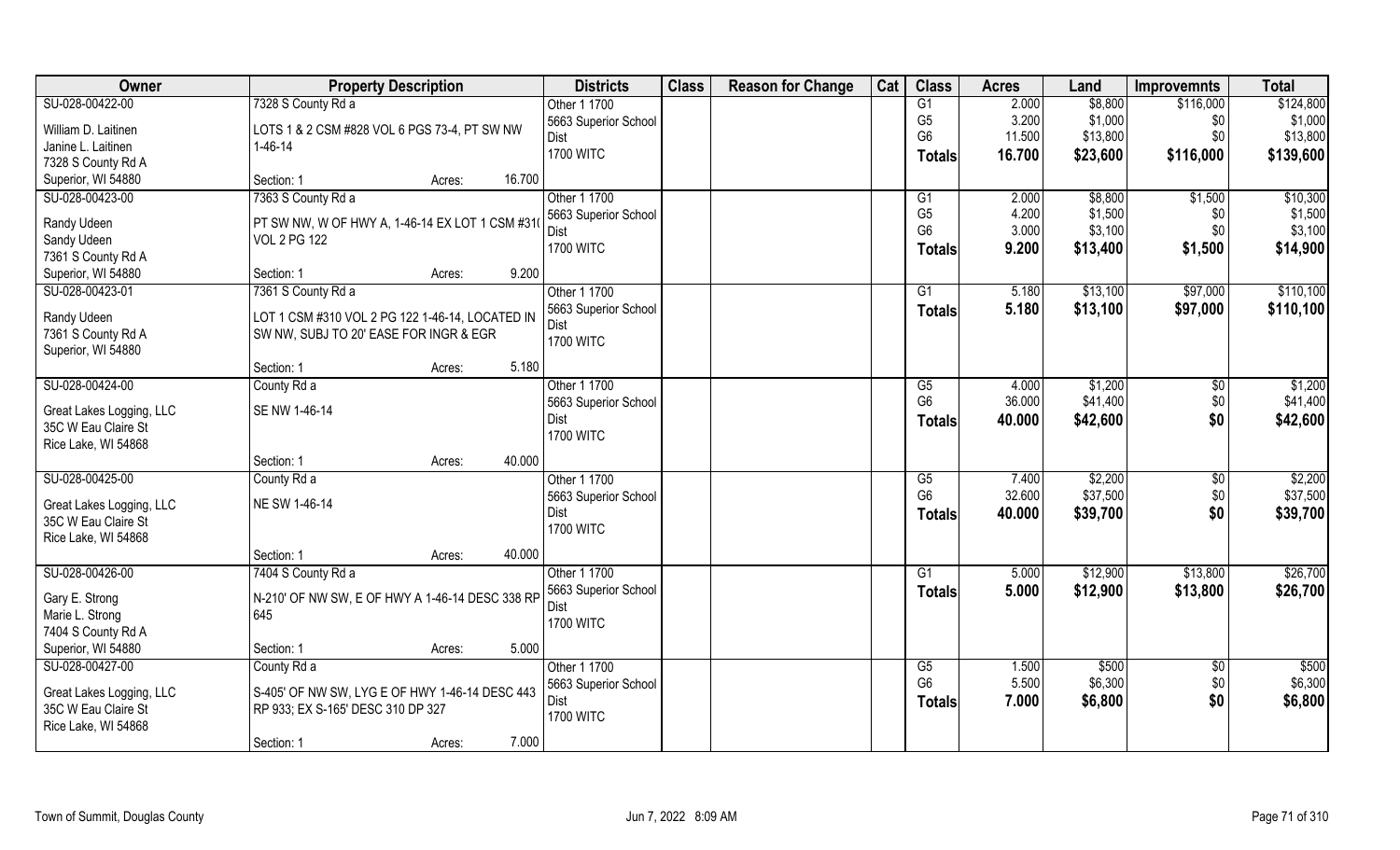| Owner               | <b>Property Description</b>                       | <b>Districts</b>     | <b>Class</b> | <b>Reason for Change</b> | Cat | <b>Class</b>    | <b>Acres</b> | Land     | <b>Improvemnts</b> | <b>Total</b> |
|---------------------|---------------------------------------------------|----------------------|--------------|--------------------------|-----|-----------------|--------------|----------|--------------------|--------------|
| SU-028-00428-00     | 7440 S County Rd a                                | Other 1 1700         |              |                          |     | G1              | 2.000        | \$8,800  | \$132,300          | \$141,100    |
| Timothy S. Panka    | PT NW SW, E OF HWY A 1-46-14 DESC 465 RP 797,     | 5663 Superior School |              |                          |     | G <sub>5</sub>  | 4.000        | \$1,200  | \$0                | \$1,200      |
| 7440 S County Rd A  | EX N-210', EX S-405'                              | Dist                 |              |                          |     | G <sub>6</sub>  | 9.000        | \$9,200  | \$0                | \$9,200      |
| Superior, WI 54880  |                                                   | <b>1700 WITC</b>     |              |                          |     | <b>Totals</b>   | 15.000       | \$19,200 | \$132,300          | \$151,500    |
|                     | 15.000<br>Section: 1<br>Acres:                    |                      |              |                          |     |                 |              |          |                    |              |
| SU-028-00429-00     | 7441 S County Rd a                                | Other 1 1700         |              |                          |     | G1              | 4.000        | \$11,500 | \$46,800           | \$58,300     |
| Nathan Mace Van Ert | PT NW SW, W OF HWY A 1-46-14, EX S-50' DSC 261    | 5663 Superior School |              |                          |     | <b>Totals</b>   | 4.000        | \$11,500 | \$46,800           | \$58,300     |
| 7441 S County Rd A  | 588                                               | Dist                 |              |                          |     |                 |              |          |                    |              |
| Superior, WI 54880  |                                                   | <b>1700 WITC</b>     |              |                          |     |                 |              |          |                    |              |
|                     | 4.000<br>Section: 1<br>Acres:                     |                      |              |                          |     |                 |              |          |                    |              |
| SU-028-00430-00     | County Rd a                                       | Other 1 1700         |              |                          |     | G6              | 5.000        | \$5,800  | \$0                | \$5,800      |
| Dorothy M. Eccles   | S-165' NW SW, E 0F HWY A 1-46-14, DESC 349 RP 70  | 5663 Superior School |              |                          |     | <b>Totals</b>   | 5.000        | \$5,800  | \$0                | \$5,800      |
| 7520 S County Rd A  |                                                   | Dist                 |              |                          |     |                 |              |          |                    |              |
| Superior, WI 54880  |                                                   | <b>1700 WITC</b>     |              |                          |     |                 |              |          |                    |              |
|                     | 5.000<br>Section: 1<br>Acres:                     |                      |              |                          |     |                 |              |          |                    |              |
| SU-028-00431-00     | County Rd a                                       | Other 1 1700         |              |                          |     | X3              | 4.000        | \$0      | \$0                | \$0          |
|                     |                                                   | 5663 Superior School |              |                          |     | <b>Totals</b>   | 4.000        | \$0      | \$0                | \$0          |
| Douglas County      | PT NW SW, S-50' W OF HWY A 1-46-14                | Dist                 |              |                          |     |                 |              |          |                    |              |
| 1313 Belknap St     |                                                   | <b>1700 WITC</b>     |              |                          |     |                 |              |          |                    |              |
| Superior, WI 54880  | 4.000<br>Section: 1                               |                      |              |                          |     |                 |              |          |                    |              |
| SU-028-00432-00     | Acres:<br>7520 S County Rd a                      | Other 1 1700         |              |                          |     | $\overline{G1}$ | 3.000        | \$10,200 | \$179,700          | \$189,900    |
|                     |                                                   | 5663 Superior School |              |                          |     |                 | 3.000        | \$10,200 | \$179,700          |              |
| Dorothy M. Eccles   | N-208.75' OF W-626.25' OF SW SW 1-46-14, DESC 246 | <b>Dist</b>          |              |                          |     | Totals          |              |          |                    | \$189,900    |
| 7520 S County Rd A  | DP <sub>7</sub>                                   | <b>1700 WITC</b>     |              |                          |     |                 |              |          |                    |              |
| Superior, WI 54880  |                                                   |                      |              |                          |     |                 |              |          |                    |              |
|                     | 3.000<br>Section: 1<br>Acres:                     |                      |              |                          |     |                 |              |          |                    |              |
| SU-028-00433-00     | 4403 E Wangerin Dr                                | Other 1 1700         |              |                          |     | G1              | 2.000        | \$8,800  | \$105,300          | \$114,100    |
| Daniel E. Wangerin  | LOT 1, CSM 1430 VOL 11 PGS 54-56; LOCATED IN      | 5663 Superior School |              |                          |     | G <sub>6</sub>  | 4.330        | \$4,400  | \$0                | \$4,400      |
| 4403 E Wangerin Dr  | W-1/2 N-1/2 SW SW 1-46-14                         | <b>Dist</b>          |              |                          |     | <b>Totals</b>   | 6.330        | \$13,200 | \$105,300          | \$118,500    |
| Superior, WI 54880  |                                                   | <b>1700 WITC</b>     |              |                          |     |                 |              |          |                    |              |
|                     | 6.330<br>Section: 1<br>Acres:                     |                      |              |                          |     |                 |              |          |                    |              |
| SU-028-00434-00     | 4470 E Wangerin Dr                                | Other 1 1700         |              |                          |     | G1              | 1.000        | \$5,500  | \$106,200          | \$111,700    |
| Daniel N. Wangerin  | LOT 3 CSM 1430 VOL 11 PGS 54-56; LOCATED IN SW    | 5663 Superior School |              |                          |     | G <sub>5</sub>  | 1.750        | \$600    | \$0                | \$600        |
| Sammie J. Van Ert   | SW 1-46-14; SUBJ TO EASE 895866                   | Dist                 |              |                          |     | G <sub>6</sub>  | 3.120        | \$3,200  | \$0                | \$3,200      |
| 4470 E Wangerin Dr  |                                                   | <b>1700 WITC</b>     |              |                          |     | <b>Totals</b>   | 5.870        | \$9,300  | \$106,200          | \$115,500    |
| Superior, WI 54880  | 5.870<br>Section: 1<br>Acres:                     |                      |              |                          |     |                 |              |          |                    |              |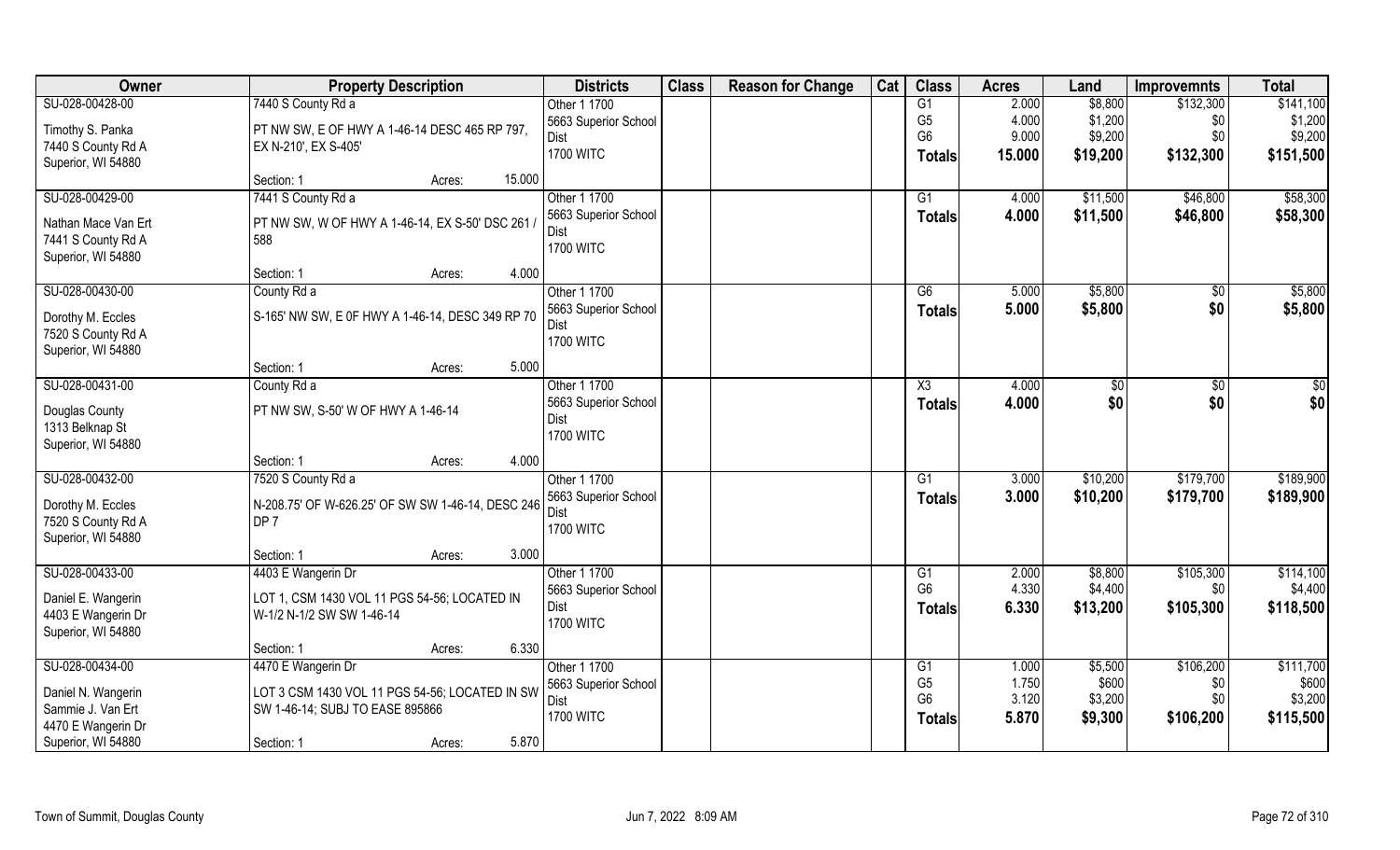| Owner                    | <b>Property Description</b>                      |        |        | <b>Districts</b>             | <b>Class</b>    | <b>Reason for Change</b> | Cat      | <b>Class</b>   | <b>Acres</b> | Land     | <b>Improvemnts</b> | <b>Total</b> |
|--------------------------|--------------------------------------------------|--------|--------|------------------------------|-----------------|--------------------------|----------|----------------|--------------|----------|--------------------|--------------|
| SU-028-00434-01          | 4459 E Wangerin Dr                               |        |        | Other 1 1700                 | $\overline{G1}$ | Shift from forest        |          | G1             | 0.670        | \$3,700  | \$9,600            | \$13,300     |
| Patrick Wangerin         | LOT 2 CSM 1430 VOL 11 PGS 54-56; LOCATED IN SW   |        |        | 5663 Superior School         | G <sub>1</sub>  | NSF @5%, well and septic | 2        | G <sub>6</sub> | 4.710        | \$5,400  | \$0                | \$5,400      |
| 4403 E Wangerin Dr       | SW 1-46-14; SUBJ TO EASE 895866                  |        |        | Dist                         | G <sub>6</sub>  | Shift to residential     | $\Omega$ | Totals         | 5.380        | \$9,100  | \$9,600            | \$18,700     |
| Superior, WI 54880       |                                                  |        |        | <b>1700 WITC</b>             |                 |                          |          |                |              |          |                    |              |
|                          | Section: 1                                       | Acres: | 5.380  |                              |                 |                          |          |                |              |          |                    |              |
| SU-028-00435-00          | 7588 S County Rd a                               |        |        | Other 1 1700                 |                 |                          |          | G1             | 2.000        | \$8,800  | \$24,600           | \$33,400     |
| Donald E. Haugen         | PT SW SW, LOT 1 CSM #954 VOL 7 PGS 34-5, 1-46-14 |        |        | 5663 Superior School         |                 |                          |          | G <sub>6</sub> | 3.670        | \$3,800  | \$0                | \$3,800      |
| 7588 S County Rd A       | SUBJ TO 50' DRIVEWAY EASE & SUBJ TO HWY A.       |        |        | Dist<br><b>1700 WITC</b>     |                 |                          |          | <b>Totals</b>  | 5.670        | \$12,600 | \$24,600           | \$37,200     |
| Superior, WI 54880       |                                                  |        |        |                              |                 |                          |          |                |              |          |                    |              |
|                          | Section: 1                                       | Acres: | 5.670  |                              |                 |                          |          |                |              |          |                    |              |
| SU-028-00436-00          | 7624 S County Rd a                               |        |        | Other 1 1700                 |                 |                          |          | G1             | 1.000        | \$5,500  | \$21,300           | \$26,800     |
| Douglas L. Olson         | S-1/2 S-1/2 SW SW 1-46-14                        |        |        | 5663 Superior School         |                 |                          |          | G <sub>5</sub> | 1.500        | \$400    | \$0                | \$400        |
| 7622 S County Rd A       |                                                  |        |        | Dist<br><b>1700 WITC</b>     |                 |                          |          | G <sub>6</sub> | 7.500        | \$8,600  | \$0                | \$8,600      |
| Superior, WI 54880       |                                                  |        |        |                              |                 |                          |          | <b>Totals</b>  | 10,000       | \$14,500 | \$21,300           | \$35,800     |
|                          | Section: 1                                       | Acres: | 10.000 |                              |                 |                          |          |                |              |          |                    |              |
| SU-028-00437-00          | County Rd a                                      |        |        | Other 1 1700                 |                 |                          |          | G5             | 4.750        | \$1,500  | $\sqrt[6]{}$       | \$1,500      |
| Daniel E. Wangerin       | N-1/2 SE SW 1-46-14                              |        |        | 5663 Superior School         |                 |                          |          | G <sub>6</sub> | 15.250       | \$17,500 | \$0                | \$17,500     |
| 4403 E Wangerin Dr       |                                                  |        |        | Dist<br><b>1700 WITC</b>     |                 |                          |          | <b>Totals</b>  | 20.000       | \$19,000 | \$0                | \$19,000     |
| Superior, WI 54880       |                                                  |        |        |                              |                 |                          |          |                |              |          |                    |              |
|                          | Section: 1                                       | Acres: | 20.000 |                              |                 |                          |          |                |              |          |                    |              |
| SU-028-00438-00          | County Rd a                                      |        |        | Other 1 1700                 |                 |                          |          | G5             | 8.440        | \$2,600  | $\sqrt[6]{3}$      | \$2,600      |
| Kunert Holdings LLC      | N-1/2 S-1/2 S-1/2 SW, 1-46-14, ALSO ACCESS TO    |        |        | 5663 Superior School         |                 |                          |          | G <sub>6</sub> | 5.890        | \$6,800  | \$0                | \$6,800      |
| 706 Ogden Ave            | FRONT DRWY & EX CSM #954 VOL 7 PGS 34-5.         |        |        | Dist<br><b>1700 WITC</b>     |                 |                          |          | Totals         | 14.330       | \$9,400  | \$0                | \$9,400      |
| Superior, WI 54880       |                                                  |        |        |                              |                 |                          |          |                |              |          |                    |              |
|                          | Section: 1                                       | Acres: | 14.330 |                              |                 |                          |          |                |              |          |                    |              |
| SU-028-00439-00          | County Rd a                                      |        |        | Other 1 1700                 |                 |                          |          | G5             | 7.500        | \$2,300  | \$0                | \$2,300      |
| Douglas L. Olson         | S-1/2 S-1/2 SE SW 1-46-14                        |        |        | 5663 Superior School         |                 |                          |          | G <sub>6</sub> | 2.500        | \$2,900  | \$0                | \$2,900      |
| 7622 S County Rd A       |                                                  |        |        | Dist<br><b>1700 WITC</b>     |                 |                          |          | <b>Totals</b>  | 10.000       | \$5,200  | \$0                | \$5,200      |
| Superior, WI 54880       |                                                  |        |        |                              |                 |                          |          |                |              |          |                    |              |
|                          | Section: 1                                       | Acres: | 10.000 |                              |                 |                          |          |                |              |          |                    |              |
| SU-028-00440-00          | County Rd a                                      |        |        | Other 1 1700                 |                 |                          |          | G5             | 7.000        | \$2,100  | $\sqrt{$0}$        | \$2,100      |
| Great Lakes Logging, LLC | NE SE 1-46-14                                    |        |        | 5663 Superior School<br>Dist |                 |                          |          | G <sub>6</sub> | 33.000       | \$38,000 | \$0                | \$38,000     |
| 35C W Eau Claire St      |                                                  |        |        | <b>1700 WITC</b>             |                 |                          |          | <b>Totals</b>  | 40.000       | \$40,100 | \$0                | \$40,100     |
| Rice Lake, WI 54868      |                                                  |        |        |                              |                 |                          |          |                |              |          |                    |              |
|                          | Section: 1                                       | Acres: | 40.000 |                              |                 |                          |          |                |              |          |                    |              |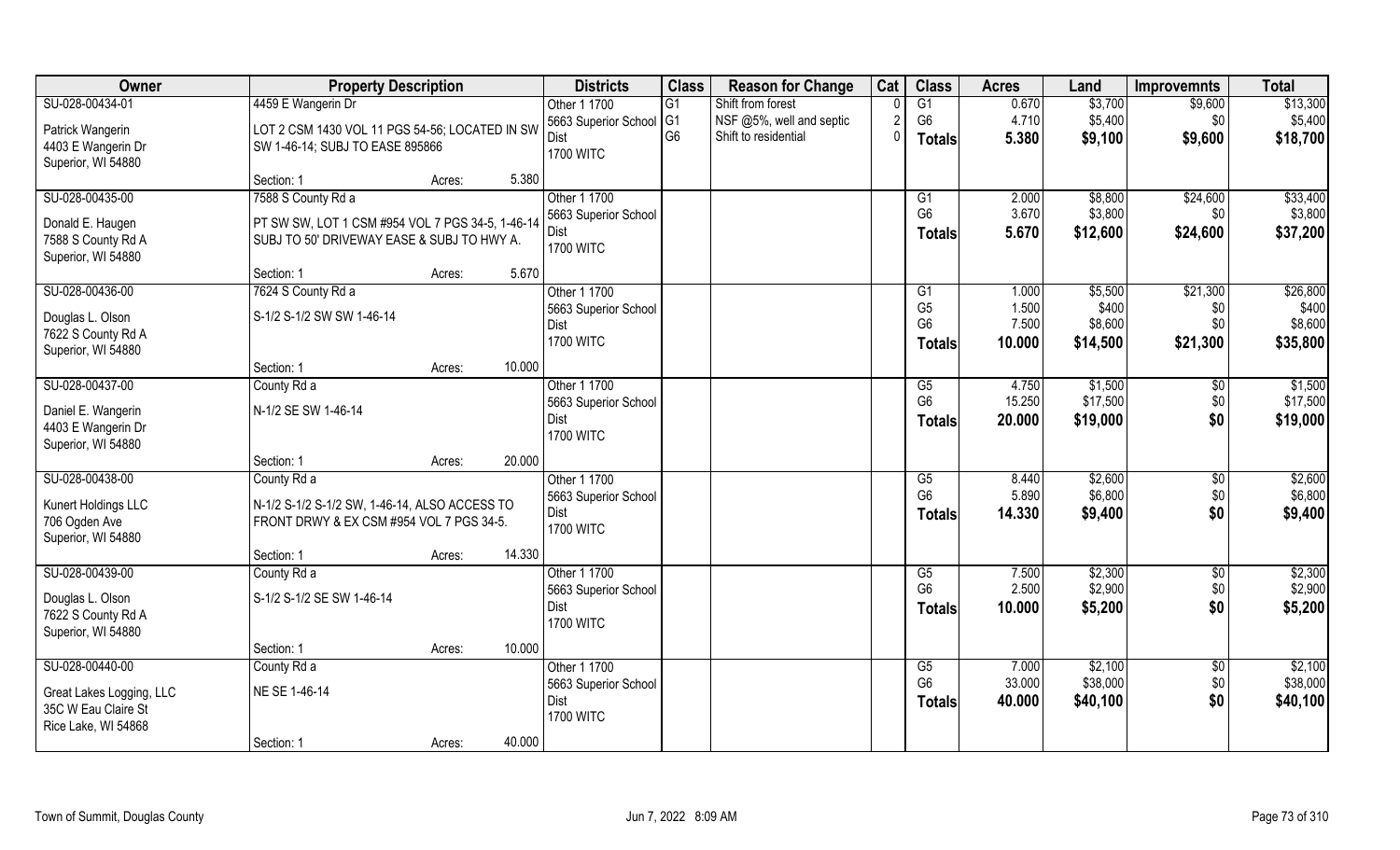| Owner                    |                     | <b>Property Description</b> |         | <b>Districts</b>         | <b>Class</b> | <b>Reason for Change</b> | Cat | <b>Class</b>           | <b>Acres</b> | Land       | <b>Improvemnts</b> | <b>Total</b>  |
|--------------------------|---------------------|-----------------------------|---------|--------------------------|--------------|--------------------------|-----|------------------------|--------------|------------|--------------------|---------------|
| SU-028-00441-00          | County Rd a         |                             |         | Other 1 1700             |              |                          |     | $\overline{\text{G5}}$ | 5.000        | \$1,500    | $\sqrt{6}$         | \$1,500       |
| Great Lakes Logging, LLC | NW SE 1-46-14       |                             |         | 5663 Superior School     |              |                          |     | G <sub>6</sub>         | 35.000       | \$40,300   | \$0                | \$40,300      |
| 35C W Eau Claire St      |                     |                             |         | Dist                     |              |                          |     | <b>Totals</b>          | 40.000       | \$41,800   | \$0                | \$41,800      |
| Rice Lake, WI 54868      |                     |                             |         | <b>1700 WITC</b>         |              |                          |     |                        |              |            |                    |               |
|                          | Section: 1          | Acres:                      | 40.000  |                          |              |                          |     |                        |              |            |                    |               |
| SU-028-00442-00          | County Rd a         |                             |         | Other 1 1700             |              |                          |     | G5                     | 4.500        | \$1,400    | \$0                | \$1,400       |
|                          |                     |                             |         | 5663 Superior School     |              |                          |     | G <sub>6</sub>         | 35.500       | \$40,800   | \$0                | \$40,800      |
| Daniel E. Wangerin       | SW SE 1-46-14       |                             |         | Dist                     |              |                          |     | Totals                 | 40.000       | \$42,200   | \$0                | \$42,200      |
| 4403 E Wangerin Dr       |                     |                             |         | <b>1700 WITC</b>         |              |                          |     |                        |              |            |                    |               |
| Superior, WI 54880       |                     |                             | 40.000  |                          |              |                          |     |                        |              |            |                    |               |
|                          | Section: 1          | Acres:                      |         |                          |              |                          |     |                        |              |            |                    |               |
| SU-028-00443-00          | County Rd a         |                             |         | Other 1 1700             |              |                          |     | G5                     | 3.250        | \$1,000    | \$0                | \$1,000       |
| Great Lakes Logging, LLC | SE SE 1-46-14       |                             |         | 5663 Superior School     |              |                          |     | G <sub>6</sub>         | 36.750       | \$42,300   | \$0                | \$42,300      |
| 35C W Eau Claire St      |                     |                             |         | Dist                     |              |                          |     | <b>Totals</b>          | 40.000       | \$43,300   | \$0                | \$43,300      |
| Rice Lake, WI 54868      |                     |                             |         | <b>1700 WITC</b>         |              |                          |     |                        |              |            |                    |               |
|                          | Section: 1          | Acres:                      | 40.000  |                          |              |                          |     |                        |              |            |                    |               |
| SU-028-00444-00          | County Rd a         |                             |         | Other 1 1700             |              |                          |     | W <sub>4</sub>         | 143.400      | \$0        | $\sqrt[6]{3}$      | \$0           |
|                          |                     |                             |         | 5663 Superior School     |              |                          |     | Totals                 | 143.400      | \$0        | \$0                | \$0           |
| Douglas County FI        | NE-1/4 2-46-14      |                             |         | Dist                     |              |                          |     |                        |              |            |                    |               |
| 1313 Belknap St          |                     |                             |         | <b>1700 WITC</b>         |              |                          |     |                        |              |            |                    |               |
| Superior, WI 54880       |                     |                             | 143.400 |                          |              |                          |     |                        |              |            |                    |               |
| SU-028-00445-00          | Section: 2          | Acres:                      |         |                          |              |                          |     |                        | 143.600      |            |                    |               |
|                          | County Rd a         |                             |         | Other 1 1700             |              |                          |     | W <sub>4</sub>         |              | \$0        | $\sqrt[6]{30}$     | $\sqrt{50}$   |
| Douglas County FI        | NW-1/4 2-46-14      |                             |         | 5663 Superior School     |              |                          |     | <b>Totals</b>          | 143.600      | \$0        | \$0                | \$0           |
| 1313 Belknap St          |                     |                             |         | Dist<br><b>1700 WITC</b> |              |                          |     |                        |              |            |                    |               |
| Superior, WI 54880       |                     |                             |         |                          |              |                          |     |                        |              |            |                    |               |
|                          | Section: 2          | Acres:                      | 143.600 |                          |              |                          |     |                        |              |            |                    |               |
| SU-028-00446-00          | County Rd a         |                             |         | Other 1 1700             |              |                          |     | W <sub>4</sub>         | 160.000      | $\sqrt{6}$ | \$0                | $\frac{6}{3}$ |
| Douglas County FI        | SW-1/4 2-46-14      |                             |         | 5663 Superior School     |              |                          |     | <b>Totals</b>          | 160.000      | \$0        | \$0                | \$0           |
| 1313 Belknap St          |                     |                             |         | Dist                     |              |                          |     |                        |              |            |                    |               |
| Superior, WI 54880       |                     |                             |         | <b>1700 WITC</b>         |              |                          |     |                        |              |            |                    |               |
|                          | Section: 2          | Acres:                      | 160.000 |                          |              |                          |     |                        |              |            |                    |               |
| SU-028-00447-00          | 7507 S County Rd a  |                             |         | Other 1 1700             |              |                          |     | G1                     | 2.000        | \$8,800    | \$82,800           | \$91,600      |
|                          |                     |                             |         | 5663 Superior School     |              |                          |     | G <sub>5</sub>         | 12.000       | \$3,600    | \$0                | \$3,600       |
| Lillie E. Olson          | S-1/2 NE SE 2-46-14 |                             |         | Dist                     |              |                          |     | G <sub>6</sub>         | 6.000        | \$6,200    | \$0                | \$6,200       |
| 7507 S County Rd A       |                     |                             |         | <b>1700 WITC</b>         |              |                          |     | Totals                 | 20.000       | \$18,600   | \$82,800           | \$101,400     |
| Superior, WI 54880       |                     |                             |         |                          |              |                          |     |                        |              |            |                    |               |
|                          | Section: 2          | Acres:                      | 20.000  |                          |              |                          |     |                        |              |            |                    |               |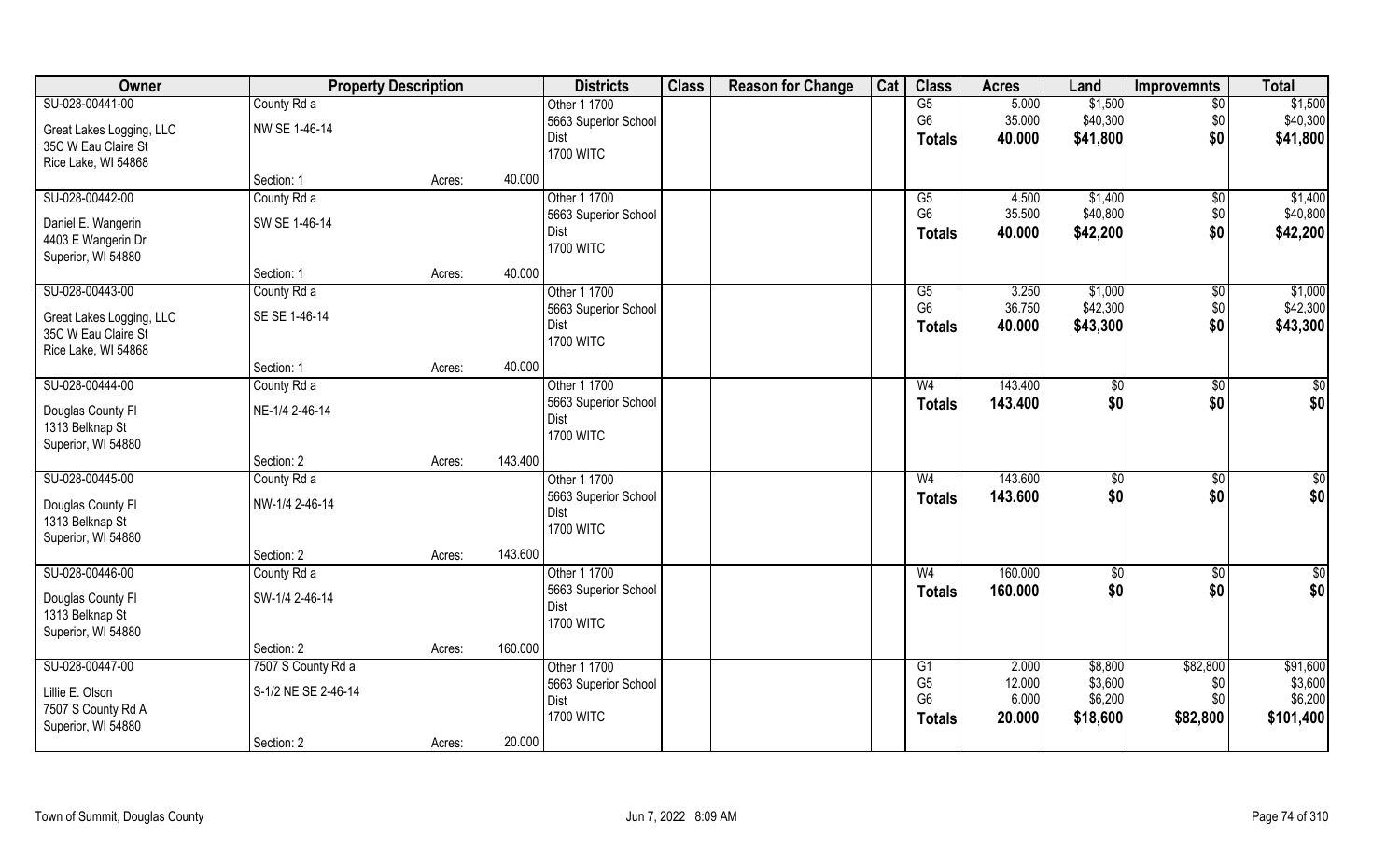| Owner                   | <b>Property Description</b>                 |        |         | <b>Districts</b>     | <b>Class</b> | <b>Reason for Change</b> | Cat | <b>Class</b>         | <b>Acres</b>     | Land            | <b>Improvemnts</b> | <b>Total</b>    |
|-------------------------|---------------------------------------------|--------|---------|----------------------|--------------|--------------------------|-----|----------------------|------------------|-----------------|--------------------|-----------------|
| SU-028-00447-01         | 7453 S County Rd a                          |        |         | Other 1 1700         |              |                          |     | G1                   | 2.000            | \$8,800         | \$139,400          | \$148,200       |
| Jerald K. Olson         | N-1/2 NE SE 2-46-14                         |        |         | 5663 Superior School |              |                          |     | G <sub>5</sub>       | 7.000            | \$2,100         | \$0                | \$2,100         |
| Susanna I. Olson        |                                             |        |         | Dist                 |              |                          |     | G <sub>6</sub>       | 11.000           | \$11,300        | \$0                | \$11,300        |
| 7453 S County Rd A      |                                             |        |         | <b>1700 WITC</b>     |              |                          |     | Totals               | 20.000           | \$22,200        | \$139,400          | \$161,600       |
| Superior, WI 54880      | Section: 2                                  |        | 20.000  |                      |              |                          |     |                      |                  |                 |                    |                 |
|                         |                                             | Acres: |         |                      |              |                          |     |                      |                  |                 |                    |                 |
| SU-028-00448-00         | County Rd a                                 |        |         | Other 1 1700         |              |                          |     | W <sub>4</sub>       | 80.000           | \$0             | \$0                | $\sqrt{50}$     |
| Douglas County Fl       | W-1/2 SE-1/4 2-46-14                        |        |         | 5663 Superior School |              |                          |     | Totals               | 80.000           | \$0             | \$0                | \$0             |
| 1313 Belknap St         |                                             |        |         | Dist                 |              |                          |     |                      |                  |                 |                    |                 |
| Superior, WI 54880      |                                             |        |         | <b>1700 WITC</b>     |              |                          |     |                      |                  |                 |                    |                 |
|                         | Section: 2                                  | Acres: | 80.000  |                      |              |                          |     |                      |                  |                 |                    |                 |
| SU-028-00449-00         | 7597 S County Rd a                          |        |         | Other 1 1700         |              |                          |     | G1                   | 1.000            | \$5,500         | \$156,000          | \$161,500       |
|                         |                                             |        |         | 5663 Superior School |              |                          |     | G <sub>2</sub>       | 1.000            | \$3,000         | \$66,900           | \$69,900        |
| Robert J. Brown         | S-1/2 SE SE 2-46-14; EX CTY RD R/W          |        |         | Dist                 |              |                          |     | G <sub>5</sub>       | 8.000            | \$2,400         | \$0                | \$2,400         |
| 3872 Saybrook Ct        |                                             |        |         | <b>1700 WITC</b>     |              |                          |     | G <sub>6</sub>       | 10.000           | \$12,000        | \$0                | \$12,000        |
| Jarrettsville, MD 21084 |                                             |        |         |                      |              |                          |     | Totals               | 20.000           | \$22,900        | \$222,900          | \$245,800       |
|                         | Section: 2                                  | Acres: | 20.000  |                      |              |                          |     |                      |                  |                 |                    |                 |
| SU-028-00449-01         | 7551 S County Rd a                          |        |         | Other 1 1700         |              |                          |     | G1                   | 2.000            | \$8,800         | \$150,900          | \$159,700       |
| Jeffrey L. Johnson      | N-1/2 SE SE 2-46-14                         |        |         | 5663 Superior School |              |                          |     | G <sub>5</sub>       | 8.750            | \$2,700         | \$0                | \$2,700         |
| Connie A. Johnson       |                                             |        |         | Dist                 |              |                          |     | G <sub>6</sub>       | 9.250            | \$9,500         | \$0                | \$9,500         |
| 7551 S County Rd A      |                                             |        |         | <b>1700 WITC</b>     |              |                          |     | <b>Totals</b>        | 20.000           | \$21,000        | \$150,900          | \$171,900       |
| Superior, WI 54880      | Section: 2                                  | Acres: | 20.000  |                      |              |                          |     |                      |                  |                 |                    |                 |
| SU-028-00450-00         | <b>Tuff Rd</b>                              |        |         | Other 1 1700         |              |                          |     | W <sub>4</sub>       | 142.830          | $\overline{50}$ | $\sqrt[6]{30}$     | $\overline{50}$ |
|                         |                                             |        |         | 5663 Superior School |              |                          |     | <b>Totals</b>        | 142.830          | \$0             | \$0                | \$0             |
| Douglas County Fl       | NE-1/4 3-46-14                              |        |         | Dist                 |              |                          |     |                      |                  |                 |                    |                 |
| 1313 Belknap St         |                                             |        |         | <b>1700 WITC</b>     |              |                          |     |                      |                  |                 |                    |                 |
| Superior, WI 54880      |                                             |        |         |                      |              |                          |     |                      |                  |                 |                    |                 |
|                         | Section: 3                                  | Acres: | 142.830 |                      |              |                          |     |                      |                  |                 |                    |                 |
| SU-028-00451-00         | 7356 S Tuff Rd                              |        |         | Other 1 1700         |              |                          |     | G1                   | 2.000            | \$8,800         | \$5,000            | \$13,800        |
| Gail A. Lehr            | E-1/2 NE NW & E-180' W1/2 NE NW, 3-46-14    |        |         | 5663 Superior School |              |                          |     | G <sub>5</sub>       | 4.061            | \$2,200         | \$0                | \$2,200         |
| 2701 E 6th St           |                                             |        |         | Dist                 |              |                          |     | G <sub>6</sub>       | 13.000           | \$13,300        | \$0                | \$13,300        |
|                         |                                             |        |         | <b>1700 WITC</b>     |              |                          |     | <b>Totals</b>        | 19.061           | \$24,300        | \$5,000            | \$29,300        |
| Superior, WI 54880      |                                             |        | 19.061  |                      |              |                          |     |                      |                  |                 |                    |                 |
|                         | Section: 3                                  | Acres: |         |                      |              |                          |     |                      |                  |                 |                    |                 |
| SU-028-00452-00         | <b>Ruff Rd</b>                              |        |         | Other 1 1700         |              |                          |     | G5<br>G <sub>6</sub> | 16.419<br>24.270 | \$6,600         | $\sqrt{6}$         | \$6,600         |
| Corey A. Verdoljak      | NW NW & W-1/2 NE NW, EX E-180' W-1/2 NE NW, |        |         | 5663 Superior School |              |                          |     |                      |                  | \$28,000        | \$0                | \$28,000        |
| 522 Marina Dr           | $3-46-14$                                   |        |         | Dist                 |              |                          |     | <b>Totals</b>        | 40.689           | \$34,600        | \$0                | \$34,600        |
| Superior, WI 54880      |                                             |        |         | <b>1700 WITC</b>     |              |                          |     |                      |                  |                 |                    |                 |
|                         | Section: 3                                  | Acres: | 40.689  |                      |              |                          |     |                      |                  |                 |                    |                 |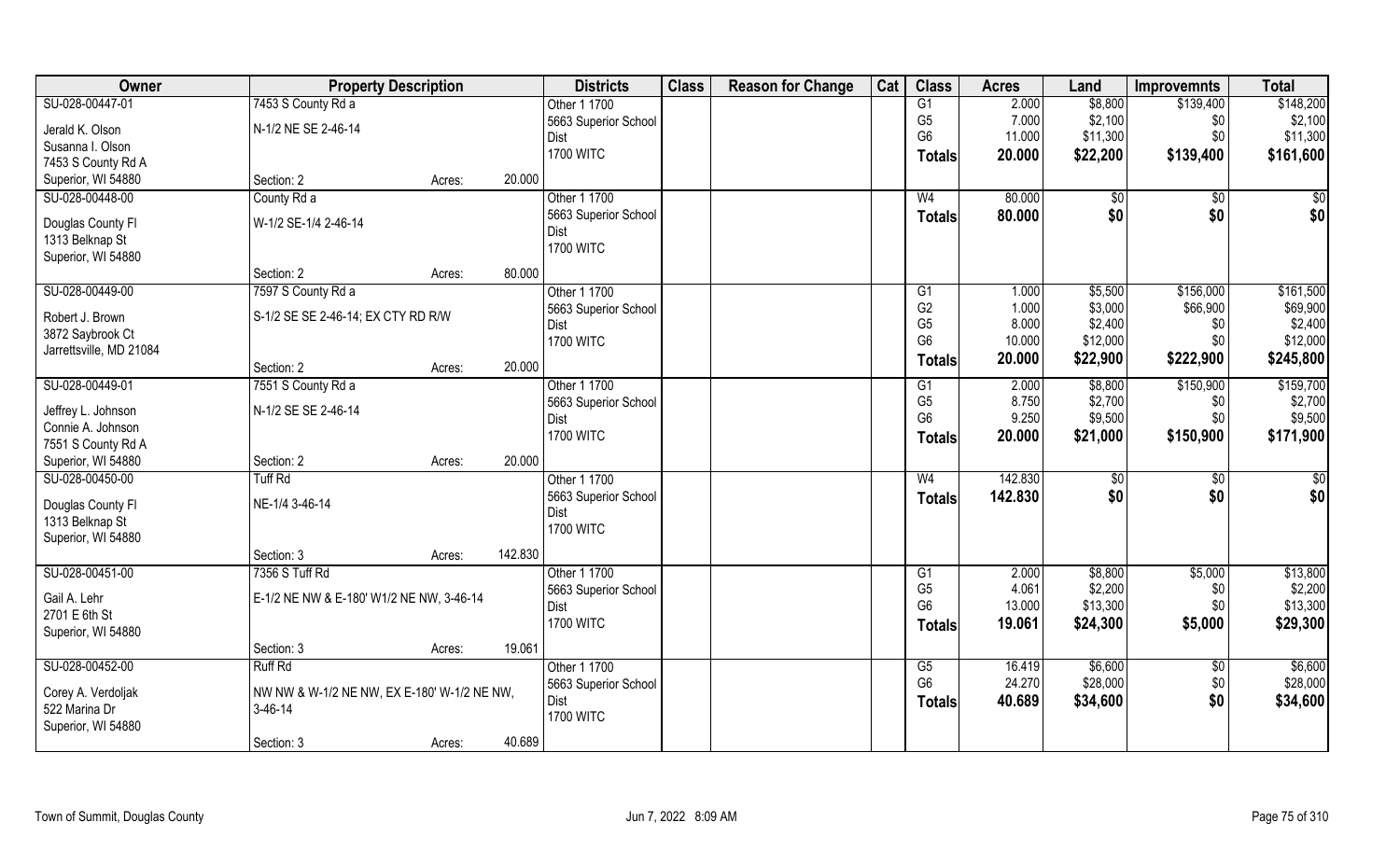| Owner                     | <b>Property Description</b>   |        |         | <b>Districts</b>     | <b>Class</b> | <b>Reason for Change</b> | Cat | <b>Class</b>   | <b>Acres</b> | Land            | <b>Improvemnts</b> | <b>Total</b>    |
|---------------------------|-------------------------------|--------|---------|----------------------|--------------|--------------------------|-----|----------------|--------------|-----------------|--------------------|-----------------|
| SU-028-00453-00           | Rutledge Rd                   |        |         | Other 1 1700         |              |                          |     | W <sub>4</sub> | 40.000       | \$0             | \$0                | \$0             |
| Douglas County Fl         | SW NW 3-46-14                 |        |         | 5663 Superior School |              |                          |     | <b>Totals</b>  | 40.000       | \$0             | \$0                | \$0             |
| 1313 Belknap St           |                               |        |         | Dist                 |              |                          |     |                |              |                 |                    |                 |
| Superior, WI 54880        |                               |        |         | <b>1700 WITC</b>     |              |                          |     |                |              |                 |                    |                 |
|                           | Section: 3                    | Acres: | 40.000  |                      |              |                          |     |                |              |                 |                    |                 |
| SU-028-00454-00           | Rutledge Rd                   |        |         | Other 1 1700         |              |                          |     | G5             | 5.500        | \$1,700         | \$0                | \$1,700         |
|                           |                               |        |         | 5663 Superior School |              |                          |     | G <sub>6</sub> | 34.500       | \$39,700        | \$0                | \$39,700        |
| Lloyd D. Ziburski         | SE NW 3-46-14                 |        |         | Dist                 |              |                          |     | <b>Totals</b>  | 40.000       | \$41,400        | \$0                | \$41,400        |
| Patricia S. Ziburski      |                               |        |         | <b>1700 WITC</b>     |              |                          |     |                |              |                 |                    |                 |
| 3060 S Whitetail Ridge Rd |                               |        |         |                      |              |                          |     |                |              |                 |                    |                 |
| Superior, WI 54880        | Section: 3                    | Acres: | 40.000  |                      |              |                          |     |                |              |                 |                    |                 |
| SU-028-00455-00           | Rutledge Rd                   |        |         | Other 1 1700         |              |                          |     | W <sub>4</sub> | 40.000       | \$0             | \$0                | \$0             |
| Douglas County Fl         | NE SW 3-46-14                 |        |         | 5663 Superior School |              |                          |     | <b>Totals</b>  | 40.000       | \$0             | \$0                | \$0             |
| 1313 Belknap St           |                               |        |         | Dist                 |              |                          |     |                |              |                 |                    |                 |
| Superior, WI 54880        |                               |        |         | <b>1700 WITC</b>     |              |                          |     |                |              |                 |                    |                 |
|                           | Section: 3                    | Acres: | 40.000  |                      |              |                          |     |                |              |                 |                    |                 |
| SU-028-00456-00           | Rutledge Rd                   |        |         | Other 1 1700         |              |                          |     | G5             | 12.250       | \$3,700         | \$0                | \$3,700         |
|                           |                               |        |         | 5663 Superior School |              |                          |     | G <sub>6</sub> | 27.750       | \$31,900        | \$0                | \$31,900        |
| Michael C. Miller         | NW SW 3-46-14                 |        |         | Dist                 |              |                          |     |                | 40.000       |                 | \$0                |                 |
| Cheri R. Miller           |                               |        |         | <b>1700 WITC</b>     |              |                          |     | <b>Totals</b>  |              | \$35,600        |                    | \$35,600        |
| 6555 S County Rd B        |                               |        |         |                      |              |                          |     |                |              |                 |                    |                 |
| South Range, WI 54874     | Section: 3                    | Acres: | 40.000  |                      |              |                          |     |                |              |                 |                    |                 |
| SU-028-00457-00           | Rutledge Rd                   |        |         | Other 1 1700         |              |                          |     | W <sub>4</sub> | 80.000       | \$0             | \$0                | $\overline{50}$ |
|                           | S-1/2 SW-1/4 3-46-14          |        |         | 5663 Superior School |              |                          |     | <b>Totals</b>  | 80.000       | \$0             | \$0                | \$0             |
| Douglas County Fl         |                               |        |         | Dist                 |              |                          |     |                |              |                 |                    |                 |
| 1313 Belknap St           |                               |        |         | <b>1700 WITC</b>     |              |                          |     |                |              |                 |                    |                 |
| Superior, WI 54880        | Section: 3                    |        | 80.000  |                      |              |                          |     |                |              |                 |                    |                 |
|                           |                               | Acres: |         |                      |              |                          |     |                |              |                 |                    |                 |
| SU-028-00458-00           | Rutledge Rd                   |        |         | Other 1 1700         |              |                          |     | W <sub>4</sub> | 160.000      | $\sqrt{6}$      | \$0                | $\overline{50}$ |
| Douglas County Fl         | SE-1/4 3-46-14                |        |         | 5663 Superior School |              |                          |     | <b>Totals</b>  | 160.000      | \$0             | \$0                | \$0             |
| 1313 Belknap St           |                               |        |         | Dist                 |              |                          |     |                |              |                 |                    |                 |
| Superior, WI 54880        |                               |        |         | <b>1700 WITC</b>     |              |                          |     |                |              |                 |                    |                 |
|                           | Section: 3                    | Acres: | 160.000 |                      |              |                          |     |                |              |                 |                    |                 |
| SU-028-00459-00           | Rutledge Rd                   |        |         | Other 1 1700         |              |                          |     | W <sub>4</sub> | 599.880      | $\overline{50}$ | $\sqrt{6}$         | $\overline{50}$ |
|                           |                               |        |         | 5663 Superior School |              |                          |     | <b>Totals</b>  | 599.880      | \$0             | \$0                | \$0             |
| Douglas County Fl         | <b>ENTIRE SECTION 4-46-14</b> |        |         | Dist                 |              |                          |     |                |              |                 |                    |                 |
| 1313 Belknap St           |                               |        |         | <b>1700 WITC</b>     |              |                          |     |                |              |                 |                    |                 |
| Superior, WI 54880        |                               |        |         |                      |              |                          |     |                |              |                 |                    |                 |
|                           | Section: 4                    | Acres: | 599.880 |                      |              |                          |     |                |              |                 |                    |                 |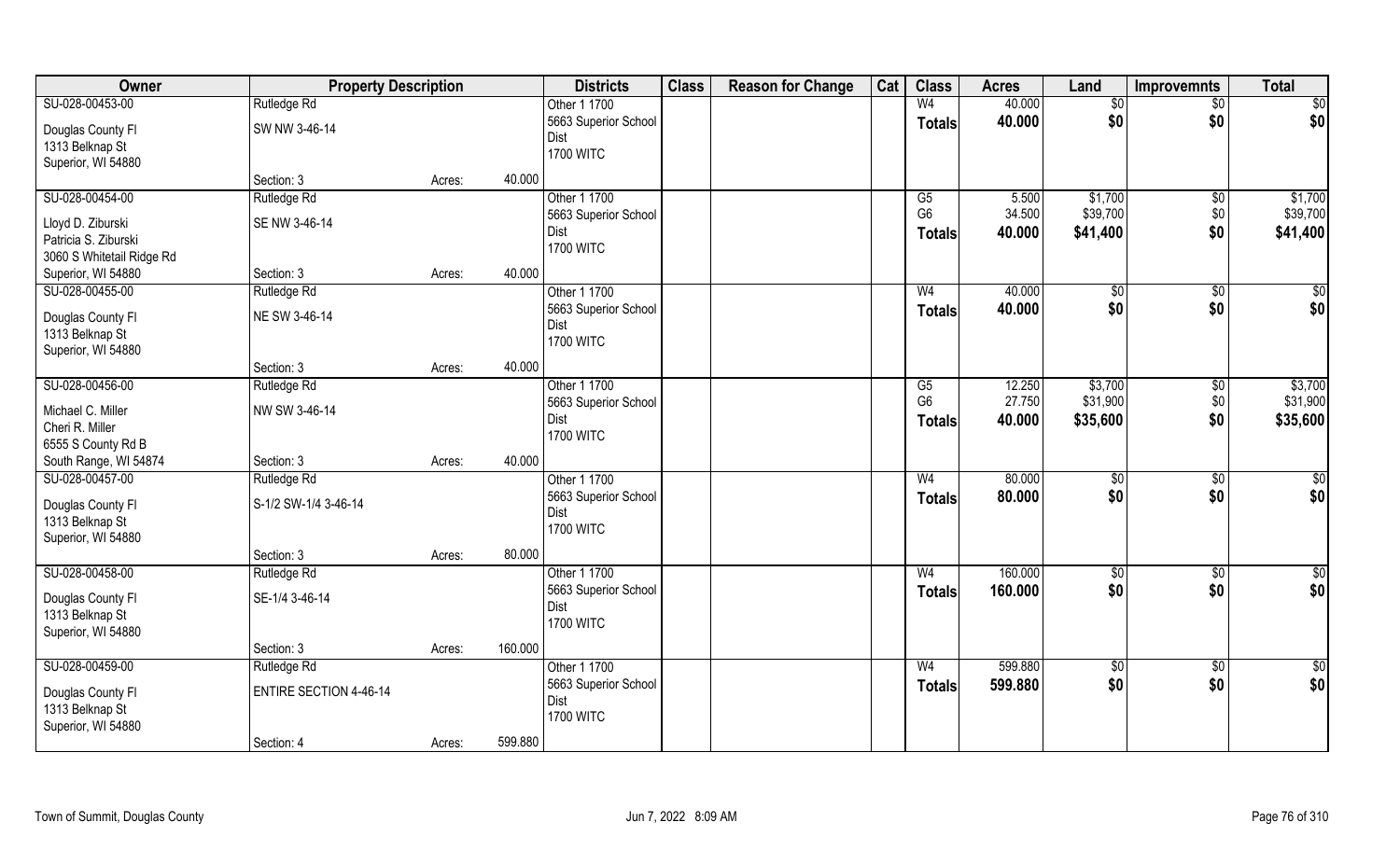| Owner                                                     | <b>Property Description</b>                   |                   | <b>Districts</b>             | <b>Class</b> | <b>Reason for Change</b> | Cat | <b>Class</b>    | <b>Acres</b> | Land         | <b>Improvemnts</b> | <b>Total</b>    |
|-----------------------------------------------------------|-----------------------------------------------|-------------------|------------------------------|--------------|--------------------------|-----|-----------------|--------------|--------------|--------------------|-----------------|
| SU-028-00460-00                                           | State Rd 35                                   |                   | Other 1 1700                 |              |                          |     | G5              | 45.340       | \$13,600     | $\overline{50}$    | \$13,600        |
| Us Euro LLC                                               | NE-1/4 5-46-14                                |                   | 5663 Superior School         |              |                          |     | G <sub>6</sub>  | 95.000       | \$66,500     | \$0                | \$66,500        |
| 4543 1630 Rd                                              |                                               |                   | Dist                         |              |                          |     | Totals          | 140.340      | \$80,100     | \$0                | \$80,100        |
| Talihina, OK 74571                                        |                                               |                   | <b>1700 WITC</b>             |              |                          |     |                 |              |              |                    |                 |
|                                                           | Section: 5                                    | 140.340<br>Acres: |                              |              |                          |     |                 |              |              |                    |                 |
| SU-028-00461-00                                           | State Rd 35                                   |                   | Other 1 1700                 |              |                          |     | $\overline{G5}$ | 17.430       | \$5,300      | $\overline{50}$    | \$5,300         |
|                                                           |                                               |                   | 5663 Superior School         |              |                          |     | G <sub>6</sub>  | 12.500       | \$8,800      | \$0                | \$8,800         |
| Us Euro LLC                                               | NE NW 5-46-14 CORR #721212, EASE #725565      |                   | Dist                         |              |                          |     | Totals          | 29.930       | \$14,100     | \$0                | \$14,100        |
| 4543 1630 Rd                                              |                                               |                   | <b>1700 WITC</b>             |              |                          |     |                 |              |              |                    |                 |
| Talihina, OK 74571                                        |                                               |                   |                              |              |                          |     |                 |              |              |                    |                 |
|                                                           | Section: 5                                    | 29.930<br>Acres:  |                              |              |                          |     |                 |              |              |                    |                 |
| SU-028-00462-00                                           | 7211 S State Hwy 35                           |                   | Other 1 1700                 |              |                          |     | G1              | 2.700        | \$9,700      | \$119,600          | \$129,300       |
| Drew M. Maronick-Alberts                                  | PT NW NW, NW OF HWY 35 5-46-14; EX PCL TO HWY |                   | 5663 Superior School         |              |                          |     | <b>Totals</b>   | 2.700        | \$9,700      | \$119,600          | \$129,300       |
| 7211 S State Highway 35                                   | (2.64A)                                       |                   | Dist                         |              |                          |     |                 |              |              |                    |                 |
| Foxboro, WI 54836                                         |                                               |                   | <b>1700 WITC</b>             |              |                          |     |                 |              |              |                    |                 |
|                                                           | Section: 5                                    | 2.700<br>Acres:   |                              |              |                          |     |                 |              |              |                    |                 |
| SU-028-00463-00                                           | 7218 S State Hwy 35                           |                   | Other 1 1700                 |              |                          |     | G1              | 2.000        | \$8,800      | \$149,600          | \$158,400       |
|                                                           |                                               |                   | 5663 Superior School         |              |                          |     | G <sub>5</sub>  | 11.130       | \$3,400      | \$0                | \$3,400         |
| Melissa S. Jaglowski                                      | PT NW NW, SE OF HWY 35, 5-46-14 EX PCL TO HWY |                   | Dist                         |              |                          |     | G <sub>6</sub>  | 9.000        | \$9,200      | \$0                | \$9,200         |
| Jennifer L. Ewing                                         | (2.46A)                                       |                   | <b>1700 WITC</b>             |              |                          |     | <b>Totals</b>   | 22.130       | \$21,400     | \$149,600          | \$171,000       |
| 7218 S State Highway 35                                   |                                               | 22.130            |                              |              |                          |     |                 |              |              |                    |                 |
| Foxboro, WI 54836<br>SU-028-00463-01                      | Section: 5<br>State Rd 35                     | Acres:            | Other 1 1700                 |              |                          |     | $\overline{X2}$ | 5.100        |              |                    | $\overline{50}$ |
|                                                           |                                               |                   |                              |              |                          |     |                 |              | $\sqrt[6]{}$ | \$0                |                 |
| Wisconsin Department of Transportation   R/W'S IN 5-46-14 |                                               |                   | 5663 Superior School<br>Dist |              |                          |     | <b>Totals</b>   | 5.100        | \$0          | \$0                | \$0             |
| 1701 N 4th St                                             |                                               |                   | <b>1700 WITC</b>             |              |                          |     |                 |              |              |                    |                 |
| Superior, WI 54880                                        |                                               |                   |                              |              |                          |     |                 |              |              |                    |                 |
|                                                           | Section: 5                                    | 5.100<br>Acres:   |                              |              |                          |     |                 |              |              |                    |                 |
| SU-028-00464-00                                           | State Rd 35                                   |                   | Other 1 1700                 |              |                          |     | G5              | 11.000       | \$3,300      | \$0                | \$3,300         |
| Frances M. Michel                                         | SW NW EX N1/2 N 1/2 5-46-14                   |                   | 5663 Superior School         |              |                          |     | G <sub>6</sub>  | 19.000       | \$21,900     | \$0                | \$21,900        |
| Christopher A. Michel                                     |                                               |                   | Dist                         |              |                          |     | <b>Totals</b>   | 30.000       | \$25,200     | \$0                | \$25,200        |
| 7202 S State Highway 35                                   |                                               |                   | <b>1700 WITC</b>             |              |                          |     |                 |              |              |                    |                 |
| Foxboro, WI 54836                                         | Section: 5                                    | 30.000<br>Acres:  |                              |              |                          |     |                 |              |              |                    |                 |
| SU-028-00465-00                                           | 7202 S State Hwy 35                           |                   | Other 1 1700                 | G1           | Home addition            |     | G1              | 2.000        | \$8,800      | \$143,200          | \$152,000       |
|                                                           |                                               |                   | 5663 Superior School         |              |                          |     | G <sub>5</sub>  | 6.250        | \$1,900      | \$0                | \$1,900         |
| Frances M. Michel                                         | N-1/2 N-1/2 SW NW 5-46-14                     |                   | Dist                         |              |                          |     | G <sub>6</sub>  | 1.750        | \$1,800      | \$0                | \$1,800         |
| Christopher A. Michel                                     |                                               |                   | <b>1700 WITC</b>             |              |                          |     | <b>Totals</b>   | 10.000       | \$12,500     | \$143,200          | \$155,700       |
| 7202 S State Highway 35                                   |                                               |                   |                              |              |                          |     |                 |              |              |                    |                 |
| Foxboro, WI 54836                                         | Section: 5                                    | 10.000<br>Acres:  |                              |              |                          |     |                 |              |              |                    |                 |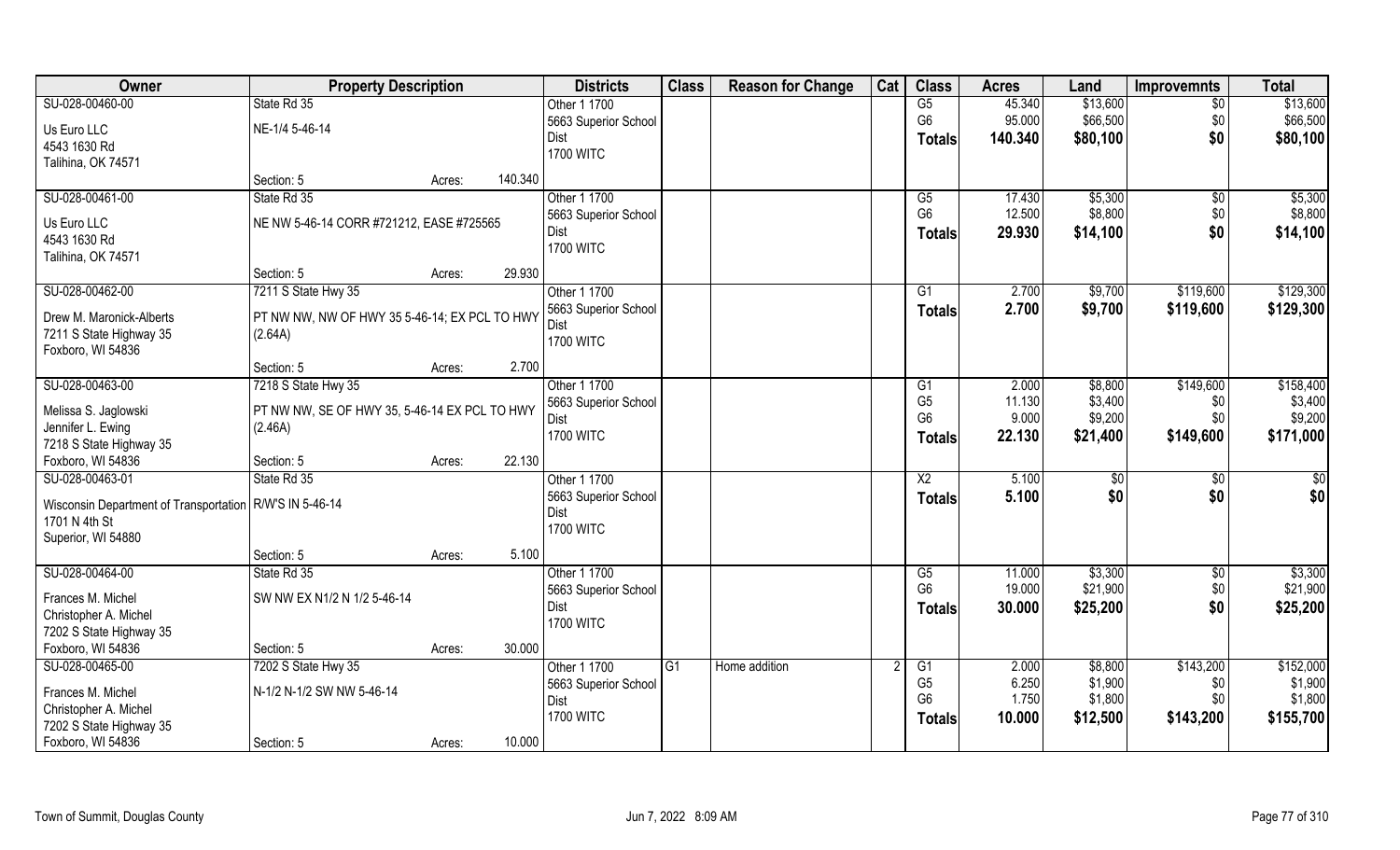| Owner                       | <b>Property Description</b>                      |        | <b>Districts</b>     | <b>Class</b> | <b>Reason for Change</b> | Cat | <b>Class</b>   | <b>Acres</b> | Land     | <b>Improvemnts</b> | <b>Total</b> |
|-----------------------------|--------------------------------------------------|--------|----------------------|--------------|--------------------------|-----|----------------|--------------|----------|--------------------|--------------|
| SU-028-00466-00             | State Rd 35                                      |        | Other 1 1700         |              |                          |     | G5             | 15.000       | \$4,500  | $\overline{50}$    | \$4,500      |
| Us Euro LLC                 | SE NW 5-46-14 CORR #721213, EASE #725565         |        | 5663 Superior School |              |                          |     | G <sub>6</sub> | 25.000       | \$17,500 | \$0                | \$17,500     |
| 4543 1630 Rd                |                                                  |        | <b>Dist</b>          |              |                          |     | <b>Totals</b>  | 40.000       | \$22,000 | \$0                | \$22,000     |
| Talihina, OK 74571          |                                                  |        | <b>1700 WITC</b>     |              |                          |     |                |              |          |                    |              |
|                             | Section: 5                                       | Acres: | 40.000               |              |                          |     |                |              |          |                    |              |
| SU-028-00467-00             | Rancon Rd                                        |        | Other 1 1700         |              |                          |     | G5             | 9.500        | \$2,900  | $\overline{50}$    | \$2,900      |
| Us Euro LLC                 | NE SW 5-46-14 CORR #721213, EASE #725565         |        | 5663 Superior School |              |                          |     | G <sub>6</sub> | 30.500       | \$21,400 | \$0                | \$21,400     |
| 4543 1630 Rd                |                                                  |        | Dist                 |              |                          |     | Totals         | 40.000       | \$24,300 | \$0                | \$24,300     |
| Talihina, OK 74571          |                                                  |        | <b>1700 WITC</b>     |              |                          |     |                |              |          |                    |              |
|                             | Section: 5                                       | Acres: | 40.000               |              |                          |     |                |              |          |                    |              |
| SU-028-00468-00             | Rancon Rd                                        |        | Other 1 1700         |              |                          |     | G5             | 13.000       | \$3,900  | $\sqrt[6]{3}$      | \$3,900      |
| Frances M. Michel           | NW SW 5-46-14 EASE #738795                       |        | 5663 Superior School |              |                          |     | G <sub>6</sub> | 27.000       | \$31,100 | \$0                | \$31,100     |
| Christopher A. Michel       |                                                  |        | Dist                 |              |                          |     | <b>Totals</b>  | 40.000       | \$35,000 | \$0                | \$35,000     |
| 7202 S State Highway 35     |                                                  |        | <b>1700 WITC</b>     |              |                          |     |                |              |          |                    |              |
| Foxboro, WI 54836           | Section: 5                                       | Acres: | 40.000               |              |                          |     |                |              |          |                    |              |
| SU-028-00469-00             | Rancon Rd                                        |        | Other 1 1700         |              |                          |     | G5             | 9.000        | \$2,700  | $\sqrt[6]{}$       | \$2,700      |
|                             |                                                  |        | 5663 Superior School |              |                          |     | G <sub>6</sub> | 31.000       | \$35,700 | \$0                | \$35,700     |
| Us Euro LLC                 | SW SW 5-46-14 CORR #721214, EASE #725565         |        | <b>Dist</b>          |              |                          |     | <b>Totals</b>  | 40.000       | \$38,400 | \$0                | \$38,400     |
| 4543 1630 Rd                |                                                  |        | <b>1700 WITC</b>     |              |                          |     |                |              |          |                    |              |
| Talihina, OK 74571          | Section: 5                                       | Acres: | 40.000               |              |                          |     |                |              |          |                    |              |
| SU-028-00470-00             | 7585 Rancon Rd                                   |        | Other 1 1700         |              |                          |     | G1             | 3.000        | \$10,200 | \$0                | \$10,200     |
|                             |                                                  |        | 5663 Superior School |              |                          |     | G <sub>5</sub> | 3.750        | \$1,100  | \$0                | \$1,100      |
| Deborah A. Motl             | SE SW 5-46-14                                    |        | Dist                 |              |                          |     | G <sub>6</sub> | 33.250       | \$38,200 | \$0                | \$38,200     |
| 9436 Ulysses St Ne Unit 326 |                                                  |        | <b>1700 WITC</b>     |              |                          |     | <b>Totals</b>  | 40.000       | \$49,500 | \$0                | \$49,500     |
| <b>Blaine, MN 55434</b>     |                                                  |        |                      |              |                          |     |                |              |          |                    |              |
|                             | Section: 5                                       | Acres: | 40.000               |              |                          |     |                |              |          |                    |              |
| SU-028-00471-00             | Rancon Rd                                        |        | Other 1 1700         |              |                          |     | G5             | 33.500       | \$10,100 | $\overline{50}$    | \$10,100     |
| Us Euro LLC                 | N-1/2 SE-1/4 5-46-14 CORR #721213, EASE #725565  |        | 5663 Superior School |              |                          |     | G <sub>6</sub> | 46.500       | \$32,600 | \$0                | \$32,600     |
| 4543 1630 Rd                |                                                  |        | Dist                 |              |                          |     | <b>Totals</b>  | 80.000       | \$42,700 | \$0                | \$42,700     |
| Talihina, OK 74571          |                                                  |        | <b>1700 WITC</b>     |              |                          |     |                |              |          |                    |              |
|                             | Section: 5                                       | Acres: | 80.000               |              |                          |     |                |              |          |                    |              |
| SU-028-00472-00             | 7590 S Rancon Rd                                 |        | Other 1 1700         |              |                          |     | G1             | 2.000        | \$8,800  | \$88,400           | \$97,200     |
| Carol J. Edwards            | LOT 1 CSM #1229 VOL 9 PG 95-96, PT SW SE 5-46-14 |        | 5663 Superior School |              |                          |     | G <sub>6</sub> | 3.290        | \$3,400  | \$0                | \$3,400      |
| 7590 S Rancon Rd            |                                                  |        | Dist                 |              |                          |     | <b>Totals</b>  | 5.290        | \$12,200 | \$88,400           | \$100,600    |
| Foxboro, WI 54836           |                                                  |        | <b>1700 WITC</b>     |              |                          |     |                |              |          |                    |              |
|                             | Section: 5                                       | Acres: | 5.290                |              |                          |     |                |              |          |                    |              |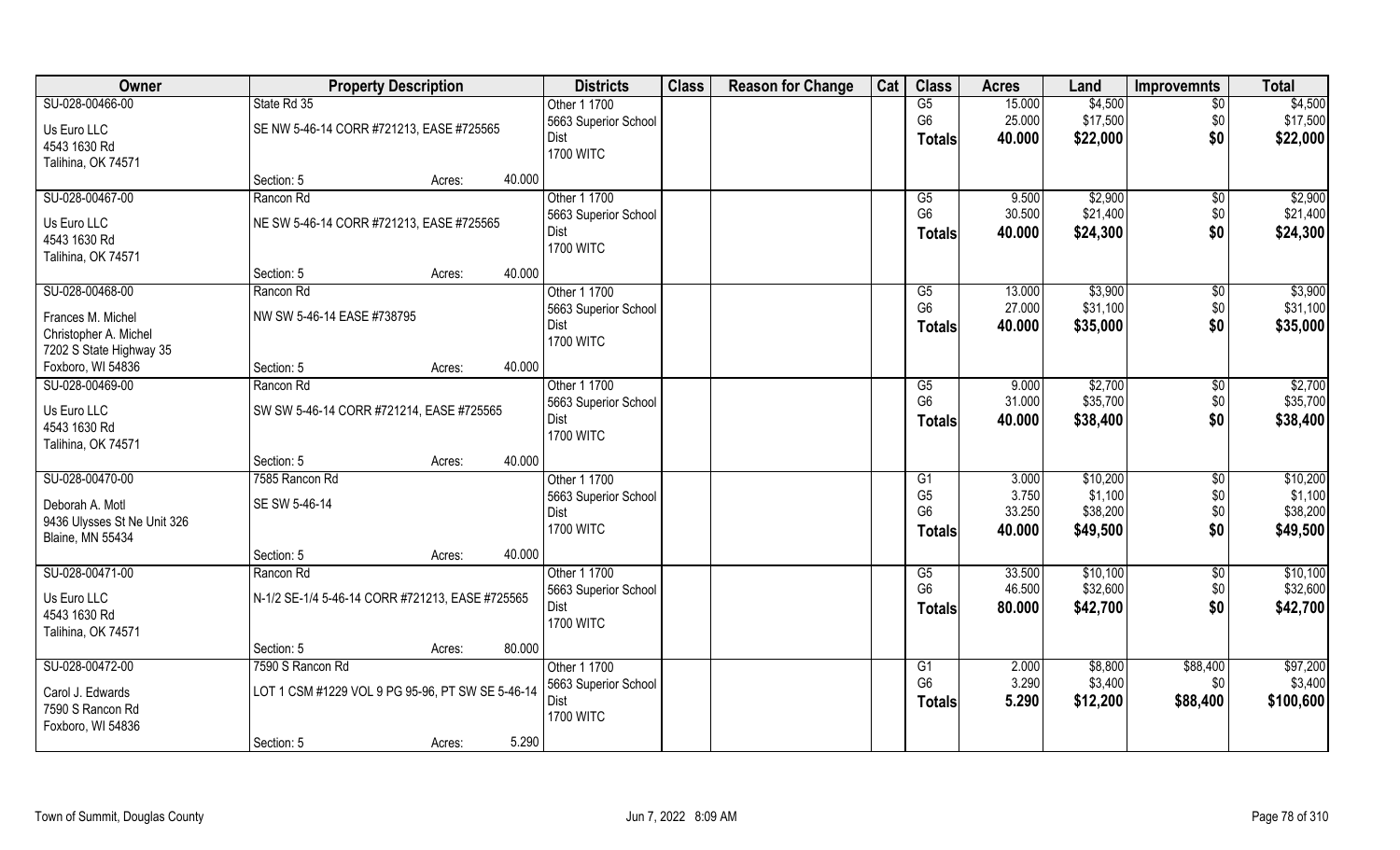| Owner                   | <b>Property Description</b>                       |        |        | <b>Districts</b>     | <b>Class</b> | <b>Reason for Change</b> | Cat | <b>Class</b>                     | <b>Acres</b>     | Land                | <b>Improvemnts</b> | <b>Total</b>        |
|-------------------------|---------------------------------------------------|--------|--------|----------------------|--------------|--------------------------|-----|----------------------------------|------------------|---------------------|--------------------|---------------------|
| SU-028-00472-01         | 7566 S Rancon Rd                                  |        |        | Other 1 1700         |              |                          |     | G1                               | 2.000            | \$8,800             | \$131,600          | \$140,400           |
| Michael D. Edwards      | NW SW SE & +/- 1 AC DESC #880818 5-46-14          |        |        | 5663 Superior School |              |                          |     | G <sub>5</sub>                   | 5.000            | \$1,500             | \$0                | \$1,500             |
| Cathy Edwards           |                                                   |        |        | Dist                 |              |                          |     | G <sub>6</sub>                   | 3.890            | \$4,000             | \$0                | \$4,000             |
| 7566 S Rancon Rd        |                                                   |        |        | <b>1700 WITC</b>     |              |                          |     | <b>Totals</b>                    | 10.890           | \$14,300            | \$131,600          | \$145,900           |
| Foxboro, WI 54836       | Section: 5                                        | Acres: | 10.890 |                      |              |                          |     |                                  |                  |                     |                    |                     |
| SU-028-00472-02         | None                                              |        |        | Other 1 1700         |              |                          |     | G5                               | 9.750            | \$2,700             | $\sqrt[6]{}$       | \$2,700             |
|                         |                                                   |        |        | 5663 Superior School |              |                          |     | G <sub>6</sub>                   | 13.960           | \$16,100            | \$0                | \$16,100            |
| Noel Edwards            | PT SW SE 5-46-14; EX LOT 1 CSM #1229, VOL 9 PG    |        |        | Dist                 |              |                          |     | Totals                           | 23.710           | \$18,800            | \$0                | \$18,800            |
| Kara Edwards            | 95-96; EX NW SW SE; +/- 1 AC DESC #880818         |        |        | <b>1700 WITC</b>     |              |                          |     |                                  |                  |                     |                    |                     |
| 7940 S Highway 35       |                                                   |        |        |                      |              |                          |     |                                  |                  |                     |                    |                     |
| Foxboro, WI 54836       | Section: 5                                        | Acres: | 23.710 |                      |              |                          |     |                                  |                  |                     |                    |                     |
| SU-028-00473-00         | Rancon Rd                                         |        |        | Other 1 1700         |              |                          |     | G5                               | 20.000           | \$5,400             | $\frac{6}{3}$      | \$5,400             |
| Noel Edwards            | SE SE 5-46-14                                     |        |        | 5663 Superior School |              |                          |     | G <sub>6</sub>                   | 20.000           | \$23,000            | \$0                | \$23,000            |
| Kara Edwards            |                                                   |        |        | Dist                 |              |                          |     | <b>Totals</b>                    | 40.000           | \$28,400            | \$0                | \$28,400            |
| 7940 S Highway 35       |                                                   |        |        | <b>1700 WITC</b>     |              |                          |     |                                  |                  |                     |                    |                     |
| Foxboro, WI 54836       | Section: 5                                        | Acres: | 40.000 |                      |              |                          |     |                                  |                  |                     |                    |                     |
| SU-028-00474-00         | 7237 S State Hwy 35                               |        |        | Other 1 1700         |              |                          |     | G1                               | 2.000            | \$8,800             | \$156,700          | \$165,500           |
|                         |                                                   |        |        | 5663 Superior School |              |                          |     | G <sub>5</sub>                   | 9.000            | \$2,700             | \$0                | \$2,700             |
| Roy E. Colborn          | PT E-1/2 NE-1/4, N OF HWY 35 6-46-14 DESC 395 RP  |        |        | Dist                 |              |                          |     | G <sub>6</sub>                   | 3.520            | \$3,600             | \$0                | \$3,600             |
| Mary L. Colborn         | 428, EX W-310', EX PCL TO HWY (2.48A) DESC 511 RF |        |        | <b>1700 WITC</b>     |              |                          |     | <b>Totals</b>                    | 14.520           | \$15,100            | \$156,700          | \$171,800           |
| 7237 S State Highway 35 | 889                                               |        |        |                      |              |                          |     |                                  |                  |                     |                    |                     |
| Foxboro, WI 54836       | Section: 6                                        | Acres: | 14.520 |                      |              |                          |     |                                  |                  |                     |                    |                     |
| SU-028-00475-00         | 7313 S State Hwy 35                               |        |        | Other 1 1700         |              |                          |     | $\overline{G1}$                  | 5.010            | \$12,900            | \$154,700          | \$167,600           |
| Tanya Christiansen      | LOT 1 CSM #1038 VOL 7 PGS 215-216, PT NE 6-46-14  |        |        | 5663 Superior School |              |                          |     | Totals                           | 5.010            | \$12,900            | \$154,700          | \$167,600           |
| 7313 S State Highway 35 |                                                   |        |        | Dist                 |              |                          |     |                                  |                  |                     |                    |                     |
| Foxboro, WI 54836       |                                                   |        |        | <b>1700 WITC</b>     |              |                          |     |                                  |                  |                     |                    |                     |
|                         | Section: 6                                        | Acres: | 5.010  |                      |              |                          |     |                                  |                  |                     |                    |                     |
| SU-028-00475-01         | 2710 E Town Line Rd                               |        |        | Other 1 1700         |              |                          |     | G1                               | 3.540            | \$10,900            | \$170,300          | \$181,200           |
|                         |                                                   |        |        | 5663 Superior School |              |                          |     | <b>Totals</b>                    | 3.540            | \$10,900            | \$170,300          | \$181,200           |
| Linda J. Johnson        | W-310' OF E-1/2 NE-1/4 6-46-14, LYG N OF HWY 35,  |        |        | Dist                 |              |                          |     |                                  |                  |                     |                    |                     |
| Thomas R. Johnson       | EX PCL TO HWY (.45A), EX LOT 1 CSM #1038 VOL 7    |        |        | <b>1700 WITC</b>     |              |                          |     |                                  |                  |                     |                    |                     |
| 2710 E Town Line Rd     | PGS 215-216.                                      |        |        |                      |              |                          |     |                                  |                  |                     |                    |                     |
| Foxboro, WI 54836       | Section: 6                                        | Acres: | 3.540  |                      |              |                          |     |                                  |                  |                     |                    |                     |
| SU-028-00476-00         | 7274 S State Hwy 35                               |        |        | Other 1 1700         |              |                          |     | G <sub>1</sub>                   | 2.000            | \$8,800             | \$176,700          | \$185,500           |
| Terrene L. Van Ert      | PT E-1/2 NE-1/4, S OF HWY 35 6-46-14, EX PCL TO   |        |        | 5663 Superior School |              |                          |     | G <sub>5</sub><br>G <sub>6</sub> | 22.800<br>13.500 | \$6,900<br>\$13,800 | \$0<br>\$0         | \$6,900<br>\$13,800 |
| 7274 S State Highway 35 | HWY (1.70A)                                       |        |        | Dist                 |              |                          |     |                                  |                  |                     |                    |                     |
| Foxboro, WI 54836       |                                                   |        |        | <b>1700 WITC</b>     |              |                          |     | <b>Totals</b>                    | 38.300           | \$29,500            | \$176,700          | \$206,200           |
|                         | Section: 6                                        | Acres: | 38.300 |                      |              |                          |     |                                  |                  |                     |                    |                     |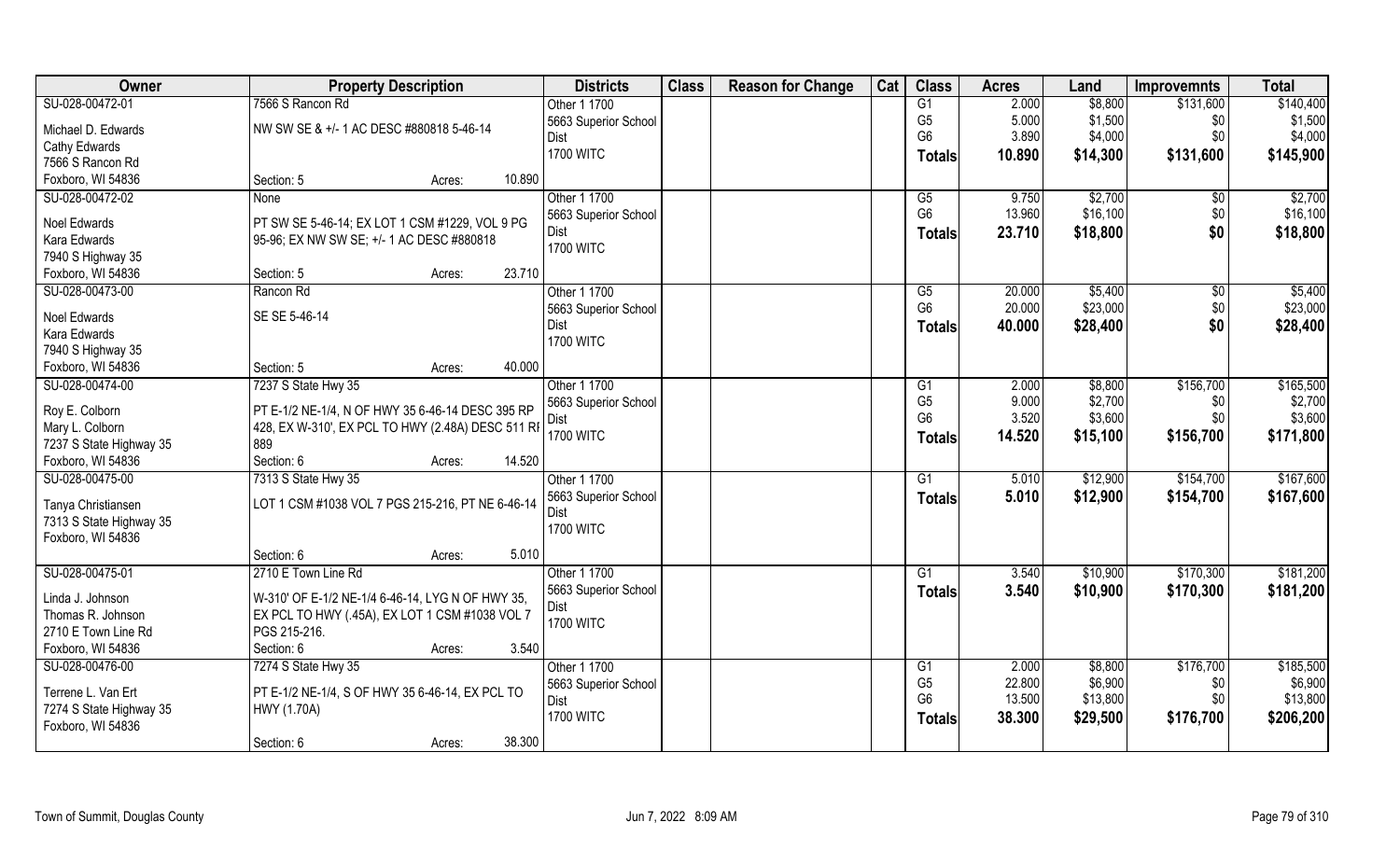| Owner                    | <b>Property Description</b>                     | <b>Districts</b>     | <b>Class</b> | <b>Reason for Change</b> | Cat | <b>Class</b>    | <b>Acres</b> | Land     | <b>Improvemnts</b> | <b>Total</b> |
|--------------------------|-------------------------------------------------|----------------------|--------------|--------------------------|-----|-----------------|--------------|----------|--------------------|--------------|
| SU-028-00477-00          | Town Line Rd                                    | Other 1 1700         |              |                          |     | G5              | 5.419        | \$1,700  | $\sqrt{$0}$        | \$1,700      |
| Taylor J. Baird          | N 400' W 1200' NW NE, 6-46-14                   | 5663 Superior School |              |                          |     | G <sub>6</sub>  | 5.600        | \$6,400  | \$0                | \$6,400      |
| 2538 E Garrison Rd       |                                                 | Dist                 |              |                          |     | <b>Totals</b>   | 11.019       | \$8,100  | \$0                | \$8,100      |
| Foxboro, WI 54836        |                                                 | <b>1700 WITC</b>     |              |                          |     |                 |              |          |                    |              |
|                          | 11.019<br>Section: 6<br>Acres:                  |                      |              |                          |     |                 |              |          |                    |              |
| SU-028-00477-01          | <b>None</b>                                     | Other 1 1700         |              |                          |     | G5              | 5.801        | \$1,800  | $\sqrt{$0}$        | \$1,800      |
| Thomas R. Johnson        | PT NW NE, 6-46-14; EX N 400' W 1200' & EX LOT 1 | 5663 Superior School |              |                          |     | G <sub>6</sub>  | 13.539       | \$15,600 | \$0                | \$15,600     |
| Linda J. Johnson         | CSM #1038 VOL 7 PGS 215-216                     | Dist                 |              |                          |     | <b>Totals</b>   | 19.340       | \$17,400 | \$0                | \$17,400     |
| 3362 E Largo Rd          |                                                 | <b>1700 WITC</b>     |              |                          |     |                 |              |          |                    |              |
| Foxboro, WI 54836        | 19.340<br>Section: 6<br>Acres:                  |                      |              |                          |     |                 |              |          |                    |              |
| SU-028-00479-00          | 7363 S State Hwy 35                             | Other 1 1700         |              |                          |     | G1              | 2.000        | \$8,800  | \$13,200           | \$22,000     |
|                          |                                                 | 5663 Superior School |              |                          |     | G <sub>5</sub>  | 1.750        | \$600    | \$0                | \$600        |
| <b>Bradley Torgerson</b> | PT SW NE, NW OF HWY 35 6-46-14 DESC 471 RP 517  | Dist                 |              |                          |     | G <sub>6</sub>  | 8.430        | \$8,600  | \$0                | \$8,600      |
| 1365 E County Rd Bb      | EX CM VOL 3 PGS 158-9, EX PCL TO HWY (.70A)     | <b>1700 WITC</b>     |              |                          |     | Totals          | 12.180       | \$18,000 | \$13,200           | \$31,200     |
| Foxboro, WI 54836        | DESC 507 RP 564                                 |                      |              |                          |     |                 |              |          |                    |              |
|                          | 12.180<br>Section: 6<br>Acres:                  |                      |              |                          |     |                 |              |          |                    |              |
| SU-028-00479-01          | State Hwy 35                                    | Other 1 1700         |              |                          |     | G1              | 1.870        | \$8,400  | \$0                | \$8,400      |
| John Douglas Smith       | PT SW NE 6-46-14, NW OF HWY 35                  | 5663 Superior School |              |                          |     | Totals          | 1.870        | \$8,400  | \$0                | \$8,400      |
| 7397 S State Highway 35  |                                                 | Dist                 |              |                          |     |                 |              |          |                    |              |
| Foxboro, WI 54836        |                                                 | <b>1700 WITC</b>     |              |                          |     |                 |              |          |                    |              |
|                          | 1.870<br>Section: 6<br>Acres:                   |                      |              |                          |     |                 |              |          |                    |              |
| SU-028-00479-02          | 7327 S State Hwy 35                             | Other 1 1700         |              |                          |     | $\overline{G1}$ | 5.830        | \$14,000 | \$147,600          | \$161,600    |
| Peter D. Blomquist       | PT OF SW NE 6-46-14                             | 5663 Superior School |              |                          |     | Totals          | 5.830        | \$14,000 | \$147,600          | \$161,600    |
| Monica R. Blomquist      |                                                 | Dist                 |              |                          |     |                 |              |          |                    |              |
| 7327 S State Highway 35  |                                                 | <b>1700 WITC</b>     |              |                          |     |                 |              |          |                    |              |
| Foxboro, WI 54836        | Section: 6<br>Acres:                            | 5.830                |              |                          |     |                 |              |          |                    |              |
| SU-028-00479-03          | 7385 S State Hwy 35                             | Other 1 1700         |              |                          |     | G1              | 2.000        | \$8,800  | \$91,800           | \$100,600    |
| Shawn J. Roske           | LOT 1 CSM #475 VOL 3 PGS 158-9 6-46-14; LOCATED | 5663 Superior School |              |                          |     | G <sub>5</sub>  | 1.860        | \$600    | \$0                | \$600        |
| 7385 S State Highway 35  | IN SW NE. EX PCL TO HWY (.41A); (SUBJ TO R/W    | Dist                 |              |                          |     | G <sub>6</sub>  | 2.850        | \$2,900  | \$0                | \$2,900      |
| Foxboro, WI 54836        | #752945)                                        | <b>1700 WITC</b>     |              |                          |     | Totals          | 6.710        | \$12,300 | \$91,800           | \$104,100    |
|                          | Section: 6<br>Acres:                            | 6.710                |              |                          |     |                 |              |          |                    |              |
| SU-028-00480-00          | 7368 S State Hwy 35                             | Other 1 1700         |              |                          |     | G1              | 2.000        | \$8,800  | \$18,100           | \$26,900     |
| Porter Cockerham         | PT SW NE, SE OF HWY 35 6-46-14, EX PCL TO HWY   | 5663 Superior School |              |                          |     | G <sub>5</sub>  | 6.000        | \$1,800  | \$0                | \$1,800      |
| Attn: Karen Cockerham    | (2.45A) DESC 506 RP 195                         | Dist                 |              |                          |     | G <sub>6</sub>  | 1.850        | \$1,900  | \$0                | \$1,900      |
| 7368 S State Highway 35  |                                                 | <b>1700 WITC</b>     |              |                          |     | Totals          | 9.850        | \$12,500 | \$18,100           | \$30,600     |
| Foxboro, WI 54836        | Section: 6<br>Acres:                            | 9.850                |              |                          |     |                 |              |          |                    |              |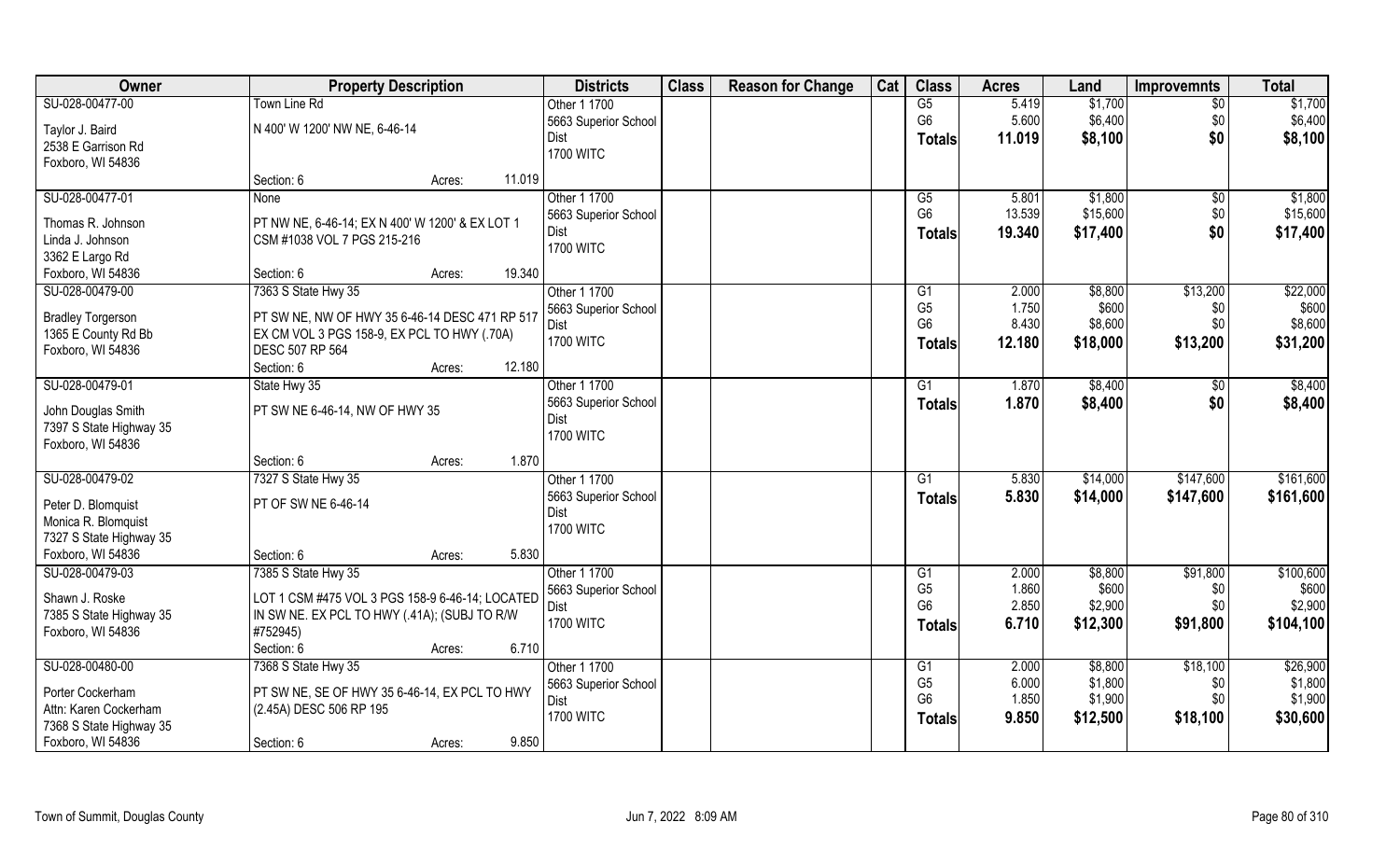| Owner                                                                      | <b>Property Description</b>                           |        |        | <b>Districts</b>     | <b>Class</b> | <b>Reason for Change</b> | Cat | <b>Class</b>    | <b>Acres</b> | Land        | <b>Improvemnts</b> | <b>Total</b> |
|----------------------------------------------------------------------------|-------------------------------------------------------|--------|--------|----------------------|--------------|--------------------------|-----|-----------------|--------------|-------------|--------------------|--------------|
| SU-028-00481-00                                                            | 2504 E Town Line Rd                                   |        |        | Other 1 1700         |              |                          |     | G1              | 2.000        | \$8,800     | $\overline{60}$    | \$8,800      |
| Charles & Jean Semborski Family Trust   NE NW 6-46-14, EX N-625' OF E-625' |                                                       |        |        | 5663 Superior School |              |                          |     | G <sub>6</sub>  | 21.940       | \$22,500    | \$0                | \$22,500     |
| 2845 S 800 East                                                            |                                                       |        |        | <b>Dist</b>          |              |                          |     | <b>Totals</b>   | 23.940       | \$31,300    | \$0                | \$31,300     |
| Price, UT 84501                                                            |                                                       |        |        | <b>1700 WITC</b>     |              |                          |     |                 |              |             |                    |              |
|                                                                            | Section: 6                                            | Acres: | 23.940 |                      |              |                          |     |                 |              |             |                    |              |
| SU-028-00482-00                                                            | 2542 E Town Line Rd                                   |        |        | Other 1 1700         |              |                          |     | $\overline{G1}$ | 2.000        | \$8,800     | \$147,200          | \$156,000    |
| Michael A. Moran                                                           |                                                       |        |        | 5663 Superior School |              |                          |     | G <sub>5</sub>  | 2.000        | \$600       | \$0                | \$600        |
| Barbara Moran                                                              | PT NE NW, N-625' OF E-625' 6-46-14 DESC 429 RP<br>865 |        |        | <b>Dist</b>          |              |                          |     | G <sub>6</sub>  | 5.000        | \$3,500     | \$0                | \$3,500      |
| 2542 E Town Line Rd                                                        |                                                       |        |        | <b>1700 WITC</b>     |              |                          |     | <b>Totals</b>   | 9.000        | \$12,900    | \$147,200          | \$160,100    |
| Foxboro, WI 54836                                                          | Section: 6                                            | Acres: | 9.000  |                      |              |                          |     |                 |              |             |                    |              |
| SU-028-00483-00                                                            | 2496 E Town Line Rd                                   |        |        | Other 1 1700         |              |                          |     | G1              | 2.000        | \$8,800     | \$149,300          | \$158,100    |
|                                                                            |                                                       |        |        | 5663 Superior School |              |                          |     | G <sub>5</sub>  | 4.500        | \$1,400     | \$0                | \$1,400      |
| Mark S. Tomczak                                                            | NW NW 6-46-14                                         |        |        | <b>Dist</b>          |              |                          |     | G <sub>6</sub>  | 20.590       | \$21,100    | \$0                | \$21,100     |
| 2496 E Town Line Rd                                                        |                                                       |        |        | <b>1700 WITC</b>     |              |                          |     | <b>Totals</b>   | 27.090       | \$31,300    | \$149,300          | \$180,600    |
| Foxboro, WI 54836                                                          |                                                       |        |        |                      |              |                          |     |                 |              |             |                    |              |
|                                                                            | Section: 6                                            | Acres: | 27.090 |                      |              |                          |     |                 |              |             |                    |              |
| SU-028-00484-00                                                            | State Hwy 35                                          |        |        | Other 1 1700         |              |                          |     | W <sub>7</sub>  | 34.370       | ( \$35,500) | $\sqrt{50}$        | \$0          |
| Mark S. Tomczak                                                            | FR SW NW 6-46-14 512/843, MFL #767375                 |        |        | 5663 Superior School |              |                          |     | <b>Totals</b>   | 34.370       | \$0         | \$0                | \$0          |
| 2496 E Town Line Rd                                                        |                                                       |        |        | <b>Dist</b>          |              |                          |     |                 |              |             |                    |              |
| Foxboro, WI 54836                                                          |                                                       |        |        | <b>1700 WITC</b>     |              |                          |     |                 |              |             |                    |              |
|                                                                            | Section: 6                                            | Acres: | 34.370 |                      |              |                          |     |                 |              |             |                    |              |
| SU-028-00485-00                                                            | 7397 S State Hwy 35                                   |        |        | Other 1 1700         |              |                          |     | G1              | 1.500        | \$7,200     | \$110,700          | \$117,900    |
|                                                                            | E-1/4 S-1/2 S-1/2 SE NW 6-46-14                       |        |        | 5663 Superior School |              |                          |     | G <sub>5</sub>  | 1.000        | \$300       | \$0                | \$300        |
| John Douglas Smith<br>7397 S State Highway 35                              |                                                       |        |        | <b>Dist</b>          |              |                          |     | <b>Totals</b>   | 2.500        | \$7,500     | \$110,700          | \$118,200    |
| Foxboro, WI 54836                                                          |                                                       |        |        | <b>1700 WITC</b>     |              |                          |     |                 |              |             |                    |              |
|                                                                            | Section: 6                                            | Acres: | 2.500  |                      |              |                          |     |                 |              |             |                    |              |
| SU-028-00485-01                                                            | 7399 S State Hwy 35                                   |        |        | Other 1 1700         |              |                          |     | G1              | 2.000        | \$8,800     | \$132,900          | \$141,700    |
|                                                                            |                                                       |        |        | 5663 Superior School |              |                          |     | G <sub>5</sub>  | 2.500        | \$800       | \$0                | \$800        |
| Brenda L. Hartel                                                           | SE NW 6-46-14, EX E-1/4 S-1/2 S-1/2 SE NW             |        |        | <b>Dist</b>          |              |                          |     | G <sub>6</sub>  | 33.000       | \$33,800    | \$0                | \$33,800     |
| Douglas Smith                                                              |                                                       |        |        | <b>1700 WITC</b>     |              |                          |     | <b>Totals</b>   | 37.500       | \$43,400    | \$132,900          | \$176,300    |
| 7399 S State Highway 35                                                    |                                                       |        |        |                      |              |                          |     |                 |              |             |                    |              |
| Superior, WI 54880                                                         | Section: 6                                            | Acres: | 37.500 |                      |              |                          |     |                 |              |             |                    |              |
| SU-028-00486-01                                                            | 7497 S State Hwy 35                                   |        |        | Other 1 1700         |              |                          |     | G1              | 2.000        | \$8,800     | \$11,100           | \$19,900     |
| Marianne E. Blaschke                                                       | PT NE SW 6-46-14 EX PCL TO HWY (1.73A) DESC 506       |        |        | 5663 Superior School |              |                          |     | G <sub>5</sub>  | 17.700       | \$5,300     | \$0                | \$5,300      |
| 5217 Loruth Ter                                                            | RP 201                                                |        |        | Dist                 |              |                          |     | G <sub>6</sub>  | 18.570       | \$19,000    | \$0                | \$19,000     |
| Madison, WI 53711                                                          |                                                       |        |        | <b>1700 WITC</b>     |              |                          |     | <b>Totals</b>   | 38.270       | \$33,100    | \$11,100           | \$44,200     |
|                                                                            | Section: 6                                            | Acres: | 38.270 |                      |              |                          |     |                 |              |             |                    |              |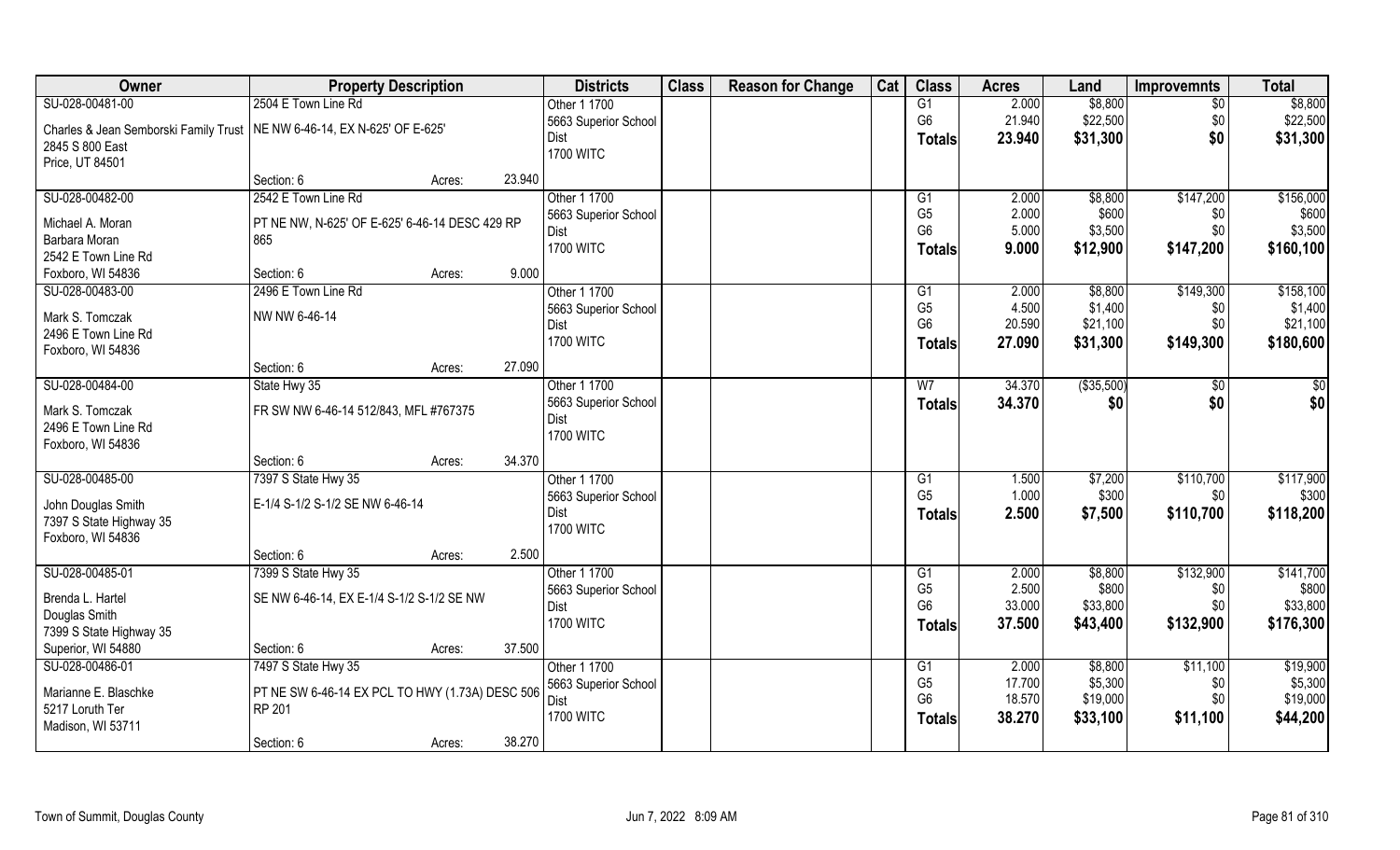| Owner                                  | <b>Property Description</b>                        |        |        | <b>Districts</b>     | <b>Class</b> | <b>Reason for Change</b> | Cat | <b>Class</b>    | <b>Acres</b> | Land     | <b>Improvemnts</b> | <b>Total</b> |
|----------------------------------------|----------------------------------------------------|--------|--------|----------------------|--------------|--------------------------|-----|-----------------|--------------|----------|--------------------|--------------|
| SU-028-00487-00                        | <b>None</b>                                        |        |        | Other 1 1700         |              |                          |     | G5              | 16.980       | \$5,100  | $\overline{50}$    | \$5,100      |
| Mark S. Tomczak                        | NW SW 6-46-14                                      |        |        | 5663 Superior School |              |                          |     | G <sub>6</sub>  | 19.200       | \$22,100 | \$0                | \$22,100     |
| 2496 E Town Line Rd                    |                                                    |        |        | Dist                 |              |                          |     | Totals          | 36.180       | \$27,200 | \$0                | \$27,200     |
| Foxboro, WI 54836                      |                                                    |        |        | <b>1700 WITC</b>     |              |                          |     |                 |              |          |                    |              |
|                                        | Section: 6                                         | Acres: | 36.180 |                      |              |                          |     |                 |              |          |                    |              |
| SU-028-00488-00                        | 2425 E County Rd Bb                                |        |        | Other 1 1700         |              |                          |     | G1              | 2.000        | \$8,800  | \$35,500           | \$44,300     |
|                                        | PT W-1/2 SW SW 6-46-14 EX 310 DP 157               |        |        | 5663 Superior School |              |                          |     | G <sub>5</sub>  | 4.000        | \$1,200  | \$0                | \$1,200      |
| Randal M. Wick                         |                                                    |        |        | Dist                 |              |                          |     | G <sub>6</sub>  | 11.000       | \$11,300 | \$0                | \$11,300     |
| Cynthia J. Wick<br>2425 E County Rd BB |                                                    |        |        | <b>1700 WITC</b>     |              |                          |     | <b>Totals</b>   | 17.000       | \$21,300 | \$35,500           | \$56,800     |
| Foxboro, WI 54836                      | Section: 6                                         | Acres: | 17.000 |                      |              |                          |     |                 |              |          |                    |              |
| SU-028-00489-00                        | County Rd Bb                                       |        |        | Other 1 1700         |              |                          |     | G6              | 2.000        | \$2,300  | $\sqrt[6]{30}$     | \$2,300      |
|                                        |                                                    |        |        | 5663 Superior School |              |                          |     |                 |              |          | \$0                |              |
| Nick W. Halonen                        | PT E-1/2 W-1/2 SW SW, E-66' 6-46-14 DESC 419 RP    |        |        | <b>Dist</b>          |              |                          |     | <b>Totals</b>   | 2.000        | \$2,300  |                    | \$2,300      |
| 2457 E County Rd Bb                    | 886                                                |        |        | <b>1700 WITC</b>     |              |                          |     |                 |              |          |                    |              |
| Foxboro, WI 54836                      |                                                    |        |        |                      |              |                          |     |                 |              |          |                    |              |
|                                        | Section: 6                                         | Acres: | 2.000  |                      |              |                          |     |                 |              |          |                    |              |
| SU-028-00490-00                        | 2471 E County Rd Bb                                |        |        | Other 1 1700         |              |                          |     | G1              | 2.000        | \$8,800  | \$80,200           | \$89,000     |
| James H. Maher                         | S-5AC OF PT E-1/2 SW SW 6-46-14, LYG 125' E OF N & |        |        | 5663 Superior School |              |                          |     | G <sub>5</sub>  | 3.000        | \$900    | \$0                | \$900        |
| 2471 E County Rd Bb                    | S MIDDLE LN OF SAID 40.                            |        |        | <b>Dist</b>          |              |                          |     | Totals          | 5.000        | \$9,700  | \$80,200           | \$89,900     |
| Foxboro, WI 54836                      |                                                    |        |        | <b>1700 WITC</b>     |              |                          |     |                 |              |          |                    |              |
|                                        | Section: 6                                         | Acres: | 5.000  |                      |              |                          |     |                 |              |          |                    |              |
| SU-028-00491-00                        | 2457 E County Rd Bb                                |        |        | Other 1 1700         |              |                          |     | $\overline{G1}$ | 2.000        | \$8,800  | \$61,100           | \$69,900     |
|                                        |                                                    |        |        | 5663 Superior School |              |                          |     | G <sub>5</sub>  | 5.400        | \$1,600  | \$0                | \$1,600      |
| Nick W. Halonen                        | PT SW SW 6-46-14 DESC 419 RP 886, EX 203 DP 271    |        |        | Dist                 |              |                          |     | G <sub>6</sub>  | 6.590        | \$6,800  | \$0                | \$6,800      |
| 2457 E County Rd Bb                    |                                                    |        |        | <b>1700 WITC</b>     |              |                          |     | Totals          | 13.990       | \$17,200 | \$61,100           | \$78,300     |
| Foxboro, WI 54836                      |                                                    |        |        |                      |              |                          |     |                 |              |          |                    |              |
|                                        | Section: 6                                         | Acres: | 13.990 |                      |              |                          |     |                 |              |          |                    |              |
| SU-028-00492-00                        | 7521 S State Hwy 35                                |        |        | Other 1 1700         |              |                          |     | G1              | 2.000        | \$8,800  | \$38,600           | \$47,400     |
| William R. Wagner                      | N-1/2 SE SW, EX E-1/2 N-1/4 OF SE SW 6-46-14 EX    |        |        | 5663 Superior School |              |                          |     | G <sub>5</sub>  | 11.500       | \$4,100  | \$0                | \$4,100      |
| Sandra F. Wagner                       | PCL TO HWY (.33A) 507/502, #728246                 |        |        | Dist                 |              |                          |     | G <sub>6</sub>  | 1.170        | \$1,200  | \$0                | \$1,200      |
| 1628 Hayden Ave                        |                                                    |        |        | <b>1700 WITC</b>     |              |                          |     | <b>Totals</b>   | 14.670       | \$14,100 | \$38,600           | \$52,700     |
| Altoona, WI 54720                      | Section: 6                                         | Acres: | 14.670 |                      |              |                          |     |                 |              |          |                    |              |
| SU-028-00492-01                        | 7519 S State Hwy 35                                |        |        | Other 1 1700         |              |                          |     | X4              | 0.390        | \$0      | $\overline{50}$    | \$0          |
|                                        |                                                    |        |        | 5663 Superior School |              |                          |     | Totals          | 0.390        | \$0      | \$0                | \$0          |
| <b>East Central Energy</b>             | PT E-1/2 N-1/4 SE SW 6-46-14 245/465 EX PCL TO     |        |        | Dist                 |              |                          |     |                 |              |          |                    |              |
| 412 N Main/ Po Box 39                  | HWY (.09A) 511/600, 511/459                        |        |        | <b>1700 WITC</b>     |              |                          |     |                 |              |          |                    |              |
| Braham, MN 55006                       |                                                    |        |        |                      |              |                          |     |                 |              |          |                    |              |
|                                        | Section: 6                                         | Acres: | 0.390  |                      |              |                          |     |                 |              |          |                    |              |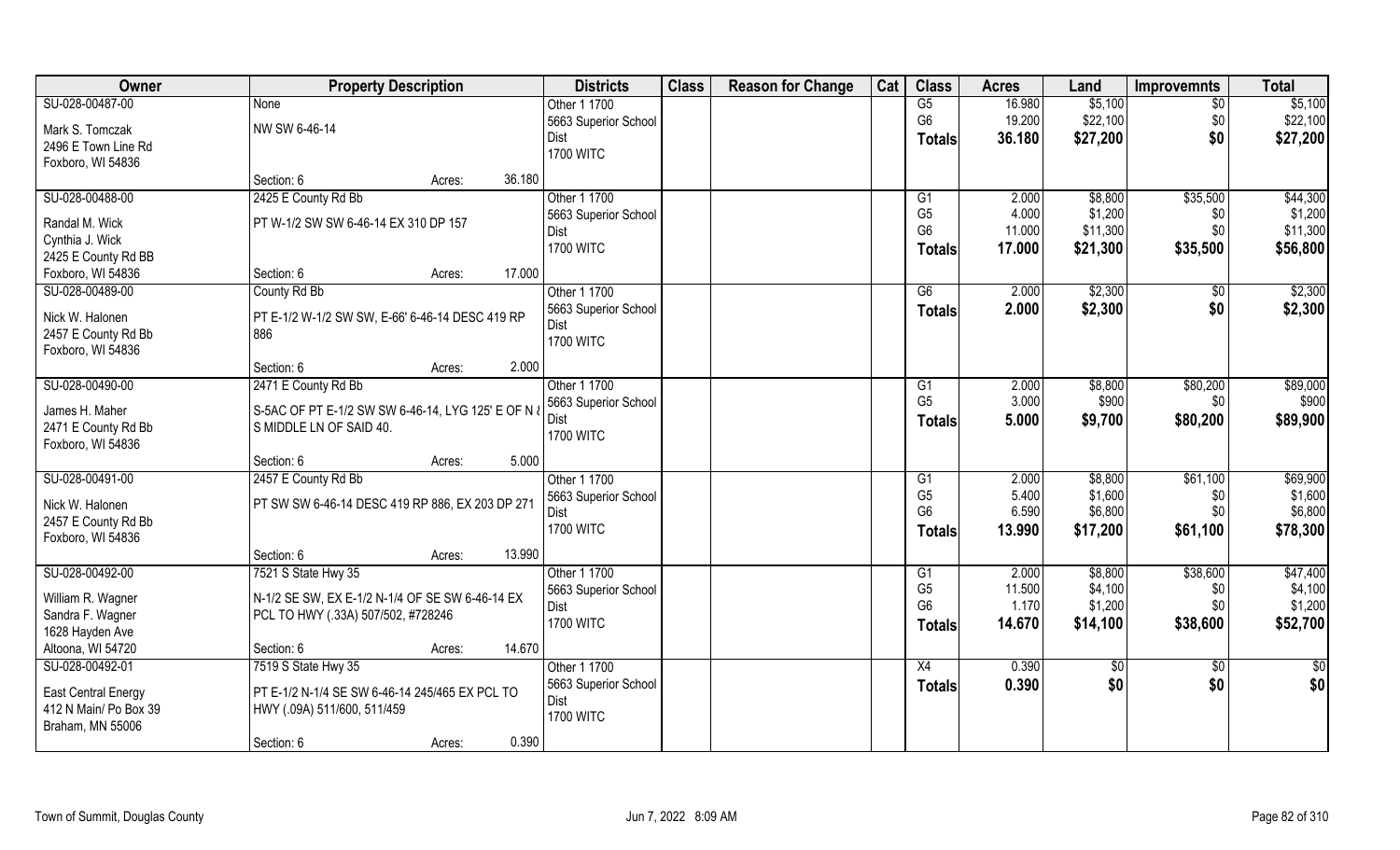| Owner                   | <b>Property Description</b>                       |        | <b>Districts</b>     | <b>Class</b> | <b>Reason for Change</b> | Cat | <b>Class</b>           | <b>Acres</b> | Land     | <b>Improvemnts</b> | <b>Total</b> |
|-------------------------|---------------------------------------------------|--------|----------------------|--------------|--------------------------|-----|------------------------|--------------|----------|--------------------|--------------|
| SU-028-00493-00         | 7505 S State Hwy 35                               |        | Other 1 1700         |              |                          |     | G1                     | 2.500        | \$9,500  | \$134,100          | \$143,600    |
| Lawrence H. Larson      | PT E-1/2 N-1/4 SE SW 6-46-14 DESC 346 RP 567 EX   |        | 5663 Superior School |              |                          |     | G <sub>5</sub>         | 1.700        | \$600    | \$0                | \$600        |
| 7505 S State Highway 35 | 245 DP 465 EX PCL TO HWY (.37A) DESC 510 RP 375   |        | Dist                 |              |                          |     | <b>Totals</b>          | 4.200        | \$10,100 | \$134,100          | \$144,200    |
| Foxboro, WI 54836       |                                                   |        | <b>1700 WITC</b>     |              |                          |     |                        |              |          |                    |              |
|                         | Section: 6                                        | Acres: | 4.200                |              |                          |     |                        |              |          |                    |              |
| SU-028-00494-00         | 7583 S State Hwy 35                               |        | Other 1 1700         |              |                          |     | G1                     | 2.000        | \$8,800  | \$79,700           | \$88,500     |
|                         |                                                   |        | 5663 Superior School |              |                          |     | G <sub>5</sub>         | 2.810        | \$900    | \$0                | \$900        |
| Julie A. Nindorf        | PT S-1/2 SE SW 6-46-14 DESC 426 RP 693, EX S-200' |        | Dist                 |              |                          |     | G <sub>6</sub>         | 2.500        | \$1,800  | \$0                | \$1,800      |
| Ricky L. Nindorf        | DESC 85 AP 225, EX N-212' DESC 359 RP 581, 479 RP |        | <b>1700 WITC</b>     |              |                          |     | Totals                 | 7.310        | \$11,500 | \$79,700           | \$91,200     |
| 7583 S State Highway 35 | 70 EX PCL TO HWY (.29A) DESC 506 RP 856           |        |                      |              |                          |     |                        |              |          |                    |              |
| Foxboro, WI 54836       | Section: 6                                        | Acres: | 7.310                |              |                          |     |                        |              |          |                    |              |
| SU-028-00495-00         | 7523 S State Hwy 35                               |        | Other 1 1700         |              |                          |     | G1                     | 1.000        | \$5,500  | \$6,100            | \$11,600     |
| Scott A. Danielson      | PT S-1/2 SE SW, N-212' 6-46-14 DESC 359 RP 581 EX |        | 5663 Superior School |              |                          |     | G <sub>5</sub>         | 5.100        | \$1,600  | \$0                | \$1,600      |
| 7523 S State Highway 35 | PCL TO HWY (.30A) DESC 506 RP 673-5               |        | Dist                 |              |                          |     | <b>Totals</b>          | 6.100        | \$7,100  | \$6,100            | \$13,200     |
| Foxboro, WI 54836       |                                                   |        | <b>1700 WITC</b>     |              |                          |     |                        |              |          |                    |              |
|                         | Section: 6                                        | Acres: | 6.100                |              |                          |     |                        |              |          |                    |              |
| SU-028-00496-00         | 7595 S State Hwy 35                               |        | Other 1 1700         |              |                          |     | G2                     | 5.900        | \$23,600 | \$59,800           | \$83,400     |
|                         |                                                   |        | 5663 Superior School |              |                          |     | Totals                 | 5.900        | \$23,600 | \$59,800           | \$83,400     |
| Roger D. Usher          | S-200' S-1/2 SE SW, 6-46-14, EX PCL TO HWY(.15A)  |        | Dist                 |              |                          |     |                        |              |          |                    |              |
| Connie L. Usher         | DESC 507 RP 557, EX PCL TO HWY(.16A) DESC 507     |        | <b>1700 WITC</b>     |              |                          |     |                        |              |          |                    |              |
| 7595 S State Highway 35 | RP 846                                            |        |                      |              |                          |     |                        |              |          |                    |              |
| Foxboro, WI 54836       | Section: 6                                        | Acres: | 5.900                |              |                          |     |                        |              |          |                    |              |
| SU-028-00497-00         | State Hwy 35                                      |        | Other 1 1700         |              |                          |     | $\overline{\text{G5}}$ | 30.000       | \$9,000  | \$0                | \$9,000      |
| Durwood J. Scholz       | NE SE 6-46-14                                     |        | 5663 Superior School |              |                          |     | G <sub>6</sub>         | 10.000       | \$4,200  | \$0                | \$4,200      |
| Sheila L. Scholz        |                                                   |        | Dist                 |              |                          |     | <b>Totals</b>          | 40.000       | \$13,200 | \$0                | \$13,200     |
| N3249 2nd Ave           |                                                   |        | <b>1700 WITC</b>     |              |                          |     |                        |              |          |                    |              |
| Oxford, WI 53952        | Section: 6                                        | Acres: | 40.000               |              |                          |     |                        |              |          |                    |              |
| SU-028-00498-00         | 7462 S State Hwy 35                               |        | Other 1 1700         |              |                          |     | G1                     | 2.000        | \$8,800  | \$147,600          | \$156,400    |
|                         |                                                   |        | 5663 Superior School |              |                          |     | G <sub>5</sub>         | 25.000       | \$7,500  | \$0                | \$7,500      |
| Carl D. Vana            | NW SE 6-46-14 EX PCL TO HWY (2.49A)               |        | Dist                 |              |                          |     | G <sub>6</sub>         | 10.510       | \$10,800 | \$0                | \$10,800     |
| Kelly L. Vana           |                                                   |        | <b>1700 WITC</b>     |              |                          |     | <b>Totals</b>          | 37.510       | \$27,100 | \$147,600          | \$174,700    |
| 7462 S State Highway 35 |                                                   |        |                      |              |                          |     |                        |              |          |                    |              |
| Foxboro, WI 54836       | Section: 6                                        | Acres: | 37.510               |              |                          |     |                        |              |          |                    |              |
| SU-028-00499-00         | State Hwy 35                                      |        | Other 1 1700         |              |                          |     | G5                     | 20.000       | \$6,000  | $\sqrt{$0}$        | \$6,000      |
| Carrie A. Mattson       | E-1/2 SW SE 6-46-14                               |        | 5663 Superior School |              |                          |     | <b>Totals</b>          | 20.000       | \$6,000  | \$0                | \$6,000      |
| Gary A. Mattson         |                                                   |        | Dist                 |              |                          |     |                        |              |          |                    |              |
| 7604 S State Highway 35 |                                                   |        | <b>1700 WITC</b>     |              |                          |     |                        |              |          |                    |              |
| Foxboro, WI 54836       | Section: 6                                        | Acres: | 20.000               |              |                          |     |                        |              |          |                    |              |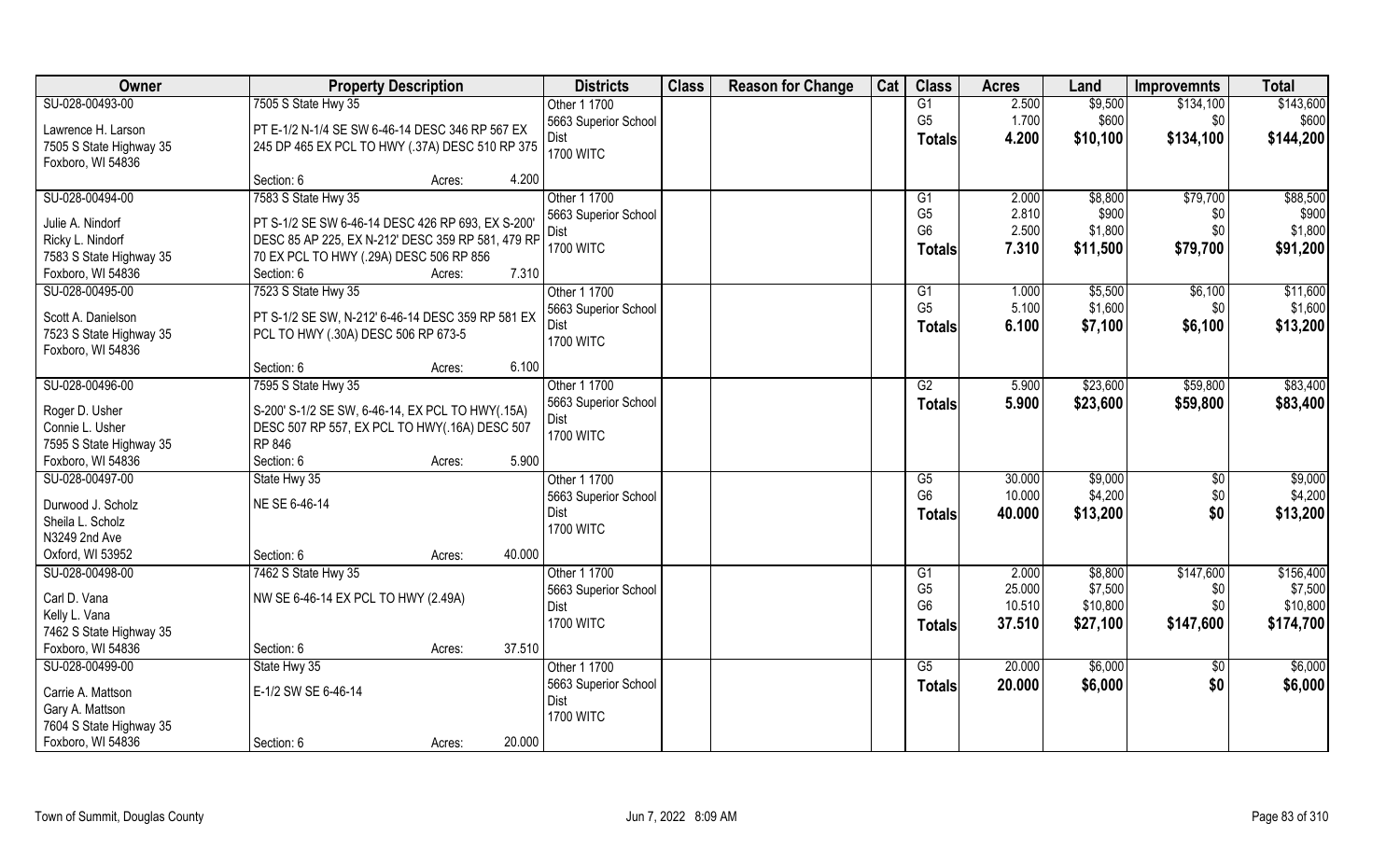| Owner<br><b>Class</b><br><b>Reason for Change</b><br>Cat<br><b>Class</b><br><b>Districts</b><br><b>Acres</b><br><b>Property Description</b><br>Land<br><b>Improvemnts</b> | <b>Total</b>         |
|---------------------------------------------------------------------------------------------------------------------------------------------------------------------------|----------------------|
| 7596 S State Hwy 35<br>SU-028-00500-00<br>G1<br>2.000<br>\$8,800<br>Other 1 1700<br>$\overline{50}$                                                                       | \$8,800              |
| G <sub>5</sub><br>7.350<br>\$2,200<br>\$0<br>5663 Superior School<br>Gary A. Mattson<br>S-1/2 W-1/2 SW SE 6-46-14; EX PCL TO HWY (.65A)                                   | \$2,200              |
| \$0<br>9.350<br>\$11,000<br>Dist<br><b>Totals</b><br>Carrie A. Mattson<br><b>DESC 507 RP 843</b>                                                                          | \$11,000             |
| <b>1700 WITC</b><br>7604 S State Highway 35                                                                                                                               |                      |
| Foxboro, WI 54836<br>9.350<br>Section: 6<br>Acres:                                                                                                                        |                      |
| SU-028-00500-01<br>7508 S State Hwy 35<br>Other 1 1700<br>\$8,800<br>\$136,100<br>G1<br>2.000                                                                             | \$144,900            |
| G <sub>5</sub><br>\$1,400<br>4.600<br>5663 Superior School<br>\$0                                                                                                         | \$1,400              |
| Anthony W. Blank<br>N-1/2 W-1/2 SW SE 6-46-14 EX PCL TO HWY (.95A)<br>2.450<br>G <sub>6</sub><br>\$2,500<br>\$0<br>Dist                                                   | \$2,500              |
| Jennifer Blank<br>506/199<br><b>1700 WITC</b><br>9.050<br>\$12,700<br>\$136,100<br><b>Totals</b>                                                                          | \$148,800            |
| 7508 S State Highway 35<br>Foxboro, WI 54836<br>9.050<br>Section: 6                                                                                                       |                      |
| Acres:<br>SU-028-00501-00<br>Other 1 1700<br>33.500<br>\$10,100<br>State Hwy 35<br>G5<br>$\sqrt[6]{30}$                                                                   | \$10,100             |
| G <sub>6</sub><br>\$2,700<br>\$0<br>6.500<br>5663 Superior School                                                                                                         | \$2,700              |
| SE SE 6-46-14<br>Durwood J. Scholz<br>\$0<br>40.000<br>\$12,800<br>Dist                                                                                                   | \$12,800             |
| <b>Totals</b><br>Sheila L. Scholz<br><b>1700 WITC</b>                                                                                                                     |                      |
| N3249 2nd Ave                                                                                                                                                             |                      |
| 40.000<br>Oxford, WI 53952<br>Section: 6<br>Acres:                                                                                                                        |                      |
| SU-028-00501-01<br>Other 1 1700<br>15.550<br>X <sub>2</sub><br>$\sqrt[6]{3}$<br>$\sqrt[6]{3}$<br>None                                                                     | \$0                  |
| \$0<br>15.550<br>\$0<br>5663 Superior School<br><b>Totals</b><br>Wisconsin Department of Transportation   R/W'S IN 6-46-14                                                | \$0                  |
| Dist<br>1701 N 4th St                                                                                                                                                     |                      |
| <b>1700 WITC</b><br>Superior, WI 54880                                                                                                                                    |                      |
| 15.550<br>Section: 6<br>Acres:                                                                                                                                            |                      |
| SU-028-00502-00<br>\$2,700<br>Other 1 1700<br>$\overline{\text{G5}}$<br>8.750<br>\$0<br>State Hwy 35                                                                      | \$2,700              |
| G <sub>6</sub><br>\$35,900<br>31.250<br>\$0<br>5663 Superior School                                                                                                       | \$35,900             |
| Carrie A. Mattson<br>NE NE 7-46-14 CORR #733486<br>\$0<br>\$38,600<br>Dist<br>40.000<br>Totals                                                                            | \$38,600             |
| Gary A. Mattson<br><b>1700 WITC</b>                                                                                                                                       |                      |
| 7604 S State Highway 35                                                                                                                                                   |                      |
| Foxboro, WI 54836<br>Section: 7<br>40.000<br>Acres:                                                                                                                       |                      |
| \$137,300<br>SU-028-00503-00<br>7604 S State Hwy 35<br>Other 1 1700<br>2.000<br>\$8,800<br>G1<br>G <sub>5</sub><br>\$4,700<br>15.600                                      | \$146,100<br>\$4,700 |
| \$0<br>5663 Superior School<br>Carrie A. Mattson<br>N-1/2 NW NE 7-46-14, EX PCL TO HWY (.87A)<br>G <sub>6</sub><br>1.530<br>\$1,600<br>\$0                                | \$1,600              |
| Dist<br>Gary A. Mattson<br><b>1700 WITC</b><br>\$137,300<br>19.130                                                                                                        | \$152,400            |
| \$15,100<br><b>Totals</b><br>7604 S State Highway 35                                                                                                                      |                      |
| Foxboro, WI 54836<br>19.130<br>Section: 7<br>Acres:                                                                                                                       |                      |
| SU-028-00504-00<br>7664 S State Hwy 35<br>Other 1 1700<br>\$8,800<br>\$64,000<br>G1<br>2.000                                                                              | \$72,800             |
| G <sub>5</sub><br>10.500<br>\$3,700<br>5663 Superior School<br>\$0<br>S-1/2 NW NE 7-46-14; EX PCL TO HWY (1.01A)<br>Stephen R. Lagro                                      | \$3,700              |
| G <sub>6</sub><br>6.490<br>\$6,700<br>\$0<br>Dist<br>810 Cloquet Ave Apt 708                                                                                              | \$6,700              |
| <b>1700 WITC</b><br>18.990<br>\$19,200<br>\$64,000<br><b>Totals</b><br>Cloquet, MN 55720                                                                                  | \$83,200             |
| 18.990<br>Section: 7<br>Acres:                                                                                                                                            |                      |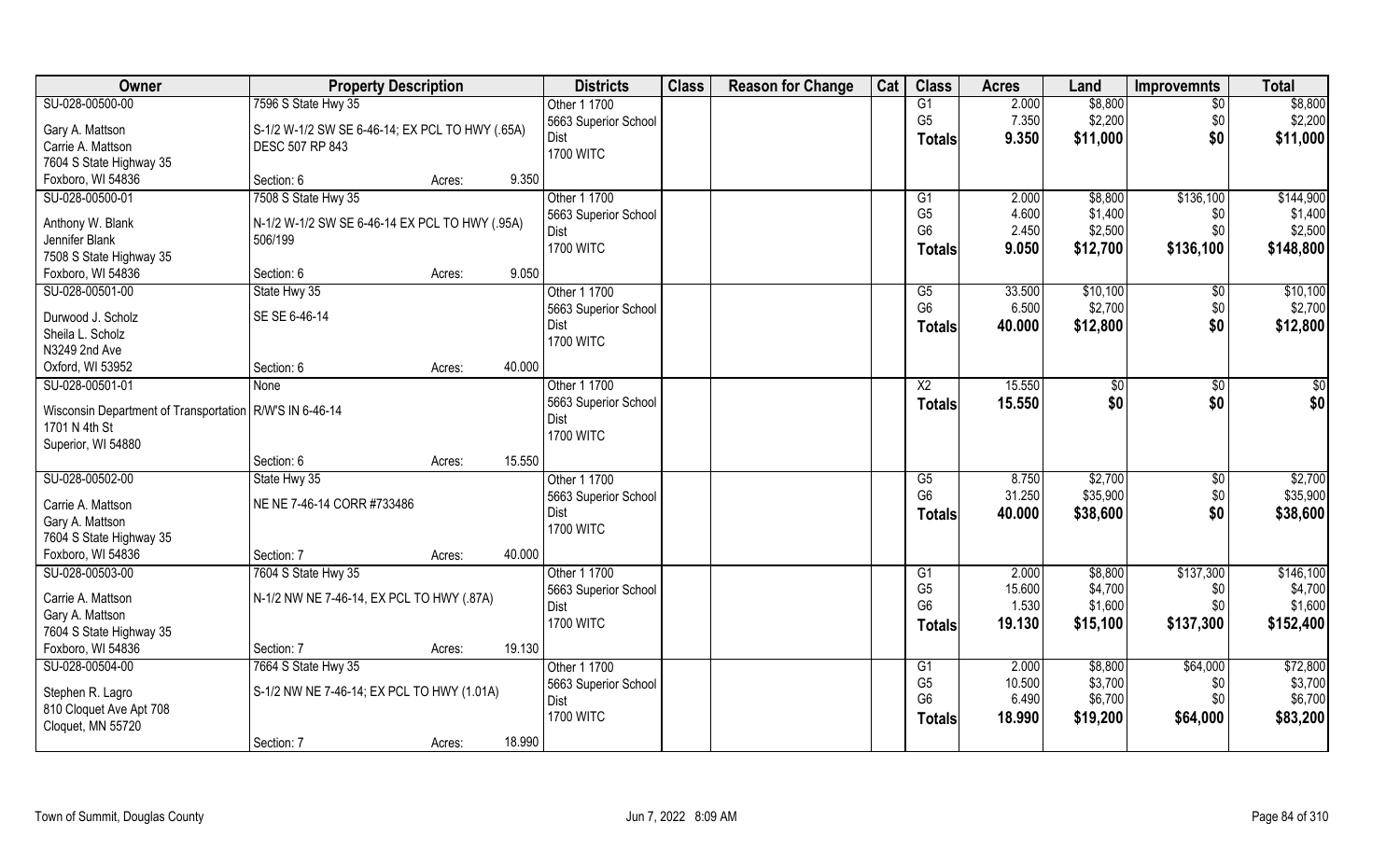| Owner                                        | <b>Property Description</b>                      |        |        | <b>Districts</b>     | <b>Class</b> | <b>Reason for Change</b> | Cat | <b>Class</b>   | <b>Acres</b>   | Land     | <b>Improvemnts</b> | <b>Total</b> |
|----------------------------------------------|--------------------------------------------------|--------|--------|----------------------|--------------|--------------------------|-----|----------------|----------------|----------|--------------------|--------------|
| SU-028-00505-00                              | 7762 S State Hwy 35                              |        |        | Other 1 1700         |              |                          |     | G1             | 2.000          | \$8,800  | \$165,600          | \$174,400    |
| Devin A. Shaw                                | SW NE 7-46-14 EX PCL TO HWY (2.28A) DESC 506 RF  |        |        | 5663 Superior School |              |                          |     | G <sub>5</sub> | 9.000          | \$2,700  | \$0                | \$2,700      |
| Elizabeth E. Irons                           | 292                                              |        |        | Dist                 |              |                          |     | G <sub>6</sub> | 26.720         | \$27,400 | \$0                | \$27,400     |
| 7762 S State Highway 35                      |                                                  |        |        | <b>1700 WITC</b>     |              |                          |     | <b>Totals</b>  | 37.720         | \$38,900 | \$165,600          | \$204,500    |
| Foxboro, WI 54836                            | Section: 7                                       | Acres: | 37.720 |                      |              |                          |     |                |                |          |                    |              |
| SU-028-00506-00                              | State Hwy 35                                     |        |        | Other 1 1700         |              |                          |     | G5             | 10.000         | \$3,000  | $\sqrt[6]{}$       | \$3,000      |
|                                              |                                                  |        |        | 5663 Superior School |              |                          |     | G <sub>6</sub> | 30.000         | \$34,500 | \$0                | \$34,500     |
| Devin A. Shaw                                | SE NE 7-46-14                                    |        |        | Dist                 |              |                          |     | Totals         | 40.000         | \$37,500 | \$0                | \$37,500     |
| Elizabeth E. Irons                           |                                                  |        |        | <b>1700 WITC</b>     |              |                          |     |                |                |          |                    |              |
| 7762 S State Highway 35<br>Foxboro, WI 54836 | Section: 7                                       |        | 40.000 |                      |              |                          |     |                |                |          |                    |              |
| SU-028-00507-00                              |                                                  | Acres: |        | Other 1 1700         |              |                          |     | G2             |                | \$8,000  | \$82,100           | \$90,100     |
|                                              | 7641 S State Hwy 35                              |        |        | 5663 Superior School |              |                          |     | G <sub>5</sub> | 2.000<br>9.810 | \$2,700  | \$0                | \$2,700      |
| Martin R. Mccuskey                           | PT NE NW 7-46-14 87 AP 249 EX PCL TO HWY (1.44A) |        |        | Dist                 |              |                          |     | G <sub>6</sub> | 2.850          | \$2,900  | \$0                | \$2,900      |
| 7641 S State Highway 35                      |                                                  |        |        | <b>1700 WITC</b>     |              |                          |     |                | 14.660         | \$13,600 | \$82,100           | \$95,700     |
| Foxboro, WI 54836                            |                                                  |        |        |                      |              |                          |     | <b>Totals</b>  |                |          |                    |              |
|                                              | Section: 7                                       | Acres: | 14.660 |                      |              |                          |     |                |                |          |                    |              |
| SU-028-00508-00                              | 2538 E County Rd Bb                              |        |        | Other 1 1700         |              |                          |     | X4             | 0.580          | \$0      | \$0                | \$0          |
| Town of Summit                               | PT NE NW, 100' X 250' 7-46-14 DESC 283 DP 292    |        |        | 5663 Superior School |              |                          |     | <b>Totals</b>  | 0.580          | \$0      | \$0                | \$0          |
| 2731 E Milchesky Rd                          |                                                  |        |        | Dist                 |              |                          |     |                |                |          |                    |              |
| Foxboro, WI 54836                            |                                                  |        |        | <b>1700 WITC</b>     |              |                          |     |                |                |          |                    |              |
|                                              | Section: 7                                       | Acres: | 0.580  |                      |              |                          |     |                |                |          |                    |              |
| SU-028-00509-00                              | 7603 S State Hwy 35                              |        |        | Other 1 1700         |              |                          |     | G1             | 2.000          | \$8,800  | \$75,200           | \$84,000     |
|                                              |                                                  |        |        | 5663 Superior School |              |                          |     | G <sub>5</sub> | 4.660          | \$1,400  | \$0                | \$1,400      |
| Angela J. Mccuskey                           | PT NE NW 7-46-14, BNG N-1/4 CNR, TH S-317.6', TH |        |        | Dist                 |              |                          |     | G <sub>6</sub> | 13.000         | \$9,100  | \$0                | \$9,100      |
| 610 Faxon St                                 | W-700', TH S TO S LN OF SEC, TH W TO SW CNR OF   |        |        | <b>1700 WITC</b>     |              |                          |     | <b>Totals</b>  | 19.660         | \$19,300 | \$75,200           | \$94,500     |
| Superior, WI 54880                           | NE NW, TH N TO N LN OF SEC, TH E TO POB, EX PCI  |        |        |                      |              |                          |     |                |                |          |                    |              |
|                                              | Section: 7                                       | Acres: | 19.660 |                      |              |                          |     |                |                |          |                    |              |
| SU-028-00510-00                              | 2434 E County Rd Bb                              |        |        | Other 1 1700         |              |                          |     | G1             | 2.000          | \$8,800  | \$173,600          | \$182,400    |
| Jamie K. Nord                                | NW NW 7-46-14                                    |        |        | 5663 Superior School |              |                          |     | G <sub>5</sub> | 12.300         | \$3,700  | \$0                | \$3,700      |
| Jamey Mich Nord                              |                                                  |        |        | <b>Dist</b>          |              |                          |     | G <sub>6</sub> | 24.660         | \$25,300 | \$0                | \$25,300     |
| 2434 E County Rd Bb                          |                                                  |        |        | <b>1700 WITC</b>     |              |                          |     | Totals         | 38.960         | \$37,800 | \$173,600          | \$211,400    |
| Foxboro, WI 54836                            | Section: 7                                       | Acres: | 38.960 |                      |              |                          |     |                |                |          |                    |              |
| SU-028-00511-00                              | None                                             |        |        | Other 1 1700         |              |                          |     | X4             | 39.070         | \$0      | $\sqrt{6}$         | $rac{1}{2}$  |
|                                              |                                                  |        |        | 5663 Superior School |              |                          |     | <b>Totals</b>  | 39.070         | \$0      | \$0                | \$0          |
| School District of Superior                  | SW NW 7-46-14                                    |        |        | <b>Dist</b>          |              |                          |     |                |                |          |                    |              |
| 3025 Tower Ave                               |                                                  |        |        | <b>1700 WITC</b>     |              |                          |     |                |                |          |                    |              |
| Superior, WI 54880                           |                                                  |        |        |                      |              |                          |     |                |                |          |                    |              |
|                                              | Section: 7                                       | Acres: | 39.070 |                      |              |                          |     |                |                |          |                    |              |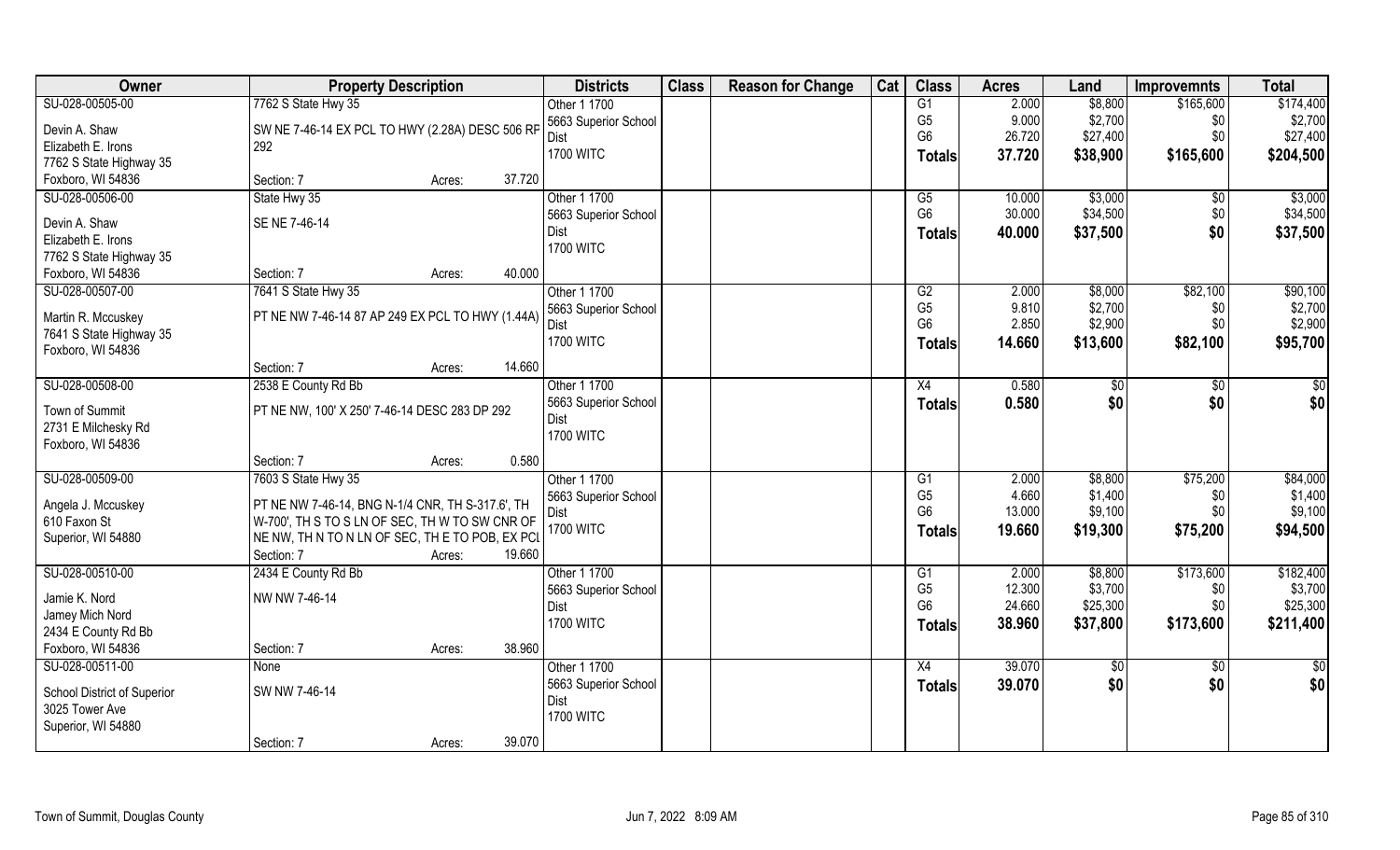| SU-028-00512-00<br>7763 S State Hwy 35<br>G1<br>\$8,800<br>\$52,600<br>Other 1 1700<br>2.000<br>\$43,800<br>6.000<br>\$1,800<br>\$1,800<br>G <sub>5</sub><br>5663 Superior School<br>\$0<br>SE NW 7-46-14 EX PCL TO HWY (1.88A) DESC 508 RP<br>Danny L. Day<br>G <sub>6</sub><br>\$30,900<br>30.120<br>\$30,900<br>\$0\$<br>Dist<br>20047 Erickson Path<br>310<br><b>1700 WITC</b><br>38.120<br>\$41,500<br>\$43,800<br>\$85,300<br><b>Totals</b><br>Farmington, MN 55024<br>38.120<br>Section: 7<br>Acres:<br>7843 S State Hwy 35<br>SU-028-00513-00<br>Other 1 1700<br>\$195,500<br>\$204,300<br>2.000<br>\$8,800<br>G1<br>G <sub>5</sub><br>2.000<br>\$600<br>\$600<br>5663 Superior School<br>\$0<br>Carl Day<br>N-1/2 NE SW 7-46-14 DESC 452 RP 653, 629 RP 693 |
|----------------------------------------------------------------------------------------------------------------------------------------------------------------------------------------------------------------------------------------------------------------------------------------------------------------------------------------------------------------------------------------------------------------------------------------------------------------------------------------------------------------------------------------------------------------------------------------------------------------------------------------------------------------------------------------------------------------------------------------------------------------------|
|                                                                                                                                                                                                                                                                                                                                                                                                                                                                                                                                                                                                                                                                                                                                                                      |
|                                                                                                                                                                                                                                                                                                                                                                                                                                                                                                                                                                                                                                                                                                                                                                      |
|                                                                                                                                                                                                                                                                                                                                                                                                                                                                                                                                                                                                                                                                                                                                                                      |
|                                                                                                                                                                                                                                                                                                                                                                                                                                                                                                                                                                                                                                                                                                                                                                      |
|                                                                                                                                                                                                                                                                                                                                                                                                                                                                                                                                                                                                                                                                                                                                                                      |
|                                                                                                                                                                                                                                                                                                                                                                                                                                                                                                                                                                                                                                                                                                                                                                      |
|                                                                                                                                                                                                                                                                                                                                                                                                                                                                                                                                                                                                                                                                                                                                                                      |
| G <sub>6</sub><br>\$15,400<br>15.050<br>\$15,400<br>\$0<br>Dist<br>Nancy Day<br>EX PCL TO HWY (.95A) DESC 507 RP 498                                                                                                                                                                                                                                                                                                                                                                                                                                                                                                                                                                                                                                                 |
| <b>1700 WITC</b><br>19.050<br>\$24,800<br>\$195,500<br>\$220,300<br>Totals<br>7843 S State Highway 35                                                                                                                                                                                                                                                                                                                                                                                                                                                                                                                                                                                                                                                                |
| 19.050<br>Foxboro, WI 54836<br>Section: 7<br>Acres:                                                                                                                                                                                                                                                                                                                                                                                                                                                                                                                                                                                                                                                                                                                  |
| 7883 S State Hwy 35<br>\$133,100<br>SU-028-00513-01<br>Other 1 1700<br>\$8,800<br>\$124,300<br>2.000<br>G1                                                                                                                                                                                                                                                                                                                                                                                                                                                                                                                                                                                                                                                           |
| G <sub>5</sub><br>\$1,200<br>3.800<br>\$1,200<br>5663 Superior School<br>\$0                                                                                                                                                                                                                                                                                                                                                                                                                                                                                                                                                                                                                                                                                         |
| S-1/2 NE SW 7-46-14 DESC 468 RP 330 EX PCL TO<br>Jeffrey D. Murray<br>G <sub>6</sub><br>13.280<br>\$13,600<br>\$13,600<br>\$0<br>Dist                                                                                                                                                                                                                                                                                                                                                                                                                                                                                                                                                                                                                                |
| Lori J. Murray<br>HWY (.92A) DESC 506 RP 860<br><b>1700 WITC</b><br>\$124,300<br>\$147,900<br>19.080<br>\$23,600<br><b>Totals</b><br>7883 S State Highway 35                                                                                                                                                                                                                                                                                                                                                                                                                                                                                                                                                                                                         |
| 19.080<br>Foxboro, WI 54836<br>Section: 7<br>Acres:                                                                                                                                                                                                                                                                                                                                                                                                                                                                                                                                                                                                                                                                                                                  |
| SU-028-00514-00<br>2421 E School Forest Rd<br>Other 1 1700<br>78.470<br>\$0<br>X4<br>$ $ \$0<br>\$0                                                                                                                                                                                                                                                                                                                                                                                                                                                                                                                                                                                                                                                                  |
| \$0 <br>5663 Superior School<br>78.470<br>\$0<br>\$0<br><b>Totals</b>                                                                                                                                                                                                                                                                                                                                                                                                                                                                                                                                                                                                                                                                                                |
| W-1/2 SW-1/4 7-46-14<br>School District of Superior<br>Dist                                                                                                                                                                                                                                                                                                                                                                                                                                                                                                                                                                                                                                                                                                          |
| 3025 Tower Ave<br><b>1700 WITC</b>                                                                                                                                                                                                                                                                                                                                                                                                                                                                                                                                                                                                                                                                                                                                   |
| Superior, WI 54880                                                                                                                                                                                                                                                                                                                                                                                                                                                                                                                                                                                                                                                                                                                                                   |
| 78.470<br>Section: 7<br>Acres:                                                                                                                                                                                                                                                                                                                                                                                                                                                                                                                                                                                                                                                                                                                                       |
| \$120,000<br>\$120,000<br>SU-028-00515-00<br>2535 E School Forest Rd<br>Other 1 1700<br>30.000<br>G2<br>$\sqrt[6]{3}$                                                                                                                                                                                                                                                                                                                                                                                                                                                                                                                                                                                                                                                |
| \$120,000<br>5663 Superior School<br>\$0<br>\$120,000<br>30,000<br><b>Totals</b><br>SE SW, EX SE SE SW 7-46-14<br>Thunderhill Aggregate LLC                                                                                                                                                                                                                                                                                                                                                                                                                                                                                                                                                                                                                          |
| Dist<br>6521 Tower Ave<br><b>1700 WITC</b>                                                                                                                                                                                                                                                                                                                                                                                                                                                                                                                                                                                                                                                                                                                           |
| Superior, WI 54880                                                                                                                                                                                                                                                                                                                                                                                                                                                                                                                                                                                                                                                                                                                                                   |
| 30.000<br>Section: 7<br>Acres:                                                                                                                                                                                                                                                                                                                                                                                                                                                                                                                                                                                                                                                                                                                                       |
| $\sqrt{$900}$<br>SU-028-00516-00<br>8033 S State Hwy 35<br>Other 1 1700<br>G5<br>3.240<br>\$900<br>$\sqrt{$0}$                                                                                                                                                                                                                                                                                                                                                                                                                                                                                                                                                                                                                                                       |
| G <sub>6</sub><br>\$0<br>\$7,000<br>6.000<br>\$7,000<br>5663 Superior School<br>Michael J. Kruse<br>SE SE SW 7-46-14 DESC 477 RP 694 EX PCL TO HWY                                                                                                                                                                                                                                                                                                                                                                                                                                                                                                                                                                                                                   |
| \$0<br>9.240<br>\$7,900<br>\$7,900<br>Dist<br><b>Totals</b><br>Barbara Kruse<br>(.76A) DESC 506 RP 296                                                                                                                                                                                                                                                                                                                                                                                                                                                                                                                                                                                                                                                               |
| <b>1700 WITC</b><br>8033 S State Highway 35                                                                                                                                                                                                                                                                                                                                                                                                                                                                                                                                                                                                                                                                                                                          |
| 9.240<br>Foxboro, WI 54836<br>Section: 7<br>Acres:                                                                                                                                                                                                                                                                                                                                                                                                                                                                                                                                                                                                                                                                                                                   |
| SU-028-00517-00<br>Other 1 1700<br>\$2,400<br>\$2,400<br>State Hwy 35<br>G5<br>8.000<br>$\sqrt[6]{}$                                                                                                                                                                                                                                                                                                                                                                                                                                                                                                                                                                                                                                                                 |
| G <sub>6</sub><br>32.000<br>\$36,800<br>\$36,800<br>\$0<br>5663 Superior School<br>NE SE 7-46-14                                                                                                                                                                                                                                                                                                                                                                                                                                                                                                                                                                                                                                                                     |
| Paul James Hartel<br>40.000<br>\$0<br>\$39,200<br>\$39,200<br>Dist<br><b>Totals</b><br>7397 S State Highway 35                                                                                                                                                                                                                                                                                                                                                                                                                                                                                                                                                                                                                                                       |
| <b>1700 WITC</b><br>Foxboro, WI 54836                                                                                                                                                                                                                                                                                                                                                                                                                                                                                                                                                                                                                                                                                                                                |
| 40.000<br>Section: 7<br>Acres:                                                                                                                                                                                                                                                                                                                                                                                                                                                                                                                                                                                                                                                                                                                                       |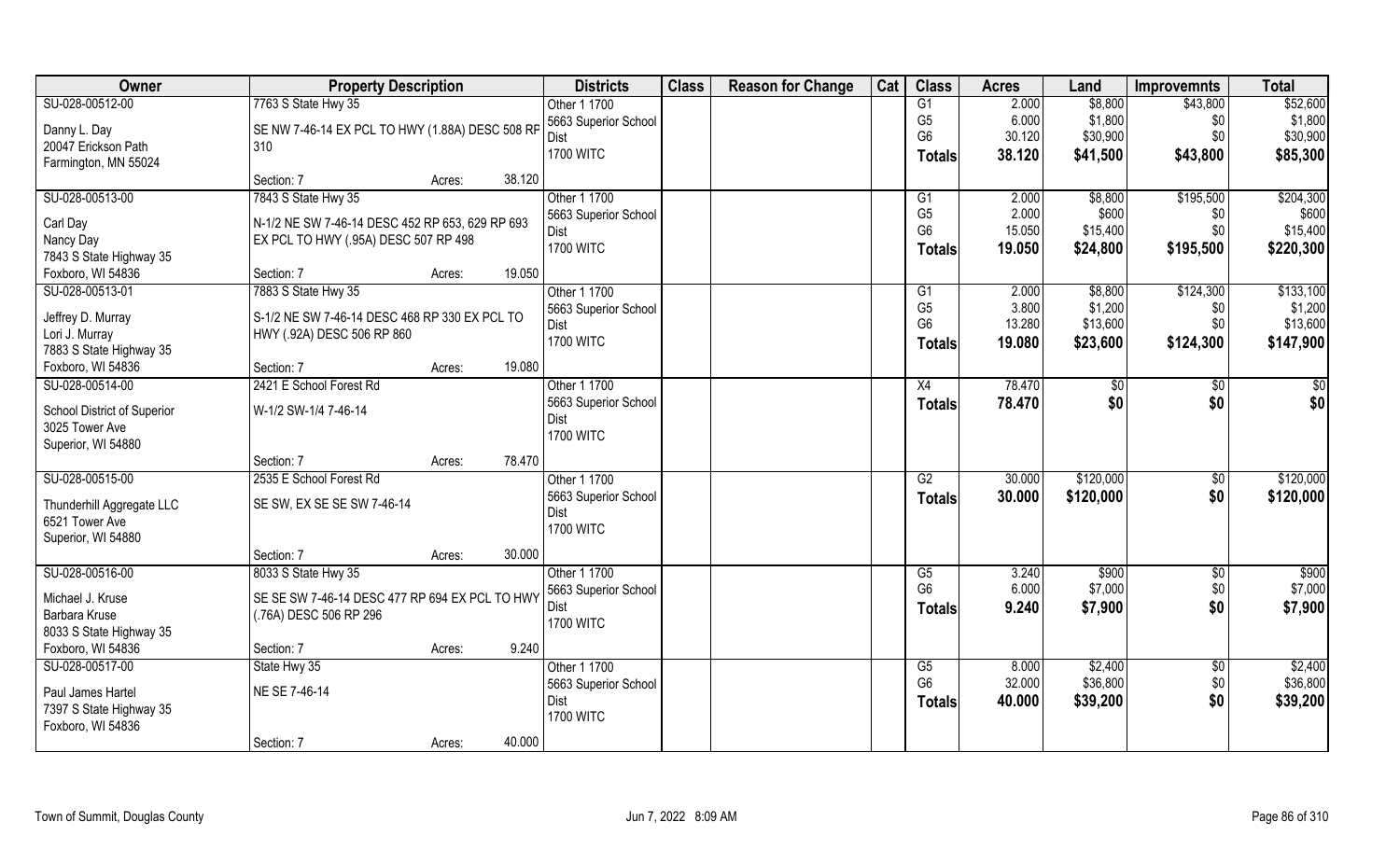| Owner                               | <b>Property Description</b>                                                | <b>Districts</b>         | <b>Class</b> | <b>Reason for Change</b> | Cat | <b>Class</b>    | <b>Acres</b> | Land     | <b>Improvemnts</b> | <b>Total</b> |
|-------------------------------------|----------------------------------------------------------------------------|--------------------------|--------------|--------------------------|-----|-----------------|--------------|----------|--------------------|--------------|
| SU-028-00518-00                     | 7882 S State Hwy 35                                                        | Other 1 1700             |              |                          |     | G1              | 2.000        | \$8,800  | \$231,400          | \$240,200    |
| Kasey A. Reed                       | PT NW SE, EX NW NW SE 7-46-14, EX 292 DP 474 EX                            | 5663 Superior School     |              |                          |     | G <sub>5</sub>  | 4.000        | \$1,400  | \$0                | \$1,400      |
| 7884 S State Rd 35                  | PCL TO HWY (.56A) DESC 507 RP 140 & EX 586 RP                              | Dist                     |              |                          |     | G <sub>6</sub>  | 10.940       | \$11,200 | \$0                | \$11,200     |
| Superior, WI 54880                  | 925                                                                        | <b>1700 WITC</b>         |              |                          |     | <b>Totals</b>   | 16.940       | \$21,400 | \$231,400          | \$252,800    |
|                                     | 16.940<br>Section: 7<br>Acres:                                             |                          |              |                          |     |                 |              |          |                    |              |
| SU-028-00518-01                     | <b>None</b>                                                                | Other 1 1700             |              |                          |     | $\overline{G5}$ | 2.000        | \$600    | \$0                | \$600        |
|                                     | N-1/2 E-1/2 NW SE 7-46-14                                                  | 5663 Superior School     |              |                          |     | G <sub>6</sub>  | 8.000        | \$9,200  | \$0                | \$9,200      |
| Kasey A. Reed<br>7884 S State Rd 35 |                                                                            | Dist                     |              |                          |     | <b>Totals</b>   | 10.000       | \$9,800  | \$0                | \$9,800      |
| Superior, WI 54880                  |                                                                            | <b>1700 WITC</b>         |              |                          |     |                 |              |          |                    |              |
|                                     | 10.000<br>Section: 7<br>Acres:                                             |                          |              |                          |     |                 |              |          |                    |              |
| SU-028-00519-00                     | 7898 S State Hwy 35                                                        | Other 1 1700             |              |                          |     | G1              | 2.050        | \$8,900  | \$65,000           | \$73,900     |
|                                     |                                                                            | 5663 Superior School     |              |                          |     | <b>Totals</b>   | 2.050        | \$8,900  | \$65,000           | \$73,900     |
| Gary Alan Johnson                   | W-1/2 S-1/2 SW NW SE, 7-46-14, EX PCL TO HWY                               | Dist                     |              |                          |     |                 |              |          |                    |              |
| 7898 S State Highway 35             | (.45A) DESC 513/342.                                                       | <b>1700 WITC</b>         |              |                          |     |                 |              |          |                    |              |
| Foxboro, WI 54836                   |                                                                            |                          |              |                          |     |                 |              |          |                    |              |
|                                     | 2.050<br>Section: 7<br>Acres:                                              |                          |              |                          |     |                 |              |          |                    |              |
| SU-028-00520-00                     | 7840 S State Hwy 35                                                        | Other 1 1700             |              |                          |     | G1              | 5.510        | \$13,500 | \$64,200           | \$77,700     |
| Jared L. Torgerson                  | LOT 1 CSM #648 VOL 4 PGS 256-7, 7-46-14,                                   | 5663 Superior School     |              |                          |     | Totals          | 5.510        | \$13,500 | \$64,200           | \$77,700     |
| 7840 S State Highway 35             | LOCATED IN NW NW SE, EX PCL TO HWY (.95A) V506                             | Dist<br><b>1700 WITC</b> |              |                          |     |                 |              |          |                    |              |
| Foxboro, WI 54836                   | P862                                                                       |                          |              |                          |     |                 |              |          |                    |              |
|                                     | Section: 7<br>5.510<br>Acres:                                              |                          |              |                          |     |                 |              |          |                    |              |
| SU-028-00520-01                     | State Hwy 35                                                               | Other 1 1700             |              |                          |     | G1              | 3.920        | \$11,400 | \$11,600           | \$23,000     |
| Brian L. Torgerson                  | NW NW SE, LOT 2 CM VOL 4 PGS 256-7 7-46-14                                 | 5663 Superior School     |              |                          |     | Totals          | 3.920        | \$11,400 | \$11,600           | \$23,000     |
| 1937 E Cty Rd Bb                    |                                                                            | Dist                     |              |                          |     |                 |              |          |                    |              |
| Foxboro, WI 54836                   |                                                                            | <b>1700 WITC</b>         |              |                          |     |                 |              |          |                    |              |
|                                     | 3.920<br>Section: 7<br>Acres:                                              |                          |              |                          |     |                 |              |          |                    |              |
| SU-028-00521-00                     | 2617 E Milchesky Rd                                                        | Other 1 1700             |              |                          |     | G1              | 2.960        | \$10,100 | \$230,300          | \$240,400    |
| Melissa M. Morris                   |                                                                            | 5663 Superior School     |              |                          |     | <b>Totals</b>   | 2.960        | \$10,100 | \$230,300          | \$240,400    |
| Thomas M. Morris Jr                 | PT SW SE 7-46-14 AS DESC'D IN #761314 (REQ<br>REMOVAL OF VOL/PGS W/IN DOC) | Dist                     |              |                          |     |                 |              |          |                    |              |
| 2617 E Milchesky Rd                 |                                                                            | <b>1700 WITC</b>         |              |                          |     |                 |              |          |                    |              |
| Foxboro, WI 54836                   | 2.960<br>Section: 7<br>Acres:                                              |                          |              |                          |     |                 |              |          |                    |              |
| SU-028-00521-01                     | 7970 S State Hwy 35                                                        | Other 1 1700             |              |                          |     | G1              | 4.990        | \$12,800 | \$86,400           | \$99,200     |
|                                     |                                                                            | 5663 Superior School     |              |                          |     | Totals          | 4.990        | \$12,800 | \$86,400           | \$99,200     |
| Ronald G. Aho                       | PT SW SE 7-46-14, COMM NW COR SW SE, TH S-500'                             | Dist                     |              |                          |     |                 |              |          |                    |              |
| 7970 S State Highway 35             | TO POB, TH E-500', TH S-402.48', TH W-82.58', TH                           | <b>1700 WITC</b>         |              |                          |     |                 |              |          |                    |              |
| Foxboro, WI 54836                   | S-97.42', TH W-417.42', TH N-500' TO POB; EX PCL TO                        |                          |              |                          |     |                 |              |          |                    |              |
|                                     | 4.990<br>Section: 7<br>Acres:                                              |                          |              |                          |     |                 |              |          |                    |              |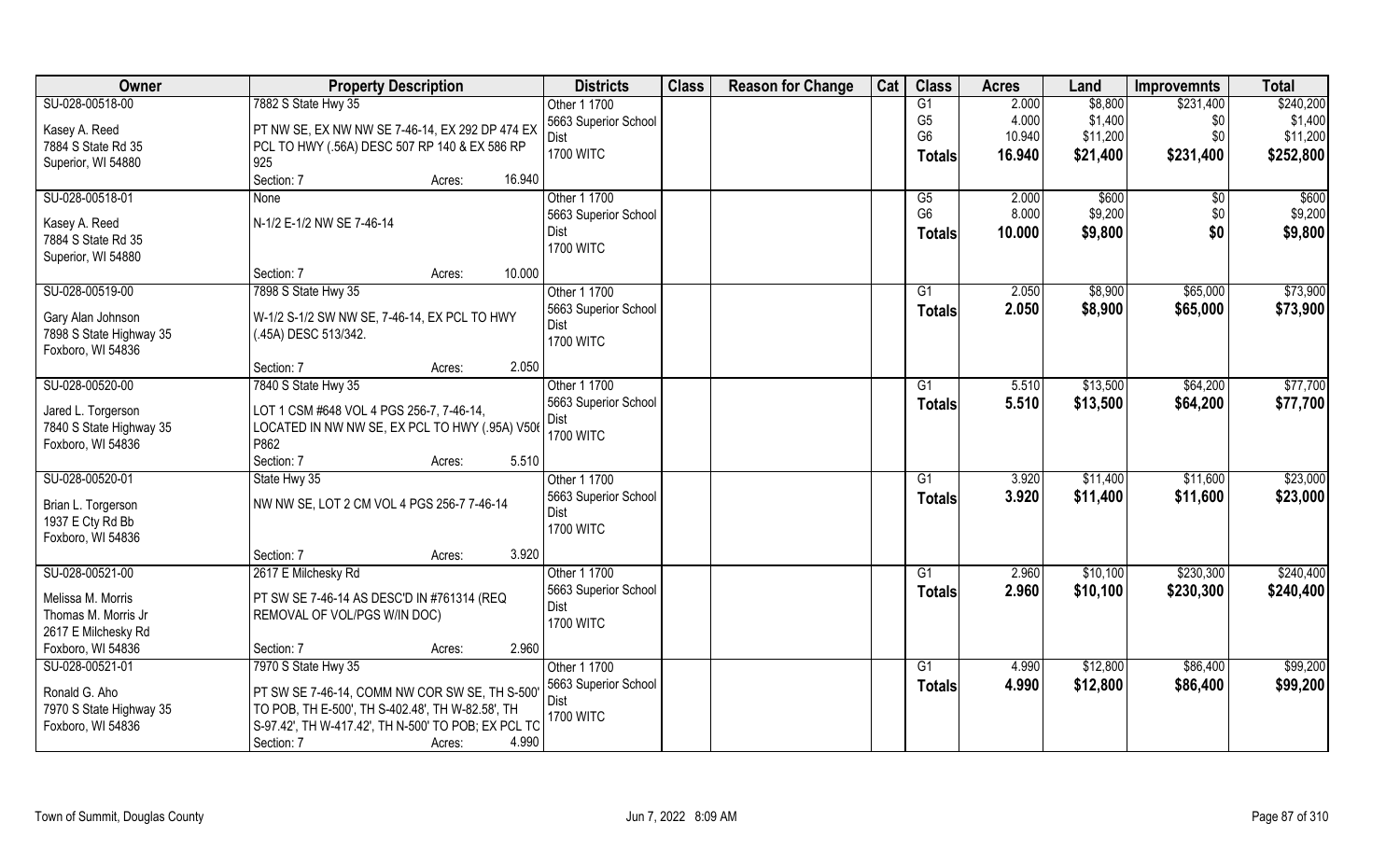| Owner                                                                           | <b>Property Description</b>                        |                  | <b>Districts</b>                | <b>Class</b> | <b>Reason for Change</b> | Cat | <b>Class</b>                     | <b>Acres</b>   | Land               | <b>Improvemnts</b> | <b>Total</b>       |
|---------------------------------------------------------------------------------|----------------------------------------------------|------------------|---------------------------------|--------------|--------------------------|-----|----------------------------------|----------------|--------------------|--------------------|--------------------|
| SU-028-00521-02                                                                 | 7940 S State Hwy 35                                |                  | Other 1 1700                    |              |                          |     | G1                               | 6.920          | \$15,400           | \$125,800          | \$141,200          |
| Noel G. Edwards                                                                 | PT SW SE, N-426' OF W-766' 7-46-14 EX PCL TO HWY   |                  | 5663 Superior School            |              |                          |     | <b>Totals</b>                    | 6.920          | \$15,400           | \$125,800          | \$141,200          |
| 7940 S State Highway 35                                                         | (.58A) DESC 506/203                                |                  | Dist                            |              |                          |     |                                  |                |                    |                    |                    |
| Foxboro, WI 54836                                                               |                                                    |                  | <b>1700 WITC</b>                |              |                          |     |                                  |                |                    |                    |                    |
|                                                                                 | Section: 7                                         | 6.920<br>Acres:  |                                 |              |                          |     |                                  |                |                    |                    |                    |
| SU-028-00521-03                                                                 | 2667 E Milchesky Rd                                |                  | Other 1 1700                    |              |                          |     | G5                               | 8.500          | \$2,600            | \$0                | \$2,600            |
| Kasey A. Reed                                                                   | PT SW SE 7-46-14, EX N-426' OF W-766', EX 271/306, |                  | 5663 Superior School            |              |                          |     | G <sub>6</sub>                   | 11.500         | \$13,200           | \$0                | \$13,200           |
| 7884 S State Rd 35                                                              | EX 456/475, EX #761314                             |                  | <b>Dist</b><br><b>1700 WITC</b> |              |                          |     | <b>Totals</b>                    | 20.000         | \$15,800           | \$0                | \$15,800           |
| Superior, WI 54880                                                              |                                                    |                  |                                 |              |                          |     |                                  |                |                    |                    |                    |
|                                                                                 | Section: 7                                         | 20.000<br>Acres: |                                 |              |                          |     |                                  |                |                    |                    |                    |
| SU-028-00522-00                                                                 | 2643 E Milchesky Rd                                |                  | Other 1 1700                    |              |                          |     | X4                               | 3.000          | \$0                | $\sqrt[6]{30}$     | \$0                |
| Town of Summit                                                                  | PT SW SE 7-46-14 (313.06' X 417.42')               |                  | 5663 Superior School            |              |                          |     | <b>Totals</b>                    | 3.000          | \$0                | \$0                | \$0                |
| 2731 E Milchesky Rd                                                             |                                                    |                  | Dist<br><b>1700 WITC</b>        |              |                          |     |                                  |                |                    |                    |                    |
| Foxboro, WI 54836                                                               |                                                    |                  |                                 |              |                          |     |                                  |                |                    |                    |                    |
|                                                                                 | Section: 7                                         | 3.000<br>Acres:  |                                 |              |                          |     |                                  |                |                    |                    |                    |
| SU-028-00523-00                                                                 | Milchesky Rd                                       |                  | Other 1 1700                    |              |                          |     | G1                               | 0.500          | \$2,800            | \$1,000            | \$3,800            |
| Riley G. Hawk                                                                   | E-1/2 E-1/2 SE SE 7-46-14                          |                  | 5663 Superior School            |              |                          |     | G <sub>5</sub>                   | 3.250<br>6.250 | \$900<br>\$4,400   | \$0<br>\$0         | \$900              |
| 2803 E Milchesky Rd                                                             |                                                    |                  | Dist<br><b>1700 WITC</b>        |              |                          |     | G <sub>6</sub>                   | 10.000         | \$8,100            | \$1,000            | \$4,400<br>\$9,100 |
| Foxboro, WI 54836                                                               |                                                    |                  |                                 |              |                          |     | <b>Totals</b>                    |                |                    |                    |                    |
|                                                                                 | Section: 7                                         | 10.000<br>Acres: |                                 |              |                          |     |                                  |                |                    |                    |                    |
| SU-028-00523-01                                                                 | 2751 E Milchesky Rd                                |                  | Other 1 1700                    |              |                          |     | G1                               | 2.000          | \$8,800            | \$63,800           | \$72,600           |
| Ross E. Smith                                                                   | W-1/2 E-1/2 SE SE 7-46-14                          |                  | 5663 Superior School            |              |                          |     | G <sub>5</sub><br>G <sub>6</sub> | 6.500<br>1.500 | \$2,300<br>\$1,500 | \$0<br>\$0         | \$2,300<br>\$1,500 |
| 2751 E Milchesky Rd                                                             |                                                    |                  | Dist<br><b>1700 WITC</b>        |              |                          |     | <b>Totals</b>                    | 10.000         | \$12,600           | \$63,800           | \$76,400           |
| Foxboro, WI 54836                                                               |                                                    |                  |                                 |              |                          |     |                                  |                |                    |                    |                    |
|                                                                                 | Section: 7                                         | 10.000<br>Acres: |                                 |              |                          |     |                                  |                |                    |                    |                    |
| SU-028-00524-00                                                                 | 2731 E Milchesky Rd                                |                  | Other 1 1700                    |              |                          |     | X4                               | 20.000         | \$0                | \$0                | $\frac{1}{2}$      |
| Town of Summit                                                                  | W-1/2 SE SE 7-46-14                                |                  | 5663 Superior School<br>Dist    |              |                          |     | <b>Totals</b>                    | 20.000         | \$0                | \$0                | \$0                |
| 2731 E Milchesky Rd                                                             |                                                    |                  | <b>1700 WITC</b>                |              |                          |     |                                  |                |                    |                    |                    |
| Foxboro, WI 54836                                                               |                                                    |                  |                                 |              |                          |     |                                  |                |                    |                    |                    |
|                                                                                 | Section: 7                                         | 20.000<br>Acres: |                                 |              |                          |     |                                  |                |                    |                    |                    |
| SU-028-00524-01                                                                 | None                                               |                  | Other 1 1700                    |              |                          |     | $\overline{X2}$                  | 14.540         | $\sqrt[6]{30}$     | $\sqrt[6]{}$       | $\overline{50}$    |
| Wisconsin Department of Transportation R/W'S IN 7-46-14 DESC 506 RP 187,203,205 |                                                    |                  | 5663 Superior School<br>Dist    |              |                          |     | <b>Totals</b>                    | 14.540         | \$0                | \$0                | \$0                |
| 1701 N 4th St                                                                   | 292,296,858,860 & 862 507 RP 140,498,849 508 RP    |                  | <b>1700 WITC</b>                |              |                          |     |                                  |                |                    |                    |                    |
| Superior, WI 54880                                                              | 308,310,884 510 RP 578,513 RP 342                  |                  |                                 |              |                          |     |                                  |                |                    |                    |                    |
|                                                                                 | Section: 7                                         | 14.540<br>Acres: |                                 |              |                          |     |                                  |                |                    |                    |                    |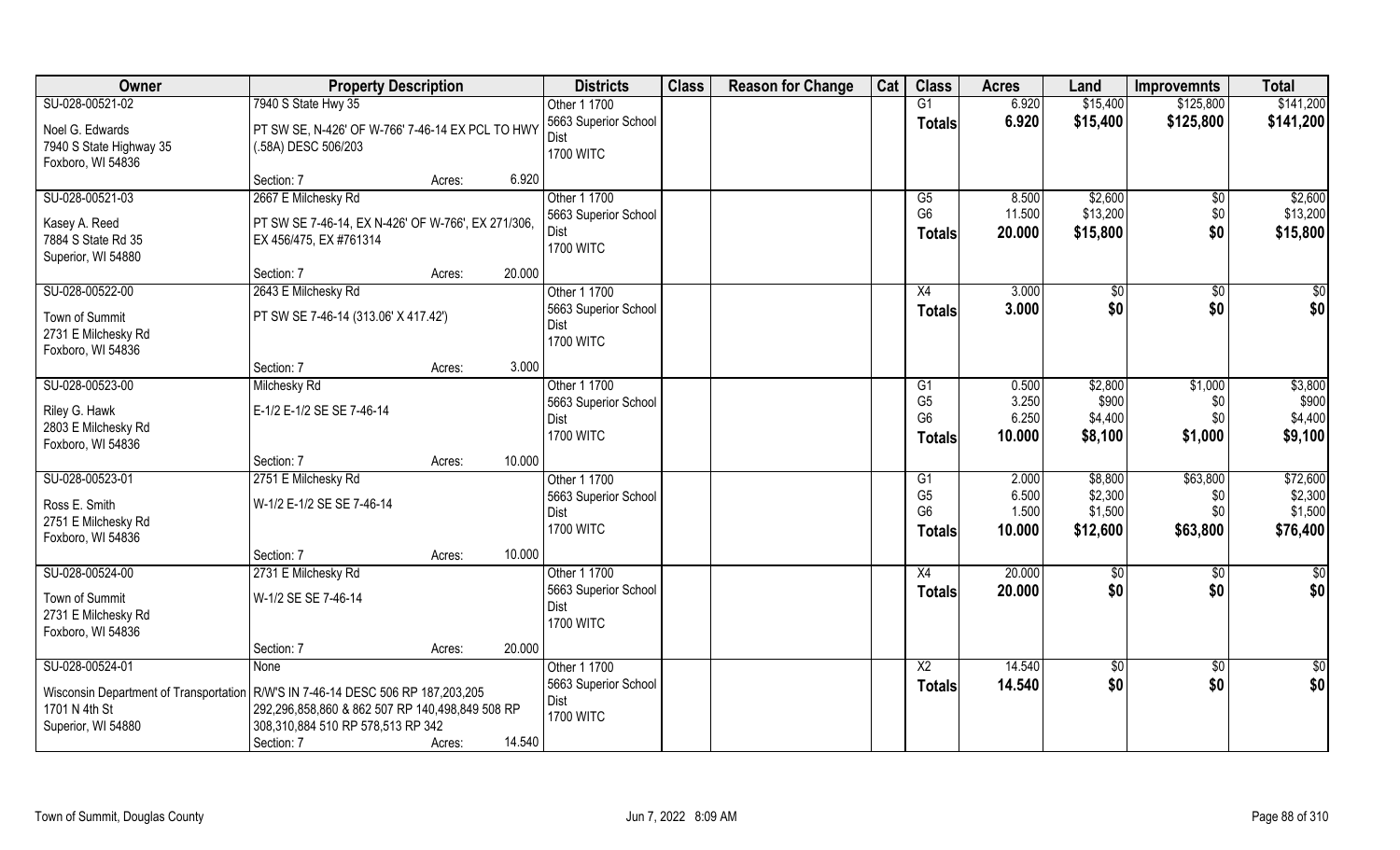| Owner                                                     |                     | <b>Property Description</b> |        | <b>Districts</b>         | <b>Class</b> | <b>Reason for Change</b> | Cat | <b>Class</b>    | <b>Acres</b> | Land     | <b>Improvemnts</b> | <b>Total</b> |
|-----------------------------------------------------------|---------------------|-----------------------------|--------|--------------------------|--------------|--------------------------|-----|-----------------|--------------|----------|--------------------|--------------|
| SU-028-00525-00                                           | Rancon Rd           |                             |        | Other 1 1700             |              |                          |     | $\overline{G6}$ | 10.000       | \$11,500 | $\sqrt{50}$        | \$11,500     |
| Catherine Ann Mahone Trust Agreemen   NW NE NE 8-46-14    |                     |                             |        | 5663 Superior School     |              |                          |     | <b>Totals</b>   | 10.000       | \$11,500 | \$0                | \$11,500     |
| c/o Catherine Ann Mahone                                  |                     |                             |        | Dist<br><b>1700 WITC</b> |              |                          |     |                 |              |          |                    |              |
| 1174 Wildwood Way                                         |                     |                             |        |                          |              |                          |     |                 |              |          |                    |              |
| Chaska, MN 55318                                          | Section: 8          | Acres:                      | 10.000 |                          |              |                          |     |                 |              |          |                    |              |
| SU-028-00525-01                                           | Rancon Rd           |                             |        | Other 1 1700             |              |                          |     | G5              | 1.000        | \$300    | $\sqrt[6]{}$       | \$300        |
| Richard A. Orts                                           | SW NE NE 8-46-14    |                             |        | 5663 Superior School     |              |                          |     | G <sub>6</sub>  | 9.000        | \$10,400 | $$0$$              | \$10,400     |
| 1226 Grand Ave                                            |                     |                             |        | Dist                     |              |                          |     | <b>Totals</b>   | 10.000       | \$10,700 | \$0                | \$10,700     |
| Superior, WI 54880                                        |                     |                             |        | <b>1700 WITC</b>         |              |                          |     |                 |              |          |                    |              |
|                                                           | Section: 8          | Acres:                      | 10.000 |                          |              |                          |     |                 |              |          |                    |              |
| SU-028-00525-02                                           | Rancon Rd           |                             |        | Other 1 1700             |              |                          |     | G5              | 5.000        | \$1,500  | $\sqrt[6]{30}$     | \$1,500      |
|                                                           |                     |                             |        | 5663 Superior School     |              |                          |     | G <sub>6</sub>  | 15.000       | \$17,300 | \$0                | \$17,300     |
| Catherine Ann Mahone Trust Agreemen   E-1/2 NE NE 8-46-14 |                     |                             |        | <b>Dist</b>              |              |                          |     | <b>Totals</b>   | 20.000       | \$18,800 | \$0                | \$18,800     |
| et al                                                     |                     |                             |        | <b>1700 WITC</b>         |              |                          |     |                 |              |          |                    |              |
| c/o Catherine Ann Mahone                                  |                     |                             |        |                          |              |                          |     |                 |              |          |                    |              |
| 1174 Wildwood Way                                         | Section: 8          | Acres:                      | 20.000 |                          |              |                          |     |                 |              |          |                    |              |
| Chaska, MN 55318                                          |                     |                             |        |                          |              |                          |     |                 |              |          |                    |              |
| SU-028-00526-00                                           | Rancon Rd           |                             |        | Other 1 1700             |              |                          |     | G5              | 2.000        | \$600    | $\sqrt[6]{3}$      | \$600        |
| Catherine Ann Mahone Trust Agreemen   N-1/2 NW NE 8-46-14 |                     |                             |        | 5663 Superior School     |              |                          |     | G <sub>6</sub>  | 18.000       | \$20,700 | $$0$$              | \$20,700     |
| c/o Catherine Ann Mahone                                  |                     |                             |        | Dist                     |              |                          |     | <b>Totals</b>   | 20.000       | \$21,300 | \$0                | \$21,300     |
| 1174 Wildwood Way                                         |                     |                             |        | <b>1700 WITC</b>         |              |                          |     |                 |              |          |                    |              |
| Chaska, MN 55318                                          | Section: 8          | Acres:                      | 20.000 |                          |              |                          |     |                 |              |          |                    |              |
| SU-028-00526-01                                           | Rancon Rd           |                             |        | Other 1 1700             |              |                          |     | G5              | 3.000        | \$900    | $\sqrt[6]{}$       | \$900        |
|                                                           |                     |                             |        | 5663 Superior School     |              |                          |     | G <sub>6</sub>  | 17.000       | \$19,600 | \$0                | \$19,600     |
| Richard A. Orts                                           | S-1/2 NW NE 8-46-14 |                             |        | <b>Dist</b>              |              |                          |     | <b>Totals</b>   | 20.000       | \$20,500 | \$0                | \$20,500     |
| 1226 Grand Ave                                            |                     |                             |        | <b>1700 WITC</b>         |              |                          |     |                 |              |          |                    |              |
| Superior, WI 54880                                        |                     |                             |        |                          |              |                          |     |                 |              |          |                    |              |
|                                                           | Section: 8          | Acres:                      | 20.000 |                          |              |                          |     |                 |              |          |                    |              |
| SU-028-00527-00                                           | 7734 S Rancon Rd    |                             |        | Other 1 1700             |              |                          |     | G1              | 2.000        | \$8,800  | \$10,300           | \$19,100     |
| Michael T & Christin Sabyan Family                        | N-1/2 SW NE 8-46-14 |                             |        | 5663 Superior School     |              |                          |     | G <sub>6</sub>  | 18.000       | \$18,500 | \$0                | \$18,500     |
| Trust                                                     |                     |                             |        | <b>Dist</b>              |              |                          |     | <b>Totals</b>   | 20.000       | \$27,300 | \$10,300           | \$37,600     |
| 607 E 8th St                                              |                     |                             |        | <b>1700 WITC</b>         |              |                          |     |                 |              |          |                    |              |
| Superior, WI 54880                                        | Section: 8          | Acres:                      | 20.000 |                          |              |                          |     |                 |              |          |                    |              |
| SU-028-00527-01                                           | Rancon Rd           |                             |        | Other 1 1700             |              |                          |     | G5              | 0.500        | \$200    | \$0                | \$200        |
|                                                           |                     |                             |        | 5663 Superior School     |              |                          |     | G <sub>6</sub>  | 19.500       | \$22,400 | \$0                | \$22,400     |
| <b>Noel Edwards</b>                                       | S-1/2 SW NE 8-46-14 |                             |        | Dist                     |              |                          |     | <b>Totals</b>   | 20.000       | \$22,600 | \$0                | \$22,600     |
| Kara J. Edwards                                           |                     |                             |        | <b>1700 WITC</b>         |              |                          |     |                 |              |          |                    |              |
| 7940 S Hwy 35                                             |                     |                             |        |                          |              |                          |     |                 |              |          |                    |              |
| Foxboro, WI 54836                                         | Section: 8          | Acres:                      | 20.000 |                          |              |                          |     |                 |              |          |                    |              |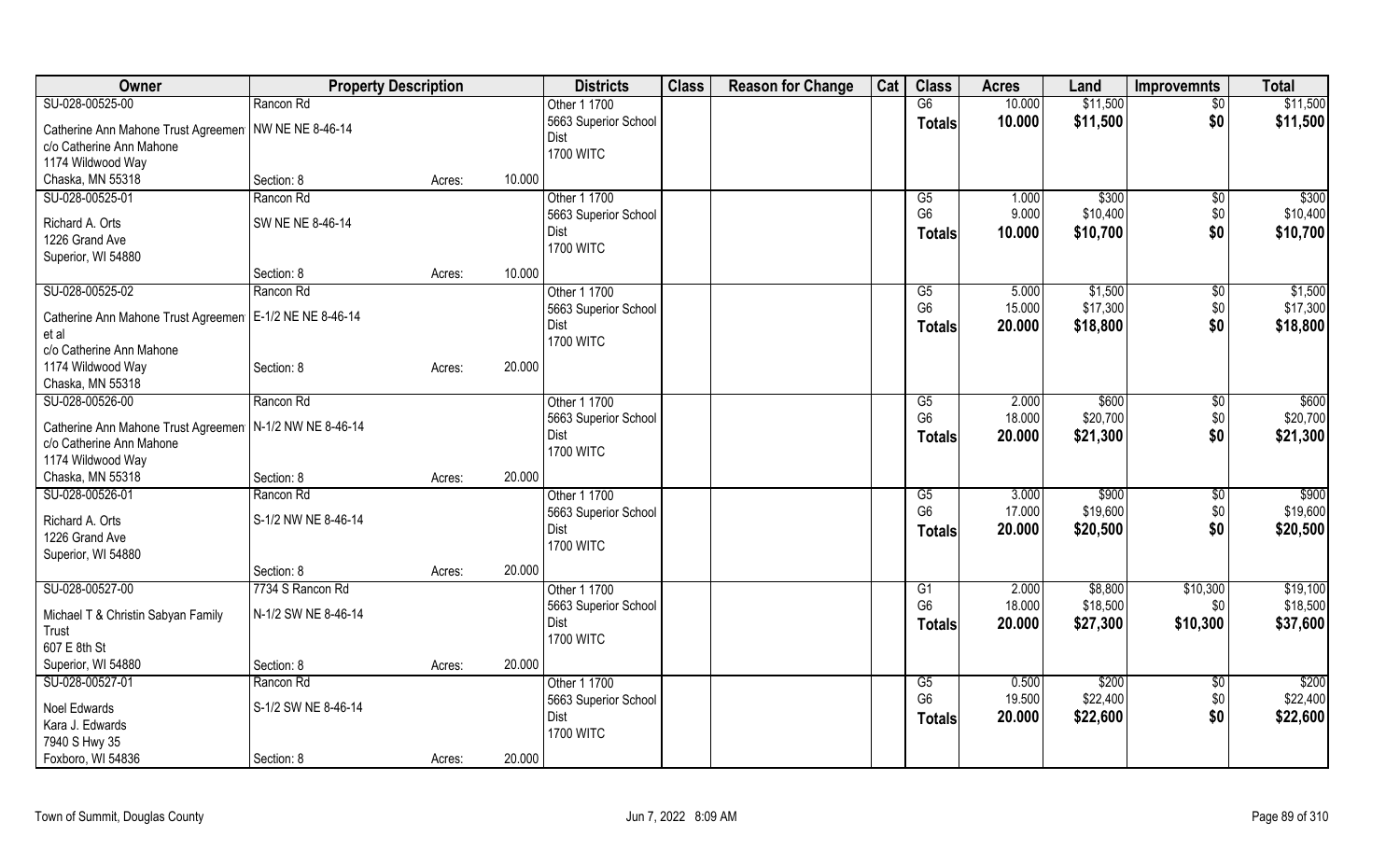| Owner                                     | <b>Property Description</b>             |        |        | <b>Districts</b>     | <b>Class</b> | <b>Reason for Change</b> | Cat | <b>Class</b>           | <b>Acres</b> | Land     | <b>Improvemnts</b> | <b>Total</b> |
|-------------------------------------------|-----------------------------------------|--------|--------|----------------------|--------------|--------------------------|-----|------------------------|--------------|----------|--------------------|--------------|
| SU-028-00528-00                           | Rancon Rd                               |        |        | Other 1 1700         |              |                          |     | G5                     | 5.000        | \$1,500  | $\overline{50}$    | \$1,500      |
| Deborah A. Motl                           | E-1/2 SE NE 8-46-14                     |        |        | 5663 Superior School |              |                          |     | G <sub>6</sub>         | 15.000       | \$17,300 | \$0                | \$17,300     |
| 9436 Ulysses St Ne Unit 326               |                                         |        |        | Dist                 |              |                          |     | <b>Totals</b>          | 20.000       | \$18,800 | \$0                | \$18,800     |
| <b>Blaine, MN 55434</b>                   |                                         |        |        | <b>1700 WITC</b>     |              |                          |     |                        |              |          |                    |              |
|                                           | Section: 8                              | Acres: | 20.000 |                      |              |                          |     |                        |              |          |                    |              |
| SU-028-00528-01                           | Rancon Rd                               |        |        | Other 1 1700         |              |                          |     | G5                     | 10.000       | \$2,900  | $\sqrt{$0}$        | \$2,900      |
| Mark A. Bloomdahl                         | W-1/2 SE NE 8-46-14                     |        |        | 5663 Superior School |              |                          |     | G <sub>6</sub>         | 10.000       | \$11,500 | \$0                | \$11,500     |
| Michael A. Bloomdahl                      |                                         |        |        | Dist                 |              |                          |     | <b>Totals</b>          | 20.000       | \$14,400 | \$0                | \$14,400     |
| 909 Ridgeway Trl                          |                                         |        |        | <b>1700 WITC</b>     |              |                          |     |                        |              |          |                    |              |
| Mchenry, IL 60050                         | Section: 8                              | Acres: | 20.000 |                      |              |                          |     |                        |              |          |                    |              |
| SU-028-00529-00                           | 7649 S Rancon Rd                        |        |        | Other 1 1700         |              |                          |     | G1                     | 2.000        | \$8,800  | \$6,500            | \$15,300     |
|                                           |                                         |        |        | 5663 Superior School |              |                          |     | G <sub>5</sub>         | 20.000       | \$7,800  | \$0                | \$7,800      |
| Mark A. Bloomdahl<br>Michael A. Bloomdahl | NE NW 8-46-14                           |        |        | Dist                 |              |                          |     | G <sub>6</sub>         | 18.000       | \$19,300 | \$0                | \$19,300     |
| 909 Ridgeway Trl                          |                                         |        |        | <b>1700 WITC</b>     |              |                          |     | Totals                 | 40.000       | \$35,900 | \$6,500            | \$42,400     |
| Mchenry, IL 60050                         | Section: 8                              | Acres: | 40.000 |                      |              |                          |     |                        |              |          |                    |              |
| SU-028-00530-00                           | Rancon Rd                               |        |        | Other 1 1700         |              |                          |     | G5                     | 10.500       | \$3,200  | \$0                | \$3,200      |
|                                           |                                         |        |        | 5663 Superior School |              |                          |     | G <sub>6</sub>         | 29.500       | \$20,700 | \$0                | \$20,700     |
| Us Euro LLC                               | NW NW 8-46-14 COR #721214, EASE #725565 |        |        | Dist                 |              |                          |     |                        | 40.000       | \$23,900 | \$0                | \$23,900     |
| 4543 1630 Rd                              |                                         |        |        | <b>1700 WITC</b>     |              |                          |     | <b>Totals</b>          |              |          |                    |              |
| Talihina, OK 74571                        |                                         |        |        |                      |              |                          |     |                        |              |          |                    |              |
|                                           | Section: 8                              | Acres: | 40.000 |                      |              |                          |     |                        |              |          |                    |              |
| SU-028-00531-00                           | Rancon Rd                               |        |        | Other 1 1700         |              |                          |     | $\overline{\text{G5}}$ | 20.000       | \$6,000  | $\overline{60}$    | \$6,000      |
| Paul James Hartel                         | SW NW 8-46-14                           |        |        | 5663 Superior School |              |                          |     | G <sub>6</sub>         | 20.000       | \$23,000 | \$0                | \$23,000     |
| 7397 S State Highway 35                   |                                         |        |        | Dist                 |              |                          |     | <b>Totals</b>          | 40.000       | \$29,000 | \$0                | \$29,000     |
| Foxboro, WI 54836                         |                                         |        |        | <b>1700 WITC</b>     |              |                          |     |                        |              |          |                    |              |
|                                           | Section: 8                              | Acres: | 40.000 |                      |              |                          |     |                        |              |          |                    |              |
| SU-028-00532-00                           | Rancon Rd                               |        |        | Other 1 1700         |              |                          |     | G5                     | 13.000       | \$3,900  | \$0                | \$3,900      |
| Paul James Hartel                         | SE NW 8-46-14                           |        |        | 5663 Superior School |              |                          |     | G <sub>6</sub>         | 27.000       | \$31,100 | \$0                | \$31,100     |
| 7397 S State Highway 35                   |                                         |        |        | Dist                 |              |                          |     | <b>Totals</b>          | 40.000       | \$35,000 | \$0                | \$35,000     |
| Foxboro, WI 54836                         |                                         |        |        | <b>1700 WITC</b>     |              |                          |     |                        |              |          |                    |              |
|                                           | Section: 8                              | Acres: | 40.000 |                      |              |                          |     |                        |              |          |                    |              |
| SU-028-00533-00                           | Rancon Rd                               |        |        | Other 1 1700         |              |                          |     | G5                     | 4.000        | \$1,100  | $\sqrt{$0}$        | \$1,100      |
| Paul James Hartel                         | PT NE SW 8-46-14                        |        |        | 5663 Superior School |              |                          |     | G <sub>6</sub>         | 31.000       | \$33,900 | \$0                | \$33,900     |
| 7397 S State Highway 35                   |                                         |        |        | Dist                 |              |                          |     | <b>Totals</b>          | 35.000       | \$35,000 | \$0                | \$35,000     |
| Foxboro, WI 54836                         |                                         |        |        | <b>1700 WITC</b>     |              |                          |     |                        |              |          |                    |              |
|                                           | Section: 8                              | Acres: | 35.000 |                      |              |                          |     |                        |              |          |                    |              |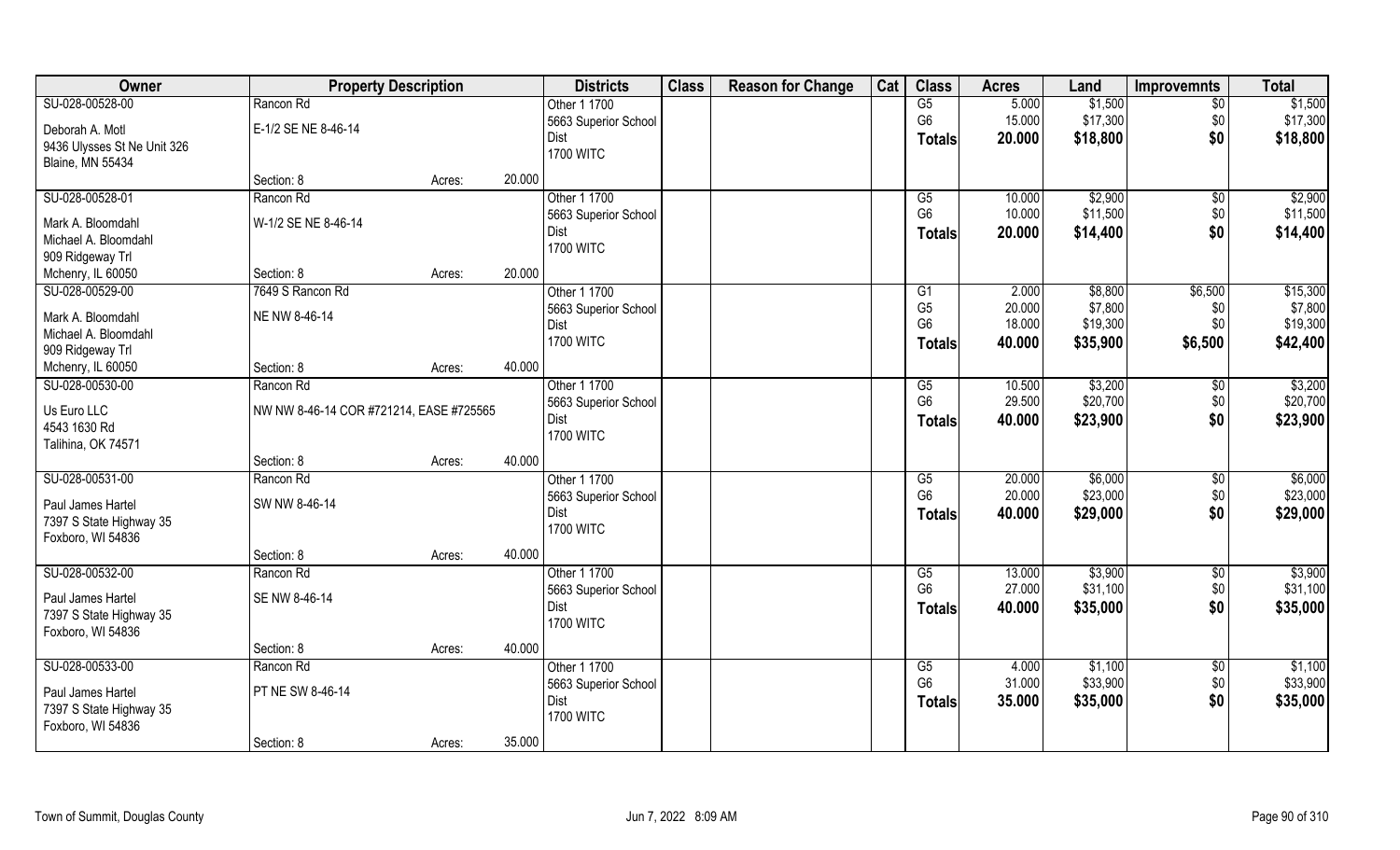| Owner                                                              | <b>Property Description</b>   |        | <b>Districts</b>     | <b>Class</b> | <b>Reason for Change</b> | Cat | <b>Class</b>           | <b>Acres</b> | Land     | <b>Improvemnts</b> | <b>Total</b> |
|--------------------------------------------------------------------|-------------------------------|--------|----------------------|--------------|--------------------------|-----|------------------------|--------------|----------|--------------------|--------------|
| SU-028-00534-00                                                    | 7897 S Rancon Rd              |        | Other 1 1700         |              |                          |     | G1                     | 4.000        | \$11,500 | \$101,000          | \$112,500    |
| Paul James Hartel                                                  | PT NE SW 8-46-14              |        | 5663 Superior School |              |                          |     | G <sub>5</sub>         | 1.000        | \$400    | \$0                | \$400        |
| 7397 S State Highway 35                                            |                               |        | Dist                 |              |                          |     | <b>Totals</b>          | 5.000        | \$11,900 | \$101,000          | \$112,900    |
| Foxboro, WI 54836                                                  |                               |        | <b>1700 WITC</b>     |              |                          |     |                        |              |          |                    |              |
|                                                                    | Section: 8                    | Acres: | 5.000                |              |                          |     |                        |              |          |                    |              |
| SU-028-00535-00                                                    | Rancon Rd                     |        | Other 1 1700         |              |                          |     | G5                     | 2.000        | \$600    | $\sqrt{6}$         | \$600        |
|                                                                    | NW SW 8-46-14                 |        | 5663 Superior School |              |                          |     | G <sub>6</sub>         | 38.000       | \$43,700 | \$0                | \$43,700     |
| Paul James Hartel                                                  |                               |        | Dist                 |              |                          |     | <b>Totals</b>          | 40.000       | \$44,300 | \$0                | \$44,300     |
| 7397 S State Highway 35<br>Foxboro, WI 54836                       |                               |        | <b>1700 WITC</b>     |              |                          |     |                        |              |          |                    |              |
|                                                                    | Section: 8                    | Acres: | 40.000               |              |                          |     |                        |              |          |                    |              |
| SU-028-00536-00                                                    | 2803 E Milchesky Rd           |        | Other 1 1700         |              |                          |     | G <sub>1</sub>         | 2.000        | \$8,800  | \$82,300           | \$91,100     |
|                                                                    |                               |        | 5663 Superior School |              |                          |     | G <sub>5</sub>         | 10.000       | \$3,000  | \$0                | \$3,000      |
| Riley G. Hawk                                                      | SW SW 8-46-14                 |        | Dist                 |              |                          |     | G <sub>6</sub>         | 28.000       | \$19,600 | \$0                | \$19,600     |
| 2803 E Milchesky Rd                                                |                               |        | <b>1700 WITC</b>     |              |                          |     | Totals                 | 40.000       | \$31,400 | \$82,300           | \$113,700    |
| Foxboro, WI 54836                                                  |                               |        |                      |              |                          |     |                        |              |          |                    |              |
|                                                                    | Section: 8                    | Acres: | 40.000               |              |                          |     |                        |              |          |                    |              |
| SU-028-00537-00                                                    | 7987 S Rancon Rd              |        | Other 1 1700         |              |                          |     | G5                     | 6.000        | \$1,800  | \$0                | \$1,800      |
| Dylan M. Roers                                                     | SE SW 8-46-14                 |        | 5663 Superior School |              |                          |     | G <sub>6</sub>         | 34.000       | \$39,100 | \$0                | \$39,100     |
| Jessica L. Roers                                                   |                               |        | Dist                 |              |                          |     | <b>Totals</b>          | 40.000       | \$40,900 | \$0                | \$40,900     |
| 1019 E 9th St                                                      |                               |        | <b>1700 WITC</b>     |              |                          |     |                        |              |          |                    |              |
| Duluth, MN 55805                                                   | Section: 8                    | Acres: | 40.000               |              |                          |     |                        |              |          |                    |              |
| SU-028-00538-00                                                    | Rancon Rd                     |        | Other 1 1700         |              |                          |     | $\overline{\text{G5}}$ | 4.000        | \$1,200  | $\overline{60}$    | \$1,200      |
|                                                                    | NE SE 8-46-14                 |        | 5663 Superior School |              |                          |     | G <sub>6</sub>         | 36.000       | \$41,400 | \$0                | \$41,400     |
| Raye Family Trust et al<br>Attn: Peter D & Dorlene J Ray, Trustees |                               |        | Dist                 |              |                          |     | <b>Totals</b>          | 40.000       | \$42,600 | \$0                | \$42,600     |
| 2311 N Vincent Lake Ln                                             |                               |        | <b>1700 WITC</b>     |              |                          |     |                        |              |          |                    |              |
| Luck, WI 54853                                                     | Section: 8                    | Acres: | 40.000               |              |                          |     |                        |              |          |                    |              |
| SU-028-00539-00                                                    | Rancon Rd                     |        | Other 1 1700         |              |                          |     | G5                     | 11.000       | \$3,100  | \$0                | \$3,100      |
|                                                                    |                               |        | 5663 Superior School |              |                          |     | G <sub>6</sub>         | 29.000       | \$33,400 | \$0                | \$33,400     |
| Michael T. Milchesky                                               | NW SE 8-46-14 DESC 462 RP 216 |        | Dist                 |              |                          |     | <b>Totals</b>          | 40.000       | \$36,500 | \$0                | \$36,500     |
| Kristen Milchesky                                                  |                               |        | <b>1700 WITC</b>     |              |                          |     |                        |              |          |                    |              |
| 304 36th Ave E                                                     |                               |        |                      |              |                          |     |                        |              |          |                    |              |
| Superior, WI 54880                                                 | Section: 8                    | Acres: | 40.000               |              |                          |     |                        |              |          |                    |              |
| SU-028-00540-00                                                    | 3025 E Milchesky Rd           |        | Other 1 1700         |              |                          |     | G1                     | 3.000        | \$10,200 | \$107,900          | \$118,100    |
| Shelley K. Breitzmann                                              | SW SE 8-46-14                 |        | 5663 Superior School |              |                          |     | G <sub>5</sub>         | 4.000        | \$1,400  | \$0                | \$1,400      |
| William A. Ritchie                                                 |                               |        | Dist                 |              |                          |     | G <sub>6</sub>         | 33.000       | \$27,000 | \$0                | \$27,000     |
| 3025 E Milchesky Rd                                                |                               |        | <b>1700 WITC</b>     |              |                          |     | Totals                 | 40.000       | \$38,600 | \$107,900          | \$146,500    |
| Foxboro, WI 54836                                                  | Section: 8                    | Acres: | 40.000               |              |                          |     |                        |              |          |                    |              |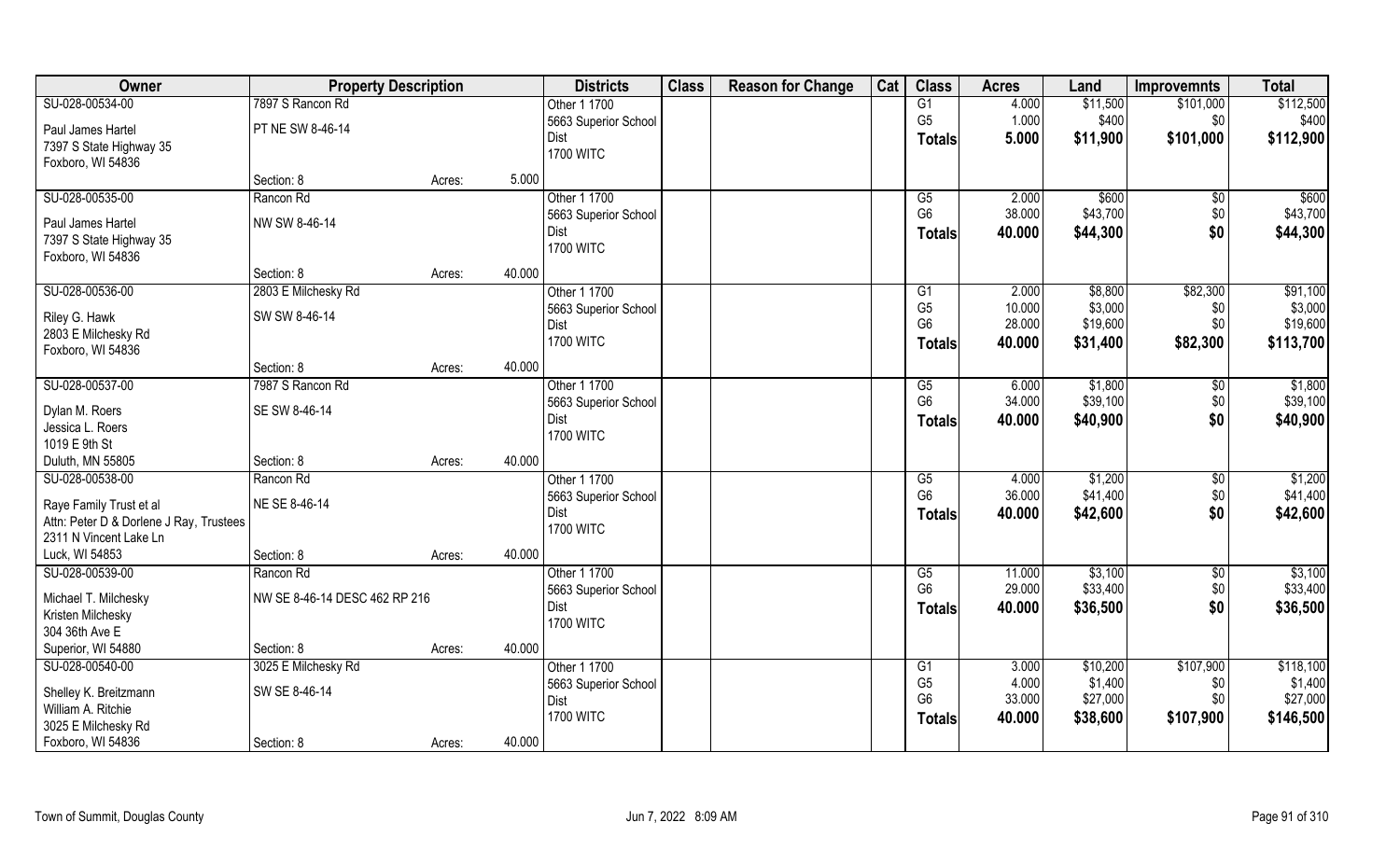| Michesky Rd<br>\$2,000<br>SU-028-00541-00<br>$\overline{G5}$<br>\$2,000<br>Other 1 1700<br>7.000<br>$\overline{50}$<br>G <sub>6</sub><br>33.000<br>\$38,000<br>\$0<br>\$38,000<br>5663 Superior School<br>SE SE 8-46-14<br>Raye Family Trust et al<br>\$40,000<br>\$0<br>\$40,000<br>Dist<br>40.000<br><b>Totals</b><br>Attn: Peter D & Dorlene J Ray, Trustees<br><b>1700 WITC</b><br>2311 N Vincent Lake Ln<br>Luck, WI 54853<br>Section: 8<br>40.000<br>Acres:<br>\$0<br>Other 1 1700<br>640.000<br>SU-028-00542-00<br>Michesky Rd<br>W <sub>4</sub><br>$\sqrt[6]{}$<br>\$0<br>\$0<br>\$0<br>\$0<br>5663 Superior School<br>640.000<br><b>Totals</b><br><b>ENTIRE SECTION 9-46-14</b><br>Douglas County FI<br>Dist<br>1313 Belknap St<br><b>1700 WITC</b><br>Superior, WI 54880<br>640.000<br>Section: 9<br>Acres:<br>SU-028-00543-00<br>Other 1 1700<br>640.000<br>\$0<br>Michesky Rd<br>\$0<br>W <sub>4</sub><br>\$0<br>\$0<br>\$0<br>\$0<br>5663 Superior School<br>640.000<br>Totals<br><b>ENTIRE SECTION 10-46-14</b><br>Douglas County FI<br>Dist<br>1313 Belknap St<br><b>1700 WITC</b><br>Superior, WI 54880<br>640.000<br>Section: 10<br>Acres:<br>SU-028-00544-00<br>Other 1 1700<br>2.000<br>\$8,800<br>\$110,500<br>7621 S County Rd a<br>G1<br>G <sub>5</sub><br>6.000<br>\$1,800<br>5663 Superior School<br>\$0<br>PT NE NE, N-600' 11-46-14 DESC 382 DP 841, EX 251<br>Thomas A. Kienzle<br>G <sub>6</sub><br>5.320<br>\$5,500<br>\$0<br>Dist<br>7621 S County Rd A<br>DP 522, EX EASE IN 398 RP 143 EX CM VOL 4 PGS<br><b>1700 WITC</b><br>\$126,600<br>13.320<br>\$110,500<br>\$16,100<br><b>Totals</b><br>$260 - 1$<br>Superior, WI 54880<br>Section: 11<br>13.320<br>Acres:<br>\$45,500<br>SU-028-00544-01<br>7633 S County Rd a<br>Other 1 1700<br>\$5,500<br>\$40,000<br>G1<br>1.000<br>G <sub>5</sub><br>1.370<br>\$400<br>\$0<br>5663 Superior School<br>Michael P. Starcevich<br>PT NE NE 11-46-14, COMM NE COR SEC 11, TH<br>2.370<br>\$5,900<br>\$40,000<br>\$45,900<br>Dist<br><b>Totals</b><br>Nancy M. Starcevich<br>S-199.8', TH W-33.01' TO W LINE HWY A & POB, TH<br><b>1700 WITC</b><br>7633 S County Rd A<br>W-516.99', TH S-200', TH E-516.99', TH N-200' TO<br>Superior, WI 54880<br>2.370<br>Section: 11<br>Acres:<br>SU-028-00545-00<br>7641 S County Rd a<br>Other 2 8020<br>\$8,800<br>\$104,900<br>G1<br>2.000<br>G <sub>5</sub><br>0.530<br>\$200<br>\$0<br>8020-Amnicon Dwling<br>Brian S. Lehto<br>PT NE NE 11-46-14 DESC 358 RP 658<br>2.530<br>\$104,900<br>Lk Mgmt<br>\$9,000<br><b>Totals</b><br>7641 S County Rd A<br>Other 1 1700<br>Superior, WI 54880<br>5663 Superior School | Owner | <b>Property Description</b>    | <b>Districts</b> | <b>Class</b> | <b>Reason for Change</b> | Cat | <b>Class</b> | <b>Acres</b> | Land | <b>Improvemnts</b> | <b>Total</b> |
|--------------------------------------------------------------------------------------------------------------------------------------------------------------------------------------------------------------------------------------------------------------------------------------------------------------------------------------------------------------------------------------------------------------------------------------------------------------------------------------------------------------------------------------------------------------------------------------------------------------------------------------------------------------------------------------------------------------------------------------------------------------------------------------------------------------------------------------------------------------------------------------------------------------------------------------------------------------------------------------------------------------------------------------------------------------------------------------------------------------------------------------------------------------------------------------------------------------------------------------------------------------------------------------------------------------------------------------------------------------------------------------------------------------------------------------------------------------------------------------------------------------------------------------------------------------------------------------------------------------------------------------------------------------------------------------------------------------------------------------------------------------------------------------------------------------------------------------------------------------------------------------------------------------------------------------------------------------------------------------------------------------------------------------------------------------------------------------------------------------------------------------------------------------------------------------------------------------------------------------------------------------------------------------------------------------------------------------------------------------------------------------------------------------------------------------------------------------------------------------------------------------------------------------------------------------------------------------------------------------------------------------|-------|--------------------------------|------------------|--------------|--------------------------|-----|--------------|--------------|------|--------------------|--------------|
|                                                                                                                                                                                                                                                                                                                                                                                                                                                                                                                                                                                                                                                                                                                                                                                                                                                                                                                                                                                                                                                                                                                                                                                                                                                                                                                                                                                                                                                                                                                                                                                                                                                                                                                                                                                                                                                                                                                                                                                                                                                                                                                                                                                                                                                                                                                                                                                                                                                                                                                                                                                                                                      |       |                                |                  |              |                          |     |              |              |      |                    |              |
|                                                                                                                                                                                                                                                                                                                                                                                                                                                                                                                                                                                                                                                                                                                                                                                                                                                                                                                                                                                                                                                                                                                                                                                                                                                                                                                                                                                                                                                                                                                                                                                                                                                                                                                                                                                                                                                                                                                                                                                                                                                                                                                                                                                                                                                                                                                                                                                                                                                                                                                                                                                                                                      |       |                                |                  |              |                          |     |              |              |      |                    |              |
| \$119,300<br>\$5,500<br>\$200                                                                                                                                                                                                                                                                                                                                                                                                                                                                                                                                                                                                                                                                                                                                                                                                                                                                                                                                                                                                                                                                                                                                                                                                                                                                                                                                                                                                                                                                                                                                                                                                                                                                                                                                                                                                                                                                                                                                                                                                                                                                                                                                                                                                                                                                                                                                                                                                                                                                                                                                                                                                        |       |                                |                  |              |                          |     |              |              |      |                    |              |
|                                                                                                                                                                                                                                                                                                                                                                                                                                                                                                                                                                                                                                                                                                                                                                                                                                                                                                                                                                                                                                                                                                                                                                                                                                                                                                                                                                                                                                                                                                                                                                                                                                                                                                                                                                                                                                                                                                                                                                                                                                                                                                                                                                                                                                                                                                                                                                                                                                                                                                                                                                                                                                      |       |                                |                  |              |                          |     |              |              |      |                    |              |
|                                                                                                                                                                                                                                                                                                                                                                                                                                                                                                                                                                                                                                                                                                                                                                                                                                                                                                                                                                                                                                                                                                                                                                                                                                                                                                                                                                                                                                                                                                                                                                                                                                                                                                                                                                                                                                                                                                                                                                                                                                                                                                                                                                                                                                                                                                                                                                                                                                                                                                                                                                                                                                      |       |                                |                  |              |                          |     |              |              |      |                    |              |
|                                                                                                                                                                                                                                                                                                                                                                                                                                                                                                                                                                                                                                                                                                                                                                                                                                                                                                                                                                                                                                                                                                                                                                                                                                                                                                                                                                                                                                                                                                                                                                                                                                                                                                                                                                                                                                                                                                                                                                                                                                                                                                                                                                                                                                                                                                                                                                                                                                                                                                                                                                                                                                      |       |                                |                  |              |                          |     |              |              |      |                    |              |
|                                                                                                                                                                                                                                                                                                                                                                                                                                                                                                                                                                                                                                                                                                                                                                                                                                                                                                                                                                                                                                                                                                                                                                                                                                                                                                                                                                                                                                                                                                                                                                                                                                                                                                                                                                                                                                                                                                                                                                                                                                                                                                                                                                                                                                                                                                                                                                                                                                                                                                                                                                                                                                      |       |                                |                  |              |                          |     |              |              |      |                    |              |
|                                                                                                                                                                                                                                                                                                                                                                                                                                                                                                                                                                                                                                                                                                                                                                                                                                                                                                                                                                                                                                                                                                                                                                                                                                                                                                                                                                                                                                                                                                                                                                                                                                                                                                                                                                                                                                                                                                                                                                                                                                                                                                                                                                                                                                                                                                                                                                                                                                                                                                                                                                                                                                      |       |                                |                  |              |                          |     |              |              |      |                    |              |
|                                                                                                                                                                                                                                                                                                                                                                                                                                                                                                                                                                                                                                                                                                                                                                                                                                                                                                                                                                                                                                                                                                                                                                                                                                                                                                                                                                                                                                                                                                                                                                                                                                                                                                                                                                                                                                                                                                                                                                                                                                                                                                                                                                                                                                                                                                                                                                                                                                                                                                                                                                                                                                      |       |                                |                  |              |                          |     |              |              |      |                    |              |
|                                                                                                                                                                                                                                                                                                                                                                                                                                                                                                                                                                                                                                                                                                                                                                                                                                                                                                                                                                                                                                                                                                                                                                                                                                                                                                                                                                                                                                                                                                                                                                                                                                                                                                                                                                                                                                                                                                                                                                                                                                                                                                                                                                                                                                                                                                                                                                                                                                                                                                                                                                                                                                      |       |                                |                  |              |                          |     |              |              |      |                    |              |
|                                                                                                                                                                                                                                                                                                                                                                                                                                                                                                                                                                                                                                                                                                                                                                                                                                                                                                                                                                                                                                                                                                                                                                                                                                                                                                                                                                                                                                                                                                                                                                                                                                                                                                                                                                                                                                                                                                                                                                                                                                                                                                                                                                                                                                                                                                                                                                                                                                                                                                                                                                                                                                      |       |                                |                  |              |                          |     |              |              |      |                    |              |
|                                                                                                                                                                                                                                                                                                                                                                                                                                                                                                                                                                                                                                                                                                                                                                                                                                                                                                                                                                                                                                                                                                                                                                                                                                                                                                                                                                                                                                                                                                                                                                                                                                                                                                                                                                                                                                                                                                                                                                                                                                                                                                                                                                                                                                                                                                                                                                                                                                                                                                                                                                                                                                      |       |                                |                  |              |                          |     |              |              |      |                    |              |
|                                                                                                                                                                                                                                                                                                                                                                                                                                                                                                                                                                                                                                                                                                                                                                                                                                                                                                                                                                                                                                                                                                                                                                                                                                                                                                                                                                                                                                                                                                                                                                                                                                                                                                                                                                                                                                                                                                                                                                                                                                                                                                                                                                                                                                                                                                                                                                                                                                                                                                                                                                                                                                      |       |                                |                  |              |                          |     |              |              |      |                    |              |
|                                                                                                                                                                                                                                                                                                                                                                                                                                                                                                                                                                                                                                                                                                                                                                                                                                                                                                                                                                                                                                                                                                                                                                                                                                                                                                                                                                                                                                                                                                                                                                                                                                                                                                                                                                                                                                                                                                                                                                                                                                                                                                                                                                                                                                                                                                                                                                                                                                                                                                                                                                                                                                      |       |                                |                  |              |                          |     |              |              |      |                    |              |
|                                                                                                                                                                                                                                                                                                                                                                                                                                                                                                                                                                                                                                                                                                                                                                                                                                                                                                                                                                                                                                                                                                                                                                                                                                                                                                                                                                                                                                                                                                                                                                                                                                                                                                                                                                                                                                                                                                                                                                                                                                                                                                                                                                                                                                                                                                                                                                                                                                                                                                                                                                                                                                      |       |                                |                  |              |                          |     |              |              |      |                    |              |
| \$1,800<br>\$400<br>\$113,700<br>\$113,900                                                                                                                                                                                                                                                                                                                                                                                                                                                                                                                                                                                                                                                                                                                                                                                                                                                                                                                                                                                                                                                                                                                                                                                                                                                                                                                                                                                                                                                                                                                                                                                                                                                                                                                                                                                                                                                                                                                                                                                                                                                                                                                                                                                                                                                                                                                                                                                                                                                                                                                                                                                           |       |                                |                  |              |                          |     |              |              |      |                    |              |
|                                                                                                                                                                                                                                                                                                                                                                                                                                                                                                                                                                                                                                                                                                                                                                                                                                                                                                                                                                                                                                                                                                                                                                                                                                                                                                                                                                                                                                                                                                                                                                                                                                                                                                                                                                                                                                                                                                                                                                                                                                                                                                                                                                                                                                                                                                                                                                                                                                                                                                                                                                                                                                      |       |                                |                  |              |                          |     |              |              |      |                    |              |
|                                                                                                                                                                                                                                                                                                                                                                                                                                                                                                                                                                                                                                                                                                                                                                                                                                                                                                                                                                                                                                                                                                                                                                                                                                                                                                                                                                                                                                                                                                                                                                                                                                                                                                                                                                                                                                                                                                                                                                                                                                                                                                                                                                                                                                                                                                                                                                                                                                                                                                                                                                                                                                      |       |                                |                  |              |                          |     |              |              |      |                    |              |
|                                                                                                                                                                                                                                                                                                                                                                                                                                                                                                                                                                                                                                                                                                                                                                                                                                                                                                                                                                                                                                                                                                                                                                                                                                                                                                                                                                                                                                                                                                                                                                                                                                                                                                                                                                                                                                                                                                                                                                                                                                                                                                                                                                                                                                                                                                                                                                                                                                                                                                                                                                                                                                      |       |                                |                  |              |                          |     |              |              |      |                    |              |
|                                                                                                                                                                                                                                                                                                                                                                                                                                                                                                                                                                                                                                                                                                                                                                                                                                                                                                                                                                                                                                                                                                                                                                                                                                                                                                                                                                                                                                                                                                                                                                                                                                                                                                                                                                                                                                                                                                                                                                                                                                                                                                                                                                                                                                                                                                                                                                                                                                                                                                                                                                                                                                      |       |                                |                  |              |                          |     |              |              |      |                    |              |
|                                                                                                                                                                                                                                                                                                                                                                                                                                                                                                                                                                                                                                                                                                                                                                                                                                                                                                                                                                                                                                                                                                                                                                                                                                                                                                                                                                                                                                                                                                                                                                                                                                                                                                                                                                                                                                                                                                                                                                                                                                                                                                                                                                                                                                                                                                                                                                                                                                                                                                                                                                                                                                      |       |                                |                  |              |                          |     |              |              |      |                    |              |
|                                                                                                                                                                                                                                                                                                                                                                                                                                                                                                                                                                                                                                                                                                                                                                                                                                                                                                                                                                                                                                                                                                                                                                                                                                                                                                                                                                                                                                                                                                                                                                                                                                                                                                                                                                                                                                                                                                                                                                                                                                                                                                                                                                                                                                                                                                                                                                                                                                                                                                                                                                                                                                      |       |                                |                  |              |                          |     |              |              |      |                    |              |
|                                                                                                                                                                                                                                                                                                                                                                                                                                                                                                                                                                                                                                                                                                                                                                                                                                                                                                                                                                                                                                                                                                                                                                                                                                                                                                                                                                                                                                                                                                                                                                                                                                                                                                                                                                                                                                                                                                                                                                                                                                                                                                                                                                                                                                                                                                                                                                                                                                                                                                                                                                                                                                      |       |                                |                  |              |                          |     |              |              |      |                    |              |
|                                                                                                                                                                                                                                                                                                                                                                                                                                                                                                                                                                                                                                                                                                                                                                                                                                                                                                                                                                                                                                                                                                                                                                                                                                                                                                                                                                                                                                                                                                                                                                                                                                                                                                                                                                                                                                                                                                                                                                                                                                                                                                                                                                                                                                                                                                                                                                                                                                                                                                                                                                                                                                      |       |                                |                  |              |                          |     |              |              |      |                    |              |
|                                                                                                                                                                                                                                                                                                                                                                                                                                                                                                                                                                                                                                                                                                                                                                                                                                                                                                                                                                                                                                                                                                                                                                                                                                                                                                                                                                                                                                                                                                                                                                                                                                                                                                                                                                                                                                                                                                                                                                                                                                                                                                                                                                                                                                                                                                                                                                                                                                                                                                                                                                                                                                      |       |                                |                  |              |                          |     |              |              |      |                    |              |
|                                                                                                                                                                                                                                                                                                                                                                                                                                                                                                                                                                                                                                                                                                                                                                                                                                                                                                                                                                                                                                                                                                                                                                                                                                                                                                                                                                                                                                                                                                                                                                                                                                                                                                                                                                                                                                                                                                                                                                                                                                                                                                                                                                                                                                                                                                                                                                                                                                                                                                                                                                                                                                      |       |                                |                  |              |                          |     |              |              |      |                    |              |
|                                                                                                                                                                                                                                                                                                                                                                                                                                                                                                                                                                                                                                                                                                                                                                                                                                                                                                                                                                                                                                                                                                                                                                                                                                                                                                                                                                                                                                                                                                                                                                                                                                                                                                                                                                                                                                                                                                                                                                                                                                                                                                                                                                                                                                                                                                                                                                                                                                                                                                                                                                                                                                      |       |                                |                  |              |                          |     |              |              |      |                    |              |
|                                                                                                                                                                                                                                                                                                                                                                                                                                                                                                                                                                                                                                                                                                                                                                                                                                                                                                                                                                                                                                                                                                                                                                                                                                                                                                                                                                                                                                                                                                                                                                                                                                                                                                                                                                                                                                                                                                                                                                                                                                                                                                                                                                                                                                                                                                                                                                                                                                                                                                                                                                                                                                      |       |                                |                  |              |                          |     |              |              |      |                    |              |
|                                                                                                                                                                                                                                                                                                                                                                                                                                                                                                                                                                                                                                                                                                                                                                                                                                                                                                                                                                                                                                                                                                                                                                                                                                                                                                                                                                                                                                                                                                                                                                                                                                                                                                                                                                                                                                                                                                                                                                                                                                                                                                                                                                                                                                                                                                                                                                                                                                                                                                                                                                                                                                      |       |                                |                  |              |                          |     |              |              |      |                    |              |
|                                                                                                                                                                                                                                                                                                                                                                                                                                                                                                                                                                                                                                                                                                                                                                                                                                                                                                                                                                                                                                                                                                                                                                                                                                                                                                                                                                                                                                                                                                                                                                                                                                                                                                                                                                                                                                                                                                                                                                                                                                                                                                                                                                                                                                                                                                                                                                                                                                                                                                                                                                                                                                      |       |                                |                  |              |                          |     |              |              |      |                    |              |
|                                                                                                                                                                                                                                                                                                                                                                                                                                                                                                                                                                                                                                                                                                                                                                                                                                                                                                                                                                                                                                                                                                                                                                                                                                                                                                                                                                                                                                                                                                                                                                                                                                                                                                                                                                                                                                                                                                                                                                                                                                                                                                                                                                                                                                                                                                                                                                                                                                                                                                                                                                                                                                      |       |                                |                  |              |                          |     |              |              |      |                    |              |
|                                                                                                                                                                                                                                                                                                                                                                                                                                                                                                                                                                                                                                                                                                                                                                                                                                                                                                                                                                                                                                                                                                                                                                                                                                                                                                                                                                                                                                                                                                                                                                                                                                                                                                                                                                                                                                                                                                                                                                                                                                                                                                                                                                                                                                                                                                                                                                                                                                                                                                                                                                                                                                      |       |                                |                  |              |                          |     |              |              |      |                    |              |
| Dist                                                                                                                                                                                                                                                                                                                                                                                                                                                                                                                                                                                                                                                                                                                                                                                                                                                                                                                                                                                                                                                                                                                                                                                                                                                                                                                                                                                                                                                                                                                                                                                                                                                                                                                                                                                                                                                                                                                                                                                                                                                                                                                                                                                                                                                                                                                                                                                                                                                                                                                                                                                                                                 |       | 2.530<br>Section: 11<br>Acres: |                  |              |                          |     |              |              |      |                    |              |
| <b>1700 WITC</b>                                                                                                                                                                                                                                                                                                                                                                                                                                                                                                                                                                                                                                                                                                                                                                                                                                                                                                                                                                                                                                                                                                                                                                                                                                                                                                                                                                                                                                                                                                                                                                                                                                                                                                                                                                                                                                                                                                                                                                                                                                                                                                                                                                                                                                                                                                                                                                                                                                                                                                                                                                                                                     |       |                                |                  |              |                          |     |              |              |      |                    |              |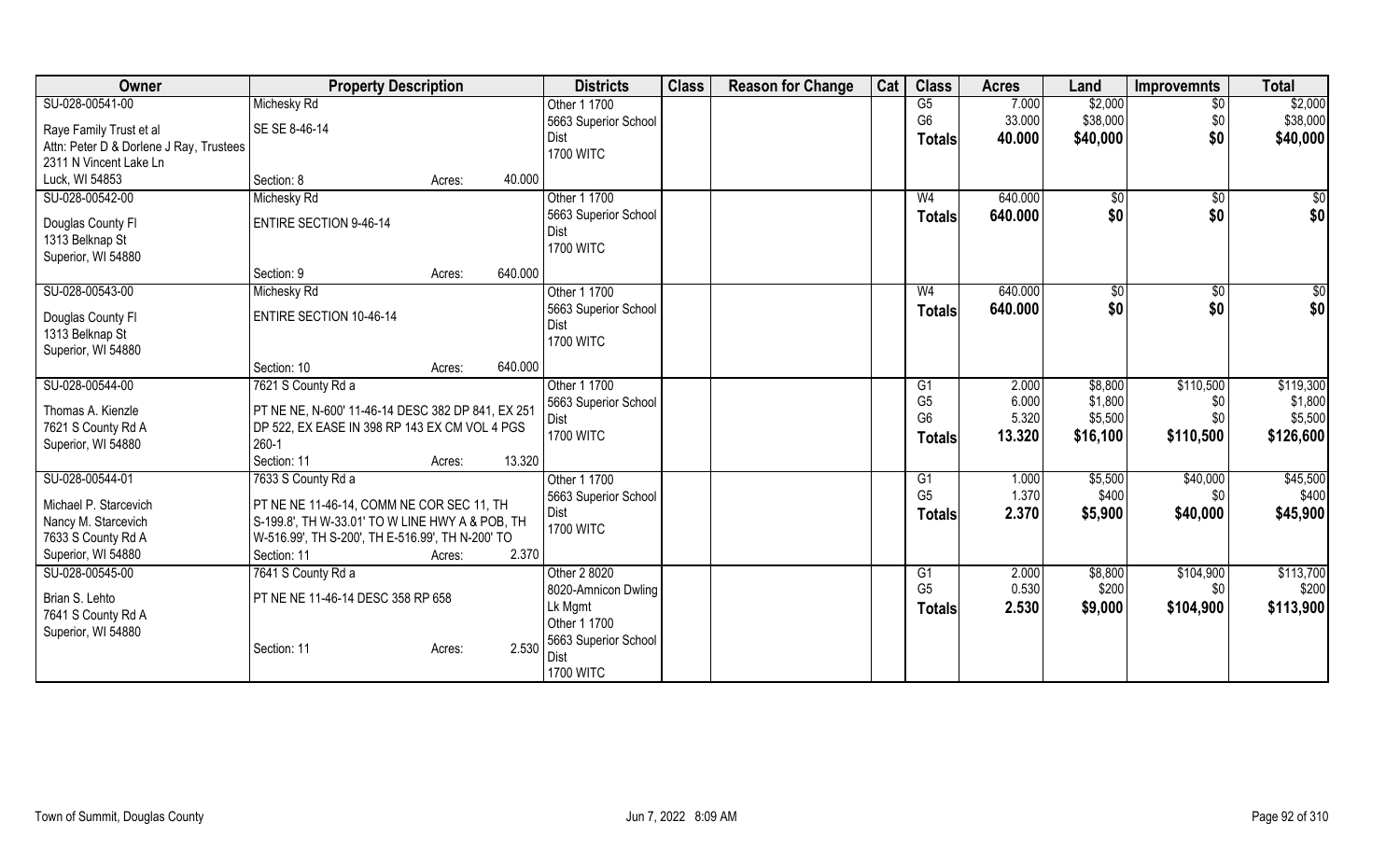| Owner                                                        | <b>Property Description</b>                                                                                        | <b>Districts</b>                                                          | <b>Class</b> | <b>Reason for Change</b> | Cat  | <b>Class</b>                                                        | <b>Acres</b>                      | Land                                      | <b>Improvemnts</b>                 | <b>Total</b>                                 |
|--------------------------------------------------------------|--------------------------------------------------------------------------------------------------------------------|---------------------------------------------------------------------------|--------------|--------------------------|------|---------------------------------------------------------------------|-----------------------------------|-------------------------------------------|------------------------------------|----------------------------------------------|
| SU-028-00546-00                                              | 7659 S County Rd a                                                                                                 | Other 2 8020                                                              | G1           | New MH                   |      | G1                                                                  | 1.430                             | \$6,900                                   | \$43,700                           | \$50,600                                     |
| Joseph P. Hunger<br>7659 S County Rd A<br>Superior, WI 54880 | PT NE NE 11-46-14, COMM NE COR SEC 11, TH<br>S-760.5' TO POB, TH W-300', TH S-208', TH E-300', TH<br>N-208' TO POB | 8020-Amnicon Dwling G1<br>Lk Mgmt<br>Other 1 1700<br>5663 Superior School |              | Garage Razed             | $-2$ | <b>Totals</b>                                                       | 1.430                             | \$6,900                                   | \$43,700                           | \$50,600                                     |
|                                                              | 1.430<br>Section: 11<br>Acres:                                                                                     | Dist<br><b>1700 WITC</b>                                                  |              |                          |      |                                                                     |                                   |                                           |                                    |                                              |
| SU-028-00547-00<br>Thomas E. Lisdahl<br>Kathy M. Lisdahl     | 7651 S County Rd a<br>PT S-1/2 NE NE 11-46-14, DESC 363 RP 681                                                     | Other 2 8020<br>8020-Amnicon Dwling<br>Lk Mgmt<br>Other 1 1700            |              |                          |      | G <sub>1</sub><br>G <sub>5</sub><br>G <sub>6</sub><br><b>Totals</b> | 2.000<br>9.800<br>5.000<br>16.800 | \$8,800<br>\$2,900<br>\$5,100<br>\$16,800 | \$97,400<br>\$0<br>\$0<br>\$97,400 | \$106,200<br>\$2,900<br>\$5,100<br>\$114,200 |
| 7651 S County Rd A<br>Superior, WI 54880                     | 16.800<br>Section: 11<br>Acres:                                                                                    | 5663 Superior School<br>Dist<br><b>1700 WITC</b>                          |              |                          |      |                                                                     |                                   |                                           |                                    |                                              |
| SU-028-00548-00                                              | 7677 S County Rd a                                                                                                 | Other 2 8020                                                              |              |                          |      | G1                                                                  | 2.500                             | \$9,500                                   | \$96,800                           | \$106,300                                    |
| Annette Berarducci<br>7677 S County Rd A                     | PT NE NE 11-46-14 DESC 451 RP 958 (340' X 400')                                                                    | 8020-Amnicon Dwling<br>Lk Mgmt<br>Other 1 1700                            |              |                          |      | G <sub>5</sub><br><b>Totals</b>                                     | 0.630<br>3.130                    | \$200<br>\$9,700                          | \$0<br>\$96,800                    | \$200<br>\$106,500                           |
| Superior, WI 54880                                           | 3.130<br>Section: 11<br>Acres:                                                                                     | 5663 Superior School<br>Dist<br><b>1700 WITC</b>                          |              |                          |      |                                                                     |                                   |                                           |                                    |                                              |
| SU-028-00549-00                                              | Cty Rd A                                                                                                           | Other 2 8020                                                              |              |                          |      | W <sub>4</sub>                                                      | 80.000                            | \$0                                       | $\frac{1}{30}$                     | \$0                                          |
| Douglas County FI<br>1313 Belknap St                         | W-1/2 NE-1/4 11-46-14                                                                                              | 8020-Amnicon Dwling<br>Lk Mgmt<br>Other 1 1700                            |              |                          |      | <b>Totals</b>                                                       | 80.000                            | \$0                                       | \$0                                | \$0                                          |
| Superior, WI 54880                                           | 80.000<br>Section: 11<br>Acres:                                                                                    | 5663 Superior School<br>Dist<br><b>1700 WITC</b>                          |              |                          |      |                                                                     |                                   |                                           |                                    |                                              |
| SU-028-00550-00                                              | 7715 S County Rd a                                                                                                 | Other 2 8020                                                              |              |                          |      | G5                                                                  | 23.000                            | \$6,900                                   | \$0                                | \$6,900                                      |
| Kevin K. Melander<br>W8896 County Rd As                      | SE NE 11-46-14                                                                                                     | 8020-Amnicon Dwling<br>Lk Mgmt<br>Other 1 1700                            |              |                          |      | G <sub>6</sub><br><b>Totals</b>                                     | 17.000<br>40.000                  | \$19,600<br>\$26,500                      | \$0<br>\$0                         | \$19,600<br>\$26,500                         |
| Oakfield, WI 53065                                           | 40.000<br>Section: 11<br>Acres:                                                                                    | 5663 Superior School<br>Dist<br><b>1700 WITC</b>                          |              |                          |      |                                                                     |                                   |                                           |                                    |                                              |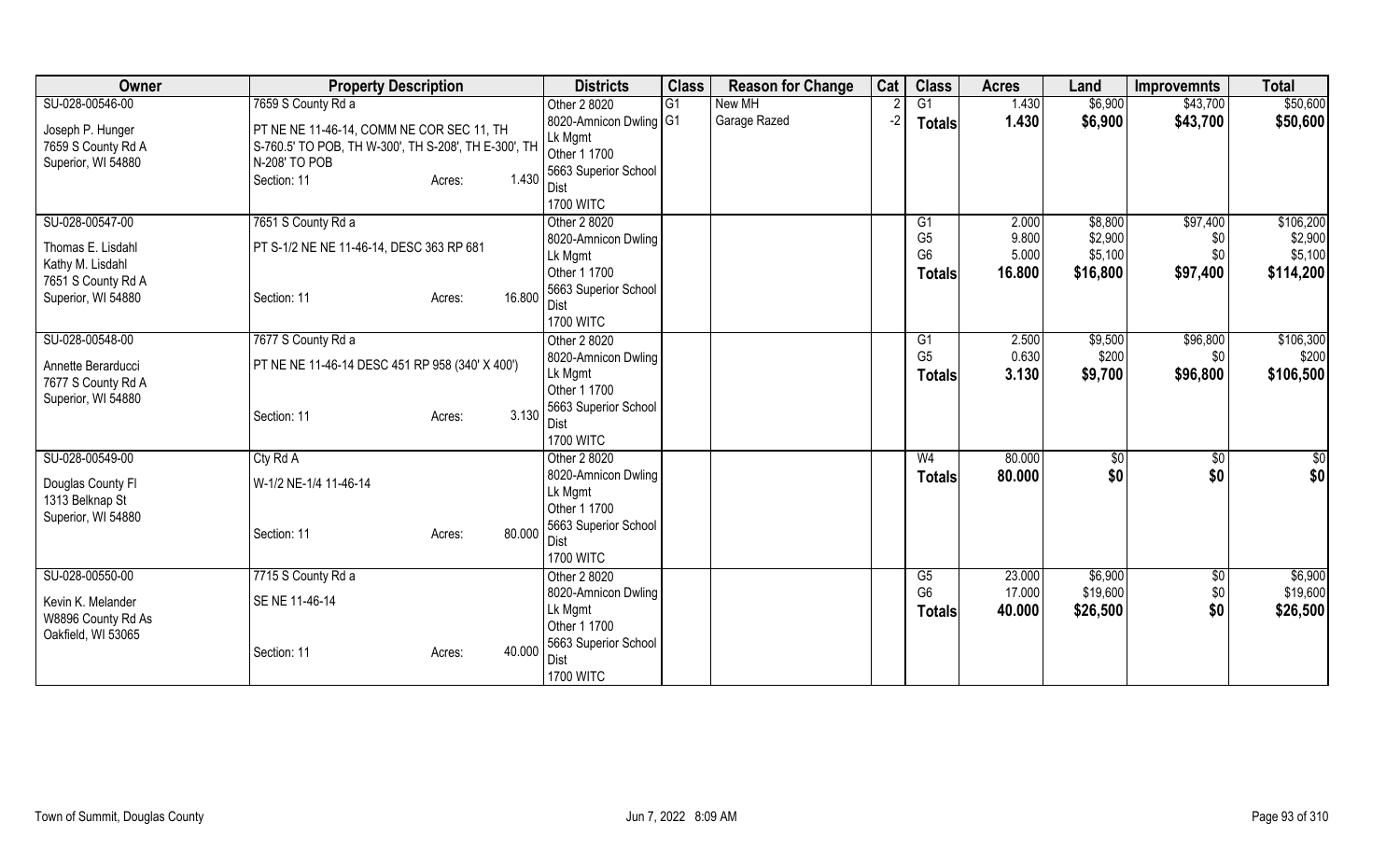| Owner                       | <b>Property Description</b>    |                   | <b>Districts</b>               | <b>Class</b> | <b>Reason for Change</b> | Cat | <b>Class</b>         | <b>Acres</b> | Land     | <b>Improvemnts</b> | <b>Total</b> |
|-----------------------------|--------------------------------|-------------------|--------------------------------|--------------|--------------------------|-----|----------------------|--------------|----------|--------------------|--------------|
| SU-028-00551-00             | Cty Rd A                       |                   | Other 2 8020                   |              |                          |     | W <sub>4</sub>       | 160.000      | \$0      | $\sqrt{$0}$        | $\sqrt{50}$  |
| Douglas County Fl           | NW-1/4 11-46-14                |                   | 8020-Amnicon Dwling            |              |                          |     | <b>Totals</b>        | 160.000      | \$0      | \$0                | \$0          |
| 1313 Belknap St             |                                |                   | Lk Mgmt                        |              |                          |     |                      |              |          |                    |              |
| Superior, WI 54880          |                                |                   | Other 1 1700                   |              |                          |     |                      |              |          |                    |              |
|                             | Section: 11                    | 160.000<br>Acres: | 5663 Superior School           |              |                          |     |                      |              |          |                    |              |
|                             |                                |                   | Dist                           |              |                          |     |                      |              |          |                    |              |
|                             |                                |                   | <b>1700 WITC</b>               |              |                          |     |                      |              |          |                    |              |
| SU-028-00552-00             | Cty Rd A                       |                   | Other 2 8020                   |              |                          |     | W <sub>4</sub>       | 80.000       | \$0      | $\frac{1}{6}$      | \$0          |
| Douglas County Fl           | N-1/2 SW-1/4 11-46-14          |                   | 8020-Amnicon Dwling            |              |                          |     | <b>Totals</b>        | 80.000       | \$0      | \$0                | \$0          |
| 1313 Belknap St             |                                |                   | Lk Mgmt                        |              |                          |     |                      |              |          |                    |              |
| Superior, WI 54880          |                                |                   | Other 1 1700                   |              |                          |     |                      |              |          |                    |              |
|                             | Section: 11                    | 80.000<br>Acres:  | 5663 Superior School           |              |                          |     |                      |              |          |                    |              |
|                             |                                |                   | Dist                           |              |                          |     |                      |              |          |                    |              |
|                             |                                |                   | <b>1700 WITC</b>               |              |                          |     |                      |              |          |                    |              |
| SU-028-00553-00             | Michesky Rd                    |                   | Other 2 8020                   |              |                          |     | W4                   | 40.000       | \$0      | $\sqrt[6]{3}$      | \$0          |
| Douglas County Fl           | SW SW 11-46-14                 |                   | 8020-Amnicon Dwling            |              |                          |     | <b>Totals</b>        | 40.000       | \$0      | \$0                | \$0          |
| 1313 Belknap St             |                                |                   | Lk Mgmt                        |              |                          |     |                      |              |          |                    |              |
| Superior, WI 54880          |                                |                   | Other 1 1700                   |              |                          |     |                      |              |          |                    |              |
|                             | Section: 11                    | 40.000<br>Acres:  | 5663 Superior School           |              |                          |     |                      |              |          |                    |              |
|                             |                                |                   | Dist<br><b>1700 WITC</b>       |              |                          |     |                      |              |          |                    |              |
| SU-028-00554-00             |                                |                   | Other 2 8020                   |              |                          |     |                      | 2.000        | \$8,800  | \$21,900           | \$30,700     |
|                             | 4205 E Milchesky Rd            |                   |                                |              |                          |     | G1<br>G <sub>5</sub> | 22.000       | \$7,700  |                    | \$7,700      |
| Jason R. Van Ert            | SE SW 11-46-14 DESC 416 RP 709 |                   | 8020-Amnicon Dwling<br>Lk Mgmt |              |                          |     | G <sub>6</sub>       | 16.000       | \$16,400 | \$0<br>\$0         | \$16,400     |
| c/o Robert G. Van Ert       |                                |                   | Other 1 1700                   |              |                          |     |                      | 40.000       |          |                    | \$54,800     |
| 3526 E First St Superior WI |                                |                   | 5663 Superior School           |              |                          |     | <b>Totals</b>        |              | \$32,900 | \$21,900           |              |
| 4205 E Milchesky Rd         | Section: 11                    | 40.000<br>Acres:  | Dist                           |              |                          |     |                      |              |          |                    |              |
| Superior, WI 54880          |                                |                   | <b>1700 WITC</b>               |              |                          |     |                      |              |          |                    |              |
| SU-028-00555-00             | 7821 S County Rd a             |                   | Other 2 8020                   |              |                          |     | G2                   | 2.000        | \$8,000  | \$13,200           | \$21,200     |
|                             |                                |                   | 8020-Amnicon Dwling            |              |                          |     | G <sub>5</sub>       | 15.000       | \$4,200  | \$0                | \$4,200      |
| Drift Dodgers Inc           | N-1/2 NE SE 11-46-14           |                   | Lk Mgmt                        |              |                          |     | G <sub>6</sub>       | 3.000        | \$3,000  | \$0                | \$3,000      |
| c/o Brian Conley            |                                |                   | Other 1 1700                   |              |                          |     | Totals               | 20.000       | \$15,200 | \$13,200           | \$28,400     |
| 6693 S Lien Rd              |                                |                   | 5663 Superior School           |              |                          |     |                      |              |          |                    |              |
| South Range, WI 54874       | Section: 11                    | 20.000<br>Acres:  | Dist                           |              |                          |     |                      |              |          |                    |              |
|                             |                                |                   | <b>1700 WITC</b>               |              |                          |     |                      |              |          |                    |              |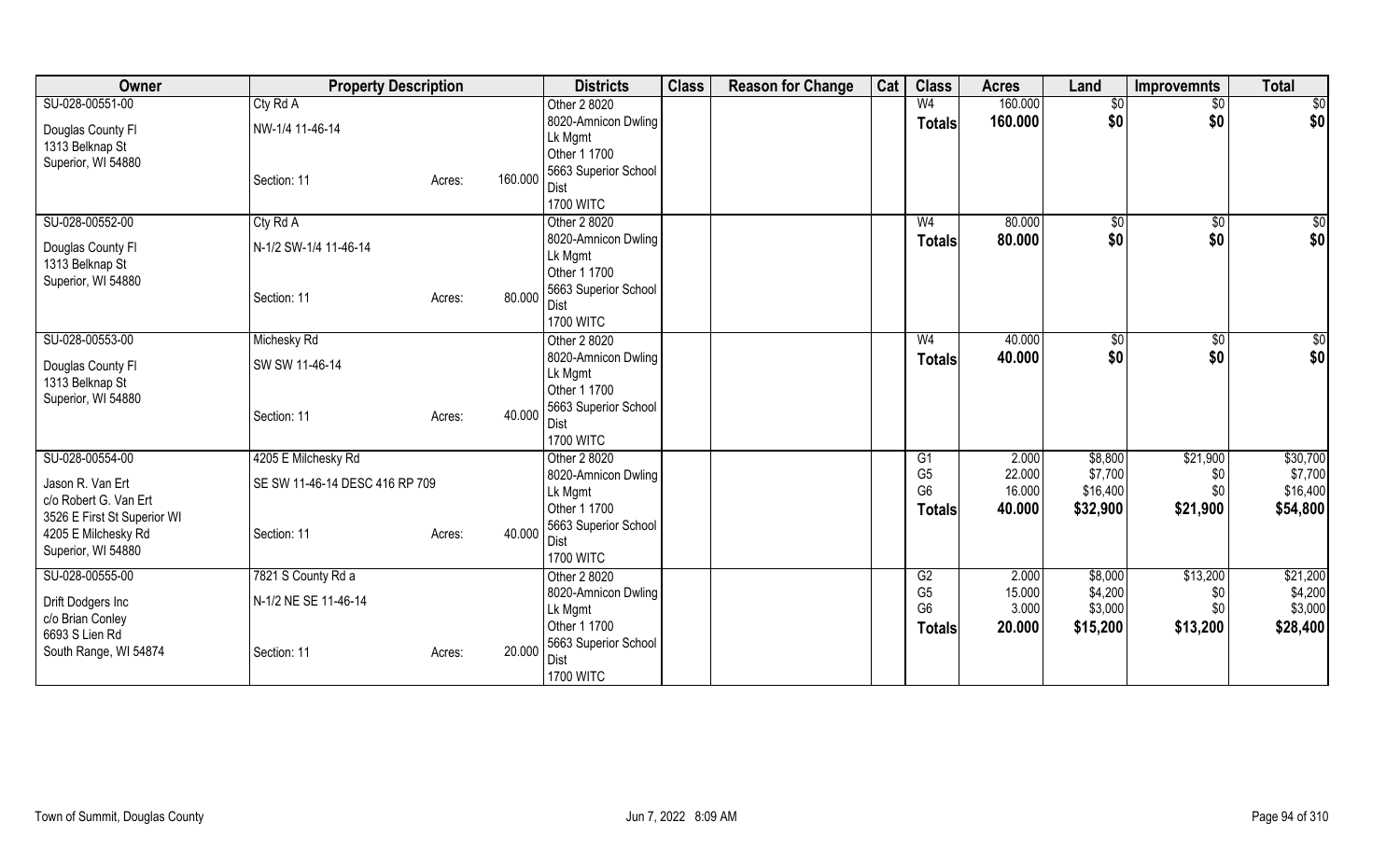| Owner                                  | <b>Property Description</b>                    |        | <b>Districts</b>             | <b>Class</b> | <b>Reason for Change</b>    | Cat | <b>Class</b>   | <b>Acres</b> | Land     | <b>Improvemnts</b> | <b>Total</b> |
|----------------------------------------|------------------------------------------------|--------|------------------------------|--------------|-----------------------------|-----|----------------|--------------|----------|--------------------|--------------|
| SU-028-00556-00                        | 7879 S County Rd a                             |        | Other 2 8020                 | G1           | Correct acreage after split |     | G1             | 5.130        | \$13,000 | \$63,300           | \$76,300     |
| Michael E. Sternberg                   | LOT 1 CSM 1457 VOL 11 PGS 113-114; PT S-1/2 NE |        | 8020-Amnicon Dwling          |              |                             |     | <b>Totals</b>  | 5.130        | \$13,000 | \$63,300           | \$76,300     |
| Belinda M. Sternberg                   | SE 11-46-14                                    |        | Lk Mgmt                      |              |                             |     |                |              |          |                    |              |
| 8077 S Dowling Lake Rd                 |                                                |        | Other 1 1700                 |              |                             |     |                |              |          |                    |              |
| Superior, WI 54880                     | Section: 11<br>Acres:                          | 5.130  | 5663 Superior School         |              |                             |     |                |              |          |                    |              |
|                                        |                                                |        | Dist<br><b>1700 WITC</b>     |              |                             |     |                |              |          |                    |              |
| SU-028-00556-01                        | None                                           |        | Other 2 8020                 |              |                             |     | G6             | 10.000       | \$9,000  | \$0                | \$9,000      |
|                                        |                                                |        | 8020-Amnicon Dwling          |              |                             |     |                | 10.000       | \$9,000  | \$0                | \$9,000      |
| Bryan M. Hudacek                       | PT S-1/2 NE SE 11-46-14 AS DESC'D #852193 EX   |        | Lk Mgmt                      |              |                             |     | <b>Totals</b>  |              |          |                    |              |
| Sherise M. Hudacek                     | <b>CSM 1457</b>                                |        | Other 1 1700                 |              |                             |     |                |              |          |                    |              |
| 7875 S County Rd A                     |                                                |        | 5663 Superior School         |              |                             |     |                |              |          |                    |              |
| Superior, WI 54880                     | Section: 11<br>Acres:                          | 10.000 | Dist                         |              |                             |     |                |              |          |                    |              |
|                                        |                                                |        | <b>1700 WITC</b>             |              |                             |     |                |              |          |                    |              |
| SU-028-00557-00                        | 7875 S County Rd a                             |        | Other 2 8020                 |              |                             |     | G1             | 2.540        | \$9,500  | \$158,800          | \$168,300    |
|                                        | PT S-1/2 NE SE 11-46-14, DESC 333 RP 493       |        | 8020-Amnicon Dwling          |              |                             |     | G <sub>5</sub> | 2.500        | \$900    | \$0                | \$900        |
| Bryan M. Hudacek<br>7875 S County Rd A |                                                |        | Lk Mgmt                      |              |                             |     | <b>Totals</b>  | 5.040        | \$10,400 | \$158,800          | \$169,200    |
| Superior, WI 54880                     |                                                |        | Other 1 1700                 |              |                             |     |                |              |          |                    |              |
|                                        | Section: 11<br>Acres:                          | 5.040  | 5663 Superior School         |              |                             |     |                |              |          |                    |              |
|                                        |                                                |        | Dist                         |              |                             |     |                |              |          |                    |              |
|                                        |                                                |        | <b>1700 WITC</b>             |              |                             |     |                |              |          |                    |              |
| SU-028-00558-00                        | Michesky Rd                                    |        | Other 2 8020                 |              |                             |     | W <sub>4</sub> | 40.000       | \$0      | \$0                | \$0          |
| Douglas County Fl                      | NW SE 11-46-14                                 |        | 8020-Amnicon Dwling          |              |                             |     | <b>Totals</b>  | 40.000       | \$0      | \$0                | \$0          |
| 1313 Belknap St                        |                                                |        | Lk Mgmt<br>Other 1 1700      |              |                             |     |                |              |          |                    |              |
| Superior, WI 54880                     |                                                |        |                              |              |                             |     |                |              |          |                    |              |
|                                        | Section: 11<br>Acres:                          | 40.000 | 5663 Superior School<br>Dist |              |                             |     |                |              |          |                    |              |
|                                        |                                                |        | <b>1700 WITC</b>             |              |                             |     |                |              |          |                    |              |
| SU-028-00559-00                        | 4295 E Milchesky Rd                            |        | Other 2 8020                 |              |                             |     | G1             | 2.000        | \$8,800  | \$111,700          | \$120,500    |
|                                        |                                                |        | 8020-Amnicon Dwling          |              |                             |     | G <sub>5</sub> | 7.000        | \$2,500  | \$0                | \$2,500      |
| Francis J. Van Ert                     | SW SE 11-46-14, EX W-330'                      |        | Lk Mgmt                      |              |                             |     | G <sub>6</sub> | 21.000       | \$21,500 | \$0                | \$21,500     |
| Susan Van Ert                          |                                                |        | Other 1 1700                 |              |                             |     | <b>Totals</b>  | 30.000       | \$32,800 | \$111,700          | \$144,500    |
| 4295 E Milchesky Rd                    |                                                |        | 5663 Superior School         |              |                             |     |                |              |          |                    |              |
| Superior, WI 54880                     | Section: 11<br>Acres:                          | 30.000 | Dist                         |              |                             |     |                |              |          |                    |              |
|                                        |                                                |        | <b>1700 WITC</b>             |              |                             |     |                |              |          |                    |              |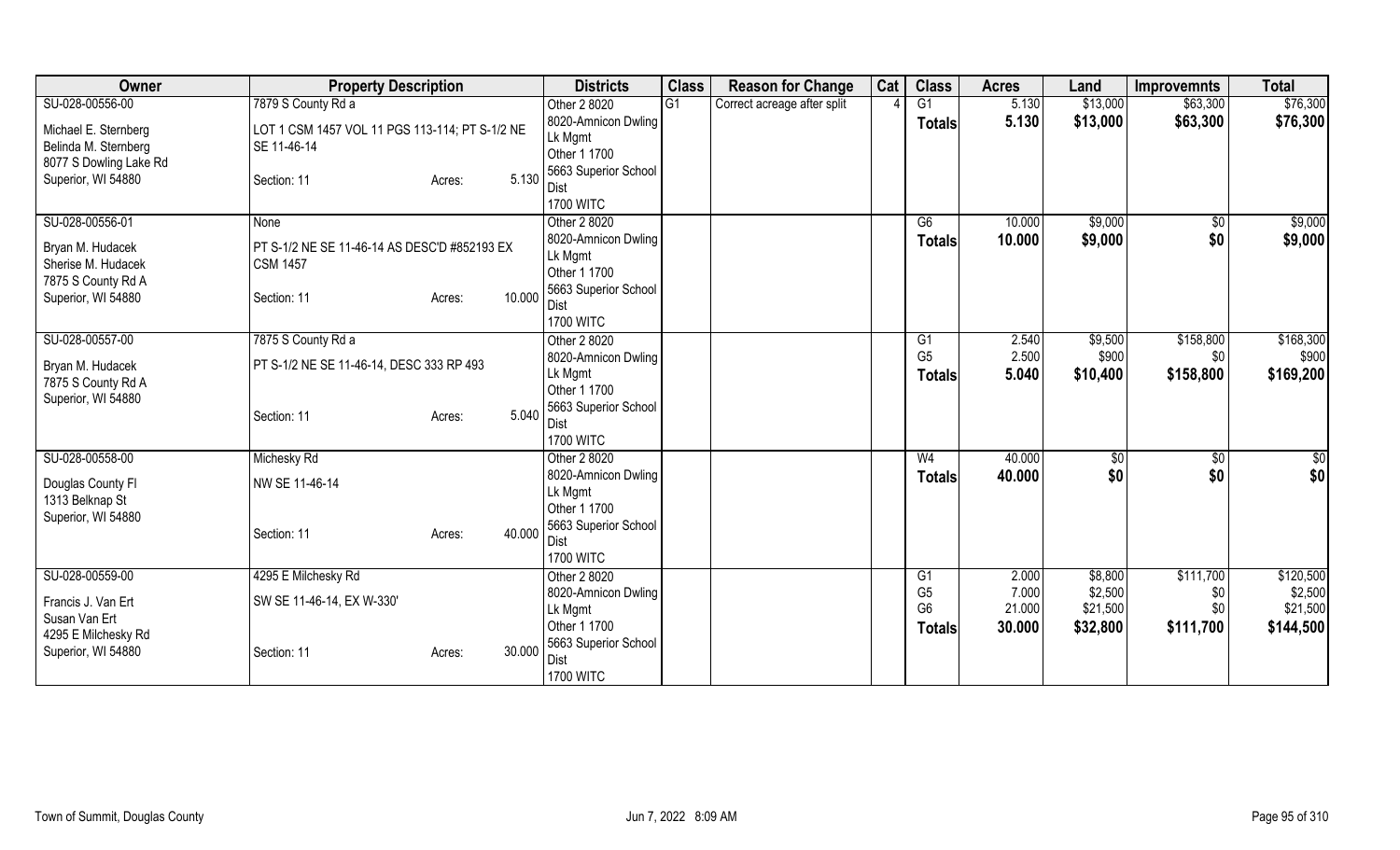| Owner                     | <b>Property Description</b>                          | <b>Districts</b>               | <b>Class</b> | <b>Reason for Change</b> | Cat | <b>Class</b>                     | <b>Acres</b>   | Land               | <b>Improvemnts</b> | <b>Total</b>       |
|---------------------------|------------------------------------------------------|--------------------------------|--------------|--------------------------|-----|----------------------------------|----------------|--------------------|--------------------|--------------------|
| SU-028-00559-01           | 4211 E Milchesky Rd                                  | Other 2 8020                   |              |                          |     | G1                               | 2.000          | \$8,800            | \$148,300          | \$157,100          |
| Shane P. Carignan         | W-330' SW SE, 11-46-14                               | 8020-Amnicon Dwling            |              |                          |     | G <sub>5</sub>                   | 2.500          | \$800              | \$0                | \$800              |
| Holly J. Carignan         |                                                      | Lk Mgmt                        |              |                          |     | G <sub>6</sub>                   | 5.500          | \$5,600            | \$0                | \$5,600            |
| 4211 E Milchesky Rd       |                                                      | Other 1 1700                   |              |                          |     | <b>Totals</b>                    | 10.000         | \$15,200           | \$148,300          | \$163,500          |
| Superior, WI 54880        | 10.000<br>Section: 11<br>Acres:                      | 5663 Superior School           |              |                          |     |                                  |                |                    |                    |                    |
|                           |                                                      | Dist                           |              |                          |     |                                  |                |                    |                    |                    |
|                           |                                                      | <b>1700 WITC</b>               |              |                          |     |                                  |                |                    |                    |                    |
| SU-028-00561-00           | 7905 S County Rd a                                   | Other 2 8020                   |              |                          |     | G <sub>1</sub><br>G <sub>5</sub> | 2.000<br>5.000 | \$8,800<br>\$1,500 | \$30,000           | \$38,800           |
| Evonne R. Bodahl          | N-429' SE SE 11-46-14                                | 8020-Amnicon Dwling            |              |                          |     | G <sub>6</sub>                   | 6.000          | \$6,200            | \$0<br>\$0         | \$1,500<br>\$6,200 |
| 7905 S County Rd A        |                                                      | Lk Mgmt<br>Other 1 1700        |              |                          |     |                                  | 13.000         |                    |                    |                    |
| Superior, WI 54880        |                                                      | 5663 Superior School           |              |                          |     | <b>Totals</b>                    |                | \$16,500           | \$30,000           | \$46,500           |
|                           | 13.000<br>Section: 11<br>Acres:                      | Dist                           |              |                          |     |                                  |                |                    |                    |                    |
|                           |                                                      | <b>1700 WITC</b>               |              |                          |     |                                  |                |                    |                    |                    |
| SU-028-00562-00           | 7959 S County Rd a                                   | Other 2 8020                   | IG1          | <b>MH</b>                |     | G1                               | 1.500          | \$7,200            | \$53,300           | \$60,500           |
|                           |                                                      | 8020-Amnicon Dwling            |              |                          |     | G <sub>5</sub>                   | 0.500          | \$200              | \$0                | \$200              |
| Kelsey L. Soleim          | E-264' OF N-1/2 S-1/2 SE SE 11-46-14                 | Lk Mgmt                        |              |                          |     | <b>Totals</b>                    | 2.000          | \$7,400            | \$53,300           | \$60,700           |
| 7959 S County Rd A        |                                                      | Other 1 1700                   |              |                          |     |                                  |                |                    |                    |                    |
| Superior, WI 54880        | 2.000                                                | 5663 Superior School           |              |                          |     |                                  |                |                    |                    |                    |
|                           | Section: 11<br>Acres:                                | Dist                           |              |                          |     |                                  |                |                    |                    |                    |
|                           |                                                      | <b>1700 WITC</b>               |              |                          |     |                                  |                |                    |                    |                    |
| SU-028-00563-00           | 7965 S County Rd a                                   | Other 2 8020                   |              |                          |     | G <sub>1</sub>                   | 3.440          | \$10,700           | \$10,100           | \$20,800           |
| Alan R. White             | PT SE SE 11-46-14; EX S-210', EX N-429', EX W-774.5' | 8020-Amnicon Dwling            |              |                          |     | G <sub>5</sub>                   | 3.000          | \$1,000            | \$0                | \$1,000            |
| 4530 E Pleasant View Rd   | & EX E-264' OF N-1/2 S-1/2 SE SE                     | Lk Mgmt                        |              |                          |     | Totals                           | 6.440          | \$11,700           | \$10,100           | \$21,800           |
| Superior, WI 54880        |                                                      | Other 1 1700                   |              |                          |     |                                  |                |                    |                    |                    |
|                           | 6.440<br>Section: 11<br>Acres:                       | 5663 Superior School           |              |                          |     |                                  |                |                    |                    |                    |
|                           |                                                      | Dist                           |              |                          |     |                                  |                |                    |                    |                    |
|                           |                                                      | <b>1700 WITC</b>               |              |                          |     |                                  |                |                    |                    |                    |
| SU-028-00563-01           | 4389 E Milchesky Rd                                  | Other 2 8020                   |              |                          |     | G2                               | 2.210          | \$8,800            | \$76,000           | \$84,800           |
| Pleasant View Storage LLC | PT S-1/2 S-1/2 SE SE, 11-46-14, COM SW CNR, TH       | 8020-Amnicon Dwling<br>Lk Mgmt |              |                          |     | <b>Totals</b>                    | 2.210          | \$8,800            | \$76,000           | \$84,800           |
| 1 Windsor                 | E-774.5' TO POB, TH N-210', TH E TO E LINE OF SE     | Other 1 1700                   |              |                          |     |                                  |                |                    |                    |                    |
| Superior, WI 54880        | SE, TH S TO SE CNR SE SE, TH W TO POB.               | 5663 Superior School           |              |                          |     |                                  |                |                    |                    |                    |
|                           | 2.210<br>Section: 11<br>Acres:                       | <b>Dist</b>                    |              |                          |     |                                  |                |                    |                    |                    |
|                           |                                                      | <b>1700 WITC</b>               |              |                          |     |                                  |                |                    |                    |                    |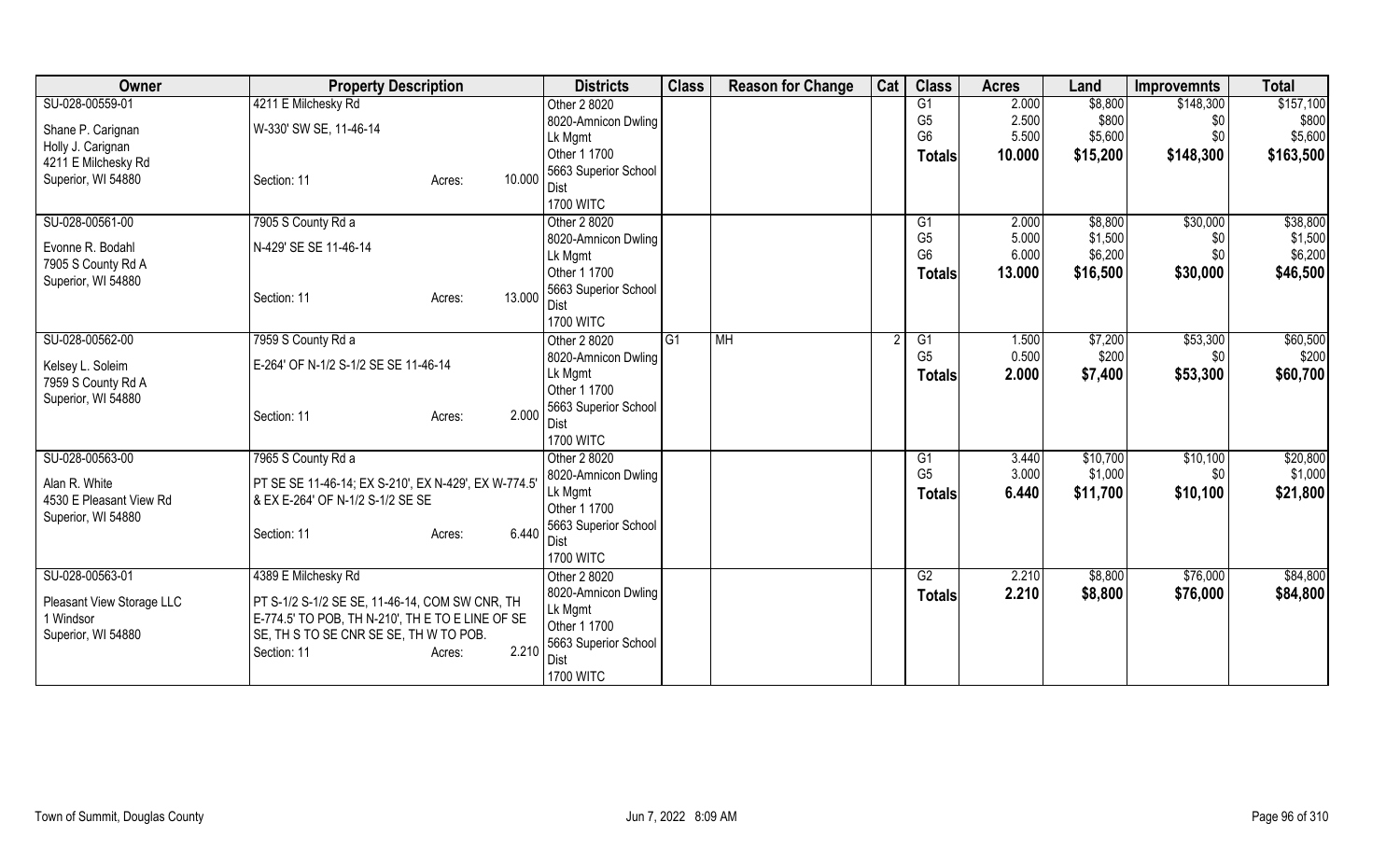| Owner                        | <b>Property Description</b>                         |                  | <b>Districts</b>     | <b>Class</b> | <b>Reason for Change</b> | Cat | <b>Class</b>   | <b>Acres</b> | Land     | <b>Improvemnts</b> | <b>Total</b> |
|------------------------------|-----------------------------------------------------|------------------|----------------------|--------------|--------------------------|-----|----------------|--------------|----------|--------------------|--------------|
| SU-028-00564-00              | 4341 E Milchesky Rd                                 |                  | Other 2 8020         |              |                          |     | G1             | 3.830        | \$11,300 | \$15,600           | \$26,900     |
| <b>Tri-Lakes Summit Park</b> | PT S-1/2 S-1/2 SE SE 11-46-14 DESC #875459, (263' X |                  | 8020-Amnicon Dwling  |              |                          |     | G <sub>5</sub> | 1.500        | \$500    | \$0                | \$500        |
| 7139 E Mikrot Rd             | 891')                                               |                  | Lk Mgmt              |              |                          |     | Totals         | 5.330        | \$11,800 | \$15,600           | \$27,400     |
| South Range, WI 54874        |                                                     |                  | Other 1 1700         |              |                          |     |                |              |          |                    |              |
|                              | Section: 11                                         | 5.330<br>Acres:  | 5663 Superior School |              |                          |     |                |              |          |                    |              |
|                              |                                                     |                  | Dist                 |              |                          |     |                |              |          |                    |              |
|                              |                                                     |                  | <b>1700 WITC</b>     |              |                          |     |                |              |          |                    |              |
| SU-028-00565-00              | 4319 E Milchesky Rd                                 |                  | Other 2 8020         |              |                          |     | G1             | 1.000        | \$5,500  | \$9,700            | \$15,200     |
| David P. Rasmussen Jr.       | PT SE SE, 11-46-14, COM SW CNR, TH E-511.5', TH     |                  | 8020-Amnicon Dwling  |              |                          |     | G <sub>5</sub> | 0.460        | \$100    | \$0                | \$100        |
| 7925 S Finn Point Rd         | N-891', TH W-511.5', TH S-891' TO POB.              |                  | Lk Mgmt              |              |                          |     | G <sub>6</sub> | 9.000        | \$6,300  | \$0                | \$6,300      |
| Superior, WI 54880           |                                                     |                  | Other 1 1700         |              |                          |     | <b>Totals</b>  | 10.460       | \$11,900 | \$9,700            | \$21,600     |
|                              | Section: 11                                         | 10.460<br>Acres: | 5663 Superior School |              |                          |     |                |              |          |                    |              |
|                              |                                                     |                  | Dist                 |              |                          |     |                |              |          |                    |              |
|                              |                                                     |                  | <b>1700 WITC</b>     |              |                          |     |                |              |          |                    |              |
| SU-028-00566-00              | Tri Lakes Rd                                        |                  | Other 2 8020         |              |                          |     | G5             | 3.500        | \$1,100  | \$0                | \$1,100      |
| Kenneth D. Stringer          | W-1/2 NE NE 12-46-14                                |                  | 8020-Amnicon Dwling  |              |                          |     | G <sub>6</sub> | 16.500       | \$19,000 | \$0                | \$19,000     |
| Sharon L. Stringer           |                                                     |                  | Lk Mgmt              |              |                          |     | Totals         | 20.000       | \$20,100 | \$0                | \$20,100     |
| 4681 E Tri Lakes Rd          |                                                     |                  | Other 1 1700         |              |                          |     |                |              |          |                    |              |
| Superior, WI 54880           | Section: 12                                         | 20.000<br>Acres: | 5663 Superior School |              |                          |     |                |              |          |                    |              |
|                              |                                                     |                  | <b>Dist</b>          |              |                          |     |                |              |          |                    |              |
|                              |                                                     |                  | <b>1700 WITC</b>     |              |                          |     |                |              |          |                    |              |
| SU-028-00567-00              | <b>Tri Lakes Rd</b>                                 |                  | Other 2 8020         |              |                          |     | G5             | 3.500        | \$1,100  | $\overline{50}$    | \$1,100      |
| Kenneth D. Stringer          | E-1/2 NE NE 12-46-14                                |                  | 8020-Amnicon Dwling  |              |                          |     | G <sub>6</sub> | 16.500       | \$19,000 | \$0                | \$19,000     |
| Sharon L. Stringer           |                                                     |                  | Lk Mgmt              |              |                          |     | <b>Totals</b>  | 20.000       | \$20,100 | \$0                | \$20,100     |
| 4681 E Tri Lakes Rd          |                                                     |                  | Other 1 1700         |              |                          |     |                |              |          |                    |              |
| Superior, WI 54880           | Section: 12                                         | 20.000<br>Acres: | 5663 Superior School |              |                          |     |                |              |          |                    |              |
|                              |                                                     |                  | Dist                 |              |                          |     |                |              |          |                    |              |
|                              |                                                     |                  | <b>1700 WITC</b>     |              |                          |     |                |              |          |                    |              |
| SU-028-00568-00              | <b>Tri Lakes Rd</b>                                 |                  | Other 2 8020         |              |                          |     | G5             | 22.000       | \$6,600  | \$0                | \$6,600      |
| Kenneth D. Stringer          | NW NE 12-46-14                                      |                  | 8020-Amnicon Dwling  |              |                          |     | G <sub>6</sub> | 18.000       | \$20,700 | \$0                | \$20,700     |
| Sharon L. Stringer           |                                                     |                  | Lk Mgmt              |              |                          |     | <b>Totals</b>  | 40.000       | \$27,300 | \$0                | \$27,300     |
| 4681 E Tri Lakes Rd          |                                                     |                  | Other 1 1700         |              |                          |     |                |              |          |                    |              |
| Superior, WI 54880           | Section: 12                                         | 40.000<br>Acres: | 5663 Superior School |              |                          |     |                |              |          |                    |              |
|                              |                                                     |                  | <b>Dist</b>          |              |                          |     |                |              |          |                    |              |
|                              |                                                     |                  | <b>1700 WITC</b>     |              |                          |     |                |              |          |                    |              |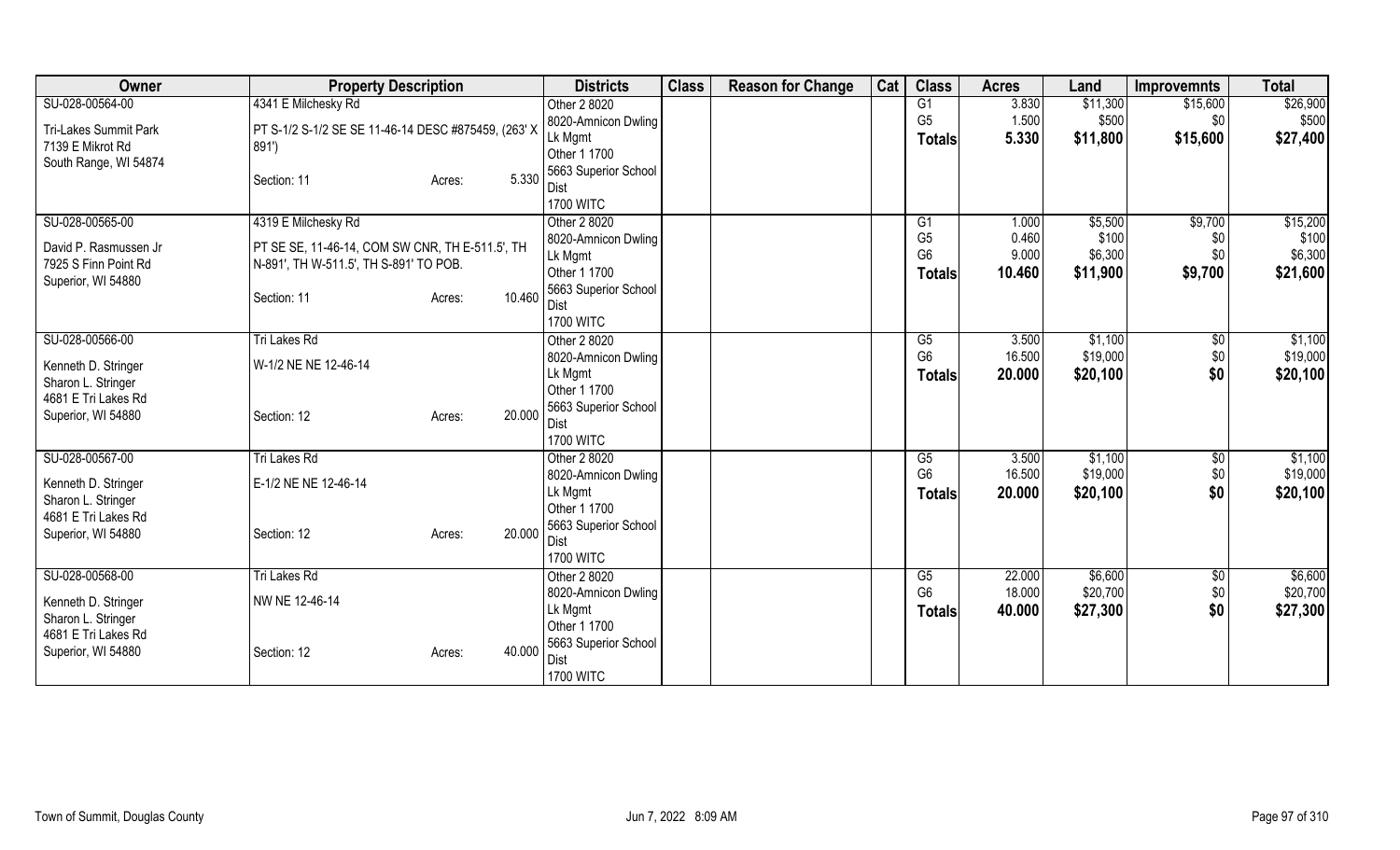| Owner                     | <b>Property Description</b>                     | <b>Districts</b>               | <b>Class</b> | <b>Reason for Change</b> | Cat | <b>Class</b>         | <b>Acres</b>   | Land             | <b>Improvemnts</b> | <b>Total</b>     |
|---------------------------|-------------------------------------------------|--------------------------------|--------------|--------------------------|-----|----------------------|----------------|------------------|--------------------|------------------|
| SU-028-00569-00           | Tri Lake Rd                                     | Other 2 8020                   |              |                          |     | G <sub>1</sub>       | 1.000          | \$31,500         | \$6,500            | \$38,000         |
| Jeremy J. Ruport          | PT SW NE 12-46-14; DESC'D AS PCL A PER MAP      | 8020-Amnicon Dwling            |              |                          |     | <b>Totals</b>        | 1.000          | \$31,500         | \$6,500            | \$38,000         |
| 4612 E Tri Lakes Rd       | 145/4 (1000' X 42')                             | Lk Mgmt                        |              |                          |     |                      |                |                  |                    |                  |
| Superior, WI 54880        |                                                 | Other 1 1700                   |              |                          |     |                      |                |                  |                    |                  |
|                           | 1.000<br>Section: 12<br>Acres:                  | 5663 Superior School           |              |                          |     |                      |                |                  |                    |                  |
|                           |                                                 | Dist                           |              |                          |     |                      |                |                  |                    |                  |
|                           |                                                 | <b>1700 WITC</b>               |              |                          |     |                      |                |                  |                    |                  |
| SU-028-00570-00           | 4613 E Tri Lakes Rd                             | Other 2 8020                   |              |                          |     | G <sub>1</sub>       | 1.500          | \$46,200         | \$129,200          | \$175,400        |
| Keith E. O'Brien          | PT SW NE 12-46-14; DESC AS PCLS B & W-1/2 PCL C | 8020-Amnicon Dwling            |              |                          |     | <b>Totals</b>        | 1.500          | \$46,200         | \$129,200          | \$175,400        |
| Sara B. O'Brien           | ON MAP FILED V 153 PG 460 (1000' X 63')         | Lk Mgmt<br>Other 1 1700        |              |                          |     |                      |                |                  |                    |                  |
| 8001 Tierneys Woods Curve |                                                 | 5663 Superior School           |              |                          |     |                      |                |                  |                    |                  |
| Bloomington, MN 55438     | 1.500<br>Section: 12<br>Acres:                  | Dist                           |              |                          |     |                      |                |                  |                    |                  |
|                           |                                                 | <b>1700 WITC</b>               |              |                          |     |                      |                |                  |                    |                  |
| SU-028-00571-00           | 4619 E Tri Lakes Rd                             | Other 2 8020                   |              |                          |     | G <sub>1</sub>       | 1.500          | \$37,300         | \$68,100           | \$105,400        |
|                           |                                                 | 8020-Amnicon Dwling            |              |                          |     | Totals               | 1.500          | \$37,300         | \$68,100           | \$105,400        |
| Keith E. O'Brien          | PT SW NE 12-46-14; DESC'D AS PCL D & THE E-1/2  | Lk Mgmt                        |              |                          |     |                      |                |                  |                    |                  |
| 8001 Tierneys Woods Curve | PCL C PER MAP V 153/ P 61 (1000' X 63')         | Other 1 1700                   |              |                          |     |                      |                |                  |                    |                  |
| Bloomington, MN 55438     |                                                 | 5663 Superior School           |              |                          |     |                      |                |                  |                    |                  |
|                           | 1.500<br>Section: 12<br>Acres:                  | Dist                           |              |                          |     |                      |                |                  |                    |                  |
|                           |                                                 | <b>1700 WITC</b>               |              |                          |     |                      |                |                  |                    |                  |
| SU-028-00572-00           | Tri Lake Rd                                     | Other 2 8020                   |              |                          |     | G1                   | 1.140          | \$16,700         | \$0                | \$16,700         |
| Keith E. O'Brien          | PT SW NE 12-46-14; DESC'D AS PCL E PER MAP V    | 8020-Amnicon Dwling            |              |                          |     | <b>Totals</b>        | 1.140          | \$16,700         | \$0                | \$16,700         |
| Sara B. O'Brien           | 143/ P 396 (1000' X 45')                        | Lk Mgmt                        |              |                          |     |                      |                |                  |                    |                  |
| 8001 Tierneys Woods Curve |                                                 | Other 1 1700                   |              |                          |     |                      |                |                  |                    |                  |
| Bloomington, MN 55438     | 1.140<br>Section: 12<br>Acres:                  | 5663 Superior School           |              |                          |     |                      |                |                  |                    |                  |
|                           |                                                 | Dist                           |              |                          |     |                      |                |                  |                    |                  |
|                           |                                                 | <b>1700 WITC</b>               |              |                          |     |                      |                |                  |                    |                  |
| SU-028-00574-00           | <b>Tri Lake Rd</b>                              | Other 2 8020                   |              |                          |     | G5<br>G <sub>6</sub> | 3.000<br>2.800 | \$900<br>\$3,200 | \$0<br>\$0         | \$900<br>\$3,200 |
| Kenneth D. Stringer       | PT SE NE 12-46-14, EX 311 DP 44                 | 8020-Amnicon Dwling<br>Lk Mgmt |              |                          |     |                      |                |                  |                    |                  |
| Sharon L. Stringer        |                                                 | Other 1 1700                   |              |                          |     | <b>Totals</b>        | 5.800          | \$4,100          | \$0                | \$4,100          |
| 4681 E Tri Lakes Rd       |                                                 | 5663 Superior School           |              |                          |     |                      |                |                  |                    |                  |
| Superior, WI 54880        | 5.800<br>Section: 12<br>Acres:                  | Dist                           |              |                          |     |                      |                |                  |                    |                  |
|                           |                                                 | <b>1700 WITC</b>               |              |                          |     |                      |                |                  |                    |                  |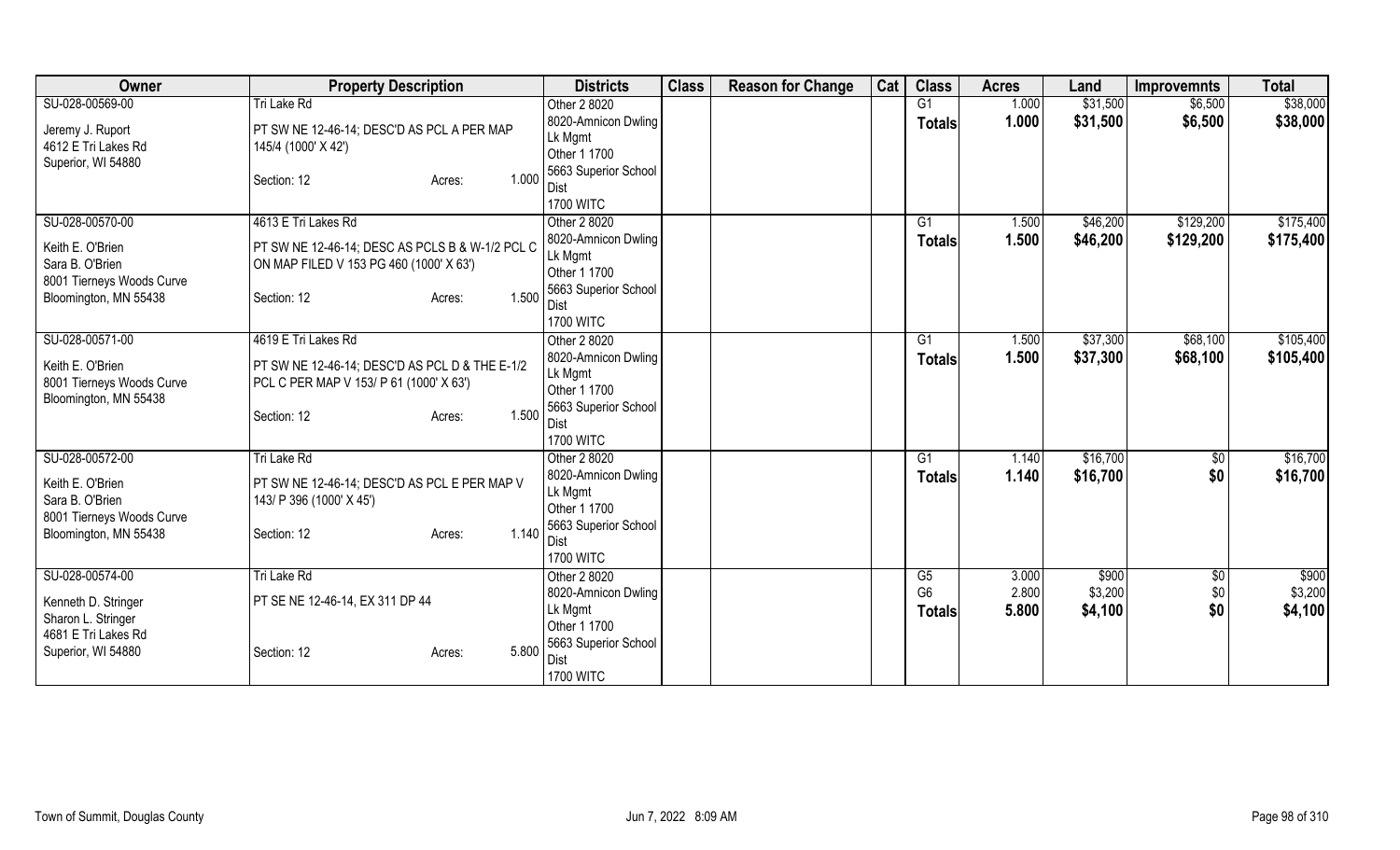| Owner                                            | <b>Property Description</b>                     |        | <b>Districts</b>               | <b>Class</b> | <b>Reason for Change</b> | Cat | <b>Class</b>         | <b>Acres</b>   | Land              | <b>Improvemnts</b> | <b>Total</b> |
|--------------------------------------------------|-------------------------------------------------|--------|--------------------------------|--------------|--------------------------|-----|----------------------|----------------|-------------------|--------------------|--------------|
| SU-028-00575-00                                  | 4681 E Tri Lakes Rd                             |        | Other 2 8020                   |              |                          |     | G <sub>1</sub>       | 4.000          | \$11,500          | \$230,400          | \$241,900    |
| Kenneth D. Stringer                              | PT SE NE 12-46-14 DESC 311 DP 44, EX 428 RP 664 |        | 8020-Amnicon Dwling            |              |                          |     | G <sub>5</sub>       | 5.630          | \$2,000           | \$0                | \$2,000      |
| Sharon L. Stringer                               |                                                 |        | Lk Mgmt                        |              |                          |     | G <sub>6</sub>       | 10.000         | \$12,000          | \$0                | \$12,000     |
| 4681 E Tri Lakes Rd                              |                                                 |        | Other 1 1700                   |              |                          |     | <b>Totals</b>        | 19.630         | \$25,500          | \$230,400          | \$255,900    |
| Superior, WI 54880                               | Section: 12<br>Acres:                           | 19.630 | 5663 Superior School           |              |                          |     |                      |                |                   |                    |              |
|                                                  |                                                 |        | Dist                           |              |                          |     |                      |                |                   |                    |              |
|                                                  |                                                 |        | <b>1700 WITC</b>               |              |                          |     |                      |                |                   |                    |              |
| SU-028-00575-01                                  | Tri Lake Rd                                     |        | Other 2 8020                   |              |                          |     | G1                   | 0.050          | \$3,600           | \$0                | \$3,600      |
| Gordon R. Atol                                   | PT SE NE, LYG SW OF TN RD 12-46-14, DESC 428 RP |        | 8020-Amnicon Dwling            |              |                          |     | <b>Totals</b>        | 0.050          | \$3,600           | \$0                | \$3,600      |
| 4952 Lester River Rd                             | 664                                             |        | Lk Mgmt                        |              |                          |     |                      |                |                   |                    |              |
| Duluth, MN 55804                                 |                                                 |        | Other 1 1700                   |              |                          |     |                      |                |                   |                    |              |
|                                                  | Section: 12<br>Acres:                           | 0.050  | 5663 Superior School           |              |                          |     |                      |                |                   |                    |              |
|                                                  |                                                 |        | <b>Dist</b>                    |              |                          |     |                      |                |                   |                    |              |
|                                                  |                                                 |        | <b>1700 WITC</b>               |              |                          |     |                      |                |                   |                    |              |
| SU-028-00578-00                                  | 7622 S County Rd a                              |        | Other 2 8020                   |              |                          |     | G1<br>G <sub>5</sub> | 3.000<br>2.000 | \$10,200<br>\$700 | \$61,600           | \$71,800     |
| Douglas L. Olson                                 | N-10 RDS OF NW NW 12-46-14                      |        | 8020-Amnicon Dwling<br>Lk Mgmt |              |                          |     |                      |                |                   | \$0                | \$700        |
| Joanne L. Hufnagle                               |                                                 |        | Other 1 1700                   |              |                          |     | <b>Totals</b>        | 5.000          | \$10,900          | \$61,600           | \$72,500     |
| 7622 S County Rd A                               |                                                 |        | 5663 Superior School           |              |                          |     |                      |                |                   |                    |              |
| Superior, WI 54880                               | Section: 12<br>Acres:                           | 5.000  | Dist                           |              |                          |     |                      |                |                   |                    |              |
|                                                  |                                                 |        | <b>1700 WITC</b>               |              |                          |     |                      |                |                   |                    |              |
| SU-028-00579-00                                  | 7638 S County Rd a                              |        | Other 2 8020                   |              |                          |     | G1                   | 3.000          | \$10,200          | \$53,500           | \$63,700     |
|                                                  |                                                 |        | 8020-Amnicon Dwling            |              |                          |     | G <sub>5</sub>       | 3.000          | \$1,100           | \$0                | \$1,100      |
| Bruce A. Corbin                                  | PT NW NW 12-46-14 DESC 580 RP 22-5 (12 RDS X 80 |        | Lk Mgmt                        |              |                          |     | <b>Totals</b>        | 6.000          | \$11,300          | \$53,500           | \$64,800     |
| 7638 S County Rd A                               | RDS)                                            |        | Other 1 1700                   |              |                          |     |                      |                |                   |                    |              |
| Superior, WI 54880                               |                                                 |        | 5663 Superior School           |              |                          |     |                      |                |                   |                    |              |
|                                                  | Section: 12<br>Acres:                           | 6.000  | Dist                           |              |                          |     |                      |                |                   |                    |              |
|                                                  |                                                 |        | <b>1700 WITC</b>               |              |                          |     |                      |                |                   |                    |              |
| SU-028-00580-00                                  | County Rd a                                     |        | Other 2 8020                   |              |                          |     | G1                   | 2.000          | \$8,800           | \$5,000            | \$13,800     |
|                                                  |                                                 |        | 8020-Amnicon Dwling            |              |                          |     | G <sub>5</sub>       | 8.000          | \$2,200           | \$0                | \$2,200      |
| Richard D. Clark et al                           | S-26 AC OF NW NW, 12-46-14, EX S-330'           |        | Lk Mgmt                        |              |                          |     | G <sub>6</sub>       | 6.000          | \$6,900           | \$0                | \$6,900      |
| c/o Amnicon A. Campground<br>4505 E Tri Lakes Rd |                                                 |        | Other 1 1700                   |              |                          |     | <b>Totals</b>        | 16.000         | \$17,900          | \$5,000            | \$22,900     |
| Superior, WI 54880                               |                                                 | 16.000 | 5663 Superior School           |              |                          |     |                      |                |                   |                    |              |
|                                                  | Section: 12<br>Acres:                           |        | Dist                           |              |                          |     |                      |                |                   |                    |              |
|                                                  |                                                 |        | <b>1700 WITC</b>               |              |                          |     |                      |                |                   |                    |              |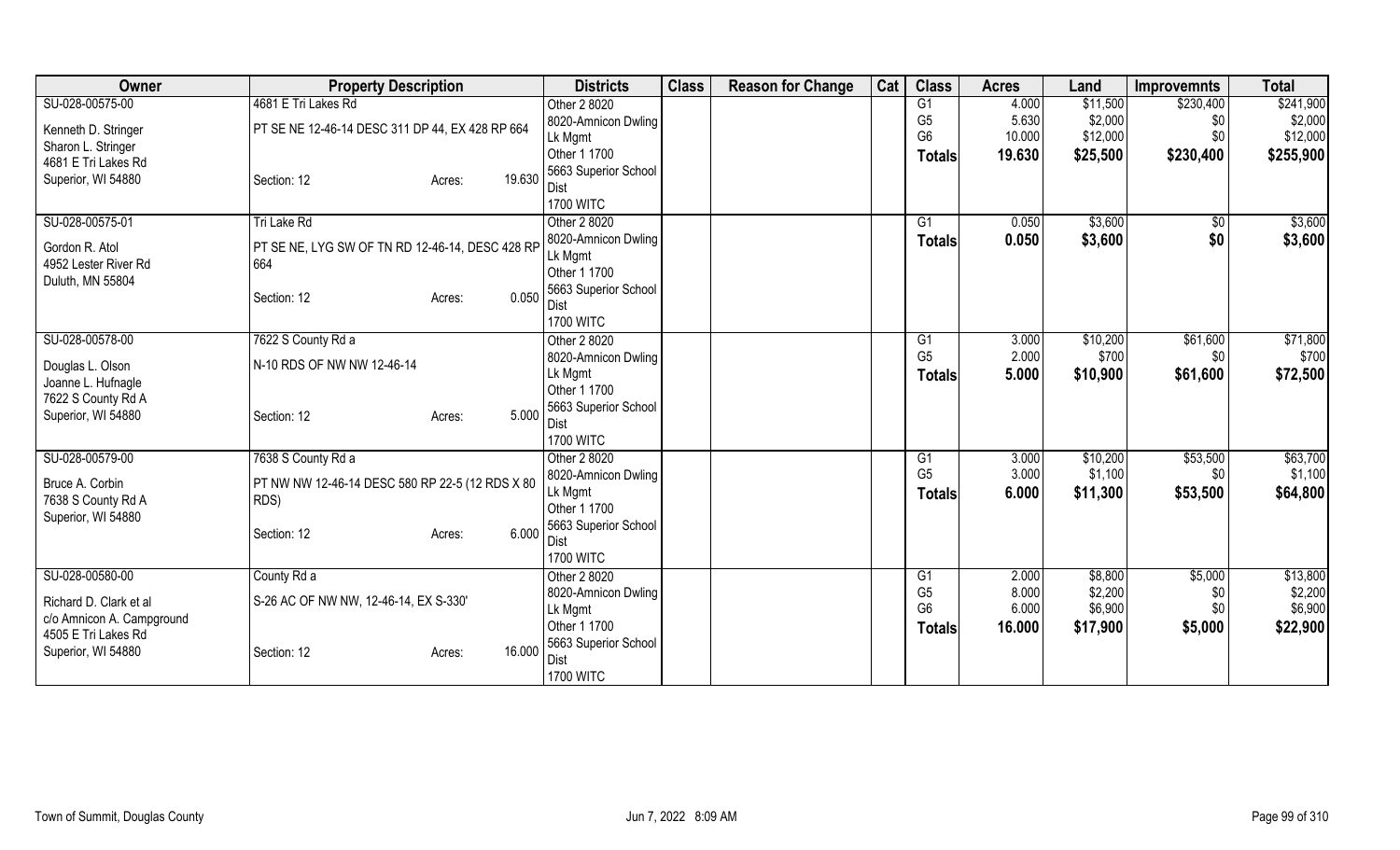| Owner              | <b>Property Description</b>                       | <b>Districts</b>        | <b>Class</b> | <b>Reason for Change</b> | Cat | <b>Class</b>         | <b>Acres</b>   | Land             | <b>Improvemnts</b> | <b>Total</b>          |
|--------------------|---------------------------------------------------|-------------------------|--------------|--------------------------|-----|----------------------|----------------|------------------|--------------------|-----------------------|
| SU-028-00580-01    | 7690 S County Rd a                                | Other 2 8020            |              |                          |     | G1                   | 2.000          | \$8,800          | \$235,200          | \$244,000             |
| Duane R. Wiberg    | S-330' OF NW NW, 12-46-14                         | 8020-Amnicon Dwling     |              |                          |     | G <sub>5</sub>       | 2.000          | \$600            | \$0                | \$600                 |
| 7690 S County Rd A |                                                   | Lk Mgmt                 |              |                          |     | G <sub>6</sub>       | 6.000          | \$4,200          | \$0                | \$4,200               |
| Superior, WI 54880 |                                                   | Other 1 1700            |              |                          |     | <b>Totals</b>        | 10.000         | \$13,600         | \$235,200          | \$248,800             |
|                    | 10.000<br>Section: 12<br>Acres:                   | 5663 Superior School    |              |                          |     |                      |                |                  |                    |                       |
|                    |                                                   | Dist                    |              |                          |     |                      |                |                  |                    |                       |
|                    |                                                   | <b>1700 WITC</b>        |              |                          |     |                      |                |                  |                    |                       |
| SU-028-00581-00    | Cty Rd A                                          | Other 2 8020            |              |                          |     | G1                   | 0.500          | \$2,800          | $\sqrt{6}$         | \$2,800               |
| Douglas L. Olson   | PT NW NW 12-46-14, COM 10 RDS S OF NW CNR NW      | 8020-Amnicon Dwling     |              |                          |     | G <sub>5</sub>       | 2.500          | \$700            | \$0                | \$700                 |
| Joanne L. Hufnagle | NW, TH E-80 RDS, TH S-6 RDS, TH W-80 RDS, TH N-6  | Lk Mgmt                 |              |                          |     | <b>Totals</b>        | 3.000          | \$3,500          | \$0                | \$3,500               |
| 7622 S County Rd A | RDS TO POB.                                       | Other 1 1700            |              |                          |     |                      |                |                  |                    |                       |
| Superior, WI 54880 | 3.000<br>Section: 12<br>Acres:                    | 5663 Superior School    |              |                          |     |                      |                |                  |                    |                       |
|                    |                                                   | Dist                    |              |                          |     |                      |                |                  |                    |                       |
|                    |                                                   | <b>1700 WITC</b>        |              |                          |     |                      |                |                  |                    |                       |
| SU-028-00582-00    | 7702 S County Rd a                                | Other 2 8020            |              |                          |     | G1<br>G <sub>2</sub> | 2.000<br>0.120 | \$8,800<br>\$700 | \$127,200          | \$136,000<br>\$26,100 |
| Daniel Larson      | PT SW NW 12-46-14 AS DESC 412:418, EX 301:444, EX | 8020-Amnicon Dwling     |              |                          |     | G <sub>5</sub>       | 21.000         | \$7,400          | \$25,400<br>\$0    | \$7,400               |
| 7702 S County Rd A | CSM 1416 VOL 1L PG 19-20, SEE 2020 BINDER FOR     | Lk Mgmt<br>Other 1 1700 |              |                          |     | G <sub>6</sub>       | 3.500          | \$3,600          | \$0                | \$3,600               |
| Superior, WI 54880 | <b>FULL DESC</b>                                  | 5663 Superior School    |              |                          |     |                      | 26.620         | \$20,500         | \$152,600          | \$173,100             |
|                    | 26.620<br>Section: 12<br>Acres:                   | Dist                    |              |                          |     | <b>Totals</b>        |                |                  |                    |                       |
|                    |                                                   | <b>1700 WITC</b>        |              |                          |     |                      |                |                  |                    |                       |
| SU-028-00582-01    | 4419 E Tri Lakes Rd                               | Other 2 8020            |              |                          |     | G2                   | 0.880          | \$4,800          | \$23,000           | \$27,800              |
|                    |                                                   | 8020-Amnicon Dwling     |              |                          |     | <b>Totals</b>        | 0.880          | \$4,800          | \$23,000           | \$27,800              |
| Daniel Larson      | LOT 1 CSM 1416 VOL 11 PG 19-20: PT SW NW          | Lk Mgmt                 |              |                          |     |                      |                |                  |                    |                       |
| 7702 S County Rd A | 12-46-14                                          | Other 1 1700            |              |                          |     |                      |                |                  |                    |                       |
| Superior, WI 54880 |                                                   | 5663 Superior School    |              |                          |     |                      |                |                  |                    |                       |
|                    | 0.880<br>Section: 12<br>Acres:                    | Dist                    |              |                          |     |                      |                |                  |                    |                       |
|                    |                                                   | <b>1700 WITC</b>        |              |                          |     |                      |                |                  |                    |                       |
| SU-028-00583-00    | Tri Lakes Rd                                      | Other 2 8020            |              |                          |     | G2                   | 0.500          | \$2,000          | \$0                | \$2,000               |
|                    |                                                   | 8020-Amnicon Dwling     |              |                          |     | <b>Totals</b>        | 0.500          | \$2,000          | \$0                | \$2,000               |
| Richard D. Clark   | PT SW NW 12-46-14 DESC 435 RP 610                 | Lk Mgmt                 |              |                          |     |                      |                |                  |                    |                       |
| Susan M. Clark     |                                                   | Other 1 1700            |              |                          |     |                      |                |                  |                    |                       |
| 8127 S County Rd A |                                                   | 5663 Superior School    |              |                          |     |                      |                |                  |                    |                       |
| Superior, WI 54880 | 0.500<br>Section: 12<br>Acres:                    | Dist                    |              |                          |     |                      |                |                  |                    |                       |
|                    |                                                   | <b>1700 WITC</b>        |              |                          |     |                      |                |                  |                    |                       |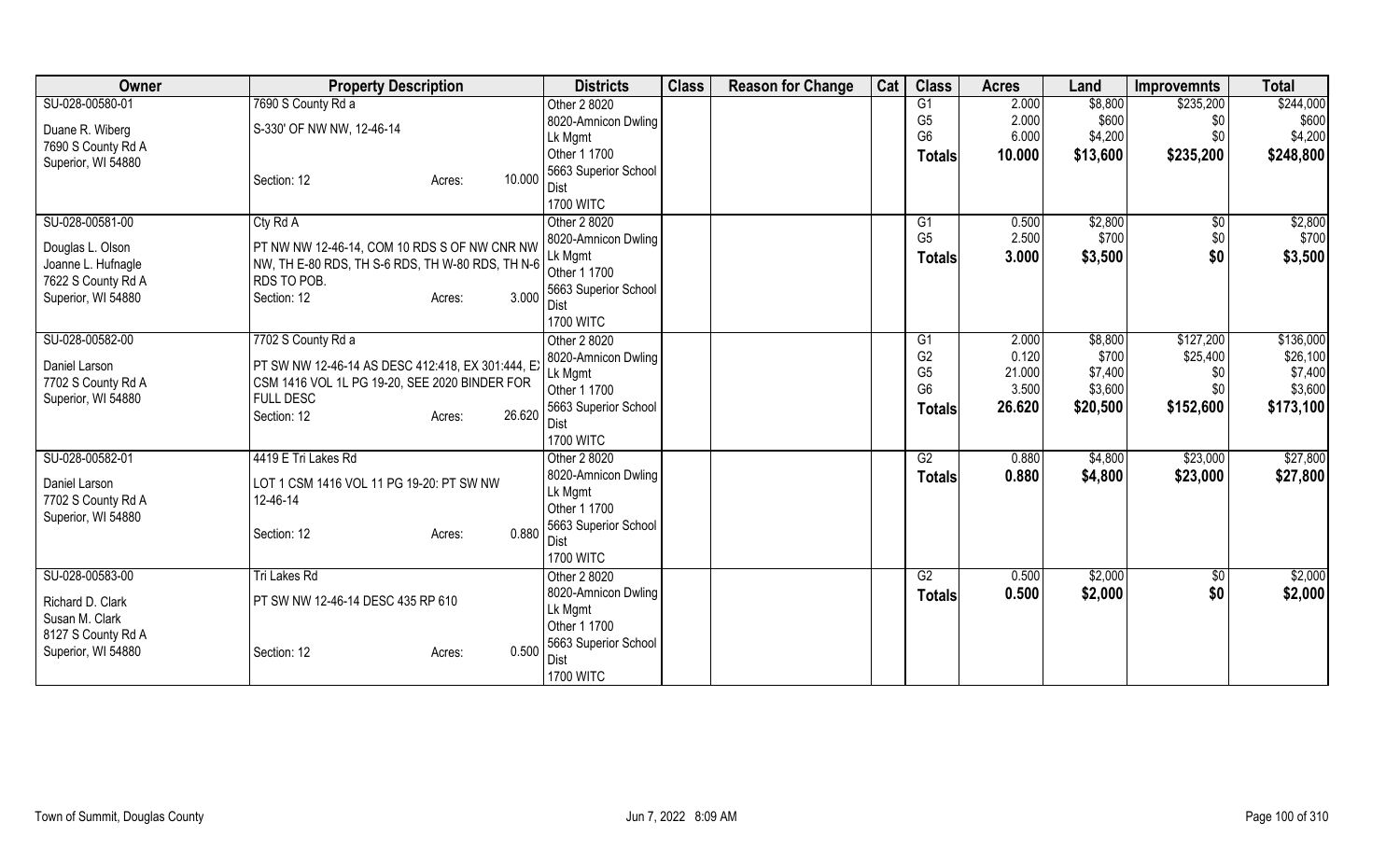| Owner               | <b>Property Description</b>                   |               | <b>Districts</b>     | <b>Class</b> | <b>Reason for Change</b> | Cat | <b>Class</b>   | <b>Acres</b> | Land     | <b>Improvemnts</b> | <b>Total</b> |
|---------------------|-----------------------------------------------|---------------|----------------------|--------------|--------------------------|-----|----------------|--------------|----------|--------------------|--------------|
| SU-028-00585-00     | 4449 E Tri Lakes Rd                           |               | Other 2 8020         |              |                          |     | G1             | 3.000        | \$27,500 | \$211,400          | \$238,900    |
| Jerod M. Lowney     | PT SW NW 12-46-14, AS DESC'D IN #807690.      |               | 8020-Amnicon Dwling  |              |                          |     | G <sub>5</sub> | 2.400        | \$700    | \$0                | \$700        |
| Tanya M. Lowney     |                                               | Lk Mgmt       |                      |              |                          |     | <b>Totals</b>  | 5.400        | \$28,200 | \$211,400          | \$239,600    |
| 4449 E Tri Lakes Rd |                                               |               | Other 1 1700         |              |                          |     |                |              |          |                    |              |
| Superior, WI 54880  | Section: 12<br>Acres:                         | 5.400         | 5663 Superior School |              |                          |     |                |              |          |                    |              |
|                     |                                               | Dist          |                      |              |                          |     |                |              |          |                    |              |
|                     |                                               |               | <b>1700 WITC</b>     |              |                          |     |                |              |          |                    |              |
| SU-028-00586-00     | 4425 E Tri Lakes Rd                           |               | Other 2 8020         |              |                          |     | G1             | 3.000        | \$22,700 | \$99,600           | \$122,300    |
| Richard E. Carlson  | PT SW NW 12-46-14                             |               | 8020-Amnicon Dwling  |              |                          |     | G <sub>5</sub> | 0.500        | \$200    | \$0                | \$200        |
| Johnna M. Carlson   |                                               | Lk Mgmt       |                      |              |                          |     | <b>Totals</b>  | 3.500        | \$22,900 | \$99,600           | \$122,500    |
| 4425 E Tri Lakes Rd |                                               |               | Other 1 1700         |              |                          |     |                |              |          |                    |              |
| Superior, WI 54880  | Section: 12<br>Acres:                         | 3.500         | 5663 Superior School |              |                          |     |                |              |          |                    |              |
|                     |                                               | Dist          | <b>1700 WITC</b>     |              |                          |     |                |              |          |                    |              |
| SU-028-00587-00     | 4469 E Tri Lakes Rd                           |               | Other 2 8020         |              |                          |     | G1             | 0.250        | \$6,500  | \$12,600           | \$19,100     |
|                     |                                               |               | 8020-Amnicon Dwling  |              |                          |     | G <sub>5</sub> | 0.250        | \$100    | \$0                | \$100        |
| Richard W. Raymond  | PT SW NW 12-46-14; DESC #749790               | Lk Mgmt       |                      |              |                          |     |                | 0.500        | \$6,600  | \$12,600           | \$19,200     |
| Sandra L. Raymond   |                                               |               | Other 1 1700         |              |                          |     | Totals         |              |          |                    |              |
| 4463 E Tri Lakes Rd |                                               |               | 5663 Superior School |              |                          |     |                |              |          |                    |              |
| Superior, WI 54880  | Section: 12<br>Acres:                         | 0.500<br>Dist |                      |              |                          |     |                |              |          |                    |              |
|                     |                                               |               | <b>1700 WITC</b>     |              |                          |     |                |              |          |                    |              |
| SU-028-00588-00     | 7794 S County Rd a                            |               | Other 2 8020         |              |                          |     | G2             | 1.000        | \$4,000  | \$111,100          | \$115,100    |
|                     |                                               |               | 8020-Amnicon Dwling  |              |                          |     | Totals         | 1.000        | \$4,000  | \$111,100          | \$115,100    |
| Richard D. Clark    | PT SW NW, 1A IN SW COR, 12-46-14, DESC 435 RP | Lk Mgmt       |                      |              |                          |     |                |              |          |                    |              |
| Susan M. Clark      | 610                                           |               | Other 1 1700         |              |                          |     |                |              |          |                    |              |
| 8127 S County Rd A  |                                               | 1.000         | 5663 Superior School |              |                          |     |                |              |          |                    |              |
| Superior, WI 54880  | Section: 12<br>Acres:                         | <b>Dist</b>   |                      |              |                          |     |                |              |          |                    |              |
|                     |                                               |               | <b>1700 WITC</b>     |              |                          |     |                |              |          |                    |              |
| SU-028-00589-00     | <b>Tri Lakes Rd</b>                           |               | Other 2 8020         |              |                          |     | X4             | 0.320        | \$0      | \$0                | \$0          |
| Town of Summit      | PT SW NW 12-46-14 DESC 264 DP 629             |               | 8020-Amnicon Dwling  |              |                          |     | <b>Totals</b>  | 0.320        | \$0      | \$0                | \$0          |
| 2731 E Milchesky Rd |                                               | Lk Mgmt       |                      |              |                          |     |                |              |          |                    |              |
| Foxboro, WI 54836   |                                               |               | Other 1 1700         |              |                          |     |                |              |          |                    |              |
|                     | Section: 12<br>Acres:                         | 0.320         | 5663 Superior School |              |                          |     |                |              |          |                    |              |
|                     |                                               | Dist          |                      |              |                          |     |                |              |          |                    |              |
|                     |                                               |               | <b>1700 WITC</b>     |              |                          |     |                |              |          |                    |              |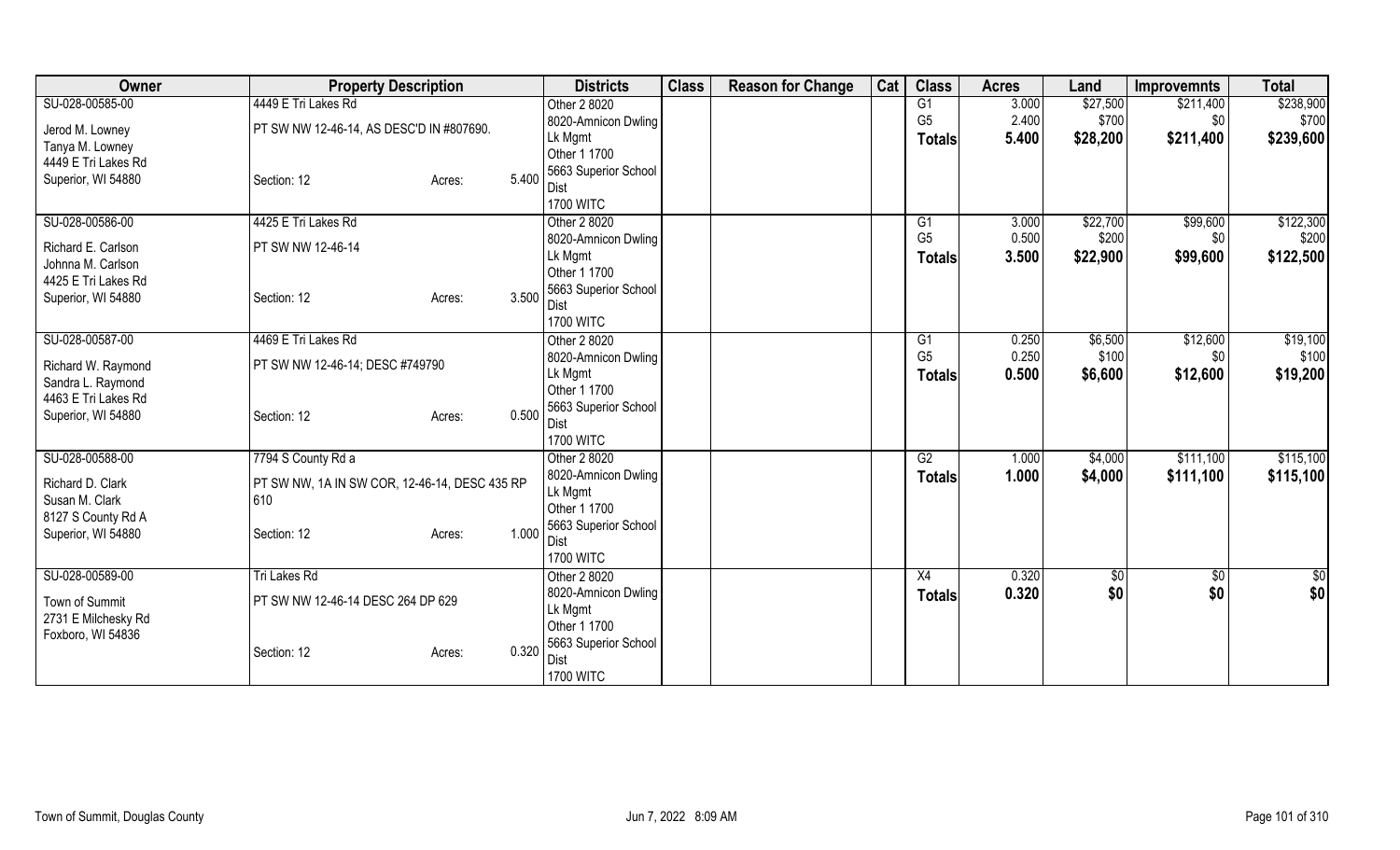| Owner                                    | <b>Property Description</b>                                                                  | <b>Districts</b>        | <b>Class</b> | <b>Reason for Change</b> | Cat | <b>Class</b>           | <b>Acres</b> | Land      | <b>Improvemnts</b> | <b>Total</b> |
|------------------------------------------|----------------------------------------------------------------------------------------------|-------------------------|--------------|--------------------------|-----|------------------------|--------------|-----------|--------------------|--------------|
| SU-028-00589-01                          | <b>Tri Lakes Rd</b>                                                                          | Other 2 8020            |              |                          |     | G1                     | 0.210        | \$1,300   | $\overline{50}$    | \$1,300      |
| Peter D Leadstrom Life Estate            | PT SE NW 12-46-14 COM NE CNR OF LOT 10, TH                                                   | 8020-Amnicon Dwling     |              |                          |     | G <sub>5</sub>         | 0.250        | \$100     | \$0                | \$100        |
| Peter D. Leadstrom III                   | W'LY ALG N LNS OF LOTS 10-13 TO NW CNR OF LOT                                                | Lk Mgmt                 |              |                          |     | <b>Totals</b>          | 0.460        | \$1,400   | \$0                | \$1,400      |
| 4477 E Tri Lakes Rd                      | 13, TH N-100', TH NE'LY-205.6', TH S-100' TO POB                                             | Other 1 1700            |              |                          |     |                        |              |           |                    |              |
| Superior, WI 54880                       | Section: 12<br>0.460<br>Acres:                                                               | 5663 Superior School    |              |                          |     |                        |              |           |                    |              |
|                                          |                                                                                              | Dist                    |              |                          |     |                        |              |           |                    |              |
|                                          |                                                                                              | <b>1700 WITC</b>        |              |                          |     |                        |              |           |                    |              |
| SU-028-00590-00                          | 4505 E Tri Lakes Rd                                                                          | Other 1 1700            |              |                          |     | G1                     | 0.700        | \$3,400   | \$104,000          | \$107,400    |
| A & C Real Estate Holdings, LLC          | NE NW & PT SE NW, 12-46-14, EX LOT 2 CSM #229                                                | 5663 Superior School    |              |                          |     | G <sub>2</sub>         | 22.130       | \$113,200 | \$262,000          | \$375,200    |
| 4505 E Tri Lakes Rd                      | VOL 2 PG 5 & EX PLAT OF TWIN PINES ADD                                                       | Dist                    |              |                          |     | G <sub>5</sub>         | 27.000       | \$8,100   | \$0                | \$8,100      |
| Superior, WI 54880                       |                                                                                              | <b>1700 WITC</b>        |              |                          |     | G <sub>6</sub>         | 8.000        | \$9,200   | \$0                | \$9,200      |
|                                          | 57.830<br>Section: 12<br>Acres:                                                              |                         |              |                          |     | Totals                 | 57.830       | \$133,900 | \$366,000          | \$499,900    |
| SU-028-00590-02                          | <b>Tri Lakes Rd</b>                                                                          | Other 2 8020            |              |                          |     | G1                     | 0.730        | \$3,800   | \$0                | \$3,800      |
|                                          |                                                                                              | 8020-Amnicon Dwling     |              |                          |     | Totals                 | 0.730        | \$3,800   | \$0                | \$3,800      |
| Mark C. Hellerud                         | PT SE NW, LOT 2 CM, VOL 2, PG 5 12-46-14 DESC 466                                            | Lk Mgmt                 |              |                          |     |                        |              |           |                    |              |
| Sharon L. Hellerud                       | RP 376                                                                                       | Other 1 1700            |              |                          |     |                        |              |           |                    |              |
| 4521 E Tri Lakes Rd                      |                                                                                              | 5663 Superior School    |              |                          |     |                        |              |           |                    |              |
| Superior, WI 54880                       | 0.730<br>Section: 12<br>Acres:                                                               | Dist                    |              |                          |     |                        |              |           |                    |              |
|                                          |                                                                                              | <b>1700 WITC</b>        |              |                          |     |                        |              |           |                    |              |
| SU-028-00590-03                          | <b>Tri Lakes Rd</b>                                                                          | Other 1 1700            |              |                          |     | $\overline{\text{G5}}$ | 0.089        | \$100     | $\sqrt{6}$         | \$100        |
|                                          |                                                                                              | 5663 Superior School    |              |                          |     | <b>Totals</b>          | 0.089        | \$100     | \$0                | \$100        |
| Richard W. Raymond                       | PT SE NW 12-46-14; COMM NW COR LOT 17, 1ST                                                   | Dist                    |              |                          |     |                        |              |           |                    |              |
| Sandra L. Raymond<br>4463 E Tri Lakes Rd | ADD TO TWIN PINES ADD, TH N-100', TH W TO W<br>LINE SE NW, TH S TO LAKE, TH E'LY ALONG SHORE | <b>1700 WITC</b>        |              |                          |     |                        |              |           |                    |              |
| Superior, WI 54880                       | 0.089<br>Section: 12                                                                         |                         |              |                          |     |                        |              |           |                    |              |
|                                          | Acres:                                                                                       |                         |              |                          |     |                        |              |           |                    |              |
| SU-028-00591-00                          | <b>Tri Lakes Rd</b>                                                                          | Other 2 8020            |              |                          |     | G1                     | 0.640        | \$3,500   | \$0                | \$3,500      |
| Margaret A. Jost                         | PT SE NW 12-46-14 DESC 410 RP 440                                                            | 8020-Amnicon Dwling     |              |                          |     | <b>Totals</b>          | 0.640        | \$3,500   | \$0                | \$3,500      |
| 4533 E Tri Lakes Rd                      |                                                                                              | Lk Mgmt<br>Other 1 1700 |              |                          |     |                        |              |           |                    |              |
| Superior, WI 54880                       |                                                                                              | 5663 Superior School    |              |                          |     |                        |              |           |                    |              |
|                                          | 0.640<br>Section: 12<br>Acres:                                                               | Dist                    |              |                          |     |                        |              |           |                    |              |
|                                          |                                                                                              | <b>1700 WITC</b>        |              |                          |     |                        |              |           |                    |              |
| SU-028-00592-00                          | <b>Tri Lakes Rd</b>                                                                          | Other 2 8020            |              |                          |     | G1                     | 0.320        | \$2,000   | \$300              | \$2,300      |
|                                          |                                                                                              | 8020-Amnicon Dwling     |              |                          |     |                        |              |           |                    |              |
| Richard W. Raymond                       | PT SE NW 12-46-14; BEG NW COR LOT 17, TH N-100',                                             | Lk Mgmt                 |              |                          |     | <b>Totals</b>          | 0.320        | \$2,000   | \$300              | \$2,300      |
| Sandra L. Raymond                        | TH NE'LY 154.2', TH S-100' TO NE COR LOT 15, TH                                              | Other 1 1700            |              |                          |     |                        |              |           |                    |              |
| 4463 E Tri Lakes Rd                      | SW'LY 154.2' TO POB                                                                          | 5663 Superior School    |              |                          |     |                        |              |           |                    |              |
| Superior, WI 54880                       | 0.320<br>Section: 12<br>Acres:                                                               | Dist                    |              |                          |     |                        |              |           |                    |              |
|                                          |                                                                                              | <b>1700 WITC</b>        |              |                          |     |                        |              |           |                    |              |
|                                          |                                                                                              |                         |              |                          |     |                        |              |           |                    |              |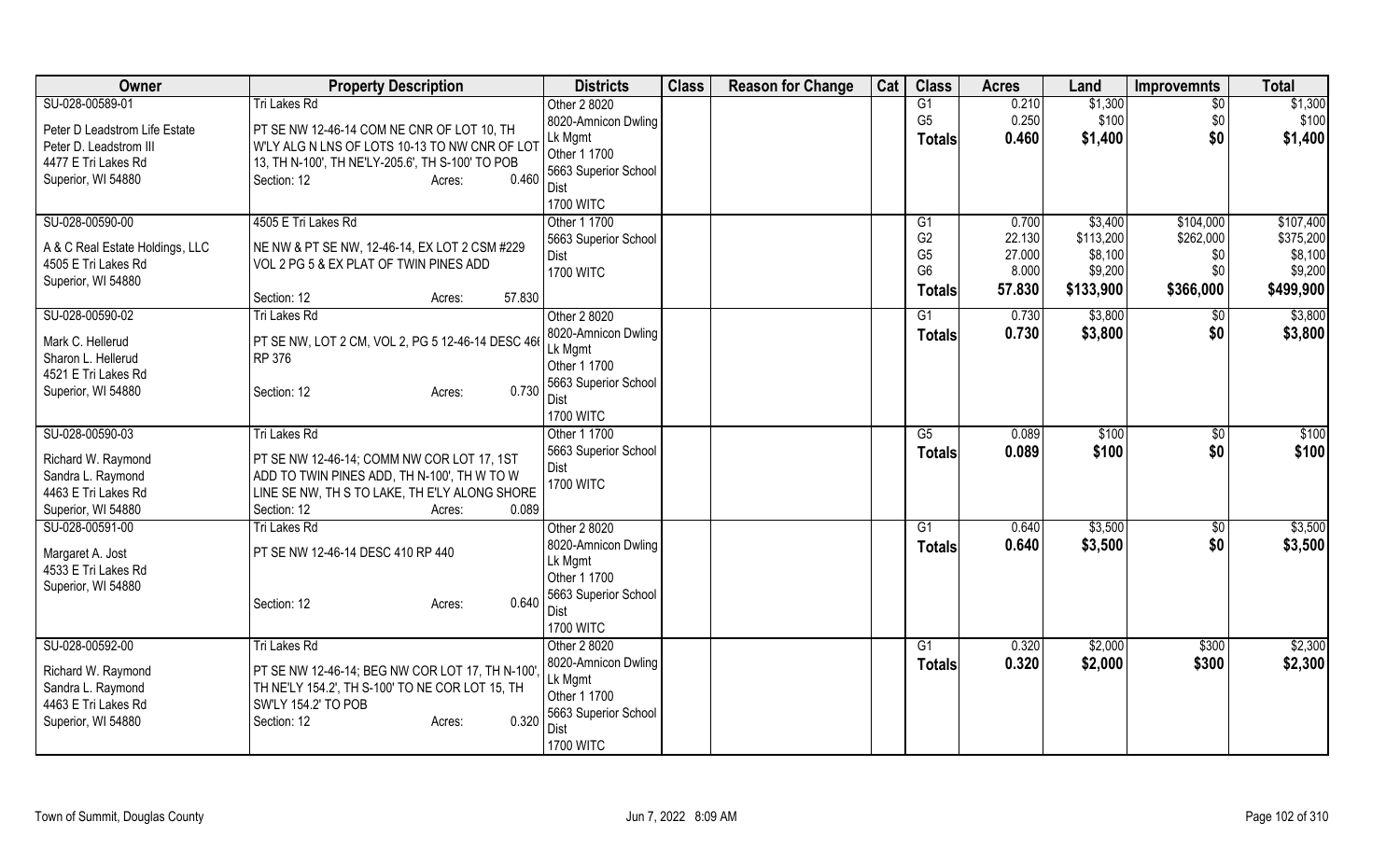| Owner                                                                  | <b>Property Description</b>                                                                                                                                            |                  | <b>Districts</b>                                                                                   | <b>Class</b> | <b>Reason for Change</b> | Cat | <b>Class</b>                     | <b>Acres</b>   | Land               | <b>Improvemnts</b> | <b>Total</b>       |
|------------------------------------------------------------------------|------------------------------------------------------------------------------------------------------------------------------------------------------------------------|------------------|----------------------------------------------------------------------------------------------------|--------------|--------------------------|-----|----------------------------------|----------------|--------------------|--------------------|--------------------|
| SU-028-00593-00                                                        | <b>Tri Lakes Rd</b>                                                                                                                                                    |                  | Other 2 8020                                                                                       |              |                          |     | G1                               | 0.100          | \$600              | $\sqrt{6}$         | \$600              |
| William M. Barnard<br>4696 E Tri Lakes Rd                              | PT SE NW 12-46-14 DESC 474 RP 797                                                                                                                                      |                  | 8020-Amnicon Dwling<br>Lk Mgmt                                                                     |              |                          |     | <b>Totals</b>                    | 0.100          | \$600              | \$0                | \$600              |
| Superior, WI 54880                                                     | Section: 12                                                                                                                                                            | 0.100<br>Acres:  | Other 1 1700<br>5663 Superior School<br>Dist<br><b>1700 WITC</b>                                   |              |                          |     |                                  |                |                    |                    |                    |
| SU-028-00597-00                                                        | 4511 E Copenhaugen Rd                                                                                                                                                  |                  | Other 2 8020                                                                                       |              |                          |     | G1                               | 2.000          | \$70,200           | \$150,300          | \$220,500          |
| Murray R. Johnson<br>Diana T. Johnson                                  | GOV'T LOT 4 12-46-14                                                                                                                                                   |                  | 8020-Amnicon Dwling<br>Lk Mgmt<br>Other 1 1700                                                     |              |                          |     | <b>Totals</b>                    | 2.000          | \$70,200           | \$150,300          | \$220,500          |
| 539 S Park Rd<br>Lagrange, IL 60525                                    | Section: 12                                                                                                                                                            | 2.000<br>Acres:  | 5663 Superior School<br>Dist<br><b>1700 WITC</b>                                                   |              |                          |     |                                  |                |                    |                    |                    |
| SU-028-00598-00                                                        | 4507 E Copenhaugen Rd                                                                                                                                                  |                  | Other 2 8020                                                                                       |              |                          |     | G1                               | 2.000          | \$70,500           | \$90,900           | \$161,400          |
| Murray R. Johnson<br>539 S Park Rd                                     | PT GOV'T LOT 4 12-46-14; DESC #847989                                                                                                                                  |                  | 8020-Amnicon Dwling<br>Lk Mgmt<br>Other 1 1700                                                     |              |                          |     | Totals                           | 2.000          | \$70,500           | \$90,900           | \$161,400          |
| Lagrange, IL 60525                                                     | Section: 12                                                                                                                                                            | 2.000<br>Acres:  | 5663 Superior School<br>Dist<br><b>1700 WITC</b>                                                   |              |                          |     |                                  |                |                    |                    |                    |
| SU-028-00605-00                                                        | 8001 S Dowling Lake Rd                                                                                                                                                 |                  | Other 2 8020                                                                                       |              |                          |     | G1                               | 3.000          | \$58,800           | \$186,700          | \$245,500          |
| Ivan Scott Nielsen<br>Lucy M. Nielsen                                  | N-700' OF GOV'T LOT 1 13-46-14                                                                                                                                         |                  | 8020-Amnicon Dwling<br>Lk Mgmt                                                                     |              |                          |     | G <sub>5</sub><br>G <sub>6</sub> | 8.000<br>5.000 | \$2,200<br>\$5,800 | \$0<br>\$0         | \$2,200<br>\$5,800 |
| 8001 S Dowling Lake West Rd<br>Superior, WI 54880-8634                 | Section: 13                                                                                                                                                            | 16.000<br>Acres: | Other 1 1700<br>5663 Superior School<br>Dist<br><b>1700 WITC</b>                                   |              |                          |     | <b>Totals</b>                    | 16,000         | \$66,800           | \$186,700          | \$253,500          |
| SU-028-00606-01                                                        | 8061 S Dowling Lake Rd                                                                                                                                                 |                  | Other 2 8020                                                                                       |              |                          |     | G1                               | 4.240          | \$73,900           | \$177,600          | \$251,500          |
| Steve H. Fegraeus<br>8061 S Dowling Lake West Rd<br>Superior, WI 54880 | PT GOV'T LOT 1, 13-46-14, BNG THE N-200' OF S-400'<br>OF PCL COM'G AT NE CNR SEC 13, TH S-400' TO<br>POB, TH S-700', TH W'LY 1132.12', TH N'LY 726.58',<br>Section: 13 | 5.240<br>Acres:  | 8020-Amnicon Dwling<br>Lk Mgmt<br>Other 1 1700<br>5663 Superior School<br>Dist<br><b>1700 WITC</b> |              |                          |     | G <sub>5</sub><br>Totals         | 1.000<br>5.240 | \$300<br>\$74,200  | \$0<br>\$177,600   | \$300<br>\$251,800 |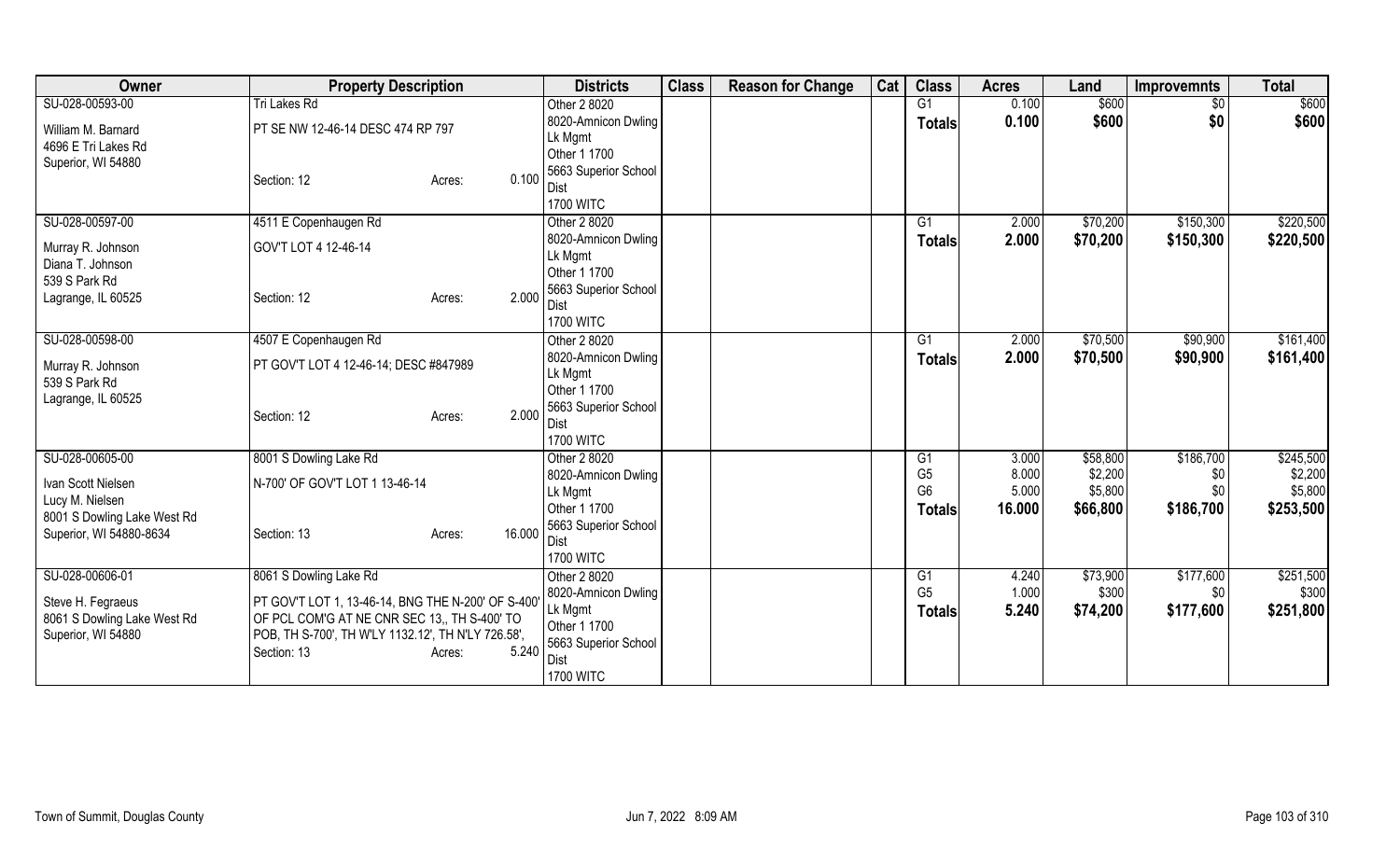| Owner                           | <b>Property Description</b>                      |                  | <b>Districts</b>                     | <b>Class</b> | <b>Reason for Change</b> | Cat | <b>Class</b>   | <b>Acres</b> | Land     | <b>Improvemnts</b> | <b>Total</b> |
|---------------------------------|--------------------------------------------------|------------------|--------------------------------------|--------------|--------------------------|-----|----------------|--------------|----------|--------------------|--------------|
| SU-028-00606-02                 | 8065 S Dowling Lake Rd                           |                  | Other 2 8020                         |              |                          |     | G1             | 4.740        | \$74,200 | \$276,800          | \$351,000    |
| Pauline R. Weiss                | S-210' OF N-1120' GOV'T LOT 1 13-46-14, DESC 473 |                  | 8020-Amnicon Dwling                  |              |                          |     | G <sub>5</sub> | 0.500        | \$200    | \$0                | \$200        |
| 8065 S Dowling Lake West Rd     | RP 307, EX 424 RP 668                            |                  | Lk Mgmt                              |              |                          |     | <b>Totals</b>  | 5.240        | \$74,400 | \$276,800          | \$351,200    |
| Superior, WI 54880              |                                                  |                  | Other 1 1700                         |              |                          |     |                |              |          |                    |              |
|                                 | Section: 13                                      | 5.240<br>Acres:  | 5663 Superior School                 |              |                          |     |                |              |          |                    |              |
|                                 |                                                  |                  | Dist                                 |              |                          |     |                |              |          |                    |              |
|                                 |                                                  |                  | <b>1700 WITC</b>                     |              |                          |     |                |              |          |                    |              |
| SU-028-00608-00                 | 8060 S Finn Point Rd                             |                  | Other 2 8020                         |              |                          |     | G1             | 0.250        | \$69,200 | \$30,400           | \$99,600     |
| Jeffrey J. Williams             | PT GOV'T LOT 1, DESC 406 RP 778, N-225', &       |                  | 8020-Amnicon Dwling                  |              |                          |     | G <sub>5</sub> | 0.750        | \$200    | \$0                | \$200        |
| Coral J. Williams               | PARCEL DESC #881087, EX PARCEL DESC #881088,     |                  | Lk Mgmt<br>Other 1 1700              |              |                          |     | <b>Totals</b>  | 1.000        | \$69,400 | \$30,400           | \$99,800     |
| 2311 Hughitt Ave                | EX E-1054' 13-46-14                              |                  | 5663 Superior School                 |              |                          |     |                |              |          |                    |              |
| Superior, WI 54880              | Section: 13                                      | 1.000<br>Acres:  | Dist                                 |              |                          |     |                |              |          |                    |              |
|                                 |                                                  |                  | <b>1700 WITC</b>                     |              |                          |     |                |              |          |                    |              |
| SU-028-00608-01                 | None                                             |                  | Other 2 8020                         |              |                          |     | X4             | 0.051        | \$0      | $\sqrt[6]{3}$      | \$0          |
|                                 |                                                  |                  | 8020-Amnicon Dwling                  |              |                          |     | <b>Totals</b>  | 0.051        | \$0      | \$0                | \$0          |
| Town of Summit                  | PT GOV'T LOT 1, DESC #881088 13-46-14            |                  | Lk Mgmt                              |              |                          |     |                |              |          |                    |              |
| 2731 E Milchesky Rd             |                                                  |                  | Other 1 1700                         |              |                          |     |                |              |          |                    |              |
| Foxboro, WI 54836               |                                                  |                  | 5663 Superior School                 |              |                          |     |                |              |          |                    |              |
|                                 | Section: 13                                      | 0.051<br>Acres:  | Dist                                 |              |                          |     |                |              |          |                    |              |
|                                 |                                                  |                  | <b>1700 WITC</b>                     |              |                          |     |                |              |          |                    |              |
| SU-028-00610-00                 | Dowling Lake West Rd                             |                  | Other 2 8020                         |              |                          |     | G1             | 5.000        | \$12,900 | $\sqrt{6}$         | \$12,900     |
| James L. Lundberg et al         | W-200' GOV'T LOT 3, 13-46-14                     |                  | 8020-Amnicon Dwling                  |              |                          |     | G <sub>5</sub> | 0.500        | \$200    | \$0                | \$200        |
| 1924 N 65th St                  |                                                  |                  | Lk Mgmt                              |              |                          |     | <b>Totals</b>  | 5.500        | \$13,100 | \$0                | \$13,100     |
| Superior, WI 54880              |                                                  |                  | Other 1 1700                         |              |                          |     |                |              |          |                    |              |
|                                 | Section: 13                                      | 5.500<br>Acres:  | 5663 Superior School                 |              |                          |     |                |              |          |                    |              |
|                                 |                                                  |                  | Dist                                 |              |                          |     |                |              |          |                    |              |
|                                 |                                                  |                  | <b>1700 WITC</b>                     |              |                          |     |                |              |          |                    |              |
| SU-028-00612-00                 | Dowling Lake West Rd                             |                  | Other 2 8020                         |              |                          |     | X <sub>2</sub> | 23.500       | \$0      | \$0                | \$0          |
| Wisconsin Department of Natural | TOMAHAWK ISLAND 13-46-14                         |                  | 8020-Amnicon Dwling                  |              |                          |     | <b>Totals</b>  | 23.500       | \$0      | \$0                | \$0          |
| Resources                       |                                                  |                  | Lk Mgmt                              |              |                          |     |                |              |          |                    |              |
| 101 S Webster St                |                                                  |                  | Other 1 1700<br>5663 Superior School |              |                          |     |                |              |          |                    |              |
| Madison, WI 53707               | Section: 13                                      | 23.500<br>Acres: | Dist                                 |              |                          |     |                |              |          |                    |              |
|                                 |                                                  |                  | <b>1700 WITC</b>                     |              |                          |     |                |              |          |                    |              |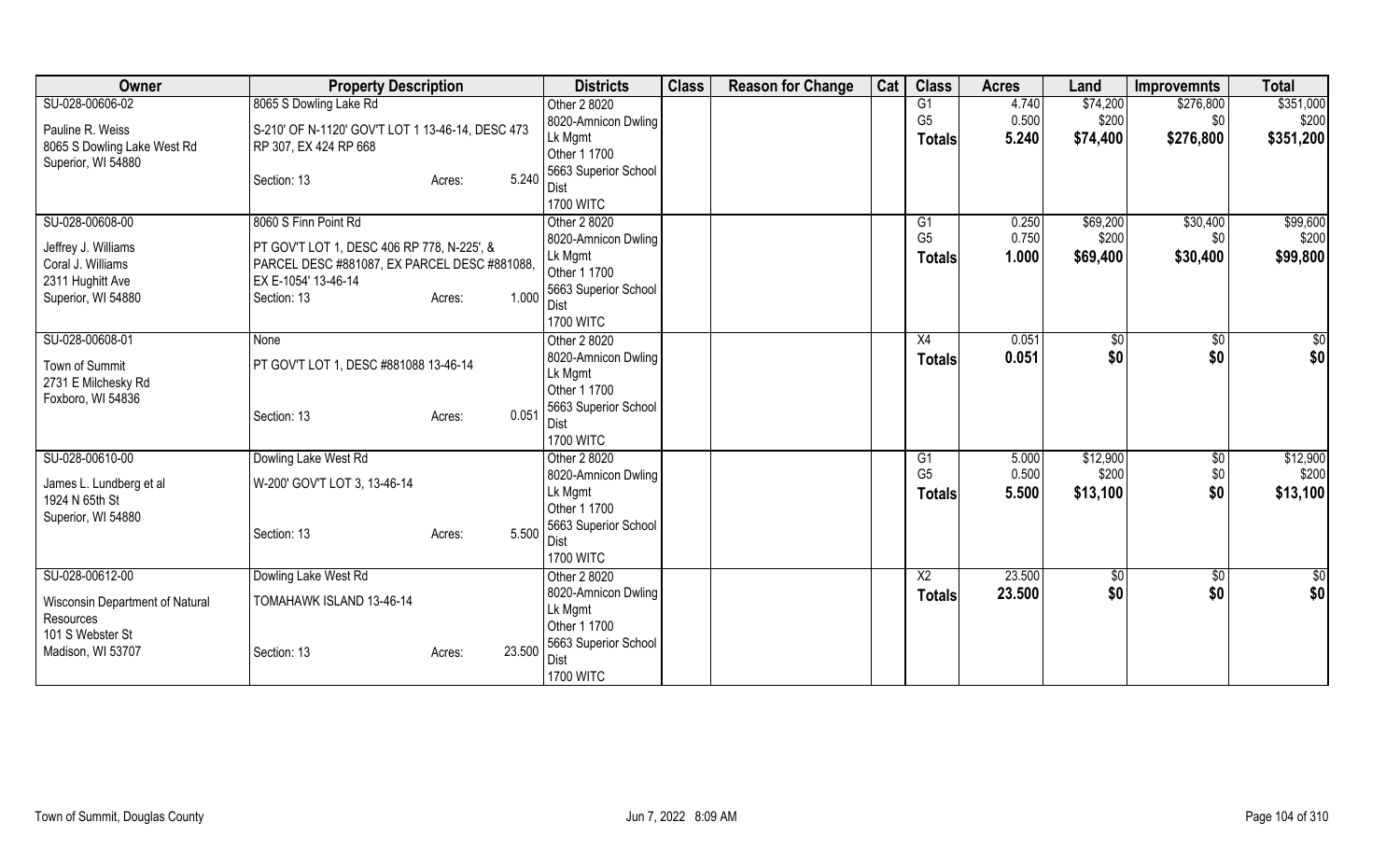| Owner                                                                                    | <b>Property Description</b>                      |                  | <b>Districts</b>     | <b>Class</b>   | <b>Reason for Change</b>   | Cat | <b>Class</b>    | <b>Acres</b> | Land     | <b>Improvemnts</b> | <b>Total</b> |
|------------------------------------------------------------------------------------------|--------------------------------------------------|------------------|----------------------|----------------|----------------------------|-----|-----------------|--------------|----------|--------------------|--------------|
| SU-028-00613-00                                                                          | Cty Rd A                                         |                  | Other 2 8020         |                |                            |     | $\overline{G5}$ | 13.080       | \$3,900  | $\overline{50}$    | \$3,900      |
| Thomas G. Anderson                                                                       | GOV'T LOT 6, EX PT PLATTED 13-46-14, DESC 581    |                  | 8020-Amnicon Dwling  |                |                            |     | <b>Totals</b>   | 13.080       | \$3,900  | \$0                | \$3,900      |
| Mary S. Anderson                                                                         | <b>RP 47</b>                                     |                  | Lk Mgmt              |                |                            |     |                 |              |          |                    |              |
| 9B Bridgeview Dr                                                                         |                                                  |                  | Other 1 1700         |                |                            |     |                 |              |          |                    |              |
| Superior, WI 54880                                                                       |                                                  | 13.080           | 5663 Superior School |                |                            |     |                 |              |          |                    |              |
|                                                                                          | Section: 13                                      | Acres:           | Dist                 |                |                            |     |                 |              |          |                    |              |
|                                                                                          |                                                  |                  | <b>1700 WITC</b>     |                |                            |     |                 |              |          |                    |              |
| SU-028-00616-00                                                                          | 8278 S County Rd a                               |                  | Other 2 8020         |                |                            |     | G1              | 2.000        | \$24,600 | \$166,500          | \$191,100    |
|                                                                                          |                                                  |                  | 8020-Amnicon Dwling  |                |                            |     | G <sub>5</sub>  | 5.000        | \$1,400  | \$0                | \$1,400      |
| Judy R. Peterson                                                                         | GOV'T LOT 5, EX PT PLATTED 13-46-14, SUBJ TO     |                  | Lk Mgmt              |                |                            |     | G <sub>6</sub>  | 34.000       | \$39,100 | \$0                | \$39,100     |
| 8278 S County Rd A                                                                       | EASE #784181                                     |                  | Other 1 1700         |                |                            |     | Totals          | 41.000       | \$65,100 | \$166,500          | \$231,600    |
| Superior, WI 54880                                                                       |                                                  |                  | 5663 Superior School |                |                            |     |                 |              |          |                    |              |
|                                                                                          | Section: 13                                      | 41.000<br>Acres: | Dist                 |                |                            |     |                 |              |          |                    |              |
|                                                                                          |                                                  |                  | <b>1700 WITC</b>     |                |                            |     |                 |              |          |                    |              |
| SU-028-00616-01                                                                          | 8248 S Cty Rd A                                  |                  | Other 1 1700         | G <sub>1</sub> | Garage with living quaters |     | G1              | 1.000        | \$5,500  | \$73,800           | \$79,300     |
|                                                                                          |                                                  |                  | 5663 Superior School |                |                            |     | G <sub>5</sub>  | 2.860        | \$900    | \$0                | \$900        |
| James J. Hanton                                                                          | PT GOV'T LOT 5, DESC'D IN DOC #901337 13-46-14   |                  | Dist                 |                |                            |     | G <sub>6</sub>  | 10.000       | \$10,300 | \$0                | \$10,300     |
| Carrie A. Hefte                                                                          |                                                  |                  | <b>1700 WITC</b>     |                |                            |     | <b>Totals</b>   | 13.860       | \$16,700 | \$73,800           | \$90,500     |
| 3945 Rolling Hills Rd                                                                    |                                                  |                  |                      |                |                            |     |                 |              |          |                    |              |
| Arden Hills, MN 55112                                                                    | Section: 13                                      | 13.860<br>Acres: |                      |                |                            |     |                 |              |          |                    |              |
| SU-028-00617-00                                                                          | 8280 S County Rd a                               |                  | Other 2 8020         |                |                            |     | G1              | 2.000        | \$72,600 | \$310,700          | \$383,300    |
| Gary M Peterson Revocable Living Trus   PT GOV'T LOT 4, LY'G N OF E-W QTR LINE 13-46-14; |                                                  |                  | 8020-Amnicon Dwling  |                |                            |     | G <sub>5</sub>  | 5.500        | \$1,500  | \$0                | \$1,500      |
| 8280 S County Rd A                                                                       | ALSO EASE #784181                                |                  | Lk Mgmt              |                |                            |     | G <sub>6</sub>  | 17.800       | \$20,500 | \$0                | \$20,500     |
| Superior, WI 54880                                                                       |                                                  |                  | Other 1 1700         |                |                            |     | <b>Totals</b>   | 25.300       | \$94,600 | \$310,700          | \$405,300    |
|                                                                                          | Section: 13                                      | 25.300<br>Acres: | 5663 Superior School |                |                            |     |                 |              |          |                    |              |
|                                                                                          |                                                  |                  | Dist                 |                |                            |     |                 |              |          |                    |              |
|                                                                                          |                                                  |                  | <b>1700 WITC</b>     |                |                            |     |                 |              |          |                    |              |
| SU-028-00617-01                                                                          | 8280 Cty Rd A                                    |                  | Other 1 1700         |                |                            |     | G1              | 4.000        | \$11,500 | \$14,200           | \$25,700     |
| Judy R. Peterson                                                                         | PT GOV'T LOT 4, LY'G S OF E-W QTR LINE 13-46-14; |                  | 5663 Superior School |                |                            |     | G <sub>6</sub>  | 37.000       | \$34,700 | \$0                | \$34,700     |
|                                                                                          |                                                  |                  | Dist                 |                |                            |     | <b>Totals</b>   | 41.000       | \$46,200 | \$14,200           | \$60,400     |
| 8278 S County Rd A                                                                       | <b>SUBJ TO EASE #784181</b>                      |                  | <b>1700 WITC</b>     |                |                            |     |                 |              |          |                    |              |
| Superior, WI 54880                                                                       |                                                  | 41.000           |                      |                |                            |     |                 |              |          |                    |              |
|                                                                                          | Section: 13                                      | Acres:           |                      |                |                            |     |                 |              |          |                    |              |
| SU-028-00618-00                                                                          | Cty Rd A                                         |                  | Other 2 8020         |                |                            |     | G5              | 11.000       | \$3,300  | \$0                | \$3,300      |
| Gary M Peterson Revocable Living Trus   SW SW 13-46-14                                   |                                                  |                  | 8020-Amnicon Dwling  |                |                            |     | G <sub>6</sub>  | 29.000       | \$33,400 | \$0                | \$33,400     |
| 8280 S County Rd A                                                                       |                                                  |                  | Lk Mgmt              |                |                            |     | <b>Totals</b>   | 40.000       | \$36,700 | \$0                | \$36,700     |
| Superior, WI 54880                                                                       |                                                  |                  | Other 1 1700         |                |                            |     |                 |              |          |                    |              |
|                                                                                          | Section: 13                                      | 40.000<br>Acres: | 5663 Superior School |                |                            |     |                 |              |          |                    |              |
|                                                                                          |                                                  |                  | Dist                 |                |                            |     |                 |              |          |                    |              |
|                                                                                          |                                                  |                  | <b>1700 WITC</b>     |                |                            |     |                 |              |          |                    |              |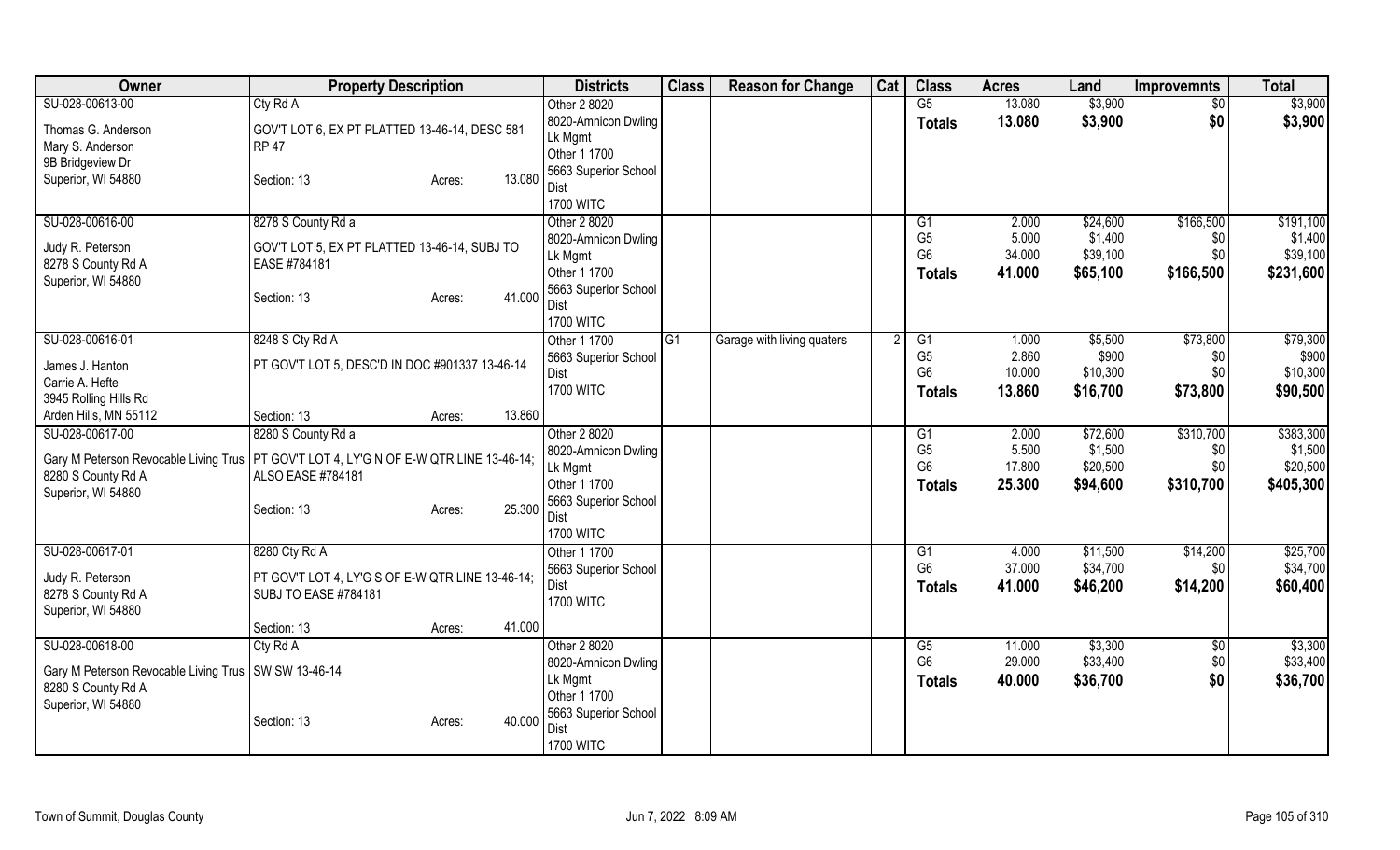| Owner                                                  | <b>Property Description</b>                   |        |        | <b>Districts</b>     | <b>Class</b> | <b>Reason for Change</b> | Cat | <b>Class</b>   | <b>Acres</b> | Land       | <b>Improvemnts</b> | <b>Total</b> |
|--------------------------------------------------------|-----------------------------------------------|--------|--------|----------------------|--------------|--------------------------|-----|----------------|--------------|------------|--------------------|--------------|
| SU-028-00619-00                                        | Cty Rd A                                      |        |        | Other 2 8020         |              |                          |     | G5             | 12.000       | \$3,600    | $\overline{50}$    | \$3,600      |
| Gary M Peterson Revocable Living Trus   SE SW 13-46-14 |                                               |        |        | 8020-Amnicon Dwling  |              |                          |     | G <sub>6</sub> | 28.000       | \$32,300   | \$0                | \$32,300     |
| 8280 S County Rd A                                     |                                               |        |        | Lk Mgmt              |              |                          |     | Totals         | 40.000       | \$35,900   | \$0                | \$35,900     |
| Superior, WI 54880                                     |                                               |        |        | Other 1 1700         |              |                          |     |                |              |            |                    |              |
|                                                        | Section: 13                                   | Acres: | 40.000 | 5663 Superior School |              |                          |     |                |              |            |                    |              |
|                                                        |                                               |        |        | Dist                 |              |                          |     |                |              |            |                    |              |
|                                                        |                                               |        |        | <b>1700 WITC</b>     |              |                          |     |                |              |            |                    |              |
| SU-028-00620-00                                        | 8137 S Dowling Lake Rd                        |        |        | Other 1 1700         |              |                          |     | G1             | 2.000        | \$19,800   | \$166,300          | \$186,100    |
| Samantha Beaumont                                      | NE SE 13-46-14, EX #729490, SUBJ TO 33' EASE  |        |        | 5663 Superior School |              |                          |     | G <sub>5</sub> | 19.000       | \$6,700    | \$0                | \$6,700      |
| 27250 Jorand St                                        |                                               |        |        | Dist                 |              |                          |     | G <sub>6</sub> | 9.000        | \$10,800   | \$0                | \$10,800     |
| Southfield, MI 48033                                   |                                               |        |        | <b>1700 WITC</b>     |              |                          |     | Totals         | 30.000       | \$37,300   | \$166,300          | \$203,600    |
|                                                        | Section: 13                                   | Acres: | 30.000 |                      |              |                          |     |                |              |            |                    |              |
| SU-028-00620-01                                        | Dowling Lake Rd                               |        |        | Other 1 1700         |              |                          |     | G6             | 1.000        | \$700      | $\overline{50}$    | \$700        |
| Michael R. Pearson                                     | E-1/2 E-1/2 NE SE 13-46-14                    |        |        | 5663 Superior School |              |                          |     | W <sub>6</sub> | 9.000        | (\$10,400) | \$0                | \$0          |
| 2418 Banks Ave                                         |                                               |        |        | Dist                 |              |                          |     | <b>Totals</b>  | 10.000       | \$700      | \$0                | \$700        |
| Superior, WI 54880                                     |                                               |        |        | <b>1700 WITC</b>     |              |                          |     |                |              |            |                    |              |
|                                                        | Section: 13                                   | Acres: | 10.000 |                      |              |                          |     |                |              |            |                    |              |
| SU-028-00621-00                                        | 8205 S Linda Ln                               |        |        | Other 1 1700         |              |                          |     | G5             | 1.000        | \$300      | $\overline{50}$    | \$300        |
|                                                        |                                               |        |        | 5663 Superior School |              |                          |     | G <sub>6</sub> | 9.000        | \$10,400   | \$0                | \$10,400     |
| Samantha Beaumont                                      | W-1/2 E-1/2 NW SE 13-46-14; SUBJ TO EASE FOR  |        |        | Dist                 |              |                          |     | <b>Totals</b>  | 10.000       | \$10,700   | \$0                | \$10,700     |
| 27250 Jorand St                                        | INGR & EGR 524/931-3                          |        |        | <b>1700 WITC</b>     |              |                          |     |                |              |            |                    |              |
| Southfield, MI 48033                                   |                                               |        |        |                      |              |                          |     |                |              |            |                    |              |
|                                                        | Section: 13                                   | Acres: | 10.000 |                      |              |                          |     |                |              |            |                    |              |
| SU-028-00621-01                                        | Dowling Lake Rd                               |        |        | Other 1 1700         |              |                          |     | G5             | 4.000        | \$1,200    | $\sqrt{6}$         | \$1,200      |
| Samantha Beaumont                                      | E-1/2 E-1/2 NW SE, 13-46-14, SUBJ TO 33' EASE |        |        | 5663 Superior School |              |                          |     | G <sub>6</sub> | 6.000        | \$6,900    | \$0                | \$6,900      |
| 27250 Jorand St                                        |                                               |        |        | Dist                 |              |                          |     | <b>Totals</b>  | 10.000       | \$8,100    | \$0                | \$8,100      |
| Southfield, MI 48033                                   |                                               |        |        | <b>1700 WITC</b>     |              |                          |     |                |              |            |                    |              |
|                                                        | Section: 13                                   | Acres: | 10.000 |                      |              |                          |     |                |              |            |                    |              |
| SU-028-00622-00                                        | Dowling Lake Rd                               |        |        | Other 2 8020         |              |                          |     | G6             | 20.000       | \$19,000   | $\sqrt[6]{30}$     | \$19,000     |
|                                                        |                                               |        |        | 8020-Amnicon Dwling  |              |                          |     | <b>Totals</b>  | 20.000       | \$19,000   | \$0                | \$19,000     |
| Judy R. Peterson<br>8278 S County Rd A                 | W-1/2 NW SE 13-46-14                          |        |        | Lk Mgmt              |              |                          |     |                |              |            |                    |              |
|                                                        |                                               |        |        | Other 1 1700         |              |                          |     |                |              |            |                    |              |
| Superior, WI 54880                                     | Section: 13                                   | Acres: | 20.000 | 5663 Superior School |              |                          |     |                |              |            |                    |              |
|                                                        |                                               |        |        | Dist                 |              |                          |     |                |              |            |                    |              |
|                                                        |                                               |        |        | <b>1700 WITC</b>     |              |                          |     |                |              |            |                    |              |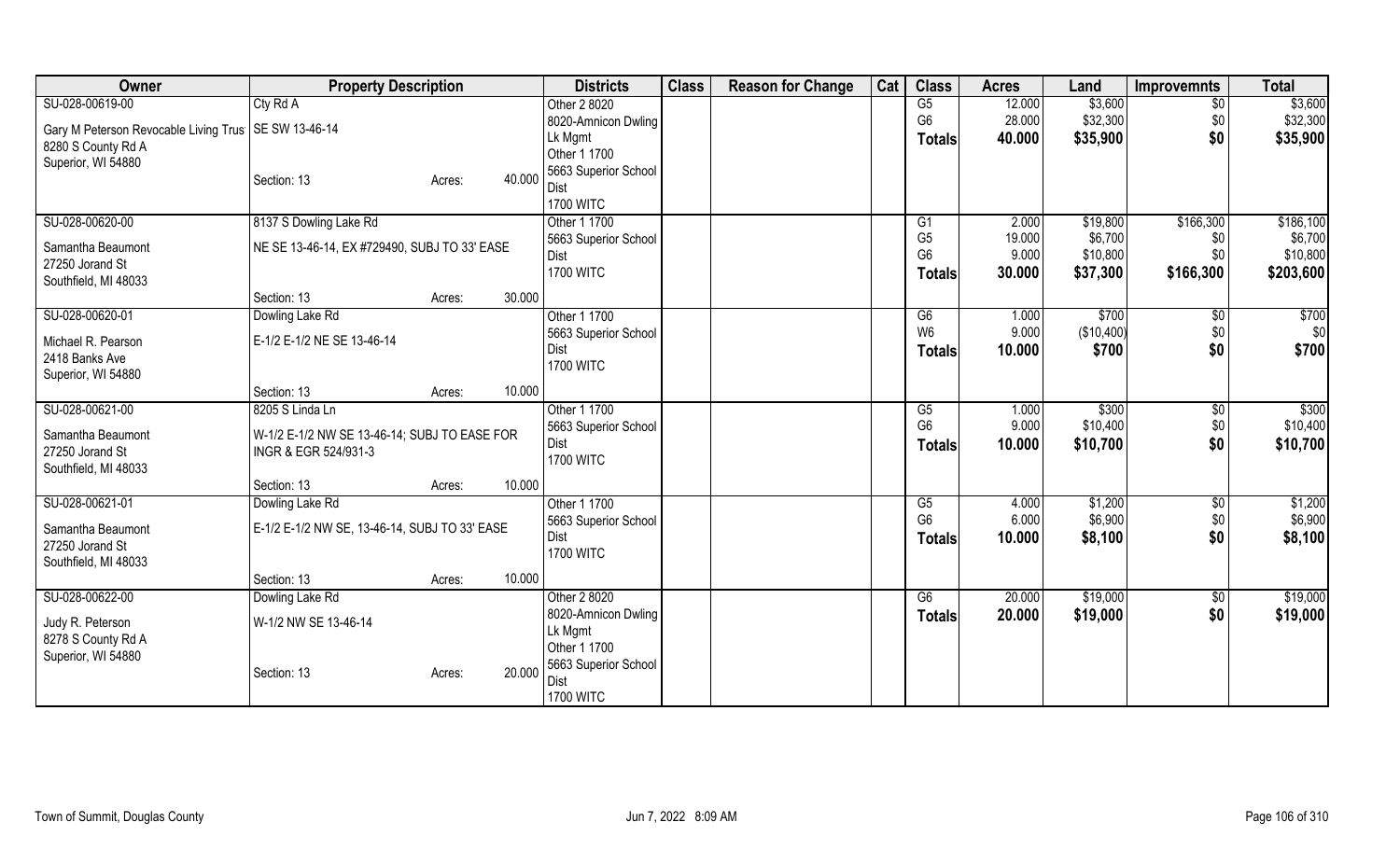| Owner                    | <b>Property Description</b>                   | <b>Districts</b>               | <b>Class</b> | <b>Reason for Change</b> | Cat | <b>Class</b>   | <b>Acres</b> | Land       | <b>Improvemnts</b> | <b>Total</b>    |
|--------------------------|-----------------------------------------------|--------------------------------|--------------|--------------------------|-----|----------------|--------------|------------|--------------------|-----------------|
| SU-028-00623-00          | Dowling Lake Rd                               | Other 2 8020                   |              |                          |     | G5             | 11.000       | \$3,300    | $\overline{50}$    | \$3,300         |
| Samantha Beaumont        | LOT 1 CSM #1262, VOL 9 PGS 167-167, PT SW SE, | 8020-Amnicon Dwling            |              |                          |     | G <sub>6</sub> | 5.070        | \$5,800    | \$0                | \$5,800         |
| 27250 Jorand St          | SUBT TO 33FT EASE 13-46-14                    | Lk Mgmt                        |              |                          |     | Totals         | 16.070       | \$9,100    | \$0                | \$9,100         |
| Southfield, MI 48033     |                                               | Other 1 1700                   |              |                          |     |                |              |            |                    |                 |
|                          | Section: 13<br>Acres:                         | 5663 Superior School<br>16.070 |              |                          |     |                |              |            |                    |                 |
|                          |                                               | Dist                           |              |                          |     |                |              |            |                    |                 |
|                          |                                               | <b>1700 WITC</b>               |              |                          |     |                |              |            |                    |                 |
| SU-028-00624-00          | Dowling Lake Rd                               | Other 2 8020                   |              |                          |     | G5             | 5.000        | \$1,500    | \$0                | \$1,500         |
| Judy R. Peterson         | W-1/2 SW SE 13-46-14                          | 8020-Amnicon Dwling            |              |                          |     | G <sub>6</sub> | 15.000       | \$17,300   | \$0                | \$17,300        |
| 8278 S County Rd A       |                                               | Lk Mgmt                        |              |                          |     | Totals         | 20.000       | \$18,800   | \$0                | \$18,800        |
| Superior, WI 54880       |                                               | Other 1 1700                   |              |                          |     |                |              |            |                    |                 |
|                          | Section: 13<br>Acres:                         | 5663 Superior School<br>20.000 |              |                          |     |                |              |            |                    |                 |
|                          |                                               | Dist                           |              |                          |     |                |              |            |                    |                 |
|                          |                                               | <b>1700 WITC</b>               |              |                          |     |                |              |            |                    |                 |
| SU-028-00625-00          | Dowling Lake Rd                               | Other 1 1700                   |              |                          |     | G5             | 2.000        | \$600      | \$0                | \$600           |
| Bart A. Young            | LOT 2 CSM #1262, VOL 9 PGS 167-168, PT SE SE  | 5663 Superior School           |              |                          |     | G <sub>6</sub> | 12.150       | \$14,000   | \$0                | \$14,000        |
| N5228 Old 54 Rd          | 13-46-14                                      | Dist                           |              |                          |     | <b>Totals</b>  | 14.150       | \$14,600   | \$0                | \$14,600        |
| Shiocton, WI 54170       |                                               | <b>1700 WITC</b>               |              |                          |     |                |              |            |                    |                 |
|                          | Section: 13<br>Acres:                         | 14.150                         |              |                          |     |                |              |            |                    |                 |
| SU-028-00625-01          | Dowling Lake Rd                               | Other 1 1700                   |              |                          |     | W6             | 10.000       | (\$11,500) | \$0                | $\overline{50}$ |
| Michael R. Pearson       | E-1/2 E-1/2 SE SE 13-46-14                    | 5663 Superior School           |              |                          |     | Totals         | 10.000       | \$0        | \$0                | \$0             |
| 2418 Banks Ave           |                                               | Dist                           |              |                          |     |                |              |            |                    |                 |
| Superior, WI 54880       |                                               | <b>1700 WITC</b>               |              |                          |     |                |              |            |                    |                 |
|                          | Section: 13<br>Acres:                         | 10.000                         |              |                          |     |                |              |            |                    |                 |
| SU-028-00625-02          | Dowling Lake Rd                               | Other 1 1700                   |              |                          |     | G5             | 4.000        | \$1,200    | \$0                | \$1,200         |
|                          |                                               | 5663 Superior School           |              |                          |     | G <sub>6</sub> | 6.000        | \$6,900    | \$0                | \$6,900         |
| Henry G. Pearson         | W-1/2 E-1/2 SE SE 13-46-14, ALSO EASE         | Dist                           |              |                          |     | <b>Totals</b>  | 10.000       | \$8,100    | \$0                | \$8,100         |
| Judith A. Pearson        |                                               | <b>1700 WITC</b>               |              |                          |     |                |              |            |                    |                 |
| 4643 S Darrow Rd         |                                               |                                |              |                          |     |                |              |            |                    |                 |
| Superior, WI 54880       | Section: 13<br>Acres:                         | 10.000                         |              |                          |     |                |              |            |                    |                 |
| SU-028-00625-03          | Dowling Lake Rd                               | Other 1 1700                   |              |                          |     | G5             | 5.000        | \$1,300    | \$0                | \$1,300         |
| Michael R. Pearson et al | E-1/2 W-1/2 SE SE 13-46-14 & INGRESS-EGRESS   | 5663 Superior School           |              |                          |     | G <sub>6</sub> | 5.000        | \$3,500    | \$0                | \$3,500         |
| c/o Henry Pearson        | <b>EASEMENT RIGHTS</b>                        | Dist                           |              |                          |     | <b>Totals</b>  | 10.000       | \$4,800    | \$0                | \$4,800         |
| 4643 S Darrow Rd         |                                               | <b>1700 WITC</b>               |              |                          |     |                |              |            |                    |                 |
| Superior, WI 54880       | Section: 13<br>Acres:                         | 10.000                         |              |                          |     |                |              |            |                    |                 |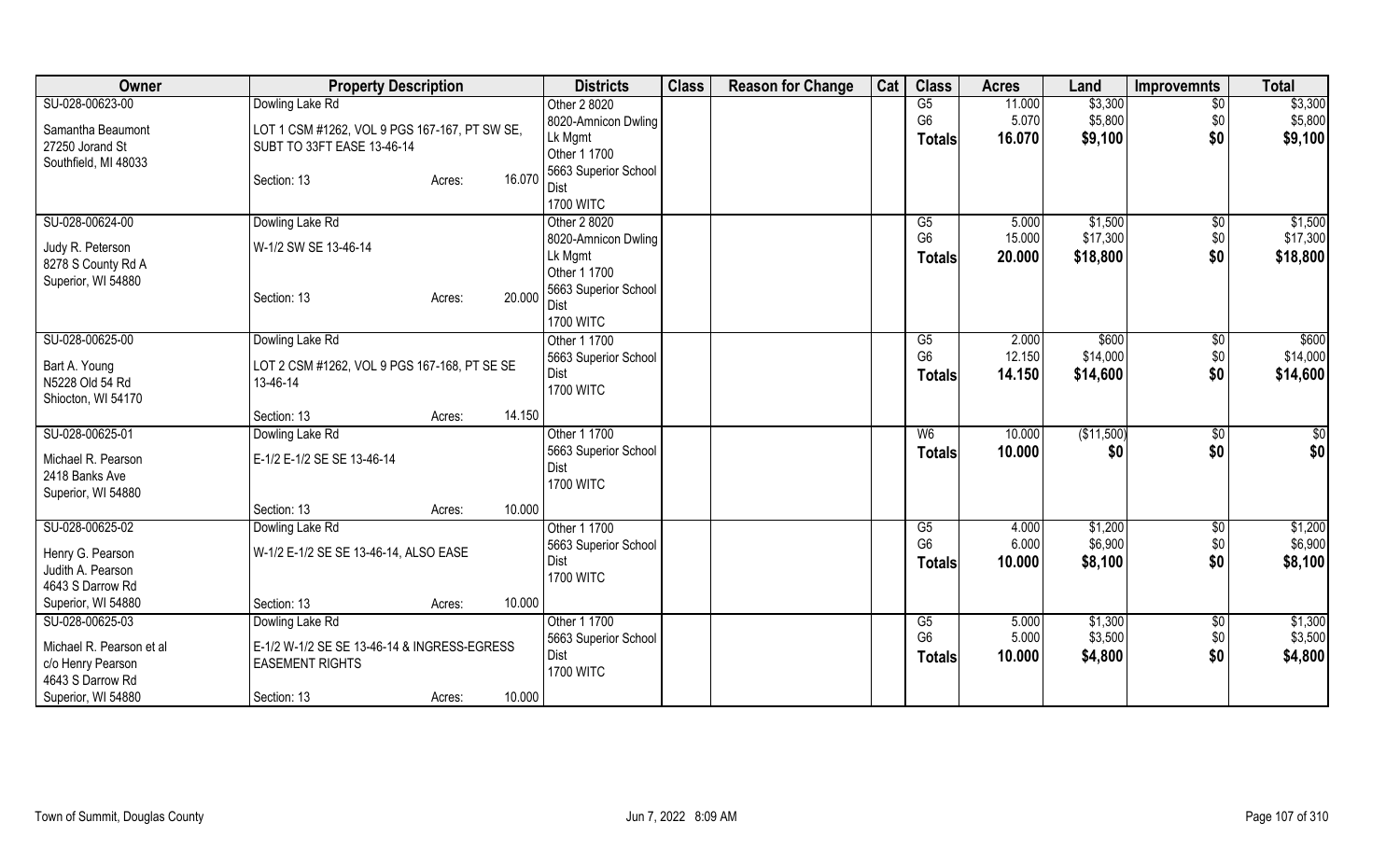| Owner                     | <b>Property Description</b>                     | <b>Districts</b>         | <b>Class</b> | <b>Reason for Change</b> | Cat | <b>Class</b>   | <b>Acres</b> | Land     | <b>Improvemnts</b> | <b>Total</b> |
|---------------------------|-------------------------------------------------|--------------------------|--------------|--------------------------|-----|----------------|--------------|----------|--------------------|--------------|
| SU-028-00626-00           | 8007 S Lindelof Dr                              | Other 2 8020             |              |                          |     | G2             | 10.000       | \$40,000 | \$60,000           | \$100,000    |
| Tri Lakes Summit Park LLC | NE NE NE 14-46-14, EX R/W CTY RD A              | 8020-Amnicon Dwling      |              |                          |     | Totals         | 10.000       | \$40,000 | \$60,000           | \$100,000    |
| 7139 E Mikrot Rd          |                                                 | Lk Mgmt                  |              |                          |     |                |              |          |                    |              |
| South Range, WI 54874     |                                                 | Other 1 1700             |              |                          |     |                |              |          |                    |              |
|                           | 10.000<br>Section: 14<br>Acres:                 | 5663 Superior School     |              |                          |     |                |              |          |                    |              |
|                           |                                                 | Dist                     |              |                          |     |                |              |          |                    |              |
|                           |                                                 | <b>1700 WITC</b>         |              |                          |     |                |              |          |                    |              |
| SU-028-00627-00           | 8091 S Island View Rd                           | Other 2 8020             |              |                          |     | G1             | 2.500        | \$9,500  | \$187,500          | \$197,000    |
| Thomas Uraynar            | PT NE NE, LYG E OF HWY A 14-46-14               | 8020-Amnicon Dwling      |              |                          |     | G <sub>5</sub> | 3.500        | \$1,300  | \$0                | \$1,300      |
| Cynthia A. Uraynar        |                                                 | Lk Mgmt                  |              |                          |     | <b>Totals</b>  | 6.000        | \$10,800 | \$187,500          | \$198,300    |
| 8953 N State Highway 57   |                                                 | Other 1 1700             |              |                          |     |                |              |          |                    |              |
| Elkhart Lake, WI 53020    | 6.000<br>Section: 14<br>Acres:                  | 5663 Superior School     |              |                          |     |                |              |          |                    |              |
|                           |                                                 | Dist<br><b>1700 WITC</b> |              |                          |     |                |              |          |                    |              |
| SU-028-00627-01           | 4308 E Milchesky Rd                             | Other 2 8020             |              |                          |     | G1             | 2.000        | \$8,800  | \$115,100          | \$123,900    |
|                           |                                                 | 8020-Amnicon Dwling      |              |                          |     | G <sub>5</sub> | 1.000        | \$300    | \$0                | \$300        |
| Rose Marie D Mega         | NW NE NE 14-46-14 DESC #702713, #709548 #710471 | Lk Mgmt                  |              |                          |     | G <sub>6</sub> | 7.000        | \$7,200  | \$0                | \$7,200      |
| 4308 E Milchesky Rd       |                                                 | Other 1 1700             |              |                          |     | <b>Totals</b>  | 10.000       | \$16,300 | \$115,100          | \$131,400    |
| Superior, WI 54880        |                                                 | 5663 Superior School     |              |                          |     |                |              |          |                    |              |
|                           | 10.000<br>Section: 14<br>Acres:                 | Dist                     |              |                          |     |                |              |          |                    |              |
|                           |                                                 | <b>1700 WITC</b>         |              |                          |     |                |              |          |                    |              |
| SU-028-00627-02           | 8083 S County Rd a                              | Other 2 8020             |              |                          |     | G1             | 2.000        | \$8,800  | \$9,600            | \$18,400     |
|                           |                                                 | 8020-Amnicon Dwling      |              |                          |     | G <sub>5</sub> | 5.000        | \$1,800  | \$0                | \$1,800      |
| Michael A. Guptill        | S-1/2 NE NE, W OF HWY A 14-46-14 DESC 475 RP    | Lk Mgmt                  |              |                          |     | G <sub>6</sub> | 6.000        | \$7,200  | \$0                | \$7,200      |
| Michelle Guptill          | 653                                             | Other 1 1700             |              |                          |     | <b>Totals</b>  | 13.000       | \$17,800 | \$9,600            | \$27,400     |
| 6826 Berkshire Ln N       |                                                 | 5663 Superior School     |              |                          |     |                |              |          |                    |              |
| Maple Grove, MN 55311     | 13.000<br>Section: 14<br>Acres:                 | Dist                     |              |                          |     |                |              |          |                    |              |
|                           |                                                 | <b>1700 WITC</b>         |              |                          |     |                |              |          |                    |              |
| SU-028-00628-00           | 4278 E Milchesky Rd                             | Other 2 8020             |              |                          |     | G1             | 2.000        | \$8,800  | \$42,700           | \$51,500     |
| Dennis W. Grice           | E-1/2 NW NE 14-46-14                            | 8020-Amnicon Dwling      |              |                          |     | G <sub>5</sub> | 4.000        | \$1,400  | \$0                | \$1,400      |
| 4278 E Milchesky Rd       |                                                 | Lk Mgmt                  |              |                          |     | G <sub>6</sub> | 14.000       | \$14,400 | \$0\$              | \$14,400     |
| Superior, WI 54880        |                                                 | Other 1 1700             |              |                          |     | Totals         | 20.000       | \$24,600 | \$42,700           | \$67,300     |
|                           | 20.000<br>Section: 14<br>Acres:                 | 5663 Superior School     |              |                          |     |                |              |          |                    |              |
|                           |                                                 | Dist                     |              |                          |     |                |              |          |                    |              |
|                           |                                                 | <b>1700 WITC</b>         |              |                          |     |                |              |          |                    |              |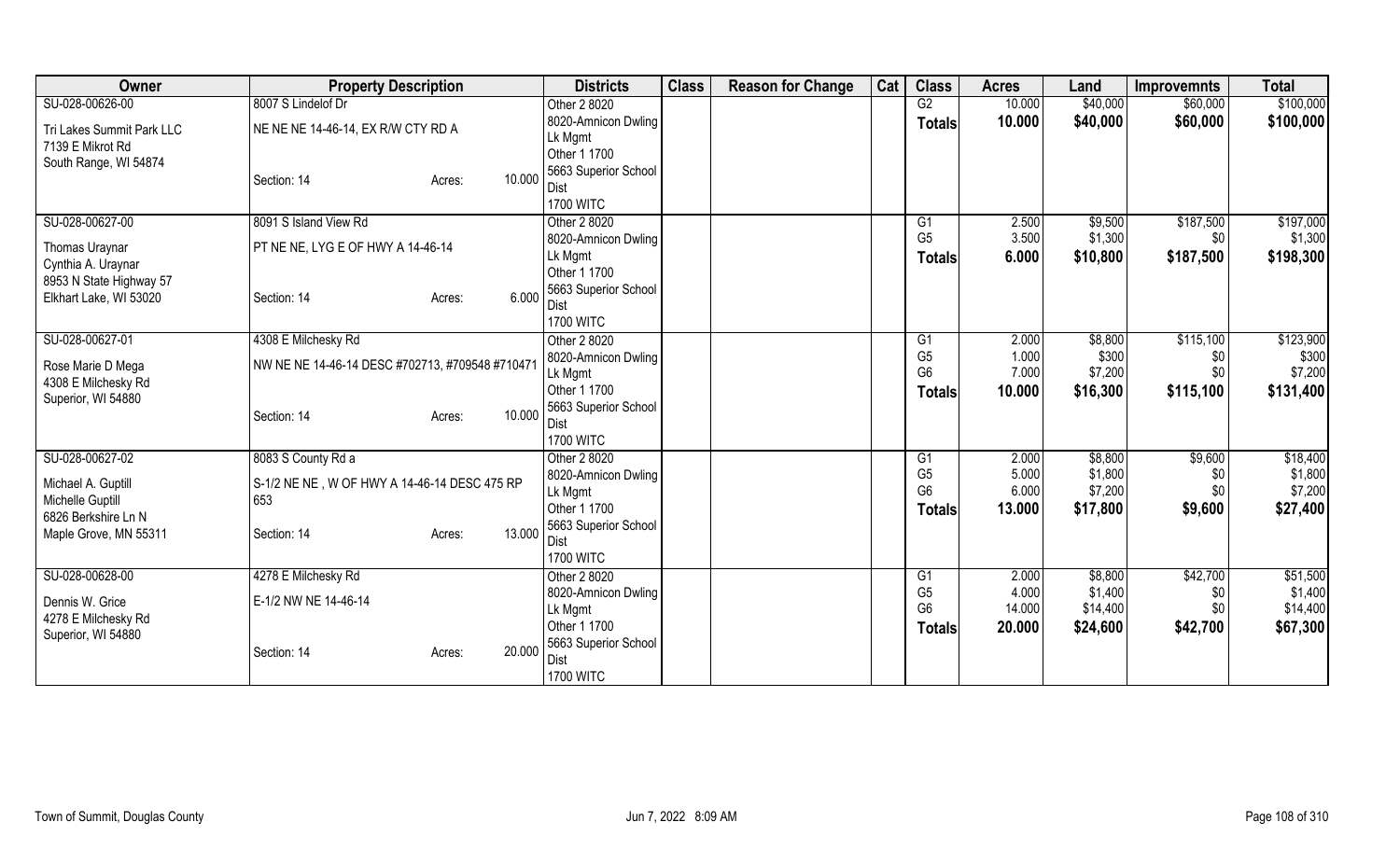| Owner                           | <b>Property Description</b>              | <b>Districts</b> | <b>Class</b>                 | <b>Reason for Change</b> | Cat                    | <b>Class</b> | <b>Acres</b>   | Land   | <b>Improvemnts</b> | <b>Total</b> |           |
|---------------------------------|------------------------------------------|------------------|------------------------------|--------------------------|------------------------|--------------|----------------|--------|--------------------|--------------|-----------|
| SU-028-00628-01                 | 4216 E Milchesky Rd                      |                  | Other 2 8020                 |                          |                        |              | G1             | 3.000  | \$10,200           | \$23,700     | \$33,900  |
| Rocky A. Clark                  | W-1/2 W-1/2 NW NE 14-46-14               |                  | 8020-Amnicon Dwling          |                          |                        |              | G <sub>6</sub> | 7.000  | \$7,200            | \$0          | \$7,200   |
| Gregory D. Clark                |                                          |                  | Lk Mgmt                      |                          |                        |              | Totals         | 10.000 | \$17,400           | \$23,700     | \$41,100  |
| 4216 E Milchesky Rd             |                                          |                  | Other 1 1700                 |                          |                        |              |                |        |                    |              |           |
| Superior, WI 54880              | Section: 14                              | 10.000<br>Acres: | 5663 Superior School         |                          |                        |              |                |        |                    |              |           |
|                                 |                                          |                  | Dist                         |                          |                        |              |                |        |                    |              |           |
|                                 |                                          |                  | <b>1700 WITC</b>             |                          |                        |              |                |        |                    |              |           |
| SU-028-00629-00                 | 4240 E Milchesky Rd                      |                  | Other 2 8020                 |                          |                        |              | G1             | 2.000  | \$8,800            | \$176,200    | \$185,000 |
| Christopher D. Johnson          | E-1/2 W-1/2 NW NE 14-46-14               |                  | 8020-Amnicon Dwling          |                          |                        |              | G <sub>6</sub> | 8.000  | \$8,200            | \$0          | \$8,200   |
| 4240 E Milchesky Rd             |                                          |                  | Lk Mgmt                      |                          |                        |              | <b>Totals</b>  | 10.000 | \$17,000           | \$176,200    | \$193,200 |
| Superior, WI 54880              |                                          |                  | Other 1 1700                 |                          |                        |              |                |        |                    |              |           |
|                                 | Section: 14                              | 10.000<br>Acres: | 5663 Superior School<br>Dist |                          |                        |              |                |        |                    |              |           |
|                                 |                                          |                  | <b>1700 WITC</b>             |                          |                        |              |                |        |                    |              |           |
| SU-028-00630-00                 | Dowling Lake Rd                          |                  | Other 2 8020                 |                          |                        |              | W <sub>4</sub> | 40.000 | \$0                | \$0          | \$0       |
|                                 |                                          |                  | 8020-Amnicon Dwling          |                          |                        |              |                | 40.000 | \$0                | \$0          | \$0       |
| Douglas County Fl               | SW NE 14-46-14                           |                  | Lk Mgmt                      |                          |                        |              | <b>Totals</b>  |        |                    |              |           |
| 1313 Belknap St                 |                                          |                  | Other 1 1700                 |                          |                        |              |                |        |                    |              |           |
| Superior, WI 54880              |                                          |                  | 5663 Superior School         |                          |                        |              |                |        |                    |              |           |
|                                 | Section: 14                              | 40.000<br>Acres: | <b>Dist</b>                  |                          |                        |              |                |        |                    |              |           |
|                                 |                                          |                  | <b>1700 WITC</b>             |                          |                        |              |                |        |                    |              |           |
| SU-028-00631-00                 | 8176 S Cty Rd A                          |                  | Other 2 8020                 | l G1                     | Revalue                |              | G1             | 1.000  | \$5,500            | \$133,500    | \$139,000 |
|                                 | PT SE NE, E OF HWY A 14-46-14            |                  | 8020-Amnicon Dwling G1       |                          | Shift from undeveloped |              | G <sub>5</sub> | 13.000 | \$3,900            | \$0          | \$3,900   |
| Mark A. Thelen<br>Sue L. Thelen |                                          |                  | Lk Mgmt                      | G <sub>5</sub>           | Shift to residential   |              | G <sub>6</sub> | 8.000  | \$8,200            | \$0          | \$8,200   |
| 350 W 240th St                  |                                          |                  | Other 1 1700                 | G <sub>6</sub>           | Revalue                | -5           | <b>Totals</b>  | 22.000 | \$17,600           | \$133,500    | \$151,100 |
| Jordan, MN 55352                | Section: 14                              | 22.000<br>Acres: | 5663 Superior School         |                          |                        |              |                |        |                    |              |           |
|                                 |                                          |                  | Dist                         |                          |                        |              |                |        |                    |              |           |
|                                 |                                          |                  | <b>1700 WITC</b>             |                          |                        |              |                |        |                    |              |           |
| SU-028-00632-00                 | 8127 S County Rd a                       |                  | Other 2 8020                 |                          |                        |              | G1             | 2.000  | \$8,800            | \$124,500    | \$133,300 |
| Richard D. Clark                | PT SE NE, W OF HWY A 14-46-14; EX S-380' |                  | 8020-Amnicon Dwling          |                          |                        |              | G <sub>5</sub> | 2.000  | \$700              | \$0          | \$700     |
| Susan M. Clark                  |                                          |                  | Lk Mgmt                      |                          |                        |              | G <sub>6</sub> | 9.000  | \$9,200            | \$0          | \$9,200   |
| 8127 S County Rd A              |                                          |                  | Other 1 1700                 |                          |                        |              | Totals         | 13.000 | \$18,700           | \$124,500    | \$143,200 |
| Superior, WI 54880              | Section: 14                              | 13.000<br>Acres: | 5663 Superior School         |                          |                        |              |                |        |                    |              |           |
|                                 |                                          |                  | <b>Dist</b>                  |                          |                        |              |                |        |                    |              |           |
|                                 |                                          |                  | <b>1700 WITC</b>             |                          |                        |              |                |        |                    |              |           |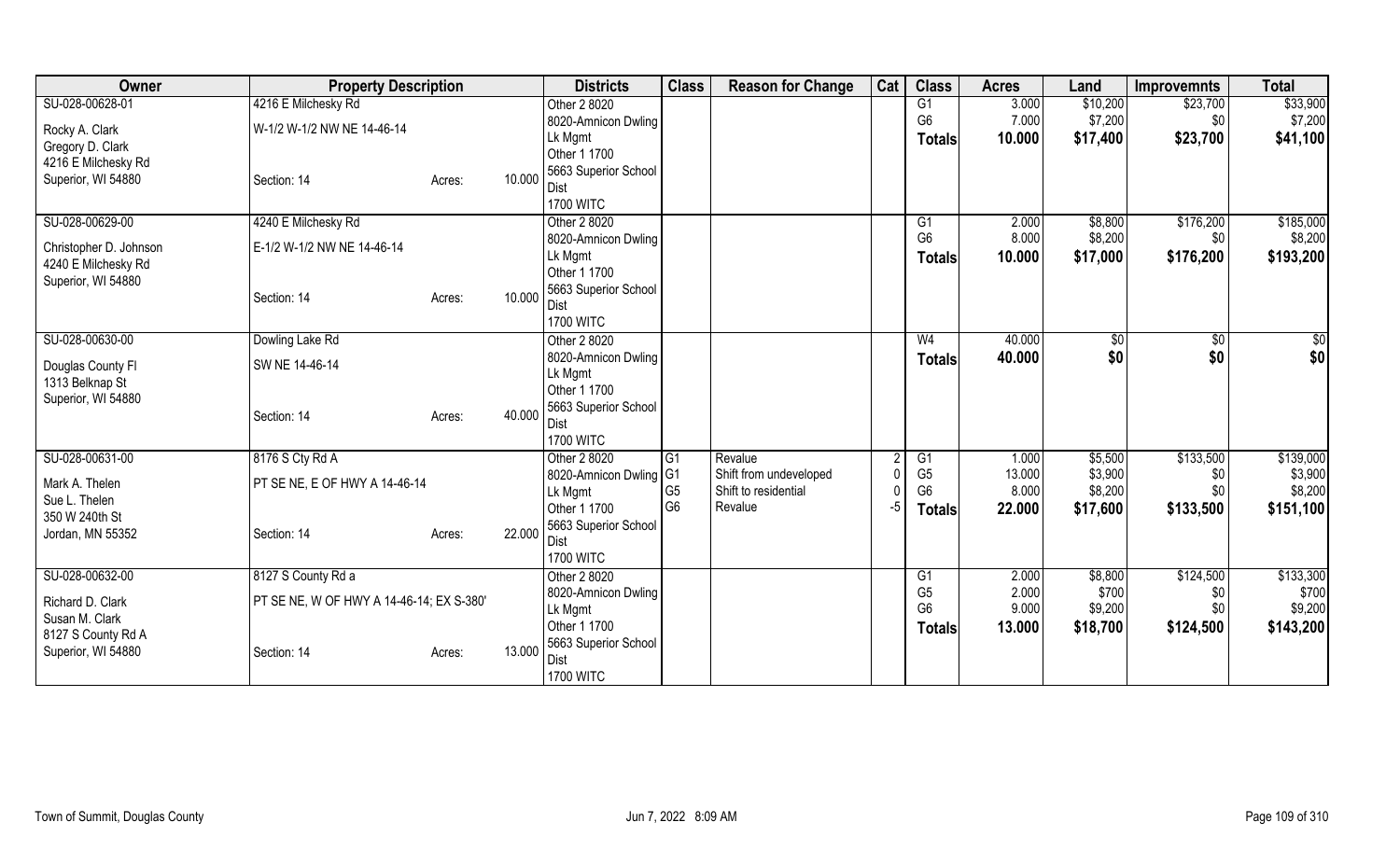| Owner                      | <b>Property Description</b>                       |        | <b>Districts</b> | <b>Class</b>                        | <b>Reason for Change</b> | Cat | <b>Class</b> | <b>Acres</b>   | Land    | <b>Improvemnts</b> | <b>Total</b>       |           |
|----------------------------|---------------------------------------------------|--------|------------------|-------------------------------------|--------------------------|-----|--------------|----------------|---------|--------------------|--------------------|-----------|
| SU-028-00633-00            | 8177 S County Rd a                                |        |                  | Other 2 8020                        |                          |     |              | G1             | 5.000   | \$12,900           | \$6,600            | \$19,500  |
| Mark L. Mcconnell          | PT SE NE, S-380' W OF HWY A 14-46-14; DESC 385    |        |                  | 8020-Amnicon Dwling                 |                          |     |              | <b>Totals</b>  | 5.000   | \$12,900           | \$6,600            | \$19,500  |
| Mary A. Stone              | RP 680, 769                                       |        |                  | Lk Mgmt                             |                          |     |              |                |         |                    |                    |           |
| 5779 S Darrow Rd           |                                                   |        |                  | Other 1 1700                        |                          |     |              |                |         |                    |                    |           |
| Superior, WI 54880         | Section: 14                                       | Acres: | 5.000            | 5663 Superior School                |                          |     |              |                |         |                    |                    |           |
|                            |                                                   |        |                  | Dist                                |                          |     |              |                |         |                    |                    |           |
|                            |                                                   |        |                  | <b>1700 WITC</b>                    |                          |     |              |                |         |                    |                    |           |
| SU-028-00634-00            | Michesky Rd                                       |        |                  | Other 2 8020                        |                          |     |              | W <sub>4</sub> | 160.000 | \$0                | \$0                | \$0       |
| Douglas County FI          | NW-1/4 14-46-14                                   |        |                  | 8020-Amnicon Dwling                 |                          |     |              | <b>Totals</b>  | 160.000 | \$0                | \$0                | \$0       |
| 1313 Belknap St            |                                                   |        |                  | Lk Mgmt                             |                          |     |              |                |         |                    |                    |           |
| Superior, WI 54880         |                                                   |        |                  | Other 1 1700                        |                          |     |              |                |         |                    |                    |           |
|                            | Section: 14                                       | Acres: | 160.000          | 5663 Superior School                |                          |     |              |                |         |                    |                    |           |
|                            |                                                   |        |                  | Dist                                |                          |     |              |                |         |                    |                    |           |
|                            |                                                   |        |                  | <b>1700 WITC</b>                    |                          |     |              |                |         |                    |                    |           |
| SU-028-00635-00            | 224 Mud Lake Rd                                   |        |                  | Other 2 8020                        |                          |     |              | G1             | 2.000   | \$8,800            | \$2,700            | \$11,500  |
| Richard Allen Hansen et al | GOV'T LOT 2 14-46-14 DESC 575 RP 724              |        |                  | 8020-Amnicon Dwling                 |                          |     |              | G <sub>4</sub> | 3.000   | \$400              | \$0                | \$400     |
| 881 Yellowstone Trl        |                                                   |        |                  | Lk Mgmt                             |                          |     |              | G <sub>5</sub> | 21.000  | \$6,300            | \$0                | \$6,300   |
| Hudson, WI 54016           |                                                   |        |                  | Other 1 1700                        |                          |     |              | G <sub>6</sub> | 12.650  | \$15,200           | \$0                | \$15,200  |
|                            | Section: 14                                       | Acres: | 38.650           | 5663 Superior School                |                          |     |              | <b>Totals</b>  | 38.650  | \$30,700           | \$2,700            | \$33,400  |
|                            |                                                   |        |                  | <b>Dist</b><br><b>1700 WITC</b>     |                          |     |              |                |         |                    |                    |           |
|                            |                                                   |        |                  |                                     |                          |     |              |                |         |                    |                    |           |
| SU-028-00636-00            | Mud Lake Rd                                       |        |                  | Other 2 8020<br>8020-Amnicon Dwling |                          |     |              | W <sub>4</sub> | 57.100  | \$0                | $\sqrt{$0}$<br>\$0 | \$0       |
| Douglas County Fl          | GOV'T LOT 3 14-46-14                              |        |                  |                                     |                          |     |              | <b>Totals</b>  | 57.100  | \$0                |                    | \$0       |
| 1313 Belknap St            |                                                   |        |                  | Lk Mgmt<br>Other 1 1700             |                          |     |              |                |         |                    |                    |           |
| Superior, WI 54880         |                                                   |        |                  | 5663 Superior School                |                          |     |              |                |         |                    |                    |           |
|                            | Section: 14                                       | Acres: | 57.100           | Dist                                |                          |     |              |                |         |                    |                    |           |
|                            |                                                   |        |                  | <b>1700 WITC</b>                    |                          |     |              |                |         |                    |                    |           |
| SU-028-00637-00            | 4285 E Booker Rd                                  |        |                  | Other 1 1700                        |                          |     |              | G1             | 2.000   | \$8,800            | \$121,100          | \$129,900 |
|                            |                                                   |        |                  | 5663 Superior School                |                          |     |              | G <sub>5</sub> | 11.000  | \$3,700            | \$0                | \$3,700   |
| Douglas J. Francisco       | GOV'T LOT 1 14-46-14; DESC 409 RP 590, EX #702418 |        |                  | Dist                                |                          |     |              | G <sub>6</sub> | 3.050   | \$2,100            | \$0                | \$2,100   |
| 4285 E Booker Rd           |                                                   |        |                  | <b>1700 WITC</b>                    |                          |     |              | <b>Totals</b>  | 16.050  | \$14,600           | \$121,100          | \$135,700 |
| Superior, WI 54880         |                                                   |        |                  |                                     |                          |     |              |                |         |                    |                    |           |
|                            | Section: 14                                       | Acres: | 16.050           |                                     |                          |     |              |                |         |                    |                    |           |
| SU-028-00637-01            | 4283 E Booker Rd                                  |        |                  | Other 1 1700                        |                          |     |              | G1             | 2.000   | \$8,800            | \$49,500           | \$58,300  |
| Cin Investments LLP        | GOV'T LOT 1, LYG W OF RVR 14-46-14                |        |                  | 5663 Superior School                |                          |     |              | G <sub>5</sub> | 33.000  | \$9,900            | \$0                | \$9,900   |
| 295 Apollo Dr              |                                                   |        |                  | <b>Dist</b>                         |                          |     |              | G <sub>6</sub> | 10.000  | \$43,200           | \$0                | \$43,200  |
| Lino Lakes, MN 55014       |                                                   |        |                  | <b>1700 WITC</b>                    |                          |     |              | <b>Totals</b>  | 45.000  | \$61,900           | \$49,500           | \$111,400 |
|                            | Section: 14                                       | Acres: | 45.000           |                                     |                          |     |              |                |         |                    |                    |           |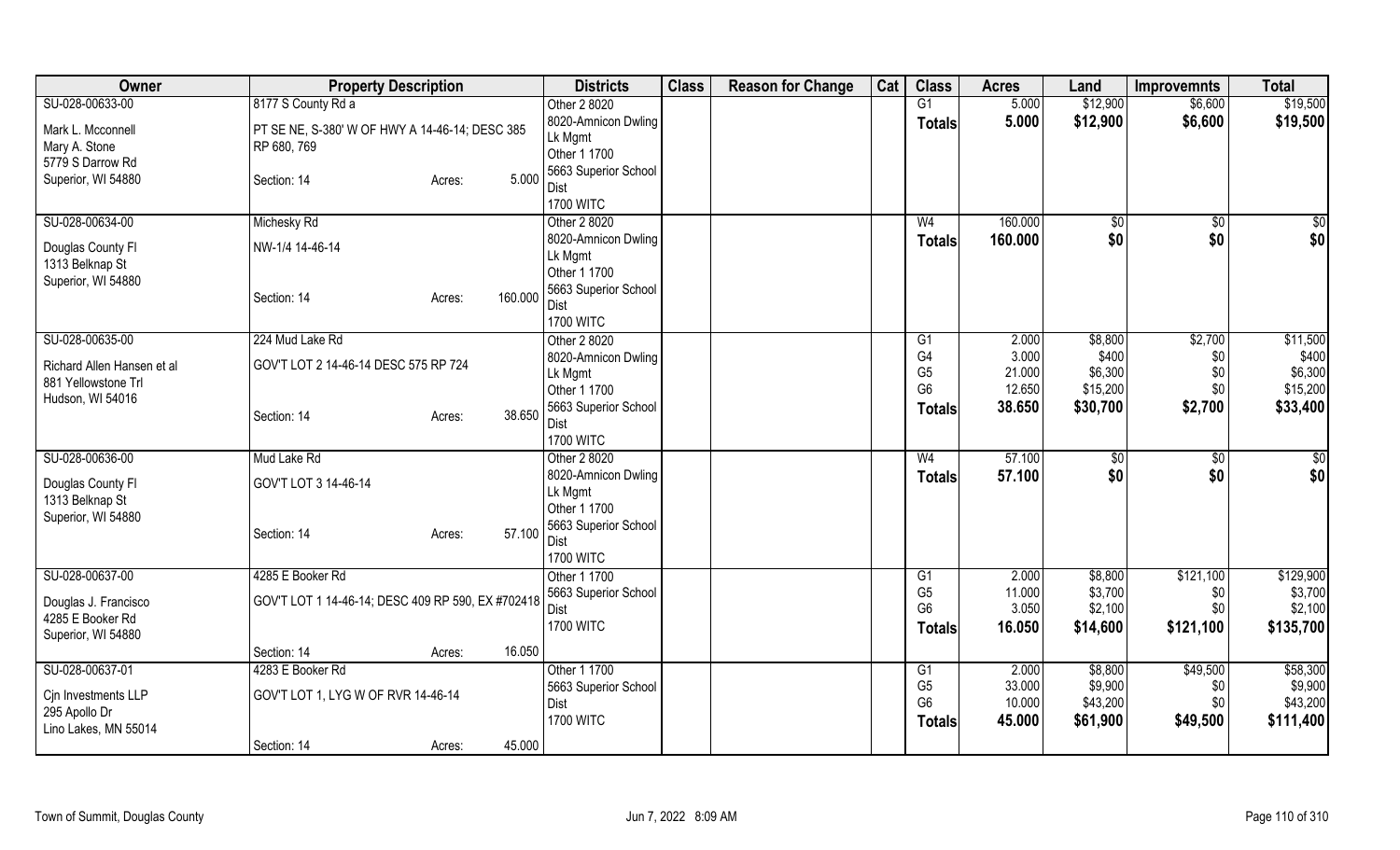| Owner                                    | <b>Property Description</b>                       |                  | <b>Districts</b>     | <b>Class</b> | <b>Reason for Change</b> | Cat | <b>Class</b>   | <b>Acres</b> | Land     | <b>Improvemnts</b> | <b>Total</b>  |
|------------------------------------------|---------------------------------------------------|------------------|----------------------|--------------|--------------------------|-----|----------------|--------------|----------|--------------------|---------------|
| SU-028-00638-00                          | 8291 S County Rd a                                |                  | Other 1 1700         |              |                          |     | G1             | 2.000        | \$8,800  | \$84,900           | \$93,700      |
| Robert M. Finnane Jr                     | PT NE SE 14-46-14 DESC 438 RP 806 EX 466 RP 399,  |                  | 5663 Superior School |              |                          |     | G <sub>5</sub> | 5.500        | \$1,800  | \$0                | \$1,800       |
| 1939 Hawthorne Park Dr                   | EX #714019 EX #715525                             |                  | Dist                 |              |                          |     | G <sub>6</sub> | 2.500        | \$3,000  | \$0                | \$3,000       |
| Janesville, WI 53545                     |                                                   |                  | <b>1700 WITC</b>     |              |                          |     | <b>Totals</b>  | 10.000       | \$13,600 | \$84,900           | \$98,500      |
|                                          | Section: 14                                       | 10.000<br>Acres: |                      |              |                          |     |                |              |          |                    |               |
| SU-028-00638-01                          | 8226 S County Rd a                                |                  | Other 1 1700         |              |                          |     | G1             | 2.000        | \$17,600 | \$123,800          | \$141,400     |
| Brian L. Schumacher                      | PT NE SE, LYG NE OF HWY A 14-46-14                |                  | 5663 Superior School |              |                          |     | G <sub>5</sub> | 3.000        | \$1,100  | \$0                | \$1,100       |
| Maren A. Schumacher                      |                                                   |                  | Dist                 |              |                          |     | <b>Totals</b>  | 5.000        | \$18,700 | \$123,800          | \$142,500     |
| 8226 S County Rd A                       |                                                   |                  | <b>1700 WITC</b>     |              |                          |     |                |              |          |                    |               |
| Superior, WI 54880                       | Section: 14                                       | 5.000<br>Acres:  |                      |              |                          |     |                |              |          |                    |               |
| SU-028-00638-02                          | 8277 S County Rd a                                |                  | Other 1 1700         |              |                          |     | G1             | 2.000        | \$8,800  | \$19,000           | \$27,800      |
| James A. Meyers                          | E-1/2 N-1/2 S-1/2 NE SE 14-46-14; EASE IN #718300 |                  | 5663 Superior School |              |                          |     | G <sub>5</sub> | 3.000        | \$1,000  | \$0                | \$1,000       |
| Jonathan D. Meyers                       |                                                   |                  | Dist                 |              |                          |     | <b>Totals</b>  | 5.000        | \$9,800  | \$19,000           | \$28,800      |
| 8277 S County Rd A                       |                                                   |                  | <b>1700 WITC</b>     |              |                          |     |                |              |          |                    |               |
| Superior, WI 54880                       | Section: 14                                       | 5.000<br>Acres:  |                      |              |                          |     |                |              |          |                    |               |
| SU-028-00638-03                          | 8207 S County Rd a                                |                  | Other 1 1700         |              |                          |     | G1             | 2.000        | \$8,800  | \$145,000          | \$153,800     |
|                                          |                                                   |                  | 5663 Superior School |              |                          |     | G <sub>5</sub> | 3.500        | \$1,100  | \$0                | \$1,100       |
| Andrew R. Mathiassen                     | N-1/2 NE SE, LYG W OF CTY RD A 14-46-14           |                  | Dist                 |              |                          |     | G <sub>6</sub> | 9.500        | \$9,700  | \$0                | \$9,700       |
| 8207 S County Rd A<br>Superior, WI 54880 |                                                   |                  | <b>1700 WITC</b>     |              |                          |     | <b>Totals</b>  | 15.000       | \$19,600 | \$145,000          | \$164,600     |
|                                          | Section: 14                                       | 15.000<br>Acres: |                      |              |                          |     |                |              |          |                    |               |
| SU-028-00638-04                          | Cty Rd A                                          |                  | Other 1 1700         |              |                          |     | G5             | 4.500        | \$1,400  | \$0                | \$1,400       |
|                                          |                                                   |                  | 5663 Superior School |              |                          |     | G <sub>6</sub> | 0.500        | \$600    | \$0                | \$600         |
| Andrew R. Mathiassen                     | W-1/2 N-1/2 S-1/2 NE SE 14-46-14, #718310         |                  | Dist                 |              |                          |     | <b>Totals</b>  | 5.000        | \$2,000  | \$0                | \$2,000       |
| 8207 S County Rd A                       |                                                   |                  | <b>1700 WITC</b>     |              |                          |     |                |              |          |                    |               |
| Superior, WI 54880                       | Section: 14                                       | 5.000<br>Acres:  |                      |              |                          |     |                |              |          |                    |               |
| SU-028-00639-00                          | Cty Rd A                                          |                  | Other 2 8020         |              |                          |     | W <sub>4</sub> | 40.000       | \$0      | \$0                | $\frac{6}{3}$ |
|                                          |                                                   |                  | 8020-Amnicon Dwling  |              |                          |     | <b>Totals</b>  | 40.000       | \$0      | \$0                | \$0           |
| Douglas County Fl                        | NW SE 14-46-14                                    |                  | Lk Mgmt              |              |                          |     |                |              |          |                    |               |
| 1313 Belknap St                          |                                                   |                  | Other 1 1700         |              |                          |     |                |              |          |                    |               |
| Superior, WI 54880                       |                                                   | 40.000           | 5663 Superior School |              |                          |     |                |              |          |                    |               |
|                                          | Section: 14                                       | Acres:           | Dist                 |              |                          |     |                |              |          |                    |               |
|                                          |                                                   |                  | <b>1700 WITC</b>     |              |                          |     |                |              |          |                    |               |
| SU-028-00640-00                          | 4297 E Booker Rd                                  |                  | Other 1 1700         | G1           | NSF@100\$                |     | G1             | 2.000        | \$8,800  | \$39,700           | \$48,500      |
| Michael D. Hegge                         | W-1/2 SE SE 14-46-14                              |                  | 5663 Superior School |              |                          |     | G <sub>5</sub> | 12.000       | \$3,300  | \$0                | \$3,300       |
| Cheryl M. Hegge                          |                                                   |                  | Dist                 |              |                          |     | G <sub>6</sub> | 6.000        | \$6,900  | \$0                | \$6,900       |
| 4297 E Booker Rd                         |                                                   |                  | <b>1700 WITC</b>     |              |                          |     | <b>Totals</b>  | 20.000       | \$19,000 | \$39,700           | \$58,700      |
| Superior, WI 54880                       | Section: 14                                       | 20.000<br>Acres: |                      |              |                          |     |                |              |          |                    |               |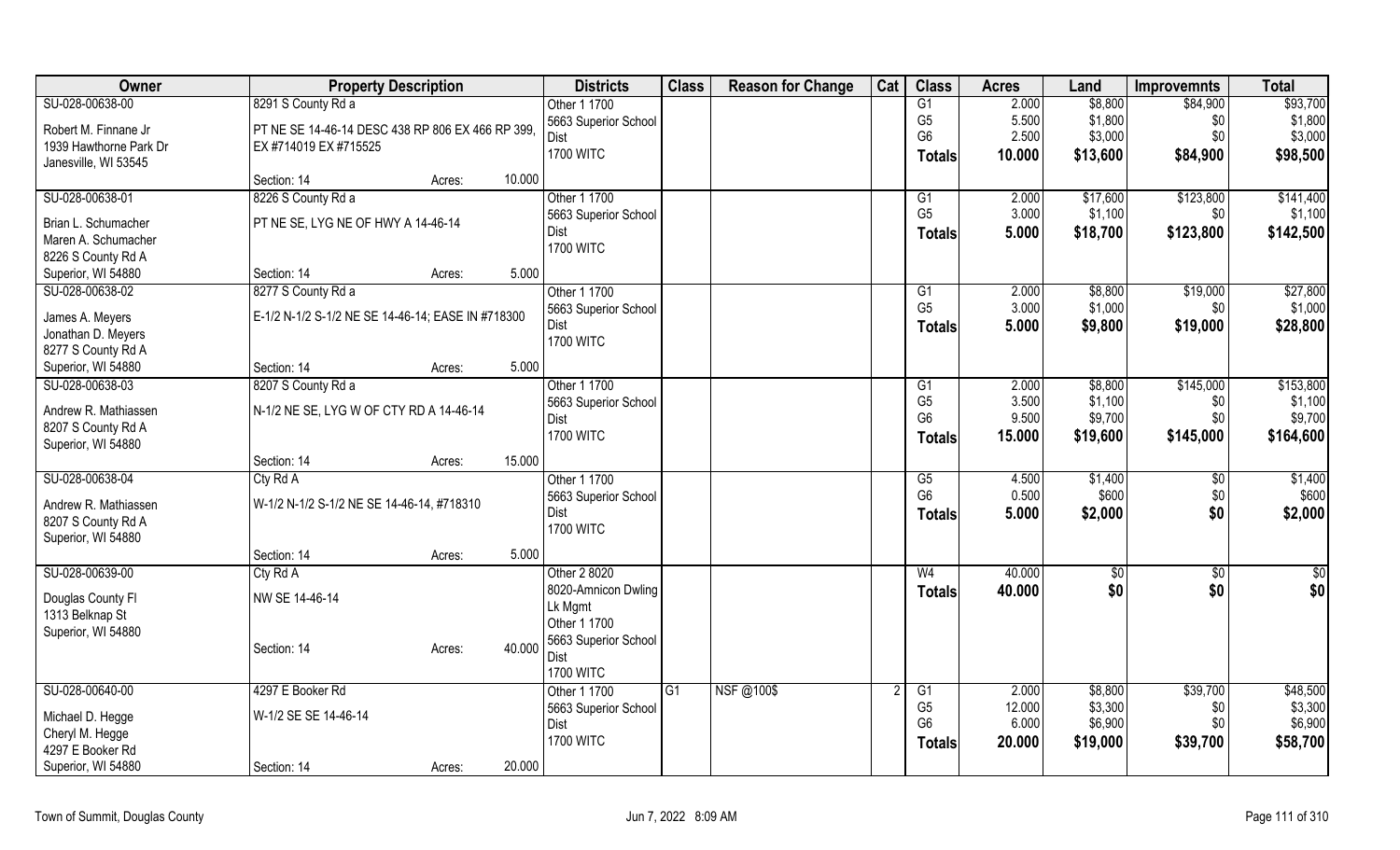| Owner               | <b>Property Description</b>                  |                   | <b>Districts</b>     | <b>Class</b> | <b>Reason for Change</b> | Cat | <b>Class</b>   | <b>Acres</b> | Land           | <b>Improvemnts</b> | <b>Total</b> |
|---------------------|----------------------------------------------|-------------------|----------------------|--------------|--------------------------|-----|----------------|--------------|----------------|--------------------|--------------|
| SU-028-00640-01     | 8303 S County Rd a                           |                   | Other 2 8020         |              |                          |     | G1             | 2.000        | \$8,800        | \$150,300          | \$159,100    |
| Robert M. Zembo     | NE SE SE 14-46-14                            |                   | 8020-Amnicon Dwling  |              |                          |     | G <sub>6</sub> | 8.000        | \$8,200        | \$0                | \$8,200      |
| Amy B. Zembo        |                                              |                   | Lk Mgmt              |              |                          |     | <b>Totals</b>  | 10.000       | \$17,000       | \$150,300          | \$167,300    |
| 8303 S County Rd A  |                                              |                   | Other 1 1700         |              |                          |     |                |              |                |                    |              |
| Superior, WI 54880  | Section: 14                                  | 10.000            | 5663 Superior School |              |                          |     |                |              |                |                    |              |
|                     |                                              | Acres:            | Dist                 |              |                          |     |                |              |                |                    |              |
|                     |                                              |                   | <b>1700 WITC</b>     |              |                          |     |                |              |                |                    |              |
| SU-028-00640-02     | 8347 S County Rd a                           |                   | Other 2 8020         |              |                          |     | G1             | 2.000        | \$8,800        | \$162,900          | \$171,700    |
| Todd S. Ferington   | SE SE SE 14-46-14                            |                   | 8020-Amnicon Dwling  |              |                          |     | G <sub>5</sub> | 2.000        | \$600          | \$0                | \$600        |
| Janet L. Ferington  |                                              |                   | Lk Mgmt              |              |                          |     | G <sub>6</sub> | 6.000        | \$6,200        | \$0                | \$6,200      |
| 8347 S County Rd A  |                                              |                   | Other 1 1700         |              |                          |     | <b>Totals</b>  | 10.000       | \$15,600       | \$162,900          | \$178,500    |
| Superior, WI 54880  | Section: 14                                  | 10.000<br>Acres:  | 5663 Superior School |              |                          |     |                |              |                |                    |              |
|                     |                                              |                   | Dist                 |              |                          |     |                |              |                |                    |              |
|                     |                                              |                   | <b>1700 WITC</b>     |              |                          |     |                |              |                |                    |              |
| SU-028-00641-00     | None                                         |                   | Other 1 1700         |              |                          |     | W <sub>4</sub> | 640.000      | $\sqrt[6]{3}$  | $\sqrt[6]{3}$      | \$0          |
| Douglas County Fl   | <b>ENTIRE SECTION 15-46-14</b>               |                   | 5663 Superior School |              |                          |     | <b>Totals</b>  | 640.000      | \$0            | \$0                | \$0          |
| 1313 Belknap St     |                                              |                   | Dist                 |              |                          |     |                |              |                |                    |              |
| Superior, WI 54880  |                                              |                   | <b>1700 WITC</b>     |              |                          |     |                |              |                |                    |              |
|                     | Section: 15                                  | 640.000<br>Acres: |                      |              |                          |     |                |              |                |                    |              |
| SU-028-00642-00     | None                                         |                   | Other 1 1700         |              |                          |     | W <sub>4</sub> | 640.000      | $\sqrt[6]{30}$ | $\overline{50}$    | \$0          |
|                     |                                              |                   | 5663 Superior School |              |                          |     | <b>Totals</b>  | 640.000      | \$0            | \$0                | \$0          |
| Douglas County Fl   | <b>ENTIRE SECTION 16-46-14</b>               |                   | Dist                 |              |                          |     |                |              |                |                    |              |
| 1313 Belknap St     |                                              |                   | <b>1700 WITC</b>     |              |                          |     |                |              |                |                    |              |
| Superior, WI 54880  |                                              |                   |                      |              |                          |     |                |              |                |                    |              |
|                     | Section: 16                                  | 640.000<br>Acres: |                      |              |                          |     |                |              |                |                    |              |
| SU-028-00643-00     | 3108 E Milchesky Rd                          |                   | Other 1 1700         |              |                          |     | G1             | 2.000        | \$8,800        | \$351,000          | \$359,800    |
| Kyle M. Severin     | NE NE 17-46-14; ALSO ACCESS & EASE DESC'D IN |                   | 5663 Superior School |              |                          |     | G <sub>5</sub> | 10.000       | \$3,000        | \$0                | \$3,000      |
| Christy D. Severin  | #864614.                                     |                   | Dist                 |              |                          |     | G <sub>6</sub> | 28.000       | \$28,700       | \$0                | \$28,700     |
| 3108 E Milchesky Rd |                                              |                   | <b>1700 WITC</b>     |              |                          |     | <b>Totals</b>  | 40.000       | \$40,500       | \$351,000          | \$391,500    |
| Foxboro, WI 54836   | Section: 17                                  | 40.000<br>Acres:  |                      |              |                          |     |                |              |                |                    |              |
| SU-028-00644-00     | Milchesky Rd                                 |                   | Other 1 1700         |              |                          |     | G6             | 20.000       | \$19,900       | \$0                | \$19,900     |
|                     |                                              |                   | 5663 Superior School |              |                          |     | <b>Totals</b>  | 20.000       | \$19,900       | \$0                | \$19,900     |
| Michael G. Snyder   | E 1/2 NW NE 17-46-14 ; SUBJ TO ACCESS & EASE |                   | Dist                 |              |                          |     |                |              |                |                    |              |
| Mary J. Snyder      | DESC'D IN #864614.                           |                   | <b>1700 WITC</b>     |              |                          |     |                |              |                |                    |              |
| PO Box 5            |                                              |                   |                      |              |                          |     |                |              |                |                    |              |
| Superior, WI 54880  | Section: 17                                  | 20.000<br>Acres:  |                      |              |                          |     |                |              |                |                    |              |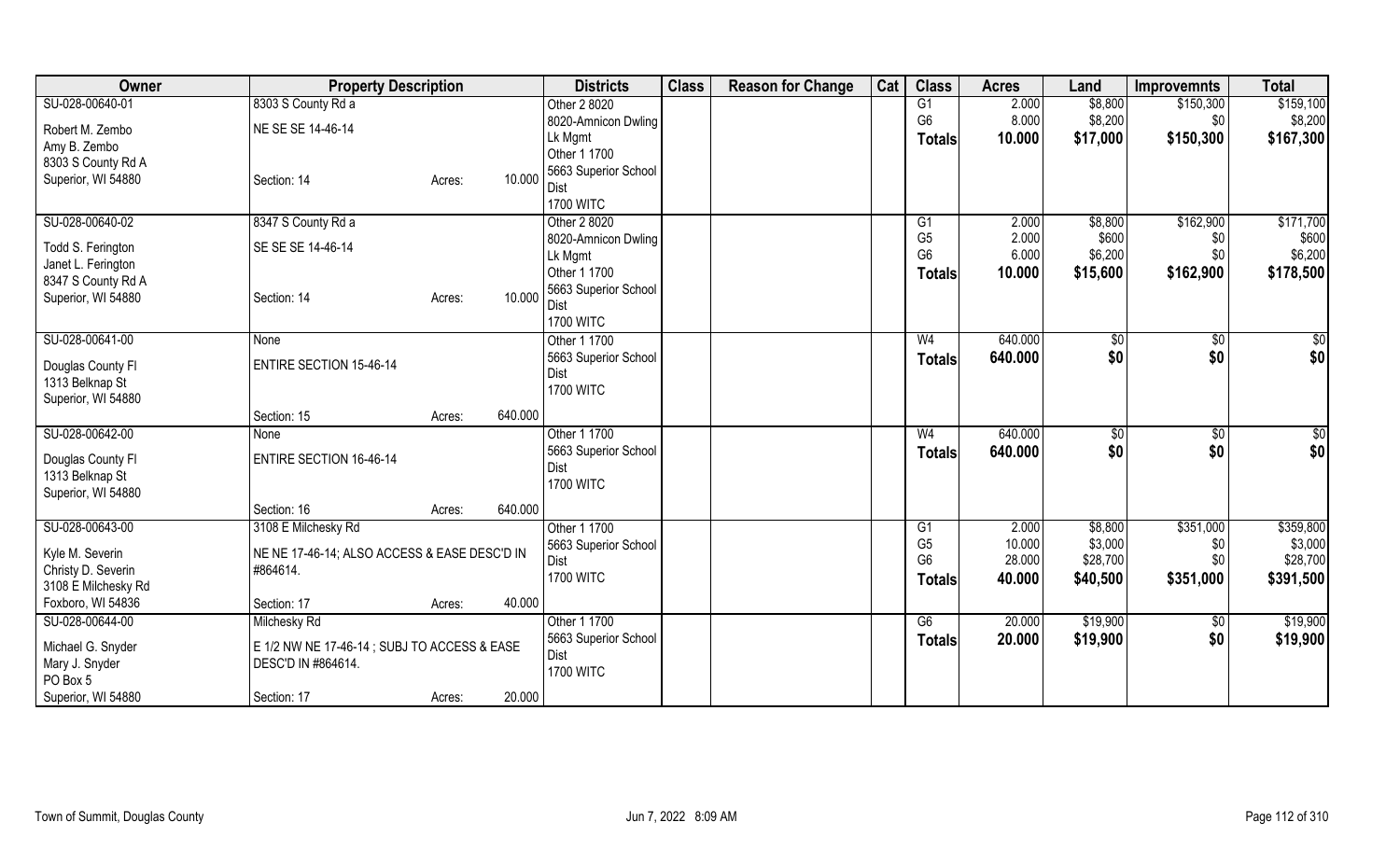| Owner                 | <b>Property Description</b>                   |        |         | <b>Districts</b>     | <b>Class</b> | <b>Reason for Change</b> | Cat | <b>Class</b>    | <b>Acres</b> | Land         | <b>Improvemnts</b> | <b>Total</b>    |
|-----------------------|-----------------------------------------------|--------|---------|----------------------|--------------|--------------------------|-----|-----------------|--------------|--------------|--------------------|-----------------|
| SU-028-00644-01       | 3026 E Milchesky Rd                           |        |         | Other 1 1700         |              |                          |     | G1              | 2.000        | \$8,800      | \$170,000          | \$178,800       |
| Michael G. Snyder     | W 1/2 NW NE 17-46-14                          |        |         | 5663 Superior School |              |                          |     | G <sub>5</sub>  | 5.000        | \$1,500      | \$0                | \$1,500         |
| Mary J. Snyder        |                                               |        |         | Dist                 |              |                          |     | G <sub>6</sub>  | 13.000       | \$13,300     | \$0                | \$13,300        |
| PO Box 5              |                                               |        |         | <b>1700 WITC</b>     |              |                          |     | Totals          | 20.000       | \$23,600     | \$170,000          | \$193,600       |
| Superior, WI 54880    | Section: 17                                   | Acres: | 20.000  |                      |              |                          |     |                 |              |              |                    |                 |
| SU-028-00645-00       | <b>None</b>                                   |        |         | Other 1 1700         |              |                          |     | W <sub>4</sub>  | 80.000       | $\sqrt[6]{}$ | $\sqrt{$0}$        | $\sqrt{50}$     |
|                       |                                               |        |         | 5663 Superior School |              |                          |     | Totals          | 80.000       | \$0          | \$0                | \$0             |
| Douglas County Fl     | S-1/2 NE-1/4 17-46-14                         |        |         | Dist                 |              |                          |     |                 |              |              |                    |                 |
| 1313 Belknap St       |                                               |        |         | <b>1700 WITC</b>     |              |                          |     |                 |              |              |                    |                 |
| Superior, WI 54880    |                                               |        |         |                      |              |                          |     |                 |              |              |                    |                 |
|                       | Section: 17                                   | Acres: | 80.000  |                      |              |                          |     |                 |              |              |                    |                 |
| SU-028-00647-00       | Milchesky Rd                                  |        |         | Other 1 1700         |              |                          |     | G5              | 10.000       | \$3,000      | $\sqrt[6]{3}$      | \$3,000         |
| Thomas K. Holton      | NE NW 17-46-14                                |        |         | 5663 Superior School |              |                          |     | G <sub>6</sub>  | 30.000       | \$34,500     | \$0                | \$34,500        |
| 401 Old Highway 200   |                                               |        |         | Dist                 |              |                          |     | Totals          | 40.000       | \$37,500     | \$0                | \$37,500        |
| Trout Creek, MT 59874 |                                               |        |         | <b>1700 WITC</b>     |              |                          |     |                 |              |              |                    |                 |
|                       | Section: 17                                   | Acres: | 40.000  |                      |              |                          |     |                 |              |              |                    |                 |
| SU-028-00648-00       | 2872 E Milchesky Rd                           |        |         | Other 1 1700         |              |                          |     | G <sub>1</sub>  | 4.000        | \$11,500     | \$213,700          | \$225,200       |
|                       |                                               |        |         | 5663 Superior School |              |                          |     | G <sub>5</sub>  | 3.000        | \$1,500      | \$0                | \$1,500         |
| Jon T. Sanders        | E-1/2 NW NW 17-46-14 DESC 431 RP 220, #742390 |        |         | Dist                 |              |                          |     | G <sub>6</sub>  | 13.000       | \$13,300     | \$0                | \$13,300        |
| Jessica M. Sanders    | 511/507-8                                     |        |         | <b>1700 WITC</b>     |              |                          |     | <b>Totals</b>   | 20.000       | \$26,300     | \$213,700          | \$240,000       |
| 2872 E Milchesky Rd   |                                               |        |         |                      |              |                          |     |                 |              |              |                    |                 |
| Foxboro, WI 54836     | Section: 17                                   | Acres: | 20.000  |                      |              |                          |     |                 |              |              |                    |                 |
| SU-028-00648-01       | 2826 E Milchesky Rd                           |        |         | Other 1 1700         |              |                          |     | $\overline{G1}$ | 2.000        | \$13,200     | \$250,600          | \$263,800       |
| David M. Edquist      | W-1/2 NW NW 17-46-14                          |        |         | 5663 Superior School |              |                          |     | G <sub>5</sub>  | 5.000        | \$1,500      | \$0                | \$1,500         |
| 2826 E Milchesky Rd   |                                               |        |         | Dist                 |              |                          |     | G <sub>6</sub>  | 13.000       | \$13,300     | \$0\$              | \$13,300        |
| Foxboro, WI 54836     |                                               |        |         | <b>1700 WITC</b>     |              |                          |     | <b>Totals</b>   | 20.000       | \$28,000     | \$250,600          | \$278,600       |
|                       | Section: 17                                   | Acres: | 20.000  |                      |              |                          |     |                 |              |              |                    |                 |
| SU-028-00649-00       | None                                          |        |         | Other 1 1700         |              |                          |     | W <sub>4</sub>  | 80.000       | \$0          | \$0                | \$0             |
|                       |                                               |        |         | 5663 Superior School |              |                          |     | <b>Totals</b>   | 80.000       | \$0          | \$0                | \$0             |
| Douglas County Fl     | S-1/2 NW-1/4 17-46-14                         |        |         | Dist                 |              |                          |     |                 |              |              |                    |                 |
| 1313 Belknap St       |                                               |        |         | <b>1700 WITC</b>     |              |                          |     |                 |              |              |                    |                 |
| Superior, WI 54880    |                                               |        |         |                      |              |                          |     |                 |              |              |                    |                 |
|                       | Section: 17                                   | Acres: | 80.000  |                      |              |                          |     |                 |              |              |                    |                 |
| SU-028-00650-00       | <b>None</b>                                   |        |         | Other 1 1700         |              |                          |     | W <sub>4</sub>  | 320.000      | $\sqrt{50}$  | $\sqrt{$0}$        | $\overline{50}$ |
| Douglas County Fl     | S-1/2 SECTION 17-46-14                        |        |         | 5663 Superior School |              |                          |     | <b>Totals</b>   | 320.000      | \$0          | \$0                | \$0             |
| 1313 Belknap St       |                                               |        |         | Dist                 |              |                          |     |                 |              |              |                    |                 |
| Superior, WI 54880    |                                               |        |         | <b>1700 WITC</b>     |              |                          |     |                 |              |              |                    |                 |
|                       | Section: 17                                   | Acres: | 320.000 |                      |              |                          |     |                 |              |              |                    |                 |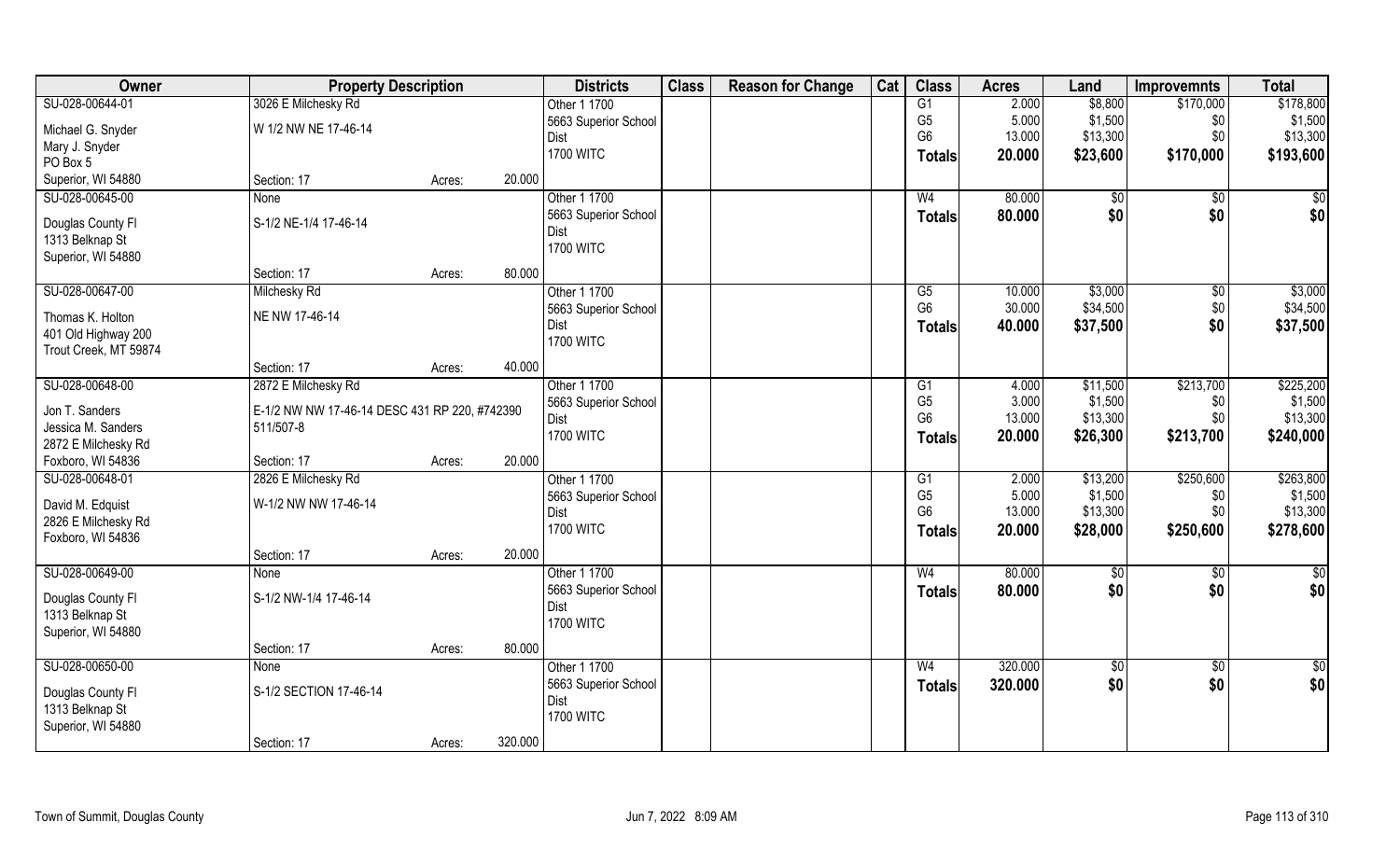| Owner                                                                                    | <b>Property Description</b>                     |                  | <b>Districts</b>     | <b>Class</b> | <b>Reason for Change</b> | Cat | <b>Class</b>    | <b>Acres</b> | Land       | <b>Improvemnts</b> | <b>Total</b> |
|------------------------------------------------------------------------------------------|-------------------------------------------------|------------------|----------------------|--------------|--------------------------|-----|-----------------|--------------|------------|--------------------|--------------|
| SU-028-00652-00                                                                          | 2746 E Milchesky Rd                             |                  | Other 1 1700         |              |                          |     | G1              | 2.000        | \$8,800    | \$116,100          | \$124,900    |
| Jeffrey W. O'Flanagan                                                                    | NE NE 18-46-14                                  |                  | 5663 Superior School |              |                          |     | W <sub>6</sub>  | 38.000       | (\$26,600) | \$0                | \$0          |
| Kathleen O'Flanagan                                                                      |                                                 |                  | Dist                 |              |                          |     | <b>Totals</b>   | 40.000       | \$8,800    | \$116,100          | \$124,900    |
| 2746 E Milchesky Rd                                                                      |                                                 |                  | <b>1700 WITC</b>     |              |                          |     |                 |              |            |                    |              |
| Foxboro, WI 54836                                                                        | Section: 18                                     | 40.000<br>Acres: |                      |              |                          |     |                 |              |            |                    |              |
| SU-028-00653-00                                                                          | 2612 E Milchesky Rd                             |                  | Other 1 1700         |              |                          |     | G1              | 3.510        | \$10,800   | \$58,600           | \$69,400     |
|                                                                                          |                                                 |                  | 5663 Superior School |              |                          |     | G <sub>6</sub>  | 6.000        | \$6,200    | \$0                | \$6,200      |
| Kim A. Paulson<br>Wendy D. Paulson                                                       | W-1/2 N-1/2 NW NE 18-46-14, EX PCL TO HWY DESC  |                  | Dist                 |              |                          |     | Totals          | 9.510        | \$17,000   | \$58,600           | \$75,600     |
| 2612 E Milchesky Rd                                                                      | 506/864; SUBJ TO MILCHESKY RD                   |                  | <b>1700 WITC</b>     |              |                          |     |                 |              |            |                    |              |
| Foxboro, WI 54836                                                                        | Section: 18                                     | 9.510<br>Acres:  |                      |              |                          |     |                 |              |            |                    |              |
| SU-028-00653-01                                                                          | Milchesky Rd                                    |                  | Other 1 1700         |              |                          |     | G1              | 1.000        | \$5,500    | $\sqrt[6]{}$       | \$5,500      |
|                                                                                          |                                                 |                  | 5663 Superior School |              |                          |     | G <sub>5</sub>  | 0.510        | \$200      | \$0                | \$200        |
| Garrett A. Almer                                                                         | E-1/2 N-1/2 NW NE 18-46-14, EX PCL TO HWY DESC  |                  | Dist                 |              |                          |     | G <sub>6</sub>  | 8.000        | \$9,200    | \$0                | \$9,200      |
| 8715 S State Rd 35                                                                       | 506/864; SUBJ TO MILCHESKY RD                   |                  | <b>1700 WITC</b>     |              |                          |     | Totals          | 9.510        | \$14,900   | \$0                | \$14,900     |
| Foxboro, WI 54836                                                                        |                                                 |                  |                      |              |                          |     |                 |              |            |                    |              |
|                                                                                          | Section: 18                                     | 9.510<br>Acres:  |                      |              |                          |     |                 |              |            |                    |              |
| SU-028-00654-00                                                                          | 8080 S State Hwy 35                             |                  | Other 1 1700         |              |                          |     | G1              | 2.000        | \$8,800    | \$51,300           | \$60,100     |
| Reed Properties 1, Inc.                                                                  | S-1/2 NW NE 18-46-14, EX PCL TO HWY (.71A) DESC |                  | 5663 Superior School |              |                          |     | G <sub>5</sub>  | 8.000        | \$2,400    | \$0                | \$2,400      |
| 911 Banks Ave                                                                            | 510/797                                         |                  | Dist                 |              |                          |     | G <sub>6</sub>  | 9.290        | \$9,500    | \$0                | \$9,500      |
| Superior, WI 54880                                                                       |                                                 |                  | <b>1700 WITC</b>     |              |                          |     | <b>Totals</b>   | 19.290       | \$20,700   | \$51,300           | \$72,000     |
|                                                                                          | Section: 18                                     | 19.290<br>Acres: |                      |              |                          |     |                 |              |            |                    |              |
| SU-028-00655-00                                                                          | 8142 S State Hwy 35                             |                  | Other 1 1700         |              |                          |     | G1              | 2.000        | \$8,800    | \$48,200           | \$57,000     |
| Timothy L. Omernik                                                                       | N-1/2 SW NE 18-46-14, EX PCL TO HWY (1.06A)     |                  | 5663 Superior School |              |                          |     | G <sub>5</sub>  | 12.940       | \$3,900    | \$0                | \$3,900      |
| Nicole D. Delorenzo                                                                      |                                                 |                  | Dist                 |              |                          |     | G <sub>6</sub>  | 4.000        | \$4,100    | \$0                | \$4,100      |
| 8142 S State Highway 35                                                                  |                                                 |                  | <b>1700 WITC</b>     |              |                          |     | <b>Totals</b>   | 18.940       | \$16,800   | \$48,200           | \$65,000     |
| Foxboro, WI 54838                                                                        | Section: 18                                     | 18.940<br>Acres: |                      |              |                          |     |                 |              |            |                    |              |
| SU-028-00655-01                                                                          | 8184 S State Hwy 35                             |                  | Other 1 1700         |              |                          |     | G5              | 17.150       | \$5,200    | \$0                | \$5,200      |
|                                                                                          |                                                 |                  | 5663 Superior School |              |                          |     | G <sub>6</sub>  | 2.000        | \$2,300    | \$0                | \$2,300      |
| Craig J. Walters                                                                         | S-1/2 SW NE 18-46-14 EX PCL TO HWY (.85A)       |                  | Dist                 |              |                          |     | <b>Totals</b>   | 19.150       | \$7,500    | \$0                | \$7,500      |
| 8218 S State Highway 35                                                                  |                                                 |                  | <b>1700 WITC</b>     |              |                          |     |                 |              |            |                    |              |
| Foxboro, WI 54836                                                                        |                                                 |                  |                      |              |                          |     |                 |              |            |                    |              |
|                                                                                          | Section: 18                                     | 19.150<br>Acres: |                      |              |                          |     |                 |              |            |                    |              |
| SU-028-00655-02                                                                          | None                                            |                  | Other 1 1700         |              |                          |     | $\overline{X2}$ | 3.610        | \$0        | $\sqrt{6}$         | \$0          |
| Wisconsin Department of Transportation   R/W'S IN W-1/2 NE-1/4 18-46-14 DESC 506 RP 864, |                                                 |                  | 5663 Superior School |              |                          |     | Totals          | 3.610        | \$0        | \$0                | \$0          |
| 1701 N 4th St                                                                            | 508 RP 890 510 RP 797, 510 RP 831               |                  | Dist                 |              |                          |     |                 |              |            |                    |              |
| Superior, WI 54880                                                                       |                                                 |                  | <b>1700 WITC</b>     |              |                          |     |                 |              |            |                    |              |
|                                                                                          | Section: 18                                     | 3.610<br>Acres:  |                      |              |                          |     |                 |              |            |                    |              |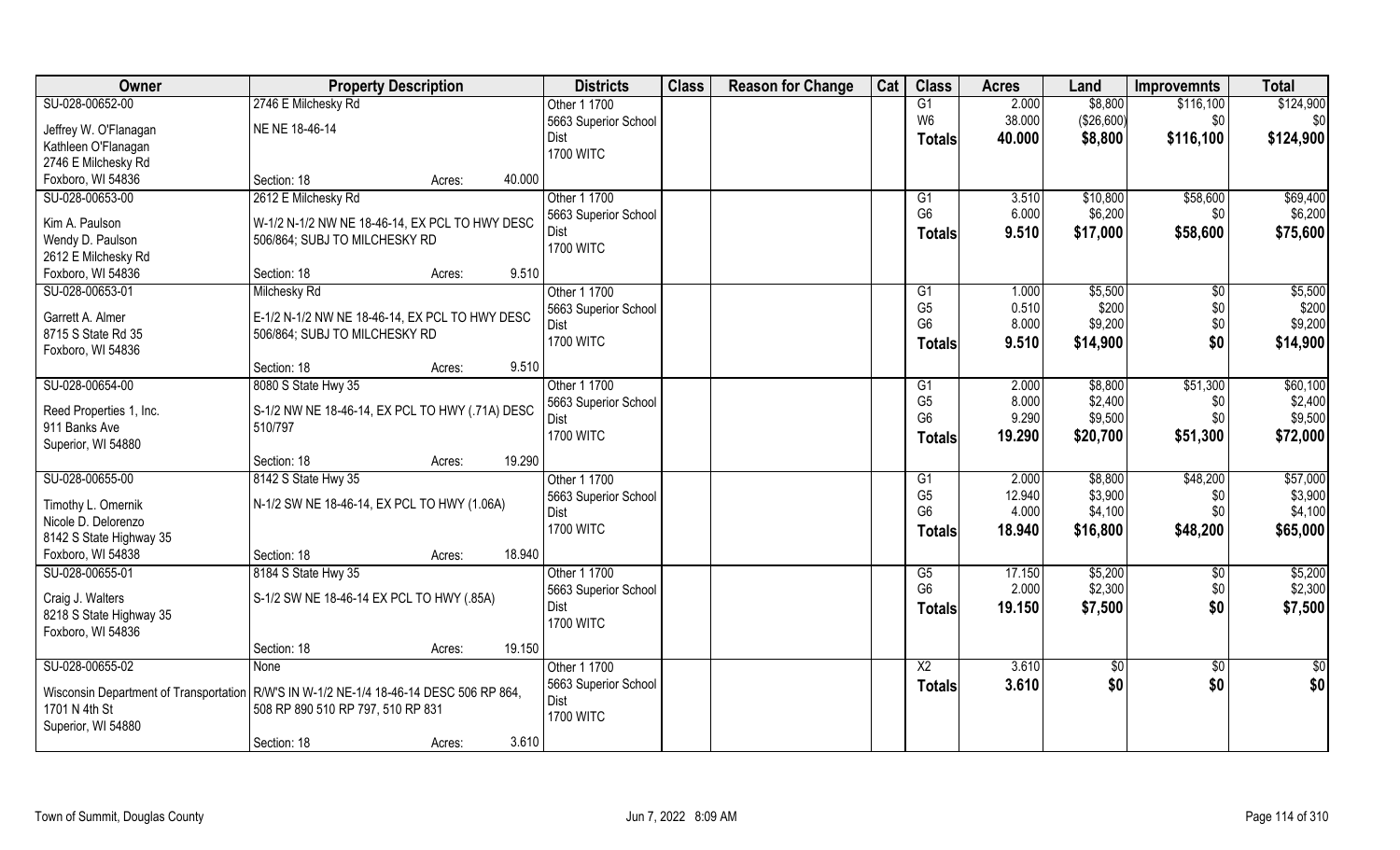| Owner                                | <b>Property Description</b>                      | <b>Districts</b>     | <b>Class</b> | <b>Reason for Change</b> | Cat | <b>Class</b>         | <b>Acres</b> | Land       | <b>Improvemnts</b>     | <b>Total</b>       |
|--------------------------------------|--------------------------------------------------|----------------------|--------------|--------------------------|-----|----------------------|--------------|------------|------------------------|--------------------|
| SU-028-00656-00                      | State Hwy 35                                     | Other 1 1700         |              |                          |     | G5                   | 10.000       | \$3,000    | $\overline{50}$        | \$3,000            |
| Jeffrey W. O'Flanagan                | SE NE 18-46-14                                   | 5663 Superior School |              |                          |     | W <sub>6</sub>       | 30.000       | (\$34,500) | \$0                    | \$0                |
| Kathleen O'Flanagan                  |                                                  | Dist                 |              |                          |     | <b>Totals</b>        | 40.000       | \$3,000    | \$0                    | \$3,000            |
| 2746 E Milchesky Rd                  |                                                  | <b>1700 WITC</b>     |              |                          |     |                      |              |            |                        |                    |
| Foxboro, WI 54836                    | Section: 18<br>Acres:                            | 40.000               |              |                          |     |                      |              |            |                        |                    |
| SU-028-00657-00                      | 8073 S State Hwy 35                              | Other 1 1700         |              |                          |     | G5                   | 31.330       | \$11,900   | \$0                    | \$11,900           |
|                                      |                                                  | 5663 Superior School |              |                          |     | G7                   | 5.000        | \$12,600   | \$43,700               | \$56,300           |
| Lma Farm LLC                         | PT NE NW 18-46-14, EX N-208.71' OF E-417.42', EX | Dist                 |              |                          |     | <b>Totals</b>        | 36.330       | \$24,500   | \$43,700               | \$68,200           |
| 23480 Manning Ln N                   | PCL TO HWY (1.67A)                               | <b>1700 WITC</b>     |              |                          |     |                      |              |            |                        |                    |
| Scandia, MN 55073                    |                                                  |                      |              |                          |     |                      |              |            |                        |                    |
|                                      | Section: 18<br>Acres:                            | 36.330               |              |                          |     |                      |              |            |                        |                    |
| SU-028-00658-00                      | 8033 S State Hwy 35                              | Other 1 1700         |              |                          |     | G1                   | 2.000        | \$8,800    | \$168,600              | \$177,400          |
| Michael J. Kruse                     | PT NE NW, 18-46-14, PCL IN NE COR 417.42' X      | 5663 Superior School |              |                          |     | <b>Totals</b>        | 2.000        | \$8,800    | \$168,600              | \$177,400          |
| Barbara Kruse                        | 208.71'                                          | Dist                 |              |                          |     |                      |              |            |                        |                    |
| 8033 S State Highway 35              |                                                  | <b>1700 WITC</b>     |              |                          |     |                      |              |            |                        |                    |
| Foxboro, WI 54836                    | Section: 18<br>Acres:                            | 2.000                |              |                          |     |                      |              |            |                        |                    |
| SU-028-00659-00                      | School Forest Rd                                 | Other 1 1700         |              |                          |     | G5                   | 39.080       | \$17,000   | \$0                    | \$17,000           |
|                                      |                                                  | 5663 Superior School |              |                          |     | <b>Totals</b>        | 39.080       | \$17,000   | \$0                    | \$17,000           |
| Lma Farm LLC                         | NW NW 18-46-14                                   | Dist                 |              |                          |     |                      |              |            |                        |                    |
| 23480 Manning Ln N                   |                                                  | <b>1700 WITC</b>     |              |                          |     |                      |              |            |                        |                    |
| Scandia, MN 55073                    |                                                  |                      |              |                          |     |                      |              |            |                        |                    |
|                                      | Section: 18<br>Acres:                            | 39.080               |              |                          |     |                      |              |            |                        |                    |
| SU-028-00660-00                      | School Forest Rd                                 | Other 1 1700         |              |                          |     | G5                   | 32.560       | \$9,800    | $\sqrt[6]{30}$         | \$9,800            |
| Robert V. Carlson                    | SW NW 18-46-14                                   | 5663 Superior School |              |                          |     | G <sub>6</sub>       | 6.000        | \$6,900    | \$0                    | \$6,900            |
| 3229 Chestnut St                     |                                                  | Dist                 |              |                          |     | <b>Totals</b>        | 38.560       | \$16,700   | \$0                    | \$16,700           |
| Duluth, MN 55806                     |                                                  | <b>1700 WITC</b>     |              |                          |     |                      |              |            |                        |                    |
|                                      | Section: 18<br>Acres:                            | 38.560               |              |                          |     |                      |              |            |                        |                    |
| SU-028-00661-00                      | State Hwy 35                                     | Other 1 1700         |              |                          |     | G5                   | 9.740        | \$2,900    | \$0                    | \$2,900            |
| Robert V. Carlson                    |                                                  | 5663 Superior School |              |                          |     | <b>Totals</b>        | 9.740        | \$2,900    | \$0                    | \$2,900            |
|                                      | N-1/4 SE NW 18-46-14 EX PCL TO HWY (.26A)        | Dist                 |              |                          |     |                      |              |            |                        |                    |
| 3229 Chestnut St<br>Duluth, MN 55806 |                                                  | <b>1700 WITC</b>     |              |                          |     |                      |              |            |                        |                    |
|                                      | Section: 18                                      | 9.740                |              |                          |     |                      |              |            |                        |                    |
| SU-028-00661-01                      | Acres:                                           | Other 1 1700         |              |                          |     |                      | 27.000       | \$8,100    |                        |                    |
|                                      | State Hwy 35                                     | 5663 Superior School |              |                          |     | G5<br>G <sub>6</sub> | 1.180        | \$1,400    | $\overline{50}$<br>\$0 | \$8,100<br>\$1,400 |
| Robert V. Carlson                    | S-3/4 SE NW 18-46-14 EX PCL TO HWY (1.82A)       | Dist                 |              |                          |     |                      |              |            |                        |                    |
| 3229 Chestnut St                     |                                                  | <b>1700 WITC</b>     |              |                          |     | <b>Totals</b>        | 28.180       | \$9,500    | \$0                    | \$9,500            |
| Duluth, MN 55806                     |                                                  |                      |              |                          |     |                      |              |            |                        |                    |
|                                      | Section: 18<br>Acres:                            | 28.180               |              |                          |     |                      |              |            |                        |                    |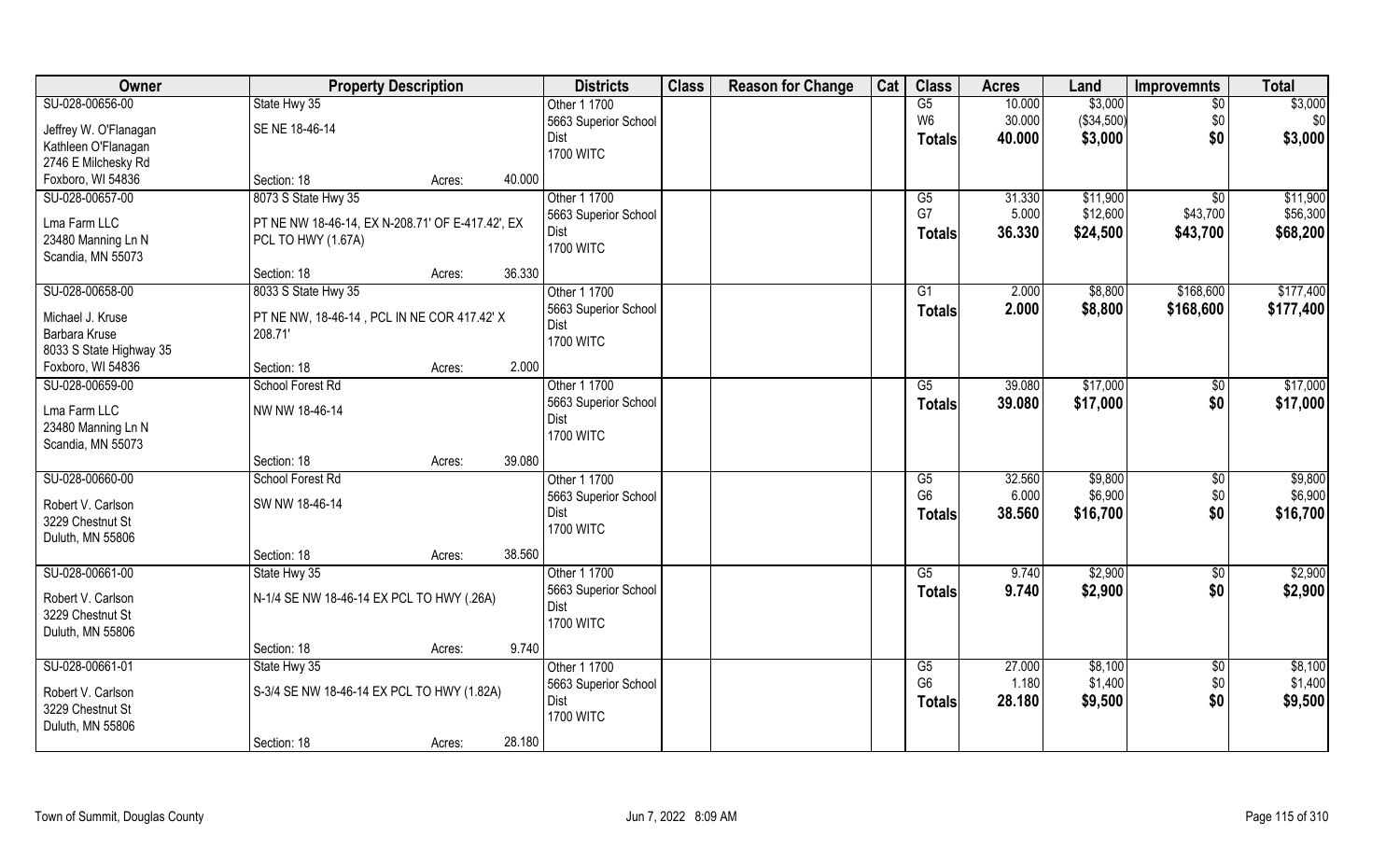| Owner                                  | <b>Property Description</b>                      | <b>Districts</b> | <b>Class</b>             | <b>Reason for Change</b> | Cat | <b>Class</b> | <b>Acres</b>     | Land   | <b>Improvemnts</b> | <b>Total</b>   |                   |
|----------------------------------------|--------------------------------------------------|------------------|--------------------------|--------------------------|-----|--------------|------------------|--------|--------------------|----------------|-------------------|
| SU-028-00662-00                        | 8221 S State Hwy 35                              |                  | Other 1 1700             |                          |     |              | G1               | 2.000  | \$8,800            | \$136,600      | \$145,400         |
| Robert V. Carlson                      | N-1/4 OF NE SW 18-46-14 EX PCL TO HWY (.26A)     |                  | 5663 Superior School     |                          |     |              | G <sub>5</sub>   | 1.000  | \$300              | \$0            | \$300             |
| 3229 Chestnut St                       |                                                  |                  | Dist                     |                          |     |              | G <sub>6</sub>   | 6.740  | \$6,900            | \$0            | \$6,900           |
| Duluth, MN 55806                       |                                                  |                  | <b>1700 WITC</b>         |                          |     |              | <b>Totals</b>    | 9.740  | \$16,000           | \$136,600      | \$152,600         |
|                                        | Section: 18                                      | Acres:           | 9.740                    |                          |     |              |                  |        |                    |                |                   |
| SU-028-00662-01                        | <b>None</b>                                      |                  | Other 1 1700             |                          |     |              | $\overline{X2}$  | 5.430  | \$0                | $\sqrt{$0}$    | \$0               |
|                                        |                                                  |                  | 5663 Superior School     |                          |     |              | <b>Totals</b>    | 5.430  | \$0                | \$0            | \$0               |
| Wisconsin Department of Transportation | R/W IN PT SE NW & NE SW 18-46-14 DESC 506 RP     |                  | Dist                     |                          |     |              |                  |        |                    |                |                   |
| 1701 N 4th St                          | 866, 508 RP 890 510 RP 578, 511 RP 887           |                  | <b>1700 WITC</b>         |                          |     |              |                  |        |                    |                |                   |
| Superior, WI 54880                     |                                                  |                  |                          |                          |     |              |                  |        |                    |                |                   |
|                                        | Section: 18                                      | Acres:           | 5.430                    |                          |     |              |                  |        |                    |                |                   |
| SU-028-00663-00                        | State Hwy 35                                     |                  | Other 1 1700             |                          |     |              | G6               | 9.300  | \$11,200           | $\sqrt[6]{30}$ | \$11,200          |
| Richard C. Hamilton                    | S-1/2 N-1/2 NE SW 18-46-14, EX PCL TO HWY (.70A) |                  | 5663 Superior School     |                          |     |              | <b>Totals</b>    | 9.300  | \$11,200           | \$0            | \$11,200          |
| Megan M. Hamilton                      |                                                  |                  | Dist<br><b>1700 WITC</b> |                          |     |              |                  |        |                    |                |                   |
| 8299 S State Highway 35                |                                                  |                  |                          |                          |     |              |                  |        |                    |                |                   |
| Foxboro, WI 54836                      | Section: 18                                      | Acres:           | 9.300                    |                          |     |              |                  |        |                    |                |                   |
| SU-028-00664-00                        | 8299 S State Hwy 35                              |                  | Other 1 1700             |                          |     |              | G1               | 2.000  | \$8,800            | \$72,300       | \$81,100          |
| Richard C. Hamilton                    | S-20A OF S-3/4 NE SW 18-46-14, EX PCL TO HWY     |                  | 5663 Superior School     |                          |     |              | G <sub>6</sub>   | 17.000 | \$17,400           | \$0            | \$17,400          |
| Megan M. Hamilton                      | (.72A)                                           |                  | Dist                     |                          |     |              | <b>Totals</b>    | 19.000 | \$26,200           | \$72,300       | \$98,500          |
| 8299 S State Highway 35                |                                                  |                  | <b>1700 WITC</b>         |                          |     |              |                  |        |                    |                |                   |
| Foxboro, WI 54836                      | Section: 18                                      | Acres:           | 19.280                   |                          |     |              |                  |        |                    |                |                   |
| SU-028-00665-00                        | State Hwy 35                                     |                  | Other 1 1700             |                          |     |              | G5               | 10.000 | \$3,000            | $\sqrt[6]{3}$  | \$3,000           |
|                                        |                                                  |                  | 5663 Superior School     |                          |     |              | G <sub>6</sub>   | 28.040 | \$32,200           | \$0            | \$32,200          |
| Andrew A. Dalpiaz                      | NW SW 18-46-14 DESC 432 RP 213-4                 |                  | Dist                     |                          |     |              | <b>Totals</b>    | 38.040 | \$35,200           | \$0            | \$35,200          |
| 8339 S State Highway 35                |                                                  |                  | <b>1700 WITC</b>         |                          |     |              |                  |        |                    |                |                   |
| Foxboro, WI 54836                      |                                                  |                  |                          |                          |     |              |                  |        |                    |                |                   |
|                                        | Section: 18                                      | Acres:           | 38.040                   |                          |     |              |                  |        |                    |                |                   |
| SU-028-00666-00                        | 8339 S State Hwy 35                              |                  | Other 1 1700             |                          |     |              | G4               | 4.000  | \$700              | $\sqrt{$0}$    | $\overline{$700}$ |
| Andrew A. Dalpiaz                      | SW SW 18-46-14 DESC 432 RP 213-4 EX 514 RP 789   |                  | 5663 Superior School     |                          |     |              | G <sub>5</sub>   | 6.000  | \$1,800            | \$0            | \$1,800           |
| 8339 S State Highway 35                |                                                  |                  | Dist                     |                          |     |              | G <sub>5</sub> M | 17.520 | \$10,100           | \$0            | \$10,100          |
| Foxboro, WI 54836                      |                                                  |                  | <b>1700 WITC</b>         |                          |     |              | Totals           | 27.520 | \$12,600           | \$0            | \$12,600          |
|                                        | Section: 18                                      | Acres:           | 27.520                   |                          |     |              |                  |        |                    |                |                   |
| SU-028-00666-01                        | State Hwy 35                                     |                  | Other 1 1700             |                          |     |              | G5               | 1.000  | \$300              | $\sqrt[6]{}$   | $\overline{$300}$ |
| Michael D. Moore                       | S-10A SW SW 18-46-14                             |                  | 5663 Superior School     |                          |     |              | G <sub>6</sub>   | 9.000  | \$10,800           | \$0            | \$10,800          |
| Robin M. Moore                         |                                                  |                  | Dist                     |                          |     |              | <b>Totals</b>    | 10.000 | \$11,100           | \$0            | \$11,100          |
| 8397 S State Highway 35                |                                                  |                  | <b>1700 WITC</b>         |                          |     |              |                  |        |                    |                |                   |
| Superior, WI 54880                     | Section: 18                                      | Acres:           | 10.000                   |                          |     |              |                  |        |                    |                |                   |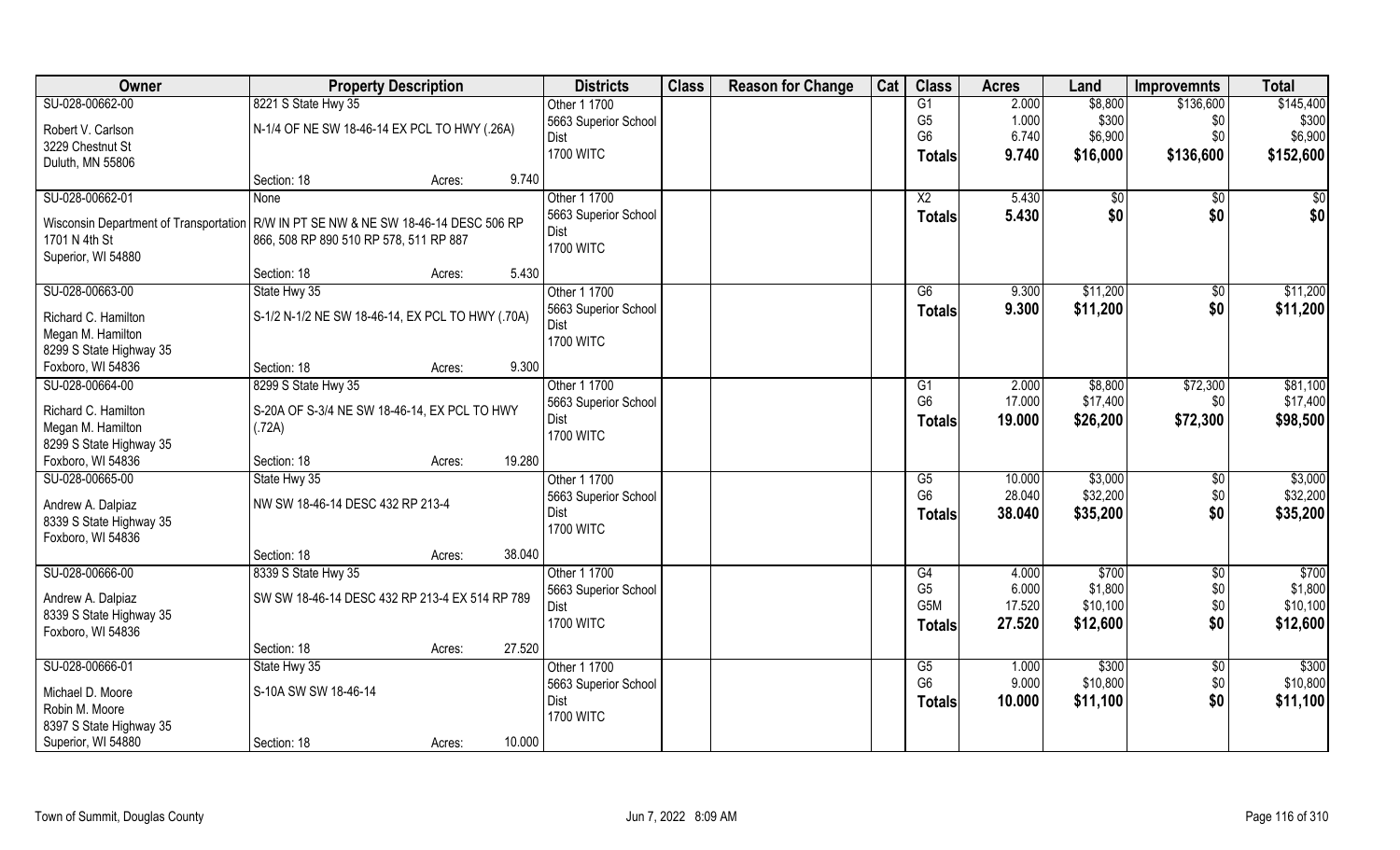| <b>Owner</b>                                                                               | <b>Property Description</b>                     |        | <b>Districts</b>         | <b>Class</b> | <b>Reason for Change</b> | Cat | <b>Class</b>                     | <b>Acres</b>    | Land       | <b>Improvemnts</b> | <b>Total</b>       |
|--------------------------------------------------------------------------------------------|-------------------------------------------------|--------|--------------------------|--------------|--------------------------|-----|----------------------------------|-----------------|------------|--------------------|--------------------|
| SU-028-00667-00                                                                            | 8339 S State Hwy 35                             |        | Other 1 1700             | G4           | Ag use land              |     | G1                               | 3.000           | \$10,200   | \$145,000          | \$155,200          |
| Andrew A. Dalpiaz                                                                          | SE SW 18-46-14, DESC 432 RP 213-14, EX 514 RP   |        | 5663 Superior School     |              |                          |     | G4                               | 3.000           | \$600      | \$0                | \$600              |
| 8339 S State Highway 35                                                                    | 647, EX PCL TO HWY (1.37A) DESC 506 RP 207      |        | Dist                     |              |                          |     | G <sub>5</sub>                   | 7.000           | \$2,100    | \$0                | \$2,100            |
| Foxboro, WI 54836                                                                          |                                                 |        | <b>1700 WITC</b>         |              |                          |     | G <sub>5</sub> M                 | 15.630          | \$8,000    | \$0                | \$8,000            |
|                                                                                            | Section: 18                                     | Acres: | 28.630                   |              |                          |     | Totals                           | 28.630          | \$20,900   | \$145,000          | \$165,900          |
| SU-028-00667-01                                                                            | <b>None</b>                                     |        | Other 1 1700             |              |                          |     | $\overline{X2}$                  | 1.820           | \$0        | $\sqrt{$0}$        | $\overline{50}$    |
| Wisconsin Department of Transportation   R/W IN SE SW 18-46-14 DESC 506 RP 207, 510 RP 578 |                                                 |        | 5663 Superior School     |              |                          |     | Totals                           | 1.820           | \$0        | \$0                | \$0                |
| 1701 N 4th St                                                                              |                                                 |        | Dist                     |              |                          |     |                                  |                 |            |                    |                    |
| Superior, WI 54880                                                                         |                                                 |        | <b>1700 WITC</b>         |              |                          |     |                                  |                 |            |                    |                    |
|                                                                                            | Section: 18                                     | Acres: | 1.820                    |              |                          |     |                                  |                 |            |                    |                    |
| SU-028-00667-02                                                                            | 8397 S State Hwy 35                             |        | Other 1 1700             |              |                          |     | G1                               | 2.000           | \$8,800    | \$116,100          | \$124,900          |
| Michael D. Moore                                                                           | S-10A SE SW 18-46-14, EX PCL TO HWY (.45A)      |        | 5663 Superior School     |              |                          |     | G <sub>5</sub>                   | 3.000           | \$900      | \$0                | \$900              |
| Robin M. Moore                                                                             |                                                 |        | Dist                     |              |                          |     | G <sub>6</sub>                   | 4.550           | \$5,500    | \$0                | \$5,500            |
| 8397 S State Highway 35                                                                    |                                                 |        | <b>1700 WITC</b>         |              |                          |     | Totals                           | 9.550           | \$15,200   | \$116,100          | \$131,300          |
| Superior, WI 54880                                                                         | Section: 18                                     | Acres: | 9.550                    |              |                          |     |                                  |                 |            |                    |                    |
| SU-028-00668-00                                                                            | State Hwy 35                                    |        | Other 1 1700             |              |                          |     | G5                               | 11.000          | \$3,300    | \$0                | \$3,300            |
|                                                                                            |                                                 |        | 5663 Superior School     |              |                          |     | G <sub>6</sub>                   | 9.000           | \$10,400   | \$0                | \$10,400           |
| James Huberty                                                                              | S-1/2 NE SE 18-46-14 551/923                    |        | Dist                     |              |                          |     | <b>Totals</b>                    | 20.000          | \$13,700   | \$0                | \$13,700           |
| 8274 S State Highway 35                                                                    |                                                 |        | <b>1700 WITC</b>         |              |                          |     |                                  |                 |            |                    |                    |
| Foxboro, WI 54836                                                                          | Section: 18                                     | Acres: | 20.000                   |              |                          |     |                                  |                 |            |                    |                    |
| SU-028-00668-01                                                                            | State Hwy 35                                    |        | Other 1 1700             |              |                          |     | $W_6$                            | 20.000          | (\$23,000) | $\overline{50}$    | $\overline{50}$    |
|                                                                                            |                                                 |        | 5663 Superior School     |              |                          |     |                                  | 20.000          | \$0        | \$0                | \$0                |
| Jeffrey W. O'Flanagan                                                                      | N-1/2 NE SE 18-46-14                            |        | Dist                     |              |                          |     | <b>Totals</b>                    |                 |            |                    |                    |
| Kathleen O'Flanagan                                                                        |                                                 |        | <b>1700 WITC</b>         |              |                          |     |                                  |                 |            |                    |                    |
| 2746 E Milchesky Rd                                                                        |                                                 |        |                          |              |                          |     |                                  |                 |            |                    |                    |
| Foxboro, WI 54836                                                                          | Section: 18                                     | Acres: | 20.000                   |              |                          |     |                                  |                 |            |                    |                    |
| SU-028-00669-00                                                                            | 8274 S State Hwy 35                             |        | Other 1 1700             |              |                          |     | G1                               | 2.000           | \$8,800    | \$93,700           | \$102,500          |
| James Huberty                                                                              | PT NW SE 18-46-14, EX N-10AC, EX S-10AC, EX PCL |        | 5663 Superior School     |              |                          |     | G <sub>5</sub><br>G <sub>6</sub> | 14.000<br>3.450 | \$4,900    | \$0                | \$4,900<br>\$4,100 |
| 8274 S State Highway 35                                                                    | TO HWY (.55A)                                   |        | Dist<br><b>1700 WITC</b> |              |                          |     |                                  |                 | \$4,100    | \$0                |                    |
| Foxboro, WI 54836                                                                          |                                                 |        |                          |              |                          |     | <b>Totals</b>                    | 19.450          | \$17,800   | \$93,700           | \$111,500          |
|                                                                                            | Section: 18                                     | Acres: | 19.450                   |              |                          |     |                                  |                 |            |                    |                    |
| SU-028-00669-01                                                                            | None                                            |        | Other 1 1700             |              |                          |     | $\overline{X2}$                  | 1.700           | $\sqrt{6}$ | $\sqrt{6}$         | $rac{1}{2}$        |
| Wisconsin Department of Transportation   R/W IN NW SE 18-46-14 DESC 507 RP 560-2           |                                                 |        | 5663 Superior School     |              |                          |     | <b>Totals</b>                    | 1.700           | \$0        | \$0                | \$0                |
| 1701 N 4th St                                                                              |                                                 |        | Dist                     |              |                          |     |                                  |                 |            |                    |                    |
| Superior, WI 54880                                                                         |                                                 |        | <b>1700 WITC</b>         |              |                          |     |                                  |                 |            |                    |                    |
|                                                                                            | Section: 18                                     | Acres: | 1.700                    |              |                          |     |                                  |                 |            |                    |                    |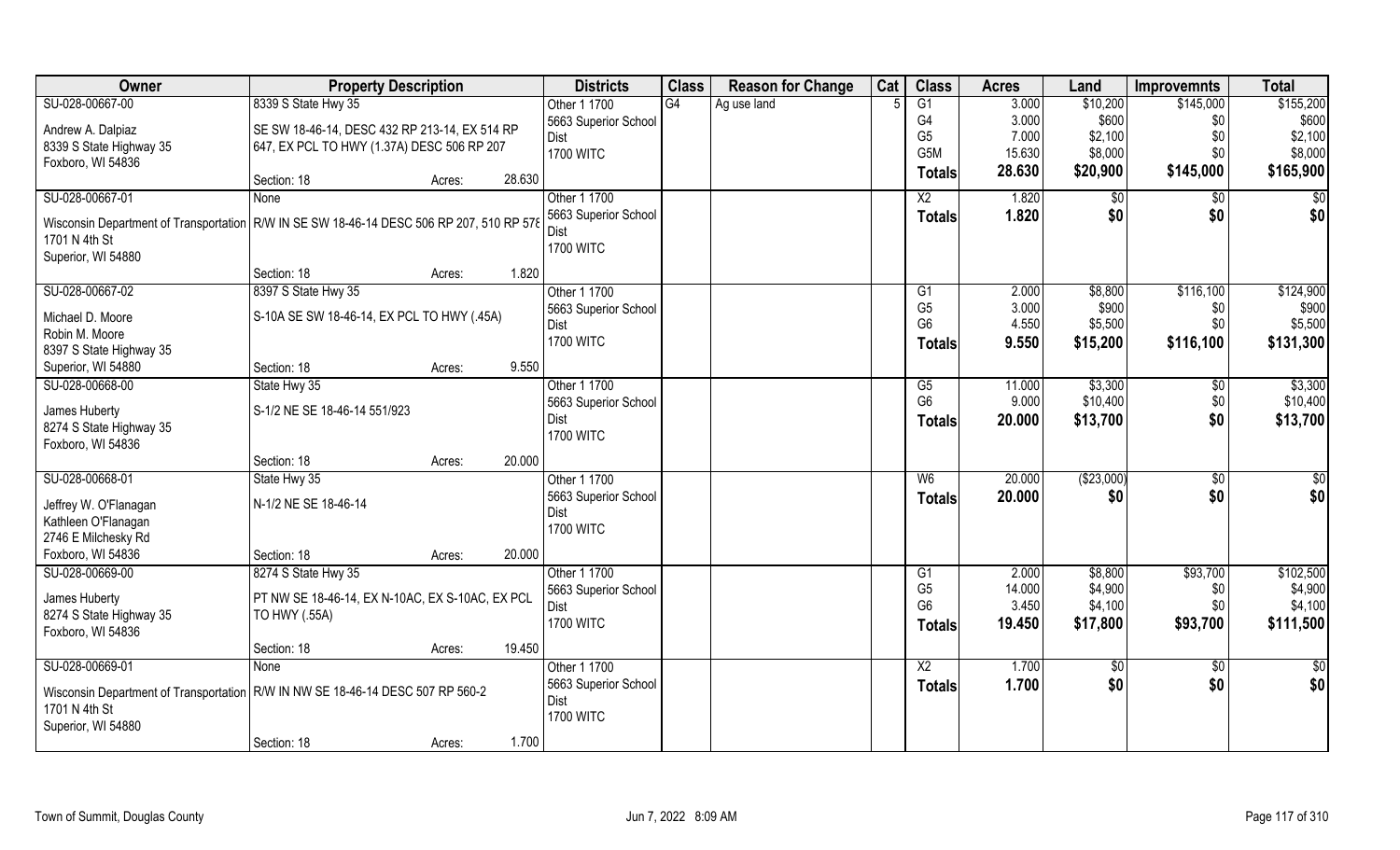| Owner                                                             | <b>Property Description</b>                       |        |        | <b>Districts</b>     | <b>Class</b> | <b>Reason for Change</b> | Cat | <b>Class</b>   | <b>Acres</b> | Land     | <b>Improvemnts</b> | <b>Total</b> |
|-------------------------------------------------------------------|---------------------------------------------------|--------|--------|----------------------|--------------|--------------------------|-----|----------------|--------------|----------|--------------------|--------------|
| SU-028-00669-02                                                   | 8276 S State Hwy 35                               |        |        | Other 1 1700         |              |                          |     | G1             | 2.000        | \$8,800  | \$39,800           | \$48,600     |
| James Huberty                                                     | S-10A NW SE 18-46-14                              |        |        | 5663 Superior School |              |                          |     | G <sub>5</sub> | 8.000        | \$2,400  | \$0                | \$2,400      |
| 8274 S State Highway 35                                           |                                                   |        |        | Dist                 |              |                          |     | <b>Totals</b>  | 10.000       | \$11,200 | \$39,800           | \$51,000     |
| Foxboro, WI 54836                                                 |                                                   |        |        | <b>1700 WITC</b>     |              |                          |     |                |              |          |                    |              |
|                                                                   | Section: 18                                       | Acres: | 10.000 |                      |              |                          |     |                |              |          |                    |              |
| SU-028-00670-00                                                   | 8218 S State Hwy 35                               |        |        | Other 1 1700         |              |                          |     | G1             | 2.000        | \$8,800  | \$117,700          | \$126,500    |
| Craig J. Walters                                                  | PT NW SE 18-46-14 EX PCL TO HWY (.48A) DESC 507   |        |        | 5663 Superior School |              |                          |     | G <sub>5</sub> | 7.520        | \$2,300  | \$0                | \$2,300      |
| 8218 S State Highway 35                                           | RP 560-2, 851                                     |        |        | Dist                 |              |                          |     | <b>Totals</b>  | 9.520        | \$11,100 | \$117,700          | \$128,800    |
| Foxboro, WI 54836                                                 |                                                   |        |        | <b>1700 WITC</b>     |              |                          |     |                |              |          |                    |              |
|                                                                   | Section: 18                                       | Acres: | 9.520  |                      |              |                          |     |                |              |          |                    |              |
| SU-028-00671-00                                                   | 8392 S State Hwy 35                               |        |        | Other 1 1700         |              |                          |     | G1             | 2.000        | \$8,800  | \$95,200           | \$104,000    |
| Jeremiah Johnson                                                  | PT SW SE, EX N-570' 18-46-14, EX PCL TO HWY (.98A |        |        | 5663 Superior School |              |                          |     | G <sub>5</sub> | 10.000       | \$3,000  | \$0                | \$3,000      |
| 5915 John Ave                                                     |                                                   |        |        | Dist                 |              |                          |     | G <sub>6</sub> | 10.020       | \$10,300 | \$0                | \$10,300     |
| Superior, WI 54880                                                |                                                   |        |        | <b>1700 WITC</b>     |              |                          |     | <b>Totals</b>  | 22.020       | \$22,100 | \$95,200           | \$117,300    |
|                                                                   | Section: 18                                       | Acres: | 22.020 |                      |              |                          |     |                |              |          |                    |              |
| SU-028-00671-01                                                   | None                                              |        |        | Other 1 1700         |              |                          |     | X <sub>2</sub> | 0.980        | \$0      | \$0                | \$0          |
| Wisconsin Department of Transportation   R/W IN PT SW SE 18-46-14 |                                                   |        |        | 5663 Superior School |              |                          |     | <b>Totals</b>  | 0.980        | \$0      | \$0                | \$0          |
| 1701 N 4th St                                                     |                                                   |        |        | Dist                 |              |                          |     |                |              |          |                    |              |
| Superior, WI 54880                                                |                                                   |        |        | <b>1700 WITC</b>     |              |                          |     |                |              |          |                    |              |
|                                                                   | Section: 18                                       | Acres: | 0.980  |                      |              |                          |     |                |              |          |                    |              |
| SU-028-00672-00                                                   | 8342 S State Hwy 35                               |        |        | Other 1 1700         |              |                          |     | G1             | 2.000        | \$8,800  | \$168,400          | \$177,200    |
|                                                                   |                                                   |        |        | 5663 Superior School |              |                          |     | G <sub>5</sub> | 13.000       | \$3,900  | \$0                | \$3,900      |
| Michael F. Millett                                                | N-570' OF SW SE, 18-46-14, EX HWY R/W             |        |        | Dist                 |              |                          |     | G <sub>6</sub> | 2.000        | \$2,100  | \$0                | \$2,100      |
| Marjorie Millett<br>7730 E Bayfield Rd                            |                                                   |        |        | <b>1700 WITC</b>     |              |                          |     | <b>Totals</b>  | 17.000       | \$14,800 | \$168,400          | \$183,200    |
| South Range, WI 54874                                             | Section: 18                                       | Acres: | 17.000 |                      |              |                          |     |                |              |          |                    |              |
| SU-028-00673-00                                                   | State Hwy 35                                      |        |        | Other 1 1700         |              |                          |     | G5             | 8.000        | \$2,400  | $\sqrt{6}$         | \$2,400      |
|                                                                   |                                                   |        |        | 5663 Superior School |              |                          |     | G <sub>6</sub> | 15.000       | \$17,300 | \$0                | \$17,300     |
| Jeremiah Johnson                                                  | SE SE, 18-46-14, EX N-570'                        |        |        | Dist                 |              |                          |     | <b>Totals</b>  | 23.000       | \$19,700 | \$0                | \$19,700     |
| 5915 John Ave                                                     |                                                   |        |        | <b>1700 WITC</b>     |              |                          |     |                |              |          |                    |              |
| Superior, WI 54880                                                |                                                   |        |        |                      |              |                          |     |                |              |          |                    |              |
|                                                                   | Section: 18                                       | Acres: | 23.000 |                      |              |                          |     |                |              |          |                    |              |
| SU-028-00674-00                                                   | State Hwy 35                                      |        |        | Other 1 1700         |              |                          |     | G5             | 3.000        | \$900    | $\sqrt[6]{}$       | \$900        |
| Michael F. Millett                                                | N-570' OF SE SE, 18-46-14                         |        |        | 5663 Superior School |              |                          |     | G <sub>6</sub> | 14.000       | \$16,100 | \$0                | \$16,100     |
| Marjorie Millett                                                  |                                                   |        |        | Dist                 |              |                          |     | <b>Totals</b>  | 17.000       | \$17,000 | \$0                | \$17,000     |
| 7730 E Bayfield Rd                                                |                                                   |        |        | <b>1700 WITC</b>     |              |                          |     |                |              |          |                    |              |
| South Range, WI 54874                                             | Section: 18                                       | Acres: | 17.000 |                      |              |                          |     |                |              |          |                    |              |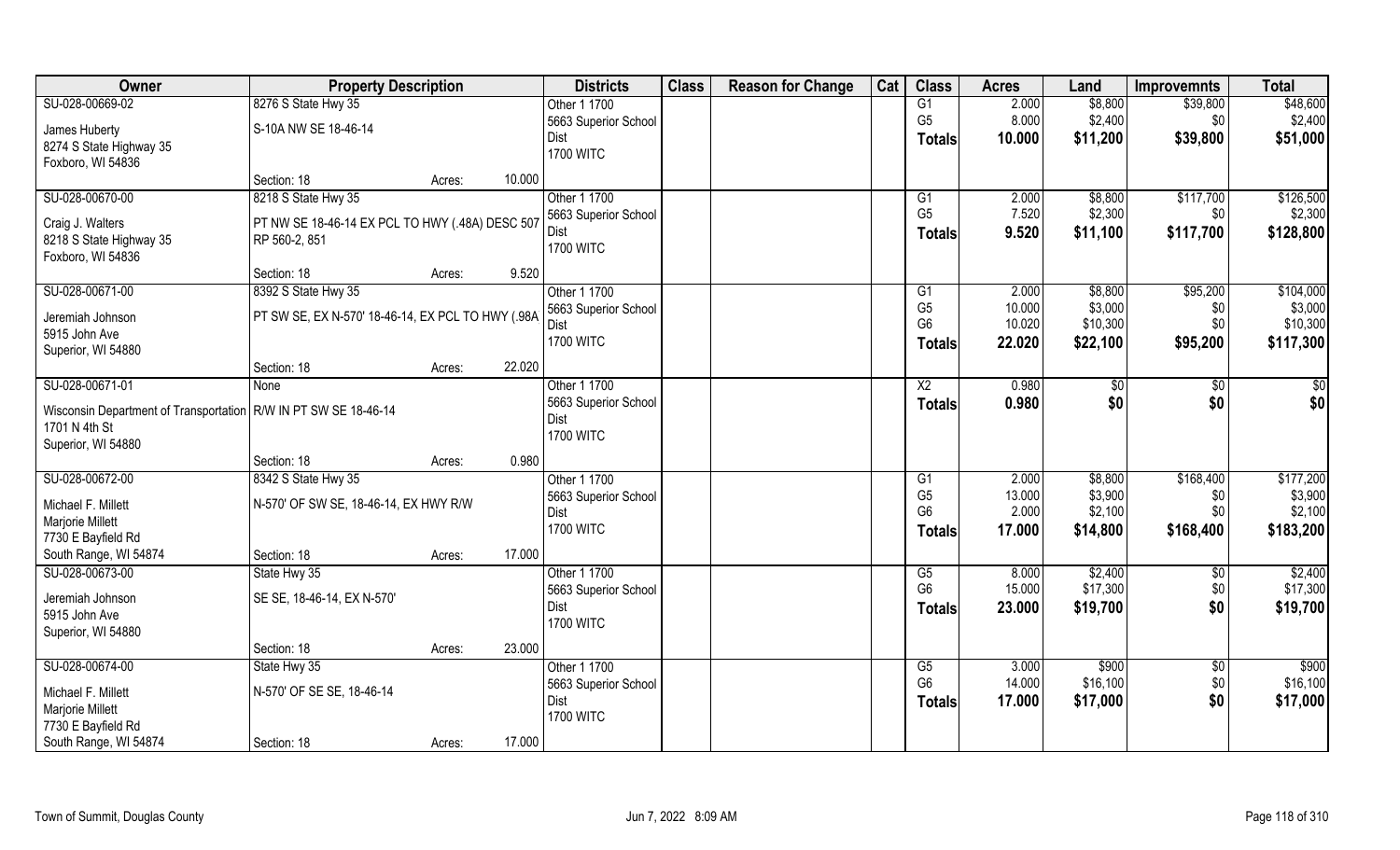| Owner                  | <b>Property Description</b>                     | <b>Districts</b> | <b>Class</b>                 | <b>Reason for Change</b> | Cat         | <b>Class</b> | <b>Acres</b>                      | Land            | <b>Improvemnts</b> | <b>Total</b>    |                  |
|------------------------|-------------------------------------------------|------------------|------------------------------|--------------------------|-------------|--------------|-----------------------------------|-----------------|--------------------|-----------------|------------------|
| SU-028-00675-00        | State Hwy 35                                    |                  | Other 1 1700                 |                          |             |              | G4                                | 5.000           | \$700              | $\overline{50}$ | \$700            |
| Jerald L. Lagro        | NE NE 19-46-14 555/47-9                         |                  | 5663 Superior School         |                          |             |              | G <sub>5</sub>                    | 9.000           | \$2,700            | \$0             | \$2,700          |
| 3319 Canterbury Dr     |                                                 |                  | Dist                         |                          |             |              | G5M                               | 26.000          | \$15,000           | \$0             | \$15,000         |
| Bloomington, MN 55431  |                                                 |                  | <b>1700 WITC</b>             |                          |             |              | <b>Totals</b>                     | 40.000          | \$18,400           | \$0             | \$18,400         |
|                        | Section: 19                                     | 40.000<br>Acres: |                              |                          |             |              |                                   |                 |                    |                 |                  |
| SU-028-00676-00        | 8444 S State Hwy 35                             |                  | Other 1 1700                 |                          |             |              | G1                                | 2.000           | \$8,800            | \$7,400         | \$16,200         |
| Brian J. Olson         | NW NE 19-46-14, EX PCL TO HWY (1.93A) DESC 513  |                  | 5663 Superior School         |                          |             |              | G <sub>5</sub>                    | 12.000          | \$4,200            | \$0             | \$4,200          |
| 325 Tiffany Dr         | RP 325                                          |                  | Dist                         |                          |             |              | G <sub>6</sub>                    | 24.070          | \$16,800           | \$0             | \$16,800         |
| Hastings, MN 55033     |                                                 |                  | <b>1700 WITC</b>             |                          |             |              | <b>Totals</b>                     | 38.070          | \$29,800           | \$7,400         | \$37,200         |
|                        | Section: 19                                     | 38.070<br>Acres: |                              |                          |             |              |                                   |                 |                    |                 |                  |
| SU-028-00677-00        | 8550 S State Hwy 35                             |                  | Other 1 1700                 | G4                       | Ag use land | -5           | G <sub>1</sub>                    | 4.000           | \$11,500           | \$132,500       | \$144,000        |
| Troy A. Weathers       | PT SW NE 19-46-14 AS DESC'D #810466.            |                  | 5663 Superior School         |                          |             |              | G <sub>4</sub>                    | 9.800           | \$2,100            | \$0             | \$2,100          |
| Cynthia Ann Weathers   |                                                 |                  | Dist                         |                          |             |              | G <sub>5</sub>                    | 2.000           | \$500              | \$0             | \$500            |
| 1820 Tierney Dr        |                                                 |                  | <b>1700 WITC</b>             |                          |             |              | Totals                            | 15.800          | \$14,100           | \$132,500       | \$146,600        |
| Hastings, MN 55033     | Section: 19                                     | 15.800<br>Acres: |                              |                          |             |              |                                   |                 |                    |                 |                  |
| SU-028-00677-01        | 8552 S State Hwy 35                             |                  | Other 1 1700                 | G4                       | Ag use land |              | G1                                | 1.000           | \$5,500            | \$257,100       | \$262,600        |
|                        |                                                 |                  | 5663 Superior School         |                          |             |              | G4                                | 17.380          | \$2,500            | \$0             | \$2,500          |
| Jerald L. Lagro        | SW NE 19-46-14, EX PCL DESC'D #810466 EX PCL TO |                  | <b>Dist</b>                  |                          |             |              | G <sub>5</sub>                    | 4.000           | \$1,000            | \$0             | \$1,000          |
| 3319 Canterbury Dr     | HWY (1.82A) DESC 511/881                        |                  | <b>1700 WITC</b>             |                          |             |              | <b>Totals</b>                     | 22.380          | \$9,000            | \$257,100       | \$266,100        |
| Bloomington, MN 55431  |                                                 | 22.380           |                              |                          |             |              |                                   |                 |                    |                 |                  |
| SU-028-00678-00        | Section: 19                                     | Acres:           |                              | $\overline{G4}$          |             |              |                                   |                 |                    |                 |                  |
|                        | State Hwy 35                                    |                  | Other 1 1700                 |                          | Ag use land |              | $\overline{G4}$<br>G <sub>5</sub> | 25.000<br>2.000 | \$3,600<br>\$500   | \$0<br>\$0      | \$3,600<br>\$500 |
| Jerald L. Lagro        | PT SE NE, EX S-1/2 S-1/2 19-46-14 555/47-9      |                  | 5663 Superior School<br>Dist |                          |             |              | G <sub>5</sub> M                  | 3.000           | \$1,800            | \$0             | \$1,800          |
| 3319 Canterbury Dr     |                                                 |                  | <b>1700 WITC</b>             |                          |             |              |                                   | 30.000          | \$5,900            | \$0             | \$5,900          |
| Bloomington, MN 55431  |                                                 |                  |                              |                          |             |              | <b>Totals</b>                     |                 |                    |                 |                  |
|                        | Section: 19                                     | 30.000<br>Acres: |                              |                          |             |              |                                   |                 |                    |                 |                  |
| SU-028-00679-00        | State Hwy 35                                    |                  | Other 1 1700                 | G4                       | Ag use land |              | G4                                | 4.000           | \$900              | \$0             | \$900            |
| Patrick L. Lagro et al | S-1/2 S-1/2 SE NE 19-46-14                      |                  | 5663 Superior School         |                          |             |              | G <sub>5</sub>                    | 2.500           | \$800              | \$0             | \$800            |
| 2004 St Francis Ave    |                                                 |                  | Dist                         |                          |             |              | G <sub>5</sub> M                  | 3.500           | \$2,000            | \$0             | \$2,000          |
| Shakopee, MN 55379     |                                                 |                  | <b>1700 WITC</b>             |                          |             |              | Totals                            | 10.000          | \$3,700            | \$0             | \$3,700          |
|                        | Section: 19                                     | 10.000<br>Acres: |                              |                          |             |              |                                   |                 |                    |                 |                  |
| SU-028-00680-00        | 8447 S State Hwy 35                             |                  | Other 1 1700                 |                          |             |              | G <sub>1</sub>                    | 2.000           | \$8,800            | \$14,400        | \$23,200         |
| Sidney E. Oswskey      | N-1/2 NE NW 19-46-14 EX PCL TO HWY (1.00A) DESC |                  | 5663 Superior School         |                          |             |              | G <sub>5</sub>                    | 6.000           | \$1,800            | \$0             | \$1,800          |
| Nanci Oswskey          | 506 RP 416                                      |                  | Dist                         |                          |             |              | G <sub>6</sub>                    | 11.000          | \$11,300           | \$0             | \$11,300         |
| 7016 S County Rd W     |                                                 |                  | <b>1700 WITC</b>             |                          |             |              | Totals                            | 19.000          | \$21,900           | \$14,400        | \$36,300         |
| Foxboro, WI 54836      | Section: 19                                     | 19.000<br>Acres: |                              |                          |             |              |                                   |                 |                    |                 |                  |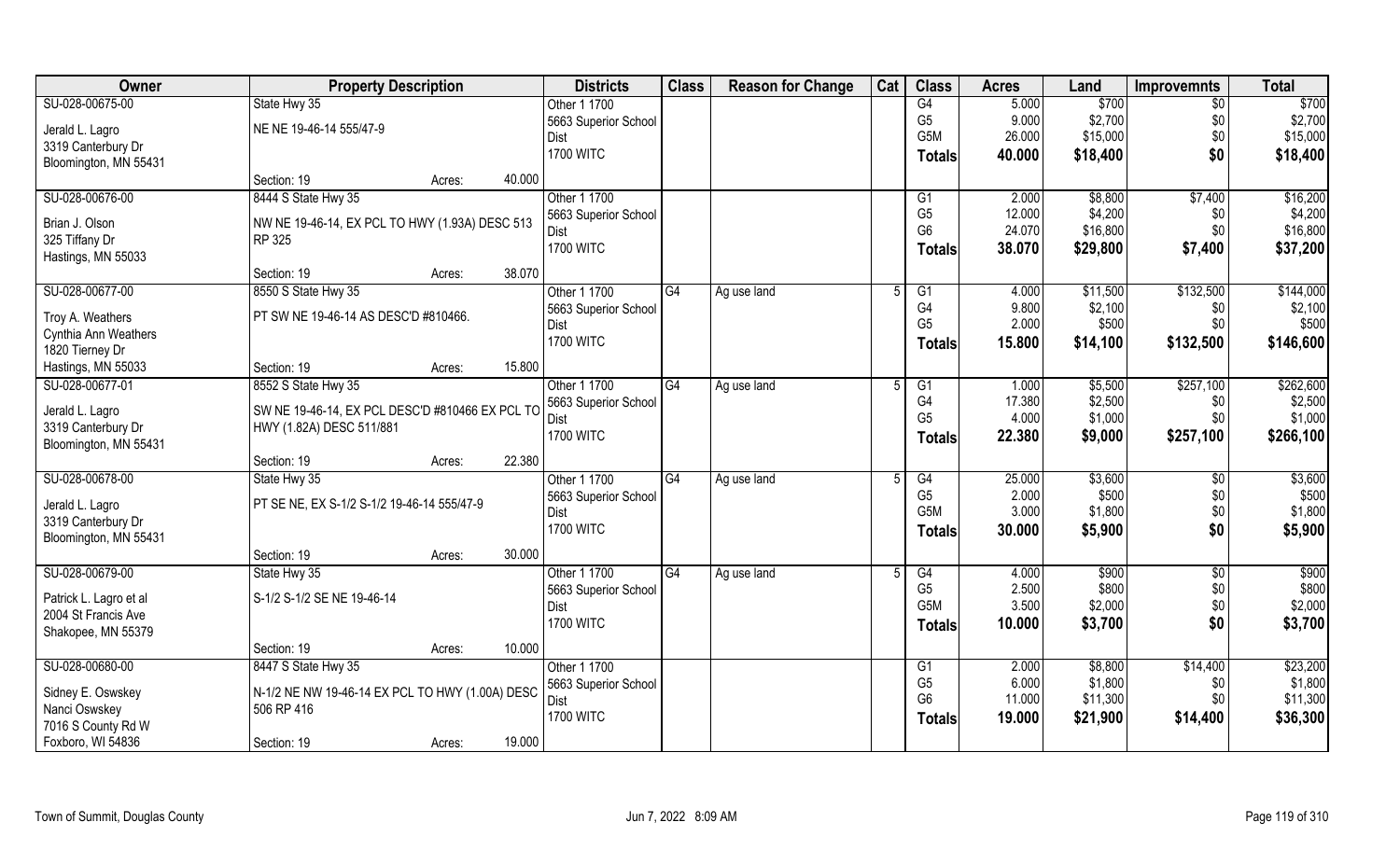| Owner                                      | <b>Property Description</b>                                                                         |        | <b>Districts</b> | <b>Class</b>                 | <b>Reason for Change</b> | Cat | <b>Class</b> | <b>Acres</b>     | Land           | <b>Improvemnts</b> | <b>Total</b>  |                   |
|--------------------------------------------|-----------------------------------------------------------------------------------------------------|--------|------------------|------------------------------|--------------------------|-----|--------------|------------------|----------------|--------------------|---------------|-------------------|
| SU-028-00681-00                            | 8475 S State Hwy 35                                                                                 |        |                  | Other 1 1700                 |                          |     |              | G1               | 2.000          | \$8,800            | $\sqrt{6}$    | \$8,800           |
| William C. Nelson et al                    | S-1/2 NE NW 19-46-14 EX PCL TO HWY (.91A) DESC                                                      |        |                  | 5663 Superior School         |                          |     |              | G <sub>5</sub>   | 10.000         | \$3,000            | \$0           | \$3,000           |
| 6402 Ogden Ave                             | 506 RP 209                                                                                          |        |                  | Dist                         |                          |     |              | G <sub>6</sub>   | 7.090          | \$7,300            | \$0           | \$7,300           |
| Superior, WI 54880                         |                                                                                                     |        |                  | <b>1700 WITC</b>             |                          |     |              | <b>Totals</b>    | 19.090         | \$19,100           | \$0           | \$19,100          |
|                                            | Section: 19                                                                                         | Acres: | 19.090           |                              |                          |     |              |                  |                |                    |               |                   |
| SU-028-00682-00                            | 8475 S State Hwy 35                                                                                 |        |                  | Other 1 1700                 |                          |     |              | G1               | 1.000          | \$5,500            | \$52,100      | \$57,600          |
| William C. Nelson et al                    | NW NW 19-46-14                                                                                      |        |                  | 5663 Superior School         |                          |     |              | G <sub>5</sub>   | 17.000         | \$4,700            | \$0           | \$4,700           |
| 6402 Ogden Ave                             |                                                                                                     |        |                  | Dist                         |                          |     |              | G <sub>6</sub>   | 19.220         | \$22,100           | \$0           | \$22,100          |
| Superior, WI 54880                         |                                                                                                     |        |                  | <b>1700 WITC</b>             |                          |     |              | <b>Totals</b>    | 37.220         | \$32,300           | \$52,100      | \$84,400          |
|                                            | Section: 19                                                                                         | Acres: | 37.220           |                              |                          |     |              |                  |                |                    |               |                   |
| SU-028-00683-00                            | State Hwy 35                                                                                        |        |                  | Other 1 1700                 |                          |     |              | G5               | 5.000          | \$1,500            | \$0           | \$1,500           |
| William C. Nelson et al                    | SW NW 19-46-14                                                                                      |        |                  | 5663 Superior School         |                          |     |              | G <sub>6</sub>   | 32.130         | \$37,000           | \$0           | \$37,000          |
| 6402 Ogden Ave                             |                                                                                                     |        |                  | Dist                         |                          |     |              | Totals           | 37.130         | \$38,500           | \$0           | \$38,500          |
| Superior, WI 54880                         |                                                                                                     |        |                  | <b>1700 WITC</b>             |                          |     |              |                  |                |                    |               |                   |
|                                            | Section: 19                                                                                         | Acres: | 37.130           |                              |                          |     |              |                  |                |                    |               |                   |
| SU-028-00684-00                            | 8571 S State Hwy 35                                                                                 |        |                  | Other 1 1700                 |                          |     |              | G1               | 2.000          | \$8,800            | $\sqrt[6]{3}$ | \$8,800           |
|                                            |                                                                                                     |        |                  | 5663 Superior School         |                          |     |              | G <sub>5</sub>   | 13.000         | \$3,600            | \$0           | \$3,600           |
| Dennis J. Mc Cain                          | PT SE NW, N-825' 19-46-14 EX PCL TO HWY (1.13A)                                                     |        |                  | Dist                         |                          |     |              | G <sub>6</sub>   | 8.870          | \$10,200           | \$0           | \$10,200          |
| N1848 980th St                             |                                                                                                     |        |                  | <b>1700 WITC</b>             |                          |     |              | <b>Totals</b>    | 23.870         | \$22,600           | \$0           | \$22,600          |
| Eau Claire, WI 54701-1825                  |                                                                                                     |        |                  |                              |                          |     |              |                  |                |                    |               |                   |
|                                            | Section: 19                                                                                         | Acres: | 23.870           |                              |                          |     |              |                  |                |                    |               |                   |
| SU-028-00685-00                            | 8575 S State Hwy 35                                                                                 |        |                  | Other 1 1700                 |                          |     |              | G1<br>G4         | 2.000<br>1.000 | \$8,800<br>\$100   | \$16,000      | \$24,800<br>\$100 |
| Beth A. Davis                              | PT SE NW 19-46-14 DESC 397 RP 317, EX N-825' EX                                                     |        |                  | 5663 Superior School<br>Dist |                          |     |              | G <sub>5</sub>   | 5.400          | \$1,600            | \$0<br>\$0    | \$1,600           |
| 8575 S State Highway 35                    | PCL TO HWY (.60A) DESC 507 RP 254                                                                   |        |                  | <b>1700 WITC</b>             |                          |     |              | G <sub>5</sub> M | 6.000          | \$3,100            | \$0           | \$3,100           |
| Foxboro, WI 54836                          |                                                                                                     |        |                  |                              |                          |     |              | <b>Totals</b>    | 14.400         | \$13,600           | \$16,000      | \$29,600          |
|                                            | Section: 19                                                                                         | Acres: | 14.400           |                              |                          |     |              |                  |                |                    |               |                   |
| SU-028-00686-00                            | 8679 S State Hwy 35                                                                                 |        |                  | Other 1 1700                 |                          |     |              | G1               | 2.000          | \$8,800            | \$95,500      | \$104,300         |
| Melvin P. Warring                          | PT NE SW 19-46-14 EX PCL TO HWY DESC 506/414;                                                       |        |                  | 5663 Superior School         |                          |     |              | G <sub>4</sub>   | 4.000          | \$700              | \$0           | \$700             |
| Hansine Warring                            | EX S-90' OF NE SW, EX N-400', EX THE N-175' OF                                                      |        |                  | Dist                         |                          |     |              | G <sub>5</sub>   | 5.000          | \$1,500            | \$0           | \$1,500           |
| 8679 S State Rd 35                         | S-265' LYG W HWY 35 R/W, & THE N-100' OF S-365' E.                                                  |        |                  | <b>1700 WITC</b>             |                          |     |              | G <sub>5</sub> M | 2.200          | \$1,200            | \$0           | \$1,200           |
| Foxboro, WI 54836                          | Section: 19                                                                                         | Acres: | 13.200           |                              |                          |     |              | <b>Totals</b>    | 13.200         | \$12,200           | \$95,500      | \$107,700         |
| SU-028-00686-01                            | 8631 S State Hwy 35                                                                                 |        |                  | Other 1 1700                 |                          |     |              | G1               | 2.000          | \$8,800            | \$142,100     | \$150,900         |
|                                            |                                                                                                     |        |                  | 5663 Superior School         |                          |     |              | G4               | 1.000          | \$200              | \$0           | \$200             |
| John D. Dalpiaz<br>8631 S State Highway 35 | N-400' OF NE SW, 19-46-14, BEG NE COR NE SW, TH<br>S-400' ALONG HWY 35 ROW, TH W-1,089', TH N-400', |        |                  | Dist                         |                          |     |              | G <sub>5</sub>   | 4.050          | \$1,200            | \$0           | \$1,200           |
| Foxboro, WI 54836                          | TH E-1,089' TO POB. EX PCL TO HWY (.55A) DESC                                                       |        |                  | <b>1700 WITC</b>             |                          |     |              | G <sub>5</sub> M | 4.450          | \$2,300            | \$0           | \$2,300           |
|                                            | Section: 19                                                                                         | Acres: | 11.500           |                              |                          |     |              | <b>Totals</b>    | 11.500         | \$12,500           | \$142,100     | \$154,600         |
|                                            |                                                                                                     |        |                  |                              |                          |     |              |                  |                |                    |               |                   |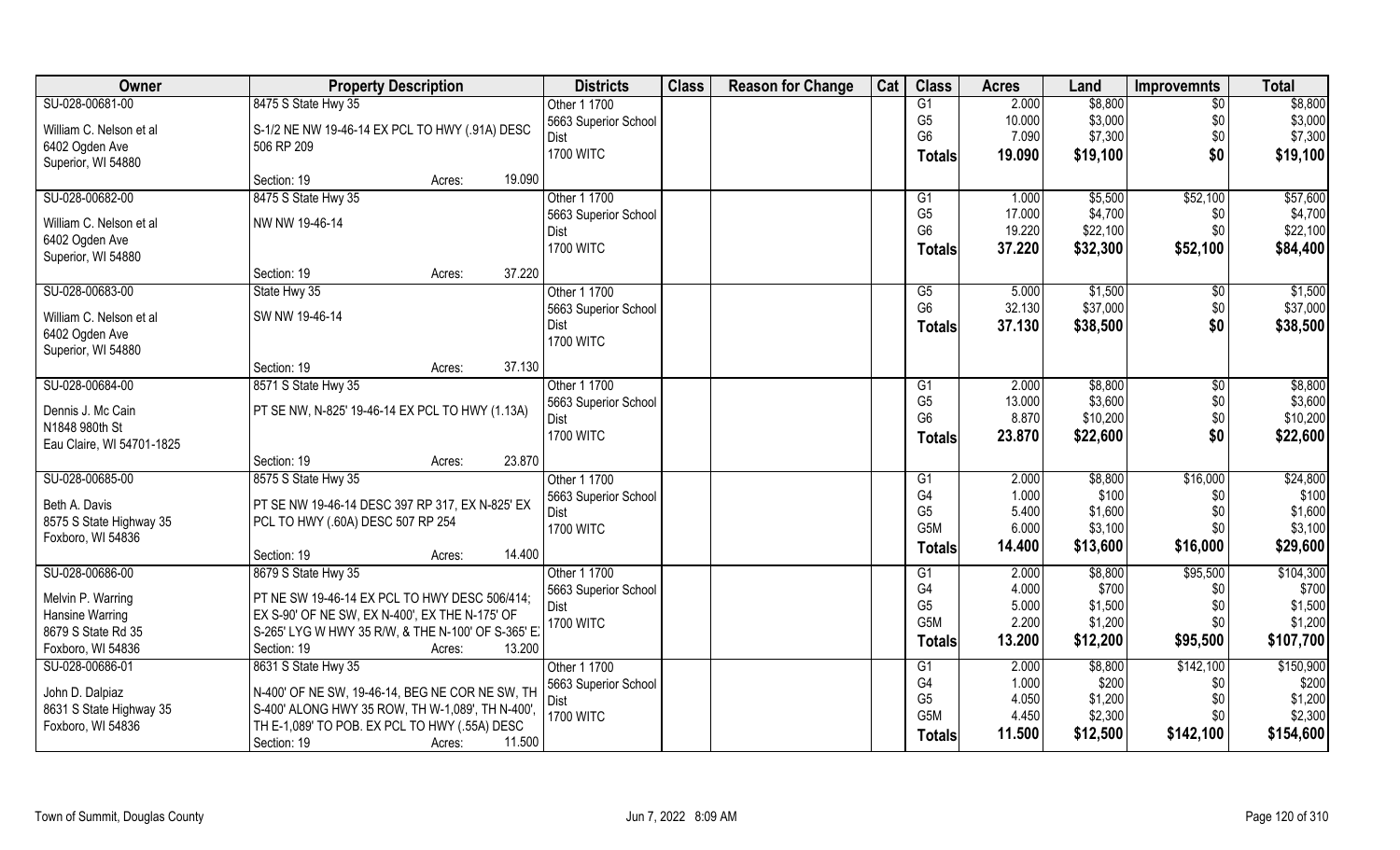| Owner                             | <b>Property Description</b>                       | <b>Districts</b>     | <b>Class</b> | <b>Reason for Change</b> | Cat | <b>Class</b>    | <b>Acres</b> | Land     | <b>Improvemnts</b> | <b>Total</b> |
|-----------------------------------|---------------------------------------------------|----------------------|--------------|--------------------------|-----|-----------------|--------------|----------|--------------------|--------------|
| SU-028-00686-03                   | 8681 S State Hwy 35                               | Other 1 1700         |              |                          |     | G1              | 2.000        | \$8,800  | \$143,600          | \$152,400    |
| Roy A. Warring                    | PT NE SW 19-46-14, THE N-175' OF S-265' LYG W     | 5663 Superior School |              |                          |     | G4              | 1.000        | \$200    | \$0                | \$200        |
| Lisa A. Warring                   | HWY 35 R/W, & THE N-100' OF S-365' EX E-385', &   | Dist                 |              |                          |     | G <sub>5</sub>  | 0.700        | \$200    | \$0                | \$200        |
| 8681 S State Highway 35           | N-385' OF S-750' EX E-910'; ALSO 50' INGR & EGR   | <b>1700 WITC</b>     |              |                          |     | G <sub>6</sub>  | 7.000        | \$7,200  | \$0                | \$7,200      |
| Foxboro, WI 54836                 | 10.700<br>Section: 19<br>Acres:                   |                      |              |                          |     | <b>Totals</b>   | 10.700       | \$16,400 | \$143,600          | \$160,000    |
| SU-028-00687-00                   | State Hwy 35                                      | Other 1 1700         |              |                          |     | G5              | 7.000        | \$2,100  | $\sqrt[6]{30}$     | \$2,100      |
|                                   |                                                   | 5663 Superior School |              |                          |     | G <sub>6</sub>  | 30.050       | \$34,600 | \$0                | \$34,600     |
| Melvin P. Warring                 | NW SW 19-46-14                                    | Dist                 |              |                          |     | <b>Totals</b>   | 37.050       | \$36,700 | \$0                | \$36,700     |
| <b>Hansine Warring</b>            |                                                   | <b>1700 WITC</b>     |              |                          |     |                 |              |          |                    |              |
| 8679 S State Rd 35                |                                                   |                      |              |                          |     |                 |              |          |                    |              |
| Foxboro, WI 54836                 | 37.050<br>Section: 19<br>Acres:                   |                      |              |                          |     |                 |              |          |                    |              |
| SU-028-00688-00                   | State Hwy 35                                      | Other 1 1700         |              |                          |     | G5              | 1.400        | \$400    | \$0                | \$400        |
| Dennis E. Almer II                | N-1/2 SW SW 19-46-14 DESC 442 RP 644              | 5663 Superior School |              |                          |     | G <sub>6</sub>  | 17.000       | \$19,600 | \$0                | \$19,600     |
| 8715 S State Highway 35           |                                                   | Dist                 |              |                          |     | Totals          | 18.400       | \$20,000 | \$0                | \$20,000     |
| Foxboro, WI 54836                 |                                                   | <b>1700 WITC</b>     |              |                          |     |                 |              |          |                    |              |
|                                   | 18.400<br>Section: 19<br>Acres:                   |                      |              |                          |     |                 |              |          |                    |              |
| SU-028-00689-00                   | State Hwy 35                                      | Other 1 1700         |              |                          |     | G5              | 1.980        | \$700    | \$0                | \$700        |
|                                   |                                                   | 5663 Superior School |              |                          |     | G <sub>6</sub>  | 16.500       | \$19,000 | \$0                | \$19,000     |
| Kenneth J. Wanek<br>Claudia Wanek | S-1/2 SW SW 19-46-14 DESC 386 RP 297              | Dist                 |              |                          |     | <b>Totals</b>   | 18.480       | \$19,700 | \$0                | \$19,700     |
| 8889 S State Highway 35           |                                                   | <b>1700 WITC</b>     |              |                          |     |                 |              |          |                    |              |
| Foxboro, WI 54836                 | 18.480<br>Section: 19<br>Acres:                   |                      |              |                          |     |                 |              |          |                    |              |
| SU-028-00690-00                   | 8715 S State Hwy 35                               | Other 1 1700         |              |                          |     | $\overline{G1}$ | 2.000        | \$13,200 | \$118,900          | \$132,100    |
|                                   |                                                   | 5663 Superior School |              |                          |     | G <sub>5</sub>  | 6.570        | \$1,900  | \$0                | \$1,900      |
| Dennis E. Almer II                | N-1/2 SE SW 19-46-14 & S-90' OF NE SW 19-46-14 EX | Dist                 |              |                          |     | G <sub>6</sub>  | 13.200       | \$13,500 | \$0                | \$13,500     |
| 8715 S State Highway 35           | HWY 35 R/W DESC 506/414 & EX HWY 35 R/W (.80A)    | <b>1700 WITC</b>     |              |                          |     | <b>Totals</b>   | 21.770       | \$28,600 | \$118,900          | \$147,500    |
| Foxboro, WI 54836                 | DESC 508/312                                      |                      |              |                          |     |                 |              |          |                    |              |
|                                   | Section: 19<br>21.770<br>Acres:                   |                      |              |                          |     |                 |              |          |                    |              |
| SU-028-00691-00                   | 8889 S State Hwy 35                               | Other 1 1700         |              |                          |     | G1              | 2.000        | \$8,800  | \$92,200           | \$101,000    |
| Kenneth J. Wanek                  | PT S-1/2 SE SW 19-46-14 DESC 386 RP 297 EX 195    | 5663 Superior School |              |                          |     | G <sub>5</sub>  | 6.000        | \$1,800  | \$0                | \$1,800      |
| Claudia Wanek                     | DP 502, EX PCL TO HWY (1.50A) DESC 507 RP 142     | Dist                 |              |                          |     | G <sub>6</sub>  | 8.500        | \$8,700  | \$0                | \$8,700      |
| 8889 S State Highway 35           |                                                   | <b>1700 WITC</b>     |              |                          |     | <b>Totals</b>   | 16.500       | \$19,300 | \$92,200           | \$111,500    |
| Foxboro, WI 54836                 | 16.500<br>Section: 19<br>Acres:                   |                      |              |                          |     |                 |              |          |                    |              |
| SU-028-00692-00                   | None                                              | Other 1 1700         |              |                          |     | X4              | 1.920        | \$0      | $\sqrt{6}$         | $rac{1}{2}$  |
|                                   |                                                   | 5663 Superior School |              |                          |     | <b>Totals</b>   | 1.920        | \$0      | \$0                | \$0          |
| Town of Summit                    | PT S-1/2 SE SW, LYG E OF BLACK RVR 19-46-14       | Dist                 |              |                          |     |                 |              |          |                    |              |
| 2731 E Milchesky Rd               | DESC 195 DP 502, EX PCL TO HWY (.08A) DESC 509    | <b>1700 WITC</b>     |              |                          |     |                 |              |          |                    |              |
| Foxboro, WI 54836                 | <b>RP 14</b>                                      |                      |              |                          |     |                 |              |          |                    |              |
|                                   | 1.920<br>Section: 19<br>Acres:                    |                      |              |                          |     |                 |              |          |                    |              |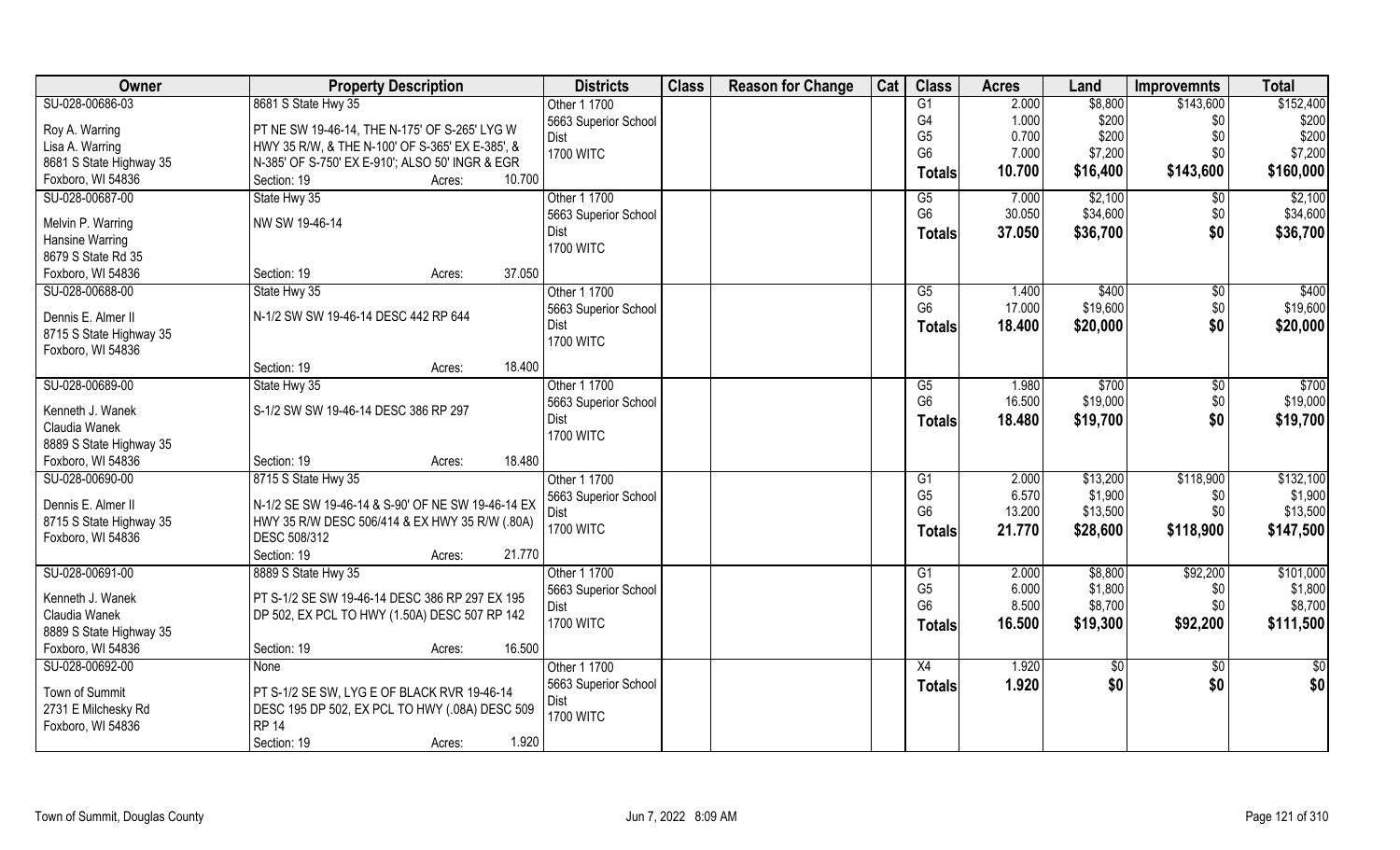| Owner                                | <b>Property Description</b>                                             |                  | <b>Districts</b>     | <b>Class</b> | <b>Reason for Change</b> | Cat | <b>Class</b>           | <b>Acres</b> | Land     | <b>Improvemnts</b> | <b>Total</b>    |
|--------------------------------------|-------------------------------------------------------------------------|------------------|----------------------|--------------|--------------------------|-----|------------------------|--------------|----------|--------------------|-----------------|
| SU-028-00693-00                      | State Hwy 35                                                            |                  | Other 1 1700         |              |                          |     | G5                     | 31.000       | \$9,100  | $\overline{30}$    | \$9,100         |
| Stephen P. Laumer et al              | NE SE 19-46-14                                                          |                  | 5663 Superior School |              |                          |     | G <sub>6</sub>         | 9.000        | \$10,400 | \$0                | \$10,400        |
| 19557 Orchid St NW                   |                                                                         |                  | Dist                 |              |                          |     | <b>Totals</b>          | 40.000       | \$19,500 | \$0                | \$19,500        |
| Oakgrove, MN 55303                   |                                                                         |                  | <b>1700 WITC</b>     |              |                          |     |                        |              |          |                    |                 |
|                                      | Section: 19                                                             | 40.000<br>Acres: |                      |              |                          |     |                        |              |          |                    |                 |
| SU-028-00694-00                      | 8680 S State Hwy 35                                                     |                  | Other 1 1700         |              |                          |     | G1                     | 2.000        | \$8,800  | \$159,500          | \$168,300       |
| Paul J. Knowlton                     |                                                                         |                  | 5663 Superior School |              |                          |     | G <sub>5</sub>         | 6.000        | \$2,700  | \$0                | \$2,700         |
| Tina L. Knowlton                     | S-540' OF S-3/4 OF NW SE 19-46-14, EX E-440', EX<br>PCL TO HWY 507/500. |                  | Dist                 |              |                          |     | G <sub>6</sub>         | 2.000        | \$2,100  | \$0                | \$2,100         |
| 8680 S State Highway 35              |                                                                         |                  | <b>1700 WITC</b>     |              |                          |     | <b>Totals</b>          | 10.000       | \$13,600 | \$159,500          | \$173,100       |
| Foxboro, WI 54836                    | Section: 19                                                             | 10.000<br>Acres: |                      |              |                          |     |                        |              |          |                    |                 |
| SU-028-00694-01                      | State Hwy 35                                                            |                  | Other 1 1700         | G4           | Ag use land              | .5  | G1                     | 1.000        | \$5,500  | \$0                | \$5,500         |
|                                      |                                                                         |                  | 5663 Superior School |              |                          |     | G4                     | 3.000        | \$600    | \$0                | \$600           |
| Gary L. Lagro                        | N-1/4 NW SE 19-46-14                                                    |                  | Dist                 |              |                          |     | G <sub>5</sub> M       | 6.000        | \$3,500  | \$0                | \$3,500         |
| Denise A. Lagro                      |                                                                         |                  | <b>1700 WITC</b>     |              |                          |     | Totals                 | 10.000       | \$9,600  | \$0                | \$9,600         |
| 4300 155th St W                      |                                                                         |                  |                      |              |                          |     |                        |              |          |                    |                 |
| Rosemount, MN 55068                  | Section: 19                                                             | 10.000<br>Acres: |                      |              |                          |     |                        |              |          |                    |                 |
| SU-028-00694-02                      | State Hwy 35                                                            |                  | Other 1 1700         |              |                          |     | G5                     | 10.000       | \$3,500  | \$0                | \$3,500         |
| Terry L. Hokanson                    | E-440' OF S 3/4 OF THE NW SE 19-46-14                                   |                  | 5663 Superior School |              |                          |     | <b>Totals</b>          | 10.000       | \$3,500  | \$0                | \$3,500         |
| Neil D. Hokanson                     |                                                                         |                  | Dist                 |              |                          |     |                        |              |          |                    |                 |
| 3916 Donnington Dr                   |                                                                         |                  | <b>1700 WITC</b>     |              |                          |     |                        |              |          |                    |                 |
| Virginia Beach, VA 23456             | Section: 19                                                             | 10.000<br>Acres: |                      |              |                          |     |                        |              |          |                    |                 |
| SU-028-00694-03                      | State Hwy 35                                                            |                  | Other 1 1700         |              |                          |     | $\overline{\text{G5}}$ | 3.000        | \$1,600  | \$0                | \$1,600         |
|                                      |                                                                         |                  | 5663 Superior School |              |                          |     | G <sub>6</sub>         | 4.900        | \$5,600  | \$0                | \$5,600         |
| Gary L. Lagro                        | S-3/4 NW SE 19-46-14, EX E-440', EX S-540', SUBJ TO                     |                  | Dist                 |              |                          |     | <b>Totals</b>          | 7.900        | \$7,200  | \$0                | \$7,200         |
| Terry L. Hokanson<br>4300 155th St W | EASE ACROSS N-50', EX PCL TO HWY 507/500.                               |                  | <b>1700 WITC</b>     |              |                          |     |                        |              |          |                    |                 |
| Rosemount, MN 55068                  | Section: 19                                                             | 7.900<br>Acres:  |                      |              |                          |     |                        |              |          |                    |                 |
| SU-028-00695-00                      | None                                                                    |                  | Other 1 1700         |              |                          |     | X4                     | 38.260       | \$0      | \$0                | $\overline{50}$ |
|                                      |                                                                         |                  | 5663 Superior School |              |                          |     |                        | 38.260       | \$0      | \$0                | \$0             |
| Town of Summit                       | SW SE 19-46-14 EX PCL TO HWY (1.74A) DESC 509                           |                  | Dist                 |              |                          |     | <b>Totals</b>          |              |          |                    |                 |
| 2731 E Milchesky Rd                  | <b>RP 14</b>                                                            |                  | <b>1700 WITC</b>     |              |                          |     |                        |              |          |                    |                 |
| Foxboro, WI 54836                    |                                                                         |                  |                      |              |                          |     |                        |              |          |                    |                 |
|                                      | Section: 19                                                             | 38.260<br>Acres: |                      |              |                          |     |                        |              |          |                    |                 |
| SU-028-00696-00                      | State Hwy 35                                                            |                  | Other 1 1700         |              |                          |     | G5                     | 18.000       | \$5,400  | $\overline{50}$    | \$5,400         |
| Steven G. Roberts                    | SE SE 19-46-14                                                          |                  | 5663 Superior School |              |                          |     | G <sub>6</sub>         | 22.000       | \$25,300 | \$0                | \$25,300        |
| 2106 E Carnegie St                   |                                                                         |                  | Dist                 |              |                          |     | <b>Totals</b>          | 40.000       | \$30,700 | \$0                | \$30,700        |
| Superior, WI 54880                   |                                                                         |                  | <b>1700 WITC</b>     |              |                          |     |                        |              |          |                    |                 |
|                                      | Section: 19                                                             | 40.000<br>Acres: |                      |              |                          |     |                        |              |          |                    |                 |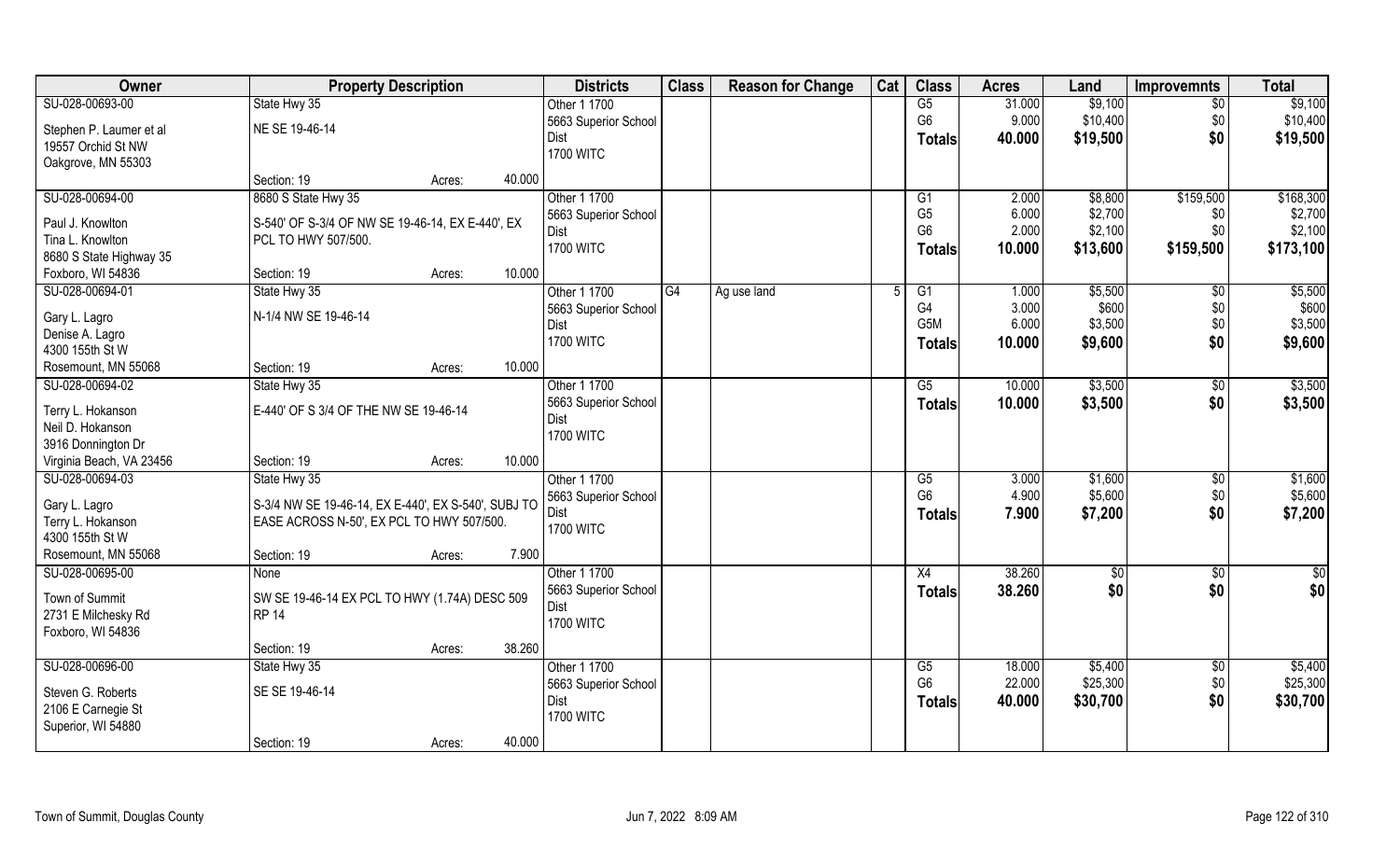| Owner                                                                                              | <b>Property Description</b>                                                                                                                                                                                     | <b>Districts</b>                                                                                                   | <b>Class</b> | <b>Reason for Change</b> | Cat | <b>Class</b>                          | <b>Acres</b>             | Land                           | <b>Improvemnts</b>            | <b>Total</b>                      |
|----------------------------------------------------------------------------------------------------|-----------------------------------------------------------------------------------------------------------------------------------------------------------------------------------------------------------------|--------------------------------------------------------------------------------------------------------------------|--------------|--------------------------|-----|---------------------------------------|--------------------------|--------------------------------|-------------------------------|-----------------------------------|
| SU-028-00696-01<br>1701 N 4th St<br>Superior, WI 54880                                             | None<br>Wisconsin Department of Transportation   R/W'S IN 19-46-14 DESC 506 RP 209,240,414-16<br>874,507 RP 142,500 508 RP 312,509 RP 14 510 RP<br>578,511 RP 881 513 RP 325<br>Section: 19<br>15.150<br>Acres: | Other 1 1700<br>5663 Superior School<br>Dist<br><b>1700 WITC</b>                                                   |              |                          |     | $\overline{X2}$<br>Totals             | 15.150<br>15.150         | $\overline{50}$<br>\$0         | $\overline{50}$<br>\$0        | $\overline{50}$<br>\$0            |
| SU-028-00697-00<br>Douglas County FI<br>1313 Belknap St<br>Superior, WI 54880                      | None<br><b>ENTIRE SECTION 20-46-14</b><br>640.000<br>Section: 20<br>Acres:                                                                                                                                      | Other 1 1700<br>5663 Superior School<br>Dist<br><b>1700 WITC</b>                                                   |              |                          |     | W <sub>4</sub><br><b>Totals</b>       | 640.000<br>640.000       | \$0<br>\$0                     | \$0<br>\$0                    | \$0<br>\$0                        |
| SU-028-00698-00<br>Douglas County FI<br>1313 Belknap St<br>Superior, WI 54880                      | None<br><b>ENTIRE SECTION 21-46-14</b><br>640.000<br>Section: 21<br>Acres:                                                                                                                                      | Other 1 1700<br>5663 Superior School<br>Dist<br><b>1700 WITC</b>                                                   |              |                          |     | W <sub>4</sub><br>Totals              | 640.000<br>640.000       | \$0<br>\$0                     | \$0<br>\$0                    | $\sqrt{50}$<br>\$0                |
| SU-028-00699-00<br>Douglas County FI<br>1313 Belknap St<br>Superior, WI 54880                      | Cty Rd A<br><b>ENTIRE SECTION 22-46-14</b><br>640.000<br>Section: 22<br>Acres:                                                                                                                                  | Other 1 1700<br>5663 Superior School<br>Dist<br><b>1700 WITC</b>                                                   |              |                          |     | W <sub>4</sub><br>Totals              | 640.000<br>640.000       | \$<br>\$0                      | $\sqrt[6]{30}$<br>\$0         | \$0<br>\$0                        |
| SU-028-00700-00<br>Taylor M. Walkky<br>Andrew Byington<br>8419 S County Rd A<br>Superior, WI 54880 | 8419 S County Rd a<br>NE NE NE 23-46-14; SUBJ TO 50' EASE FOR INGR &<br><b>EGR</b><br>10.000<br>Section: 23<br>Acres:                                                                                           | Other 2 8020<br>8020-Amnicon Dwling<br>Lk Mgmt<br>Other 1 1700<br>5663 Superior School<br>Dist<br><b>1700 WITC</b> |              |                          |     | G1<br>G <sub>6</sub><br><b>Totals</b> | 2.000<br>8.000<br>10.000 | \$8,800<br>\$8,200<br>\$17,000 | \$100,100<br>\$0<br>\$100,100 | \$108,900<br>\$8,200<br>\$117,100 |
| SU-028-00701-00<br>Patrick J. Becker<br>2324 20-1/2 St<br>Rice Lake, WI 54868                      | 8497 S County Rd a<br>PT NE NE, SE-1/4 23-46-14 DESC 443 RP 737, 446 RP<br>157<br>10.000<br>Section: 23<br>Acres:                                                                                               | Other 2 8020<br>8020-Amnicon Dwling<br>Lk Mgmt<br>Other 1 1700<br>5663 Superior School<br>Dist<br><b>1700 WITC</b> |              |                          |     | G1<br>G <sub>5</sub><br><b>Totals</b> | 2.000<br>8.000<br>10.000 | \$8,800<br>\$2,400<br>\$11,200 | \$21,400<br>\$0<br>\$21,400   | \$30,200<br>\$2,400<br>\$32,600   |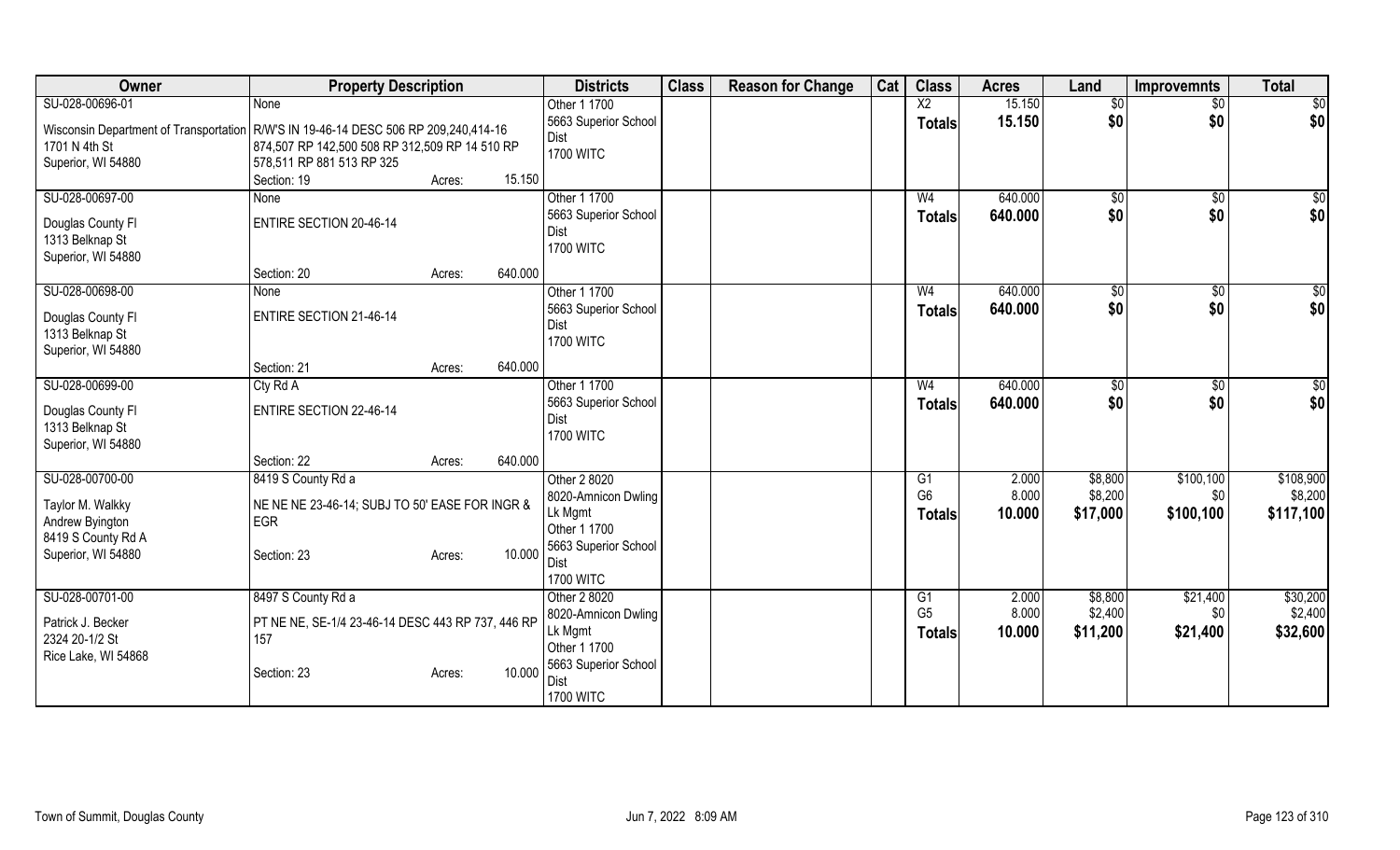| <b>Owner</b>        | <b>Property Description</b>                      |        |        | <b>Districts</b>         | <b>Class</b> | <b>Reason for Change</b> | Cat | <b>Class</b>   | <b>Acres</b> | Land        | <b>Improvemnts</b> | <b>Total</b>  |
|---------------------|--------------------------------------------------|--------|--------|--------------------------|--------------|--------------------------|-----|----------------|--------------|-------------|--------------------|---------------|
| SU-028-00702-00     | 4344 E Booker Rd                                 |        |        | Other 2 8020             |              |                          |     | G1             | 2.000        | \$8,800     | \$71,200           | \$80,000      |
| Jeff Yingling       | E-1/2 W-1/2 NE NE 23-46-14; ALSO 50' EASE ACR NW |        |        | 8020-Amnicon Dwling      |              |                          |     | G <sub>5</sub> | 3.000        | \$900       | \$0                | \$900         |
| 4344 E Booker Rd    | CNR OF NE NE NE                                  |        |        | Lk Mgmt                  |              |                          |     | G <sub>6</sub> | 5.000        | \$5,100     | \$0                | \$5,100       |
| Superior, WI 54880  |                                                  |        |        | Other 1 1700             |              |                          |     | <b>Totals</b>  | 10.000       | \$14,800    | \$71,200           | \$86,000      |
|                     | Section: 23                                      | Acres: | 10.000 | 5663 Superior School     |              |                          |     |                |              |             |                    |               |
|                     |                                                  |        |        | Dist                     |              |                          |     |                |              |             |                    |               |
|                     |                                                  |        |        | <b>1700 WITC</b>         |              |                          |     |                |              |             |                    |               |
| SU-028-00702-01     | 4310 E Booker Rd                                 |        |        | Other 2 8020             |              |                          |     | G1             | 1.000        | \$5,500     | \$9,200            | \$14,700      |
| Denise F. Clark     | W-1/2 W-1/2 NE NE 23-46-14                       |        |        | 8020-Amnicon Dwling      |              |                          |     | G <sub>5</sub> | 3.000        | \$900       | \$0                | \$900         |
| Jeffrey L. Yingling |                                                  |        |        | Lk Mgmt                  |              |                          |     | G <sub>6</sub> | 6.000        | \$6,200     | \$0                | \$6,200       |
| 4310 E Booker Rd    |                                                  |        |        | Other 1 1700             |              |                          |     | Totals         | 10.000       | \$12,600    | \$9,200            | \$21,800      |
| Superior, WI 54880  | Section: 23                                      | Acres: | 10.000 | 5663 Superior School     |              |                          |     |                |              |             |                    |               |
|                     |                                                  |        |        | Dist<br><b>1700 WITC</b> |              |                          |     |                |              |             |                    |               |
| SU-028-00703-00     | 4286 E Booker Rd                                 |        |        | Other 2 8020             |              |                          |     | G1             | 2.000        | \$8,800     | \$47,200           | \$56,000      |
|                     |                                                  |        |        | 8020-Amnicon Dwling      |              |                          |     | G <sub>5</sub> | 26.000       | \$8,200     | \$0                | \$8,200       |
| Florence Booker     | NW NE 23-46-14                                   |        |        | Lk Mgmt                  |              |                          |     | G <sub>6</sub> | 12.000       | \$12,300    | \$0                | \$12,300      |
| 4286 E Booker Rd    |                                                  |        |        | Other 1 1700             |              |                          |     | Totals         | 40.000       | \$29,300    | \$47,200           | \$76,500      |
| Superior, WI 54880  |                                                  |        |        | 5663 Superior School     |              |                          |     |                |              |             |                    |               |
|                     | Section: 23                                      | Acres: | 40.000 | Dist                     |              |                          |     |                |              |             |                    |               |
|                     |                                                  |        |        | <b>1700 WITC</b>         |              |                          |     |                |              |             |                    |               |
| SU-028-00704-00     | Cty Rd A                                         |        |        | Other 2 8020             |              |                          |     | W <sub>4</sub> | 80.000       | $\sqrt{$0}$ | $\overline{50}$    | \$0           |
| Douglas County Fl   | S-1/2 NE-1/4 23-46-14                            |        |        | 8020-Amnicon Dwling      |              |                          |     | <b>Totals</b>  | 80.000       | \$0         | \$0                | \$0           |
| 1313 Belknap St     |                                                  |        |        | Lk Mgmt                  |              |                          |     |                |              |             |                    |               |
| Superior, WI 54880  |                                                  |        |        | Other 1 1700             |              |                          |     |                |              |             |                    |               |
|                     | Section: 23                                      | Acres: | 80.000 | 5663 Superior School     |              |                          |     |                |              |             |                    |               |
|                     |                                                  |        |        | Dist                     |              |                          |     |                |              |             |                    |               |
|                     |                                                  |        |        | <b>1700 WITC</b>         |              |                          |     |                |              |             |                    |               |
| SU-028-00705-00     | <b>Booker Rd</b>                                 |        |        | Other 2 8020             |              |                          |     | W <sub>4</sub> | 31.350       | \$0         | \$0                | $\frac{1}{2}$ |
| Douglas County Fl   | GOV'T LOT 1 23-46-14                             |        |        | 8020-Amnicon Dwling      |              |                          |     | <b>Totals</b>  | 31.350       | \$0         | \$0                | \$0           |
| 1313 Belknap St     |                                                  |        |        | Lk Mgmt                  |              |                          |     |                |              |             |                    |               |
| Superior, WI 54880  |                                                  |        |        | Other 1 1700             |              |                          |     |                |              |             |                    |               |
|                     | Section: 23                                      | Acres: | 31.350 | 5663 Superior School     |              |                          |     |                |              |             |                    |               |
|                     |                                                  |        |        | Dist                     |              |                          |     |                |              |             |                    |               |
|                     |                                                  |        |        | <b>1700 WITC</b>         |              |                          |     |                |              |             |                    |               |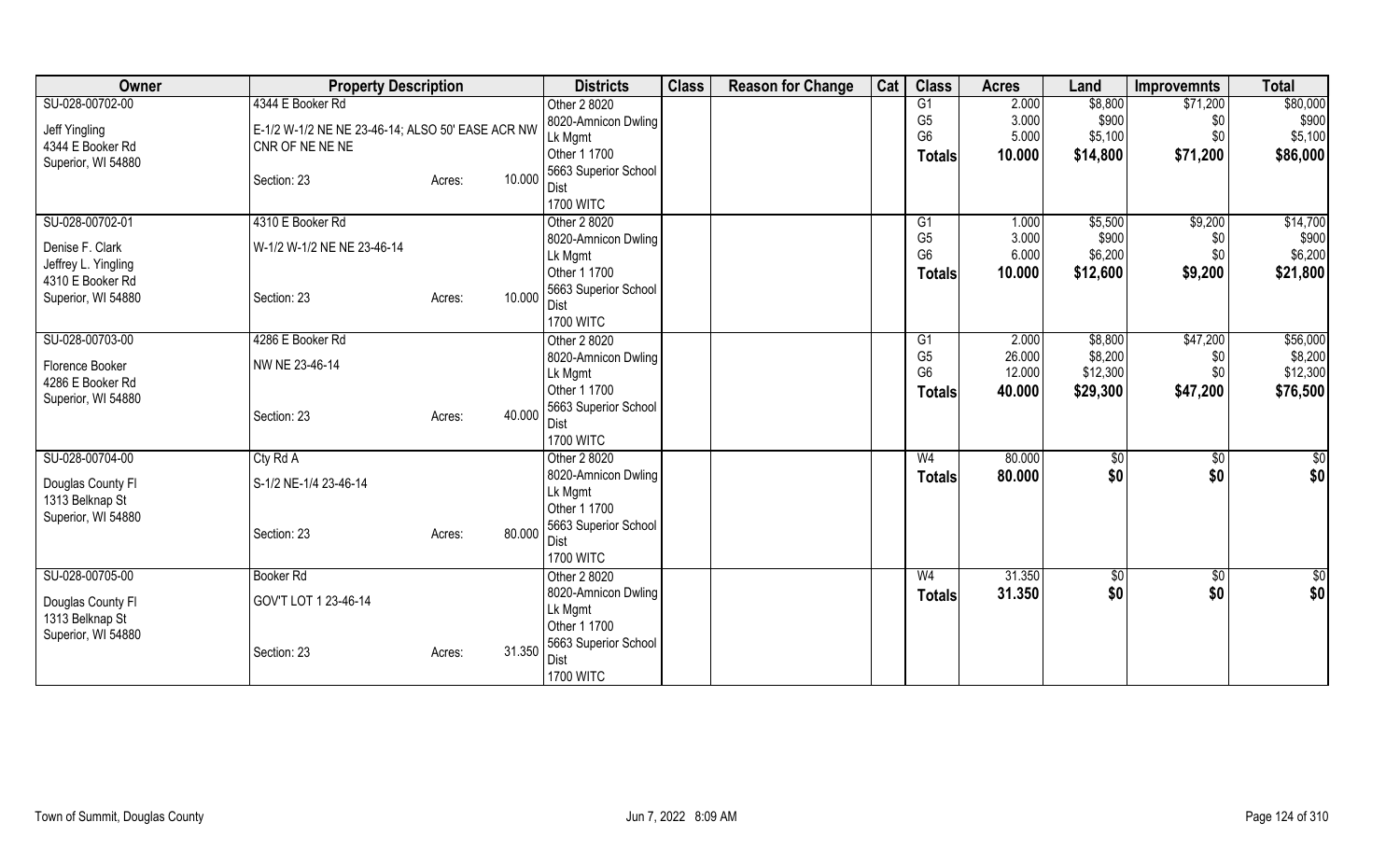| Owner              |                      | <b>Property Description</b> |         | <b>Districts</b>             | <b>Class</b> | <b>Reason for Change</b> | Cat | <b>Class</b>   | <b>Acres</b> | Land     | <b>Improvemnts</b> | <b>Total</b> |
|--------------------|----------------------|-----------------------------|---------|------------------------------|--------------|--------------------------|-----|----------------|--------------|----------|--------------------|--------------|
| SU-028-00706-00    | <b>Booker Rd</b>     |                             |         | Other 2 8020                 |              |                          |     | W <sub>4</sub> | 58.260       | \$0      | \$0                | \$0          |
| Douglas County Fl  | GOV'T LOT 2 23-46-14 |                             |         | 8020-Amnicon Dwling          |              |                          |     | <b>Totals</b>  | 58.260       | \$0      | \$0                | \$0          |
| 1313 Belknap St    |                      |                             |         | Lk Mgmt                      |              |                          |     |                |              |          |                    |              |
| Superior, WI 54880 |                      |                             |         | Other 1 1700                 |              |                          |     |                |              |          |                    |              |
|                    | Section: 23          | Acres:                      | 58.260  | 5663 Superior School         |              |                          |     |                |              |          |                    |              |
|                    |                      |                             |         | Dist                         |              |                          |     |                |              |          |                    |              |
|                    |                      |                             |         | <b>1700 WITC</b>             |              |                          |     |                |              |          |                    |              |
| SU-028-00707-00    | <b>Booker Rd</b>     |                             |         | Other 2 8020                 |              |                          |     | W <sub>4</sub> | 40.000       | \$0      | \$0                | \$0          |
| Douglas County Fl  | SE NW 23-46-14       |                             |         | 8020-Amnicon Dwling          |              |                          |     | <b>Totals</b>  | 40.000       | \$0      | \$0                | \$0          |
| 1313 Belknap St    |                      |                             |         | Lk Mgmt                      |              |                          |     |                |              |          |                    |              |
| Superior, WI 54880 |                      |                             |         | Other 1 1700                 |              |                          |     |                |              |          |                    |              |
|                    | Section: 23          | Acres:                      | 40.000  | 5663 Superior School<br>Dist |              |                          |     |                |              |          |                    |              |
|                    |                      |                             |         | <b>1700 WITC</b>             |              |                          |     |                |              |          |                    |              |
| SU-028-00708-00    | <b>Booker Rd</b>     |                             |         | Other 2 8020                 |              |                          |     | W <sub>4</sub> | 160.000      | \$0      | $\frac{1}{20}$     | \$0          |
|                    |                      |                             |         | 8020-Amnicon Dwling          |              |                          |     |                | 160.000      | \$0      | \$0                | \$0          |
| Douglas County Fl  | SW-1/4 23-46-14      |                             |         | Lk Mgmt                      |              |                          |     | <b>Totals</b>  |              |          |                    |              |
| 1313 Belknap St    |                      |                             |         | Other 1 1700                 |              |                          |     |                |              |          |                    |              |
| Superior, WI 54880 |                      |                             |         | 5663 Superior School         |              |                          |     |                |              |          |                    |              |
|                    | Section: 23          | Acres:                      | 160.000 | Dist                         |              |                          |     |                |              |          |                    |              |
|                    |                      |                             |         | <b>1700 WITC</b>             |              |                          |     |                |              |          |                    |              |
| SU-028-00709-00    | 8647 S County Rd a   |                             |         | Other 2 8020                 |              |                          |     | G1             | 2.000        | \$8,800  | \$10,600           | \$19,400     |
| James S. Mccollum  | N-1/2 NE SE 23-46-14 |                             |         | 8020-Amnicon Dwling          |              |                          |     | G <sub>5</sub> | 5.000        | \$1,500  | \$0                | \$1,500      |
| Kelly M. Mccollum  |                      |                             |         | Lk Mgmt                      |              |                          |     | G <sub>6</sub> | 13.000       | \$13,300 | \$0                | \$13,300     |
| 8647 S County Rd A |                      |                             |         | Other 1 1700                 |              |                          |     | <b>Totals</b>  | 20.000       | \$23,600 | \$10,600           | \$34,200     |
| Superior, WI 54880 | Section: 23          | Acres:                      | 20.000  | 5663 Superior School         |              |                          |     |                |              |          |                    |              |
|                    |                      |                             |         | Dist                         |              |                          |     |                |              |          |                    |              |
|                    |                      |                             |         | <b>1700 WITC</b>             |              |                          |     |                |              |          |                    |              |
| SU-028-00710-00    | Cty Rd A             |                             |         | Other 2 8020                 |              |                          |     | G5             | 10.000       | \$2,800  | \$0                | \$2,800      |
| James S. Mccollum  | S-1/2 NE SE 23-46-14 |                             |         | 8020-Amnicon Dwling          |              |                          |     | G <sub>6</sub> | 10.000       | \$11,500 | \$0                | \$11,500     |
| Kelly M. Mccollum  |                      |                             |         | Lk Mgmt                      |              |                          |     | <b>Totals</b>  | 20.000       | \$14,300 | \$0                | \$14,300     |
| 8647 S County Rd A |                      |                             |         | Other 1 1700                 |              |                          |     |                |              |          |                    |              |
| Superior, WI 54880 | Section: 23          | Acres:                      | 20.000  | 5663 Superior School         |              |                          |     |                |              |          |                    |              |
|                    |                      |                             |         | Dist                         |              |                          |     |                |              |          |                    |              |
|                    |                      |                             |         | <b>1700 WITC</b>             |              |                          |     |                |              |          |                    |              |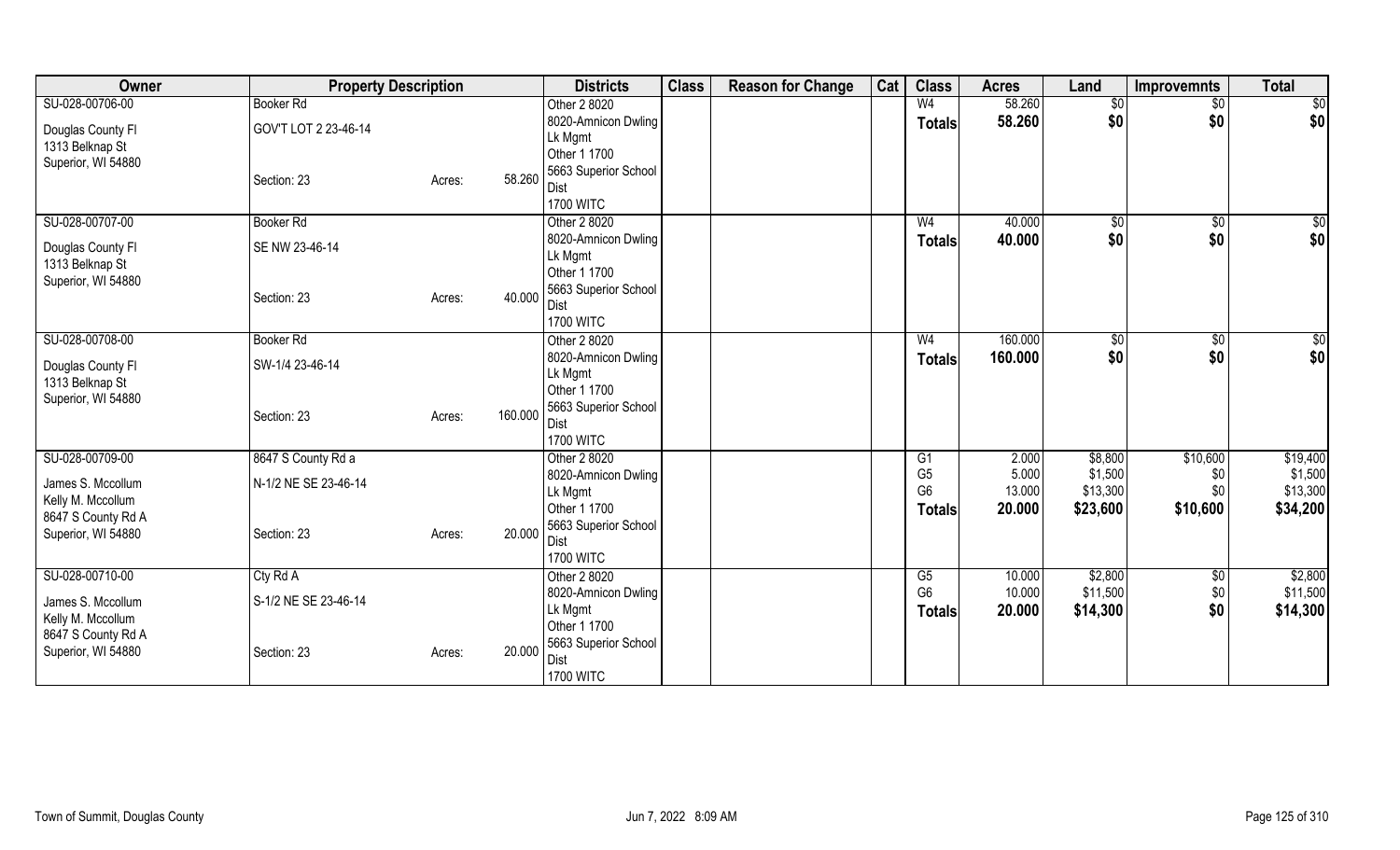| Owner                                |                       | <b>Property Description</b> |         | <b>Districts</b>             | <b>Class</b> | <b>Reason for Change</b> | Cat | <b>Class</b>   | <b>Acres</b> | Land     | <b>Improvemnts</b> | <b>Total</b> |
|--------------------------------------|-----------------------|-----------------------------|---------|------------------------------|--------------|--------------------------|-----|----------------|--------------|----------|--------------------|--------------|
| SU-028-00711-00                      | Cty Rd A              |                             |         | Other 2 8020                 |              |                          |     | W <sub>4</sub> | 40.000       | \$0      | $\sqrt{$0}$        | \$0          |
| Douglas County Fl                    | NW SE 23-46-14        |                             |         | 8020-Amnicon Dwling          |              |                          |     | Totals         | 40.000       | \$0      | \$0                | \$0          |
| 1313 Belknap St                      |                       |                             |         | Lk Mgmt                      |              |                          |     |                |              |          |                    |              |
| Superior, WI 54880                   |                       |                             |         | Other 1 1700                 |              |                          |     |                |              |          |                    |              |
|                                      | Section: 23           | Acres:                      | 40.000  | 5663 Superior School         |              |                          |     |                |              |          |                    |              |
|                                      |                       |                             |         | Dist                         |              |                          |     |                |              |          |                    |              |
|                                      |                       |                             |         | <b>1700 WITC</b>             |              |                          |     |                |              |          |                    |              |
| SU-028-00712-00                      | Cty Rd A              |                             |         | Other 2 8020                 |              |                          |     | W <sub>4</sub> | 80.000       | \$0      | $\sqrt{6}$         | \$0          |
| Douglas County Fl                    | S-1/2 SE-1/4 23-46-14 |                             |         | 8020-Amnicon Dwling          |              |                          |     | <b>Totals</b>  | 80.000       | \$0      | \$0                | \$0          |
| 1313 Belknap St                      |                       |                             |         | Lk Mgmt                      |              |                          |     |                |              |          |                    |              |
| Superior, WI 54880                   |                       |                             |         | Other 1 1700                 |              |                          |     |                |              |          |                    |              |
|                                      | Section: 23           | Acres:                      | 80.000  | 5663 Superior School<br>Dist |              |                          |     |                |              |          |                    |              |
|                                      |                       |                             |         | <b>1700 WITC</b>             |              |                          |     |                |              |          |                    |              |
| SU-028-00713-00                      | Cty Rd A              |                             |         | Other 2 8020                 |              |                          |     | W4             | 160.000      | \$0      | $\sqrt[6]{3}$      | \$0          |
|                                      |                       |                             |         | 8020-Amnicon Dwling          |              |                          |     |                | 160.000      | \$0      | \$0                | \$0          |
| Douglas County Fl                    | NE-1/4 24-46-14       |                             |         | Lk Mgmt                      |              |                          |     | <b>Totals</b>  |              |          |                    |              |
| 1313 Belknap St                      |                       |                             |         | Other 1 1700                 |              |                          |     |                |              |          |                    |              |
| Superior, WI 54880                   |                       |                             |         | 5663 Superior School         |              |                          |     |                |              |          |                    |              |
|                                      | Section: 24           | Acres:                      | 160.000 | Dist                         |              |                          |     |                |              |          |                    |              |
|                                      |                       |                             |         | <b>1700 WITC</b>             |              |                          |     |                |              |          |                    |              |
| SU-028-00714-00                      | Cty Rd A              |                             |         | Other 2 8020                 |              |                          |     | W <sub>4</sub> | 40.000       | \$0      | $\frac{1}{2}$      | \$0          |
|                                      | NE NW 24-46-14        |                             |         | 8020-Amnicon Dwling          |              |                          |     | <b>Totals</b>  | 40.000       | \$0      | \$0                | \$0          |
| Douglas County Fl<br>1313 Belknap St |                       |                             |         | Lk Mgmt                      |              |                          |     |                |              |          |                    |              |
| Superior, WI 54880                   |                       |                             |         | Other 1 1700                 |              |                          |     |                |              |          |                    |              |
|                                      | Section: 24           | Acres:                      | 40.000  | 5663 Superior School         |              |                          |     |                |              |          |                    |              |
|                                      |                       |                             |         | Dist                         |              |                          |     |                |              |          |                    |              |
|                                      |                       |                             |         | <b>1700 WITC</b>             |              |                          |     |                |              |          |                    |              |
| SU-028-00715-00                      | 8422 S County Rd a    |                             |         | Other 2 8020                 |              |                          |     | G1             | 2.000        | \$8,800  | \$108,800          | \$117,600    |
| Ronald L. Gunderson                  | NW NW 24-46-14        |                             |         | 8020-Amnicon Dwling          |              |                          |     | G <sub>6</sub> | 38.000       | \$39,000 | \$0                | \$39,000     |
| Lucile F. Gunderson                  |                       |                             |         | Lk Mgmt                      |              |                          |     | <b>Totals</b>  | 40.000       | \$47,800 | \$108,800          | \$156,600    |
| 8422 S County Rd A                   |                       |                             |         | Other 1 1700                 |              |                          |     |                |              |          |                    |              |
| Superior, WI 54880                   | Section: 24           | Acres:                      | 40.000  | 5663 Superior School         |              |                          |     |                |              |          |                    |              |
|                                      |                       |                             |         | Dist                         |              |                          |     |                |              |          |                    |              |
|                                      |                       |                             |         | <b>1700 WITC</b>             |              |                          |     |                |              |          |                    |              |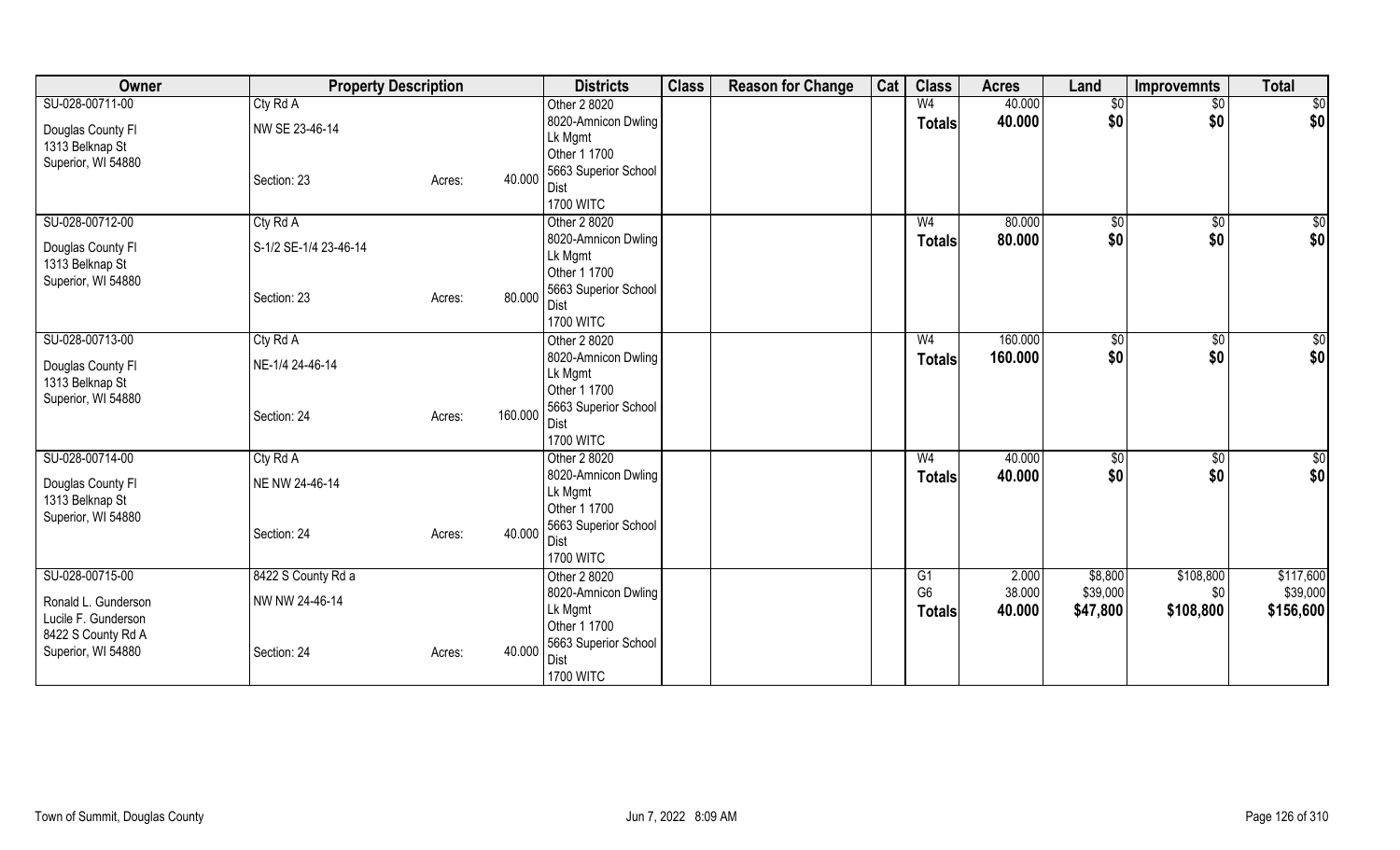| Owner                          |                       | <b>Property Description</b> |        | <b>Districts</b>                    | <b>Class</b> | <b>Reason for Change</b> | Cat | <b>Class</b>   | <b>Acres</b> | Land          | <b>Improvemnts</b> | <b>Total</b>    |
|--------------------------------|-----------------------|-----------------------------|--------|-------------------------------------|--------------|--------------------------|-----|----------------|--------------|---------------|--------------------|-----------------|
| SU-028-00716-00                | 8522 S County Rd a    |                             |        | Other 2 8020                        |              |                          |     | G1             | 2.000        | \$8,800       | \$155,600          | \$164,400       |
| Kelly Nystrom                  | SW NW 24-46-14        |                             |        | 8020-Amnicon Dwling                 |              |                          |     | G <sub>5</sub> | 20.500       | \$6,100       | \$0                | \$6,100         |
| Gordon C Schulties Life Estate |                       |                             |        | Lk Mgmt                             |              |                          |     | G <sub>6</sub> | 17.500       | \$17,900      | \$0                | \$17,900        |
| 8522 S County Rd A             |                       |                             |        | Other 1 1700                        |              |                          |     | <b>Totals</b>  | 40.000       | \$32,800      | \$155,600          | \$188,400       |
| Superior, WI 54880             | Section: 24           | Acres:                      | 40.000 | 5663 Superior School                |              |                          |     |                |              |               |                    |                 |
|                                |                       |                             |        | Dist                                |              |                          |     |                |              |               |                    |                 |
|                                |                       |                             |        | <b>1700 WITC</b>                    |              |                          |     |                |              |               |                    |                 |
| SU-028-00717-00                | Cty Rd A              |                             |        | Other 2 8020                        |              |                          |     | W <sub>4</sub> | 40.000       | \$0           | $\overline{60}$    | $\overline{50}$ |
| Douglas County Fl              | SE NW 24-46-14        |                             |        | 8020-Amnicon Dwling                 |              |                          |     | <b>Totals</b>  | 40.000       | \$0           | \$0                | \$0             |
| 1313 Belknap St                |                       |                             |        | Lk Mgmt                             |              |                          |     |                |              |               |                    |                 |
| Superior, WI 54880             |                       |                             |        | Other 1 1700                        |              |                          |     |                |              |               |                    |                 |
|                                | Section: 24           | Acres:                      | 40.000 | 5663 Superior School<br><b>Dist</b> |              |                          |     |                |              |               |                    |                 |
|                                |                       |                             |        | <b>1700 WITC</b>                    |              |                          |     |                |              |               |                    |                 |
| SU-028-00718-00                | Cty Rd A              |                             |        | Other 2 8020                        |              |                          |     | W4             | 40.000       | $\sqrt[6]{3}$ | $\frac{1}{20}$     | \$0             |
|                                |                       |                             |        | 8020-Amnicon Dwling                 |              |                          |     |                | 40.000       | \$0           | \$0                | \$0             |
| Douglas County Fl              | NE SW 24-46-14        |                             |        | Lk Mgmt                             |              |                          |     | <b>Totals</b>  |              |               |                    |                 |
| 1313 Belknap St                |                       |                             |        | Other 1 1700                        |              |                          |     |                |              |               |                    |                 |
| Superior, WI 54880             |                       |                             |        | 5663 Superior School                |              |                          |     |                |              |               |                    |                 |
|                                | Section: 24           | Acres:                      | 40.000 | Dist                                |              |                          |     |                |              |               |                    |                 |
|                                |                       |                             |        | <b>1700 WITC</b>                    |              |                          |     |                |              |               |                    |                 |
| SU-028-00719-00                | 8648 S County Rd a    |                             |        | Other 2 8020                        |              |                          |     | G1             | 2.000        | \$8,800       | \$250,700          | \$259,500       |
| <b>Thomas Meier</b>            | NW SW 24-46-14        |                             |        | 8020-Amnicon Dwling                 |              |                          |     | G <sub>5</sub> | 12.000       | \$3,500       | \$0                | \$3,500         |
| Kathleen K. Meier              |                       |                             |        | Lk Mgmt                             |              |                          |     | G <sub>6</sub> | 26.000       | \$26,700      | \$0                | \$26,700        |
| 4 Edgcumbe PI                  |                       |                             |        | Other 1 1700                        |              |                          |     | <b>Totals</b>  | 40.000       | \$39,000      | \$250,700          | \$289,700       |
| St Paul, MN 55116              | Section: 24           | Acres:                      | 40.000 | 5663 Superior School                |              |                          |     |                |              |               |                    |                 |
|                                |                       |                             |        | <b>Dist</b>                         |              |                          |     |                |              |               |                    |                 |
|                                |                       |                             |        | <b>1700 WITC</b>                    |              |                          |     |                |              |               |                    |                 |
| SU-028-00721-00                | Cty Rd A              |                             |        | Other 2 8020                        |              |                          |     | W <sub>4</sub> | 80.000       | \$0           | \$0                | \$0             |
| Douglas County Fl              | S-1/2 SW-1/4 24-46-14 |                             |        | 8020-Amnicon Dwling                 |              |                          |     | Totals         | 80.000       | \$0           | \$0                | \$0             |
| 1313 Belknap St                |                       |                             |        | Lk Mgmt                             |              |                          |     |                |              |               |                    |                 |
| Superior, WI 54880             |                       |                             |        | Other 1 1700                        |              |                          |     |                |              |               |                    |                 |
|                                | Section: 24           | Acres:                      | 80.000 | 5663 Superior School                |              |                          |     |                |              |               |                    |                 |
|                                |                       |                             |        | <b>Dist</b>                         |              |                          |     |                |              |               |                    |                 |
|                                |                       |                             |        | <b>1700 WITC</b>                    |              |                          |     |                |              |               |                    |                 |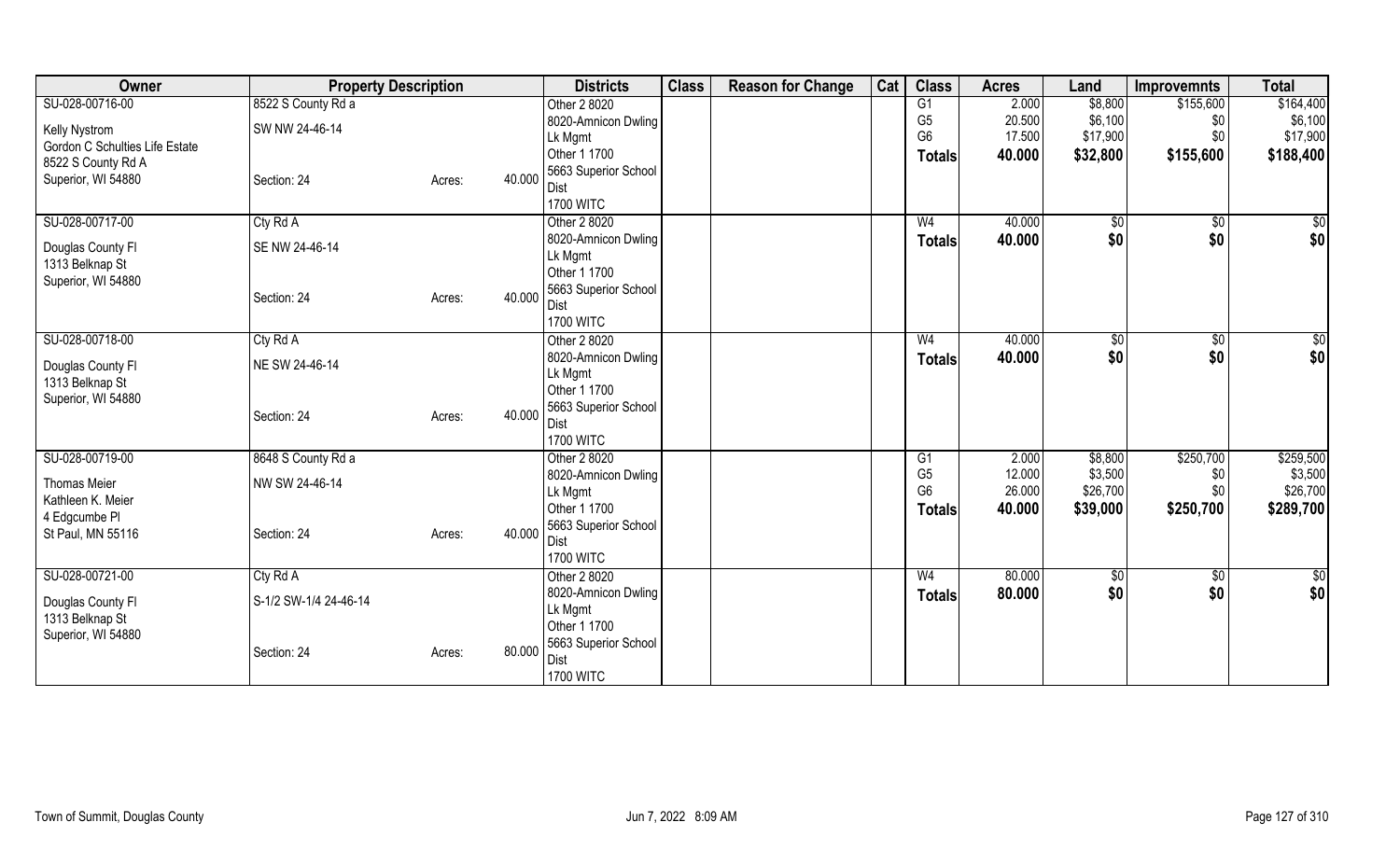| Owner              | <b>Property Description</b>                       |         | <b>Districts</b>     | <b>Class</b> | <b>Reason for Change</b> | Cat | <b>Class</b>    | <b>Acres</b>   | Land            | <b>Improvemnts</b> | <b>Total</b>  |
|--------------------|---------------------------------------------------|---------|----------------------|--------------|--------------------------|-----|-----------------|----------------|-----------------|--------------------|---------------|
| SU-028-00722-00    | Cty Rd A                                          |         | Other 2 8020         |              |                          |     | W <sub>4</sub>  | 160.000        | \$0             | $\overline{50}$    | \$0           |
| Douglas County FI  | SE-1/4 24-46-14                                   |         | 8020-Amnicon Dwling  |              |                          |     | <b>Totals</b>   | 160.000        | \$0             | \$0                | \$0           |
| 1313 Belknap St    |                                                   |         | Lk Mgmt              |              |                          |     |                 |                |                 |                    |               |
| Superior, WI 54880 |                                                   |         | Other 1 1700         |              |                          |     |                 |                |                 |                    |               |
|                    | Section: 24<br>Acres:                             | 160.000 | 5663 Superior School |              |                          |     |                 |                |                 |                    |               |
|                    |                                                   |         | Dist                 |              |                          |     |                 |                |                 |                    |               |
|                    |                                                   |         | <b>1700 WITC</b>     |              |                          |     |                 |                |                 |                    |               |
| SU-028-00723-00    | Cty Rd A                                          |         | Other 1 1700         |              |                          |     | W <sub>4</sub>  | 640.000        | \$0             | $\sqrt{6}$         | $\frac{6}{3}$ |
| Douglas County FI  | <b>ENTIRE SECTION 25-46-14</b>                    |         | 5663 Superior School |              |                          |     | Totals          | 640.000        | \$0             | \$0                | \$0           |
| 1313 Belknap St    |                                                   |         | Dist                 |              |                          |     |                 |                |                 |                    |               |
| Superior, WI 54880 |                                                   |         | <b>1700 WITC</b>     |              |                          |     |                 |                |                 |                    |               |
|                    | Section: 25<br>Acres:                             | 640.000 |                      |              |                          |     |                 |                |                 |                    |               |
| SU-028-00724-00    | Cty Rd A                                          |         | Other 1 1700         |              |                          |     | W <sub>4</sub>  | 120.000        | $\overline{50}$ | $\overline{50}$    | $\frac{1}{2}$ |
| Douglas County Fl  | NE-1/4, EX NE NE 26-46-14                         |         | 5663 Superior School |              |                          |     | Totals          | 120.000        | \$0             | \$0                | \$0           |
| 1313 Belknap St    |                                                   |         | Dist                 |              |                          |     |                 |                |                 |                    |               |
| Superior, WI 54880 |                                                   |         | <b>1700 WITC</b>     |              |                          |     |                 |                |                 |                    |               |
|                    | Section: 26<br>Acres:                             | 120.000 |                      |              |                          |     |                 |                |                 |                    |               |
| SU-028-00725-00    | 8855 S County Rd a                                |         | Other 1 1700         |              |                          |     | G1              | 2.000          | \$8,800         | \$164,600          | \$173,400     |
|                    |                                                   |         | 5663 Superior School |              |                          |     | G <sub>5</sub>  | 15.000         | \$4,500         | \$0                | \$4,500       |
| Mary K. Runions    | PT NE NE, 26-46-14; SUBJ TO 22' EASE DESC'D       |         | Dist                 |              |                          |     | G <sub>6</sub>  | 3.280          | \$3,400         | \$0                | \$3,400       |
| PO Box 1546        | 499/510, EX PT DESC'D #790797. ALSO PCL INCL'S    |         | <b>1700 WITC</b>     |              |                          |     | <b>Totals</b>   | 20.280         | \$16,700        | \$164,600          | \$181,300     |
| Superior, WI 54880 | PROPERTY DESC'D 519/794 (5.07AC)                  |         |                      |              |                          |     |                 |                |                 |                    |               |
|                    | Section: 26<br>Acres:                             | 20.280  |                      |              |                          |     |                 |                |                 |                    |               |
| SU-028-00725-01    | 8827 S County Rd a                                |         | Other 1 1700         |              |                          |     | $\overline{G1}$ | 2.000          | \$8,800         | \$179,900          | \$188,700     |
| Jason R. Kemp      | PT NE NE, 26-46-14 AS DESC'D IN #790797 (4.79AC)  |         | 5663 Superior School |              |                          |     | G <sub>5</sub>  | 9.000<br>8.720 | \$2,700         | \$0                | \$2,700       |
| 8827 S County Rd A | AND W-1/2 NE NE, 26-46-14 ALSO 22' EASE ACR E-1/2 |         | Dist                 |              |                          |     | G <sub>6</sub>  |                | \$8,900         | \$0                | \$8,900       |
| Superior, WI 54880 | NE NE, EX PT DESC'D 519/794 (5.07AC).             |         | <b>1700 WITC</b>     |              |                          |     | <b>Totals</b>   | 19.720         | \$20,400        | \$179,900          | \$200,300     |
|                    | Section: 26<br>Acres:                             | 19.720  |                      |              |                          |     |                 |                |                 |                    |               |
| SU-028-00726-00    | CtyRdA                                            |         | Other 1 1700         |              |                          |     | W <sub>4</sub>  | 160.000        | \$0             | \$0                | \$0           |
| Douglas County Fl  | NW-1/4 26-46-14                                   |         | 5663 Superior School |              |                          |     | <b>Totals</b>   | 160.000        | \$0             | \$0                | \$0           |
| 1313 Belknap St    |                                                   |         | Dist                 |              |                          |     |                 |                |                 |                    |               |
| Superior, WI 54880 |                                                   |         | <b>1700 WITC</b>     |              |                          |     |                 |                |                 |                    |               |
|                    | Section: 26<br>Acres:                             | 160.000 |                      |              |                          |     |                 |                |                 |                    |               |
| SU-028-00727-00    | Cty Rd A                                          |         | Other 1 1700         |              |                          |     | W <sub>4</sub>  | 320.000        | \$0             | \$0                | \$0           |
|                    |                                                   |         | 5663 Superior School |              |                          |     | <b>Totals</b>   | 320.000        | \$0             | \$0                | \$0           |
| Douglas County Fl  | S-1/2 SECTION 26-46-14                            |         | Dist                 |              |                          |     |                 |                |                 |                    |               |
| 1313 Belknap St    |                                                   |         | <b>1700 WITC</b>     |              |                          |     |                 |                |                 |                    |               |
| Superior, WI 54880 |                                                   |         |                      |              |                          |     |                 |                |                 |                    |               |
|                    | Section: 26<br>Acres:                             | 320.000 |                      |              |                          |     |                 |                |                 |                    |               |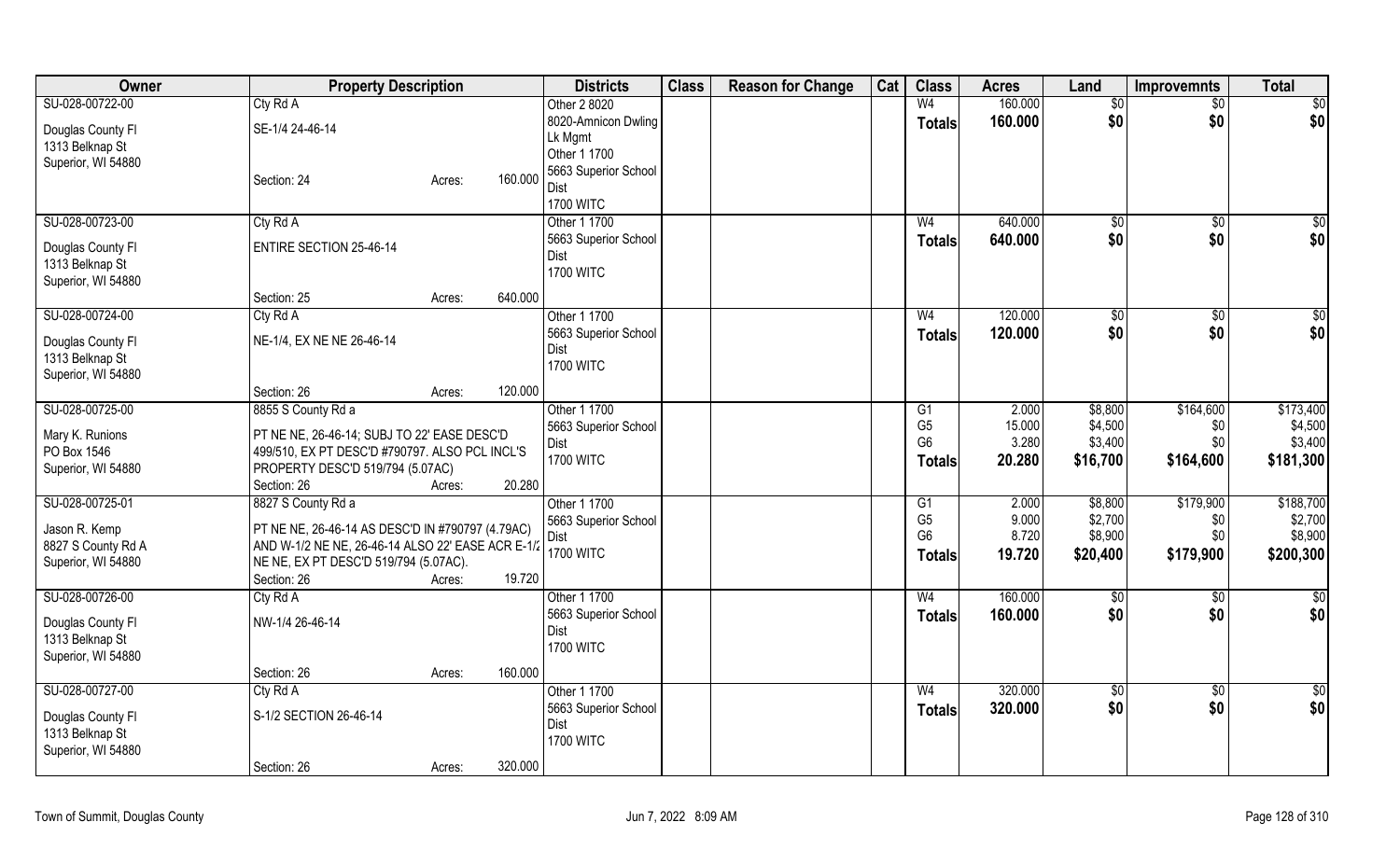| Owner                                | <b>Property Description</b>    |        |         | <b>Districts</b>             | <b>Class</b> | <b>Reason for Change</b> | Cat | <b>Class</b>           | <b>Acres</b> | Land            | <b>Improvemnts</b> | <b>Total</b>    |
|--------------------------------------|--------------------------------|--------|---------|------------------------------|--------------|--------------------------|-----|------------------------|--------------|-----------------|--------------------|-----------------|
| SU-028-00729-00                      | Cty Rd A                       |        |         | Other 1 1700                 |              |                          |     | W <sub>4</sub>         | 640.000      | \$0             | \$0                | \$0             |
| Douglas County Fl                    | <b>ENTIRE SECTION 27-46-14</b> |        |         | 5663 Superior School         |              |                          |     | <b>Totals</b>          | 640.000      | \$0             | \$0                | \$0             |
| 1313 Belknap St                      |                                |        |         | Dist                         |              |                          |     |                        |              |                 |                    |                 |
| Superior, WI 54880                   |                                |        |         | <b>1700 WITC</b>             |              |                          |     |                        |              |                 |                    |                 |
|                                      | Section: 27                    | Acres: | 640.000 |                              |              |                          |     |                        |              |                 |                    |                 |
| SU-028-00730-00                      | Cty Rd A                       |        |         | Other 1 1700                 |              |                          |     | W <sub>4</sub>         | 640.000      | \$0             | \$0                | $\sqrt{50}$     |
| Douglas County Fl                    | <b>ENTIRE SECTION 28-46-14</b> |        |         | 5663 Superior School         |              |                          |     | <b>Totals</b>          | 640.000      | \$0             | \$0                | \$0             |
| 1313 Belknap St                      |                                |        |         | Dist                         |              |                          |     |                        |              |                 |                    |                 |
| Superior, WI 54880                   |                                |        |         | <b>1700 WITC</b>             |              |                          |     |                        |              |                 |                    |                 |
|                                      | Section: 28                    | Acres: | 640.000 |                              |              |                          |     |                        |              |                 |                    |                 |
| SU-028-00731-00                      | None                           |        |         | Other 1 1700                 |              |                          |     | W <sub>4</sub>         | 160.000      | \$0             | \$0                | \$0             |
| Douglas County Fl                    | NE-1/4 29-46-14                |        |         | 5663 Superior School         |              |                          |     | <b>Totals</b>          | 160.000      | \$0             | \$0                | \$0             |
| 1313 Belknap St                      |                                |        |         | Dist                         |              |                          |     |                        |              |                 |                    |                 |
| Superior, WI 54880                   |                                |        |         | <b>1700 WITC</b>             |              |                          |     |                        |              |                 |                    |                 |
|                                      | Section: 29                    | Acres: | 160.000 |                              |              |                          |     |                        |              |                 |                    |                 |
| SU-028-00732-00                      | None                           |        |         | Other 1 1700                 |              |                          |     | W <sub>4</sub>         | 40.000       | $\sqrt[6]{3}$   | \$0                | \$0             |
|                                      | NE NW 29-46-14                 |        |         | 5663 Superior School         |              |                          |     | <b>Totals</b>          | 40.000       | \$0             | \$0                | \$0             |
| Douglas County Fl<br>1313 Belknap St |                                |        |         | Dist                         |              |                          |     |                        |              |                 |                    |                 |
| Superior, WI 54880                   |                                |        |         | <b>1700 WITC</b>             |              |                          |     |                        |              |                 |                    |                 |
|                                      | Section: 29                    | Acres: | 40.000  |                              |              |                          |     |                        |              |                 |                    |                 |
| SU-028-00733-00                      | State Hwy 35                   |        |         | Other 1 1700                 |              |                          |     | $\overline{\text{G5}}$ | 23.000       | \$6,900         | \$0                | \$6,900         |
|                                      |                                |        |         | 5663 Superior School         |              |                          |     | G <sub>6</sub>         | 17.000       | \$19,600        | \$0                | \$19,600        |
| Gary R. Wanek                        | NW NW 29-46-14                 |        |         | Dist                         |              |                          |     | <b>Totals</b>          | 40.000       | \$26,500        | \$0                | \$26,500        |
| 8876 S State Highway 35              |                                |        |         | <b>1700 WITC</b>             |              |                          |     |                        |              |                 |                    |                 |
| Foxboro, WI 54836                    |                                |        |         |                              |              |                          |     |                        |              |                 |                    |                 |
|                                      | Section: 29                    | Acres: | 40.000  |                              |              |                          |     |                        |              |                 |                    |                 |
| SU-028-00734-00                      | <b>None</b>                    |        |         | Other 1 1700                 |              |                          |     | W <sub>4</sub>         | 80.000       | $\sqrt{6}$      | \$0                | $\overline{50}$ |
| Douglas County Fl                    | S-1/2 NW-1/4 29-46-14          |        |         | 5663 Superior School<br>Dist |              |                          |     | <b>Totals</b>          | 80.000       | \$0             | \$0                | \$0             |
| 1313 Belknap St                      |                                |        |         | <b>1700 WITC</b>             |              |                          |     |                        |              |                 |                    |                 |
| Superior, WI 54880                   |                                |        |         |                              |              |                          |     |                        |              |                 |                    |                 |
|                                      | Section: 29                    | Acres: | 80.000  |                              |              |                          |     |                        |              |                 |                    |                 |
| SU-028-00735-00                      | <b>None</b>                    |        |         | Other 1 1700                 |              |                          |     | W <sub>4</sub>         | 320.000      | $\overline{50}$ | $\sqrt{6}$         | \$0             |
| Douglas County Fl                    | S-1/2 SECTION 29-46-14         |        |         | 5663 Superior School         |              |                          |     | <b>Totals</b>          | 320.000      | \$0             | \$0                | \$0             |
| 1313 Belknap St                      |                                |        |         | Dist                         |              |                          |     |                        |              |                 |                    |                 |
| Superior, WI 54880                   |                                |        |         | <b>1700 WITC</b>             |              |                          |     |                        |              |                 |                    |                 |
|                                      | Section: 29                    | Acres: | 320.000 |                              |              |                          |     |                        |              |                 |                    |                 |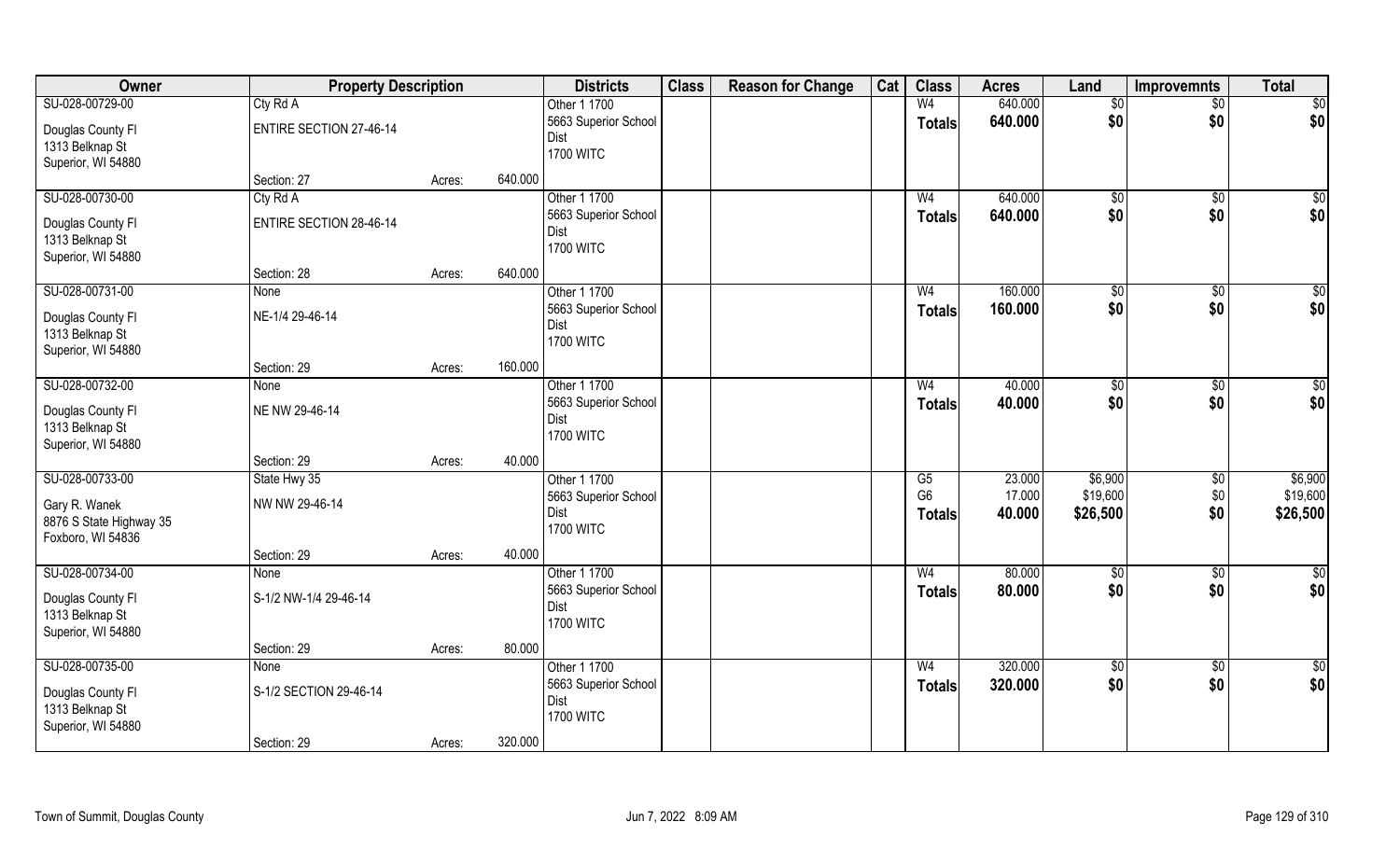| Owner                   | <b>Property Description</b>                             | <b>Districts</b> | <b>Class</b>         | <b>Reason for Change</b> | Cat | <b>Class</b> | <b>Acres</b>    | Land   | <b>Improvemnts</b> | <b>Total</b> |                   |
|-------------------------|---------------------------------------------------------|------------------|----------------------|--------------------------|-----|--------------|-----------------|--------|--------------------|--------------|-------------------|
| SU-028-00737-00         | State Hwy 35                                            |                  | Other 1 1700         |                          |     |              | $\overline{G5}$ | 20.000 | \$6,000            | \$0          | \$6,000           |
| Gary R. Wanek           | NE NE 30-46-14                                          |                  | 5663 Superior School |                          |     |              | G <sub>6</sub>  | 20.000 | \$23,000           | \$0          | \$23,000          |
| 8876 S State Highway 35 |                                                         |                  | Dist                 |                          |     |              | <b>Totals</b>   | 40.000 | \$29,000           | \$0          | \$29,000          |
| Foxboro, WI 54836       |                                                         |                  | <b>1700 WITC</b>     |                          |     |              |                 |        |                    |              |                   |
|                         | Section: 30                                             | 40.000<br>Acres: |                      |                          |     |              |                 |        |                    |              |                   |
| SU-028-00738-00         | 8876 S State Hwy 35                                     |                  | Other 1 1700         |                          |     |              | G1              | 2.000  | \$8,800            | \$83,500     | \$92,300          |
|                         |                                                         |                  | 5663 Superior School |                          |     |              | G <sub>5</sub>  | 28.030 | \$10,200           | \$0          | \$10,200          |
| Gary R. Wanek           | NW NE 30-46-14 EX PCL TO HWY (1.97A) DESC 506<br>RP 211 |                  | Dist                 |                          |     |              | G <sub>6</sub>  | 8.000  | \$8,200            | \$0          | \$8,200           |
| 8876 S State Highway 35 |                                                         |                  | <b>1700 WITC</b>     |                          |     |              | <b>Totals</b>   | 38.030 | \$27,200           | \$83,500     | \$110,700         |
| Foxboro, WI 54836       | Section: 30                                             | 38.030<br>Acres: |                      |                          |     |              |                 |        |                    |              |                   |
| SU-028-00739-00         | 8996 S State Hwy 35                                     |                  | Other 1 1700         |                          |     |              | G <sub>1</sub>  | 2.000  | \$8,800            | \$102,300    | \$111,100         |
|                         |                                                         |                  | 5663 Superior School |                          |     |              | G <sub>5</sub>  | 14.000 | \$4,500            | \$0          | \$4,500           |
| Andrew R. James         | SW NE 30-46-14 EX PCL TO HWY 35 (2.55AC) DESC'D         |                  | Dist                 |                          |     |              | G <sub>6</sub>  | 16.450 | \$16,900           | \$0          | \$16,900          |
| Dianne M. James         | 508/207; EX E-165'; SUBJ TO R/W RD DESC'D 630/953       |                  | <b>1700 WITC</b>     |                          |     |              |                 | 32.450 | \$30,200           | \$102,300    | \$132,500         |
| 8990 S State Highway 35 | SUBJ TO EASE FOR INGR & EGR AS DESC'D                   |                  |                      |                          |     |              | Totals          |        |                    |              |                   |
| Foxboro, WI 54836       | Section: 30                                             | 32.450<br>Acres: |                      |                          |     |              |                 |        |                    |              |                   |
| SU-028-00739-01         | State Hwy 35                                            |                  | Other 1 1700         |                          |     |              | G5              | 0.500  | \$200              | \$0          | $\overline{$200}$ |
| Jesse R. James          | E-165' SW NE 30-46-14                                   |                  | 5663 Superior School |                          |     |              | G <sub>6</sub>  | 4.500  | \$3,200            | \$0          | \$3,200           |
| Gloria James            |                                                         |                  | Dist                 |                          |     |              | <b>Totals</b>   | 5.000  | \$3,400            | \$0          | \$3,400           |
| 7430 S Jajt Rd          |                                                         |                  | <b>1700 WITC</b>     |                          |     |              |                 |        |                    |              |                   |
| South Range, WI 54874   | Section: 30                                             | 5.000<br>Acres:  |                      |                          |     |              |                 |        |                    |              |                   |
| SU-028-00740-00         | 8952 S State Hwy 35                                     |                  | Other 1 1700         |                          |     |              | G1              | 1.000  | \$5,500            | \$1,100      | \$6,600           |
|                         |                                                         |                  | 5663 Superior School |                          |     |              | G <sub>5</sub>  | 12.000 | \$3,600            | \$0          | \$3,600           |
| Jesse R. James          | SE NE 30-46-14 ALSO R/W RD DESC'D 630/953; ALSO         |                  | <b>Dist</b>          |                          |     |              | G <sub>6</sub>  | 27.000 | \$18,900           | \$0          | \$18,900          |
| Gloria James            | 50' EASE FOR INGR & EGR                                 |                  | <b>1700 WITC</b>     |                          |     |              | <b>Totals</b>   | 40.000 | \$28,000           | \$1,100      | \$29,100          |
| 7430 S Jajt Rd          |                                                         |                  |                      |                          |     |              |                 |        |                    |              |                   |
| South Range, WI 54874   | Section: 30                                             | 40.000<br>Acres: |                      |                          |     |              |                 |        |                    |              |                   |
| SU-028-00741-00         | 8875 S State Hwy 35                                     |                  | Other 1 1700         |                          |     |              | G1              | 2.000  | \$8,800            | \$20,000     | \$28,800          |
| Kenneth J. Wanek        | PT NE NW 30-46-14 EX PCLS TO HWY (2.02A) DESC           |                  | 5663 Superior School |                          |     |              | G <sub>5</sub>  | 15.980 | \$4,800            | \$0          | \$4,800           |
| Kyle J. Wanek           | 506 RP 17 & 507 RP 142                                  |                  | Dist                 |                          |     |              | G <sub>6</sub>  | 20.000 | \$20,500           | \$0          | \$20,500          |
| 8889 S State Rd 35      |                                                         |                  | <b>1700 WITC</b>     |                          |     |              | <b>Totals</b>   | 37.980 | \$34,100           | \$20,000     | \$54,100          |
| Foxboro, WI 54836       | Section: 30                                             | 37.980<br>Acres: |                      |                          |     |              |                 |        |                    |              |                   |
| SU-028-00743-00         | State Hwy 35                                            |                  | Other 1 1700         |                          |     |              | G5              | 13.090 | \$3,900            | $\sqrt{6}$   | \$3,900           |
|                         |                                                         |                  | 5663 Superior School |                          |     |              | G <sub>6</sub>  | 24.000 | \$27,600           | \$0          | \$27,600          |
| Kenneth J. Wanek        | NW NW 30-46-14                                          |                  | Dist                 |                          |     |              | <b>Totals</b>   | 37.090 | \$31,500           | \$0          | \$31,500          |
| Kyle J. Wanek           |                                                         |                  | <b>1700 WITC</b>     |                          |     |              |                 |        |                    |              |                   |
| 8889 S State Rd 35      |                                                         |                  |                      |                          |     |              |                 |        |                    |              |                   |
| Foxboro, WI 54836       | Section: 30                                             | 37.090<br>Acres: |                      |                          |     |              |                 |        |                    |              |                   |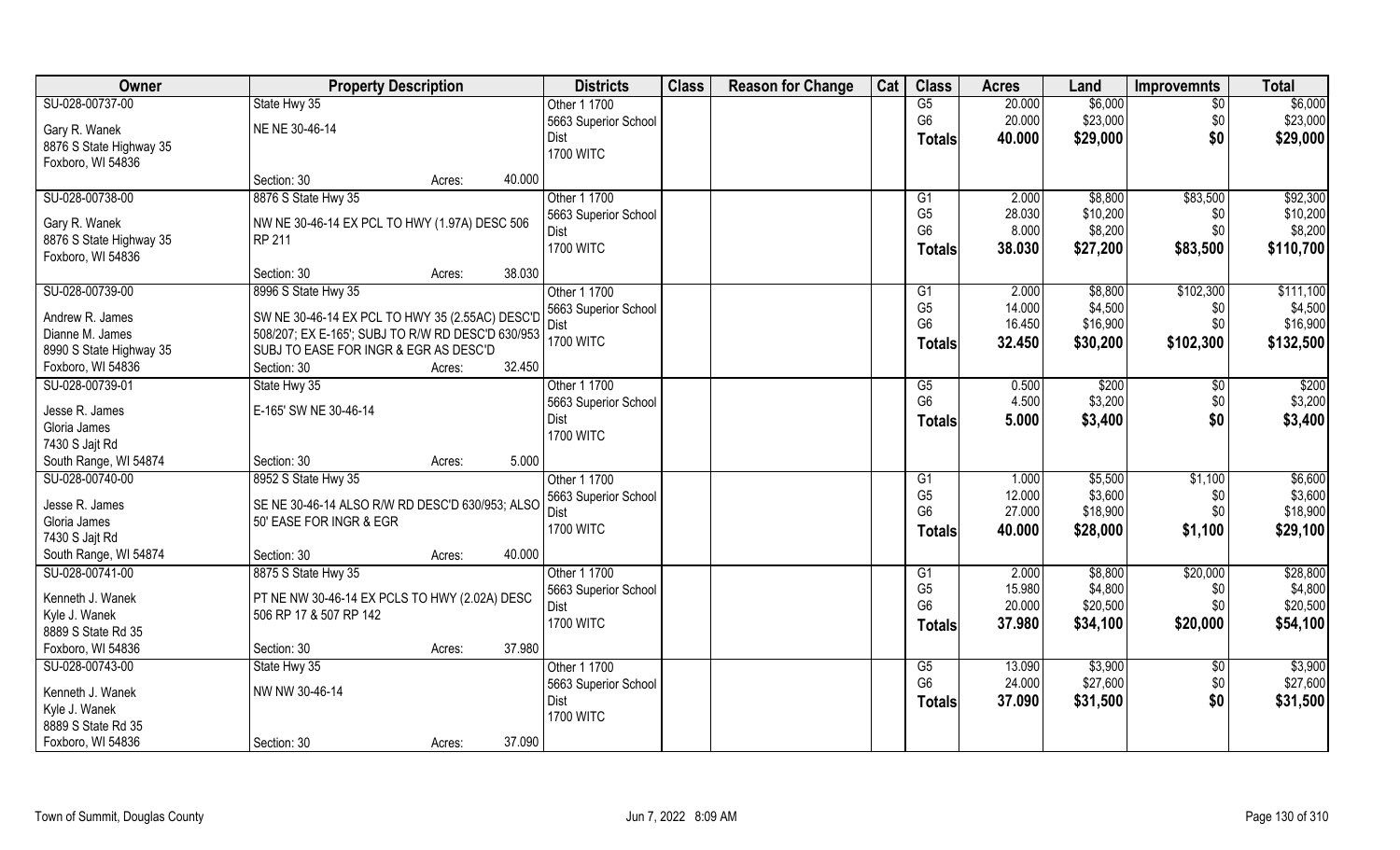| Owner                   | <b>Property Description</b>                        | <b>Districts</b> | <b>Class</b>         | <b>Reason for Change</b> | Cat | <b>Class</b> | <b>Acres</b>    | Land   | <b>Improvemnts</b> | <b>Total</b>   |           |
|-------------------------|----------------------------------------------------|------------------|----------------------|--------------------------|-----|--------------|-----------------|--------|--------------------|----------------|-----------|
| SU-028-00744-00         | State Hwy 35                                       |                  | Other 1 1700         |                          |     |              | $\overline{G5}$ | 4.520  | \$1,400            | \$0            | \$1,400   |
| Kasey A. Reed           | FR SW NW 30-46-14                                  |                  | 5663 Superior School |                          |     |              | W8              | 33.000 | (\$38,000)         | \$0            | \$0]      |
| 7884 S State Highway 35 |                                                    |                  | Dist                 |                          |     |              | <b>Totals</b>   | 37.520 | \$1,400            | \$0            | \$1,400   |
| Foxboro, WI 54836       |                                                    |                  | <b>1700 WITC</b>     |                          |     |              |                 |        |                    |                |           |
|                         | Section: 30                                        | Acres:           | 37.520               |                          |     |              |                 |        |                    |                |           |
| SU-028-00745-00         | 8995 S State Hwy 35                                |                  | Other 1 1700         |                          |     |              | G1              | 1.000  | \$5,500            | \$10,300       | \$15,800  |
| Kasey A. Reed           | SE NW 30-46-14 EX PCL TO HWY (2.20A) 506/242       |                  | 5663 Superior School |                          |     |              | G <sub>5</sub>  | 10.000 | \$3,000            | \$0            | \$3,000   |
| 7884 S State Highway 35 |                                                    |                  | Dist                 |                          |     |              | G <sub>6</sub>  | 15.800 | \$16,200           | \$0            | \$16,200  |
| Foxboro, WI 54836       |                                                    |                  | <b>1700 WITC</b>     |                          |     |              | W <sub>8</sub>  | 11.000 | (\$11,300)         | \$0            | \$0       |
|                         | Section: 30                                        | Acres:           | 37.800               |                          |     |              | <b>Totals</b>   | 37.800 | \$24,700           | \$10,300       | \$35,000  |
| SU-028-00746-00         | State Hwy 35                                       |                  | Other 1 1700         |                          |     |              | W8              | 17.000 | (\$19,600)         | \$0            | \$0       |
| Kasey A. Reed           | PT NE SW 30-46-14 EX PCL TO HWY (2.20A) 506/242,   |                  | 5663 Superior School |                          |     |              | <b>Totals</b>   | 17.000 | \$0                | \$0            | \$0       |
| 7884 S State Highway 35 | MFL #767352                                        |                  | Dist                 |                          |     |              |                 |        |                    |                |           |
| Foxboro, WI 54836       |                                                    |                  | <b>1700 WITC</b>     |                          |     |              |                 |        |                    |                |           |
|                         | Section: 30                                        | Acres:           | 17.000               |                          |     |              |                 |        |                    |                |           |
| SU-028-00746-01         | State Hwy 35                                       |                  | Other 1 1700         |                          |     |              | G5              | 20.800 | \$6,200            | \$0            | \$6,200   |
| Kasey A. Reed           | PT NE SW 30-46-14                                  |                  | 5663 Superior School |                          |     |              | <b>Totals</b>   | 20.800 | \$6,200            | \$0            | \$6,200   |
| 7884 S State Highway 35 |                                                    |                  | Dist                 |                          |     |              |                 |        |                    |                |           |
| Foxboro, WI 54836       |                                                    |                  | <b>1700 WITC</b>     |                          |     |              |                 |        |                    |                |           |
|                         | Section: 30                                        | Acres:           | 20.800               |                          |     |              |                 |        |                    |                |           |
| SU-028-00747-00         | State Hwy 35                                       |                  | Other 1 1700         |                          |     |              | W8              | 37.960 | ( \$43,700)        | $\sqrt[6]{30}$ | \$        |
| Kasey A. Reed           | FR NW SW 30-46-14 MFL #767352                      |                  | 5663 Superior School |                          |     |              | <b>Totals</b>   | 37.960 | \$0                | \$0            | \$0       |
| 7884 S State Highway 35 |                                                    |                  | Dist                 |                          |     |              |                 |        |                    |                |           |
| Foxboro, WI 54836       |                                                    |                  | <b>1700 WITC</b>     |                          |     |              |                 |        |                    |                |           |
|                         | Section: 30                                        | Acres:           | 37.960               |                          |     |              |                 |        |                    |                |           |
| SU-028-00748-00         | State Hwy 35                                       |                  | Other 1 1700         |                          |     |              | G5              | 7.000  | \$2,100            | $\sqrt{$0}$    | \$2,100   |
| Mary L. Parker et al    | SW SW 30-46-14                                     |                  | 5663 Superior School |                          |     |              | G <sub>6</sub>  | 31.390 | \$36,100           | \$0            | \$36,100  |
| Attn: Mary Darwin       |                                                    |                  | Dist                 |                          |     |              | Totals          | 38.390 | \$38,200           | \$0            | \$38,200  |
| 344 SW 23rd St          |                                                    |                  | <b>1700 WITC</b>     |                          |     |              |                 |        |                    |                |           |
| Cape Coral, FL 33991    | Section: 30                                        | Acres:           | 38.390               |                          |     |              |                 |        |                    |                |           |
| SU-028-00749-01         | 9141 S State Hwy 35                                |                  | Other 1 1700         |                          |     |              | G <sub>1</sub>  | 3.000  | \$10,200           | \$116,300      | \$126,500 |
| Eric Winkler            | PT SE SW 30-46-14, LYG W R/W ST HWY 35, COM        |                  | 5663 Superior School |                          |     |              | G <sub>5</sub>  | 3.290  | \$1,000            | \$0            | \$1,000   |
| Abigail Winkler         | S-1/4 CNR, TH N-721.02', TH W-54.86' TO W R/W LINE |                  | Dist                 |                          |     |              | Totals          | 6.290  | \$11,200           | \$116,300      | \$127,500 |
| 9141 S State Highway 35 | & POB, TH W-519.42', TH N-528', TH E-520.23' TH S  |                  | <b>1700 WITC</b>     |                          |     |              |                 |        |                    |                |           |
| Foxboro, WI 54836       | Section: 30                                        | Acres:           | 6.290                |                          |     |              |                 |        |                    |                |           |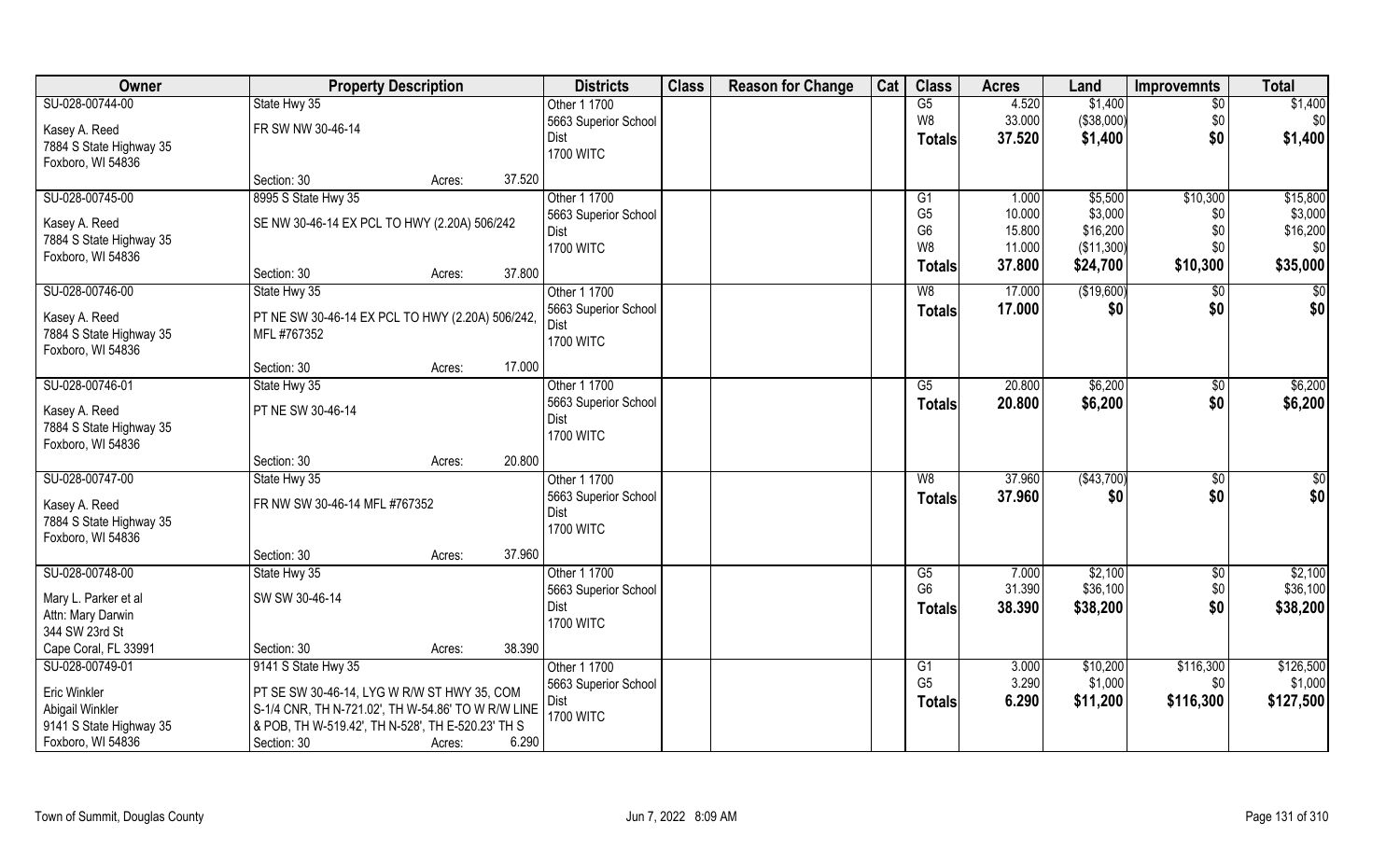| Owner                       | <b>Property Description</b>                      |        |        | <b>Districts</b>     | <b>Class</b> | <b>Reason for Change</b> | Cat | <b>Class</b>     | <b>Acres</b> | Land     | <b>Improvemnts</b> | <b>Total</b>    |
|-----------------------------|--------------------------------------------------|--------|--------|----------------------|--------------|--------------------------|-----|------------------|--------------|----------|--------------------|-----------------|
| SU-028-00749-02             | State Hwy 35                                     |        |        | Other 1 1700         | G4           | Ag use land              |     | G4               | 6.000        | \$900    | $\overline{50}$    | \$900           |
| Mary L. Parker et al        | W-1/2 SE SW 30-46-14                             |        |        | 5663 Superior School |              |                          |     | G <sub>5</sub>   | 12.000       | \$3,600  | \$0                | \$3,600         |
| Attn: Mary Darwin           |                                                  |        |        | Dist                 |              |                          |     | G <sub>5</sub> M | 2.000        | \$1,200  | \$0                | \$1,200         |
| 344 SW 23rd St              |                                                  |        |        | <b>1700 WITC</b>     |              |                          |     | Totals           | 20.000       | \$5,700  | \$0                | \$5,700         |
| Cape Coral, FL 33991        | Section: 30                                      | Acres: | 20.000 |                      |              |                          |     |                  |              |          |                    |                 |
| SU-028-00749-03             | 9179 S State Hwy 35                              |        |        | Other 1 1700         |              |                          |     | G1               | 2.000        | \$8,800  | \$85,500           | \$94,300        |
|                             |                                                  |        |        | 5663 Superior School |              |                          |     | G4               | 3.000        | \$400    | \$0                | \$400           |
| Kellen T. Flood             | E-1/2 SE SW 30-46-14; EX PCL TO HWY (1.67A), EX  |        |        | Dist                 |              |                          |     | G <sub>5</sub>   | 1.790        | \$600    | \$0                | \$600           |
| <b>Catherine Flood</b>      | 6.290AC PCL DESC'D #847346                       |        |        | <b>1700 WITC</b>     |              |                          |     | G5M              | 5.250        | \$2,700  | \$0                | \$2,700         |
| 9179 S State Highway 35     |                                                  |        |        |                      |              |                          |     | Totals           | 12.040       | \$12,500 | \$85,500           | \$98,000        |
| Foxboro, WI 54836           | Section: 30                                      | Acres: | 12.040 |                      |              |                          |     |                  |              |          |                    |                 |
| SU-028-00751-00             | State Hwy 35                                     |        |        | Other 1 1700         |              |                          |     | G5               | 5.000        | \$1,300  | \$0                | \$1,300         |
| <b>Ashley Marie Russell</b> | NE SE 30-46-14 447/422, #737294                  |        |        | 5663 Superior School |              |                          |     | G <sub>6</sub>   | 35.000       | \$40,300 | \$0                | \$40,300        |
| 9092 S State Highway 35     |                                                  |        |        | Dist                 |              |                          |     | Totals           | 40.000       | \$41,600 | \$0                | \$41,600        |
| Foxboro, WI 54836           |                                                  |        |        | <b>1700 WITC</b>     |              |                          |     |                  |              |          |                    |                 |
|                             | Section: 30                                      | Acres: | 40.000 |                      |              |                          |     |                  |              |          |                    |                 |
| SU-028-00752-00             | 9092 S State Hwy 35                              |        |        | Other 1 1700         |              |                          |     | G <sub>1</sub>   | 2.000        | \$8,800  | \$172,200          | \$181,000       |
|                             |                                                  |        |        | 5663 Superior School |              |                          |     | G <sub>5</sub>   | 22.280       | \$7,100  | \$0                | \$7,100         |
| <b>Ashley Marie Russell</b> | NW SE 30-46-14 447/422 EX PCL TO HWY (1.72A)     |        |        | Dist                 |              |                          |     | G <sub>6</sub>   | 14.000       | \$14,400 | \$0                | \$14,400        |
| 9092 S State Highway 35     | 506/876, #737294                                 |        |        | <b>1700 WITC</b>     |              |                          |     | Totals           | 38.280       | \$30,300 | \$172,200          | \$202,500       |
| Foxboro, WI 54836           |                                                  |        |        |                      |              |                          |     |                  |              |          |                    |                 |
|                             | Section: 30                                      | Acres: | 38.280 |                      |              |                          |     |                  |              |          |                    |                 |
| SU-028-00753-00             | State Hwy 35                                     |        |        | Other 1 1700         |              |                          |     | G1               | 1.000        | \$5,500  | $\overline{60}$    | \$5,500         |
| Castle Freeman              | S-1/2 SW SE 30-46-14 DESC 402 RP 764 EX PCL TO   |        |        | 5663 Superior School |              |                          |     | G <sub>5</sub>   | 2.000        | \$600    | \$0                | \$600           |
| 9126 S State Highway 35     | HWY (.93A) DESC 507 RP 841                       |        |        | Dist                 |              |                          |     | G <sub>6</sub>   | 16.070       | \$18,500 | \$0                | \$18,500        |
| Foxboro, WI 54836           |                                                  |        |        | <b>1700 WITC</b>     |              |                          |     | <b>Totals</b>    | 19.070       | \$24,600 | \$0                | \$24,600        |
|                             | Section: 30                                      | Acres: | 19.070 |                      |              |                          |     |                  |              |          |                    |                 |
| SU-028-00753-01             | 9126 S State Hwy 35                              |        |        | Other 1 1700         |              |                          |     | G1               | 2.000        | \$8,800  | \$165,300          | \$174,100       |
| Castle Freeman              | N-1/2 SW SE 30-46-14; DESC 402 RP 763, EX PCL TO |        |        | 5663 Superior School |              |                          |     | G <sub>5</sub>   | 5.000        | \$1,500  | \$0                | \$1,500         |
| 9126 S State Highway 35     | HWY (.76A) DESC 506 RP 878                       |        |        | <b>Dist</b>          |              |                          |     | G <sub>6</sub>   | 12.240       | \$12,500 | \$0                | \$12,500        |
| Foxboro, WI 54836           |                                                  |        |        | <b>1700 WITC</b>     |              |                          |     | <b>Totals</b>    | 19.240       | \$22,800 | \$165,300          | \$188,100       |
|                             | Section: 30                                      | Acres: | 19.240 |                      |              |                          |     |                  |              |          |                    |                 |
| SU-028-00754-00             | <b>None</b>                                      |        |        | Other 1 1700         |              |                          |     | W <sub>4</sub>   | 40.000       | \$0      | $\sqrt{$0}$        | $\overline{50}$ |
|                             |                                                  |        |        | 5663 Superior School |              |                          |     | <b>Totals</b>    | 40.000       | \$0      | \$0                | \$0             |
| Douglas County Fl           | SE SE 30-46-14                                   |        |        | Dist                 |              |                          |     |                  |              |          |                    |                 |
| 1313 Belknap St             |                                                  |        |        | <b>1700 WITC</b>     |              |                          |     |                  |              |          |                    |                 |
| Superior, WI 54880          |                                                  |        |        |                      |              |                          |     |                  |              |          |                    |                 |
|                             | Section: 30                                      | Acres: | 40.000 |                      |              |                          |     |                  |              |          |                    |                 |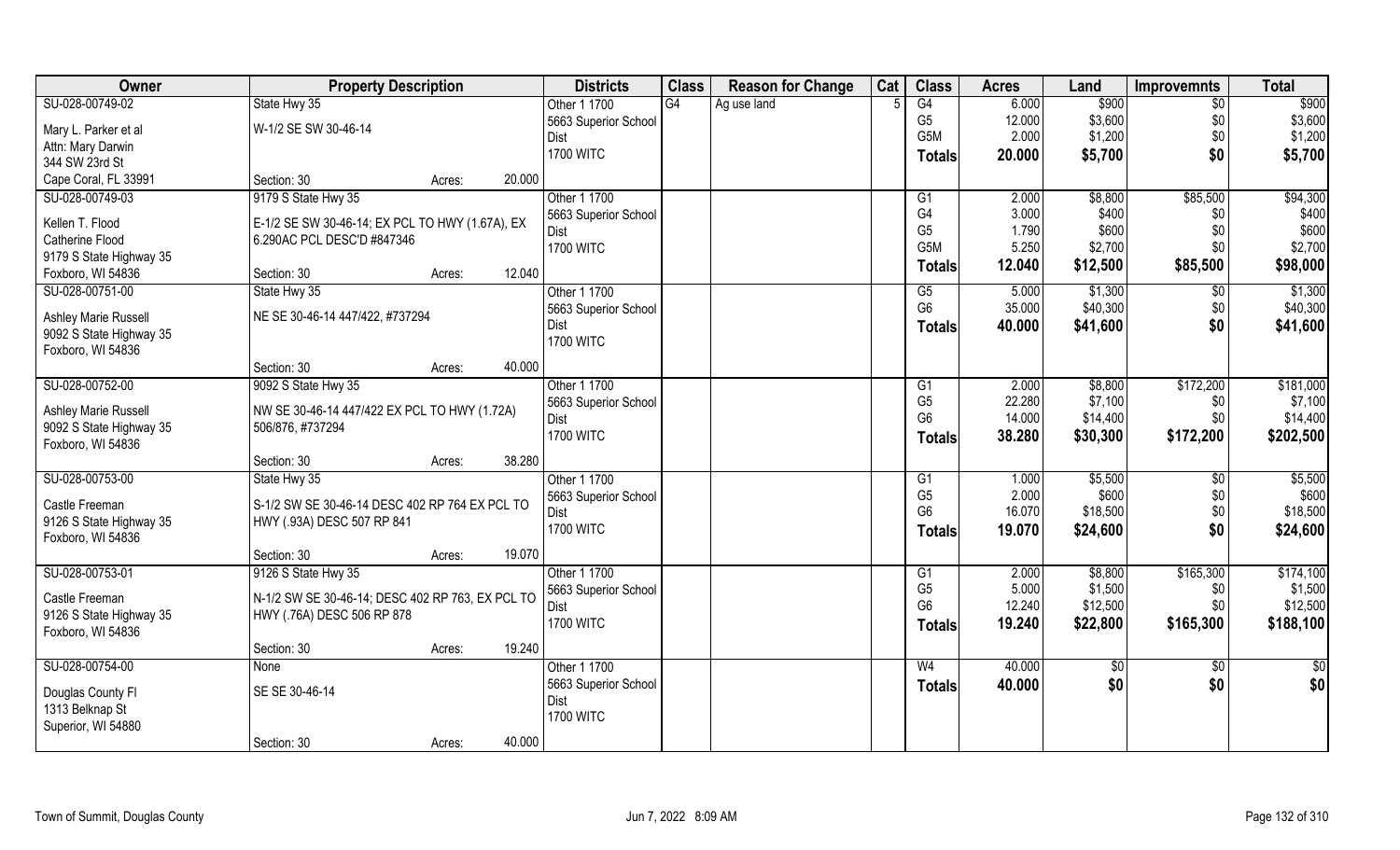| Owner                                                                                | <b>Property Description</b>                                 |        |        | <b>Districts</b>     | <b>Class</b> | <b>Reason for Change</b> | Cat | <b>Class</b>   | <b>Acres</b> | Land        | <b>Improvemnts</b> | <b>Total</b>    |
|--------------------------------------------------------------------------------------|-------------------------------------------------------------|--------|--------|----------------------|--------------|--------------------------|-----|----------------|--------------|-------------|--------------------|-----------------|
| SU-028-00754-01                                                                      | <b>None</b>                                                 |        |        | Other 1 1700         |              |                          |     | X <sub>2</sub> | 16.020       | \$0         | $\sqrt{$0}$        | $\overline{50}$ |
| Wisconsin Department of Transportation   R/W'S IN 30-46-14 DESC 506 RP 211,242,418 & |                                                             |        |        | 5663 Superior School |              |                          |     | <b>Totals</b>  | 16.020       | \$0         | \$0                | \$0             |
| 1701 N 4th St                                                                        | 679,876,878,507 RP 17,142 507 RP 841,508 RP 207             |        |        | Dist                 |              |                          |     |                |              |             |                    |                 |
| Superior, WI 54880                                                                   | 510 RP 578                                                  |        |        | <b>1700 WITC</b>     |              |                          |     |                |              |             |                    |                 |
|                                                                                      | Section: 30                                                 | Acres: | 16.020 |                      |              |                          |     |                |              |             |                    |                 |
| SU-028-00755-00                                                                      | None                                                        |        |        | Other 1 1700         |              |                          |     | W <sub>4</sub> | 40.000       | $\sqrt{50}$ | \$0                | \$0             |
| Douglas County FI                                                                    | NE NE 31-46-14                                              |        |        | 5663 Superior School |              |                          |     | Totals         | 40.000       | \$0         | \$0                | \$0             |
| 1313 Belknap St                                                                      |                                                             |        |        | <b>Dist</b>          |              |                          |     |                |              |             |                    |                 |
| Superior, WI 54880                                                                   |                                                             |        |        | <b>1700 WITC</b>     |              |                          |     |                |              |             |                    |                 |
|                                                                                      | Section: 31                                                 | Acres: | 40.000 |                      |              |                          |     |                |              |             |                    |                 |
| SU-028-00756-00                                                                      | 9242 S State Hwy 35                                         |        |        | Other 1 1700         |              |                          |     | G1             | 3.000        | \$10,200    | \$16,600           | \$26,800        |
|                                                                                      |                                                             |        |        | 5663 Superior School |              |                          |     | G <sub>5</sub> | 1.000        | \$300       | \$0                | \$300           |
| Jeffrey G. Schultz et al                                                             | PT N-1/2 NW NE 31-46-14; EX S-100' OF W-400'                |        |        | Dist                 |              |                          |     | G <sub>6</sub> | 14.190       | \$14,500    | \$0                | \$14,500        |
| c/o Clifford and Pamela Schultz<br>9242 S State Rd 35                                | (0.93A, V-459/P-303); EX PCL TO HWY (0.88A,<br>V-506/P-244) |        |        | <b>1700 WITC</b>     |              |                          |     | Totals         | 18.190       | \$25,000    | \$16,600           | \$41,600        |
| Foxboro, WI 54836                                                                    | Section: 31                                                 | Acres: | 18.190 |                      |              |                          |     |                |              |             |                    |                 |
| SU-028-00756-01                                                                      | 9270 S State Hwy 35                                         |        |        | Other 1 1700         |              |                          |     | G1             | 2.000        | \$8,800     | \$16,900           | \$25,700        |
|                                                                                      |                                                             |        |        | 5663 Superior School |              |                          |     | G <sub>5</sub> | 3.000        | \$900       | \$0                | \$900           |
| Dennis R. Johnson                                                                    | N-1/2 S-1/2 NW NE & S-100' OF W-400' OF N-1/2 NW            |        |        | Dist                 |              |                          |     | G <sub>6</sub> | 5.330        | \$5,500     | \$0                | \$5,500         |
| 9270 S State Highway 35                                                              | NE 31-46-14; DESC 409 RP 707, DESC 459 RP 303, EX           |        |        | <b>1700 WITC</b>     |              |                          |     | <b>Totals</b>  | 10.330       | \$15,200    | \$16,900           | \$32,100        |
| Foxboro, WI 54836                                                                    | PCL TO HWY (.60A) DESC 506 RP 880                           |        |        |                      |              |                          |     |                |              |             |                    |                 |
|                                                                                      | Section: 31                                                 | Acres: | 10.330 |                      |              |                          |     |                |              |             |                    |                 |
| SU-028-00756-02                                                                      | 9280 S State Hwy 35                                         |        |        | Other 1 1700         |              |                          |     | G1             | 1.000        | \$5,500     | \$19,800           | \$25,300        |
| Eric J. Barnard                                                                      | S-1/2 S-1/2 NW NE 31-46-14; 403/660, EX PCL TO HW           |        |        | 5663 Superior School |              |                          |     | G <sub>5</sub> | 7.550        | \$2,700     | \$0                | \$2,700         |
| 1909 E 7th St                                                                        | (0.45A) 506/430, #722362                                    |        |        | Dist                 |              |                          |     | G <sub>6</sub> | 1.000        | \$1,200     | \$0                | \$1,200         |
| Superior, WI 54880                                                                   |                                                             |        |        | <b>1700 WITC</b>     |              |                          |     | <b>Totals</b>  | 9.550        | \$9,400     | \$19,800           | \$29,200        |
|                                                                                      | Section: 31                                                 | Acres: | 9.550  |                      |              |                          |     |                |              |             |                    |                 |
| SU-028-00757-00                                                                      | 9390 S State Hwy 35                                         |        |        | Other 1 1700         |              |                          |     | G5             | 17.000       | \$5,100     | \$0                | \$5,100         |
| Dale A. Burkhart                                                                     | SW NE 31-46-14; EX PCL TO HWY (1.80A)                       |        |        | 5663 Superior School |              |                          |     | G <sub>6</sub> | 21.200       | \$24,400    | \$0                | \$24,400        |
| Margaret A. Burkhart                                                                 |                                                             |        |        | <b>Dist</b>          |              |                          |     | <b>Totals</b>  | 38.200       | \$29,500    | \$0                | \$29,500        |
| 513 W Wisconsin Ave                                                                  |                                                             |        |        | <b>1700 WITC</b>     |              |                          |     |                |              |             |                    |                 |
| Pewaukee, WI 53072                                                                   | Section: 31                                                 | Acres: | 38.200 |                      |              |                          |     |                |              |             |                    |                 |
| SU-028-00758-00                                                                      | None                                                        |        |        | Other 1 1700         |              |                          |     | W <sub>4</sub> | 40.000       | \$0         | $\sqrt{$0}$        | $\overline{50}$ |
|                                                                                      |                                                             |        |        | 5663 Superior School |              |                          |     | <b>Totals</b>  | 40.000       | \$0         | \$0                | \$0             |
| Douglas County Fl<br>1313 Belknap St                                                 | SE NE 31-46-14                                              |        |        | <b>Dist</b>          |              |                          |     |                |              |             |                    |                 |
| Superior, WI 54880                                                                   |                                                             |        |        | <b>1700 WITC</b>     |              |                          |     |                |              |             |                    |                 |
|                                                                                      | Section: 31                                                 | Acres: | 40.000 |                      |              |                          |     |                |              |             |                    |                 |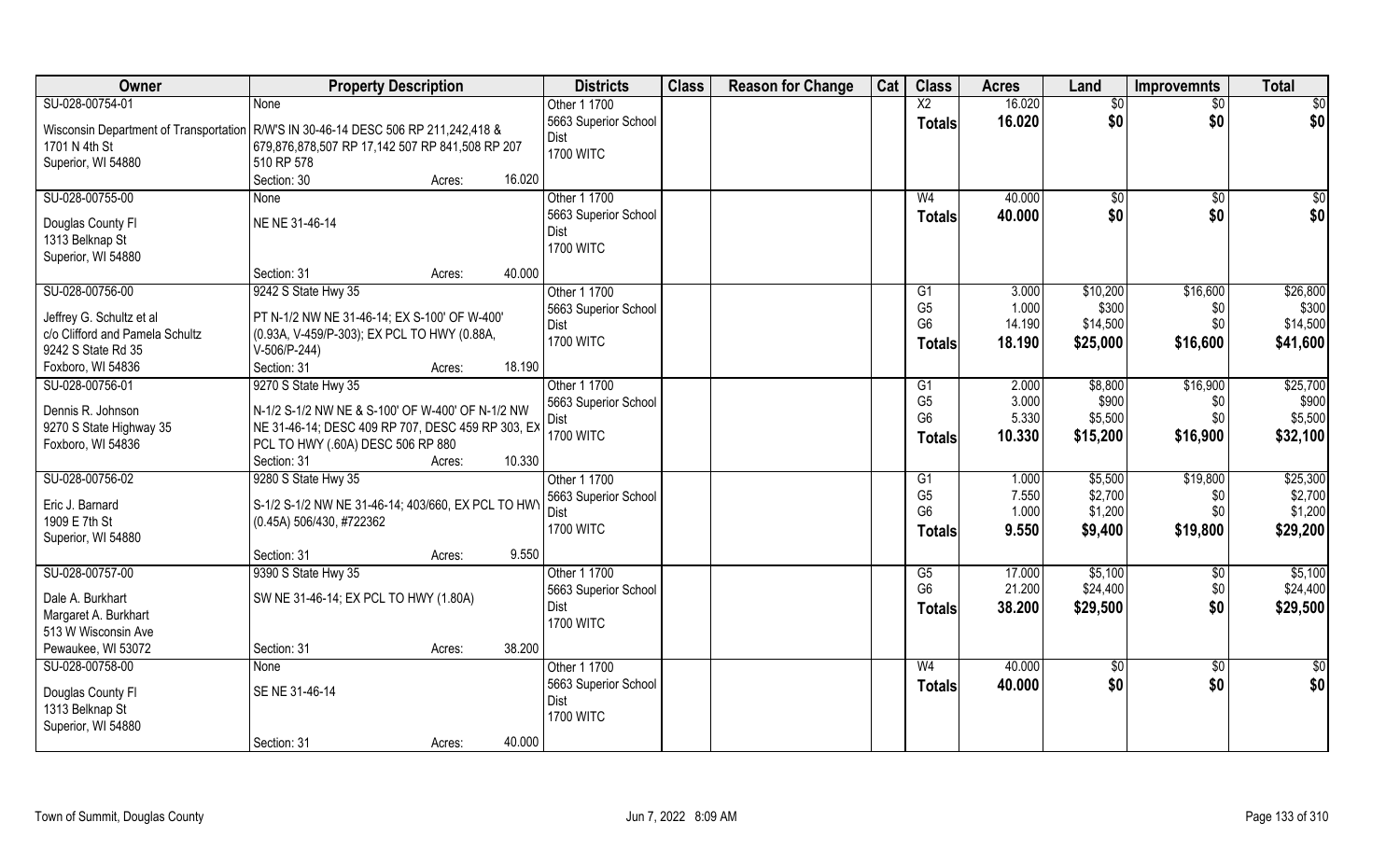| Owner                                | <b>Property Description</b>                         | <b>Districts</b>         | <b>Class</b> | <b>Reason for Change</b> | Cat | <b>Class</b>         | <b>Acres</b>    | Land              | <b>Improvemnts</b>     | <b>Total</b> |
|--------------------------------------|-----------------------------------------------------|--------------------------|--------------|--------------------------|-----|----------------------|-----------------|-------------------|------------------------|--------------|
| SU-028-00759-00                      | 9231 S State Hwy 35                                 | Other 1 1700             |              |                          |     | G1                   | 2.000           | \$8,800           | $\overline{50}$        | \$8,800      |
| Parker Family Trust                  | PT N-1/2 NE NW 31-46-14, EX E-200' OF N-1090' & EX  | 5663 Superior School     |              |                          |     | G <sub>5</sub>       | 2.000           | \$600             | \$0                    | \$600        |
| 2315 SW 23rd St                      | E-233.0' OF S-191.5' & EX S-300' OF N-1/2 EX        | Dist                     |              |                          |     | G <sub>6</sub>       | 3.500           | \$2,500           | \$0                    | \$2,500      |
| Cape Coral, FL 33991                 | E-233'.                                             | <b>1700 WITC</b>         |              |                          |     | Totals               | 7.500           | \$11,900          | \$0                    | \$11,900     |
|                                      | Section: 31<br>Acres:                               | 7.500                    |              |                          |     |                      |                 |                   |                        |              |
| SU-028-00759-01                      | State Hwy 35                                        | Other 1 1700             |              |                          |     | G1                   | 2.000           | \$8,800           | $\overline{50}$        | \$8,800      |
|                                      |                                                     | 5663 Superior School     |              |                          |     | G <sub>5</sub>       | 2.000           | \$600             | \$0                    | \$600        |
| Dia C. Wilson                        | PT N-1/2 NE NW 31-46-14 E-233.0' OF S-191.5' &      | Dist                     |              |                          |     | G <sub>6</sub>       | 4.820           | \$5,500           | \$0                    | \$5,500      |
| David L. Wilson Sr                   | S-300.0' EX E-233.0' EX PCL TO HWY (.09A)           | <b>1700 WITC</b>         |              |                          |     | <b>Totals</b>        | 8.820           | \$14,900          | \$0                    | \$14,900     |
| 4425 16th St                         |                                                     |                          |              |                          |     |                      |                 |                   |                        |              |
| Racine, WI 53405                     | Section: 31<br>Acres:                               | 8.820                    |              |                          |     |                      |                 |                   |                        |              |
| SU-028-00760-00                      | 9231 S State Hwy 35                                 | Other 1 1700             |              |                          |     | G <sub>1</sub>       | 3.000           | \$10,200          | \$34,300               | \$44,500     |
| Parker Family Trust                  | PT N-1/2 NE NW 31-46-14; COMM NE COR NE NW, TH      | 5663 Superior School     |              |                          |     | G <sub>5</sub>       | 1.750           | \$600             | \$0                    | \$600        |
| 2315 SW 23rd St                      | S-200', TH W-1,090', TH N-200', TH E TO POB; EX PCL | Dist                     |              |                          |     | <b>Totals</b>        | 4.750           | \$10,800          | \$34,300               | \$45,100     |
| Cape Coral, FL 33991                 | TO HWY (.25A) DESC 506 RP 217                       | <b>1700 WITC</b>         |              |                          |     |                      |                 |                   |                        |              |
|                                      | Section: 31<br>Acres:                               | 4.750                    |              |                          |     |                      |                 |                   |                        |              |
| SU-028-00761-00                      | 9269 S State Hwy 35                                 | Other 1 1700             |              |                          |     | G <sub>1</sub>       | 2.000           | \$8,800           | \$147,700              | \$156,500    |
|                                      |                                                     | 5663 Superior School     |              |                          |     | G <sub>4</sub>       | 0.500           | \$100             | \$0                    | \$100        |
| William Sanda                        | S-1/2 NE NW 31-46-14 EX PCL TO HWY (.87A)           | Dist                     |              |                          |     | G <sub>5</sub>       | 8.500           | \$3,200           | \$0                    | \$3,200      |
| Sandra Sanda                         |                                                     | <b>1700 WITC</b>         |              |                          |     | G <sub>5</sub> M     | 8.130           | \$4,200           | \$0                    | \$4,200      |
| 9269 S State Highway 35              | Section: 31                                         | 19.130                   |              |                          |     | <b>Totals</b>        | 19.130          | \$16,300          | \$147,700              | \$164,000    |
| Foxboro, WI 54836<br>SU-028-00762-00 | Acres:                                              |                          |              |                          |     |                      |                 |                   |                        | \$900        |
|                                      | State Hwy 35                                        | Other 1 1700             |              |                          |     | G5<br>G <sub>6</sub> | 3.000<br>11.110 | \$900<br>\$12,800 | $\overline{50}$<br>\$0 | \$12,800     |
| Parker Family Trust                  | N-1/2 NW NW 31-46-14, EX S-300' OF E-175'.          | 5663 Superior School     |              |                          |     |                      |                 |                   |                        |              |
| 2315 SW 23rd St                      |                                                     | Dist<br><b>1700 WITC</b> |              |                          |     | <b>Totals</b>        | 14.110          | \$13,700          | \$0                    | \$13,700     |
| Cape Coral, FL 33991                 |                                                     |                          |              |                          |     |                      |                 |                   |                        |              |
|                                      | Section: 31<br>Acres:                               | 14.110                   |              |                          |     |                      |                 |                   |                        |              |
| SU-028-00762-01                      | State Hwy 35                                        | Other 1 1700             |              |                          |     | G6                   | 1.200           | \$1,400           | \$0                    | \$1,400      |
| Dia C. Wilson                        | PT N-1/2 NW NW 31-46-14 S-300' OF E-175'            | 5663 Superior School     |              |                          |     | <b>Totals</b>        | 1.200           | \$1,400           | \$0                    | \$1,400      |
| David L. Wilson Sr                   |                                                     | <b>Dist</b>              |              |                          |     |                      |                 |                   |                        |              |
| 4425 16th St                         |                                                     | <b>1700 WITC</b>         |              |                          |     |                      |                 |                   |                        |              |
| Racine, WI 53405                     | Section: 31<br>Acres:                               | 1.200                    |              |                          |     |                      |                 |                   |                        |              |
| SU-028-00763-00                      | State Hwy 35                                        | Other 1 1700             |              |                          |     | G5                   | 4.000           | \$1,200           | $\sqrt{6}$             | \$1,200      |
|                                      |                                                     | 5663 Superior School     |              |                          |     | G <sub>6</sub>       | 15.100          | \$17,400          | \$0                    | \$17,400     |
| William Sanda                        | S-1/2 NW NW 31-46-14                                | Dist                     |              |                          |     | <b>Totals</b>        | 19.100          | \$18,600          | \$0                    | \$18,600     |
| Sandra Sanda                         |                                                     | <b>1700 WITC</b>         |              |                          |     |                      |                 |                   |                        |              |
| 9269 S State Highway 35              |                                                     |                          |              |                          |     |                      |                 |                   |                        |              |
| Foxboro, WI 54836                    | Section: 31<br>Acres:                               | 19.100                   |              |                          |     |                      |                 |                   |                        |              |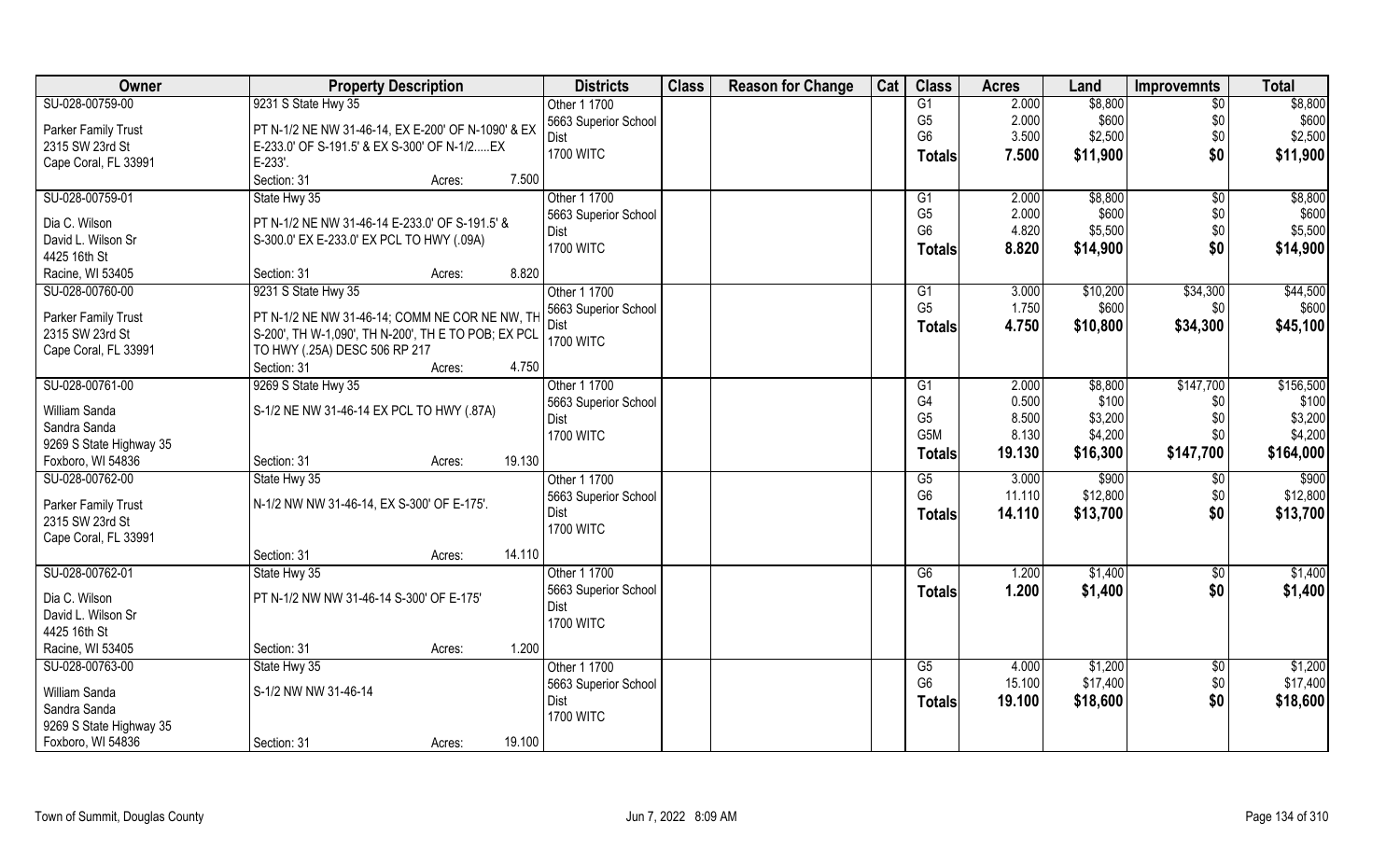| Owner                   | <b>Property Description</b>                    |        | <b>Districts</b>     | <b>Class</b> | <b>Reason for Change</b> | Cat | <b>Class</b>    | <b>Acres</b> | Land     | <b>Improvemnts</b> | <b>Total</b> |
|-------------------------|------------------------------------------------|--------|----------------------|--------------|--------------------------|-----|-----------------|--------------|----------|--------------------|--------------|
| SU-028-00764-00         | State Hwy 35                                   |        | Other 1 1700         |              |                          |     | $\overline{G5}$ | 4.000        | \$1,200  | $\overline{50}$    | \$1,200      |
| Jerod Stamper           | N-1/2 SW NW 31-46-14                           |        | 5663 Superior School |              |                          |     | G <sub>6</sub>  | 14.690       | \$16,900 | \$0                | \$16,900     |
| 9321 S State Highway 35 |                                                |        | Dist                 |              |                          |     | <b>Totals</b>   | 18.690       | \$18,100 | \$0                | \$18,100     |
| Foxboro, WI 54836       |                                                |        | <b>1700 WITC</b>     |              |                          |     |                 |              |          |                    |              |
|                         | Section: 31                                    | Acres: | 18.690               |              |                          |     |                 |              |          |                    |              |
| SU-028-00765-00         | State Hwy 35                                   |        | Other 1 1700         |              |                          |     | G5              | 2.000        | \$600    | $\overline{50}$    | \$600        |
| Jerod Stamper           | S-1/2 SW NW 31-46-14                           |        | 5663 Superior School |              |                          |     | G <sub>6</sub>  | 16.690       | \$19,200 | \$0                | \$19,200     |
| 9321 S State Highway 35 |                                                |        | Dist                 |              |                          |     | <b>Totals</b>   | 18.690       | \$19,800 | \$0                | \$19,800     |
| Foxboro, WI 54836       |                                                |        | <b>1700 WITC</b>     |              |                          |     |                 |              |          |                    |              |
|                         | Section: 31                                    | Acres: | 18.690               |              |                          |     |                 |              |          |                    |              |
| SU-028-00766-00         | 9321 S State Hwy 35                            |        | Other 1 1700         |              |                          |     | G1              | 2.000        | \$8,800  | \$219,800          | \$228,600    |
| Jerod Stamper           | N-1/2 SE NW 31-46-14 EX PCL TO HWY (.86A) DESC |        | 5663 Superior School |              |                          |     | G <sub>5</sub>  | 5.000        | \$1,500  | \$0                | \$1,500      |
| 9321 S State Highway 35 | 508 RP 209                                     |        | Dist                 |              |                          |     | G <sub>6</sub>  | 12.140       | \$12,400 | \$0                | \$12,400     |
| Foxboro, WI 54836       |                                                |        | <b>1700 WITC</b>     |              |                          |     | Totals          | 19.140       | \$22,700 | \$219,800          | \$242,500    |
|                         | Section: 31                                    | Acres: | 19.140               |              |                          |     |                 |              |          |                    |              |
| SU-028-00767-00         | State Hwy 35                                   |        | Other 1 1700         |              |                          |     | G5              | 6.000        | \$1,800  | \$0                | \$1,800      |
| Jerod Stamper           | S-1/2 SE NW 31-46-14 EX PCL TO HWY (.76A) DESC |        | 5663 Superior School |              |                          |     | G <sub>6</sub>  | 13.240       | \$15,200 | \$0                | \$15,200     |
| 9321 S State Highway 35 | 506 RP 246-8                                   |        | Dist                 |              |                          |     | <b>Totals</b>   | 19.240       | \$17,000 | \$0                | \$17,000     |
| Foxboro, WI 54836       |                                                |        | <b>1700 WITC</b>     |              |                          |     |                 |              |          |                    |              |
|                         | Section: 31                                    | Acres: | 19.240               |              |                          |     |                 |              |          |                    |              |
| SU-028-00768-00         | State Hwy 35                                   |        | Other 1 1700         |              |                          |     | G5              | 10.000       | \$3,000  | $\sqrt[6]{30}$     | \$3,000      |
| Shawn J. Coleman et al  | NE SW 31-46-14; EX PCL TO HWY (1.52A)          |        | 5663 Superior School |              |                          |     | G <sub>6</sub>  | 28.480       | \$32,800 | \$0                | \$32,800     |
| 7718 S School Forest Rd |                                                |        | Dist                 |              |                          |     | Totals          | 38.480       | \$35,800 | \$0                | \$35,800     |
| Foxboro, WI 54836       |                                                |        | <b>1700 WITC</b>     |              |                          |     |                 |              |          |                    |              |
|                         | Section: 31                                    | Acres: | 38.480               |              |                          |     |                 |              |          |                    |              |
| SU-028-00769-00         | State Hwy 35                                   |        | Other 1 1700         |              |                          |     | G5              | 15.000       | \$4,500  | \$0                | \$4,500      |
| Shawn J. Coleman et al  | NW SW 31-46-14                                 |        | 5663 Superior School |              |                          |     | G <sub>6</sub>  | 21.530       | \$24,800 | \$0                | \$24,800     |
| 7718 S School Forest Rd |                                                |        | Dist                 |              |                          |     | <b>Totals</b>   | 36.530       | \$29,300 | \$0                | \$29,300     |
| Foxboro, WI 54836       |                                                |        | <b>1700 WITC</b>     |              |                          |     |                 |              |          |                    |              |
|                         | Section: 31                                    | Acres: | 36.530               |              |                          |     |                 |              |          |                    |              |
| SU-028-00770-00         | Foxboro Chaffey Rd                             |        | Other 1 1700         |              |                          |     | G5              | 16.710       | \$5,000  | $\sqrt{$0}$        | \$5,000      |
| Shawn J. Coleman et al  | PT SW SW 31-46-14; EX HWY R/W                  |        | 5663 Superior School |              |                          |     | Totals          | 16.710       | \$5,000  | \$0                | \$5,000      |
| 7718 S School Forest Rd |                                                |        | Dist                 |              |                          |     |                 |              |          |                    |              |
| Foxboro, WI 54836       |                                                |        | <b>1700 WITC</b>     |              |                          |     |                 |              |          |                    |              |
|                         | Section: 31                                    | Acres: | 16.710               |              |                          |     |                 |              |          |                    |              |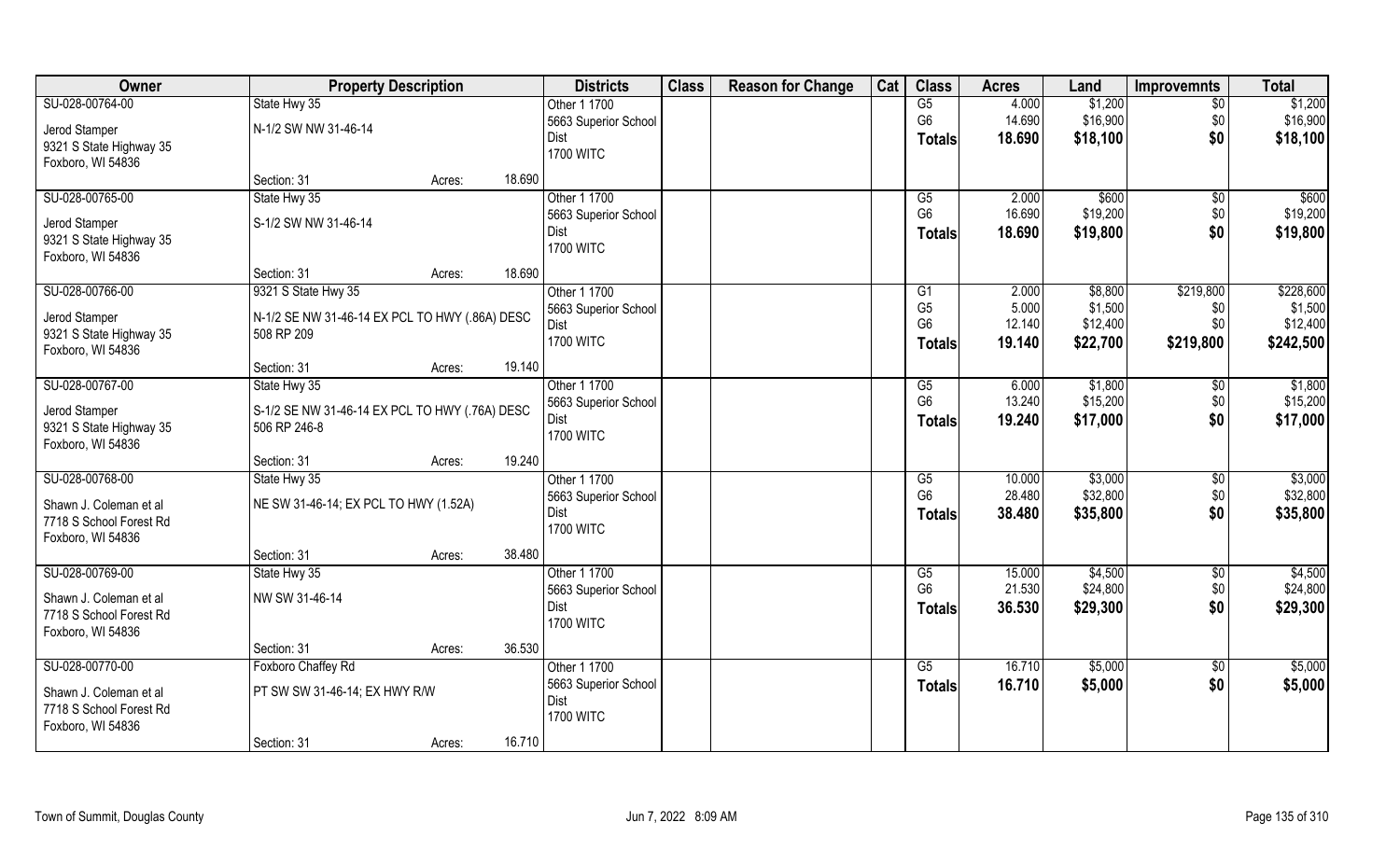| Owner                                   | <b>Property Description</b>                       | <b>Districts</b>     | <b>Class</b> | <b>Reason for Change</b> | Cat | <b>Class</b>    | <b>Acres</b> | Land     | <b>Improvemnts</b> | <b>Total</b> |
|-----------------------------------------|---------------------------------------------------|----------------------|--------------|--------------------------|-----|-----------------|--------------|----------|--------------------|--------------|
| SU-028-00770-01                         | Foxboro Chaffey Rd                                | Other 1 1700         |              |                          |     | G5              | 7.000        | \$2,100  | $\overline{30}$    | \$2,100      |
| Shawn J. Coleman et al                  | S-626.1' SW SW 31-46-14                           | 5663 Superior School |              |                          |     | G <sub>6</sub>  | 11.970       | \$13,800 | \$0                | \$13,800     |
| 7718 S School Forest Rd                 |                                                   | Dist                 |              |                          |     | <b>Totals</b>   | 18.970       | \$15,900 | \$0                | \$15,900     |
| Foxboro, WI 54836                       |                                                   | <b>1700 WITC</b>     |              |                          |     |                 |              |          |                    |              |
|                                         | Section: 31<br>Acres:                             | 18.970               |              |                          |     |                 |              |          |                    |              |
| SU-028-00771-00                         | State Hwy 35                                      | Other 1 1700         |              |                          |     | $\overline{G1}$ | 2.490        | \$9,500  | $\overline{50}$    | \$9,500      |
|                                         |                                                   | 5663 Superior School |              |                          |     | G <sub>5</sub>  | 3.000        | \$900    | \$0                | \$900        |
| Hubert F. Staley et al                  | PT SE SW, N-188' 31-46-14 DESC 299 DP 112 EX PCL  | Dist                 |              |                          |     | <b>Totals</b>   | 5.490        | \$10,400 | \$0                | \$10,400     |
| c/o Steven Staley<br>577 Thunderbird Tr | TO HWY (.21A) DESC 507 RP 344                     | <b>1700 WITC</b>     |              |                          |     |                 |              |          |                    |              |
| Carol Stream, IL 60188-1525             | Section: 31<br>Acres:                             | 5.490                |              |                          |     |                 |              |          |                    |              |
| SU-028-00772-00                         | State Hwy 35                                      | Other 1 1700         |              |                          |     | G1              | 2.490        | \$9,500  | \$0                | \$9,500      |
|                                         |                                                   | 5663 Superior School |              |                          |     | G <sub>5</sub>  | 3.000        | \$900    | \$0                | \$900        |
| <b>Brestan Family Trust</b>             | PT SE SW 31-46-14 N-188' OF S-1132' DESC 299 DP   | Dist                 |              |                          |     | <b>Totals</b>   | 5.490        | \$10,400 | \$0                | \$10,400     |
| c/o Robert Brestan                      | 226, EX PCL TO HWY (.21A) DESC 509 RP 16          | <b>1700 WITC</b>     |              |                          |     |                 |              |          |                    |              |
| 1331 Horseshoe Ct                       |                                                   |                      |              |                          |     |                 |              |          |                    |              |
| Addison, IL 60101                       | Section: 31<br>Acres:                             | 5.490                |              |                          |     |                 |              |          |                    |              |
| SU-028-00773-00                         | State Hwy 35                                      | Other 1 1700         |              |                          |     | G1              | 3.490        | \$10,800 | \$0                | \$10,800     |
| Shawn J. Coleman                        | N-188' OF S-944' OF SE SW 31-46-14, EX PCL TO HWY | 5663 Superior School |              |                          |     | G <sub>5</sub>  | 2.000        | \$600    | \$0                | \$600        |
| 7718 S School Forest Rd                 | (.21A) DESC 507/502.                              | Dist                 |              |                          |     | <b>Totals</b>   | 5.490        | \$11,400 | \$0                | \$11,400     |
| Foxboro, WI 54836                       |                                                   | <b>1700 WITC</b>     |              |                          |     |                 |              |          |                    |              |
|                                         | Section: 31<br>Acres:                             | 5.490                |              |                          |     |                 |              |          |                    |              |
| SU-028-00774-00                         | State Hwy 35                                      | Other 1 1700         |              |                          |     | G1              | 3.490        | \$10,800 | \$0                | \$10,800     |
| John Homa                               | PT SE SW 31-46-14 N-188' OF S-756' DESC 299 DP 40 | 5663 Superior School |              |                          |     | G <sub>5</sub>  | 2.000        | \$600    | \$0                | \$600        |
| Catherine Homa                          | EX PCL TO HWY (.21A) DESC 506 RP 213              | Dist                 |              |                          |     | <b>Totals</b>   | 5.490        | \$11,400 | \$0                | \$11,400     |
| 4489 Diamond Dr                         |                                                   | <b>1700 WITC</b>     |              |                          |     |                 |              |          |                    |              |
| Deforest, WI 53532                      | Section: 31<br>Acres:                             | 5.490                |              |                          |     |                 |              |          |                    |              |
| SU-028-00775-00                         | State Hwy 35                                      | Other 1 1700         |              |                          |     | G1              | 2.000        | \$8,800  | \$0                | \$8,800      |
|                                         |                                                   | 5663 Superior School |              |                          |     | G <sub>5</sub>  | 3.490        | \$1,000  | \$0                | \$1,000      |
| Michael & Wanda Vopinek Trust           | PT SE SW 31-46-14 N-188' OF S-568' DESC 298 DP    | Dist                 |              |                          |     | <b>Totals</b>   | 5.490        | \$9,800  | \$0                | \$9,800      |
| 9512 S Lawton Ave                       | 606, EX PCL TO HWY (.21A) DESC 506 RP 298         | <b>1700 WITC</b>     |              |                          |     |                 |              |          |                    |              |
| Oak Lawn, IL 60453                      |                                                   |                      |              |                          |     |                 |              |          |                    |              |
|                                         | Section: 31<br>Acres:                             | 5.490                |              |                          |     |                 |              |          |                    |              |
| SU-028-00776-00                         | State Hwy 35                                      | Other 1 1700         |              |                          |     | G1              | 2.000        | \$8,800  | $\sqrt{6}$         | \$8,800      |
| Barbara R. England et al                | N-188' OF S-380' OF SE SW 31-46-14, EX PCL TO HWY | 5663 Superior School |              |                          |     | G <sub>5</sub>  | 3.490        | \$1,000  | \$0                | \$1,000      |
| 3605 S 52nd Ct                          | (.21A) DESC 506/252                               | Dist                 |              |                          |     | <b>Totals</b>   | 5.490        | \$9,800  | \$0                | \$9,800      |
| Cicero, IL 60650                        |                                                   | <b>1700 WITC</b>     |              |                          |     |                 |              |          |                    |              |
|                                         | Section: 31<br>Acres:                             | 5.490                |              |                          |     |                 |              |          |                    |              |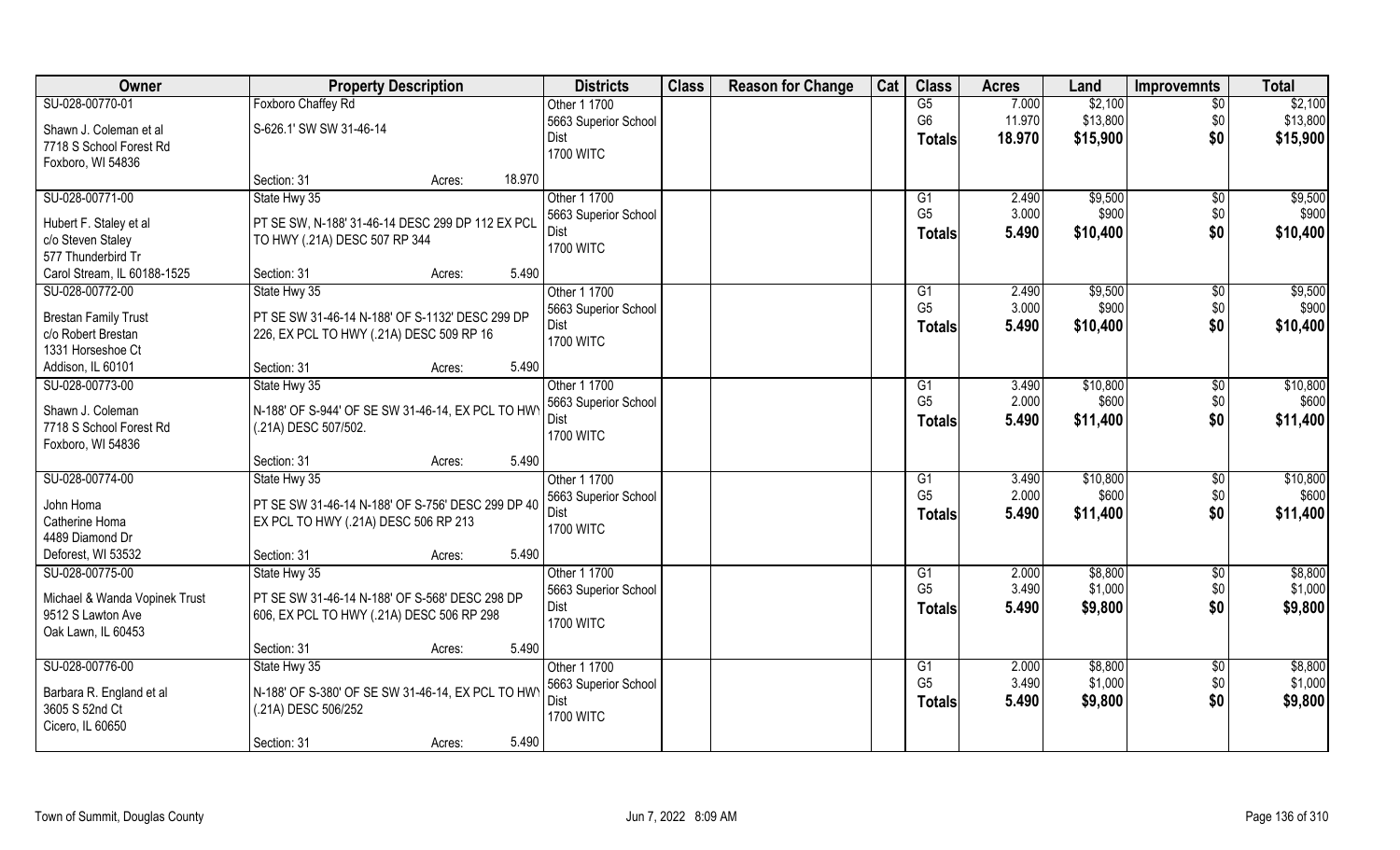| Owner                                  | <b>Property Description</b>                                                                              |                  | <b>Districts</b>     | <b>Class</b> | <b>Reason for Change</b> | Cat | <b>Class</b>           | <b>Acres</b> | Land     | <b>Improvemnts</b> | <b>Total</b> |
|----------------------------------------|----------------------------------------------------------------------------------------------------------|------------------|----------------------|--------------|--------------------------|-----|------------------------|--------------|----------|--------------------|--------------|
| SU-028-00777-00                        | State Hwy 35                                                                                             |                  | Other 1 1700         |              |                          |     | G1                     | 1.640        | \$7,600  | $\overline{50}$    | \$7,600      |
| Kenneth S. Mack                        | PT SE SW, S-192' 31-46-14 DESC 298 DP 398 EX PCL                                                         |                  | 5663 Superior School |              |                          |     | G <sub>5</sub>         | 4.000        | \$1,100  | \$0                | \$1,100      |
| Ralph B. Mack Jr                       | TO HWY (.36A) DESC 506 RP 882                                                                            |                  | Dist                 |              |                          |     | Totals                 | 5.640        | \$8,700  | \$0                | \$8,700      |
| 248 Bell Cir                           |                                                                                                          |                  | <b>1700 WITC</b>     |              |                          |     |                        |              |          |                    |              |
| Durango, CO 81301                      | Section: 31                                                                                              | 5.640<br>Acres:  |                      |              |                          |     |                        |              |          |                    |              |
| SU-028-00778-00                        | <b>None</b>                                                                                              |                  | Other 1 1700         |              |                          |     | W <sub>4</sub>         | 40.000       | \$0      | $\overline{50}$    | $\sqrt{50}$  |
|                                        |                                                                                                          |                  | 5663 Superior School |              |                          |     | <b>Totals</b>          | 40.000       | \$0      | \$0                | \$0          |
| Douglas County Fl                      | NE SE 31-46-14                                                                                           |                  | Dist                 |              |                          |     |                        |              |          |                    |              |
| 1313 Belknap St                        |                                                                                                          |                  | <b>1700 WITC</b>     |              |                          |     |                        |              |          |                    |              |
| Superior, WI 54880                     |                                                                                                          |                  |                      |              |                          |     |                        |              |          |                    |              |
|                                        | Section: 31                                                                                              | 40.000<br>Acres: |                      |              |                          |     |                        |              |          |                    |              |
| SU-028-00779-00                        | 9420 S State Hwy 35                                                                                      |                  | Other 1 1700         |              |                          |     | G1                     | 3.050        | \$10,200 | \$81,200           | \$91,400     |
| Michael P. Shupe                       | NW SE 31-46-14 EX PCL TO HWY (1.95A)                                                                     |                  | 5663 Superior School |              |                          |     | G <sub>5</sub>         | 17.000       | \$5,100  | \$0                | \$5,100      |
| Amy J. Shupe                           |                                                                                                          |                  | Dist                 |              |                          |     | G <sub>6</sub>         | 18.000       | \$18,500 | \$0                | \$18,500     |
| 9420 S State Highway 35                |                                                                                                          |                  | <b>1700 WITC</b>     |              |                          |     | Totals                 | 38.050       | \$33,800 | \$81,200           | \$115,000    |
| Foxboro, WI 54836                      | Section: 31                                                                                              | 38.050<br>Acres: |                      |              |                          |     |                        |              |          |                    |              |
| SU-028-00780-00                        | 9542 S State Hwy 35                                                                                      |                  | Other 1 1700         |              |                          |     | G1                     | 2.000        | \$8,800  | \$96,500           | \$105,300    |
|                                        |                                                                                                          |                  | 5663 Superior School |              |                          |     | G <sub>5</sub>         | 10.000       | \$3,000  | \$0                | \$3,000      |
| Terrance L. Elliott et al              | SW SE 31-46-14, EX E-1/2 E-1/2, EX PCL TO HWY                                                            |                  | Dist                 |              |                          |     | G <sub>6</sub>         | 15.860       | \$16,300 | \$0                | \$16,300     |
| 306 E Cheyenne St<br>Roberts, WI 54023 | (2.14A).                                                                                                 |                  | <b>1700 WITC</b>     |              |                          |     | <b>Totals</b>          | 27.860       | \$28,100 | \$96,500           | \$124,600    |
|                                        | Section: 31                                                                                              | 27.860<br>Acres: |                      |              |                          |     |                        |              |          |                    |              |
| SU-028-00780-01                        | Pioneer Trl                                                                                              |                  | Other 1 1700         |              |                          |     | $\overline{\text{G5}}$ | 5.000        | \$1,500  | \$0                | \$1,500      |
|                                        |                                                                                                          |                  | 5663 Superior School |              |                          |     | G <sub>6</sub>         | 5.000        | \$5,800  | \$0                | \$5,800      |
| Jeffrey R. Allen                       | E-1/2 E-1/2 SW SE 31-46-14                                                                               |                  | Dist                 |              |                          |     |                        | 10.000       | \$7,300  | \$0                | \$7,300      |
| 6013 Weeks Ave                         |                                                                                                          |                  | <b>1700 WITC</b>     |              |                          |     | <b>Totals</b>          |              |          |                    |              |
| Superior, WI 54880                     |                                                                                                          |                  |                      |              |                          |     |                        |              |          |                    |              |
|                                        | Section: 31                                                                                              | 10.000<br>Acres: |                      |              |                          |     |                        |              |          |                    |              |
| SU-028-00781-00                        | 2779 E Pioneer Trl                                                                                       |                  | Other 1 1700         |              |                          |     | G1                     | 2.000        | \$8,800  | \$69,400           | \$78,200     |
| Richard L. Smith                       | SE SE 31-46-14                                                                                           |                  | 5663 Superior School |              |                          |     | G <sub>5</sub>         | 10.000       | \$3,000  | \$0                | \$3,000      |
| 110 Weeping Willow Cir                 |                                                                                                          |                  | Dist                 |              |                          |     | G <sub>6</sub>         | 28.000       | \$28,700 | \$0                | \$28,700     |
| Waite Park, MN 56387                   |                                                                                                          |                  | <b>1700 WITC</b>     |              |                          |     | Totals                 | 40.000       | \$40,500 | \$69,400           | \$109,900    |
|                                        | Section: 31                                                                                              | 40.000<br>Acres: |                      |              |                          |     |                        |              |          |                    |              |
| SU-028-00781-01                        | None                                                                                                     |                  | Other 1 1700         |              |                          |     | $\overline{X2}$        | 13.700       | \$0      | $\sqrt[6]{}$       | \$0          |
|                                        |                                                                                                          |                  | 5663 Superior School |              |                          |     | <b>Totals</b>          | 13.700       | \$0      | \$0                | \$0          |
| Wisconsin Department of Transportation | R/W'S IN 31-46-14 DESC 506 RP 213,215,217 &                                                              |                  | Dist                 |              |                          |     |                        |              |          |                    |              |
| 1701 N 4th St                          | 244,246-8,250,252,298,422 424,430,880 & 882 507 RP<br>250,344,502 508 RP 209,509 RP 16 510 RP 578,513 RP |                  | <b>1700 WITC</b>     |              |                          |     |                        |              |          |                    |              |
| Superior, WI 54880                     |                                                                                                          | 13.700           |                      |              |                          |     |                        |              |          |                    |              |
|                                        | Section: 31                                                                                              | Acres:           |                      |              |                          |     |                        |              |          |                    |              |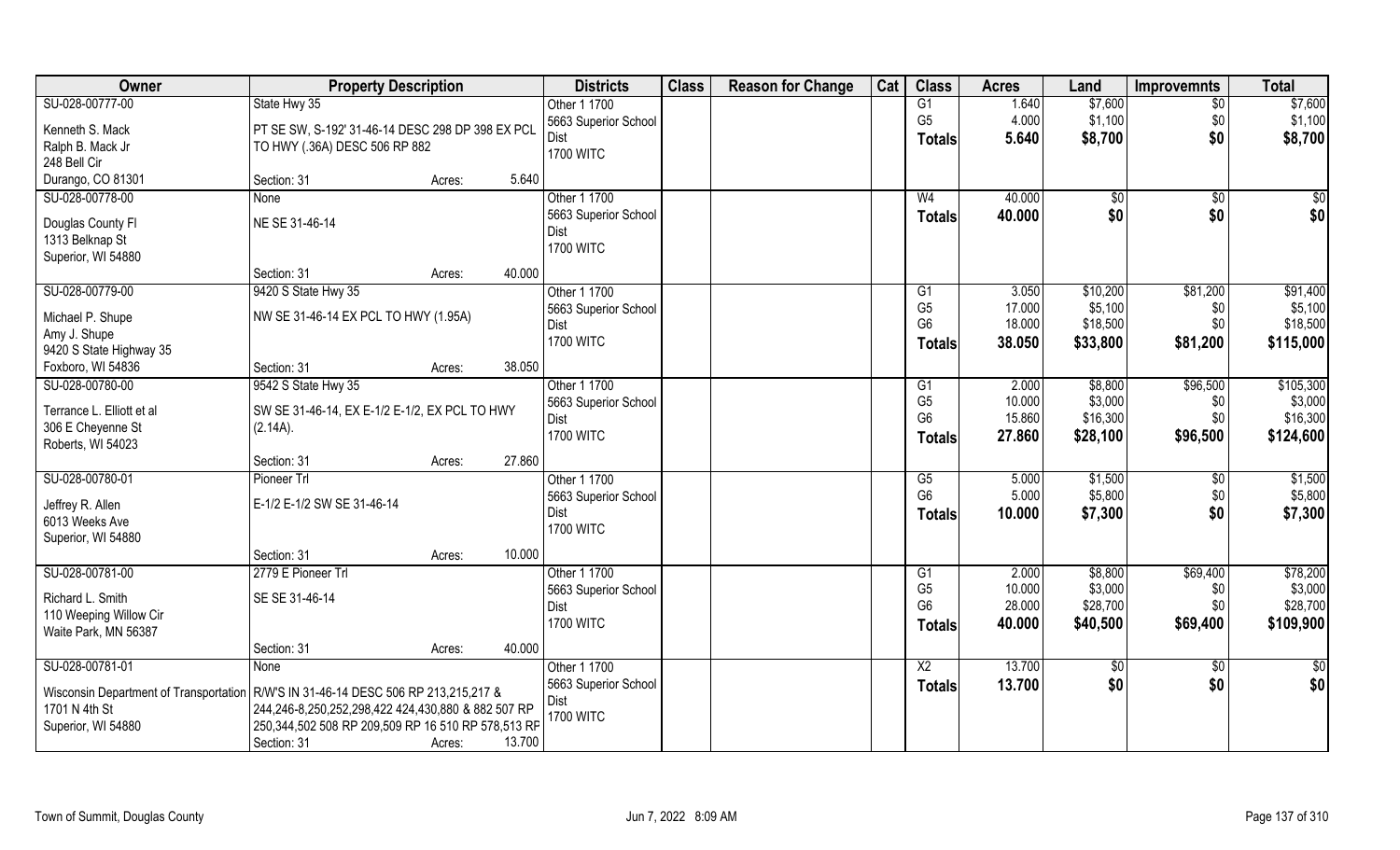| Owner                   | <b>Property Description</b>    |        |         | <b>Districts</b>     | <b>Class</b> | <b>Reason for Change</b> | Cat | <b>Class</b>   | <b>Acres</b> | Land            | <b>Improvemnts</b> | <b>Total</b>    |
|-------------------------|--------------------------------|--------|---------|----------------------|--------------|--------------------------|-----|----------------|--------------|-----------------|--------------------|-----------------|
| SU-028-00782-00         | None                           |        |         | Other 1 1700         |              |                          |     | W <sub>4</sub> | 640.000      | \$0             | \$0                | \$0             |
| Douglas County Fl       | <b>ENTIRE SECTION 32-46-14</b> |        |         | 5663 Superior School |              |                          |     | <b>Totals</b>  | 640.000      | \$0             | \$0                | \$0             |
| 1313 Belknap St         |                                |        |         | Dist                 |              |                          |     |                |              |                 |                    |                 |
| Superior, WI 54880      |                                |        |         | <b>1700 WITC</b>     |              |                          |     |                |              |                 |                    |                 |
|                         | Section: 32                    | Acres: | 640.000 |                      |              |                          |     |                |              |                 |                    |                 |
| SU-028-00783-00         | None                           |        |         | Other 1 1700         |              |                          |     | W <sub>4</sub> | 640.000      | \$0             | \$0                | $\sqrt{50}$     |
| Douglas County Fl       | <b>ENTIRE SECTION 33-46-14</b> |        |         | 5663 Superior School |              |                          |     | <b>Totals</b>  | 640.000      | \$0             | \$0                | \$0             |
| 1313 Belknap St         |                                |        |         | Dist                 |              |                          |     |                |              |                 |                    |                 |
| Superior, WI 54880      |                                |        |         | <b>1700 WITC</b>     |              |                          |     |                |              |                 |                    |                 |
|                         | Section: 33                    | Acres: | 640.000 |                      |              |                          |     |                |              |                 |                    |                 |
| SU-028-00784-00         | None                           |        |         | Other 1 1700         |              |                          |     | W <sub>4</sub> | 640.000      | \$0             | \$0                | \$0             |
| Douglas County Fl       | <b>ENTIRE SECTION 34-46-14</b> |        |         | 5663 Superior School |              |                          |     | <b>Totals</b>  | 640.000      | \$0             | \$0                | \$0             |
| 1313 Belknap St         |                                |        |         | Dist                 |              |                          |     |                |              |                 |                    |                 |
| Superior, WI 54880      |                                |        |         | <b>1700 WITC</b>     |              |                          |     |                |              |                 |                    |                 |
|                         | Section: 34                    | Acres: | 640.000 |                      |              |                          |     |                |              |                 |                    |                 |
| SU-028-00785-00         | None                           |        |         | Other 1 1700         |              |                          |     | W <sub>4</sub> | 320.000      | $\sqrt[6]{3}$   | \$0                | \$0             |
| Douglas County Fl       | N-1/2 SECTION 35-46-14         |        |         | 5663 Superior School |              |                          |     | <b>Totals</b>  | 320.000      | \$0             | \$0                | \$0             |
| 1313 Belknap St         |                                |        |         | Dist                 |              |                          |     |                |              |                 |                    |                 |
| Superior, WI 54880      |                                |        |         | <b>1700 WITC</b>     |              |                          |     |                |              |                 |                    |                 |
|                         | Section: 35                    | Acres: | 320.000 |                      |              |                          |     |                |              |                 |                    |                 |
| SU-028-00787-00         | <b>None</b>                    |        |         | Other 1 1700         |              |                          |     | W <sub>4</sub> | 160.000      | \$0             | \$0                | $\overline{50}$ |
| Douglas County Fl       | SW-1/4 35-46-14                |        |         | 5663 Superior School |              |                          |     | <b>Totals</b>  | 160.000      | \$0             | \$0                | \$0             |
| 1313 Belknap St         |                                |        |         | Dist                 |              |                          |     |                |              |                 |                    |                 |
| Superior, WI 54880      |                                |        |         | <b>1700 WITC</b>     |              |                          |     |                |              |                 |                    |                 |
|                         | Section: 35                    | Acres: | 160.000 |                      |              |                          |     |                |              |                 |                    |                 |
| SU-028-00788-00         | Cty Rd A                       |        |         | Other 1 1700         |              |                          |     | G5             | 20.000       | \$6,000         | $\sqrt{$0}$        | \$6,000         |
| James L. Lundberg et al | NE SE 35-46-14                 |        |         | 5663 Superior School |              |                          |     | G <sub>6</sub> | 20.000       | \$23,000        | \$0                | \$23,000        |
| 1924 N 65th St          |                                |        |         | Dist                 |              |                          |     | Totals         | 40.000       | \$29,000        | \$0                | \$29,000        |
| Superior, WI 54880      |                                |        |         | <b>1700 WITC</b>     |              |                          |     |                |              |                 |                    |                 |
|                         | Section: 35                    | Acres: | 40.000  |                      |              |                          |     |                |              |                 |                    |                 |
| SU-028-00789-00         | <b>None</b>                    |        |         | Other 1 1700         |              |                          |     | W <sub>4</sub> | 80.000       | $\overline{50}$ | $\sqrt{6}$         | \$0             |
| Douglas County Fl       | W-1/2 SE-1/4 35-46-14          |        |         | 5663 Superior School |              |                          |     | <b>Totals</b>  | 80.000       | \$0             | \$0                | \$0             |
| 1313 Belknap St         |                                |        |         | Dist                 |              |                          |     |                |              |                 |                    |                 |
| Superior, WI 54880      |                                |        |         | <b>1700 WITC</b>     |              |                          |     |                |              |                 |                    |                 |
|                         | Section: 35                    | Acres: | 80.000  |                      |              |                          |     |                |              |                 |                    |                 |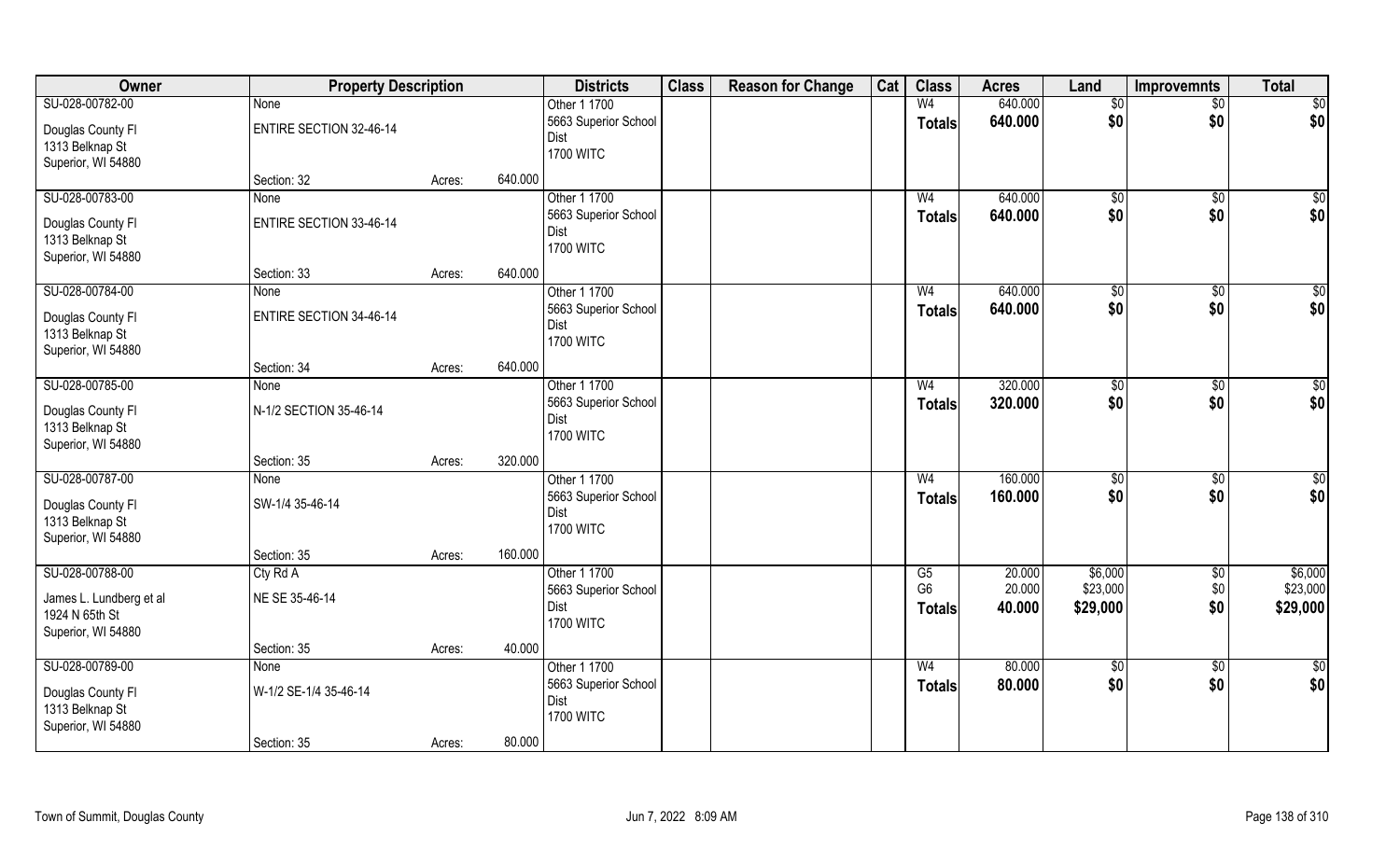| 4375 E Pioneer Trl<br>\$8,800<br>SU-028-00790-00<br>Other 1 1700<br>G1<br>2.000<br>\$46,900                         | \$55,700        |
|---------------------------------------------------------------------------------------------------------------------|-----------------|
|                                                                                                                     |                 |
| G <sub>5</sub><br>2.000<br>\$600<br>5663 Superior School<br>\$0<br>W-1/2 E-1/2 SE SE 35-46-14<br>Lyle T. Poster     | \$600           |
| G <sub>6</sub><br>6.000<br>\$6,200<br>\$0<br>Dist<br>PO Box 413                                                     | \$6,200         |
| <b>1700 WITC</b><br>\$46,900<br>10.000<br>\$15,600<br>Totals<br>Solon Springs, WI 54873                             | \$62,500        |
| 10.000<br>Section: 35<br>Acres:                                                                                     |                 |
| SU-028-00790-01<br>4313 E Pioneer Trl<br>Other 1 1700<br>\$8,800<br>\$200<br>2.000<br>G1                            | \$9,000         |
| G <sub>5</sub><br>3.000<br>\$900<br>5663 Superior School<br>\$0<br>W-1/2 W-1/2 SE SE 35-46-14<br>David J. Bresina   | \$900           |
| G <sub>6</sub><br>\$5,100<br>5.000<br>\$0<br>Dist<br>9885 Hwy Q                                                     | \$5,100         |
| <b>1700 WITC</b><br>\$200<br>10.000<br>\$14,800<br><b>Totals</b><br>Chippewa Falls, WI 54729                        | \$15,000        |
| 10.000<br>Section: 35<br>Acres:                                                                                     |                 |
| SU-028-00790-02<br>Other 1 1700<br>\$5,500<br>Pioneer Trl<br>G1<br>1.000<br>$\sqrt[6]{30}$                          | \$5,500         |
| G <sub>5</sub><br>\$300<br>1.000<br>\$0<br>5663 Superior School                                                     | \$300           |
| E-1/2 W-1/2 SE SE 35-46-14<br>Timothy S. Tomzak<br>G <sub>6</sub><br>8.000<br>\$9,200<br>\$0<br>Dist                | \$9,200         |
| Tammy K. Tomzak<br><b>1700 WITC</b><br>\$0<br>10.000<br>\$15,000<br>Totals<br>PO Box 1568                           | \$15,000        |
| 10.000<br>Superior, WI 54880<br>Section: 35<br>Acres:                                                               |                 |
| 4381 E Pioneer Trl<br>Other 1 1700<br>\$8,800<br>\$35,700<br>SU-028-00790-03<br>2.000<br>G1                         | \$44,500        |
| G <sub>5</sub><br>4.000<br>\$1,200<br>5663 Superior School<br>\$0                                                   | \$1,200         |
| Steven J. Polta et al<br>E-1/2 E-1/2 SE SE 35-46-14<br>G <sub>6</sub><br>4.000<br>\$4,100<br>\$0<br>Dist            | \$4,100         |
| 152 3-1/2 St<br><b>1700 WITC</b><br>10.000<br>\$14,100<br>\$35,700<br><b>Totals</b>                                 | \$49,800        |
| Clayton, WI 54004                                                                                                   |                 |
| 10.000<br>Section: 35<br>Acres:                                                                                     |                 |
| 320.000<br>SU-028-00792-00<br>Other 1 1700<br>W <sub>4</sub><br>$\sqrt[6]{3}$<br>None<br>\$0                        | $\overline{50}$ |
| \$0<br>\$0<br>5663 Superior School<br>320.000<br><b>Totals</b><br>N-1/2 SECTION 36-46-14<br>Douglas County Fl       | \$0             |
| Dist<br>1313 Belknap St                                                                                             |                 |
| <b>1700 WITC</b><br>Superior, WI 54880                                                                              |                 |
| 320.000<br>Section: 36<br>Acres:                                                                                    |                 |
| SU-028-00794-00<br>Other 1 1700<br>80.000<br>$\sqrt{6}$<br>W <sub>4</sub><br>\$0<br>None                            | $\frac{6}{3}$   |
| \$0<br>\$0<br>80.000<br>5663 Superior School<br><b>Totals</b><br>N-1/2 SW-1/4 36-46-14<br>Douglas County Fl         | \$0             |
| Dist<br>1313 Belknap St                                                                                             |                 |
| <b>1700 WITC</b><br>Superior, WI 54880                                                                              |                 |
| 80.000<br>Section: 36<br>Acres:                                                                                     |                 |
| SU-028-00795-00<br>9532 S County Rd a<br>Other 1 1700<br>2.000<br>\$8,800<br>G1<br>\$0                              | \$8,800         |
| G <sub>6</sub><br>\$9,200<br>8.000<br>\$0<br>5663 Superior School<br>N-1/2 N-1/2 SW SW 36-46-14<br>Daniel J. Dunbar | \$9,200         |
| \$0<br>10.000<br>Dist<br>\$18,000<br><b>Totals</b><br>Carol J. Butler                                               | \$18,000        |
| <b>1700 WITC</b><br>9532 S County Rd A                                                                              |                 |
| 10.000<br>Superior, WI 54880<br>Section: 36<br>Acres:                                                               |                 |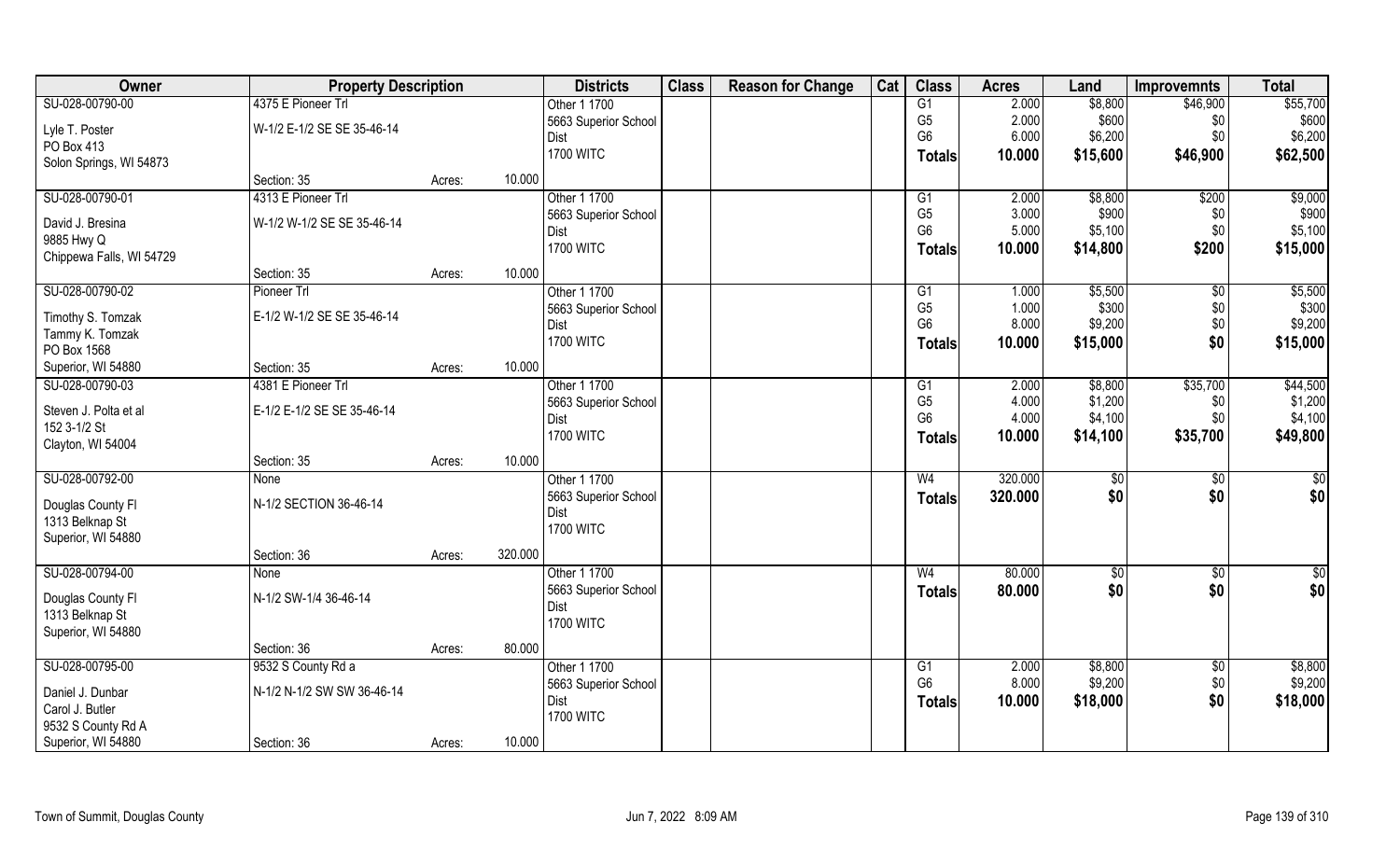| Owner                    | <b>Property Description</b>    |        |        | <b>Districts</b>                    | <b>Class</b> | <b>Reason for Change</b> | Cat | <b>Class</b>         | <b>Acres</b>    | Land                | <b>Improvemnts</b> | <b>Total</b>        |
|--------------------------|--------------------------------|--------|--------|-------------------------------------|--------------|--------------------------|-----|----------------------|-----------------|---------------------|--------------------|---------------------|
| SU-028-00796-00          | 9532 S County Rd a             |        |        | Other 1 1700                        |              |                          |     | G1                   | 2.000           | \$8,800             | \$55,300           | \$64,100            |
| Daniel J. Dunbar         | S-1/2 N-1/2 SW SW 36-46-14     |        |        | 5663 Superior School                |              |                          |     | G <sub>5</sub>       | 2.000           | \$600               | \$0                | \$600               |
| Carol J. Butler          |                                |        |        | Dist                                |              |                          |     | G <sub>6</sub>       | 6.000           | \$6,200             | \$0                | \$6,200             |
| 9532 S County Rd A       |                                |        |        | <b>1700 WITC</b>                    |              |                          |     | <b>Totals</b>        | 10.000          | \$15,600            | \$55,300           | \$70,900            |
| Superior, WI 54880       | Section: 36                    | Acres: | 10.000 |                                     |              |                          |     |                      |                 |                     |                    |                     |
| SU-028-00797-00          | 9570 S County Rd a             |        |        | Other 1 1700                        |              |                          |     | G1                   | 2.000           | \$8,800             | \$10,300           | \$19,100            |
|                          |                                |        |        | 5663 Superior School                |              |                          |     | G <sub>5</sub>       | 7.000           | \$2,100             | \$0                | \$2,100             |
| Daniel J. Dunbar         | S-1/2 SW SW 36-46-14           |        |        | Dist                                |              |                          |     | G <sub>6</sub>       | 11.000          | \$11,300            | \$0                | \$11,300            |
| Carol J. Butler          |                                |        |        | <b>1700 WITC</b>                    |              |                          |     | Totals               | 20.000          | \$22,200            | \$10,300           | \$32,500            |
| 9532 S County Rd A       |                                |        | 20.000 |                                     |              |                          |     |                      |                 |                     |                    |                     |
| Superior, WI 54880       | Section: 36                    | Acres: |        |                                     |              |                          |     |                      |                 |                     |                    |                     |
| SU-028-00798-00          | Pioneer Trl                    |        |        | Other 1 1700                        |              |                          |     | G5<br>G <sub>6</sub> | 5.000<br>35.000 | \$1,500<br>\$40,300 | \$0<br>\$0         | \$1,500<br>\$40,300 |
| Daniel J. Dunbar         | SE SW 36-46-14                 |        |        | 5663 Superior School<br>Dist        |              |                          |     |                      | 40.000          | \$41,800            | \$0                | \$41,800            |
| Carol J. Butler          |                                |        |        | <b>1700 WITC</b>                    |              |                          |     | <b>Totals</b>        |                 |                     |                    |                     |
| 9532 S County Rd A       |                                |        |        |                                     |              |                          |     |                      |                 |                     |                    |                     |
| Superior, WI 54880       | Section: 36                    | Acres: | 40.000 |                                     |              |                          |     |                      |                 |                     |                    |                     |
| SU-028-00799-00          | None                           |        |        | Other 1 1700                        |              |                          |     | W <sub>4</sub>       | 80.000          | \$0                 | $\sqrt[6]{3}$      | $\sqrt{50}$         |
| Douglas County Fl        | N-1/2 SE-1/4 36-46-14          |        |        | 5663 Superior School                |              |                          |     | <b>Totals</b>        | 80.000          | \$0                 | \$0                | \$0                 |
| 1313 Belknap St          |                                |        |        | Dist                                |              |                          |     |                      |                 |                     |                    |                     |
| Superior, WI 54880       |                                |        |        | <b>1700 WITC</b>                    |              |                          |     |                      |                 |                     |                    |                     |
|                          | Section: 36                    | Acres: | 80.000 |                                     |              |                          |     |                      |                 |                     |                    |                     |
| SU-028-00800-00          | None                           |        |        | Other 1 1700                        |              |                          |     | $\overline{X2}$      | 40.000          | $\sqrt{50}$         | \$0                | $\sqrt{50}$         |
|                          |                                |        |        | 5663 Superior School                |              |                          |     | Totals               | 40.000          | \$0                 | \$0                | \$0                 |
| Douglas County Fl        | SW SE 36-46-14 DESC 423 RP 849 |        |        | <b>Dist</b>                         |              |                          |     |                      |                 |                     |                    |                     |
| 1313 Belknap St          |                                |        |        | <b>1700 WITC</b>                    |              |                          |     |                      |                 |                     |                    |                     |
| Superior, WI 54880       |                                |        | 40.000 |                                     |              |                          |     |                      |                 |                     |                    |                     |
| SU-028-00801-00          | Section: 36                    | Acres: |        |                                     |              |                          |     | $\overline{X2}$      | 40.000          |                     |                    |                     |
|                          | None                           |        |        | Other 1 1700                        |              |                          |     |                      |                 | \$0                 | $\sqrt{$0}$        | \$0                 |
| Douglas County Fl        | SE SE 36-46-14                 |        |        | 5663 Superior School<br><b>Dist</b> |              |                          |     | <b>Totals</b>        | 40.000          | \$0                 | \$0                | \$0                 |
| 1313 Belknap St          |                                |        |        | <b>1700 WITC</b>                    |              |                          |     |                      |                 |                     |                    |                     |
| Superior, WI 54880       |                                |        |        |                                     |              |                          |     |                      |                 |                     |                    |                     |
|                          | Section: 36                    | Acres: | 40.000 |                                     |              |                          |     |                      |                 |                     |                    |                     |
| SU-028-00803-00          | None                           |        |        | Other 1 1700                        |              |                          |     | W <sub>4</sub>       | 31.330          | $\sqrt{60}$         | $\overline{60}$    | \$0                 |
| Douglas County Su        | NW NE 1-46-15; EX N OF RD      |        |        | 5663 Superior School                |              |                          |     | <b>Totals</b>        | 31.330          | \$0                 | \$0                | \$0                 |
| c/o Chi Accounting       |                                |        |        | Dist                                |              |                          |     |                      |                 |                     |                    |                     |
| 301 Carlson Pkwy Ste 275 |                                |        |        | <b>1700 WITC</b>                    |              |                          |     |                      |                 |                     |                    |                     |
| Minnetonka, MN 55305     | Section: 1                     | Acres: | 31.330 |                                     |              |                          |     |                      |                 |                     |                    |                     |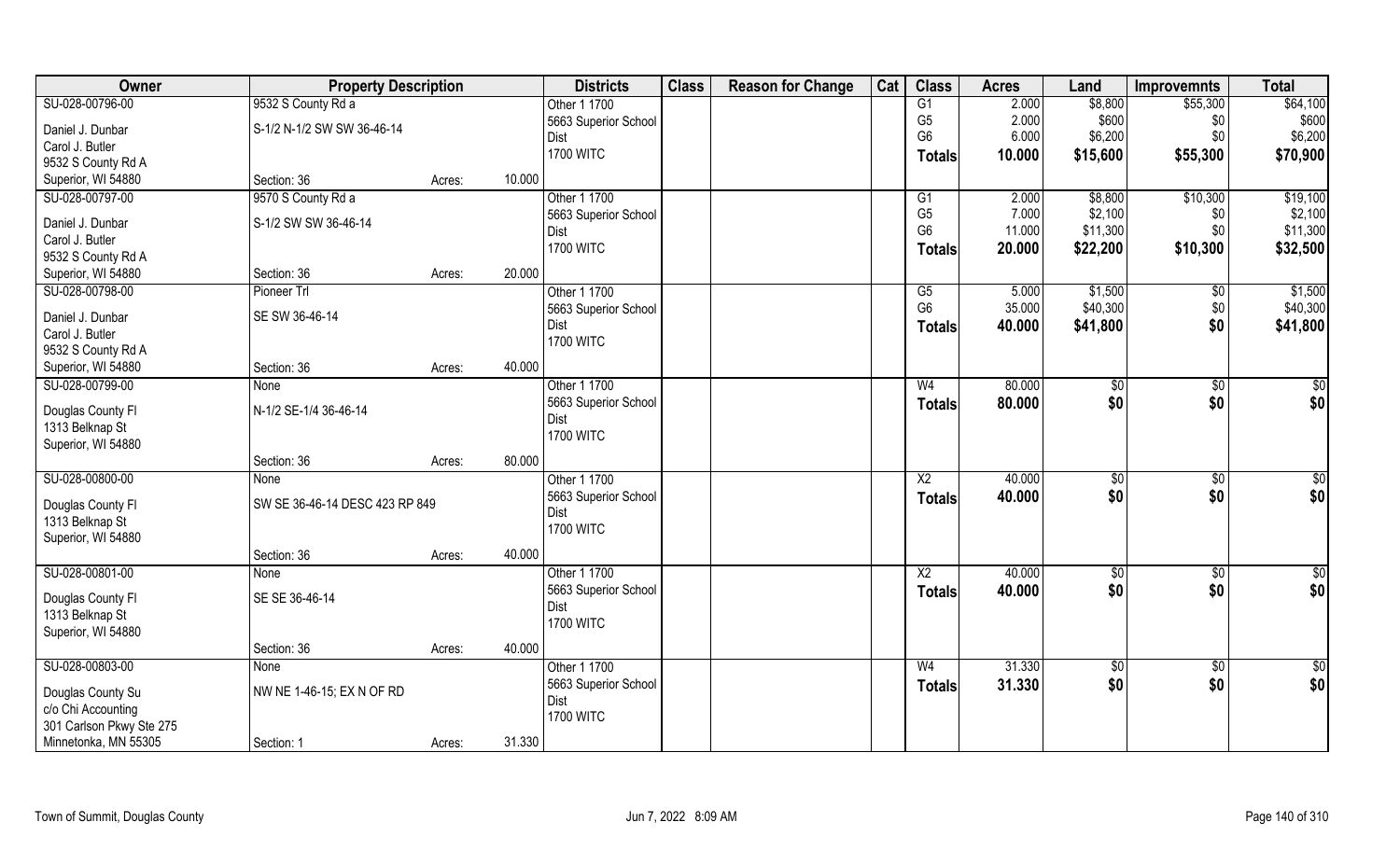| Owner                                   | <b>Property Description</b>                   |        |        | <b>Districts</b>     | <b>Class</b> | <b>Reason for Change</b> | Cat | <b>Class</b>           | <b>Acres</b> | Land     | Improvemnts     | <b>Total</b> |
|-----------------------------------------|-----------------------------------------------|--------|--------|----------------------|--------------|--------------------------|-----|------------------------|--------------|----------|-----------------|--------------|
| SU-028-00803-01                         | <b>None</b>                                   |        |        | Other 1 1700         |              |                          |     | G6                     | 2.000        | \$2,300  | $\overline{50}$ | \$2,300      |
| Larry J. Schmid                         | PT NW NE, N OF RD 1-46-15                     |        |        | 5663 Superior School |              |                          |     | <b>Totals</b>          | 2.000        | \$2,300  | \$0             | \$2,300      |
| Brenda J. Schmid                        |                                               |        |        | Dist                 |              |                          |     |                        |              |          |                 |              |
| 1365 Jackson Dr                         |                                               |        |        | <b>1700 WITC</b>     |              |                          |     |                        |              |          |                 |              |
| Hastings, MN 55033                      | Section: 1                                    | Acres: | 2.000  |                      |              |                          |     |                        |              |          |                 |              |
| SU-028-00804-00                         | <b>None</b>                                   |        |        | Other 1 1700         |              |                          |     | W <sub>4</sub>         | 40.000       | \$0      | \$0             | $\sqrt{50}$  |
|                                         | SW NE 1-46-15                                 |        |        | 5663 Superior School |              |                          |     | Totals                 | 40.000       | \$0      | \$0             | \$0          |
| Douglas County Su<br>c/o Chi Accounting |                                               |        |        | Dist                 |              |                          |     |                        |              |          |                 |              |
| 301 Carlson Pkwy Ste 275                |                                               |        |        | <b>1700 WITC</b>     |              |                          |     |                        |              |          |                 |              |
| Minnetonka, MN 55305                    | Section: 1                                    | Acres: | 40.000 |                      |              |                          |     |                        |              |          |                 |              |
| SU-028-00805-00                         | <b>None</b>                                   |        |        | Other 1 1700         |              |                          |     | G5                     | 26.000       | \$7,800  | $\sqrt[6]{3}$   | \$7,800      |
|                                         |                                               |        |        | 5663 Superior School |              |                          |     | G <sub>6</sub>         | 14.000       | \$16,100 | \$0             | \$16,100     |
| John D. Koski                           | SE NE 1-46-15 DESC #711206                    |        |        | Dist                 |              |                          |     | <b>Totals</b>          | 40.000       | \$23,900 | \$0             | \$23,900     |
| 4236 Charles Rd                         |                                               |        |        | <b>1700 WITC</b>     |              |                          |     |                        |              |          |                 |              |
| Duluth, MN 55803                        |                                               |        |        |                      |              |                          |     |                        |              |          |                 |              |
|                                         | Section: 1                                    | Acres: | 40.000 |                      |              |                          |     |                        |              |          |                 |              |
| SU-028-00806-00                         | None                                          |        |        | Other 1 1700         |              |                          |     | W <sub>4</sub>         | 33.500       | \$0      | \$0             | \$           |
| Douglas County Su                       | NE NW 1-46-15                                 |        |        | 5663 Superior School |              |                          |     | <b>Totals</b>          | 33.500       | \$0      | \$0             | \$0          |
| c/o Chi Accounting                      |                                               |        |        | Dist                 |              |                          |     |                        |              |          |                 |              |
| 301 Carlson Pkwy Ste 275                |                                               |        |        | <b>1700 WITC</b>     |              |                          |     |                        |              |          |                 |              |
| Minnetonka, MN 55305                    | Section: 1                                    | Acres: | 33.500 |                      |              |                          |     |                        |              |          |                 |              |
| SU-028-00807-00                         | Town Line Rd                                  |        |        | Other 1 1700         |              |                          |     | $\overline{\text{G5}}$ | 8.000        | \$2,000  | \$0             | \$2,000      |
|                                         |                                               |        |        | 5663 Superior School |              |                          |     | G <sub>6</sub>         | 7.490        | \$5,200  | \$0             | \$5,200      |
| Thehundred LLC<br>E2130 Kirk Ct         | E-1/2 NW NW 1-46-15 EX 562 RP 720             |        |        | Dist                 |              |                          |     | <b>Totals</b>          | 15.490       | \$7,200  | \$0             | \$7,200      |
| Eau Claire, WI 54701                    |                                               |        |        | <b>1700 WITC</b>     |              |                          |     |                        |              |          |                 |              |
|                                         | Section: 1                                    | Acres: | 15.490 |                      |              |                          |     |                        |              |          |                 |              |
| SU-028-00807-01                         | <b>None</b>                                   |        |        | Other 1 1700         |              |                          |     | G1                     | 1.000        | \$5,500  | \$0             | \$5,500      |
|                                         |                                               |        |        | 5663 Superior School |              |                          |     | <b>Totals</b>          | 1.000        | \$5,500  | \$0             | \$5,500      |
| Elaine K Pohto Revocable Living Trust   | PT E-1/2 NW NW 1-46-15, LYG N OF TOWN LINE RD |        |        | Dist                 |              |                          |     |                        |              |          |                 |              |
| 1919 E Town Line Rd                     |                                               |        |        | <b>1700 WITC</b>     |              |                          |     |                        |              |          |                 |              |
| Foxboro, WI 54836                       |                                               |        |        |                      |              |                          |     |                        |              |          |                 |              |
|                                         | Section: 1                                    | Acres: | 1.000  |                      |              |                          |     |                        |              |          |                 |              |
| SU-028-00808-00                         | 1864 E Townline Rd                            |        |        | Other 1 1700         |              |                          |     | $\overline{G1}$        | 2.000        | \$8,800  | \$108,500       | \$117,300    |
| Belinda Day Saylor                      | W-1/2 NW NW 1-46-15                           |        |        | 5663 Superior School |              |                          |     | G <sub>6</sub>         | 14.490       | \$14,900 | \$0             | \$14,900     |
| 1864 E Town Line Rd                     |                                               |        |        | Dist                 |              |                          |     | <b>Totals</b>          | 16.490       | \$23,700 | \$108,500       | \$132,200    |
| Foxboro, WI 54836                       |                                               |        |        | <b>1700 WITC</b>     |              |                          |     |                        |              |          |                 |              |
|                                         | Section: 1                                    | Acres: | 16.490 |                      |              |                          |     |                        |              |          |                 |              |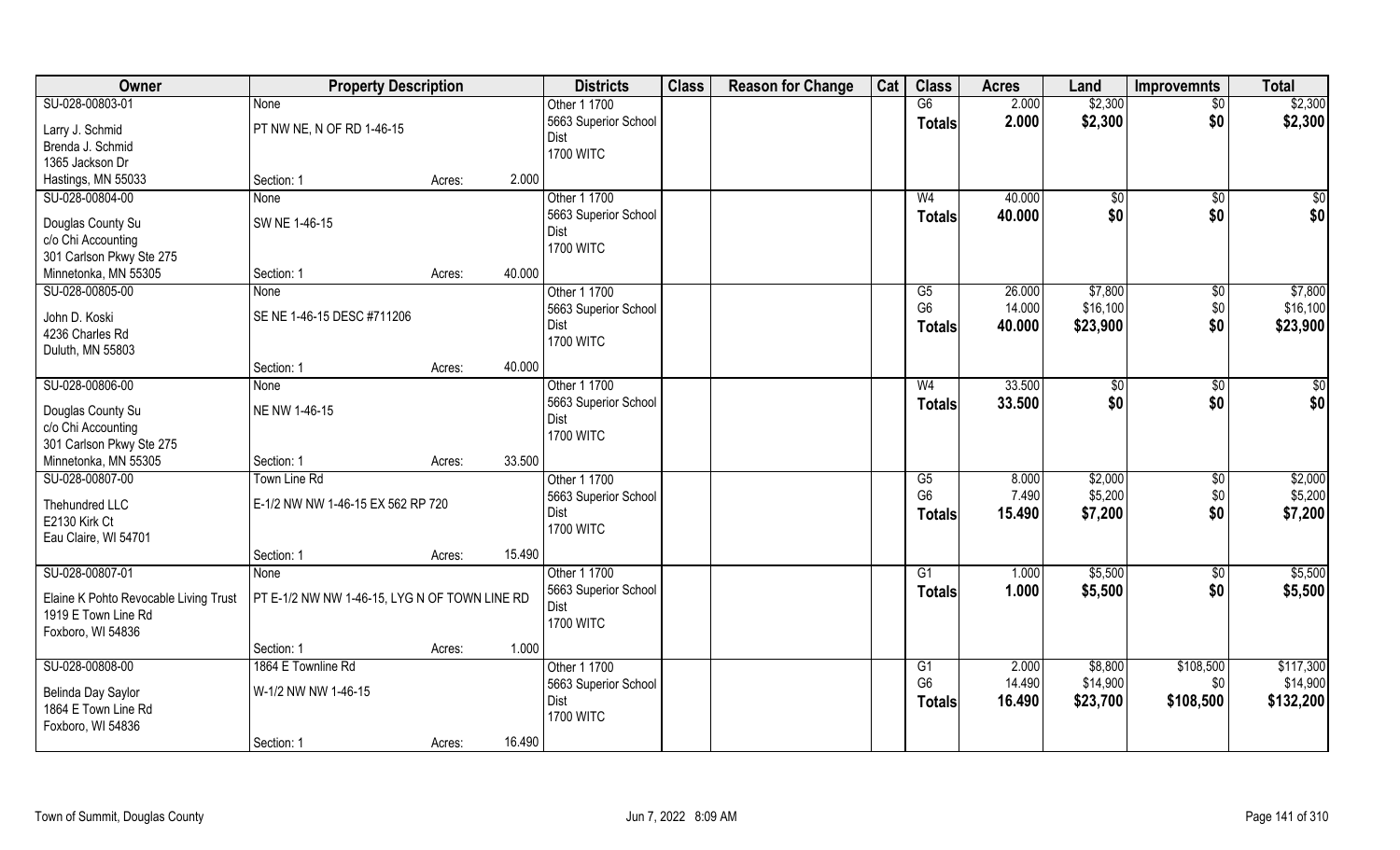| \$2,400<br>SU-028-00809-00<br>G5<br>8.000<br>\$2,400<br>Other 1 1700<br>$\overline{50}$<br>None<br>G <sub>6</sub><br>72.000<br>\$50,400<br>\$0<br>\$50,400<br>5663 Superior School<br>S-1/2 NW-1/4 1-46-15<br>Thehundred LLC<br>\$52,800<br>\$0<br>Dist<br>80.000<br>\$52,800<br><b>Totals</b><br>E2130 Kirk Ct<br><b>1700 WITC</b><br>Eau Claire, WI 54701<br>80.000<br>Section: 1<br>Acres:<br>7480 S Berge Rd<br>\$74,200<br>\$83,000<br>SU-028-00810-00<br>Other 1 1700<br>2.000<br>\$8,800<br>G1<br>G <sub>6</sub><br>22.850<br>\$23,400<br>5663 Superior School<br>\$0<br>NE SW 1-46-15 EX E 500'<br>Kelly E. Magnuson<br>\$74,200<br>24.850<br>\$32,200<br>\$106,400<br>Dist<br><b>Totals</b><br>Linda C. Magnuson<br><b>1700 WITC</b><br>E1788 790th Ave<br>Knapp, WI 54749<br>24.850<br>Section: 1<br>Acres:<br>\$45,800<br>SU-028-00810-01<br>7486 S Berge Rd<br>Other 1 1700<br>\$8,800<br>\$37,000<br>G1<br>2.000<br>G <sub>6</sub><br>\$13,500<br>13.150<br>\$13,500<br>\$0<br>5663 Superior School<br>E-500' NE SW, 1-46-15<br>Kelly E. Magnuson<br>\$37,000<br>\$59,300<br>15.150<br>\$22,300<br>Dist<br><b>Totals</b><br>Linda C. Magnuson |
|------------------------------------------------------------------------------------------------------------------------------------------------------------------------------------------------------------------------------------------------------------------------------------------------------------------------------------------------------------------------------------------------------------------------------------------------------------------------------------------------------------------------------------------------------------------------------------------------------------------------------------------------------------------------------------------------------------------------------------------------------------------------------------------------------------------------------------------------------------------------------------------------------------------------------------------------------------------------------------------------------------------------------------------------------------------------------------------------------------------------------------------------------------|
|                                                                                                                                                                                                                                                                                                                                                                                                                                                                                                                                                                                                                                                                                                                                                                                                                                                                                                                                                                                                                                                                                                                                                            |
|                                                                                                                                                                                                                                                                                                                                                                                                                                                                                                                                                                                                                                                                                                                                                                                                                                                                                                                                                                                                                                                                                                                                                            |
| \$23,400                                                                                                                                                                                                                                                                                                                                                                                                                                                                                                                                                                                                                                                                                                                                                                                                                                                                                                                                                                                                                                                                                                                                                   |
|                                                                                                                                                                                                                                                                                                                                                                                                                                                                                                                                                                                                                                                                                                                                                                                                                                                                                                                                                                                                                                                                                                                                                            |
|                                                                                                                                                                                                                                                                                                                                                                                                                                                                                                                                                                                                                                                                                                                                                                                                                                                                                                                                                                                                                                                                                                                                                            |
|                                                                                                                                                                                                                                                                                                                                                                                                                                                                                                                                                                                                                                                                                                                                                                                                                                                                                                                                                                                                                                                                                                                                                            |
|                                                                                                                                                                                                                                                                                                                                                                                                                                                                                                                                                                                                                                                                                                                                                                                                                                                                                                                                                                                                                                                                                                                                                            |
|                                                                                                                                                                                                                                                                                                                                                                                                                                                                                                                                                                                                                                                                                                                                                                                                                                                                                                                                                                                                                                                                                                                                                            |
|                                                                                                                                                                                                                                                                                                                                                                                                                                                                                                                                                                                                                                                                                                                                                                                                                                                                                                                                                                                                                                                                                                                                                            |
|                                                                                                                                                                                                                                                                                                                                                                                                                                                                                                                                                                                                                                                                                                                                                                                                                                                                                                                                                                                                                                                                                                                                                            |
|                                                                                                                                                                                                                                                                                                                                                                                                                                                                                                                                                                                                                                                                                                                                                                                                                                                                                                                                                                                                                                                                                                                                                            |
|                                                                                                                                                                                                                                                                                                                                                                                                                                                                                                                                                                                                                                                                                                                                                                                                                                                                                                                                                                                                                                                                                                                                                            |
|                                                                                                                                                                                                                                                                                                                                                                                                                                                                                                                                                                                                                                                                                                                                                                                                                                                                                                                                                                                                                                                                                                                                                            |
|                                                                                                                                                                                                                                                                                                                                                                                                                                                                                                                                                                                                                                                                                                                                                                                                                                                                                                                                                                                                                                                                                                                                                            |
| <b>1700 WITC</b><br>E1788 790th Ave                                                                                                                                                                                                                                                                                                                                                                                                                                                                                                                                                                                                                                                                                                                                                                                                                                                                                                                                                                                                                                                                                                                        |
| 15.150<br>Knapp, WI 54749<br>Section: 1<br>Acres:                                                                                                                                                                                                                                                                                                                                                                                                                                                                                                                                                                                                                                                                                                                                                                                                                                                                                                                                                                                                                                                                                                          |
| 7509 S Susens Rd<br>Other 1 1700<br>\$134,700<br>\$143,500<br>SU-028-00812-00<br>2.000<br>\$8,800<br>G1                                                                                                                                                                                                                                                                                                                                                                                                                                                                                                                                                                                                                                                                                                                                                                                                                                                                                                                                                                                                                                                    |
| G <sub>5</sub><br>3.500<br>\$1,100<br>\$1,100<br>5663 Superior School<br>\$0                                                                                                                                                                                                                                                                                                                                                                                                                                                                                                                                                                                                                                                                                                                                                                                                                                                                                                                                                                                                                                                                               |
| Shawn R. Lewis<br>NW SW 1-46-15 & PT SW SW 1-46-15, LYG NW'LY OF<br>G <sub>6</sub><br>45.500<br>\$46,600<br>\$46,600<br>\$0<br>Dist                                                                                                                                                                                                                                                                                                                                                                                                                                                                                                                                                                                                                                                                                                                                                                                                                                                                                                                                                                                                                        |
| Christel L. Lewis<br>SUSENS RD; ALSO EASE ACR W-30' OF S-330' SW<br><b>1700 WITC</b><br>\$134,700<br>51.000<br>\$56,500<br>\$191,200<br><b>Totals</b>                                                                                                                                                                                                                                                                                                                                                                                                                                                                                                                                                                                                                                                                                                                                                                                                                                                                                                                                                                                                      |
| 7509 S Susens Rd<br>SW.                                                                                                                                                                                                                                                                                                                                                                                                                                                                                                                                                                                                                                                                                                                                                                                                                                                                                                                                                                                                                                                                                                                                    |
| Foxboro, WI 54836<br>Section: 1<br>51.000<br>Acres:                                                                                                                                                                                                                                                                                                                                                                                                                                                                                                                                                                                                                                                                                                                                                                                                                                                                                                                                                                                                                                                                                                        |
| SU-028-00812-01<br>Other 1 1700<br>\$116,900<br>\$125,700<br>2073 E County Rd Bb<br>2.000<br>\$8,800<br>G1                                                                                                                                                                                                                                                                                                                                                                                                                                                                                                                                                                                                                                                                                                                                                                                                                                                                                                                                                                                                                                                 |
| G <sub>6</sub><br>\$15,400<br>\$15,400<br>15.000<br>5663 Superior School<br>\$0<br>Kenneth W. Moen<br>SW SW, 1-46-15, EX E-1/2 SW SW LYG SE'LY OF                                                                                                                                                                                                                                                                                                                                                                                                                                                                                                                                                                                                                                                                                                                                                                                                                                                                                                                                                                                                          |
| \$24,200<br>\$116,900<br>17.000<br>\$141,100<br>Dist<br><b>Totals</b><br>Peggy A. Moen<br>SUSENS RD & NE'LY OF CTRLN OF EMPIRE CRK, EX                                                                                                                                                                                                                                                                                                                                                                                                                                                                                                                                                                                                                                                                                                                                                                                                                                                                                                                                                                                                                     |
| <b>1700 WITC</b><br>2073 E County Rd Bb<br>PT LYG NW'LY OF SUSENS RD; SUBJ TO EASE ACR                                                                                                                                                                                                                                                                                                                                                                                                                                                                                                                                                                                                                                                                                                                                                                                                                                                                                                                                                                                                                                                                     |
| Foxboro, WI 54836<br>Section: 1<br>17.000<br>Acres:                                                                                                                                                                                                                                                                                                                                                                                                                                                                                                                                                                                                                                                                                                                                                                                                                                                                                                                                                                                                                                                                                                        |
| SU-028-00812-02<br>Other 1 1700<br>\$17,500<br>7518 S Susens Rd<br>2.000<br>\$8,800<br>\$8,700<br>G1                                                                                                                                                                                                                                                                                                                                                                                                                                                                                                                                                                                                                                                                                                                                                                                                                                                                                                                                                                                                                                                       |
| G <sub>6</sub><br>10.000<br>\$10,300<br>\$10,300<br>\$0<br>5663 Superior School                                                                                                                                                                                                                                                                                                                                                                                                                                                                                                                                                                                                                                                                                                                                                                                                                                                                                                                                                                                                                                                                            |
| PT E-1/2 SW SW 1-46-15 LYG SE'LY OF SUSENS RD 8<br>Michael W. Head<br>\$19,100<br>\$8,700<br>Dist<br>12.000<br>\$27,800                                                                                                                                                                                                                                                                                                                                                                                                                                                                                                                                                                                                                                                                                                                                                                                                                                                                                                                                                                                                                                    |
| <b>Totals</b><br>7518 S Susens Rd<br>NE'LY OF EMPIRE CREEK, EX S-330'<br><b>1700 WITC</b>                                                                                                                                                                                                                                                                                                                                                                                                                                                                                                                                                                                                                                                                                                                                                                                                                                                                                                                                                                                                                                                                  |
| Foxboro, WI 54836                                                                                                                                                                                                                                                                                                                                                                                                                                                                                                                                                                                                                                                                                                                                                                                                                                                                                                                                                                                                                                                                                                                                          |
| 12.000<br>Section: 1<br>Acres:                                                                                                                                                                                                                                                                                                                                                                                                                                                                                                                                                                                                                                                                                                                                                                                                                                                                                                                                                                                                                                                                                                                             |
| SU-028-00813-00<br>Other 1 1700<br>\$4,300<br>\$4,300<br>G6<br>3.760<br>$\overline{50}$<br><b>None</b>                                                                                                                                                                                                                                                                                                                                                                                                                                                                                                                                                                                                                                                                                                                                                                                                                                                                                                                                                                                                                                                     |
| 5663 Superior School<br>\$0<br>\$4,300<br>3.760<br>\$4,300<br><b>Totals</b><br>N-200' SE SW 1-46-15 EX E-500'<br>Kelly E. Magnuson                                                                                                                                                                                                                                                                                                                                                                                                                                                                                                                                                                                                                                                                                                                                                                                                                                                                                                                                                                                                                         |
| Dist<br>Linda C. Magnuson                                                                                                                                                                                                                                                                                                                                                                                                                                                                                                                                                                                                                                                                                                                                                                                                                                                                                                                                                                                                                                                                                                                                  |
| <b>1700 WITC</b><br>E1788 790th Ave                                                                                                                                                                                                                                                                                                                                                                                                                                                                                                                                                                                                                                                                                                                                                                                                                                                                                                                                                                                                                                                                                                                        |
| Knapp, WI 54749<br>3.760<br>Section: 1<br>Acres:                                                                                                                                                                                                                                                                                                                                                                                                                                                                                                                                                                                                                                                                                                                                                                                                                                                                                                                                                                                                                                                                                                           |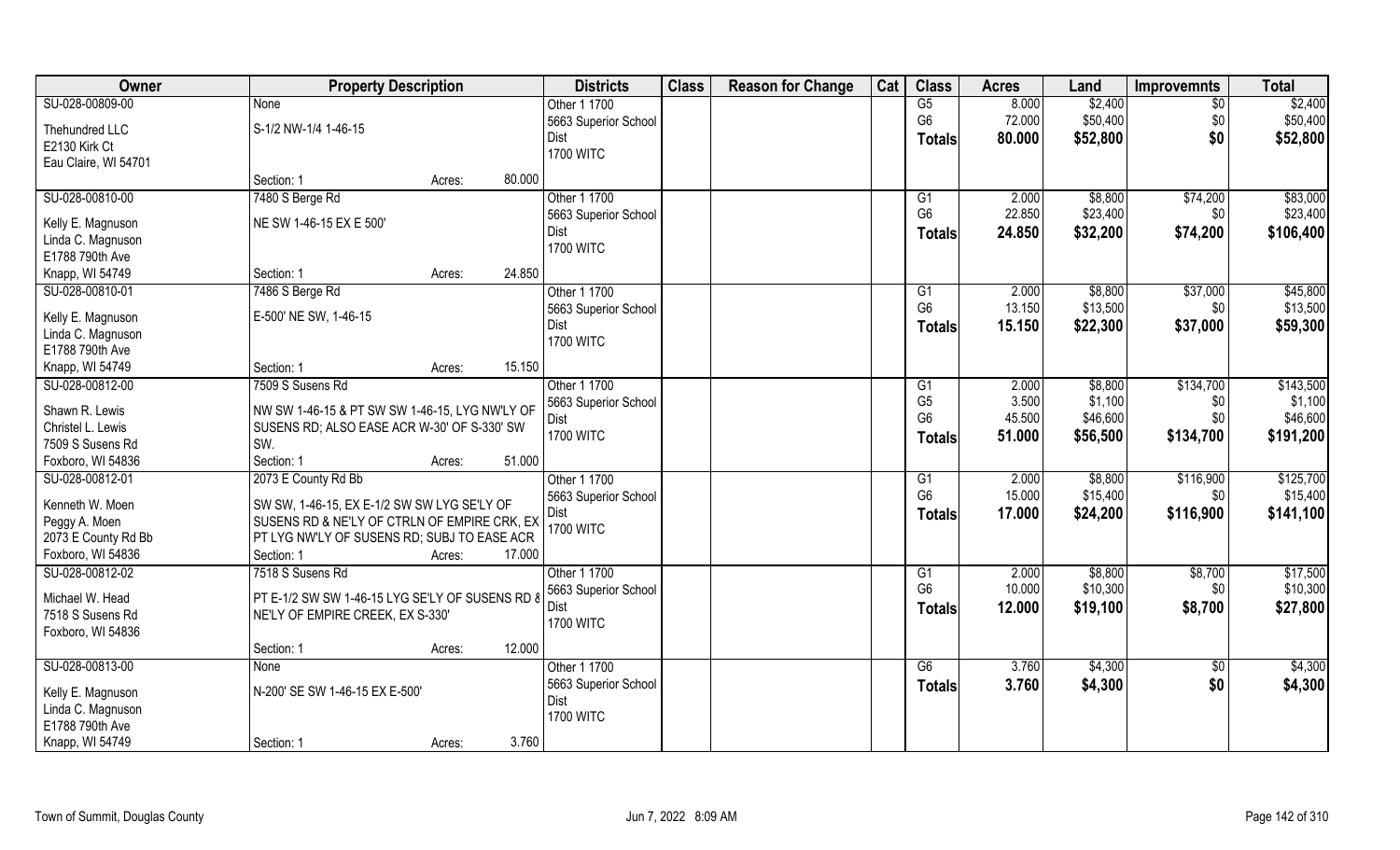| Owner               | <b>Property Description</b>                      |                  | <b>Districts</b>             | <b>Class</b> | <b>Reason for Change</b> | Cat | <b>Class</b>         | <b>Acres</b>   | Land               | <b>Improvemnts</b> | <b>Total</b>         |
|---------------------|--------------------------------------------------|------------------|------------------------------|--------------|--------------------------|-----|----------------------|----------------|--------------------|--------------------|----------------------|
| SU-028-00813-01     | <b>None</b>                                      |                  | Other 1 1700                 |              |                          |     | G6                   | 2.500          | \$2,900            | $\overline{50}$    | \$2,900              |
| Kelly E. Magnuson   | SE SW, E-500' OF N-200' 1-46-15; DESC 460 RP 581 |                  | 5663 Superior School         |              |                          |     | <b>Totals</b>        | 2.500          | \$2,900            | \$0                | \$2,900              |
| Linda C. Magnuson   |                                                  |                  | Dist                         |              |                          |     |                      |                |                    |                    |                      |
| E1788 790th Ave     |                                                  |                  | <b>1700 WITC</b>             |              |                          |     |                      |                |                    |                    |                      |
| Knapp, WI 54749     | Section: 1                                       | 2.500<br>Acres:  |                              |              |                          |     |                      |                |                    |                    |                      |
| SU-028-00814-00     | 2139 E County Rd Bb                              |                  | Other 1 1700                 |              |                          |     | G1                   | 2.000          | \$8,800            | \$91,800           | \$100,600            |
| Duane Halonen       | PT SE SW 1-46-15; EX N-200', EX CTY RD R/W & PT  |                  | 5663 Superior School         |              |                          |     | G <sub>5</sub>       | 8.000          | \$2,400            | \$0                | \$2,400              |
| Sandra Halonen      | DESC 174 DP 559                                  |                  | Dist                         |              |                          |     | G <sub>6</sub>       | 23.500         | \$24,100           | \$0                | \$24,100             |
| 2139 E County Rd Bb |                                                  |                  | <b>1700 WITC</b>             |              |                          |     | <b>Totals</b>        | 33.500         | \$35,300           | \$91,800           | \$127,100            |
| Foxboro, WI 54836   | Section: 1                                       | 33.500<br>Acres: |                              |              |                          |     |                      |                |                    |                    |                      |
| SU-028-00815-00     | None                                             |                  | Other 1 1700                 |              |                          |     | X3                   | 0.500          | $\sqrt{6}$         | $\sqrt[6]{30}$     | \$0                  |
| Douglas County      | PT SE SW 1-46-15; DESC 174 DP 559                |                  | 5663 Superior School         |              |                          |     | <b>Totals</b>        | 0.500          | \$0                | \$0                | \$0                  |
| 1313 Belknap St     |                                                  |                  | Dist                         |              |                          |     |                      |                |                    |                    |                      |
| Superior, WI 54880  |                                                  |                  | <b>1700 WITC</b>             |              |                          |     |                      |                |                    |                    |                      |
|                     | Section: 1                                       | 0.500<br>Acres:  |                              |              |                          |     |                      |                |                    |                    |                      |
| SU-028-00816-00     | None                                             |                  | Other 1 1700                 |              |                          |     | G5                   | 16.500         | \$5,000            | $\sqrt[6]{3}$      | \$5,000              |
| John D. Koski       | NE SE 1-46-15 DESC #711206                       |                  | 5663 Superior School         |              |                          |     | G <sub>6</sub>       | 23.500         | \$27,000           | \$0                | \$27,000             |
| 4236 Charles Rd     |                                                  |                  | Dist                         |              |                          |     | <b>Totals</b>        | 40.000         | \$32,000           | \$0                | \$32,000             |
| Duluth, MN 55803    |                                                  |                  | <b>1700 WITC</b>             |              |                          |     |                      |                |                    |                    |                      |
|                     | Section: 1                                       | 40.000<br>Acres: |                              |              |                          |     |                      |                |                    |                    |                      |
| SU-028-00817-00     | None                                             |                  | Other 1 1700                 |              |                          |     | $\overline{G6}$      | 10.000         | \$11,500           | \$0                | \$11,500             |
|                     |                                                  |                  | 5663 Superior School         |              |                          |     | <b>Totals</b>        | 10.000         | \$11,500           | \$0                | \$11,500             |
| John D. Koski       | NW SE 1-46-15 DESC #711206, EX 584 RP 285 EASE   |                  | Dist                         |              |                          |     |                      |                |                    |                    |                      |
| 4236 Charles Rd     | #725565                                          |                  | <b>1700 WITC</b>             |              |                          |     |                      |                |                    |                    |                      |
| Duluth, MN 55803    |                                                  |                  |                              |              |                          |     |                      |                |                    |                    |                      |
|                     | Section: 1                                       | 10.000<br>Acres: |                              |              |                          |     |                      |                |                    |                    |                      |
| SU-028-00817-01     | 7510 S Berge Rd                                  |                  | Other 1 1700                 |              |                          |     | G1<br>G <sub>5</sub> | 2.000<br>4.000 | \$8,800<br>\$1,200 | \$153,800<br>\$0   | \$162,600<br>\$1,200 |
| Cari Ann V Paulson  | W-1/2 OF W-990' NW SE 1-46-15                    |                  | 5663 Superior School<br>Dist |              |                          |     | G <sub>6</sub>       | 9.000          | \$9,200            | \$0                | \$9,200              |
| Andrew W. Paulson   |                                                  |                  | <b>1700 WITC</b>             |              |                          |     |                      | 15.000         | \$19,200           | \$153,800          | \$173,000            |
| 7510 S Berge Rd     |                                                  |                  |                              |              |                          |     | <b>Totals</b>        |                |                    |                    |                      |
| Foxboro, WI 54836   | Section: 1                                       | 15.000<br>Acres: |                              |              |                          |     |                      |                |                    |                    |                      |
| SU-028-00817-02     | None                                             |                  | Other 1 1700                 |              |                          |     | G5                   | 4.000          | \$1,100            | $\sqrt{$0}$        | \$1,100              |
| John D. Koski       | E-1/2 OF W-990' NW SE 1-46-15                    |                  | 5663 Superior School         |              |                          |     | G <sub>6</sub>       | 11.000         | \$12,700           | \$0                | \$12,700             |
| 4236 Charles Rd     |                                                  |                  | Dist                         |              |                          |     | <b>Totals</b>        | 15.000         | \$13,800           | \$0                | \$13,800             |
| Duluth, MN 55803    |                                                  |                  | <b>1700 WITC</b>             |              |                          |     |                      |                |                    |                    |                      |
|                     | Section: 1                                       | 15.000<br>Acres: |                              |              |                          |     |                      |                |                    |                    |                      |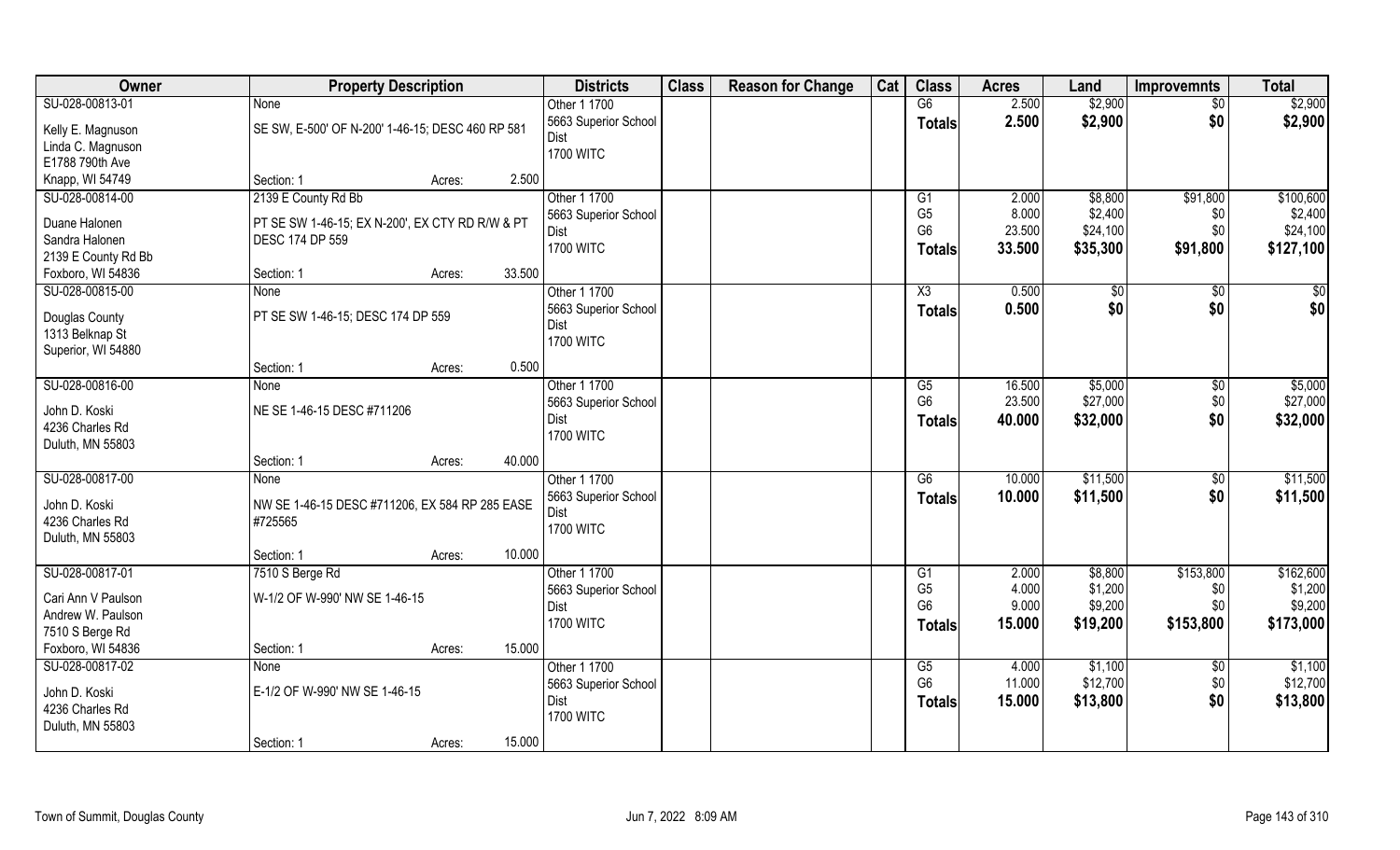| SU-028-00818-00<br>2283 E County Rd Bb<br>Other 1 1700<br>G1<br>2.000<br>\$8,800<br>\$114,500<br>G <sub>5</sub><br>\$2,900<br>\$2,900<br>10.590<br>\$0<br>5663 Superior School<br>PT SW SE 1-46-15 EX N 1/2 N 1/2 SW SE AND EX W<br>Donald P. Magdzas<br>G <sub>6</sub><br>7.410<br>\$7,600<br>\$0<br>Dist<br>Lauri B. Magdzas<br>1/3 OF S 3/4 SW SE<br><b>1700 WITC</b><br>\$133,800<br>20.000<br>\$19,300<br>\$114,500<br>Totals<br>2283 E County Rd Bb<br>20.000<br>Foxboro, WI 54836<br>Section: 1<br>Acres:<br>SU-028-00818-01<br>Other 1 1700<br>\$1,400<br>G5<br>5.000<br>\$1,400<br>$\overline{50}$<br><b>None</b><br>G <sub>6</sub><br>5.000<br>\$5,800<br>\$0<br>\$5,800<br>5663 Superior School<br>John D. Koski<br>N-1/2 N-1/2 SW SE 1-46-15 DESC 468 RP 549,<br>\$0<br>10.000<br>\$7,200<br>\$7,200<br>Dist<br>Totals<br>4236 Charles Rd<br>#711206<br><b>1700 WITC</b><br>Duluth, MN 55803<br>10.000<br>Section: 1<br>Acres:<br>SU-028-00818-02<br>7570 S Berge Rd<br>Other 1 1700<br>\$8,800<br>\$143,500<br>G1<br>2.000<br>G <sub>5</sub><br>3.000<br>\$900<br>5663 Superior School<br>\$0<br>W-1/3 OF S-3/4 SW SE 1-46-15, EX N-125'<br>Kala Edwards<br>G <sub>6</sub><br>\$0<br>\$3,800<br>3.740<br>\$3,800<br>Dist<br>Adam Hanson<br><b>1700 WITC</b><br>\$143,500<br>\$157,000<br>8.740<br>\$13,500<br>Totals<br>7570 S Berge Rd<br>8.740<br>Foxboro, WI 54836<br>Section: 1<br>Acres:<br>Other 1 1700<br>\$6,400<br>\$6,400<br>SU-028-00818-03<br>1.260<br>G1<br>None<br>\$0<br>5663 Superior School<br>\$0<br>\$6,400<br>1.260<br>\$6,400<br><b>Totals</b><br>John D. Koski<br>N-125' OF W-1/3 OF S-3/4 SW SE 1-46-15<br>Dist<br>4236 Charles Rd<br><b>1700 WITC</b><br>Duluth, MN 55803<br>1.260<br>Section: 1<br>Acres:<br>SU-028-00819-00<br>NSF@100%<br>2.000<br>\$171,200<br>\$180,000<br>2393 E County Rd Bb<br>Other 1 1700<br>$\overline{G1}$<br>$\overline{G1}$<br>\$8,800<br>G <sub>5</sub><br>8.000<br>\$2,400<br>\$0<br>5663 Superior School<br>E-1/2 SE SE 1-46-15<br>Wade Almer<br>G <sub>6</sub><br>10.000<br>\$10,300<br>\$0<br>Dist<br>8715 S State Rd 35<br>20.000<br>\$171,200<br>\$192,700<br><b>1700 WITC</b><br>\$21,500<br>Totals<br>Foxboro, WI 54836<br>20.000<br>Section: 1<br>Acres:<br>\$137,600<br>SU-028-00820-00<br>2317 E County Rd Bb<br>Other 1 1700<br>2.000<br>\$8,800<br>G1<br>G <sub>5</sub><br>6.500<br>\$2,000<br>\$2,000<br>\$0<br>5663 Superior School<br>W-1/2 SE SE 1-46-15 DESC 433 RP 391<br>Jeffrey M. Larsen<br>G <sub>6</sub><br>11.500<br>\$11,800<br>\$0<br>Dist<br>2317 E County Rd Bb<br><b>1700 WITC</b><br>\$22,600<br>\$137,600<br>\$160,200<br>20.000<br>Totals<br>Foxboro, WI 54836<br>20.000<br>Section: 1<br>Acres:<br>SU-028-00821-00<br>\$3,000<br>\$3,000<br>Other 1 1700<br>10.000<br>G5<br>$\sqrt{$0}$<br><b>None</b><br>G <sub>6</sub><br>21.130<br>\$24,300<br>\$24,300<br>\$0<br>5663 Superior School<br>NE NE, EX R/W 2-46-15<br>Tamara K. Dolen et al<br>\$0<br>\$27,300<br>31.130<br>\$27,300<br>Dist<br><b>Totals</b><br>2713 26 7/8 Ave | Owner | <b>Property Description</b> | <b>Districts</b> | <b>Class</b> | <b>Reason for Change</b> | Cat | <b>Class</b> | <b>Acres</b> | Land | <b>Improvemnts</b> | <b>Total</b> |
|----------------------------------------------------------------------------------------------------------------------------------------------------------------------------------------------------------------------------------------------------------------------------------------------------------------------------------------------------------------------------------------------------------------------------------------------------------------------------------------------------------------------------------------------------------------------------------------------------------------------------------------------------------------------------------------------------------------------------------------------------------------------------------------------------------------------------------------------------------------------------------------------------------------------------------------------------------------------------------------------------------------------------------------------------------------------------------------------------------------------------------------------------------------------------------------------------------------------------------------------------------------------------------------------------------------------------------------------------------------------------------------------------------------------------------------------------------------------------------------------------------------------------------------------------------------------------------------------------------------------------------------------------------------------------------------------------------------------------------------------------------------------------------------------------------------------------------------------------------------------------------------------------------------------------------------------------------------------------------------------------------------------------------------------------------------------------------------------------------------------------------------------------------------------------------------------------------------------------------------------------------------------------------------------------------------------------------------------------------------------------------------------------------------------------------------------------------------------------------------------------------------------------------------------------------------------------------------------------------------------------------------------------------------------------------------------------------------------------------------------------------------------------------------------------------------------------------------------------------------------------------------------------------------------------------------------------------------------------------------------------------------------------------------|-------|-----------------------------|------------------|--------------|--------------------------|-----|--------------|--------------|------|--------------------|--------------|
| \$7,600<br>\$152,300<br>\$900<br>\$10,300<br>\$146,400<br>\$11,800                                                                                                                                                                                                                                                                                                                                                                                                                                                                                                                                                                                                                                                                                                                                                                                                                                                                                                                                                                                                                                                                                                                                                                                                                                                                                                                                                                                                                                                                                                                                                                                                                                                                                                                                                                                                                                                                                                                                                                                                                                                                                                                                                                                                                                                                                                                                                                                                                                                                                                                                                                                                                                                                                                                                                                                                                                                                                                                                                                     |       |                             |                  |              |                          |     |              |              |      |                    | \$123,300    |
|                                                                                                                                                                                                                                                                                                                                                                                                                                                                                                                                                                                                                                                                                                                                                                                                                                                                                                                                                                                                                                                                                                                                                                                                                                                                                                                                                                                                                                                                                                                                                                                                                                                                                                                                                                                                                                                                                                                                                                                                                                                                                                                                                                                                                                                                                                                                                                                                                                                                                                                                                                                                                                                                                                                                                                                                                                                                                                                                                                                                                                        |       |                             |                  |              |                          |     |              |              |      |                    |              |
|                                                                                                                                                                                                                                                                                                                                                                                                                                                                                                                                                                                                                                                                                                                                                                                                                                                                                                                                                                                                                                                                                                                                                                                                                                                                                                                                                                                                                                                                                                                                                                                                                                                                                                                                                                                                                                                                                                                                                                                                                                                                                                                                                                                                                                                                                                                                                                                                                                                                                                                                                                                                                                                                                                                                                                                                                                                                                                                                                                                                                                        |       |                             |                  |              |                          |     |              |              |      |                    |              |
|                                                                                                                                                                                                                                                                                                                                                                                                                                                                                                                                                                                                                                                                                                                                                                                                                                                                                                                                                                                                                                                                                                                                                                                                                                                                                                                                                                                                                                                                                                                                                                                                                                                                                                                                                                                                                                                                                                                                                                                                                                                                                                                                                                                                                                                                                                                                                                                                                                                                                                                                                                                                                                                                                                                                                                                                                                                                                                                                                                                                                                        |       |                             |                  |              |                          |     |              |              |      |                    |              |
|                                                                                                                                                                                                                                                                                                                                                                                                                                                                                                                                                                                                                                                                                                                                                                                                                                                                                                                                                                                                                                                                                                                                                                                                                                                                                                                                                                                                                                                                                                                                                                                                                                                                                                                                                                                                                                                                                                                                                                                                                                                                                                                                                                                                                                                                                                                                                                                                                                                                                                                                                                                                                                                                                                                                                                                                                                                                                                                                                                                                                                        |       |                             |                  |              |                          |     |              |              |      |                    |              |
| \$2,400                                                                                                                                                                                                                                                                                                                                                                                                                                                                                                                                                                                                                                                                                                                                                                                                                                                                                                                                                                                                                                                                                                                                                                                                                                                                                                                                                                                                                                                                                                                                                                                                                                                                                                                                                                                                                                                                                                                                                                                                                                                                                                                                                                                                                                                                                                                                                                                                                                                                                                                                                                                                                                                                                                                                                                                                                                                                                                                                                                                                                                |       |                             |                  |              |                          |     |              |              |      |                    |              |
|                                                                                                                                                                                                                                                                                                                                                                                                                                                                                                                                                                                                                                                                                                                                                                                                                                                                                                                                                                                                                                                                                                                                                                                                                                                                                                                                                                                                                                                                                                                                                                                                                                                                                                                                                                                                                                                                                                                                                                                                                                                                                                                                                                                                                                                                                                                                                                                                                                                                                                                                                                                                                                                                                                                                                                                                                                                                                                                                                                                                                                        |       |                             |                  |              |                          |     |              |              |      |                    |              |
|                                                                                                                                                                                                                                                                                                                                                                                                                                                                                                                                                                                                                                                                                                                                                                                                                                                                                                                                                                                                                                                                                                                                                                                                                                                                                                                                                                                                                                                                                                                                                                                                                                                                                                                                                                                                                                                                                                                                                                                                                                                                                                                                                                                                                                                                                                                                                                                                                                                                                                                                                                                                                                                                                                                                                                                                                                                                                                                                                                                                                                        |       |                             |                  |              |                          |     |              |              |      |                    |              |
|                                                                                                                                                                                                                                                                                                                                                                                                                                                                                                                                                                                                                                                                                                                                                                                                                                                                                                                                                                                                                                                                                                                                                                                                                                                                                                                                                                                                                                                                                                                                                                                                                                                                                                                                                                                                                                                                                                                                                                                                                                                                                                                                                                                                                                                                                                                                                                                                                                                                                                                                                                                                                                                                                                                                                                                                                                                                                                                                                                                                                                        |       |                             |                  |              |                          |     |              |              |      |                    |              |
|                                                                                                                                                                                                                                                                                                                                                                                                                                                                                                                                                                                                                                                                                                                                                                                                                                                                                                                                                                                                                                                                                                                                                                                                                                                                                                                                                                                                                                                                                                                                                                                                                                                                                                                                                                                                                                                                                                                                                                                                                                                                                                                                                                                                                                                                                                                                                                                                                                                                                                                                                                                                                                                                                                                                                                                                                                                                                                                                                                                                                                        |       |                             |                  |              |                          |     |              |              |      |                    |              |
|                                                                                                                                                                                                                                                                                                                                                                                                                                                                                                                                                                                                                                                                                                                                                                                                                                                                                                                                                                                                                                                                                                                                                                                                                                                                                                                                                                                                                                                                                                                                                                                                                                                                                                                                                                                                                                                                                                                                                                                                                                                                                                                                                                                                                                                                                                                                                                                                                                                                                                                                                                                                                                                                                                                                                                                                                                                                                                                                                                                                                                        |       |                             |                  |              |                          |     |              |              |      |                    |              |
|                                                                                                                                                                                                                                                                                                                                                                                                                                                                                                                                                                                                                                                                                                                                                                                                                                                                                                                                                                                                                                                                                                                                                                                                                                                                                                                                                                                                                                                                                                                                                                                                                                                                                                                                                                                                                                                                                                                                                                                                                                                                                                                                                                                                                                                                                                                                                                                                                                                                                                                                                                                                                                                                                                                                                                                                                                                                                                                                                                                                                                        |       |                             |                  |              |                          |     |              |              |      |                    |              |
|                                                                                                                                                                                                                                                                                                                                                                                                                                                                                                                                                                                                                                                                                                                                                                                                                                                                                                                                                                                                                                                                                                                                                                                                                                                                                                                                                                                                                                                                                                                                                                                                                                                                                                                                                                                                                                                                                                                                                                                                                                                                                                                                                                                                                                                                                                                                                                                                                                                                                                                                                                                                                                                                                                                                                                                                                                                                                                                                                                                                                                        |       |                             |                  |              |                          |     |              |              |      |                    |              |
|                                                                                                                                                                                                                                                                                                                                                                                                                                                                                                                                                                                                                                                                                                                                                                                                                                                                                                                                                                                                                                                                                                                                                                                                                                                                                                                                                                                                                                                                                                                                                                                                                                                                                                                                                                                                                                                                                                                                                                                                                                                                                                                                                                                                                                                                                                                                                                                                                                                                                                                                                                                                                                                                                                                                                                                                                                                                                                                                                                                                                                        |       |                             |                  |              |                          |     |              |              |      |                    |              |
|                                                                                                                                                                                                                                                                                                                                                                                                                                                                                                                                                                                                                                                                                                                                                                                                                                                                                                                                                                                                                                                                                                                                                                                                                                                                                                                                                                                                                                                                                                                                                                                                                                                                                                                                                                                                                                                                                                                                                                                                                                                                                                                                                                                                                                                                                                                                                                                                                                                                                                                                                                                                                                                                                                                                                                                                                                                                                                                                                                                                                                        |       |                             |                  |              |                          |     |              |              |      |                    |              |
|                                                                                                                                                                                                                                                                                                                                                                                                                                                                                                                                                                                                                                                                                                                                                                                                                                                                                                                                                                                                                                                                                                                                                                                                                                                                                                                                                                                                                                                                                                                                                                                                                                                                                                                                                                                                                                                                                                                                                                                                                                                                                                                                                                                                                                                                                                                                                                                                                                                                                                                                                                                                                                                                                                                                                                                                                                                                                                                                                                                                                                        |       |                             |                  |              |                          |     |              |              |      |                    |              |
|                                                                                                                                                                                                                                                                                                                                                                                                                                                                                                                                                                                                                                                                                                                                                                                                                                                                                                                                                                                                                                                                                                                                                                                                                                                                                                                                                                                                                                                                                                                                                                                                                                                                                                                                                                                                                                                                                                                                                                                                                                                                                                                                                                                                                                                                                                                                                                                                                                                                                                                                                                                                                                                                                                                                                                                                                                                                                                                                                                                                                                        |       |                             |                  |              |                          |     |              |              |      |                    |              |
|                                                                                                                                                                                                                                                                                                                                                                                                                                                                                                                                                                                                                                                                                                                                                                                                                                                                                                                                                                                                                                                                                                                                                                                                                                                                                                                                                                                                                                                                                                                                                                                                                                                                                                                                                                                                                                                                                                                                                                                                                                                                                                                                                                                                                                                                                                                                                                                                                                                                                                                                                                                                                                                                                                                                                                                                                                                                                                                                                                                                                                        |       |                             |                  |              |                          |     |              |              |      |                    |              |
|                                                                                                                                                                                                                                                                                                                                                                                                                                                                                                                                                                                                                                                                                                                                                                                                                                                                                                                                                                                                                                                                                                                                                                                                                                                                                                                                                                                                                                                                                                                                                                                                                                                                                                                                                                                                                                                                                                                                                                                                                                                                                                                                                                                                                                                                                                                                                                                                                                                                                                                                                                                                                                                                                                                                                                                                                                                                                                                                                                                                                                        |       |                             |                  |              |                          |     |              |              |      |                    |              |
|                                                                                                                                                                                                                                                                                                                                                                                                                                                                                                                                                                                                                                                                                                                                                                                                                                                                                                                                                                                                                                                                                                                                                                                                                                                                                                                                                                                                                                                                                                                                                                                                                                                                                                                                                                                                                                                                                                                                                                                                                                                                                                                                                                                                                                                                                                                                                                                                                                                                                                                                                                                                                                                                                                                                                                                                                                                                                                                                                                                                                                        |       |                             |                  |              |                          |     |              |              |      |                    |              |
|                                                                                                                                                                                                                                                                                                                                                                                                                                                                                                                                                                                                                                                                                                                                                                                                                                                                                                                                                                                                                                                                                                                                                                                                                                                                                                                                                                                                                                                                                                                                                                                                                                                                                                                                                                                                                                                                                                                                                                                                                                                                                                                                                                                                                                                                                                                                                                                                                                                                                                                                                                                                                                                                                                                                                                                                                                                                                                                                                                                                                                        |       |                             |                  |              |                          |     |              |              |      |                    |              |
|                                                                                                                                                                                                                                                                                                                                                                                                                                                                                                                                                                                                                                                                                                                                                                                                                                                                                                                                                                                                                                                                                                                                                                                                                                                                                                                                                                                                                                                                                                                                                                                                                                                                                                                                                                                                                                                                                                                                                                                                                                                                                                                                                                                                                                                                                                                                                                                                                                                                                                                                                                                                                                                                                                                                                                                                                                                                                                                                                                                                                                        |       |                             |                  |              |                          |     |              |              |      |                    |              |
|                                                                                                                                                                                                                                                                                                                                                                                                                                                                                                                                                                                                                                                                                                                                                                                                                                                                                                                                                                                                                                                                                                                                                                                                                                                                                                                                                                                                                                                                                                                                                                                                                                                                                                                                                                                                                                                                                                                                                                                                                                                                                                                                                                                                                                                                                                                                                                                                                                                                                                                                                                                                                                                                                                                                                                                                                                                                                                                                                                                                                                        |       |                             |                  |              |                          |     |              |              |      |                    |              |
|                                                                                                                                                                                                                                                                                                                                                                                                                                                                                                                                                                                                                                                                                                                                                                                                                                                                                                                                                                                                                                                                                                                                                                                                                                                                                                                                                                                                                                                                                                                                                                                                                                                                                                                                                                                                                                                                                                                                                                                                                                                                                                                                                                                                                                                                                                                                                                                                                                                                                                                                                                                                                                                                                                                                                                                                                                                                                                                                                                                                                                        |       |                             |                  |              |                          |     |              |              |      |                    |              |
|                                                                                                                                                                                                                                                                                                                                                                                                                                                                                                                                                                                                                                                                                                                                                                                                                                                                                                                                                                                                                                                                                                                                                                                                                                                                                                                                                                                                                                                                                                                                                                                                                                                                                                                                                                                                                                                                                                                                                                                                                                                                                                                                                                                                                                                                                                                                                                                                                                                                                                                                                                                                                                                                                                                                                                                                                                                                                                                                                                                                                                        |       |                             |                  |              |                          |     |              |              |      |                    |              |
|                                                                                                                                                                                                                                                                                                                                                                                                                                                                                                                                                                                                                                                                                                                                                                                                                                                                                                                                                                                                                                                                                                                                                                                                                                                                                                                                                                                                                                                                                                                                                                                                                                                                                                                                                                                                                                                                                                                                                                                                                                                                                                                                                                                                                                                                                                                                                                                                                                                                                                                                                                                                                                                                                                                                                                                                                                                                                                                                                                                                                                        |       |                             |                  |              |                          |     |              |              |      |                    |              |
|                                                                                                                                                                                                                                                                                                                                                                                                                                                                                                                                                                                                                                                                                                                                                                                                                                                                                                                                                                                                                                                                                                                                                                                                                                                                                                                                                                                                                                                                                                                                                                                                                                                                                                                                                                                                                                                                                                                                                                                                                                                                                                                                                                                                                                                                                                                                                                                                                                                                                                                                                                                                                                                                                                                                                                                                                                                                                                                                                                                                                                        |       |                             |                  |              |                          |     |              |              |      |                    |              |
|                                                                                                                                                                                                                                                                                                                                                                                                                                                                                                                                                                                                                                                                                                                                                                                                                                                                                                                                                                                                                                                                                                                                                                                                                                                                                                                                                                                                                                                                                                                                                                                                                                                                                                                                                                                                                                                                                                                                                                                                                                                                                                                                                                                                                                                                                                                                                                                                                                                                                                                                                                                                                                                                                                                                                                                                                                                                                                                                                                                                                                        |       |                             |                  |              |                          |     |              |              |      |                    |              |
|                                                                                                                                                                                                                                                                                                                                                                                                                                                                                                                                                                                                                                                                                                                                                                                                                                                                                                                                                                                                                                                                                                                                                                                                                                                                                                                                                                                                                                                                                                                                                                                                                                                                                                                                                                                                                                                                                                                                                                                                                                                                                                                                                                                                                                                                                                                                                                                                                                                                                                                                                                                                                                                                                                                                                                                                                                                                                                                                                                                                                                        |       |                             |                  |              |                          |     |              |              |      |                    |              |
|                                                                                                                                                                                                                                                                                                                                                                                                                                                                                                                                                                                                                                                                                                                                                                                                                                                                                                                                                                                                                                                                                                                                                                                                                                                                                                                                                                                                                                                                                                                                                                                                                                                                                                                                                                                                                                                                                                                                                                                                                                                                                                                                                                                                                                                                                                                                                                                                                                                                                                                                                                                                                                                                                                                                                                                                                                                                                                                                                                                                                                        |       |                             |                  |              |                          |     |              |              |      |                    |              |
|                                                                                                                                                                                                                                                                                                                                                                                                                                                                                                                                                                                                                                                                                                                                                                                                                                                                                                                                                                                                                                                                                                                                                                                                                                                                                                                                                                                                                                                                                                                                                                                                                                                                                                                                                                                                                                                                                                                                                                                                                                                                                                                                                                                                                                                                                                                                                                                                                                                                                                                                                                                                                                                                                                                                                                                                                                                                                                                                                                                                                                        |       |                             |                  |              |                          |     |              |              |      |                    |              |
|                                                                                                                                                                                                                                                                                                                                                                                                                                                                                                                                                                                                                                                                                                                                                                                                                                                                                                                                                                                                                                                                                                                                                                                                                                                                                                                                                                                                                                                                                                                                                                                                                                                                                                                                                                                                                                                                                                                                                                                                                                                                                                                                                                                                                                                                                                                                                                                                                                                                                                                                                                                                                                                                                                                                                                                                                                                                                                                                                                                                                                        |       |                             |                  |              |                          |     |              |              |      |                    |              |
|                                                                                                                                                                                                                                                                                                                                                                                                                                                                                                                                                                                                                                                                                                                                                                                                                                                                                                                                                                                                                                                                                                                                                                                                                                                                                                                                                                                                                                                                                                                                                                                                                                                                                                                                                                                                                                                                                                                                                                                                                                                                                                                                                                                                                                                                                                                                                                                                                                                                                                                                                                                                                                                                                                                                                                                                                                                                                                                                                                                                                                        |       |                             |                  |              |                          |     |              |              |      |                    |              |
|                                                                                                                                                                                                                                                                                                                                                                                                                                                                                                                                                                                                                                                                                                                                                                                                                                                                                                                                                                                                                                                                                                                                                                                                                                                                                                                                                                                                                                                                                                                                                                                                                                                                                                                                                                                                                                                                                                                                                                                                                                                                                                                                                                                                                                                                                                                                                                                                                                                                                                                                                                                                                                                                                                                                                                                                                                                                                                                                                                                                                                        |       |                             |                  |              |                          |     |              |              |      |                    |              |
|                                                                                                                                                                                                                                                                                                                                                                                                                                                                                                                                                                                                                                                                                                                                                                                                                                                                                                                                                                                                                                                                                                                                                                                                                                                                                                                                                                                                                                                                                                                                                                                                                                                                                                                                                                                                                                                                                                                                                                                                                                                                                                                                                                                                                                                                                                                                                                                                                                                                                                                                                                                                                                                                                                                                                                                                                                                                                                                                                                                                                                        |       |                             |                  |              |                          |     |              |              |      |                    |              |
| Mikana, WI 54857                                                                                                                                                                                                                                                                                                                                                                                                                                                                                                                                                                                                                                                                                                                                                                                                                                                                                                                                                                                                                                                                                                                                                                                                                                                                                                                                                                                                                                                                                                                                                                                                                                                                                                                                                                                                                                                                                                                                                                                                                                                                                                                                                                                                                                                                                                                                                                                                                                                                                                                                                                                                                                                                                                                                                                                                                                                                                                                                                                                                                       |       |                             | <b>1700 WITC</b> |              |                          |     |              |              |      |                    |              |
| 31.130<br>Section: 2<br>Acres:                                                                                                                                                                                                                                                                                                                                                                                                                                                                                                                                                                                                                                                                                                                                                                                                                                                                                                                                                                                                                                                                                                                                                                                                                                                                                                                                                                                                                                                                                                                                                                                                                                                                                                                                                                                                                                                                                                                                                                                                                                                                                                                                                                                                                                                                                                                                                                                                                                                                                                                                                                                                                                                                                                                                                                                                                                                                                                                                                                                                         |       |                             |                  |              |                          |     |              |              |      |                    |              |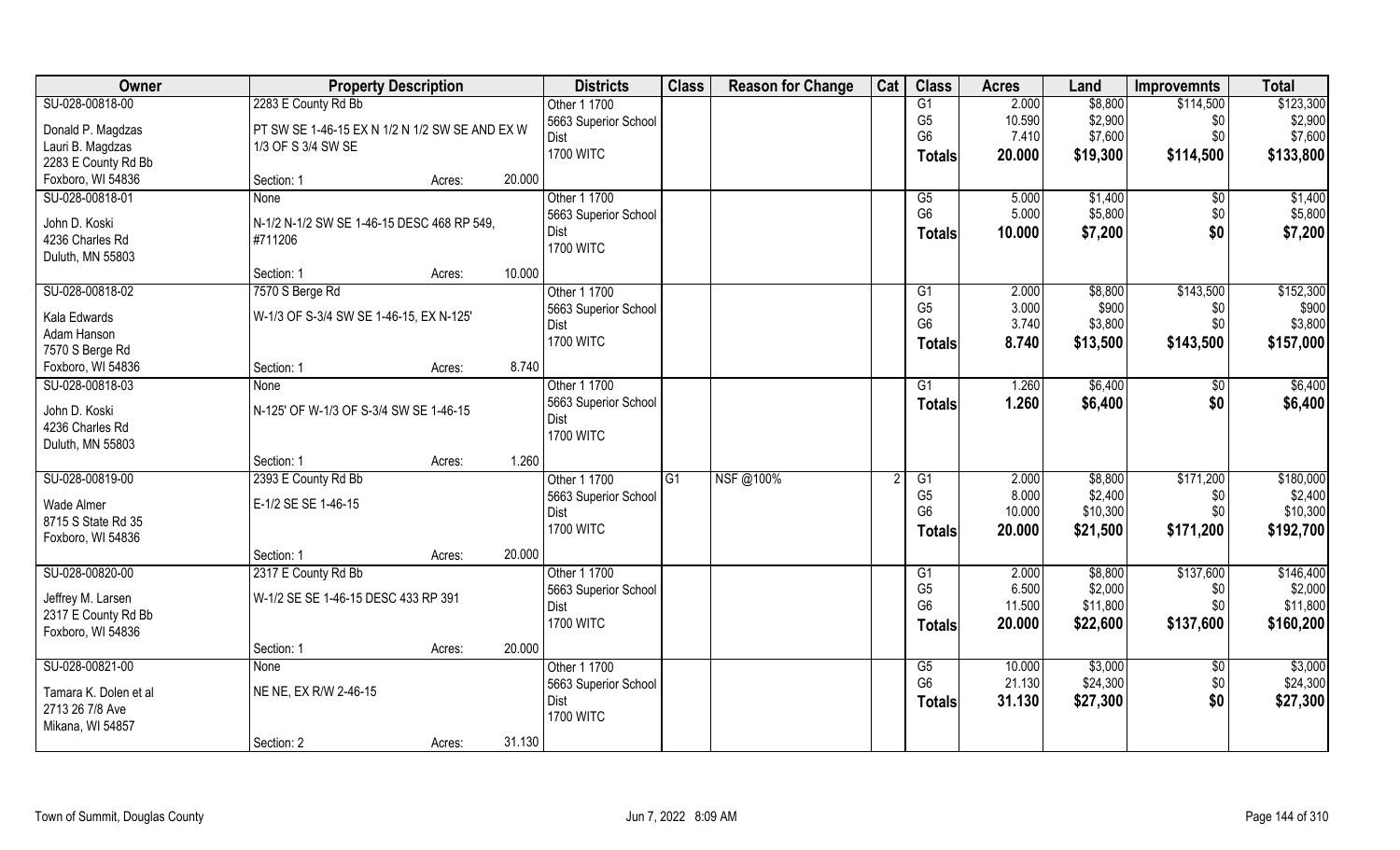| Owner                               | <b>Property Description</b>                       |        |        | <b>Districts</b>         | <b>Class</b>   | <b>Reason for Change</b>     | Cat       | <b>Class</b>           | <b>Acres</b> | Land     | <b>Improvemnts</b> | <b>Total</b>    |
|-------------------------------------|---------------------------------------------------|--------|--------|--------------------------|----------------|------------------------------|-----------|------------------------|--------------|----------|--------------------|-----------------|
| SU-028-00821-01                     | None                                              |        |        | Other 1 1700             |                |                              |           | W <sub>4</sub>         | 13.000       | \$0      | $\sqrt{$0}$        | $\overline{50}$ |
| Wisconsin Department of Natural     | PT N-1/2 2-46-15 (RR R/W)                         |        |        | 5663 Superior School     |                |                              |           | <b>Totals</b>          | 13.000       | \$0      | \$0                | \$0             |
| Resources                           |                                                   |        |        | Dist                     |                |                              |           |                        |              |          |                    |                 |
| PO Box 7921                         |                                                   |        |        | <b>1700 WITC</b>         |                |                              |           |                        |              |          |                    |                 |
| Madison, WI 53707                   | Section: 2                                        | Acres: | 13.000 |                          |                |                              |           |                        |              |          |                    |                 |
| SU-028-00822-00                     |                                                   |        |        | Other 1 1700             |                |                              |           | G5                     | 3.000        | \$900    |                    | \$900           |
|                                     |                                                   |        |        |                          |                |                              |           | G <sub>6</sub>         |              |          | \$0                |                 |
| Lauren M. Sickler                   | NW NE 2-46-15, EX R/W & EX N 450' LYING E OF W 50 |        |        | 5663 Superior School     |                |                              |           |                        | 14.500       | \$16,700 | \$0                | \$16,700        |
| Kyle B. Dalpiaz                     |                                                   |        |        | Dist<br><b>1700 WITC</b> |                |                              |           | Totals                 | 17.500       | \$17,600 | \$0                | \$17,600        |
| 6215 Ogden Ave                      |                                                   |        |        |                          |                |                              |           |                        |              |          |                    |                 |
| Superior, WI 54880                  | Section: 2                                        | Acres: | 17.500 |                          |                |                              |           |                        |              |          |                    |                 |
| SU-028-00822-01                     | 1796 E County Rd B                                |        |        | Other 1 1700             | G1             | NSf @ 50%, Gararage, well ar |           | G1                     | 1.000        | \$5,500  | \$97,800           | \$103,300       |
|                                     |                                                   |        |        | 5663 Superior School     | G <sub>1</sub> | Shift from forest            |           | G <sub>6</sub>         | 12.640       | \$13,000 | \$0                | \$13,000        |
| Steven G. Sickler                   | PT NW NE 2-46-15, DESC AS N 450' EX W 50'         |        |        | Dist                     | G <sub>6</sub> | Shift to residential         | $\bigcap$ | <b>Totals</b>          | 13.640       | \$18,500 | \$97,800           | \$116,300       |
| Kathleen Sickler                    |                                                   |        |        | <b>1700 WITC</b>         |                |                              |           |                        |              |          |                    |                 |
| 1796 E County Rd B                  |                                                   |        | 13.640 |                          |                |                              |           |                        |              |          |                    |                 |
| Foxboro, WI 54836                   | Section: 2                                        | Acres: |        |                          |                |                              |           |                        |              |          |                    |                 |
| SU-028-00823-00                     | None                                              |        |        | Other 1 1700             |                |                              |           | G5                     | 6.500        | \$2,000  | $\sqrt[6]{3}$      | \$2,000         |
| Lauren M. Sickler                   | SW NE, EX R/W 2-46-15                             |        |        | 5663 Superior School     |                |                              |           | G <sub>6</sub>         | 30.950       | \$35,600 | \$0                | \$35,600        |
| Kyle B. Dalpiaz                     |                                                   |        |        | Dist                     |                |                              |           | <b>Totals</b>          | 37.450       | \$37,600 | \$0                | \$37,600        |
| 6215 Ogden Ave                      |                                                   |        |        | <b>1700 WITC</b>         |                |                              |           |                        |              |          |                    |                 |
| Superior, WI 54880                  | Section: 2                                        | Acres: | 37.450 |                          |                |                              |           |                        |              |          |                    |                 |
| SU-028-00824-00                     | None                                              |        |        | Other 1 1700             |                |                              |           | $\overline{\text{G5}}$ | 3.000        | \$900    | $\overline{50}$    | \$900           |
| Tamara K. Dolen et al               | SE NE 2-46-15                                     |        |        | 5663 Superior School     |                |                              |           | G <sub>6</sub>         | 37.000       | \$42,600 | \$0                | \$42,600        |
|                                     |                                                   |        |        | Dist                     |                |                              |           | Totals                 | 40.000       | \$43,500 | \$0                | \$43,500        |
| 2713 26 7/8 Ave<br>Mikana, WI 54857 |                                                   |        |        | <b>1700 WITC</b>         |                |                              |           |                        |              |          |                    |                 |
|                                     | Section: 2                                        |        | 40.000 |                          |                |                              |           |                        |              |          |                    |                 |
|                                     |                                                   | Acres: |        |                          |                |                              |           |                        |              | \$38,200 |                    | \$38,200        |
| SU-028-00825-00                     | 1768 E County Rd B                                |        |        | Other 1 1700             |                |                              |           | G6                     | 33.220       |          | $\sqrt{$0}$        |                 |
| Lawrence Ericksen                   | NE NW 2-46-15                                     |        |        | 5663 Superior School     |                |                              |           | <b>Totals</b>          | 33.220       | \$38,200 | \$0                | \$38,200        |
| Yvonne Ericksen                     |                                                   |        |        | Dist<br><b>1700 WITC</b> |                |                              |           |                        |              |          |                    |                 |
| 5719 Hughitt Ave                    |                                                   |        |        |                          |                |                              |           |                        |              |          |                    |                 |
| Superior, WI 54880                  | Section: 2                                        | Acres: | 33.220 |                          |                |                              |           |                        |              |          |                    |                 |
| SU-028-00826-00                     | 1630 E County Rd B                                |        |        | Other 1 1700             |                |                              |           | G1                     | 2.000        | \$8,800  | \$199,700          | \$208,500       |
|                                     | NW NW 2-46-15                                     |        |        | 5663 Superior School     |                |                              |           | G <sub>6</sub>         | 31.220       | \$32,000 | \$0                | \$32,000        |
| Sandra E. Kleiner                   |                                                   |        |        | Dist                     |                |                              |           | <b>Totals</b>          | 33.220       | \$40,800 | \$199,700          | \$240,500       |
| 1630 E County Rd B                  |                                                   |        |        | <b>1700 WITC</b>         |                |                              |           |                        |              |          |                    |                 |
| Foxboro, WI 54863                   |                                                   |        |        |                          |                |                              |           |                        |              |          |                    |                 |
|                                     | Section: 2                                        | Acres: | 33.220 |                          |                |                              |           |                        |              |          |                    |                 |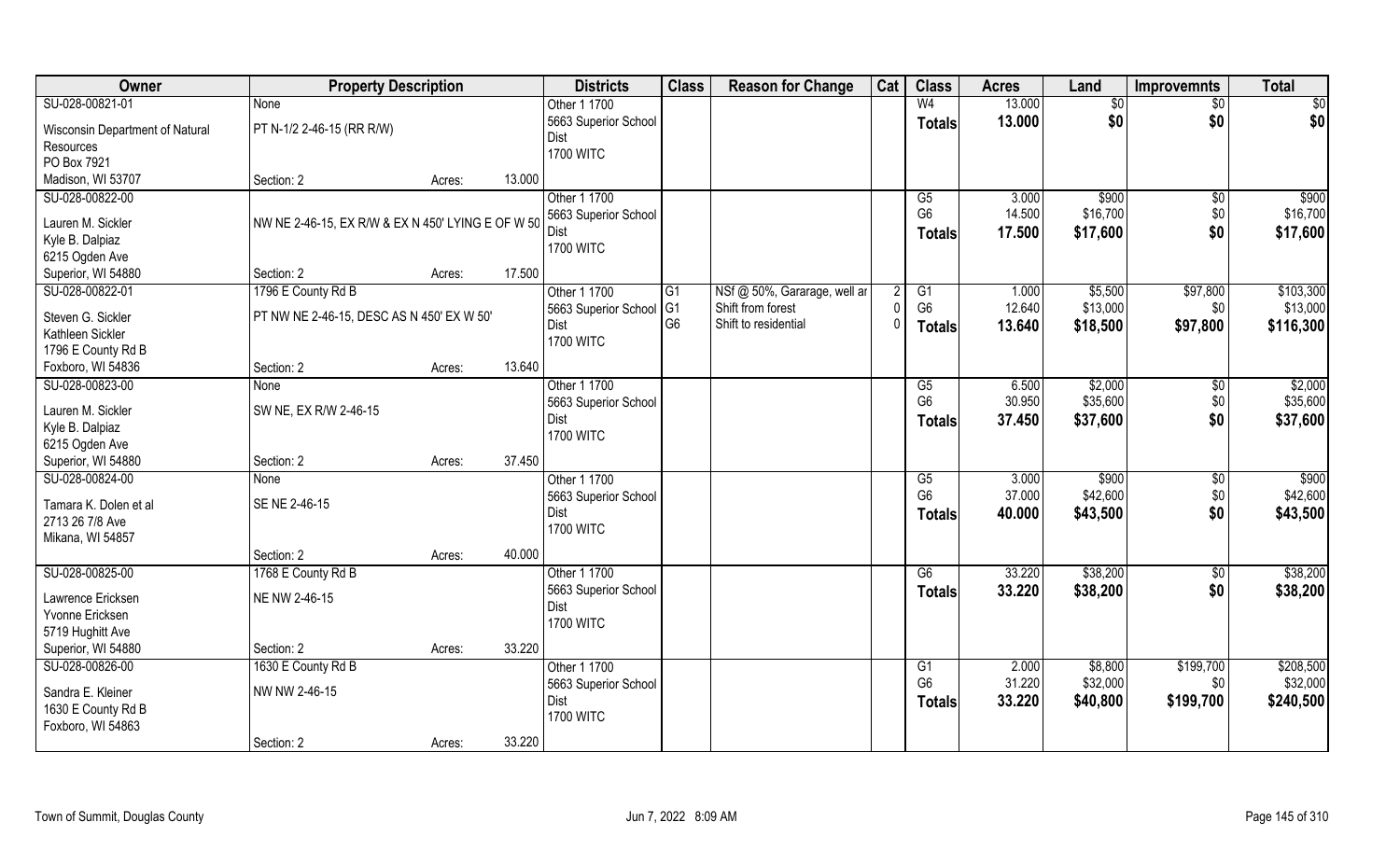| Owner                           | <b>Property Description</b>  |                  | <b>Districts</b>     | <b>Class</b>   | <b>Reason for Change</b> | Cat  | <b>Class</b>    | <b>Acres</b> | Land     | <b>Improvemnts</b> | <b>Total</b> |
|---------------------------------|------------------------------|------------------|----------------------|----------------|--------------------------|------|-----------------|--------------|----------|--------------------|--------------|
| SU-028-00827-00                 | <b>None</b>                  |                  | Other 1 1700         |                |                          |      | $\overline{G5}$ | 3.000        | \$900    | $\overline{50}$    | \$900        |
| Sandra E. Kleiner               | SW NW, EX R/W 2-46-15        |                  | 5663 Superior School |                |                          |      | G <sub>6</sub>  | 37.000       | \$42,600 | \$0                | \$42,600     |
| 1630 E County Rd B              |                              |                  | Dist                 |                |                          |      | Totals          | 40.000       | \$43,500 | \$0                | \$43,500     |
| Foxboro, WI 54863               |                              |                  | <b>1700 WITC</b>     |                |                          |      |                 |              |          |                    |              |
|                                 | Section: 2                   | 40.000<br>Acres: |                      |                |                          |      |                 |              |          |                    |              |
| SU-028-00828-00                 | <b>None</b>                  |                  | Other 1 1700         |                |                          |      | G6              | 37.700       | \$43,400 | \$0                | \$43,400     |
|                                 |                              |                  | 5663 Superior School |                |                          |      | Totals          | 37.700       | \$43,400 | \$0                | \$43,400     |
| Lawrence Ericksen               | SE NW, EX R/W 2-46-15        |                  | Dist                 |                |                          |      |                 |              |          |                    |              |
| Yvonne Ericksen                 |                              |                  | <b>1700 WITC</b>     |                |                          |      |                 |              |          |                    |              |
| 5719 Hughitt Ave                |                              |                  |                      |                |                          |      |                 |              |          |                    |              |
| Superior, WI 54880              | Section: 2                   | 37.700<br>Acres: |                      |                |                          |      |                 |              |          |                    |              |
| SU-028-00829-00                 | None                         |                  | Other 1 1700         |                |                          |      | G5              | 3.500        | \$1,100  | \$0                | \$1,100      |
| Steve K. Carlson                | NE SW 2-46-15                |                  | 5663 Superior School |                |                          |      | G <sub>6</sub>  | 35.030       | \$40,300 | \$0                | \$40,300     |
| Melissa L. Carlson              |                              |                  | Dist                 |                |                          |      | <b>Totals</b>   | 38.530       | \$41,400 | \$0                | \$41,400     |
| 3832 Brevator Rd                |                              |                  | <b>1700 WITC</b>     |                |                          |      |                 |              |          |                    |              |
| Cloquet, MN 55720               | Section: 2                   | 38.530<br>Acres: |                      |                |                          |      |                 |              |          |                    |              |
| SU-028-00830-00                 | None                         |                  | Other 1 1700         |                |                          |      | W <sub>4</sub>  | 40.000       | \$0      | \$0                | $\sqrt{50}$  |
|                                 |                              |                  | 5663 Superior School |                |                          |      | <b>Totals</b>   | 40.000       | \$0      | \$0                | \$0          |
| Douglas County Su               | NW SW 2-46-15, EX RR R/W     |                  | Dist                 |                |                          |      |                 |              |          |                    |              |
| c/o Chi Accounting              |                              |                  | <b>1700 WITC</b>     |                |                          |      |                 |              |          |                    |              |
| 301 Carlson Pkwy Ste 275        |                              |                  |                      |                |                          |      |                 |              |          |                    |              |
| Minnetonka, MN 55305            | Section: 2                   | 36.600<br>Acres: |                      |                |                          |      |                 |              |          |                    |              |
| SU-028-00831-00                 | 1685 E County Rd Bb          |                  | Other 1 1700         |                |                          |      | $\overline{G1}$ | 2.000        | \$8,800  | \$109,700          | \$118,500    |
| James F. Schmid                 | SW SW, EX R/W 2-46-15        |                  | 5663 Superior School |                |                          |      | G <sub>5</sub>  | 1.000        | \$300    | \$0                | \$300        |
| 1685 E County Rd Bb             |                              |                  | Dist                 |                |                          |      | G <sub>6</sub>  | 36.630       | \$37,500 | \$0                | \$37,500     |
| Foxboro, WI 54836               |                              |                  | <b>1700 WITC</b>     |                |                          |      | Totals          | 39.630       | \$46,600 | \$109,700          | \$156,300    |
|                                 | Section: 2                   | 39.630<br>Acres: |                      |                |                          |      |                 |              |          |                    |              |
| SU-028-00831-01                 | None                         |                  | Other 1 1700         |                |                          |      | W <sub>4</sub>  | 0.370        | \$0      | $\sqrt{6}$         | \$0          |
|                                 |                              |                  | 5663 Superior School |                |                          |      | <b>Totals</b>   | 0.370        | \$0      | \$0                | \$0          |
| Wisconsin Department of Natural | PT SW SW 2-46-15 (RR R/W)    |                  | Dist                 |                |                          |      |                 |              |          |                    |              |
| Resources                       |                              |                  | <b>1700 WITC</b>     |                |                          |      |                 |              |          |                    |              |
| PO Box 7921                     |                              |                  |                      |                |                          |      |                 |              |          |                    |              |
| Madison, WI 53707               | Section: 2                   | 0.370<br>Acres:  |                      |                |                          |      |                 |              |          |                    |              |
| SU-028-00832-00                 | 1775 E County Rd Bb          |                  | Other 1 1700         | G <sub>6</sub> | Revalue                  | $-5$ | G6              | 30.000       | \$30,800 | \$0                | \$30,800     |
| Kevin D. Myers et al            | SE SW 2-46-15 EX E 1/4 SE SW |                  | 5663 Superior School |                |                          |      | Totals          | 30.000       | \$30,800 | \$0                | \$30,800     |
| N4731 Randall Lake Rd           |                              |                  | Dist                 |                |                          |      |                 |              |          |                    |              |
| Spooner, WI 54801               |                              |                  | <b>1700 WITC</b>     |                |                          |      |                 |              |          |                    |              |
|                                 | Section: 2                   | 30.000<br>Acres: |                      |                |                          |      |                 |              |          |                    |              |
|                                 |                              |                  |                      |                |                          |      |                 |              |          |                    |              |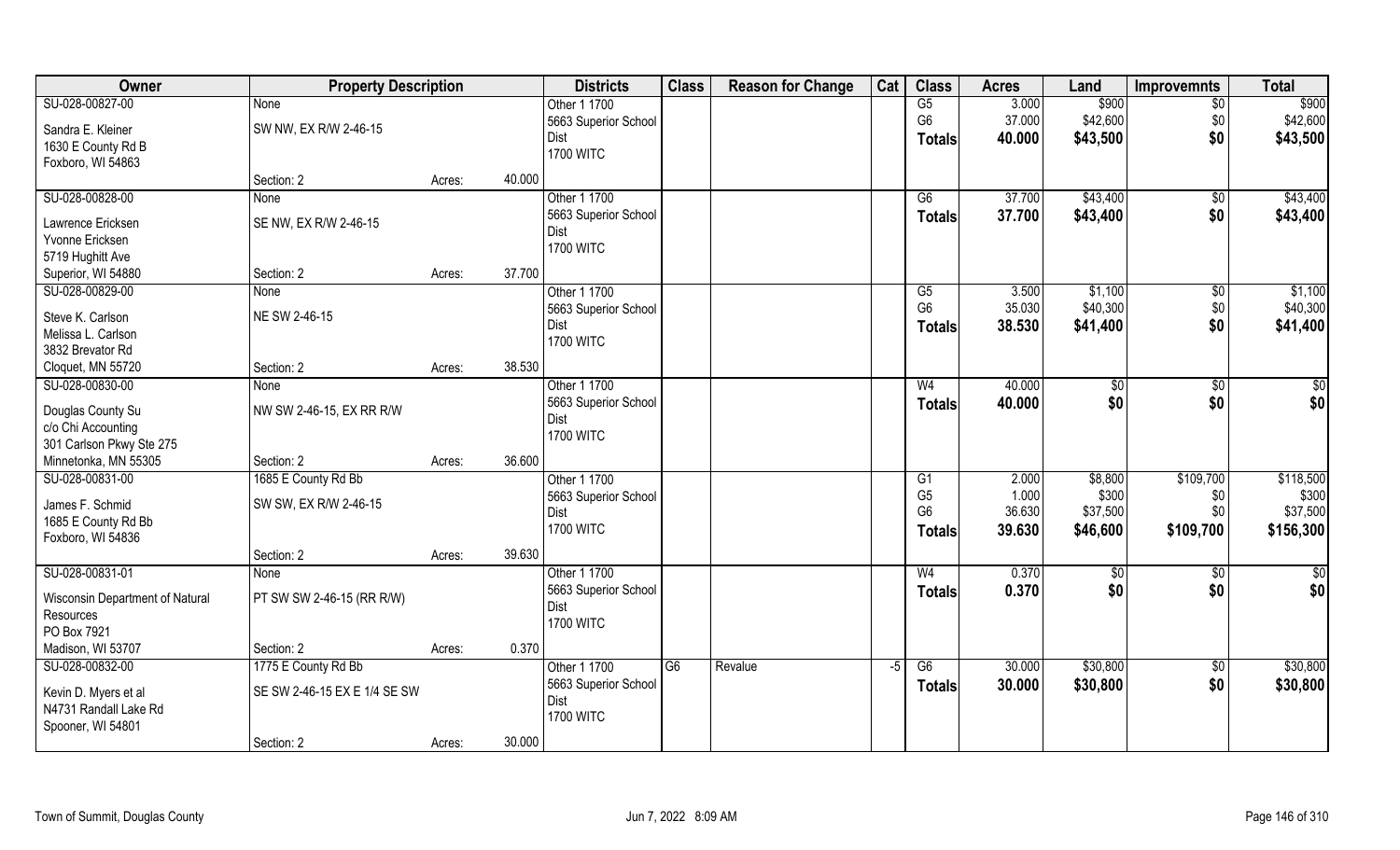| Owner                     | <b>Property Description</b>                      |        |        | <b>Districts</b>                    | <b>Class</b> | <b>Reason for Change</b> | Cat | <b>Class</b>         | <b>Acres</b>    | Land                | <b>Improvemnts</b> | <b>Total</b>        |
|---------------------------|--------------------------------------------------|--------|--------|-------------------------------------|--------------|--------------------------|-----|----------------------|-----------------|---------------------|--------------------|---------------------|
| SU-028-00832-01           | 1779 E County Rd Bb                              |        |        | Other 1 1700                        |              |                          |     | G6                   | 10.000          | \$11,500            | $\overline{50}$    | \$11,500            |
| Kevin Coulter Myers       | E 1/4 SE SW 2-46-15                              |        |        | 5663 Superior School                |              |                          |     | <b>Totals</b>        | 10.000          | \$11,500            | \$0                | \$11,500            |
| PO Box 3117               |                                                  |        |        | <b>Dist</b>                         |              |                          |     |                      |                 |                     |                    |                     |
| Duluth, MN 55803          |                                                  |        |        | <b>1700 WITC</b>                    |              |                          |     |                      |                 |                     |                    |                     |
|                           | Section: 2                                       | Acres: | 10.000 |                                     |              |                          |     |                      |                 |                     |                    |                     |
| SU-028-00833-00           | <b>None</b>                                      |        |        | Other 1 1700                        |              |                          |     | W <sub>4</sub>       | 40.000          | \$0                 | \$0                | $\sqrt{50}$         |
| Douglas County Su         | NE SE 2-46-15, EASE #922698                      |        |        | 5663 Superior School                |              |                          |     | Totals               | 40.000          | \$0                 | \$0                | \$0                 |
| c/o Chi Accounting        |                                                  |        |        | Dist                                |              |                          |     |                      |                 |                     |                    |                     |
| 301 Carlson Pkwy Ste 275  |                                                  |        |        | <b>1700 WITC</b>                    |              |                          |     |                      |                 |                     |                    |                     |
| Minnetonka, MN 55305      | Section: 2                                       | Acres: | 40.000 |                                     |              |                          |     |                      |                 |                     |                    |                     |
| SU-028-00834-00           | None                                             |        |        | Other 1 1700                        |              |                          |     | W <sub>4</sub>       | 40.000          | $\sqrt[6]{3}$       | $\sqrt[6]{3}$      | \$0                 |
| Douglas County Su         | NW SE 2-46-15                                    |        |        | 5663 Superior School                |              |                          |     | <b>Totals</b>        | 40.000          | \$0                 | \$0                | \$0                 |
| c/o Chi Accounting        |                                                  |        |        | Dist                                |              |                          |     |                      |                 |                     |                    |                     |
| 301 Carlson Pkwy Ste 275  |                                                  |        |        | <b>1700 WITC</b>                    |              |                          |     |                      |                 |                     |                    |                     |
| Minnetonka, MN 55305      | Section: 2                                       | Acres: | 40.000 |                                     |              |                          |     |                      |                 |                     |                    |                     |
| SU-028-00835-00           | None                                             |        |        | Other 1 1700                        |              |                          |     | W <sub>4</sub>       | 40.000          | \$0                 | \$0                | \$                  |
| Douglas County Su         | SW SE 2-46-15                                    |        |        | 5663 Superior School                |              |                          |     | <b>Totals</b>        | 40.000          | \$0                 | \$0                | \$0                 |
| c/o Chi Accounting        |                                                  |        |        | Dist                                |              |                          |     |                      |                 |                     |                    |                     |
| 301 Carlson Pkwy Ste 275  |                                                  |        |        | <b>1700 WITC</b>                    |              |                          |     |                      |                 |                     |                    |                     |
| Minnetonka, MN 55305      | Section: 2                                       | Acres: | 40.000 |                                     |              |                          |     |                      |                 |                     |                    |                     |
| SU-028-00836-00           | 1937 E County Rd Bb                              |        |        | Other 1 1700                        |              |                          |     | G1                   | 2.000           | \$8,800             | \$177,500          | \$186,300           |
|                           |                                                  |        |        | 5663 Superior School                |              |                          |     | G <sub>6</sub>       | 8.000           | \$8,200             | \$0                | \$8,200             |
| Brian L. Torgerson        | SW SE SE 2-46-15 DESC 457 RP 503, EX 288 DP 599, |        |        | Dist                                |              |                          |     | <b>Totals</b>        | 10.000          | \$17,000            | \$177,500          | \$194,500           |
| Tamara A. Torgerson       | 441 RP 522                                       |        |        | <b>1700 WITC</b>                    |              |                          |     |                      |                 |                     |                    |                     |
| 1937 E County Rd Bb       |                                                  |        |        |                                     |              |                          |     |                      |                 |                     |                    |                     |
| Foxboro, WI 54836         | Section: 2                                       | Acres: | 10.000 |                                     |              |                          |     |                      |                 |                     |                    |                     |
| SU-028-00836-01           | None                                             |        |        | Other 1 1700                        |              |                          |     | G1<br>G <sub>6</sub> | 2.000<br>18.000 | \$8,800<br>\$20,700 | \$0<br>\$0         | \$8,800<br>\$20,700 |
| Phillip G. Boustead       | N-1/2 SE SE 2-46-15 DESC 441 RP 522              |        |        | 5663 Superior School<br><b>Dist</b> |              |                          |     |                      |                 |                     | \$0                |                     |
| 7875 S Foxboro Chaffey Rd |                                                  |        |        | <b>1700 WITC</b>                    |              |                          |     | <b>Totals</b>        | 20.000          | \$29,500            |                    | \$29,500            |
| Foxboro, WI 54836         |                                                  |        |        |                                     |              |                          |     |                      |                 |                     |                    |                     |
|                           | Section: 2                                       | Acres: | 20.000 |                                     |              |                          |     |                      |                 |                     |                    |                     |
| SU-028-00837-00           | 1985 E County Rd Bb                              |        |        | Other 1 1700                        |              |                          |     | G1                   | 2.000           | \$8,800             | \$116,400          | \$125,200           |
| Judith M. Torgerson       | SE SE SE 2-46-15                                 |        |        | 5663 Superior School                |              |                          |     | G <sub>6</sub>       | 8.000           | \$8,200             | \$0                | \$8,200             |
| 1985 E County Rd Bb       |                                                  |        |        | Dist                                |              |                          |     | <b>Totals</b>        | 10.000          | \$17,000            | \$116,400          | \$133,400           |
| Foxboro, WI 54836         |                                                  |        |        | <b>1700 WITC</b>                    |              |                          |     |                      |                 |                     |                    |                     |
|                           | Section: 2                                       | Acres: | 10.000 |                                     |              |                          |     |                      |                 |                     |                    |                     |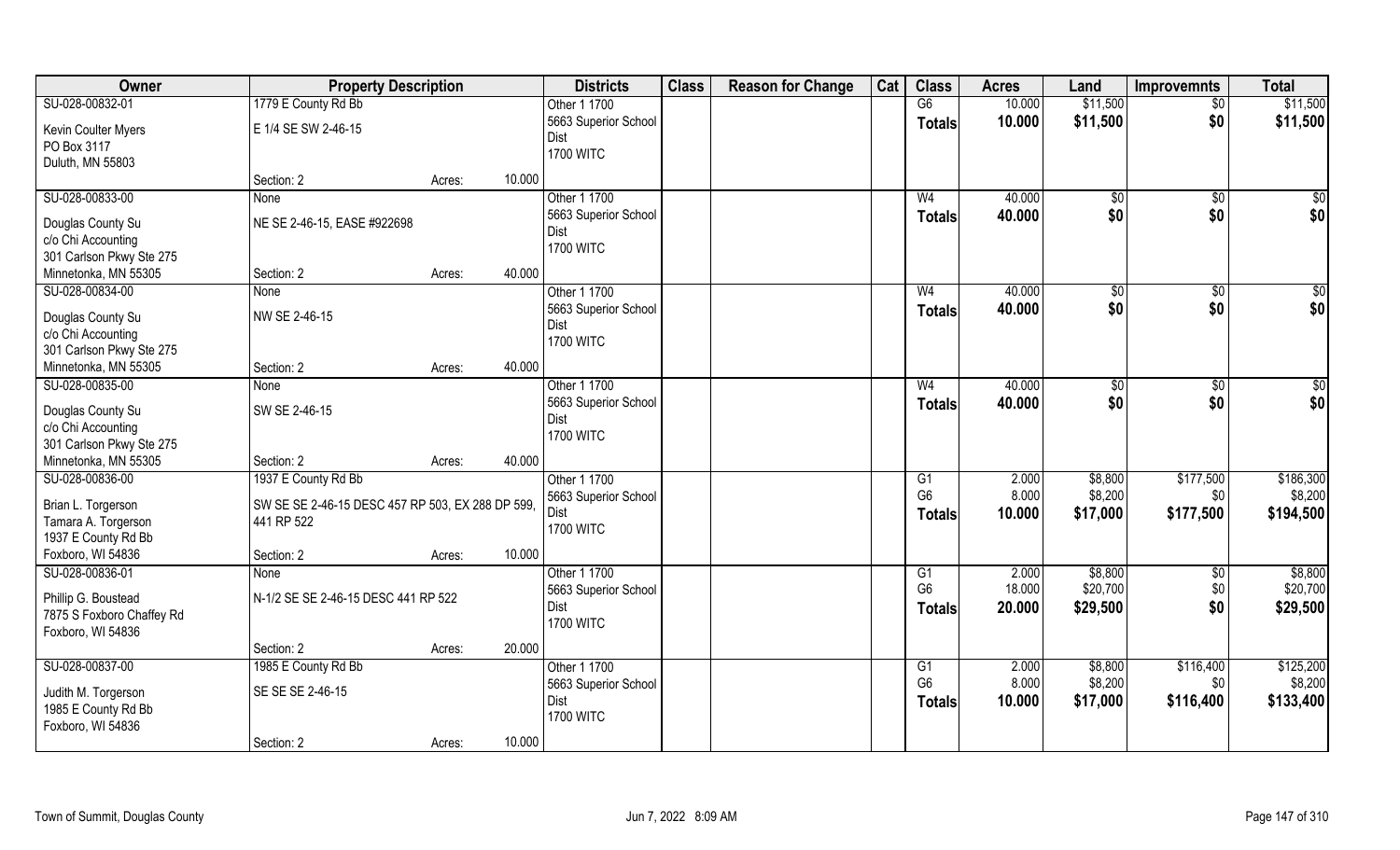| Owner                           | <b>Property Description</b>                        |        |        | <b>Districts</b>             | <b>Class</b> | <b>Reason for Change</b> | Cat | <b>Class</b>    | <b>Acres</b> | Land     | <b>Improvemnts</b> | <b>Total</b> |
|---------------------------------|----------------------------------------------------|--------|--------|------------------------------|--------------|--------------------------|-----|-----------------|--------------|----------|--------------------|--------------|
| SU-028-00837-01                 | <b>None</b>                                        |        |        | Other 1 1700                 |              |                          |     | W <sub>4</sub>  | 3.400        | \$0      | $\overline{50}$    | \$0          |
| Wisconsin Department of Natural | ABND R/W IN N-1/2 SW 2-46-15                       |        |        | 5663 Superior School         |              |                          |     | X2              | 1.470        | \$0      | \$0                | \$0          |
| Resources                       |                                                    |        |        | Dist                         |              |                          |     | Totals          | 4.870        | \$0      | \$0                | \$0          |
| 101 S Webster St                |                                                    |        |        | <b>1700 WITC</b>             |              |                          |     |                 |              |          |                    |              |
| Madison, WI 53707               | Section: 2                                         | Acres: | 4.870  |                              |              |                          |     |                 |              |          |                    |              |
| SU-028-00838-00                 | <b>None</b>                                        |        |        | Other 1 1700                 |              |                          |     | G5              | 15.500       | \$4,700  | \$0                | \$4,700      |
|                                 |                                                    |        |        | 5663 Superior School         |              |                          |     | G <sub>6</sub>  | 18.340       | \$21,100 | \$0                | \$21,100     |
| Patricia A. Silvernale et al    | FR NE NE 3-46-15                                   |        |        | Dist                         |              |                          |     | Totals          | 33.840       | \$25,800 | \$0                | \$25,800     |
| 1267 E County Rd Bb             |                                                    |        |        | <b>1700 WITC</b>             |              |                          |     |                 |              |          |                    |              |
| Foxboro, WI 54836               |                                                    |        | 33.840 |                              |              |                          |     |                 |              |          |                    |              |
|                                 | Section: 3                                         | Acres: |        |                              |              |                          |     |                 |              |          |                    |              |
| SU-028-00839-00                 | 1468 E County Rd B                                 |        |        | Other 1 1700                 |              |                          |     | G1              | 2.000        | \$8,800  | \$33,200           | \$42,000     |
| Joshua D. Parr et al            | W-1/2 FR NW NE 3-46-15                             |        |        | 5663 Superior School         |              |                          |     | G <sub>6</sub>  | 14.920       | \$15,300 | \$0                | \$15,300     |
| 1310 146th Ave                  |                                                    |        |        | Dist                         |              |                          |     | <b>Totals</b>   | 16.920       | \$24,100 | \$33,200           | \$57,300     |
| New Richmond, WI 54017          |                                                    |        |        | <b>1700 WITC</b>             |              |                          |     |                 |              |          |                    |              |
|                                 | Section: 3                                         | Acres: | 16.920 |                              |              |                          |     |                 |              |          |                    |              |
| SU-028-00839-01                 | 1236 E County Rd Bb                                |        |        | Other 1 1700                 |              |                          |     | G1              | 6.920        | \$15,400 | \$137,800          | \$153,200    |
|                                 |                                                    |        |        | 5663 Superior School         |              |                          |     | G <sub>6</sub>  | 3.000        | \$3,500  | \$0                | \$3,500      |
| Cole B. Spindler                | S-1/2 E-1/2 NW NE & N 200' E1/2 N1/2 SW NE 3-46-15 |        |        | Dist                         |              |                          |     | <b>Totals</b>   | 9.920        | \$18,900 | \$137,800          | \$156,700    |
| 2877 E Town Line Rd             |                                                    |        |        | <b>1700 WITC</b>             |              |                          |     |                 |              |          |                    |              |
| Foxboro, WI 54836               |                                                    |        | 9.920  |                              |              |                          |     |                 |              |          |                    |              |
| SU-028-00839-02                 | Section: 3<br>1480 E County Rd B                   | Acres: |        | Other 1 1700                 |              |                          |     | $\overline{G1}$ | 2.000        | \$8,800  | \$68,000           | \$76,800     |
|                                 |                                                    |        |        |                              |              |                          |     | G <sub>5</sub>  | 5.000        | \$1,500  | \$0                | \$1,500      |
| Bradley S. Prihoda              | N-1/2 E-1/2 FR NW NE 3-46-15                       |        |        | 5663 Superior School<br>Dist |              |                          |     | G <sub>6</sub>  | 3.000        | \$3,100  | \$0                | \$3,100      |
| 1480 E County Rd B              |                                                    |        |        | <b>1700 WITC</b>             |              |                          |     |                 | 10.000       |          | \$68,000           | \$81,400     |
| Foxboro, WI 54836               |                                                    |        |        |                              |              |                          |     | Totals          |              | \$13,400 |                    |              |
|                                 | Section: 3                                         | Acres: | 10.000 |                              |              |                          |     |                 |              |          |                    |              |
| SU-028-00840-00                 | None                                               |        |        | Other 1 1700                 |              |                          |     | G5              | 1.500        | \$500    | \$0                | \$500        |
| Randall K. Spindler             | N-1/2 SW NE 3-46-15 EX N 200' E1/2 N1/2            |        |        | 5663 Superior School         |              |                          |     | G <sub>6</sub>  | 15.500       | \$17,800 | \$0                | \$17,800     |
| Suzanne J. Spindler             |                                                    |        |        | Dist                         |              |                          |     | <b>Totals</b>   | 17.000       | \$18,300 | \$0                | \$18,300     |
| 2877 E Town Line Rd             |                                                    |        |        | <b>1700 WITC</b>             |              |                          |     |                 |              |          |                    |              |
| Foxboro, WI 54836               | Section: 3                                         | Acres: | 17.000 |                              |              |                          |     |                 |              |          |                    |              |
| SU-028-00841-00                 | 1477 E Burger Rd                                   |        |        | Other 1 1700                 |              |                          |     | G1              | 2.000        | \$8,800  | \$86,400           | \$95,200     |
|                                 |                                                    |        |        | 5663 Superior School         |              |                          |     | G <sub>6</sub>  | 8.000        | \$8,200  | \$0                | \$8,200      |
| Morgan J. Austreng              | S-1/2 S-1/2 SW NE 3-46-15                          |        |        | Dist                         |              |                          |     | <b>Totals</b>   | 10.000       | \$17,000 | \$86,400           | \$103,400    |
| Teresa L. Austreng              |                                                    |        |        | <b>1700 WITC</b>             |              |                          |     |                 |              |          |                    |              |
| 1233 E Patzau Foxboro Rd        |                                                    |        |        |                              |              |                          |     |                 |              |          |                    |              |
| Foxboro, WI 54836               | Section: 3                                         | Acres: | 10.000 |                              |              |                          |     |                 |              |          |                    |              |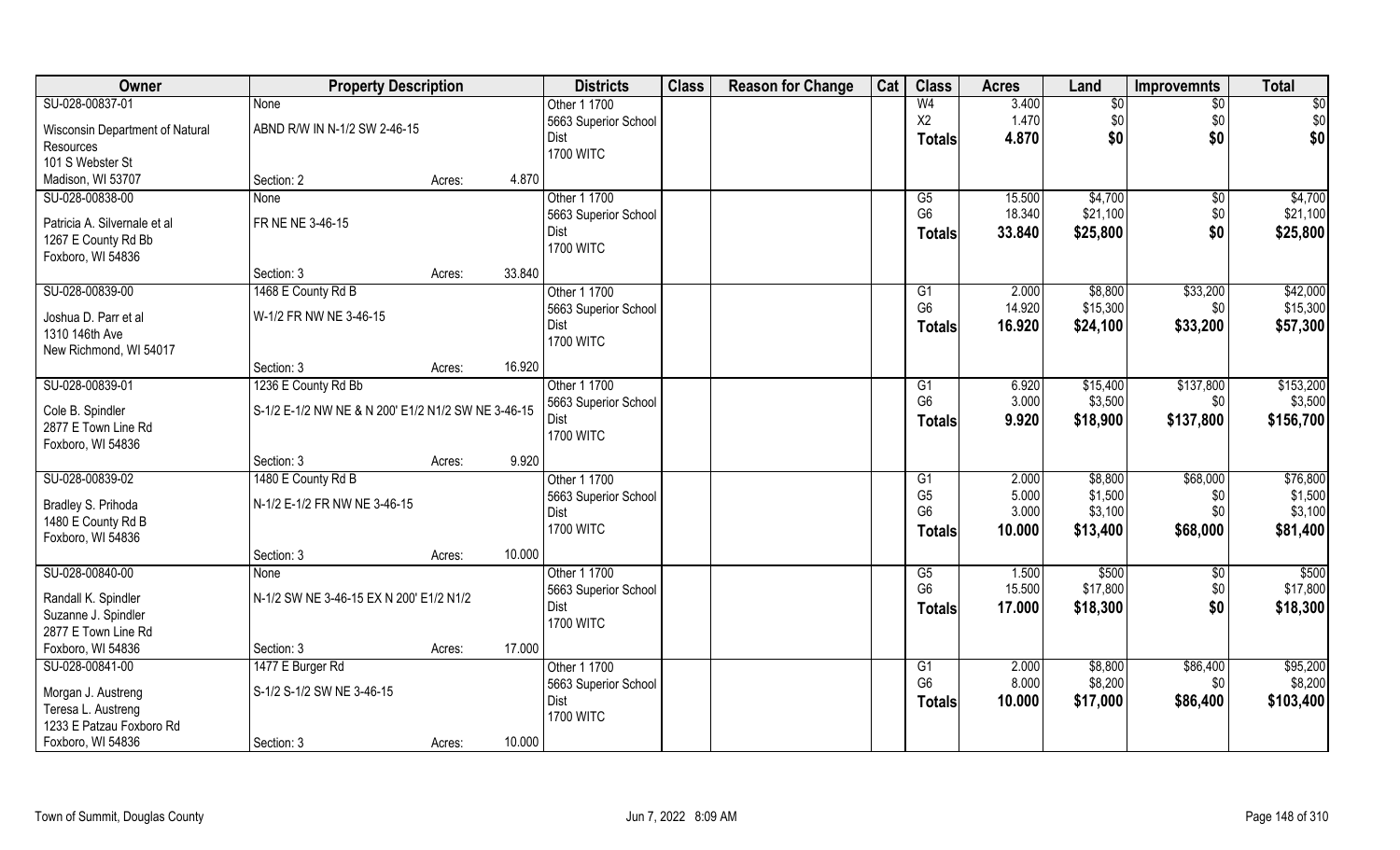| Owner                               | <b>Property Description</b> |                  | <b>Districts</b>        | <b>Class</b>    | <b>Reason for Change</b> | Cat  | <b>Class</b>                       | <b>Acres</b> | Land     | <b>Improvemnts</b> | <b>Total</b> |
|-------------------------------------|-----------------------------|------------------|-------------------------|-----------------|--------------------------|------|------------------------------------|--------------|----------|--------------------|--------------|
| SU-028-00842-00                     | 1298 E County Rd Bb         |                  | Other 1 1700            |                 |                          |      | G1                                 | 2.000        | \$8,800  | \$125,000          | \$133,800    |
| Casey T. Mickelson                  | N-1/2 S-1/2 SW NE 3-46-15   |                  | 5663 Superior School    |                 |                          |      | G <sub>6</sub>                     | 8.000        | \$8,200  | \$0                | \$8,200      |
| Nikole C. Mickelson                 |                             |                  | Dist                    |                 |                          |      | <b>Totals</b>                      | 10.000       | \$17,000 | \$125,000          | \$142,000    |
| 1298 E County Rd Bb                 |                             |                  | <b>1700 WITC</b>        |                 |                          |      |                                    |              |          |                    |              |
| Foxboro, WI 54836                   | Section: 3                  | 10.000<br>Acres: |                         |                 |                          |      |                                    |              |          |                    |              |
| SU-028-00843-00                     | 1267 E County Rd Bb         |                  | Other 1 1700            |                 |                          |      | G1                                 | 2.000        | \$8,800  | \$76,400           | \$85,200     |
|                                     |                             |                  | 5663 Superior School    |                 |                          |      | G4                                 | 3.500        | \$500    | \$0                | \$500        |
| Patricia A. Silvernale              | NW SE NE 3-46-15            |                  | Dist                    |                 |                          |      | G <sub>5</sub>                     | 1.000        | \$300    | \$0                | \$300        |
| 1267 E County Rd Bb                 |                             |                  | <b>1700 WITC</b>        |                 |                          |      | G5M                                | 3.500        | \$1,800  | \$0                | \$1,800      |
| Foxboro, WI 54836                   |                             |                  |                         |                 |                          |      | <b>Totals</b>                      | 10.000       | \$11,400 | \$76,400           | \$87,800     |
|                                     | Section: 3                  | 10.000<br>Acres: |                         |                 |                          |      |                                    |              |          |                    |              |
| SU-028-00843-01                     | None                        |                  | Other 1 1700            | G4              | Ag use land              | .5   | G4                                 | 14.000       | \$2,000  | \$0                | \$2,000      |
| Patricia A. Silvernale et al        | SE NE 3-46-15, EX NW SE NE  |                  | 5663 Superior School    |                 |                          |      | G <sub>5</sub><br>G <sub>5</sub> M | 3.000        | \$900    | \$0                | \$900        |
| 1267 E County Rd Bb                 |                             |                  | Dist                    |                 |                          |      |                                    | 13.000       | \$7,500  | \$0                | \$7,500      |
| Foxboro, WI 54836                   |                             |                  | <b>1700 WITC</b>        |                 |                          |      | <b>Totals</b>                      | 30.000       | \$10,400 | \$0                | \$10,400     |
|                                     | Section: 3                  | 30.000<br>Acres: |                         |                 |                          |      |                                    |              |          |                    |              |
| SU-028-00844-00                     | None                        |                  | Other 1 1700            |                 |                          |      | G5                                 | 16.000       | \$4,800  | $\sqrt[6]{3}$      | \$4,800      |
|                                     | NE NW 3-46-15               |                  | 5663 Superior School    |                 |                          |      | G <sub>6</sub>                     | 17.740       | \$20,400 | \$0                | \$20,400     |
| Nathan D. Day<br>11832 S Tonalea Dr |                             |                  | Dist                    |                 |                          |      | <b>Totals</b>                      | 33.740       | \$25,200 | \$0                | \$25,200     |
| Phoenix, AZ 85044                   |                             |                  | <b>1700 WITC</b>        |                 |                          |      |                                    |              |          |                    |              |
|                                     | Section: 3                  | 33.740<br>Acres: |                         |                 |                          |      |                                    |              |          |                    |              |
| SU-028-00845-00                     | 1226 E County Rd B          |                  | Other 1 1700            |                 |                          |      | G1                                 | 2.000        | \$8,800  | \$10,600           | \$19,400     |
|                                     |                             |                  | 5663 Superior School    |                 |                          |      | G <sub>5</sub>                     | 6.500        | \$2,000  | \$0                | \$2,000      |
| Paul Simonson                       | NW NW 3-46-15               |                  | Dist                    |                 |                          |      | G <sub>6</sub>                     | 25.020       | \$25,600 | \$0                | \$25,600     |
| Jon M. Simonson                     |                             |                  | <b>1700 WITC</b>        |                 |                          |      |                                    | 33.520       | \$36,400 | \$10,600           | \$47,000     |
| 1226 E County Rd B                  |                             |                  |                         |                 |                          |      | <b>Totals</b>                      |              |          |                    |              |
| Foxboro, WI 54836                   | Section: 3                  | 33.520<br>Acres: |                         |                 |                          |      |                                    |              |          |                    |              |
| SU-028-00846-00                     | County Rd B                 |                  | Other 1 1700            |                 |                          |      | G1                                 | 2.000        | \$8,800  | \$190,100          | \$198,900    |
| Jon M. Simonson                     | SW NW 3-46-15               |                  | 5663 Superior School    |                 |                          |      | G <sub>5</sub>                     | 8.000        | \$2,400  | \$0                | \$2,400      |
| Paul Simonson                       |                             |                  | Dist                    |                 |                          |      | G <sub>6</sub>                     | 30.000       | \$27,500 | \$0                | \$27,500     |
| 1226 E County Rd B                  |                             |                  | <b>1700 WITC</b>        |                 |                          |      | <b>Totals</b>                      | 40.000       | \$38,700 | \$190,100          | \$228,800    |
| Foxboro, WI 54836                   | Section: 3                  | 40.000<br>Acres: |                         |                 |                          |      |                                    |              |          |                    |              |
| SU-028-00847-00                     | 1397 E Burger Rd            |                  | Other 1 1700            | $\overline{G1}$ | 2020 House fire          | $-2$ | G1                                 | 2.000        | \$8,800  | \$400              | \$9,200      |
|                                     |                             |                  | 5663 Superior School G4 |                 | Ag use land              |      | G <sub>4</sub>                     | 17.000       | \$2,500  | \$0                | \$2,500      |
| Nathan D. Day                       | SE NW 3-46-15               |                  | Dist                    |                 |                          |      | G5M                                | 21.000       | \$10,800 | \$0                | \$10,800     |
| 11832 S Tonalea Dr                  |                             |                  | <b>1700 WITC</b>        |                 |                          |      | <b>Totals</b>                      | 40.000       | \$22,100 | \$400              | \$22,500     |
| Phoenix, AZ 85044                   |                             |                  |                         |                 |                          |      |                                    |              |          |                    |              |
|                                     | Section: 3                  | 40.000<br>Acres: |                         |                 |                          |      |                                    |              |          |                    |              |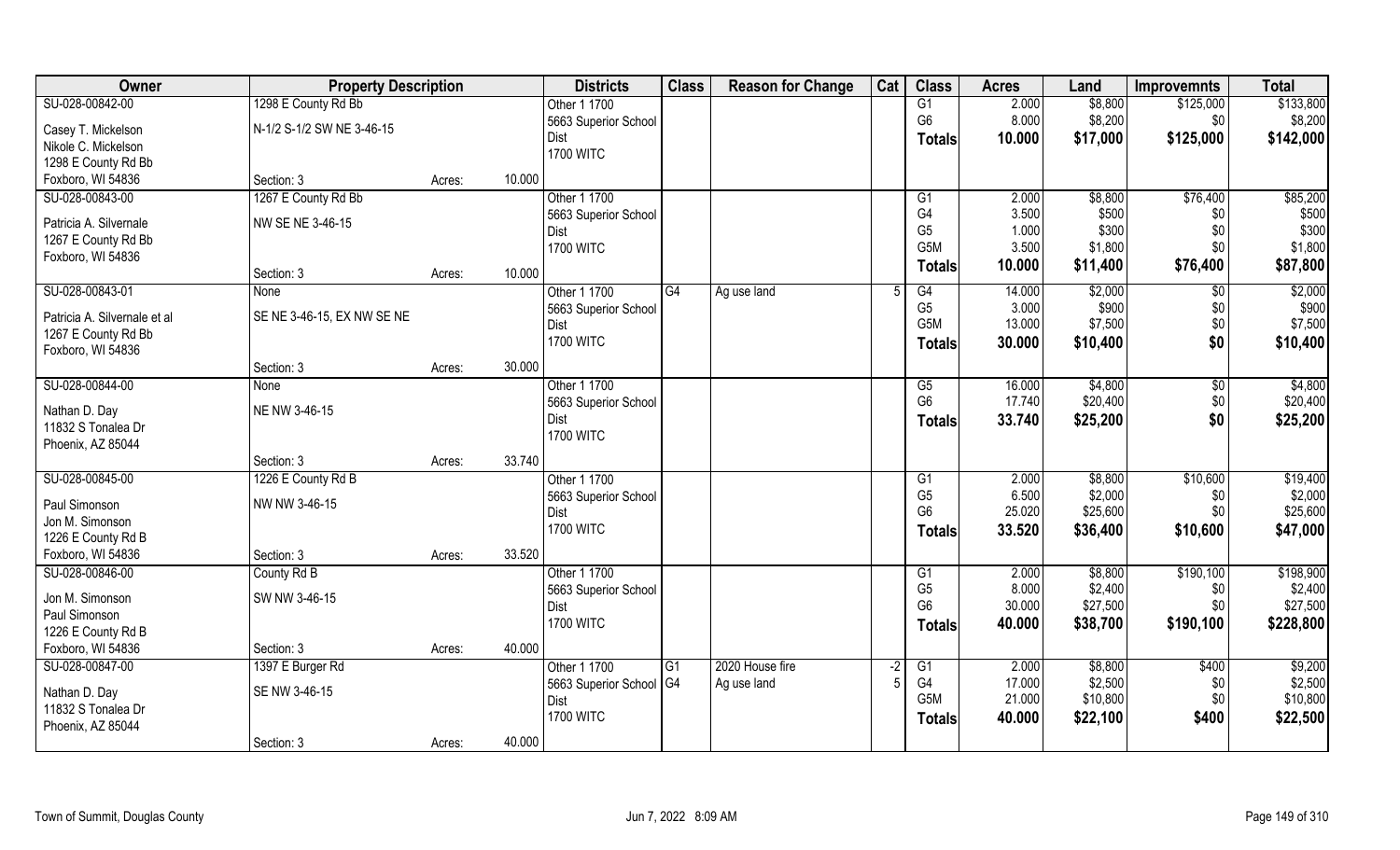| Owner                    | <b>Property Description</b> |                  | <b>Districts</b>             | <b>Class</b> | <b>Reason for Change</b> | Cat | <b>Class</b>   | <b>Acres</b> | Land     | <b>Improvemnts</b> | <b>Total</b> |
|--------------------------|-----------------------------|------------------|------------------------------|--------------|--------------------------|-----|----------------|--------------|----------|--------------------|--------------|
| SU-028-00848-00          | 1381 E Severson Rd          |                  | Other 1 1700                 |              |                          |     | G1             | 2.000        | \$8,800  | \$140,800          | \$149,600    |
| Andrew R. Carr           | N-1/2 NE SW 3-46-15         |                  | 5663 Superior School         |              |                          |     | G <sub>6</sub> | 18.000       | \$21,600 | \$0                | \$21,600     |
| 2733 Dellwood Ave N      |                             |                  | Dist                         |              |                          |     | <b>Totals</b>  | 20.000       | \$30,400 | \$140,800          | \$171,200    |
| Roseville, MN 55113      |                             |                  | <b>1700 WITC</b>             |              |                          |     |                |              |          |                    |              |
|                          | Section: 3                  | 20.000<br>Acres: |                              |              |                          |     |                |              |          |                    |              |
| SU-028-00849-00          | 1340 E Severson Rd          |                  | Other 1 1700                 |              |                          |     | G1             | 2.000        | \$8,800  | \$90,700           | \$99,500     |
|                          |                             |                  | 5663 Superior School         |              |                          |     | G <sub>6</sub> | 18.000       | \$18,500 | \$0                | \$18,500     |
| David T. Talaska         | S-1/2 NE SW 3-46-15         |                  | Dist                         |              |                          |     | <b>Totals</b>  | 20.000       | \$27,300 | \$90,700           | \$118,000    |
| Luann J. Talaska         |                             |                  | <b>1700 WITC</b>             |              |                          |     |                |              |          |                    |              |
| 1340 E Severson Rd       |                             |                  |                              |              |                          |     |                |              |          |                    |              |
| Foxboro, WI 54836        | Section: 3                  | 20.000<br>Acres: |                              |              |                          |     |                |              |          |                    |              |
| SU-028-00850-00          | None                        |                  | Other 1 1700                 | G4           | Ag use land              | 5   | G4             | 17.000       | \$2,500  | $\sqrt[6]{30}$     | \$2,500      |
| Morgan J. Austreng       | NW SW 3-46-15               |                  | 5663 Superior School         |              |                          |     | G <sub>5</sub> | 20.000       | \$6,000  | \$0                | \$6,000      |
| Teresa L. Austreng       |                             |                  | Dist                         |              |                          |     | G5M            | 3.000        | \$1,800  | \$0                | \$1,800      |
| 1233 E Patzau Foxboro Rd |                             |                  | <b>1700 WITC</b>             |              |                          |     | Totals         | 40.000       | \$10,300 | \$0                | \$10,300     |
| Foxboro, WI 54836        | Section: 3                  | 40.000<br>Acres: |                              |              |                          |     |                |              |          |                    |              |
| SU-028-00851-00          | None                        |                  | Other 1 1700                 | G4           | Ag use land              |     | G4             | 18.500       | \$2,700  | $\sqrt[6]{}$       | \$2,700      |
|                          |                             |                  | 5663 Superior School         |              |                          |     | G <sub>5</sub> | 10.000       | \$3,000  | \$0                | \$3,000      |
| Morgan J. Austreng       | SW SW 3-46-15               |                  | Dist                         |              |                          |     | G5M            | 1.500        | \$900    | \$0                | \$900        |
| Teresa L. Austreng       |                             |                  | <b>1700 WITC</b>             |              |                          |     | <b>Totals</b>  | 30.000       | \$6,600  | \$0                | \$6,600      |
| 1233 E Patzau Foxboro Rd |                             |                  |                              |              |                          |     |                |              |          |                    |              |
| Foxboro, WI 54836        | Section: 3                  | 30.000<br>Acres: |                              |              |                          |     |                |              |          |                    |              |
| SU-028-00851-01          | 1233 E Patzau Foxboro Rd    |                  | Other 1 1700                 | G4           | Ag use land              | .5  | G4             | 8.000        | \$1,200  | \$0                | \$1,200      |
| Morgan J. Austreng       | SW SW SW 3-46-15            |                  | 5663 Superior School         |              |                          |     | G7             | 2.000        | \$5,800  | \$88,500           | \$94,300     |
| Teresa L. Austreng       |                             |                  | Dist                         |              |                          |     | Totals         | 10.000       | \$7,000  | \$88,500           | \$95,500     |
| 1233 E Patzau Foxboro Rd |                             |                  | <b>1700 WITC</b>             |              |                          |     |                |              |          |                    |              |
| Foxboro, WI 54836        | Section: 3                  | 10.000<br>Acres: |                              |              |                          |     |                |              |          |                    |              |
| SU-028-00852-00          | 1359 E Patzau Foxboro Rd    |                  | Other 1 1700                 |              |                          |     | G1             | 2.000        | \$8,800  | \$208,500          | \$217,300    |
| Shaun Bonner             | E-1/2 SE SW 3-46-15         |                  | 5663 Superior School         |              |                          |     | G <sub>6</sub> | 18.000       | \$18,500 | \$0                | \$18,500     |
| 1359 E Patzau Foxboro Rd |                             |                  | Dist                         |              |                          |     | <b>Totals</b>  | 20.000       | \$27,300 | \$208,500          | \$235,800    |
|                          |                             |                  | <b>1700 WITC</b>             |              |                          |     |                |              |          |                    |              |
| Foxboro, WI 54836        | Section: 3                  | 20.000<br>Acres: |                              |              |                          |     |                |              |          |                    |              |
| SU-028-00853-00          | 1349 E Patzau Foxboro Rd    |                  | Other 1 1700                 | G4           | Ag use land              |     | G1             | 4.000        | \$11,500 | \$22,900           | \$34,400     |
|                          |                             |                  |                              |              |                          |     | G4             | 16.000       | \$2,400  | \$0                | \$2,400      |
| Shaun Bonner             | W-1/2 SE SW 3-46-15         |                  | 5663 Superior School<br>Dist |              |                          |     |                | 20.000       |          | \$22,900           | \$36,800     |
| Lauren Bonner            |                             |                  | <b>1700 WITC</b>             |              |                          |     | <b>Totals</b>  |              | \$13,900 |                    |              |
| 1359 E Patzau Foxboro Rd |                             |                  |                              |              |                          |     |                |              |          |                    |              |
| Foxboro, WI 54836        | Section: 3                  | Acres:           | 20.000                       |              |                          |     |                |              |          |                    |              |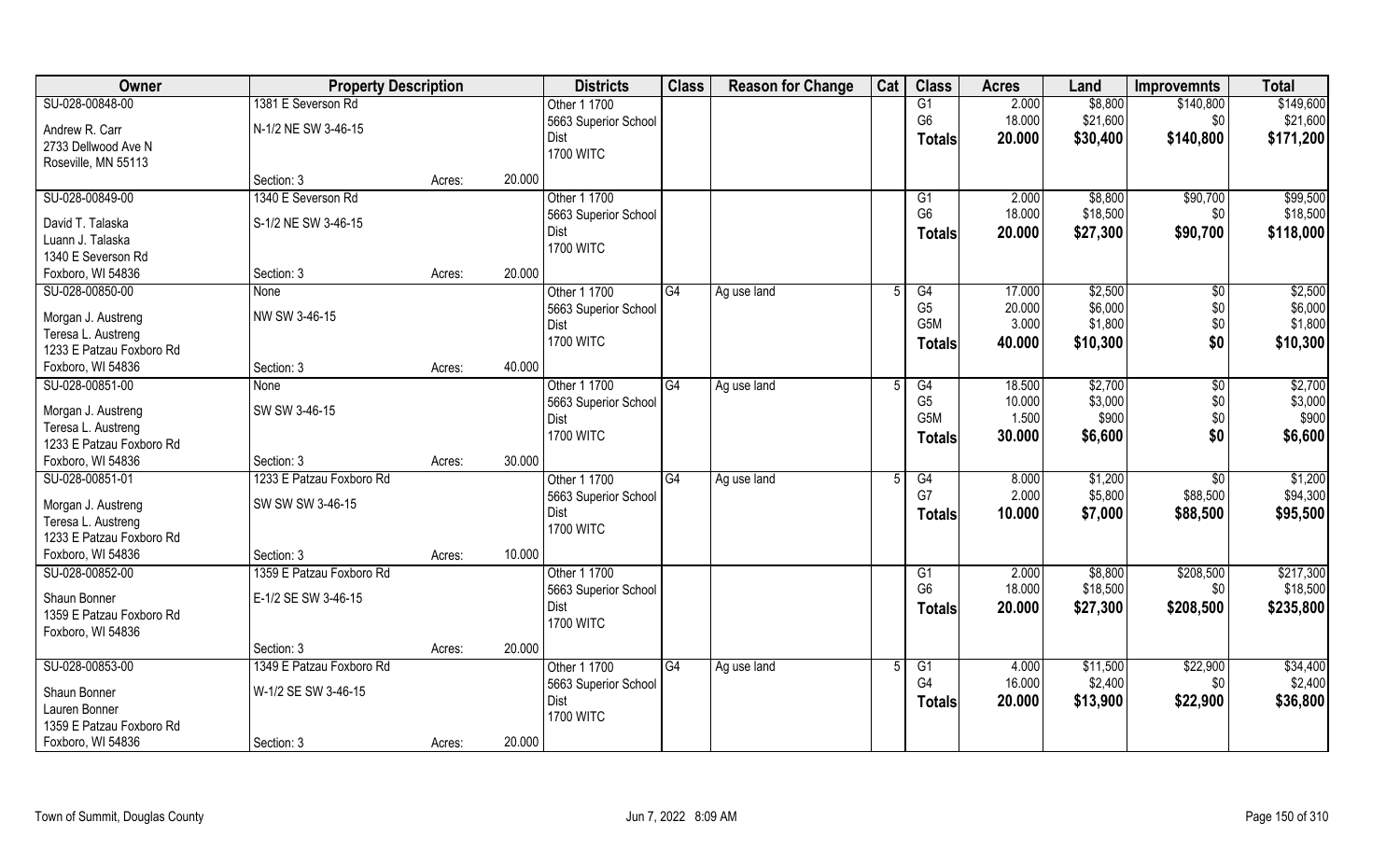| Owner                    | <b>Property Description</b>           |        |        | <b>Districts</b>     | <b>Class</b> | <b>Reason for Change</b> | Cat | <b>Class</b>     | <b>Acres</b> | Land     | <b>Improvemnts</b> | <b>Total</b> |
|--------------------------|---------------------------------------|--------|--------|----------------------|--------------|--------------------------|-----|------------------|--------------|----------|--------------------|--------------|
| SU-028-00855-00          | <b>None</b>                           |        |        | Other 1 1700         |              |                          |     | G6               | 9.990        | \$11,500 | $\sqrt{50}$        | \$11,500     |
| Douglas L. Christiansen  | PT NE SE, E-9.99A 3-46-15             |        |        | 5663 Superior School |              |                          |     | <b>Totals</b>    | 9.990        | \$11,500 | \$0                | \$11,500     |
| 1417 E Cty Rd Bb         |                                       |        |        | <b>Dist</b>          |              |                          |     |                  |              |          |                    |              |
| Foxboro, WI 54836        |                                       |        |        | <b>1700 WITC</b>     |              |                          |     |                  |              |          |                    |              |
|                          | Section: 3                            | Acres: | 9.990  |                      |              |                          |     |                  |              |          |                    |              |
| SU-028-00856-00          | <b>None</b>                           |        |        | Other 1 1700         |              |                          |     | G6               | 5.000        | \$5,800  | \$0                | \$5,800      |
| Douglas L. Christiansen  | PT NE SE, N-5A OF W-1/2 E-1/2 3-46-15 |        |        | 5663 Superior School |              |                          |     | <b>Totals</b>    | 5.000        | \$5,800  | \$0                | \$5,800      |
| 1417 E Cty Rd Bb         |                                       |        |        | <b>Dist</b>          |              |                          |     |                  |              |          |                    |              |
| Foxboro, WI 54836        |                                       |        |        | <b>1700 WITC</b>     |              |                          |     |                  |              |          |                    |              |
|                          | Section: 3                            | Acres: | 5.000  |                      |              |                          |     |                  |              |          |                    |              |
| SU-028-00857-00          | <b>None</b>                           |        |        | Other 1 1700         |              |                          |     | G5               | 1.000        | \$300    | \$0                | \$300        |
| Douglas L. Christiansen  | PT NE SE, S-5A OF W-1/2 E-1/2 3-46-15 |        |        | 5663 Superior School |              |                          |     | G <sub>6</sub>   | 4.000        | \$4,600  | \$0                | \$4,600      |
| 1417 E Ctty Rd Bb        |                                       |        |        | <b>Dist</b>          |              |                          |     | <b>Totals</b>    | 5.000        | \$4,900  | \$0                | \$4,900      |
| Foxboro, WI 54836        |                                       |        |        | <b>1700 WITC</b>     |              |                          |     |                  |              |          |                    |              |
|                          | Section: 3                            | Acres: | 5.000  |                      |              |                          |     |                  |              |          |                    |              |
| SU-028-00858-00          | None                                  |        |        | Other 1 1700         |              |                          |     | G6               | 5.000        | \$5,800  | \$0                | \$5,800      |
| Douglas L. Christiansen  | PT NE SE, S-5A OF NW-1/4 3-46-15      |        |        | 5663 Superior School |              |                          |     | <b>Totals</b>    | 5.000        | \$5,800  | \$0                | \$5,800      |
| 1417 E Cty Rd Bb         |                                       |        |        | Dist                 |              |                          |     |                  |              |          |                    |              |
| Foxboro, WI 54836        |                                       |        |        | <b>1700 WITC</b>     |              |                          |     |                  |              |          |                    |              |
|                          | Section: 3                            | Acres: | 5.000  |                      |              |                          |     |                  |              |          |                    |              |
| SU-028-00859-00          | 1365 E County Rd Bb                   |        |        | Other 1 1700         |              |                          |     | G1               | 2.000        | \$8,800  | \$165,800          | \$174,600    |
| <b>Bradley Torgerson</b> | N-1/2 NW NE SE 3-46-15; CORR #740300  |        |        | 5663 Superior School |              |                          |     | G <sub>6</sub>   | 3.000        | \$3,100  | \$0                | \$3,100      |
| 1365 E County Rd Bb      |                                       |        |        | <b>Dist</b>          |              |                          |     | <b>Totals</b>    | 5.000        | \$11,900 | \$165,800          | \$177,700    |
| Foxboro, WI 54836        |                                       |        |        | <b>1700 WITC</b>     |              |                          |     |                  |              |          |                    |              |
|                          | Section: 3                            | Acres: | 5.000  |                      |              |                          |     |                  |              |          |                    |              |
| SU-028-00860-00          | 1417 E County Rd Bb                   |        |        | Other 1 1700         |              |                          |     | G1               | 2.000        | \$8,800  | \$203,800          | \$212,600    |
| Douglas L. Christiansen  | SW NE SE 3-46-15                      |        |        | 5663 Superior School |              |                          |     | G <sub>4</sub>   | 4.000        | \$700    | \$0                | \$700        |
| 1417 E County Rd Bb      |                                       |        |        | <b>Dist</b>          |              |                          |     | G <sub>5</sub>   | 2.000        | \$600    | \$0                | \$600        |
| Foxboro, WI 54836        |                                       |        |        | <b>1700 WITC</b>     |              |                          |     | G <sub>5</sub> M | 2.000        | \$1,100  | \$0                | \$1,100      |
|                          | Section: 3                            | Acres: | 10.000 |                      |              |                          |     | Totals           | 10.000       | \$11,200 | \$203,800          | \$215,000    |
| SU-028-00861-00          | 1354 E County Rd Bb                   |        |        | Other 1 1700         |              |                          |     | G1               | 2.000        | \$8,800  | \$7,400            | \$16,200     |
| Patrick Eliason et al    | NE NW SE 3-46-15                      |        |        | 5663 Superior School |              |                          |     | G <sub>5</sub>   | 4.000        | \$1,200  | \$0                | \$1,200      |
| 5914 Oakes Ave           |                                       |        |        | <b>Dist</b>          |              |                          |     | G <sub>6</sub>   | 4.000        | \$4,100  | \$0                | \$4,100      |
| Superior, WI 54880       |                                       |        |        | <b>1700 WITC</b>     |              |                          |     | <b>Totals</b>    | 10.000       | \$14,100 | \$7,400            | \$21,500     |
|                          | Section: 3                            | Acres: | 10.000 |                      |              |                          |     |                  |              |          |                    |              |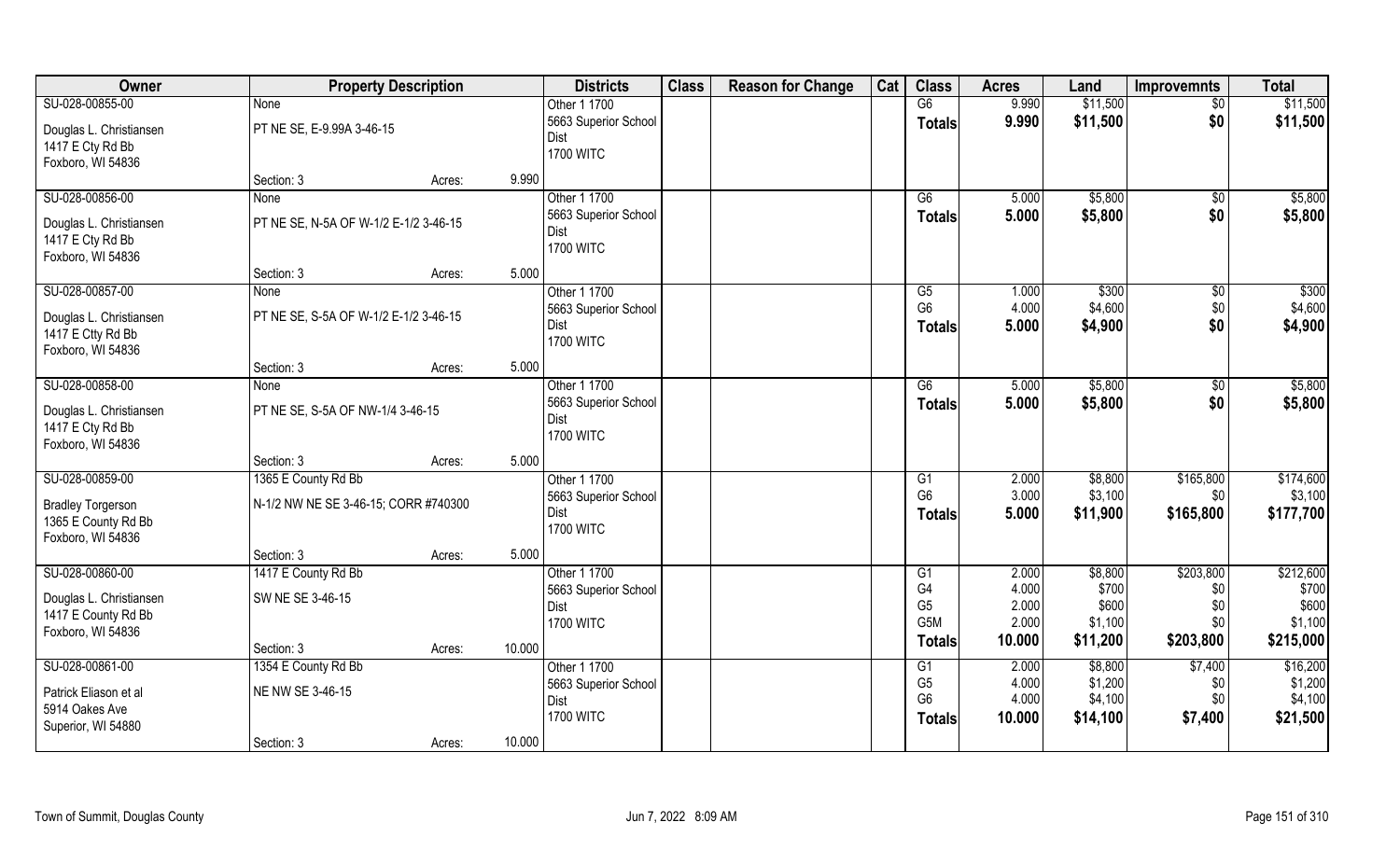| Owner                                         | <b>Property Description</b>                    |        |        | <b>Districts</b>     | <b>Class</b> | <b>Reason for Change</b> | Cat | <b>Class</b>   | <b>Acres</b> | Land     | Improvemnts     | <b>Total</b> |
|-----------------------------------------------|------------------------------------------------|--------|--------|----------------------|--------------|--------------------------|-----|----------------|--------------|----------|-----------------|--------------|
| SU-028-00862-00                               | <b>None</b>                                    |        |        | Other 1 1700         |              |                          |     | G6             | 5.000        | \$5,800  | $\overline{50}$ | \$5,800      |
| Peter J. Waletzko                             | E-1/2 NW NW SE 3-46-15                         |        |        | 5663 Superior School |              |                          |     | <b>Totals</b>  | 5.000        | \$5,800  | \$0             | \$5,800      |
| 4152 E Leggate Rd                             |                                                |        |        | <b>Dist</b>          |              |                          |     |                |              |          |                 |              |
| Superior, WI 54880                            |                                                |        |        | <b>1700 WITC</b>     |              |                          |     |                |              |          |                 |              |
|                                               | Section: 3                                     | Acres: | 5.000  |                      |              |                          |     |                |              |          |                 |              |
| SU-028-00863-00                               | 1407 E Severson Rd                             |        |        | Other 1 1700         |              |                          |     | G1             | 5.000        | \$12,900 | \$152,100       | \$165,000    |
|                                               | W-1/2 NW NW SE 3-46-15                         |        |        | 5663 Superior School |              |                          |     | <b>Totals</b>  | 5.000        | \$12,900 | \$152,100       | \$165,000    |
| <b>Bradley Bukovich</b><br>1407 E Severson Rd |                                                |        |        | Dist                 |              |                          |     |                |              |          |                 |              |
| Foxboro, WI 54836-9627                        |                                                |        |        | <b>1700 WITC</b>     |              |                          |     |                |              |          |                 |              |
|                                               | Section: 3                                     | Acres: | 5.000  |                      |              |                          |     |                |              |          |                 |              |
| SU-028-00864-00                               | <b>None</b>                                    |        |        | Other 1 1700         |              |                          |     | G6             | 10.000       | \$11,500 | $\sqrt[6]{3}$   | \$11,500     |
|                                               |                                                |        |        | 5663 Superior School |              |                          |     | <b>Totals</b>  | 10.000       | \$11,500 | \$0             | \$11,500     |
| Douglas W. Vana                               | SW NW SE 3-46-15                               |        |        | Dist                 |              |                          |     |                |              |          |                 |              |
| Mary K. Vana                                  |                                                |        |        | <b>1700 WITC</b>     |              |                          |     |                |              |          |                 |              |
| 1425 E Vana Rd                                |                                                |        |        |                      |              |                          |     |                |              |          |                 |              |
| Foxboro, WI 54836                             | Section: 3                                     | Acres: | 10.000 |                      |              |                          |     |                |              |          |                 |              |
| SU-028-00865-00                               | None                                           |        |        | Other 1 1700         |              |                          |     | G5             | 5.000        | \$1,500  | \$0             | \$1,500      |
| Douglas W. Vana                               | N-1/2 SE NW SE 3-46-15                         |        |        | 5663 Superior School |              |                          |     | <b>Totals</b>  | 5.000        | \$1,500  | \$0             | \$1,500      |
| Mary K. Vana                                  |                                                |        |        | Dist                 |              |                          |     |                |              |          |                 |              |
| 1425 E Vana Rd                                |                                                |        |        | <b>1700 WITC</b>     |              |                          |     |                |              |          |                 |              |
| Foxboro, WI 54836                             | Section: 3                                     | Acres: | 5.000  |                      |              |                          |     |                |              |          |                 |              |
| SU-028-00866-00                               | County Rd Bb                                   |        |        | Other 1 1700         |              |                          |     | G1             | 2.000        | \$8,800  | $\sqrt[6]{30}$  | \$8,800      |
| Ricky J. Freund                               | PT S-1/2 SE NW SE 3-46-15; EX 442 RP 693, 944  |        |        | 5663 Superior School |              |                          |     | <b>Totals</b>  | 2.000        | \$8,800  | \$0             | \$8,800      |
| 1487 E Mikelson Rd                            |                                                |        |        | Dist                 |              |                          |     |                |              |          |                 |              |
| Foxboro, WI 54836                             |                                                |        |        | <b>1700 WITC</b>     |              |                          |     |                |              |          |                 |              |
|                                               | Section: 3                                     | Acres: | 2.000  |                      |              |                          |     |                |              |          |                 |              |
| SU-028-00866-04                               | Caragan Rd                                     |        |        | Other 1 1700         |              |                          |     | X <sub>2</sub> | 13.770       | \$0      | \$0             | \$0          |
| Wisconsin Department of Natural               | ABND R/W THRU S-1/2 SE-1/4 3-46-15 (N W WI E C |        |        | 5663 Superior School |              |                          |     | <b>Totals</b>  | 13.770       | \$0      | \$0             | \$0          |
| Resources                                     | MN INTERSTATE TRAIL) DESC 499 RP 449           |        |        | Dist                 |              |                          |     |                |              |          |                 |              |
| 101 S Webster St                              |                                                |        |        | <b>1700 WITC</b>     |              |                          |     |                |              |          |                 |              |
| Madison, WI 53707                             | Section: 3                                     | Acres: | 13.770 |                      |              |                          |     |                |              |          |                 |              |
| SU-028-00866-05                               | County Rd Bb                                   |        |        | Other 1 1700         |              |                          |     | G1             | 3.000        | \$10,200 | $\sqrt{$0}$     | \$10,200     |
|                                               |                                                |        |        | 5663 Superior School |              |                          |     | <b>Totals</b>  | 3.000        | \$10,200 | \$0             | \$10,200     |
| Ricky J. Freund                               | S-3A OF S-1/2 SE NW SE 3-46-15 DESC 442 RP 944 |        |        | Dist                 |              |                          |     |                |              |          |                 |              |
| 1487 E Mikelson Rd                            |                                                |        |        | <b>1700 WITC</b>     |              |                          |     |                |              |          |                 |              |
| Foxboro, WI 54836                             |                                                |        |        |                      |              |                          |     |                |              |          |                 |              |
|                                               | Section: 3                                     | Acres: | 3.000  |                      |              |                          |     |                |              |          |                 |              |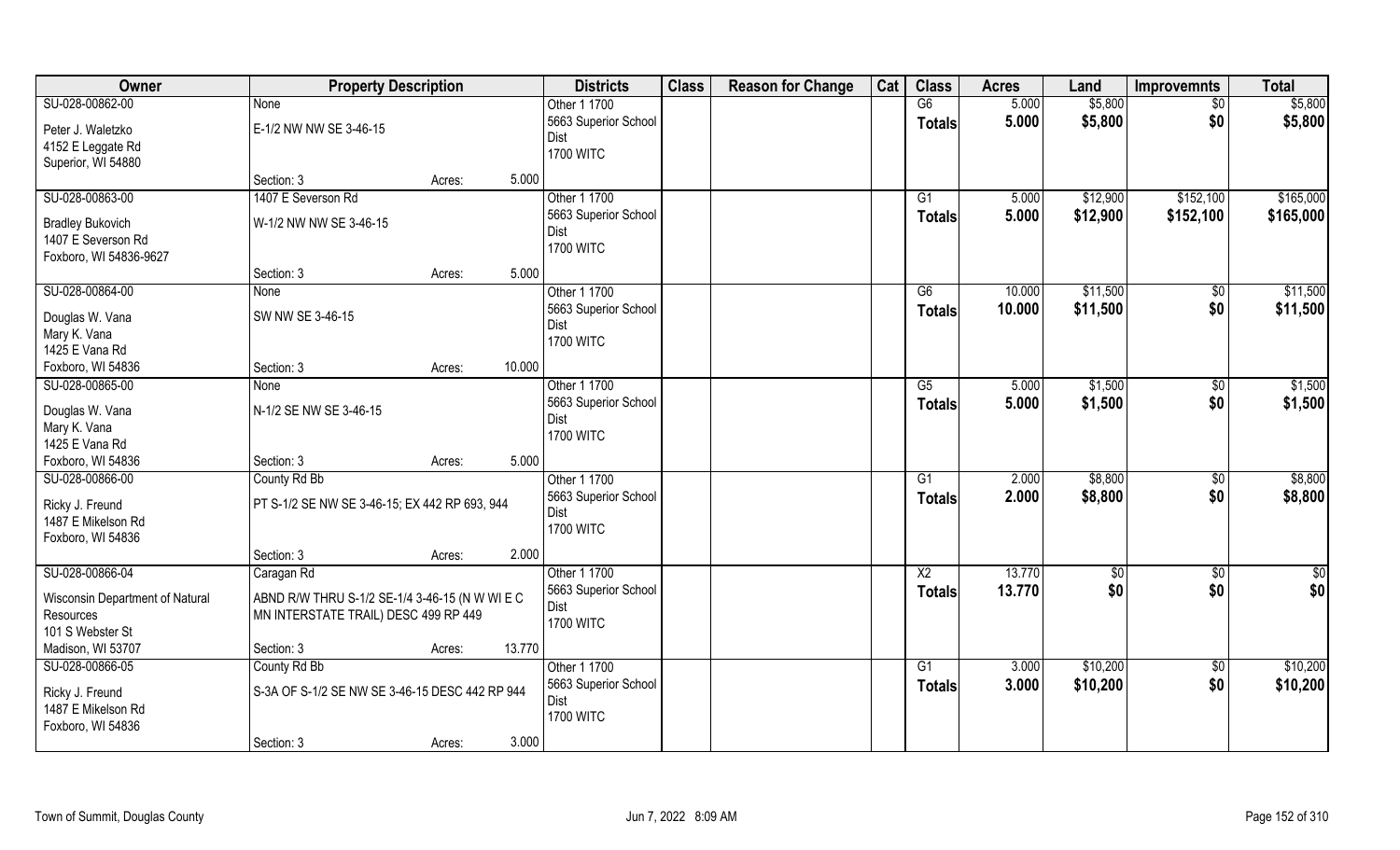| SU-028-00867-00<br>County Rd Bb<br>X4<br>0.220<br>\$0<br>Other 1 1700<br>\$0<br>$\sqrt{$0}$<br>\$0<br>\$0 <br>0.220<br>\$0<br>5663 Superior School<br><b>Totals</b><br>R/W IN 3-46-15<br><b>Burlington Northern</b><br>Dist<br>PO Box 961089<br><b>1700 WITC</b><br>Fort Worth, TX 76161-0089<br>0.220<br>Section: 3<br>Acres:<br>1164 E County Rd B<br>SU-028-00869-00<br>Other 1 1700<br>G4<br>22.120<br>\$3,200<br>\$0<br>Ag use land<br>G4<br>G <sub>5</sub> M<br>\$4,300<br>7.500<br>\$0<br>5663 Superior School<br>FR NE NE 4-46-15 DESC 373 RP 297<br>Norman Trader<br>2.000<br>G7<br>\$120,000<br>\$5,800<br>Dist<br>Rosemary Trader<br><b>1700 WITC</b><br>31.620<br>\$120,000<br>\$13,300<br><b>Totals</b><br>1164 E County Rd B<br>31.620<br>Foxboro, WI 54836<br>Section: 4<br>Acres:<br>Other 1 1700<br>SU-028-00870-00<br>1.290<br>\$0<br>$\sqrt[6]{30}$<br>None<br>X4<br>\$0<br>\$0<br>5663 Superior School<br>1.290<br>Totals<br>PT NE NE 4-46-15<br><b>Burlington Northern</b><br>Dist<br>PO Box 961089<br><b>1700 WITC</b><br>Fort Worth, TX 76161-0089<br>1.290<br>Section: 4<br>Acres:<br>SU-028-00871-00<br>Other 1 1700<br>\$900<br>County Rd B<br>G5<br>3.000<br>$\sqrt[6]{3}$<br>G <sub>6</sub><br>29.290<br>\$33,700<br>\$0<br>5663 Superior School<br><b>Bruce Trennepohl</b><br>NW NE 4-46-15; EX ROW PER DOC #881940<br>\$0<br>32.290<br>\$34,600<br>Dist<br><b>Totals</b><br>Marianne Trennepohl<br><b>1700 WITC</b><br>2025 E Harding St<br>Superior, WI 54880<br>32.290<br>Section: 4<br>Acres:<br>SU-028-00871-01<br>Other 1 1700<br>0.610<br>\$0<br>X3<br>\$0<br>None<br>\$0<br>0.610<br>\$0<br>5663 Superior School<br><b>Totals</b><br>ROW PER DOC #881940 NW NE 4-46-15<br>Douglas County<br>Dist<br>1313 Belknap St<br><b>1700 WITC</b><br>Superior, WI 54880 |
|----------------------------------------------------------------------------------------------------------------------------------------------------------------------------------------------------------------------------------------------------------------------------------------------------------------------------------------------------------------------------------------------------------------------------------------------------------------------------------------------------------------------------------------------------------------------------------------------------------------------------------------------------------------------------------------------------------------------------------------------------------------------------------------------------------------------------------------------------------------------------------------------------------------------------------------------------------------------------------------------------------------------------------------------------------------------------------------------------------------------------------------------------------------------------------------------------------------------------------------------------------------------------------------------------------------------------------------------------------------------------------------------------------------------------------------------------------------------------------------------------------------------------------------------------------------------------------------------------------------------------------------------------------------------------------------------------------------------------------------------------------------------------------------------------|
|                                                                                                                                                                                                                                                                                                                                                                                                                                                                                                                                                                                                                                                                                                                                                                                                                                                                                                                                                                                                                                                                                                                                                                                                                                                                                                                                                                                                                                                                                                                                                                                                                                                                                                                                                                                                    |
| \$3,200                                                                                                                                                                                                                                                                                                                                                                                                                                                                                                                                                                                                                                                                                                                                                                                                                                                                                                                                                                                                                                                                                                                                                                                                                                                                                                                                                                                                                                                                                                                                                                                                                                                                                                                                                                                            |
|                                                                                                                                                                                                                                                                                                                                                                                                                                                                                                                                                                                                                                                                                                                                                                                                                                                                                                                                                                                                                                                                                                                                                                                                                                                                                                                                                                                                                                                                                                                                                                                                                                                                                                                                                                                                    |
|                                                                                                                                                                                                                                                                                                                                                                                                                                                                                                                                                                                                                                                                                                                                                                                                                                                                                                                                                                                                                                                                                                                                                                                                                                                                                                                                                                                                                                                                                                                                                                                                                                                                                                                                                                                                    |
|                                                                                                                                                                                                                                                                                                                                                                                                                                                                                                                                                                                                                                                                                                                                                                                                                                                                                                                                                                                                                                                                                                                                                                                                                                                                                                                                                                                                                                                                                                                                                                                                                                                                                                                                                                                                    |
| \$4,300<br>\$125,800<br>\$133,300<br>$\sqrt{50}$<br>\$0 <br>\$900<br>\$33,700<br>\$34,600<br>$\overline{50}$<br>\$0                                                                                                                                                                                                                                                                                                                                                                                                                                                                                                                                                                                                                                                                                                                                                                                                                                                                                                                                                                                                                                                                                                                                                                                                                                                                                                                                                                                                                                                                                                                                                                                                                                                                                |
|                                                                                                                                                                                                                                                                                                                                                                                                                                                                                                                                                                                                                                                                                                                                                                                                                                                                                                                                                                                                                                                                                                                                                                                                                                                                                                                                                                                                                                                                                                                                                                                                                                                                                                                                                                                                    |
|                                                                                                                                                                                                                                                                                                                                                                                                                                                                                                                                                                                                                                                                                                                                                                                                                                                                                                                                                                                                                                                                                                                                                                                                                                                                                                                                                                                                                                                                                                                                                                                                                                                                                                                                                                                                    |
|                                                                                                                                                                                                                                                                                                                                                                                                                                                                                                                                                                                                                                                                                                                                                                                                                                                                                                                                                                                                                                                                                                                                                                                                                                                                                                                                                                                                                                                                                                                                                                                                                                                                                                                                                                                                    |
|                                                                                                                                                                                                                                                                                                                                                                                                                                                                                                                                                                                                                                                                                                                                                                                                                                                                                                                                                                                                                                                                                                                                                                                                                                                                                                                                                                                                                                                                                                                                                                                                                                                                                                                                                                                                    |
|                                                                                                                                                                                                                                                                                                                                                                                                                                                                                                                                                                                                                                                                                                                                                                                                                                                                                                                                                                                                                                                                                                                                                                                                                                                                                                                                                                                                                                                                                                                                                                                                                                                                                                                                                                                                    |
|                                                                                                                                                                                                                                                                                                                                                                                                                                                                                                                                                                                                                                                                                                                                                                                                                                                                                                                                                                                                                                                                                                                                                                                                                                                                                                                                                                                                                                                                                                                                                                                                                                                                                                                                                                                                    |
|                                                                                                                                                                                                                                                                                                                                                                                                                                                                                                                                                                                                                                                                                                                                                                                                                                                                                                                                                                                                                                                                                                                                                                                                                                                                                                                                                                                                                                                                                                                                                                                                                                                                                                                                                                                                    |
|                                                                                                                                                                                                                                                                                                                                                                                                                                                                                                                                                                                                                                                                                                                                                                                                                                                                                                                                                                                                                                                                                                                                                                                                                                                                                                                                                                                                                                                                                                                                                                                                                                                                                                                                                                                                    |
|                                                                                                                                                                                                                                                                                                                                                                                                                                                                                                                                                                                                                                                                                                                                                                                                                                                                                                                                                                                                                                                                                                                                                                                                                                                                                                                                                                                                                                                                                                                                                                                                                                                                                                                                                                                                    |
|                                                                                                                                                                                                                                                                                                                                                                                                                                                                                                                                                                                                                                                                                                                                                                                                                                                                                                                                                                                                                                                                                                                                                                                                                                                                                                                                                                                                                                                                                                                                                                                                                                                                                                                                                                                                    |
|                                                                                                                                                                                                                                                                                                                                                                                                                                                                                                                                                                                                                                                                                                                                                                                                                                                                                                                                                                                                                                                                                                                                                                                                                                                                                                                                                                                                                                                                                                                                                                                                                                                                                                                                                                                                    |
|                                                                                                                                                                                                                                                                                                                                                                                                                                                                                                                                                                                                                                                                                                                                                                                                                                                                                                                                                                                                                                                                                                                                                                                                                                                                                                                                                                                                                                                                                                                                                                                                                                                                                                                                                                                                    |
|                                                                                                                                                                                                                                                                                                                                                                                                                                                                                                                                                                                                                                                                                                                                                                                                                                                                                                                                                                                                                                                                                                                                                                                                                                                                                                                                                                                                                                                                                                                                                                                                                                                                                                                                                                                                    |
|                                                                                                                                                                                                                                                                                                                                                                                                                                                                                                                                                                                                                                                                                                                                                                                                                                                                                                                                                                                                                                                                                                                                                                                                                                                                                                                                                                                                                                                                                                                                                                                                                                                                                                                                                                                                    |
|                                                                                                                                                                                                                                                                                                                                                                                                                                                                                                                                                                                                                                                                                                                                                                                                                                                                                                                                                                                                                                                                                                                                                                                                                                                                                                                                                                                                                                                                                                                                                                                                                                                                                                                                                                                                    |
|                                                                                                                                                                                                                                                                                                                                                                                                                                                                                                                                                                                                                                                                                                                                                                                                                                                                                                                                                                                                                                                                                                                                                                                                                                                                                                                                                                                                                                                                                                                                                                                                                                                                                                                                                                                                    |
|                                                                                                                                                                                                                                                                                                                                                                                                                                                                                                                                                                                                                                                                                                                                                                                                                                                                                                                                                                                                                                                                                                                                                                                                                                                                                                                                                                                                                                                                                                                                                                                                                                                                                                                                                                                                    |
|                                                                                                                                                                                                                                                                                                                                                                                                                                                                                                                                                                                                                                                                                                                                                                                                                                                                                                                                                                                                                                                                                                                                                                                                                                                                                                                                                                                                                                                                                                                                                                                                                                                                                                                                                                                                    |
|                                                                                                                                                                                                                                                                                                                                                                                                                                                                                                                                                                                                                                                                                                                                                                                                                                                                                                                                                                                                                                                                                                                                                                                                                                                                                                                                                                                                                                                                                                                                                                                                                                                                                                                                                                                                    |
| 0.610<br>Section: 4<br>Acres:                                                                                                                                                                                                                                                                                                                                                                                                                                                                                                                                                                                                                                                                                                                                                                                                                                                                                                                                                                                                                                                                                                                                                                                                                                                                                                                                                                                                                                                                                                                                                                                                                                                                                                                                                                      |
| \$1,500<br>SU-028-00872-00<br>Other 1 1700<br>G5<br>5.000<br>\$1,500<br>$\sqrt{$0}$<br>County Rd B                                                                                                                                                                                                                                                                                                                                                                                                                                                                                                                                                                                                                                                                                                                                                                                                                                                                                                                                                                                                                                                                                                                                                                                                                                                                                                                                                                                                                                                                                                                                                                                                                                                                                                 |
| G <sub>6</sub><br>\$0<br>\$40,300<br>35.000<br>\$40,300<br>5663 Superior School<br>SW NE 4-46-15 DESC 443 RP 555<br><b>Bruce Trennepohl</b>                                                                                                                                                                                                                                                                                                                                                                                                                                                                                                                                                                                                                                                                                                                                                                                                                                                                                                                                                                                                                                                                                                                                                                                                                                                                                                                                                                                                                                                                                                                                                                                                                                                        |
| \$0<br>Dist<br>40.000<br>\$41,800<br>\$41,800<br><b>Totals</b><br>Marianne Trennepohl                                                                                                                                                                                                                                                                                                                                                                                                                                                                                                                                                                                                                                                                                                                                                                                                                                                                                                                                                                                                                                                                                                                                                                                                                                                                                                                                                                                                                                                                                                                                                                                                                                                                                                              |
| <b>1700 WITC</b><br>2025 E Harding St                                                                                                                                                                                                                                                                                                                                                                                                                                                                                                                                                                                                                                                                                                                                                                                                                                                                                                                                                                                                                                                                                                                                                                                                                                                                                                                                                                                                                                                                                                                                                                                                                                                                                                                                                              |
| Superior, WI 54880<br>40.000<br>Section: 4<br>Acres:                                                                                                                                                                                                                                                                                                                                                                                                                                                                                                                                                                                                                                                                                                                                                                                                                                                                                                                                                                                                                                                                                                                                                                                                                                                                                                                                                                                                                                                                                                                                                                                                                                                                                                                                               |
| SU-028-00873-00<br>County Rd B<br>Other 1 1700<br>G4<br>8.000<br>\$1,200<br>$\overline{50}$<br>\$1,200<br>G4<br>Ag use land                                                                                                                                                                                                                                                                                                                                                                                                                                                                                                                                                                                                                                                                                                                                                                                                                                                                                                                                                                                                                                                                                                                                                                                                                                                                                                                                                                                                                                                                                                                                                                                                                                                                        |
| G <sub>5</sub><br>\$2,400<br>8.000<br>\$2,400<br>\$0<br>5663 Superior School<br>SE NE 4-46-15 DESC 373 RP 297                                                                                                                                                                                                                                                                                                                                                                                                                                                                                                                                                                                                                                                                                                                                                                                                                                                                                                                                                                                                                                                                                                                                                                                                                                                                                                                                                                                                                                                                                                                                                                                                                                                                                      |
| Norman Trader<br>G <sub>5</sub> M<br>24.000<br>\$13,800<br>\$0<br>\$13,800<br>Dist<br>Rosemary Trader                                                                                                                                                                                                                                                                                                                                                                                                                                                                                                                                                                                                                                                                                                                                                                                                                                                                                                                                                                                                                                                                                                                                                                                                                                                                                                                                                                                                                                                                                                                                                                                                                                                                                              |
| \$0<br><b>1700 WITC</b><br>\$17,400<br>40.000<br>\$17,400<br><b>Totals</b><br>1164 E County Rd B                                                                                                                                                                                                                                                                                                                                                                                                                                                                                                                                                                                                                                                                                                                                                                                                                                                                                                                                                                                                                                                                                                                                                                                                                                                                                                                                                                                                                                                                                                                                                                                                                                                                                                   |
| Foxboro, WI 54836<br>40.000<br>Section: 4<br>Acres:                                                                                                                                                                                                                                                                                                                                                                                                                                                                                                                                                                                                                                                                                                                                                                                                                                                                                                                                                                                                                                                                                                                                                                                                                                                                                                                                                                                                                                                                                                                                                                                                                                                                                                                                                |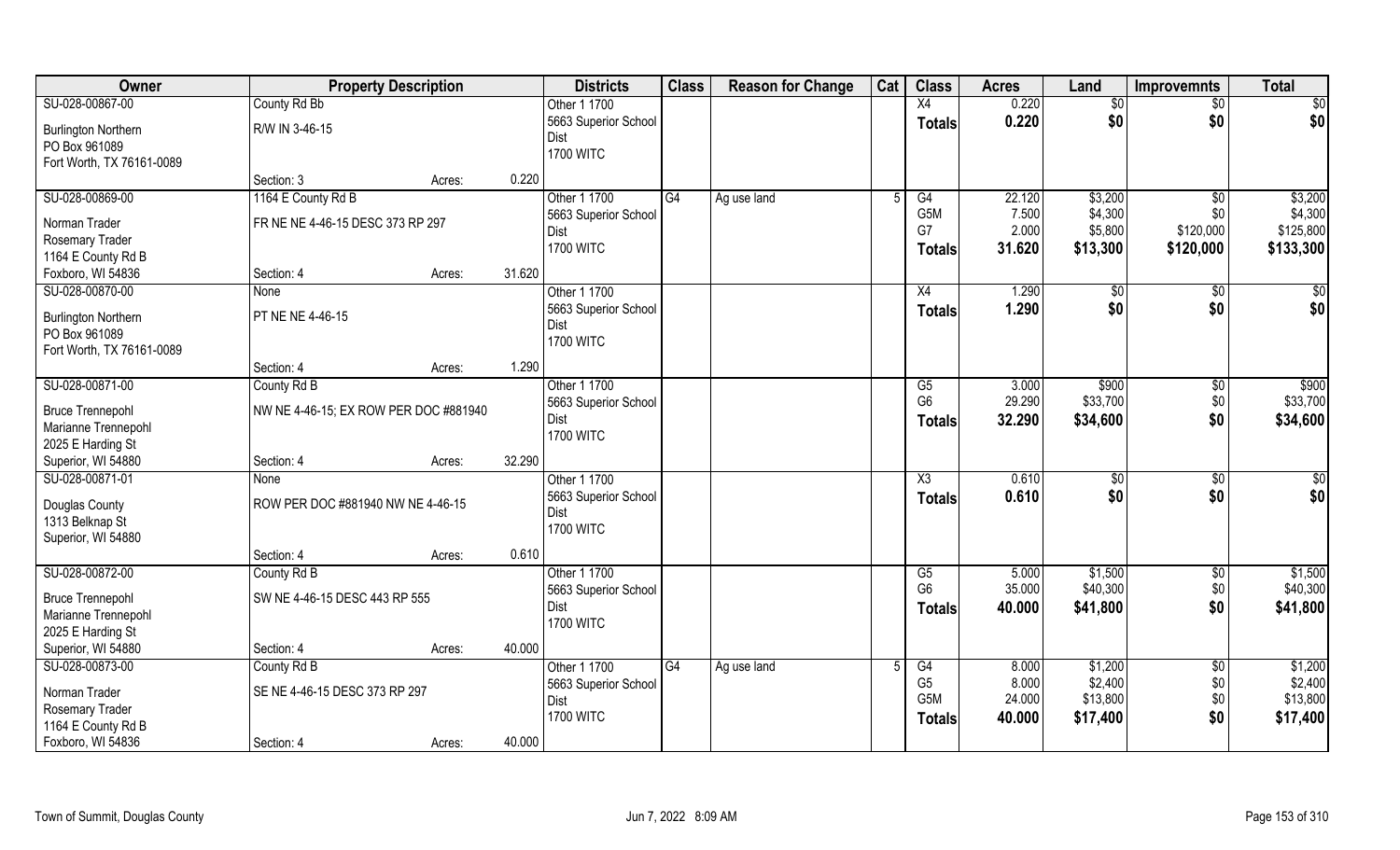| Owner              | <b>Property Description</b>                    |        | <b>Districts</b>     | <b>Class</b>    | <b>Reason for Change</b> | Cat  | <b>Class</b>           | <b>Acres</b> | Land     | <b>Improvemnts</b> | <b>Total</b> |
|--------------------|------------------------------------------------|--------|----------------------|-----------------|--------------------------|------|------------------------|--------------|----------|--------------------|--------------|
| SU-028-00874-00    | 880 E County Rd B                              |        | Other 1 1700         | $\overline{G1}$ | Shift to undeveloped     |      | G5                     | 3.000        | \$800    | $\overline{50}$    | \$800        |
| Scott A. Thul      | NE NW 4-46-15                                  |        | 5663 Superior School | G <sub>1</sub>  | Cottage Razed            | $-2$ | G <sub>6</sub>         | 29.510       | \$28,000 | \$0                | \$28,000     |
| Carol M. Thul      |                                                |        | Dist                 | G <sub>5</sub>  | Revalue                  | $-5$ | <b>Totals</b>          | 32.510       | \$28,800 | \$0                | \$28,800     |
| 1915 Wyoming Ave   |                                                |        | <b>1700 WITC</b>     | G <sub>5</sub>  | Shift from residential   |      |                        |              |          |                    |              |
| Superior, WI 54880 | Section: 4<br>Acres:                           | 32.510 |                      |                 |                          |      |                        |              |          |                    |              |
| SU-028-00875-00    | County Rd B                                    |        | Other 1 1700         | G4              | Ag use land              | 5    | G4                     | 11.000       | \$1,600  | $\overline{50}$    | \$1,600      |
|                    |                                                |        | 5663 Superior School |                 |                          |      | G <sub>5</sub>         | 21.500       | \$6,500  | \$0                | \$6,500      |
| Sarah C. Matson    | NW NW 4-46-15                                  |        | Dist                 |                 |                          |      |                        | 32.500       | \$8,100  | \$0                | \$8,100      |
| Matthew J. Haasis  |                                                |        | <b>1700 WITC</b>     |                 |                          |      | <b>Totals</b>          |              |          |                    |              |
| 7378 S Pelkey Rd   |                                                |        |                      |                 |                          |      |                        |              |          |                    |              |
| Foxboro, WI 54836  | Section: 4<br>Acres:                           | 32.500 |                      |                 |                          |      |                        |              |          |                    |              |
| SU-028-00876-00    | 7378 S Pelkey Rd                               |        | Other 1 1700         | G4              | Ag use land              | 5    | G1                     | 4.000        | \$11,500 | \$208,800          | \$220,300    |
| Sarah C. Matson    | SW NW, EX PARCEL 2 OF TPP #8394-00-01-4.01     |        | 5663 Superior School |                 |                          |      | G <sub>4</sub>         | 20.000       | \$1,100  | \$0                | \$1,100      |
| Matthew J. Haasis  | 4-46-15                                        |        | Dist                 |                 |                          |      | G <sub>5</sub>         | 3.000        | \$900    | \$0                | \$900        |
|                    |                                                |        | <b>1700 WITC</b>     |                 |                          |      | G5M                    | 12.730       | \$6,500  | \$0                | \$6,500      |
| 7378 S Pelkey Rd   | Section: 4                                     | 39.730 |                      |                 |                          |      | <b>Totals</b>          | 39.730       | \$20,000 | \$208,800          | \$228,800    |
| Foxboro, WI 54836  | Acres:                                         |        |                      | $\overline{G6}$ |                          |      |                        |              |          |                    |              |
| SU-028-00877-00    | Pelky Rd                                       |        | Other 1 1700         |                 | Revalue                  | -5   | $\overline{G6}$        | 40.000       | \$28,000 | \$0                | \$28,000     |
| Scott A. Thul      | SE NW 4-46-15                                  |        | 5663 Superior School |                 |                          |      | <b>Totals</b>          | 40.000       | \$28,000 | \$0                | \$28,000     |
| Carol M. Thul      |                                                |        | Dist                 |                 |                          |      |                        |              |          |                    |              |
| 1915 Wyoming Ave   |                                                |        | <b>1700 WITC</b>     |                 |                          |      |                        |              |          |                    |              |
| Superior, WI 54880 | Section: 4<br>Acres:                           | 40.000 |                      |                 |                          |      |                        |              |          |                    |              |
| SU-028-00878-00    | Pelky Rd                                       |        | Other 1 1700         | $\overline{G6}$ | Revalue                  | $-5$ | $\overline{\text{G5}}$ | 1.500        | \$500    | \$0                | \$500        |
|                    |                                                |        | 5663 Superior School |                 |                          |      | G <sub>6</sub>         | 38.500       | \$30,800 | \$0                | \$30,800     |
| Scott A. Thul      | NE SW 4-46-15                                  |        | Dist                 |                 |                          |      | Totals                 | 40.000       | \$31,300 | \$0                | \$31,300     |
| Carol M. Thul      |                                                |        | <b>1700 WITC</b>     |                 |                          |      |                        |              |          |                    |              |
| 1915 Wyoming Ave   |                                                |        |                      |                 |                          |      |                        |              |          |                    |              |
| Superior, WI 54880 | Section: 4<br>Acres:                           | 40.000 |                      |                 |                          |      |                        |              |          |                    |              |
| SU-028-00879-00    | Pelky Rd                                       |        | Other 1 1700         |                 |                          |      | G6                     | 28.750       | \$20,100 | \$0                | \$20,100     |
| Jerome D. Oswskey  | PT NW SW 4-46-15 DESC 562 RP 519 EX 304 DP 480 |        | 5663 Superior School |                 |                          |      | <b>Totals</b>          | 28.750       | \$20,100 | \$0                | \$20,100     |
| Barbara J. Oswskey |                                                |        | Dist                 |                 |                          |      |                        |              |          |                    |              |
| 7408 S Pelkey Rd   |                                                |        | <b>1700 WITC</b>     |                 |                          |      |                        |              |          |                    |              |
| Foxboro, WI 54836  | Section: 4<br>Acres:                           | 28.750 |                      |                 |                          |      |                        |              |          |                    |              |
| SU-028-00880-00    | 7408 S Pelkey Rd                               |        | Other 1 1700         |                 |                          |      | G1                     | 2.000        | \$8,800  | \$134,700          | \$143,500    |
|                    |                                                |        | 5663 Superior School |                 |                          |      | G <sub>6</sub>         | 9.250        | \$9,500  | \$0                | \$9,500      |
| Jerome D. Oswskey  | PT NW SW, 4-46-15, COM NW CNR NW SW, TH 36     |        | Dist                 |                 |                          |      | <b>Totals</b>          | 11.250       | \$18,300 | \$134,700          | \$153,000    |
| Barbara J. Oswskey | RODS S'LY, E'LY 50 RODS, TH N'LY 36 RODS, TH   |        | <b>1700 WITC</b>     |                 |                          |      |                        |              |          |                    |              |
| 7408 S Pelkey Rd   | W'LY 50 RODS TO POB.                           |        |                      |                 |                          |      |                        |              |          |                    |              |
| Foxboro, WI 54836  | Section: 4<br>Acres:                           | 11.250 |                      |                 |                          |      |                        |              |          |                    |              |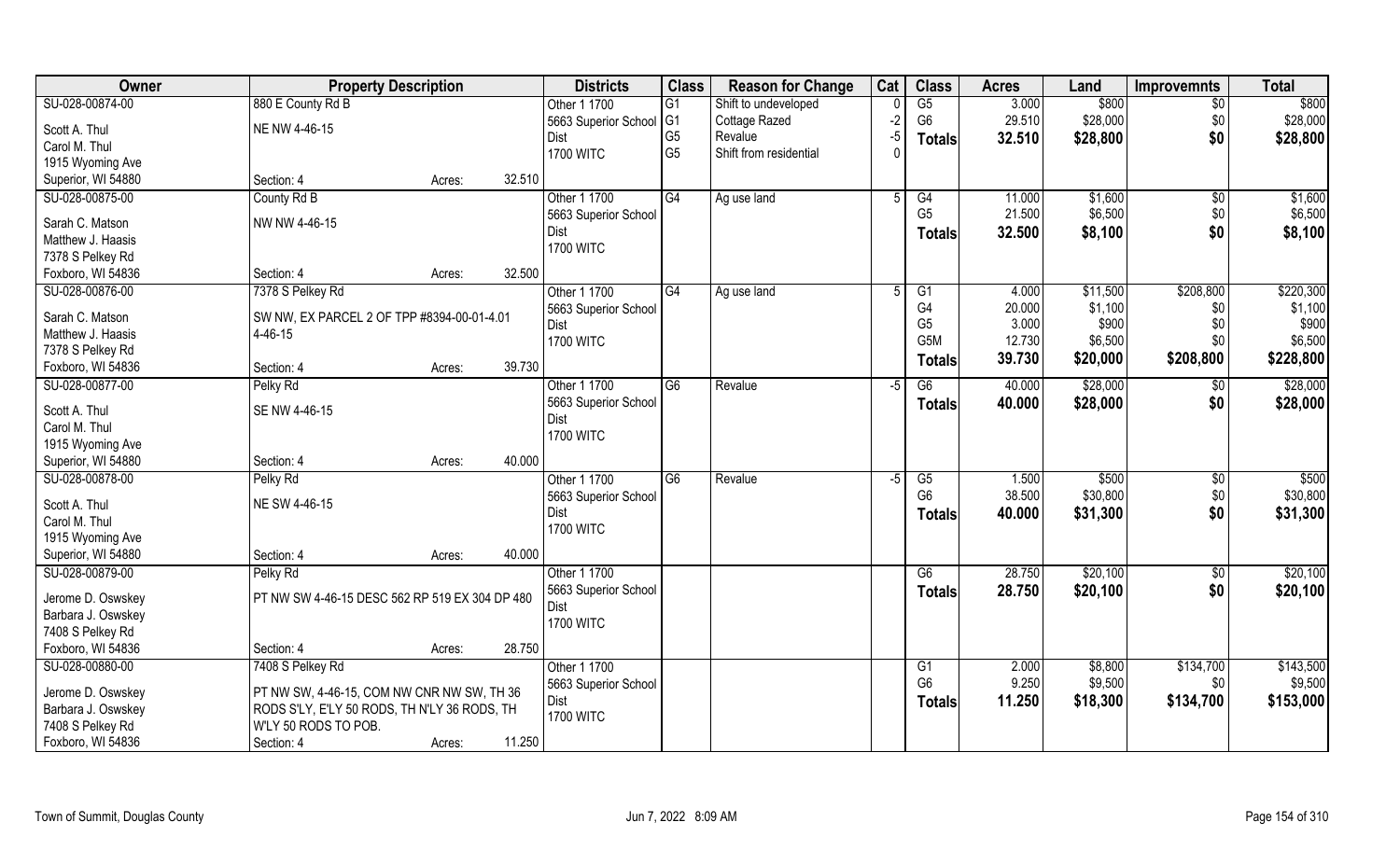| Owner                                     | <b>Property Description</b>   |                  | <b>Districts</b>         | <b>Class</b> | <b>Reason for Change</b> | Cat | <b>Class</b>                     | <b>Acres</b>    | Land               | <b>Improvemnts</b> | <b>Total</b>        |
|-------------------------------------------|-------------------------------|------------------|--------------------------|--------------|--------------------------|-----|----------------------------------|-----------------|--------------------|--------------------|---------------------|
| SU-028-00881-00                           | Pelky Rd                      |                  | Other 1 1700             |              |                          |     | G5                               | 2.000           | \$600              | $\overline{50}$    | \$600               |
| Jerome D. Oswskey                         | SW SW 4-46-15 DESC 562 RP 519 |                  | 5663 Superior School     |              |                          |     | G <sub>6</sub>                   | 38.000          | \$43,700           | \$0                | \$43,700            |
| Barbara J. Oswskey                        |                               |                  | Dist                     |              |                          |     | <b>Totals</b>                    | 40.000          | \$44,300           | \$0                | \$44,300            |
| 7408 S Pelkey Rd                          |                               |                  | <b>1700 WITC</b>         |              |                          |     |                                  |                 |                    |                    |                     |
| Foxboro, WI 54836                         | Section: 4                    | 40.000<br>Acres: |                          |              |                          |     |                                  |                 |                    |                    |                     |
| SU-028-00882-00                           | Patzau Foxboro Rd             |                  | Other 1 1700             |              |                          |     | G6                               | 40.000          | \$46,000           | $\sqrt{$0}$        | \$46,000            |
|                                           |                               |                  | 5663 Superior School     |              |                          |     | <b>Totals</b>                    | 40.000          | \$46,000           | \$0                | \$46,000            |
| Jerome D. Oswskey                         | SE SW 4-46-15 DESC 562 RP 519 |                  | Dist                     |              |                          |     |                                  |                 |                    |                    |                     |
| Barbara J. Oswskey                        |                               |                  | <b>1700 WITC</b>         |              |                          |     |                                  |                 |                    |                    |                     |
| 7408 S Pelkey Rd<br>Foxboro, WI 54836     | Section: 4                    | 40.000           |                          |              |                          |     |                                  |                 |                    |                    |                     |
|                                           |                               | Acres:           | Other 1 1700             |              |                          |     |                                  |                 |                    |                    |                     |
| SU-028-00883-00                           | 7455 S Eklund Rd              |                  |                          | G4           | Ag use land              | 5   | G <sub>1</sub><br>G <sub>4</sub> | 2.000<br>15.000 | \$8,800<br>\$2,200 | \$70,800           | \$79,600<br>\$2,200 |
| Shane L. Grahn                            | NE SE 4-46-15 DESC 479 RP 983 |                  | 5663 Superior School     |              |                          |     | G <sub>5</sub> M                 | 23.000          | \$11,800           | \$0<br>\$0         | \$11,800            |
| Kristine E. Grahn                         |                               |                  | Dist<br><b>1700 WITC</b> |              |                          |     |                                  |                 |                    |                    |                     |
| 7455 S Ekelund Rd                         |                               |                  |                          |              |                          |     | <b>Totals</b>                    | 40.000          | \$22,800           | \$70,800           | \$93,600            |
| Foxboro, WI 54836                         | Section: 4                    | 40.000<br>Acres: |                          |              |                          |     |                                  |                 |                    |                    |                     |
| SU-028-00884-00                           | <b>Ekelund Rd</b>             |                  | Other 1 1700             |              |                          |     | G6                               | 20.000          | \$23,000           | \$0                | \$23,000            |
|                                           | E-1/2 NW SE 4-46-15           |                  | 5663 Superior School     |              |                          |     | <b>Totals</b>                    | 20.000          | \$23,000           | \$0                | \$23,000            |
| Arthur R. Swede et al<br>607 S 66th Ave W |                               |                  | Dist                     |              |                          |     |                                  |                 |                    |                    |                     |
| Duluth, MN 55807                          |                               |                  | <b>1700 WITC</b>         |              |                          |     |                                  |                 |                    |                    |                     |
|                                           | Section: 4                    | 20.000<br>Acres: |                          |              |                          |     |                                  |                 |                    |                    |                     |
| SU-028-00885-00                           | Patzau Foxboro Rd             |                  | Other 1 1700             | G4           | Ag use land              |     | $\overline{G4}$                  | 4.000           | \$600              | $\sqrt[6]{30}$     | \$600               |
|                                           |                               |                  | 5663 Superior School     |              |                          |     | G <sub>5</sub> M                 | 16.000          | \$9,200            | \$0                | \$9,200             |
| Phillip G. Boustead                       | W-1/2 NW SE 4-46-15           |                  | <b>Dist</b>              |              |                          |     |                                  | 20.000          | \$9,800            | \$0                | \$9,800             |
| Georgia Boustead                          |                               |                  | <b>1700 WITC</b>         |              |                          |     | <b>Totals</b>                    |                 |                    |                    |                     |
| 7875 S Foxboro Chaffey Rd                 |                               |                  |                          |              |                          |     |                                  |                 |                    |                    |                     |
| Foxboro, WI 54836                         | Section: 4                    | 20.000<br>Acres: |                          |              |                          |     |                                  |                 |                    |                    |                     |
| SU-028-00886-00                           | Patzau Foxboro Rd             |                  | Other 1 1700             |              |                          |     | G5                               | 5.750           | \$1,800            | $\sqrt{$0}$        | \$1,800             |
| Arthur R. Swede et al                     | E-1/2 SW SE 4-46-15           |                  | 5663 Superior School     |              |                          |     | G <sub>6</sub>                   | 14.250          | \$16,400           | \$0                | \$16,400            |
| 607 S 66th Ave W                          |                               |                  | Dist                     |              |                          |     | <b>Totals</b>                    | 20.000          | \$18,200           | \$0                | \$18,200            |
| Duluth, MN 55807                          |                               |                  | <b>1700 WITC</b>         |              |                          |     |                                  |                 |                    |                    |                     |
|                                           | Section: 4                    | 20.000<br>Acres: |                          |              |                          |     |                                  |                 |                    |                    |                     |
| SU-028-00887-00                           | 1041 E Patzau Foxboro Rd      |                  | Other 1 1700             | G4           | Ag use land              |     | G1                               | 2.000           | \$8,800            | \$1,700            | \$10,500            |
|                                           |                               |                  | 5663 Superior School     |              |                          |     | G <sub>4</sub>                   | 12.750          | \$1,800            | \$0                | \$1,800             |
| Phillip G. Boustead                       | W-1/2 SW SE 4-46-15           |                  | Dist                     |              |                          |     | G <sub>5</sub> M                 | 5.250           | \$2,700            | \$0                | \$2,700             |
| Georgia Boustead                          |                               |                  | <b>1700 WITC</b>         |              |                          |     | <b>Totals</b>                    | 20.000          | \$13,300           | \$1,700            | \$15,000            |
| 7875 S Foxboro Chaffey Rd                 |                               |                  |                          |              |                          |     |                                  |                 |                    |                    |                     |
| Foxboro, WI 54836                         | Section: 4                    | 20.000<br>Acres: |                          |              |                          |     |                                  |                 |                    |                    |                     |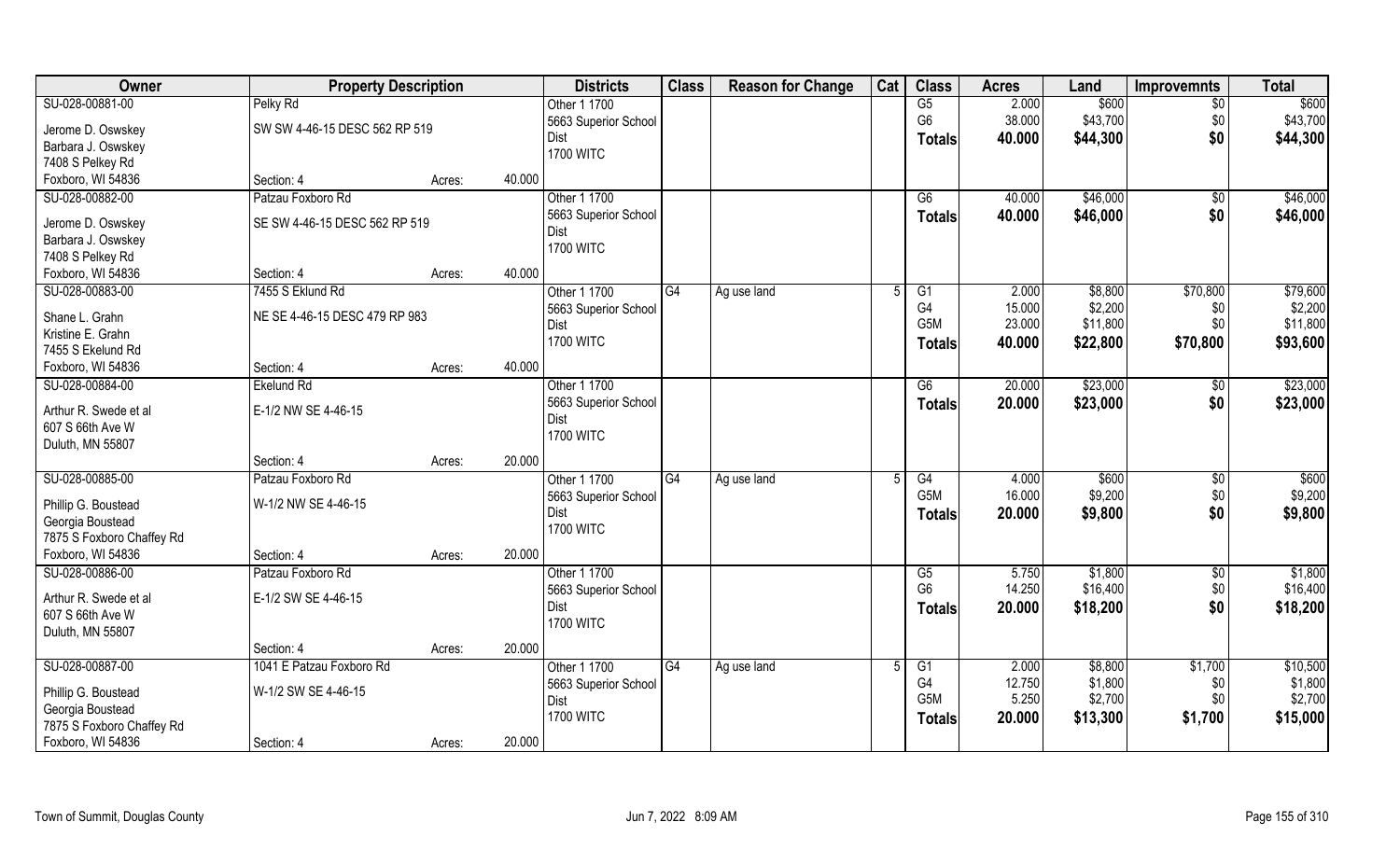| Owner                    | <b>Property Description</b>                       |                  | <b>Districts</b>         | <b>Class</b> | <b>Reason for Change</b> | Cat | <b>Class</b>         | <b>Acres</b>     | Land                | <b>Improvemnts</b>     | <b>Total</b>        |
|--------------------------|---------------------------------------------------|------------------|--------------------------|--------------|--------------------------|-----|----------------------|------------------|---------------------|------------------------|---------------------|
| SU-028-00888-00          | 1163 E Patzau Foxboro Rd                          |                  | Other 1 1700             |              |                          |     | G1                   | 2.000            | \$8,800             | \$91,300               | \$100,100           |
| Scott J. Sexton          | SE SE, 4-46-15, EX CSM #947 VOL 7 PGS 20-1        |                  | 5663 Superior School     |              |                          |     | G <sub>5</sub>       | 23.190           | \$9,600             | \$0                    | \$9,600             |
| Julie H. Sexton          |                                                   |                  | Dist                     |              |                          |     | G <sub>6</sub>       | 8.000            | \$8,200             | \$0\$                  | \$8,200             |
| 1163 E Patzau Foxboro Rd |                                                   |                  | <b>1700 WITC</b>         |              |                          |     | <b>Totals</b>        | 33.190           | \$26,600            | \$91,300               | \$117,900           |
| Foxboro, WI 54836-9634   | Section: 4                                        | 33.190<br>Acres: |                          |              |                          |     |                      |                  |                     |                        |                     |
| SU-028-00888-01          | 7503 S Eklund Rd                                  |                  | Other 1 1700             | G1           | Pole shed                |     | G1                   | 1.500            | \$7,200             | \$152,500              | \$159,700           |
|                          |                                                   |                  | 5663 Superior School     |              |                          |     | G <sub>6</sub>       | 5.310            | \$6,100             | \$0                    | \$6,100             |
| Allen J. Strain          | PT SE SE, LOT 1 & OUTLOT 1 CSM #947 VOL 7 PGS     |                  | Dist                     |              |                          |     | <b>Totals</b>        | 6.810            | \$13,300            | \$152,500              | \$165,800           |
| Nancy M. Strain          | 20-1, 4-46-15. SUBJ TO TOWN RD R/W.               |                  | <b>1700 WITC</b>         |              |                          |     |                      |                  |                     |                        |                     |
| 7503 S Eklund Rd         |                                                   |                  |                          |              |                          |     |                      |                  |                     |                        |                     |
| Foxboro, WI 54836        | Section: 4                                        | 6.810<br>Acres:  |                          |              |                          |     |                      |                  |                     |                        |                     |
| SU-028-00889-00          | 678 E County Rd B                                 |                  | Other 1 1700             | G4           | Ag use land              | 5   | G1                   | 2.000            | \$8,800             | \$130,400              | \$139,200           |
| Jean M. Roberts          | FR NE NE 5-46-15                                  |                  | 5663 Superior School     |              |                          |     | G <sub>4</sub>       | 29.140           | \$4,200             | \$0                    | \$4,200             |
| 678 E County Rd B        |                                                   |                  | Dist                     |              |                          |     | <b>Totals</b>        | 31.140           | \$13,000            | \$130,400              | \$143,400           |
| Foxboro, WI 54836        |                                                   |                  | <b>1700 WITC</b>         |              |                          |     |                      |                  |                     |                        |                     |
|                          | Section: 5                                        | 31.140<br>Acres: |                          |              |                          |     |                      |                  |                     |                        |                     |
| SU-028-00890-00          | County Rd B                                       |                  | Other 1 1700             |              |                          |     | G4                   | 1.720            | \$200               | \$0                    | \$200               |
|                          |                                                   |                  | 5663 Superior School     |              |                          |     |                      | 1.720            | \$200               | \$0                    | \$200               |
| Jean M. Roberts          | PT NW NE 5-46-15, COMM NE COR NW NE, TH           |                  | Dist                     |              |                          |     | <b>Totals</b>        |                  |                     |                        |                     |
| 678 E Cty Rd B           | W-204', TH SE'LY 766' TO EAST LINE TO PT WHICH IS |                  | <b>1700 WITC</b>         |              |                          |     |                      |                  |                     |                        |                     |
| Foxboro, WI 54836        | 736' S OF NE COR, TH N-736' TO POB.               |                  |                          |              |                          |     |                      |                  |                     |                        |                     |
|                          | Section: 5                                        | 1.720<br>Acres:  |                          |              |                          |     |                      |                  |                     |                        |                     |
| SU-028-00891-00          | 658 E County Rd B                                 |                  | Other 1 1700             |              |                          |     | G1                   | 2.000            | \$8,800             | \$83,500               | \$92,300            |
| Richard W. Benson        | FR'L NW NE 5-46-15, EX PT DESC AS: COMM NE COR    |                  | 5663 Superior School     |              |                          |     | G <sub>5</sub>       | 27.420           | \$11,700            | \$0                    | \$11,700            |
| 658 E County Rd B        | NW NE, TH W-204', TH SE'LY 766' TO EAST LINE TO   |                  | <b>Dist</b>              |              |                          |     | <b>Totals</b>        | 29.420           | \$20,500            | \$83,500               | \$104,000           |
|                          | PT WHICH IS 736' S OF NE COR, TH N-736' TO POB.   |                  | <b>1700 WITC</b>         |              |                          |     |                      |                  |                     |                        |                     |
| Foxboro, WI 54836        | Section: 5                                        | 29.420           |                          |              |                          |     |                      |                  |                     |                        |                     |
|                          |                                                   | Acres:           |                          |              |                          |     |                      |                  |                     |                        |                     |
| SU-028-00892-00          | County Rd B                                       |                  | Other 1 1700             |              |                          |     | G5<br>G <sub>6</sub> | 15.500<br>24.500 | \$7,900<br>\$28,200 | $\overline{50}$<br>\$0 | \$7,900<br>\$28,200 |
| Richard W. Benson        | SW NE 5-46-15                                     |                  | 5663 Superior School     |              |                          |     |                      |                  |                     |                        |                     |
| 658 E County Rd B        |                                                   |                  | Dist<br><b>1700 WITC</b> |              |                          |     | <b>Totals</b>        | 40.000           | \$36,100            | \$0                    | \$36,100            |
| Foxboro, WI 54836        |                                                   |                  |                          |              |                          |     |                      |                  |                     |                        |                     |
|                          | Section: 5                                        | 40.000<br>Acres: |                          |              |                          |     |                      |                  |                     |                        |                     |
| SU-028-00893-00          | None                                              |                  | Other 1 1700             |              |                          |     | G4                   | 39.670           | \$2,100             | $\sqrt{6}$             | \$2,100             |
|                          |                                                   |                  | 5663 Superior School     |              |                          |     | <b>Totals</b>        | 39.670           | \$2,100             | \$0                    | \$2,100             |
| Jean M. Roberts          | SE NE, EX PARCEL 1 OF TPP #8394-00-01-4.01        |                  | Dist                     |              |                          |     |                      |                  |                     |                        |                     |
| 678 E Cty Rd B           | $5 - 46 - 15$                                     |                  | <b>1700 WITC</b>         |              |                          |     |                      |                  |                     |                        |                     |
| Foxboro, WI 54836        |                                                   |                  |                          |              |                          |     |                      |                  |                     |                        |                     |
|                          | Section: 5                                        | 39.670<br>Acres: |                          |              |                          |     |                      |                  |                     |                        |                     |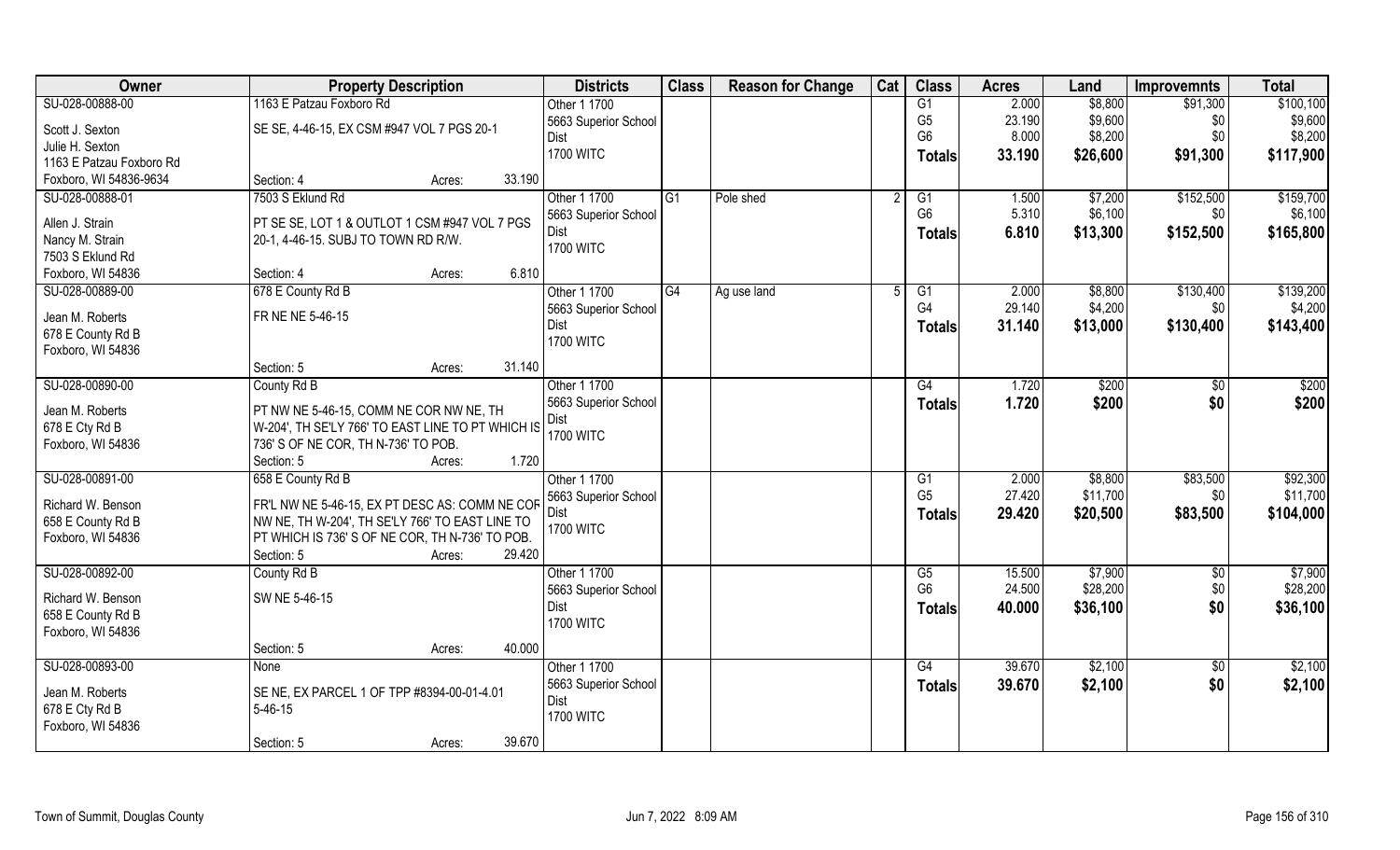| Owner                   | <b>Property Description</b>      |        | <b>Districts</b>     | <b>Class</b> | <b>Reason for Change</b> | Cat | <b>Class</b>    | <b>Acres</b> | Land     | <b>Improvemnts</b> | <b>Total</b> |
|-------------------------|----------------------------------|--------|----------------------|--------------|--------------------------|-----|-----------------|--------------|----------|--------------------|--------------|
| SU-028-00894-00         | 524 E County Rd B                |        | Other 1 1700         |              |                          |     | G1              | 2.000        | \$8,800  | \$154,500          | \$163,300    |
| Thomas Williams         | NE NW 5-46-15                    |        | 5663 Superior School |              |                          |     | G <sub>5</sub>  | 28.810       | \$13,100 | \$0                | \$13,100     |
| 524 E County Rd B       |                                  |        | Dist                 |              |                          |     | <b>Totals</b>   | 30.810       | \$21,900 | \$154,500          | \$176,400    |
| Foxboro, WI 54836       |                                  |        | <b>1700 WITC</b>     |              |                          |     |                 |              |          |                    |              |
|                         | Section: 5                       | Acres: | 30.810               |              |                          |     |                 |              |          |                    |              |
| SU-028-00895-00         | County Rd B                      |        | Other 1 1700         |              |                          |     | G5              | 18.000       | \$5,400  | $\overline{50}$    | \$5,400      |
| Leonard P. Olson        | NW NW 5-46-15                    |        | 5663 Superior School |              |                          |     | G <sub>6</sub>  | 12.570       | \$14,500 | \$0                | \$14,500     |
| 410 E Patzau Foxboro Rd |                                  |        | Dist                 |              |                          |     | <b>Totals</b>   | 30.570       | \$19,900 | \$0                | \$19,900     |
| Foxboro, WI 54836       |                                  |        | <b>1700 WITC</b>     |              |                          |     |                 |              |          |                    |              |
|                         | Section: 5                       | Acres: | 30.570               |              |                          |     |                 |              |          |                    |              |
| SU-028-00896-00         | North Rd                         |        | Other 1 1700         |              |                          |     | G5              | 38.000       | \$11,400 | $\sqrt[6]{3}$      | \$11,400     |
| Leonard P. Olson        | SW NW 5-46-15                    |        | 5663 Superior School |              |                          |     | G <sub>6</sub>  | 2.000        | \$2,300  | \$0                | \$2,300      |
| 410 E Patzau Foxboro Rd |                                  |        | Dist                 |              |                          |     | <b>Totals</b>   | 40.000       | \$13,700 | \$0                | \$13,700     |
| Foxboro, WI 54836       |                                  |        | <b>1700 WITC</b>     |              |                          |     |                 |              |          |                    |              |
|                         | Section: 5                       | Acres: | 40.000               |              |                          |     |                 |              |          |                    |              |
| SU-028-00897-00         | North Rd                         |        | Other 1 1700         |              |                          |     | G5              | 33.500       | \$10,900 | \$0                | \$10,900     |
| <b>Thomas Williams</b>  | SE NW 5-46-15                    |        | 5663 Superior School |              |                          |     | G <sub>6</sub>  | 6.500        | \$7,500  | \$0                | \$7,500      |
| 524 E County Rd B       |                                  |        | Dist                 |              |                          |     | <b>Totals</b>   | 40.000       | \$18,400 | \$0                | \$18,400     |
| Foxboro, WI 54836       |                                  |        | <b>1700 WITC</b>     |              |                          |     |                 |              |          |                    |              |
|                         | Section: 5                       | Acres: | 40.000               |              |                          |     |                 |              |          |                    |              |
| SU-028-00898-00         | North Rd                         |        | Other 1 1700         |              |                          |     | $\overline{G6}$ | 39.000       | \$27,300 | $\sqrt[6]{30}$     | \$27,300     |
| Gerald C. Zimski        | NE SW 5-46-15 EX 141 DP 482      |        | 5663 Superior School |              |                          |     | <b>Totals</b>   | 39.000       | \$27,300 | \$0                | \$27,300     |
| 411 E Patzau Foxboro Rd |                                  |        | Dist                 |              |                          |     |                 |              |          |                    |              |
| Foxboro, WI 54836       |                                  |        | <b>1700 WITC</b>     |              |                          |     |                 |              |          |                    |              |
|                         | Section: 5                       | Acres: | 39.000               |              |                          |     |                 |              |          |                    |              |
| SU-028-00899-00         | North Rd                         |        | Other 1 1700         |              |                          |     | G6              | 1.000        | \$1,200  | \$0                | \$1,200      |
| Thomas Williams         | PT NE SW 5-46-15 DESC 269 DP 355 |        | 5663 Superior School |              |                          |     | <b>Totals</b>   | 1.000        | \$1,200  | \$0                | \$1,200      |
| 524 E County Rd B       |                                  |        | Dist                 |              |                          |     |                 |              |          |                    |              |
| Foxboro, WI 54836       |                                  |        | <b>1700 WITC</b>     |              |                          |     |                 |              |          |                    |              |
|                         | Section: 5                       | Acres: | 1.000                |              |                          |     |                 |              |          |                    |              |
| SU-028-00900-00         | North Rd                         |        | Other 1 1700         |              |                          |     | G5              | 2.250        | \$700    | $\sqrt{$0}$        | \$700        |
| Gerald C. Zimski        | NW SW 5-46-15                    |        | 5663 Superior School |              |                          |     | G <sub>6</sub>  | 37.750       | \$26,400 | \$0                | \$26,400     |
| 411 E Patzau Foxboro Rd |                                  |        | Dist                 |              |                          |     | <b>Totals</b>   | 40.000       | \$27,100 | \$0                | \$27,100     |
| Foxboro, WI 54836       |                                  |        | <b>1700 WITC</b>     |              |                          |     |                 |              |          |                    |              |
|                         | Section: 5                       | Acres: | 40.000               |              |                          |     |                 |              |          |                    |              |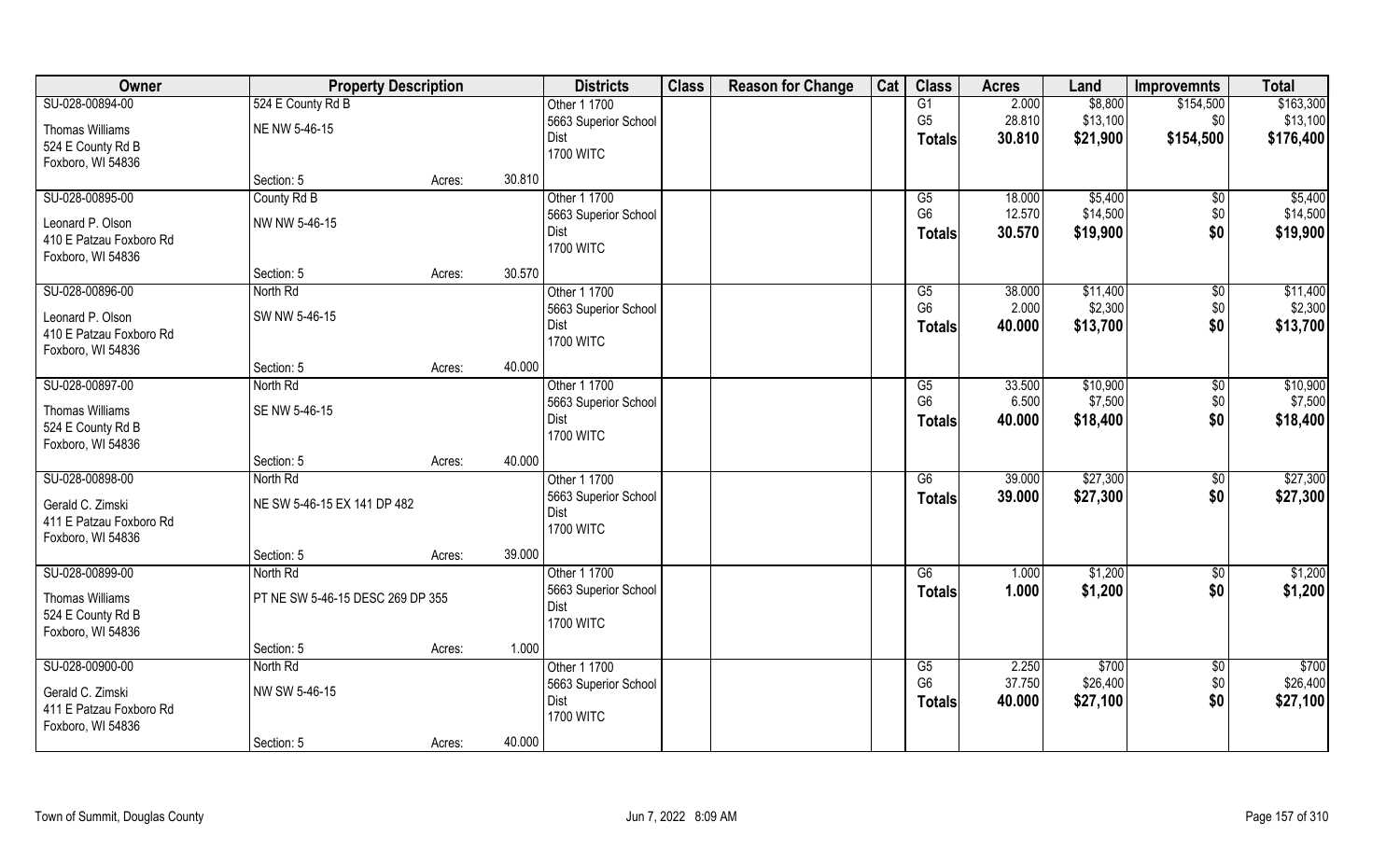| Owner                              | <b>Property Description</b>                  |        |        | <b>Districts</b>     | <b>Class</b> | <b>Reason for Change</b> | Cat | <b>Class</b>   | <b>Acres</b> | Land     | <b>Improvemnts</b>  | <b>Total</b> |
|------------------------------------|----------------------------------------------|--------|--------|----------------------|--------------|--------------------------|-----|----------------|--------------|----------|---------------------|--------------|
| SU-028-00901-00                    | 465 E Patzau Foxboro Rd                      |        |        | Other 1 1700         | G4           | Ag use land              |     | G1             | 2.000        | \$8,800  | \$186,300           | \$195,100    |
| Donovan R. Berger                  | PT SW SW 5-46-15 DESC 527 RP 523             |        |        | 5663 Superior School |              |                          |     | G4             | 6.000        | \$900    | \$0                 | \$900        |
| Jacalyn Berger                     |                                              |        |        | Dist                 |              |                          |     | G <sub>6</sub> | 23.000       | \$23,600 | \$0                 | \$23,600     |
| 465 E Patzau Foxboro Rd            |                                              |        |        | <b>1700 WITC</b>     |              |                          |     | <b>Totals</b>  | 31.000       | \$33,300 | \$186,300           | \$219,600    |
| Foxboro, WI 54836                  | Section: 5                                   | Acres: | 31.000 |                      |              |                          |     |                |              |          |                     |              |
| SU-028-00901-01                    | 411 E Patzau Foxboro Rd                      |        |        | Other 1 1700         |              |                          |     | G1             | 2.000        | \$8,800  | \$175,300           | \$184,100    |
|                                    |                                              |        |        | 5663 Superior School |              |                          |     | G <sub>6</sub> | 7.000        | \$4,900  | \$0                 | \$4,900      |
| Gerald C. Zimski                   | PT SW SW, PCL IN SW COR 400' X 1000' 5-46-15 |        |        | Dist                 |              |                          |     | <b>Totals</b>  | 9.000        | \$13,700 | \$175,300           | \$189,000    |
| 411 E Patzau Foxboro Rd            | DESC 365 RP 318 CORR #723462                 |        |        | <b>1700 WITC</b>     |              |                          |     |                |              |          |                     |              |
| Foxboro, WI 54836                  |                                              |        |        |                      |              |                          |     |                |              |          |                     |              |
|                                    | Section: 5                                   | Acres: | 9.000  |                      |              |                          |     |                |              |          |                     |              |
| SU-028-00902-00                    | Patzau Foxboro Rd                            |        |        | Other 1 1700         |              |                          |     | G5             | 40.000       | \$17,400 | \$0                 | \$17,400     |
| Leonard P. Olson                   | SE SW 5-46-15                                |        |        | 5663 Superior School |              |                          |     | <b>Totals</b>  | 40.000       | \$17,400 | \$0                 | \$17,400     |
| 410 E Patzau Foxboro Rd            |                                              |        |        | Dist                 |              |                          |     |                |              |          |                     |              |
| Foxboro, WI 54836                  |                                              |        |        | <b>1700 WITC</b>     |              |                          |     |                |              |          |                     |              |
|                                    | Section: 5                                   | Acres: | 40.000 |                      |              |                          |     |                |              |          |                     |              |
| SU-028-00903-00                    | Pelky Rd                                     |        |        | Other 1 1700         |              |                          |     | G5             | 10.000       | \$4,200  | \$0                 | \$4,200      |
|                                    |                                              |        |        | 5663 Superior School |              |                          |     | G <sub>6</sub> | 30.000       | \$34,500 | \$0                 | \$34,500     |
| Catherine L. Rogge                 | NE SE 5-46-15 DESC 451 RP 789                |        |        | Dist                 |              |                          |     | <b>Totals</b>  | 40.000       | \$38,700 | \$0                 | \$38,700     |
| 2406 Willard                       |                                              |        |        | <b>1700 WITC</b>     |              |                          |     |                |              |          |                     |              |
| Madison, WI 53704                  |                                              |        |        |                      |              |                          |     |                |              |          |                     |              |
|                                    | Section: 5                                   | Acres: | 40.000 |                      |              |                          |     |                |              |          |                     |              |
| SU-028-00904-00                    | Pelky Rd                                     |        |        | Other 1 1700         |              |                          |     | G5             | 22.000       | \$9,900  | $\sqrt[6]{3}$       | \$9,900      |
| Catherine L. Rogge                 | NW SE 5-46-15 DESC 401 RP 979                |        |        | 5663 Superior School |              |                          |     | G <sub>6</sub> | 18.000       | \$20,700 | \$0                 | \$20,700     |
| 2406 Willard                       |                                              |        |        | Dist                 |              |                          |     | <b>Totals</b>  | 40.000       | \$30,600 | \$0                 | \$30,600     |
| Madison, WI 53704                  |                                              |        |        | <b>1700 WITC</b>     |              |                          |     |                |              |          |                     |              |
|                                    | Section: 5                                   | Acres: | 40.000 |                      |              |                          |     |                |              |          |                     |              |
| SU-028-00905-00                    | Patzau Rd                                    |        |        | Other 1 1700         |              |                          |     | G5             | 40.000       | \$15,900 | $\overline{50}$     | \$15,900     |
|                                    | SW SE 5-46-15 DESC 401 RP 979                |        |        | 5663 Superior School |              |                          |     | <b>Totals</b>  | 40.000       | \$15,900 | \$0                 | \$15,900     |
| Catherine L. Rogge<br>2406 Willard |                                              |        |        | Dist                 |              |                          |     |                |              |          |                     |              |
| Madison, WI 53704                  |                                              |        |        | <b>1700 WITC</b>     |              |                          |     |                |              |          |                     |              |
|                                    | Section: 5                                   |        | 40.000 |                      |              |                          |     |                |              |          |                     |              |
| SU-028-00906-00                    | Patzau Rd                                    | Acres: |        | Other 1 1700         |              |                          |     | G5             | 18.000       | \$5,400  |                     | \$5,400      |
|                                    |                                              |        |        | 5663 Superior School |              |                          |     | G <sub>6</sub> | 22.000       | \$25,300 | $\sqrt[6]{}$<br>\$0 | \$25,300     |
| Catherine L. Rogge                 | SE SE 5-46-15 DESC 401 RP 975                |        |        | Dist                 |              |                          |     |                |              |          |                     |              |
| 2406 Willard                       |                                              |        |        | <b>1700 WITC</b>     |              |                          |     | <b>Totals</b>  | 40.000       | \$30,700 | \$0                 | \$30,700     |
| Madison, WI 53704                  |                                              |        |        |                      |              |                          |     |                |              |          |                     |              |
|                                    | Section: 5                                   | Acres: | 40.000 |                      |              |                          |     |                |              |          |                     |              |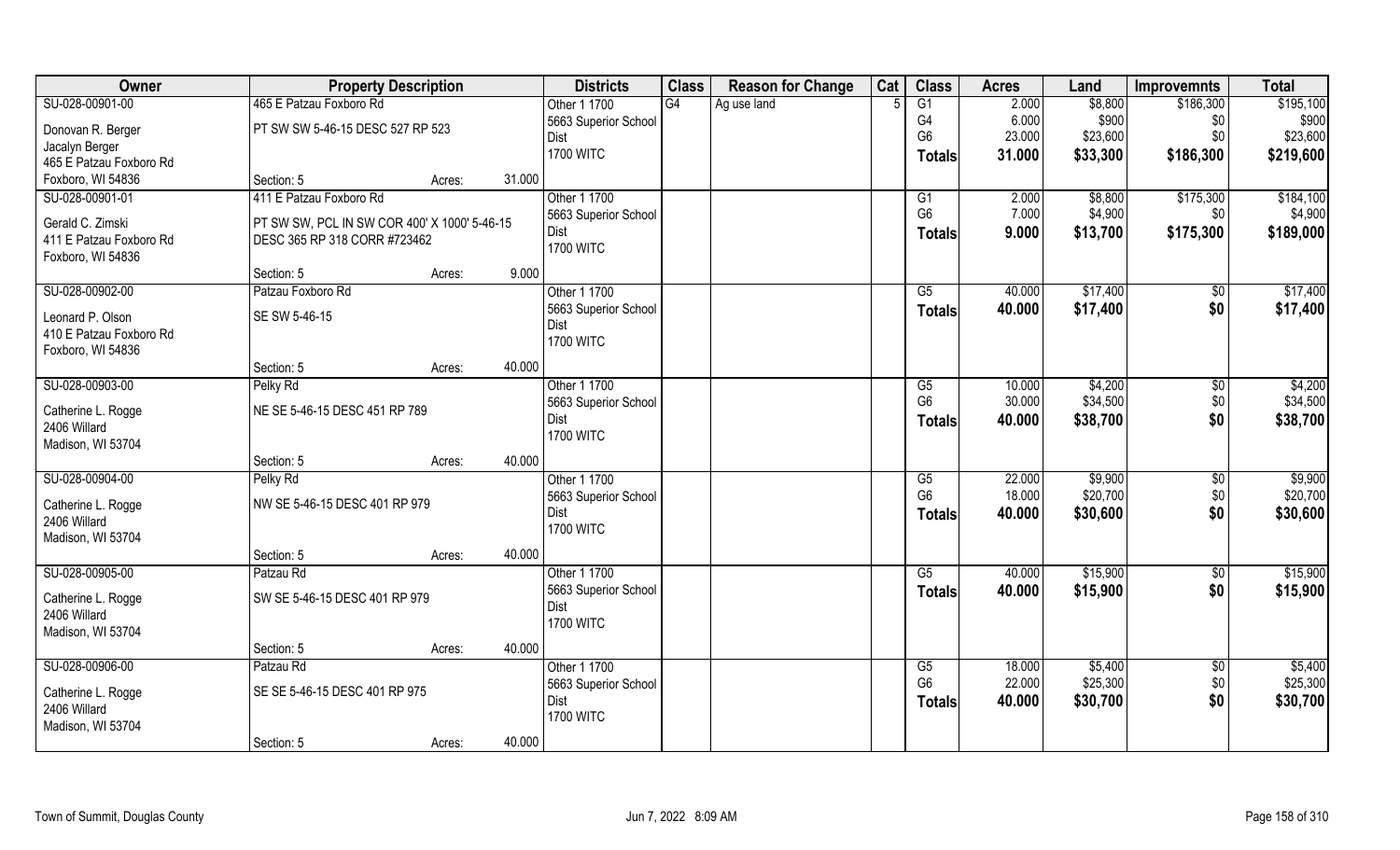| Owner                                  | <b>Property Description</b>                      | <b>Districts</b>     | <b>Class</b> | <b>Reason for Change</b> | Cat | <b>Class</b>     | <b>Acres</b> | Land     | <b>Improvemnts</b> | <b>Total</b> |
|----------------------------------------|--------------------------------------------------|----------------------|--------------|--------------------------|-----|------------------|--------------|----------|--------------------|--------------|
| SU-028-00907-00                        | 7261 S North Rd                                  | Other 1 1700         |              |                          |     | G1               | 2.000        | \$8,800  | \$6,300            | \$15,100     |
| Michael R. Inglimo                     | PT GOV'T LOT 1 6-46-15, E-1/2 LYG S & E OF HWY;  | 5663 Superior School |              |                          |     | G <sub>5</sub>   | 9.000        | \$2,700  | \$0                | \$2,700      |
| 7261 S North Rd                        | DESC 416 RP 837                                  | Dist                 |              |                          |     | G <sub>6</sub>   | 1.920        | \$2,000  | \$0                | \$2,000      |
| Foxboro, WI 54836                      |                                                  | <b>1700 WITC</b>     |              |                          |     | <b>Totals</b>    | 12.920       | \$13,500 | \$6,300            | \$19,800     |
|                                        | 12.920<br>Section: 6<br>Acres:                   |                      |              |                          |     |                  |              |          |                    |              |
| SU-028-00907-01                        | County Rd B                                      | Other 1 1700         |              |                          |     | $\overline{G5}$  | 5.000        | \$1,500  | $\overline{50}$    | \$1,500      |
|                                        |                                                  | 5663 Superior School |              |                          |     | G <sub>6</sub>   | 2.000        | \$2,300  | \$0                | \$2,300      |
| Trina Walbridge                        | PT GOV'T LOT 1, LYG S & E OF HWY B 6-46-15, DESC | Dist                 |              |                          |     | <b>Totals</b>    | 7.000        | \$3,800  | \$0                | \$3,800      |
| 302 E County Rd B                      | 467 RP 452                                       | <b>1700 WITC</b>     |              |                          |     |                  |              |          |                    |              |
| Foxboro, WI 54836                      | 7.000<br>Section: 6<br>Acres:                    |                      |              |                          |     |                  |              |          |                    |              |
| SU-028-00908-00                        | County Rd B                                      | Other 1 1700         | G4           | Ag use land              | .5  | G4               | 8.000        | \$1,200  | \$0                | \$1,200      |
|                                        |                                                  | 5663 Superior School |              |                          |     |                  | 8.000        | \$1,200  | \$0                |              |
| Alvin G. Brand et al                   | PT GOV'T LOT 1, NW OF RR 6-46-15                 | Dist                 |              |                          |     | <b>Totals</b>    |              |          |                    | \$1,200      |
| 7176 S County Rd B                     |                                                  | <b>1700 WITC</b>     |              |                          |     |                  |              |          |                    |              |
| Foxboro, WI 54836                      |                                                  |                      |              |                          |     |                  |              |          |                    |              |
|                                        | 8.000<br>Section: 6<br>Acres:                    |                      |              |                          |     |                  |              |          |                    |              |
| SU-028-00909-00                        | 7295 S Nindorf Rd                                | Other 1 1700         | G4           | Ag use land              |     | G4               | 42.240       | \$6,100  | $\sqrt[6]{3}$      | \$6,100      |
| Ronald D. Pete et al                   | PT GOV'T LOT 2, N OF RR 6-46-15                  | 5663 Superior School |              |                          |     | <b>Totals</b>    | 42.240       | \$6,100  | \$0                | \$6,100      |
| 6928 S Tuff Rd                         |                                                  | Dist                 |              |                          |     |                  |              |          |                    |              |
| Superior, WI 54880                     |                                                  | <b>1700 WITC</b>     |              |                          |     |                  |              |          |                    |              |
|                                        | 42.240<br>Section: 6<br>Acres:                   |                      |              |                          |     |                  |              |          |                    |              |
| SU-028-00910-00                        | 302 E County Rd B                                | Other 1 1700         | G4           | Ag use land              |     | G1               | 2.000        | \$8,800  | \$127,800          | \$136,600    |
|                                        |                                                  | 5663 Superior School |              |                          |     | G4               | 18.000       | \$2,600  | \$0                | \$2,600      |
| Trina Walbridge                        | PT GOV'T LOT 3, S & E OF RR 6-46-15 DESC 534 RP  | Dist                 |              |                          |     | <b>Totals</b>    | 20.000       | \$11,400 | \$127,800          | \$139,200    |
| 302 E County Rd B<br>Foxboro, WI 54836 | 114                                              | <b>1700 WITC</b>     |              |                          |     |                  |              |          |                    |              |
|                                        | 20.000<br>Section: 6<br>Acres:                   |                      |              |                          |     |                  |              |          |                    |              |
| SU-028-00911-00                        | County Rd B                                      | Other 1 1700         |              |                          |     | G5               | 1.330        | \$400    | \$0                | \$400        |
|                                        |                                                  | 5663 Superior School |              |                          |     |                  | 1.330        | \$400    | \$0                | \$400        |
| Margaret L. Toms                       | PT GOV'T LOT 3 6-46-15, DESC 310 DP 10, #740518  | Dist                 |              |                          |     | <b>Totals</b>    |              |          |                    |              |
| 280 E County Rd B                      |                                                  | <b>1700 WITC</b>     |              |                          |     |                  |              |          |                    |              |
| Foxboro, WI 54836                      |                                                  |                      |              |                          |     |                  |              |          |                    |              |
|                                        | 1.330<br>Section: 6<br>Acres:                    |                      |              |                          |     |                  |              |          |                    |              |
| SU-028-00912-00                        | 7377 S Nindorf Rd                                | Other 1 1700         | G4           | Ag use land              |     | G1               | 2.000        | \$8,800  | \$67,500           | \$76,300     |
| Alvin G. Brand                         | PT GOV'T LOT 3, 6-46-15, LYG N OF RR R/W, EX 1/2 | 5663 Superior School |              |                          |     | G4               | 23.950       | \$3,500  | \$0                | \$3,500      |
| Dolores J. Brand                       | AC AS DESC'D 98/131                              | Dist                 |              |                          |     | G <sub>5</sub> M | 3.000        | \$1,600  | \$0                | \$1,600      |
| 7176 S County Rd B                     |                                                  | <b>1700 WITC</b>     |              |                          |     | <b>Totals</b>    | 28.950       | \$13,900 | \$67,500           | \$81,400     |
| Foxboro, WI 54836                      | 28.950<br>Section: 6<br>Acres:                   |                      |              |                          |     |                  |              |          |                    |              |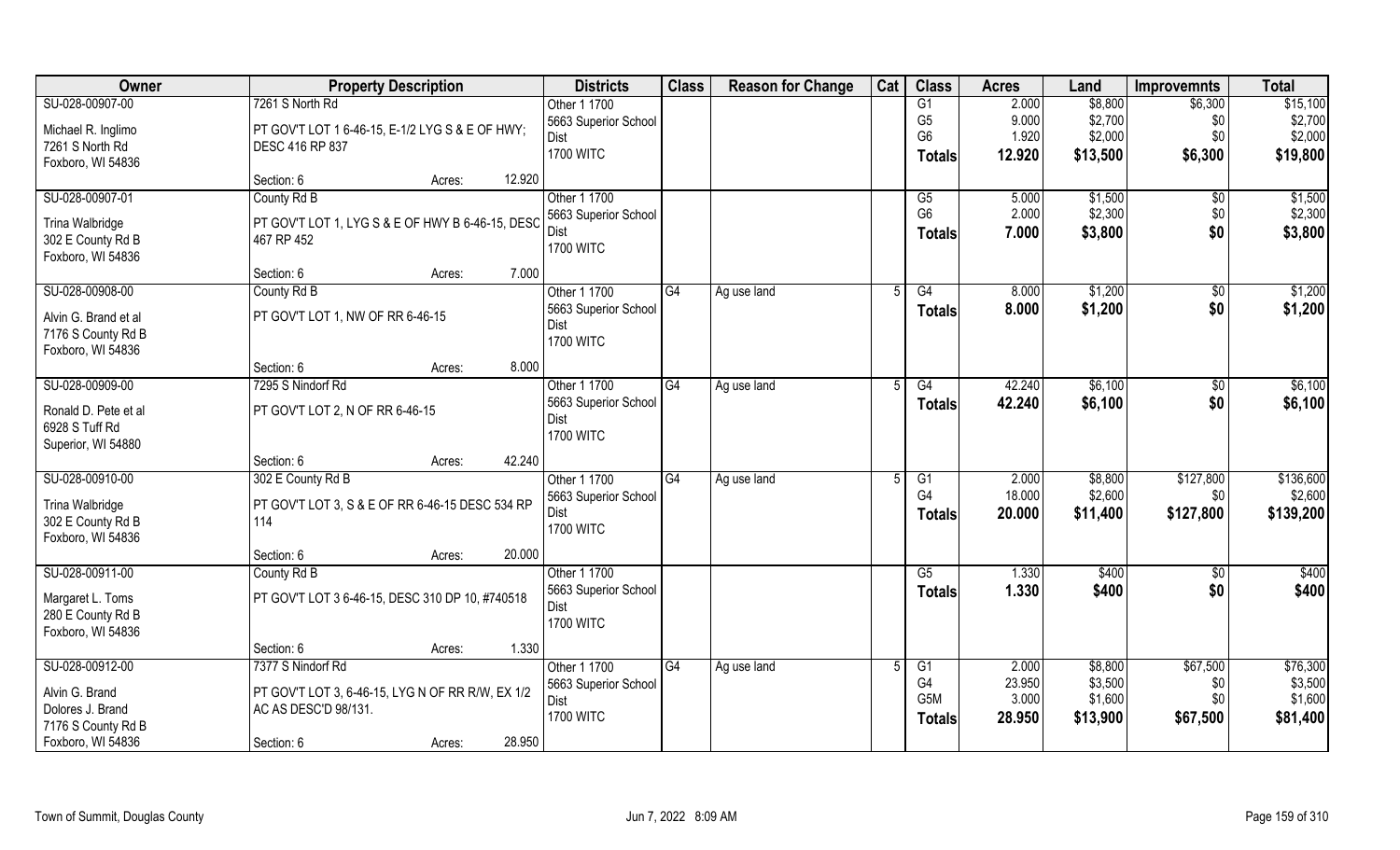| Owner                                 | <b>Property Description</b>                                         |        |        | <b>Districts</b>     | <b>Class</b> | <b>Reason for Change</b> | Cat | <b>Class</b>   | <b>Acres</b> | Land            | <b>Improvemnts</b> | <b>Total</b> |
|---------------------------------------|---------------------------------------------------------------------|--------|--------|----------------------|--------------|--------------------------|-----|----------------|--------------|-----------------|--------------------|--------------|
| SU-028-00913-00                       | Nindorf Rd                                                          |        |        | Other 1 1700         |              |                          |     | X4             | 0.290        | $\overline{50}$ | \$0                | $\sqrt{50}$  |
| St Michael Catholic Church            | PT GOV'T LOT 3 6-46-15, DESC 98 DP 131                              |        |        | 5663 Superior School |              |                          |     | <b>Totals</b>  | 0.290        | \$0             | \$0                | \$0          |
| Unknown                               |                                                                     |        |        | Dist                 |              |                          |     |                |              |                 |                    |              |
| Foxboro, WI 54836                     |                                                                     |        |        | <b>1700 WITC</b>     |              |                          |     |                |              |                 |                    |              |
|                                       | Section: 6                                                          | Acres: | 0.290  |                      |              |                          |     |                |              |                 |                    |              |
| SU-028-00914-00                       | 272 E County Rd B                                                   |        |        | Other 1 1700         |              |                          |     | X3             | 0.320        | $\sqrt[6]{}$    | $\sqrt{6}$         | \$0          |
| Douglas County                        | PT GOV'T LOT 3 6-46-15, AS DESC #833046                             |        |        | 5663 Superior School |              |                          |     | Totals         | 0.320        | \$0             | \$0                | \$0          |
| 1313 Belknap St                       |                                                                     |        |        | Dist                 |              |                          |     |                |              |                 |                    |              |
| Superior, WI 54880                    |                                                                     |        |        | <b>1700 WITC</b>     |              |                          |     |                |              |                 |                    |              |
|                                       | Section: 6                                                          | Acres: | 0.320  |                      |              |                          |     |                |              |                 |                    |              |
| SU-028-00917-00                       | 292 E County Rd B                                                   |        |        | Other 1 1700         |              |                          |     | G1             | 0.440        | \$2,700         | $\sqrt[6]{30}$     | \$2,700      |
| Ed & Shirley Hadley Trust Agreement   | PT GOV'T LOT 3, 150' X 127' 6-46-15                                 |        |        | 5663 Superior School |              |                          |     | Totals         | 0.440        | \$2,700         | \$0                | \$2,700      |
| 808 E California Blvd                 |                                                                     |        |        | Dist                 |              |                          |     |                |              |                 |                    |              |
| Florence, AZ 85132                    |                                                                     |        |        | <b>1700 WITC</b>     |              |                          |     |                |              |                 |                    |              |
|                                       | Section: 6                                                          | Acres: | 0.440  |                      |              |                          |     |                |              |                 |                    |              |
| SU-028-00918-00                       | North Rd                                                            |        |        | Other 1 1700         |              |                          |     | G5             | 10.000       | \$3,000         | $\sqrt[6]{30}$     | \$3,000      |
| Michael R. Inglimo                    | N-1/2 E-1/2 GOV'T LOT 4 6-46-15 DESC 416 RP 837,                    |        |        | 5663 Superior School |              |                          |     | <b>Totals</b>  | 10.000       | \$3,000         | \$0                | \$3,000      |
| 7261 S North Rd                       | EX 395 RP 130, 359                                                  |        |        | Dist                 |              |                          |     |                |              |                 |                    |              |
| Foxboro, WI 54836                     |                                                                     |        |        | <b>1700 WITC</b>     |              |                          |     |                |              |                 |                    |              |
|                                       | Section: 6                                                          | Acres: | 10.000 |                      |              |                          |     |                |              |                 |                    |              |
| SU-028-00918-01                       | North Rd                                                            |        |        | Other 1 1700         | G4           | Ag use land              |     | G4             | 8.000        | \$1,200         | \$0                | \$1,200      |
|                                       | W-1/2 GOV'T LOT 4 6-46-15 DESC 467 RP 452                           |        |        | 5663 Superior School |              |                          |     | G <sub>5</sub> | 12.000       | \$3,600         | \$0                | \$3,600      |
| Trina Walbridge<br>302 E County Rd B  |                                                                     |        |        | Dist                 |              |                          |     | <b>Totals</b>  | 20.000       | \$4,800         | \$0                | \$4,800      |
| Foxboro, WI 54836                     |                                                                     |        |        | <b>1700 WITC</b>     |              |                          |     |                |              |                 |                    |              |
|                                       | Section: 6                                                          | Acres: | 20.000 |                      |              |                          |     |                |              |                 |                    |              |
| SU-028-00918-02                       | 7387 S North Rd                                                     |        |        | Other 1 1700         |              |                          |     | G1             | 2.500        | \$9,500         | \$100              | \$9,600      |
| Michael R. Inglimo                    | PT GOV'T LOT 4, PCL IN SE COR 6-46-15, S-1/2 OF                     |        |        | 5663 Superior School |              |                          |     | G <sub>5</sub> | 2.500        | \$800           | \$0                | \$800        |
| 7261 S North Rd                       | S-1/2 SE SE NE                                                      |        |        | Dist                 |              |                          |     | <b>Totals</b>  | 5.000        | \$10,300        | \$100              | \$10,400     |
| Foxboro, WI 54836                     |                                                                     |        |        | <b>1700 WITC</b>     |              |                          |     |                |              |                 |                    |              |
|                                       | Section: 6                                                          | Acres: | 5.000  |                      |              |                          |     |                |              |                 |                    |              |
| SU-028-00918-03                       | North Rd                                                            |        |        | Other 1 1700         |              |                          |     | G5             | 5.000        | \$1,500         | \$0                | \$1,500      |
|                                       |                                                                     |        |        | 5663 Superior School |              |                          |     | Totals         | 5.000        | \$1,500         | \$0                | \$1,500      |
| Michael R. Inglimo<br>7261 S North Rd | PT GOV'T LOT 4, N-1/2 OF S-1/2 SE SE NE 6-46-15,<br>DESC 480 RP 810 |        |        | Dist                 |              |                          |     |                |              |                 |                    |              |
| Foxboro, WI 54836                     |                                                                     |        |        | <b>1700 WITC</b>     |              |                          |     |                |              |                 |                    |              |
|                                       | Section: 6                                                          | Acres: | 5.000  |                      |              |                          |     |                |              |                 |                    |              |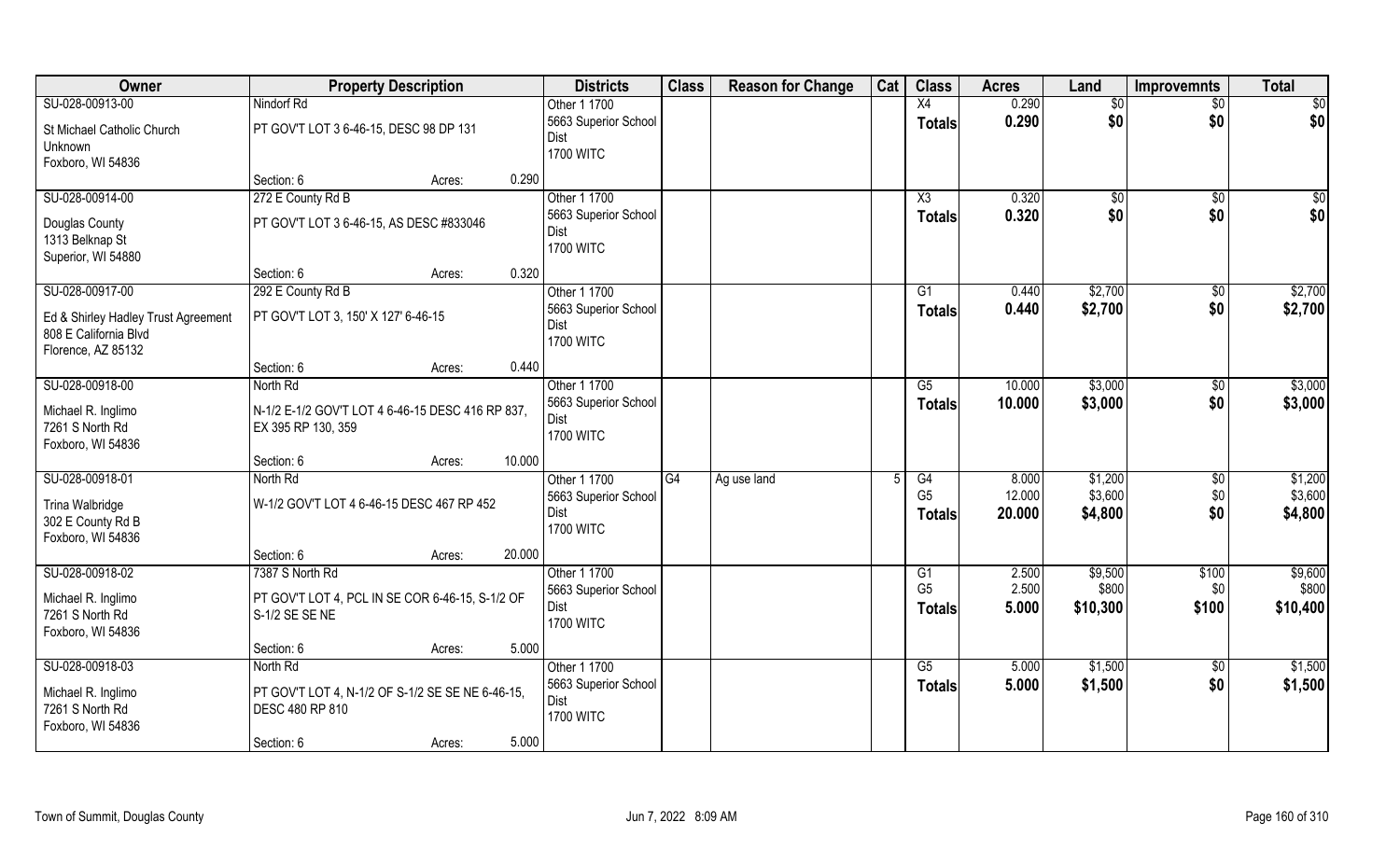| Owner                   | <b>Property Description</b>                     | <b>Districts</b>     | <b>Class</b> | <b>Reason for Change</b> | Cat | <b>Class</b>           | <b>Acres</b> | Land          | <b>Improvemnts</b> | <b>Total</b>    |
|-------------------------|-------------------------------------------------|----------------------|--------------|--------------------------|-----|------------------------|--------------|---------------|--------------------|-----------------|
| SU-028-00920-00         | North Rd                                        | Other 1 1700         | G4           | Ag use land              |     | G4                     | 35.000       | \$5,100       | $\overline{30}$    | \$5,100         |
| Myrna Willoughby        | GOV'T LOT 5 6-46-15                             | 5663 Superior School |              |                          |     | G <sub>5</sub>         | 5.000        | \$1,500       | \$0                | \$1,500         |
| 329 E Patzau Foxboro Rd |                                                 | Dist                 |              |                          |     | <b>Totals</b>          | 40.000       | \$6,600       | \$0                | \$6,600         |
| Foxboro, WI 54836       |                                                 | <b>1700 WITC</b>     |              |                          |     |                        |              |               |                    |                 |
|                         | 40.000<br>Section: 6<br>Acres:                  |                      |              |                          |     |                        |              |               |                    |                 |
| SU-028-00921-00         | County Rd B                                     | Other 1 1700         |              |                          |     | G4                     | 3.300        | \$500         | \$0                | \$500           |
| Trina Walbridge         | PT GOV'T LOT 6, S & E OF RR 6-46-15 DESC 461 RP | 5663 Superior School |              |                          |     | G <sub>5</sub>         | 26.000       | \$7,800       | \$0                | \$7,800         |
| 302 E County Rd B       | 885                                             | Dist                 |              |                          |     | Totals                 | 29.300       | \$8,300       | \$0                | \$8,300         |
| Foxboro, WI 54836       |                                                 | <b>1700 WITC</b>     |              |                          |     |                        |              |               |                    |                 |
|                         | 29.300<br>Section: 6<br>Acres:                  |                      |              |                          |     |                        |              |               |                    |                 |
| SU-028-00921-01         | County Rd B                                     | Other 1 1700         |              |                          |     | G5                     | 15.200       | \$4,600       | $\sqrt[6]{3}$      | \$4,600         |
| Trina Walbridge         | PT GOV'T LOT 6, S & E OF RR 6-46-15 DESC 534 RP | 5663 Superior School |              |                          |     | G <sub>6</sub>         | 4.000        | \$2,800       | \$0                | \$2,800         |
| 302 E County Rd B       | 114                                             | Dist                 |              |                          |     | <b>Totals</b>          | 19.200       | \$7,400       | \$0                | \$7,400         |
| Foxboro, WI 54836       |                                                 | <b>1700 WITC</b>     |              |                          |     |                        |              |               |                    |                 |
|                         | 19.200<br>Section: 6<br>Acres:                  |                      |              |                          |     |                        |              |               |                    |                 |
| SU-028-00922-00         | County Rd B                                     | Other 1 1700         |              |                          |     | G1                     | 3.670        | \$11,100      | $\sqrt[6]{3}$      | \$11,100        |
| Margaret L. Toms        | PT GOV'T LOT 6 6-46-15, DESC 310 DP 10, #740518 | 5663 Superior School |              |                          |     | <b>Totals</b>          | 3.670        | \$11,100      | \$0                | \$11,100        |
| 280 E County Rd B       |                                                 | Dist                 |              |                          |     |                        |              |               |                    |                 |
| Foxboro, WI 54836       |                                                 | <b>1700 WITC</b>     |              |                          |     |                        |              |               |                    |                 |
|                         | 3.670<br>Section: 6<br>Acres:                   |                      |              |                          |     |                        |              |               |                    |                 |
| SU-028-00923-00         | Nindorf Rd                                      | Other 1 1700         |              |                          |     | $\overline{\text{X3}}$ | 0.400        | $\sqrt[6]{3}$ | \$0                | $\overline{50}$ |
| Douglas County          | PT GOV'T LOTS 3 & 6 6-46-15 DESC 158 DP 592     | 5663 Superior School |              |                          |     | <b>Totals</b>          | 0.400        | \$0           | \$0                | \$0             |
| 1313 Belknap St         |                                                 | Dist                 |              |                          |     |                        |              |               |                    |                 |
| Superior, WI 54880      |                                                 | <b>1700 WITC</b>     |              |                          |     |                        |              |               |                    |                 |
|                         | 0.400<br>Section: 6<br>Acres:                   |                      |              |                          |     |                        |              |               |                    |                 |
| SU-028-00924-00         | County Rd B                                     | Other 1 1700         |              |                          |     | G1                     | 1.160        | \$6,000       | \$0                | \$6,000         |
| Alvin G. Brand et al    | PT GOV'T LOT 6, NW OF RR 6-46-15                | 5663 Superior School |              |                          |     | <b>Totals</b>          | 1.160        | \$6,000       | \$0                | \$6,000         |
| 7176 S County Rd B      |                                                 | Dist                 |              |                          |     |                        |              |               |                    |                 |
| Foxboro, WI 54836       |                                                 | <b>1700 WITC</b>     |              |                          |     |                        |              |               |                    |                 |
|                         | 1.160<br>Section: 6<br>Acres:                   |                      |              |                          |     |                        |              |               |                    |                 |
| SU-028-00925-00         | 280 E County Rd B                               | Other 1 1700         |              |                          |     | G1                     | 0.510        | \$3,100       | \$106,800          | \$109,900       |
| Margaret L. Toms        | PT GOV'T LOT 6 (0.04A) & PCL IN GOV'T LOT 3     | 5663 Superior School |              |                          |     | Totals                 | 0.510        | \$3,100       | \$106,800          | \$109,900       |
| 280 E County Rd B       | (0.47A) 6-46-15 DESC 329 DP 239, #740518        | Dist                 |              |                          |     |                        |              |               |                    |                 |
| Foxboro, WI 54836       |                                                 | <b>1700 WITC</b>     |              |                          |     |                        |              |               |                    |                 |
|                         | 0.510<br>Section: 6<br>Acres:                   |                      |              |                          |     |                        |              |               |                    |                 |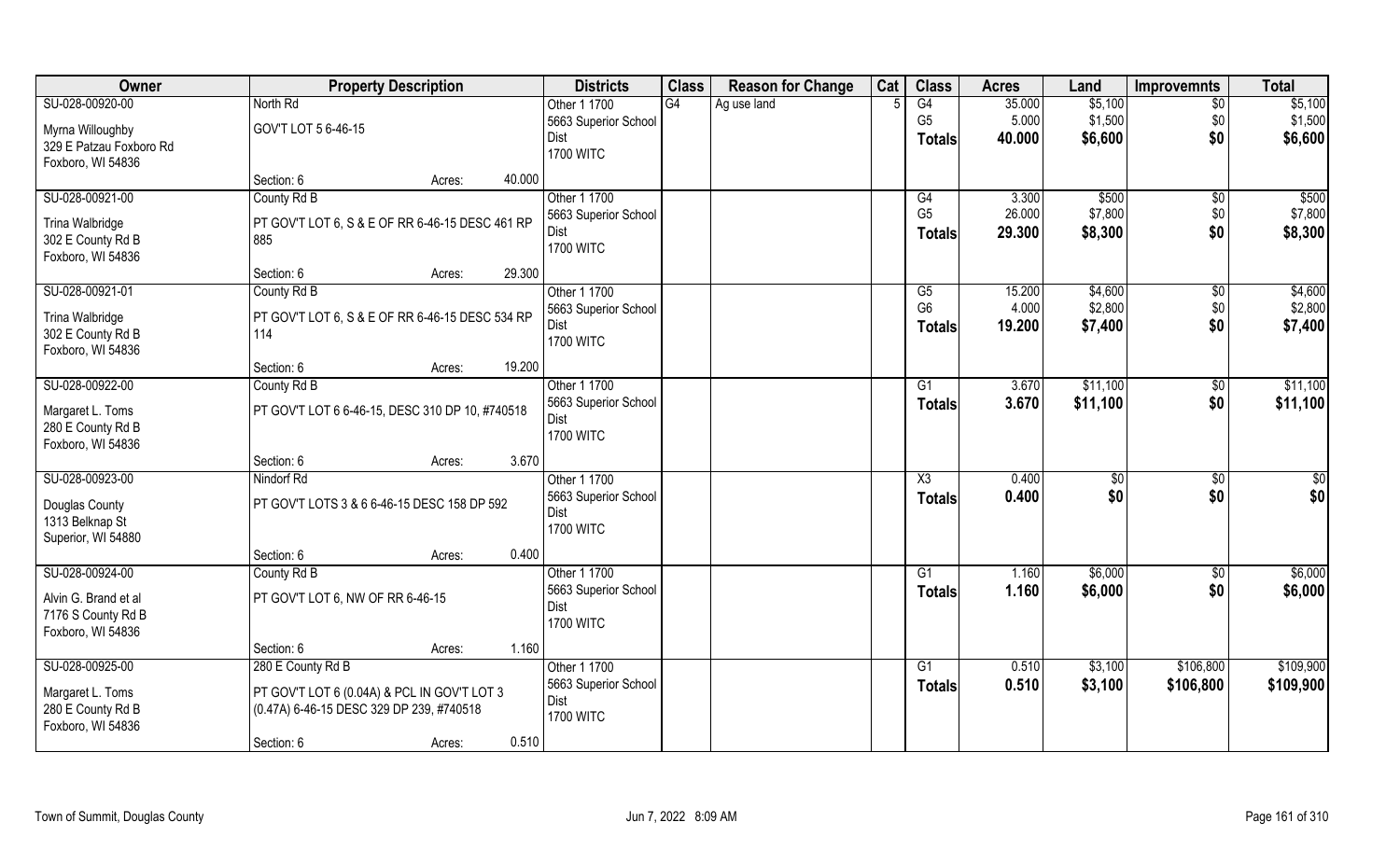| Owner                                                           | <b>Property Description</b>                                                                         |                  | <b>Districts</b>     | <b>Class</b> | <b>Reason for Change</b> | Cat | <b>Class</b>     | <b>Acres</b> | Land     | <b>Improvemnts</b> | <b>Total</b> |
|-----------------------------------------------------------------|-----------------------------------------------------------------------------------------------------|------------------|----------------------|--------------|--------------------------|-----|------------------|--------------|----------|--------------------|--------------|
| SU-028-00926-00                                                 | 243 E Patzau Foxboro Rd                                                                             |                  | Other 1 1700         |              |                          |     | G1               | 2.000        | \$8,800  | \$6,500            | \$15,300     |
| Katherine I. Burger                                             | PT GOV'T LOT 7, S-1/2 OF E-40A 6-46-15                                                              |                  | 5663 Superior School |              |                          |     | G4               | 6.500        | \$900    | \$0                | \$900        |
| 243 E Patzau Foxboro Rd                                         |                                                                                                     |                  | Dist                 |              |                          |     | G <sub>6</sub>   | 11.500       | \$8,100  | \$0                | \$8,100      |
| Foxboro, WI 54836                                               |                                                                                                     |                  | <b>1700 WITC</b>     |              |                          |     | <b>Totals</b>    | 20.000       | \$17,800 | \$6,500            | \$24,300     |
|                                                                 | Section: 6                                                                                          | 20.000<br>Acres: |                      |              |                          |     |                  |              |          |                    |              |
| SU-028-00926-01                                                 | County Rd B                                                                                         |                  | Other 1 1700         |              |                          |     | G4               | 5.000        | \$700    | $\sqrt[6]{}$       | \$700        |
| Trina Walbridge                                                 | PT GOV'T LOT 7, N-1/2 OF E-40A 6-46-15, DESC 467                                                    |                  | 5663 Superior School |              |                          |     | G <sub>5</sub>   | 10.000       | \$3,000  | \$0                | \$3,000      |
| 302 E County Rd B                                               | <b>RP 452</b>                                                                                       |                  | Dist                 |              |                          |     | G <sub>6</sub>   | 5.000        | \$5,800  | \$0                | \$5,800      |
| Foxboro, WI 54836                                               |                                                                                                     |                  | <b>1700 WITC</b>     |              |                          |     | <b>Totals</b>    | 20.000       | \$9,500  | \$0                | \$9,500      |
|                                                                 | Section: 6                                                                                          | 20.000<br>Acres: |                      |              |                          |     |                  |              |          |                    |              |
| SU-028-00927-00                                                 | 122 E County Rd B                                                                                   |                  | Other 1 1700         | G1           | Garage at 50%            |     | G1               | 2.000        | \$8,800  | \$33,900           | \$42,700     |
|                                                                 |                                                                                                     |                  | 5663 Superior School |              |                          |     | G <sub>5</sub>   | 3.610        | \$1,100  | \$0                | \$1,100      |
| Jenny Bass<br>Penny Bass                                        | PT W-17.61A OF GOV'T LOT 7 6-46-15; COM SW CNR<br>OF GOV'T LOT 7, TH N-920.93' TO POB, TH E-567.60' |                  | Dist                 |              |                          |     | <b>Totals</b>    | 5.610        | \$9,900  | \$33,900           | \$43,800     |
| 122 E County Rd B                                               | TH N TO N LN OF GOV'T LOT 7, TH W TO NW CNR                                                         |                  | <b>1700 WITC</b>     |              |                          |     |                  |              |          |                    |              |
| Foxboro, WI 54836                                               | Section: 6                                                                                          | 5.610<br>Acres:  |                      |              |                          |     |                  |              |          |                    |              |
| SU-028-00927-01                                                 | 23 E Patzau Foxboro Rd                                                                              |                  | Other 1 1700         |              |                          |     | G1               | 2.000        | \$8,800  | \$6,300            | \$15,100     |
|                                                                 |                                                                                                     |                  | 5663 Superior School |              |                          |     | G <sub>5</sub>   | 5.500        | \$2,000  | \$0                | \$2,000      |
| Kenneth Dille                                                   | PT OF GOV'T LOT 7, 6-46-15, S-12AC TO BGN AT SW                                                     |                  | Dist                 |              |                          |     | G <sub>6</sub>   | 4.500        | \$5,200  | \$0                | \$5,200      |
| 23 E Patzau Foxboro Rd                                          | CNR OF GL 7, TH N-920.93', TH E-567.60', TH                                                         |                  | <b>1700 WITC</b>     |              |                          |     | <b>Totals</b>    | 12.000       | \$16,000 | \$6,300            | \$22,300     |
| Foxboro, WI 54836                                               | S-920.93', TH W TO POB.                                                                             |                  |                      |              |                          |     |                  |              |          |                    |              |
|                                                                 | Section: 6                                                                                          | 12.000<br>Acres: |                      |              |                          |     |                  |              |          |                    |              |
| SU-028-00928-00                                                 | 329 E Patzau Foxboro Rd                                                                             |                  | Other 1 1700         | G4           | Ag use land              |     | $\overline{G1}$  | 2.000        | \$8,800  | \$149,800          | \$158,600    |
| Myrna Willoughby                                                | GOV'T LOT 8 6-46-15                                                                                 |                  | 5663 Superior School |              |                          |     | G <sub>4</sub>   | 27.000       | \$3,900  | \$0                | \$3,900      |
| 329 E Patzau Foxboro Rd                                         |                                                                                                     |                  | Dist                 |              |                          |     | G <sub>5</sub> M | 11.000       | \$5,700  | \$0                | \$5,700      |
| Foxboro, WI 54836                                               |                                                                                                     |                  | <b>1700 WITC</b>     |              |                          |     | <b>Totals</b>    | 40.000       | \$18,400 | \$149,800          | \$168,200    |
|                                                                 | Section: 6                                                                                          | 40.000<br>Acres: |                      |              |                          |     |                  |              |          |                    |              |
| SU-028-00929-00                                                 | None                                                                                                |                  | Other 1 1700         |              |                          |     | X4               | 13.630       | \$0      | \$0                | \$0          |
| Chicago & Northwestern Transportation   RIGHT OF WAY IN 6-46-15 |                                                                                                     |                  | 5663 Superior School |              |                          |     | <b>Totals</b>    | 13.630       | \$0      | \$0                | \$0          |
| Co                                                              |                                                                                                     |                  | Dist                 |              |                          |     |                  |              |          |                    |              |
| 1400 Douglas Stop 1640                                          |                                                                                                     |                  | <b>1700 WITC</b>     |              |                          |     |                  |              |          |                    |              |
| Omaha, NE 68179                                                 | Section: 6                                                                                          | 13.630<br>Acres: |                      |              |                          |     |                  |              |          |                    |              |
| SU-028-00930-00                                                 | Patzau Foxboro Rd                                                                                   |                  | Other 1 1700         | G4           | Ag use land              |     | G4               | 23.000       | \$3,300  | $\sqrt{6}$         | \$3,300      |
| Myrna Willoughby                                                | GOV'T LOT 17-46-15                                                                                  |                  | 5663 Superior School |              |                          |     | G <sub>5</sub>   | 3.000        | \$900    | \$0                | \$900        |
| 329 E Patzau Foxboro Rd                                         |                                                                                                     |                  | Dist                 |              |                          |     | G <sub>5</sub> M | 14.000       | \$8,100  | $$0$$              | \$8,100      |
| Foxboro, WI 54836                                               |                                                                                                     |                  | <b>1700 WITC</b>     |              |                          |     | <b>Totals</b>    | 40.000       | \$12,300 | \$0                | \$12,300     |
|                                                                 | Section: 7                                                                                          | 40.000<br>Acres: |                      |              |                          |     |                  |              |          |                    |              |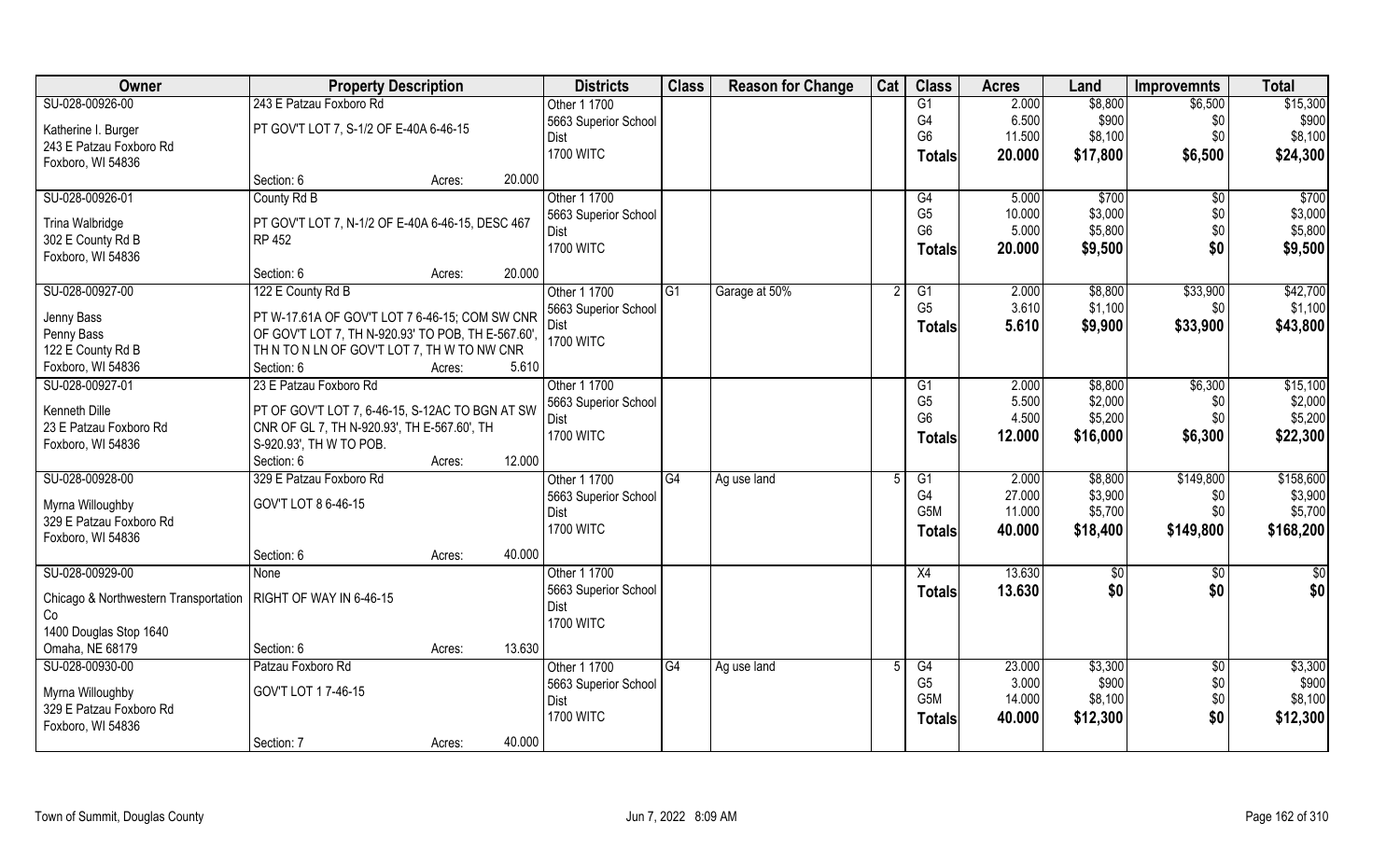| G1<br>2.000<br>\$191,800<br>SU-028-00931-00<br>270 E Patzau Foxboro Rd<br>\$8,800<br>\$183,000<br>Other 1 1700<br>G1<br>Garage completion<br>5663 Superior School G4<br>G4<br>17.000<br>\$2,500<br>\$2,500<br>Ag use land<br>\$0<br>William C. Silvernale<br>E-40A GOV'T LOT 27-46-15<br>G <sub>5</sub><br>7.000<br>\$2,100<br>\$0<br>Dist<br>Robin J. Silvernale<br>G <sub>5</sub> M<br>14.000<br>\$7,200<br>\$0<br><b>1700 WITC</b><br>270 E Patzau Foxboro Rd<br>\$183,000<br>\$203,600<br>40.000<br>\$20,600<br>Totals<br>Foxboro, WI 54836<br>40.000<br>Section: 7<br>Acres:<br>SU-028-00932-00<br>Other 1 1700<br>G4<br>14.890<br>\$2,200<br>State Line Rd<br>G4<br>$\overline{50}$<br>Ag use land<br>G <sub>5</sub><br>\$600<br>2.000<br>\$0<br>5663 Superior School<br>W-17.29 AC OF GOV'T LOT 2, 7-46-15<br>Kathy Rae King<br>G <sub>5</sub> M<br>0.400<br>\$300<br>\$0<br><b>Dist</b><br>408 Lake St #11<br>\$0<br><b>1700 WITC</b><br>17.290<br>\$3,100<br><b>Totals</b><br>Warroad, MN 56763<br>17.290<br>Section: 7<br>Acres:<br>SU-028-00933-00<br>State Line Rd<br>Other 1 1700<br>7.000<br>\$1,000<br>\$0<br>G4<br>G <sub>5</sub><br>37.920<br>\$11,400<br>\$0<br>5663 Superior School<br>GOV'T LOT 37-46-15<br>Myrna Willoughby<br>G <sub>5</sub> M<br>12.700<br>\$7,300<br>\$0<br>Dist<br>329 E Patzau Foxboro Rd<br><b>1700 WITC</b><br>\$0<br>\$19,700<br>57.620<br>\$19,700<br>Totals<br>Foxboro, WI 54836<br>57.620<br>Section: 7<br>Acres:<br>SU-028-00934-00<br>Foxboro Chaffey Rd<br>Other 1 1700<br>3.500<br>\$500<br>G4<br>$\sqrt[6]{3}$<br>G5M<br>26.500<br>\$15,300<br>\$0<br>5663 Superior School<br>PT GOV'T LOT 4, EX SW-1/4 7-46-15<br>Myrna Willoughby<br>\$0<br>30.000<br>\$15,800<br>\$15,800<br>Dist<br><b>Totals</b><br>329 E Patzau Foxboro Rd<br><b>1700 WITC</b><br>Foxboro, WI 54836<br>30.000<br>Section: 7<br>Acres:<br>SU-028-00935-00<br>7760 S Foxboro Chaffey Rd<br>2.000<br>\$8,800<br>\$200<br>Other 1 1700<br>$\overline{G1}$<br>Garage Razed<br>$\overline{G1}$<br>$-2$<br>G <sub>6</sub><br>8.000<br>\$8,200<br>\$0<br>5663 Superior School<br>SW-1/4 OF GOV'T LOT 4 7-46-15<br>Univision, LLC<br>\$200<br>Dist<br>10.000<br>\$17,000<br>Totals<br>5948 E Cty Rd C<br><b>1700 WITC</b><br>South Range, WI 54874<br>10.000<br>Section: 7<br>Acres:<br>SU-028-00936-00<br>Other 1 1700<br>W <sub>4</sub><br>40.000<br>$\sqrt{$0}$<br>Foxboro Chaffey Rd<br>\$0<br>\$0<br>\$0<br>40.000<br>5663 Superior School<br><b>Totals</b><br>Douglas County Fl<br>GOV'T LOT 57-46-15<br>Dist<br>1313 Belknap St<br><b>1700 WITC</b><br>Superior, WI 54880<br>40.000<br>Section: 7<br>Acres:<br>SU-028-00937-00<br>7875 S Foxboro Chaffey Rd<br>Other 1 1700<br>G4<br>\$5,800<br>G4<br>40.000<br>$\sqrt{6}$<br>Ag use land<br>G <sub>5</sub><br>12.940<br>\$5,300<br>\$0<br>5663 Superior School<br>GOV'T LOT 6 7-46-15<br>Phillip G. Boustead<br>G7<br>5.000<br>\$12,600<br>\$39,800<br>Dist<br>Georgia Boustead | Owner | <b>Property Description</b> |  | <b>Districts</b> | <b>Class</b> | <b>Reason for Change</b> | Cat | <b>Class</b>  | <b>Acres</b> | Land     | <b>Improvemnts</b> | <b>Total</b> |
|-----------------------------------------------------------------------------------------------------------------------------------------------------------------------------------------------------------------------------------------------------------------------------------------------------------------------------------------------------------------------------------------------------------------------------------------------------------------------------------------------------------------------------------------------------------------------------------------------------------------------------------------------------------------------------------------------------------------------------------------------------------------------------------------------------------------------------------------------------------------------------------------------------------------------------------------------------------------------------------------------------------------------------------------------------------------------------------------------------------------------------------------------------------------------------------------------------------------------------------------------------------------------------------------------------------------------------------------------------------------------------------------------------------------------------------------------------------------------------------------------------------------------------------------------------------------------------------------------------------------------------------------------------------------------------------------------------------------------------------------------------------------------------------------------------------------------------------------------------------------------------------------------------------------------------------------------------------------------------------------------------------------------------------------------------------------------------------------------------------------------------------------------------------------------------------------------------------------------------------------------------------------------------------------------------------------------------------------------------------------------------------------------------------------------------------------------------------------------------------------------------------------------------------------------------------------------------------------------------------------------------------------------------------------------------------------------------------------------------------------------------------------------------------------------------------------------------------------------------------------------------------------------------------------------------------------------------------|-------|-----------------------------|--|------------------|--------------|--------------------------|-----|---------------|--------------|----------|--------------------|--------------|
| \$2,100<br>\$7,200<br>\$2,200                                                                                                                                                                                                                                                                                                                                                                                                                                                                                                                                                                                                                                                                                                                                                                                                                                                                                                                                                                                                                                                                                                                                                                                                                                                                                                                                                                                                                                                                                                                                                                                                                                                                                                                                                                                                                                                                                                                                                                                                                                                                                                                                                                                                                                                                                                                                                                                                                                                                                                                                                                                                                                                                                                                                                                                                                                                                                                                             |       |                             |  |                  |              |                          |     |               |              |          |                    |              |
|                                                                                                                                                                                                                                                                                                                                                                                                                                                                                                                                                                                                                                                                                                                                                                                                                                                                                                                                                                                                                                                                                                                                                                                                                                                                                                                                                                                                                                                                                                                                                                                                                                                                                                                                                                                                                                                                                                                                                                                                                                                                                                                                                                                                                                                                                                                                                                                                                                                                                                                                                                                                                                                                                                                                                                                                                                                                                                                                                           |       |                             |  |                  |              |                          |     |               |              |          |                    |              |
|                                                                                                                                                                                                                                                                                                                                                                                                                                                                                                                                                                                                                                                                                                                                                                                                                                                                                                                                                                                                                                                                                                                                                                                                                                                                                                                                                                                                                                                                                                                                                                                                                                                                                                                                                                                                                                                                                                                                                                                                                                                                                                                                                                                                                                                                                                                                                                                                                                                                                                                                                                                                                                                                                                                                                                                                                                                                                                                                                           |       |                             |  |                  |              |                          |     |               |              |          |                    |              |
|                                                                                                                                                                                                                                                                                                                                                                                                                                                                                                                                                                                                                                                                                                                                                                                                                                                                                                                                                                                                                                                                                                                                                                                                                                                                                                                                                                                                                                                                                                                                                                                                                                                                                                                                                                                                                                                                                                                                                                                                                                                                                                                                                                                                                                                                                                                                                                                                                                                                                                                                                                                                                                                                                                                                                                                                                                                                                                                                                           |       |                             |  |                  |              |                          |     |               |              |          |                    |              |
|                                                                                                                                                                                                                                                                                                                                                                                                                                                                                                                                                                                                                                                                                                                                                                                                                                                                                                                                                                                                                                                                                                                                                                                                                                                                                                                                                                                                                                                                                                                                                                                                                                                                                                                                                                                                                                                                                                                                                                                                                                                                                                                                                                                                                                                                                                                                                                                                                                                                                                                                                                                                                                                                                                                                                                                                                                                                                                                                                           |       |                             |  |                  |              |                          |     |               |              |          |                    |              |
| \$600<br>\$300<br>\$3,100<br>\$1,000<br>\$11,400<br>\$7,300<br>\$500<br>\$15,300<br>\$9,000<br>\$8,200<br>\$17,200<br>\$0<br>\$0 <br>\$5,800<br>\$5,300<br>\$52,400                                                                                                                                                                                                                                                                                                                                                                                                                                                                                                                                                                                                                                                                                                                                                                                                                                                                                                                                                                                                                                                                                                                                                                                                                                                                                                                                                                                                                                                                                                                                                                                                                                                                                                                                                                                                                                                                                                                                                                                                                                                                                                                                                                                                                                                                                                                                                                                                                                                                                                                                                                                                                                                                                                                                                                                       |       |                             |  |                  |              |                          |     |               |              |          |                    |              |
|                                                                                                                                                                                                                                                                                                                                                                                                                                                                                                                                                                                                                                                                                                                                                                                                                                                                                                                                                                                                                                                                                                                                                                                                                                                                                                                                                                                                                                                                                                                                                                                                                                                                                                                                                                                                                                                                                                                                                                                                                                                                                                                                                                                                                                                                                                                                                                                                                                                                                                                                                                                                                                                                                                                                                                                                                                                                                                                                                           |       |                             |  |                  |              |                          |     |               |              |          |                    |              |
|                                                                                                                                                                                                                                                                                                                                                                                                                                                                                                                                                                                                                                                                                                                                                                                                                                                                                                                                                                                                                                                                                                                                                                                                                                                                                                                                                                                                                                                                                                                                                                                                                                                                                                                                                                                                                                                                                                                                                                                                                                                                                                                                                                                                                                                                                                                                                                                                                                                                                                                                                                                                                                                                                                                                                                                                                                                                                                                                                           |       |                             |  |                  |              |                          |     |               |              |          |                    |              |
|                                                                                                                                                                                                                                                                                                                                                                                                                                                                                                                                                                                                                                                                                                                                                                                                                                                                                                                                                                                                                                                                                                                                                                                                                                                                                                                                                                                                                                                                                                                                                                                                                                                                                                                                                                                                                                                                                                                                                                                                                                                                                                                                                                                                                                                                                                                                                                                                                                                                                                                                                                                                                                                                                                                                                                                                                                                                                                                                                           |       |                             |  |                  |              |                          |     |               |              |          |                    |              |
|                                                                                                                                                                                                                                                                                                                                                                                                                                                                                                                                                                                                                                                                                                                                                                                                                                                                                                                                                                                                                                                                                                                                                                                                                                                                                                                                                                                                                                                                                                                                                                                                                                                                                                                                                                                                                                                                                                                                                                                                                                                                                                                                                                                                                                                                                                                                                                                                                                                                                                                                                                                                                                                                                                                                                                                                                                                                                                                                                           |       |                             |  |                  |              |                          |     |               |              |          |                    |              |
|                                                                                                                                                                                                                                                                                                                                                                                                                                                                                                                                                                                                                                                                                                                                                                                                                                                                                                                                                                                                                                                                                                                                                                                                                                                                                                                                                                                                                                                                                                                                                                                                                                                                                                                                                                                                                                                                                                                                                                                                                                                                                                                                                                                                                                                                                                                                                                                                                                                                                                                                                                                                                                                                                                                                                                                                                                                                                                                                                           |       |                             |  |                  |              |                          |     |               |              |          |                    |              |
|                                                                                                                                                                                                                                                                                                                                                                                                                                                                                                                                                                                                                                                                                                                                                                                                                                                                                                                                                                                                                                                                                                                                                                                                                                                                                                                                                                                                                                                                                                                                                                                                                                                                                                                                                                                                                                                                                                                                                                                                                                                                                                                                                                                                                                                                                                                                                                                                                                                                                                                                                                                                                                                                                                                                                                                                                                                                                                                                                           |       |                             |  |                  |              |                          |     |               |              |          |                    |              |
|                                                                                                                                                                                                                                                                                                                                                                                                                                                                                                                                                                                                                                                                                                                                                                                                                                                                                                                                                                                                                                                                                                                                                                                                                                                                                                                                                                                                                                                                                                                                                                                                                                                                                                                                                                                                                                                                                                                                                                                                                                                                                                                                                                                                                                                                                                                                                                                                                                                                                                                                                                                                                                                                                                                                                                                                                                                                                                                                                           |       |                             |  |                  |              |                          |     |               |              |          |                    |              |
|                                                                                                                                                                                                                                                                                                                                                                                                                                                                                                                                                                                                                                                                                                                                                                                                                                                                                                                                                                                                                                                                                                                                                                                                                                                                                                                                                                                                                                                                                                                                                                                                                                                                                                                                                                                                                                                                                                                                                                                                                                                                                                                                                                                                                                                                                                                                                                                                                                                                                                                                                                                                                                                                                                                                                                                                                                                                                                                                                           |       |                             |  |                  |              |                          |     |               |              |          |                    |              |
|                                                                                                                                                                                                                                                                                                                                                                                                                                                                                                                                                                                                                                                                                                                                                                                                                                                                                                                                                                                                                                                                                                                                                                                                                                                                                                                                                                                                                                                                                                                                                                                                                                                                                                                                                                                                                                                                                                                                                                                                                                                                                                                                                                                                                                                                                                                                                                                                                                                                                                                                                                                                                                                                                                                                                                                                                                                                                                                                                           |       |                             |  |                  |              |                          |     |               |              |          |                    |              |
|                                                                                                                                                                                                                                                                                                                                                                                                                                                                                                                                                                                                                                                                                                                                                                                                                                                                                                                                                                                                                                                                                                                                                                                                                                                                                                                                                                                                                                                                                                                                                                                                                                                                                                                                                                                                                                                                                                                                                                                                                                                                                                                                                                                                                                                                                                                                                                                                                                                                                                                                                                                                                                                                                                                                                                                                                                                                                                                                                           |       |                             |  |                  |              |                          |     |               |              |          |                    |              |
|                                                                                                                                                                                                                                                                                                                                                                                                                                                                                                                                                                                                                                                                                                                                                                                                                                                                                                                                                                                                                                                                                                                                                                                                                                                                                                                                                                                                                                                                                                                                                                                                                                                                                                                                                                                                                                                                                                                                                                                                                                                                                                                                                                                                                                                                                                                                                                                                                                                                                                                                                                                                                                                                                                                                                                                                                                                                                                                                                           |       |                             |  |                  |              |                          |     |               |              |          |                    |              |
|                                                                                                                                                                                                                                                                                                                                                                                                                                                                                                                                                                                                                                                                                                                                                                                                                                                                                                                                                                                                                                                                                                                                                                                                                                                                                                                                                                                                                                                                                                                                                                                                                                                                                                                                                                                                                                                                                                                                                                                                                                                                                                                                                                                                                                                                                                                                                                                                                                                                                                                                                                                                                                                                                                                                                                                                                                                                                                                                                           |       |                             |  |                  |              |                          |     |               |              |          |                    |              |
|                                                                                                                                                                                                                                                                                                                                                                                                                                                                                                                                                                                                                                                                                                                                                                                                                                                                                                                                                                                                                                                                                                                                                                                                                                                                                                                                                                                                                                                                                                                                                                                                                                                                                                                                                                                                                                                                                                                                                                                                                                                                                                                                                                                                                                                                                                                                                                                                                                                                                                                                                                                                                                                                                                                                                                                                                                                                                                                                                           |       |                             |  |                  |              |                          |     |               |              |          |                    |              |
|                                                                                                                                                                                                                                                                                                                                                                                                                                                                                                                                                                                                                                                                                                                                                                                                                                                                                                                                                                                                                                                                                                                                                                                                                                                                                                                                                                                                                                                                                                                                                                                                                                                                                                                                                                                                                                                                                                                                                                                                                                                                                                                                                                                                                                                                                                                                                                                                                                                                                                                                                                                                                                                                                                                                                                                                                                                                                                                                                           |       |                             |  |                  |              |                          |     |               |              |          |                    |              |
|                                                                                                                                                                                                                                                                                                                                                                                                                                                                                                                                                                                                                                                                                                                                                                                                                                                                                                                                                                                                                                                                                                                                                                                                                                                                                                                                                                                                                                                                                                                                                                                                                                                                                                                                                                                                                                                                                                                                                                                                                                                                                                                                                                                                                                                                                                                                                                                                                                                                                                                                                                                                                                                                                                                                                                                                                                                                                                                                                           |       |                             |  |                  |              |                          |     |               |              |          |                    |              |
|                                                                                                                                                                                                                                                                                                                                                                                                                                                                                                                                                                                                                                                                                                                                                                                                                                                                                                                                                                                                                                                                                                                                                                                                                                                                                                                                                                                                                                                                                                                                                                                                                                                                                                                                                                                                                                                                                                                                                                                                                                                                                                                                                                                                                                                                                                                                                                                                                                                                                                                                                                                                                                                                                                                                                                                                                                                                                                                                                           |       |                             |  |                  |              |                          |     |               |              |          |                    |              |
|                                                                                                                                                                                                                                                                                                                                                                                                                                                                                                                                                                                                                                                                                                                                                                                                                                                                                                                                                                                                                                                                                                                                                                                                                                                                                                                                                                                                                                                                                                                                                                                                                                                                                                                                                                                                                                                                                                                                                                                                                                                                                                                                                                                                                                                                                                                                                                                                                                                                                                                                                                                                                                                                                                                                                                                                                                                                                                                                                           |       |                             |  |                  |              |                          |     |               |              |          |                    |              |
|                                                                                                                                                                                                                                                                                                                                                                                                                                                                                                                                                                                                                                                                                                                                                                                                                                                                                                                                                                                                                                                                                                                                                                                                                                                                                                                                                                                                                                                                                                                                                                                                                                                                                                                                                                                                                                                                                                                                                                                                                                                                                                                                                                                                                                                                                                                                                                                                                                                                                                                                                                                                                                                                                                                                                                                                                                                                                                                                                           |       |                             |  |                  |              |                          |     |               |              |          |                    |              |
|                                                                                                                                                                                                                                                                                                                                                                                                                                                                                                                                                                                                                                                                                                                                                                                                                                                                                                                                                                                                                                                                                                                                                                                                                                                                                                                                                                                                                                                                                                                                                                                                                                                                                                                                                                                                                                                                                                                                                                                                                                                                                                                                                                                                                                                                                                                                                                                                                                                                                                                                                                                                                                                                                                                                                                                                                                                                                                                                                           |       |                             |  |                  |              |                          |     |               |              |          |                    |              |
|                                                                                                                                                                                                                                                                                                                                                                                                                                                                                                                                                                                                                                                                                                                                                                                                                                                                                                                                                                                                                                                                                                                                                                                                                                                                                                                                                                                                                                                                                                                                                                                                                                                                                                                                                                                                                                                                                                                                                                                                                                                                                                                                                                                                                                                                                                                                                                                                                                                                                                                                                                                                                                                                                                                                                                                                                                                                                                                                                           |       |                             |  |                  |              |                          |     |               |              |          |                    |              |
|                                                                                                                                                                                                                                                                                                                                                                                                                                                                                                                                                                                                                                                                                                                                                                                                                                                                                                                                                                                                                                                                                                                                                                                                                                                                                                                                                                                                                                                                                                                                                                                                                                                                                                                                                                                                                                                                                                                                                                                                                                                                                                                                                                                                                                                                                                                                                                                                                                                                                                                                                                                                                                                                                                                                                                                                                                                                                                                                                           |       |                             |  |                  |              |                          |     |               |              |          |                    |              |
|                                                                                                                                                                                                                                                                                                                                                                                                                                                                                                                                                                                                                                                                                                                                                                                                                                                                                                                                                                                                                                                                                                                                                                                                                                                                                                                                                                                                                                                                                                                                                                                                                                                                                                                                                                                                                                                                                                                                                                                                                                                                                                                                                                                                                                                                                                                                                                                                                                                                                                                                                                                                                                                                                                                                                                                                                                                                                                                                                           |       |                             |  |                  |              |                          |     |               |              |          |                    |              |
|                                                                                                                                                                                                                                                                                                                                                                                                                                                                                                                                                                                                                                                                                                                                                                                                                                                                                                                                                                                                                                                                                                                                                                                                                                                                                                                                                                                                                                                                                                                                                                                                                                                                                                                                                                                                                                                                                                                                                                                                                                                                                                                                                                                                                                                                                                                                                                                                                                                                                                                                                                                                                                                                                                                                                                                                                                                                                                                                                           |       |                             |  |                  |              |                          |     |               |              |          |                    |              |
|                                                                                                                                                                                                                                                                                                                                                                                                                                                                                                                                                                                                                                                                                                                                                                                                                                                                                                                                                                                                                                                                                                                                                                                                                                                                                                                                                                                                                                                                                                                                                                                                                                                                                                                                                                                                                                                                                                                                                                                                                                                                                                                                                                                                                                                                                                                                                                                                                                                                                                                                                                                                                                                                                                                                                                                                                                                                                                                                                           |       |                             |  |                  |              |                          |     |               |              |          |                    |              |
|                                                                                                                                                                                                                                                                                                                                                                                                                                                                                                                                                                                                                                                                                                                                                                                                                                                                                                                                                                                                                                                                                                                                                                                                                                                                                                                                                                                                                                                                                                                                                                                                                                                                                                                                                                                                                                                                                                                                                                                                                                                                                                                                                                                                                                                                                                                                                                                                                                                                                                                                                                                                                                                                                                                                                                                                                                                                                                                                                           |       |                             |  |                  |              |                          |     |               |              |          |                    |              |
|                                                                                                                                                                                                                                                                                                                                                                                                                                                                                                                                                                                                                                                                                                                                                                                                                                                                                                                                                                                                                                                                                                                                                                                                                                                                                                                                                                                                                                                                                                                                                                                                                                                                                                                                                                                                                                                                                                                                                                                                                                                                                                                                                                                                                                                                                                                                                                                                                                                                                                                                                                                                                                                                                                                                                                                                                                                                                                                                                           |       |                             |  |                  |              |                          |     |               |              |          |                    |              |
|                                                                                                                                                                                                                                                                                                                                                                                                                                                                                                                                                                                                                                                                                                                                                                                                                                                                                                                                                                                                                                                                                                                                                                                                                                                                                                                                                                                                                                                                                                                                                                                                                                                                                                                                                                                                                                                                                                                                                                                                                                                                                                                                                                                                                                                                                                                                                                                                                                                                                                                                                                                                                                                                                                                                                                                                                                                                                                                                                           |       |                             |  |                  |              |                          |     |               |              |          |                    |              |
|                                                                                                                                                                                                                                                                                                                                                                                                                                                                                                                                                                                                                                                                                                                                                                                                                                                                                                                                                                                                                                                                                                                                                                                                                                                                                                                                                                                                                                                                                                                                                                                                                                                                                                                                                                                                                                                                                                                                                                                                                                                                                                                                                                                                                                                                                                                                                                                                                                                                                                                                                                                                                                                                                                                                                                                                                                                                                                                                                           |       |                             |  |                  |              |                          |     |               |              |          |                    |              |
| 7875 S Foxboro Chaffey Rd                                                                                                                                                                                                                                                                                                                                                                                                                                                                                                                                                                                                                                                                                                                                                                                                                                                                                                                                                                                                                                                                                                                                                                                                                                                                                                                                                                                                                                                                                                                                                                                                                                                                                                                                                                                                                                                                                                                                                                                                                                                                                                                                                                                                                                                                                                                                                                                                                                                                                                                                                                                                                                                                                                                                                                                                                                                                                                                                 |       |                             |  | <b>1700 WITC</b> |              |                          |     | <b>Totals</b> | 57.940       | \$23,700 | \$39,800           | \$63,500     |
| 57.940<br>Foxboro, WI 54836<br>Section: 7<br>Acres:                                                                                                                                                                                                                                                                                                                                                                                                                                                                                                                                                                                                                                                                                                                                                                                                                                                                                                                                                                                                                                                                                                                                                                                                                                                                                                                                                                                                                                                                                                                                                                                                                                                                                                                                                                                                                                                                                                                                                                                                                                                                                                                                                                                                                                                                                                                                                                                                                                                                                                                                                                                                                                                                                                                                                                                                                                                                                                       |       |                             |  |                  |              |                          |     |               |              |          |                    |              |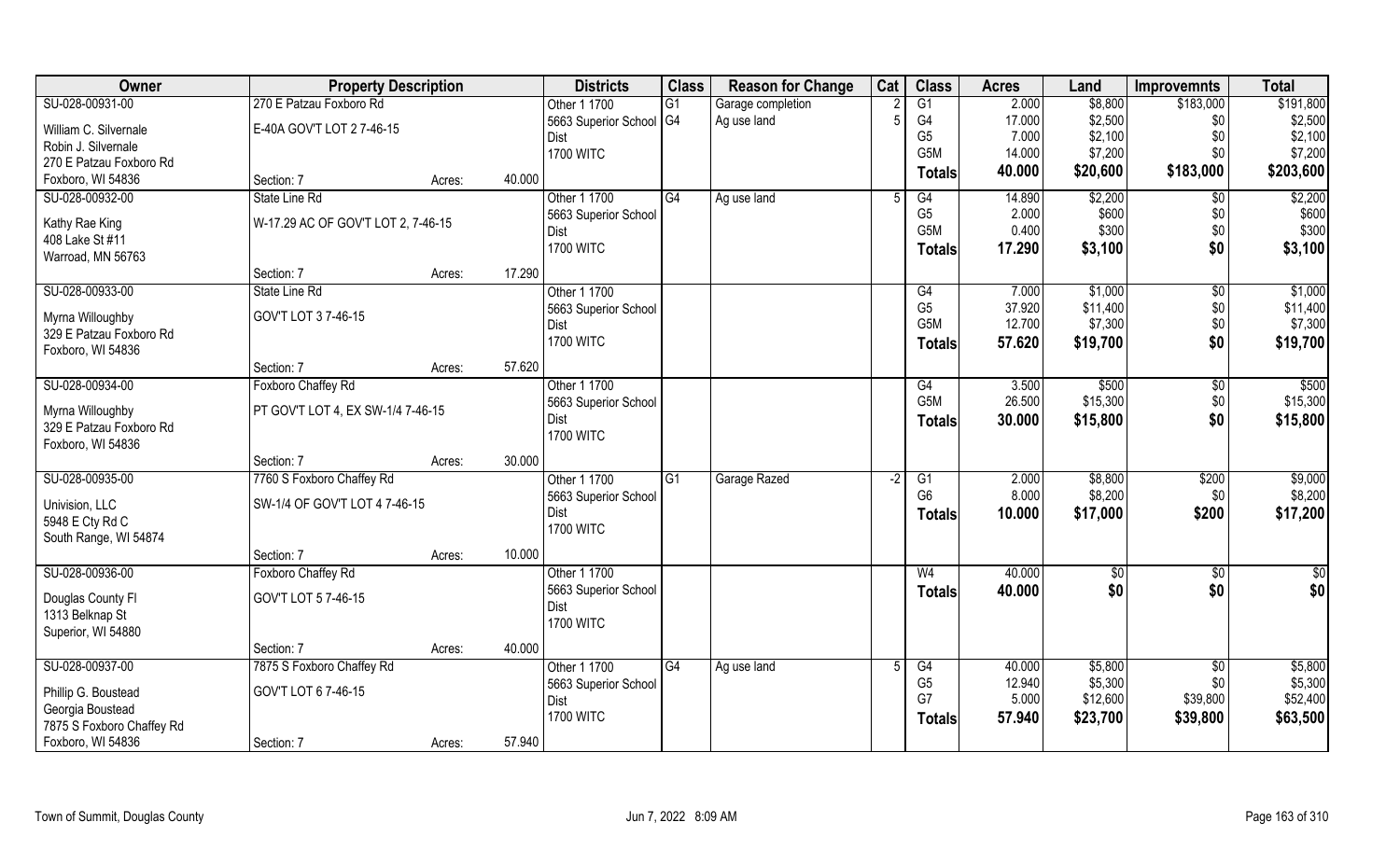| Owner                                     | <b>Property Description</b> |        |        | <b>Districts</b>             | <b>Class</b> | <b>Reason for Change</b> | Cat | <b>Class</b>          | <b>Acres</b> | Land     | <b>Improvemnts</b> | <b>Total</b> |
|-------------------------------------------|-----------------------------|--------|--------|------------------------------|--------------|--------------------------|-----|-----------------------|--------------|----------|--------------------|--------------|
| SU-028-00938-00                           | <b>Foxboro Chaffey Rd</b>   |        |        | Other 1 1700                 | G4           | Ag use land              |     | G4                    | 6.000        | \$900    | $\overline{50}$    | \$900        |
| Phillip G. Boustead                       | GOV'T LOT 7 7-46-15         |        |        | 5663 Superior School         |              |                          |     | G <sub>5</sub>        | 30.000       | \$9,000  | \$0                | \$9,000      |
| Georgia Boustead                          |                             |        |        | Dist                         |              |                          |     | G <sub>6</sub>        | 22.270       | \$15,600 | \$0                | \$15,600     |
| 7875 S Foxboro Chaffey Rd                 |                             |        |        | <b>1700 WITC</b>             |              |                          |     | Totals                | 58.270       | \$25,500 | \$0                | \$25,500     |
| Foxboro, WI 54836                         | Section: 7                  | Acres: | 58.270 |                              |              |                          |     |                       |              |          |                    |              |
| SU-028-00939-00                           | <b>None</b>                 |        |        | Other 1 1700                 |              |                          |     | W <sub>4</sub>        | 40.000       | \$0      | \$0                | \$0          |
|                                           |                             |        |        | 5663 Superior School         |              |                          |     | <b>Totals</b>         | 40.000       | \$0      | \$0                | \$0          |
| Douglas County Fl                         | GOV'T LOT 8 7-46-15         |        |        | Dist                         |              |                          |     |                       |              |          |                    |              |
| 1313 Belknap St                           |                             |        |        | <b>1700 WITC</b>             |              |                          |     |                       |              |          |                    |              |
| Superior, WI 54880                        |                             |        |        |                              |              |                          |     |                       |              |          |                    |              |
|                                           | Section: 7                  | Acres: | 40.000 |                              |              |                          |     |                       |              |          |                    |              |
| SU-028-00940-00                           | 724 E Patzau Foxboro Rd     |        |        | Other 1 1700                 | G4           | Ag use land              | 5   | G1                    | 4.000        | \$11,500 | \$63,600           | \$75,100     |
| Nanajan N Yakoub Estate Trust             | NE NE 8-46-15               |        |        | 5663 Superior School         |              |                          |     | G <sub>4</sub><br>G5M | 32.000       | \$6,800  | \$0<br>\$0         | \$6,800      |
| 2557 W Fargo                              |                             |        |        | Dist                         |              |                          |     |                       | 4.000        | \$2,100  |                    | \$2,100      |
| Chicago, IL 60645                         |                             |        |        | <b>1700 WITC</b>             |              |                          |     | <b>Totals</b>         | 40.000       | \$20,400 | \$63,600           | \$84,000     |
|                                           | Section: 8                  | Acres: | 40.000 |                              |              |                          |     |                       |              |          |                    |              |
| SU-028-00941-00                           | Patzau Foxboro Rd           |        |        | Other 1 1700                 | G1           | Revalue                  | -5  | G4                    | 39.000       | \$2,100  | -\$0               | \$2,100      |
|                                           | NW NE 8-46-15               |        |        | 5663 Superior School         | G4           | Ag use land              |     | G7                    | 1.000        | \$3,500  | \$4,400            | \$7,900      |
| Donovan R. Berger                         |                             |        |        | Dist                         | G7           | Revalue                  |     | Totals                | 40.000       | \$5,600  | \$4,400            | \$10,000     |
| Jacalyn Berger<br>465 E Patzau Foxboro Rd |                             |        |        | <b>1700 WITC</b>             |              |                          |     |                       |              |          |                    |              |
| Foxboro, WI 54836                         | Section: 8                  |        | 40.000 |                              |              |                          |     |                       |              |          |                    |              |
| SU-028-00942-00                           | <b>Benedickt Rd</b>         | Acres: |        | Other 1 1700                 | G4           | Ag use land              |     | $\overline{G4}$       | 40.000       | \$2,200  | \$0                | \$2,200      |
|                                           |                             |        |        |                              |              |                          |     |                       |              |          |                    |              |
| Donovan R. Berger                         | SW NE 8-46-15               |        |        | 5663 Superior School<br>Dist |              |                          |     | Totals                | 40.000       | \$2,200  | \$0                | \$2,200      |
| Jacalyn Berger                            |                             |        |        | <b>1700 WITC</b>             |              |                          |     |                       |              |          |                    |              |
| 465 E Patzau Foxboro Rd                   |                             |        |        |                              |              |                          |     |                       |              |          |                    |              |
| Foxboro, WI 54836                         | Section: 8                  | Acres: | 40.000 |                              |              |                          |     |                       |              |          |                    |              |
| SU-028-00943-00                           | Drolson Rd                  |        |        | Other 1 1700                 | G4           | Ag use land              |     | G4                    | 28.000       | \$6,000  | $\overline{50}$    | \$6,000      |
| Nanajan N Yakoub Estate Trust             | SE NE 8-46-15               |        |        | 5663 Superior School         |              |                          |     | G <sub>5</sub>        | 8.000        | \$2,400  | \$0                | \$2,400      |
| 2557 W Fargo                              |                             |        |        | Dist                         |              |                          |     | G <sub>6</sub>        | 4.000        | \$4,600  | \$0                | \$4,600      |
| Chicago, IL 60645                         |                             |        |        | <b>1700 WITC</b>             |              |                          |     | Totals                | 40.000       | \$13,000 | \$0                | \$13,000     |
|                                           | Section: 8                  | Acres: | 40.000 |                              |              |                          |     |                       |              |          |                    |              |
| SU-028-00944-00                           | Patzau Foxboro Rd           |        |        | Other 1 1700                 |              |                          |     | G5                    | 1.000        | \$300    | $\overline{30}$    | \$300        |
|                                           |                             |        |        | 5663 Superior School         |              |                          |     | G <sub>6</sub>        | 39.000       | \$37,200 | \$0                | \$37,200     |
| Leonard P. Olson                          | NE NW 8-46-15               |        |        | Dist                         |              |                          |     | <b>Totals</b>         | 40.000       | \$37,500 | \$0                | \$37,500     |
| 410 E Patzau Foxboro Rd                   |                             |        |        | <b>1700 WITC</b>             |              |                          |     |                       |              |          |                    |              |
| Foxboro, WI 54836                         |                             |        |        |                              |              |                          |     |                       |              |          |                    |              |
|                                           | Section: 8                  | Acres: | 40.000 |                              |              |                          |     |                       |              |          |                    |              |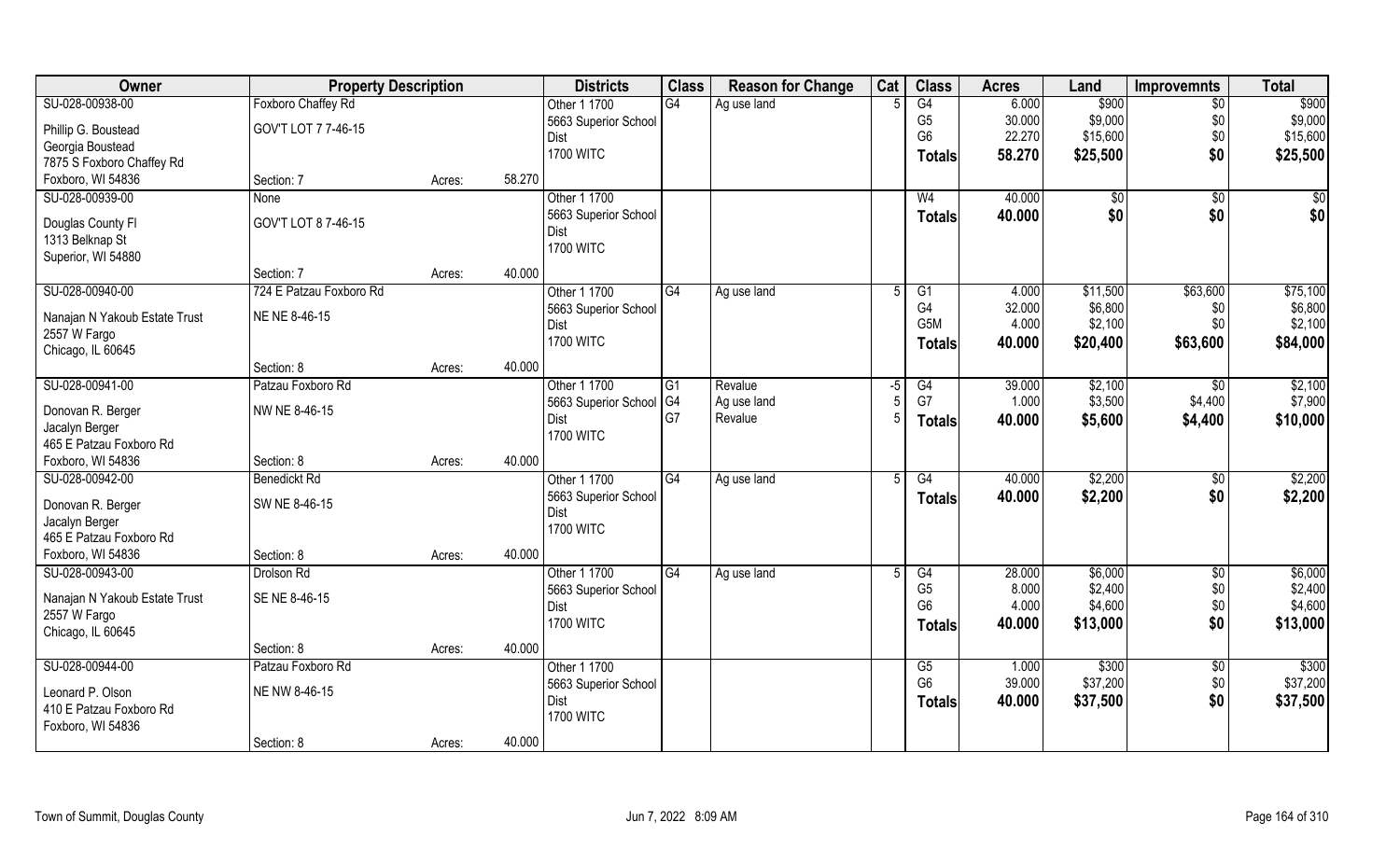| Owner                                  | <b>Property Description</b>       |        |        | <b>Districts</b>                    | <b>Class</b> | <b>Reason for Change</b> | Cat | <b>Class</b>   | <b>Acres</b> | Land        | <b>Improvemnts</b> | <b>Total</b>  |
|----------------------------------------|-----------------------------------|--------|--------|-------------------------------------|--------------|--------------------------|-----|----------------|--------------|-------------|--------------------|---------------|
| SU-028-00945-00                        | 410 E Patzau Foxboro Rd           |        |        | Other 1 1700                        |              |                          |     | G1             | 4.000        | \$11,500    | \$184,700          | \$196,200     |
| Leonard P. Olson                       | NW NW 8-46-15                     |        |        | 5663 Superior School                |              |                          |     | G <sub>5</sub> | 4.000        | \$1,100     | \$0                | \$1,100       |
| 410 E Patzau Foxboro Rd                |                                   |        |        | <b>Dist</b>                         |              |                          |     | G <sub>6</sub> | 32.000       | \$27,900    | \$0                | \$27,900      |
| Foxboro, WI 54836                      |                                   |        |        | <b>1700 WITC</b>                    |              |                          |     | <b>Totals</b>  | 40.000       | \$40,500    | \$184,700          | \$225,200     |
|                                        | Section: 8                        | Acres: | 40.000 |                                     |              |                          |     |                |              |             |                    |               |
| SU-028-00946-00                        | Patzau Foxboro Rd                 |        |        | Other 1 1700                        |              |                          |     | G5             | 2.000        | \$600       | $\sqrt[6]{}$       | \$600         |
| Leonard P. Olson                       | SW NW 8-46-15                     |        |        | 5663 Superior School                |              |                          |     | G <sub>6</sub> | 38.000       | \$43,700    | \$0                | \$43,700      |
| 410 E Patzau Foxboro Rd                |                                   |        |        | <b>Dist</b>                         |              |                          |     | <b>Totals</b>  | 40.000       | \$44,300    | \$0                | \$44,300      |
| Foxboro, WI 54836                      |                                   |        |        | <b>1700 WITC</b>                    |              |                          |     |                |              |             |                    |               |
|                                        | Section: 8                        | Acres: | 40.000 |                                     |              |                          |     |                |              |             |                    |               |
| SU-028-00947-00                        | <b>Benedickt Rd</b>               |        |        | Other 1 1700                        |              |                          |     | G5             | 6.000        | \$1,800     | \$0                | \$1,800       |
|                                        | SE NW 8-46-15                     |        |        | 5663 Superior School                |              |                          |     | G <sub>6</sub> | 34.000       | \$39,100    | \$0                | \$39,100      |
| Darrin A. Amundson<br>2315 176th Ln NW |                                   |        |        | Dist                                |              |                          |     | <b>Totals</b>  | 40.000       | \$40,900    | \$0                | \$40,900      |
| Andover, MN 55304                      |                                   |        |        | <b>1700 WITC</b>                    |              |                          |     |                |              |             |                    |               |
|                                        | Section: 8                        | Acres: | 40.000 |                                     |              |                          |     |                |              |             |                    |               |
| SU-028-00948-00                        | 7845 S Benedickt Rd               |        |        | Other 1 1700                        |              |                          |     | G <sub>1</sub> | 2.000        | \$8,800     | \$21,600           | \$30,400      |
|                                        |                                   |        |        | 5663 Superior School                |              |                          |     | G <sub>5</sub> | 3.000        | \$900       | \$0                | \$900         |
| Darrin A. Amundson                     | N-1/2 NE SW 8-46-15               |        |        | Dist                                |              |                          |     | G <sub>6</sub> | 15.000       | \$15,400    | \$0                | \$15,400      |
| 2315 176th Ln NW                       |                                   |        |        | <b>1700 WITC</b>                    |              |                          |     | <b>Totals</b>  | 20.000       | \$25,100    | \$21,600           | \$46,700      |
| Andover, MN 55304                      |                                   |        | 20.000 |                                     |              |                          |     |                |              |             |                    |               |
| SU-028-00949-00                        | Section: 8<br>7855 S Benedickt Rd | Acres: |        | Other 1 1700                        |              |                          |     | G1             | 2.000        | \$8,800     |                    | \$8,800       |
|                                        |                                   |        |        |                                     |              |                          |     | G <sub>5</sub> | 3.000        | \$900       | \$0<br>\$0         | \$900         |
| Darrin A. Amundson                     | S-1/2 NE SW 8-46-15               |        |        | 5663 Superior School<br><b>Dist</b> |              |                          |     | G <sub>6</sub> | 15.000       | \$17,300    | \$0                | \$17,300      |
| 2315 176th Ln NW                       |                                   |        |        | <b>1700 WITC</b>                    |              |                          |     | <b>Totals</b>  | 20.000       | \$27,000    | \$0                | \$27,000      |
| Andover, MN 55304                      |                                   |        |        |                                     |              |                          |     |                |              |             |                    |               |
|                                        | Section: 8                        | Acres: | 20.000 |                                     |              |                          |     |                |              |             |                    |               |
| SU-028-00950-00                        | Benedickt Rd                      |        |        | Other 1 1700                        |              |                          |     | W <sub>4</sub> | 80.000       | \$0         | $\sqrt{50}$        | $\frac{6}{3}$ |
| Douglas County Fl                      | W-1/2 SW-1/4 8-46-15              |        |        | 5663 Superior School                |              |                          |     | <b>Totals</b>  | 80.000       | \$0         | \$0                | \$0           |
| 1313 Belknap St                        |                                   |        |        | <b>Dist</b>                         |              |                          |     |                |              |             |                    |               |
| Superior, WI 54880                     |                                   |        |        | <b>1700 WITC</b>                    |              |                          |     |                |              |             |                    |               |
|                                        | Section: 8                        | Acres: | 80.000 |                                     |              |                          |     |                |              |             |                    |               |
| SU-028-00951-00                        | <b>Benedickt Rd</b>               |        |        | Other 1 1700                        |              |                          |     | W <sub>4</sub> | 40.000       | $\sqrt{$0}$ | $\overline{50}$    | $\frac{1}{6}$ |
| Douglas County Fl                      | SE SW 8-46-15                     |        |        | 5663 Superior School                |              |                          |     | <b>Totals</b>  | 40.000       | \$0         | \$0                | \$0           |
| 1313 Belknap St                        |                                   |        |        | <b>Dist</b>                         |              |                          |     |                |              |             |                    |               |
| Superior, WI 54880                     |                                   |        |        | <b>1700 WITC</b>                    |              |                          |     |                |              |             |                    |               |
|                                        | Section: 8                        | Acres: | 40.000 |                                     |              |                          |     |                |              |             |                    |               |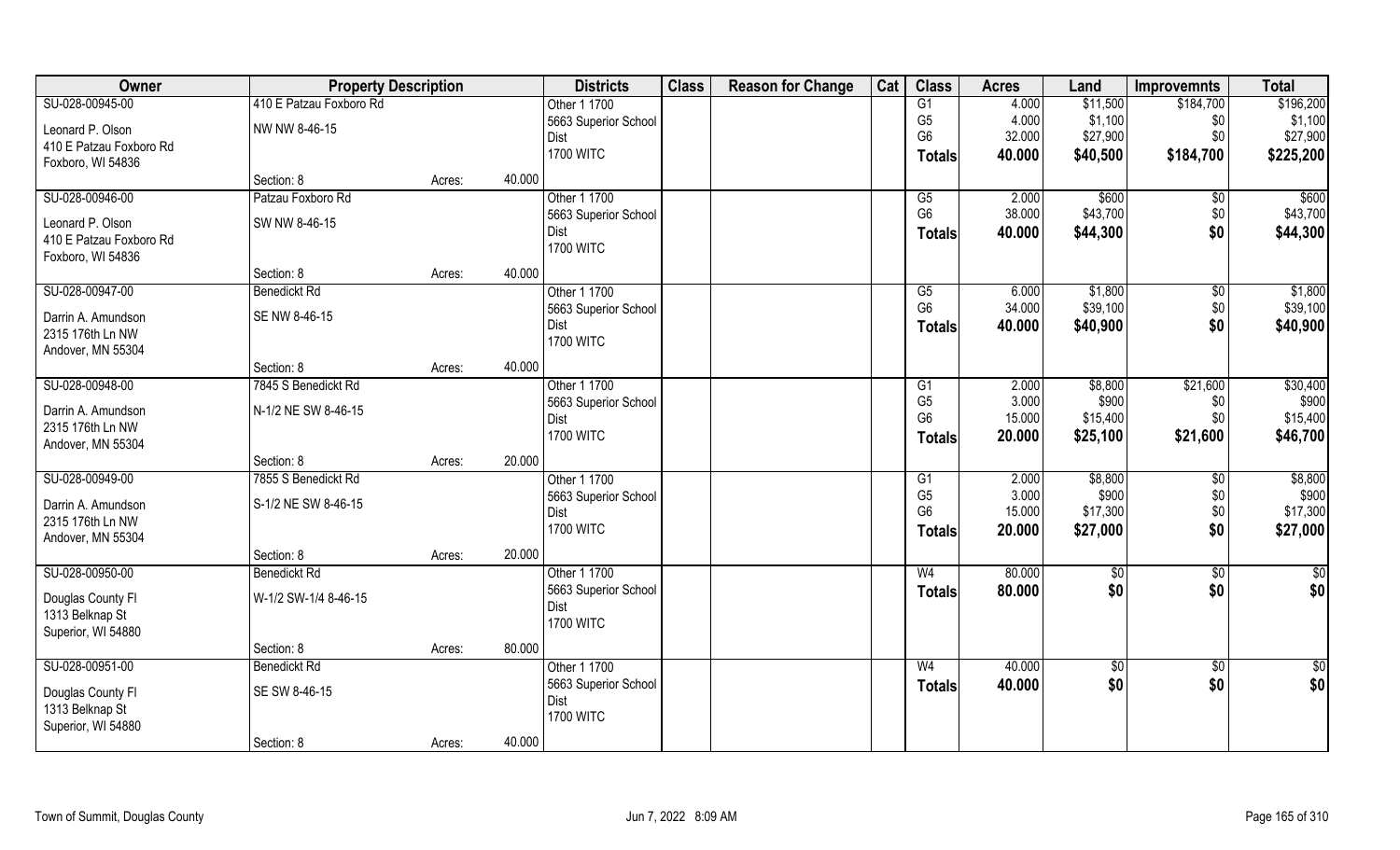| Owner               | <b>Property Description</b>            |        | <b>Districts</b>     | <b>Class</b> | <b>Reason for Change</b> | Cat | <b>Class</b>    | <b>Acres</b> | Land     | <b>Improvemnts</b> | <b>Total</b>      |
|---------------------|----------------------------------------|--------|----------------------|--------------|--------------------------|-----|-----------------|--------------|----------|--------------------|-------------------|
| SU-028-00952-00     | Drolsom Rd                             |        | Other 1 1700         |              |                          |     | X4              | 5.000        | \$0      | $\sqrt{$0}$        | \$0               |
| Town of Summit      | PT NE SE, E-1/2 E-1/2 S-1/2 8-46-15    |        | 5663 Superior School |              |                          |     | <b>Totals</b>   | 5.000        | \$0      | \$0                | \$0               |
| 2731 E Milchesky Rd |                                        |        | Dist                 |              |                          |     |                 |              |          |                    |                   |
| Foxboro, WI 54836   |                                        |        | <b>1700 WITC</b>     |              |                          |     |                 |              |          |                    |                   |
|                     | Section: 8                             | Acres: | 5.000                |              |                          |     |                 |              |          |                    |                   |
| SU-028-00953-00     | 7841 S Drolson Rd                      |        | Other 1 1700         |              |                          |     | G1              | 1.000        | \$5,500  | \$7,200            | \$12,700          |
|                     |                                        |        | 5663 Superior School |              |                          |     | G <sub>5</sub>  | 14.000       | \$7,400  | \$0                | \$7,400           |
| Richard C. Drolson  | PT NE SE, EX E-1/2 E-1/2 S-1/2 8-46-15 |        | Dist                 |              |                          |     | <b>Totals</b>   | 15.000       | \$12,900 | \$7,200            | \$20,100          |
| Joann L. Drolson    |                                        |        | <b>1700 WITC</b>     |              |                          |     |                 |              |          |                    |                   |
| 402 E 9th St        |                                        |        |                      |              |                          |     |                 |              |          |                    |                   |
| Superior, WI 54880  | Section: 8                             | Acres: | 15.000               |              |                          |     |                 |              |          |                    |                   |
| SU-028-00953-01     | 7841 S Drolson Rd                      |        | Other 1 1700         |              |                          |     | G1              | 3.000        | \$10,200 | \$96,500           | \$106,700         |
| Donald J. Williams  | N-1/2 NE SE 8-46-15                    |        | 5663 Superior School |              |                          |     | G <sub>4</sub>  | 3.000        | \$400    | \$0                | \$400             |
| Jamie M. Williams   |                                        |        | Dist                 |              |                          |     | G <sub>5</sub>  | 3.000        | \$900    | \$0                | \$900             |
| 7841 S Drolson Rd   |                                        |        | <b>1700 WITC</b>     |              |                          |     | G <sub>6</sub>  | 11.000       | \$7,700  | \$0                | \$7,700           |
| Foxboro, WI 54836   | Section: 8                             | Acres: | 20.000               |              |                          |     | <b>Totals</b>   | 20.000       | \$19,200 | \$96,500           | \$115,700         |
| SU-028-00954-00     | Drolsom Rd                             |        | Other 1 1700         |              |                          |     | G5              | 3.000        | \$900    | \$0                | $\overline{$900}$ |
|                     |                                        |        | 5663 Superior School |              |                          |     | G <sub>6</sub>  | 27.000       | \$31,100 | \$0                | \$31,100          |
| Donald J. Williams  | PT NW SE, E-30A 8-46-15                |        | Dist                 |              |                          |     | <b>Totals</b>   | 30.000       | \$32,000 | \$0                | \$32,000          |
| Jamie M. Williams   |                                        |        | <b>1700 WITC</b>     |              |                          |     |                 |              |          |                    |                   |
| 7841 S Drolson Rd   |                                        |        |                      |              |                          |     |                 |              |          |                    |                   |
| Foxboro, WI 54836   | Section: 8                             | Acres: | 30.000               |              |                          |     |                 |              |          |                    |                   |
| SU-028-00955-00     | <b>Benedickt Rd</b>                    |        | Other 1 1700         |              |                          |     | $\overline{G6}$ | 4.000        | \$4,600  | $\sqrt[6]{3}$      | \$4,600           |
| Darrin A. Amundson  | PT NW SE, W-10A 8-46-15, EX N 6A       |        | 5663 Superior School |              |                          |     | Totals          | 4.000        | \$4,600  | \$0                | \$4,600           |
| 2315 176th Ln NW    |                                        |        | Dist                 |              |                          |     |                 |              |          |                    |                   |
| Andover, MN 55304   |                                        |        | <b>1700 WITC</b>     |              |                          |     |                 |              |          |                    |                   |
|                     | Section: 8                             | Acres: | 4.000                |              |                          |     |                 |              |          |                    |                   |
| SU-028-00955-01     | <b>Benedickt Rd</b>                    |        | Other 1 1700         |              |                          |     | G1              | 1.000        | \$5,500  | $\sqrt{$0}$        | \$5,500           |
|                     |                                        |        | 5663 Superior School |              |                          |     | G <sub>5</sub>  | 1.000        | \$300    | \$0                | \$300             |
| Darrin A. Amundson  | N-6A OF W-10A NW SE 8-46-15            |        | Dist                 |              |                          |     | G <sub>6</sub>  | 4.000        | \$4,600  | \$0                | \$4,600           |
| 2315 176th Ln NW    |                                        |        | <b>1700 WITC</b>     |              |                          |     | Totals          | 6.000        | \$10,400 | \$0                | \$10,400          |
| Andover, MN 55304   |                                        |        |                      |              |                          |     |                 |              |          |                    |                   |
|                     | Section: 8                             | Acres: | 6.000                |              |                          |     |                 |              |          |                    |                   |
| SU-028-00956-00     | Drolson Rd                             |        | Other 1 1700         |              |                          |     | G5              | 4.000        | \$1,200  | $\sqrt{$0}$        | \$1,200           |
| Darrin A. Amundson  | SW SE 8-46-15                          |        | 5663 Superior School |              |                          |     | G <sub>6</sub>  | 36.000       | \$41,400 | \$0                | \$41,400          |
| 2315 176th Ln NW    |                                        |        | Dist                 |              |                          |     | <b>Totals</b>   | 40.000       | \$42,600 | \$0                | \$42,600          |
| Andover, MN 55304   |                                        |        | <b>1700 WITC</b>     |              |                          |     |                 |              |          |                    |                   |
|                     | Section: 8                             | Acres: | 40.000               |              |                          |     |                 |              |          |                    |                   |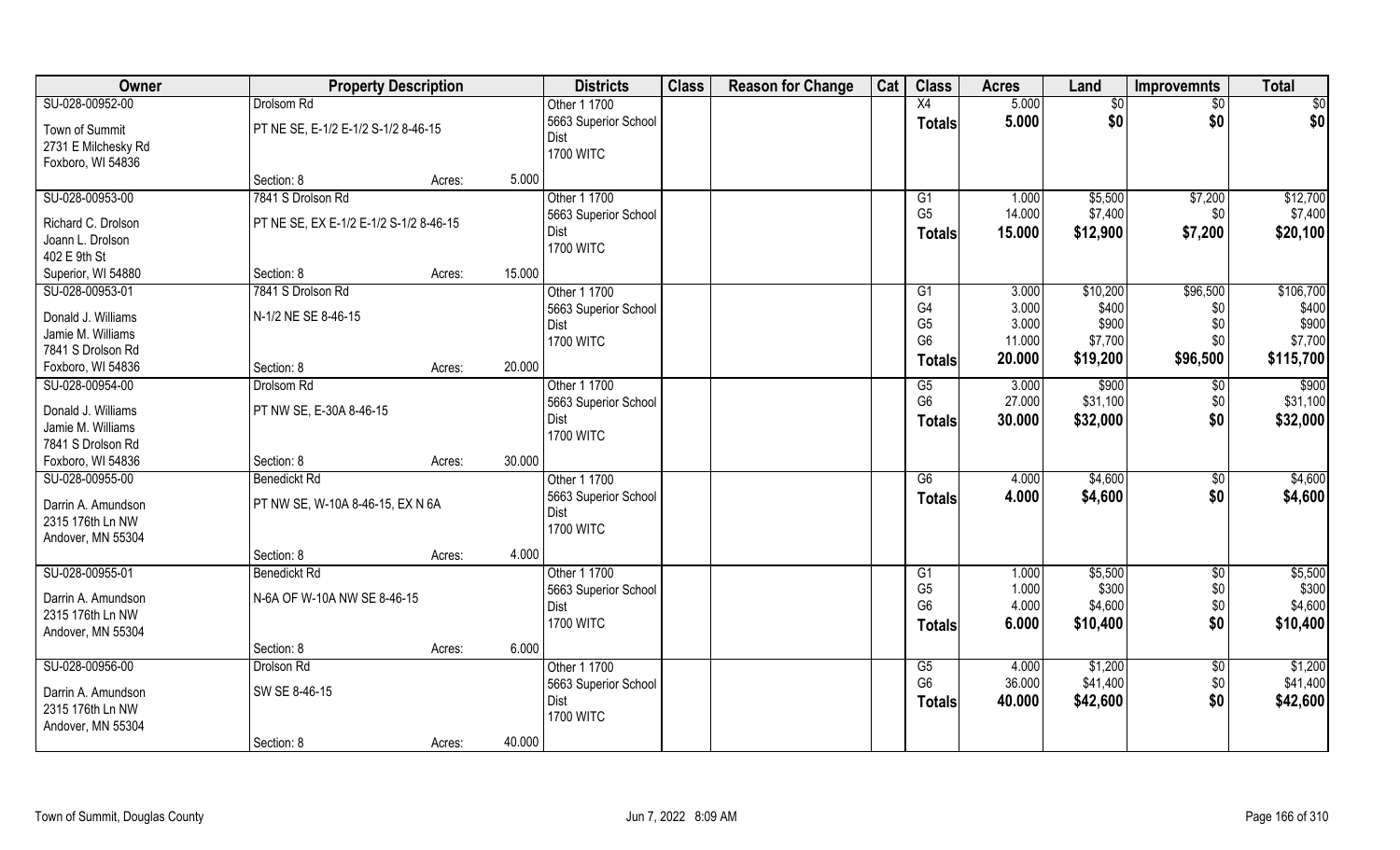| Owner                                | <b>Property Description</b>                 |                  | <b>Districts</b>             | <b>Class</b>   | <b>Reason for Change</b> | Cat | <b>Class</b>     | <b>Acres</b> | Land          | <b>Improvemnts</b> | <b>Total</b> |
|--------------------------------------|---------------------------------------------|------------------|------------------------------|----------------|--------------------------|-----|------------------|--------------|---------------|--------------------|--------------|
| SU-028-00957-00                      | 7849 S Drolson Rd                           |                  | Other 1 1700                 |                |                          |     | G1               | 2.000        | \$8,800       | $\overline{50}$    | \$8,800      |
| Richard C. Drolson                   | PT SE SE, NW OF RR 8-46-15                  |                  | 5663 Superior School         |                |                          |     | G <sub>6</sub>   | 32.670       | \$37,600      | \$0                | \$37,600     |
| Joann L. Drolson                     |                                             |                  | Dist                         |                |                          |     | <b>Totals</b>    | 34.670       | \$46,400      | \$0                | \$46,400     |
| 402 E 9th St                         |                                             |                  | <b>1700 WITC</b>             |                |                          |     |                  |              |               |                    |              |
| Superior, WI 54880                   | Section: 8                                  | 34.670<br>Acres: |                              |                |                          |     |                  |              |               |                    |              |
| SU-028-00958-00                      | Drolson Rd                                  |                  | Other 1 1700                 |                |                          |     | X3               | 1.900        | \$0           | $\sqrt{$0}$        | $\sqrt{50}$  |
|                                      |                                             |                  | 5663 Superior School         |                |                          |     | Totals           | 1.900        | \$0           | \$0                | \$0          |
| Douglas County                       | PT SE SE, SE OF RR 8-46-15                  |                  | Dist                         |                |                          |     |                  |              |               |                    |              |
| 1313 Belknap St                      |                                             |                  | <b>1700 WITC</b>             |                |                          |     |                  |              |               |                    |              |
| Superior, WI 54880                   | Section: 8                                  | 1.900<br>Acres:  |                              |                |                          |     |                  |              |               |                    |              |
| SU-028-00959-00                      | Drolson Rd                                  |                  | Other 1 1700                 |                |                          |     | X <sub>2</sub>   | 5.780        | $\sqrt[6]{3}$ | \$0                | \$0          |
|                                      |                                             |                  | 5663 Superior School         |                |                          |     |                  | 5.780        | \$0           | \$0                | \$0          |
| Wisconsin Department of Natural      | ABND R/W 8-46-15; (N W WI E C MN INTERSTATE |                  | Dist                         |                |                          |     | <b>Totals</b>    |              |               |                    |              |
| Resources                            | TRAIL) DESC 499 RP 449                      |                  | <b>1700 WITC</b>             |                |                          |     |                  |              |               |                    |              |
| 101 S Webster St                     |                                             |                  |                              |                |                          |     |                  |              |               |                    |              |
| Madison, WI 53707                    | Section: 8                                  | 5.780<br>Acres:  |                              |                |                          |     |                  |              |               |                    |              |
| SU-028-00960-00                      | 1186 E Patzau Foxboro Rd                    |                  | Other 1 1700                 | G <sub>4</sub> | Ag use land              |     | G <sub>1</sub>   | 2.000        | \$8,800       | \$103,000          | \$111,800    |
| Keith A. Christiansen                | NE NE 9-46-15                               |                  | 5663 Superior School         |                |                          |     | G4               | 7.500        | \$1,400       | \$0                | \$1,400      |
| 1186 E Patzau Foxboro Rd             |                                             |                  | Dist                         |                |                          |     | G <sub>5</sub>   | 2.500        | \$800         | \$0                | \$800        |
| Foxboro, WI 54836                    |                                             |                  | <b>1700 WITC</b>             |                |                          |     | G <sub>5</sub> M | 28.000       | \$14,400      | \$0                | \$14,400     |
|                                      | Section: 9                                  | 40.000<br>Acres: |                              |                |                          |     | <b>Totals</b>    | 40.000       | \$25,400      | \$103,000          | \$128,400    |
| SU-028-00961-00                      | Patzau Foxboro                              |                  | Other 1 1700                 |                |                          |     | G5               | 8.000        | \$3,600       | \$0                | \$3,600      |
|                                      | W-3/4 NW NE, 9-46-15                        |                  | 5663 Superior School         |                |                          |     | G <sub>6</sub>   | 22.000       | \$18,600      | \$0                | \$18,600     |
| Elizabeth J. Rogge<br>1704 W Main St |                                             |                  | Dist                         |                |                          |     | <b>Totals</b>    | 30.000       | \$22,200      | \$0                | \$22,200     |
| Evanston, IL 60202                   |                                             |                  | <b>1700 WITC</b>             |                |                          |     |                  |              |               |                    |              |
|                                      | Section: 9                                  | 30.000<br>Acres: |                              |                |                          |     |                  |              |               |                    |              |
| SU-028-00961-01                      | 1080 E Patzau Foxboro Rd                    |                  | Other 1 1700                 |                |                          |     | G1               | 2.000        | \$8,800       | \$59,400           | \$68,200     |
|                                      |                                             |                  | 5663 Superior School         |                |                          |     | G <sub>6</sub>   | 8.000        | \$8,200       | \$0                | \$8,200      |
| Steven B. Hudson                     | E-1/2 E-1/2 NW NE 9-46-15 DESC 424 RP 920   |                  | Dist                         |                |                          |     | <b>Totals</b>    | 10.000       | \$17,000      | \$59,400           | \$76,400     |
| 1511 E 6th St                        |                                             |                  | <b>1700 WITC</b>             |                |                          |     |                  |              |               |                    |              |
| Superior, WI 54880                   |                                             | 10.000           |                              |                |                          |     |                  |              |               |                    |              |
| SU-028-00962-00                      | Section: 9<br>Patzau Foxboro                | Acres:           | Other 1 1700                 |                |                          |     | G6               | 39.980       | \$46,000      |                    | \$46,000     |
|                                      |                                             |                  |                              |                |                          |     |                  |              |               | $\overline{50}$    |              |
| Elizabeth J. Rogge                   | SW NE, EX RR R/W 9-46-15                    |                  | 5663 Superior School<br>Dist |                |                          |     | <b>Totals</b>    | 39.980       | \$46,000      | \$0                | \$46,000     |
| 1704 W Main St                       |                                             |                  | <b>1700 WITC</b>             |                |                          |     |                  |              |               |                    |              |
| Evanston, IL 60202                   |                                             |                  |                              |                |                          |     |                  |              |               |                    |              |
|                                      | Section: 9                                  | 39.980<br>Acres: |                              |                |                          |     |                  |              |               |                    |              |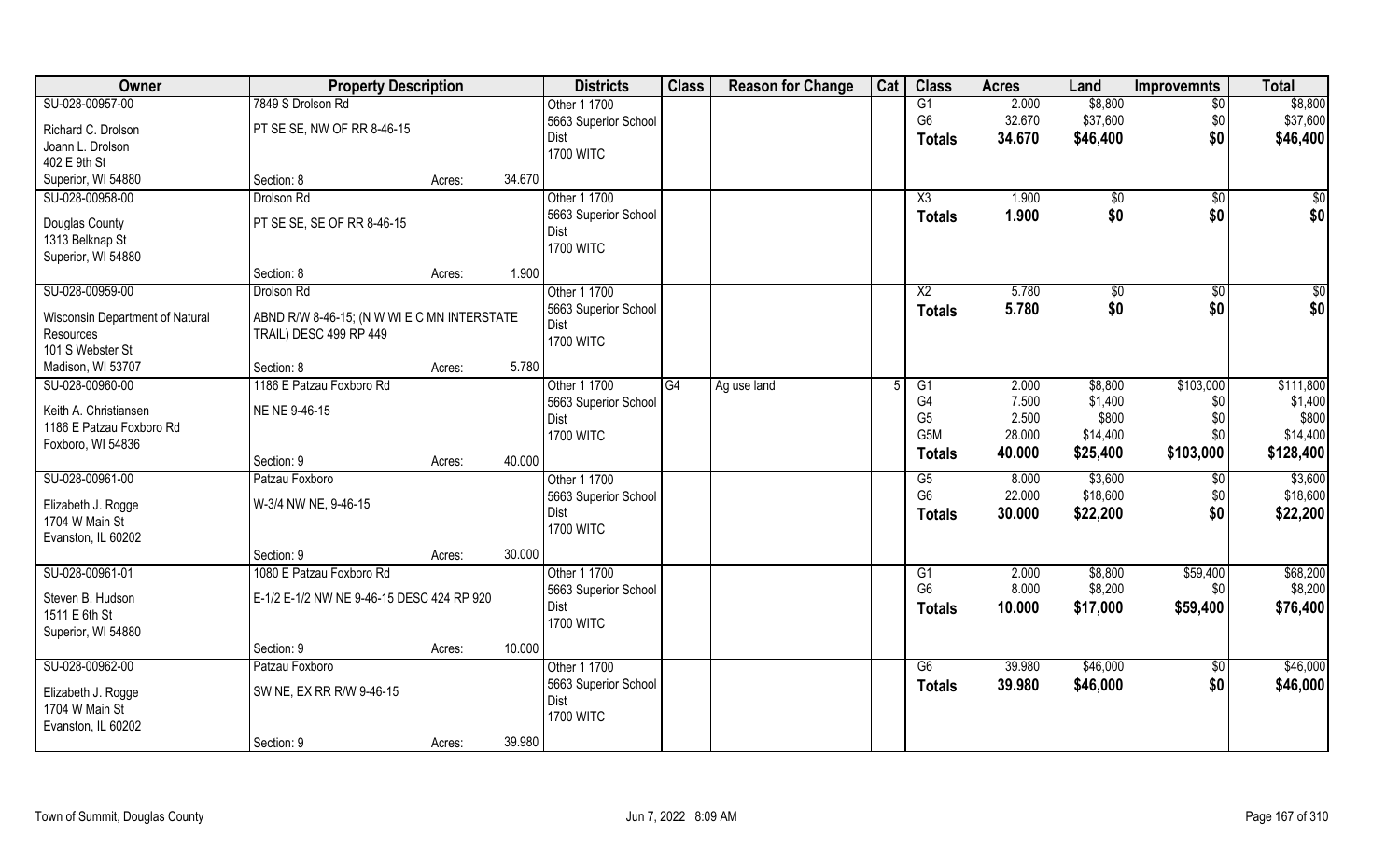| Owner                                         | <b>Property Description</b>                           |        |        | <b>Districts</b>     | <b>Class</b> | <b>Reason for Change</b> | Cat | <b>Class</b>     | <b>Acres</b> | Land     | <b>Improvemnts</b> | <b>Total</b> |
|-----------------------------------------------|-------------------------------------------------------|--------|--------|----------------------|--------------|--------------------------|-----|------------------|--------------|----------|--------------------|--------------|
| SU-028-00963-00                               | 1121 E Moen Rd                                        |        |        | Other 1 1700         |              |                          |     | G1               | 2.000        | \$8,800  | \$142,300          | \$151,100    |
| Donald Williams                               | PT SE NE 9-46-15, EX PT LYG SE OF RR R/W              |        |        | 5663 Superior School |              |                          |     | G <sub>5</sub>   | 9.000        | \$4,100  | \$0                | \$4,100      |
| <b>Cathy Williams</b>                         |                                                       |        |        | Dist                 |              |                          |     | G <sub>6</sub>   | 19.000       | \$19,500 | \$0                | \$19,500     |
| 1121 E Moen Rd                                |                                                       |        |        | <b>1700 WITC</b>     |              |                          |     | <b>Totals</b>    | 30.000       | \$32,400 | \$142,300          | \$174,700    |
| Foxboro, WI 54836                             | Section: 9                                            | Acres: | 30.000 |                      |              |                          |     |                  |              |          |                    |              |
| SU-028-00963-01                               | 1067 E Moen Rd                                        |        |        | Other 1 1700         |              |                          |     | G1               | 5.000        | \$12,900 | \$132,700          | \$145,600    |
|                                               |                                                       |        |        | 5663 Superior School |              |                          |     | G <sub>5</sub>   | 1.710        | \$500    | \$0                | \$500        |
| Paul A. Smetana<br>Jayne M. Smetana           | PT SE NE, LYG SE OF RR R/W 9-46-15 DESC 374 RP<br>906 |        |        | Dist                 |              |                          |     | <b>Totals</b>    | 6.710        | \$13,400 | \$132,700          | \$146,100    |
| 1067 E Moen Rd                                |                                                       |        |        | <b>1700 WITC</b>     |              |                          |     |                  |              |          |                    |              |
| Foxboro, WI 54836                             | Section: 9                                            | Acres: | 6.710  |                      |              |                          |     |                  |              |          |                    |              |
| SU-028-00964-00                               | Patzau Foxboro                                        |        |        | Other 1 1700         |              |                          |     | G5               | 19.000       | \$8,700  | \$0                | \$8,700      |
|                                               |                                                       |        |        | 5663 Superior School |              |                          |     | G <sub>5</sub> M | 1.000        | \$600    | \$0                | \$600        |
| Nancy M. Rogge                                | PT NE NW 9-46-15                                      |        |        | Dist                 |              |                          |     | <b>Totals</b>    | 20.000       | \$9,300  | \$0                | \$9,300      |
| 204 Buell St                                  |                                                       |        |        | <b>1700 WITC</b>     |              |                          |     |                  |              |          |                    |              |
| Madison, WI 53704                             |                                                       |        |        |                      |              |                          |     |                  |              |          |                    |              |
|                                               | Section: 9                                            | Acres: | 20.000 |                      |              |                          |     |                  |              |          |                    |              |
| SU-028-00964-01                               | Patzau Foxboro                                        |        |        | Other 1 1700         |              |                          |     | G5               | 1.000        | \$300    | \$0                | \$300        |
| Elizabeth J. Rogge                            | E-1/2 E-1/2 NE NW 9-46-15                             |        |        | 5663 Superior School |              |                          |     | G <sub>6</sub>   | 9.000        | \$6,300  | \$0                | \$6,300      |
| 1704 W Main St                                |                                                       |        |        | Dist                 |              |                          |     | <b>Totals</b>    | 10.000       | \$6,600  | \$0                | \$6,600      |
| Evanston, IL 60202                            |                                                       |        |        | <b>1700 WITC</b>     |              |                          |     |                  |              |          |                    |              |
|                                               | Section: 9                                            | Acres: | 10.000 |                      |              |                          |     |                  |              |          |                    |              |
| SU-028-00965-00                               | Patzau Foxboro                                        |        |        | Other 1 1700         |              |                          |     | G5               | 3.000        | \$900    | $\sqrt[6]{}$       | \$900        |
|                                               |                                                       |        |        | 5663 Superior School |              |                          |     | G <sub>6</sub>   | 7.000        | \$8,100  | \$0                | \$8,100      |
| Christopher M. Blomquist<br>8037 S Drolson Rd | PT NE NW, W-10A 9-46-15                               |        |        | Dist                 |              |                          |     | <b>Totals</b>    | 10.000       | \$9,000  | \$0                | \$9,000      |
| Superior, WI 54880                            |                                                       |        |        | <b>1700 WITC</b>     |              |                          |     |                  |              |          |                    |              |
|                                               | Section: 9                                            | Acres: | 10.000 |                      |              |                          |     |                  |              |          |                    |              |
| SU-028-00966-00                               | Patzau Foxboro                                        |        |        | Other 1 1700         | G4           | Ag use land              |     | G4               | 9.000        | \$1,300  | $\overline{50}$    | \$1,300      |
|                                               |                                                       |        |        | 5663 Superior School |              |                          |     | G <sub>5</sub>   | 3.000        | \$900    | \$0\$              | \$900        |
| Christopher M. Blomquist                      | NW NW 9-46-15                                         |        |        | Dist                 |              |                          |     | G <sub>5</sub> M | 10.000       | \$5,800  | \$0                | \$5,800      |
| 8037 S Drolson Rd                             |                                                       |        |        | <b>1700 WITC</b>     |              |                          |     | G <sub>6</sub>   | 18.000       | \$20,700 | \$0                | \$20,700     |
| Superior, WI 54880                            |                                                       |        |        |                      |              |                          |     | <b>Totals</b>    | 40.000       | \$28,700 | \$0                | \$28,700     |
|                                               | Section: 9                                            | Acres: | 40.000 |                      |              |                          |     |                  |              |          |                    |              |
| SU-028-00967-00                               | Drolson Rd                                            |        |        | Other 1 1700         |              |                          |     | G5               | 4.000        | \$1,200  | $\overline{60}$    | \$1,200      |
| Christopher M. Blomquist                      | SW NW, EX PCL IN SE COR 9-46-15                       |        |        | 5663 Superior School |              |                          |     | G <sub>6</sub>   | 35.900       | \$41,300 | \$0                | \$41,300     |
| 8037 S Drolson Rd                             |                                                       |        |        | Dist                 |              |                          |     | <b>Totals</b>    | 39.900       | \$42,500 | \$0                | \$42,500     |
| Superior, WI 54880                            |                                                       |        |        | <b>1700 WITC</b>     |              |                          |     |                  |              |          |                    |              |
|                                               | Section: 9                                            | Acres: | 39.900 |                      |              |                          |     |                  |              |          |                    |              |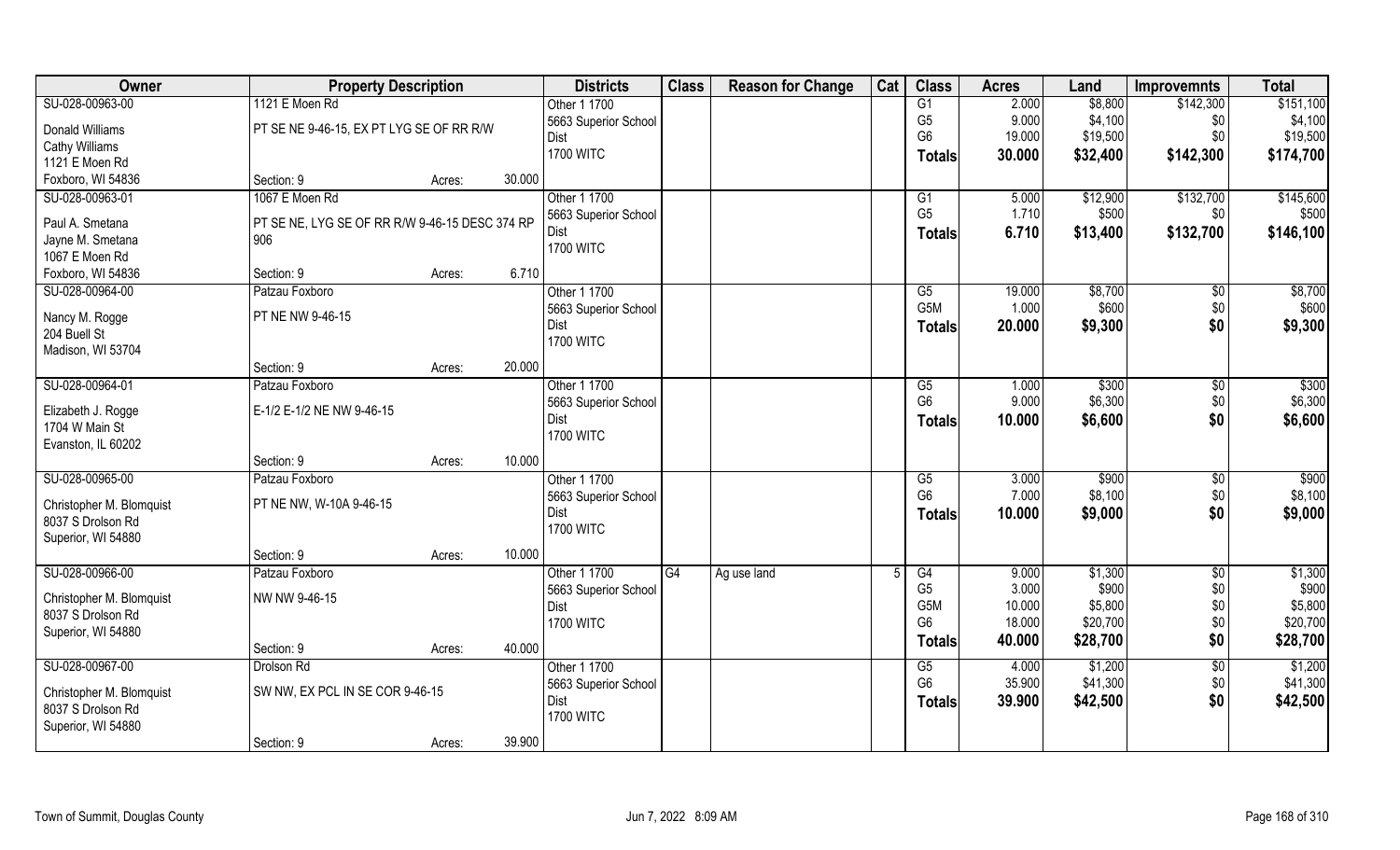| Owner                          | <b>Property Description</b>                     |                  | <b>Districts</b>                     | <b>Class</b> | <b>Reason for Change</b> | Cat | <b>Class</b>    | <b>Acres</b> | Land     | Improvemnts | <b>Total</b> |
|--------------------------------|-------------------------------------------------|------------------|--------------------------------------|--------------|--------------------------|-----|-----------------|--------------|----------|-------------|--------------|
| SU-028-00968-00                | Drolson Rd                                      |                  | Other 1 1700                         |              |                          |     | G6              | 0.100        | \$100    | \$0         | \$100        |
| Nancy M. Rogge                 | PT SW NW, PCL IN SE COR 9-46-15 DESC 473 RP 188 |                  | 5663 Superior School<br>Dist         |              |                          |     | <b>Totals</b>   | 0.100        | \$100    | \$0         | \$100        |
| 204 Buell St                   |                                                 |                  | <b>1700 WITC</b>                     |              |                          |     |                 |              |          |             |              |
| Madison, WI 53704              |                                                 |                  |                                      |              |                          |     |                 |              |          |             |              |
|                                | Section: 9                                      | Acres:           | 0.100                                |              |                          |     |                 |              |          |             |              |
| SU-028-00969-00                | Drolson Rd                                      |                  | Other 1 1700                         |              |                          |     | G5              | 6.000        | \$1,800  | $\sqrt{6}$  | \$1,800      |
| Nancy M. Rogge                 | PT SE NW 9-46-15                                |                  | 5663 Superior School                 |              |                          |     | G <sub>6</sub>  | 14.000       | \$16,100 | \$0         | \$16,100     |
| 204 Buell St                   |                                                 |                  | Dist                                 |              |                          |     | <b>Totals</b>   | 20.000       | \$17,900 | \$0         | \$17,900     |
| Madison, WI 53704              |                                                 |                  | <b>1700 WITC</b>                     |              |                          |     |                 |              |          |             |              |
|                                | Section: 9                                      | 20.000<br>Acres: |                                      |              |                          |     |                 |              |          |             |              |
| SU-028-00969-01                | Drolson Rd                                      |                  | Other 1 1700                         |              |                          |     | G6              | 10.000       | \$11,500 | \$0         | \$11,500     |
| Elizabeth J. Rogge             | E-1/2 E-1/2 SE NW 9-46-15                       |                  | 5663 Superior School                 |              |                          |     | <b>Totals</b>   | 10.000       | \$11,500 | \$0         | \$11,500     |
| 1704 W Main St                 |                                                 |                  | Dist                                 |              |                          |     |                 |              |          |             |              |
| Evanston, IL 60202             |                                                 |                  | <b>1700 WITC</b>                     |              |                          |     |                 |              |          |             |              |
|                                | Section: 9                                      | 10.000<br>Acres: |                                      |              |                          |     |                 |              |          |             |              |
| SU-028-00970-00                | Moen Rd                                         |                  | Other 1 1700                         |              |                          |     | G6              | 0.900        | \$1,000  | \$0         | \$1,000      |
|                                |                                                 |                  | 5663 Superior School                 |              |                          |     | <b>Totals</b>   | 0.900        | \$1,000  | \$0         | \$1,000      |
| Nancy M. Rogge<br>204 Buell St | PT SE NW, S-100' 9-46-15 DESC 473 RP 188        |                  | Dist                                 |              |                          |     |                 |              |          |             |              |
| Madison, WI 53704              |                                                 |                  | <b>1700 WITC</b>                     |              |                          |     |                 |              |          |             |              |
|                                | Section: 9                                      | Acres:           | 0.900                                |              |                          |     |                 |              |          |             |              |
| SU-028-00971-00                | Moen Rd                                         |                  | Other 1 1700                         |              |                          |     | $\overline{G6}$ | 9.100        | \$10,500 | \$0         | \$10,500     |
|                                |                                                 |                  | 5663 Superior School                 |              |                          |     | <b>Totals</b>   | 9.100        | \$10,500 | \$0         | \$10,500     |
| Christopher M. Blomquist       | PT SE NW, W-10A, EX S-100' 9-46-15              |                  | Dist                                 |              |                          |     |                 |              |          |             |              |
| 8037 S Drolson Rd              |                                                 |                  | <b>1700 WITC</b>                     |              |                          |     |                 |              |          |             |              |
| Superior, WI 54880             |                                                 |                  |                                      |              |                          |     |                 |              |          |             |              |
|                                | Section: 9                                      | Acres:           | 9.100                                |              |                          |     |                 |              |          |             |              |
| SU-028-00972-00                | Moen Rd                                         |                  | Other 1 1700<br>5663 Superior School |              |                          |     | G6              | 29.250       | \$16,800 | \$0<br>\$0  | \$16,800     |
| Nap D. Nault                   | PT NE SW, N OF RR 9-46-15                       |                  | Dist                                 |              |                          |     | <b>Totals</b>   | 29.250       | \$16,800 |             | \$16,800     |
| Shelly A. Nault                |                                                 |                  | <b>1700 WITC</b>                     |              |                          |     |                 |              |          |             |              |
| 1415 E Caragan Rd              |                                                 |                  |                                      |              |                          |     |                 |              |          |             |              |
| Foxboro, WI 54836              | Section: 9                                      | 29.250<br>Acres: |                                      |              |                          |     |                 |              |          |             |              |
| SU-028-00973-00                | Moen Rd                                         |                  | Other 1 1700                         |              |                          |     | G5              | 5.440        | \$2,600  | $\sqrt{$0}$ | \$2,600      |
| Craig B. Torgerson             | PT NE SW, S OF RR 9-46-15 DESC 451 RP 804       |                  | 5663 Superior School                 |              |                          |     | <b>Totals</b>   | 5.440        | \$2,600  | \$0         | \$2,600      |
| 904 E Moen Rd                  |                                                 |                  | Dist                                 |              |                          |     |                 |              |          |             |              |
| Foxboro, WI 54836              |                                                 |                  | <b>1700 WITC</b>                     |              |                          |     |                 |              |          |             |              |
|                                | Section: 9                                      | Acres:           | 5.440                                |              |                          |     |                 |              |          |             |              |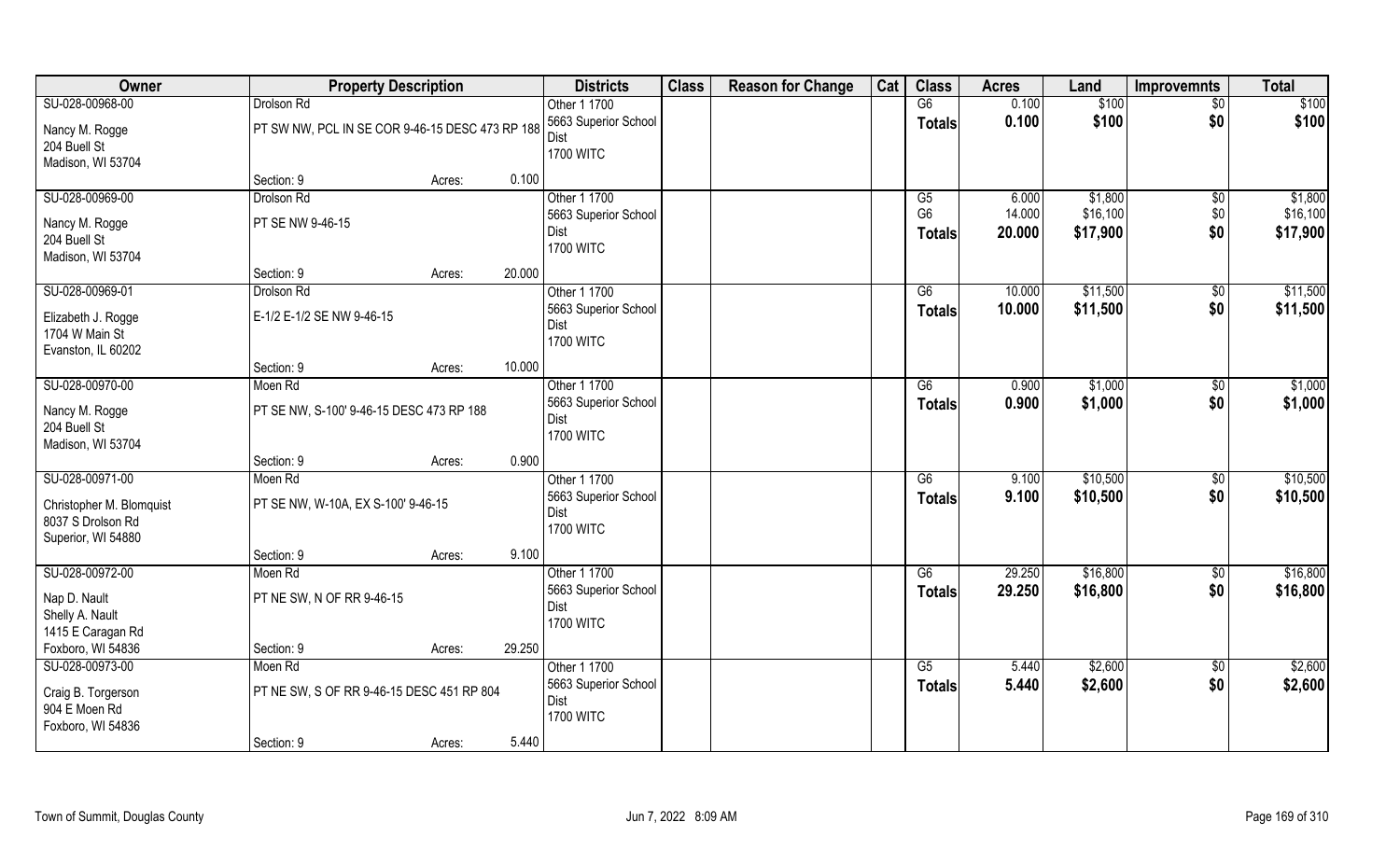| Owner                   |                                               | <b>Property Description</b> |        |                      | <b>Class</b>    | <b>Reason for Change</b> | Cat | <b>Class</b>     | <b>Acres</b> | Land        | <b>Improvemnts</b> | <b>Total</b> |
|-------------------------|-----------------------------------------------|-----------------------------|--------|----------------------|-----------------|--------------------------|-----|------------------|--------------|-------------|--------------------|--------------|
| SU-028-00974-00         | 7846 S Drolson Rd                             |                             |        | Other 1 1700         | G4              | Ag use land              |     | G1               | 3.000        | \$10,200    | \$47,200           | \$57,400     |
| Nancy M. Rogge          | PT NW SW, N-30A 9-46-15 DESC 473 RP 188       |                             |        | 5663 Superior School |                 |                          |     | G4               | 8.000        | \$1,500     | \$0                | \$1,500      |
| 204 Buell St            |                                               |                             |        | <b>Dist</b>          |                 |                          |     | G <sub>6</sub>   | 19.000       | \$21,900    | \$0                | \$21,900     |
| Madison, WI 53704       |                                               |                             |        | <b>1700 WITC</b>     |                 |                          |     | Totals           | 30.000       | \$33,600    | \$47,200           | \$80,800     |
|                         | Section: 9                                    | Acres:                      | 30.000 |                      |                 |                          |     |                  |              |             |                    |              |
| SU-028-00975-00         | Drolson Rd                                    |                             |        | Other 1 1700         |                 |                          |     | G6               | 8.950        | \$10,300    | \$0                | \$10,300     |
| Jeffery Heller          | PT NW SW, S-10A, EX PCL IN SE COR 9-46-15 TDI |                             |        | 5663 Superior School |                 |                          |     | Totals           | 8.950        | \$10,300    | \$0                | \$10,300     |
| Steven J. Vujcevic      | #765221                                       |                             |        | Dist                 |                 |                          |     |                  |              |             |                    |              |
| 11368 S 5th St E        |                                               |                             |        | <b>1700 WITC</b>     |                 |                          |     |                  |              |             |                    |              |
| Solon Springs, WI 54873 | Section: 9                                    | Acres:                      | 8.950  |                      |                 |                          |     |                  |              |             |                    |              |
| SU-028-00976-00         | Moen Rd                                       |                             |        | Other 1 1700         |                 |                          |     | X4               | 1.050        | $\sqrt{50}$ | \$0                | $\sqrt{50}$  |
| Shelly A. Nault         | PT NW SW, R/W & PCL IN SE COR 9-46-15         |                             |        | 5663 Superior School |                 |                          |     | <b>Totals</b>    | 1.050        | \$0         | \$0                | \$0          |
| 1415 E Caragan Rd       |                                               |                             |        | Dist                 |                 |                          |     |                  |              |             |                    |              |
| Foxboro, WI 54836       |                                               |                             |        | <b>1700 WITC</b>     |                 |                          |     |                  |              |             |                    |              |
|                         | Section: 9                                    | Acres:                      | 1.050  |                      |                 |                          |     |                  |              |             |                    |              |
| SU-028-00977-00         | Drolson Rd                                    |                             |        | Other 1 1700         |                 |                          |     | X3               | 34.790       | \$0         | $\sqrt[6]{3}$      | $\sqrt{50}$  |
|                         |                                               |                             |        | 5663 Superior School |                 |                          |     | <b>Totals</b>    | 34.790       | \$0         | \$0                | \$0          |
| Douglas County          | SW SW, EX R/W 9-46-15                         |                             |        | Dist                 |                 |                          |     |                  |              |             |                    |              |
| 1313 Belknap St         |                                               |                             |        | <b>1700 WITC</b>     |                 |                          |     |                  |              |             |                    |              |
| Superior, WI 54880      | Section: 9                                    |                             | 34.790 |                      |                 |                          |     |                  |              |             |                    |              |
| SU-028-00978-00         | 904 E Moen Rd                                 | Acres:                      |        | Other 1 1700         | $\overline{G4}$ | Ag use land              |     | $\overline{G1}$  | 2.000        | \$8,800     | \$110,800          | \$119,600    |
|                         |                                               |                             |        | 5663 Superior School |                 |                          |     | G4               | 23.740       | \$3,400     | \$0                | \$3,400      |
| Craig B. Torgerson      | SE SW, EX RR R/W 9-46-15 DESC 451 RP 804      |                             |        | Dist                 |                 |                          |     | G <sub>5</sub>   | 1.500        | \$500       | \$0                | \$500        |
| 904 E Moen Rd           |                                               |                             |        | <b>1700 WITC</b>     |                 |                          |     | G <sub>5</sub> M | 11.000       | \$3,900     | \$0\$              | \$3,900      |
| Foxboro, WI 54836       |                                               |                             |        |                      |                 |                          |     | <b>Totals</b>    | 38.240       | \$16,600    | \$110,800          | \$127,400    |
|                         | Section: 9                                    | Acres:                      | 38.240 |                      |                 |                          |     |                  |              |             |                    |              |
| SU-028-00979-00         | Drolson Rd                                    |                             |        | Other 1 1700         |                 |                          |     | G6               | 39.880       | \$33,300    | \$0                | \$33,300     |
| Robert D. Nelson        | NE SE 9-46-15                                 |                             |        | 5663 Superior School |                 |                          |     | <b>Totals</b>    | 39.880       | \$33,300    | \$0                | \$33,300     |
| Daniel R. Nelson        |                                               |                             |        | Dist                 |                 |                          |     |                  |              |             |                    |              |
| 700 28th St             |                                               |                             |        | <b>1700 WITC</b>     |                 |                          |     |                  |              |             |                    |              |
| Cloquet, MN 55720       | Section: 9                                    | Acres:                      | 39.880 |                      |                 |                          |     |                  |              |             |                    |              |
| SU-028-00980-00         | Moen Rd                                       |                             |        | Other 1 1700         |                 |                          |     | G6               | 8.040        | \$4,600     | $\sqrt{$0}$        | \$4,600      |
| Nap D. Nault            | PT NW SE, NW OF RR 9-46-15                    |                             |        | 5663 Superior School |                 |                          |     | <b>Totals</b>    | 8.040        | \$4,600     | \$0                | \$4,600      |
| Shelly A. Nault         |                                               |                             |        | Dist                 |                 |                          |     |                  |              |             |                    |              |
| 1415 E Caragan Rd       |                                               |                             |        | <b>1700 WITC</b>     |                 |                          |     |                  |              |             |                    |              |
| Foxboro, WI 54836       | Section: 9                                    | Acres:                      | 8.040  |                      |                 |                          |     |                  |              |             |                    |              |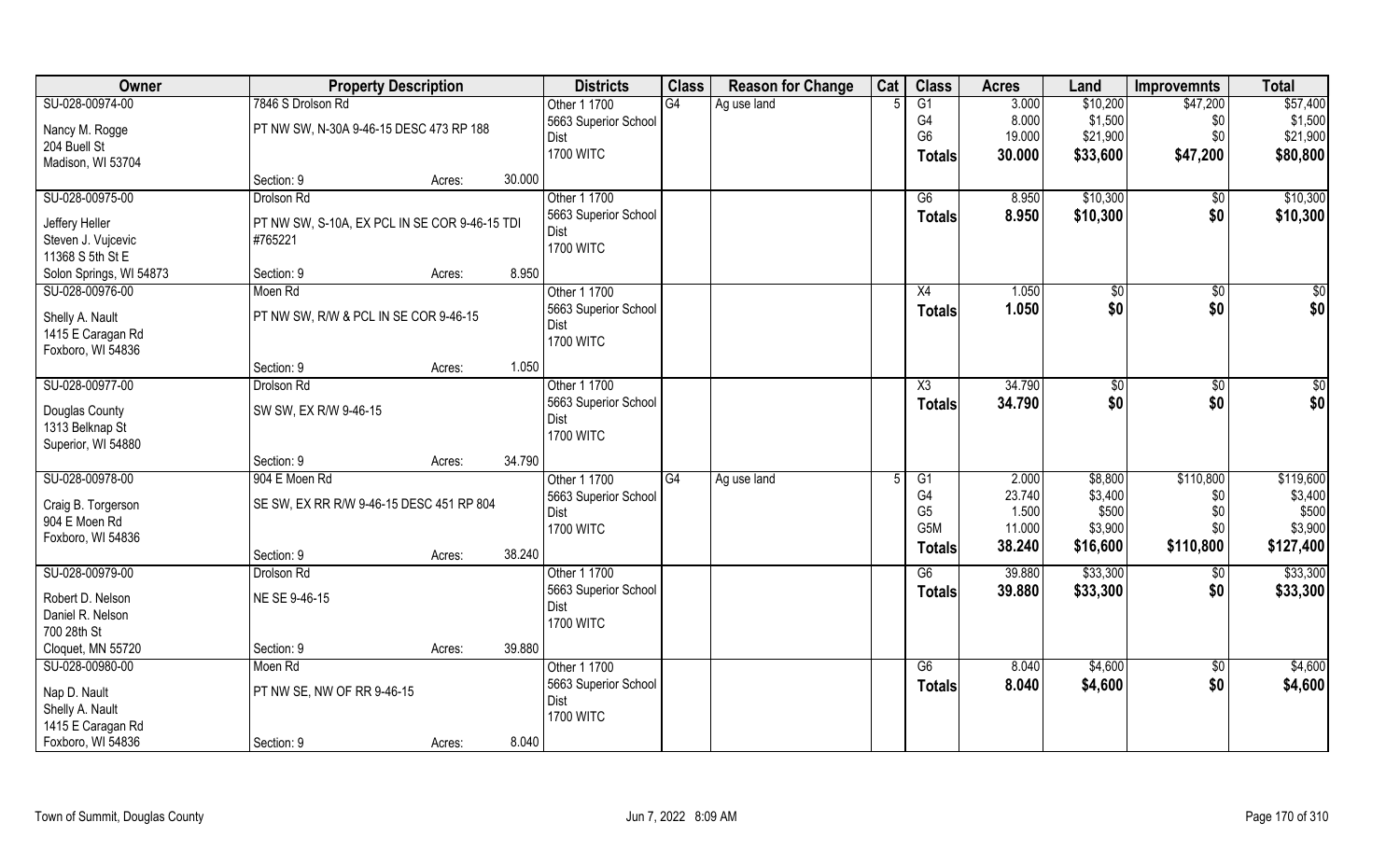| Owner                           | <b>Property Description</b>                   |        |        | <b>Districts</b>             | <b>Class</b>    | <b>Reason for Change</b> | Cat  | <b>Class</b>     | <b>Acres</b> | Land     | <b>Improvemnts</b> | <b>Total</b> |
|---------------------------------|-----------------------------------------------|--------|--------|------------------------------|-----------------|--------------------------|------|------------------|--------------|----------|--------------------|--------------|
| SU-028-00981-00                 | 948 E Moen Rd                                 |        |        | Other 1 1700                 |                 |                          |      | G1               | 2.000        | \$8,800  | \$19,600           | \$28,400     |
| George E. Danielson             | PT NW SE, SE OF RR 9-46-15 DESC 481 RP 306    |        |        | 5663 Superior School         |                 |                          |      | G <sub>5</sub>   | 17.000       | \$9,000  | \$0                | \$9,000      |
| Diane M. Danielson              |                                               |        |        | Dist                         |                 |                          |      | G <sub>6</sub>   | 6.750        | \$6,900  | \$0                | \$6,900      |
| 1918 E 3rd St                   |                                               |        |        | <b>1700 WITC</b>             |                 |                          |      | <b>Totals</b>    | 25.750       | \$24,700 | \$19,600           | \$44,300     |
| Superior, WI 54880              | Section: 9                                    | Acres: | 25.750 |                              |                 |                          |      |                  |              |          |                    |              |
| SU-028-00982-00                 | 942 S Moen Rd                                 |        |        | Other 1 1700                 |                 |                          |      | G5               | 11.000       | \$4,500  | $\sqrt{$0}$        | \$4,500      |
|                                 |                                               |        |        | 5663 Superior School         |                 |                          |      | G <sub>6</sub>   | 18.280       | \$21,000 | \$0                | \$21,000     |
| Thomas N. Danielson             | PT SW SE 9-46-15 AS DESC #827760              |        |        | Dist                         |                 |                          |      | Totals           | 29.280       | \$25,500 | \$0                | \$25,500     |
| 1601 Banks Ave                  |                                               |        |        | <b>1700 WITC</b>             |                 |                          |      |                  |              |          |                    |              |
| Superior, WI 54880              |                                               |        |        |                              |                 |                          |      |                  |              |          |                    |              |
|                                 | Section: 9                                    | Acres: | 29.280 |                              |                 |                          |      |                  |              |          |                    |              |
| SU-028-00983-00                 | Moen Rd                                       |        |        | Other 1 1700                 |                 |                          |      | G1               | 0.720        | \$3,700  | $\sqrt[6]{30}$     | \$3,700      |
| Craig B. Torgerson              | PT SW SE 9-46-15 DESC 451 RP 804              |        |        | 5663 Superior School<br>Dist |                 |                          |      | <b>Totals</b>    | 0.720        | \$3,700  | \$0                | \$3,700      |
| 904 E Moen Rd                   |                                               |        |        | <b>1700 WITC</b>             |                 |                          |      |                  |              |          |                    |              |
| Foxboro, WI 54836               |                                               |        |        |                              |                 |                          |      |                  |              |          |                    |              |
|                                 | Section: 9                                    | Acres: | 0.720  |                              |                 |                          |      |                  |              |          |                    |              |
| SU-028-00984-00                 | 944 E Moen Rd                                 |        |        | Other 1 1700                 |                 |                          |      | G1               | 3.000        | \$10,200 | \$192,600          | \$202,800    |
| Ronald E. Danielson             | PT SW SE, SW 10A 9-46-15 DESC 342 RP 749      |        |        | 5663 Superior School         |                 |                          |      | G <sub>5</sub>   | 2.000        | \$600    | \$0                | \$600        |
| 940 E Moen Rd                   |                                               |        |        | Dist                         |                 |                          |      | G <sub>6</sub>   | 5.000        | \$5,100  | \$0                | \$5,100      |
| Foxboro, WI 54836               |                                               |        |        | <b>1700 WITC</b>             |                 |                          |      | <b>Totals</b>    | 10.000       | \$15,900 | \$192,600          | \$208,500    |
|                                 | Section: 9                                    | Acres: | 10.000 |                              |                 |                          |      |                  |              |          |                    |              |
| SU-028-00985-00                 | 7931 S Little Balsam Rd                       |        |        | Other 1 1700                 | $\overline{G1}$ | Cabin in poor condition  | $-2$ | $\overline{G1}$  | 2.000        | \$8,800  | \$6,400            | \$15,200     |
|                                 |                                               |        |        | 5663 Superior School         |                 |                          |      | G <sub>5</sub>   | 2.000        | \$700    | \$0                | \$700        |
| Jim G. Stien et al              | SE SE 9-46-15                                 |        |        | Dist                         |                 |                          |      | G <sub>6</sub>   | 36.000       | \$36,900 | \$0                | \$36,900     |
| 5325 E Otto Rd                  |                                               |        |        | <b>1700 WITC</b>             |                 |                          |      | <b>Totals</b>    | 40.000       | \$46,400 | \$6,400            | \$52,800     |
| South Range, WI 54874           |                                               |        | 40.000 |                              |                 |                          |      |                  |              |          |                    |              |
| SU-028-00986-00                 | Section: 9                                    | Acres: |        | Other 1 1700                 |                 |                          |      |                  |              |          |                    |              |
|                                 | Moen Rd                                       |        |        |                              |                 |                          |      | $\overline{X2}$  | 13.700       | \$0      | $\overline{30}$    | \$0          |
| Wisconsin Department of Natural | ABND R/W IN 9-46-15 (N W WI E C MN INTERSTATE |        |        | 5663 Superior School<br>Dist |                 |                          |      | <b>Totals</b>    | 13.700       | \$0      | \$0                | \$0          |
| Resources                       | TRAIL) DESC 499 RP 449                        |        |        | <b>1700 WITC</b>             |                 |                          |      |                  |              |          |                    |              |
| 101 S Webster St                |                                               |        |        |                              |                 |                          |      |                  |              |          |                    |              |
| Madison, WI 53707               | Section: 9                                    | Acres: | 13.700 |                              |                 |                          |      |                  |              |          |                    |              |
| SU-028-00987-00                 | 1510 E Caragan Rd                             |        |        | Other 1 1700                 | G4              | Ag use land              |      | G1               | 1.000        | \$5,500  | \$45,700           | \$51,200     |
| William Fasbender               | SW NE NE 10-46-15                             |        |        | 5663 Superior School         |                 |                          |      | G4               | 4.000        | \$900    | \$0                | \$900        |
| Skyler Fasbender                |                                               |        |        | Dist                         |                 |                          |      | G <sub>5</sub> M | 5.000        | \$2,600  | \$0                | \$2,600      |
| 1510 E Caragan Rd               |                                               |        |        | <b>1700 WITC</b>             |                 |                          |      | Totals           | 10.000       | \$9,000  | \$45,700           | \$54,700     |
| Foxboro, WI 54836               | Section: 10                                   | Acres: | 10.000 |                              |                 |                          |      |                  |              |          |                    |              |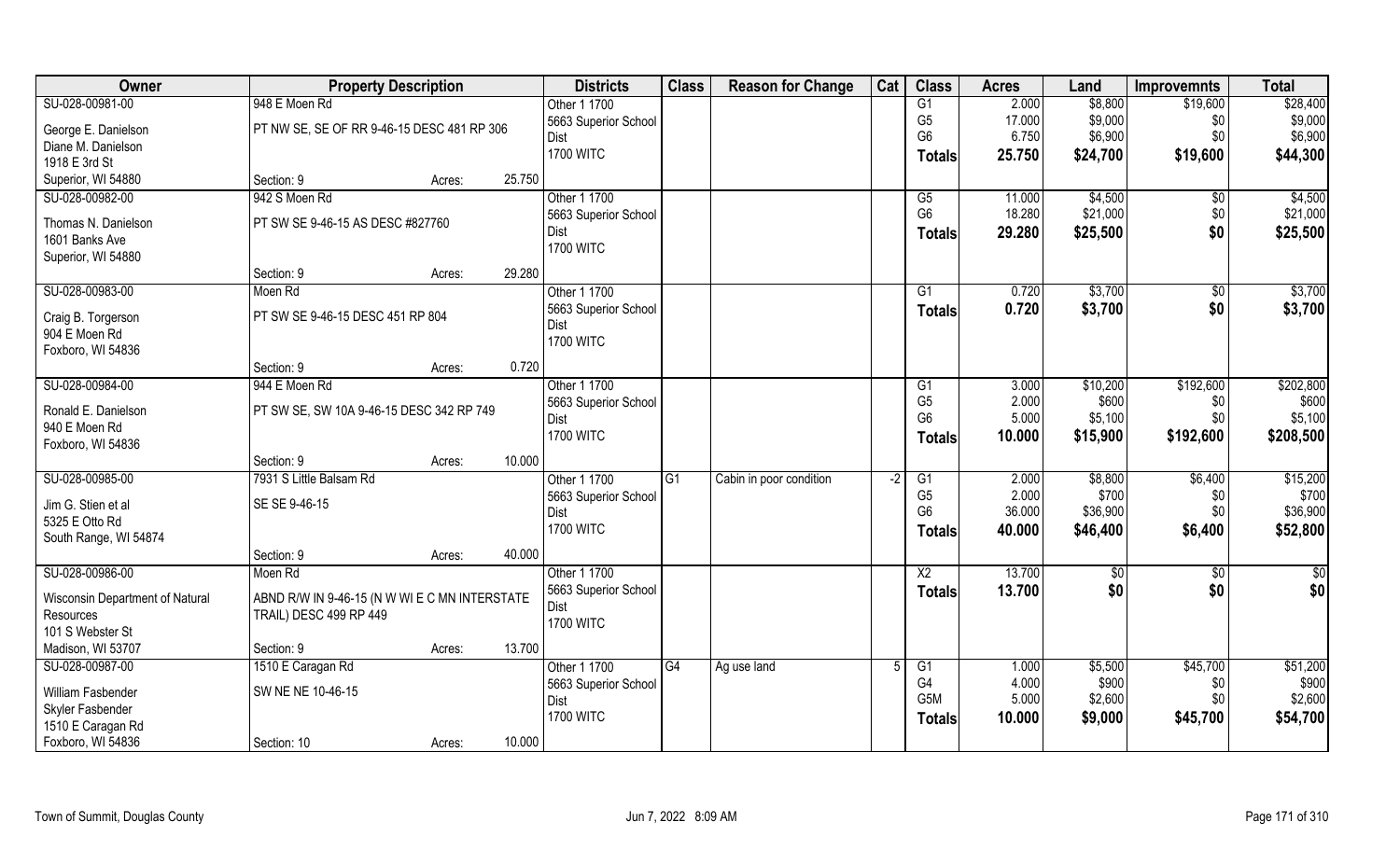| Owner                     | <b>Property Description</b>                       |        |        | <b>Districts</b>     | <b>Class</b> | <b>Reason for Change</b> | Cat | <b>Class</b>     | <b>Acres</b> | Land     | <b>Improvemnts</b> | <b>Total</b> |
|---------------------------|---------------------------------------------------|--------|--------|----------------------|--------------|--------------------------|-----|------------------|--------------|----------|--------------------|--------------|
| SU-028-00987-01           | 1560 E County Highway BB                          |        |        | Other 1 1700         |              |                          |     | G1               | 2.000        | \$8,800  | \$60,200           | \$69,000     |
| Elaine R. Fasbender et al | N-1/2 NE NE 10-46-15                              |        |        | 5663 Superior School |              |                          |     | G <sub>6</sub>   | 18.000       | \$12,600 | \$0                | \$12,600     |
| 1560 E County Rd Bb       |                                                   |        |        | Dist                 |              |                          |     | <b>Totals</b>    | 20.000       | \$21,400 | \$60,200           | \$81,600     |
| Foxboro, WI 54836         |                                                   |        |        | <b>1700 WITC</b>     |              |                          |     |                  |              |          |                    |              |
|                           | Section: 10                                       | Acres: | 20.000 |                      |              |                          |     |                  |              |          |                    |              |
| SU-028-00988-00           | Caragan Rd                                        |        |        | Other 1 1700         |              |                          |     | $\overline{G1}$  | 1.000        | \$5,500  | \$5,000            | \$10,500     |
| Woodrow Goodwin           | PT NW NE, SE OF RR 10-46-15 EX 269 DP 217         |        |        | 5663 Superior School |              |                          |     | G <sub>6</sub>   | 25.390       | \$26,000 | \$0                | \$26,000     |
| 13421 Malena Dr           |                                                   |        |        | Dist                 |              |                          |     | <b>Totals</b>    | 26.390       | \$31,500 | \$5,000            | \$36,500     |
| Santa Ana, CA 92705       |                                                   |        |        | <b>1700 WITC</b>     |              |                          |     |                  |              |          |                    |              |
|                           | Section: 10                                       | Acres: | 26.390 |                      |              |                          |     |                  |              |          |                    |              |
| SU-028-00989-00           | 1420 E Patzau Foxboro Rd                          |        |        | Other 1 1700         |              |                          |     | G1               | 4.890        | \$12,700 | \$100,300          | \$113,000    |
|                           |                                                   |        |        | 5663 Superior School |              |                          |     | G4               | 1.000        | \$200    | \$0                | \$200        |
| Raymond E. Nindorf        | PT NW NE, NW OF RR 10-46-15 413/744, 583/750      |        |        | Dist                 |              |                          |     | <b>Totals</b>    | 5.890        | \$12,900 | \$100,300          | \$113,200    |
| Traci R. Nindorf          |                                                   |        |        | <b>1700 WITC</b>     |              |                          |     |                  |              |          |                    |              |
| 1420 E Patzau Foxboro Rd  |                                                   |        |        |                      |              |                          |     |                  |              |          |                    |              |
| Foxboro, WI 54836         | Section: 10                                       | Acres: | 5.890  |                      |              |                          |     |                  |              |          |                    |              |
| SU-028-00990-00           | 1415 E Caragan Rd                                 |        |        | Other 1 1700         |              |                          |     | G1               | 0.810        | \$4,000  | \$0                | \$4,000      |
| Shelly A. Nault           | PT NW NE, ABND R/W 10-46-15 DESC 265 DP 403,      |        |        | 5663 Superior School |              |                          |     | <b>Totals</b>    | 0.810        | \$4,000  | \$0                | \$4,000      |
| 1415 E Caragan Rd         | 456 RP 65 & 93, 457 RP 891 & PCLS OF RR R/W DESC  |        |        | Dist                 |              |                          |     |                  |              |          |                    |              |
| Foxboro, WI 54836         | 269 DP 517 423 RP 221, 432 RP 701                 |        |        | <b>1700 WITC</b>     |              |                          |     |                  |              |          |                    |              |
|                           | Section: 10                                       | Acres: | 0.810  |                      |              |                          |     |                  |              |          |                    |              |
| SU-028-00991-00           | Caragan Rd                                        |        |        | Other 1 1700         |              |                          |     | G6               | 40.000       | \$46,000 | $\sqrt[6]{3}$      | \$46,000     |
| Woodrow Goodwin           | SW NE 10-46-15                                    |        |        | 5663 Superior School |              |                          |     | <b>Totals</b>    | 40.000       | \$46,000 | \$0                | \$46,000     |
| 13421 Malena Dr           |                                                   |        |        | Dist                 |              |                          |     |                  |              |          |                    |              |
| Santa Ana, CA 92705       |                                                   |        |        | <b>1700 WITC</b>     |              |                          |     |                  |              |          |                    |              |
|                           | Section: 10                                       | Acres: | 40.000 |                      |              |                          |     |                  |              |          |                    |              |
| SU-028-00992-00           | Breitzmann Lake Rd                                |        |        | Other 1 1700         |              |                          |     | G4               | 2.000        | \$400    | \$0                | \$400        |
|                           |                                                   |        |        | 5663 Superior School |              |                          |     | G <sub>5</sub> M | 8.000        | \$4,600  | \$0                | \$4,600      |
| William Fasbender         | NW SE NE 10-46-15                                 |        |        | Dist                 |              |                          |     | Totals           | 10.000       | \$5,000  | \$0                | \$5,000      |
| Skyler Fasbender          |                                                   |        |        | <b>1700 WITC</b>     |              |                          |     |                  |              |          |                    |              |
| 1510 E Caragan Rd         |                                                   |        |        |                      |              |                          |     |                  |              |          |                    |              |
| Foxboro, WI 54836         | Section: 10                                       | Acres: | 10.000 |                      |              |                          |     |                  |              |          |                    |              |
| SU-028-00992-01           | 7765 S Breitzmann Lake Rd                         |        |        | Other 1 1700         |              |                          |     | G1               | 5.000        | \$12,900 | \$28,200           | \$41,100     |
| Joseph F. Benedickt       | PT SE NE 10-46-15. COM NE CNR OF SEC 10, TH       |        |        | 5663 Superior School |              |                          |     | Totals           | 5.000        | \$12,900 | \$28,200           | \$41,100     |
| 7765 S Breitzmann Lake Rd | S-2,010.97', TH W-33' TO W LN BRITZMAN LK RD &    |        |        | Dist                 |              |                          |     |                  |              |          |                    |              |
| Foxboro, WI 54836         | POB, TH CONT W-660', TH S-330', TH E-660' TO W LN |        |        | <b>1700 WITC</b>     |              |                          |     |                  |              |          |                    |              |
|                           | Section: 10                                       | Acres: | 5.000  |                      |              |                          |     |                  |              |          |                    |              |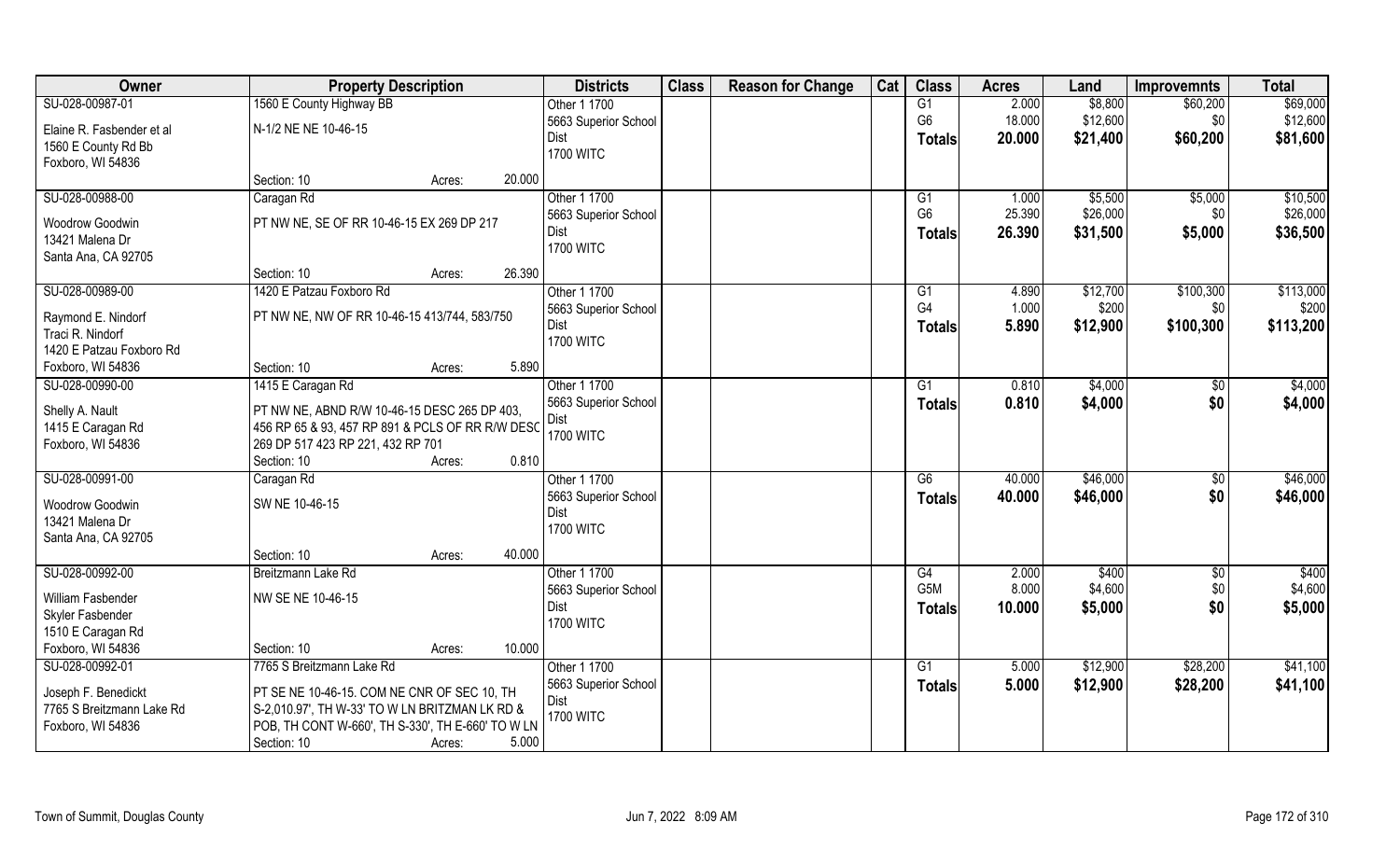| Owner                    | <b>Property Description</b>                      |        | <b>Districts</b>         | <b>Class</b> | <b>Reason for Change</b> | Cat | <b>Class</b>         | <b>Acres</b> | Land     | <b>Improvemnts</b> | <b>Total</b>      |
|--------------------------|--------------------------------------------------|--------|--------------------------|--------------|--------------------------|-----|----------------------|--------------|----------|--------------------|-------------------|
| SU-028-00992-02          | 7677 S Breitzmann Lake Rd                        |        | Other 1 1700             |              |                          |     | G1                   | 1.000        | \$5,500  | \$21,000           | \$26,500          |
| Cindie S. Olson          | SE NE NE & NE SE NE, 10-46-15                    |        | 5663 Superior School     |              |                          |     | G4                   | 6.000        | \$1,100  | \$0                | \$1,100           |
| Paul R. Olson            |                                                  |        | Dist                     |              |                          |     | G <sub>5</sub> M     | 13.000       | \$6,700  | \$0                | \$6,700           |
| 1927 Missouri Ave        |                                                  |        | <b>1700 WITC</b>         |              |                          |     | <b>Totals</b>        | 20.000       | \$13,300 | \$21,000           | \$34,300          |
| Superior, WI 54880       | Section: 10<br>Acres:                            | 20.000 |                          |              |                          |     |                      |              |          |                    |                   |
| SU-028-00992-03          | Breitzmann Lake Rd                               |        | Other 1 1700             |              |                          |     | G6                   | 15.000       | \$16,400 | $\overline{50}$    | \$16,400          |
|                          |                                                  |        | 5663 Superior School     |              |                          |     |                      |              |          |                    |                   |
| Cindie S. Olson          | S-1/2 SE NE 10-46-15, EX PCL COM NE CNR OF SEC   |        |                          |              |                          |     | Totals               | 15.000       | \$16,400 | \$0                | \$16,400          |
| Jordan P. Olson          | 10, TH S-2,010.97', TH W-33' POB, TH W-660', TH  |        | Dist<br><b>1700 WITC</b> |              |                          |     |                      |              |          |                    |                   |
| 1927 Missouri Ave        | S-330', TH E-660', TH N-330' TO POB.             |        |                          |              |                          |     |                      |              |          |                    |                   |
| Superior, WI 54880       | Section: 10<br>Acres:                            | 15.000 |                          |              |                          |     |                      |              |          |                    |                   |
| SU-028-00993-00          | Patzau Foxboro Rd                                |        | Other 1 1700             |              |                          |     | G4                   | 1.000        | \$100    | $\sqrt[6]{30}$     | \$100             |
|                          |                                                  |        | 5663 Superior School     |              |                          |     | G <sub>5</sub>       | 3.560        | \$1,200  | \$0                | \$1,200           |
| Raymond E. Nindorf       | PT NE NW, NW OF RR 10-46-15                      |        | Dist                     |              |                          |     | G <sub>5</sub> M     | 22.000       | \$12,700 | \$0                | \$12,700          |
| Traci R. Nindorf         |                                                  |        | <b>1700 WITC</b>         |              |                          |     | <b>Totals</b>        | 26.560       | \$14,000 | \$0                | \$14,000          |
| 1420 E Patzau Foxboro Rd |                                                  | 26.560 |                          |              |                          |     |                      |              |          |                    |                   |
| Foxboro, WI 54836        | Section: 10<br>Acres:                            |        |                          |              |                          |     |                      |              |          |                    |                   |
| SU-028-00994-00          | Caragan Rd                                       |        | Other 1 1700             |              |                          |     | G6                   | 6.380        | \$7,300  | \$0                | \$7,300           |
| Terry J. Ayers et al     | PT NE NW, SE OF RR 10-46-15                      |        | 5663 Superior School     |              |                          |     | <b>Totals</b>        | 6.380        | \$7,300  | \$0                | \$7,300           |
| 1074 E Moen Rd           |                                                  |        | Dist                     |              |                          |     |                      |              |          |                    |                   |
| Foxboro, WI 54836        |                                                  |        | <b>1700 WITC</b>         |              |                          |     |                      |              |          |                    |                   |
|                          | Section: 10<br>Acres:                            | 6.380  |                          |              |                          |     |                      |              |          |                    |                   |
| SU-028-00995-00          | Patzau Foxboro Rd                                |        | Other 1 1700             |              |                          |     | G5                   | 14.000       | \$4,200  | $\sqrt[6]{3}$      | \$4,200           |
|                          |                                                  |        | 5663 Superior School     |              |                          |     | G <sub>6</sub>       | 6.000        | \$6,900  | \$0                | \$6,900           |
| Taylor L. Mcclish        | PT E-1/2 NW NW, N OF RR 10-46-15                 |        | Dist                     |              |                          |     | <b>Totals</b>        | 20.000       | \$11,100 | \$0                | \$11,100          |
| 9165 Fieldcrest Cir      |                                                  |        | <b>1700 WITC</b>         |              |                          |     |                      |              |          |                    |                   |
| Monticello, MN 55362     |                                                  |        |                          |              |                          |     |                      |              |          |                    |                   |
|                          | Section: 10<br>Acres:                            | 20.000 |                          |              |                          |     |                      |              |          |                    |                   |
| SU-028-00995-01          | 1120 E Moen Rd                                   |        | Other 1 1700             |              |                          |     | G1<br>G <sub>6</sub> | 2.000        | \$8,800  | \$5,600            | \$14,400          |
| Justin Zembo             | W-1/2 NW NW & PT SW NW, LYG N OF RR 10-46-15     |        | 5663 Superior School     |              |                          |     |                      | 23.630       | \$24,200 | \$0                | \$24,200          |
| 4078 Stebner Rd          |                                                  |        | Dist                     |              |                          |     | <b>Totals</b>        | 25.630       | \$33,000 | \$5,600            | \$38,600          |
| Hermantown, MN 55811     |                                                  |        | <b>1700 WITC</b>         |              |                          |     |                      |              |          |                    |                   |
|                          | Section: 10<br>Acres:                            | 25.630 |                          |              |                          |     |                      |              |          |                    |                   |
| SU-028-00996-00          | Moen Rd                                          |        | Other 1 1700             |              |                          |     | G5                   | 1.000        | \$300    | $\sqrt{$0}$        | $\overline{$300}$ |
|                          |                                                  |        | 5663 Superior School     |              |                          |     | G <sub>6</sub>       | 17.920       | \$20,600 | \$0                | \$20,600          |
| Terry J. Ayers et al     | W-1/2 NW, 10-46-15, LYG S OF RR, EX SW SW NW, EX |        | Dist                     |              |                          |     | Totals               | 18.920       | \$20,900 | \$0                | \$20,900          |
| 1074 E Moen Rd           | W'LY 2 CHAINS OF SE SW NW. ALSO INGR & EGR       |        | <b>1700 WITC</b>         |              |                          |     |                      |              |          |                    |                   |
| Foxboro, WI 54836        | EASE RUNNING IN E-W DIR BTWN MOEN RD &           |        |                          |              |                          |     |                      |              |          |                    |                   |
|                          | Section: 10<br>Acres:                            | 18.920 |                          |              |                          |     |                      |              |          |                    |                   |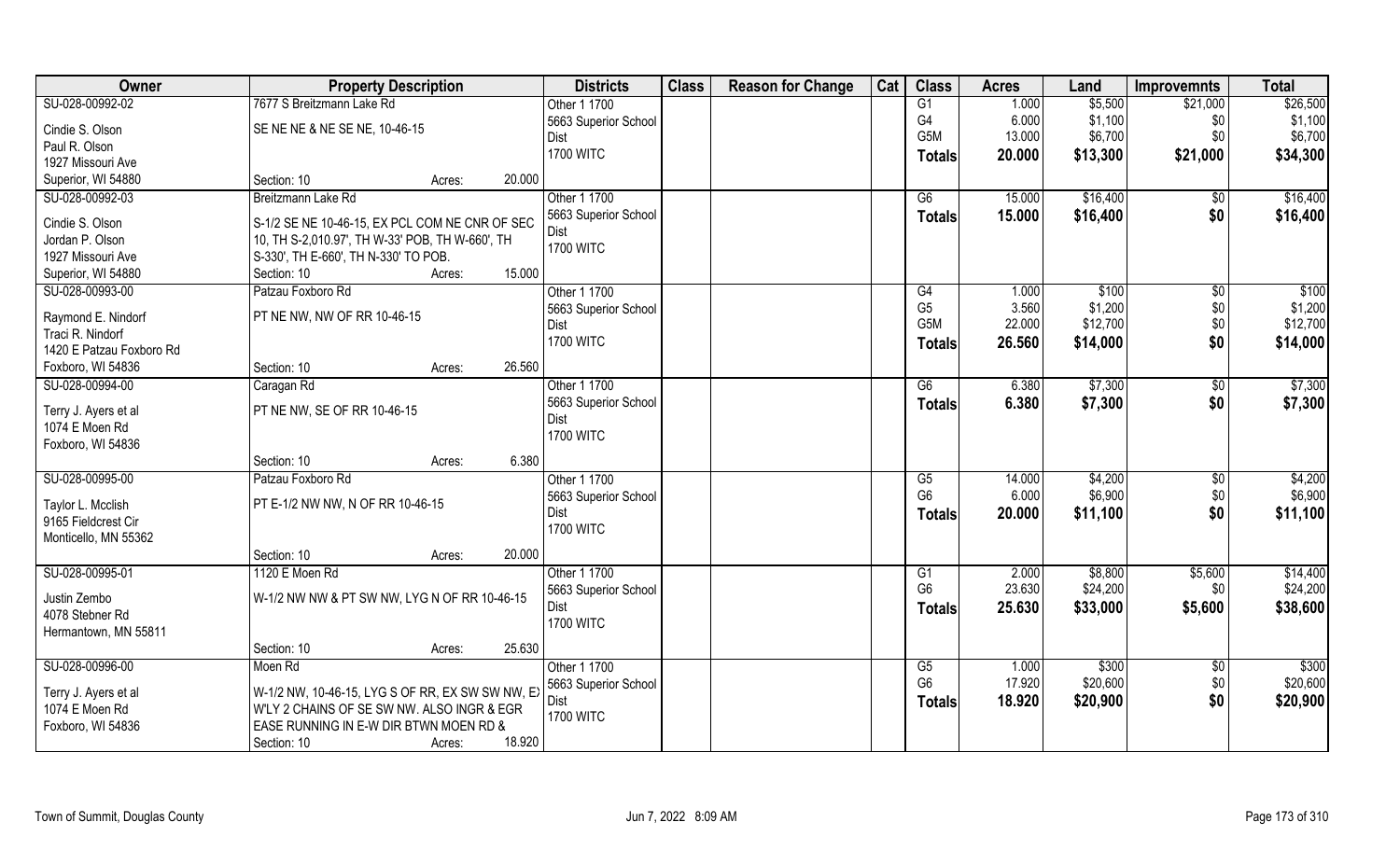| Owner                                      | <b>Property Description</b>                   |        |        | <b>Districts</b>     | <b>Class</b> | <b>Reason for Change</b> | Cat | <b>Class</b>    | <b>Acres</b> | Land       | <b>Improvemnts</b> | <b>Total</b> |
|--------------------------------------------|-----------------------------------------------|--------|--------|----------------------|--------------|--------------------------|-----|-----------------|--------------|------------|--------------------|--------------|
| SU-028-00996-01                            | 1070 E Moen Rd                                |        |        | Other 1 1700         |              |                          |     | G1              | 2.000        | \$8,800    | \$9,700            | \$18,500     |
| Terry J. Ayers                             | SW SW NW + W'LY 2 CHAINS OF SE SW NW 10-46-15 |        |        | 5663 Superior School |              |                          |     | G <sub>6</sub>  | 10.000       | \$10,300   | \$0                | \$10,300     |
| Keri L. Ayers                              | SUBJ TO INGR & EGR EASE TO ADJOINING PCL.     |        |        | Dist                 |              |                          |     | <b>Totals</b>   | 12.000       | \$19,100   | \$9,700            | \$28,800     |
| 1070 E Moen Rd                             |                                               |        |        | <b>1700 WITC</b>     |              |                          |     |                 |              |            |                    |              |
| Foxboro, WI 54836                          | Section: 10                                   | Acres: | 12.000 |                      |              |                          |     |                 |              |            |                    |              |
| SU-028-00997-00                            | 1074 E Moen Rd                                |        |        | Other 1 1700         |              |                          |     | G1              | 4.920        | \$12,700   | \$78,300           | \$91,000     |
| Terry J. Ayers et al                       | SE NW 10-46-15                                |        |        | 5663 Superior School |              |                          |     | G <sub>6</sub>  | 35.000       | \$35,900   | \$0                | \$35,900     |
| 1074 E Moen Rd                             |                                               |        |        | Dist                 |              |                          |     | <b>Totals</b>   | 39.920       | \$48,600   | \$78,300           | \$126,900    |
| Foxboro, WI 54836                          |                                               |        |        | <b>1700 WITC</b>     |              |                          |     |                 |              |            |                    |              |
|                                            | Section: 10                                   | Acres: | 39.920 |                      |              |                          |     |                 |              |            |                    |              |
| SU-028-00998-00                            | Moen Rd                                       |        |        | Other 1 1700         |              |                          |     | G5              | 1.000        | \$300      | \$0                | \$300        |
| Matthew J. Remec                           | NE SW 10-46-15                                |        |        | 5663 Superior School |              |                          |     | G <sub>6</sub>  | 39.000       | \$27,300   | \$0                | \$27,300     |
| 2337 S 5th Ave N                           |                                               |        |        | Dist                 |              |                          |     | <b>Totals</b>   | 40.000       | \$27,600   | \$0                | \$27,600     |
| Riverside, IL 60546                        |                                               |        |        | <b>1700 WITC</b>     |              |                          |     |                 |              |            |                    |              |
|                                            | Section: 10                                   | Acres: | 40.000 |                      |              |                          |     |                 |              |            |                    |              |
| SU-028-00999-00                            | 7828 S Little Balsam Rd                       |        |        | Other 1 1700         |              |                          |     | G <sub>1</sub>  | 6.500        | \$14,900   | \$233,400          | \$248,300    |
|                                            |                                               |        |        | 5663 Superior School |              |                          |     | G <sub>5</sub>  | 25.000       | \$7,500    | \$0                | \$7,500      |
| William J. Sanda                           | NW SW 10-46-15                                |        |        | Dist                 |              |                          |     | G <sub>6</sub>  | 8.500        | \$6,000    | \$0                | \$6,000      |
| Carrie E. Sanda<br>7828 S Little Balsam Rd |                                               |        |        | <b>1700 WITC</b>     |              |                          |     | <b>Totals</b>   | 40.000       | \$28,400   | \$233,400          | \$261,800    |
| Foxboro, WI 54836                          | Section: 10                                   | Acres: | 40.000 |                      |              |                          |     |                 |              |            |                    |              |
| SU-028-01000-00                            | Little Balsam Rd                              |        |        | Other 1 1700         |              |                          |     | $\overline{G6}$ | 40.000       | \$28,000   | \$0                | \$28,000     |
|                                            |                                               |        |        | 5663 Superior School |              |                          |     |                 | 40.000       | \$28,000   | \$0                | \$28,000     |
| Matthew J. Remec                           | SW SW 10-46-15                                |        |        | Dist                 |              |                          |     | <b>Totals</b>   |              |            |                    |              |
| 2337 S 5th Ave N                           |                                               |        |        | <b>1700 WITC</b>     |              |                          |     |                 |              |            |                    |              |
| Riverside, IL 60546                        |                                               |        |        |                      |              |                          |     |                 |              |            |                    |              |
|                                            | Section: 10                                   | Acres: | 40.000 |                      |              |                          |     |                 |              |            |                    |              |
| SU-028-01001-00                            | Little Balsam Rd                              |        |        | Other 1 1700         |              |                          |     | G6              | 40.000       | \$28,000   | \$0                | \$28,000     |
| Matthew J. Remec                           | SE SW 10-46-15                                |        |        | 5663 Superior School |              |                          |     | <b>Totals</b>   | 40.000       | \$28,000   | \$0                | \$28,000     |
| 2337 S 5th Ave N                           |                                               |        |        | Dist                 |              |                          |     |                 |              |            |                    |              |
| Riverside, IL 60546                        |                                               |        |        | <b>1700 WITC</b>     |              |                          |     |                 |              |            |                    |              |
|                                            | Section: 10                                   | Acres: | 40.000 |                      |              |                          |     |                 |              |            |                    |              |
| SU-028-01002-00                            | Breitzmann Lake Rd                            |        |        | Other 1 1700         |              |                          |     | G5              | 3.000        | \$900      | $\sqrt{$0}$        | \$900        |
| Tyler G. Ous                               | NE SE 10-46-15                                |        |        | 5663 Superior School |              |                          |     | G <sub>6</sub>  | 23.000       | \$26,500   | \$0                | \$26,500     |
| 2500 Audrey Ln                             |                                               |        |        | Dist                 |              |                          |     | W <sub>6</sub>  | 14.000       | (\$16,100) | \$0                | \$0          |
| Grand Rapids, MN 55744                     |                                               |        |        | <b>1700 WITC</b>     |              |                          |     | <b>Totals</b>   | 40.000       | \$27,400   | \$0                | \$27,400     |
|                                            | Section: 10                                   | Acres: | 40.000 |                      |              |                          |     |                 |              |            |                    |              |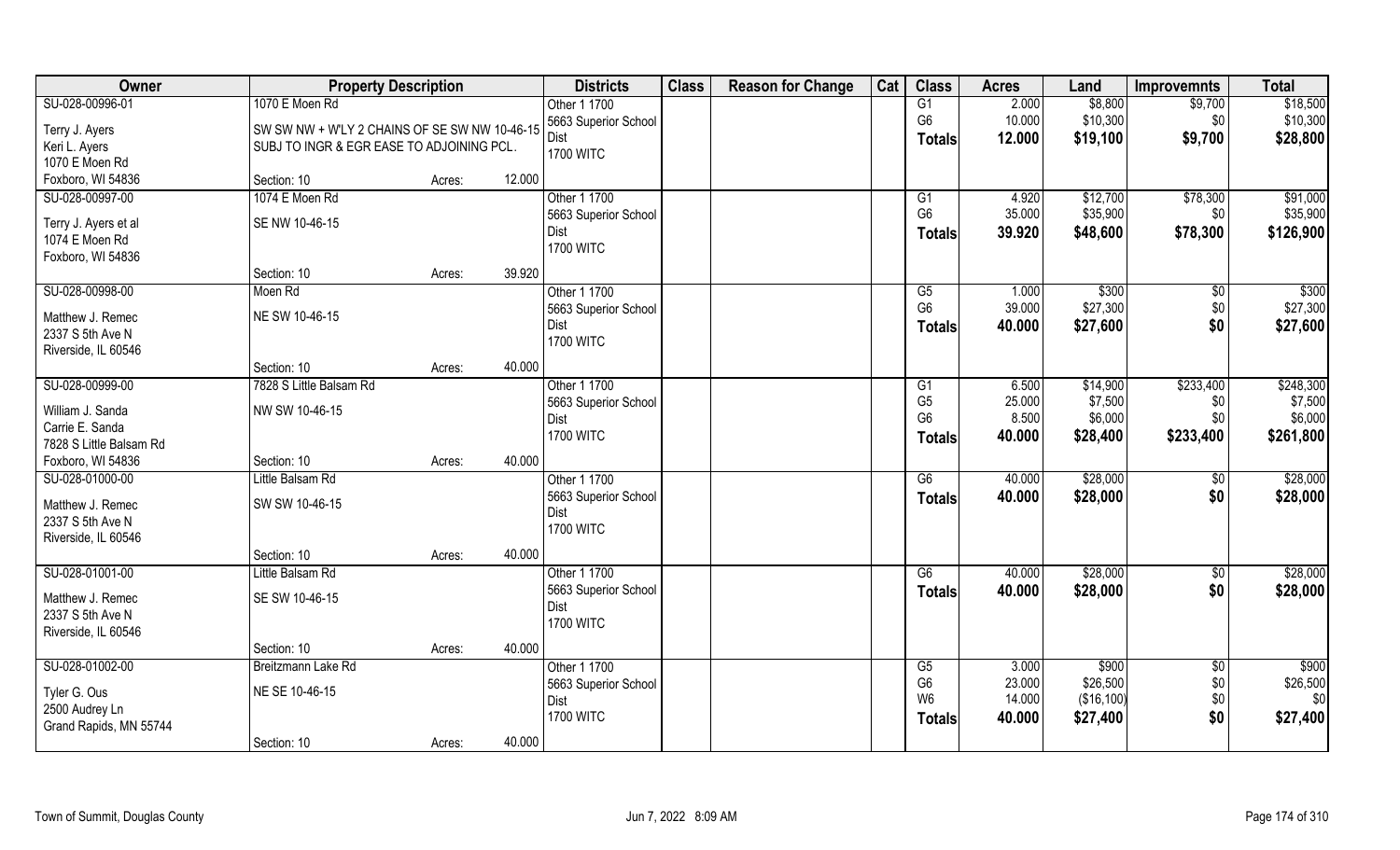| Owner                           | <b>Property Description</b>                     |        |        | <b>Districts</b>     | <b>Class</b> | <b>Reason for Change</b> | Cat | <b>Class</b>   | <b>Acres</b> | Land        | <b>Improvemnts</b> | <b>Total</b> |
|---------------------------------|-------------------------------------------------|--------|--------|----------------------|--------------|--------------------------|-----|----------------|--------------|-------------|--------------------|--------------|
| SU-028-01003-00                 | Breitzmann Lake Rd                              |        |        | Other 1 1700         |              |                          |     | W6             | 40.000       | (\$40,900)  | $\overline{50}$    | \$0          |
| Tyler G. Ous                    | NW SE 10-46-15                                  |        |        | 5663 Superior School |              |                          |     | <b>Totals</b>  | 40.000       | \$0         | \$0                | \$0          |
| 2500 Audrey Ln                  |                                                 |        |        | Dist                 |              |                          |     |                |              |             |                    |              |
| Grand Rapids, MN 55744          |                                                 |        |        | <b>1700 WITC</b>     |              |                          |     |                |              |             |                    |              |
|                                 | Section: 10                                     | Acres: | 40.000 |                      |              |                          |     |                |              |             |                    |              |
| SU-028-01004-00                 | Breitzmann Lake Rd                              |        |        | Other 1 1700         |              |                          |     | W6             | 40.000       | ( \$46,000) | $\sqrt{6}$         | \$0          |
| Tyler G. Ous                    | SW SE 10-46-15                                  |        |        | 5663 Superior School |              |                          |     | <b>Totals</b>  | 40.000       | \$0         | \$0                | \$0          |
| 2500 Audrey Ln                  |                                                 |        |        | Dist                 |              |                          |     |                |              |             |                    |              |
| Grand Rapids, MN 55744          |                                                 |        |        | <b>1700 WITC</b>     |              |                          |     |                |              |             |                    |              |
|                                 | Section: 10                                     | Acres: | 40.000 |                      |              |                          |     |                |              |             |                    |              |
| SU-028-01005-00                 | Breitzmann Lake Rd                              |        |        | Other 1 1700         |              |                          |     | G6             | 40.000       | \$46,000    | \$0                | \$46,000     |
|                                 |                                                 |        |        | 5663 Superior School |              |                          |     | <b>Totals</b>  | 40.000       | \$46,000    | \$0                | \$46,000     |
| Marilyn P. Milfajt              | SE SE 10-46-15 DESC 430 RP 119                  |        |        | Dist                 |              |                          |     |                |              |             |                    |              |
| 4328 Maple Ave                  |                                                 |        |        | <b>1700 WITC</b>     |              |                          |     |                |              |             |                    |              |
| Brookfield, IL 60513            |                                                 |        |        |                      |              |                          |     |                |              |             |                    |              |
|                                 | Section: 10                                     | Acres: | 40.000 |                      |              |                          |     |                |              |             |                    |              |
| SU-028-01006-00                 | Moen Rd                                         |        |        | Other 1 1700         |              |                          |     | X <sub>2</sub> | 23.360       | \$0         | \$0                | \$0          |
| Wisconsin Department of Natural | ABND R/W IN 10-46-15; (N W WI E C MN INTERSTATE |        |        | 5663 Superior School |              |                          |     | <b>Totals</b>  | 23.360       | \$0         | \$0                | \$0          |
| Resources                       | TRAIL) DESC 499 RP 449                          |        |        | Dist                 |              |                          |     |                |              |             |                    |              |
| 101 S Webster St                |                                                 |        |        | <b>1700 WITC</b>     |              |                          |     |                |              |             |                    |              |
| Madison, WI 53707               | Section: 10                                     | Acres: | 23.360 |                      |              |                          |     |                |              |             |                    |              |
| SU-028-01007-00                 | 1924 E County Rd Bb                             |        |        | Other 1 1700         |              |                          |     | G1             | 5.000        | \$12,900    | \$136,900          | \$149,800    |
| <b>Brandt Charles</b>           | PT NE NE EX S 417', EX E 535' & EX CSM #1022    |        |        | 5663 Superior School |              |                          |     | G <sub>6</sub> | 9.020        | \$9,200     | \$0                | \$9,200      |
| <b>Krissy Charles</b>           | 11-46-15                                        |        |        | Dist                 |              |                          |     | Totals         | 14.020       | \$22,100    | \$136,900          | \$159,000    |
| 1924 E County Rd Bb             |                                                 |        |        | <b>1700 WITC</b>     |              |                          |     |                |              |             |                    |              |
| Foxboro, WI 54836               | Section: 11                                     | Acres: | 14.020 |                      |              |                          |     |                |              |             |                    |              |
| SU-028-01007-01                 | 1912 E County Rd Bb                             |        |        | Other 1 1700         |              |                          |     | G1             | 1.840        | \$8,300     | \$131,300          | \$139,600    |
|                                 |                                                 |        |        | 5663 Superior School |              |                          |     | <b>Totals</b>  | 1.840        | \$8,300     | \$131,300          | \$139,600    |
| James Clair Near                | LOT 1 CSM #1022 VOL 7 PGS 183-184, PT W-1/2 NE  |        |        | Dist                 |              |                          |     |                |              |             |                    |              |
| Carmen Leeann Near              | NE 11-46-15, ALSO 25' EASE ACR NE NE PER        |        |        | <b>1700 WITC</b>     |              |                          |     |                |              |             |                    |              |
| 1912 E County Rd Bb             | #808793-4                                       |        |        |                      |              |                          |     |                |              |             |                    |              |
| Foxboro, WI 54836               | Section: 11                                     | Acres: | 1.840  |                      |              |                          |     |                |              |             |                    |              |
| SU-028-01008-00                 | 7697 S School Forest Rd                         |        |        | Other 1 1700         |              |                          |     | G1             | 2.000        | \$8,800     | \$8,200            | \$17,000     |
| Margie J. Fudally               | S-417.5' OF NE NE 11-46-15                      |        |        | 5663 Superior School |              |                          |     | G <sub>5</sub> | 0.650        | \$200       | \$0                | \$200        |
| Donna R. Okash                  |                                                 |        |        | Dist                 |              |                          |     | G <sub>6</sub> | 10.000       | \$11,500    | \$0                | \$11,500     |
| 15886 S Mail Rd                 |                                                 |        |        | <b>1700 WITC</b>     |              |                          |     | <b>Totals</b>  | 12.650       | \$20,500    | \$8,200            | \$28,700     |
| Gordon, WI 54838                | Section: 11                                     | Acres: | 12.650 |                      |              |                          |     |                |              |             |                    |              |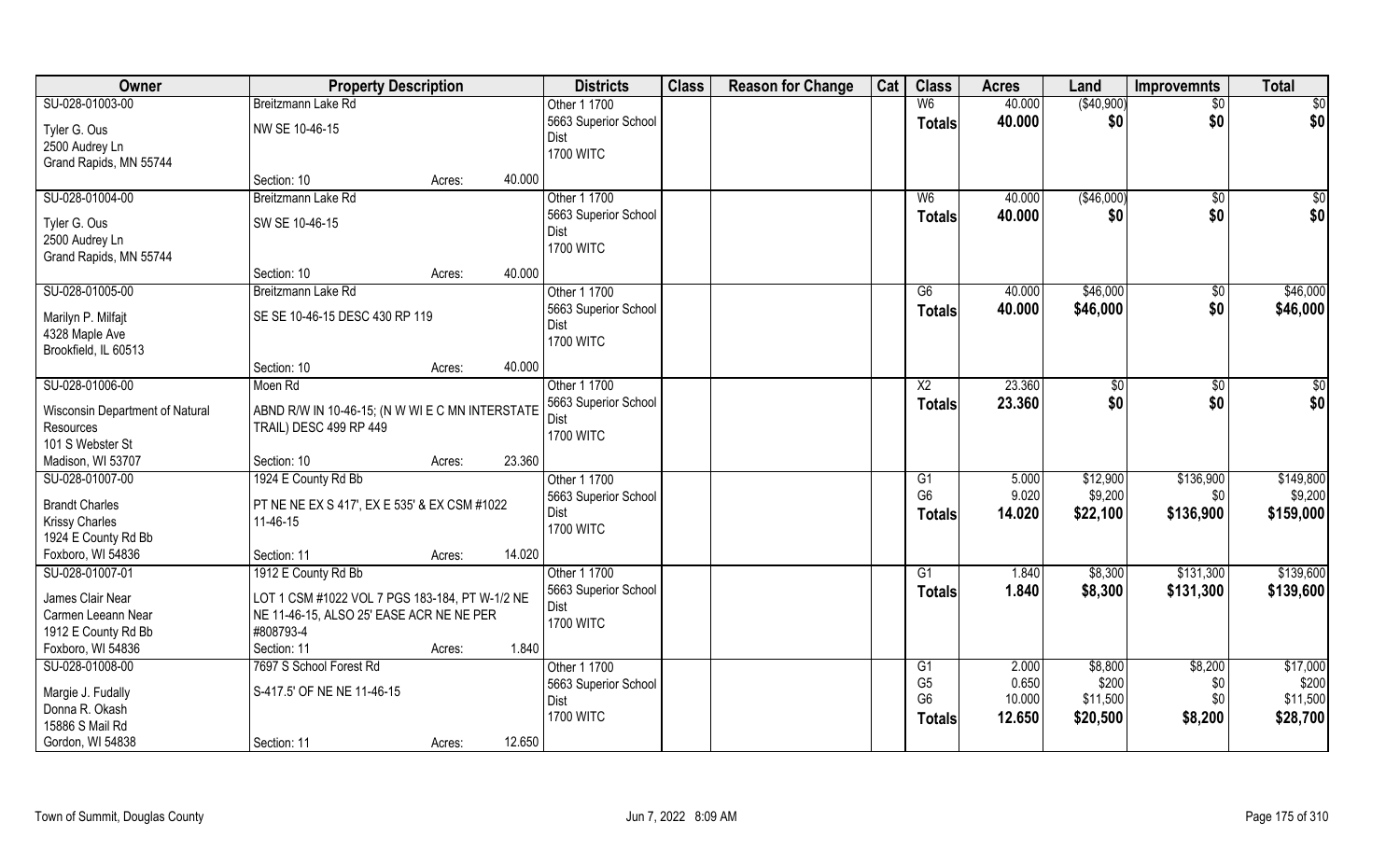| Owner                   | <b>Property Description</b>        |                  | <b>Districts</b>             | <b>Class</b> | <b>Reason for Change</b> | Cat | <b>Class</b>           | <b>Acres</b>    | Land               | <b>Improvemnts</b> | <b>Total</b>        |
|-------------------------|------------------------------------|------------------|------------------------------|--------------|--------------------------|-----|------------------------|-----------------|--------------------|--------------------|---------------------|
| SU-028-01009-00         | 1992 E County Rd Bb                |                  | Other 1 1700                 |              |                          |     | G1                     | 6.000           | \$14,200           | \$173,500          | \$187,700           |
| Kyle R. Thompson        | E 535' NE NE EX S 417.5' 11-46-15. |                  | 5663 Superior School         |              |                          |     | G <sub>6</sub>         | 5.020           | \$5,100            | \$0                | \$5,100             |
| 1992 E County Rd Bb     |                                    |                  | Dist                         |              |                          |     | <b>Totals</b>          | 11.020          | \$19,300           | \$173,500          | \$192,800           |
| Foxboro, WI 54836       |                                    |                  | <b>1700 WITC</b>             |              |                          |     |                        |                 |                    |                    |                     |
|                         | Section: 11                        | 11.020<br>Acres: |                              |              |                          |     |                        |                 |                    |                    |                     |
| SU-028-01010-00         | Cty Rd BB                          |                  | Other 1 1700                 |              |                          |     | G6                     | 40.000          | \$46,000           | $\sqrt[6]{}$       | \$46,000            |
|                         |                                    |                  | 5663 Superior School         |              |                          |     | <b>Totals</b>          | 40.000          | \$46,000           | \$0                | \$46,000            |
| Terry A. Priem          | NW NE 11-46-15                     |                  | Dist                         |              |                          |     |                        |                 |                    |                    |                     |
| Barbara L. Priem        |                                    |                  | <b>1700 WITC</b>             |              |                          |     |                        |                 |                    |                    |                     |
| 9222 E Hagman Rd        |                                    |                  |                              |              |                          |     |                        |                 |                    |                    |                     |
| Solon Springs, WI 54873 | Section: 11                        | 40.000<br>Acres: |                              |              |                          |     |                        |                 |                    |                    |                     |
| SU-028-01011-00         | Cty Rd BB                          |                  | Other 1 1700                 |              |                          |     | G6                     | 40.000          | \$28,000           | \$0                | \$28,000            |
| Margie J. Fudally       | SW NE 11-46-15                     |                  | 5663 Superior School         |              |                          |     | <b>Totals</b>          | 40.000          | \$28,000           | \$0                | \$28,000            |
| Donna R. Okash          |                                    |                  | Dist                         |              |                          |     |                        |                 |                    |                    |                     |
| 15886 S Mail Rd         |                                    |                  | <b>1700 WITC</b>             |              |                          |     |                        |                 |                    |                    |                     |
| Gordon, WI 54838        | Section: 11                        | 40.000<br>Acres: |                              |              |                          |     |                        |                 |                    |                    |                     |
| SU-028-01012-00         | School Forest Rd                   |                  | Other 1 1700                 |              |                          |     | G5                     | 0.500           | \$200              | \$0                | $\overline{$200}$   |
|                         |                                    |                  | 5663 Superior School         |              |                          |     | G <sub>6</sub>         | 19.500          | \$13,700           | \$0                | \$13,700            |
| Margie J. Fudally       | N-1/2 SE NE 11-46-15               |                  | Dist                         |              |                          |     | Totals                 | 20.000          | \$13,900           | \$0                | \$13,900            |
| Donna R. Okash          |                                    |                  | <b>1700 WITC</b>             |              |                          |     |                        |                 |                    |                    |                     |
| 15886 S Mail Rd         |                                    |                  |                              |              |                          |     |                        |                 |                    |                    |                     |
| Gordon, WI 54838        | Section: 11                        | 20,000<br>Acres: |                              |              |                          |     |                        |                 |                    |                    |                     |
| SU-028-01013-00         | School Forest Rd                   |                  | Other 1 1700                 |              |                          |     | $\overline{\text{G5}}$ | 6.000           | \$1,800            | \$0                | \$1,800             |
| Margie J. Fudally       | S-1/2 SE NE 11-46-15               |                  | 5663 Superior School         |              |                          |     | G <sub>6</sub>         | 14.000          | \$9,800            | \$0                | \$9,800             |
| Donna R. Okash          |                                    |                  | Dist                         |              |                          |     | <b>Totals</b>          | 20.000          | \$11,600           | \$0                | \$11,600            |
| 15886 S Mail Rd         |                                    |                  | <b>1700 WITC</b>             |              |                          |     |                        |                 |                    |                    |                     |
| Gordon, WI 54838        | Section: 11                        | 20.000<br>Acres: |                              |              |                          |     |                        |                 |                    |                    |                     |
| SU-028-01014-00         | County Rd Bb                       |                  | Other 1 1700                 |              |                          |     | G5                     | 15.000          | \$5,300            | \$0                | \$5,300             |
| Leonard Moen            | NE NW 11-46-15                     |                  | 5663 Superior School         |              |                          |     | G <sub>6</sub>         | 25.000          | \$17,500           | \$0                | \$17,500            |
| 2630 Maryland Ave       |                                    |                  | Dist                         |              |                          |     | <b>Totals</b>          | 40.000          | \$22,800           | \$0                | \$22,800            |
|                         |                                    |                  | <b>1700 WITC</b>             |              |                          |     |                        |                 |                    |                    |                     |
| Superior, WI 54880      | Section: 11                        | 40.000           |                              |              |                          |     |                        |                 |                    |                    |                     |
|                         |                                    | Acres:           | Other 1 1700                 |              |                          |     |                        |                 |                    |                    |                     |
| SU-028-01015-00         | 1690 E County Rd Bb                |                  |                              |              |                          |     | G1<br>G4               | 2.000<br>17.000 | \$8,800<br>\$1,100 | \$37,800           | \$46,600<br>\$1,100 |
| Leonard C. Moen         | NW NW 11-46-15 EX #729908          |                  | 5663 Superior School<br>Dist |              |                          |     | G <sub>5</sub>         | 1.000           | \$300              | \$0<br>\$0         | \$300               |
| Rose Moen               |                                    |                  | <b>1700 WITC</b>             |              |                          |     |                        | 20.000          |                    |                    |                     |
| 1690 E Cty Rd Bb        |                                    |                  |                              |              |                          |     | Totals                 |                 | \$10,200           | \$37,800           | \$48,000            |
| Foxboro, WI 54836       | Section: 11                        | 20.000<br>Acres: |                              |              |                          |     |                        |                 |                    |                    |                     |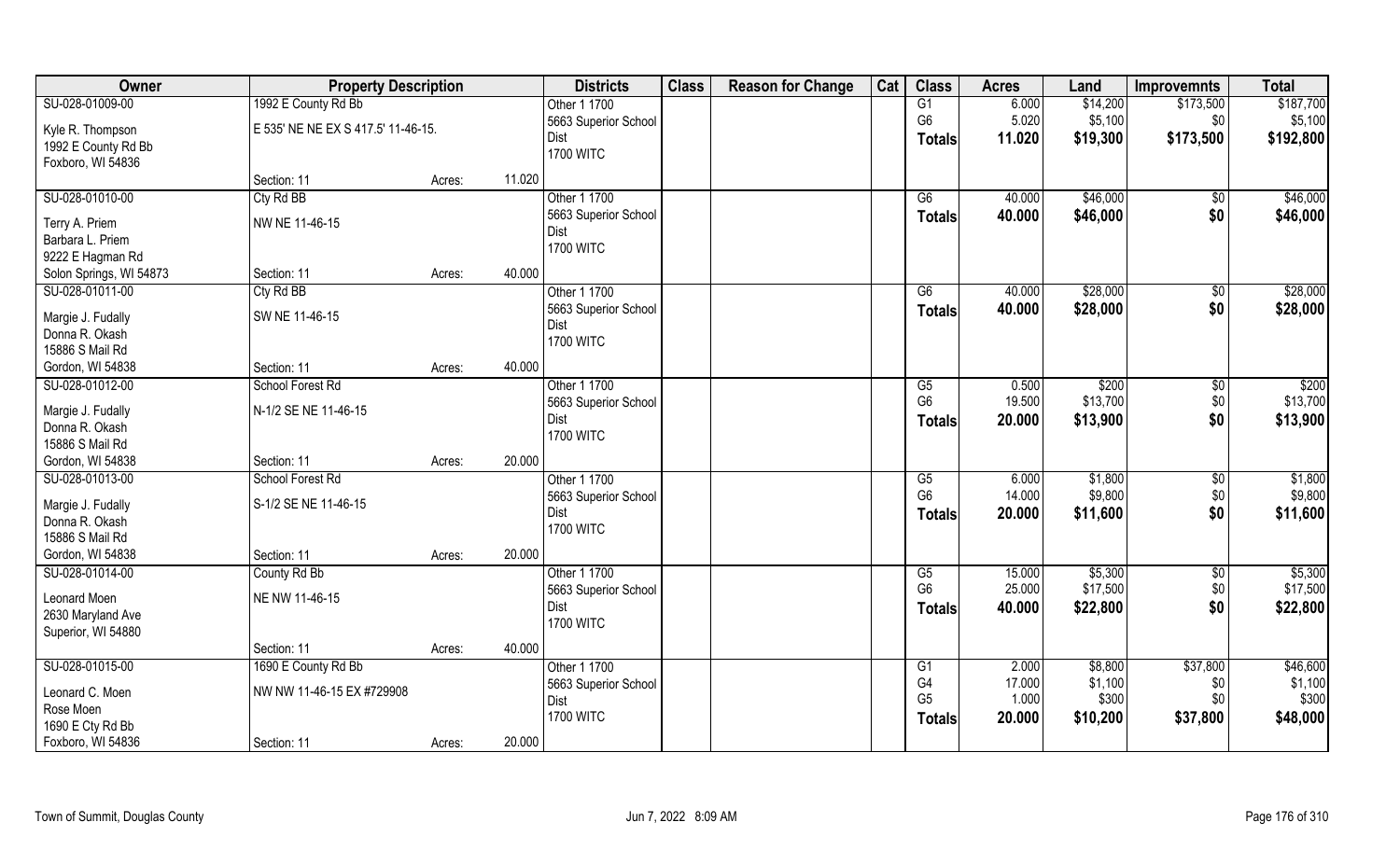| Owner                                 | <b>Property Description</b>             |        | <b>Districts</b> | <b>Class</b>                 | <b>Reason for Change</b> | Cat                           | <b>Class</b> | <b>Acres</b>         | Land           | <b>Improvemnts</b> | <b>Total</b>    |                   |
|---------------------------------------|-----------------------------------------|--------|------------------|------------------------------|--------------------------|-------------------------------|--------------|----------------------|----------------|--------------------|-----------------|-------------------|
| SU-028-01015-01                       | 7622 S Breitzmann Lake Rd               |        |                  | Other 1 1700                 |                          |                               |              | G1                   | 1.000          | \$5,500            | \$213,700       | \$219,200         |
| Joseph Moen                           | N-1/2 W-1/2 NW NW 11-46-15 CORR #749528 |        |                  | 5663 Superior School         |                          |                               |              | G <sub>4</sub>       | 7.000          | \$600              | \$0             | \$600             |
| Shelly Moen                           |                                         |        |                  | Dist                         |                          |                               |              | G <sub>5</sub> M     | 2.000          | \$700              | \$0\$           | \$700             |
| 7622 S Breitzmann Lake Rd             |                                         |        |                  | <b>1700 WITC</b>             |                          |                               |              | <b>Totals</b>        | 10.000         | \$6,800            | \$213,700       | \$220,500         |
| Foxboro, WI 54836                     | Section: 11                             | Acres: | 10.000           |                              |                          |                               |              |                      |                |                    |                 |                   |
| SU-028-01016-00                       | 1690 E County Rd Bb                     |        |                  | Other 1 1700                 |                          |                               |              | G1                   | 2.000          | \$8,800            | \$63,800        | \$72,600          |
|                                       |                                         |        |                  | 5663 Superior School         |                          |                               |              | G4                   | 4.000          | \$400              | \$0             | \$400             |
| Leonard Moen                          | PT NW NW, E-10A 11-46-15                |        |                  | Dist                         |                          |                               |              | G <sub>5</sub>       | 4.000          | \$1,000            | \$0             | \$1,000           |
| 1690 E County Rd Bb                   |                                         |        |                  | <b>1700 WITC</b>             |                          |                               |              | <b>Totals</b>        | 10.000         | \$10,200           | \$63,800        | \$74,000          |
| Foxboro, WI 54836                     | Section: 11                             |        | 10.000           |                              |                          |                               |              |                      |                |                    |                 |                   |
|                                       |                                         | Acres: |                  |                              |                          |                               |              |                      |                |                    |                 |                   |
| SU-028-01017-00                       | 7720 S Breitzmann Lake Rd               |        |                  | Other 1 1700                 |                          |                               |              | G1<br>G <sub>5</sub> | 4.000<br>1.000 | \$11,500<br>\$300  | \$45,200        | \$56,700<br>\$300 |
| Valerie J. Silvernale                 | N-1/2 SW NW 11-46-15                    |        |                  | 5663 Superior School         |                          |                               |              | G <sub>6</sub>       | 5.000          | \$5,100            | \$0<br>\$0      | \$5,100           |
| 7720 S Breitzmann Lake Rd             |                                         |        |                  | Dist<br><b>1700 WITC</b>     |                          |                               |              | W <sub>6</sub>       | 10.000         | (\$10,300)         | \$0             | \$0               |
| Foxboro, WI 54836                     |                                         |        |                  |                              |                          |                               |              |                      | 20.000         |                    |                 | \$62,100          |
|                                       | Section: 11                             | Acres: | 20.000           |                              |                          |                               |              | <b>Totals</b>        |                | \$16,900           | \$45,200        |                   |
| SU-028-01018-00                       | 7760 S Breitzmann Lake Rd               |        |                  | Other 1 1700                 | G1                       | Outbuilding complete and shee |              | G1                   | 5.000          | \$12,900           | \$198,300       | \$211,200         |
|                                       | S-1/2 SW NW 11-46-15                    |        |                  | 5663 Superior School         |                          |                               |              | G <sub>5</sub>       | 2.000          | \$500              | \$0             | \$500             |
| Richard Washkuhn<br>Rosemary Washkuhn |                                         |        |                  | Dist                         |                          |                               |              | G <sub>6</sub>       | 13.000         | \$13,300           | \$0             | \$13,300          |
| 7760 S Breitzmann Lake Rd             |                                         |        |                  | <b>1700 WITC</b>             |                          |                               |              | <b>Totals</b>        | 20.000         | \$26,700           | \$198,300       | \$225,000         |
| Foxboro, WI 54836                     | Section: 11                             | Acres: | 20.000           |                              |                          |                               |              |                      |                |                    |                 |                   |
| SU-028-01019-00                       | Breitzmann Lake Rd                      |        |                  | Other 1 1700                 |                          |                               |              | W <sub>6</sub>       | 40.000         | (\$46,000)         | $\sqrt[6]{}$    | $\frac{6}{3}$     |
|                                       |                                         |        |                  |                              |                          |                               |              |                      | 40.000         | \$0                | \$0             |                   |
| Valerie J. Silvernale                 | SE NW 11-46-15                          |        |                  | 5663 Superior School<br>Dist |                          |                               |              | <b>Totals</b>        |                |                    |                 | \$0               |
| 7720 S Breitzmann Lake Rd             |                                         |        |                  | <b>1700 WITC</b>             |                          |                               |              |                      |                |                    |                 |                   |
| Foxboro, WI 54836                     |                                         |        |                  |                              |                          |                               |              |                      |                |                    |                 |                   |
|                                       | Section: 11                             | Acres: | 40.000           |                              |                          |                               |              |                      |                |                    |                 |                   |
| SU-028-01020-00                       | Breitzmann Lake Rd                      |        |                  | Other 1 1700                 |                          |                               |              | G4                   | 2.000          | \$100              | $\overline{50}$ | \$100             |
| Brian A. Oak                          | NE SW 11-46-15                          |        |                  | 5663 Superior School         |                          |                               |              | G <sub>5</sub> M     | 38.000         | \$21,900           | $$0$$           | \$21,900          |
| 7866 S Breitzmann Lake Rd             |                                         |        |                  | Dist                         |                          |                               |              | <b>Totals</b>        | 40.000         | \$22,000           | \$0             | \$22,000          |
| Foxboro, WI 54836                     |                                         |        |                  | <b>1700 WITC</b>             |                          |                               |              |                      |                |                    |                 |                   |
|                                       | Section: 11                             | Acres: | 40.000           |                              |                          |                               |              |                      |                |                    |                 |                   |
| SU-028-01021-00                       | 7866 S Breitzmann Lake Rd               |        |                  | Other 1 1700                 |                          |                               |              | G1                   | 2.000          | \$8,800            | \$22,200        | \$31,000          |
|                                       |                                         |        |                  | 5663 Superior School         |                          |                               |              | G <sub>5</sub>       | 2.000          | \$600              | \$0             | \$600             |
| Brian A. Oak                          | NW SW 11-46-15; SUBJ TO 50' EASE        |        |                  | Dist                         |                          |                               |              | G <sub>6</sub>       | 36.000         | \$36,900           | \$0             | \$36,900          |
| 7866 S Breitzmann Lake Rd             |                                         |        |                  | <b>1700 WITC</b>             |                          |                               |              | <b>Totals</b>        | 40.000         | \$46,300           | \$22,200        | \$68,500          |
| Foxboro, WI 54836                     |                                         |        |                  |                              |                          |                               |              |                      |                |                    |                 |                   |
|                                       | Section: 11                             | Acres: | 40.000           |                              |                          |                               |              |                      |                |                    |                 |                   |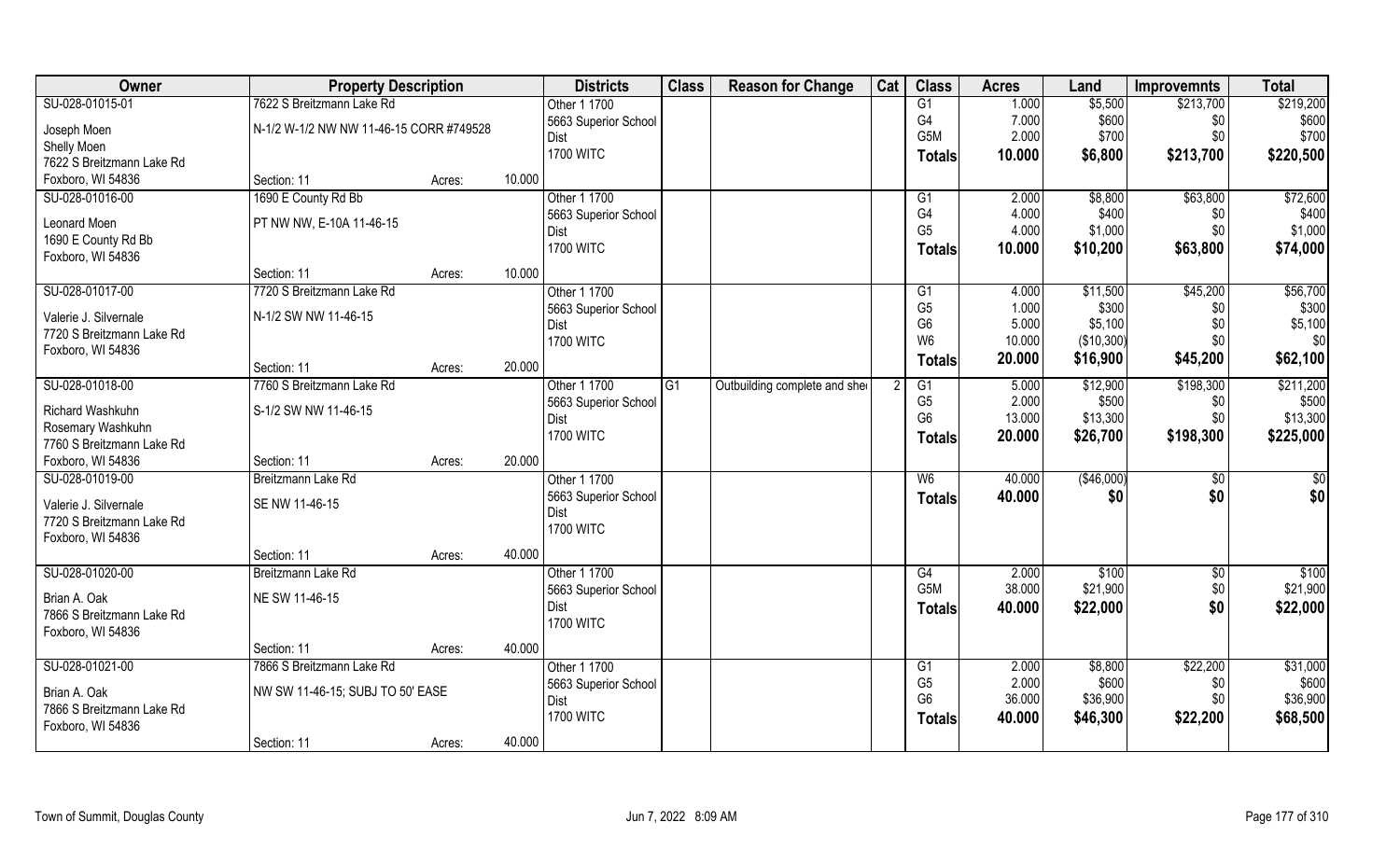| Owner                    | <b>Property Description</b>                      | <b>Districts</b>     | <b>Class</b> | <b>Reason for Change</b> | Cat | <b>Class</b>    | <b>Acres</b> | Land     | <b>Improvemnts</b> | <b>Total</b>      |
|--------------------------|--------------------------------------------------|----------------------|--------------|--------------------------|-----|-----------------|--------------|----------|--------------------|-------------------|
| SU-028-01022-00          | 1657 E Pearson Rd                                | Other 1 1700         |              |                          |     | G1              | 2.000        | \$8,800  | \$71,700           | \$80,500          |
| <b>Brandon Holmes</b>    | SW SW 11-46-15, EX LOT 1 CSM #1122 VOL 8 PGS     | 5663 Superior School |              |                          |     | G <sub>5</sub>  | 11.000       | \$5,800  | \$0                | \$5,800           |
| Mary-Ellen Holmes        | $140 - 2.$                                       | Dist                 |              |                          |     | G <sub>6</sub>  | 22.000       | \$22,600 | \$0                | \$22,600          |
| 1657 E Pearson Rd        |                                                  | <b>1700 WITC</b>     |              |                          |     | <b>Totals</b>   | 35.000       | \$37,200 | \$71,700           | \$108,900         |
| Foxboro, WI 54836        | 35.000<br>Section: 11<br>Acres:                  |                      |              |                          |     |                 |              |          |                    |                   |
| SU-028-01022-01          | 7868 S Breitzmann Lake Rd                        | Other 1 1700         |              |                          |     | $\overline{G1}$ | 5.000        | \$12,900 | \$113,400          | \$126,300         |
|                          |                                                  | 5663 Superior School |              |                          |     |                 | 5.000        | \$12,900 | \$113,400          | \$126,300         |
| Levi Justin Holmes       | LOT 1 CSM #1122 VOL 8 PGS 140-2 LOCATED IN SW    | Dist                 |              |                          |     | <b>Totals</b>   |              |          |                    |                   |
| 7868 S Breitzman Lake Rd | SW 11-46-15. ALSO EASE FOR INGR & EGR.           | <b>1700 WITC</b>     |              |                          |     |                 |              |          |                    |                   |
| Foxboro, WI 54836        |                                                  |                      |              |                          |     |                 |              |          |                    |                   |
|                          | 5.000<br>Section: 11<br>Acres:                   |                      |              |                          |     |                 |              |          |                    |                   |
| SU-028-01023-00          | Pearson Rd                                       | Other 1 1700         |              |                          |     | G6              | 6.630        | \$7,600  | $\sqrt[6]{30}$     | \$7,600           |
| Levi Justin Holmes       | W-1/2 W-1/2 SE SW 11-46-15, EX LOT 2 CSM #844 VO | 5663 Superior School |              |                          |     | <b>Totals</b>   | 6.630        | \$7,600  | \$0                | \$7,600           |
| 7868 S Breitzman Lake Rd | 6 PGS 109-10, EX S-1/2 SW SE SW.                 | Dist                 |              |                          |     |                 |              |          |                    |                   |
| Foxboro, WI 54836        |                                                  | <b>1700 WITC</b>     |              |                          |     |                 |              |          |                    |                   |
|                          | 6.630<br>Section: 11<br>Acres:                   |                      |              |                          |     |                 |              |          |                    |                   |
| SU-028-01023-01          | Pearson Rd                                       | Other 1 1700         |              |                          |     | G1              | 1.630        | \$7,600  | $\sqrt[6]{3}$      | \$7,600           |
|                          |                                                  | 5663 Superior School |              |                          |     |                 |              |          |                    |                   |
| Levi Justin Holmes       | S-1/2 SW SE SW 11-46-15, EX LOT 2 CSM #844 VOL 6 | Dist                 |              |                          |     | <b>Totals</b>   | 1.630        | \$7,600  | \$0                | \$7,600           |
| 7868 S Breitzman Lake Rd | PGS 109-10.                                      | <b>1700 WITC</b>     |              |                          |     |                 |              |          |                    |                   |
| Foxboro, WI 54836        |                                                  |                      |              |                          |     |                 |              |          |                    |                   |
|                          | 1.630<br>Section: 11<br>Acres:                   |                      |              |                          |     |                 |              |          |                    |                   |
| SU-028-01023-02          | Pearson Rd                                       | Other 1 1700         |              |                          |     | G5              | 1.000        | \$300    | $\sqrt[6]{3}$      | $\overline{$300}$ |
| Michael J. Gerber        | E-1/2 SE SW 11-46-15, EX LOT 1 CSM #903 VOL 6 PG | 5663 Superior School |              |                          |     | G <sub>6</sub>  | 13.640       | \$15,700 | \$0                | \$15,700          |
| Michele Gerber           | 231                                              | Dist                 |              |                          |     | Totals          | 14.640       | \$16,000 | \$0                | \$16,000          |
| 1731 E Pearson Rd        |                                                  | <b>1700 WITC</b>     |              |                          |     |                 |              |          |                    |                   |
| Foxboro, WI 54836        | 14.640<br>Section: 11<br>Acres:                  |                      |              |                          |     |                 |              |          |                    |                   |
| SU-028-01023-03          | Pearson Rd                                       | Other 1 1700         |              |                          |     | G1              | 5.010        | \$12,900 | $\sqrt{6}$         | \$12,900          |
|                          |                                                  | 5663 Superior School |              |                          |     |                 | 5.010        | \$12,900 | \$0                | \$12,900          |
| Michael J. Gerber        | LOT 1 CSM 844 VOL 6 PGS 109-10, PT SE SW         | Dist                 |              |                          |     | <b>Totals</b>   |              |          |                    |                   |
| Michele Gerber           | 11-46-15                                         | <b>1700 WITC</b>     |              |                          |     |                 |              |          |                    |                   |
| 1731 E Pearson Rd        |                                                  |                      |              |                          |     |                 |              |          |                    |                   |
| Foxboro, WI 54836        | 5.010<br>Section: 11<br>Acres:                   |                      |              |                          |     |                 |              |          |                    |                   |
| SU-028-01023-04          | 1731 E Pearson Rd                                | Other 1 1700         |              |                          |     | G1              | 1.670        | \$7,700  | \$60,200           | \$67,900          |
| Michael J. Gerber        | LOT 2 CSM #844 VOL 6 PGS 109-110, PT SE SW       | 5663 Superior School |              |                          |     | G <sub>6</sub>  | 5.000        | \$5,100  | \$0                | \$5,100           |
| Michele Gerber           | 11-46-15                                         | Dist                 |              |                          |     | Totals          | 6.670        | \$12,800 | \$60,200           | \$73,000          |
| 1731 E Pearson Rd        |                                                  | <b>1700 WITC</b>     |              |                          |     |                 |              |          |                    |                   |
| Foxboro, WI 54836        | 6.670<br>Section: 11<br>Acres:                   |                      |              |                          |     |                 |              |          |                    |                   |
|                          |                                                  |                      |              |                          |     |                 |              |          |                    |                   |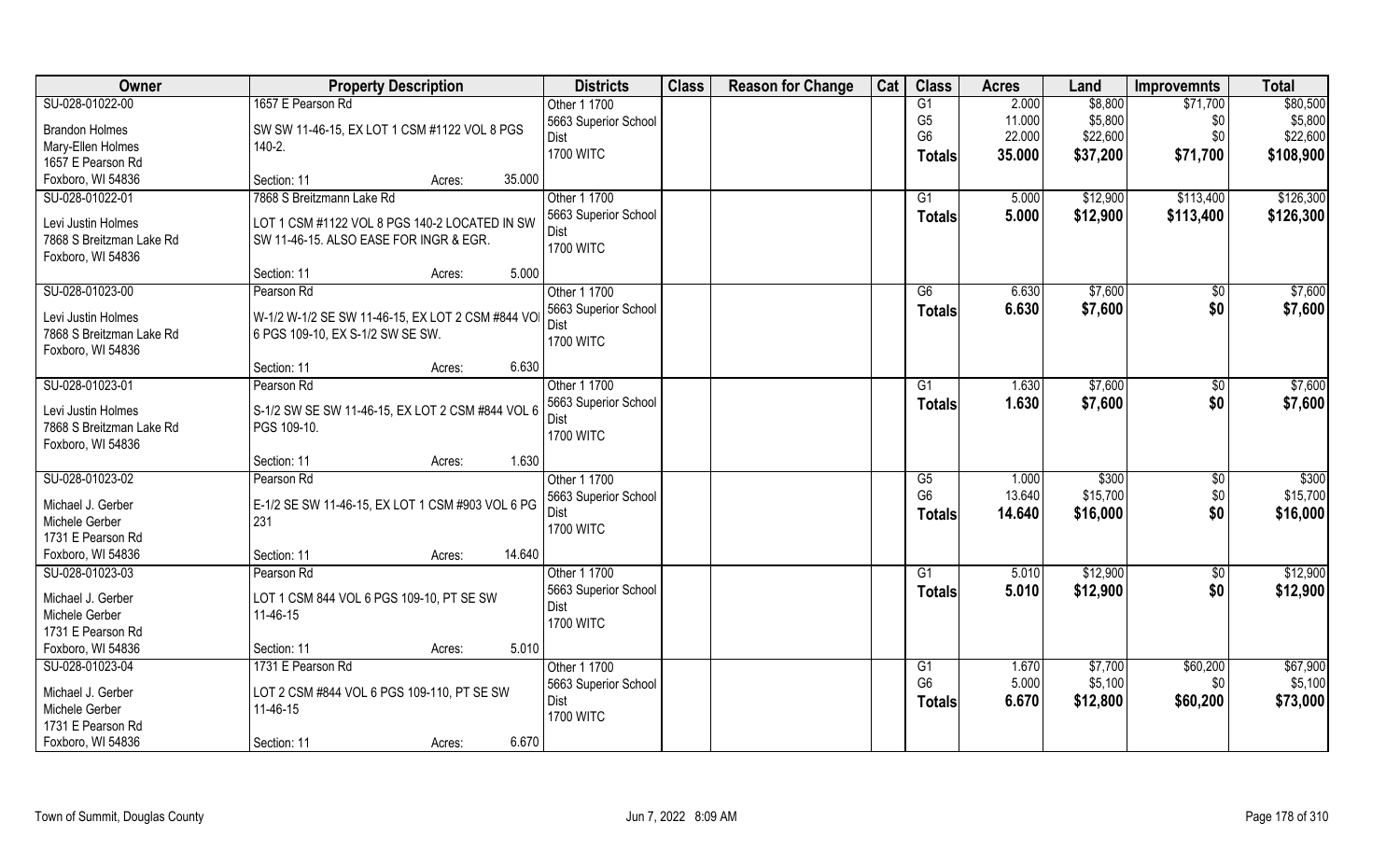| <b>Owner</b>                             | <b>Property Description</b>                      |        |        | <b>Districts</b>     | <b>Class</b> | <b>Reason for Change</b> | Cat | <b>Class</b>         | <b>Acres</b> | Land     | <b>Improvemnts</b> | <b>Total</b> |
|------------------------------------------|--------------------------------------------------|--------|--------|----------------------|--------------|--------------------------|-----|----------------------|--------------|----------|--------------------|--------------|
| SU-028-01023-05                          | Pearson Rd                                       |        |        | Other 1 1700         |              |                          |     | G6                   | 5.260        | \$6,000  | \$0                | \$6,000      |
| Chris C. Crawford                        | PT SE SW 11-46-15, LOT 1 CSM 903 VOL 6 PGS 231-2 |        |        | 5663 Superior School |              |                          |     | <b>Totals</b>        | 5.260        | \$6,000  | \$0                | \$6,000      |
| W7981 Phillips Rd                        |                                                  |        |        | Dist                 |              |                          |     |                      |              |          |                    |              |
| Poynette, WI 53955                       |                                                  |        |        | <b>1700 WITC</b>     |              |                          |     |                      |              |          |                    |              |
|                                          | Section: 11                                      | Acres: | 5.260  |                      |              |                          |     |                      |              |          |                    |              |
| SU-028-01024-00                          | 7895 S School Forest Rd                          |        |        | Other 1 1700         |              |                          |     | G <sub>1</sub>       | 2.000        | \$8,800  | \$69,600           | \$78,400     |
| Randall D. Lemmerman                     | NE SE 11-46-15 DESC 447 RP 499 EASE #739950      |        |        | 5663 Superior School |              |                          |     | G <sub>5</sub>       | 12.000       | \$3,600  | \$0                | \$3,600      |
| 7895 S School Forest Rd                  |                                                  |        |        | Dist                 |              |                          |     | G <sub>6</sub>       | 26.000       | \$26,700 | \$0                | \$26,700     |
| Foxboro, WI 54836                        |                                                  |        |        | <b>1700 WITC</b>     |              |                          |     | <b>Totals</b>        | 40.000       | \$39,100 | \$69,600           | \$108,700    |
|                                          | Section: 11                                      | Acres: | 40.000 |                      |              |                          |     |                      |              |          |                    |              |
| SU-028-01025-00                          | Pearson Rd                                       |        |        | Other 1 1700         |              |                          |     | G5                   | 1.000        | \$300    | \$0                | \$300        |
| Brian A. Oak                             | NW SE 11-46-15                                   |        |        | 5663 Superior School |              |                          |     | G <sub>6</sub>       | 39.000       | \$44,900 | \$0                | \$44,900     |
| 7866 S Breitzmann Lake Rd                |                                                  |        |        | Dist                 |              |                          |     | <b>Totals</b>        | 40.000       | \$45,200 | \$0                | \$45,200     |
| Foxboro, WI 54836                        |                                                  |        |        | <b>1700 WITC</b>     |              |                          |     |                      |              |          |                    |              |
|                                          | Section: 11                                      | Acres: | 40.000 |                      |              |                          |     |                      |              |          |                    |              |
| SU-028-01026-00                          | 1817 E Pearson Rd                                |        |        | Other 1 1700         | G4           | Ag use land              |     | G1                   | 4.000        | \$11,500 | \$10,000           | \$21,500     |
| James R. Bayard et al                    | SW SE 11-46-15                                   |        |        | 5663 Superior School |              |                          |     | G4                   | 10.000       | \$1,500  | \$0                | \$1,500      |
| 11710 S Hennessy Rd                      |                                                  |        |        | Dist                 |              |                          |     | G <sub>5</sub>       | 1.000        | \$300    | \$0                | \$300        |
| Solon Springs, WI 54873                  |                                                  |        |        | <b>1700 WITC</b>     |              |                          |     | G <sub>6</sub>       | 25.000       | \$25,600 | \$0                | \$25,600     |
|                                          | Section: 11                                      | Acres: | 40.000 |                      |              |                          |     | <b>Totals</b>        | 40.000       | \$38,900 | \$10,000           | \$48,900     |
| SU-028-01027-00                          | 7897 S School Forest Rd                          |        |        | Other 1 1700         |              |                          |     | G1                   | 2.000        | \$8,800  | \$0                | \$8,800      |
| William D. Coffman                       | SE SE 11-46-15 EASE #739950                      |        |        | 5663 Superior School |              |                          |     | G <sub>5</sub>       | 27.000       | \$7,500  | \$0                | \$7,500      |
| James M. Coffman                         |                                                  |        |        | Dist                 |              |                          |     | G <sub>6</sub>       | 11.000       | \$12,700 | \$0                | \$12,700     |
| 673 2nd St N                             |                                                  |        |        | <b>1700 WITC</b>     |              |                          |     | <b>Totals</b>        | 40.000       | \$29,000 | \$0                | \$29,000     |
| Bayport, MN 55003                        | Section: 11                                      | Acres: | 40.000 |                      |              |                          |     |                      |              |          |                    |              |
| SU-028-01028-00                          | 2398 E County Rd Bb                              |        |        | Other 1 1700         |              |                          |     | G1                   | 2.000        | \$8,800  | \$88,100           | \$96,900     |
|                                          |                                                  |        |        | 5663 Superior School |              |                          |     | G <sub>5</sub>       | 4.000        | \$1,200  | \$0                | \$1,200      |
| Herbert J. Day                           | E-1/2 NE NE 12-46-15                             |        |        | Dist                 |              |                          |     | G <sub>6</sub>       | 14.000       | \$14,400 | \$0                | \$14,400     |
| Luella M. Day                            |                                                  |        |        | <b>1700 WITC</b>     |              |                          |     | <b>Totals</b>        | 20.000       | \$24,400 | \$88,100           | \$112,500    |
| 2398 E County Rd Bb<br>Foxboro, WI 54836 |                                                  |        | 20.000 |                      |              |                          |     |                      |              |          |                    |              |
| SU-028-01029-00                          | Section: 12<br>2334 E County Rd Bb               | Acres: |        | Other 1 1700         |              |                          |     |                      | 2.000        | \$8,800  | \$120,700          | \$129,500    |
|                                          |                                                  |        |        | 5663 Superior School |              |                          |     | G1<br>G <sub>5</sub> | 1.000        | \$300    | \$0                | \$300        |
| Carl W. Cordts                           | W-1/2 NE NE 12-46-15                             |        |        | Dist                 |              |                          |     | G <sub>6</sub>       | 17.000       | \$17,400 | \$0                | \$17,400     |
| Crystal H. Cordts                        |                                                  |        |        | <b>1700 WITC</b>     |              |                          |     |                      | 20.000       | \$26,500 | \$120,700          | \$147,200    |
| 2334 E County Rd Bb                      |                                                  |        |        |                      |              |                          |     | Totals               |              |          |                    |              |
| Foxboro, WI 54836                        | Section: 12                                      | Acres: | 20.000 |                      |              |                          |     |                      |              |          |                    |              |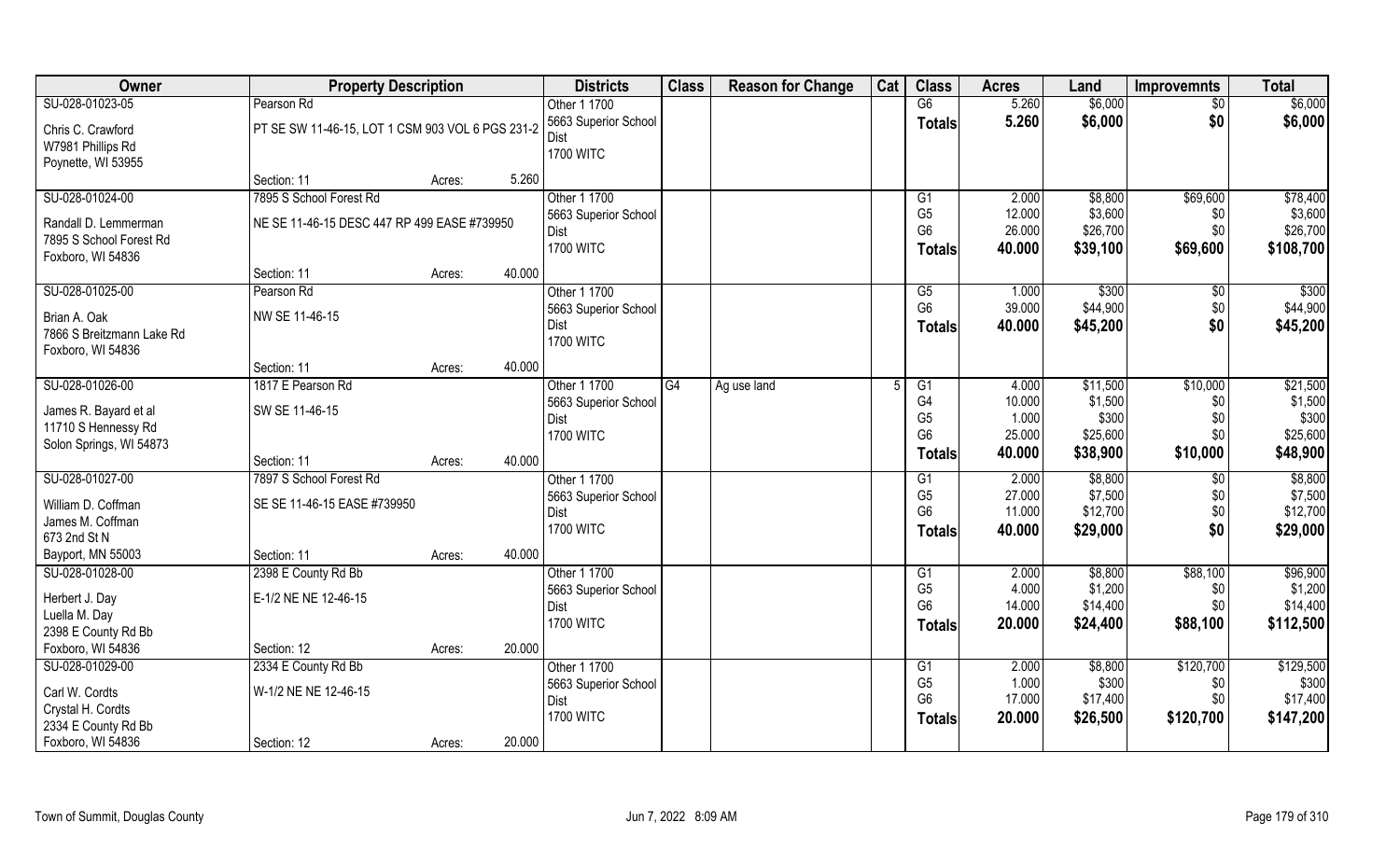| Owner                           | <b>Property Description</b>          |                  | <b>Districts</b>     | <b>Class</b> | <b>Reason for Change</b> | Cat | <b>Class</b>           | <b>Acres</b> | Land     | <b>Improvemnts</b> | <b>Total</b> |
|---------------------------------|--------------------------------------|------------------|----------------------|--------------|--------------------------|-----|------------------------|--------------|----------|--------------------|--------------|
| SU-028-01030-00                 | 2288 E County Rd Bb                  |                  | Other 1 1700         |              |                          |     | G1                     | 2.000        | \$8,800  | \$311,500          | \$320,300    |
| Marlene Hiltner Revocable Trust | NW NE, EX W-20AC, 12-46-15.          |                  | 5663 Superior School |              |                          |     | G <sub>5</sub>         | 9.000        | \$2,700  | \$0                | \$2,700      |
| c/o Marlene Hiltner Trustee     |                                      |                  | Dist                 |              |                          |     | G <sub>6</sub>         | 9.000        | \$9,200  | \$0                | \$9,200      |
| 2288 E County Rd Bb             |                                      |                  | <b>1700 WITC</b>     |              |                          |     | Totals                 | 20.000       | \$20,700 | \$311,500          | \$332,200    |
| Foxboro, WI 54836               | Section: 12                          | 20.000           |                      |              |                          |     |                        |              |          |                    |              |
|                                 |                                      | Acres:           |                      |              |                          |     |                        |              |          |                    |              |
| SU-028-01030-01                 | 2238 E County Rd Bb                  |                  | Other 1 1700         |              |                          |     | G1                     | 2.000        | \$8,800  | \$33,600           | \$42,400     |
| John P. Sweeney                 | E-10A OF W-20A NW NE 12-46-15        |                  | 5663 Superior School |              |                          |     | G <sub>5</sub>         | 5.000        | \$1,500  | \$0                | \$1,500      |
| Julie A. Sweeney                |                                      |                  | Dist                 |              |                          |     | G <sub>6</sub>         | 3.000        | \$3,100  | \$0                | \$3,100      |
| 2238 E County Rd Bb             |                                      |                  | <b>1700 WITC</b>     |              |                          |     | Totals                 | 10.000       | \$13,400 | \$33,600           | \$47,000     |
| Foxboro, WI 54836               | Section: 12                          | 10.000<br>Acres: |                      |              |                          |     |                        |              |          |                    |              |
| SU-028-01031-00                 | 2222 E County Rd Bb                  |                  | Other 1 1700         |              |                          |     | G1                     | 2.000        | \$8,800  | \$150,200          | \$159,000    |
|                                 | W-10AC OF NW NE 12-46-15             |                  | 5663 Superior School |              |                          |     | G <sub>5</sub>         | 4.000        | \$1,200  | \$0                | \$1,200      |
| Napp Nault                      |                                      |                  | Dist                 |              |                          |     | G <sub>6</sub>         | 4.000        | \$4,100  | \$0                | \$4,100      |
| Jane K. Nault                   |                                      |                  | <b>1700 WITC</b>     |              |                          |     | Totals                 | 10.000       | \$14,100 | \$150,200          | \$164,300    |
| 2222 E County Rd Bb             |                                      |                  |                      |              |                          |     |                        |              |          |                    |              |
| Foxboro, WI 54836               | Section: 12                          | 10.000<br>Acres: |                      |              |                          |     |                        |              |          |                    |              |
| SU-028-01032-00                 | County Rd Bb                         |                  | Other 1 1700         |              |                          |     | G5                     | 12.000       | \$3,600  | \$0                | \$3,600      |
| Robert Hiltner                  | SW NE 12-46-15, EX W-20AC            |                  | 5663 Superior School |              |                          |     | G <sub>6</sub>         | 8.000        | \$9,200  | \$0                | \$9,200      |
| Marlene Hiltner                 |                                      |                  | Dist                 |              |                          |     | <b>Totals</b>          | 20.000       | \$12,800 | \$0                | \$12,800     |
| 2288 E County Rd Bb             |                                      |                  | <b>1700 WITC</b>     |              |                          |     |                        |              |          |                    |              |
| Superior, WI 54880              | Section: 12                          | 20.000<br>Acres: |                      |              |                          |     |                        |              |          |                    |              |
| SU-028-01032-01                 | Cty Rd BB                            |                  | Other 1 1700         |              |                          |     | $\overline{\text{G5}}$ | 8.000        | \$2,400  | $\overline{60}$    | \$2,400      |
|                                 |                                      |                  | 5663 Superior School |              |                          |     | G <sub>6</sub>         | 2.000        | \$1,400  | \$0                | \$1,400      |
| John P. Sweeney                 | PT SW NE, W-20A 12-46-15, EX #698991 |                  | Dist                 |              |                          |     | <b>Totals</b>          | 10.000       | \$3,800  | \$0                | \$3,800      |
| Julie A. Sweeney                |                                      |                  | <b>1700 WITC</b>     |              |                          |     |                        |              |          |                    |              |
| 2238 E Cty Rd Bb                |                                      |                  |                      |              |                          |     |                        |              |          |                    |              |
| Foxboro, WI 54836               | Section: 12                          | 10.000<br>Acres: |                      |              |                          |     |                        |              |          |                    |              |
| SU-028-01032-02                 | Cty Rd BB                            |                  | Other 1 1700         |              |                          |     | G1                     | 1.000        | \$5,500  | \$23,600           | \$29,100     |
| Jane K. Nault                   | W-10A SW NE 12-46-15                 |                  | 5663 Superior School |              |                          |     | G <sub>5</sub>         | 7.000        | \$2,100  | \$0                | \$2,100      |
| Nap D. Nault                    |                                      |                  | Dist                 |              |                          |     | G <sub>6</sub>         | 2.000        | \$2,100  | \$0                | \$2,100      |
| 2222 E County Rd Bb             |                                      |                  | <b>1700 WITC</b>     |              |                          |     | <b>Totals</b>          | 10.000       | \$9,700  | \$23,600           | \$33,300     |
| Foxboro, WI 54836               | Section: 12                          | 10.000<br>Acres: |                      |              |                          |     |                        |              |          |                    |              |
| SU-028-01033-00                 | Cty Rd BB                            |                  | Other 1 1700         |              |                          |     | G5                     | 10.000       | \$3,000  | $\sqrt{6}$         | \$3,000      |
|                                 |                                      |                  | 5663 Superior School |              |                          |     | G <sub>6</sub>         | 30.000       | \$34,500 | \$0                | \$34,500     |
| Carl W. Cordts                  | SE NE 12-46-15                       |                  | Dist                 |              |                          |     | <b>Totals</b>          | 40.000       | \$37,500 | \$0                | \$37,500     |
| Crystal H. Cordts               |                                      |                  | <b>1700 WITC</b>     |              |                          |     |                        |              |          |                    |              |
| 2334 E County Rd Bb             |                                      |                  |                      |              |                          |     |                        |              |          |                    |              |
| Foxboro, WI 54836               | Section: 12                          | 40.000<br>Acres: |                      |              |                          |     |                        |              |          |                    |              |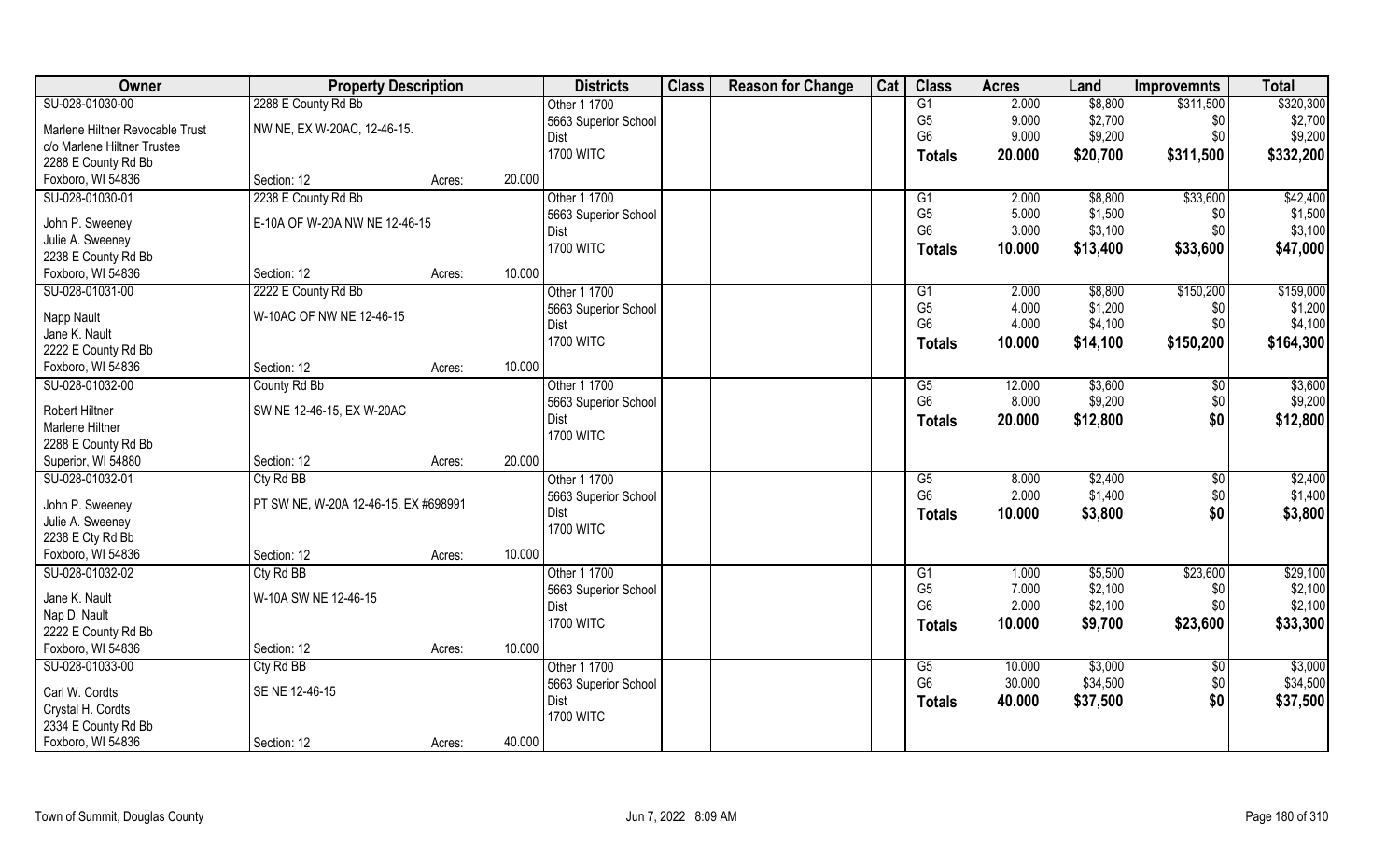| Owner                               | <b>Property Description</b>                       |        |        | <b>Districts</b>     | <b>Class</b> | <b>Reason for Change</b> | Cat | <b>Class</b>   | <b>Acres</b> | Land       | <b>Improvemnts</b> | <b>Total</b> |
|-------------------------------------|---------------------------------------------------|--------|--------|----------------------|--------------|--------------------------|-----|----------------|--------------|------------|--------------------|--------------|
| SU-028-01034-00                     | 2126 E County Rd Bb                               |        |        | Other 1 1700         |              |                          |     | G1             | 2.000        | \$8,800    | \$82,300           | \$91,100     |
| Andrew R. Serre                     | NE NW 12-46-15                                    |        |        | 5663 Superior School |              |                          |     | G <sub>5</sub> | 14.000       | \$4,200    | \$0                | \$4,200      |
| 301 E Willow St                     |                                                   |        |        | Dist                 |              |                          |     | G <sub>6</sub> | 24.000       | \$16,800   | \$0                | \$16,800     |
| Duluth, MN 55811                    |                                                   |        |        | <b>1700 WITC</b>     |              |                          |     | Totals         | 40.000       | \$29,800   | \$82,300           | \$112,100    |
|                                     | Section: 12                                       | Acres: | 40.000 |                      |              |                          |     |                |              |            |                    |              |
| SU-028-01035-00                     | Cty Rd BB                                         |        |        | Other 1 1700         |              |                          |     | G5             | 2.000        | \$600      | $\sqrt[6]{}$       | \$600        |
|                                     | NW NW 12-46-15 EX NE NW NW                        |        |        | 5663 Superior School |              |                          |     | G <sub>6</sub> | 28.000       | \$32,200   | \$0                | \$32,200     |
| Rebecca J. Serre<br>301 E Willow St |                                                   |        |        | Dist                 |              |                          |     | <b>Totals</b>  | 30.000       | \$32,800   | \$0                | \$32,800     |
| Duluth, MN 55811                    |                                                   |        |        | <b>1700 WITC</b>     |              |                          |     |                |              |            |                    |              |
|                                     | Section: 12                                       | Acres: | 30.000 |                      |              |                          |     |                |              |            |                    |              |
| SU-028-01035-01                     | 2088 E County Rd Bb                               |        |        | Other 1 1700         |              |                          |     | G1             | 2.000        | \$8,800    | \$146,600          | \$155,400    |
|                                     |                                                   |        |        | 5663 Superior School |              |                          |     | G <sub>6</sub> | 8.000        | \$8,200    | \$0                | \$8,200      |
| Dale S. Rochon                      | NE NW NW 12-46-15                                 |        |        | Dist                 |              |                          |     |                | 10.000       | \$17,000   | \$146,600          | \$163,600    |
| 2088 E County Rd Bb                 |                                                   |        |        | <b>1700 WITC</b>     |              |                          |     | <b>Totals</b>  |              |            |                    |              |
| Foxboro, WI 54836                   |                                                   |        |        |                      |              |                          |     |                |              |            |                    |              |
|                                     | Section: 12                                       | Acres: | 10.000 |                      |              |                          |     |                |              |            |                    |              |
| SU-028-01036-00                     | School Forest Rd                                  |        |        | Other 1 1700         |              |                          |     | G5             | 5.000        | \$1,500    | \$0                | \$1,500      |
| Paul A. Jarzynski                   | PT SW NW 12-46-15 DESC IN #752442 EX 400'X 100'   |        |        | 5663 Superior School |              |                          |     | G <sub>6</sub> | 24.991       | \$28,700   | \$0                | \$28,700     |
| Janet L. Jarzynski                  | DESC IN #783289. ALSO E-120' OF N-1/2 N-1/2 SW    |        |        | Dist                 |              |                          |     | <b>Totals</b>  | 29.991       | \$30,200   | \$0                | \$30,200     |
| 7794 S School Forest Rd             | NW DESC IN #783290. 497/616 (IN ORDER TO SELL:    |        |        | <b>1700 WITC</b>     |              |                          |     |                |              |            |                    |              |
| Foxboro, WI 54836                   | Section: 12                                       | Acres: | 29.991 |                      |              |                          |     |                |              |            |                    |              |
| SU-028-01036-01                     | 7718 S School Forest Rd                           |        |        | Other 1 1700         |              |                          |     | G1             | 2.009        | \$8,800    | \$125,800          | \$134,600    |
|                                     |                                                   |        |        | 5663 Superior School |              |                          |     | G <sub>5</sub> | 1.500        | \$500      | \$0                | \$500        |
| Shawn J. Coleman                    | N-1/2 N-1/2 SW NW 12-46-15, DESC 557/384 EX E-120 |        |        | Dist                 |              |                          |     | G <sub>6</sub> | 6.500        | \$6,700    | \$0                | \$6,700      |
| Melanie A. Coleman                  | OF N-1/2 N-1/2 SW NW DESC IN #783290. ALSO 400' > |        |        | <b>1700 WITC</b>     |              |                          |     | <b>Totals</b>  | 10.009       | \$16,000   | \$125,800          | \$141,800    |
| 7718 S School Forest Rd             | 100' DESC IN #783289. (IN ORDER TO SELL: NEED     |        |        |                      |              |                          |     |                |              |            |                    |              |
| Foxboro, WI 54836                   | Section: 12                                       | Acres: | 10.009 |                      |              |                          |     |                |              |            |                    |              |
| SU-028-01037-00                     | 7794 S School Forest Rd                           |        |        | Other 1 1700         |              |                          |     | G1             | 2.000        | \$8,800    | \$208,200          | \$217,000    |
| Paul A. Jarzynski                   | SE NW 12-46-15 DESC 497 RP 616                    |        |        | 5663 Superior School |              |                          |     | G <sub>5</sub> | 10.000       | \$3,000    | \$0                | \$3,000      |
| Janet L. Jarzynski                  |                                                   |        |        | Dist                 |              |                          |     | G <sub>6</sub> | 28.000       | \$19,600   | \$0                | \$19,600     |
| 7794 S School Forest Rd             |                                                   |        |        | <b>1700 WITC</b>     |              |                          |     | <b>Totals</b>  | 40.000       | \$31,400   | \$208,200          | \$239,600    |
| Foxboro, WI 54836                   | Section: 12                                       | Acres: | 40.000 |                      |              |                          |     |                |              |            |                    |              |
| SU-028-01038-00                     | School Forest Rd                                  |        |        | Other 1 1700         |              |                          |     | X4             | 80.000       | $\sqrt{6}$ | $\sqrt{6}$         | $rac{1}{2}$  |
|                                     |                                                   |        |        | 5663 Superior School |              |                          |     | <b>Totals</b>  | 80.000       | \$0        | \$0                | \$0          |
| School District of Superior         | N-1/2 SW-1/4 12-46-15                             |        |        | Dist                 |              |                          |     |                |              |            |                    |              |
| 3025 Tower Ave                      |                                                   |        |        | <b>1700 WITC</b>     |              |                          |     |                |              |            |                    |              |
| Superior, WI 54880                  |                                                   |        |        |                      |              |                          |     |                |              |            |                    |              |
|                                     | Section: 12                                       | Acres: | 80.000 |                      |              |                          |     |                |              |            |                    |              |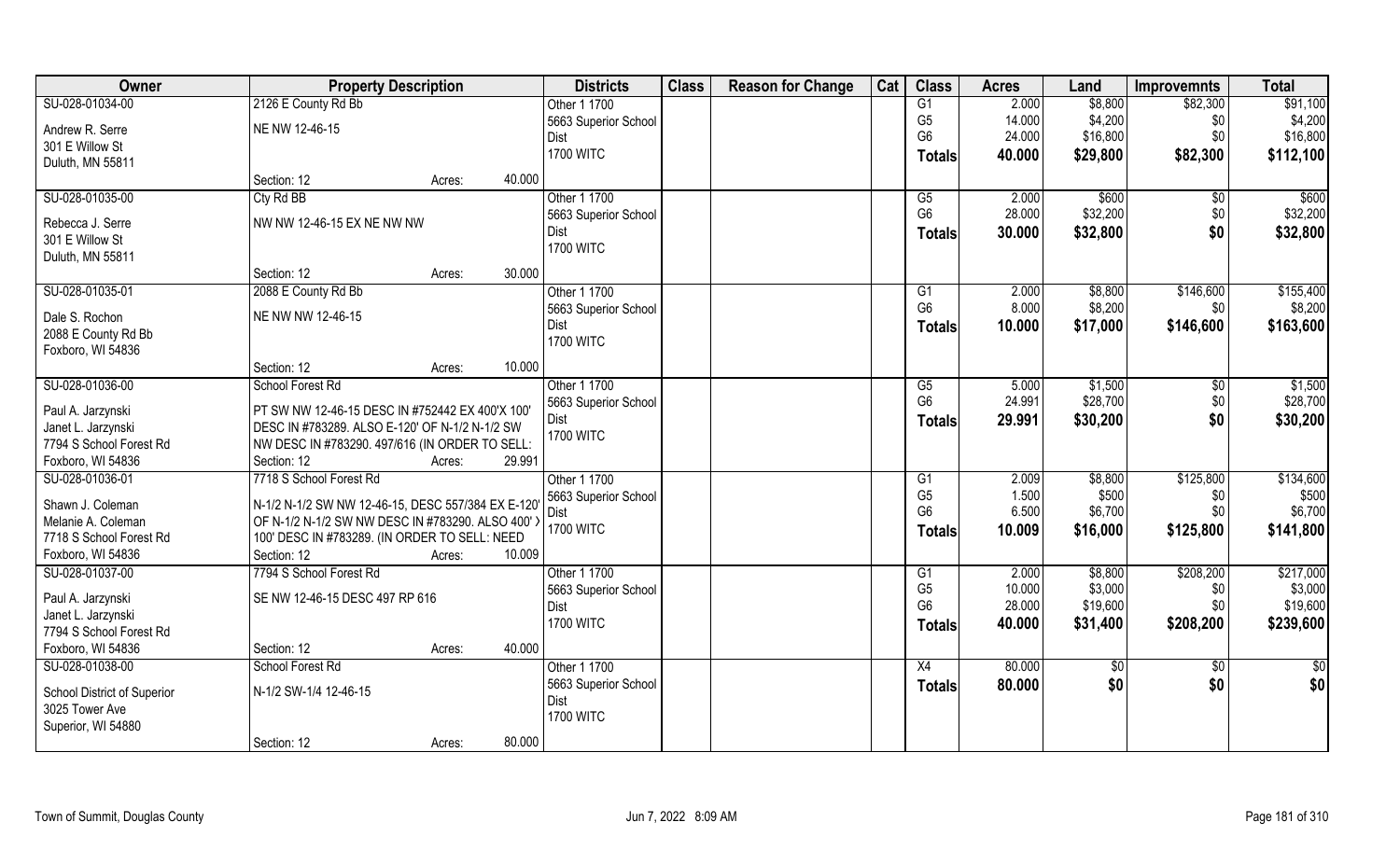| SU-028-01039-00<br>40.000<br>School Forest Rd<br>Other 1 1700<br>X4<br>\$0<br>$\overline{50}$<br>\$0<br>\$0<br>40.000<br>5663 Superior School<br><b>Totals</b><br>SW SW 12-46-15<br>School District of Superior<br>Dist | \$0<br>\$0      |
|-------------------------------------------------------------------------------------------------------------------------------------------------------------------------------------------------------------------------|-----------------|
|                                                                                                                                                                                                                         |                 |
|                                                                                                                                                                                                                         |                 |
| 3025 Tower Ave                                                                                                                                                                                                          |                 |
| <b>1700 WITC</b><br>Superior, WI 54880                                                                                                                                                                                  |                 |
| 40.000<br>Section: 12<br>Acres:                                                                                                                                                                                         |                 |
| SU-028-01040-00<br>Other 1 1700<br>2155 E School Forest Rd<br>40.000<br>\$0<br>\$0<br>X4                                                                                                                                | $\sqrt{50}$     |
| \$0<br>\$0<br>5663 Superior School<br>40.000<br>Totals<br>SE SW 12-46-15<br>School District of Superior                                                                                                                 | \$0             |
| Dist<br>3025 Tower Ave                                                                                                                                                                                                  |                 |
| <b>1700 WITC</b><br>Superior, WI 54880                                                                                                                                                                                  |                 |
| Section: 12<br>40.000<br>Acres:                                                                                                                                                                                         |                 |
| Other 1 1700<br>SU-028-01041-00<br>80.000<br>\$0<br>\$0<br>School Forest Rd<br>X4                                                                                                                                       | \$0             |
| \$0<br>\$0<br>5663 Superior School<br>80.000<br>Totals<br>N-1/2 SE-1/4 12-46-15<br>School District of Superior                                                                                                          | \$0             |
| Dist<br>3025 Tower Ave                                                                                                                                                                                                  |                 |
| <b>1700 WITC</b><br>Superior, WI 54880                                                                                                                                                                                  |                 |
| 80.000<br>Section: 12<br>Acres:                                                                                                                                                                                         |                 |
| SU-028-01042-00<br>Other 1 1700<br>40.000<br>School Forest Rd<br>$\sqrt[6]{3}$<br>X4<br>\$0                                                                                                                             | \$0             |
| \$0<br>\$0<br>5663 Superior School<br>40.000<br><b>Totals</b><br>SW SE 12-46-15 DESC 469 RP 44<br>School District of Superior                                                                                           | \$0             |
| Dist<br>3025 Tower Ave                                                                                                                                                                                                  |                 |
| <b>1700 WITC</b><br>Superior, WI 54880                                                                                                                                                                                  |                 |
| 40.000<br>Section: 12<br>Acres:                                                                                                                                                                                         |                 |
| SU-028-01043-00<br>Other 1 1700<br>40.000<br>School Forest Rd<br>$\overline{X4}$<br>\$0<br>\$0                                                                                                                          | \$0             |
| 40.000<br>\$0<br>\$0<br>5663 Superior School<br><b>Totals</b><br>SE SE 12-46-15 DESC 469 RP 44<br>School District of Superior                                                                                           | \$0             |
| Dist<br>3025 Tower Ave                                                                                                                                                                                                  |                 |
| <b>1700 WITC</b><br>Superior, WI 54880                                                                                                                                                                                  |                 |
| 40.000<br>Section: 12<br>Acres:                                                                                                                                                                                         |                 |
| SU-028-01044-00<br>Other 1 1700<br>640.000<br>School Forest Rd<br>W <sub>4</sub><br>$\sqrt{6}$<br>\$0                                                                                                                   | $\overline{50}$ |
| \$0<br>\$0<br>5663 Superior School<br>640.000<br><b>Totals</b><br><b>ENTIRE SECTION 13-46-15</b>                                                                                                                        | \$0             |
| Douglas County FI<br>Dist<br>1313 Belknap St                                                                                                                                                                            |                 |
| <b>1700 WITC</b><br>Superior, WI 54880                                                                                                                                                                                  |                 |
| 640.000<br>Section: 13<br>Acres:                                                                                                                                                                                        |                 |
| SU-028-01051-00<br>Other 1 1700<br>600.000<br>Pearson Rd<br>W <sub>4</sub><br>$\overline{50}$<br>$\sqrt{6}$                                                                                                             | $\overline{50}$ |
| \$0<br>5663 Superior School<br>\$0<br>600.000<br><b>Totals</b>                                                                                                                                                          | \$0             |
| ENTIRE SECTION, EX NE NW 14-46-15<br>Douglas County Fl<br>Dist<br>1313 Belknap St                                                                                                                                       |                 |
| <b>1700 WITC</b><br>Superior, WI 54880                                                                                                                                                                                  |                 |
| 600.000<br>Section: 14<br>Acres:                                                                                                                                                                                        |                 |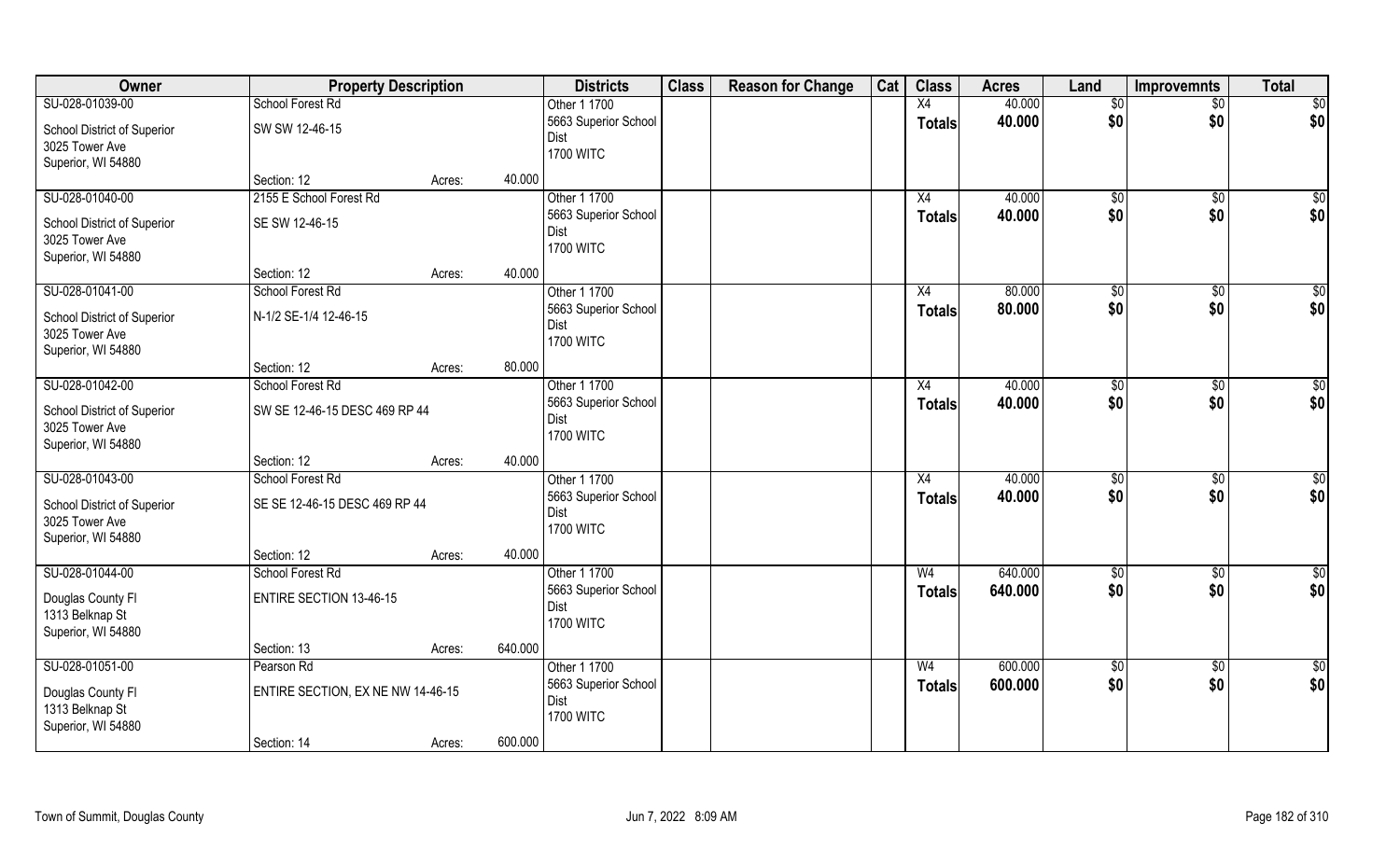| Owner                                       | <b>Property Description</b>                      |        | <b>Districts</b>             | <b>Class</b> | <b>Reason for Change</b> | Cat | <b>Class</b>           | <b>Acres</b> | Land          | <b>Improvemnts</b> | <b>Total</b>         |
|---------------------------------------------|--------------------------------------------------|--------|------------------------------|--------------|--------------------------|-----|------------------------|--------------|---------------|--------------------|----------------------|
| SU-028-01052-00                             | 1750 E Pearson Rd                                |        | Other 1 1700                 |              |                          |     | G1                     | 2.000        | \$8,800       | \$141,200          | \$150,000            |
| Michael J. Sullivan Jr                      | NE NW 14-46-15 DESC 520 RP 165                   |        | 5663 Superior School         |              |                          |     | G <sub>5</sub>         | 28.000       | \$9,300       | \$0                | \$9,300              |
| Tina M. Sullivan                            |                                                  |        | Dist                         |              |                          |     | G <sub>6</sub>         | 10.000       | \$10,300      | \$0                | \$10,300             |
| 1750 E Pearson Rd                           |                                                  |        | <b>1700 WITC</b>             |              |                          |     | Totals                 | 40.000       | \$28,400      | \$141,200          | \$169,600            |
| Foxboro, WI 54836                           | Section: 14                                      | Acres: | 40.000                       |              |                          |     |                        |              |               |                    |                      |
| SU-028-01057-00                             | <b>None</b>                                      |        | Other 1 1700                 |              |                          |     | W <sub>4</sub>         | 590.000      | \$0           | $\overline{50}$    | \$0                  |
|                                             |                                                  |        |                              |              |                          |     |                        |              |               |                    |                      |
| Douglas County Fl                           | ENTIRE SECTION, 15-46-15, EX NE SW, EX W-330' NV |        | 5663 Superior School<br>Dist |              |                          |     | <b>Totals</b>          | 590.000      | \$0           | \$0                | \$0                  |
| 1313 Belknap St                             | SE.                                              |        | <b>1700 WITC</b>             |              |                          |     |                        |              |               |                    |                      |
| Superior, WI 54880                          |                                                  |        |                              |              |                          |     |                        |              |               |                    |                      |
|                                             | Section: 15                                      | Acres: | 590.000                      |              |                          |     |                        |              |               |                    |                      |
| SU-028-01057-01                             | Big Balsam Rd                                    |        | Other 1 1700                 |              |                          |     | G1                     | 1.000        | \$5,500       | \$15,300           | \$20,800             |
|                                             | W-330' NW SE, 15-46-15                           |        | 5663 Superior School         |              |                          |     | G <sub>5</sub>         | 2.000        | \$600         | \$0                | \$600                |
| Randy R. Schreifels<br>Arlene LA Schreifels |                                                  |        | Dist                         |              |                          |     | G <sub>6</sub>         | 7.000        | \$7,200       | \$0                | \$7,200              |
| 3940 192nd Ln NW                            |                                                  |        | <b>1700 WITC</b>             |              |                          |     | <b>Totals</b>          | 10.000       | \$13,300      | \$15,300           | \$28,600             |
| Oak Grove, MN 55303                         | Section: 15                                      |        | 10.000                       |              |                          |     |                        |              |               |                    |                      |
| SU-028-01059-00                             |                                                  | Acres: |                              |              |                          |     |                        |              |               |                    |                      |
|                                             | 8295 S Big Balsam Rd                             |        | Other 1 1700                 |              |                          |     | G1<br>G <sub>6</sub>   | 2.000        | \$8,800       | \$0                | \$8,800              |
| Randy R. Schreifels                         | NE SW 15-46-15, EX W-330'                        |        | 5663 Superior School         |              |                          |     |                        | 28.000       | \$32,200      | \$0                | \$32,200             |
| 3940 192nd Ln NW                            |                                                  |        | Dist                         |              |                          |     | <b>Totals</b>          | 30.000       | \$41,000      | \$0                | \$41,000             |
| Oak Grove, MN 55303                         |                                                  |        | <b>1700 WITC</b>             |              |                          |     |                        |              |               |                    |                      |
|                                             | Section: 15                                      | Acres: | 30.000                       |              |                          |     |                        |              |               |                    |                      |
| SU-028-01059-01                             | None                                             |        | Other 1 1700                 |              |                          |     | $\overline{\text{X3}}$ | 10.000       | $\sqrt[6]{3}$ | \$0                | $\sqrt{50}$          |
|                                             | W-330' NE SW 15-46-15                            |        | 5663 Superior School         |              |                          |     | <b>Totals</b>          | 10.000       | \$0           | \$0                | \$0                  |
| Douglas County Fl<br>1313 Belknap St        |                                                  |        | Dist                         |              |                          |     |                        |              |               |                    |                      |
| Superior, WI 54880                          |                                                  |        | <b>1700 WITC</b>             |              |                          |     |                        |              |               |                    |                      |
|                                             | Section: 15                                      |        | 10.000                       |              |                          |     |                        |              |               |                    |                      |
|                                             |                                                  | Acres: |                              |              |                          |     |                        |              |               |                    |                      |
| SU-028-01063-00                             | None                                             |        | Other 1 1700                 |              |                          |     | W <sub>4</sub>         | 40.000       | $\sqrt{6}$    | \$0<br>\$0         | $\frac{6}{3}$<br>\$0 |
| Douglas County Fl                           | NE NE 16-46-15                                   |        | 5663 Superior School         |              |                          |     | <b>Totals</b>          | 40.000       | \$0           |                    |                      |
| 1313 Belknap St                             |                                                  |        | Dist<br><b>1700 WITC</b>     |              |                          |     |                        |              |               |                    |                      |
| Superior, WI 54880                          |                                                  |        |                              |              |                          |     |                        |              |               |                    |                      |
|                                             | Section: 16                                      | Acres: | 40.000                       |              |                          |     |                        |              |               |                    |                      |
| SU-028-01064-00                             | Drolson Rd                                       |        | Other 1 1700                 |              |                          |     | G5                     | 5.000        | \$1,500       | \$0                | \$1,500              |
|                                             | NW NE 16-46-15 DESC 451 RP 804                   |        | 5663 Superior School         |              |                          |     | G <sub>6</sub>         | 35.000       | \$40,300      | \$0                | \$40,300             |
| Craig B. Torgerson                          |                                                  |        | Dist                         |              |                          |     | <b>Totals</b>          | 40.000       | \$41,800      | \$0                | \$41,800             |
| 904 E Moen Rd                               |                                                  |        | <b>1700 WITC</b>             |              |                          |     |                        |              |               |                    |                      |
| Foxboro, WI 54836                           |                                                  |        |                              |              |                          |     |                        |              |               |                    |                      |
|                                             | Section: 16                                      | Acres: | 40.000                       |              |                          |     |                        |              |               |                    |                      |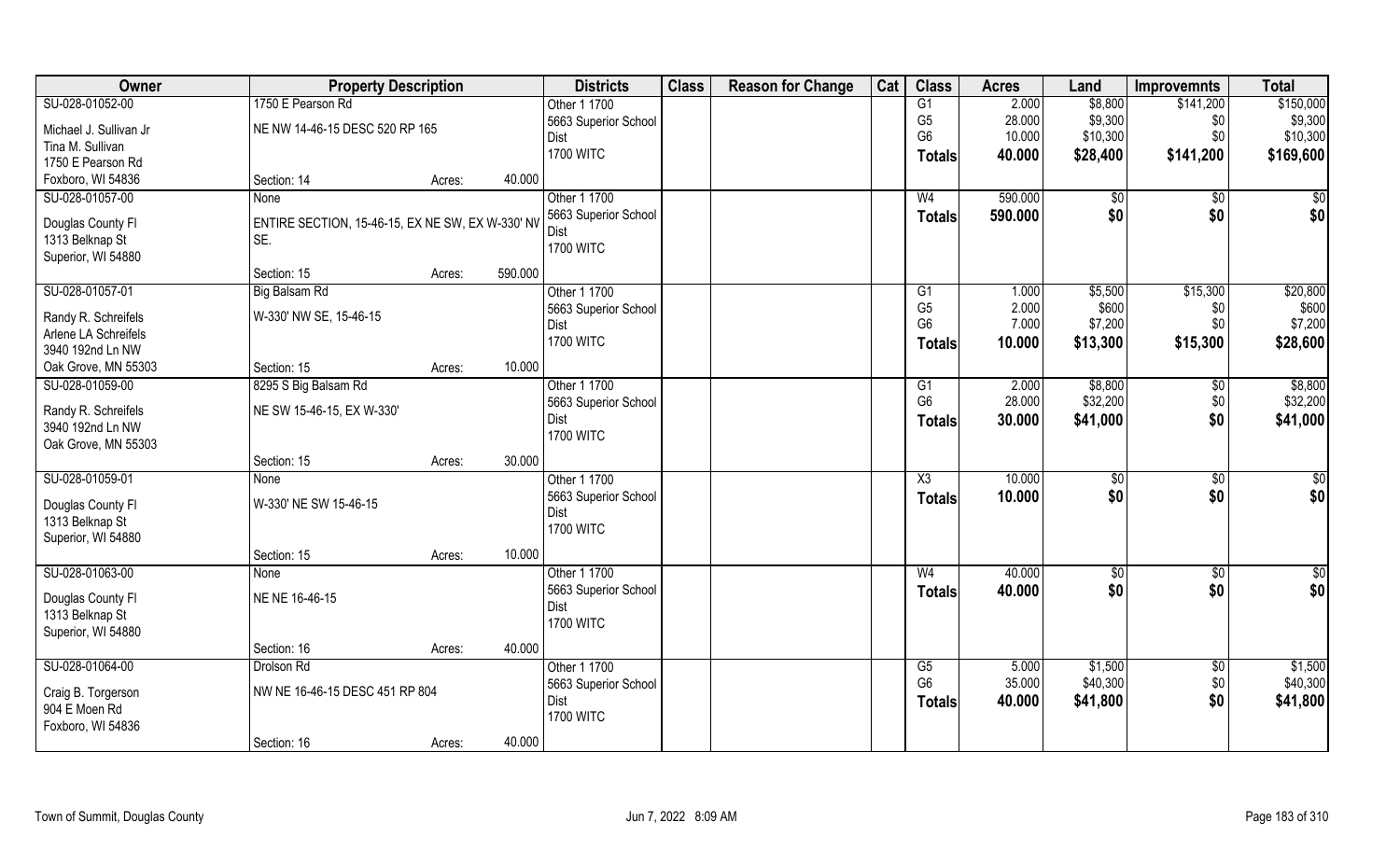| Owner                                | <b>Property Description</b>              |        |         | <b>Districts</b>         | <b>Class</b> | <b>Reason for Change</b> | Cat | <b>Class</b>          | <b>Acres</b>    | Land                | <b>Improvemnts</b> | <b>Total</b>        |
|--------------------------------------|------------------------------------------|--------|---------|--------------------------|--------------|--------------------------|-----|-----------------------|-----------------|---------------------|--------------------|---------------------|
| SU-028-01065-00                      | <b>None</b>                              |        |         | Other 1 1700             |              |                          |     | W <sub>4</sub>        | 80.000          | $\sqrt{6}$          | $\overline{50}$    | \$0                 |
| Douglas County Fl                    | S-1/2 NE-1/4 16-46-15                    |        |         | 5663 Superior School     |              |                          |     | <b>Totals</b>         | 80.000          | \$0                 | \$0                | \$0                 |
| 1313 Belknap St                      |                                          |        |         | Dist                     |              |                          |     |                       |                 |                     |                    |                     |
| Superior, WI 54880                   |                                          |        |         | <b>1700 WITC</b>         |              |                          |     |                       |                 |                     |                    |                     |
|                                      | Section: 16                              | Acres: | 80.000  |                          |              |                          |     |                       |                 |                     |                    |                     |
| SU-028-01066-00                      | Drolson Rd                               |        |         | Other 1 1700             |              |                          |     | $\overline{G5}$       | 1.000           | \$300               | \$0                | \$300               |
|                                      | PT NE NW, E-10A 16-46-15 DESC 451 RP 804 |        |         | 5663 Superior School     |              |                          |     | G <sub>6</sub>        | 9.000           | \$10,400            | \$0                | \$10,400            |
| Craig B. Torgerson<br>904 E Moen Rd  |                                          |        |         | Dist                     |              |                          |     | <b>Totals</b>         | 10.000          | \$10,700            | \$0                | \$10,700            |
| Foxboro, WI 54836                    |                                          |        |         | <b>1700 WITC</b>         |              |                          |     |                       |                 |                     |                    |                     |
|                                      | Section: 16                              | Acres: | 10.000  |                          |              |                          |     |                       |                 |                     |                    |                     |
| SU-028-01067-00                      | Drolson Rd                               |        |         | Other 1 1700             | G4           | Ag use land              | 5   | G4                    | 9.000           | \$1,300             | $\sqrt[6]{30}$     | \$1,300             |
|                                      |                                          |        |         | 5663 Superior School     |              |                          |     | G <sub>5</sub>        | 3.000           | \$900               | \$0                | \$900               |
| Christopher M. Blomquist             | PT NE NW, W-30A 16-46-15 DESC 619 RP 891 |        |         | Dist                     |              |                          |     | G <sub>6</sub>        | 18.000          | \$20,700            | \$0                | \$20,700            |
| 8037 S Drolson Rd                    |                                          |        |         | <b>1700 WITC</b>         |              |                          |     | <b>Totals</b>         | 30.000          | \$22,900            | \$0                | \$22,900            |
| Superior, WI 54880                   |                                          |        |         |                          |              |                          |     |                       |                 |                     |                    |                     |
|                                      | Section: 16                              | Acres: | 30.000  |                          |              |                          |     |                       |                 |                     |                    |                     |
| SU-028-01068-00                      | 8037 S Drolson Rd                        |        |         | Other 1 1700             | G4           | Ag use land              |     | G1                    | 2.000           | \$8,800             | \$160,300          | \$169,100           |
| Christopher M. Blomquist             | NW NW 16-46-15 DESC 619 RP 891           |        |         | 5663 Superior School     |              |                          |     | G <sub>4</sub>        | 8.000           | \$1,200             | \$0                | \$1,200             |
| 8037 S Drolson Rd                    |                                          |        |         | Dist<br><b>1700 WITC</b> |              |                          |     | G <sub>5</sub><br>G5M | 9.000<br>21.000 | \$3,300<br>\$10,800 | \$0<br>\$0         | \$3,300<br>\$10,800 |
| Superior, WI 54880                   |                                          |        |         |                          |              |                          |     |                       |                 |                     |                    |                     |
|                                      | Section: 16                              | Acres: | 40.000  |                          |              |                          |     | <b>Totals</b>         | 40.000          | \$24,100            | \$160,300          | \$184,400           |
| SU-028-01069-00                      | Little Balsam Rd                         |        |         | Other 1 1700             |              |                          |     | G5                    | 5.000           | \$1,500             | $\overline{50}$    | \$1,500             |
| Christopher M. Blomquist             | SW NW 16-46-15 DESC 619 RP 891           |        |         | 5663 Superior School     |              |                          |     | G <sub>6</sub>        | 35.000          | \$40,300            | \$0                | \$40,300            |
| 8037 S Drolson Rd                    |                                          |        |         | Dist                     |              |                          |     | Totals                | 40.000          | \$41,800            | \$0                | \$41,800            |
| Superior, WI 54880                   |                                          |        |         | <b>1700 WITC</b>         |              |                          |     |                       |                 |                     |                    |                     |
|                                      | Section: 16                              | Acres: | 40.000  |                          |              |                          |     |                       |                 |                     |                    |                     |
| SU-028-01070-00                      | None                                     |        |         | Other 1 1700             |              |                          |     | W <sub>4</sub>        | 40.000          | \$0                 | \$0                | $\frac{6}{3}$       |
|                                      | SE NW 16-46-15                           |        |         | 5663 Superior School     |              |                          |     | <b>Totals</b>         | 40.000          | \$0                 | \$0                | \$0                 |
| Douglas County Fl<br>1313 Belknap St |                                          |        |         | Dist                     |              |                          |     |                       |                 |                     |                    |                     |
| Superior, WI 54880                   |                                          |        |         | <b>1700 WITC</b>         |              |                          |     |                       |                 |                     |                    |                     |
|                                      | Section: 16                              | Acres: | 40.000  |                          |              |                          |     |                       |                 |                     |                    |                     |
| SU-028-01071-00                      | None                                     |        |         | Other 1 1700             |              |                          |     | W <sub>4</sub>        | 320.000         | \$0                 | \$0                | \$0                 |
|                                      |                                          |        |         | 5663 Superior School     |              |                          |     | <b>Totals</b>         | 320.000         | \$0                 | \$0                | \$0                 |
| Douglas County Fl                    | S-1/2 SECTION 16-46-15                   |        |         | Dist                     |              |                          |     |                       |                 |                     |                    |                     |
| 1313 Belknap St                      |                                          |        |         | <b>1700 WITC</b>         |              |                          |     |                       |                 |                     |                    |                     |
| Superior, WI 54880                   |                                          |        |         |                          |              |                          |     |                       |                 |                     |                    |                     |
|                                      | Section: 16                              | Acres: | 320.000 |                          |              |                          |     |                       |                 |                     |                    |                     |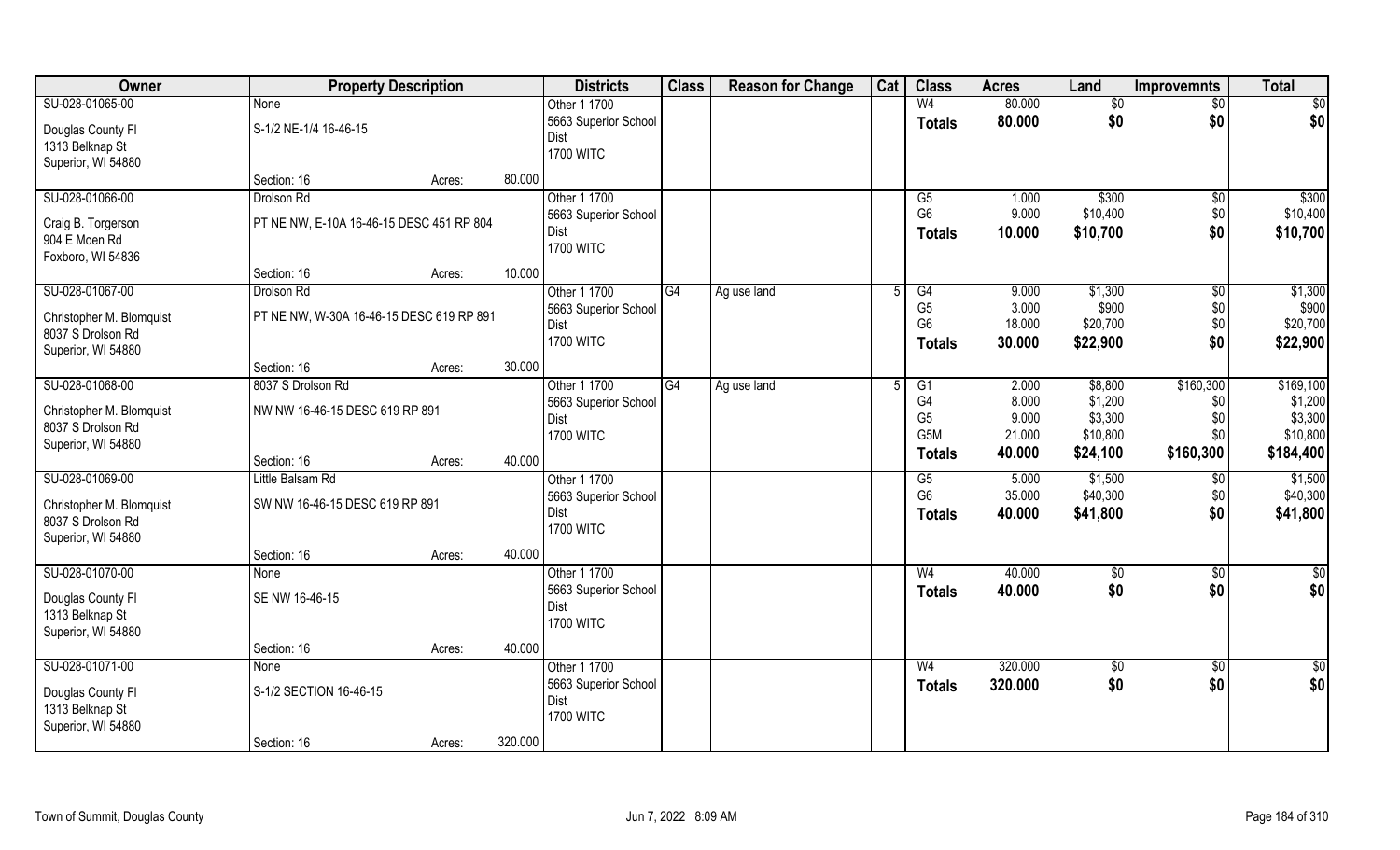| Owner                                    | <b>Property Description</b>                                |                   | <b>Districts</b>     | <b>Class</b> | <b>Reason for Change</b> | Cat | <b>Class</b>           | <b>Acres</b> | Land            | Improvemnts     | <b>Total</b>     |
|------------------------------------------|------------------------------------------------------------|-------------------|----------------------|--------------|--------------------------|-----|------------------------|--------------|-----------------|-----------------|------------------|
| SU-028-01073-00                          | None                                                       |                   | Other 1 1700         |              |                          |     | W <sub>4</sub>         | 623.930      | $\sqrt[6]{}$    | $\overline{50}$ | \$0              |
| Douglas County Fl                        | ENTIRE SECTION, EX R/W 17-46-15                            |                   | 5663 Superior School |              |                          |     | <b>Totals</b>          | 623.930      | \$0             | \$0             | \$0              |
| 1313 Belknap St                          |                                                            |                   | Dist                 |              |                          |     |                        |              |                 |                 |                  |
| Superior, WI 54880                       |                                                            |                   | <b>1700 WITC</b>     |              |                          |     |                        |              |                 |                 |                  |
|                                          | Section: 17                                                | 623.930<br>Acres: |                      |              |                          |     |                        |              |                 |                 |                  |
| SU-028-01077-00                          | <b>None</b>                                                |                   | Other 1 1700         |              |                          |     | $\overline{\text{X2}}$ | 16.400       | \$0             | \$0             | $\overline{\$0}$ |
| Wisconsin Department of Natural          | ABND R/W IN 17-46-15 (N W WI E C MN INTERSTATE             |                   | 5663 Superior School |              |                          |     | <b>Totals</b>          | 16.400       | \$0             | \$0             | \$0              |
| Resources                                | TRAIL) DESC 499 RP 449                                     |                   | Dist                 |              |                          |     |                        |              |                 |                 |                  |
| 101 S Webster St                         |                                                            |                   | <b>1700 WITC</b>     |              |                          |     |                        |              |                 |                 |                  |
| Madison, WI 53707                        | Section: 17                                                | 16.400<br>Acres:  |                      |              |                          |     |                        |              |                 |                 |                  |
| SU-028-01078-00                          | None                                                       |                   | Other 1 1700         |              |                          |     | W <sub>4</sub>         | 40.000       | $\sqrt[6]{3}$   | $\sqrt[6]{3}$   | \$0              |
| Douglas County FI                        | GOV'T LOT 1 18-46-15                                       |                   | 5663 Superior School |              |                          |     | <b>Totals</b>          | 40.000       | \$0             | \$0             | \$0              |
| 1313 Belknap St                          |                                                            |                   | Dist                 |              |                          |     |                        |              |                 |                 |                  |
| Superior, WI 54880                       |                                                            |                   | <b>1700 WITC</b>     |              |                          |     |                        |              |                 |                 |                  |
|                                          | Section: 18                                                | 40.000<br>Acres:  |                      |              |                          |     |                        |              |                 |                 |                  |
| SU-028-01079-00                          | None                                                       |                   | Other 1 1700         |              |                          |     | W <sub>4</sub>         | 41.470       | $\frac{1}{20}$  | \$0             | \$0              |
| Douglas County Fl                        | PT GOV'T LOT 2 18-46-15, EX E-598' OF N-686.4'             |                   | 5663 Superior School |              |                          |     | <b>Totals</b>          | 41.470       | \$0             | \$0             | \$0              |
| 1313 Belknap St                          |                                                            |                   | Dist                 |              |                          |     |                        |              |                 |                 |                  |
| Superior, WI 54880                       |                                                            |                   | <b>1700 WITC</b>     |              |                          |     |                        |              |                 |                 |                  |
|                                          | Section: 18                                                | 41.470<br>Acres:  |                      |              |                          |     |                        |              |                 |                 |                  |
| SU-028-01080-00                          | 8029 S Foxboro Chaffey Rd                                  |                   | Other 1 1700         |              |                          |     | $\overline{X4}$        | 9.420        | \$0             | \$0             | \$0              |
|                                          |                                                            |                   | 5663 Superior School |              |                          |     | <b>Totals</b>          | 9.420        | \$0             | \$0             | \$0              |
| Town of Summit                           | PT OF GOV'T LOT 2 18-46-15, BNG THE E-598' OF<br>N-686.4'. |                   | Dist                 |              |                          |     |                        |              |                 |                 |                  |
| 2731 E Milchesky Rd<br>Foxboro, WI 54836 |                                                            |                   | <b>1700 WITC</b>     |              |                          |     |                        |              |                 |                 |                  |
|                                          | Section: 18                                                | 9.420<br>Acres:   |                      |              |                          |     |                        |              |                 |                 |                  |
| SU-028-01081-00                          | None                                                       |                   | Other 1 1700         |              |                          |     | W <sub>4</sub>         | 58.590       | $\overline{60}$ | \$0             | $\overline{50}$  |
|                                          |                                                            |                   | 5663 Superior School |              |                          |     | <b>Totals</b>          | 58.590       | \$0             | \$0             | \$0              |
| Douglas County Fl                        | GOV'T LOT 3 18-46-15                                       |                   | Dist                 |              |                          |     |                        |              |                 |                 |                  |
| 1313 Belknap St                          |                                                            |                   | <b>1700 WITC</b>     |              |                          |     |                        |              |                 |                 |                  |
| Superior, WI 54880                       | Section: 18                                                | 58.590<br>Acres:  |                      |              |                          |     |                        |              |                 |                 |                  |
| SU-028-01082-00                          | <b>None</b>                                                |                   | Other 1 1700         |              |                          |     | W <sub>4</sub>         | 40.000       | $\overline{50}$ | $\sqrt{$0}$     | $\overline{50}$  |
|                                          |                                                            |                   | 5663 Superior School |              |                          |     | <b>Totals</b>          | 40.000       | \$0             | \$0             | \$0              |
| Douglas County Fl                        | GOV'T LOT 4 18-46-15                                       |                   | Dist                 |              |                          |     |                        |              |                 |                 |                  |
| 1313 Belknap St                          |                                                            |                   | <b>1700 WITC</b>     |              |                          |     |                        |              |                 |                 |                  |
| Superior, WI 54880                       |                                                            |                   |                      |              |                          |     |                        |              |                 |                 |                  |
|                                          | Section: 18                                                | 40.000<br>Acres:  |                      |              |                          |     |                        |              |                 |                 |                  |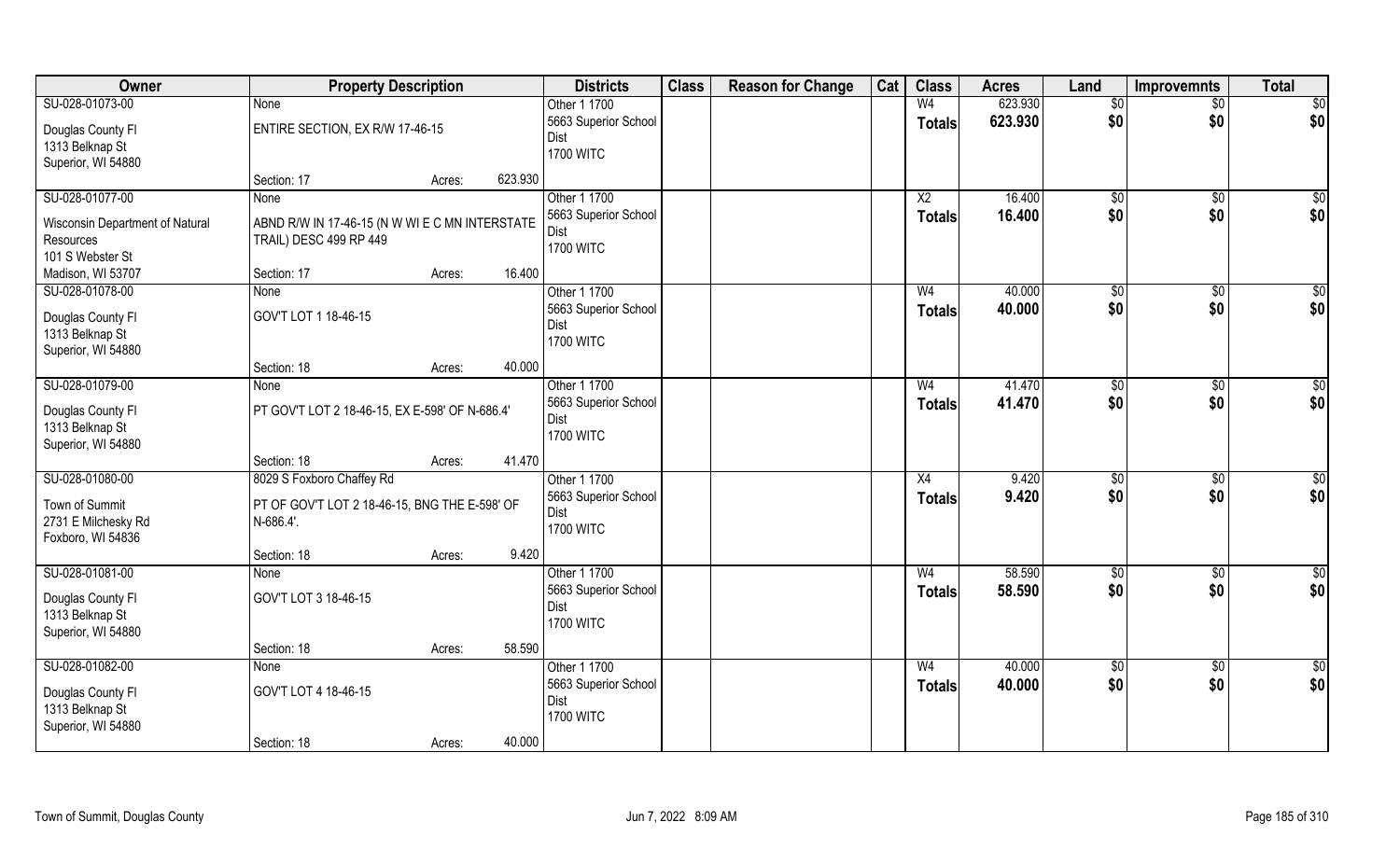| Owner                                | <b>Property Description</b> |        |        | <b>Districts</b>     | <b>Class</b> | <b>Reason for Change</b> | Cat | <b>Class</b>   | <b>Acres</b> | Land         | <b>Improvemnts</b> | <b>Total</b>    |
|--------------------------------------|-----------------------------|--------|--------|----------------------|--------------|--------------------------|-----|----------------|--------------|--------------|--------------------|-----------------|
| SU-028-01083-00                      | None                        |        |        | Other 1 1700         |              |                          |     | W <sub>4</sub> | 40.000       | \$0          | $\sqrt{$0}$        | $\sqrt{50}$     |
| Douglas County Fl                    | GOV'T LOT 5 18-46-15        |        |        | 5663 Superior School |              |                          |     | <b>Totals</b>  | 40.000       | \$0          | \$0                | \$0             |
| 1313 Belknap St                      |                             |        |        | Dist                 |              |                          |     |                |              |              |                    |                 |
| Superior, WI 54880                   |                             |        |        | <b>1700 WITC</b>     |              |                          |     |                |              |              |                    |                 |
|                                      | Section: 18                 | Acres: | 40.000 |                      |              |                          |     |                |              |              |                    |                 |
| SU-028-01084-00                      | 8241 S Foxboro Chaffey Rd   |        |        | Other 1 1700         |              |                          |     | W <sub>4</sub> | 59.010       | $\sqrt[6]{}$ | \$0                | \$0             |
| Douglas County Fl                    | GOV'T LOT 6 18-46-15        |        |        | 5663 Superior School |              |                          |     | Totals         | 59.010       | \$0          | \$0                | \$0             |
| 1313 Belknap St                      |                             |        |        | Dist                 |              |                          |     |                |              |              |                    |                 |
| Superior, WI 54880                   |                             |        |        | <b>1700 WITC</b>     |              |                          |     |                |              |              |                    |                 |
|                                      | Section: 18                 | Acres: | 59.010 |                      |              |                          |     |                |              |              |                    |                 |
| SU-028-01085-00                      | None                        |        |        | Other 1 1700         |              |                          |     | W <sub>4</sub> | 59.440       | $\sqrt{50}$  | $\overline{50}$    | $\sqrt{50}$     |
| Douglas County Fl                    | GOV'T LOT 7 18-46-15        |        |        | 5663 Superior School |              |                          |     | <b>Totals</b>  | 59.440       | \$0          | \$0                | \$0             |
| 1313 Belknap St                      |                             |        |        | Dist                 |              |                          |     |                |              |              |                    |                 |
| Superior, WI 54880                   |                             |        |        | <b>1700 WITC</b>     |              |                          |     |                |              |              |                    |                 |
|                                      | Section: 18                 | Acres: | 59.440 |                      |              |                          |     |                |              |              |                    |                 |
| SU-028-01086-00                      | Foxboro Chaffey Rd          |        |        | Other 1 1700         |              |                          |     | W <sub>4</sub> | 40.000       | \$0          | $\sqrt[6]{3}$      | \$0             |
|                                      | GOV'T LOT 8 18-46-15        |        |        | 5663 Superior School |              |                          |     | <b>Totals</b>  | 40.000       | \$0          | \$0                | \$0             |
| Douglas County Fl<br>1313 Belknap St |                             |        |        | Dist                 |              |                          |     |                |              |              |                    |                 |
| Superior, WI 54880                   |                             |        |        | <b>1700 WITC</b>     |              |                          |     |                |              |              |                    |                 |
|                                      | Section: 18                 | Acres: | 40.000 |                      |              |                          |     |                |              |              |                    |                 |
| SU-028-01087-00                      | 8459 S Foxboro Chaffey Rd   |        |        | Other 1 1700         |              |                          |     | G1             | 2.000        | \$8,800      | \$85,000           | \$93,800        |
|                                      |                             |        |        | 5663 Superior School |              |                          |     | G <sub>5</sub> | 15.000       | \$4,500      | \$0                | \$4,500         |
| James D. Natvik                      | GOV'T LOT 1 19-46-15        |        |        | Dist                 |              |                          |     | G <sub>6</sub> | 23.000       | \$23,600     | \$0                | \$23,600        |
| 8459 S Foxboro Chaffey Rd            |                             |        |        | <b>1700 WITC</b>     |              |                          |     | <b>Totals</b>  | 40.000       | \$36,900     | \$85,000           | \$121,900       |
| Foxboro, WI 54836                    |                             |        | 40.000 |                      |              |                          |     |                |              |              |                    |                 |
| SU-028-01088-00                      | Section: 19                 | Acres: |        | Other 1 1700         |              |                          |     | W <sub>4</sub> | 60.350       |              |                    | $\overline{50}$ |
|                                      | None                        |        |        | 5663 Superior School |              |                          |     |                | 60.350       | \$0<br>\$0   | \$0<br>\$0         | \$0             |
| Douglas County Fl                    | GOV'T LOT 2 19-46-15        |        |        | Dist                 |              |                          |     | <b>Totals</b>  |              |              |                    |                 |
| 1313 Belknap St                      |                             |        |        | <b>1700 WITC</b>     |              |                          |     |                |              |              |                    |                 |
| Superior, WI 54880                   |                             |        |        |                      |              |                          |     |                |              |              |                    |                 |
|                                      | Section: 19                 | Acres: | 60.350 |                      |              |                          |     |                |              |              |                    |                 |
| SU-028-01089-00                      | <b>None</b>                 |        |        | Other 1 1700         |              |                          |     | W <sub>4</sub> | 60.040       | $\sqrt{6}$   | $\overline{60}$    | \$0             |
| Douglas County Fl                    | GOV'T LOT 3 19-46-15        |        |        | 5663 Superior School |              |                          |     | <b>Totals</b>  | 60.040       | \$0          | \$0                | \$0             |
| 1313 Belknap St                      |                             |        |        | Dist                 |              |                          |     |                |              |              |                    |                 |
| Superior, WI 54880                   |                             |        |        | <b>1700 WITC</b>     |              |                          |     |                |              |              |                    |                 |
|                                      | Section: 19                 | Acres: | 60.040 |                      |              |                          |     |                |              |              |                    |                 |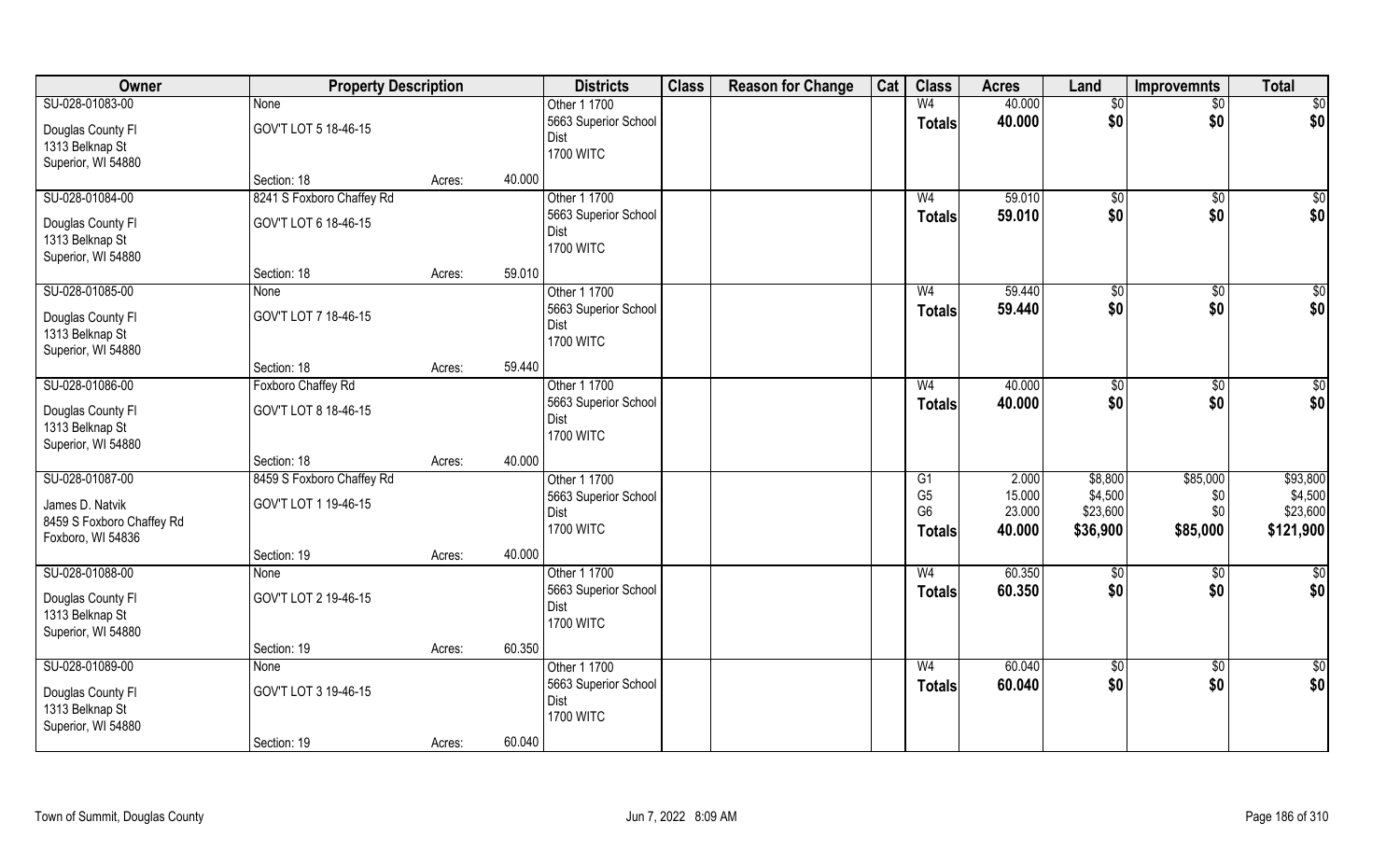| Owner                                | <b>Property Description</b>                     |                   | <b>Districts</b>     | <b>Class</b> | <b>Reason for Change</b> | Cat | <b>Class</b>    | <b>Acres</b> | Land            | Improvemnts     | <b>Total</b>    |
|--------------------------------------|-------------------------------------------------|-------------------|----------------------|--------------|--------------------------|-----|-----------------|--------------|-----------------|-----------------|-----------------|
| SU-028-01090-00                      | None                                            |                   | Other 1 1700         |              |                          |     | W <sub>4</sub>  | 40.000       | $\sqrt[6]{}$    | $\overline{50}$ | \$0             |
| Douglas County Fl                    | GOV'T LOT 4 19-46-15                            |                   | 5663 Superior School |              |                          |     | <b>Totals</b>   | 40.000       | \$0             | \$0             | \$0             |
| 1313 Belknap St                      |                                                 |                   | Dist                 |              |                          |     |                 |              |                 |                 |                 |
| Superior, WI 54880                   |                                                 |                   | <b>1700 WITC</b>     |              |                          |     |                 |              |                 |                 |                 |
|                                      | Section: 19                                     | 40.000<br>Acres:  |                      |              |                          |     |                 |              |                 |                 |                 |
| SU-028-01091-00                      | <b>None</b>                                     |                   | Other 1 1700         |              |                          |     | W <sub>4</sub>  | 36.300       | \$0             | \$0             | \$0             |
| Douglas County Fl                    | GOV'T LOT 5, EX R/W 19-46-15                    |                   | 5663 Superior School |              |                          |     | <b>Totals</b>   | 36.300       | \$0             | \$0             | \$0             |
| 1313 Belknap St                      |                                                 |                   | Dist                 |              |                          |     |                 |              |                 |                 |                 |
| Superior, WI 54880                   |                                                 |                   | <b>1700 WITC</b>     |              |                          |     |                 |              |                 |                 |                 |
|                                      | Section: 19                                     | 36.300<br>Acres:  |                      |              |                          |     |                 |              |                 |                 |                 |
| SU-028-01092-00                      | None                                            |                   | Other 1 1700         |              |                          |     | W <sub>4</sub>  | 59.730       | \$0             | $\sqrt[6]{3}$   | \$0             |
| Douglas County FI                    | GOV'T LOT 6 19-46-15                            |                   | 5663 Superior School |              |                          |     | <b>Totals</b>   | 59.730       | \$0             | \$0             | \$0             |
| 1313 Belknap St                      |                                                 |                   | Dist                 |              |                          |     |                 |              |                 |                 |                 |
| Superior, WI 54880                   |                                                 |                   | <b>1700 WITC</b>     |              |                          |     |                 |              |                 |                 |                 |
|                                      | Section: 19                                     | 59.730<br>Acres:  |                      |              |                          |     |                 |              |                 |                 |                 |
| SU-028-01093-00                      | None                                            |                   | Other 1 1700         |              |                          |     | W <sub>4</sub>  | 58.180       | $\frac{1}{20}$  | \$0             | \$0             |
| Douglas County Fl                    | GOV'T LOT 7, EX R/W 19-46-15                    |                   | 5663 Superior School |              |                          |     | <b>Totals</b>   | 58.180       | \$0             | \$0             | \$0             |
| 1313 Belknap St                      |                                                 |                   | Dist                 |              |                          |     |                 |              |                 |                 |                 |
| Superior, WI 54880                   |                                                 |                   | <b>1700 WITC</b>     |              |                          |     |                 |              |                 |                 |                 |
|                                      | Section: 19                                     | 58.180<br>Acres:  |                      |              |                          |     |                 |              |                 |                 |                 |
| SU-028-01094-00                      | <b>None</b>                                     |                   | Other 1 1700         |              |                          |     | W <sub>4</sub>  | 38.150       | \$0             | \$0             | \$0             |
|                                      | GOV'T LOT 8, EX R/W 19-46-15                    |                   | 5663 Superior School |              |                          |     | <b>Totals</b>   | 38.150       | \$0             | \$0             | \$0             |
| Douglas County Fl<br>1313 Belknap St |                                                 |                   | Dist                 |              |                          |     |                 |              |                 |                 |                 |
| Superior, WI 54880                   |                                                 |                   | <b>1700 WITC</b>     |              |                          |     |                 |              |                 |                 |                 |
|                                      | Section: 19                                     | 38.150<br>Acres:  |                      |              |                          |     |                 |              |                 |                 |                 |
| SU-028-01095-00                      | None                                            |                   | Other 1 1700         |              |                          |     | $\overline{X2}$ | 6.760        | $\sqrt{6}$      | \$0             | $\overline{50}$ |
|                                      |                                                 |                   | 5663 Superior School |              |                          |     | <b>Totals</b>   | 6.760        | \$0             | \$0             | \$0             |
| Wisconsin Department of Natural      | ABND R/W IN 19-46-15, (N W WI E C MN INTERSTATE |                   | Dist                 |              |                          |     |                 |              |                 |                 |                 |
| Resources<br>101 S Webster St        | TRAIL) DESC 499 RP 449                          |                   | <b>1700 WITC</b>     |              |                          |     |                 |              |                 |                 |                 |
| Madison, WI 53707                    | Section: 19                                     | 6.760<br>Acres:   |                      |              |                          |     |                 |              |                 |                 |                 |
| SU-028-01096-00                      | <b>None</b>                                     |                   | Other 1 1700         |              |                          |     | W <sub>4</sub>  | 160.000      | $\overline{50}$ | $\sqrt{$0}$     | $\overline{50}$ |
|                                      |                                                 |                   | 5663 Superior School |              |                          |     | <b>Totals</b>   | 160.000      | \$0             | \$0             | \$0             |
| Douglas County Fl                    | NE-1/4 20-46-15                                 |                   | Dist                 |              |                          |     |                 |              |                 |                 |                 |
| 1313 Belknap St                      |                                                 |                   | <b>1700 WITC</b>     |              |                          |     |                 |              |                 |                 |                 |
| Superior, WI 54880                   |                                                 |                   |                      |              |                          |     |                 |              |                 |                 |                 |
|                                      | Section: 20                                     | 160.000<br>Acres: |                      |              |                          |     |                 |              |                 |                 |                 |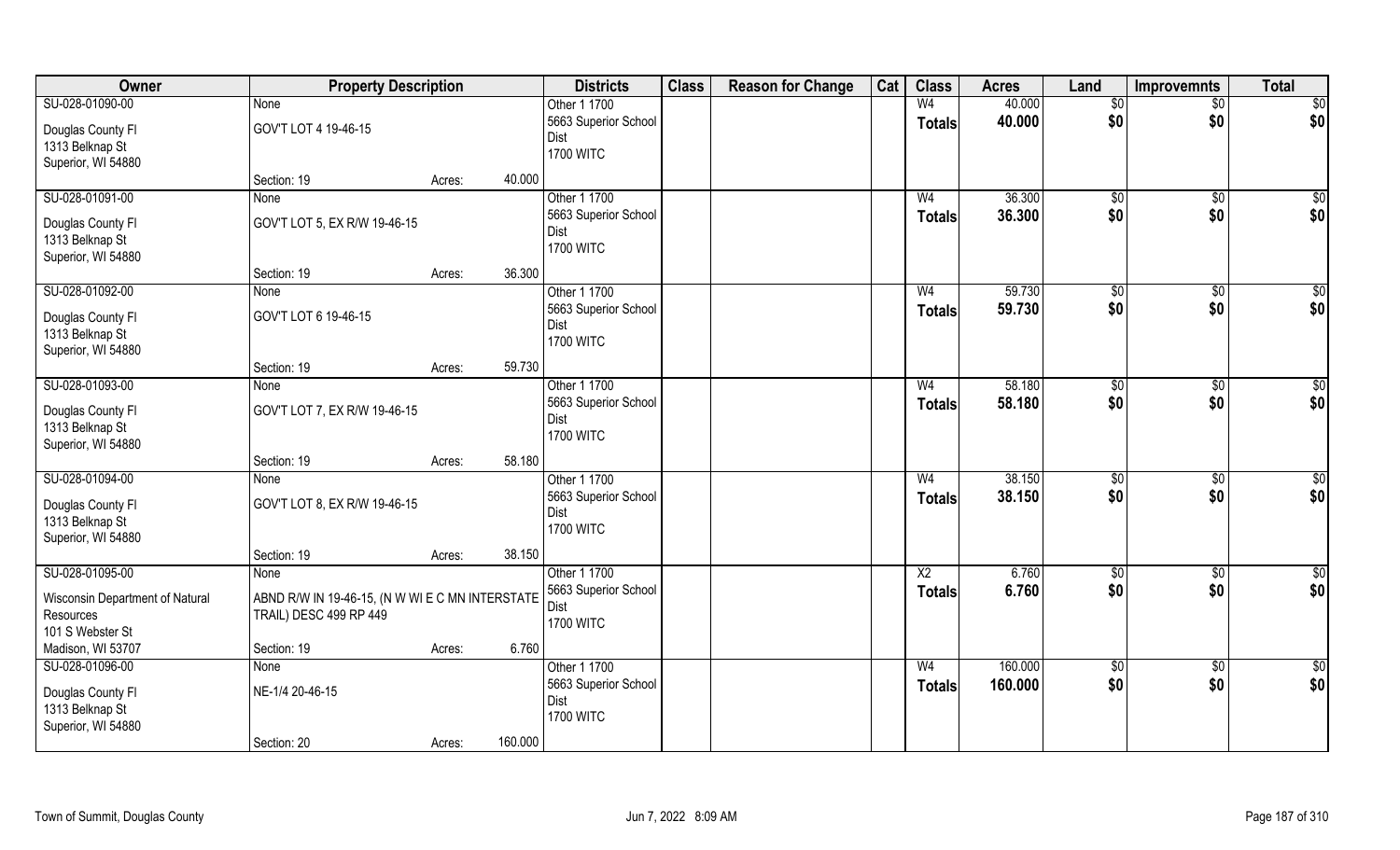| Owner                                    | <b>Property Description</b>          |        | <b>Districts</b>             | <b>Class</b> | <b>Reason for Change</b> | Cat | <b>Class</b>    | <b>Acres</b> | Land        | <b>Improvemnts</b> | <b>Total</b>    |
|------------------------------------------|--------------------------------------|--------|------------------------------|--------------|--------------------------|-----|-----------------|--------------|-------------|--------------------|-----------------|
| SU-028-01097-00                          | None                                 |        | Other 1 1700                 |              |                          |     | W <sub>4</sub>  | 40.000       | \$0         | $\sqrt{$0}$        | $\overline{50}$ |
| Douglas County Fl                        | NE NW 20-46-15                       |        | 5663 Superior School         |              |                          |     | <b>Totals</b>   | 40.000       | \$0         | \$0                | \$0             |
| 1313 Belknap St                          |                                      |        | Dist                         |              |                          |     |                 |              |             |                    |                 |
| Superior, WI 54880                       |                                      |        | <b>1700 WITC</b>             |              |                          |     |                 |              |             |                    |                 |
|                                          | Section: 20                          | Acres: | 40.000                       |              |                          |     |                 |              |             |                    |                 |
| SU-028-01098-00                          | Foxboro Chaffey Rd                   |        | Other 1 1700                 |              |                          |     | $\overline{G6}$ | 13.160       | \$15,100    | \$0                | \$15,100        |
| Dennis B. Livingston                     | N-1/3 NW NW 20-46-15                 |        | 5663 Superior School         |              |                          |     | Totals          | 13.160       | \$15,100    | \$0                | \$15,100        |
| 3249 S Oakhill                           |                                      |        | Dist                         |              |                          |     |                 |              |             |                    |                 |
| Janesville, WI 53545                     |                                      |        | <b>1700 WITC</b>             |              |                          |     |                 |              |             |                    |                 |
|                                          | Section: 20                          | Acres: | 13.160                       |              |                          |     |                 |              |             |                    |                 |
| SU-028-01098-01                          | Foxboro Chaffey Rd                   |        | Other 1 1700                 |              |                          |     | G6              | 13.160       | \$15,100    | $\sqrt[6]{3}$      | \$15,100        |
| Dennis B. Livingston                     | CENTER 1/3 NW NW 20-46-15            |        | 5663 Superior School         |              |                          |     | <b>Totals</b>   | 13.160       | \$15,100    | \$0                | \$15,100        |
| 3249 S Oakhill                           |                                      |        | Dist                         |              |                          |     |                 |              |             |                    |                 |
| Janesville, WI 53545                     |                                      |        | <b>1700 WITC</b>             |              |                          |     |                 |              |             |                    |                 |
|                                          | Section: 20                          | Acres: | 13.160                       |              |                          |     |                 |              |             |                    |                 |
| SU-028-01098-02                          | Foxboro Chaffey Rd                   |        | Other 1 1700                 |              |                          |     | G5              | 3.160        | \$1,000     | \$0                | \$1,000         |
|                                          | S-1/3 NW NW 20-46-15                 |        | 5663 Superior School         |              |                          |     | G <sub>6</sub>  | 10.000       | \$11,500    | \$0                | \$11,500        |
| Denis B. Livingston<br>3249 S Oakhill Rd |                                      |        | Dist                         |              |                          |     | <b>Totals</b>   | 13.160       | \$12,500    | \$0                | \$12,500        |
| Janesville, WI 53545                     |                                      |        | <b>1700 WITC</b>             |              |                          |     |                 |              |             |                    |                 |
|                                          | Section: 20                          | Acres: | 13.160                       |              |                          |     |                 |              |             |                    |                 |
| SU-028-01099-00                          | 8576 S Foxboro Chaffey Rd            |        | Other 1 1700                 |              |                          |     | $\overline{G1}$ | 2.000        | \$8,800     | \$95,600           | \$104,400       |
|                                          |                                      |        | 5663 Superior School         |              |                          |     | G <sub>6</sub>  | 20.750       | \$21,300    | \$0                | \$21,300        |
| John A. Livingston                       | S-2/3 SW NW 20-46-15 468/734         |        | Dist                         |              |                          |     | <b>Totals</b>   | 22.750       | \$30,100    | \$95,600           | \$125,700       |
| Claudette Livingston                     |                                      |        | <b>1700 WITC</b>             |              |                          |     |                 |              |             |                    |                 |
| 8576 S Foxboro Chaffey Rd                |                                      |        |                              |              |                          |     |                 |              |             |                    |                 |
| Foxboro, WI 54836                        | Section: 20                          | Acres: | 22.750                       |              |                          |     |                 |              |             |                    |                 |
| SU-028-01099-01                          | Foxboro Chaffey Rd                   |        | Other 1 1700                 |              |                          |     | G6              | 11.380       | \$8,000     | $\sqrt{$0}$        | \$8,000         |
| Diana J. Flaherty                        | N-1/3 SW NW 20-46-15 423/496, EX R/W |        | 5663 Superior School<br>Dist |              |                          |     | <b>Totals</b>   | 11.380       | \$8,000     | \$0                | \$8,000         |
| 19614 1st St                             |                                      |        | <b>1700 WITC</b>             |              |                          |     |                 |              |             |                    |                 |
| Eagle River, AK 99577                    |                                      |        |                              |              |                          |     |                 |              |             |                    |                 |
|                                          | Section: 20                          | Acres: | 11.380                       |              |                          |     |                 |              |             |                    |                 |
| SU-028-01100-00                          | <b>None</b>                          |        | Other 1 1700                 |              |                          |     | W <sub>4</sub>  | 40.000       | $\sqrt{50}$ | $\overline{60}$    | $\overline{50}$ |
| Douglas County Fl                        | SE NW 20-46-15                       |        | 5663 Superior School         |              |                          |     | <b>Totals</b>   | 40.000       | \$0         | \$0                | \$0             |
| 1313 Belknap St                          |                                      |        | Dist                         |              |                          |     |                 |              |             |                    |                 |
| Superior, WI 54880                       |                                      |        | <b>1700 WITC</b>             |              |                          |     |                 |              |             |                    |                 |
|                                          | Section: 20                          | Acres: | 40.000                       |              |                          |     |                 |              |             |                    |                 |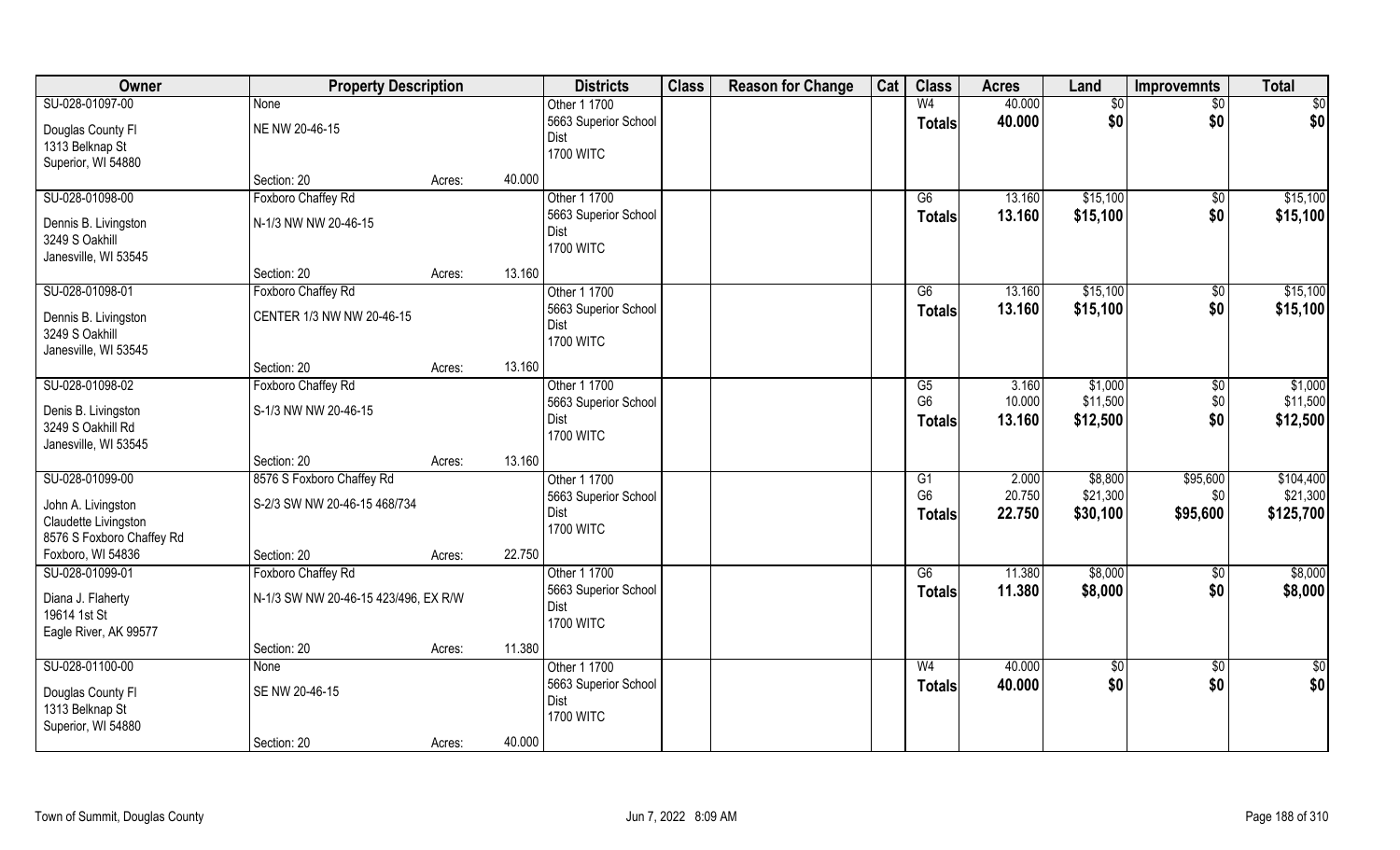| 40.000<br>SU-028-01101-00<br>Foxboro Chaffey Rd<br>W <sub>4</sub><br>Other 1 1700<br>$\overline{60}$<br>$\overline{50}$<br>\$0<br>40.000<br>\$0<br>5663 Superior School<br><b>Totals</b><br>NE SW 20-46-15<br>Douglas County Fl<br>Dist | \$0<br>\$0       |
|-----------------------------------------------------------------------------------------------------------------------------------------------------------------------------------------------------------------------------------------|------------------|
|                                                                                                                                                                                                                                         |                  |
|                                                                                                                                                                                                                                         |                  |
| 1313 Belknap St                                                                                                                                                                                                                         |                  |
| <b>1700 WITC</b><br>Superior, WI 54880                                                                                                                                                                                                  |                  |
| 40.000<br>Section: 20<br>Acres:                                                                                                                                                                                                         |                  |
| SU-028-01102-00<br>Foxboro Chaffey Rd<br>Other 1 1700<br>\$15,000<br>G6<br>13.000<br>\$0                                                                                                                                                | \$15,000         |
| \$15,000<br>\$0<br>5663 Superior School<br>13.000<br><b>Totals</b><br>S-1/3 NW SW 20-46-15, EX R/W<br>Marcal B. Livingston                                                                                                              | \$15,000         |
| Dist<br>25609 Dongola Rd                                                                                                                                                                                                                |                  |
| <b>1700 WITC</b><br>Webster, WI 54893                                                                                                                                                                                                   |                  |
| 13.000<br>Section: 20<br>Acres:                                                                                                                                                                                                         |                  |
| SU-028-01102-01<br>8630 S Foxboro Chaffey Rd<br>Other 1 1700<br>\$5,500<br>\$7,700<br>G1<br>1.000                                                                                                                                       | \$13,200         |
| G <sub>5</sub><br>1.300<br>\$400<br>5663 Superior School<br>\$0                                                                                                                                                                         | \$400            |
| N-1/3 NW SW 20-46-15<br>Travis B. Livingston<br>G <sub>6</sub><br>10.700<br>\$11,000<br>\$0<br>Dist                                                                                                                                     | \$11,000         |
| Tracy J. Livingston<br><b>1700 WITC</b><br>\$7,700<br>13.000<br>\$16,900<br>Totals<br>8576 S Foxboro Chaffey Rd                                                                                                                         | \$24,600         |
| 13.000<br>Foxboro, WI 54836<br>Section: 20<br>Acres:                                                                                                                                                                                    |                  |
| SU-028-01102-02<br>Other 1 1700<br>Foxboro Chaffey Rd<br>3.000<br>\$1,100<br>G5<br>\$0                                                                                                                                                  | \$1,100          |
| G <sub>6</sub><br>\$11,500<br>10.000<br>\$0<br>5663 Superior School                                                                                                                                                                     | \$11,500         |
| MIDDLE 1/3 NW SW 20-46-15<br>John Albert Livingston<br>\$0<br>13.000<br>\$12,600<br>Dist                                                                                                                                                | \$12,600         |
| <b>Totals</b><br>8576 S Foxsborro Chaffey Rd<br><b>1700 WITC</b>                                                                                                                                                                        |                  |
| Foxborro, WI 54836                                                                                                                                                                                                                      |                  |
| 13.000<br>Section: 20<br>Acres:                                                                                                                                                                                                         |                  |
| SU-028-01103-00<br>80.000<br>Other 1 1700<br>W <sub>4</sub><br>$\sqrt[6]{3}$<br>\$0<br>None                                                                                                                                             | $\sqrt{50}$      |
| \$0<br>\$0<br>5663 Superior School<br>80.000<br><b>Totals</b><br>S-1/2 SW-1/4 20-46-15<br>Douglas County Fl                                                                                                                             | \$0              |
| Dist<br>1313 Belknap St                                                                                                                                                                                                                 |                  |
| <b>1700 WITC</b><br>Superior, WI 54880                                                                                                                                                                                                  |                  |
| 80.000<br>Section: 20<br>Acres:                                                                                                                                                                                                         |                  |
| 160.000<br>SU-028-01104-00<br>Other 1 1700<br>$\sqrt{6}$<br>W <sub>4</sub><br>\$0<br>None                                                                                                                                               | \$0              |
| \$0<br>\$0<br>160.000<br>5663 Superior School<br><b>Totals</b><br>SE-1/4 20-46-15<br>Douglas County Fl                                                                                                                                  | \$0              |
| Dist<br>1313 Belknap St                                                                                                                                                                                                                 |                  |
| <b>1700 WITC</b><br>Superior, WI 54880                                                                                                                                                                                                  |                  |
| 160.000<br>Section: 20<br>Acres:                                                                                                                                                                                                        |                  |
| SU-028-01105-00<br>Other 1 1700<br>10.130<br>$\overline{X2}$<br>\$0<br>\$0<br>None                                                                                                                                                      | $\overline{\$0}$ |
| \$0<br>5663 Superior School<br>\$0<br>10.130<br><b>Totals</b>                                                                                                                                                                           | \$0              |
| ABND R/W IN 20-46-15, (N W WI E C MN INTERSTATE<br>Wisconsin Department of Natural<br>Dist<br>Resources<br>TRAIL) DESC 499 RP 449                                                                                                       |                  |
| <b>1700 WITC</b><br>101 S Webster St                                                                                                                                                                                                    |                  |
| 10.130<br>Madison, WI 53707<br>Section: 20<br>Acres:                                                                                                                                                                                    |                  |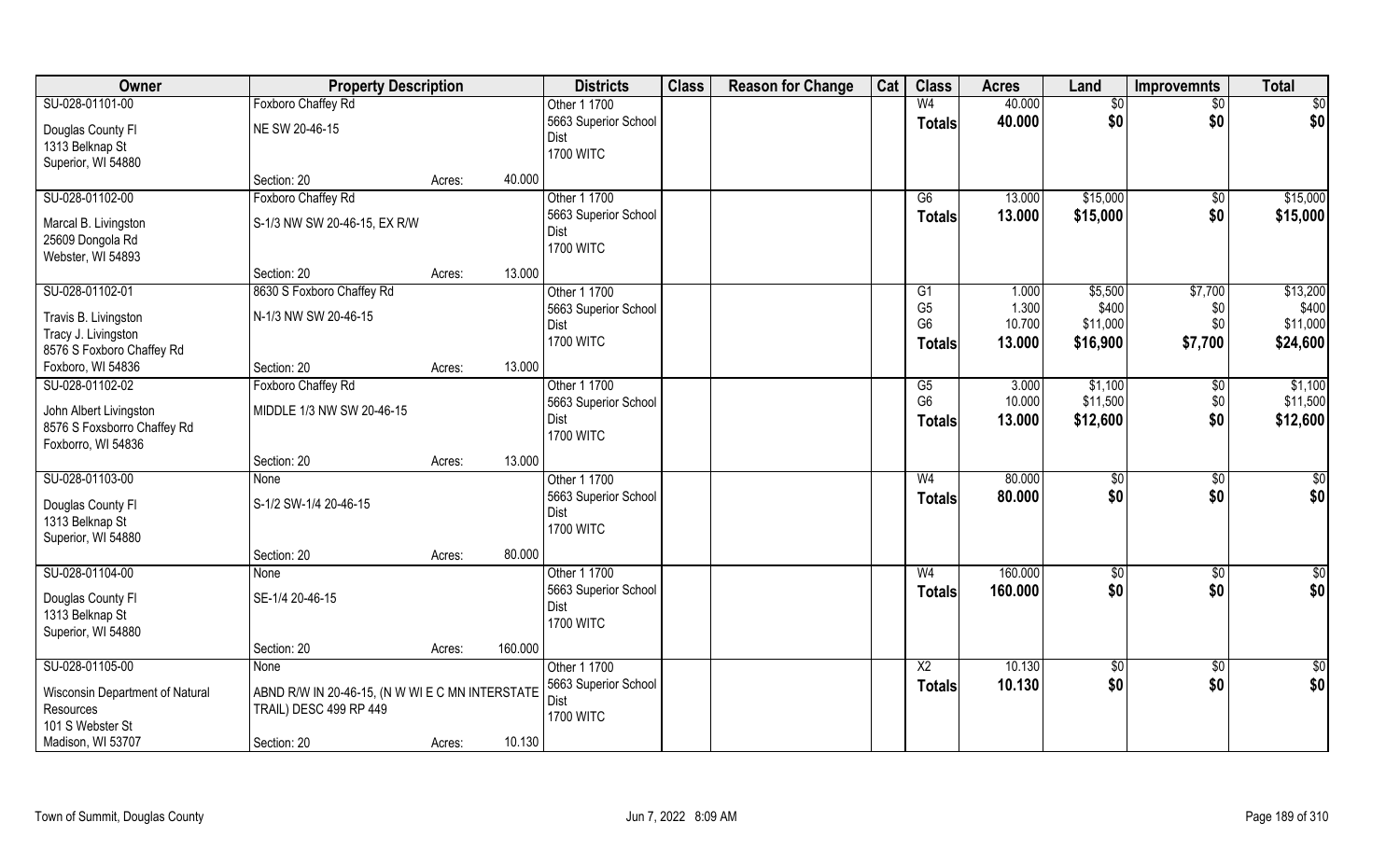| Owner                                 | <b>Property Description</b>    |        |         | <b>Districts</b>     | <b>Class</b> | <b>Reason for Change</b> | Cat | <b>Class</b>   | <b>Acres</b> | Land            | <b>Improvemnts</b> | <b>Total</b>    |
|---------------------------------------|--------------------------------|--------|---------|----------------------|--------------|--------------------------|-----|----------------|--------------|-----------------|--------------------|-----------------|
| SU-028-01106-00                       | None                           |        |         | Other 1 1700         |              |                          |     | W <sub>4</sub> | 640.000      | $\overline{50}$ | $\sqrt{$0}$        | $\overline{50}$ |
| Douglas County Fl                     | <b>ENTIRE SECTION 21-46-15</b> |        |         | 5663 Superior School |              |                          |     | Totals         | 640.000      | \$0             | \$0                | \$0             |
| 1313 Belknap St                       |                                |        |         | Dist                 |              |                          |     |                |              |                 |                    |                 |
| Superior, WI 54880                    |                                |        |         | <b>1700 WITC</b>     |              |                          |     |                |              |                 |                    |                 |
|                                       | Section: 21                    | Acres: | 640.000 |                      |              |                          |     |                |              |                 |                    |                 |
| SU-028-01107-00                       | Breitzmann Lake Rd             |        |         | Other 1 1700         |              |                          |     | G5             | 14.000       | \$4,200         | \$0                | \$4,200         |
| Christopher M. Sanders                | NE NE 22-46-15                 |        |         | 5663 Superior School |              |                          |     | G <sub>6</sub> | 26.000       | \$29,900        | \$0                | \$29,900        |
| 1824 Logan Ave                        |                                |        |         | Dist                 |              |                          |     | Totals         | 40.000       | \$34,100        | \$0                | \$34,100        |
| Superior, WI 54880                    |                                |        |         | <b>1700 WITC</b>     |              |                          |     |                |              |                 |                    |                 |
|                                       | Section: 22                    | Acres: | 40.000  |                      |              |                          |     |                |              |                 |                    |                 |
| SU-028-01108-00                       | Breitzmann Lake Rd             |        |         | Other 1 1700         |              |                          |     | W <sub>4</sub> | 80.000       | \$0             | \$0                | \$0             |
| Douglas County Fl                     | W-1/2 NE-1/4 22-46-15          |        |         | 5663 Superior School |              |                          |     | <b>Totals</b>  | 80.000       | \$0             | \$0                | \$0             |
| 1313 Belknap St                       |                                |        |         | Dist                 |              |                          |     |                |              |                 |                    |                 |
| Superior, WI 54880                    |                                |        |         | <b>1700 WITC</b>     |              |                          |     |                |              |                 |                    |                 |
|                                       | Section: 22                    | Acres: | 80.000  |                      |              |                          |     |                |              |                 |                    |                 |
| SU-028-01109-00                       | Breitzmann Lake Rd             |        |         | Other 1 1700         |              |                          |     | W <sub>4</sub> | 40.000       | \$0             | \$0                | \$0             |
|                                       |                                |        |         | 5663 Superior School |              |                          |     | <b>Totals</b>  | 40.000       | \$0             | \$0                | \$0             |
| Douglas County Fl                     | SE NE 22-46-15                 |        |         | Dist                 |              |                          |     |                |              |                 |                    |                 |
| 1313 Belknap St<br>Superior, WI 54880 |                                |        |         | <b>1700 WITC</b>     |              |                          |     |                |              |                 |                    |                 |
|                                       | Section: 22                    | Acres: | 40.000  |                      |              |                          |     |                |              |                 |                    |                 |
| SU-028-01110-00                       | <b>Big Balsam Rd</b>           |        |         | Other 1 1700         |              |                          |     | W <sub>4</sub> | 160.000      | $\sqrt{50}$     | $\overline{50}$    | $\sqrt{50}$     |
|                                       |                                |        |         | 5663 Superior School |              |                          |     | <b>Totals</b>  | 160.000      | \$0             | \$0                | \$0             |
| Douglas County Fl                     | NW-1/4 22-46-15                |        |         | Dist                 |              |                          |     |                |              |                 |                    |                 |
| 1313 Belknap St                       |                                |        |         | <b>1700 WITC</b>     |              |                          |     |                |              |                 |                    |                 |
| Superior, WI 54880                    |                                |        |         |                      |              |                          |     |                |              |                 |                    |                 |
|                                       | Section: 22                    | Acres: | 160.000 |                      |              |                          |     |                |              |                 |                    |                 |
| SU-028-01111-00                       | Breitzmann Lake Rd             |        |         | Other 1 1700         |              |                          |     | W <sub>4</sub> | 320.000      | \$0             | $\sqrt{$0}$        | $\overline{50}$ |
| Douglas County Fl                     | S-1/2 SECTION 22-46-15         |        |         | 5663 Superior School |              |                          |     | <b>Totals</b>  | 320.000      | \$0             | \$0                | \$0             |
| 1313 Belknap St                       |                                |        |         | Dist                 |              |                          |     |                |              |                 |                    |                 |
| Superior, WI 54880                    |                                |        |         | <b>1700 WITC</b>     |              |                          |     |                |              |                 |                    |                 |
|                                       | Section: 22                    | Acres: | 320.000 |                      |              |                          |     |                |              |                 |                    |                 |
| SU-028-01113-00                       | Fred Bear Ridge Rd             |        |         | Other 1 1700         |              |                          |     | W <sub>4</sub> | 160.000      | $\sqrt{50}$     | $\overline{60}$    | \$0             |
| Douglas County Fl                     | NE-1/4 23-46-15                |        |         | 5663 Superior School |              |                          |     | <b>Totals</b>  | 160.000      | \$0             | \$0                | \$0             |
| 1313 Belknap St                       |                                |        |         | Dist                 |              |                          |     |                |              |                 |                    |                 |
| Superior, WI 54880                    |                                |        |         | <b>1700 WITC</b>     |              |                          |     |                |              |                 |                    |                 |
|                                       | Section: 23                    | Acres: | 160.000 |                      |              |                          |     |                |              |                 |                    |                 |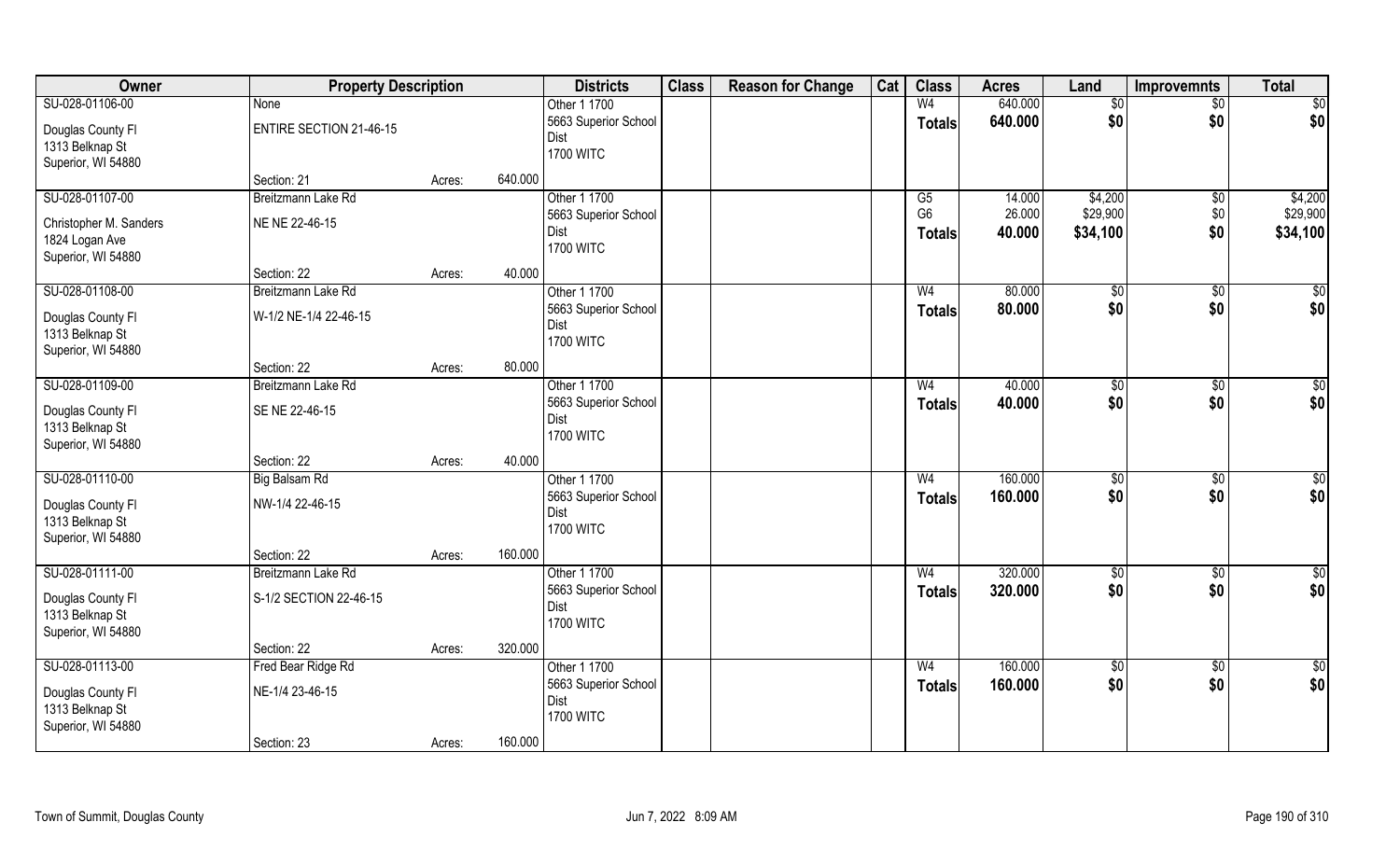| Owner                                | <b>Property Description</b> |        |         | <b>Districts</b>             | <b>Class</b> | <b>Reason for Change</b> | Cat | <b>Class</b>        | <b>Acres</b> | Land        | Improvemnts     | <b>Total</b>    |
|--------------------------------------|-----------------------------|--------|---------|------------------------------|--------------|--------------------------|-----|---------------------|--------------|-------------|-----------------|-----------------|
| SU-028-01114-00                      | Fred Bear Ridge Rd          |        |         | Other 1 1700                 |              |                          |     | W <sub>4</sub>      | 40.000       | $\sqrt{$0}$ | $\sqrt{$0}$     | $\overline{50}$ |
| Douglas County Fl                    | NE NW 23-46-15              |        |         | 5663 Superior School         |              |                          |     | Totals              | 40.000       | \$0         | \$0             | \$0             |
| 1313 Belknap St                      |                             |        |         | Dist                         |              |                          |     |                     |              |             |                 |                 |
| Superior, WI 54880                   |                             |        |         | <b>1700 WITC</b>             |              |                          |     |                     |              |             |                 |                 |
|                                      | Section: 23                 | Acres: | 40.000  |                              |              |                          |     |                     |              |             |                 |                 |
| SU-028-01115-00                      | 8404 S Breitzmann Lake Rd   |        |         | Other 1 1700                 |              |                          |     | G1                  | 2.000        | \$8,800     | \$31,300        | \$40,100        |
| Larry Zehner                         | NW NW 23-46-15              |        |         | 5663 Superior School         |              |                          |     | G <sub>5</sub>      | 30.000       | \$9,000     | \$0             | \$9,000         |
| Roberta Zehner                       |                             |        |         | Dist                         |              |                          |     | G <sub>6</sub>      | 8.000        | \$8,200     | \$0             | \$8,200         |
| 704 Glenway St                       |                             |        |         | <b>1700 WITC</b>             |              |                          |     | Totals              | 40.000       | \$26,000    | \$31,300        | \$57,300        |
| Madison, WI 53711                    | Section: 23                 | Acres: | 40.000  |                              |              |                          |     |                     |              |             |                 |                 |
| SU-028-01116-00                      | None                        |        |         | Other 1 1700                 |              |                          |     | W <sub>4</sub>      | 80.000       | \$0         | \$0             | \$0             |
|                                      | S-1/2 NW-1/4 23-46-15       |        |         | 5663 Superior School         |              |                          |     | <b>Totals</b>       | 80.000       | \$0         | \$0             | \$0             |
| Douglas County Fl<br>1313 Belknap St |                             |        |         | Dist                         |              |                          |     |                     |              |             |                 |                 |
| Superior, WI 54880                   |                             |        |         | <b>1700 WITC</b>             |              |                          |     |                     |              |             |                 |                 |
|                                      | Section: 23                 | Acres: | 80.000  |                              |              |                          |     |                     |              |             |                 |                 |
| SU-028-01117-00                      | None                        |        |         | Other 1 1700                 |              |                          |     | W <sub>4</sub>      | 160.000      | \$0         | \$0             | \$0             |
|                                      |                             |        |         | 5663 Superior School         |              |                          |     | <b>Totals</b>       | 160.000      | \$0         | \$0             | \$0             |
| Douglas County Fl                    | SW-1/4 23-46-15             |        |         | Dist                         |              |                          |     |                     |              |             |                 |                 |
| 1313 Belknap St                      |                             |        |         | <b>1700 WITC</b>             |              |                          |     |                     |              |             |                 |                 |
| Superior, WI 54880                   | Section: 23                 | Acres: | 160.000 |                              |              |                          |     |                     |              |             |                 |                 |
| SU-028-01118-00                      | Breitzmann Lake Rd          |        |         | Other 1 1700                 |              |                          |     | $\overline{\chi_3}$ | 40.000       | $\sqrt{50}$ | $\overline{50}$ | $\sqrt{50}$     |
|                                      |                             |        |         |                              |              |                          |     |                     | 40.000       | \$0         |                 |                 |
| Douglas County, Wisconsin            | NW SE 23-46-15              |        |         | 5663 Superior School<br>Dist |              |                          |     | <b>Totals</b>       |              |             | \$0             | \$0             |
| PO Box 211                           |                             |        |         | <b>1700 WITC</b>             |              |                          |     |                     |              |             |                 |                 |
| Solon Springs, WI 54873              |                             |        |         |                              |              |                          |     |                     |              |             |                 |                 |
|                                      | Section: 23                 | Acres: | 40.000  |                              |              |                          |     |                     |              |             |                 |                 |
| SU-028-01119-00                      | None                        |        |         | Other 1 1700                 |              |                          |     | W <sub>4</sub>      | 40.000       | \$0         | $\sqrt{$0}$     | \$0             |
| Douglas County Fl                    | SW SE 23-46-15              |        |         | 5663 Superior School         |              |                          |     | <b>Totals</b>       | 40.000       | \$0         | \$0             | \$0             |
| 1313 Belknap St                      |                             |        |         | Dist                         |              |                          |     |                     |              |             |                 |                 |
| Superior, WI 54880                   |                             |        |         | <b>1700 WITC</b>             |              |                          |     |                     |              |             |                 |                 |
|                                      | Section: 23                 | Acres: | 40.000  |                              |              |                          |     |                     |              |             |                 |                 |
| SU-028-01120-00                      | <b>None</b>                 |        |         | Other 1 1700                 |              |                          |     | W <sub>4</sub>      | 80.000       | $\sqrt{60}$ | $\overline{60}$ | \$0             |
| Douglas County Fl                    | E-1/2 SE-1/4 23-46-15       |        |         | 5663 Superior School         |              |                          |     | <b>Totals</b>       | 80.000       | \$0         | \$0             | \$0             |
| 1313 Belknap St                      |                             |        |         | Dist                         |              |                          |     |                     |              |             |                 |                 |
| Superior, WI 54880                   |                             |        |         | <b>1700 WITC</b>             |              |                          |     |                     |              |             |                 |                 |
|                                      | Section: 23                 | Acres: | 80.000  |                              |              |                          |     |                     |              |             |                 |                 |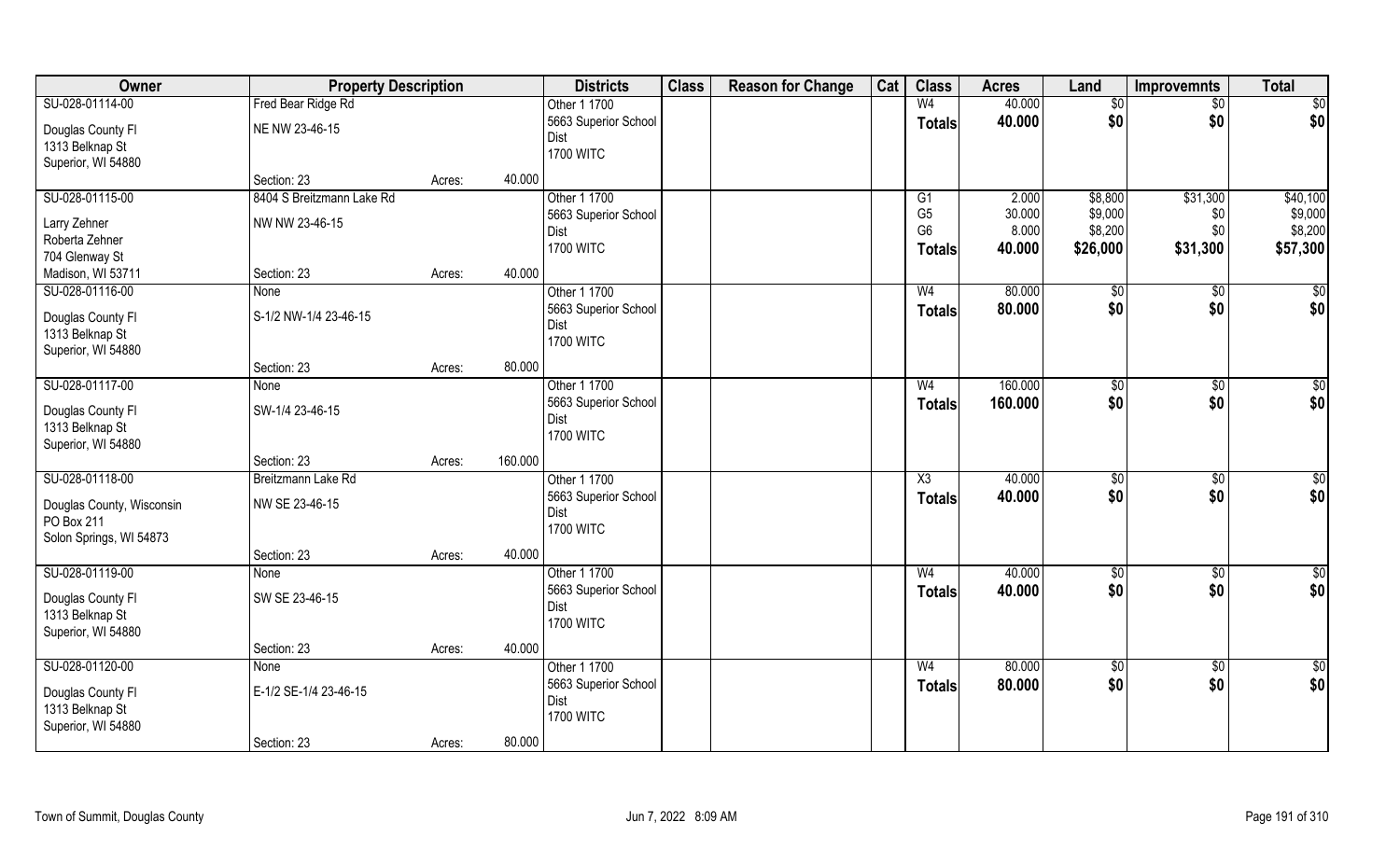| Owner               | <b>Property Description</b>    |        |         | <b>Districts</b>         | <b>Class</b> | <b>Reason for Change</b> | Cat | <b>Class</b>   | <b>Acres</b> | Land           | Improvemnts     | <b>Total</b> |
|---------------------|--------------------------------|--------|---------|--------------------------|--------------|--------------------------|-----|----------------|--------------|----------------|-----------------|--------------|
| SU-028-01121-00     | None                           |        |         | Other 1 1700             |              |                          |     | W <sub>4</sub> | 640.000      | $\sqrt[6]{}$   | $\overline{50}$ | \$0          |
| Douglas County Fl   | <b>ENTIRE SECTION 24-46-15</b> |        |         | 5663 Superior School     |              |                          |     | <b>Totals</b>  | 640.000      | \$0            | \$0             | \$0          |
| 1313 Belknap St     |                                |        |         | Dist                     |              |                          |     |                |              |                |                 |              |
| Superior, WI 54880  |                                |        |         | <b>1700 WITC</b>         |              |                          |     |                |              |                |                 |              |
|                     | Section: 24                    | Acres: | 640.000 |                          |              |                          |     |                |              |                |                 |              |
| SU-028-01122-00     | <b>None</b>                    |        |         | Other 1 1700             |              |                          |     | W <sub>4</sub> | 640.000      | \$0            | \$0             | $\sqrt{50}$  |
| Douglas County Fl   | <b>ENTIRE SECTION 25-46-15</b> |        |         | 5663 Superior School     |              |                          |     | <b>Totals</b>  | 640.000      | \$0            | \$0             | \$0          |
| 1313 Belknap St     |                                |        |         | Dist<br><b>1700 WITC</b> |              |                          |     |                |              |                |                 |              |
| Superior, WI 54880  |                                |        |         |                          |              |                          |     |                |              |                |                 |              |
|                     | Section: 25                    | Acres: | 640.000 |                          |              |                          |     |                |              |                |                 |              |
| SU-028-01123-00     | None                           |        |         | Other 1 1700             |              |                          |     | W <sub>4</sub> | 640.000      | $\sqrt[6]{3}$  | $\sqrt[6]{3}$   | \$0          |
| Douglas County FI   | <b>ENTIRE SECTION 26-46-15</b> |        |         | 5663 Superior School     |              |                          |     | <b>Totals</b>  | 640.000      | \$0            | \$0             | \$0          |
| 1313 Belknap St     |                                |        |         | Dist                     |              |                          |     |                |              |                |                 |              |
| Superior, WI 54880  |                                |        |         | <b>1700 WITC</b>         |              |                          |     |                |              |                |                 |              |
|                     | Section: 26                    | Acres: | 640.000 |                          |              |                          |     |                |              |                |                 |              |
| SU-028-01124-00     | None                           |        |         | Other 1 1700             |              |                          |     | W <sub>4</sub> | 640.000      | $\frac{1}{20}$ | \$0             | \$0          |
| Douglas County Fl   | <b>ENTIRE SECTION 27-46-15</b> |        |         | 5663 Superior School     |              |                          |     | <b>Totals</b>  | 640.000      | \$0            | \$0             | \$0          |
| 1313 Belknap St     |                                |        |         | Dist                     |              |                          |     |                |              |                |                 |              |
| Superior, WI 54880  |                                |        |         | <b>1700 WITC</b>         |              |                          |     |                |              |                |                 |              |
|                     | Section: 27                    | Acres: | 640.000 |                          |              |                          |     |                |              |                |                 |              |
| SU-028-01125-00     | None                           |        |         | Other 1 1700             |              |                          |     | W <sub>4</sub> | 320.000      | \$0            | \$0             | \$0          |
| Douglas County Fl   | N-1/2 SECTION 28-46-15         |        |         | 5663 Superior School     |              |                          |     | <b>Totals</b>  | 320.000      | \$0            | \$0             | \$0          |
| 1313 Belknap St     |                                |        |         | Dist                     |              |                          |     |                |              |                |                 |              |
| Superior, WI 54880  |                                |        |         | <b>1700 WITC</b>         |              |                          |     |                |              |                |                 |              |
|                     | Section: 28                    | Acres: | 320.000 |                          |              |                          |     |                |              |                |                 |              |
| SU-028-01127-00     | <b>Big Balsam Rd</b>           |        |         | Other 1 1700             |              |                          |     | G5             | 25.000       | \$10,500       | $\sqrt{$0}$     | \$10,500     |
| Joseph J. Sullivan  | NE SW 28-46-15 DESC 402 RP 845 |        |         | 5663 Superior School     |              |                          |     | G <sub>6</sub> | 15.000       | \$17,300       | \$0             | \$17,300     |
| Julie A. Sullivan   |                                |        |         | Dist<br><b>1700 WITC</b> |              |                          |     | Totals         | 40.000       | \$27,800       | \$0             | \$27,800     |
| 924 E Winter Rd     |                                |        |         |                          |              |                          |     |                |              |                |                 |              |
| Foxboro, WI 54836   | Section: 28                    | Acres: | 40.000  |                          |              |                          |     |                |              |                |                 |              |
| SU-028-01128-00     | Big Balsam Rd                  |        |         | Other 1 1700             |              |                          |     | G5             | 33.900       | \$13,200       | $\sqrt{$0}$     | \$13,200     |
| Richard A. Hansen   | NW SW 28-46-15                 |        |         | 5663 Superior School     |              |                          |     | G <sub>6</sub> | 6.100        | \$4,300        | \$0             | \$4,300      |
| 881 Yellowstone Trl |                                |        |         | Dist                     |              |                          |     | <b>Totals</b>  | 40.000       | \$17,500       | \$0             | \$17,500     |
| Hudson, WI 54016    |                                |        |         | <b>1700 WITC</b>         |              |                          |     |                |              |                |                 |              |
|                     | Section: 28                    | Acres: | 40.000  |                          |              |                          |     |                |              |                |                 |              |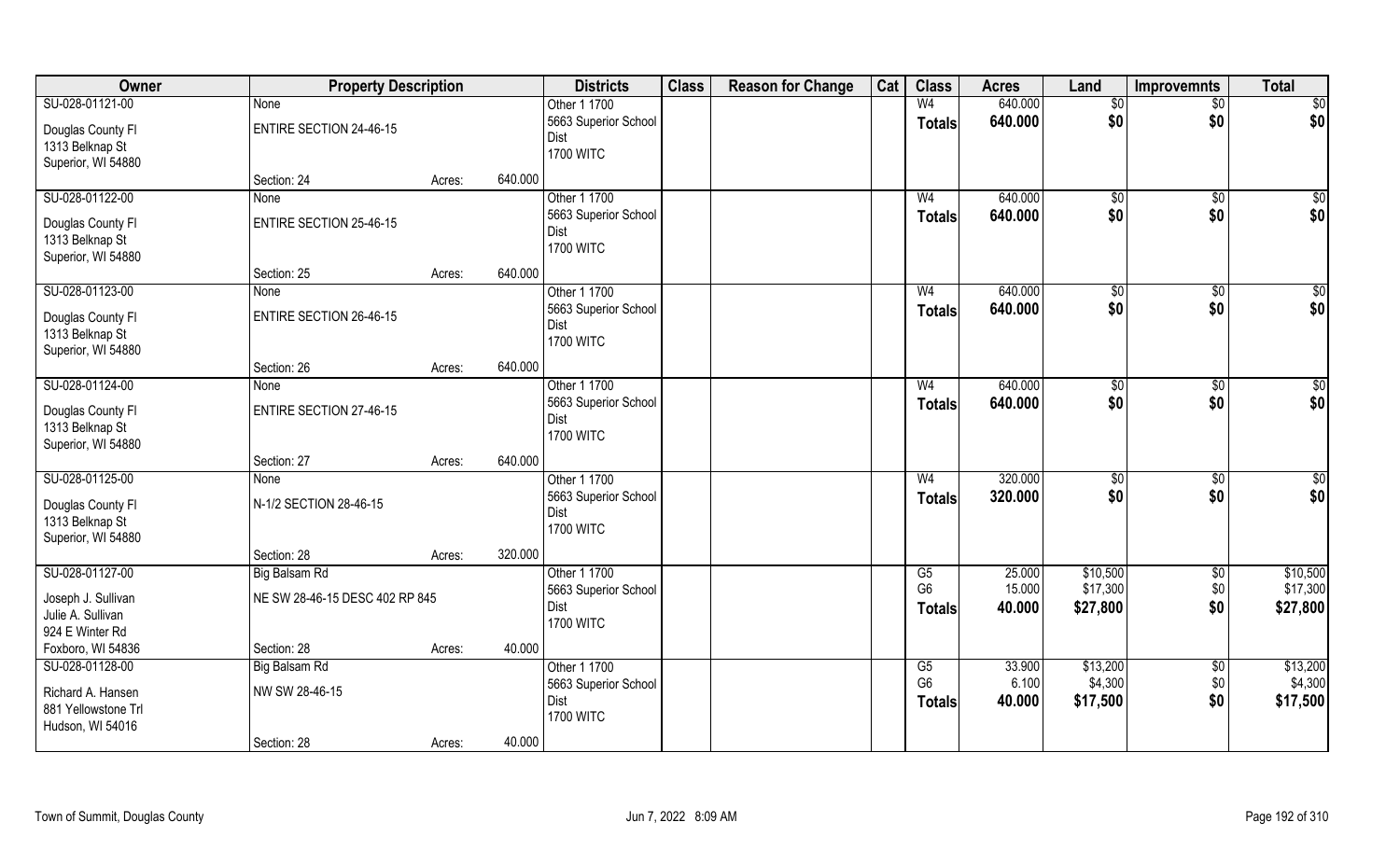| Owner                 | <b>Property Description</b>              |        |        | <b>Districts</b>     | <b>Class</b> | <b>Reason for Change</b> | Cat | <b>Class</b>     | <b>Acres</b> | Land     | <b>Improvemnts</b> | <b>Total</b>    |
|-----------------------|------------------------------------------|--------|--------|----------------------|--------------|--------------------------|-----|------------------|--------------|----------|--------------------|-----------------|
| SU-028-01129-00       | 821 E Winter Rd                          |        |        | Other 1 1700         |              |                          |     | G1               | 2.000        | \$8,800  | \$96,100           | \$104,900       |
| Richard A. Hansen     | SW SW 28-46-15                           |        |        | 5663 Superior School |              |                          |     | G <sub>5</sub>   | 28.000       | \$12,500 | \$0                | \$12,500        |
| 881 Yellowstone Trl   |                                          |        |        | Dist                 |              |                          |     | G <sub>6</sub>   | 10.000       | \$7,000  | \$0                | \$7,000         |
| Hudson, WI 54016      |                                          |        |        | <b>1700 WITC</b>     |              |                          |     | Totals           | 40.000       | \$28,300 | \$96,100           | \$124,400       |
|                       | Section: 28                              | Acres: | 40.000 |                      |              |                          |     |                  |              |          |                    |                 |
| SU-028-01130-00       | 924 E Winter Rd                          |        |        | Other 1 1700         | G4           | Ag use land              |     | G1               | 2.000        | \$8,800  | \$93,500           | \$102,300       |
| Joseph J. Sullivan    | SE SW 28-46-15 DESC 402 RP 845           |        |        | 5663 Superior School |              |                          |     | G4               | 18.000       | \$2,600  | \$0                | \$2,600         |
| Julie A. Sullivan     |                                          |        |        | <b>Dist</b>          |              |                          |     | G <sub>5</sub> M | 20.000       | \$10,300 | \$0                | \$10,300        |
| 924 E Winter Rd       |                                          |        |        | <b>1700 WITC</b>     |              |                          |     | Totals           | 40.000       | \$21,700 | \$93,500           | \$115,200       |
| Foxboro, WI 54836     | Section: 28                              | Acres: | 40.000 |                      |              |                          |     |                  |              |          |                    |                 |
| SU-028-01131-00       | None                                     |        |        | Other 1 1700         |              |                          |     | W <sub>4</sub>   | 40.000       | \$0      | $\sqrt[6]{30}$     | \$0             |
|                       |                                          |        |        | 5663 Superior School |              |                          |     | <b>Totals</b>    | 40.000       | \$0      | \$0                | \$0             |
| Douglas County Fl     | NE SE 28-46-15                           |        |        | Dist                 |              |                          |     |                  |              |          |                    |                 |
| 1313 Belknap St       |                                          |        |        | <b>1700 WITC</b>     |              |                          |     |                  |              |          |                    |                 |
| Superior, WI 54880    |                                          |        |        |                      |              |                          |     |                  |              |          |                    |                 |
|                       | Section: 28                              | Acres: | 40.000 |                      |              |                          |     |                  |              |          |                    |                 |
| SU-028-01132-00       | Big Balsam Rd                            |        |        | Other 1 1700         |              |                          |     | G5               | 21.000       | \$6,300  | $\sqrt[6]{3}$      | \$6,300         |
| Joseph J. Sullivan    | NW SE 28-46-15 DESC 402 RP 845           |        |        | 5663 Superior School |              |                          |     | G <sub>6</sub>   | 19.000       | \$21,900 | \$0                | \$21,900        |
| Julie A. Sullivan     |                                          |        |        | Dist                 |              |                          |     | <b>Totals</b>    | 40.000       | \$28,200 | \$0                | \$28,200        |
| 924 E Winter Rd       |                                          |        |        | <b>1700 WITC</b>     |              |                          |     |                  |              |          |                    |                 |
| Foxboro, WI 54836     | Section: 28                              | Acres: | 40.000 |                      |              |                          |     |                  |              |          |                    |                 |
| SU-028-01133-00       | None                                     |        |        | Other 1 1700         |              |                          |     | W <sub>4</sub>   | 80.000       | \$0      | $\sqrt[6]{3}$      | $\overline{50}$ |
| Douglas County Fl     | S-1/2 SE-1/4 28-46-15                    |        |        | 5663 Superior School |              |                          |     | Totals           | 80,000       | \$0      | \$0                | \$0             |
| 1313 Belknap St       |                                          |        |        | Dist                 |              |                          |     |                  |              |          |                    |                 |
| Superior, WI 54880    |                                          |        |        | <b>1700 WITC</b>     |              |                          |     |                  |              |          |                    |                 |
|                       | Section: 28                              | Acres: | 80.000 |                      |              |                          |     |                  |              |          |                    |                 |
| SU-028-01134-00       | 8853 S Big Balsam Rd                     |        |        | Other 1 1700         |              |                          |     | G1               | 1.000        | \$5,500  | \$74,400           | \$79,900        |
| Robert Luger          | N-1/2 NE NE & N-1/2 S-1/2 NE NE 29-46-15 |        |        | 5663 Superior School |              |                          |     | G <sub>5</sub>   | 5.600        | \$1,600  | \$0                | \$1,600         |
| Abbi Luger            |                                          |        |        | Dist                 |              |                          |     | G <sub>6</sub>   | 23.400       | \$26,900 | \$0                | \$26,900        |
| 20425 Granada Ave N   |                                          |        |        | <b>1700 WITC</b>     |              |                          |     | Totals           | 30.000       | \$34,000 | \$74,400           | \$108,400       |
| Forest Lake, MN 55025 | Section: 29                              | Acres: | 30.000 |                      |              |                          |     |                  |              |          |                    |                 |
| SU-028-01135-00       | 8895 S Big Balsam Rd                     |        |        | Other 1 1700         |              |                          |     | G1               | 2.000        | \$8,800  | \$106,700          | \$115,500       |
|                       |                                          |        |        | 5663 Superior School |              |                          |     | G <sub>5</sub>   | 2.000        | \$600    | \$0                | \$600           |
| Carol A. Rooney       | S-1/2 S-1/2 NE NE 29-46-15               |        |        | Dist                 |              |                          |     | G <sub>6</sub>   | 6.000        | \$6,200  | \$0                | \$6,200         |
| Patrick E. Rooney     |                                          |        |        | <b>1700 WITC</b>     |              |                          |     | Totals           | 10.000       | \$15,600 | \$106,700          | \$122,300       |
| PO Box 716            |                                          |        |        |                      |              |                          |     |                  |              |          |                    |                 |
| Superior, WI 54880    | Section: 29                              | Acres: | 10.000 |                      |              |                          |     |                  |              |          |                    |                 |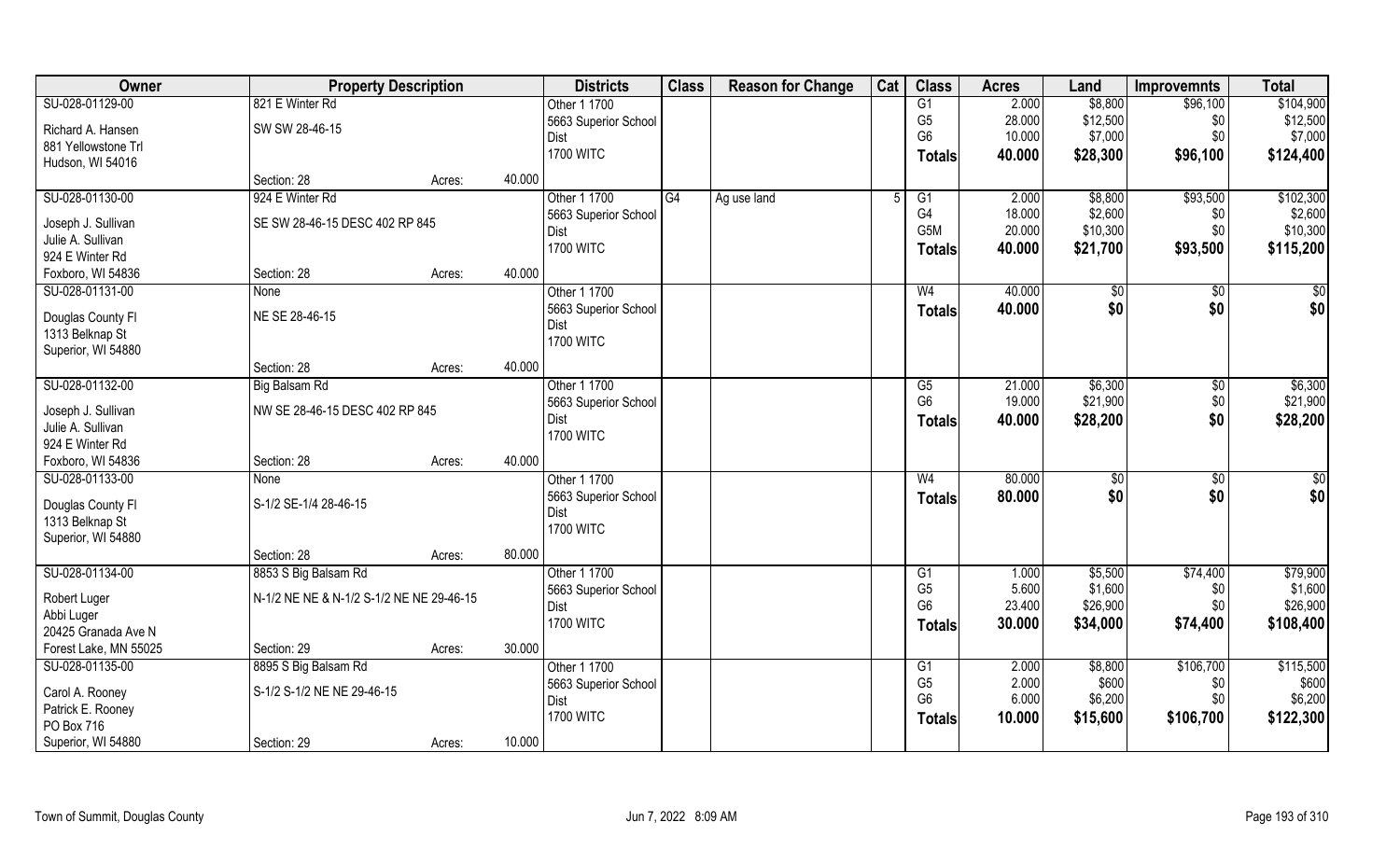| Owner                    | <b>Property Description</b> |                  | <b>Districts</b>     | <b>Class</b> | <b>Reason for Change</b> | Cat | <b>Class</b>         | <b>Acres</b>    | Land               | Improvemnts     | <b>Total</b>       |
|--------------------------|-----------------------------|------------------|----------------------|--------------|--------------------------|-----|----------------------|-----------------|--------------------|-----------------|--------------------|
| SU-028-01136-00          | None                        |                  | Other 1 1700         |              |                          |     | W <sub>4</sub>       | 80.000          | $\overline{50}$    | $\overline{50}$ | \$0                |
| Douglas County Su        | W-1/2 NE-1/4 29-46-15       |                  | 5663 Superior School |              |                          |     | <b>Totals</b>        | 80.000          | \$0                | \$0             | \$0                |
| c/o Chi Accounting       |                             |                  | Dist                 |              |                          |     |                      |                 |                    |                 |                    |
| 301 Carlson Pkwy Ste 275 |                             |                  | <b>1700 WITC</b>     |              |                          |     |                      |                 |                    |                 |                    |
| Minnetonka, MN 55305     | Section: 29                 | 80.000<br>Acres: |                      |              |                          |     |                      |                 |                    |                 |                    |
| SU-028-01138-00          | 8917 S Big Balsam Rd        |                  | Other 1 1700         |              |                          |     |                      | 2.000           | \$8,800            | \$122,800       | \$131,600          |
|                          |                             |                  |                      |              |                          |     | G1<br>G <sub>5</sub> |                 |                    |                 |                    |
| Eric A. Rasmussen        | SE NE 29-46-15              |                  | 5663 Superior School |              |                          |     | G <sub>6</sub>       | 30.000<br>8.000 | \$9,000<br>\$8,200 | \$0<br>\$0      | \$9,000<br>\$8,200 |
| 8917 S Big Balsam Rd     |                             |                  | Dist                 |              |                          |     |                      |                 |                    |                 |                    |
| Foxboro, WI 54836        |                             |                  | <b>1700 WITC</b>     |              |                          |     | <b>Totals</b>        | 40.000          | \$26,000           | \$122,800       | \$148,800          |
|                          | Section: 29                 | 40.000<br>Acres: |                      |              |                          |     |                      |                 |                    |                 |                    |
| SU-028-01139-00          | Foxboro Chaffey Rd          |                  | Other 1 1700         |              |                          |     | W <sub>4</sub>       | 40.000          | $\sqrt[6]{3}$      | $\sqrt[6]{30}$  | \$0                |
|                          | NE NW 29-46-15              |                  | 5663 Superior School |              |                          |     | <b>Totals</b>        | 40.000          | \$0                | \$0             | \$0                |
| Douglas County Su        |                             |                  | Dist                 |              |                          |     |                      |                 |                    |                 |                    |
| c/o Chi Accounting       |                             |                  | <b>1700 WITC</b>     |              |                          |     |                      |                 |                    |                 |                    |
| 301 Carlson Pkwy Ste 275 |                             | 40.000           |                      |              |                          |     |                      |                 |                    |                 |                    |
| Minnetonka, MN 55305     | Section: 29                 | Acres:           |                      |              |                          |     |                      |                 |                    |                 |                    |
| SU-028-01140-00          | Foxboro Chaffey Rd          |                  | Other 1 1700         |              |                          |     | G5                   | 5.600           | \$1,700            | \$0             | \$1,700            |
| James B. Flannery        | NW NW 29-46-15              |                  | 5663 Superior School |              |                          |     | G <sub>6</sub>       | 34.400          | \$39,600           | \$0             | \$39,600           |
| Janice F. Flannery       |                             |                  | Dist                 |              |                          |     | <b>Totals</b>        | 40.000          | \$41,300           | \$0             | \$41,300           |
| 405 Wescott Ave          |                             |                  | <b>1700 WITC</b>     |              |                          |     |                      |                 |                    |                 |                    |
| Crandon, WI 54520        | Section: 29                 | 40.000<br>Acres: |                      |              |                          |     |                      |                 |                    |                 |                    |
| SU-028-01141-00          | 8926 S Foxboro Chaffey Rd   |                  | Other 1 1700         |              |                          |     | $\overline{G5}$      | 40.000          | \$12,000           | $\sqrt[6]{30}$  | \$12,000           |
|                          |                             |                  | 5663 Superior School |              |                          |     | <b>Totals</b>        | 40.000          | \$12,000           | \$0             | \$12,000           |
| Paul D. Weber            | SW NW 29-46-15              |                  | Dist                 |              |                          |     |                      |                 |                    |                 |                    |
| 8618 Chicago Ave S       |                             |                  | <b>1700 WITC</b>     |              |                          |     |                      |                 |                    |                 |                    |
| Bloomington, MN 55420    |                             |                  |                      |              |                          |     |                      |                 |                    |                 |                    |
|                          | Section: 29                 | 40.000<br>Acres: |                      |              |                          |     |                      |                 |                    |                 |                    |
| SU-028-01142-00          | <b>Foxboro Chaffey Rd</b>   |                  | Other 1 1700         |              |                          |     | G5                   | 26.000          | \$7,800            | \$0             | \$7,800            |
| Paul D. Weber            | SE NW 29-46-15              |                  | 5663 Superior School |              |                          |     | G <sub>6</sub>       | 14.000          | \$16,100           | \$0             | \$16,100           |
| 8618 Chicago Ave S       |                             |                  | Dist                 |              |                          |     | <b>Totals</b>        | 40.000          | \$23,900           | \$0             | \$23,900           |
| Bloomington, MN 55420    |                             |                  | <b>1700 WITC</b>     |              |                          |     |                      |                 |                    |                 |                    |
|                          | Section: 29                 | 40.000<br>Acres: |                      |              |                          |     |                      |                 |                    |                 |                    |
| SU-028-01143-00          | Foxboro Chaffey Rd          |                  | Other 1 1700         | G4           | Ag use land              |     | G4                   | 34.800          | \$5,000            | $\sqrt{6}$      | \$5,000            |
|                          |                             |                  | 5663 Superior School |              |                          |     | G <sub>5</sub>       | 5.200           | \$1,600            | \$0             | \$1,600            |
| David A. Kiesler         | NE SW 29-46-15              |                  | Dist                 |              |                          |     | <b>Totals</b>        | 40.000          | \$6,600            | \$0             | \$6,600            |
| Melissa M. Kiesler       |                             |                  | <b>1700 WITC</b>     |              |                          |     |                      |                 |                    |                 |                    |
| 834 Summer Pines         |                             |                  |                      |              |                          |     |                      |                 |                    |                 |                    |
| Hudson, WI 54016         | Section: 29                 | 40.000<br>Acres: |                      |              |                          |     |                      |                 |                    |                 |                    |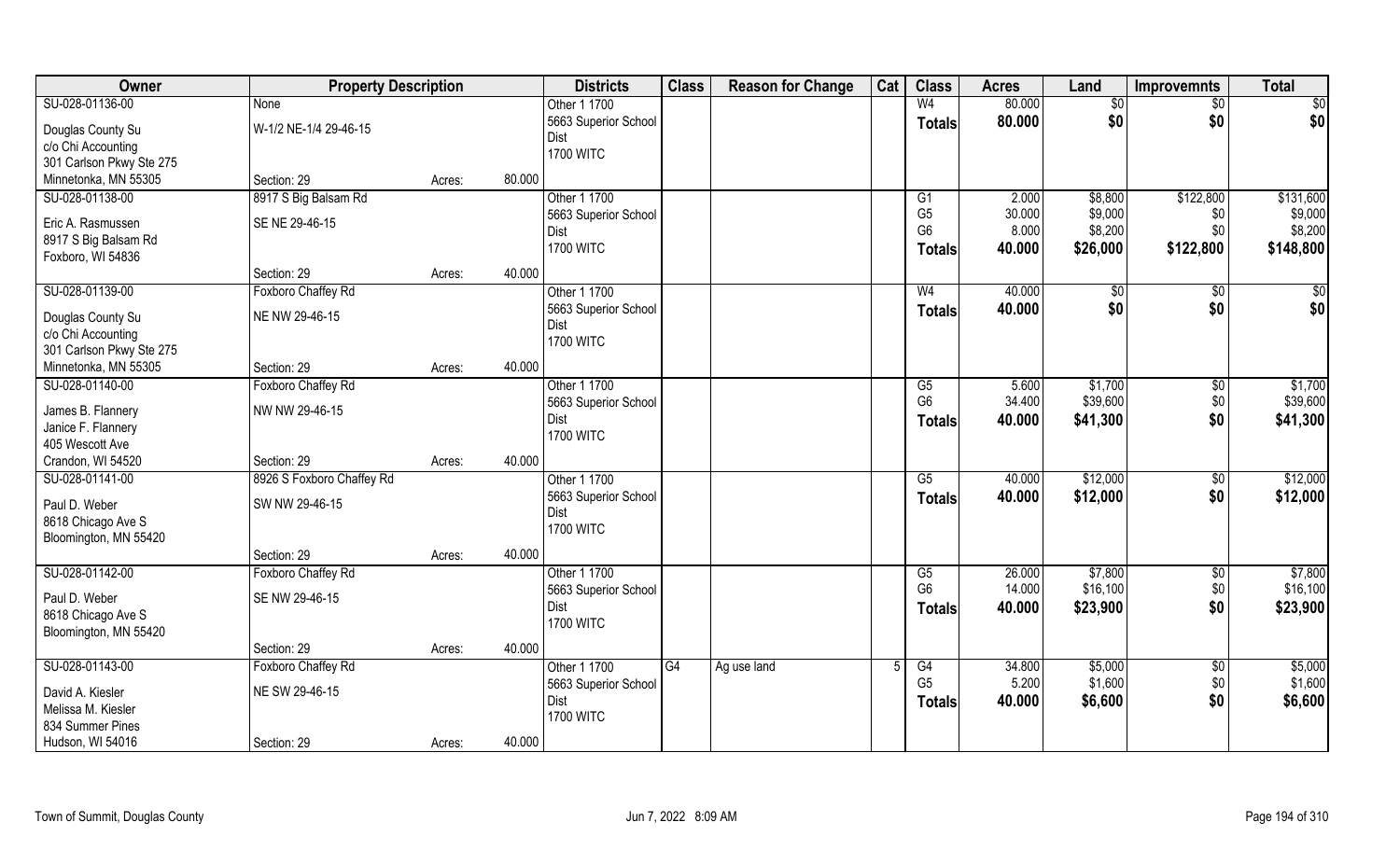| Owner                     | <b>Property Description</b>                     |        |        | <b>Districts</b>             | <b>Class</b> | <b>Reason for Change</b> | Cat | <b>Class</b>                             | <b>Acres</b>     | Land                | <b>Improvemnts</b> | <b>Total</b>        |
|---------------------------|-------------------------------------------------|--------|--------|------------------------------|--------------|--------------------------|-----|------------------------------------------|------------------|---------------------|--------------------|---------------------|
| SU-028-01144-00           | 9072 S Foxboro Chaffey Rd                       |        |        | Other 1 1700                 |              |                          |     | G1                                       | 2.000            | \$8,800             | \$57,800           | \$66,600            |
| Kevin L. Ward             | S-1/2 NW SW 29-46-15 DESC 580 RP 508            |        |        | 5663 Superior School         |              |                          |     | G <sub>5</sub>                           | 12.500           | \$3,800             | \$0                | \$3,800             |
| Anne M. Ward              |                                                 |        |        | Dist                         |              |                          |     | G <sub>6</sub>                           | 5.500            | \$5,600             | \$0                | \$5,600             |
| 9072 S Foxboro Chaffey Rd |                                                 |        |        | <b>1700 WITC</b>             |              |                          |     | <b>Totals</b>                            | 20.000           | \$18,200            | \$57,800           | \$76,000            |
| Foxboro, WI 54836         | Section: 29                                     | Acres: | 20.000 |                              |              |                          |     |                                          |                  |                     |                    |                     |
| SU-028-01145-00           | Foxboro Chaffey Rd                              |        |        | Other 1 1700                 |              |                          |     | G5                                       | 15.000           | \$4,500             | $\sqrt{$0}$        | \$4,500             |
| Paul D. Weber             | N-1/2 NW SW 29-46-15                            |        |        | 5663 Superior School         |              |                          |     | G <sub>6</sub>                           | 5.000            | \$5,800             | \$0                | \$5,800             |
| 8618 Chicago Ave S        |                                                 |        |        | Dist                         |              |                          |     | <b>Totals</b>                            | 20.000           | \$10,300            | \$0                | \$10,300            |
| Bloomington, MN 55420     |                                                 |        |        | <b>1700 WITC</b>             |              |                          |     |                                          |                  |                     |                    |                     |
|                           | Section: 29                                     | Acres: | 20.000 |                              |              |                          |     |                                          |                  |                     |                    |                     |
| SU-028-01146-00           | 421 E Foxboro Chaffey Rd                        |        |        | Other 1 1700                 |              |                          |     | G1                                       | 2.000            | \$8,800             | \$25,100           | \$33,900            |
| James D. Hasty            | SW SW 29-46-15                                  |        |        | 5663 Superior School         |              |                          |     | G <sub>5</sub>                           | 18.000           | \$8,100             | \$0                | \$8,100             |
| Caroline C. Hasty         |                                                 |        |        | Dist                         |              |                          |     | G <sub>6</sub>                           | 20.000           | \$20,500            | \$0                | \$20,500            |
| N7634 Island Lake Rd      |                                                 |        |        | <b>1700 WITC</b>             |              |                          |     | <b>Totals</b>                            | 40.000           | \$37,400            | \$25,100           | \$62,500            |
| Spooner, WI 54801         | Section: 29                                     | Acres: | 40.000 |                              |              |                          |     |                                          |                  |                     |                    |                     |
| SU-028-01148-00           | Foxboro Chaffey Rd                              |        |        | Other 1 1700                 |              |                          |     | G5                                       | 8.000            | \$2,400             | \$0                | \$2,400             |
|                           |                                                 |        |        | 5663 Superior School         |              |                          |     | G <sub>6</sub>                           | 32.000           | \$36,800            | \$0                | \$36,800            |
| James D. Hasty            | SE SW 29-46-15                                  |        |        | Dist                         |              |                          |     | <b>Totals</b>                            | 40.000           | \$39,200            | \$0                | \$39,200            |
| Caroline C. Hasty         |                                                 |        |        | <b>1700 WITC</b>             |              |                          |     |                                          |                  |                     |                    |                     |
| N7634 Island Lake Rd      |                                                 |        |        |                              |              |                          |     |                                          |                  |                     |                    |                     |
| Spooner, WI 54801         | Section: 29                                     | Acres: | 40.000 |                              |              |                          |     |                                          |                  |                     |                    |                     |
| SU-028-01149-00           | <b>Big Balsam Rd</b>                            |        |        | Other 1 1700                 |              |                          |     | $\overline{\text{G5}}$<br>G <sub>6</sub> | 30.000<br>10.000 | \$9,000<br>\$11,500 | \$0                | \$9,000<br>\$11,500 |
| Jason T. Prokop           | NE SE 29-46-15                                  |        |        | 5663 Superior School<br>Dist |              |                          |     |                                          |                  |                     | \$0<br>\$0         |                     |
| Nathan J. Prokop          |                                                 |        |        | <b>1700 WITC</b>             |              |                          |     | <b>Totals</b>                            | 40.000           | \$20,500            |                    | \$20,500            |
| 1880 Peer Ave             |                                                 |        |        |                              |              |                          |     |                                          |                  |                     |                    |                     |
| St Croix Falls, WI 54024  | Section: 29                                     | Acres: | 40.000 |                              |              |                          |     |                                          |                  |                     |                    |                     |
| SU-028-01150-00           | Foxboro Chaffey Rd                              |        |        | Other 1 1700                 | G4           | Ag use land              |     | G4                                       | 30.500           | \$4,400             | $\overline{60}$    | \$4,400             |
| David A. Kiesler          | NW SE 29-46-15                                  |        |        | 5663 Superior School         |              |                          |     | G <sub>5</sub>                           | 9.500            | \$2,900             | \$0                | \$2,900             |
| Melissa M. Kiesler        |                                                 |        |        | Dist                         |              |                          |     | <b>Totals</b>                            | 40.000           | \$7,300             | \$0                | \$7,300             |
| 834 Summer Pines          |                                                 |        |        | <b>1700 WITC</b>             |              |                          |     |                                          |                  |                     |                    |                     |
| Hudson, WI 54016          | Section: 29                                     | Acres: | 40.000 |                              |              |                          |     |                                          |                  |                     |                    |                     |
| SU-028-01151-00           | Foxboro Chaffey Rd                              |        |        | Other 1 1700                 |              |                          |     | G4                                       | 5.590            | \$800               | \$0                | \$800               |
| Michael J. Gomulak        | PT SW SE, E-184' OF W-584' 29-46-15 DESC 443 RP |        |        | 5663 Superior School         |              |                          |     | <b>Totals</b>                            | 5.590            | \$800               | \$0                | \$800               |
| Fern D. Gomulak           | 739 581/416                                     |        |        | Dist                         |              |                          |     |                                          |                  |                     |                    |                     |
| 633 E Foxboro Chaffey Rd  |                                                 |        |        | <b>1700 WITC</b>             |              |                          |     |                                          |                  |                     |                    |                     |
| Foxboro, WI 54836         | Section: 29                                     | Acres: | 5.590  |                              |              |                          |     |                                          |                  |                     |                    |                     |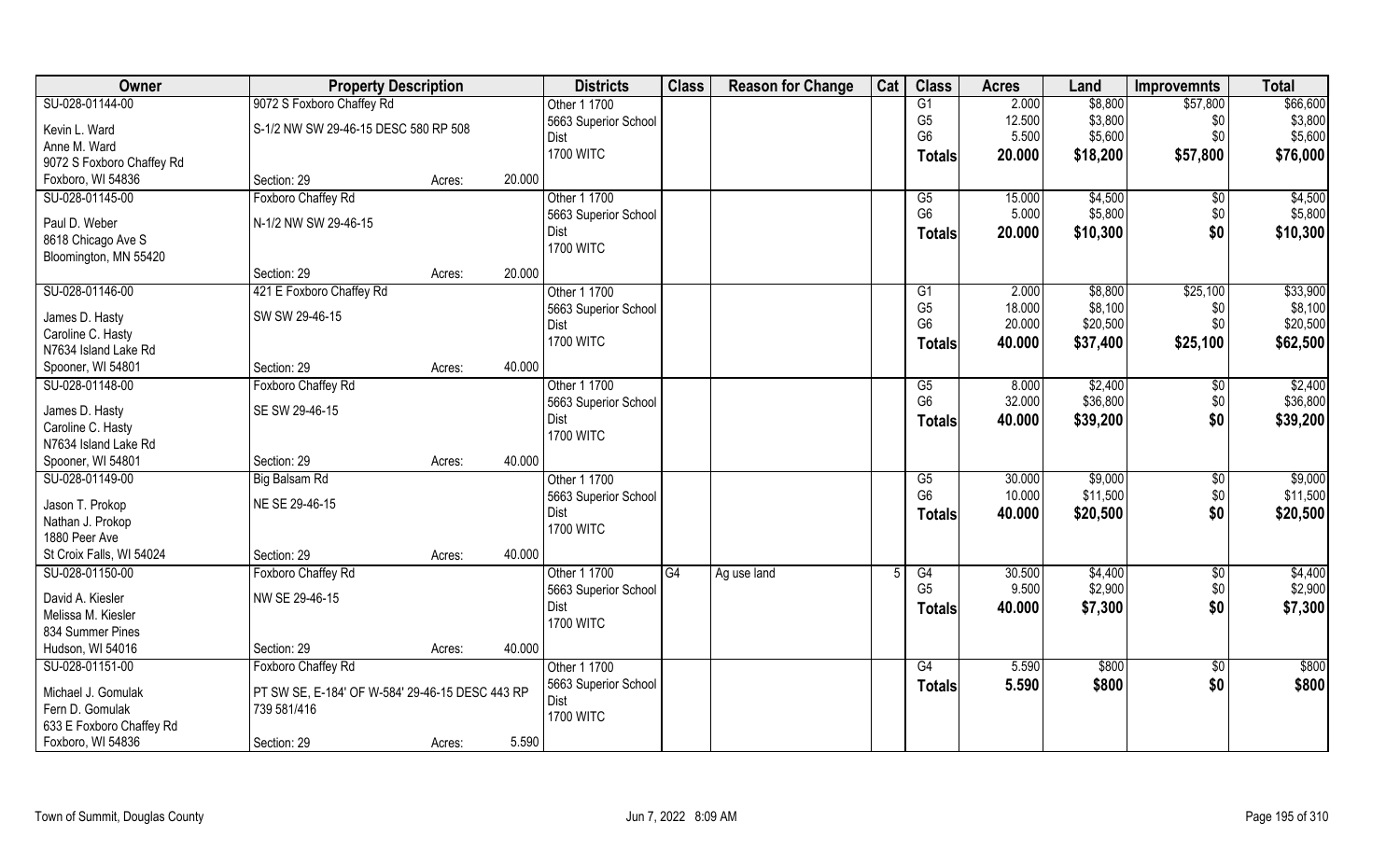| <b>Owner</b>             | <b>Property Description</b>                       | <b>Districts</b>             | <b>Class</b> | <b>Reason for Change</b> | Cat | <b>Class</b>   | <b>Acres</b> | Land     | <b>Improvemnts</b> | <b>Total</b> |
|--------------------------|---------------------------------------------------|------------------------------|--------------|--------------------------|-----|----------------|--------------|----------|--------------------|--------------|
| SU-028-01152-00          | <b>Foxboro Chaffey Rd</b>                         | Other 1 1700                 |              |                          |     | G4             | 5.500        | \$800    | \$0                | \$800        |
| Michael J. Gomulak       | PT SW SE, E-184' 29-46-15 DESC 279 DP 472 581/416 | 5663 Superior School<br>Dist |              |                          |     | <b>Totals</b>  | 5.500        | \$800    | \$0                | \$800        |
| Fern D. Gomulak          |                                                   | <b>1700 WITC</b>             |              |                          |     |                |              |          |                    |              |
| 633 E Foxboro Chaffey Rd |                                                   |                              |              |                          |     |                |              |          |                    |              |
| Foxboro, WI 54836        | 5.500<br>Section: 29<br>Acres:                    |                              |              |                          |     |                |              |          |                    |              |
| SU-028-01153-00          | 633 E Foxboro Chaffey Rd                          | Other 1 1700                 | G4           | Ag use land              |     | G <sub>1</sub> | 2.000        | \$8,800  | \$105,900          | \$114,700    |
| Michael J. Gomulak       | PT SW SE, W-552' OF E-736' 29-46-15               | 5663 Superior School         |              |                          |     | G <sub>4</sub> | 14.750       | \$2,100  | \$0                | \$2,100      |
| Fern D. Gomulak          |                                                   | Dist<br><b>1700 WITC</b>     |              |                          |     | <b>Totals</b>  | 16.750       | \$10,900 | \$105,900          | \$116,800    |
| 633 E Foxboro Chaffey Rd |                                                   |                              |              |                          |     |                |              |          |                    |              |
| Foxboro, WI 54836        | 16.750<br>Section: 29<br>Acres:                   |                              |              |                          |     |                |              |          |                    |              |
| SU-028-01154-00          | Foxboro Chaffey Rd                                | Other 1 1700                 | G4           | Ag use land              | 5   | G4             | 12.160       | \$1,800  | \$0                | \$1,800      |
| David A. Kiesler         | PT SW SE, W-400' 29-46-15                         | 5663 Superior School<br>Dist |              |                          |     | <b>Totals</b>  | 12.160       | \$1,800  | \$0                | \$1,800      |
| Melissa M. Kiesler       |                                                   | <b>1700 WITC</b>             |              |                          |     |                |              |          |                    |              |
| 834 Summer Pines         |                                                   |                              |              |                          |     |                |              |          |                    |              |
| Hudson, WI 54016         | 12.160<br>Section: 29<br>Acres:                   |                              |              |                          |     |                |              |          |                    |              |
| SU-028-01155-00          | <b>Big Balsam Rd</b>                              | Other 1 1700                 |              |                          |     | G6             | 3.040        | \$3,500  | $\sqrt[6]{3}$      | \$3,500      |
| Nathan J. Prokop         | PT SE SE, 1320' X 100' 29-46-15 DESC 275 DP 402   | 5663 Superior School         |              |                          |     | <b>Totals</b>  | 3.040        | \$3,500  | \$0                | \$3,500      |
| Jason T. Prokop          |                                                   | Dist                         |              |                          |     |                |              |          |                    |              |
| 1880 Peer Ave            |                                                   | <b>1700 WITC</b>             |              |                          |     |                |              |          |                    |              |
| St Croix Falls, WI 54024 | 3.040<br>Section: 29<br>Acres:                    |                              |              |                          |     |                |              |          |                    |              |
| SU-028-01156-00          | <b>Big Balsam Rd</b>                              | Other 1 1700                 |              |                          |     | G5             | 10.000       | \$3,000  | $\overline{60}$    | \$3,000      |
| Jason T. Prokop          | PT SE SE, 29-46-15, COM NE CNR SE SE, TH S-200'   | 5663 Superior School         |              |                          |     | G <sub>6</sub> | 10.610       | \$12,200 | \$0                | \$12,200     |
| Nathan J. Prokop         | TO POB, TH W-1320', TH S-680', TH E-1320', TH     | Dist                         |              |                          |     | <b>Totals</b>  | 20.610       | \$15,200 | \$0                | \$15,200     |
| 1880 Peer Ave            | N-680' TO POB. (THIS PCL DESC'D BY 5 LGL DESC'S   | <b>1700 WITC</b>             |              |                          |     |                |              |          |                    |              |
| St Croix Falls, WI 54024 | 20.610<br>Section: 29<br>Acres:                   |                              |              |                          |     |                |              |          |                    |              |
| SU-028-01157-00          | Big Balsam Rd                                     | Other 1 1700                 |              |                          |     | G6             | 4.400        | \$5,100  | \$0                | \$5,100      |
| Sandra A. Adas et al     | PT SE SE 29-46-15; COMM NE COR SE SE, TH S-880'   | 5663 Superior School         |              |                          |     | <b>Totals</b>  | 4.400        | \$5,100  | \$0                | \$5,100      |
| 6226 W 59th St           | TO POB, TH W-1320', TH S-145', TH E-1320', TH     | Dist                         |              |                          |     |                |              |          |                    |              |
| Chicago, IL 60638        | N-145' TO POB.                                    | <b>1700 WITC</b>             |              |                          |     |                |              |          |                    |              |
|                          | 4.400<br>Section: 29<br>Acres:                    |                              |              |                          |     |                |              |          |                    |              |
| SU-028-01159-00          | <b>Big Balsam Rd</b>                              | Other 1 1700                 |              |                          |     | G6             | 3.040        | \$3,500  | \$0                | \$3,500      |
|                          |                                                   | 5663 Superior School         |              |                          |     | Totals         | 3.040        | \$3,500  | \$0                | \$3,500      |
| Thomas Zolp              | PT SE SE 29-46-15, BGN NE CNR SE SE, TH S-100'    | Dist                         |              |                          |     |                |              |          |                    |              |
| 13955 Cherokee Tr        | TO POB, TH W-1320', TH S-100', TH E-1320', N TO   | <b>1700 WITC</b>             |              |                          |     |                |              |          |                    |              |
| Homer Glen, IL 60491     | POB.                                              |                              |              |                          |     |                |              |          |                    |              |
|                          | Section: 29<br>3.040<br>Acres:                    |                              |              |                          |     |                |              |          |                    |              |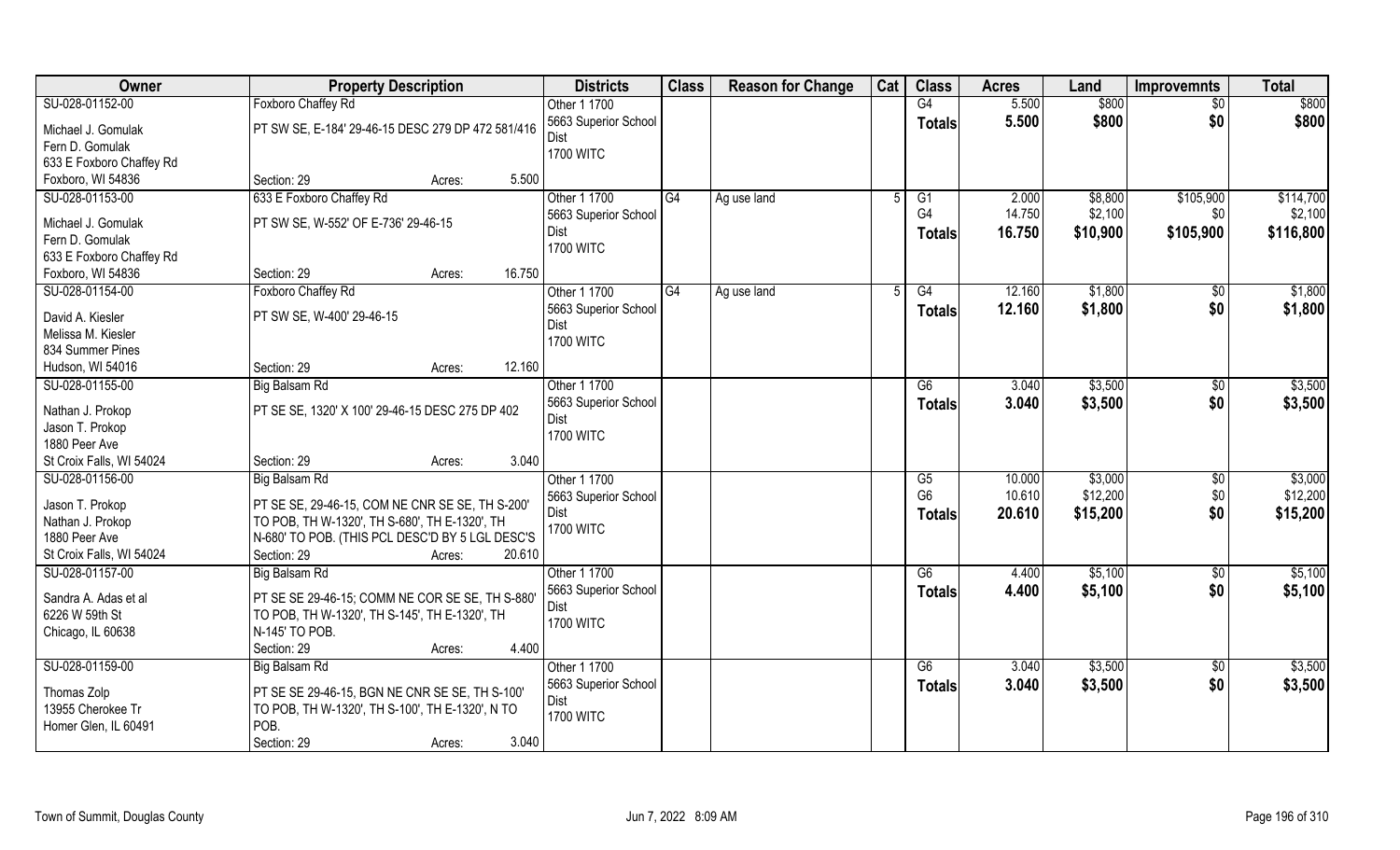| Owner                                | <b>Property Description</b>                      |        |        | <b>Districts</b>             | <b>Class</b> | <b>Reason for Change</b> | Cat | <b>Class</b>   | <b>Acres</b> | Land     | <b>Improvemnts</b> | <b>Total</b> |
|--------------------------------------|--------------------------------------------------|--------|--------|------------------------------|--------------|--------------------------|-----|----------------|--------------|----------|--------------------|--------------|
| SU-028-01160-00                      | <b>Foxboro Chaffey Rd</b>                        |        |        | Other 1 1700                 |              |                          |     | G6             | 4.560        | \$5,200  | \$0                | \$5,200      |
| David A. Kiesler                     | PT SE SE, 1320' X 150' 29-46-15 DESC 401 RP 957  |        |        | 5663 Superior School         |              |                          |     | <b>Totals</b>  | 4.560        | \$5,200  | \$0                | \$5,200      |
| 834 Summer Pines                     |                                                  |        |        | Dist                         |              |                          |     |                |              |          |                    |              |
| Hudson, WI 54016                     |                                                  |        |        | <b>1700 WITC</b>             |              |                          |     |                |              |          |                    |              |
|                                      | Section: 29                                      | Acres: | 4.560  |                              |              |                          |     |                |              |          |                    |              |
| SU-028-01162-00                      | 757 E Foxboro Chaffey Rd                         |        |        | Other 1 1700                 |              |                          |     | G1             | 2.400        | \$9,300  | \$100,800          | \$110,100    |
| David A. Kiesler                     | PT SE SE, 1320' X 145' 29-46-15 278/591, #701616 |        |        | 5663 Superior School         |              |                          |     | G <sub>5</sub> | 2.000        | \$700    | \$0                | \$700        |
| 834 Summer Pines                     |                                                  |        |        | Dist                         |              |                          |     | <b>Totals</b>  | 4.400        | \$10,000 | \$100,800          | \$110,800    |
| Hudson, WI 54016                     |                                                  |        |        | <b>1700 WITC</b>             |              |                          |     |                |              |          |                    |              |
|                                      | Section: 29                                      | Acres: | 4.400  |                              |              |                          |     |                |              |          |                    |              |
| SU-028-01164-00                      | 8897 S Foxboro Chaffey Rd                        |        |        | Other 1 1700                 |              |                          |     | G <sub>1</sub> | 2.000        | \$8,800  | \$128,000          | \$136,800    |
| Scott A. Sanders                     | GOV'T LOT 1 30-46-15, EX N-20AC                  |        |        | 5663 Superior School         |              |                          |     | G <sub>6</sub> | 18.000       | \$18,500 | \$0                | \$18,500     |
| Patricia A Sanders Life Estate       |                                                  |        |        | Dist                         |              |                          |     | Totals         | 20.000       | \$27,300 | \$128,000          | \$155,300    |
| 8897 S Foxboro Chaffey Rd            |                                                  |        |        | <b>1700 WITC</b>             |              |                          |     |                |              |          |                    |              |
| Foxboro, WI 54836                    | Section: 30                                      | Acres: | 20.000 |                              |              |                          |     |                |              |          |                    |              |
| SU-028-01164-01                      | 8831 S Foxboro Chaffey Rd                        |        |        | Other 1 1700                 |              |                          |     | G1             | 2.000        | \$8,800  | \$89,800           | \$98,600     |
|                                      |                                                  |        |        | 5663 Superior School         |              |                          |     | G <sub>6</sub> | 18.000       | \$18,500 | \$0                | \$18,500     |
| Joseph C. Smith                      | N-20AC OF GOV'T LOT 1 30-46-15                   |        |        | Dist                         |              |                          |     | <b>Totals</b>  | 20.000       | \$27,300 | \$89,800           | \$117,100    |
| Penny N. Smith                       |                                                  |        |        | <b>1700 WITC</b>             |              |                          |     |                |              |          |                    |              |
| 8831 S Foxboro Chaffey Rd            |                                                  |        | 20.000 |                              |              |                          |     |                |              |          |                    |              |
| Foxboro, WI 54836<br>SU-028-01165-00 | Section: 30<br>Foxboro Chaffey Rd                | Acres: |        | Other 1 1700                 |              |                          |     | G5             | 25.090       | \$7,600  |                    | \$7,600      |
|                                      |                                                  |        |        |                              |              |                          |     | G <sub>6</sub> | 30.000       | \$34,500 | \$0<br>\$0         | \$34,500     |
| Scott A. Sanders                     | GOV'T LOT 2 30-46-15                             |        |        | 5663 Superior School<br>Dist |              |                          |     |                | 55.090       | \$42,100 | \$0                | \$42,100     |
| Patricia A Sanders Life Estate       |                                                  |        |        | <b>1700 WITC</b>             |              |                          |     | <b>Totals</b>  |              |          |                    |              |
| 8897 S Foxboro Chaffey Rd            |                                                  |        |        |                              |              |                          |     |                |              |          |                    |              |
| Foxboro, WI 54836                    | Section: 30                                      | Acres: | 55.090 |                              |              |                          |     |                |              |          |                    |              |
| SU-028-01166-00                      | Foxboro Chaffey Rd                               |        |        | Other 1 1700                 |              |                          |     | G5             | 20.000       | \$7,000  | \$0                | \$7,000      |
| Charles J & Della J Pleski Revocable | GOV'T LOT 3, SW NE 30-46-15, SUBJ TO 100' WI-DNR |        |        | 5663 Superior School         |              |                          |     | G <sub>6</sub> | 36.500       | \$42,000 | \$0                | \$42,000     |
| Trust                                | R/W                                              |        |        | Dist                         |              |                          |     | Totals         | 56.500       | \$49,000 | \$0                | \$49,000     |
| 235 E Peterson Rd                    |                                                  |        |        | <b>1700 WITC</b>             |              |                          |     |                |              |          |                    |              |
| Foxboro, WI 54836                    | Section: 30                                      | Acres: | 56.500 |                              |              |                          |     |                |              |          |                    |              |
| SU-028-01167-00                      | Foxboro Chaffey Rd                               |        |        | Other 1 1700                 |              |                          |     | G6             | 26.700       | \$30,700 | \$0                | \$30,700     |
| Timothy R. Ayers                     | N-2/3 GOV'T LOT 4 30-46-15 CORR #718389, #728903 |        |        | 5663 Superior School         |              |                          |     | Totals         | 26.700       | \$30,700 | \$0                | \$30,700     |
| N14384 Sugar Shores Dr               |                                                  |        |        | Dist                         |              |                          |     |                |              |          |                    |              |
| Minong, WI 54859                     |                                                  |        |        | <b>1700 WITC</b>             |              |                          |     |                |              |          |                    |              |
|                                      | Section: 30                                      | Acres: | 26.700 |                              |              |                          |     |                |              |          |                    |              |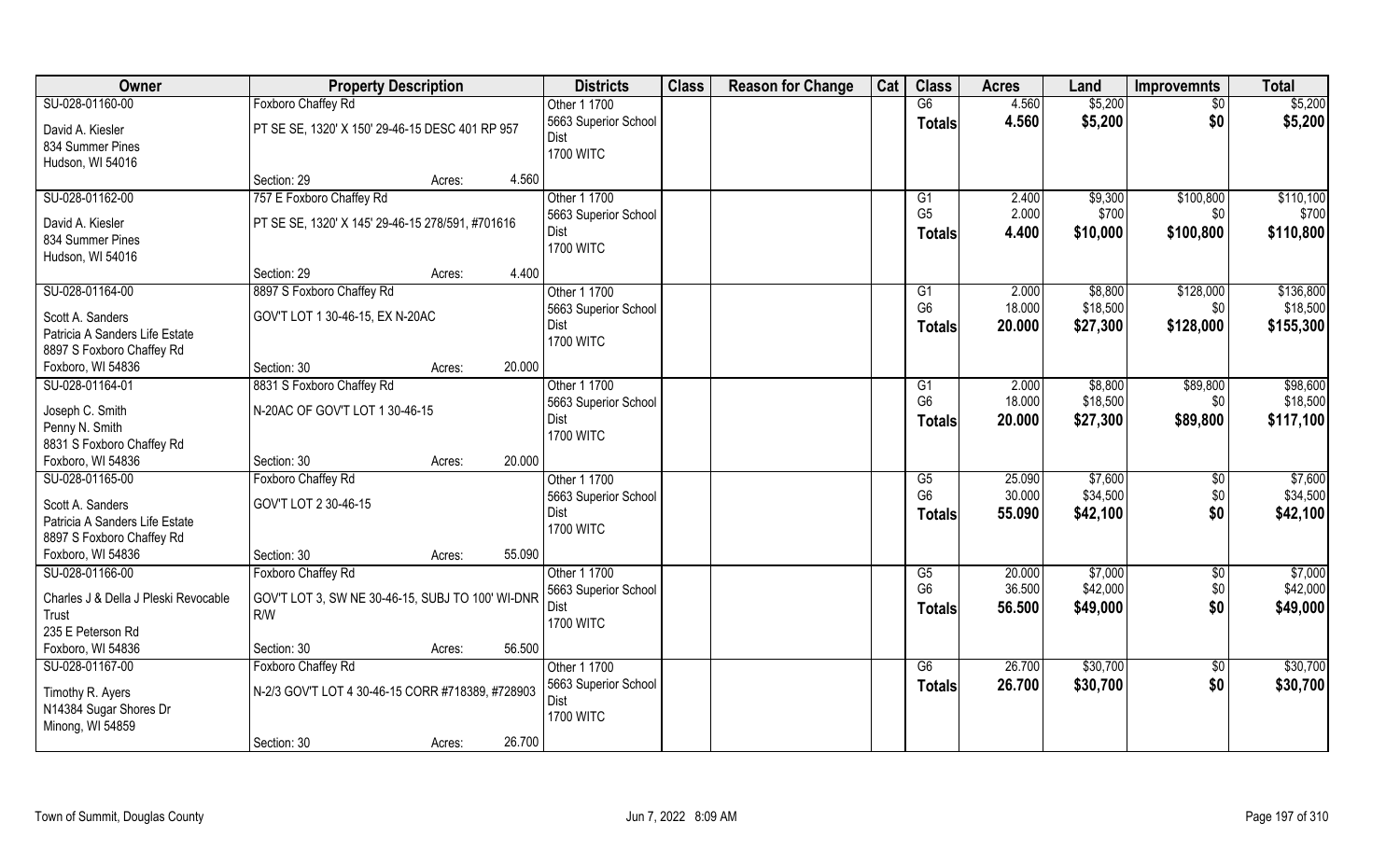| Owner                                | <b>Property Description</b>                     |        |        | <b>Districts</b>                    | <b>Class</b> | <b>Reason for Change</b> | Cat | <b>Class</b>           | <b>Acres</b>    | Land                | <b>Improvemnts</b> | <b>Total</b>          |
|--------------------------------------|-------------------------------------------------|--------|--------|-------------------------------------|--------------|--------------------------|-----|------------------------|-----------------|---------------------|--------------------|-----------------------|
| SU-028-01167-01                      | 8979 S Foxboro Chaffey Rd                       |        |        | Other 1 1700                        |              |                          |     | G1                     | 2.000           | \$8,800             | \$7,400            | \$16,200              |
| Randy H. Ayers                       | S-1/3 GOV'T LOT 4 & N-1/3 GOV'T LOT 5 30-46-15  |        |        | 5663 Superior School                |              |                          |     | G <sub>5</sub>         | 8.850           | \$2,700             | \$0                | \$2,700               |
| 8979 S Foxboro Chaffey Rd            | CORR #718390, #717889                           |        |        | <b>Dist</b>                         |              |                          |     | G <sub>6</sub>         | 15.850          | \$16,200            | \$0                | \$16,200              |
| Foxboro, WI 54836                    |                                                 |        |        | <b>1700 WITC</b>                    |              |                          |     | Totals                 | 26.700          | \$27,700            | \$7,400            | \$35,100              |
|                                      | Section: 30                                     | Acres: | 26.700 |                                     |              |                          |     |                        |                 |                     |                    |                       |
| SU-028-01168-00                      | Foxboro Chaffey Rd                              |        |        | Other 1 1700                        |              |                          |     | G5                     | 15.700          | \$4,700             | $\sqrt{$0}$        | \$4,700               |
| Donald W. Ayers                      | S-2/3 GOV'T LOT 5 30-46-15 CORR #718388         |        |        | 5663 Superior School                |              |                          |     | G <sub>6</sub>         | 10.900          | \$12,500            | \$0                | \$12,500              |
| Susan A. Ayers                       |                                                 |        |        | Dist                                |              |                          |     | <b>Totals</b>          | 26.600          | \$17,200            | \$0                | \$17,200              |
| 15200 Mesa Pl                        |                                                 |        |        | <b>1700 WITC</b>                    |              |                          |     |                        |                 |                     |                    |                       |
| Anchorage, AK 99516                  | Section: 30                                     | Acres: | 26.600 |                                     |              |                          |     |                        |                 |                     |                    |                       |
| SU-028-01169-00                      | Foxboro Chaffey Rd                              |        |        | Other 1 1700                        |              |                          |     | G5                     | 20.000          | \$6,000             | $\sqrt[6]{3}$      | \$6,000               |
| Charles J & Della J Pleski Revocable | GOV'T LOT 6, NW SE 30-46-15                     |        |        | 5663 Superior School                |              |                          |     | G <sub>6</sub>         | 38.450          | \$44,200            | \$0                | \$44,200              |
| Trust                                |                                                 |        |        | Dist                                |              |                          |     | <b>Totals</b>          | 58.450          | \$50,200            | \$0                | \$50,200              |
| 235 E Peterson Rd                    |                                                 |        |        | <b>1700 WITC</b>                    |              |                          |     |                        |                 |                     |                    |                       |
| Foxboro, WI 54836                    | Section: 30                                     | Acres: | 58.450 |                                     |              |                          |     |                        |                 |                     |                    |                       |
| SU-028-01170-00                      | 235 E Peterson Rd                               |        |        | Other 1 1700                        |              |                          |     | G1                     | 2.000           | \$8,800             | \$154,800          | \$163,600             |
|                                      |                                                 |        |        | 5663 Superior School                |              |                          |     | G <sub>5</sub>         | 28.270          | \$8,500             | \$0                | \$8,500               |
| Charles J & Della J Pleski Revocable | GOV'T LOT 7, SW SE 30-46-15, SUBJ TO TOWN RD    |        |        | Dist                                |              |                          |     | G <sub>6</sub>         | 28.000          | \$19,600            | \$0                | \$19,600              |
| Trust                                | R/W                                             |        |        | <b>1700 WITC</b>                    |              |                          |     | <b>Totals</b>          | 58.270          | \$36,900            | \$154,800          | \$191,700             |
| 235 E Peterson Rd                    |                                                 |        |        |                                     |              |                          |     |                        |                 |                     |                    |                       |
| Foxboro, WI 54836                    | Section: 30                                     | Acres: | 58.270 |                                     |              |                          |     |                        |                 |                     |                    |                       |
| SU-028-01171-00                      | 361 E Peterson Rd                               |        |        | Other 1 1700                        |              |                          |     | G1<br>G <sub>6</sub>   | 2.000<br>38.000 | \$8,800<br>\$39,000 | \$132,400<br>\$0   | \$141,200<br>\$39,000 |
| Melissa Rae Collett                  | GOV'T LOT 8, SE SE 30-46-15                     |        |        | 5663 Superior School<br><b>Dist</b> |              |                          |     |                        |                 |                     |                    |                       |
| 361 E Peterson Rd                    |                                                 |        |        | <b>1700 WITC</b>                    |              |                          |     | <b>Totals</b>          | 40.000          | \$47,800            | \$132,400          | \$180,200             |
| Foxboro, WI 54836                    |                                                 |        |        |                                     |              |                          |     |                        |                 |                     |                    |                       |
|                                      | Section: 30                                     | Acres: | 40.000 |                                     |              |                          |     |                        |                 |                     |                    |                       |
| SU-028-01172-00                      | None                                            |        |        | Other 1 1700                        |              |                          |     | $\overline{\text{X2}}$ | 5.840           | \$0                 | $\sqrt{6}$         | \$0                   |
| Wisconsin Department of Natural      | ABND R/W IN 30-46-15, (N W WI E C MN INTERSTATE |        |        | 5663 Superior School                |              |                          |     | <b>Totals</b>          | 5.840           | \$0                 | \$0                | \$0                   |
| Resources                            | TRAIL) DESC 499 RP 449                          |        |        | Dist                                |              |                          |     |                        |                 |                     |                    |                       |
| 101 S Webster St                     |                                                 |        |        | <b>1700 WITC</b>                    |              |                          |     |                        |                 |                     |                    |                       |
| Madison, WI 53707                    | Section: 30                                     | Acres: | 5.840  |                                     |              |                          |     |                        |                 |                     |                    |                       |
| SU-028-01173-00                      | Peterson Rd                                     |        |        | Other 1 1700                        |              |                          |     | G5                     | 11.000          | \$5,000             | $\sqrt{6}$         | \$5,000               |
|                                      |                                                 |        |        | 5663 Superior School                |              |                          |     | G <sub>6</sub>         | 29.000          | \$33,400            | \$0                | \$33,400              |
| Benjamin Hokanson<br>Melroy Hokanson | GOV'T LOT 1, NE NE 31-46-15                     |        |        | Dist                                |              |                          |     | <b>Totals</b>          | 40.000          | \$38,400            | \$0                | \$38,400              |
| 14285 255th Ave NW                   |                                                 |        |        | <b>1700 WITC</b>                    |              |                          |     |                        |                 |                     |                    |                       |
| Zimmerman, MN 55398                  | Section: 31                                     | Acres: | 40.000 |                                     |              |                          |     |                        |                 |                     |                    |                       |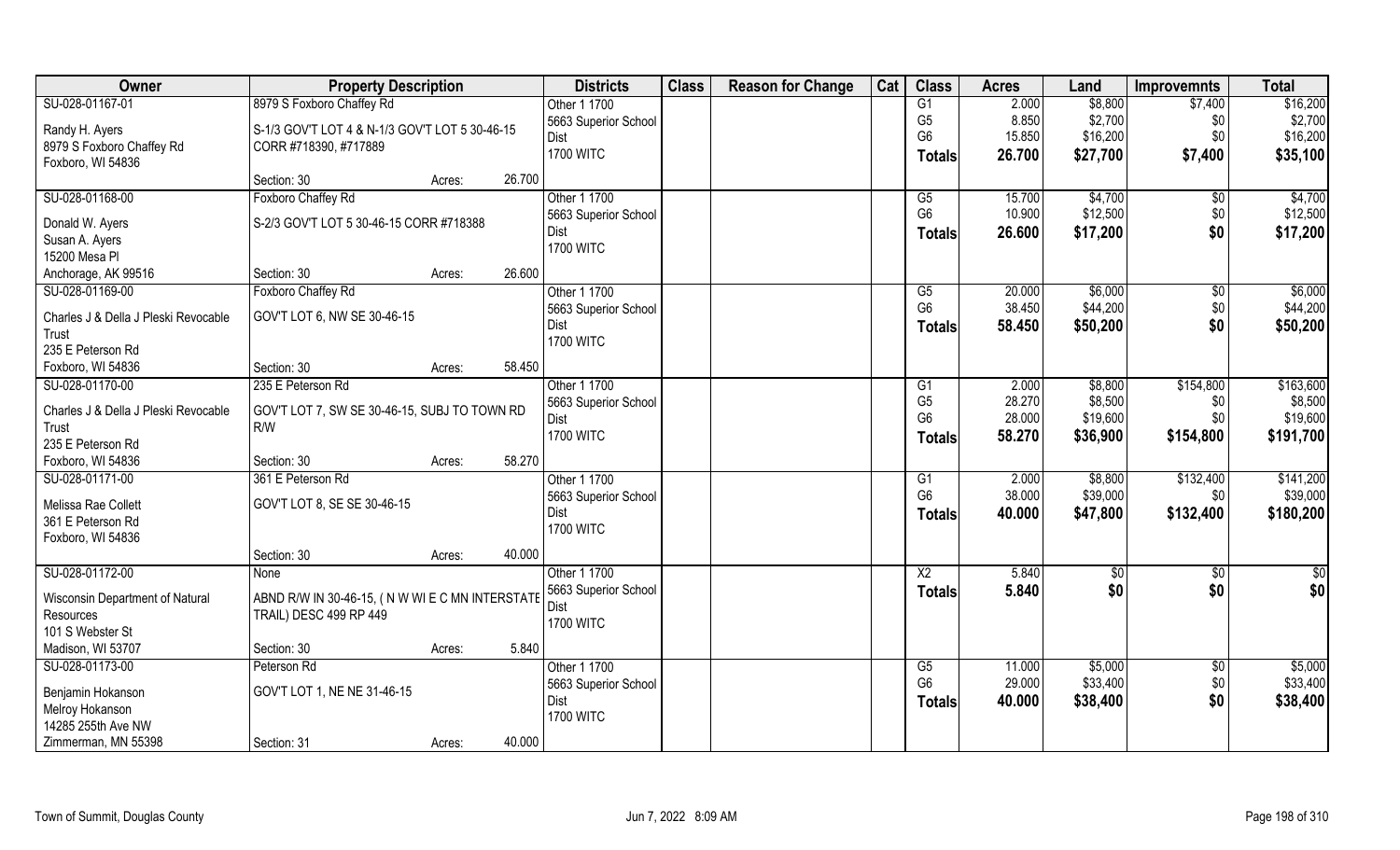| Owner                            | <b>Property Description</b>                   |        |        | <b>Districts</b>     | <b>Class</b> | <b>Reason for Change</b> | Cat | <b>Class</b>    | <b>Acres</b> | Land           | <b>Improvemnts</b> | <b>Total</b>    |
|----------------------------------|-----------------------------------------------|--------|--------|----------------------|--------------|--------------------------|-----|-----------------|--------------|----------------|--------------------|-----------------|
| SU-028-01174-00                  | 204 Peterson Rd E                             |        |        | Other 1 1700         |              |                          |     | $\overline{G5}$ | 20.000       | \$6,000        | \$0                | \$6,000         |
| Melroy J. Hokanson               | PT GOV'T LOT 2 31-46-15 DESC 401 RP 448       |        |        | 5663 Superior School |              |                          |     | G <sub>6</sub>  | 20.000       | \$23,000       | \$0                | \$23,000        |
| W12538 850th Ave                 |                                               |        |        | Dist                 |              |                          |     | <b>Totals</b>   | 40.000       | \$29,000       | \$0                | \$29,000        |
| River Falls, WI 54022            |                                               |        |        | <b>1700 WITC</b>     |              |                          |     |                 |              |                |                    |                 |
|                                  | Section: 31                                   | Acres: | 40.000 |                      |              |                          |     |                 |              |                |                    |                 |
| SU-028-01174-01                  | 9284 Peterson Rd S                            |        |        | Other 1 1700         |              |                          |     | G1              | 1.000        | \$5,500        | \$7,100            | \$12,600        |
| Daniel R. Self                   | PT GOV'T LOT 2, W-18.11A 31-46-15 DESC 393 RP |        |        | 5663 Superior School |              |                          |     | G <sub>5</sub>  | 8.170        | \$2,500        | \$0                | \$2,500         |
| 310 Milky Way St S               | 232                                           |        |        | Dist                 |              |                          |     | G <sub>6</sub>  | 8.940        | \$9,200        | \$0                | \$9,200         |
| Cosmos, MN 56228                 |                                               |        |        | <b>1700 WITC</b>     |              |                          |     | <b>Totals</b>   | 18.110       | \$17,200       | \$7,100            | \$24,300        |
|                                  | Section: 31                                   | Acres: | 18.110 |                      |              |                          |     |                 |              |                |                    |                 |
| SU-028-01175-00                  | Peterson Rd                                   |        |        | Other 1 1700         |              |                          |     | G5              | 8.440        | \$2,600        | \$0                | \$2,600         |
| Scott Hockenbrock                | GOV'T LOT 3 31-46-15                          |        |        | 5663 Superior School |              |                          |     | G <sub>6</sub>  | 50.000       | \$57,500       | \$0                | \$57,500        |
| 6820 S Point of Rocks Rd         |                                               |        |        | Dist                 |              |                          |     | <b>Totals</b>   | 58.440       | \$60,100       | \$0                | \$60,100        |
| Foxboro, WI 54836                |                                               |        |        | <b>1700 WITC</b>     |              |                          |     |                 |              |                |                    |                 |
|                                  | Section: 31                                   | Acres: | 58.440 |                      |              |                          |     |                 |              |                |                    |                 |
| SU-028-01176-00                  | None                                          |        |        | Other 1 1700         |              |                          |     | W <sub>4</sub>  | 40.000       | $\frac{1}{20}$ | $\sqrt[6]{3}$      | \$              |
| Douglas County Su                | GOV'T LOT 4 31-46-15                          |        |        | 5663 Superior School |              |                          |     | <b>Totals</b>   | 40.000       | \$0            | \$0                | \$0             |
| c/o Chi Accounting               |                                               |        |        | Dist                 |              |                          |     |                 |              |                |                    |                 |
| 301 Carlson Pkwy Ste 275         |                                               |        |        | <b>1700 WITC</b>     |              |                          |     |                 |              |                |                    |                 |
| Minnetonka, MN 55305             | Section: 31                                   | Acres: | 40.000 |                      |              |                          |     |                 |              |                |                    |                 |
| SU-028-01177-00                  | Peterson Rd                                   |        |        | Other 1 1700         |              |                          |     | W <sub>4</sub>  | 40.000       | \$0            | $\sqrt[6]{30}$     | $\overline{50}$ |
| Douglas County Su                | GOV'T LOT 5 31-46-15                          |        |        | 5663 Superior School |              |                          |     | <b>Totals</b>   | 40.000       | \$0            | \$0                | \$0             |
| c/o Chi Accounting               |                                               |        |        | Dist                 |              |                          |     |                 |              |                |                    |                 |
| 301 Carlson Pkwy Ste 275         |                                               |        |        | <b>1700 WITC</b>     |              |                          |     |                 |              |                |                    |                 |
| Minnetonka, MN 55305             | Section: 31                                   | Acres: | 40.000 |                      |              |                          |     |                 |              |                |                    |                 |
| SU-028-01178-00                  | Peterson Rd                                   |        |        | Other 1 1700         |              |                          |     | G5              | 17.000       | \$5,100        | $\sqrt{$0}$        | \$5,100         |
| Scott Hockenbrock                | GOV'T LOT 6 31-46-15                          |        |        | 5663 Superior School |              |                          |     | G <sub>6</sub>  | 41.760       | \$48,000       | \$0                | \$48,000        |
| 6820 S Point of Rocks Rd         |                                               |        |        | Dist                 |              |                          |     | <b>Totals</b>   | 58.760       | \$53,100       | \$0                | \$53,100        |
| Foxboro, WI 54836                |                                               |        |        | <b>1700 WITC</b>     |              |                          |     |                 |              |                |                    |                 |
|                                  | Section: 31                                   | Acres: | 58.760 |                      |              |                          |     |                 |              |                |                    |                 |
| SU-028-01179-00                  | Peterson Rd S                                 |        |        | Other 1 1700         |              |                          |     | G1              | 2.000        | \$8,800        | \$24,300           | \$33,100        |
| Nelson's Promised Land LLC et al | GOV'T LOT 7 31-46-15                          |        |        | 5663 Superior School |              |                          |     | G <sub>5</sub>  | 15.590       | \$4,700        | \$0                | \$4,700         |
| 928 235th St                     |                                               |        |        | Dist                 |              |                          |     | G <sub>6</sub>  | 41.500       | \$42,500       | \$0                | \$42,500        |
| Dresser, WI 54009                |                                               |        |        | <b>1700 WITC</b>     |              |                          |     | <b>Totals</b>   | 59.090       | \$56,000       | \$24,300           | \$80,300        |
|                                  | Section: 31                                   | Acres: | 59.090 |                      |              |                          |     |                 |              |                |                    |                 |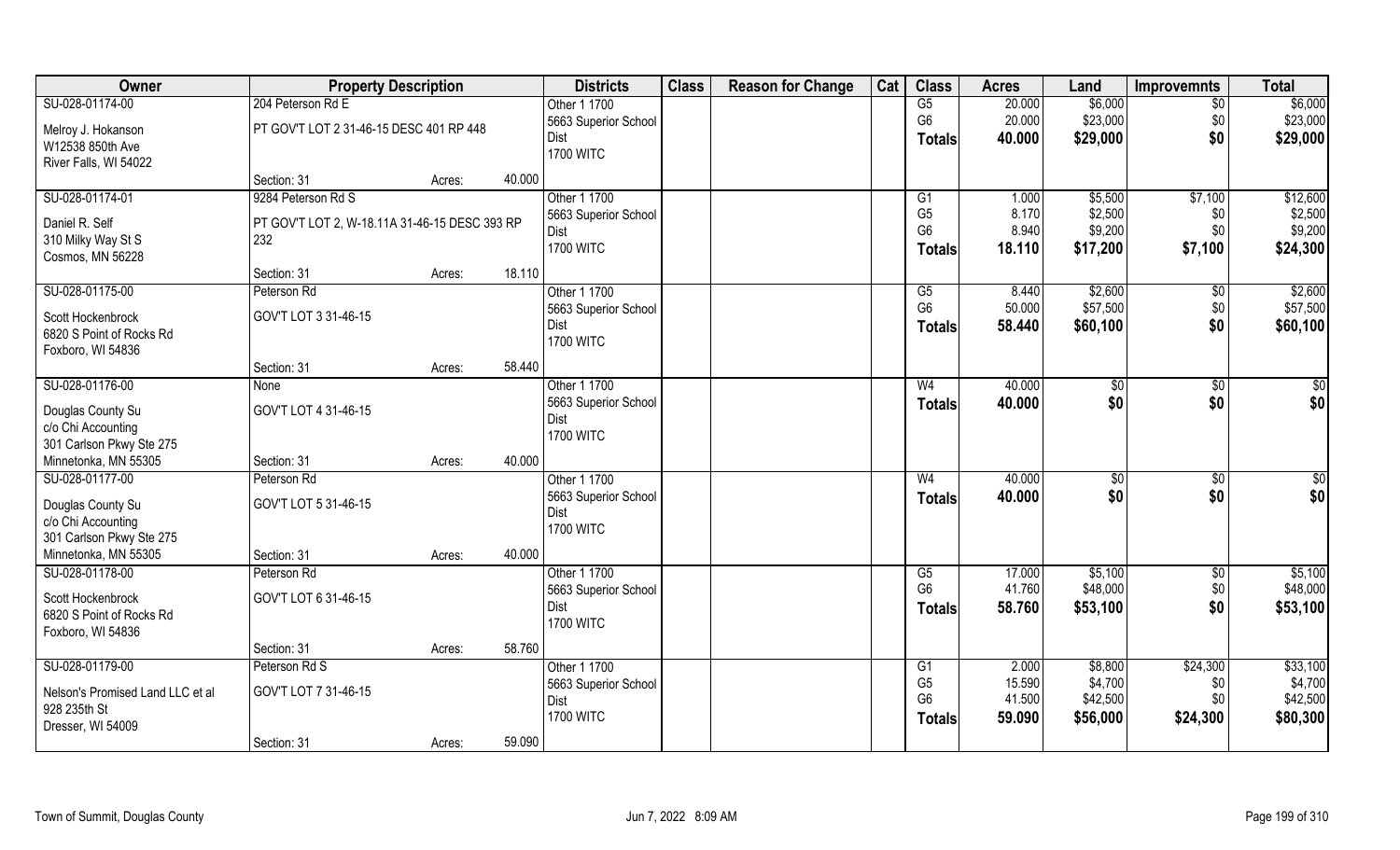| Owner                                     | <b>Property Description</b>            |        |        | <b>Districts</b>             | <b>Class</b> | <b>Reason for Change</b> | Cat | <b>Class</b>           | <b>Acres</b> | Land     | <b>Improvemnts</b> | <b>Total</b>    |
|-------------------------------------------|----------------------------------------|--------|--------|------------------------------|--------------|--------------------------|-----|------------------------|--------------|----------|--------------------|-----------------|
| SU-028-01180-00                           | None                                   |        |        | Other 1 1700                 |              |                          |     | W <sub>4</sub>         | 40.000       | \$0      | $\sqrt{$0}$        | $\overline{50}$ |
| Douglas County Su                         | GOV'T LOT 8 31-46-15                   |        |        | 5663 Superior School         |              |                          |     | <b>Totals</b>          | 40.000       | \$0      | \$0                | \$0             |
| c/o Chi Accounting                        |                                        |        |        | Dist                         |              |                          |     |                        |              |          |                    |                 |
| 301 Carlson Pkwy Ste 275                  |                                        |        |        | <b>1700 WITC</b>             |              |                          |     |                        |              |          |                    |                 |
| Minnetonka, MN 55305                      | Section: 31                            | Acres: | 40.000 |                              |              |                          |     |                        |              |          |                    |                 |
| SU-028-01181-00                           | Foxboro Chaffey Rd                     |        |        | Other 1 1700                 |              |                          |     | G5                     | 20.000       | \$6,500  | \$0                | \$6,500         |
|                                           |                                        |        |        | 5663 Superior School         |              |                          |     | G <sub>6</sub>         | 20.000       | \$23,000 | \$0                | \$23,000        |
| Lynn Potocki et al                        | NE NE 32-46-15                         |        |        | Dist                         |              |                          |     | <b>Totals</b>          | 40.000       | \$29,500 | \$0                | \$29,500        |
| 8916 Wyoming St                           |                                        |        |        | <b>1700 WITC</b>             |              |                          |     |                        |              |          |                    |                 |
| Omaha, NE 68122                           |                                        |        |        |                              |              |                          |     |                        |              |          |                    |                 |
|                                           | Section: 32                            | Acres: | 40.000 |                              |              |                          |     |                        |              |          |                    |                 |
| SU-028-01182-00                           | Foxboro Chaffey Rd                     |        |        | Other 1 1700                 |              |                          |     | G5                     | 30.000       | \$9,000  | $\sqrt[6]{3}$      | \$9,000         |
| Lynn Potocki et al                        | NW NE 32-46-15                         |        |        | 5663 Superior School         |              |                          |     | G <sub>6</sub>         | 10.000       | \$11,500 | \$0                | \$11,500        |
| 8916 Wyoming St                           |                                        |        |        | Dist                         |              |                          |     | <b>Totals</b>          | 40.000       | \$20,500 | \$0                | \$20,500        |
| Omaha, NE 68122                           |                                        |        |        | <b>1700 WITC</b>             |              |                          |     |                        |              |          |                    |                 |
|                                           | Section: 32                            | Acres: | 40.000 |                              |              |                          |     |                        |              |          |                    |                 |
| SU-028-01183-00                           | Foxboro Chaffey Rd                     |        |        | Other 1 1700                 |              |                          |     | G5                     | 30.000       | \$9,000  | \$0                | \$9,000         |
|                                           |                                        |        |        | 5663 Superior School         |              |                          |     | G <sub>6</sub>         | 10.000       | \$11,500 | \$0                | \$11,500        |
| Allan B. Thill                            | SW NE 32-46-15                         |        |        | Dist                         |              |                          |     | <b>Totals</b>          | 40.000       | \$20,500 | \$0                | \$20,500        |
| 1776 River Rd<br>St Croix Falls, WI 54024 |                                        |        |        | <b>1700 WITC</b>             |              |                          |     |                        |              |          |                    |                 |
|                                           | Section: 32                            | Acres: | 40.000 |                              |              |                          |     |                        |              |          |                    |                 |
| SU-028-01184-00                           | Foxboro Chaffey Rd                     |        |        | Other 1 1700                 |              |                          |     | $\overline{\text{G5}}$ | 25.000       | \$7,500  | \$0                | \$7,500         |
|                                           |                                        |        |        |                              |              |                          |     | G <sub>6</sub>         | 15.000       | \$17,300 | \$0                | \$17,300        |
| Allan B. Thill                            | SE NE 32-46-15                         |        |        | 5663 Superior School<br>Dist |              |                          |     |                        | 40.000       | \$24,800 | \$0                | \$24,800        |
| 1776 River Rd                             |                                        |        |        | <b>1700 WITC</b>             |              |                          |     | Totals                 |              |          |                    |                 |
| St Croix Falls, WI 54024                  |                                        |        |        |                              |              |                          |     |                        |              |          |                    |                 |
|                                           | Section: 32                            | Acres: | 40.000 |                              |              |                          |     |                        |              |          |                    |                 |
| SU-028-01185-00                           | 516 E Foxboro Chaffey Rd               |        |        | Other 1 1700                 | G4           | Ag use land              |     | G1                     | 2.000        | \$8,800  | \$125,200          | \$134,000       |
| <b>Brent Stewart</b>                      | PT OF NE NW AS DESC'D 899471, 32-46-15 |        |        | 5663 Superior School         |              |                          |     | G4                     | 15.770       | \$2,300  | \$0                | \$2,300         |
| Jennifer Stewart                          |                                        |        |        | Dist                         |              |                          |     | G <sub>5</sub> M       | 2.000        | \$1,100  | \$0                | \$1,100         |
| 516 E Foxboro Chaffey Rd                  |                                        |        |        | <b>1700 WITC</b>             |              |                          |     | <b>Totals</b>          | 19.770       | \$12,200 | \$125,200          | \$137,400       |
| Foxboro, WI 54836                         | Section: 32                            | Acres: | 19.770 |                              |              |                          |     |                        |              |          |                    |                 |
| SU-028-01185-01                           | <b>None</b>                            |        |        | Other 1 1700                 | G4           | Ag use land              |     | G4                     | 13.770       | \$2,000  | $\sqrt{$0}$        | \$2,000         |
|                                           |                                        |        |        | 5663 Superior School         |              |                          |     | G <sub>5</sub> M       | 6.000        | \$3,500  | \$0                | \$3,500         |
| Ed & Shirley Hadley Trust Agreement       | PT OF NE NW EX DOC 899471, 32-46-15    |        |        | Dist                         |              |                          |     | <b>Totals</b>          | 19.770       | \$5,500  | \$0                | \$5,500         |
| 808 E California Blvd                     |                                        |        |        | <b>1700 WITC</b>             |              |                          |     |                        |              |          |                    |                 |
| Florence, AZ 85132                        |                                        |        |        |                              |              |                          |     |                        |              |          |                    |                 |
|                                           | Section: 32                            | Acres: | 19.770 |                              |              |                          |     |                        |              |          |                    |                 |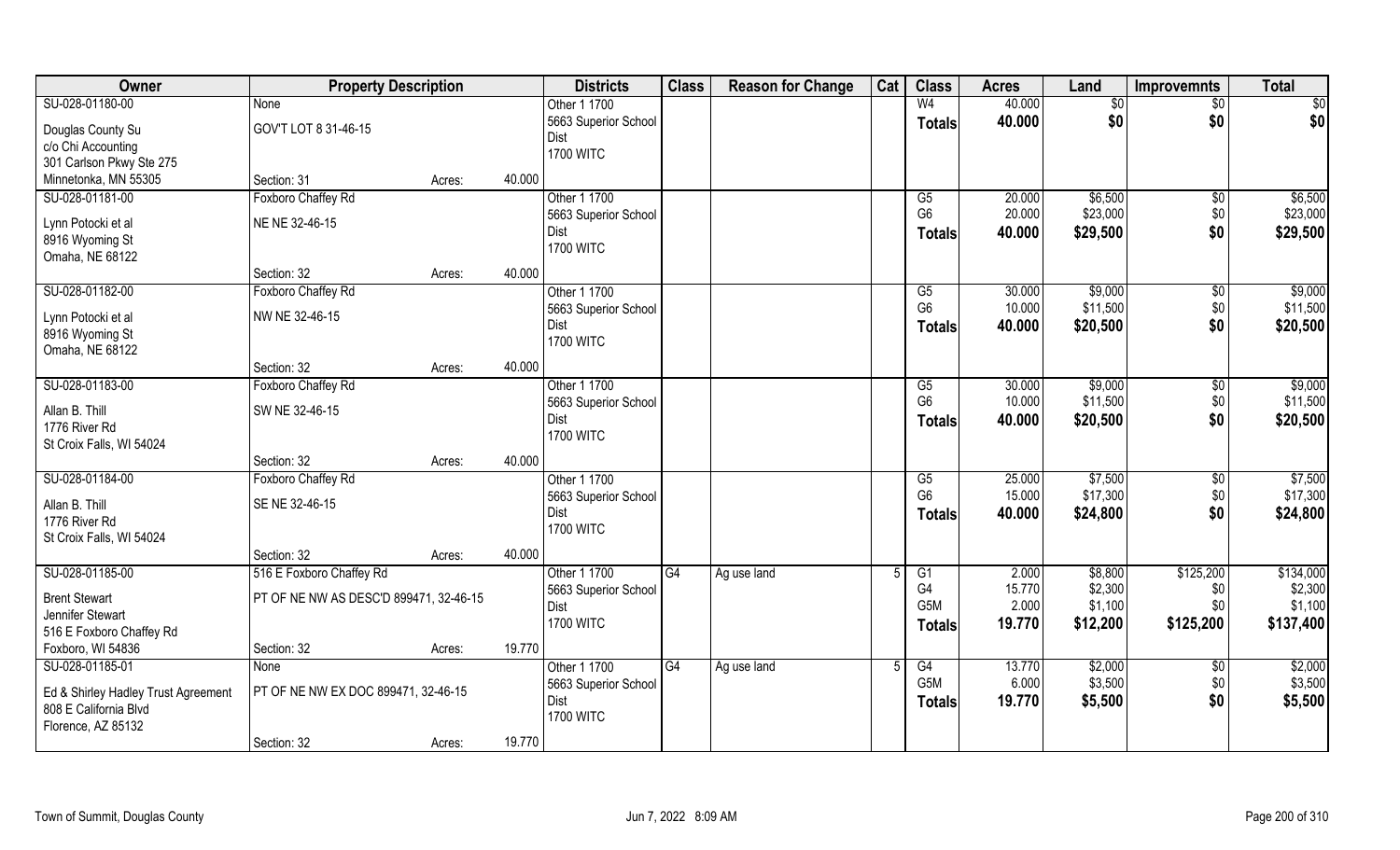| SU-028-01186-00<br>430 E Foxboro Chaffey Rd<br>$\overline{G1}$<br>G1<br>2.000<br>\$8,800<br>\$123,100<br>Remodel<br>\$114,300<br>Other 1 1700<br>G <sub>5</sub><br>33.000<br>\$14,900<br>\$14,900<br>5663 Superior School<br>\$0<br>NW NW 32-46-15 DESC 401 RP 448<br>Richard Semborski<br>G <sub>6</sub><br>5.000<br>\$5,100<br>\$0<br>\$5,100<br>Dist<br>Tami Semborski<br><b>1700 WITC</b><br>40.000<br>\$28,800<br>\$114,300<br>\$143,100<br><b>Totals</b><br>2015 N 57th St<br>Superior, WI 54880<br>40.000<br>Section: 32<br>Acres:<br>\$12,000<br>SU-028-01187-00<br>Foxboro Chaffey Rd<br>Other 1 1700<br>\$12,000<br>G5<br>40.000<br>\$0<br>\$0<br>5663 Superior School<br>40.000<br>\$12,000<br>\$12,000<br>Totals<br>SW NW 32-46-15 DESC 401 RP 448<br>Richard Semborski<br>Dist<br>Tami Semborski<br><b>1700 WITC</b><br>2015 N 57th St<br>40.000<br>Superior, WI 54880<br>Section: 32<br>Acres:<br>Foxboro-Chaffey Rd<br>Other 1 1700<br>\$2,900<br>\$2,900<br>SU-028-01188-00<br>G4<br>G4<br>19.770<br>$\sqrt[6]{30}$<br>Ag use land<br>.5<br>\$0<br>5663 Superior School<br>\$2,900<br>\$2,900<br>19.770<br><b>Totals</b><br>PT OF SE NW AS DESC'D 899471, 32-46-15<br><b>Brent Stewart</b><br>Dist<br>Jennifer Stewart<br><b>1700 WITC</b><br>516 E Foxboro Chaffey Rd<br>19.770<br>Foxboro, WI 54836<br>Section: 32<br>Acres:<br>\$2,900<br>SU-028-01188-01<br>Other 1 1700<br>\$2,900<br>G4<br>G4<br>19.770<br>Ag use land<br>\$0<br>None<br>5<br>5663 Superior School<br>19.770<br>\$0<br>\$2,900<br>\$2,900<br><b>Totals</b><br>PT OF SE NW EX 899471, 32-46-15<br>Ed & Shirley Hadley Trust Agreement<br>Dist<br>808 E California Blvd<br><b>1700 WITC</b><br>Florence, AZ 85132<br>19.770<br>Section: 32<br>Acres: | Owner | <b>Property Description</b> |  | <b>Districts</b> | <b>Class</b> | <b>Reason for Change</b> | Cat | <b>Class</b> | <b>Acres</b> | Land | <b>Improvemnts</b> | <b>Total</b> |
|------------------------------------------------------------------------------------------------------------------------------------------------------------------------------------------------------------------------------------------------------------------------------------------------------------------------------------------------------------------------------------------------------------------------------------------------------------------------------------------------------------------------------------------------------------------------------------------------------------------------------------------------------------------------------------------------------------------------------------------------------------------------------------------------------------------------------------------------------------------------------------------------------------------------------------------------------------------------------------------------------------------------------------------------------------------------------------------------------------------------------------------------------------------------------------------------------------------------------------------------------------------------------------------------------------------------------------------------------------------------------------------------------------------------------------------------------------------------------------------------------------------------------------------------------------------------------------------------------------------------------------------------------------------------------------------------------------------------------------------|-------|-----------------------------|--|------------------|--------------|--------------------------|-----|--------------|--------------|------|--------------------|--------------|
|                                                                                                                                                                                                                                                                                                                                                                                                                                                                                                                                                                                                                                                                                                                                                                                                                                                                                                                                                                                                                                                                                                                                                                                                                                                                                                                                                                                                                                                                                                                                                                                                                                                                                                                                          |       |                             |  |                  |              |                          |     |              |              |      |                    |              |
|                                                                                                                                                                                                                                                                                                                                                                                                                                                                                                                                                                                                                                                                                                                                                                                                                                                                                                                                                                                                                                                                                                                                                                                                                                                                                                                                                                                                                                                                                                                                                                                                                                                                                                                                          |       |                             |  |                  |              |                          |     |              |              |      |                    |              |
|                                                                                                                                                                                                                                                                                                                                                                                                                                                                                                                                                                                                                                                                                                                                                                                                                                                                                                                                                                                                                                                                                                                                                                                                                                                                                                                                                                                                                                                                                                                                                                                                                                                                                                                                          |       |                             |  |                  |              |                          |     |              |              |      |                    |              |
|                                                                                                                                                                                                                                                                                                                                                                                                                                                                                                                                                                                                                                                                                                                                                                                                                                                                                                                                                                                                                                                                                                                                                                                                                                                                                                                                                                                                                                                                                                                                                                                                                                                                                                                                          |       |                             |  |                  |              |                          |     |              |              |      |                    |              |
|                                                                                                                                                                                                                                                                                                                                                                                                                                                                                                                                                                                                                                                                                                                                                                                                                                                                                                                                                                                                                                                                                                                                                                                                                                                                                                                                                                                                                                                                                                                                                                                                                                                                                                                                          |       |                             |  |                  |              |                          |     |              |              |      |                    |              |
|                                                                                                                                                                                                                                                                                                                                                                                                                                                                                                                                                                                                                                                                                                                                                                                                                                                                                                                                                                                                                                                                                                                                                                                                                                                                                                                                                                                                                                                                                                                                                                                                                                                                                                                                          |       |                             |  |                  |              |                          |     |              |              |      |                    |              |
|                                                                                                                                                                                                                                                                                                                                                                                                                                                                                                                                                                                                                                                                                                                                                                                                                                                                                                                                                                                                                                                                                                                                                                                                                                                                                                                                                                                                                                                                                                                                                                                                                                                                                                                                          |       |                             |  |                  |              |                          |     |              |              |      |                    |              |
|                                                                                                                                                                                                                                                                                                                                                                                                                                                                                                                                                                                                                                                                                                                                                                                                                                                                                                                                                                                                                                                                                                                                                                                                                                                                                                                                                                                                                                                                                                                                                                                                                                                                                                                                          |       |                             |  |                  |              |                          |     |              |              |      |                    |              |
|                                                                                                                                                                                                                                                                                                                                                                                                                                                                                                                                                                                                                                                                                                                                                                                                                                                                                                                                                                                                                                                                                                                                                                                                                                                                                                                                                                                                                                                                                                                                                                                                                                                                                                                                          |       |                             |  |                  |              |                          |     |              |              |      |                    |              |
|                                                                                                                                                                                                                                                                                                                                                                                                                                                                                                                                                                                                                                                                                                                                                                                                                                                                                                                                                                                                                                                                                                                                                                                                                                                                                                                                                                                                                                                                                                                                                                                                                                                                                                                                          |       |                             |  |                  |              |                          |     |              |              |      |                    |              |
|                                                                                                                                                                                                                                                                                                                                                                                                                                                                                                                                                                                                                                                                                                                                                                                                                                                                                                                                                                                                                                                                                                                                                                                                                                                                                                                                                                                                                                                                                                                                                                                                                                                                                                                                          |       |                             |  |                  |              |                          |     |              |              |      |                    |              |
|                                                                                                                                                                                                                                                                                                                                                                                                                                                                                                                                                                                                                                                                                                                                                                                                                                                                                                                                                                                                                                                                                                                                                                                                                                                                                                                                                                                                                                                                                                                                                                                                                                                                                                                                          |       |                             |  |                  |              |                          |     |              |              |      |                    |              |
|                                                                                                                                                                                                                                                                                                                                                                                                                                                                                                                                                                                                                                                                                                                                                                                                                                                                                                                                                                                                                                                                                                                                                                                                                                                                                                                                                                                                                                                                                                                                                                                                                                                                                                                                          |       |                             |  |                  |              |                          |     |              |              |      |                    |              |
|                                                                                                                                                                                                                                                                                                                                                                                                                                                                                                                                                                                                                                                                                                                                                                                                                                                                                                                                                                                                                                                                                                                                                                                                                                                                                                                                                                                                                                                                                                                                                                                                                                                                                                                                          |       |                             |  |                  |              |                          |     |              |              |      |                    |              |
|                                                                                                                                                                                                                                                                                                                                                                                                                                                                                                                                                                                                                                                                                                                                                                                                                                                                                                                                                                                                                                                                                                                                                                                                                                                                                                                                                                                                                                                                                                                                                                                                                                                                                                                                          |       |                             |  |                  |              |                          |     |              |              |      |                    |              |
|                                                                                                                                                                                                                                                                                                                                                                                                                                                                                                                                                                                                                                                                                                                                                                                                                                                                                                                                                                                                                                                                                                                                                                                                                                                                                                                                                                                                                                                                                                                                                                                                                                                                                                                                          |       |                             |  |                  |              |                          |     |              |              |      |                    |              |
|                                                                                                                                                                                                                                                                                                                                                                                                                                                                                                                                                                                                                                                                                                                                                                                                                                                                                                                                                                                                                                                                                                                                                                                                                                                                                                                                                                                                                                                                                                                                                                                                                                                                                                                                          |       |                             |  |                  |              |                          |     |              |              |      |                    |              |
|                                                                                                                                                                                                                                                                                                                                                                                                                                                                                                                                                                                                                                                                                                                                                                                                                                                                                                                                                                                                                                                                                                                                                                                                                                                                                                                                                                                                                                                                                                                                                                                                                                                                                                                                          |       |                             |  |                  |              |                          |     |              |              |      |                    |              |
|                                                                                                                                                                                                                                                                                                                                                                                                                                                                                                                                                                                                                                                                                                                                                                                                                                                                                                                                                                                                                                                                                                                                                                                                                                                                                                                                                                                                                                                                                                                                                                                                                                                                                                                                          |       |                             |  |                  |              |                          |     |              |              |      |                    |              |
|                                                                                                                                                                                                                                                                                                                                                                                                                                                                                                                                                                                                                                                                                                                                                                                                                                                                                                                                                                                                                                                                                                                                                                                                                                                                                                                                                                                                                                                                                                                                                                                                                                                                                                                                          |       |                             |  |                  |              |                          |     |              |              |      |                    |              |
|                                                                                                                                                                                                                                                                                                                                                                                                                                                                                                                                                                                                                                                                                                                                                                                                                                                                                                                                                                                                                                                                                                                                                                                                                                                                                                                                                                                                                                                                                                                                                                                                                                                                                                                                          |       |                             |  |                  |              |                          |     |              |              |      |                    |              |
| SU-028-01189-00<br>\$5,100<br>Foxboro-Chaffey Rd<br>Other 1 1700<br>16.900<br>\$5,100<br>\$0<br>G5                                                                                                                                                                                                                                                                                                                                                                                                                                                                                                                                                                                                                                                                                                                                                                                                                                                                                                                                                                                                                                                                                                                                                                                                                                                                                                                                                                                                                                                                                                                                                                                                                                       |       |                             |  |                  |              |                          |     |              |              |      |                    |              |
| \$26,600<br>G <sub>6</sub><br>23.100<br>\$0<br>\$26,600<br>5663 Superior School<br>NE SW 32-46-15<br>Chaffey Properties, LLC                                                                                                                                                                                                                                                                                                                                                                                                                                                                                                                                                                                                                                                                                                                                                                                                                                                                                                                                                                                                                                                                                                                                                                                                                                                                                                                                                                                                                                                                                                                                                                                                             |       |                             |  |                  |              |                          |     |              |              |      |                    |              |
| \$0<br>\$31,700<br>40.000<br>\$31,700<br>Dist<br><b>Totals</b><br>PO Box 391                                                                                                                                                                                                                                                                                                                                                                                                                                                                                                                                                                                                                                                                                                                                                                                                                                                                                                                                                                                                                                                                                                                                                                                                                                                                                                                                                                                                                                                                                                                                                                                                                                                             |       |                             |  |                  |              |                          |     |              |              |      |                    |              |
| <b>1700 WITC</b><br>Victoria, MN 55386                                                                                                                                                                                                                                                                                                                                                                                                                                                                                                                                                                                                                                                                                                                                                                                                                                                                                                                                                                                                                                                                                                                                                                                                                                                                                                                                                                                                                                                                                                                                                                                                                                                                                                   |       |                             |  |                  |              |                          |     |              |              |      |                    |              |
| 40.000<br>Section: 32<br>Acres:                                                                                                                                                                                                                                                                                                                                                                                                                                                                                                                                                                                                                                                                                                                                                                                                                                                                                                                                                                                                                                                                                                                                                                                                                                                                                                                                                                                                                                                                                                                                                                                                                                                                                                          |       |                             |  |                  |              |                          |     |              |              |      |                    |              |
| SU-028-01190-00<br>Other 1 1700<br>40.000<br>$\frac{6}{3}$<br>X1<br>\$0<br>\$0<br>None                                                                                                                                                                                                                                                                                                                                                                                                                                                                                                                                                                                                                                                                                                                                                                                                                                                                                                                                                                                                                                                                                                                                                                                                                                                                                                                                                                                                                                                                                                                                                                                                                                                   |       |                             |  |                  |              |                          |     |              |              |      |                    |              |
| \$0<br>\$0<br>\$0<br>40.000<br>5663 Superior School<br><b>Totals</b><br>NW SW 32-46-15<br><b>Bureau of Indian Affairs</b>                                                                                                                                                                                                                                                                                                                                                                                                                                                                                                                                                                                                                                                                                                                                                                                                                                                                                                                                                                                                                                                                                                                                                                                                                                                                                                                                                                                                                                                                                                                                                                                                                |       |                             |  |                  |              |                          |     |              |              |      |                    |              |
| <b>Dist</b><br>Unknown                                                                                                                                                                                                                                                                                                                                                                                                                                                                                                                                                                                                                                                                                                                                                                                                                                                                                                                                                                                                                                                                                                                                                                                                                                                                                                                                                                                                                                                                                                                                                                                                                                                                                                                   |       |                             |  |                  |              |                          |     |              |              |      |                    |              |
| <b>1700 WITC</b><br>Superior, WI 54880                                                                                                                                                                                                                                                                                                                                                                                                                                                                                                                                                                                                                                                                                                                                                                                                                                                                                                                                                                                                                                                                                                                                                                                                                                                                                                                                                                                                                                                                                                                                                                                                                                                                                                   |       |                             |  |                  |              |                          |     |              |              |      |                    |              |
| 40.000<br>Section: 32<br>Acres:                                                                                                                                                                                                                                                                                                                                                                                                                                                                                                                                                                                                                                                                                                                                                                                                                                                                                                                                                                                                                                                                                                                                                                                                                                                                                                                                                                                                                                                                                                                                                                                                                                                                                                          |       |                             |  |                  |              |                          |     |              |              |      |                    |              |
| SU-028-01191-00<br>Other 1 1700<br>40.000<br>$\sqrt{$0}$<br>\$0<br>W <sub>4</sub><br>$\overline{50}$<br>None                                                                                                                                                                                                                                                                                                                                                                                                                                                                                                                                                                                                                                                                                                                                                                                                                                                                                                                                                                                                                                                                                                                                                                                                                                                                                                                                                                                                                                                                                                                                                                                                                             |       |                             |  |                  |              |                          |     |              |              |      |                    |              |
| \$0<br>\$0<br>40.000<br>\$0<br>5663 Superior School<br><b>Totals</b><br>SW SW 32-46-15                                                                                                                                                                                                                                                                                                                                                                                                                                                                                                                                                                                                                                                                                                                                                                                                                                                                                                                                                                                                                                                                                                                                                                                                                                                                                                                                                                                                                                                                                                                                                                                                                                                   |       |                             |  |                  |              |                          |     |              |              |      |                    |              |
| Douglas County Su<br>Dist<br>c/o Chi Accounting                                                                                                                                                                                                                                                                                                                                                                                                                                                                                                                                                                                                                                                                                                                                                                                                                                                                                                                                                                                                                                                                                                                                                                                                                                                                                                                                                                                                                                                                                                                                                                                                                                                                                          |       |                             |  |                  |              |                          |     |              |              |      |                    |              |
| <b>1700 WITC</b><br>301 Carlson Pkwy Ste 275                                                                                                                                                                                                                                                                                                                                                                                                                                                                                                                                                                                                                                                                                                                                                                                                                                                                                                                                                                                                                                                                                                                                                                                                                                                                                                                                                                                                                                                                                                                                                                                                                                                                                             |       |                             |  |                  |              |                          |     |              |              |      |                    |              |
| Minnetonka, MN 55305<br>40.000<br>Section: 32<br>Acres:                                                                                                                                                                                                                                                                                                                                                                                                                                                                                                                                                                                                                                                                                                                                                                                                                                                                                                                                                                                                                                                                                                                                                                                                                                                                                                                                                                                                                                                                                                                                                                                                                                                                                  |       |                             |  |                  |              |                          |     |              |              |      |                    |              |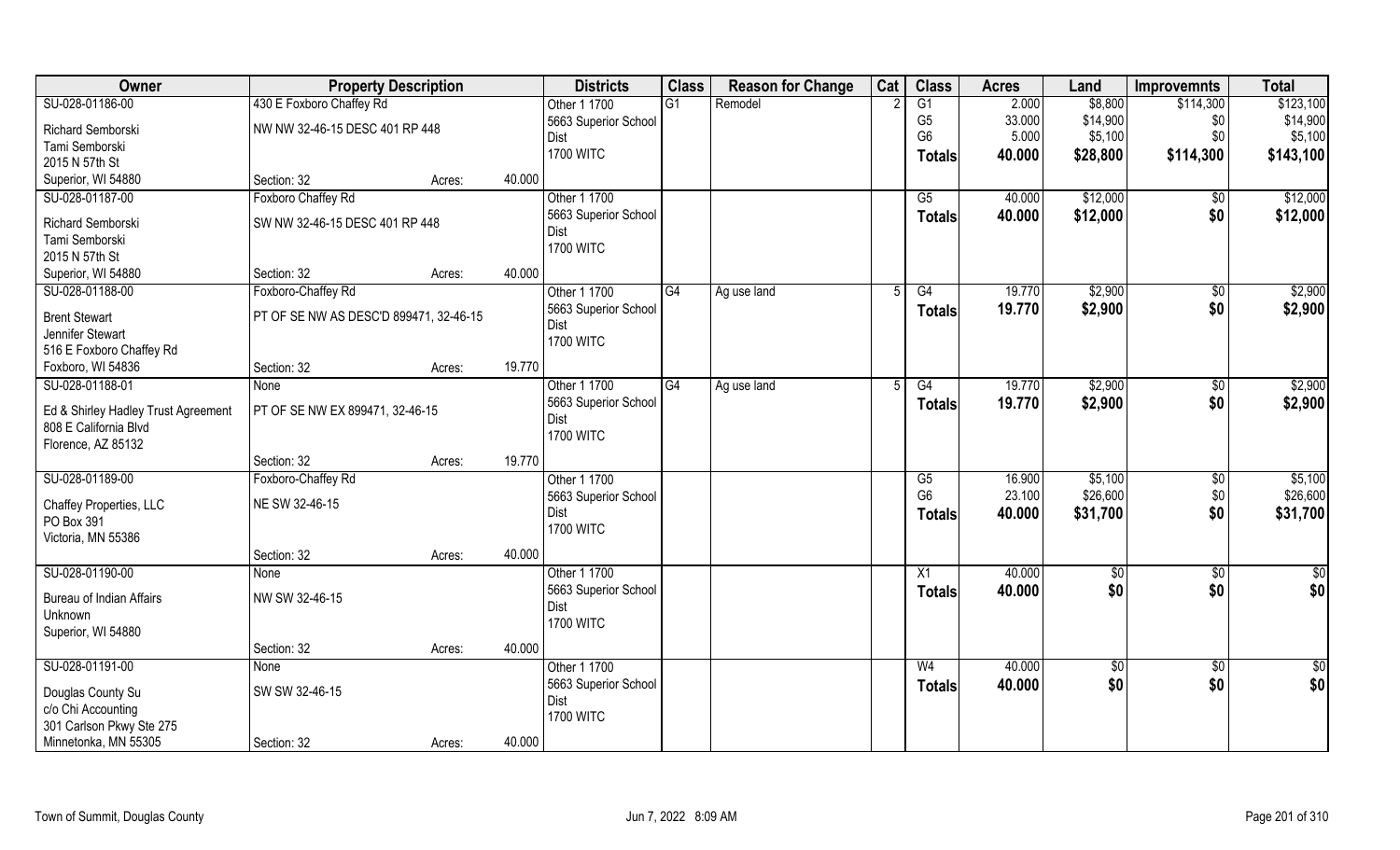| SU-028-01192-00<br>W <sub>4</sub><br>20.200<br>$\sqrt{50}$<br><b>Thompson Rd</b><br>\$0<br>$\sqrt{$0}$<br>Other 1 1700<br>19.800<br>X3<br>\$0<br>\$0<br>\$0<br>5663 Superior School<br>SE SW 32-46-15<br>Douglas County Su<br>\$0<br>\$0<br>\$0 <br>Dist<br>40.000<br><b>Totals</b><br>c/o Chi Accounting<br><b>1700 WITC</b><br>301 Carlson Pkwy Ste 275<br>Minnetonka, MN 55305<br>40.000<br>Section: 32<br>Acres:<br>SU-028-01193-00<br>9453 S Foxboro-Chaffey Rd<br>Other 1 1700<br>\$2,800<br>\$17,400<br>G1<br>0.500<br>G <sub>5</sub><br>\$16,100<br>37.300<br>5663 Superior School<br>\$0<br>NE SE 32-46-15<br>Chaffey Properties, LLC<br>G <sub>6</sub><br>2.200<br>\$2,500<br>\$0<br>Dist<br>PO Box 391<br><b>1700 WITC</b><br>\$17,400<br>40.000<br>\$21,400<br><b>Totals</b><br>Victoria, MN 55386<br>40.000<br>Section: 32<br>Acres:<br>SU-028-01194-00<br>Other 1 1700<br>\$5,800<br>Foxboro-Chaffey Rd<br>15.500<br>$\sqrt[6]{30}$<br>G5<br>G <sub>6</sub><br>\$28,200<br>\$0<br>24.500<br>5663 Superior School<br>NW SE 32-46-15 DESC 477 RP 852<br>Chaffey Properties, LLC<br>40.000<br>\$34,000<br>\$0<br>Dist<br><b>Totals</b><br>PO Box 391<br><b>1700 WITC</b><br>Victoria, MN 55386<br>40.000<br>Section: 32<br>Acres:<br>SU-028-01195-00<br>Other 1 1700<br>W <sub>4</sub><br>40.000<br>Thompson Rd<br>\$0<br>\$0<br>5663 Superior School<br>40.000<br>\$0<br>\$0<br><b>Totals</b><br>SW SE 32-46-15<br>Douglas County Su<br>Dist<br>c/o Chi Accounting<br><b>1700 WITC</b><br>301 Carlson Pkwy Ste 275<br>40.000<br>Minnetonka, MN 55305<br>Section: 32<br>Acres:<br>\$2,400<br>SU-028-01196-00<br>9593 S Foxboro Chaffey Rd<br>Other 1 1700<br>2.000<br>\$8,800<br>G1<br>G <sub>5</sub><br>20.000<br>\$6,000<br>\$0<br>5663 Superior School<br>Sarah Thompson<br>SE SE 32-46-15<br>G <sub>6</sub><br>18.000<br>\$18,500<br>\$0\$<br>Dist<br>Kyle R. Thompson<br><b>1700 WITC</b><br>40.000<br>\$2,400<br>\$35,700<br>\$33,300<br><b>Totals</b><br>1992 E County Rd Bb<br>Foxboro, WI 54836<br>40.000<br>Section: 32<br>Acres:<br>SU-028-01198-00<br>Other 1 1700<br>160.000<br><b>Winter Rd</b><br>W <sub>4</sub><br>\$0<br>\$0<br>\$0<br>\$0<br>5663 Superior School<br>160.000<br><b>Totals</b><br>NE-1/4 33-46-15<br>Douglas County Fl<br>Dist<br>1313 Belknap St<br><b>1700 WITC</b><br>Superior, WI 54880<br>160.000<br>Section: 33<br>Acres:<br>SU-028-01199-00<br>Other 1 1700<br>\$8,700<br>$\sqrt{$0}$<br><b>Winter Rd</b><br>G5<br>29.000<br>G <sub>6</sub><br>11.000<br>\$12,700<br>\$0<br>5663 Superior School<br>NE NW 33-46-15 DESC 405 RP 453<br>Oswald Trust<br>\$0<br>\$21,400<br>Dist<br>40.000<br>\$21,400<br><b>Totals</b><br>c/o Atley N & Rita R Oswald<br><b>1700 WITC</b><br>9386 S Foxboro Chaffey Rd | Owner             | <b>Property Description</b> | <b>Districts</b> | <b>Class</b> | <b>Reason for Change</b> | Cat | <b>Class</b> | <b>Acres</b> | Land | <b>Improvemnts</b> | <b>Total</b> |
|---------------------------------------------------------------------------------------------------------------------------------------------------------------------------------------------------------------------------------------------------------------------------------------------------------------------------------------------------------------------------------------------------------------------------------------------------------------------------------------------------------------------------------------------------------------------------------------------------------------------------------------------------------------------------------------------------------------------------------------------------------------------------------------------------------------------------------------------------------------------------------------------------------------------------------------------------------------------------------------------------------------------------------------------------------------------------------------------------------------------------------------------------------------------------------------------------------------------------------------------------------------------------------------------------------------------------------------------------------------------------------------------------------------------------------------------------------------------------------------------------------------------------------------------------------------------------------------------------------------------------------------------------------------------------------------------------------------------------------------------------------------------------------------------------------------------------------------------------------------------------------------------------------------------------------------------------------------------------------------------------------------------------------------------------------------------------------------------------------------------------------------------------------------------------------------------------------------------------------------------------------------------------------------------------------------------------------------------------------------------------------------------------------------------------------------------------------------------------------------------------------------------------------------------------------------------------------------------------------------------------------------------------------------------------------------------------------------------------------------------------------|-------------------|-----------------------------|------------------|--------------|--------------------------|-----|--------------|--------------|------|--------------------|--------------|
|                                                                                                                                                                                                                                                                                                                                                                                                                                                                                                                                                                                                                                                                                                                                                                                                                                                                                                                                                                                                                                                                                                                                                                                                                                                                                                                                                                                                                                                                                                                                                                                                                                                                                                                                                                                                                                                                                                                                                                                                                                                                                                                                                                                                                                                                                                                                                                                                                                                                                                                                                                                                                                                                                                                                                         |                   |                             |                  |              |                          |     |              |              |      |                    |              |
| \$20,200<br>\$16,100<br>\$2,500<br>\$38,800<br>\$5,800<br>\$28,200<br>\$34,000<br>$\sqrt{50}$<br>\$0 <br>\$11,200<br>\$6,000<br>\$18,500<br>\$0<br> \$0 <br>\$8,700<br>\$12,700                                                                                                                                                                                                                                                                                                                                                                                                                                                                                                                                                                                                                                                                                                                                                                                                                                                                                                                                                                                                                                                                                                                                                                                                                                                                                                                                                                                                                                                                                                                                                                                                                                                                                                                                                                                                                                                                                                                                                                                                                                                                                                                                                                                                                                                                                                                                                                                                                                                                                                                                                                         |                   |                             |                  |              |                          |     |              |              |      |                    |              |
|                                                                                                                                                                                                                                                                                                                                                                                                                                                                                                                                                                                                                                                                                                                                                                                                                                                                                                                                                                                                                                                                                                                                                                                                                                                                                                                                                                                                                                                                                                                                                                                                                                                                                                                                                                                                                                                                                                                                                                                                                                                                                                                                                                                                                                                                                                                                                                                                                                                                                                                                                                                                                                                                                                                                                         |                   |                             |                  |              |                          |     |              |              |      |                    |              |
|                                                                                                                                                                                                                                                                                                                                                                                                                                                                                                                                                                                                                                                                                                                                                                                                                                                                                                                                                                                                                                                                                                                                                                                                                                                                                                                                                                                                                                                                                                                                                                                                                                                                                                                                                                                                                                                                                                                                                                                                                                                                                                                                                                                                                                                                                                                                                                                                                                                                                                                                                                                                                                                                                                                                                         |                   |                             |                  |              |                          |     |              |              |      |                    |              |
|                                                                                                                                                                                                                                                                                                                                                                                                                                                                                                                                                                                                                                                                                                                                                                                                                                                                                                                                                                                                                                                                                                                                                                                                                                                                                                                                                                                                                                                                                                                                                                                                                                                                                                                                                                                                                                                                                                                                                                                                                                                                                                                                                                                                                                                                                                                                                                                                                                                                                                                                                                                                                                                                                                                                                         |                   |                             |                  |              |                          |     |              |              |      |                    |              |
|                                                                                                                                                                                                                                                                                                                                                                                                                                                                                                                                                                                                                                                                                                                                                                                                                                                                                                                                                                                                                                                                                                                                                                                                                                                                                                                                                                                                                                                                                                                                                                                                                                                                                                                                                                                                                                                                                                                                                                                                                                                                                                                                                                                                                                                                                                                                                                                                                                                                                                                                                                                                                                                                                                                                                         |                   |                             |                  |              |                          |     |              |              |      |                    |              |
|                                                                                                                                                                                                                                                                                                                                                                                                                                                                                                                                                                                                                                                                                                                                                                                                                                                                                                                                                                                                                                                                                                                                                                                                                                                                                                                                                                                                                                                                                                                                                                                                                                                                                                                                                                                                                                                                                                                                                                                                                                                                                                                                                                                                                                                                                                                                                                                                                                                                                                                                                                                                                                                                                                                                                         |                   |                             |                  |              |                          |     |              |              |      |                    |              |
|                                                                                                                                                                                                                                                                                                                                                                                                                                                                                                                                                                                                                                                                                                                                                                                                                                                                                                                                                                                                                                                                                                                                                                                                                                                                                                                                                                                                                                                                                                                                                                                                                                                                                                                                                                                                                                                                                                                                                                                                                                                                                                                                                                                                                                                                                                                                                                                                                                                                                                                                                                                                                                                                                                                                                         |                   |                             |                  |              |                          |     |              |              |      |                    |              |
|                                                                                                                                                                                                                                                                                                                                                                                                                                                                                                                                                                                                                                                                                                                                                                                                                                                                                                                                                                                                                                                                                                                                                                                                                                                                                                                                                                                                                                                                                                                                                                                                                                                                                                                                                                                                                                                                                                                                                                                                                                                                                                                                                                                                                                                                                                                                                                                                                                                                                                                                                                                                                                                                                                                                                         |                   |                             |                  |              |                          |     |              |              |      |                    |              |
|                                                                                                                                                                                                                                                                                                                                                                                                                                                                                                                                                                                                                                                                                                                                                                                                                                                                                                                                                                                                                                                                                                                                                                                                                                                                                                                                                                                                                                                                                                                                                                                                                                                                                                                                                                                                                                                                                                                                                                                                                                                                                                                                                                                                                                                                                                                                                                                                                                                                                                                                                                                                                                                                                                                                                         |                   |                             |                  |              |                          |     |              |              |      |                    |              |
|                                                                                                                                                                                                                                                                                                                                                                                                                                                                                                                                                                                                                                                                                                                                                                                                                                                                                                                                                                                                                                                                                                                                                                                                                                                                                                                                                                                                                                                                                                                                                                                                                                                                                                                                                                                                                                                                                                                                                                                                                                                                                                                                                                                                                                                                                                                                                                                                                                                                                                                                                                                                                                                                                                                                                         |                   |                             |                  |              |                          |     |              |              |      |                    |              |
|                                                                                                                                                                                                                                                                                                                                                                                                                                                                                                                                                                                                                                                                                                                                                                                                                                                                                                                                                                                                                                                                                                                                                                                                                                                                                                                                                                                                                                                                                                                                                                                                                                                                                                                                                                                                                                                                                                                                                                                                                                                                                                                                                                                                                                                                                                                                                                                                                                                                                                                                                                                                                                                                                                                                                         |                   |                             |                  |              |                          |     |              |              |      |                    |              |
|                                                                                                                                                                                                                                                                                                                                                                                                                                                                                                                                                                                                                                                                                                                                                                                                                                                                                                                                                                                                                                                                                                                                                                                                                                                                                                                                                                                                                                                                                                                                                                                                                                                                                                                                                                                                                                                                                                                                                                                                                                                                                                                                                                                                                                                                                                                                                                                                                                                                                                                                                                                                                                                                                                                                                         |                   |                             |                  |              |                          |     |              |              |      |                    |              |
|                                                                                                                                                                                                                                                                                                                                                                                                                                                                                                                                                                                                                                                                                                                                                                                                                                                                                                                                                                                                                                                                                                                                                                                                                                                                                                                                                                                                                                                                                                                                                                                                                                                                                                                                                                                                                                                                                                                                                                                                                                                                                                                                                                                                                                                                                                                                                                                                                                                                                                                                                                                                                                                                                                                                                         |                   |                             |                  |              |                          |     |              |              |      |                    |              |
|                                                                                                                                                                                                                                                                                                                                                                                                                                                                                                                                                                                                                                                                                                                                                                                                                                                                                                                                                                                                                                                                                                                                                                                                                                                                                                                                                                                                                                                                                                                                                                                                                                                                                                                                                                                                                                                                                                                                                                                                                                                                                                                                                                                                                                                                                                                                                                                                                                                                                                                                                                                                                                                                                                                                                         |                   |                             |                  |              |                          |     |              |              |      |                    |              |
|                                                                                                                                                                                                                                                                                                                                                                                                                                                                                                                                                                                                                                                                                                                                                                                                                                                                                                                                                                                                                                                                                                                                                                                                                                                                                                                                                                                                                                                                                                                                                                                                                                                                                                                                                                                                                                                                                                                                                                                                                                                                                                                                                                                                                                                                                                                                                                                                                                                                                                                                                                                                                                                                                                                                                         |                   |                             |                  |              |                          |     |              |              |      |                    |              |
|                                                                                                                                                                                                                                                                                                                                                                                                                                                                                                                                                                                                                                                                                                                                                                                                                                                                                                                                                                                                                                                                                                                                                                                                                                                                                                                                                                                                                                                                                                                                                                                                                                                                                                                                                                                                                                                                                                                                                                                                                                                                                                                                                                                                                                                                                                                                                                                                                                                                                                                                                                                                                                                                                                                                                         |                   |                             |                  |              |                          |     |              |              |      |                    |              |
|                                                                                                                                                                                                                                                                                                                                                                                                                                                                                                                                                                                                                                                                                                                                                                                                                                                                                                                                                                                                                                                                                                                                                                                                                                                                                                                                                                                                                                                                                                                                                                                                                                                                                                                                                                                                                                                                                                                                                                                                                                                                                                                                                                                                                                                                                                                                                                                                                                                                                                                                                                                                                                                                                                                                                         |                   |                             |                  |              |                          |     |              |              |      |                    |              |
|                                                                                                                                                                                                                                                                                                                                                                                                                                                                                                                                                                                                                                                                                                                                                                                                                                                                                                                                                                                                                                                                                                                                                                                                                                                                                                                                                                                                                                                                                                                                                                                                                                                                                                                                                                                                                                                                                                                                                                                                                                                                                                                                                                                                                                                                                                                                                                                                                                                                                                                                                                                                                                                                                                                                                         |                   |                             |                  |              |                          |     |              |              |      |                    |              |
|                                                                                                                                                                                                                                                                                                                                                                                                                                                                                                                                                                                                                                                                                                                                                                                                                                                                                                                                                                                                                                                                                                                                                                                                                                                                                                                                                                                                                                                                                                                                                                                                                                                                                                                                                                                                                                                                                                                                                                                                                                                                                                                                                                                                                                                                                                                                                                                                                                                                                                                                                                                                                                                                                                                                                         |                   |                             |                  |              |                          |     |              |              |      |                    |              |
|                                                                                                                                                                                                                                                                                                                                                                                                                                                                                                                                                                                                                                                                                                                                                                                                                                                                                                                                                                                                                                                                                                                                                                                                                                                                                                                                                                                                                                                                                                                                                                                                                                                                                                                                                                                                                                                                                                                                                                                                                                                                                                                                                                                                                                                                                                                                                                                                                                                                                                                                                                                                                                                                                                                                                         |                   |                             |                  |              |                          |     |              |              |      |                    |              |
|                                                                                                                                                                                                                                                                                                                                                                                                                                                                                                                                                                                                                                                                                                                                                                                                                                                                                                                                                                                                                                                                                                                                                                                                                                                                                                                                                                                                                                                                                                                                                                                                                                                                                                                                                                                                                                                                                                                                                                                                                                                                                                                                                                                                                                                                                                                                                                                                                                                                                                                                                                                                                                                                                                                                                         |                   |                             |                  |              |                          |     |              |              |      |                    |              |
|                                                                                                                                                                                                                                                                                                                                                                                                                                                                                                                                                                                                                                                                                                                                                                                                                                                                                                                                                                                                                                                                                                                                                                                                                                                                                                                                                                                                                                                                                                                                                                                                                                                                                                                                                                                                                                                                                                                                                                                                                                                                                                                                                                                                                                                                                                                                                                                                                                                                                                                                                                                                                                                                                                                                                         |                   |                             |                  |              |                          |     |              |              |      |                    |              |
|                                                                                                                                                                                                                                                                                                                                                                                                                                                                                                                                                                                                                                                                                                                                                                                                                                                                                                                                                                                                                                                                                                                                                                                                                                                                                                                                                                                                                                                                                                                                                                                                                                                                                                                                                                                                                                                                                                                                                                                                                                                                                                                                                                                                                                                                                                                                                                                                                                                                                                                                                                                                                                                                                                                                                         |                   |                             |                  |              |                          |     |              |              |      |                    |              |
|                                                                                                                                                                                                                                                                                                                                                                                                                                                                                                                                                                                                                                                                                                                                                                                                                                                                                                                                                                                                                                                                                                                                                                                                                                                                                                                                                                                                                                                                                                                                                                                                                                                                                                                                                                                                                                                                                                                                                                                                                                                                                                                                                                                                                                                                                                                                                                                                                                                                                                                                                                                                                                                                                                                                                         |                   |                             |                  |              |                          |     |              |              |      |                    |              |
|                                                                                                                                                                                                                                                                                                                                                                                                                                                                                                                                                                                                                                                                                                                                                                                                                                                                                                                                                                                                                                                                                                                                                                                                                                                                                                                                                                                                                                                                                                                                                                                                                                                                                                                                                                                                                                                                                                                                                                                                                                                                                                                                                                                                                                                                                                                                                                                                                                                                                                                                                                                                                                                                                                                                                         |                   |                             |                  |              |                          |     |              |              |      |                    |              |
|                                                                                                                                                                                                                                                                                                                                                                                                                                                                                                                                                                                                                                                                                                                                                                                                                                                                                                                                                                                                                                                                                                                                                                                                                                                                                                                                                                                                                                                                                                                                                                                                                                                                                                                                                                                                                                                                                                                                                                                                                                                                                                                                                                                                                                                                                                                                                                                                                                                                                                                                                                                                                                                                                                                                                         |                   |                             |                  |              |                          |     |              |              |      |                    |              |
|                                                                                                                                                                                                                                                                                                                                                                                                                                                                                                                                                                                                                                                                                                                                                                                                                                                                                                                                                                                                                                                                                                                                                                                                                                                                                                                                                                                                                                                                                                                                                                                                                                                                                                                                                                                                                                                                                                                                                                                                                                                                                                                                                                                                                                                                                                                                                                                                                                                                                                                                                                                                                                                                                                                                                         |                   |                             |                  |              |                          |     |              |              |      |                    |              |
|                                                                                                                                                                                                                                                                                                                                                                                                                                                                                                                                                                                                                                                                                                                                                                                                                                                                                                                                                                                                                                                                                                                                                                                                                                                                                                                                                                                                                                                                                                                                                                                                                                                                                                                                                                                                                                                                                                                                                                                                                                                                                                                                                                                                                                                                                                                                                                                                                                                                                                                                                                                                                                                                                                                                                         |                   |                             |                  |              |                          |     |              |              |      |                    |              |
|                                                                                                                                                                                                                                                                                                                                                                                                                                                                                                                                                                                                                                                                                                                                                                                                                                                                                                                                                                                                                                                                                                                                                                                                                                                                                                                                                                                                                                                                                                                                                                                                                                                                                                                                                                                                                                                                                                                                                                                                                                                                                                                                                                                                                                                                                                                                                                                                                                                                                                                                                                                                                                                                                                                                                         |                   |                             |                  |              |                          |     |              |              |      |                    |              |
|                                                                                                                                                                                                                                                                                                                                                                                                                                                                                                                                                                                                                                                                                                                                                                                                                                                                                                                                                                                                                                                                                                                                                                                                                                                                                                                                                                                                                                                                                                                                                                                                                                                                                                                                                                                                                                                                                                                                                                                                                                                                                                                                                                                                                                                                                                                                                                                                                                                                                                                                                                                                                                                                                                                                                         |                   |                             |                  |              |                          |     |              |              |      |                    |              |
|                                                                                                                                                                                                                                                                                                                                                                                                                                                                                                                                                                                                                                                                                                                                                                                                                                                                                                                                                                                                                                                                                                                                                                                                                                                                                                                                                                                                                                                                                                                                                                                                                                                                                                                                                                                                                                                                                                                                                                                                                                                                                                                                                                                                                                                                                                                                                                                                                                                                                                                                                                                                                                                                                                                                                         |                   |                             |                  |              |                          |     |              |              |      |                    |              |
|                                                                                                                                                                                                                                                                                                                                                                                                                                                                                                                                                                                                                                                                                                                                                                                                                                                                                                                                                                                                                                                                                                                                                                                                                                                                                                                                                                                                                                                                                                                                                                                                                                                                                                                                                                                                                                                                                                                                                                                                                                                                                                                                                                                                                                                                                                                                                                                                                                                                                                                                                                                                                                                                                                                                                         |                   |                             |                  |              |                          |     |              |              |      |                    |              |
|                                                                                                                                                                                                                                                                                                                                                                                                                                                                                                                                                                                                                                                                                                                                                                                                                                                                                                                                                                                                                                                                                                                                                                                                                                                                                                                                                                                                                                                                                                                                                                                                                                                                                                                                                                                                                                                                                                                                                                                                                                                                                                                                                                                                                                                                                                                                                                                                                                                                                                                                                                                                                                                                                                                                                         |                   |                             |                  |              |                          |     |              |              |      |                    |              |
|                                                                                                                                                                                                                                                                                                                                                                                                                                                                                                                                                                                                                                                                                                                                                                                                                                                                                                                                                                                                                                                                                                                                                                                                                                                                                                                                                                                                                                                                                                                                                                                                                                                                                                                                                                                                                                                                                                                                                                                                                                                                                                                                                                                                                                                                                                                                                                                                                                                                                                                                                                                                                                                                                                                                                         |                   |                             |                  |              |                          |     |              |              |      |                    |              |
|                                                                                                                                                                                                                                                                                                                                                                                                                                                                                                                                                                                                                                                                                                                                                                                                                                                                                                                                                                                                                                                                                                                                                                                                                                                                                                                                                                                                                                                                                                                                                                                                                                                                                                                                                                                                                                                                                                                                                                                                                                                                                                                                                                                                                                                                                                                                                                                                                                                                                                                                                                                                                                                                                                                                                         |                   |                             |                  |              |                          |     |              |              |      |                    |              |
| 40.000<br>Section: 33<br>Acres:                                                                                                                                                                                                                                                                                                                                                                                                                                                                                                                                                                                                                                                                                                                                                                                                                                                                                                                                                                                                                                                                                                                                                                                                                                                                                                                                                                                                                                                                                                                                                                                                                                                                                                                                                                                                                                                                                                                                                                                                                                                                                                                                                                                                                                                                                                                                                                                                                                                                                                                                                                                                                                                                                                                         | Foxboro, WI 54836 |                             |                  |              |                          |     |              |              |      |                    |              |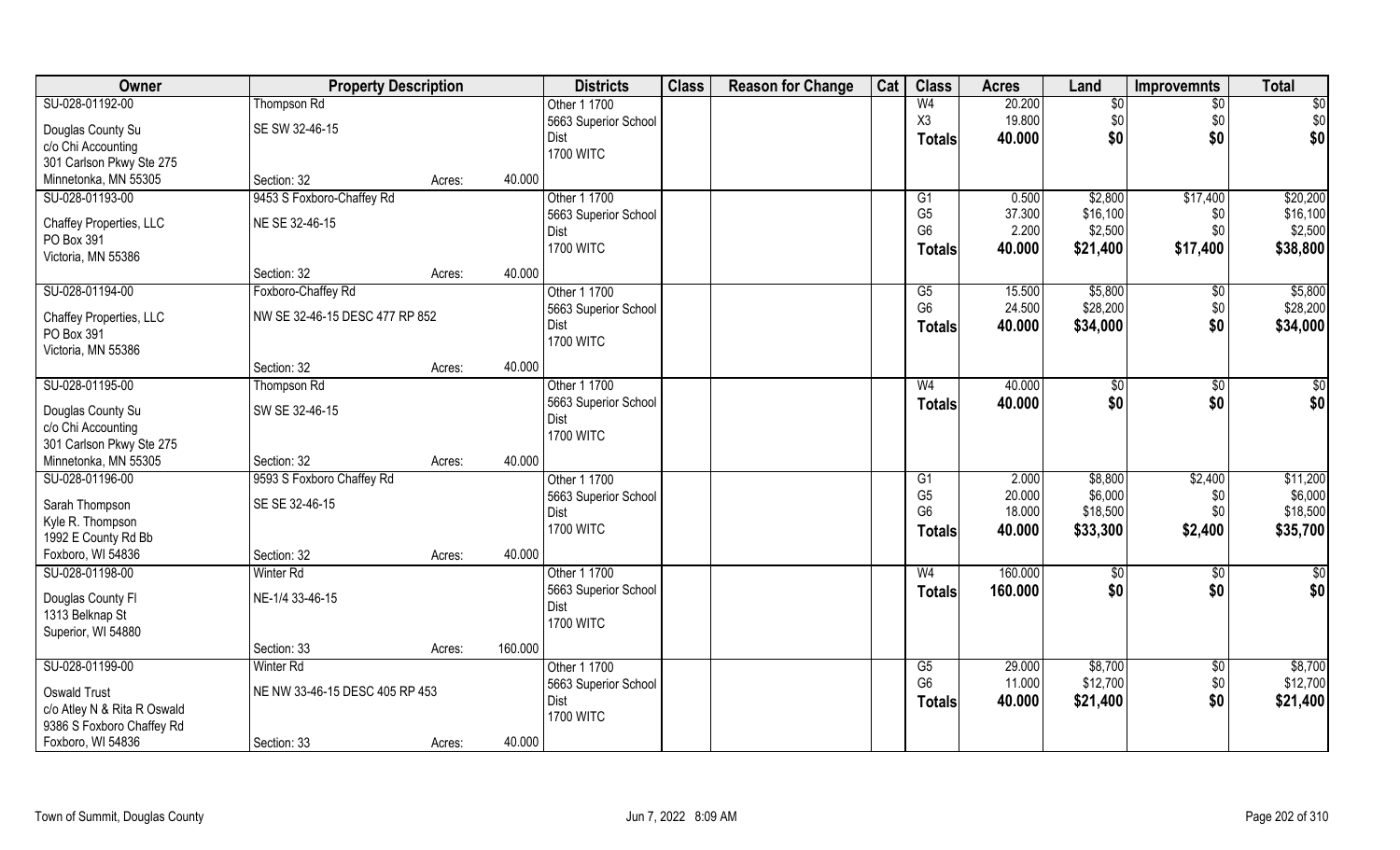| 824 E Winter Rd<br>\$12,000<br>SU-028-01200-00<br>$\overline{G5}$<br>40.000<br>Other 1 1700<br>$\overline{50}$<br>\$12,000<br>\$0<br>5663 Superior School<br>40.000<br><b>Totals</b> | \$12,000<br>\$12,000 |
|--------------------------------------------------------------------------------------------------------------------------------------------------------------------------------------|----------------------|
|                                                                                                                                                                                      |                      |
| NW NW 33-46-15<br>Thomas J. Peterson                                                                                                                                                 |                      |
| Dist<br>2704 Michael Dr                                                                                                                                                              |                      |
| <b>1700 WITC</b><br>Maplewood, MN 55119                                                                                                                                              |                      |
| 40.000<br>Section: 33<br>Acres:                                                                                                                                                      |                      |
| SU-028-01201-00<br>9386 S Foxboro Chaffey Rd<br>Other 1 1700<br>\$172,200<br>2.000<br>\$8,800<br>G1                                                                                  | \$181,000            |
| G <sub>5</sub><br>\$5,400<br>18.000<br>5663 Superior School<br>\$0<br>SW NW 33-46-15<br><b>Oswald Trust</b>                                                                          | \$5,400              |
| G <sub>6</sub><br>20.000<br>\$20,500<br>\$0<br>Dist<br>c/o Atley N & Rita R Oswald                                                                                                   | \$20,500             |
| <b>1700 WITC</b><br>40.000<br>\$34,700<br>\$172,200<br><b>Totals</b><br>9386 S Foxboro Chaffey Rd                                                                                    | \$206,900            |
| 40.000<br>Foxboro, WI 54836<br>Section: 33<br>Acres:                                                                                                                                 |                      |
| \$2,200<br>SU-028-01202-00<br>Foxboro-Chaffey Rd<br>Other 1 1700<br>G5<br>7.300<br>$\sqrt[6]{30}$                                                                                    | \$2,200              |
| G <sub>6</sub><br>32.700<br>\$22,900<br>\$0<br>5663 Superior School                                                                                                                  | \$22,900             |
| <b>Oswald Trust</b><br>SE NW 33-46-15<br>\$25,100<br>\$0<br>40.000<br>Dist<br><b>Totals</b>                                                                                          | \$25,100             |
| c/o Atley N & Rita R Oswald<br><b>1700 WITC</b>                                                                                                                                      |                      |
| 9386 S Foxboro Chaffey Rd                                                                                                                                                            |                      |
| Foxboro, WI 54836<br>40.000<br>Section: 33<br>Acres:                                                                                                                                 |                      |
| Other 1 1700<br>\$4,500<br>SU-028-01203-00<br>Foxboro-Chaffey Rd<br>14.800<br>G5<br>\$0                                                                                              | \$4,500              |
| G <sub>6</sub><br>25.200<br>\$29,000<br>\$0<br>5663 Superior School<br>NE SW 33-46-15<br>Kevin L. Miller et al                                                                       | \$29,000             |
| \$0<br>40.000<br>\$33,500<br>Dist<br><b>Totals</b><br>2156 Leyland Tr                                                                                                                | \$33,500             |
| <b>1700 WITC</b><br>Woodbury, MN 55125                                                                                                                                               |                      |
| 40.000<br>Section: 33<br>Acres:                                                                                                                                                      |                      |
| SU-028-01204-00<br>9406 S Foxboro Chaffey Rd<br>2.000<br>\$8,800<br>\$54,800<br>Other 1 1700<br>G1                                                                                   | \$63,600             |
| G <sub>5</sub><br>\$11,400<br>38.000<br>\$0<br>5663 Superior School<br>NW SW 33-46-15<br>Kevin L. Miller et al                                                                       | \$11,400             |
| \$20,200<br>\$54,800<br>Dist<br>40.000<br>Totals<br>2156 Leyland Tr                                                                                                                  | \$75,000             |
| <b>1700 WITC</b><br>Woodbury, MN 55125                                                                                                                                               |                      |
| 40.000<br>Section: 33<br>Acres:                                                                                                                                                      |                      |
| SU-028-01205-00<br>9584 S Foxboro Chaffey Rd<br>Other 1 1700<br>\$135,700<br>G1<br>2.000<br>\$8,800                                                                                  | \$144,500            |
| G <sub>5</sub><br>16.000<br>\$6,600<br>\$0<br>5663 Superior School<br>S-1/2 SW SW 33-46-15<br>Michael J. Krig                                                                        | \$6,600              |
| G <sub>6</sub><br>2.000<br>\$2,100<br>\$0<br>Dist<br>9584 S Foxboro Chaffey Rd                                                                                                       | \$2,100              |
| <b>1700 WITC</b><br>\$17,500<br>\$135,700<br>20.000<br><b>Totals</b><br>Foxboro, WI 54836                                                                                            | \$153,200            |
| 20.000<br>Section: 33<br>Acres:                                                                                                                                                      |                      |
| SU-028-01205-01<br>Other 1 1700<br>\$1,500<br>Foxboro-Chaffey Rd<br>G5<br>4.800<br>$\sqrt{6}$                                                                                        | \$1,500              |
| G <sub>6</sub><br>\$17,500<br>15.200<br>\$0<br>5663 Superior School<br>N-1/2 SW SW 33-46-15<br>Terrance L. Elliott                                                                   | \$17,500             |
| \$0<br>20.000<br>Dist<br>\$19,000<br><b>Totals</b><br>Jodi M. Kraft                                                                                                                  | \$19,000             |
| <b>1700 WITC</b><br>306 E Cheyenne St                                                                                                                                                |                      |
| Roberts, WI 54023<br>20.000<br>Section: 33<br>Acres:                                                                                                                                 |                      |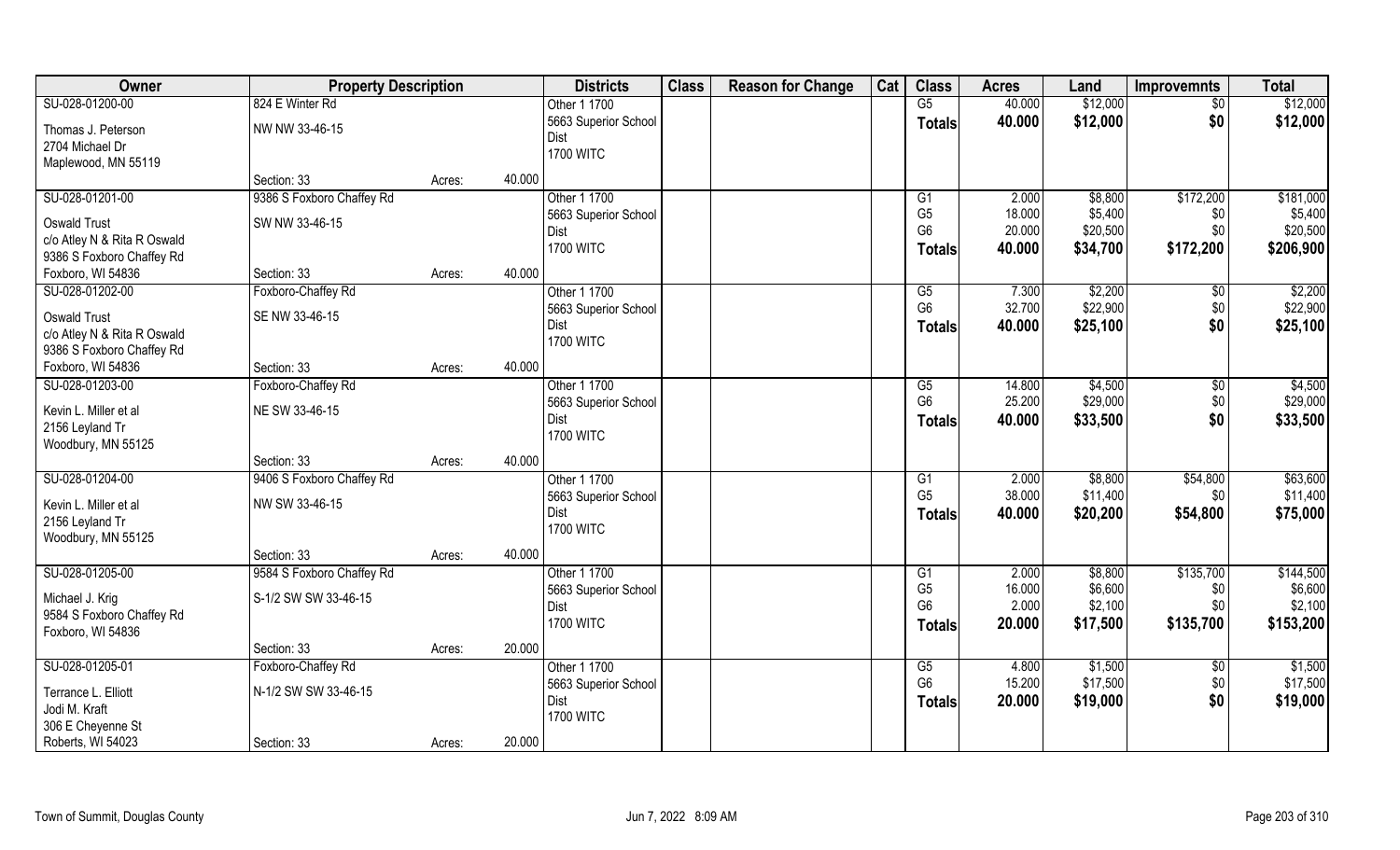| Owner                                 | <b>Property Description</b>    |        |         | <b>Districts</b>     | <b>Class</b> | <b>Reason for Change</b> | Cat | <b>Class</b>   | <b>Acres</b> | Land          | <b>Improvemnts</b> | <b>Total</b>  |
|---------------------------------------|--------------------------------|--------|---------|----------------------|--------------|--------------------------|-----|----------------|--------------|---------------|--------------------|---------------|
| SU-028-01206-00                       | Foxboro Chaffey Rd             |        |         | Other 1 1700         | G4           | Ag use land              |     | G4             | 34.000       | \$4,900       | $\overline{50}$    | \$4,900       |
| Douglas D & Anna M Pearson Family     | SE SW 33-46-15                 |        |         | 5663 Superior School |              |                          |     | G5M            | 6.000        | \$3,500       | \$0                | \$3,500       |
| Trust et al                           |                                |        |         | Dist                 |              |                          |     | <b>Totals</b>  | 40.000       | \$8,400       | \$0                | \$8,400       |
| 1140 E Foxboro Chaffey Rd             |                                |        |         | <b>1700 WITC</b>     |              |                          |     |                |              |               |                    |               |
| Foxboro, WI 54836                     | Section: 33                    | Acres: | 40.000  |                      |              |                          |     |                |              |               |                    |               |
| SU-028-01207-00                       | None                           |        |         | Other 1 1700         |              |                          |     | W <sub>4</sub> | 160.000      | \$0           | $\sqrt{$0}$        | \$0           |
|                                       | SE-1/4 33-46-15                |        |         | 5663 Superior School |              |                          |     | <b>Totals</b>  | 160.000      | \$0           | \$0                | \$0           |
| Douglas County Fl                     |                                |        |         | Dist                 |              |                          |     |                |              |               |                    |               |
| 1313 Belknap St<br>Superior, WI 54880 |                                |        |         | <b>1700 WITC</b>     |              |                          |     |                |              |               |                    |               |
|                                       | Section: 33                    | Acres: | 160.000 |                      |              |                          |     |                |              |               |                    |               |
| SU-028-01208-00                       | Foxboro Chaffey Rd             |        |         | Other 1 1700         |              |                          |     | W <sub>4</sub> | 640.000      | \$0           | \$0                | \$0           |
|                                       |                                |        |         | 5663 Superior School |              |                          |     |                | 640.000      | \$0           | \$0                | \$0           |
| Douglas County FI                     | <b>ENTIRE SECTION 34-46-15</b> |        |         | Dist                 |              |                          |     | <b>Totals</b>  |              |               |                    |               |
| 1313 Belknap St                       |                                |        |         | <b>1700 WITC</b>     |              |                          |     |                |              |               |                    |               |
| Superior, WI 54880                    |                                |        |         |                      |              |                          |     |                |              |               |                    |               |
|                                       | Section: 34                    | Acres: | 640.000 |                      |              |                          |     |                |              |               |                    |               |
| SU-028-01209-00                       | Foxboro Chaffey Rd             |        |         | Other 1 1700         |              |                          |     | W <sub>4</sub> | 640.000      | \$0           | \$0                | \$0           |
| Douglas County FI                     | <b>ENTIRE SECTION 35-46-15</b> |        |         | 5663 Superior School |              |                          |     | <b>Totals</b>  | 640.000      | \$0           | \$0                | \$0           |
| 1313 Belknap St                       |                                |        |         | Dist                 |              |                          |     |                |              |               |                    |               |
| Superior, WI 54880                    |                                |        |         | <b>1700 WITC</b>     |              |                          |     |                |              |               |                    |               |
|                                       | Section: 35                    | Acres: | 640.000 |                      |              |                          |     |                |              |               |                    |               |
| SU-028-01210-00                       | Foxboro Chattey Rd             |        |         | Other 1 1700         |              |                          |     | W <sub>4</sub> | 160.000      | $\sqrt[6]{3}$ | \$0                | \$0           |
|                                       |                                |        |         | 5663 Superior School |              |                          |     | <b>Totals</b>  | 160.000      | \$0           | \$0                | \$0           |
| Douglas County FI                     | NE-1/4 36-46-15                |        |         | Dist                 |              |                          |     |                |              |               |                    |               |
| 1313 Belknap St                       |                                |        |         | <b>1700 WITC</b>     |              |                          |     |                |              |               |                    |               |
| Superior, WI 54880                    |                                |        |         |                      |              |                          |     |                |              |               |                    |               |
|                                       | Section: 36                    | Acres: | 160.000 |                      |              |                          |     |                |              |               |                    |               |
| SU-028-01211-00                       | Foxboro Chaffey Rd             |        |         | Other 1 1700         |              |                          |     | W <sub>4</sub> | 160.000      | \$0           | \$0                | $\frac{1}{6}$ |
| Douglas County FI                     | NW-1/4 36-46-15                |        |         | 5663 Superior School |              |                          |     | <b>Totals</b>  | 160.000      | \$0           | \$0                | \$0           |
| 1313 Belknap St                       |                                |        |         | Dist                 |              |                          |     |                |              |               |                    |               |
| Superior, WI 54880                    |                                |        |         | <b>1700 WITC</b>     |              |                          |     |                |              |               |                    |               |
|                                       | Section: 36                    | Acres: | 160.000 |                      |              |                          |     |                |              |               |                    |               |
| SU-028-01212-00                       | Foxboro Chaffey Rd             |        |         | Other 1 1700         |              |                          |     | G5             | 10.000       | \$3,000       | \$0                | \$3,000       |
|                                       | NE SW 36-46-15                 |        |         | 5663 Superior School |              |                          |     | G <sub>6</sub> | 30.000       | \$34,500      | \$0                | \$34,500      |
| Ronald B. Case Jr<br>9834 S Dietz Rd  |                                |        |         | Dist                 |              |                          |     | <b>Totals</b>  | 40.000       | \$37,500      | \$0                | \$37,500      |
|                                       |                                |        |         | <b>1700 WITC</b>     |              |                          |     |                |              |               |                    |               |
| Foxboro, WI 54836                     | Section: 36                    |        | 40.000  |                      |              |                          |     |                |              |               |                    |               |
|                                       |                                | Acres: |         |                      |              |                          |     |                |              |               |                    |               |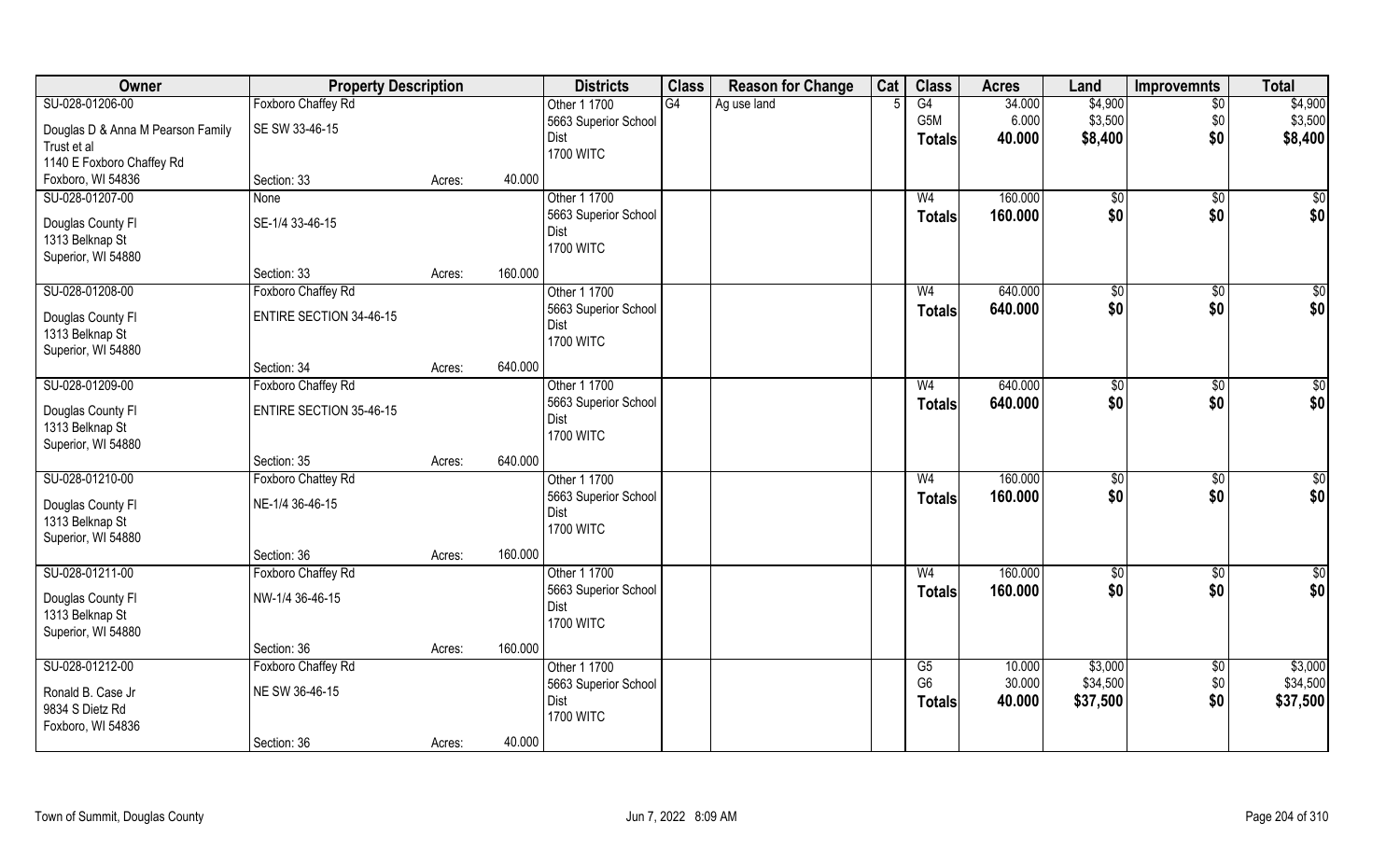| Owner                                  | <b>Property Description</b>                    |        |        | <b>Districts</b>     | <b>Class</b>    | <b>Reason for Change</b> | Cat | <b>Class</b>    | <b>Acres</b> | Land     | <b>Improvemnts</b> | <b>Total</b> |
|----------------------------------------|------------------------------------------------|--------|--------|----------------------|-----------------|--------------------------|-----|-----------------|--------------|----------|--------------------|--------------|
| SU-028-01213-00                        | 2071 E Foxboro Chaffey Rd                      |        |        | Other 1 1700         | $\overline{G1}$ | NSF @40%                 |     | $\overline{G1}$ | 1.000        | \$5,500  | \$40,000           | \$45,500     |
| Ronald B. Case Jr                      | NW SW 36-46-15                                 |        |        | 5663 Superior School |                 |                          |     | G <sub>5</sub>  | 9.000        | \$2,700  | \$0                | \$2,700      |
| 9834 S Dietz Rd                        |                                                |        |        | Dist                 |                 |                          |     | G <sub>6</sub>  | 30.000       | \$30,800 | \$0                | \$30,800     |
| Foxboro, WI 54836                      |                                                |        |        | <b>1700 WITC</b>     |                 |                          |     | <b>Totals</b>   | 40.000       | \$39,000 | \$40,000           | \$79,000     |
|                                        | Section: 36                                    | Acres: | 40.000 |                      |                 |                          |     |                 |              |          |                    |              |
| SU-028-01214-00                        | 2087 E Foxboro Chaffey Rd                      |        |        | Other 1 1700         |                 |                          |     | G1              | 2.000        | \$8,800  | \$5,700            | \$14,500     |
| Ronald B. Case Jr                      | SW SW 36-46-15, EX W-1/2 W-1/2 SW SW           |        |        | 5663 Superior School |                 |                          |     | G <sub>5</sub>  | 10.000       | \$3,000  | \$0                | \$3,000      |
| 9834 S Dietz Rd                        |                                                |        |        | Dist                 |                 |                          |     | G <sub>6</sub>  | 18.000       | \$18,500 | \$0                | \$18,500     |
| Foxboro, WI 54836                      |                                                |        |        | <b>1700 WITC</b>     |                 |                          |     | <b>Totals</b>   | 30.000       | \$30,300 | \$5,700            | \$36,000     |
|                                        | Section: 36                                    | Acres: | 30.000 |                      |                 |                          |     |                 |              |          |                    |              |
| SU-028-01214-01                        | 2001 E Foxboro Chaffey Rd                      |        |        | Other 1 1700         |                 |                          |     | G1              | 2.000        | \$8,800  | \$101,200          | \$110,000    |
| Nicholas Van Ert                       | W-1/2 W-1/2 SW SW 36-46-15                     |        |        | 5663 Superior School |                 |                          |     | G <sub>6</sub>  | 8.000        | \$8,200  | \$0                | \$8,200      |
| Chloe Hagenson                         |                                                |        |        | Dist                 |                 |                          |     | <b>Totals</b>   | 10.000       | \$17,000 | \$101,200          | \$118,200    |
| 2001 E Foxboro Chaffrey Rd             |                                                |        |        | <b>1700 WITC</b>     |                 |                          |     |                 |              |          |                    |              |
| Foxboro, WI 54836                      | Section: 36                                    | Acres: | 10.000 |                      |                 |                          |     |                 |              |          |                    |              |
| SU-028-01215-00                        | Foxboro Chaffey Rd                             |        |        | Other 1 1700         |                 |                          |     | G1              | 1.000        | \$5,500  | \$0                | \$5,500      |
|                                        |                                                |        |        | 5663 Superior School |                 |                          |     | G <sub>6</sub>  | 34.000       | \$39,100 | \$0                | \$39,100     |
| Kenneth Chaffey                        | SE SW 36-46-15 DESC 424 RP 715 & 974 EX 595 RP |        |        | Dist                 |                 |                          |     | <b>Totals</b>   | 35.000       | \$44,600 | \$0                | \$44,600     |
| Patrick J. Chaffey Jr<br>5801 E 3rd St | 421                                            |        |        | <b>1700 WITC</b>     |                 |                          |     |                 |              |          |                    |              |
| Superior, WI 54880                     | Section: 36                                    |        | 35.000 |                      |                 |                          |     |                 |              |          |                    |              |
| SU-028-01215-01                        | 2191 E Foxboro Chaffey Rd                      | Acres: |        | Other 1 1700         |                 |                          |     | G1              | 2.000        | \$8,800  | \$120,800          | \$129,600    |
|                                        |                                                |        |        | 5663 Superior School |                 |                          |     | G <sub>6</sub>  | 3.000        | \$3,600  | \$0                | \$3,600      |
| Tyler R. Reamer                        | PT SE SW, E-330' OF S-660' 36-46-15            |        |        | Dist                 |                 |                          |     |                 | 5.000        | \$12,400 | \$120,800          | \$133,200    |
| 2191 E Foxboro Chaffey Rd              |                                                |        |        | <b>1700 WITC</b>     |                 |                          |     | Totals          |              |          |                    |              |
| Foxboro, WI 54836                      |                                                |        |        |                      |                 |                          |     |                 |              |          |                    |              |
|                                        | Section: 36                                    | Acres: | 5.000  |                      |                 |                          |     |                 |              |          |                    |              |
| SU-028-01216-00                        | Foxboro Chaffey Rd                             |        |        | Other 1 1700         |                 |                          |     | G5              | 5.000        | \$1,500  | \$0                | \$1,500      |
| Jerod Stamper                          | NE SE 36-46-15                                 |        |        | 5663 Superior School |                 |                          |     | G <sub>6</sub>  | 35.000       | \$24,500 | \$0                | \$24,500     |
| 9321 S State Highway 35                |                                                |        |        | Dist                 |                 |                          |     | <b>Totals</b>   | 40.000       | \$26,000 | \$0                | \$26,000     |
| Foxboro, WI 54836                      |                                                |        |        | <b>1700 WITC</b>     |                 |                          |     |                 |              |          |                    |              |
|                                        | Section: 36                                    | Acres: | 40.000 |                      |                 |                          |     |                 |              |          |                    |              |
| SU-028-01217-00                        | Foxboro Chaffey Rd                             |        |        | Other 1 1700         |                 |                          |     | G5              | 2.000        | \$600    | \$0                | \$600        |
| <b>Brad Slawson</b>                    | NW SE 36-46-15                                 |        |        | 5663 Superior School |                 |                          |     | G <sub>6</sub>  | 38.000       | \$43,700 | \$0                | \$43,700     |
| Suzanne Slawson                        |                                                |        |        | Dist                 |                 |                          |     | <b>Totals</b>   | 40.000       | \$44,300 | \$0                | \$44,300     |
| 2852 179th Ave NE                      |                                                |        |        | <b>1700 WITC</b>     |                 |                          |     |                 |              |          |                    |              |
| Ham Lake, MN 55011                     | Section: 36                                    | Acres: | 40.000 |                      |                 |                          |     |                 |              |          |                    |              |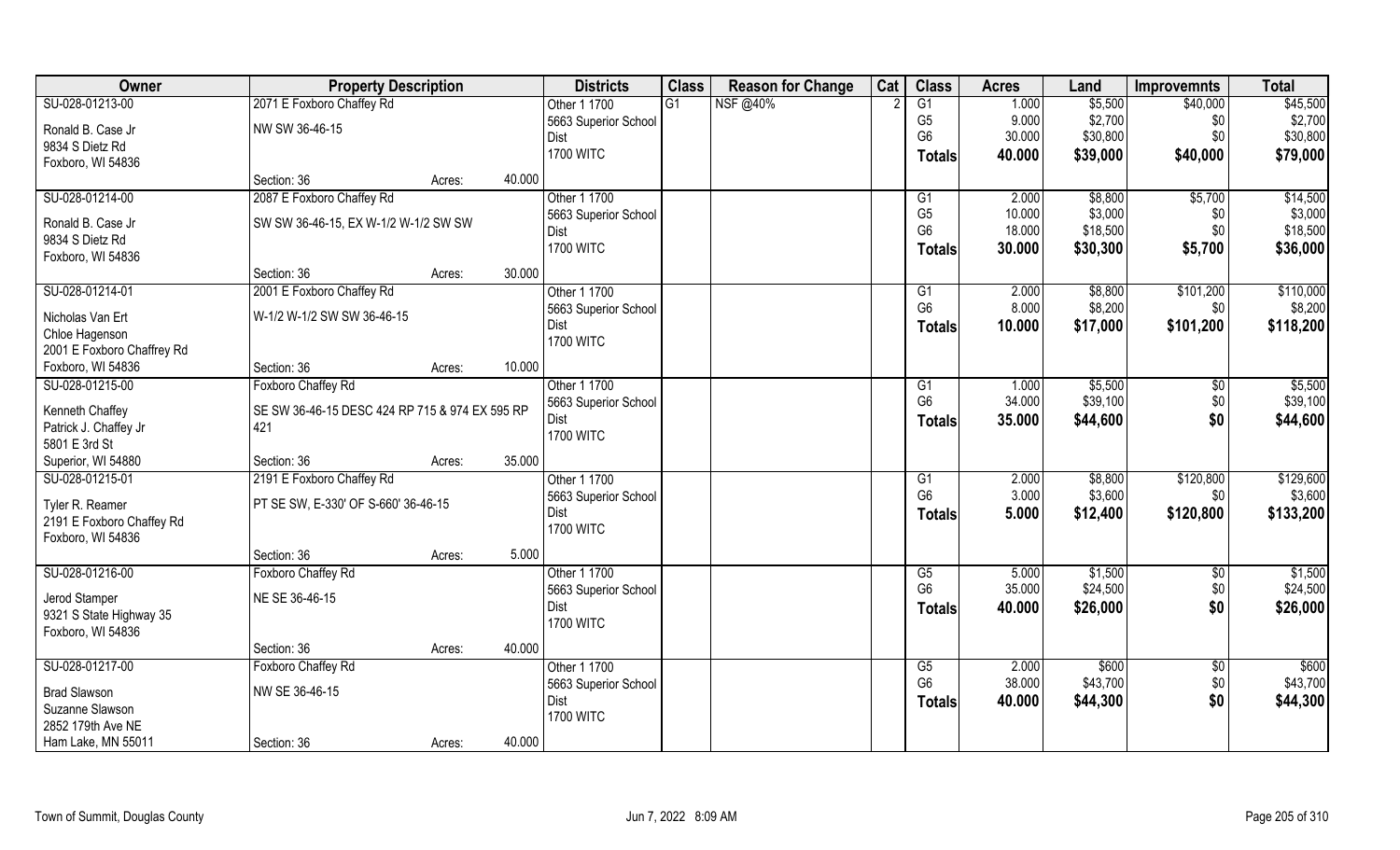| <b>Owner</b>                            | <b>Property Description</b>                        |                  | <b>Districts</b>     | <b>Class</b> | <b>Reason for Change</b> | Cat | <b>Class</b>   | <b>Acres</b> | Land     | <b>Improvemnts</b> | <b>Total</b> |
|-----------------------------------------|----------------------------------------------------|------------------|----------------------|--------------|--------------------------|-----|----------------|--------------|----------|--------------------|--------------|
| SU-028-01218-00                         | 2273 E Foxboro Chaffey Rd                          |                  | Other 1 1700         |              |                          |     | G6             | 10.000       | \$11,500 | $\overline{30}$    | \$11,500     |
| <b>Brad Slawson</b>                     | PT E-1/2 SW SE 36-46-15, EX S-698' OF E-330' SW SE |                  | 5663 Superior School |              |                          |     | <b>Totals</b>  | 10.000       | \$11,500 | \$0                | \$11,500     |
| Suzanne Slawson                         | EX LOT 1 CSM #767 VOL 5 PP 224-225                 |                  | Dist                 |              |                          |     |                |              |          |                    |              |
| 2852 179th Ave NE                       |                                                    |                  | <b>1700 WITC</b>     |              |                          |     |                |              |          |                    |              |
| Ham Lake, MN 55011                      | Section: 36<br>Acres:                              | 10.000           |                      |              |                          |     |                |              |          |                    |              |
| SU-028-01218-01                         | 2285 E Foxboro Chaffey Rd                          |                  | Other 1 1700         |              |                          |     | G <sub>1</sub> | 2.900        | \$10,000 | \$23,400           | \$33,400     |
| George Leo Dalpiaz                      | PT SW SE, 698' X 330' 36-46-15 DESC 472 RP 607     |                  | 5663 Superior School |              |                          |     | G <sub>6</sub> | 2.380        | \$2,400  | \$0                | \$2,400      |
| 2285 E Foxboro Chaffey Rd               |                                                    |                  | Dist                 |              |                          |     | <b>Totals</b>  | 5.280        | \$12,400 | \$23,400           | \$35,800     |
| Foxboro, WI 54836                       |                                                    |                  | <b>1700 WITC</b>     |              |                          |     |                |              |          |                    |              |
|                                         | Section: 36<br>Acres:                              | 5.280            |                      |              |                          |     |                |              |          |                    |              |
| SU-028-01218-02                         | 2263 E Foxboro Chaffey Rd                          |                  | Other 1 1700         |              |                          |     | G1             | 3.600        | \$11,000 | \$140,700          | \$151,700    |
| Jordan Mcdonald                         | LOT 1 CSM #767 VOL 5 PGS 224-5 36-46-15,           |                  | 5663 Superior School |              |                          |     | G <sub>6</sub> | 1.638        | \$1,700  | \$0                | \$1,700      |
| 2263 E Foxboro Chaffey Rd               | LOCATED IN E-1/2 SW SE.                            |                  | Dist                 |              |                          |     | <b>Totals</b>  | 5.238        | \$12,700 | \$140,700          | \$153,400    |
| Foxboro, WI 54836                       |                                                    |                  | <b>1700 WITC</b>     |              |                          |     |                |              |          |                    |              |
|                                         | Section: 36<br>Acres:                              | 5.238            |                      |              |                          |     |                |              |          |                    |              |
| SU-028-01219-00                         | 2245 E Foxboro Chaffey Rd                          |                  | Other 1 1700         |              |                          |     | G <sub>1</sub> | 2.000        | \$8,800  | \$13,900           | \$22,700     |
| Heidi K. Schwartz et al                 | W-1/2 SW SE 36-46-15                               |                  | 5663 Superior School |              |                          |     | G <sub>6</sub> | 18.000       | \$18,500 | \$0                | \$18,500     |
| 1205 Hintgen Ct                         |                                                    |                  | Dist                 |              |                          |     | <b>Totals</b>  | 20.000       | \$27,300 | \$13,900           | \$41,200     |
| La Crosse, WI 54601                     |                                                    |                  | <b>1700 WITC</b>     |              |                          |     |                |              |          |                    |              |
|                                         | Section: 36<br>Acres:                              | 20.000           |                      |              |                          |     |                |              |          |                    |              |
| SU-028-01220-00                         | 2343 E Foxboro Chaffey Rd                          |                  | Other 1 1700         |              |                          |     | G1             | 2.000        | \$8,800  | \$87,500           | \$96,300     |
| Jerod W. Stamper                        | PT SE SE 36-46-15                                  |                  | 5663 Superior School |              |                          |     | G <sub>6</sub> | 23.000       | \$23,600 | \$0                | \$23,600     |
| Nicole Stamper                          |                                                    |                  | Dist                 |              |                          |     | <b>Totals</b>  | 25.000       | \$32,400 | \$87,500           | \$119,900    |
| 9321 State Rd 35                        |                                                    |                  | <b>1700 WITC</b>     |              |                          |     |                |              |          |                    |              |
| Foxboro, WI 54836                       | Section: 36<br>Acres:                              | 25.000           |                      |              |                          |     |                |              |          |                    |              |
| SU-028-01221-00                         | 2387 E Foxboro Chaffey Rd                          |                  | Other 1 1700         |              |                          |     | G <sub>1</sub> | 3.000        | \$10,200 | \$159,900          | \$170,100    |
|                                         |                                                    |                  | 5663 Superior School |              |                          |     | <b>Totals</b>  | 3.000        | \$10,200 | \$159,900          | \$170,100    |
| Kyle M. Schuster<br>Melissa A. Schuster | PT SE SE, 626' X 208' 36-46-15 DESC 450 RP 694 473 |                  | Dist                 |              |                          |     |                |              |          |                    |              |
| 2387 E Foxboro Chaffey Rd               | RP 233, 523, 981 555/153                           |                  | <b>1700 WITC</b>     |              |                          |     |                |              |          |                    |              |
| Foxboro, WI 54836                       | Section: 36<br>Acres:                              | 3.000            |                      |              |                          |     |                |              |          |                    |              |
| SU-028-01222-00                         | 2311 E Foxboro Chaffey Rd                          |                  | Other 1 1700         |              |                          |     | G <sub>1</sub> | 2.000        | \$8,800  | \$165,500          | \$174,300    |
|                                         |                                                    |                  | 5663 Superior School |              |                          |     | G <sub>6</sub> | 10.000       | \$12,000 | \$0                | \$12,000     |
| Michael J. Willie                       | PT SE SE, 36-46-15, BGN SW CNR, TH E-453.7', TH    |                  | Dist                 |              |                          |     | <b>Totals</b>  | 12.000       | \$20,800 | \$165,500          | \$186,300    |
| 2311 E Foxboro Chaffey Rd               | LEFT 205.1', TH LEFT 110.5', TH N TO N LINE, TH W  |                  | <b>1700 WITC</b>     |              |                          |     |                |              |          |                    |              |
| Foxboro, WI 54836                       | TO NW CNR, TH S TO POB.                            |                  |                      |              |                          |     |                |              |          |                    |              |
|                                         | Section: 36                                        | 12.000<br>Acres: |                      |              |                          |     |                |              |          |                    |              |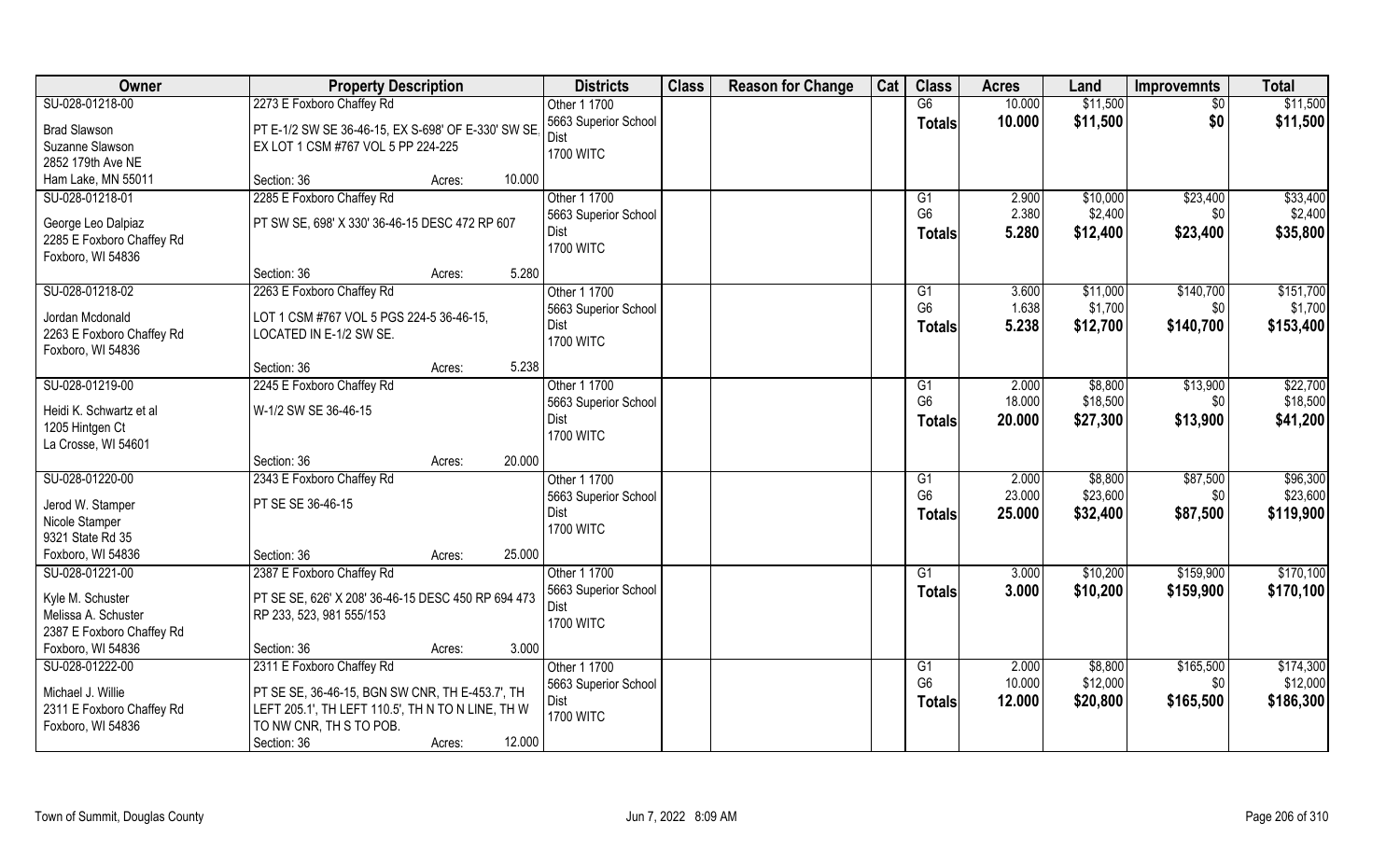| Owner                 | <b>Property Description</b>                       |        |        | <b>Districts</b>     | <b>Class</b>    | <b>Reason for Change</b> | Cat | <b>Class</b>    | <b>Acres</b> | Land     | <b>Improvemnts</b> | <b>Total</b> |
|-----------------------|---------------------------------------------------|--------|--------|----------------------|-----------------|--------------------------|-----|-----------------|--------------|----------|--------------------|--------------|
| SU-028-01223-00       | Cnty Rd B                                         |        |        | Other 1 1700         | G4              | Ag use land              |     | G4              | 34.000       | \$4,900  | $\sqrt{$0}$        | \$4,900      |
| William F. Holst III  | NE NE 25-47-15, EX PT 800' X 326.7' NE COR        |        |        | 5663 Superior School |                 |                          |     | <b>Totals</b>   | 34.000       | \$4,900  | \$0                | \$4,900      |
| PO Box 36             |                                                   |        |        | <b>Dist</b>          |                 |                          |     |                 |              |          |                    |              |
| Prescott, WI 54021    |                                                   |        |        | <b>1700 WITC</b>     |                 |                          |     |                 |              |          |                    |              |
|                       | Section: 25                                       | Acres: | 34.000 |                      |                 |                          |     |                 |              |          |                    |              |
| SU-028-01223-01       | 2358 E County Rd B                                |        |        | Other 1 1700         |                 |                          |     | $\overline{G1}$ | 6.000        | \$14,200 | \$151,600          | \$165,800    |
| John Strom            | PT NE NE 25-47-15, COMM NE COR NE NE, TH          |        |        | 5663 Superior School |                 |                          |     | Totals          | 6.000        | \$14,200 | \$151,600          | \$165,800    |
| Kristina Strom        | W-800', TH S-326.7', TH E-800', TH N TO POB       |        |        | Dist                 |                 |                          |     |                 |              |          |                    |              |
| 2358 E County Rd B    |                                                   |        |        | <b>1700 WITC</b>     |                 |                          |     |                 |              |          |                    |              |
| Foxboro, WI 54836     | Section: 25                                       | Acres: | 6.000  |                      |                 |                          |     |                 |              |          |                    |              |
| SU-028-01224-00       | Cnty Rd B                                         |        |        | Other 1 1700         | G4              | Ag use land              |     | G4              | 30.000       | \$4,400  | \$0                | \$4,400      |
| William F. Holst III  | PT NW NE 25-47-15, EX PT 660' X 660' NW COR       |        |        | 5663 Superior School |                 |                          |     | <b>Totals</b>   | 30.000       | \$4,400  | \$0                | \$4,400      |
| PO Box 36             |                                                   |        |        | Dist                 |                 |                          |     |                 |              |          |                    |              |
| Prescott, WI 54021    |                                                   |        |        | <b>1700 WITC</b>     |                 |                          |     |                 |              |          |                    |              |
|                       | Section: 25                                       | Acres: | 30.000 |                      |                 |                          |     |                 |              |          |                    |              |
| SU-028-01224-01       | 2206 E County Rd B                                |        |        | Other 1 1700         | G4              | Ag use land              |     | G1              | 2.000        | \$8,800  | \$165,700          | \$174,500    |
| Brian G. Marmorine    | PT NW NE, PCL IN NW COR 25-47-15, COMM NW COF     |        |        | 5663 Superior School |                 |                          |     | G4              | 8.000        | \$1,700  | \$0                | \$1,700      |
| 2206 E County Rd B    | NW NE, TH S-660, THE-660', TH N-660', TH W TO POB |        |        | Dist                 |                 |                          |     | Totals          | 10.000       | \$10,500 | \$165,700          | \$176,200    |
| Foxboro, WI 54836     |                                                   |        |        | <b>1700 WITC</b>     |                 |                          |     |                 |              |          |                    |              |
|                       | Section: 25                                       | Acres: | 10.000 |                      |                 |                          |     |                 |              |          |                    |              |
| SU-028-01225-00       | Jake Schmidt Rd                                   |        |        | Other 1 1700         | $\overline{G4}$ | Ag use land              |     | G4              | 10.000       | \$1,500  | $\sqrt[6]{30}$     | \$1,500      |
| William F. Holst III  | SW NE 25-47-15                                    |        |        | 5663 Superior School |                 |                          |     | G5M             | 30.000       | \$17,300 | \$0                | \$17,300     |
| PO Box 36             |                                                   |        |        | Dist                 |                 |                          |     | <b>Totals</b>   | 40.000       | \$18,800 | \$0                | \$18,800     |
| Prescott, WI 54021    |                                                   |        |        | <b>1700 WITC</b>     |                 |                          |     |                 |              |          |                    |              |
|                       | Section: 25                                       | Acres: | 40.000 |                      |                 |                          |     |                 |              |          |                    |              |
| SU-028-01226-00       | Jake Schmidt Rd                                   |        |        | Other 1 1700         | G4              | Ag use land              |     | G4              | 40.000       | \$5,800  | $\overline{30}$    | \$5,800      |
| William F. Holst III  | SE NE 25-47-15                                    |        |        | 5663 Superior School |                 |                          |     | <b>Totals</b>   | 40.000       | \$5,800  | \$0                | \$5,800      |
| PO Box 36             |                                                   |        |        | Dist                 |                 |                          |     |                 |              |          |                    |              |
| Prescott, WI 54021    |                                                   |        |        | <b>1700 WITC</b>     |                 |                          |     |                 |              |          |                    |              |
|                       | Section: 25                                       | Acres: | 40.000 |                      |                 |                          |     |                 |              |          |                    |              |
| SU-028-01227-00       | Cnty Rd B                                         |        |        | Other 1 1700         |                 |                          |     | G6              | 20.000       | \$23,000 | $\sqrt[6]{}$       | \$23,000     |
| Kevin L. Dobberschutz | W-1/2 NE NW 25-47-15                              |        |        | 5663 Superior School |                 |                          |     | <b>Totals</b>   | 20.000       | \$23,000 | \$0                | \$23,000     |
| 2035 60th Ave         |                                                   |        |        | Dist                 |                 |                          |     |                 |              |          |                    |              |
| Osceola, WI 54020     |                                                   |        |        | <b>1700 WITC</b>     |                 |                          |     |                 |              |          |                    |              |
|                       | Section: 25                                       | Acres: | 20.000 |                      |                 |                          |     |                 |              |          |                    |              |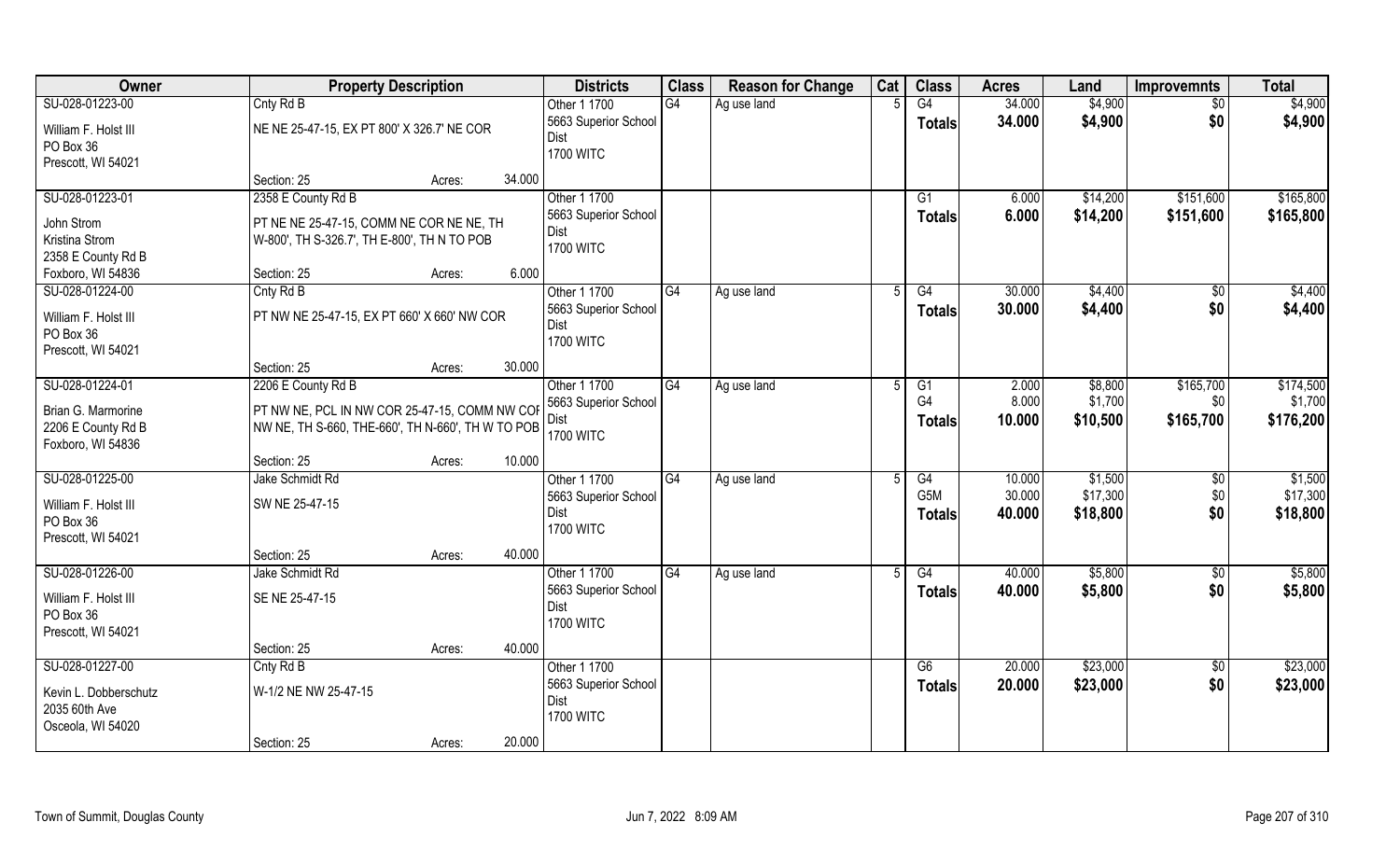| Owner                                | <b>Property Description</b>               |        |        | <b>Districts</b>     | <b>Class</b> | <b>Reason for Change</b> | Cat | <b>Class</b>    | <b>Acres</b> | Land       | <b>Improvemnts</b> | <b>Total</b>    |
|--------------------------------------|-------------------------------------------|--------|--------|----------------------|--------------|--------------------------|-----|-----------------|--------------|------------|--------------------|-----------------|
| SU-028-01227-01                      | 2166 E County Rd B                        |        |        | Other 1 1700         |              |                          |     | G1              | 2.000        | \$8,800    | \$1,900            | \$10,700        |
| Kevin L. Dobberschutz                | E-1/2 NE NW 25-47-15                      |        |        | 5663 Superior School |              |                          |     | G <sub>6</sub>  | 18.000       | \$21,600   | \$0                | \$21,600        |
| 2035 60th Ave                        |                                           |        |        | Dist                 |              |                          |     | <b>Totals</b>   | 20.000       | \$30,400   | \$1,900            | \$32,300        |
| Osceola, WI 54020                    |                                           |        |        | <b>1700 WITC</b>     |              |                          |     |                 |              |            |                    |                 |
|                                      | Section: 25                               | Acres: | 20.000 |                      |              |                          |     |                 |              |            |                    |                 |
| SU-028-01228-00                      | 6440 S County Rd B                        |        |        | Other 1 1700         |              |                          |     | G1              | 2.000        | \$8,800    | \$150,500          | \$159,300       |
| <b>Christopher Bloomquist</b>        | W'LY 880' OF N'LY 990' OF NW NW 25-47-15  |        |        | 5663 Superior School |              |                          |     | G <sub>6</sub>  | 18.000       | \$18,500   | \$0                | \$18,500        |
| Jessic Bloomquist                    |                                           |        |        | Dist                 |              |                          |     | <b>Totals</b>   | 20.000       | \$27,300   | \$150,500          | \$177,800       |
| 6440 S County Rd B                   |                                           |        |        | <b>1700 WITC</b>     |              |                          |     |                 |              |            |                    |                 |
| Foxboro, WI 54836                    | Section: 25                               | Acres: | 20.000 |                      |              |                          |     |                 |              |            |                    |                 |
| SU-028-01228-01                      | County Rd B                               |        |        | Other 1 1700         |              |                          |     | G5              | 15.000       | \$4,500    | $\sqrt[6]{3}$      | \$4,500         |
|                                      |                                           |        |        | 5663 Superior School |              |                          |     | G <sub>6</sub>  | 5.000        | \$3,500    | \$0                | \$3,500         |
| Kevin L. Dobberschutz                | NW NW 25-47-15, EX W'LY 880' OF N'LY 990' |        |        | Dist                 |              |                          |     | Totals          | 20.000       | \$8,000    | \$0                | \$8,000         |
| 2035 60th Ave                        |                                           |        |        | <b>1700 WITC</b>     |              |                          |     |                 |              |            |                    |                 |
| Osceola, WI 54020                    |                                           |        |        |                      |              |                          |     |                 |              |            |                    |                 |
|                                      | Section: 25                               | Acres: | 20.000 |                      |              |                          |     |                 |              |            |                    |                 |
| SU-028-01229-00                      | Cnty Rd B                                 |        |        | Other 1 1700         |              |                          |     | G5              | 20.000       | \$8,300    | \$0                | \$8,300         |
| Ryan Avila                           | N-1/2 SW NW 25-47-15                      |        |        | 5663 Superior School |              |                          |     | <b>Totals</b>   | 20.000       | \$8,300    | \$0                | \$8,300         |
| Susannah Avila                       |                                           |        |        | Dist                 |              |                          |     |                 |              |            |                    |                 |
| 6564 S County Rd B                   |                                           |        |        | <b>1700 WITC</b>     |              |                          |     |                 |              |            |                    |                 |
| Foxboro, WI 54836                    | Section: 25                               | Acres: | 20.000 |                      |              |                          |     |                 |              |            |                    |                 |
| SU-028-01229-01                      | 6564 S County Rd B                        |        |        | Other 1 1700         |              |                          |     | $\overline{G1}$ | 2.000        | \$8,800    | \$139,500          | \$148,300       |
|                                      |                                           |        |        | 5663 Superior School |              |                          |     | G <sub>5</sub>  | 18.000       | \$8,400    | \$0                | \$8,400         |
| Ryan Avila                           | S-1/2 SW NW 25-47-15                      |        |        | Dist                 |              |                          |     | <b>Totals</b>   | 20.000       | \$17,200   | \$139,500          | \$156,700       |
| Susannah Avila<br>6564 S County Rd B |                                           |        |        | <b>1700 WITC</b>     |              |                          |     |                 |              |            |                    |                 |
| Foxboro, WI 54836                    | Section: 25                               |        | 20.000 |                      |              |                          |     |                 |              |            |                    |                 |
| SU-028-01230-00                      |                                           | Acres: |        | Other 1 1700         |              |                          |     | G5              | 40.000       | \$12,000   |                    | \$12,000        |
|                                      | Cnty Rd B                                 |        |        | 5663 Superior School |              |                          |     |                 |              |            | \$0                |                 |
| Ryan Avila                           | SE NW 25-47-15                            |        |        | Dist                 |              |                          |     | <b>Totals</b>   | 40.000       | \$12,000   | \$0                | \$12,000        |
| Susannah Avila                       |                                           |        |        | <b>1700 WITC</b>     |              |                          |     |                 |              |            |                    |                 |
| 6564 S County Rd B                   |                                           |        |        |                      |              |                          |     |                 |              |            |                    |                 |
| Foxboro, WI 54836                    | Section: 25                               | Acres: | 40.000 |                      |              |                          |     |                 |              |            |                    |                 |
| SU-028-01231-00                      | Cnty Rd B                                 |        |        | Other 1 1700         |              |                          |     | $W_5$           | 40.000       | (\$21,400) | $\overline{60}$    | $\overline{50}$ |
| Michael Juen                         | NE SW 25-47-15                            |        |        | 5663 Superior School |              |                          |     | <b>Totals</b>   | 40.000       | \$0        | \$0                | \$0             |
| James Juen                           |                                           |        |        | Dist                 |              |                          |     |                 |              |            |                    |                 |
| W5776 570th Ave                      |                                           |        |        | <b>1700 WITC</b>     |              |                          |     |                 |              |            |                    |                 |
| Ellsworth, WI 54011                  | Section: 25                               | Acres: | 40.000 |                      |              |                          |     |                 |              |            |                    |                 |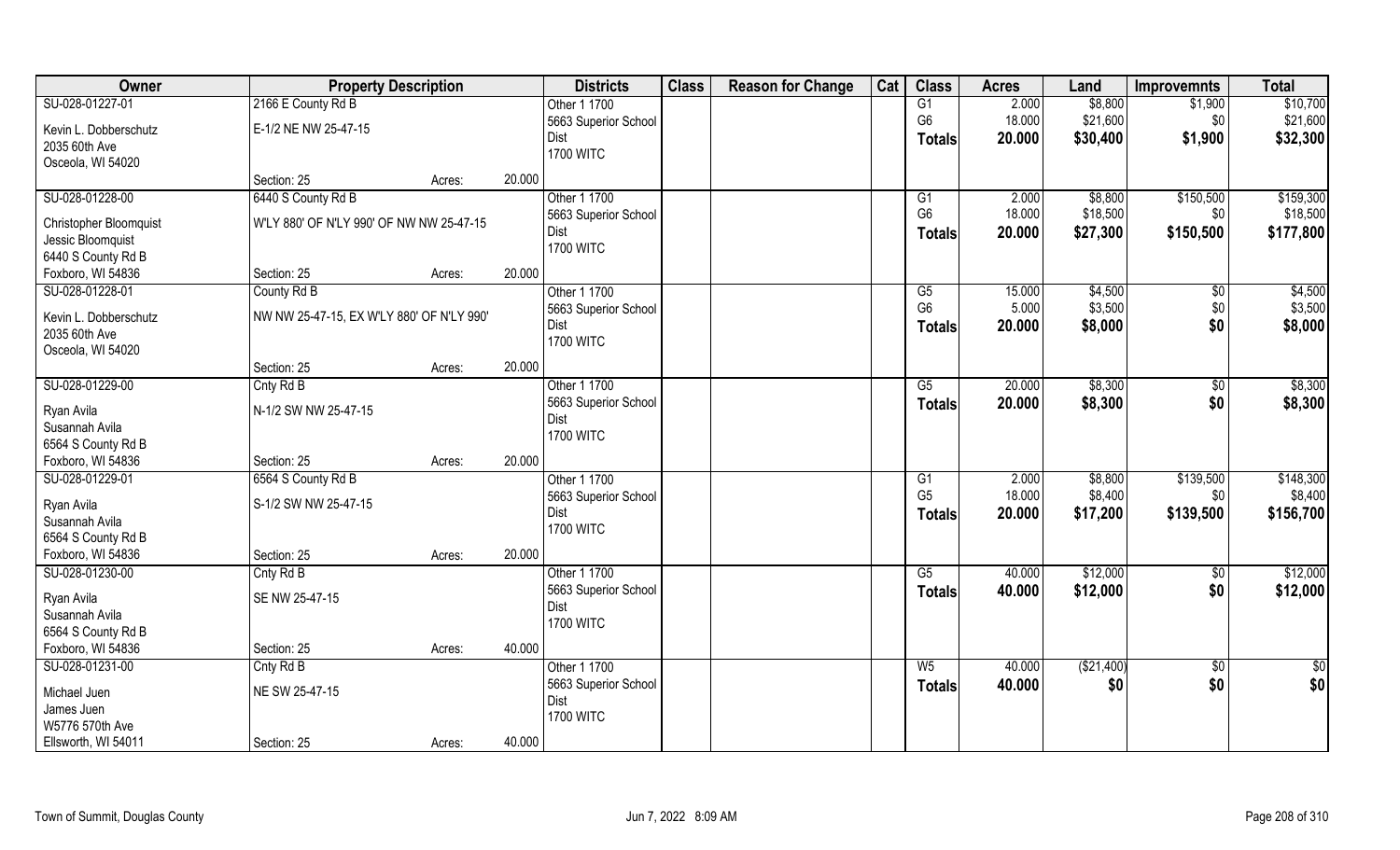| <b>Owner</b>                      | <b>Property Description</b>                      |        |        | <b>Districts</b>             | <b>Class</b> | <b>Reason for Change</b> | Cat | <b>Class</b>   | <b>Acres</b> | Land         | <b>Improvemnts</b> | <b>Total</b> |
|-----------------------------------|--------------------------------------------------|--------|--------|------------------------------|--------------|--------------------------|-----|----------------|--------------|--------------|--------------------|--------------|
| SU-028-01232-00                   | 6682 S County Rd B                               |        |        | Other 1 1700                 |              |                          |     | G1             | 2.000        | \$8,800      | \$83,000           | \$91,800     |
| James R. Metcalfe                 | PT NW SW 25-47-15, EX N-207' & S-207' THEREOF    |        |        | 5663 Superior School         |              |                          |     | G <sub>6</sub> | 25.300       | \$25,900     | \$0                | \$25,900     |
| 6682 S County Rd B                |                                                  |        |        | Dist                         |              |                          |     | <b>Totals</b>  | 27.300       | \$34,700     | \$83,000           | \$117,700    |
| Foxboro, WI 54836                 |                                                  |        |        | <b>1700 WITC</b>             |              |                          |     |                |              |              |                    |              |
|                                   | Section: 25                                      | Acres: | 27.300 |                              |              |                          |     |                |              |              |                    |              |
| SU-028-01233-00                   | 6612 S County Rd B                               |        |        | Other 1 1700                 |              |                          |     | G1             | 2.000        | \$8,800      | \$111,400          | \$120,200    |
| Roger A. Heinen                   | N-207' OF NW SW 25-47-15                         |        |        | 5663 Superior School         |              |                          |     | G <sub>5</sub> | 2.700        | \$1,000      | \$0                | \$1,000      |
| Darlene K. Heinen                 |                                                  |        |        | Dist                         |              |                          |     | G <sub>6</sub> | 1.800        | \$2,200      | \$0                | \$2,200      |
| 6612 S County Rd B                |                                                  |        |        | <b>1700 WITC</b>             |              |                          |     | <b>Totals</b>  | 6.500        | \$12,000     | \$111,400          | \$123,400    |
| Foxboro, WI 54836-9572            | Section: 25                                      | Acres: | 6.500  |                              |              |                          |     |                |              |              |                    |              |
| SU-028-01234-00                   | Cnty Rd B                                        |        |        | Other 1 1700                 |              |                          |     | G6             | 6.200        | \$7,100      | \$0                | \$7,100      |
|                                   |                                                  |        |        | 5663 Superior School         |              |                          |     | <b>Totals</b>  | 6.200        | \$7,100      | \$0                | \$7,100      |
| James R. Metcalfe                 | S-207' OF NW SW 25-47-15, COMM SE COR NW SW,     |        |        | Dist                         |              |                          |     |                |              |              |                    |              |
| 6682 S Cty Rd B                   | TH N-207', TH W TO W LINE NW SW, TH S-207', TH E |        |        | <b>1700 WITC</b>             |              |                          |     |                |              |              |                    |              |
| Foxboro, WI 54836                 | TO SE COR & POB                                  |        |        |                              |              |                          |     |                |              |              |                    |              |
|                                   | Section: 25                                      | Acres: | 6.200  |                              |              |                          |     |                |              |              |                    |              |
| SU-028-01235-00                   | 6792 S County Rd B                               |        |        | Other 1 1700                 |              |                          |     | W <sub>6</sub> | 20.000       | (\$15,500)   | \$0                | \$           |
| Michael Juen                      | S-1/2 SW SW 25-47-15                             |        |        | 5663 Superior School<br>Dist |              |                          |     | <b>Totals</b>  | 20.000       | \$0          | \$0                | \$0          |
| James Juen                        |                                                  |        |        | <b>1700 WITC</b>             |              |                          |     |                |              |              |                    |              |
| W5776 570th Ave                   |                                                  |        |        |                              |              |                          |     |                |              |              |                    |              |
| Ellsworth, WI 54011               | Section: 25                                      | Acres: | 20,000 |                              |              |                          |     |                |              |              |                    |              |
| SU-028-01236-00                   | Cnty Rd B                                        |        |        | Other 1 1700                 |              |                          |     | G5             | 10.000       | \$3,000      | $\overline{60}$    | \$3,000      |
| Kimberly D. Moen                  | N-1/2 SW SW 25-47-15                             |        |        | 5663 Superior School         |              |                          |     | G <sub>6</sub> | 10.000       | \$11,500     | \$0                | \$11,500     |
| PO Box 273                        |                                                  |        |        | Dist                         |              |                          |     | <b>Totals</b>  | 20.000       | \$14,500     | \$0                | \$14,500     |
| Superior, WI 54880                |                                                  |        |        | <b>1700 WITC</b>             |              |                          |     |                |              |              |                    |              |
|                                   | Section: 25                                      | Acres: | 20.000 |                              |              |                          |     |                |              |              |                    |              |
| SU-028-01237-00                   | Cnty Rd B                                        |        |        | Other 1 1700                 |              |                          |     | $W_5$          | 40.000       | ( \$28, 200) | \$0                | \$0          |
| Michael Juen                      | SE SW 25-47-15                                   |        |        | 5663 Superior School         |              |                          |     | <b>Totals</b>  | 40.000       | \$0          | \$0                | \$0          |
| James Juen                        |                                                  |        |        | Dist                         |              |                          |     |                |              |              |                    |              |
| W5776 570th Ave                   |                                                  |        |        | <b>1700 WITC</b>             |              |                          |     |                |              |              |                    |              |
| Ellsworth, WI 54011               | Section: 25                                      | Acres: | 40.000 |                              |              |                          |     |                |              |              |                    |              |
| SU-028-01238-00                   | 6651 S Jake Schmidt Rd                           |        |        | Other 1 1700                 | G4           | Ag use land              |     | G4             | 38.000       | \$2,100      | $\overline{50}$    | \$2,100      |
|                                   |                                                  |        |        | 5663 Superior School         |              |                          |     | G7             | 2.000        | \$6,600      | \$130,000          | \$136,600    |
| William F. Holst III<br>PO Box 36 | NE SE 25-47-15                                   |        |        | Dist                         |              |                          |     | <b>Totals</b>  | 40.000       | \$8,700      | \$130,000          | \$138,700    |
|                                   |                                                  |        |        | <b>1700 WITC</b>             |              |                          |     |                |              |              |                    |              |
| Prescott, WI 54021                | Section: 25                                      |        | 40.000 |                              |              |                          |     |                |              |              |                    |              |
|                                   |                                                  | Acres: |        |                              |              |                          |     |                |              |              |                    |              |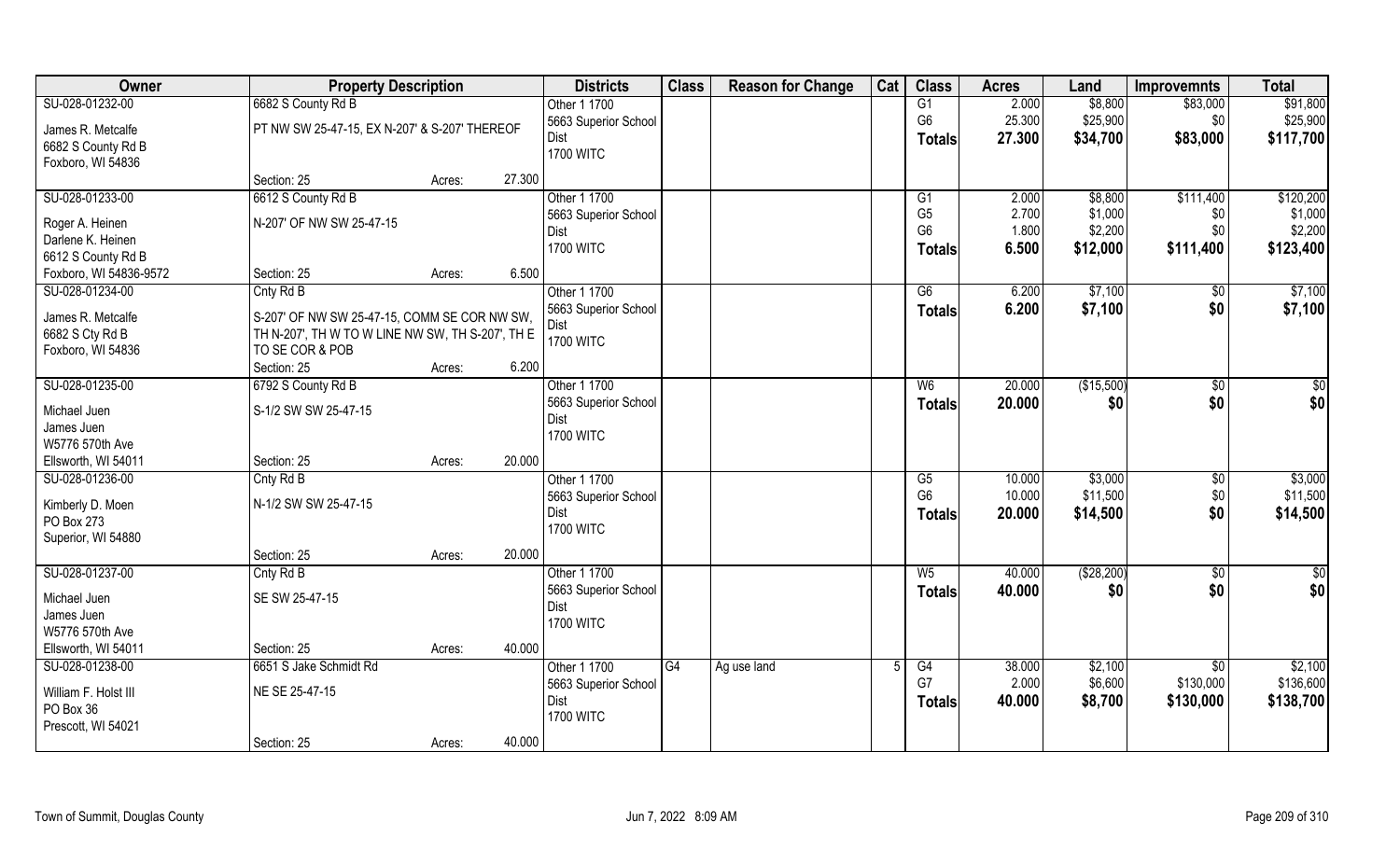| Owner                      | <b>Property Description</b>                         |        |        | <b>Districts</b>     | <b>Class</b> | <b>Reason for Change</b> | Cat | <b>Class</b>           | <b>Acres</b> | Land     | <b>Improvemnts</b> | <b>Total</b> |
|----------------------------|-----------------------------------------------------|--------|--------|----------------------|--------------|--------------------------|-----|------------------------|--------------|----------|--------------------|--------------|
| SU-028-01239-00            | Jake Schmidt Rd                                     |        |        | Other 1 1700         |              |                          |     | $\overline{\text{G5}}$ | 40.000       | \$18,600 | $\sqrt{$0}$        | \$18,600     |
| William F. Holst III       | NW SE 25-47-15                                      |        |        | 5663 Superior School |              |                          |     | <b>Totals</b>          | 40.000       | \$18,600 | \$0                | \$18,600     |
| PO Box 36                  |                                                     |        |        | Dist                 |              |                          |     |                        |              |          |                    |              |
| Prescott, WI 54021         |                                                     |        |        | <b>1700 WITC</b>     |              |                          |     |                        |              |          |                    |              |
|                            | Section: 25                                         | Acres: | 40.000 |                      |              |                          |     |                        |              |          |                    |              |
| SU-028-01240-00            | Jake Schmidt Rd                                     |        |        | Other 1 1700         |              |                          |     | G5                     | 14.700       | \$4,400  | \$0                | \$4,400      |
| William F. Holst III       | SW SE 25-47-15                                      |        |        | 5663 Superior School |              |                          |     | G <sub>6</sub>         | 25.300       | \$29,100 | \$0                | \$29,100     |
| PO Box 36                  |                                                     |        |        | Dist                 |              |                          |     | <b>Totals</b>          | 40.000       | \$33,500 | \$0                | \$33,500     |
| Prescott, WI 54021         |                                                     |        |        | <b>1700 WITC</b>     |              |                          |     |                        |              |          |                    |              |
|                            | Section: 25                                         | Acres: | 40.000 |                      |              |                          |     |                        |              |          |                    |              |
| SU-028-01241-00            | Jake Schmidt Rd                                     |        |        | Other 1 1700         | G4           | Ag use land              |     | G4                     | 28.500       | \$4,100  | $\sqrt[6]{3}$      | \$4,100      |
| William F. Holst III       | SE SE 25-47-15, EX 9.5AC IN SE COR                  |        |        | 5663 Superior School |              |                          |     | G <sub>5</sub> M       | 2.000        | \$1,200  | \$0                | \$1,200      |
| PO Box 36                  |                                                     |        |        | Dist                 |              |                          |     | <b>Totals</b>          | 30.500       | \$5,300  | \$0                | \$5,300      |
| Prescott, WI 54021         |                                                     |        |        | <b>1700 WITC</b>     |              |                          |     |                        |              |          |                    |              |
|                            | Section: 25                                         | Acres: | 30.500 |                      |              |                          |     |                        |              |          |                    |              |
| SU-028-01241-01            | 6785 S Jake Schmidt Rd                              |        |        | Other 1 1700         |              |                          |     | G <sub>1</sub>         | 5.100        | \$13,000 | \$203,100          | \$216,100    |
| Dean Will                  | PT SE SE 25-47-15, COMM SE COR SEC 25, TH           |        |        | 5663 Superior School |              |                          |     | G <sub>4</sub>         | 4.400        | \$600    | \$0                | \$600        |
| 6785 S Jake Schmidt Rd     | W-461.02', TH N-947.48', TH E-461', TH S-942.72' TO |        |        | Dist                 |              |                          |     | <b>Totals</b>          | 9.500        | \$13,600 | \$203,100          | \$216,700    |
| Foxboro, WI 54836          | POB                                                 |        |        | <b>1700 WITC</b>     |              |                          |     |                        |              |          |                    |              |
|                            | Section: 25                                         | Acres: | 9.500  |                      |              |                          |     |                        |              |          |                    |              |
| SU-028-01242-00            | 6499 S County Rd B                                  |        |        | Other 1 1700         |              |                          |     | $\overline{G1}$        | 2.000        | \$8,800  | \$96,000           | \$104,800    |
| Robert Thompson            | S-1/2 S-1/2 NE NE 26-47-15, EX CTY RD R/W           |        |        | 5663 Superior School |              |                          |     | G <sub>5</sub>         | 1.800        | \$600    | \$0                | \$600        |
| 6499 S County Rd B         |                                                     |        |        | Dist                 |              |                          |     | G <sub>6</sub>         | 6.200        | \$7,400  | \$0                | \$7,400      |
| Foxboro, WI 54836          |                                                     |        |        | <b>1700 WITC</b>     |              |                          |     | <b>Totals</b>          | 10.000       | \$16,800 | \$96,000           | \$112,800    |
|                            | Section: 26                                         | Acres: | 10.000 |                      |              |                          |     |                        |              |          |                    |              |
| SU-028-01242-01            | S Jake Schmidt Rd                                   |        |        | Other 1 1700         |              |                          |     | X4                     | 2.800        | \$0      | \$0                | \$0          |
| <b>Burlington Northern</b> | PT NE NE 26-47-15, DESC 474 RP 287                  |        |        | 5663 Superior School |              |                          |     | <b>Totals</b>          | 2.800        | \$0      | \$0                | \$0          |
| PO Box 961089              |                                                     |        |        | Dist                 |              |                          |     |                        |              |          |                    |              |
| Fort Worth, TX 76161-0089  |                                                     |        |        | <b>1700 WITC</b>     |              |                          |     |                        |              |          |                    |              |
|                            | Section: 26                                         | Acres: | 2.800  |                      |              |                          |     |                        |              |          |                    |              |
| SU-028-01242-02            | 6419 S County Rd B                                  |        |        | Other 1 1700         |              |                          |     | G1                     | 2.000        | \$8,800  | \$26,000           | \$34,800     |
| Lester Price               | N-1/2 N-1/2 NE NE, 26-47-15, EX RR R/W              |        |        | 5663 Superior School |              |                          |     | G <sub>5</sub>         | 6.500        | \$2,000  | \$0                | \$2,000      |
| 6419 S County Rd B         |                                                     |        |        | Dist                 |              |                          |     | <b>Totals</b>          | 8.500        | \$10,800 | \$26,000           | \$36,800     |
| Foxboro, WI 54836          |                                                     |        |        | <b>1700 WITC</b>     |              |                          |     |                        |              |          |                    |              |
|                            | Section: 26                                         | Acres: | 8.500  |                      |              |                          |     |                        |              |          |                    |              |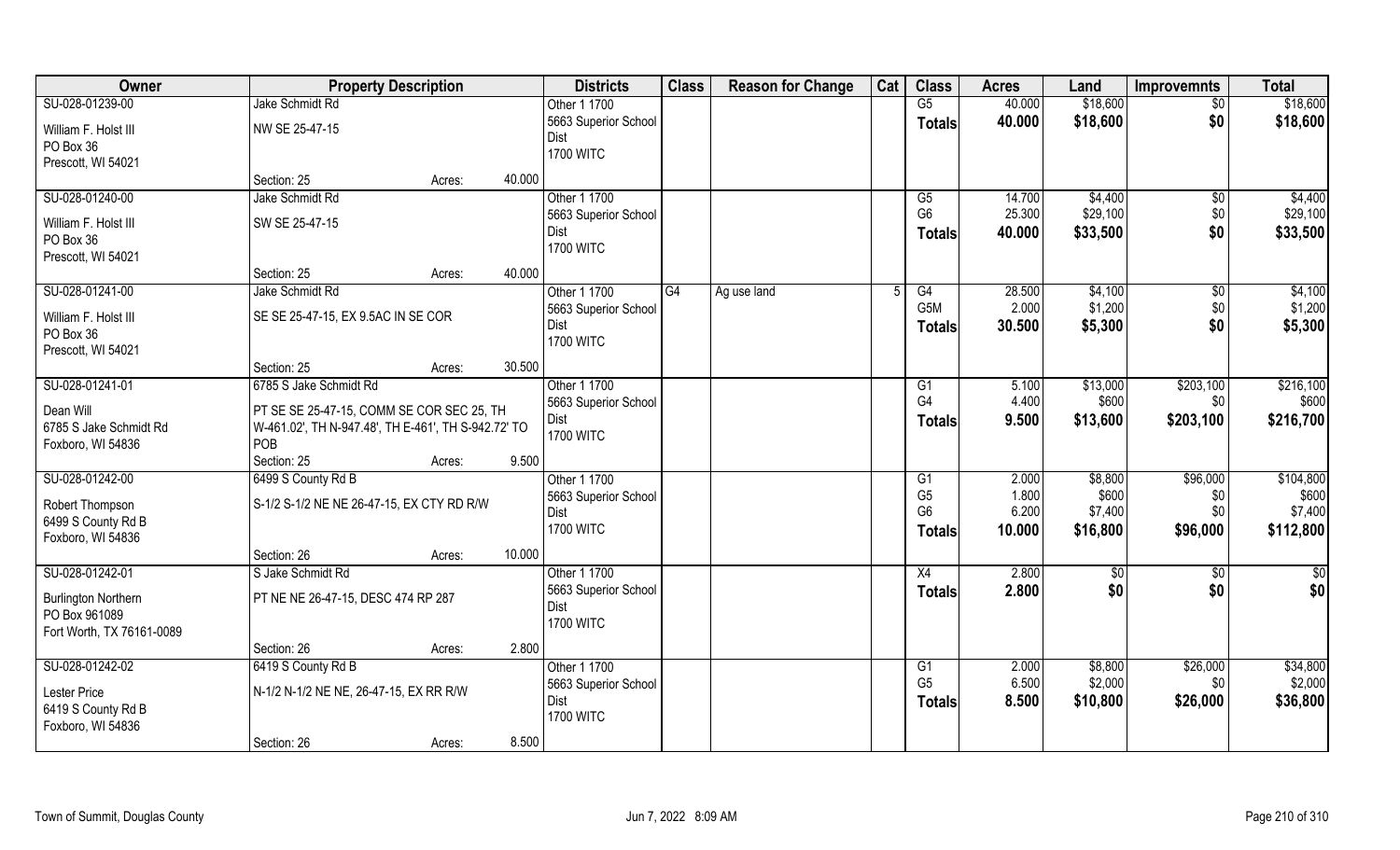| Owner                   | <b>Property Description</b>                                                                |        |        | <b>Districts</b>         | <b>Class</b> | <b>Reason for Change</b> | Cat | <b>Class</b>           | <b>Acres</b> | Land     | <b>Improvemnts</b> | <b>Total</b> |
|-------------------------|--------------------------------------------------------------------------------------------|--------|--------|--------------------------|--------------|--------------------------|-----|------------------------|--------------|----------|--------------------|--------------|
| SU-028-01242-03         | 6449 S County Rd B                                                                         |        |        | Other 1 1700             |              |                          |     | G1                     | 2.000        | \$8,800  | \$88,500           | \$97,300     |
| <b>Timothy Dipuma</b>   | N-1/2 S-1/2 NE NE 26-47-15, EX RR R/W                                                      |        |        | 5663 Superior School     |              |                          |     | G <sub>5</sub>         | 3.000        | \$900    | \$0                | \$900        |
| Kirsten Dipuma          |                                                                                            |        |        | Dist                     |              |                          |     | G <sub>6</sub>         | 4.700        | \$4,800  | \$0                | \$4,800      |
| 6449 S County Rd B      |                                                                                            |        |        | <b>1700 WITC</b>         |              |                          |     | <b>Totals</b>          | 9.700        | \$14,500 | \$88,500           | \$103,000    |
| Foxboro, WI 54836       | Section: 26                                                                                | Acres: | 9.700  |                          |              |                          |     |                        |              |          |                    |              |
| SU-028-01242-04         | Cnty Rd B                                                                                  |        |        | Other 1 1700             |              |                          |     | G5                     | 9.000        | \$2,700  | $\sqrt{6}$         | \$2,700      |
|                         |                                                                                            |        |        | 5663 Superior School     |              |                          |     | <b>Totals</b>          | 9.000        | \$2,700  | \$0                | \$2,700      |
| Debra A. Price          | S-1/2 N-1/2 NE NE 26-47-15, EX RR R/W                                                      |        |        | Dist                     |              |                          |     |                        |              |          |                    |              |
| Lester G. Price         |                                                                                            |        |        | <b>1700 WITC</b>         |              |                          |     |                        |              |          |                    |              |
| 6419 S County Rd B      |                                                                                            |        |        |                          |              |                          |     |                        |              |          |                    |              |
| Foxboro, WI 54836       | Section: 26                                                                                | Acres: | 9.000  |                          |              |                          |     |                        |              |          |                    |              |
| SU-028-01243-00         | Cnty Rd B                                                                                  |        |        | Other 1 1700             |              |                          |     | G5<br>G <sub>6</sub>   | 25.230       | \$7,600  | \$0                | \$7,600      |
| Lester Price            | NW NE 26-47-15, EX RR R/W                                                                  |        |        | 5663 Superior School     |              |                          |     |                        | 13.800       | \$15,900 | \$0                | \$15,900     |
| Debra Buskohl           |                                                                                            |        |        | Dist<br><b>1700 WITC</b> |              |                          |     | <b>Totals</b>          | 39.030       | \$23,500 | \$0                | \$23,500     |
| 6419 S County Rd B      |                                                                                            |        |        |                          |              |                          |     |                        |              |          |                    |              |
| Foxboro, WI 54836       | Section: 26                                                                                | Acres: | 39.030 |                          |              |                          |     |                        |              |          |                    |              |
| SU-028-01244-00         | Cnty Rd B                                                                                  |        |        | Other 1 1700             |              |                          |     | G5                     | 11.750       | \$3,000  | $\frac{1}{20}$     | \$3,000      |
| Kim R. Rosario          | PT SW NE, W OF RR 26-47-15                                                                 |        |        | 5663 Superior School     |              |                          |     | G <sub>6</sub>         | 6.350        | \$4,400  | \$0                | \$4,400      |
| 6747 S Warring Rd       |                                                                                            |        |        | Dist                     |              |                          |     | <b>Totals</b>          | 18.100       | \$7,400  | \$0                | \$7,400      |
| Foxboro, WI 54836       |                                                                                            |        |        | <b>1700 WITC</b>         |              |                          |     |                        |              |          |                    |              |
|                         | Section: 26                                                                                | Acres: | 18.100 |                          |              |                          |     |                        |              |          |                    |              |
| SU-028-01244-01         | Cnty Rd B                                                                                  |        |        | Other 1 1700             |              |                          |     | $\overline{\text{G5}}$ | 18.100       | \$5,500  | $\overline{50}$    | \$5,500      |
|                         |                                                                                            |        |        | 5663 Superior School     |              |                          |     | <b>Totals</b>          | 18.100       | \$5,500  | \$0                | \$5,500      |
| Annette Albrecht        | PT SW NE, E OF RR 26-47-15                                                                 |        |        | Dist                     |              |                          |     |                        |              |          |                    |              |
| Leonard F. Albrecht III |                                                                                            |        |        | <b>1700 WITC</b>         |              |                          |     |                        |              |          |                    |              |
| 4502 S State Highway 35 |                                                                                            |        |        |                          |              |                          |     |                        |              |          |                    |              |
| Superior, WI 54880      | Section: 26                                                                                | Acres: | 18.100 |                          |              |                          |     |                        |              |          |                    |              |
| SU-028-01245-00         | 6601 S County Rd B                                                                         |        |        | Other 1 1700             |              |                          |     | G1                     | 2.000        | \$8,800  | \$50,000           | \$58,800     |
| Diane M. Winters        | PT SE NE 26-47-15, AS DESC #823700                                                         |        |        | 5663 Superior School     |              |                          |     | G <sub>5</sub>         | 16.400       | \$7,400  | \$0                | \$7,400      |
| 6601 S County Rd B      |                                                                                            |        |        | Dist                     |              |                          |     | G <sub>6</sub>         | 14.600       | \$15,000 | \$0                | \$15,000     |
| Foxboro, WI 54836       |                                                                                            |        |        | <b>1700 WITC</b>         |              |                          |     | Totals                 | 33.000       | \$31,200 | \$50,000           | \$81,200     |
|                         | Section: 26                                                                                | Acres: | 33.000 |                          |              |                          |     |                        |              |          |                    |              |
| SU-028-01246-00         | 6555 S County Rd B                                                                         |        |        | Other 1 1700             |              |                          |     | G <sub>1</sub>         | 2.000        | \$8,800  | \$155,500          | \$164,300    |
| Robert G. Rolson        |                                                                                            |        |        | 5663 Superior School     |              |                          |     | G <sub>5</sub>         | 5.000        | \$2,300  | \$0                | \$2,300      |
| Diane M. Rolson         | PT SE NE 26-47-15; COMM PT CTRLINE CTY HWY<br>INTERSECTS N LINE SE NE, TH W-364', TH SE'LY |        |        | Dist                     |              |                          |     | <b>Totals</b>          | 7.000        | \$11,100 | \$155,500          | \$166,600    |
| 6555 S County Rd B      | FOLLOWING THREAD OF CREEK TO E LINE SE NE,                                                 |        |        | <b>1700 WITC</b>         |              |                          |     |                        |              |          |                    |              |
| Foxboro, WI 54836       | Section: 26                                                                                | Acres: | 7.000  |                          |              |                          |     |                        |              |          |                    |              |
|                         |                                                                                            |        |        |                          |              |                          |     |                        |              |          |                    |              |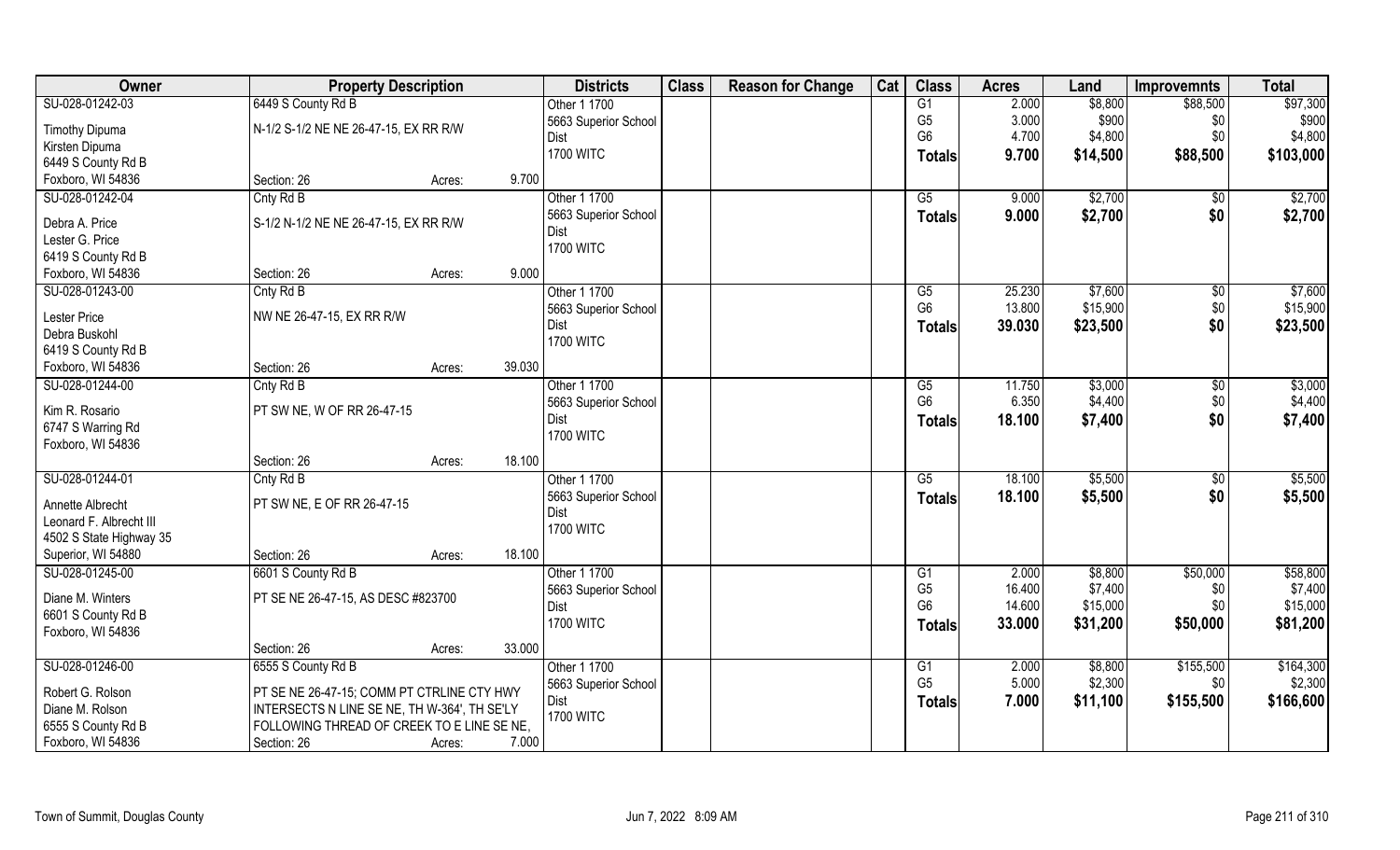| SU-028-01247-00<br>Cnty Rd B<br>G5<br>40.000<br>Other 1 1700<br>$\overline{50}$<br>\$12,000<br>\$0<br>\$12,000<br>5663 Superior School<br>40.000<br><b>Totals</b><br>NE NW 26-47-15<br>Lester Price<br>Dist<br>Debra Buskohl<br><b>1700 WITC</b><br>6419 S County Rd B<br>40.000<br>Section: 26<br>Acres:<br>Cnty Rd B<br>Other 1 1700<br>\$3,400<br>11.100<br>\$0<br>\$3,400<br>G5<br>\$33,200<br>G <sub>6</sub><br>\$0<br>\$33,200<br>28.900<br>5663 Superior School<br>NW NW 26-47-15<br>Lester Price<br>\$0<br>40.000<br>\$36,600<br>\$36,600<br>Dist<br><b>Totals</b><br>Debra Buskohl<br><b>1700 WITC</b><br>6419 S County Rd B<br>40.000<br>Foxboro, WI 54836<br>Section: 26<br>Acres:<br>SU-028-01248-00<br>\$7,500<br>\$7,500<br>Cnty Rd B<br>Other 1 1700<br>G5<br>30.000<br>$\sqrt[6]{3}$<br>G <sub>6</sub><br>\$7,000<br>\$0<br>\$7,000<br>10.000<br>5663 Superior School<br>Kim R. Rosario<br>SW NW 26-47-15<br>\$14,500<br>\$0<br>\$14,500<br>Dist<br>40.000<br><b>Totals</b><br>6747 S Warring Rd<br><b>1700 WITC</b><br>Foxboro, WI 54836<br>40.000<br>Section: 26<br>Acres:<br>SU-028-01248-01<br>Other 1 1700<br>\$6,400<br>\$6,400<br>Cnty Rd B<br>25.400<br>G5<br>\$0<br>\$9,700<br>G <sub>6</sub><br>13.900<br>\$9,700<br>\$0<br>5663 Superior School<br>SE NW 26-47-15<br>Kim R. Rosario<br>\$0<br>\$16,100<br>39.300<br>\$16,100<br>Dist<br><b>Totals</b><br>6747 S Warring Rd<br><b>1700 WITC</b><br>Foxboro, WI 54836<br>39.300<br>Section: 26<br>Acres:<br>29.000<br>\$7,300<br>SU-028-01249-00<br>\$7,300<br><b>Warring Rd</b><br>Other 1 1700<br>G5<br>$\sqrt[6]{30}$<br>G <sub>6</sub><br>\$9,600<br>\$9,600<br>13.650<br>\$0<br>5663 Superior School<br>Kim R. Rosario<br>N-1/2 SW, 26-47-15, LYG N OF RR R/W.<br>\$0<br>\$16,900<br>42.650<br>\$16,900<br>Dist<br>Totals<br><b>1700 WITC</b><br>Foxboro, WI 54836<br>42.650<br>Section: 26<br>Acres:<br>SU-028-01250-00<br>Other 1 1700<br>\$8,800<br>\$43,200<br>6746 S Warring Rd<br>2.000<br>\$34,400<br>G1<br>G <sub>5</sub><br>30.200<br>\$9,100<br>\$0<br>5663 Superior School<br>Jeffrey P. Anderson<br>N-1/2 SW, 26-47-15, LYG S OF RR R/W; ALSO 24'<br>\$34,400<br>32.200<br>\$17,900<br>\$52,300<br>Dist<br><b>Totals</b><br>Kimberly E. Anderson<br>EASE #769940<br><b>1700 WITC</b><br>1116 Bong Blvd<br>32.200<br>Duluth, MN 55811<br>Section: 26<br>Acres:<br>SU-028-01251-00<br>6784 S Warring Rd<br>Other 1 1700<br>\$8,800<br>\$8,800<br>G1<br>2.000<br>$\sqrt{$0}$<br>G <sub>5</sub><br>\$3,900<br>14.160<br>\$3,900<br>\$0<br>5663 Superior School<br>W-1/2 SW SW 26-47-15, LYG SE'LY OF RR<br>Samantha Heffelfinger<br>\$0<br>\$12,700<br>Dist<br>16.160<br>\$12,700<br><b>Totals</b><br>6004 Cumming Ave<br><b>1700 WITC</b><br>Superior, WI 54880 | Owner             | <b>Property Description</b> |        |        | <b>Districts</b> | <b>Class</b> | <b>Reason for Change</b> | Cat | <b>Class</b> | <b>Acres</b> | Land     | <b>Improvemnts</b> | <b>Total</b> |
|--------------------------------------------------------------------------------------------------------------------------------------------------------------------------------------------------------------------------------------------------------------------------------------------------------------------------------------------------------------------------------------------------------------------------------------------------------------------------------------------------------------------------------------------------------------------------------------------------------------------------------------------------------------------------------------------------------------------------------------------------------------------------------------------------------------------------------------------------------------------------------------------------------------------------------------------------------------------------------------------------------------------------------------------------------------------------------------------------------------------------------------------------------------------------------------------------------------------------------------------------------------------------------------------------------------------------------------------------------------------------------------------------------------------------------------------------------------------------------------------------------------------------------------------------------------------------------------------------------------------------------------------------------------------------------------------------------------------------------------------------------------------------------------------------------------------------------------------------------------------------------------------------------------------------------------------------------------------------------------------------------------------------------------------------------------------------------------------------------------------------------------------------------------------------------------------------------------------------------------------------------------------------------------------------------------------------------------------------------------------------------------------------------------------------------------------------------------------------------------------------------------------------------------------------------------------------------------------------------------------------------------------------------------------------------------------------------------------------------------------------------|-------------------|-----------------------------|--------|--------|------------------|--------------|--------------------------|-----|--------------|--------------|----------|--------------------|--------------|
|                                                                                                                                                                                                                                                                                                                                                                                                                                                                                                                                                                                                                                                                                                                                                                                                                                                                                                                                                                                                                                                                                                                                                                                                                                                                                                                                                                                                                                                                                                                                                                                                                                                                                                                                                                                                                                                                                                                                                                                                                                                                                                                                                                                                                                                                                                                                                                                                                                                                                                                                                                                                                                                                                                                                                        |                   |                             |        |        |                  |              |                          |     |              |              | \$12,000 |                    | \$12,000     |
| \$9,100                                                                                                                                                                                                                                                                                                                                                                                                                                                                                                                                                                                                                                                                                                                                                                                                                                                                                                                                                                                                                                                                                                                                                                                                                                                                                                                                                                                                                                                                                                                                                                                                                                                                                                                                                                                                                                                                                                                                                                                                                                                                                                                                                                                                                                                                                                                                                                                                                                                                                                                                                                                                                                                                                                                                                |                   |                             |        |        |                  |              |                          |     |              |              |          |                    |              |
|                                                                                                                                                                                                                                                                                                                                                                                                                                                                                                                                                                                                                                                                                                                                                                                                                                                                                                                                                                                                                                                                                                                                                                                                                                                                                                                                                                                                                                                                                                                                                                                                                                                                                                                                                                                                                                                                                                                                                                                                                                                                                                                                                                                                                                                                                                                                                                                                                                                                                                                                                                                                                                                                                                                                                        |                   |                             |        |        |                  |              |                          |     |              |              |          |                    |              |
|                                                                                                                                                                                                                                                                                                                                                                                                                                                                                                                                                                                                                                                                                                                                                                                                                                                                                                                                                                                                                                                                                                                                                                                                                                                                                                                                                                                                                                                                                                                                                                                                                                                                                                                                                                                                                                                                                                                                                                                                                                                                                                                                                                                                                                                                                                                                                                                                                                                                                                                                                                                                                                                                                                                                                        |                   |                             |        |        |                  |              |                          |     |              |              |          |                    |              |
|                                                                                                                                                                                                                                                                                                                                                                                                                                                                                                                                                                                                                                                                                                                                                                                                                                                                                                                                                                                                                                                                                                                                                                                                                                                                                                                                                                                                                                                                                                                                                                                                                                                                                                                                                                                                                                                                                                                                                                                                                                                                                                                                                                                                                                                                                                                                                                                                                                                                                                                                                                                                                                                                                                                                                        | Foxboro, WI 54836 |                             |        |        |                  |              |                          |     |              |              |          |                    |              |
|                                                                                                                                                                                                                                                                                                                                                                                                                                                                                                                                                                                                                                                                                                                                                                                                                                                                                                                                                                                                                                                                                                                                                                                                                                                                                                                                                                                                                                                                                                                                                                                                                                                                                                                                                                                                                                                                                                                                                                                                                                                                                                                                                                                                                                                                                                                                                                                                                                                                                                                                                                                                                                                                                                                                                        | SU-028-01247-01   |                             |        |        |                  |              |                          |     |              |              |          |                    |              |
|                                                                                                                                                                                                                                                                                                                                                                                                                                                                                                                                                                                                                                                                                                                                                                                                                                                                                                                                                                                                                                                                                                                                                                                                                                                                                                                                                                                                                                                                                                                                                                                                                                                                                                                                                                                                                                                                                                                                                                                                                                                                                                                                                                                                                                                                                                                                                                                                                                                                                                                                                                                                                                                                                                                                                        |                   |                             |        |        |                  |              |                          |     |              |              |          |                    |              |
|                                                                                                                                                                                                                                                                                                                                                                                                                                                                                                                                                                                                                                                                                                                                                                                                                                                                                                                                                                                                                                                                                                                                                                                                                                                                                                                                                                                                                                                                                                                                                                                                                                                                                                                                                                                                                                                                                                                                                                                                                                                                                                                                                                                                                                                                                                                                                                                                                                                                                                                                                                                                                                                                                                                                                        |                   |                             |        |        |                  |              |                          |     |              |              |          |                    |              |
|                                                                                                                                                                                                                                                                                                                                                                                                                                                                                                                                                                                                                                                                                                                                                                                                                                                                                                                                                                                                                                                                                                                                                                                                                                                                                                                                                                                                                                                                                                                                                                                                                                                                                                                                                                                                                                                                                                                                                                                                                                                                                                                                                                                                                                                                                                                                                                                                                                                                                                                                                                                                                                                                                                                                                        |                   |                             |        |        |                  |              |                          |     |              |              |          |                    |              |
|                                                                                                                                                                                                                                                                                                                                                                                                                                                                                                                                                                                                                                                                                                                                                                                                                                                                                                                                                                                                                                                                                                                                                                                                                                                                                                                                                                                                                                                                                                                                                                                                                                                                                                                                                                                                                                                                                                                                                                                                                                                                                                                                                                                                                                                                                                                                                                                                                                                                                                                                                                                                                                                                                                                                                        |                   |                             |        |        |                  |              |                          |     |              |              |          |                    |              |
|                                                                                                                                                                                                                                                                                                                                                                                                                                                                                                                                                                                                                                                                                                                                                                                                                                                                                                                                                                                                                                                                                                                                                                                                                                                                                                                                                                                                                                                                                                                                                                                                                                                                                                                                                                                                                                                                                                                                                                                                                                                                                                                                                                                                                                                                                                                                                                                                                                                                                                                                                                                                                                                                                                                                                        |                   |                             |        |        |                  |              |                          |     |              |              |          |                    |              |
|                                                                                                                                                                                                                                                                                                                                                                                                                                                                                                                                                                                                                                                                                                                                                                                                                                                                                                                                                                                                                                                                                                                                                                                                                                                                                                                                                                                                                                                                                                                                                                                                                                                                                                                                                                                                                                                                                                                                                                                                                                                                                                                                                                                                                                                                                                                                                                                                                                                                                                                                                                                                                                                                                                                                                        |                   |                             |        |        |                  |              |                          |     |              |              |          |                    |              |
|                                                                                                                                                                                                                                                                                                                                                                                                                                                                                                                                                                                                                                                                                                                                                                                                                                                                                                                                                                                                                                                                                                                                                                                                                                                                                                                                                                                                                                                                                                                                                                                                                                                                                                                                                                                                                                                                                                                                                                                                                                                                                                                                                                                                                                                                                                                                                                                                                                                                                                                                                                                                                                                                                                                                                        |                   |                             |        |        |                  |              |                          |     |              |              |          |                    |              |
|                                                                                                                                                                                                                                                                                                                                                                                                                                                                                                                                                                                                                                                                                                                                                                                                                                                                                                                                                                                                                                                                                                                                                                                                                                                                                                                                                                                                                                                                                                                                                                                                                                                                                                                                                                                                                                                                                                                                                                                                                                                                                                                                                                                                                                                                                                                                                                                                                                                                                                                                                                                                                                                                                                                                                        |                   |                             |        |        |                  |              |                          |     |              |              |          |                    |              |
|                                                                                                                                                                                                                                                                                                                                                                                                                                                                                                                                                                                                                                                                                                                                                                                                                                                                                                                                                                                                                                                                                                                                                                                                                                                                                                                                                                                                                                                                                                                                                                                                                                                                                                                                                                                                                                                                                                                                                                                                                                                                                                                                                                                                                                                                                                                                                                                                                                                                                                                                                                                                                                                                                                                                                        |                   |                             |        |        |                  |              |                          |     |              |              |          |                    |              |
|                                                                                                                                                                                                                                                                                                                                                                                                                                                                                                                                                                                                                                                                                                                                                                                                                                                                                                                                                                                                                                                                                                                                                                                                                                                                                                                                                                                                                                                                                                                                                                                                                                                                                                                                                                                                                                                                                                                                                                                                                                                                                                                                                                                                                                                                                                                                                                                                                                                                                                                                                                                                                                                                                                                                                        |                   |                             |        |        |                  |              |                          |     |              |              |          |                    |              |
|                                                                                                                                                                                                                                                                                                                                                                                                                                                                                                                                                                                                                                                                                                                                                                                                                                                                                                                                                                                                                                                                                                                                                                                                                                                                                                                                                                                                                                                                                                                                                                                                                                                                                                                                                                                                                                                                                                                                                                                                                                                                                                                                                                                                                                                                                                                                                                                                                                                                                                                                                                                                                                                                                                                                                        |                   |                             |        |        |                  |              |                          |     |              |              |          |                    |              |
|                                                                                                                                                                                                                                                                                                                                                                                                                                                                                                                                                                                                                                                                                                                                                                                                                                                                                                                                                                                                                                                                                                                                                                                                                                                                                                                                                                                                                                                                                                                                                                                                                                                                                                                                                                                                                                                                                                                                                                                                                                                                                                                                                                                                                                                                                                                                                                                                                                                                                                                                                                                                                                                                                                                                                        |                   |                             |        |        |                  |              |                          |     |              |              |          |                    |              |
|                                                                                                                                                                                                                                                                                                                                                                                                                                                                                                                                                                                                                                                                                                                                                                                                                                                                                                                                                                                                                                                                                                                                                                                                                                                                                                                                                                                                                                                                                                                                                                                                                                                                                                                                                                                                                                                                                                                                                                                                                                                                                                                                                                                                                                                                                                                                                                                                                                                                                                                                                                                                                                                                                                                                                        |                   |                             |        |        |                  |              |                          |     |              |              |          |                    |              |
|                                                                                                                                                                                                                                                                                                                                                                                                                                                                                                                                                                                                                                                                                                                                                                                                                                                                                                                                                                                                                                                                                                                                                                                                                                                                                                                                                                                                                                                                                                                                                                                                                                                                                                                                                                                                                                                                                                                                                                                                                                                                                                                                                                                                                                                                                                                                                                                                                                                                                                                                                                                                                                                                                                                                                        |                   |                             |        |        |                  |              |                          |     |              |              |          |                    |              |
|                                                                                                                                                                                                                                                                                                                                                                                                                                                                                                                                                                                                                                                                                                                                                                                                                                                                                                                                                                                                                                                                                                                                                                                                                                                                                                                                                                                                                                                                                                                                                                                                                                                                                                                                                                                                                                                                                                                                                                                                                                                                                                                                                                                                                                                                                                                                                                                                                                                                                                                                                                                                                                                                                                                                                        |                   |                             |        |        |                  |              |                          |     |              |              |          |                    |              |
|                                                                                                                                                                                                                                                                                                                                                                                                                                                                                                                                                                                                                                                                                                                                                                                                                                                                                                                                                                                                                                                                                                                                                                                                                                                                                                                                                                                                                                                                                                                                                                                                                                                                                                                                                                                                                                                                                                                                                                                                                                                                                                                                                                                                                                                                                                                                                                                                                                                                                                                                                                                                                                                                                                                                                        |                   |                             |        |        |                  |              |                          |     |              |              |          |                    |              |
|                                                                                                                                                                                                                                                                                                                                                                                                                                                                                                                                                                                                                                                                                                                                                                                                                                                                                                                                                                                                                                                                                                                                                                                                                                                                                                                                                                                                                                                                                                                                                                                                                                                                                                                                                                                                                                                                                                                                                                                                                                                                                                                                                                                                                                                                                                                                                                                                                                                                                                                                                                                                                                                                                                                                                        |                   |                             |        |        |                  |              |                          |     |              |              |          |                    |              |
|                                                                                                                                                                                                                                                                                                                                                                                                                                                                                                                                                                                                                                                                                                                                                                                                                                                                                                                                                                                                                                                                                                                                                                                                                                                                                                                                                                                                                                                                                                                                                                                                                                                                                                                                                                                                                                                                                                                                                                                                                                                                                                                                                                                                                                                                                                                                                                                                                                                                                                                                                                                                                                                                                                                                                        | 6747 S Warring Rd |                             |        |        |                  |              |                          |     |              |              |          |                    |              |
|                                                                                                                                                                                                                                                                                                                                                                                                                                                                                                                                                                                                                                                                                                                                                                                                                                                                                                                                                                                                                                                                                                                                                                                                                                                                                                                                                                                                                                                                                                                                                                                                                                                                                                                                                                                                                                                                                                                                                                                                                                                                                                                                                                                                                                                                                                                                                                                                                                                                                                                                                                                                                                                                                                                                                        |                   |                             |        |        |                  |              |                          |     |              |              |          |                    |              |
|                                                                                                                                                                                                                                                                                                                                                                                                                                                                                                                                                                                                                                                                                                                                                                                                                                                                                                                                                                                                                                                                                                                                                                                                                                                                                                                                                                                                                                                                                                                                                                                                                                                                                                                                                                                                                                                                                                                                                                                                                                                                                                                                                                                                                                                                                                                                                                                                                                                                                                                                                                                                                                                                                                                                                        |                   |                             |        |        |                  |              |                          |     |              |              |          |                    |              |
|                                                                                                                                                                                                                                                                                                                                                                                                                                                                                                                                                                                                                                                                                                                                                                                                                                                                                                                                                                                                                                                                                                                                                                                                                                                                                                                                                                                                                                                                                                                                                                                                                                                                                                                                                                                                                                                                                                                                                                                                                                                                                                                                                                                                                                                                                                                                                                                                                                                                                                                                                                                                                                                                                                                                                        |                   |                             |        |        |                  |              |                          |     |              |              |          |                    |              |
|                                                                                                                                                                                                                                                                                                                                                                                                                                                                                                                                                                                                                                                                                                                                                                                                                                                                                                                                                                                                                                                                                                                                                                                                                                                                                                                                                                                                                                                                                                                                                                                                                                                                                                                                                                                                                                                                                                                                                                                                                                                                                                                                                                                                                                                                                                                                                                                                                                                                                                                                                                                                                                                                                                                                                        |                   |                             |        |        |                  |              |                          |     |              |              |          |                    |              |
|                                                                                                                                                                                                                                                                                                                                                                                                                                                                                                                                                                                                                                                                                                                                                                                                                                                                                                                                                                                                                                                                                                                                                                                                                                                                                                                                                                                                                                                                                                                                                                                                                                                                                                                                                                                                                                                                                                                                                                                                                                                                                                                                                                                                                                                                                                                                                                                                                                                                                                                                                                                                                                                                                                                                                        |                   |                             |        |        |                  |              |                          |     |              |              |          |                    |              |
|                                                                                                                                                                                                                                                                                                                                                                                                                                                                                                                                                                                                                                                                                                                                                                                                                                                                                                                                                                                                                                                                                                                                                                                                                                                                                                                                                                                                                                                                                                                                                                                                                                                                                                                                                                                                                                                                                                                                                                                                                                                                                                                                                                                                                                                                                                                                                                                                                                                                                                                                                                                                                                                                                                                                                        |                   |                             |        |        |                  |              |                          |     |              |              |          |                    |              |
|                                                                                                                                                                                                                                                                                                                                                                                                                                                                                                                                                                                                                                                                                                                                                                                                                                                                                                                                                                                                                                                                                                                                                                                                                                                                                                                                                                                                                                                                                                                                                                                                                                                                                                                                                                                                                                                                                                                                                                                                                                                                                                                                                                                                                                                                                                                                                                                                                                                                                                                                                                                                                                                                                                                                                        |                   |                             |        |        |                  |              |                          |     |              |              |          |                    |              |
|                                                                                                                                                                                                                                                                                                                                                                                                                                                                                                                                                                                                                                                                                                                                                                                                                                                                                                                                                                                                                                                                                                                                                                                                                                                                                                                                                                                                                                                                                                                                                                                                                                                                                                                                                                                                                                                                                                                                                                                                                                                                                                                                                                                                                                                                                                                                                                                                                                                                                                                                                                                                                                                                                                                                                        |                   |                             |        |        |                  |              |                          |     |              |              |          |                    |              |
|                                                                                                                                                                                                                                                                                                                                                                                                                                                                                                                                                                                                                                                                                                                                                                                                                                                                                                                                                                                                                                                                                                                                                                                                                                                                                                                                                                                                                                                                                                                                                                                                                                                                                                                                                                                                                                                                                                                                                                                                                                                                                                                                                                                                                                                                                                                                                                                                                                                                                                                                                                                                                                                                                                                                                        |                   |                             |        |        |                  |              |                          |     |              |              |          |                    |              |
|                                                                                                                                                                                                                                                                                                                                                                                                                                                                                                                                                                                                                                                                                                                                                                                                                                                                                                                                                                                                                                                                                                                                                                                                                                                                                                                                                                                                                                                                                                                                                                                                                                                                                                                                                                                                                                                                                                                                                                                                                                                                                                                                                                                                                                                                                                                                                                                                                                                                                                                                                                                                                                                                                                                                                        |                   |                             |        |        |                  |              |                          |     |              |              |          |                    |              |
|                                                                                                                                                                                                                                                                                                                                                                                                                                                                                                                                                                                                                                                                                                                                                                                                                                                                                                                                                                                                                                                                                                                                                                                                                                                                                                                                                                                                                                                                                                                                                                                                                                                                                                                                                                                                                                                                                                                                                                                                                                                                                                                                                                                                                                                                                                                                                                                                                                                                                                                                                                                                                                                                                                                                                        |                   |                             |        |        |                  |              |                          |     |              |              |          |                    |              |
|                                                                                                                                                                                                                                                                                                                                                                                                                                                                                                                                                                                                                                                                                                                                                                                                                                                                                                                                                                                                                                                                                                                                                                                                                                                                                                                                                                                                                                                                                                                                                                                                                                                                                                                                                                                                                                                                                                                                                                                                                                                                                                                                                                                                                                                                                                                                                                                                                                                                                                                                                                                                                                                                                                                                                        |                   | Section: 26                 | Acres: | 16.160 |                  |              |                          |     |              |              |          |                    |              |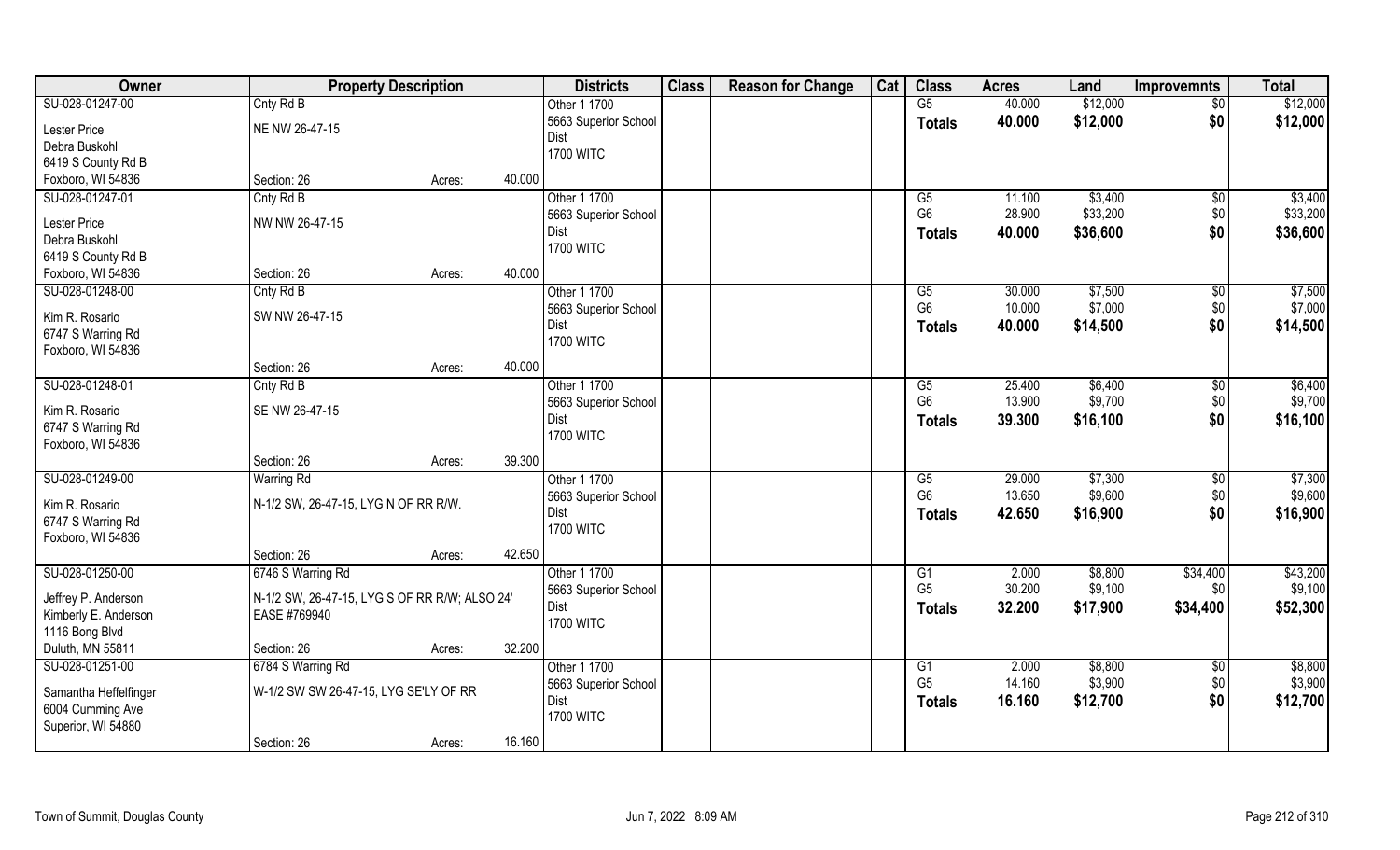| Owner                                         | <b>Property Description</b>              |        |        | <b>Districts</b>         | <b>Class</b> | <b>Reason for Change</b> | Cat | <b>Class</b>           | <b>Acres</b> | Land     | <b>Improvemnts</b> | <b>Total</b> |
|-----------------------------------------------|------------------------------------------|--------|--------|--------------------------|--------------|--------------------------|-----|------------------------|--------------|----------|--------------------|--------------|
| SU-028-01252-00                               | <b>Warring Rd</b>                        |        |        | Other 1 1700             |              |                          |     | $\overline{\text{G5}}$ | 20.000       | \$6,000  | $\sqrt{$0}$        | \$6,000      |
| Teresa M. Sislo                               | E-1/2 SW SW 26-47-15, LYG SE'LY OF RR    |        |        | 5663 Superior School     |              |                          |     | Totals                 | 20.000       | \$6,000  | \$0                | \$6,000      |
| 6742 S Warring Rd                             |                                          |        |        | Dist                     |              |                          |     |                        |              |          |                    |              |
| Foxboro, WI 54836                             |                                          |        |        | <b>1700 WITC</b>         |              |                          |     |                        |              |          |                    |              |
|                                               | Section: 26                              | Acres: | 20.000 |                          |              |                          |     |                        |              |          |                    |              |
| SU-028-01253-00                               | 6747 S Warring Rd                        |        |        | Other 1 1700             |              |                          |     | G1                     | 1.600        | \$7,500  | \$145,800          | \$153,300    |
| Kim R. Rosario                                | PT SW SW, 26-47-15, NW OF RR             |        |        | 5663 Superior School     |              |                          |     | G <sub>5</sub>         | 0.590        | \$200    | \$0                | \$200        |
| 6747 S Warring Rd                             |                                          |        |        | Dist                     |              |                          |     | Totals                 | 2.190        | \$7,700  | \$145,800          | \$153,500    |
| Foxboro, WI 54836                             |                                          |        |        | <b>1700 WITC</b>         |              |                          |     |                        |              |          |                    |              |
|                                               | Section: 26                              | Acres: | 2.190  |                          |              |                          |     |                        |              |          |                    |              |
| SU-028-01254-00                               | 6742 S Warring Rd                        |        |        | Other 1 1700             |              |                          |     | G1                     | 2.000        | \$8,800  | \$124,600          | \$133,400    |
|                                               |                                          |        |        | 5663 Superior School     |              |                          |     | G <sub>6</sub>         | 38.000       | \$26,600 | \$0                | \$26,600     |
| Teresa M. Sislo                               | SE SW 26-47-15, SUBJ TO 24' EASE #769940 |        |        | Dist                     |              |                          |     | <b>Totals</b>          | 40.000       | \$35,400 | \$124,600          | \$160,000    |
| 6742 S Warring Rd                             |                                          |        |        | <b>1700 WITC</b>         |              |                          |     |                        |              |          |                    |              |
| Foxboro, WI 54836                             |                                          |        |        |                          |              |                          |     |                        |              |          |                    |              |
|                                               | Section: 26                              | Acres: | 40.000 |                          |              |                          |     |                        |              |          |                    |              |
| SU-028-01255-00                               | 6701 S County Rd B                       |        |        | Other 1 1700             |              |                          |     | G1                     | 5.000        | \$12,900 | \$47,500           | \$60,400     |
| Richard K. Grenier                            | E-1/2 NE SE 26-47-15                     |        |        | 5663 Superior School     |              |                          |     | G <sub>6</sub>         | 15.000       | \$15,400 | \$0                | \$15,400     |
| Denise Grenier                                |                                          |        |        | Dist<br><b>1700 WITC</b> |              |                          |     | <b>Totals</b>          | 20.000       | \$28,300 | \$47,500           | \$75,800     |
| 6701 S County Rd B                            |                                          |        |        |                          |              |                          |     |                        |              |          |                    |              |
| Foxboro, WI 54836                             | Section: 26                              | Acres: | 20.000 |                          |              |                          |     |                        |              |          |                    |              |
| SU-028-01255-01                               | Cnty Rd B                                |        |        | Other 1 1700             |              |                          |     | $\overline{\text{G5}}$ | 20.000       | \$6,000  | $\sqrt[6]{3}$      | \$6,000      |
| Annette Albrecht                              | W-1/2 NE SE 26-47-15                     |        |        | 5663 Superior School     |              |                          |     | Totals                 | 20,000       | \$6,000  | \$0                | \$6,000      |
| Leonard F. Albrecht III                       |                                          |        |        | Dist                     |              |                          |     |                        |              |          |                    |              |
| 4502 S State Highway 35                       |                                          |        |        | <b>1700 WITC</b>         |              |                          |     |                        |              |          |                    |              |
| Superior, WI 54880                            | Section: 26                              | Acres: | 20.000 |                          |              |                          |     |                        |              |          |                    |              |
| SU-028-01256-00                               | Cnty Rd B                                |        |        | Other 1 1700             |              |                          |     | G5                     | 35.500       | \$10,700 | $\sqrt{$0}$        | \$10,700     |
|                                               |                                          |        |        | 5663 Superior School     |              |                          |     | G <sub>6</sub>         | 4.500        | \$5,200  | \$0                | \$5,200      |
| Annette Albrecht                              | NW SE 26-47-15                           |        |        | Dist                     |              |                          |     | <b>Totals</b>          | 40.000       | \$15,900 | \$0                | \$15,900     |
| Leonard F. Albrecht III                       |                                          |        |        | <b>1700 WITC</b>         |              |                          |     |                        |              |          |                    |              |
| 4502 S State Highway 35<br>Superior, WI 54880 | Section: 26                              | Acres: | 40.000 |                          |              |                          |     |                        |              |          |                    |              |
| SU-028-01257-00                               | Cnty Rd B                                |        |        | Other 1 1700             |              |                          |     | G5                     | 30.000       | \$9,000  | $\sqrt{$0}$        | \$9,000      |
|                                               |                                          |        |        | 5663 Superior School     |              |                          |     | G <sub>6</sub>         | 10.000       | \$11,500 | \$0                | \$11,500     |
| Annette Albrecht                              | SW SE 26-47-15                           |        |        | Dist                     |              |                          |     | <b>Totals</b>          | 40.000       | \$20,500 | \$0                | \$20,500     |
| Leonard F. Albrecht III                       |                                          |        |        | <b>1700 WITC</b>         |              |                          |     |                        |              |          |                    |              |
| 4502 S State Highway 35                       |                                          |        |        |                          |              |                          |     |                        |              |          |                    |              |
| Superior, WI 54880                            | Section: 26                              | Acres: | 40.000 |                          |              |                          |     |                        |              |          |                    |              |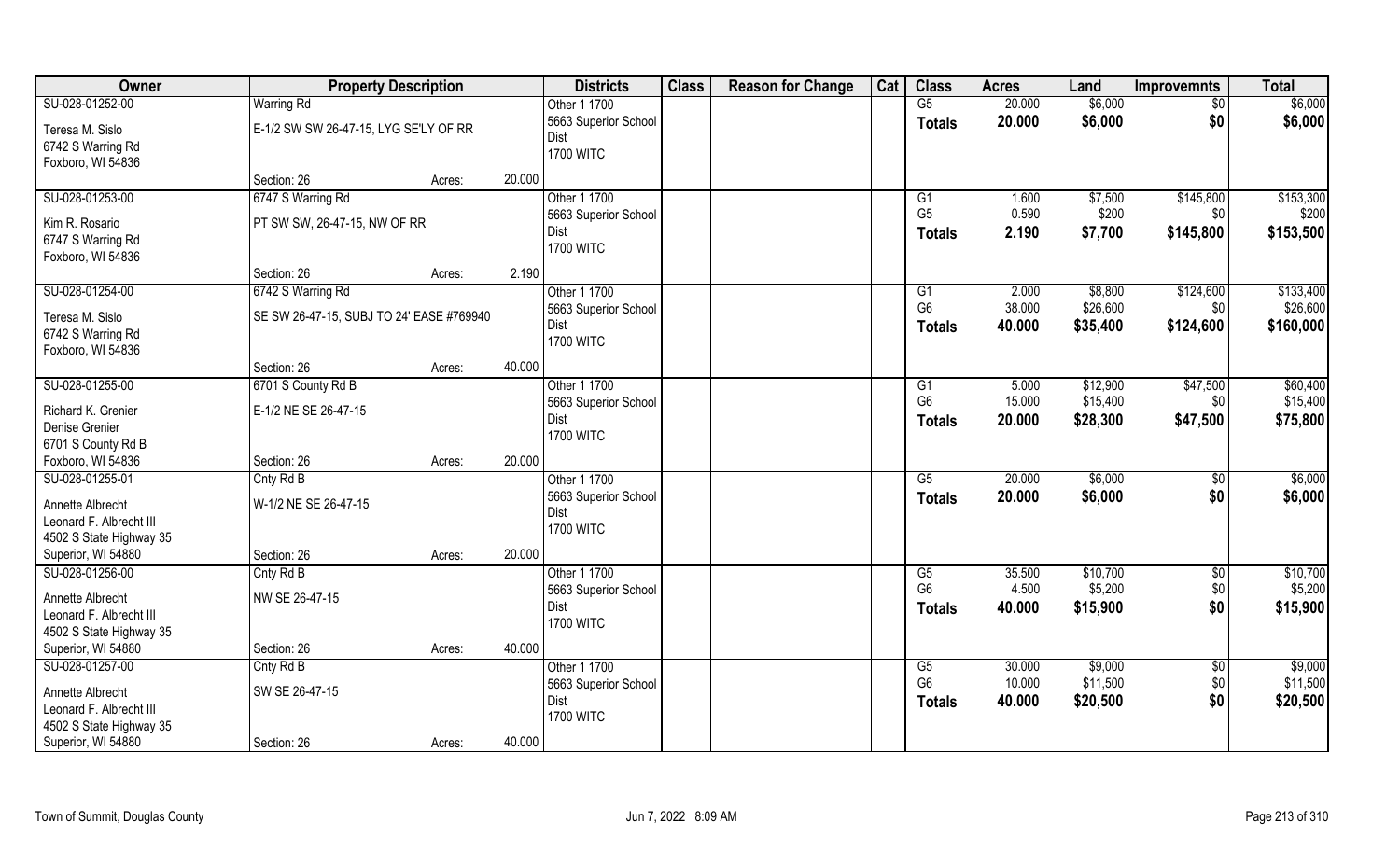| Owner                          | <b>Property Description</b>                     |                  | <b>Districts</b>     | <b>Class</b> | <b>Reason for Change</b> | Cat | <b>Class</b>           | <b>Acres</b> | Land          | <b>Improvemnts</b> | <b>Total</b> |
|--------------------------------|-------------------------------------------------|------------------|----------------------|--------------|--------------------------|-----|------------------------|--------------|---------------|--------------------|--------------|
| SU-028-01258-00                | Cnty Rd B                                       |                  | Other 1 1700         |              |                          |     | G5                     | 20.000       | \$6,000       | $\overline{50}$    | \$6,000      |
| Annette Albrecht               | W-1/2 SE SE 26-47-15                            |                  | 5663 Superior School |              |                          |     | <b>Totals</b>          | 20.000       | \$6,000       | \$0                | \$6,000      |
| Leonard F. Albrecht III        |                                                 |                  | Dist                 |              |                          |     |                        |              |               |                    |              |
| 4502 S State Highway 35        |                                                 |                  | <b>1700 WITC</b>     |              |                          |     |                        |              |               |                    |              |
| Superior, WI 54880             | Section: 26                                     | 20.000<br>Acres: |                      |              |                          |     |                        |              |               |                    |              |
| SU-028-01258-01                | Cnty Rd B                                       |                  | Other 1 1700         |              |                          |     | G1                     | 2.000        | \$8,800       | \$0                | \$8,800      |
|                                |                                                 |                  | 5663 Superior School |              |                          |     | G <sub>5</sub>         | 3.000        | \$900         | \$0                | \$900        |
| Richard K. Grenier             | PT SE SE, 26-47-15; COMM NE COR SE SE, TH       |                  | Dist                 |              |                          |     | Totals                 | 5.000        | \$9,700       | \$0                | \$9,700      |
| Denise Grenier                 | W-660', TH S-330', TH E-660', TH N-330' TO POB. |                  | <b>1700 WITC</b>     |              |                          |     |                        |              |               |                    |              |
| 6701 S County Rd B             |                                                 |                  |                      |              |                          |     |                        |              |               |                    |              |
| Foxboro, WI 54836              | Section: 26                                     | 5.000<br>Acres:  |                      |              |                          |     |                        |              |               |                    |              |
| SU-028-01258-02                | Cnty Rd B                                       |                  | Other 1 1700         |              |                          |     | X4                     | 14.500       | $\sqrt[6]{3}$ | $\sqrt[6]{30}$     | \$0          |
| <b>Great Northern Railroad</b> | R/W IN 26-47-15                                 |                  | 5663 Superior School |              |                          |     | <b>Totals</b>          | 14.500       | \$0           | \$0                | \$0          |
| Unknown                        |                                                 |                  | Dist                 |              |                          |     |                        |              |               |                    |              |
| Superior, WI 54880             |                                                 |                  | <b>1700 WITC</b>     |              |                          |     |                        |              |               |                    |              |
|                                | Section: 26                                     | 14.500<br>Acres: |                      |              |                          |     |                        |              |               |                    |              |
| SU-028-01258-03                | Cnty Rd B                                       |                  | Other 1 1700         |              |                          |     | G5                     | 15.000       | \$4,500       | \$0                | \$4,500      |
|                                |                                                 |                  | 5663 Superior School |              |                          |     | <b>Totals</b>          | 15.000       | \$4,500       | \$0                | \$4,500      |
| Annette Albrecht               | E-660' SE SE 26-47-15, EX N-330', EX CTY RD R/W |                  | Dist                 |              |                          |     |                        |              |               |                    |              |
| Leonard F. Albrecht III        |                                                 |                  | <b>1700 WITC</b>     |              |                          |     |                        |              |               |                    |              |
| 4502 S State Highway 35        |                                                 |                  |                      |              |                          |     |                        |              |               |                    |              |
| Superior, WI 54880             | Section: 26                                     | 15.000<br>Acres: |                      |              |                          |     |                        |              |               |                    |              |
| SU-028-01259-00                | Cnty Rd W                                       |                  | Other 1 1700         |              |                          |     | $\overline{\text{G5}}$ | 11.000       | \$3,300       | \$0                | \$3,300      |
| Robert M. Finnane Jr           | NE NE 27-47-15                                  |                  | 5663 Superior School |              |                          |     | G <sub>6</sub>         | 29.000       | \$20,300      | \$0                | \$20,300     |
| 1939 Hawthorne Park Dr         |                                                 |                  | Dist                 |              |                          |     | <b>Totals</b>          | 40.000       | \$23,600      | \$0                | \$23,600     |
| Janesville, WI 53545           |                                                 |                  | <b>1700 WITC</b>     |              |                          |     |                        |              |               |                    |              |
|                                | Section: 27                                     | 40.000<br>Acres: |                      |              |                          |     |                        |              |               |                    |              |
| SU-028-01260-00                | Cnty Rd W                                       |                  | Other 1 1700         |              |                          |     | G5                     | 32.400       | \$9,700       | \$0                | \$9,700      |
| Robert M. Finnane Jr           | NW NE 27-47-15                                  |                  | 5663 Superior School |              |                          |     | G <sub>6</sub>         | 7.600        | \$8,700       | \$0                | \$8,700      |
| 1939 Hawthorne Park Dr         |                                                 |                  | Dist                 |              |                          |     | <b>Totals</b>          | 40.000       | \$18,400      | \$0                | \$18,400     |
| Janesville, WI 53545           |                                                 |                  | <b>1700 WITC</b>     |              |                          |     |                        |              |               |                    |              |
|                                | Section: 27                                     | 40.000<br>Acres: |                      |              |                          |     |                        |              |               |                    |              |
| SU-028-01261-00                | Cnty Rd W                                       |                  | Other 1 1700         |              |                          |     | G5                     | 27.500       | \$8,300       | $\sqrt{$0}$        | \$8,300      |
|                                |                                                 |                  | 5663 Superior School |              |                          |     | G <sub>6</sub>         | 12.500       | \$14,400      | \$0                | \$14,400     |
| Robert M. Finnane Jr           | SW NE 27-47-15                                  |                  | Dist                 |              |                          |     |                        | 40.000       | \$22,700      | \$0                | \$22,700     |
| 1939 Hawthorne Park Dr         |                                                 |                  | <b>1700 WITC</b>     |              |                          |     | <b>Totals</b>          |              |               |                    |              |
| Janesville, WI 53545           |                                                 |                  |                      |              |                          |     |                        |              |               |                    |              |
|                                | Section: 27                                     | 40.000<br>Acres: |                      |              |                          |     |                        |              |               |                    |              |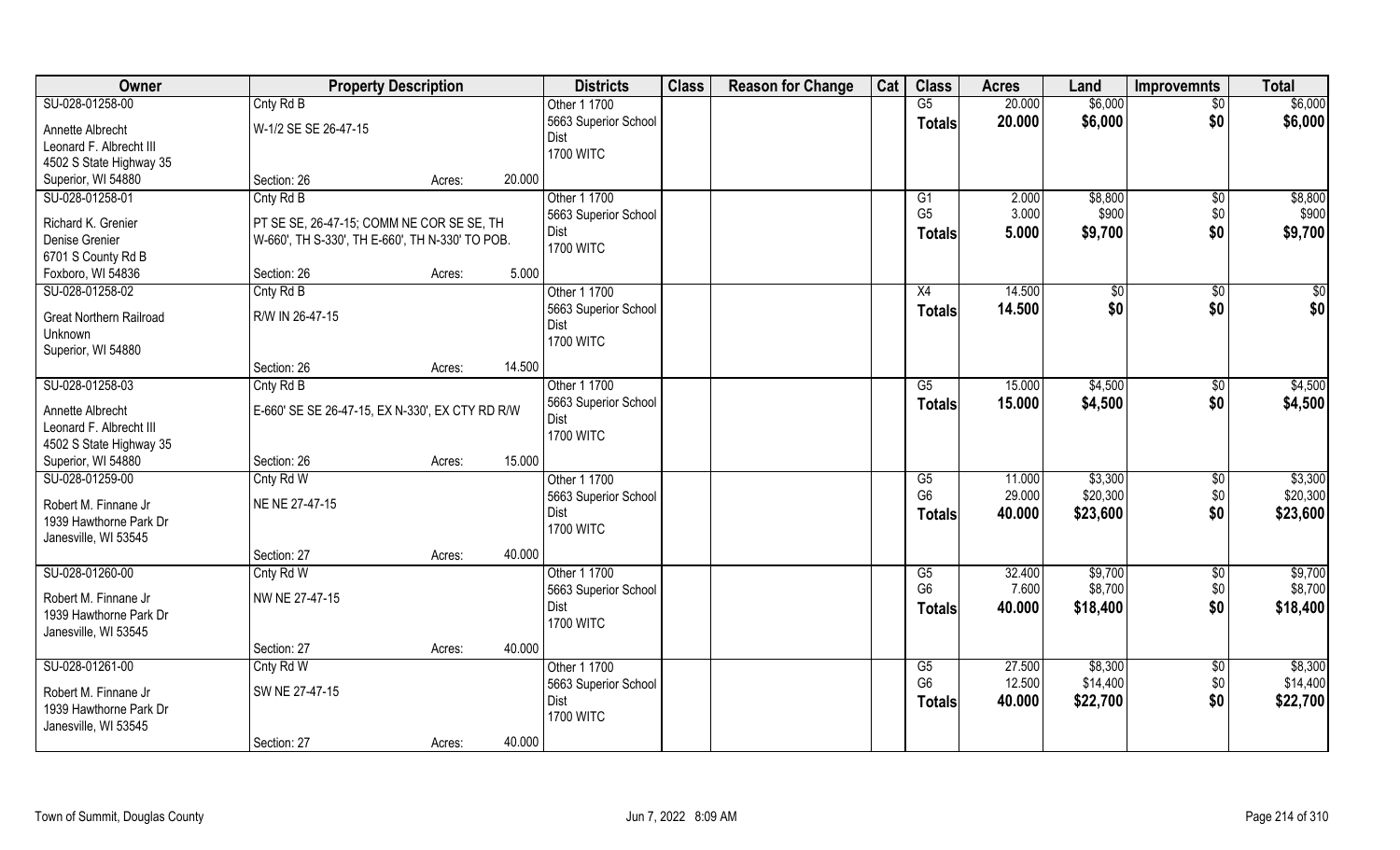| Owner                                                                                                  | <b>Property Description</b>                                                                               |                  | <b>Districts</b>                                                 | <b>Class</b>    | <b>Reason for Change</b> | Cat            | <b>Class</b>                                     | <b>Acres</b>                        | Land                                       | <b>Improvemnts</b>                   | <b>Total</b>                                |
|--------------------------------------------------------------------------------------------------------|-----------------------------------------------------------------------------------------------------------|------------------|------------------------------------------------------------------|-----------------|--------------------------|----------------|--------------------------------------------------|-------------------------------------|--------------------------------------------|--------------------------------------|---------------------------------------------|
| SU-028-01262-00                                                                                        | Cnty Rd W                                                                                                 |                  | Other 1 1700                                                     |                 |                          |                | G6                                               | 40.000                              | \$28,000                                   | $\overline{50}$                      | \$28,000                                    |
| Robert M. Finnane Jr<br>1939 Hawthorne Park Dr<br>Janesville, WI 53545                                 | SE NE 27-47-15                                                                                            |                  | 5663 Superior School<br>Dist<br><b>1700 WITC</b>                 |                 |                          |                | <b>Totals</b>                                    | 40.000                              | \$28,000                                   | \$0                                  | \$28,000                                    |
|                                                                                                        | Section: 27                                                                                               | 40.000<br>Acres: |                                                                  |                 |                          |                |                                                  |                                     |                                            |                                      |                                             |
| SU-028-01263-00<br>Phillip G. Boustead<br>7875 S Foxboro Chaffey Rd<br>Foxboro, WI 54836               | 6440 S County Rd W<br>NE NW 27-47-15, ALSO 50' DRWY EASE                                                  |                  | Other 1 1700<br>5663 Superior School<br>Dist<br><b>1700 WITC</b> | G4              | Ag use land              | $\overline{5}$ | G4<br>G <sub>5</sub><br>G5M<br><b>Totals</b>     | 15.000<br>17.000<br>8.000<br>40.000 | \$2,200<br>\$5,100<br>\$4,600<br>\$11,900  | \$0<br>\$0<br>\$0<br>\$0             | \$2,200<br>\$5,100<br>\$4,600<br>\$11,900   |
|                                                                                                        | Section: 27                                                                                               | 40.000<br>Acres: |                                                                  |                 |                          |                |                                                  |                                     |                                            |                                      |                                             |
| SU-028-01264-00<br>Neil C. Boustead<br>6438 S County Rd W<br>Foxboro, WI 54836                         | 6438 S County Rd W<br>NW NW 27-47-15; SUBJ TO 50' DRWY/UTILITY EASE<br><b>ALONG S LINE</b><br>Section: 27 | 40.000<br>Acres: | Other 1 1700<br>5663 Superior School<br>Dist<br><b>1700 WITC</b> |                 |                          |                | G1<br>G <sub>5</sub><br>G <sub>6</sub><br>Totals | 2.000<br>17.000<br>21.000<br>40.000 | \$8,800<br>\$5,100<br>\$14,700<br>\$28,600 | \$60,400<br>\$0<br>\$0<br>\$60,400   | \$69,200<br>\$5,100<br>\$14,700<br>\$89,000 |
| SU-028-01265-00                                                                                        | Cnty Rd W                                                                                                 |                  | Other 1 1700                                                     | G4              | Ag use land              | 5              | G4                                               | 39.100                              | \$2,100                                    | $\sqrt{50}$                          | \$2,100                                     |
| Robert Finnane Jr<br>1939 Hawthorne Pk Dr N<br>Janesville, WI 53545                                    | SW NW 27-47-15, EX N-30' THEREOF, EX ING/EGR<br>EASE ACR S-30' OF N-60' SW NW                             |                  | 5663 Superior School<br>Dist<br><b>1700 WITC</b>                 |                 |                          |                | <b>Totals</b>                                    | 39.100                              | \$2,100                                    | \$0                                  | \$2,100                                     |
|                                                                                                        | Section: 27                                                                                               | 39.100<br>Acres: |                                                                  |                 |                          |                |                                                  |                                     |                                            |                                      |                                             |
| SU-028-01266-00<br>Robert M. Finnane Jr<br>1939 Hawthorne Park Dr<br>Janesville, WI 53545              | Cnty Rd W<br>SE NW 27-47-15, EX N-30' THEREOF (SU-1266-01)                                                |                  | Other 1 1700<br>5663 Superior School<br>Dist<br><b>1700 WITC</b> | $\overline{G4}$ | Ag use land              | 5              | G4<br>G <sub>5</sub><br>G5M<br>Totals            | 9.000<br>21.500<br>8.590<br>39.090  | \$1,900<br>\$6,500<br>\$3,000<br>\$11,400  | $\overline{50}$<br>\$0<br>\$0<br>\$0 | \$1,900<br>\$6,500<br>\$3,000<br>\$11,400   |
|                                                                                                        | Section: 27                                                                                               | 39.090<br>Acres: |                                                                  |                 |                          |                |                                                  |                                     |                                            |                                      |                                             |
| SU-028-01266-01<br>Robert M. Finnane Jr<br>1939 Hawthorne Park Dr<br>Janesville, WI 53545              | County Rd W<br>N-30' OF S-1/2 NW 27-47-15                                                                 |                  | Other 1 1700<br>5663 Superior School<br>Dist<br><b>1700 WITC</b> |                 |                          |                | G6<br><b>Totals</b>                              | 1.810<br>1.810                      | \$2,100<br>\$2,100                         | \$0<br>\$0                           | \$2,100<br>\$2,100                          |
|                                                                                                        | Section: 27                                                                                               | 1.810<br>Acres:  |                                                                  |                 |                          |                |                                                  |                                     |                                            |                                      |                                             |
| SU-028-01267-00<br>Ronald W. Askegaard<br>June E. Askegaard<br>6614 S County Rd W<br>Foxboro, WI 54836 | <b>Warring Rd</b><br>S-1/2 NE SW 27-47-15<br>Section: 27                                                  | 20.000<br>Acres: | Other 1 1700<br>5663 Superior School<br>Dist<br><b>1700 WITC</b> | G4              | Ag use land              |                | G4<br>G <sub>5</sub><br><b>Totals</b>            | 15.000<br>5.000<br>20.000           | \$2,200<br>\$1,500<br>\$3,700              | \$0<br>\$0<br>\$0                    | \$2,200<br>\$1,500<br>\$3,700               |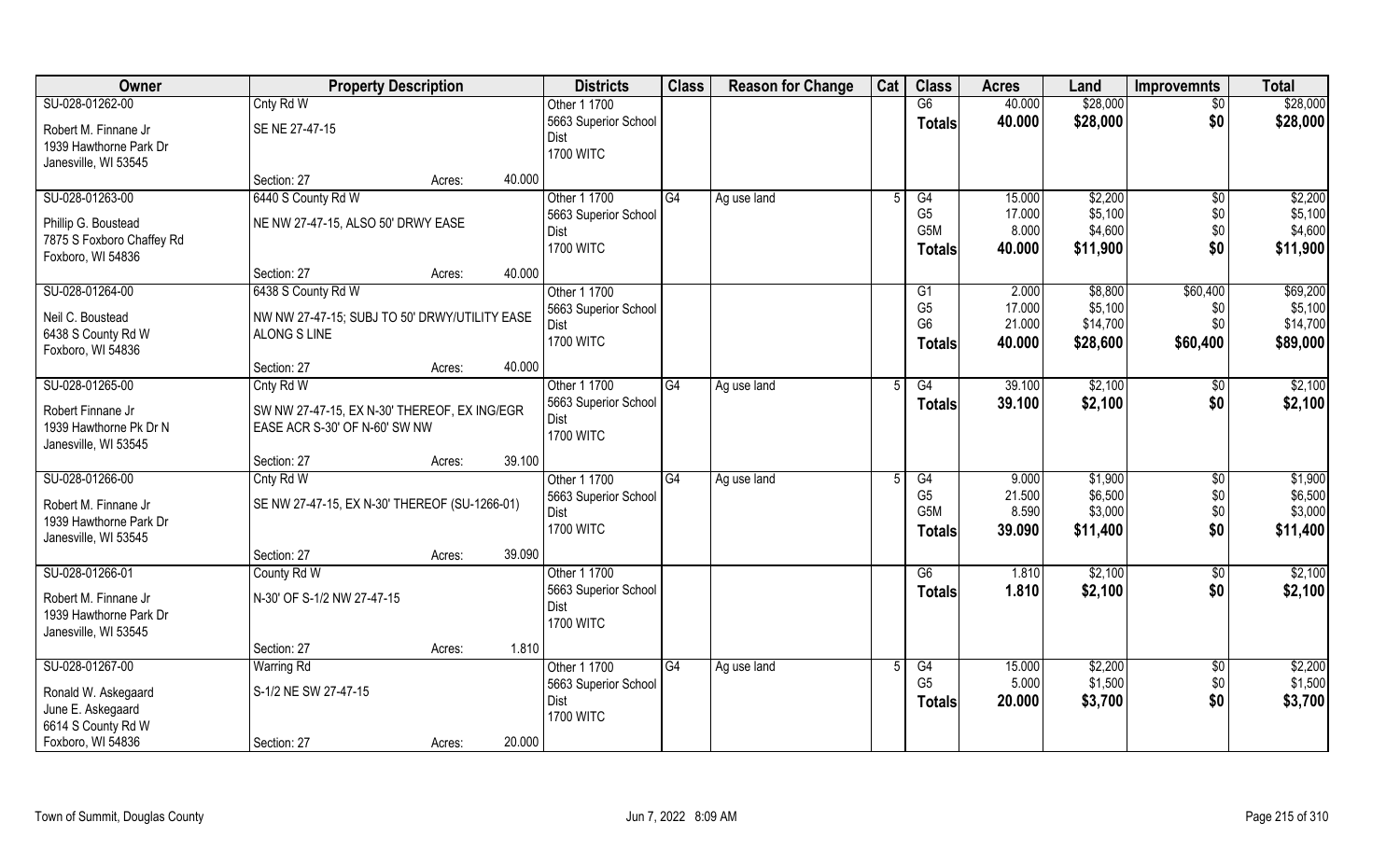| Owner                                    | <b>Property Description</b>                  |                  | <b>Districts</b>     | <b>Class</b>    | <b>Reason for Change</b> | Cat | <b>Class</b>     | <b>Acres</b> | Land     | <b>Improvemnts</b> | <b>Total</b> |
|------------------------------------------|----------------------------------------------|------------------|----------------------|-----------------|--------------------------|-----|------------------|--------------|----------|--------------------|--------------|
| SU-028-01267-01                          | None                                         |                  | Other 1 1700         | G4              | Ag use land              |     | G4               | 10.000       | \$1,500  | $\overline{50}$    | \$1,500      |
| Robert M. Finnane Jr                     | N-1/2 NE SW 27-47-15                         |                  | 5663 Superior School |                 |                          |     | G <sub>5</sub>   | 10.000       | \$3,000  | \$0                | \$3,000      |
| 1939 Hawthorne Park Dr                   |                                              |                  | Dist                 |                 |                          |     | <b>Totals</b>    | 20.000       | \$4,500  | \$0                | \$4,500      |
| Janesville, WI 53545                     |                                              |                  | <b>1700 WITC</b>     |                 |                          |     |                  |              |          |                    |              |
|                                          | Section: 27                                  | 20.000<br>Acres: |                      |                 |                          |     |                  |              |          |                    |              |
| SU-028-01268-00                          | Cnty Rd W                                    |                  | Other 1 1700         | G4              | Ag use land              |     | G4               | 30.000       | \$4,400  | $\sqrt{$0}$        | \$4,400      |
|                                          | PT NW SW 27-47-15, EX S-330' OF N-660' NW SW |                  | 5663 Superior School |                 |                          |     | <b>Totals</b>    | 30.000       | \$4,400  | \$0                | \$4,400      |
| Ronald W. Askegaard<br>June E. Askegaard |                                              |                  | Dist                 |                 |                          |     |                  |              |          |                    |              |
| 6614 S County Rd W                       |                                              |                  | <b>1700 WITC</b>     |                 |                          |     |                  |              |          |                    |              |
| Foxboro, WI 54836                        | Section: 27                                  | 30.000<br>Acres: |                      |                 |                          |     |                  |              |          |                    |              |
| SU-028-01268-01                          | 6534 S County Rd W                           |                  | Other 1 1700         | G4              | Ag use land              | .5  | G <sub>1</sub>   | 2.000        | \$8,800  | \$88,200           | \$97,000     |
|                                          |                                              |                  | 5663 Superior School |                 |                          |     | G4               | 8.000        | \$1,200  | \$0                | \$1,200      |
| Duane R. Askegaard                       | S-330' OF N-660' NW SW 27-47-15              |                  | Dist                 |                 |                          |     | <b>Totals</b>    | 10.000       | \$10,000 | \$88,200           | \$98,200     |
| 6534 S County Rd W                       |                                              |                  | <b>1700 WITC</b>     |                 |                          |     |                  |              |          |                    |              |
| Foxboro, WI 54836                        |                                              |                  |                      |                 |                          |     |                  |              |          |                    |              |
|                                          | Section: 27                                  | 10.000<br>Acres: |                      |                 |                          |     |                  |              |          |                    |              |
| SU-028-01269-00                          | 6614 S County Rd W                           |                  | Other 1 1700         | G4              | Ag use land              |     | G4               | 38.000       | \$2,100  | \$0                | \$2,100      |
| Ronald W. Askegaard                      | SW SW 27-47-15                               |                  | 5663 Superior School |                 |                          |     | G7               | 2.000        | \$5,800  | \$102,600          | \$108,400    |
| June E. Askegaard                        |                                              |                  | Dist                 |                 |                          |     | <b>Totals</b>    | 40.000       | \$7,900  | \$102,600          | \$110,500    |
| 6614 S County Rd W                       |                                              |                  | <b>1700 WITC</b>     |                 |                          |     |                  |              |          |                    |              |
| Foxboro, WI 54836                        | Section: 27                                  | 40.000<br>Acres: |                      |                 |                          |     |                  |              |          |                    |              |
| SU-028-01270-00                          | <b>Warring Rd</b>                            |                  | Other 1 1700         | $\overline{G4}$ | Ag use land              |     | $\overline{G4}$  | 20.000       | \$1,100  | $\overline{60}$    | \$1,100      |
| Ronald W. Askegaard                      | SE SW 27-47-15                               |                  | 5663 Superior School |                 |                          |     | G <sub>5</sub> M | 20.000       | \$11,500 | \$0                | \$11,500     |
| June E. Askegaard                        |                                              |                  | Dist                 |                 |                          |     | <b>Totals</b>    | 40.000       | \$12,600 | \$0                | \$12,600     |
| 6614 S County Rd W                       |                                              |                  | <b>1700 WITC</b>     |                 |                          |     |                  |              |          |                    |              |
| Foxboro, WI 54836                        | Section: 27                                  | 40.000<br>Acres: |                      |                 |                          |     |                  |              |          |                    |              |
| SU-028-01271-00                          | 6745 S Warring Rd                            |                  | Other 1 1700         | $\overline{G4}$ | Ag use land              |     | G4               | 19.000       | \$2,800  | \$0                | \$2,800      |
|                                          |                                              |                  | 5663 Superior School |                 |                          |     | G5M              | 19.000       | \$11,000 | \$0                | \$11,000     |
| John C. Olson                            | NE SE 27-47-15                               |                  | Dist                 |                 |                          |     | G7               | 2.000        | \$5,800  | \$47,100           | \$52,900     |
| 6745 S Warring Rd                        |                                              |                  | <b>1700 WITC</b>     |                 |                          |     | <b>Totals</b>    | 40.000       | \$19,600 | \$47,100           | \$66,700     |
| Foxboro, WI 54836                        |                                              |                  |                      |                 |                          |     |                  |              |          |                    |              |
|                                          | Section: 27                                  | 40.000<br>Acres: |                      |                 |                          |     |                  |              |          |                    |              |
| SU-028-01272-00                          | <b>Warring Rd</b>                            |                  | Other 1 1700         |                 |                          |     | G5               | 8.000        | \$2,400  | $\sqrt{6}$         | \$2,400      |
| John C. Olson                            | NW SE 27-47-15                               |                  | 5663 Superior School |                 |                          |     | G <sub>6</sub>   | 32.000       | \$36,800 | \$0                | \$36,800     |
| 6745 S Warring Rd                        |                                              |                  | Dist                 |                 |                          |     | <b>Totals</b>    | 40.000       | \$39,200 | \$0                | \$39,200     |
| Foxboro, WI 54836                        |                                              |                  | <b>1700 WITC</b>     |                 |                          |     |                  |              |          |                    |              |
|                                          | Section: 27                                  | 40.000<br>Acres: |                      |                 |                          |     |                  |              |          |                    |              |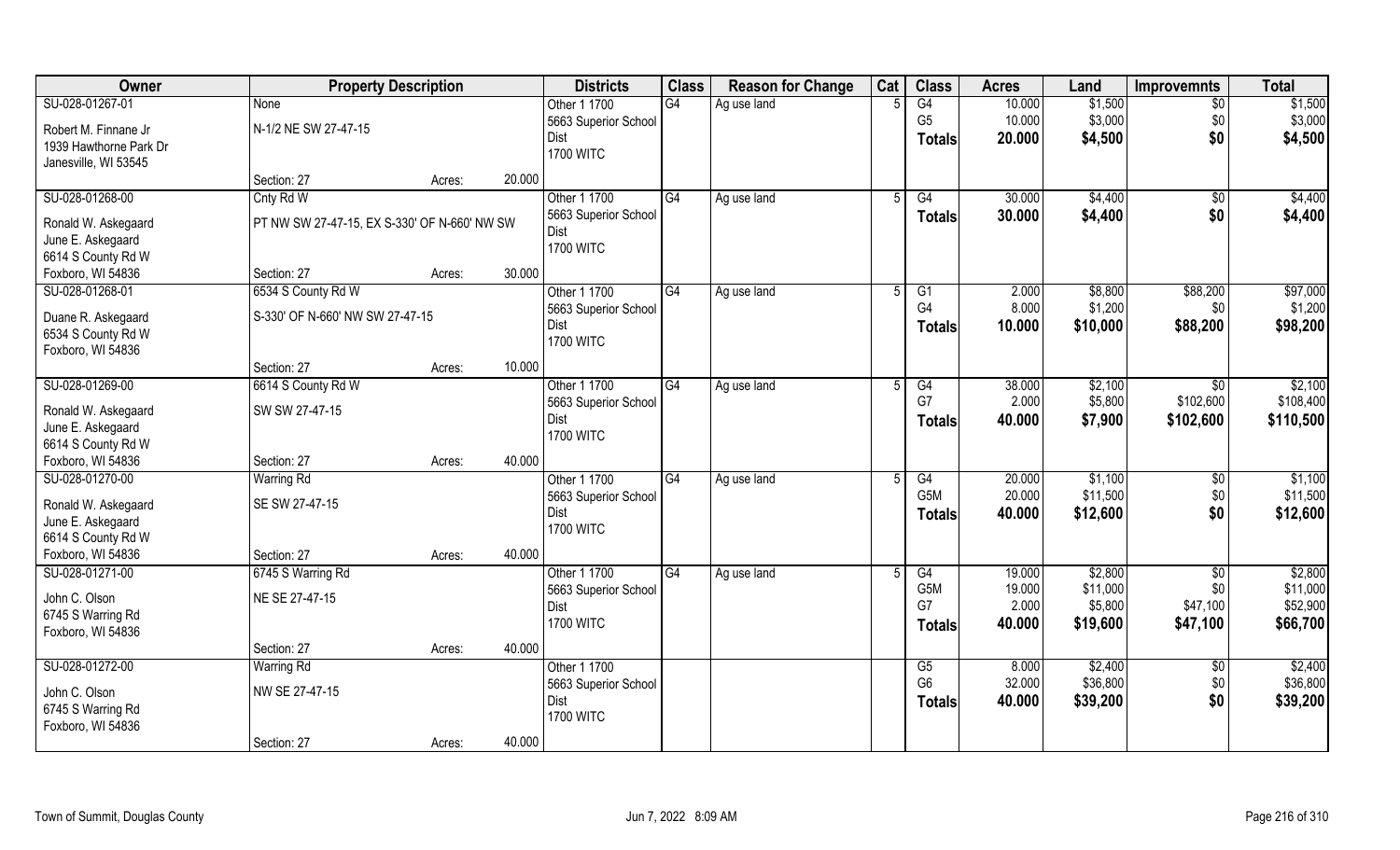| Owner                          | <b>Property Description</b> |        |         | <b>Districts</b>     | <b>Class</b> | <b>Reason for Change</b> | Cat | <b>Class</b>   | <b>Acres</b> | Land            | Improvemnts     | <b>Total</b>    |
|--------------------------------|-----------------------------|--------|---------|----------------------|--------------|--------------------------|-----|----------------|--------------|-----------------|-----------------|-----------------|
| SU-028-01273-00                | <b>Warring Rd</b>           |        |         | Other 1 1700         |              |                          |     | G4             | 3.000        | \$400           | $\overline{50}$ | \$400           |
| John C. Olson                  | SW SE 27-47-15              |        |         | 5663 Superior School |              |                          |     | G <sub>6</sub> | 37.000       | \$25,900        | \$0             | \$25,900        |
| 6745 S Warring Rd              |                             |        |         | Dist                 |              |                          |     | <b>Totals</b>  | 40.000       | \$26,300        | \$0             | \$26,300        |
| Foxboro, WI 54836              |                             |        |         | <b>1700 WITC</b>     |              |                          |     |                |              |                 |                 |                 |
|                                | Section: 27                 | Acres: | 40.000  |                      |              |                          |     |                |              |                 |                 |                 |
| SU-028-01274-00                | Cnty Rd W                   |        |         | Other 1 1700         | G4           | Ag use land              |     | G4             | 25.000       | \$3,600         | \$0             | \$3,600         |
| John C. Olson                  | SE SE 27-47-15              |        |         | 5663 Superior School |              |                          |     | G <sub>5</sub> | 7.900        | \$2,800         | \$0             | \$2,800         |
| 6745 S Warring Rd              |                             |        |         | Dist                 |              |                          |     | G <sub>6</sub> | 4.000        | \$4,600         | \$0             | \$4,600         |
| Foxboro, WI 54836              |                             |        |         | <b>1700 WITC</b>     |              |                          |     | Totals         | 36.900       | \$11,000        | \$0             | \$11,000        |
|                                | Section: 27                 | Acres: | 36.900  |                      |              |                          |     |                |              |                 |                 |                 |
| SU-028-01275-00                | None                        |        |         | Other 1 1700         |              |                          |     | X4             | 3.100        | \$0             | $\sqrt[6]{3}$   | \$0             |
| <b>Great Northern Railroad</b> | R/W IN 27-47-15             |        |         | 5663 Superior School |              |                          |     | <b>Totals</b>  | 3.100        | \$0             | \$0             | \$0             |
| Unknown                        |                             |        |         | Dist                 |              |                          |     |                |              |                 |                 |                 |
| Superior, WI 54880             |                             |        |         | <b>1700 WITC</b>     |              |                          |     |                |              |                 |                 |                 |
|                                | Section: 27                 | Acres: | 3.100   |                      |              |                          |     |                |              |                 |                 |                 |
| SU-028-01276-00                | 6475 S County Rd W          |        |         | Other 1 1700         |              |                          |     | G <sub>1</sub> | 2.000        | \$8,800         | \$24,200        | \$33,000        |
| Thomas L. Nimtz                | NE NE 28-47-15              |        |         | 5663 Superior School |              |                          |     | G <sub>5</sub> | 38.000       | \$11,400        | \$0             | \$11,400        |
| PO Box 772                     |                             |        |         | Dist                 |              |                          |     | <b>Totals</b>  | 40.000       | \$20,200        | \$24,200        | \$44,400        |
| Superior, WI 54880             |                             |        |         | <b>1700 WITC</b>     |              |                          |     |                |              |                 |                 |                 |
|                                | Section: 28                 | Acres: | 40.000  |                      |              |                          |     |                |              |                 |                 |                 |
| SU-028-01277-00                | Cnty Rd W                   |        |         | Other 1 1700         |              |                          |     | W <sub>4</sub> | 80.000       | \$0             | \$0             | \$0             |
| Douglas County Fl              | W-1/2 NE-1/4 28-47-15       |        |         | 5663 Superior School |              |                          |     | <b>Totals</b>  | 80.000       | \$0             | \$0             | \$0             |
| 1313 Belknap St                |                             |        |         | Dist                 |              |                          |     |                |              |                 |                 |                 |
| Superior, WI 54880             |                             |        |         | <b>1700 WITC</b>     |              |                          |     |                |              |                 |                 |                 |
|                                | Section: 28                 | Acres: | 80.000  |                      |              |                          |     |                |              |                 |                 |                 |
| SU-028-01278-00                | Cnty Rd W                   |        |         | Other 1 1700         |              |                          |     | W <sub>4</sub> | 40.000       | $\sqrt{6}$      | \$0             | $\overline{50}$ |
| Douglas County Fl              | SE NE 28-47-15              |        |         | 5663 Superior School |              |                          |     | <b>Totals</b>  | 40.000       | \$0             | \$0             | \$0             |
| 1313 Belknap St                |                             |        |         | Dist                 |              |                          |     |                |              |                 |                 |                 |
| Superior, WI 54880             |                             |        |         | <b>1700 WITC</b>     |              |                          |     |                |              |                 |                 |                 |
|                                | Section: 28                 | Acres: | 40.000  |                      |              |                          |     |                |              |                 |                 |                 |
| SU-028-01279-00                | Cnty Rd W                   |        |         | Other 1 1700         |              |                          |     | W <sub>4</sub> | 160.000      | $\overline{50}$ | $\sqrt{$0}$     | \$0             |
|                                |                             |        |         | 5663 Superior School |              |                          |     | <b>Totals</b>  | 160.000      | \$0             | \$0             | \$0             |
| Douglas County Fl              | NW-1/4 28-47-15             |        |         | Dist                 |              |                          |     |                |              |                 |                 |                 |
| 1313 Belknap St                |                             |        |         | <b>1700 WITC</b>     |              |                          |     |                |              |                 |                 |                 |
| Superior, WI 54880             | Section: 28                 |        | 160.000 |                      |              |                          |     |                |              |                 |                 |                 |
|                                |                             | Acres: |         |                      |              |                          |     |                |              |                 |                 |                 |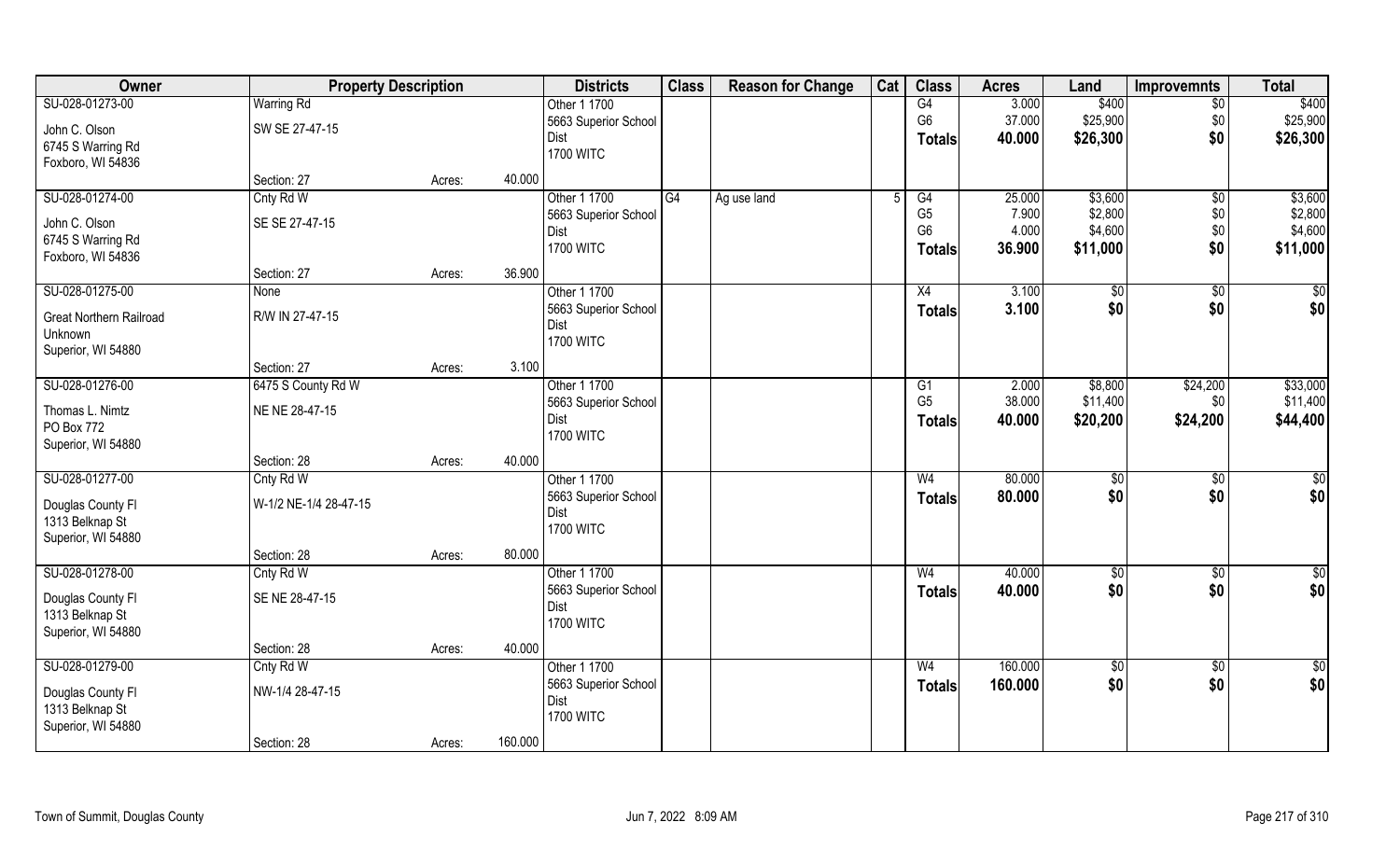| Owner                                                         | <b>Property Description</b>   |        |                                    | <b>Districts</b>                     | <b>Class</b> | <b>Reason for Change</b> | Cat | <b>Class</b>                    | <b>Acres</b>     | Land                 | <b>Improvemnts</b> | <b>Total</b>          |
|---------------------------------------------------------------|-------------------------------|--------|------------------------------------|--------------------------------------|--------------|--------------------------|-----|---------------------------------|------------------|----------------------|--------------------|-----------------------|
| SU-028-01280-00                                               | Cnty Rd W                     |        |                                    | Other 1 1700                         |              |                          |     | W <sub>4</sub>                  | 40.000           | $\sqrt[6]{}$         | $\overline{50}$    | \$0                   |
| Douglas County Fl<br>1313 Belknap St<br>Superior, WI 54880    | NE SW 28-47-15                |        | Dist<br><b>1700 WITC</b>           | 5663 Superior School                 |              |                          |     | <b>Totals</b>                   | 40.000           | \$0                  | \$0                | \$0                   |
|                                                               | Section: 28                   | Acres: | 40.000                             |                                      |              |                          |     |                                 |                  |                      |                    |                       |
| SU-028-01281-00                                               | Cnty Rd W                     |        |                                    | Other 1 1700<br>5663 Superior School |              |                          |     | W <sub>4</sub><br><b>Totals</b> | 80.000<br>80.000 | \$0<br>\$0           | \$0<br>\$0         | $\sqrt{50}$<br>\$0    |
| Douglas County Fl<br>1313 Belknap St<br>Superior, WI 54880    | W-1/2 SW-1/4 28-47-15         |        | Dist<br><b>1700 WITC</b>           |                                      |              |                          |     |                                 |                  |                      |                    |                       |
|                                                               | Section: 28                   | Acres: | 80.000                             |                                      |              |                          |     |                                 |                  |                      |                    |                       |
| SU-028-01282-00                                               | Cnty Rd W                     |        |                                    | Other 1 1700                         |              |                          |     | G6                              | 20.000           | \$23,000             | \$0                | \$23,000              |
| Steven M. Fudally Sr<br>Penny J. Fudally<br>2331 Wyoming Ave  | E-1/2 SE SW 28-47-15          |        | Dist<br><b>1700 WITC</b>           | 5663 Superior School                 |              |                          |     | <b>Totals</b>                   | 20.000           | \$23,000             | \$0                | \$23,000              |
| Superior, WI 54880                                            | Section: 28                   | Acres: | 20.000                             |                                      |              |                          |     |                                 |                  |                      |                    |                       |
| SU-028-01282-01                                               | 911 E County Rd W             |        |                                    | Other 1 1700                         |              |                          |     | G <sub>1</sub>                  | 2.000            | \$8,800              | \$177,100          | \$185,900             |
| Rebecca Olson<br>911 E County Rd W<br>Foxboro, WI 54836       | W-1/2 SE SW 28-47-15          |        | Dist<br><b>1700 WITC</b>           | 5663 Superior School                 |              |                          |     | G <sub>6</sub><br><b>Totals</b> | 18.000<br>20.000 | \$18,500<br>\$27,300 | \$0<br>\$177,100   | \$18,500<br>\$204,400 |
|                                                               | Section: 28                   | Acres: | 20.000                             |                                      |              |                          |     |                                 |                  |                      |                    |                       |
| SU-028-01283-00                                               | Cnty Rd W                     |        |                                    | Other 1 1700                         |              |                          |     | W <sub>4</sub>                  | 80.000           | \$0                  | \$0                | \$0                   |
| Douglas County Fl<br>1313 Belknap St<br>Superior, WI 54880    | N-1/2 SE-1/4 28-47-15         |        | Dist<br><b>1700 WITC</b>           | 5663 Superior School                 |              |                          |     | <b>Totals</b>                   | 80.000           | \$0                  | \$0                | \$0                   |
|                                                               | Section: 28                   | Acres: | 80.000                             |                                      |              |                          |     |                                 |                  |                      |                    |                       |
| SU-028-01284-00                                               | Cnty Rd W                     |        |                                    | Other 1 1700                         | G4           | Ag use land              |     | G4                              | 16.000           | \$2,300              | \$0                | \$2,300               |
| Samuel D. Boustead<br>6655 S County Rd W<br>Foxboro, WI 54836 | SW SE 28-47-15                |        | Dist<br><b>1700 WITC</b>           | 5663 Superior School                 |              |                          |     | G5M<br><b>Totals</b>            | 24.000<br>40.000 | \$13,800<br>\$16,100 | \$0<br>\$0         | \$13,800<br>\$16,100  |
|                                                               | Section: 28                   | Acres: | 40.000                             |                                      |              |                          |     |                                 |                  |                      |                    |                       |
| SU-028-01285-00                                               | 6655 S County Rd W            |        |                                    | Other 1 1700                         | G4           | Ag use land              |     | G1                              | 2.000            | \$8,800              | \$86,300           | \$95,100              |
| Samuel D. Boustead<br>6655 S County Rd W<br>Foxboro, WI 54836 | SE SE 28-47-15<br>Section: 28 | Acres: | Dist<br><b>1700 WITC</b><br>40.000 | 5663 Superior School                 |              |                          |     | G4<br><b>Totals</b>             | 38.000<br>40.000 | \$5,500<br>\$14,300  | \$0<br>\$86,300    | \$5,500<br>\$100,600  |
|                                                               |                               |        |                                    |                                      |              |                          |     |                                 |                  |                      |                    |                       |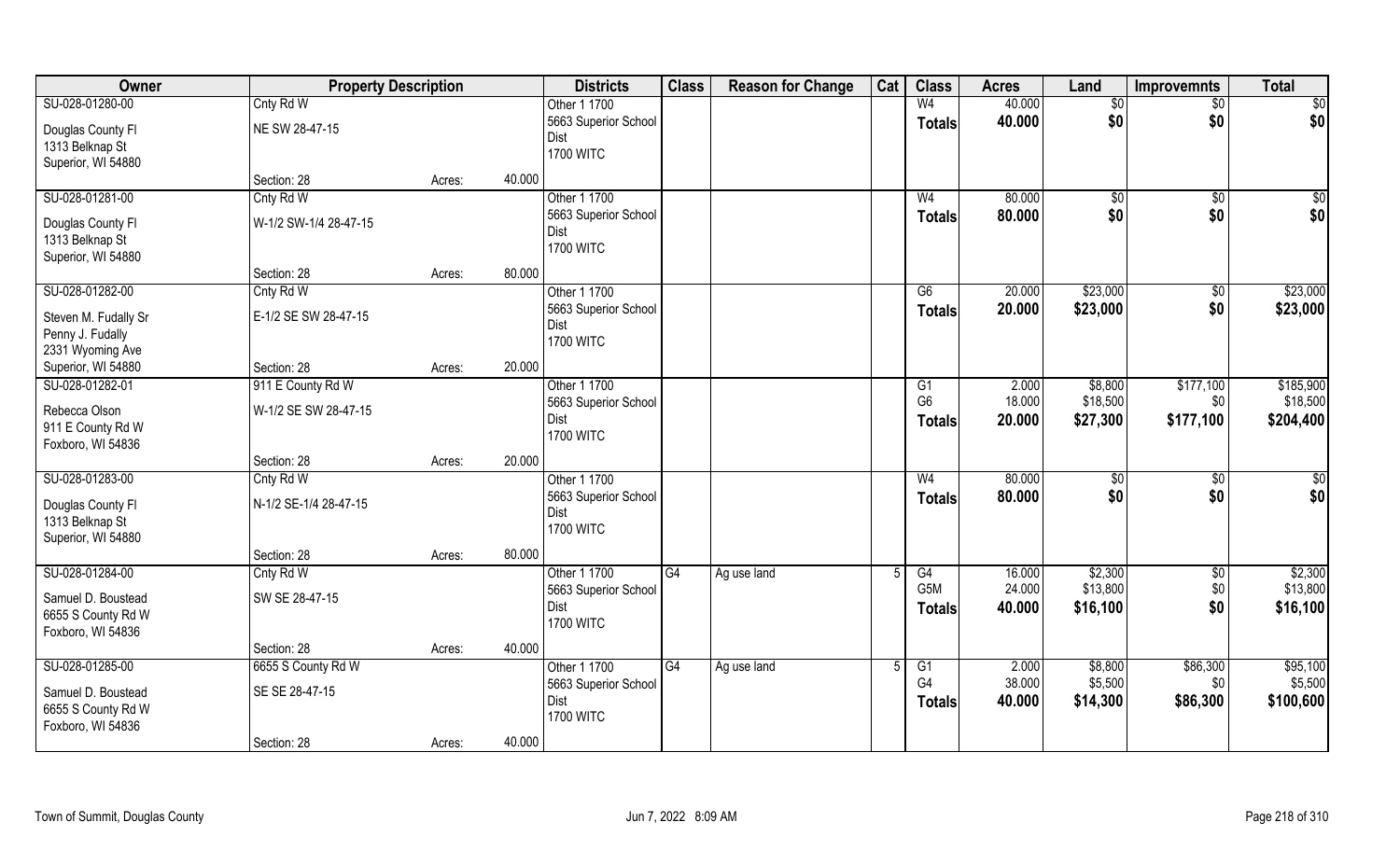| Owner                                  | <b>Property Description</b>                      |        |         | <b>Districts</b>     | <b>Class</b> | <b>Reason for Change</b> | Cat | <b>Class</b>   | <b>Acres</b> | Land        | <b>Improvemnts</b> | <b>Total</b>  |
|----------------------------------------|--------------------------------------------------|--------|---------|----------------------|--------------|--------------------------|-----|----------------|--------------|-------------|--------------------|---------------|
| SU-028-01286-00                        | Cnty Rd W                                        |        |         | Other 1 1700         |              |                          |     | W <sub>4</sub> | 320.000      | \$0         | $\overline{50}$    | \$0           |
| Douglas County Fl                      | N-1/2 SECTION 29-47-15                           |        |         | 5663 Superior School |              |                          |     | <b>Totals</b>  | 320.000      | \$0         | \$0                | \$0           |
| 1313 Belknap St                        |                                                  |        |         | Dist                 |              |                          |     |                |              |             |                    |               |
| Superior, WI 54880                     |                                                  |        |         | <b>1700 WITC</b>     |              |                          |     |                |              |             |                    |               |
|                                        | Section: 29                                      | Acres: | 320.000 |                      |              |                          |     |                |              |             |                    |               |
| SU-028-01288-00                        | Cnty Rd W                                        |        |         | Other 1 1700         |              |                          |     | W <sub>4</sub> | 160.000      | $\sqrt{$0}$ | $\sqrt{6}$         | \$0           |
| Douglas County Fl                      | SW-1/4 29-47-15                                  |        |         | 5663 Superior School |              |                          |     | Totals         | 160.000      | \$0         | \$0                | \$0           |
| 1313 Belknap St                        |                                                  |        |         | Dist                 |              |                          |     |                |              |             |                    |               |
| Superior, WI 54880                     |                                                  |        |         | <b>1700 WITC</b>     |              |                          |     |                |              |             |                    |               |
|                                        | Section: 29                                      | Acres: | 160.000 |                      |              |                          |     |                |              |             |                    |               |
| SU-028-01289-00                        | Cnty Rd W                                        |        |         | Other 1 1700         |              |                          |     | G6             | 40.000       | \$46,000    | $\overline{50}$    | \$46,000      |
|                                        | NE SE 29-47-15                                   |        |         | 5663 Superior School |              |                          |     | <b>Totals</b>  | 40.000       | \$46,000    | \$0                | \$46,000      |
| Thomas W. Reuille<br>Bobbie L. Reuille |                                                  |        |         | Dist                 |              |                          |     |                |              |             |                    |               |
| 6801 S County Rd W                     |                                                  |        |         | <b>1700 WITC</b>     |              |                          |     |                |              |             |                    |               |
| Foxboro, WI 54836                      | Section: 29                                      | Acres: | 40.000  |                      |              |                          |     |                |              |             |                    |               |
| SU-028-01290-00                        | Cnty Rd W                                        |        |         | Other 1 1700         |              |                          |     | W <sub>4</sub> | 80.000       | \$0         | \$0                | \$0           |
|                                        |                                                  |        |         | 5663 Superior School |              |                          |     | <b>Totals</b>  | 80.000       | \$0         | \$0                | \$0           |
| Douglas County Fl                      | W-1/2 SE-1/4 29-47-15                            |        |         | Dist                 |              |                          |     |                |              |             |                    |               |
| 1313 Belknap St                        |                                                  |        |         | <b>1700 WITC</b>     |              |                          |     |                |              |             |                    |               |
| Superior, WI 54880                     |                                                  |        |         |                      |              |                          |     |                |              |             |                    |               |
|                                        | Section: 29                                      | Acres: | 80.000  |                      |              |                          |     |                |              |             |                    |               |
| SU-028-01291-00                        | 6801 S County Rd W                               |        |         | Other 1 1700         |              |                          |     | G1             | 2.000        | \$8,800     | \$211,700          | \$220,500     |
| Thomas W. Reuille                      | SE SE 29-47-15, EX SE-1/4                        |        |         | 5663 Superior School |              |                          |     | G <sub>6</sub> | 28.000       | \$28,700    | \$0                | \$28,700      |
| Bobbie L. Reuille                      |                                                  |        |         | Dist                 |              |                          |     | <b>Totals</b>  | 30.000       | \$37,500    | \$211,700          | \$249,200     |
| 6801 S County Rd W                     |                                                  |        |         | <b>1700 WITC</b>     |              |                          |     |                |              |             |                    |               |
| Foxboro, WI 54836                      | Section: 29                                      | Acres: | 30.000  |                      |              |                          |     |                |              |             |                    |               |
| SU-028-01291-01                        | 6799 S County Rd W                               |        |         | Other 1 1700         |              |                          |     | G1             | 2.000        | \$8,800     | \$242,700          | \$251,500     |
| <b>Thomas Reuille</b>                  | SE SE SE 29-47-15, ALSO EASE ACR E-40' OF N-125' |        |         | 5663 Superior School |              |                          |     | G <sub>6</sub> | 8.000        | \$8,200     | \$0                | \$8,200       |
| Kristina D. Reuille Jr                 | OF NE NE 32-47-15.                               |        |         | Dist                 |              |                          |     | <b>Totals</b>  | 10.000       | \$17,000    | \$242,700          | \$259,700     |
| 6799 S County Rd W                     |                                                  |        |         | <b>1700 WITC</b>     |              |                          |     |                |              |             |                    |               |
| Foxboro, WI 54836                      | Section: 29                                      | Acres: | 10.000  |                      |              |                          |     |                |              |             |                    |               |
| SU-028-01292-00                        | Cnty Rd W                                        |        |         | Other 1 1700         |              |                          |     | W <sub>4</sub> | 42.350       | $\sqrt{6}$  | $\overline{50}$    | $\frac{1}{2}$ |
|                                        |                                                  |        |         | 5663 Superior School |              |                          |     | <b>Totals</b>  | 42.350       | \$0         | \$0                | \$0           |
| Douglas County Fl                      | GOV'T LOT 1 30-47-15                             |        |         | Dist                 |              |                          |     |                |              |             |                    |               |
| 1313 Belknap St                        |                                                  |        |         | <b>1700 WITC</b>     |              |                          |     |                |              |             |                    |               |
| Superior, WI 54880                     |                                                  |        |         |                      |              |                          |     |                |              |             |                    |               |
|                                        | Section: 30                                      | Acres: | 42.350  |                      |              |                          |     |                |              |             |                    |               |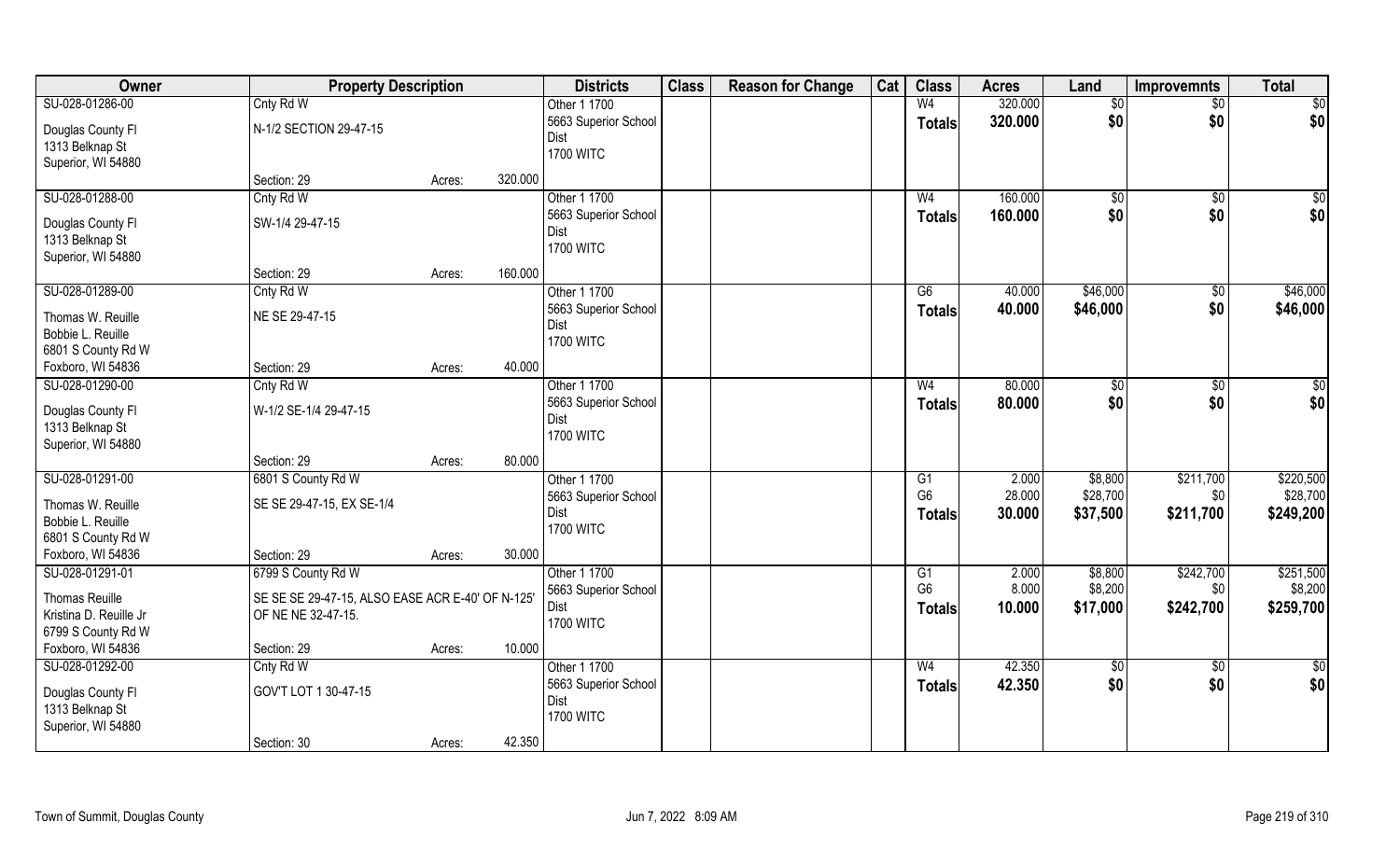| Owner                   | <b>Property Description</b> |        |        | <b>Districts</b>             | <b>Class</b> | <b>Reason for Change</b> | Cat | <b>Class</b>    | <b>Acres</b> | Land     | <b>Improvemnts</b> | <b>Total</b>    |
|-------------------------|-----------------------------|--------|--------|------------------------------|--------------|--------------------------|-----|-----------------|--------------|----------|--------------------|-----------------|
| SU-028-01293-00         | Cnty Rd W                   |        |        | Other 1 1700                 |              |                          |     | W <sub>4</sub>  | 41.950       | \$0      | \$0                | \$0             |
| Douglas County Fl       | GOV'T LOT 2 30-47-15        |        |        | 5663 Superior School         |              |                          |     | <b>Totals</b>   | 41.950       | \$0      | \$0                | \$0             |
| 1313 Belknap St         |                             |        |        | Dist                         |              |                          |     |                 |              |          |                    |                 |
| Superior, WI 54880      |                             |        |        | <b>1700 WITC</b>             |              |                          |     |                 |              |          |                    |                 |
|                         | Section: 30                 | Acres: | 41.950 |                              |              |                          |     |                 |              |          |                    |                 |
| SU-028-01294-00         | Cnty Rd W                   |        |        | Other 1 1700                 |              |                          |     | W <sub>4</sub>  | 41.550       | \$0      | \$0                | $\sqrt{50}$     |
| Douglas County Fl       | GOV'T LOT 3 30-47-15        |        |        | 5663 Superior School         |              |                          |     | Totals          | 41.550       | \$0      | \$0                | \$0             |
| 1313 Belknap St         |                             |        |        | Dist                         |              |                          |     |                 |              |          |                    |                 |
| Superior, WI 54880      |                             |        |        | <b>1700 WITC</b>             |              |                          |     |                 |              |          |                    |                 |
|                         | Section: 30                 | Acres: | 41.550 |                              |              |                          |     |                 |              |          |                    |                 |
| SU-028-01295-00         | Cnty Rd W                   |        |        | Other 1 1700                 |              |                          |     | W <sub>4</sub>  | 41.150       | \$0      | \$0                | $\overline{50}$ |
|                         |                             |        |        | 5663 Superior School         |              |                          |     | <b>Totals</b>   | 41.150       | \$0      | \$0                | \$0             |
| Douglas County Fl       | GOV'T LOT 4 30-47-15        |        |        | Dist                         |              |                          |     |                 |              |          |                    |                 |
| 1313 Belknap St         |                             |        |        | <b>1700 WITC</b>             |              |                          |     |                 |              |          |                    |                 |
| Superior, WI 54880      |                             |        |        |                              |              |                          |     |                 |              |          |                    |                 |
|                         | Section: 30                 | Acres: | 41.150 |                              |              |                          |     |                 |              |          |                    |                 |
| SU-028-01296-00         | Cnty Rd W                   |        |        | Other 1 1700                 |              |                          |     | $\overline{G6}$ | 43.080       | \$49,500 | $\sqrt[6]{3}$      | \$49,500        |
| Sidney E. Oswskey et al | GOV'T LOT 1 31-47-15        |        |        | 5663 Superior School<br>Dist |              |                          |     | <b>Totals</b>   | 43.080       | \$49,500 | \$0                | \$49,500        |
| 7016 S County Rd W      |                             |        |        | <b>1700 WITC</b>             |              |                          |     |                 |              |          |                    |                 |
| Foxboro, WI 54836       |                             |        |        |                              |              |                          |     |                 |              |          |                    |                 |
|                         | Section: 31                 | Acres: | 43.080 |                              |              |                          |     |                 |              |          |                    |                 |
| SU-028-01297-00         | Nindort Rd                  |        |        | Other 1 1700                 |              |                          |     | $\overline{G6}$ | 43.750       | \$50,300 | $\sqrt[6]{30}$     | \$50,300        |
| Sidney E. Oswskey et al | GOV'T LOT 2 31-47-15        |        |        | 5663 Superior School         |              |                          |     | <b>Totals</b>   | 43.750       | \$50,300 | \$0                | \$50,300        |
| 7016 S County Rd W      |                             |        |        | Dist                         |              |                          |     |                 |              |          |                    |                 |
| Foxboro, WI 54836       |                             |        |        | <b>1700 WITC</b>             |              |                          |     |                 |              |          |                    |                 |
|                         | Section: 31                 | Acres: | 43.750 |                              |              |                          |     |                 |              |          |                    |                 |
| SU-028-01298-00         | Nindort Rd                  |        |        | Other 1 1700                 | G4           | Ag use land              |     | G4              | 44.420       | \$6,400  | $\sqrt{6}$         | \$6,400         |
| Ronald D. Pete et al    | GOV'T LOT 3 31-47-15        |        |        | 5663 Superior School         |              |                          |     | <b>Totals</b>   | 44.420       | \$6,400  | \$0                | \$6,400         |
| 6928 S Tuff Rd          |                             |        |        | Dist                         |              |                          |     |                 |              |          |                    |                 |
| Superior, WI 54880      |                             |        |        | <b>1700 WITC</b>             |              |                          |     |                 |              |          |                    |                 |
|                         | Section: 31                 | Acres: | 44.420 |                              |              |                          |     |                 |              |          |                    |                 |
| SU-028-01299-00         | Nindort Rd                  |        |        | Other 1 1700                 | G4           | Ag use land              |     | G4              | 45.090       | \$6,500  | \$0                | \$6,500         |
|                         |                             |        |        | 5663 Superior School         |              |                          |     | <b>Totals</b>   | 45.090       | \$6,500  | \$0                | \$6,500         |
| Ronald D. Pete et al    | GOV'T LOT 4 31-47-15        |        |        | Dist                         |              |                          |     |                 |              |          |                    |                 |
| 6928 S Tuff Rd          |                             |        |        | <b>1700 WITC</b>             |              |                          |     |                 |              |          |                    |                 |
| Superior, WI 54880      | Section: 31                 |        | 45.090 |                              |              |                          |     |                 |              |          |                    |                 |
|                         |                             | Acres: |        |                              |              |                          |     |                 |              |          |                    |                 |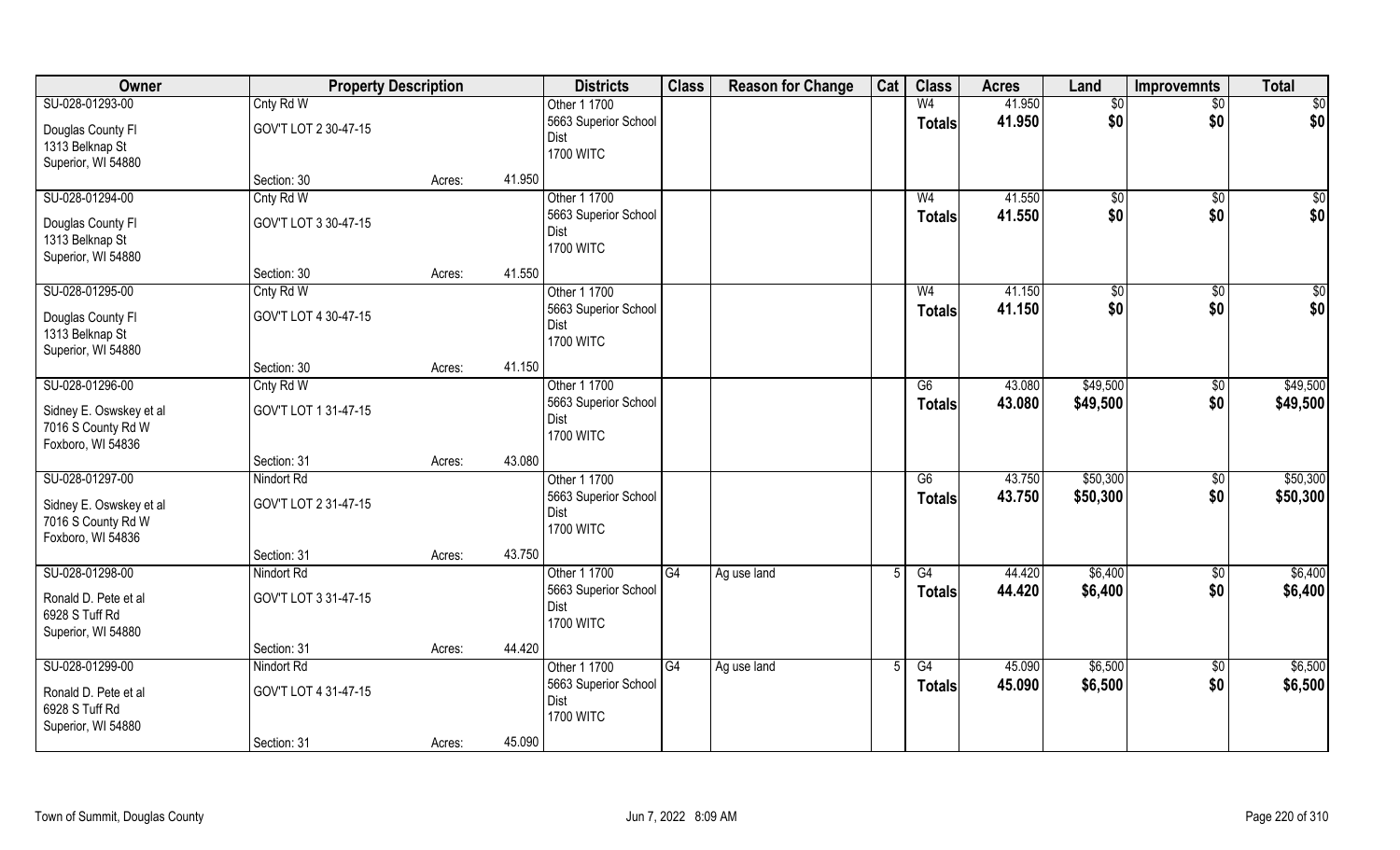| Owner                                         | <b>Property Description</b>                      |                  | <b>Districts</b>     | <b>Class</b> | <b>Reason for Change</b> | Cat | <b>Class</b>    | <b>Acres</b> | Land     | <b>Improvemnts</b> | <b>Total</b> |
|-----------------------------------------------|--------------------------------------------------|------------------|----------------------|--------------|--------------------------|-----|-----------------|--------------|----------|--------------------|--------------|
| SU-028-01300-00                               | Cnty Rd W                                        |                  | Other 1 1700         | G4           | Ag use land              |     | G4              | 30.000       | \$4,400  | \$0                | \$4,400      |
| Christopher J. Reuille                        | NE NE 32-47-15, SUBJ TO EASE ACR E-40' OF N-125' |                  | 5663 Superior School |              |                          |     | G <sub>5</sub>  | 1.000        | \$100    | \$0                | \$100        |
| 6955 S County Rd W                            |                                                  |                  | Dist                 |              |                          |     | G5M             | 9.000        | \$5,200  | \$0                | \$5,200      |
| Foxboro, WI 54836                             |                                                  |                  | <b>1700 WITC</b>     |              |                          |     | <b>Totals</b>   | 40.000       | \$9,700  | \$0                | \$9,700      |
|                                               | Section: 32                                      | 40.000<br>Acres: |                      |              |                          |     |                 |              |          |                    |              |
| SU-028-01301-00                               | Cnty Rd W                                        |                  | Other 1 1700         | G4           | Ag use land              |     | G4              | 15.000       | \$2,200  | $\sqrt{$0}$        | \$2,200      |
| Christopher J. Reuille                        | NW NE 32-47-15                                   |                  | 5663 Superior School |              |                          |     | G5M             | 25.000       | \$14,400 | \$0                | \$14,400     |
| 6955 S County Rd W                            |                                                  |                  | Dist                 |              |                          |     | <b>Totals</b>   | 40.000       | \$16,600 | \$0                | \$16,600     |
| Foxboro, WI 54836                             |                                                  |                  | <b>1700 WITC</b>     |              |                          |     |                 |              |          |                    |              |
|                                               | Section: 32                                      | 40.000<br>Acres: |                      |              |                          |     |                 |              |          |                    |              |
| SU-028-01302-00                               | Cnty Rd W                                        |                  | Other 1 1700         | G4           | Ag use land              | .5  | G4              | 40.000       | \$5,800  | $\sqrt[6]{30}$     | \$5,800      |
| Christopher J. Reuille                        | SW NE 32-47-15                                   |                  | 5663 Superior School |              |                          |     | <b>Totals</b>   | 40.000       | \$5,800  | \$0                | \$5,800      |
| 6955 S County Rd W                            |                                                  |                  | Dist                 |              |                          |     |                 |              |          |                    |              |
| Foxboro, WI 54836                             |                                                  |                  | <b>1700 WITC</b>     |              |                          |     |                 |              |          |                    |              |
|                                               | Section: 32                                      | 40.000<br>Acres: |                      |              |                          |     |                 |              |          |                    |              |
| SU-028-01303-00                               | 6955 S County Rd W                               |                  | Other 1 1700         | G4           | Ag use land              |     | G4              | 38.000       | \$5,500  | \$0                | \$5,500      |
| Christopher J. Reuille                        | SE NE 32-47-15                                   |                  | 5663 Superior School |              |                          |     | G7              | 2.000        | \$6,600  | \$70,000           | \$76,600     |
| 6955 S County Rd W                            |                                                  |                  | Dist                 |              |                          |     | <b>Totals</b>   | 40.000       | \$12,100 | \$70,000           | \$82,100     |
| Foxboro, WI 54836                             |                                                  |                  | <b>1700 WITC</b>     |              |                          |     |                 |              |          |                    |              |
|                                               | Section: 32                                      | 40.000<br>Acres: |                      |              |                          |     |                 |              |          |                    |              |
| SU-028-01304-00                               | Cnty Rd W                                        |                  | Other 1 1700         |              |                          |     | $\overline{G6}$ | 40.000       | \$46,000 | $\overline{60}$    | \$46,000     |
|                                               |                                                  |                  | 5663 Superior School |              |                          |     | <b>Totals</b>   | 40.000       | \$46,000 | \$0                | \$46,000     |
| Sidney E. Oswskey et al<br>7016 S County Rd W | NE NW 32-47-15                                   |                  | Dist                 |              |                          |     |                 |              |          |                    |              |
| Foxboro, WI 54836                             |                                                  |                  | <b>1700 WITC</b>     |              |                          |     |                 |              |          |                    |              |
|                                               | Section: 32                                      | 40.000<br>Acres: |                      |              |                          |     |                 |              |          |                    |              |
| SU-028-01305-00                               | Cnty Rd B                                        |                  | Other 1 1700         |              |                          |     | G6              | 40.000       | \$46,000 | \$0                | \$46,000     |
|                                               |                                                  |                  | 5663 Superior School |              |                          |     | <b>Totals</b>   | 40.000       | \$46,000 | \$0                | \$46,000     |
| Sidney E. Oswskey et al                       | NW NW 32-47-15                                   |                  | Dist                 |              |                          |     |                 |              |          |                    |              |
| 7016 S County Rd W                            |                                                  |                  | <b>1700 WITC</b>     |              |                          |     |                 |              |          |                    |              |
| Foxboro, WI 54836                             | Section: 32                                      | 40.000<br>Acres: |                      |              |                          |     |                 |              |          |                    |              |
| SU-028-01306-00                               | Cnty Rd B                                        |                  | Other 1 1700         |              |                          |     | G6              | 40.000       | \$46,000 | $\sqrt{$0}$        | \$46,000     |
|                                               |                                                  |                  | 5663 Superior School |              |                          |     | <b>Totals</b>   | 40.000       | \$46,000 | \$0                | \$46,000     |
| Sidney E. Oswskey et al                       | SW NW 32-47-15                                   |                  | Dist                 |              |                          |     |                 |              |          |                    |              |
| 7016 S County Rd W                            |                                                  |                  | <b>1700 WITC</b>     |              |                          |     |                 |              |          |                    |              |
| Foxboro, WI 54836                             |                                                  |                  |                      |              |                          |     |                 |              |          |                    |              |
|                                               | Section: 32                                      | 40.000<br>Acres: |                      |              |                          |     |                 |              |          |                    |              |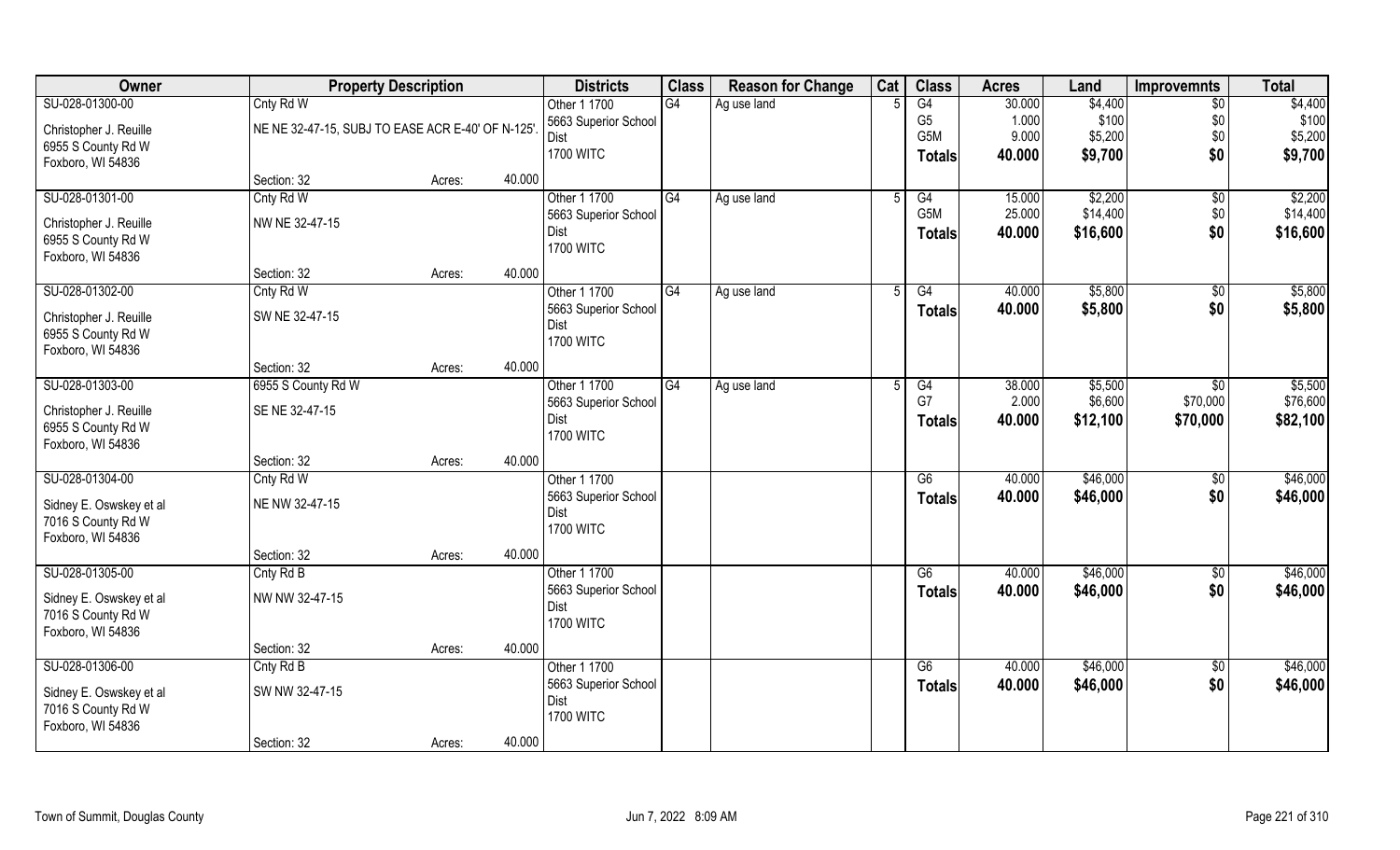| Owner                               | <b>Property Description</b>                     |                  | <b>Districts</b>             | <b>Class</b>    | <b>Reason for Change</b> | Cat | <b>Class</b>    | <b>Acres</b> | Land     | <b>Improvemnts</b> | <b>Total</b> |
|-------------------------------------|-------------------------------------------------|------------------|------------------------------|-----------------|--------------------------|-----|-----------------|--------------|----------|--------------------|--------------|
| SU-028-01307-00                     | Cnty Rd B                                       |                  | Other 1 1700                 | G4              | Ag use land              |     | $\overline{G4}$ | 40.000       | \$5,800  | $\overline{50}$    | \$5,800      |
| Brian W. Johnson                    | SE NW 32-47-15                                  |                  | 5663 Superior School<br>Dist |                 |                          |     | <b>Totals</b>   | 40.000       | \$5,800  | \$0                | \$5,800      |
| Christine H. Johnson                |                                                 |                  | <b>1700 WITC</b>             |                 |                          |     |                 |              |          |                    |              |
| 7071 S County Rd W                  |                                                 |                  |                              |                 |                          |     |                 |              |          |                    |              |
| Foxboro, WI 54836                   | Section: 32                                     | 40.000<br>Acres: |                              |                 |                          |     |                 |              |          |                    |              |
| SU-028-01308-00                     | Cnty Rd B                                       |                  | Other 1 1700                 | G4              | Ag use land              |     | G4              | 38.720       | \$5,600  | $\overline{50}$    | \$5,600      |
| Brian W. Johnson                    | NE SW 32-47-15, EX RR R/W                       |                  | 5663 Superior School         |                 |                          |     | <b>Totals</b>   | 38.720       | \$5,600  | \$0                | \$5,600      |
| Christine H. Johnson                |                                                 |                  | Dist                         |                 |                          |     |                 |              |          |                    |              |
| 7071 S County Rd W                  |                                                 |                  | <b>1700 WITC</b>             |                 |                          |     |                 |              |          |                    |              |
| Foxboro, WI 54836                   | Section: 32                                     | 38.720<br>Acres: |                              |                 |                          |     |                 |              |          |                    |              |
| SU-028-01309-00                     | Nindort Rd                                      |                  | Other 1 1700                 | G4              | Ag use land              | .5  | G4              | 40.000       | \$5,800  | \$0                | \$5,800      |
|                                     |                                                 |                  | 5663 Superior School         |                 |                          |     |                 | 40.000       | \$5,800  | \$0                | \$5,800      |
| Brian W. Johnson                    | NW SW 32-47-15                                  |                  | Dist                         |                 |                          |     | <b>Totals</b>   |              |          |                    |              |
| Christine H. Johnson                |                                                 |                  | <b>1700 WITC</b>             |                 |                          |     |                 |              |          |                    |              |
| 7071 S County Rd W                  |                                                 |                  |                              |                 |                          |     |                 |              |          |                    |              |
| Foxboro, WI 54836                   | Section: 32                                     | 40.000<br>Acres: |                              |                 |                          |     |                 |              |          |                    |              |
| SU-028-01310-00                     | 7199 S Nindorf Rd                               |                  | Other 1 1700                 |                 |                          |     | G1              | 2.000        | \$8,800  | \$173,400          | \$182,200    |
| Robert V. Oswskey                   | SW SW 32-47-15, EX RR R/W                       |                  | 5663 Superior School         |                 |                          |     | G <sub>5</sub>  | 36.720       | \$16,500 | \$0                | \$16,500     |
| 7199 S Nindorf Rd                   |                                                 |                  | Dist                         |                 |                          |     | <b>Totals</b>   | 38.720       | \$25,300 | \$173,400          | \$198,700    |
| Foxboro, WI 54836                   |                                                 |                  | <b>1700 WITC</b>             |                 |                          |     |                 |              |          |                    |              |
|                                     | Section: 32                                     | 38.720<br>Acres: |                              |                 |                          |     |                 |              |          |                    |              |
| SU-028-01311-00                     | Cnty Rd B                                       |                  | Other 1 1700                 | $\overline{G4}$ | Ag use land              |     | G4              | 37.040       | \$5,400  | \$0                | \$5,400      |
|                                     |                                                 |                  | 5663 Superior School         |                 |                          |     | <b>Totals</b>   | 37.040       | \$5,400  | \$0                | \$5,400      |
| Ed & Shirley Hadley Trust Agreement | SE SW 32-47-15                                  |                  | Dist                         |                 |                          |     |                 |              |          |                    |              |
| 808 E California Blvd               |                                                 |                  | <b>1700 WITC</b>             |                 |                          |     |                 |              |          |                    |              |
| Florence, AZ 85132                  |                                                 |                  |                              |                 |                          |     |                 |              |          |                    |              |
|                                     | Section: 32                                     | 37.040<br>Acres: |                              |                 |                          |     |                 |              |          |                    |              |
| SU-028-01312-00                     | Cnty Rd W                                       |                  | Other 1 1700                 | G4              | Ag use land              |     | G4              | 34.190       | \$5,000  | \$0                | \$5,000      |
| Brian W. Johnson                    | NE SE 32-47-15                                  |                  | 5663 Superior School         |                 |                          |     | <b>Totals</b>   | 34.190       | \$5,000  | \$0                | \$5,000      |
| Christine H. Johnson                |                                                 |                  | Dist                         |                 |                          |     |                 |              |          |                    |              |
| 7071 S County Rd W                  |                                                 |                  | <b>1700 WITC</b>             |                 |                          |     |                 |              |          |                    |              |
| Foxboro, WI 54836                   | Section: 32                                     | 34.190<br>Acres: |                              |                 |                          |     |                 |              |          |                    |              |
| SU-028-01313-00                     | 7075 S County Rd W                              |                  | Other 1 1700                 |                 |                          |     | G1              | 0.830        | \$4,100  | \$144,100          | \$148,200    |
|                                     |                                                 |                  | 5663 Superior School         |                 |                          |     | <b>Totals</b>   | 0.830        | \$4,100  | \$144,100          | \$148,200    |
| Marjorie W. Johnson et al           | PT NW SE 32-47-15; COMM E LINE OF NW SE AT PT   |                  | Dist                         |                 |                          |     |                 |              |          |                    |              |
| 7071 S County Rd W                  | WHERE E LINE INTERSECTED BY N LINE OF RR R/W    |                  | <b>1700 WITC</b>             |                 |                          |     |                 |              |          |                    |              |
| Foxboro, WI 54836                   | TH W'LY ALONG RR R/W 275' TO POB, TH N-150', TH |                  |                              |                 |                          |     |                 |              |          |                    |              |
|                                     | Section: 32                                     | 0.830<br>Acres:  |                              |                 |                          |     |                 |              |          |                    |              |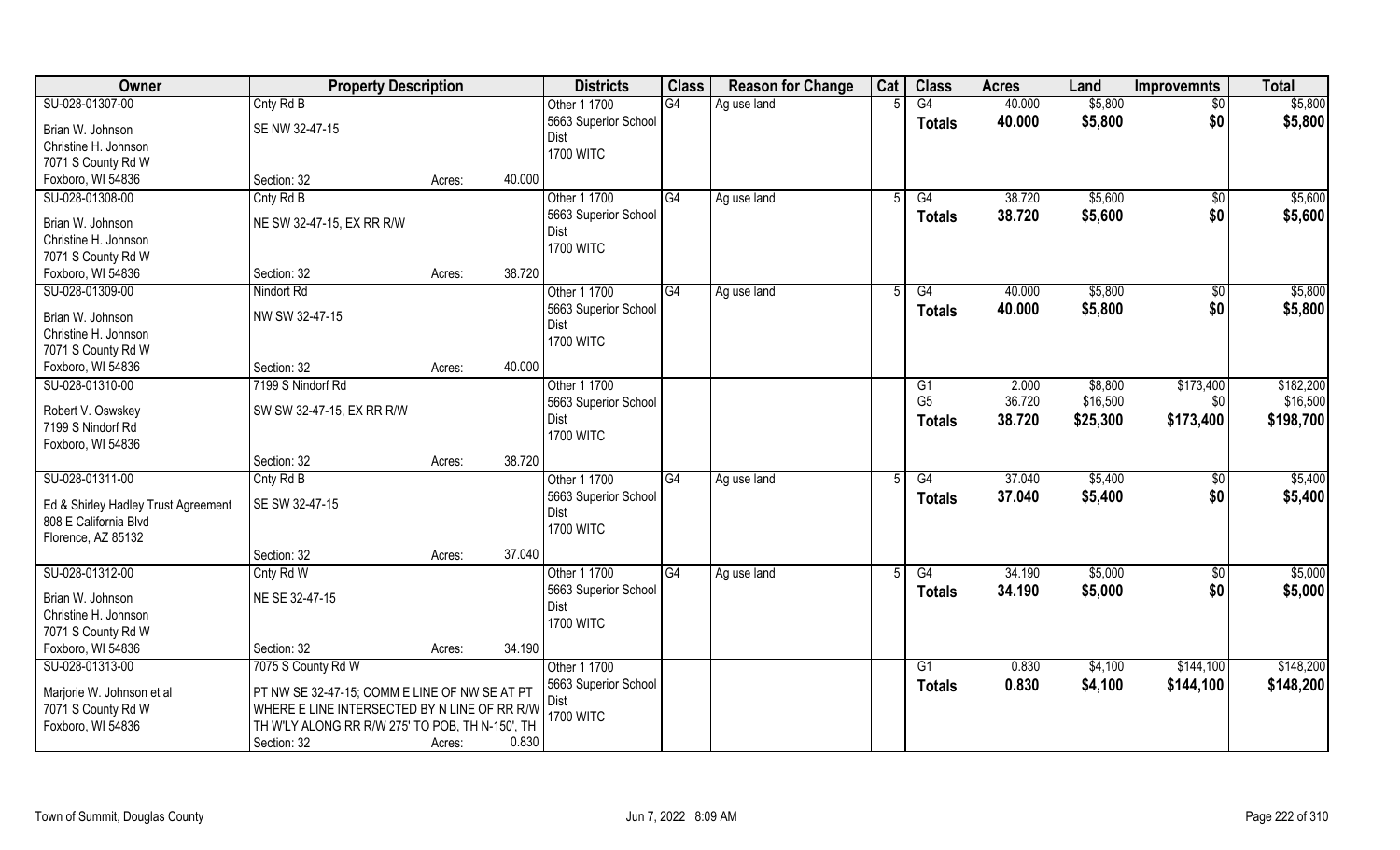| Owner                  | <b>Property Description</b>                  |        |        | <b>Districts</b>         | <b>Class</b> | <b>Reason for Change</b> | Cat | <b>Class</b>         | <b>Acres</b> | Land               | <b>Improvemnts</b> | <b>Total</b>       |
|------------------------|----------------------------------------------|--------|--------|--------------------------|--------------|--------------------------|-----|----------------------|--------------|--------------------|--------------------|--------------------|
| SU-028-01313-01        | 70719 S County Rd W                          |        |        | Other 1 1700             |              |                          |     | G1                   | 0.950        | \$4,400            | \$104,200          | \$108,600          |
| Brian W. Johnson       | PT NW SE 32-47-15; DESC #661133              |        |        | 5663 Superior School     |              |                          |     | <b>Totals</b>        | 0.950        | \$4,400            | \$104,200          | \$108,600          |
| Christine H. Johnson   |                                              |        |        | Dist                     |              |                          |     |                      |              |                    |                    |                    |
| 7071 S County Rd W     |                                              |        |        | <b>1700 WITC</b>         |              |                          |     |                      |              |                    |                    |                    |
| Foxboro, WI 54836      | Section: 32                                  | Acres: | 0.950  |                          |              |                          |     |                      |              |                    |                    |                    |
| SU-028-01314-00        | 7073 S County Rd W                           |        |        | Other 1 1700             | G4           | Ag use land              |     | G4                   | 32.000       | \$4,600            | $\overline{50}$    | \$4,600            |
|                        |                                              |        |        | 5663 Superior School     |              |                          |     | G7                   | 1.000        | \$3,500            | \$17,400           | \$20,900           |
| Brian W. Johnson       | PT NW SE 32-47-15; SUBJ TO 33' ING/EGR EASE  |        |        | Dist                     |              |                          |     | <b>Totals</b>        | 33.000       | \$8,100            | \$17,400           | \$25,500           |
| Christine H. Johnson   | DESC #885516; EX 225 RP 111 & EX PT DESC     |        |        | <b>1700 WITC</b>         |              |                          |     |                      |              |                    |                    |                    |
| 7071 S County Rd W     | #661133                                      |        |        |                          |              |                          |     |                      |              |                    |                    |                    |
| Foxboro, WI 54836      | Section: 32                                  | Acres: | 33.000 |                          |              |                          |     |                      |              |                    |                    |                    |
| SU-028-01315-00        | Cnty Rd B                                    |        |        | Other 1 1700             | G4           | Ag use land              | 5   | G4                   | 32.010       | \$4,600            | \$0                | \$4,600            |
| Brian W. Johnson       | PT SW SE 32-47-15; SUBJ TO 33' ING/EGR EASE  |        |        | 5663 Superior School     |              |                          |     | <b>Totals</b>        | 32.010       | \$4,600            | \$0                | \$4,600            |
| Christine H. Johnson   | DESC #885516; EX 382 RP 489, 388 RP 930      |        |        | Dist                     |              |                          |     |                      |              |                    |                    |                    |
| 7071 S County Rd W     |                                              |        |        | <b>1700 WITC</b>         |              |                          |     |                      |              |                    |                    |                    |
| Foxboro, WI 54836      | Section: 32                                  | Acres: | 32.010 |                          |              |                          |     |                      |              |                    |                    |                    |
| SU-028-01316-00        | Cnty Rd B                                    |        |        | Other 1 1700             |              |                          |     | G5                   | 1.030        | \$300              | $\sqrt{50}$        | \$300              |
|                        |                                              |        |        |                          |              |                          |     |                      |              |                    |                    |                    |
| Matthew P. Simonson    | PT SW SE, PCL IN SE COR 32-47-15 DESC 543 RP |        |        | 5663 Superior School     |              |                          |     | <b>Totals</b>        | 1.030        | \$300              | \$0                | \$300              |
| 541 E Cty Rd B         | 179, 625 RP 617                              |        |        | Dist<br><b>1700 WITC</b> |              |                          |     |                      |              |                    |                    |                    |
| Foxboro, WI 54836      |                                              |        |        |                          |              |                          |     |                      |              |                    |                    |                    |
|                        | Section: 32                                  | Acres: | 1.030  |                          |              |                          |     |                      |              |                    |                    |                    |
| SU-028-01317-00        | 541 E County Rd B                            |        |        | Other 1 1700             |              |                          |     | $\overline{G1}$      | 6.220        | \$14,500           | \$133,200          | \$147,700          |
|                        |                                              |        |        | 5663 Superior School     |              |                          |     | <b>Totals</b>        | 6.220        | \$14,500           | \$133,200          | \$147,700          |
| Matthew P. Simonson    | PT SW SE, PCL IN SE COR 32-47-15 DESC 388 RP |        |        | Dist                     |              |                          |     |                      |              |                    |                    |                    |
| 541 E County Rd B      | 930, 625 RP 617                              |        |        | <b>1700 WITC</b>         |              |                          |     |                      |              |                    |                    |                    |
| Foxboro, WI 54836      |                                              |        | 6.220  |                          |              |                          |     |                      |              |                    |                    |                    |
|                        | Section: 32                                  | Acres: |        |                          |              |                          |     |                      |              |                    |                    |                    |
| SU-028-01318-00        | 575 E Cnty Rd B                              |        |        | Other 1 1700             |              |                          |     | G1<br>G <sub>5</sub> | 2.000        | \$8,800<br>\$3,500 | $\overline{50}$    | \$8,800<br>\$3,500 |
| Kimberly G. Ninedorf   | SE SE, EX E-835' 32-47-15                    |        |        | 5663 Superior School     |              |                          |     |                      | 12.700       |                    | \$0                |                    |
| 273 N 9th St           |                                              |        |        | Dist                     |              |                          |     | <b>Totals</b>        | 14.700       | \$12,300           | \$0                | \$12,300           |
| Hilbert, WI 54129      |                                              |        |        | <b>1700 WITC</b>         |              |                          |     |                      |              |                    |                    |                    |
|                        | Section: 32                                  | Acres: | 14.700 |                          |              |                          |     |                      |              |                    |                    |                    |
| SU-028-01318-01        | 7195 S County Rd W                           |        |        | Other 1 1700             |              |                          |     | G1                   | 4.000        | \$11,500           | \$10,200           | \$21,700           |
|                        |                                              |        |        | 5663 Superior School     |              |                          |     | G <sub>5</sub>       | 11.300       | \$3,400            | \$0                | \$3,400            |
| Dennis Rolson          | E-505' OF SE SE 32-47-15                     |        |        | Dist                     |              |                          |     | <b>Totals</b>        | 15.300       | \$14,900           | \$10,200           | \$25,100           |
| 7195 S County Rd W     |                                              |        |        | <b>1700 WITC</b>         |              |                          |     |                      |              |                    |                    |                    |
| Foxboro, WI 54836-9565 |                                              |        |        |                          |              |                          |     |                      |              |                    |                    |                    |
|                        | Section: 32                                  | Acres: | 15.300 |                          |              |                          |     |                      |              |                    |                    |                    |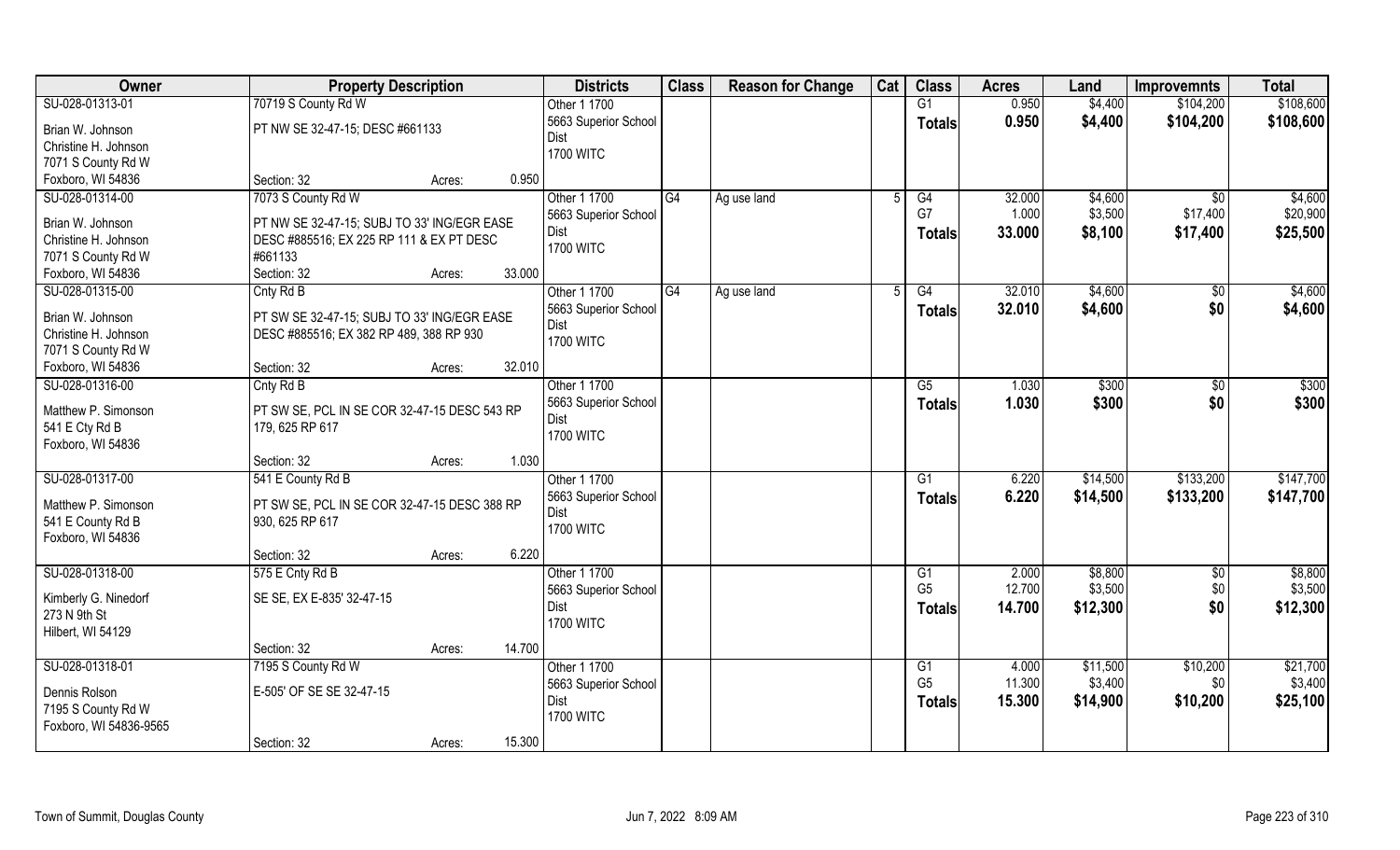| Owner                          | <b>Property Description</b>                  |        |         | <b>Districts</b>     | <b>Class</b> | <b>Reason for Change</b> | Cat | <b>Class</b>     | <b>Acres</b> | Land        | <b>Improvemnts</b> | <b>Total</b>        |
|--------------------------------|----------------------------------------------|--------|---------|----------------------|--------------|--------------------------|-----|------------------|--------------|-------------|--------------------|---------------------|
| SU-028-01318-02                | 613 E County Rd B                            |        |         | Other 1 1700         |              |                          |     | G1               | 2.000        | \$8,800     | \$112,600          | \$121,400           |
| Bruce L. Kujawa                | PT SE SE 32-47-15, COMM SE COR SEC 32, TH    |        |         | 5663 Superior School |              |                          |     | G <sub>5</sub>   | 8.000        | \$4,200     | \$0                | \$4,200             |
| Alice R. Kujawa                | W-505' TO POB, TH W-330', TH N TO N LINE, TH |        |         | Dist                 |              |                          |     | <b>Totals</b>    | 10.000       | \$13,000    | \$112,600          | \$125,600           |
| 613 E County Rd B              | E-330', TH S TO S LINE & POB.                |        |         | <b>1700 WITC</b>     |              |                          |     |                  |              |             |                    |                     |
| Foxboro, WI 54836              | Section: 32                                  | Acres: | 10.000  |                      |              |                          |     |                  |              |             |                    |                     |
| SU-028-01319-00                | Cnty Rd W                                    |        |         | Other 1 1700         |              |                          |     | X4               | 17.710       | \$0         | \$0                | \$0                 |
|                                |                                              |        |         | 5663 Superior School |              |                          |     |                  | 17.710       | \$0         | \$0                | \$0                 |
| <b>Great Northern Railroad</b> | R/W IN 32-47-15                              |        |         | Dist                 |              |                          |     | <b>Totals</b>    |              |             |                    |                     |
| Unknown                        |                                              |        |         | <b>1700 WITC</b>     |              |                          |     |                  |              |             |                    |                     |
| Superior, WI 54880             |                                              |        |         |                      |              |                          |     |                  |              |             |                    |                     |
|                                | Section: 32                                  | Acres: | 17.710  |                      |              |                          |     |                  |              |             |                    |                     |
| SU-028-01320-00                | Cnty Rd W                                    |        |         | Other 1 1700         |              |                          |     | G5               | 5.000        | \$1,500     | $\sqrt[6]{3}$      | \$1,500             |
|                                | NE-1/4 33-47-15                              |        |         | 5663 Superior School |              |                          |     | W <sub>6</sub>   | 155.000      | (\$178,300) | \$0                | \$0]                |
| Charles L. Elmberg             |                                              |        |         | Dist                 |              |                          |     | <b>Totals</b>    | 160.000      | \$1,500     | \$0                | \$1,500             |
| PO Box 84                      |                                              |        |         | <b>1700 WITC</b>     |              |                          |     |                  |              |             |                    |                     |
| Barronett, WI 54813            | Section: 33                                  |        | 160.000 |                      |              |                          |     |                  |              |             |                    |                     |
|                                |                                              | Acres: |         |                      |              |                          |     |                  |              |             |                    |                     |
| SU-028-01321-00                | Cnty Rd W                                    |        |         | Other 1 1700         | G4           | Ag use land              |     | G4<br>G5M        | 11.000       | \$1,600     | \$0                | \$1,600<br>\$16,700 |
| Gerald O. Nikstad              | NE NW 33-47-15                               |        |         | 5663 Superior School |              |                          |     |                  | 29.000       | \$16,700    | \$0                |                     |
| 6930 S County Rd W             |                                              |        |         | Dist                 |              |                          |     | <b>Totals</b>    | 40.000       | \$18,300    | \$0                | \$18,300            |
| Foxboro, WI 54836              |                                              |        |         | <b>1700 WITC</b>     |              |                          |     |                  |              |             |                    |                     |
|                                | Section: 33                                  | Acres: | 40.000  |                      |              |                          |     |                  |              |             |                    |                     |
| SU-028-01322-00                | Cnty Rd W                                    |        |         | Other 1 1700         | G4           | Ag use land              |     | $\overline{G4}$  | 29.000       | \$4,200     | $\sqrt[6]{30}$     | \$4,200             |
| Gerald O. Nikstad              | NW NW 33-47-15                               |        |         | 5663 Superior School |              |                          |     | G <sub>5</sub> M | 11.000       | \$6,400     | \$0                | \$6,400             |
| 6930 S County Rd W             |                                              |        |         | Dist                 |              |                          |     | Totals           | 40.000       | \$10,600    | \$0                | \$10,600            |
| Foxboro, WI 54836              |                                              |        |         | <b>1700 WITC</b>     |              |                          |     |                  |              |             |                    |                     |
|                                | Section: 33                                  | Acres: | 40.000  |                      |              |                          |     |                  |              |             |                    |                     |
| SU-028-01323-00                | 6930 S County Rd W                           |        |         | Other 1 1700         | G4           | Ag use land              |     | G1               | 2.000        | \$8,800     | \$112,800          | \$121,600           |
|                                |                                              |        |         | 5663 Superior School |              |                          |     | G4               | 9.000        | \$1,300     | \$0                | \$1,300             |
| Gerald O. Nikstad              | SW NW 33-47-15                               |        |         | Dist                 |              |                          |     | G <sub>5</sub> M | 29.000       | \$14,900    | \$0                | \$14,900            |
| 6930 S County Rd W             |                                              |        |         | <b>1700 WITC</b>     |              |                          |     |                  | 40.000       | \$25,000    | \$112,800          | \$137,800           |
| Foxboro, WI 54836              |                                              |        |         |                      |              |                          |     | <b>Totals</b>    |              |             |                    |                     |
|                                | Section: 33                                  | Acres: | 40.000  |                      |              |                          |     |                  |              |             |                    |                     |
| SU-028-01324-00                | Cnty Rd W                                    |        |         | Other 1 1700         |              |                          |     | G5               | 40.000       | \$12,000    | $\overline{50}$    | \$12,000            |
| Gerald O. Nikstad              | SE NW 33-47-15                               |        |         | 5663 Superior School |              |                          |     | <b>Totals</b>    | 40.000       | \$12,000    | \$0                | \$12,000            |
| 6930 S County Rd W             |                                              |        |         | Dist                 |              |                          |     |                  |              |             |                    |                     |
| Foxboro, WI 54836              |                                              |        |         | <b>1700 WITC</b>     |              |                          |     |                  |              |             |                    |                     |
|                                | Section: 33                                  |        | 40.000  |                      |              |                          |     |                  |              |             |                    |                     |
|                                |                                              | Acres: |         |                      |              |                          |     |                  |              |             |                    |                     |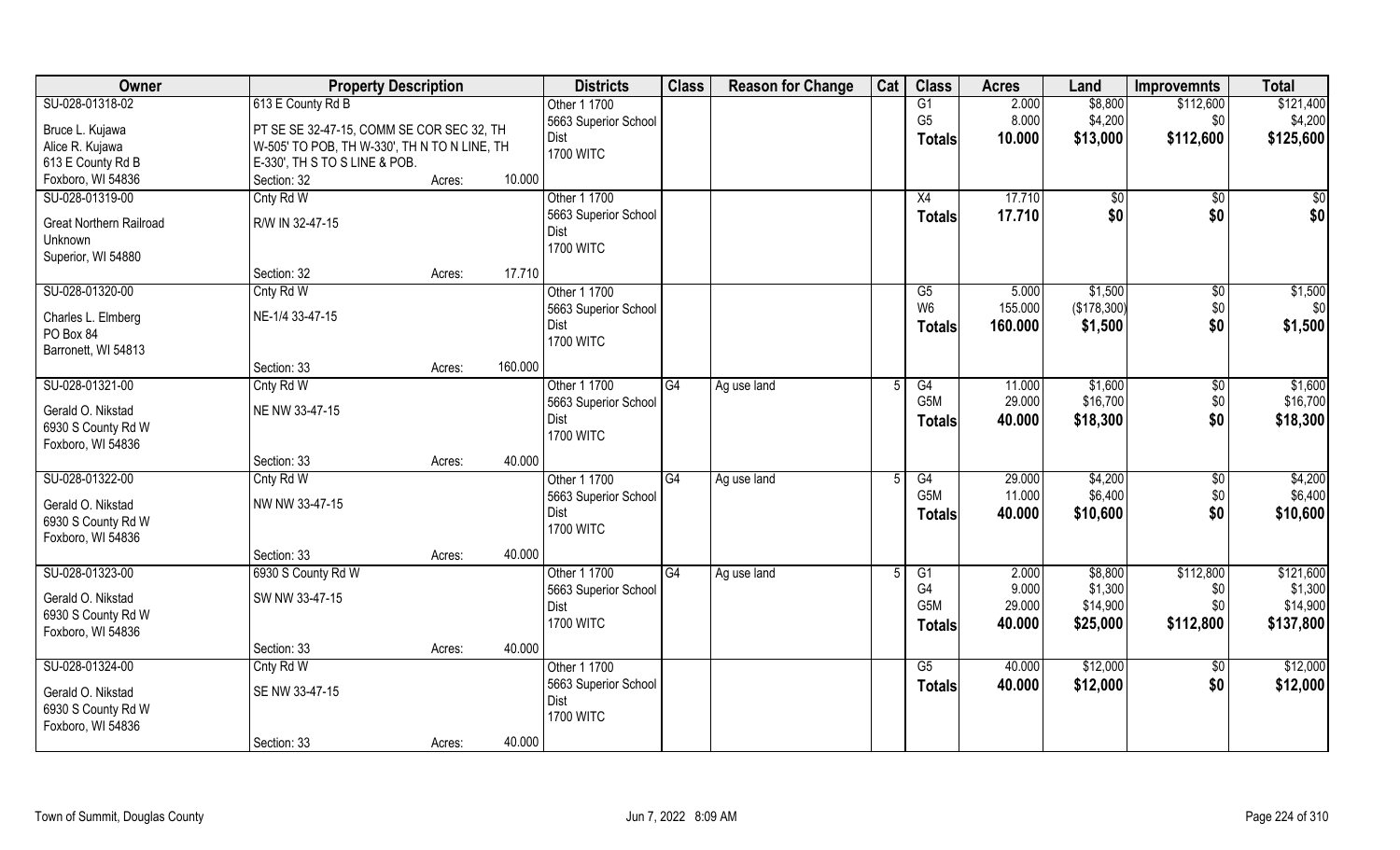| Owner                             | <b>Property Description</b> |        | <b>Districts</b>     | <b>Class</b>    | <b>Reason for Change</b> | Cat | <b>Class</b>    | <b>Acres</b> | Land     | <b>Improvemnts</b> | <b>Total</b> |
|-----------------------------------|-----------------------------|--------|----------------------|-----------------|--------------------------|-----|-----------------|--------------|----------|--------------------|--------------|
| SU-028-01325-00                   | Cnty Rd W                   |        | Other 1 1700         |                 |                          |     | $\overline{G6}$ | 40.000       | \$46,000 | $\overline{50}$    | \$46,000     |
| Sidney E. Oswskey                 | NE SW 33-47-15              |        | 5663 Superior School |                 |                          |     | <b>Totals</b>   | 40.000       | \$46,000 | \$0                | \$46,000     |
| 7016 S County Rd W                |                             |        | Dist                 |                 |                          |     |                 |              |          |                    |              |
| Foxboro, WI 54836                 |                             |        | <b>1700 WITC</b>     |                 |                          |     |                 |              |          |                    |              |
|                                   | Section: 33                 | Acres: | 40.000               |                 |                          |     |                 |              |          |                    |              |
| SU-028-01326-00                   | 7016 S County Rd W          |        | Other 1 1700         |                 |                          |     | G1              | 2.140        | \$9,000  | \$232,400          | \$241,400    |
| Sidney E. Oswskey                 | NW SW 33-47-15              |        | 5663 Superior School |                 |                          |     | G <sub>5</sub>  | 36.300       | \$10,900 | \$0                | \$10,900     |
| 7016 S County Rd W                |                             |        | Dist                 |                 |                          |     | G <sub>6</sub>  | 1.120        | \$1,100  | \$0                | \$1,100      |
| Foxboro, WI 54836                 |                             |        | <b>1700 WITC</b>     |                 |                          |     | <b>Totals</b>   | 39.560       | \$21,000 | \$232,400          | \$253,400    |
|                                   | Section: 33                 | Acres: | 39.560               |                 |                          |     |                 |              |          |                    |              |
| SU-028-01327-00                   | Cnty Rd B                   |        | Other 1 1700         | G4              | Ag use land              | 5   | G4              | 37.340       | \$5,400  | $\sqrt[6]{30}$     | \$5,400      |
| Jean M. Roberts                   | SW SW 33-47-15              |        | 5663 Superior School |                 |                          |     | <b>Totals</b>   | 37.340       | \$5,400  | \$0                | \$5,400      |
| 678 E Cty Rd B                    |                             |        | Dist                 |                 |                          |     |                 |              |          |                    |              |
| Foxboro, WI 54836                 |                             |        | <b>1700 WITC</b>     |                 |                          |     |                 |              |          |                    |              |
|                                   | Section: 33                 | Acres: | 37.340               |                 |                          |     |                 |              |          |                    |              |
| SU-028-01328-00                   | 801 E County Rd B           |        | Other 1 1700         | G4              | Ag use land              |     | G4              | 34.900       | \$5,100  | $\overline{50}$    | \$5,100      |
| Delia K Weiss - Life Estate et al | SE SW 33-47-15              |        | 5663 Superior School |                 |                          |     | G7              | 2.000        | \$6,600  | \$7,400            | \$14,000     |
| 801 E County Rd B                 |                             |        | Dist                 |                 |                          |     | <b>Totals</b>   | 36.900       | \$11,700 | \$7,400            | \$19,100     |
| Foxboro, WI 54836                 |                             |        | <b>1700 WITC</b>     |                 |                          |     |                 |              |          |                    |              |
|                                   | Section: 33                 | Acres: | 36.900               |                 |                          |     |                 |              |          |                    |              |
| SU-028-01329-00                   | Cnty Rd B                   |        | Other 1 1700         | $\overline{G4}$ | Ag use land              |     | $\overline{G4}$ | 20.000       | \$2,900  | \$0                | \$2,900      |
| Arnold C. Weiss                   | NE SE 33-47-15              |        | 5663 Superior School |                 |                          |     | G <sub>5</sub>  | 20.000       | \$6,000  | \$0                | \$6,000      |
| 919 E County Rd B                 |                             |        | Dist                 |                 |                          |     | <b>Totals</b>   | 40.000       | \$8,900  | \$0                | \$8,900      |
| Foxboro, WI 54836                 |                             |        | <b>1700 WITC</b>     |                 |                          |     |                 |              |          |                    |              |
|                                   | Section: 33                 | Acres: | 40.000               |                 |                          |     |                 |              |          |                    |              |
| SU-028-01330-00                   | Cnty Rd B                   |        | Other 1 1700         |                 |                          |     | G5              | 40.000       | \$12,000 | \$0                | \$12,000     |
| Arnold C. Weiss                   | NW SE 33-47-15              |        | 5663 Superior School |                 |                          |     | <b>Totals</b>   | 40.000       | \$12,000 | \$0                | \$12,000     |
| 919 E County Rd B                 |                             |        | Dist                 |                 |                          |     |                 |              |          |                    |              |
| Foxboro, WI 54836                 |                             |        | <b>1700 WITC</b>     |                 |                          |     |                 |              |          |                    |              |
|                                   | Section: 33                 | Acres: | 40.000               |                 |                          |     |                 |              |          |                    |              |
| SU-028-01331-00                   | 919 E County Rd B           |        | Other 1 1700         | G4              | Ag use land              |     | G1              | 2.000        | \$8,800  | \$12,600           | \$21,400     |
| Arnold C. Weiss                   | SW SE 33-47-15              |        | 5663 Superior School |                 |                          |     | G <sub>4</sub>  | 34.900       | \$5,100  | \$0                | \$5,100      |
| 919 E County Rd B                 |                             |        | Dist                 |                 |                          |     | <b>Totals</b>   | 36.900       | \$13,900 | \$12,600           | \$26,500     |
| Foxboro, WI 54836                 |                             |        | <b>1700 WITC</b>     |                 |                          |     |                 |              |          |                    |              |
|                                   | Section: 33                 | Acres: | 36.900               |                 |                          |     |                 |              |          |                    |              |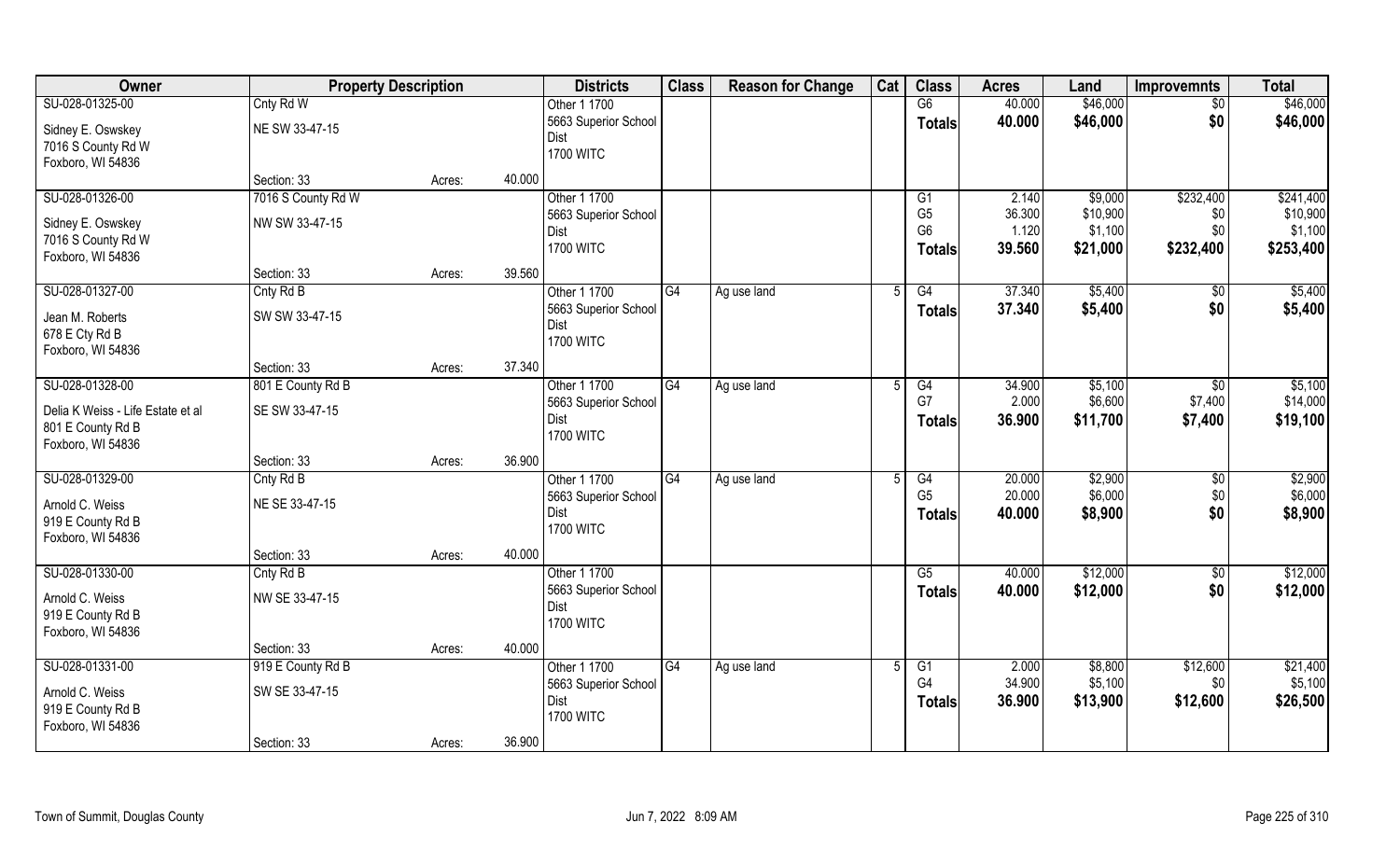| Owner                                 | <b>Property Description</b>               |        |        | <b>Districts</b>     | <b>Class</b> | <b>Reason for Change</b> | Cat | <b>Class</b>     | <b>Acres</b> | Land           | <b>Improvemnts</b> | <b>Total</b>  |
|---------------------------------------|-------------------------------------------|--------|--------|----------------------|--------------|--------------------------|-----|------------------|--------------|----------------|--------------------|---------------|
| SU-028-01332-00                       | Cnty Rd B                                 |        |        | Other 1 1700         | G4           | Ag use land              |     | G4               | 13.000       | \$1,900        | $\overline{50}$    | \$1,900       |
| Arnold C. Weiss                       | SE SE 33-47-15                            |        |        | 5663 Superior School |              |                          |     | G <sub>5</sub>   | 23.900       | \$12,600       | \$0                | \$12,600      |
| 919 E County Rd B                     |                                           |        |        | Dist                 |              |                          |     | <b>Totals</b>    | 36.900       | \$14,500       | \$0                | \$14,500      |
| Foxboro, WI 54836                     |                                           |        |        | <b>1700 WITC</b>     |              |                          |     |                  |              |                |                    |               |
|                                       | Section: 33                               | Acres: | 36.900 |                      |              |                          |     |                  |              |                |                    |               |
| SU-028-01333-00                       | 6889 S Warring Rd                         |        |        | Other 1 1700         |              |                          |     | G1               | 2.000        | \$8,800        | \$170,700          | \$179,500     |
| Daniel E. St Vincent                  | NE NE, EX TWO 100' STRIPS CONVEYED TO RR, |        |        | 5663 Superior School |              |                          |     | G <sub>5</sub>   | 23.620       | \$7,100        | \$0                | \$7,100       |
| Kirby L. Aho                          | 34-47-15                                  |        |        | Dist                 |              |                          |     | G <sub>6</sub>   | 11.380       | \$11,700       | \$0                | \$11,700      |
| 6889 S Warring Rd                     |                                           |        |        | <b>1700 WITC</b>     |              |                          |     | <b>Totals</b>    | 37.000       | \$27,600       | \$170,700          | \$198,300     |
| Superior, WI 54880                    | Section: 34                               | Acres: | 37.000 |                      |              |                          |     |                  |              |                |                    |               |
| SU-028-01335-00                       | <b>Warring Rd</b>                         |        |        | Other 1 1700         |              |                          |     | W <sub>4</sub>   | 37.920       | $\sqrt[6]{3}$  | $\sqrt[6]{3}$      | \$0           |
|                                       |                                           |        |        | 5663 Superior School |              |                          |     | <b>Totals</b>    | 37.920       | \$0            | \$0                | \$0           |
| Douglas County Su                     | NW NE, EX RR R/W 34-47-15                 |        |        | Dist                 |              |                          |     |                  |              |                |                    |               |
| c/o Chi Accounting                    |                                           |        |        | <b>1700 WITC</b>     |              |                          |     |                  |              |                |                    |               |
| 301 Carlson Pkwy Ste 275              |                                           |        |        |                      |              |                          |     |                  |              |                |                    |               |
| Minnetonka, MN 55305                  | Section: 34                               | Acres: | 37.920 |                      |              |                          |     |                  |              |                |                    |               |
| SU-028-01336-00                       | <b>Warring Rd</b>                         |        |        | Other 1 1700         |              |                          |     | W <sub>4</sub>   | 36.970       | $\frac{1}{20}$ | \$0                | \$0           |
| Douglas County Su                     | SW NE, EX RR R/W 34-47-15                 |        |        | 5663 Superior School |              |                          |     | <b>Totals</b>    | 36.970       | \$0            | \$0                | \$0           |
| c/o Chi Accounting                    |                                           |        |        | Dist                 |              |                          |     |                  |              |                |                    |               |
| 301 Carlson Pkwy Ste 275              |                                           |        |        | <b>1700 WITC</b>     |              |                          |     |                  |              |                |                    |               |
| Minnetonka, MN 55305                  | Section: 34                               | Acres: | 36.970 |                      |              |                          |     |                  |              |                |                    |               |
| SU-028-01337-00                       | <b>Warring Rd</b>                         |        |        | Other 1 1700         |              |                          |     | G5               | 26.000       | \$7,800        | $\sqrt[6]{30}$     | \$7,800       |
|                                       |                                           |        |        | 5663 Superior School |              |                          |     | G <sub>6</sub>   | 14.000       | \$16,100       | \$0                | \$16,100      |
| Robert S. Krueger<br>Janet L. Krueger | SE NE 34-47-15                            |        |        | Dist                 |              |                          |     | <b>Totals</b>    | 40.000       | \$23,900       | \$0                | \$23,900      |
| 1830 220th St                         |                                           |        |        | <b>1700 WITC</b>     |              |                          |     |                  |              |                |                    |               |
| Centuria, WI 54824                    | Section: 34                               | Acres: | 40.000 |                      |              |                          |     |                  |              |                |                    |               |
| SU-028-01338-00                       | Cnty Rd W                                 |        |        | Other 1 1700         |              |                          |     | W <sub>4</sub>   | 40.000       | \$0            | \$0                | $\frac{6}{3}$ |
|                                       |                                           |        |        | 5663 Superior School |              |                          |     |                  | 40.000       | \$0            | \$0                | \$0           |
| Douglas County Su                     | NE NW 34-47-15                            |        |        | <b>Dist</b>          |              |                          |     | <b>Totals</b>    |              |                |                    |               |
| c/o Chi Accounting                    |                                           |        |        | <b>1700 WITC</b>     |              |                          |     |                  |              |                |                    |               |
| 301 Carlson Pkwy Ste 275              |                                           |        |        |                      |              |                          |     |                  |              |                |                    |               |
| Minnetonka, MN 55305                  | Section: 34                               | Acres: | 40.000 |                      |              |                          |     |                  |              |                |                    |               |
| SU-028-01339-00                       | Cnty Rd W                                 |        |        | Other 1 1700         | G4           | Ag use land              |     | G4               | 27.000       | \$3,900        | $\sqrt{$0}$        | \$3,900       |
| Douglas L. Christiansen               | NW NW 34-47-15                            |        |        | 5663 Superior School |              |                          |     | G <sub>5</sub> M | 13.000       | \$7,500        | \$0                | \$7,500       |
| 1417 E County Rd Bb                   |                                           |        |        | Dist                 |              |                          |     | <b>Totals</b>    | 40.000       | \$11,400       | \$0                | \$11,400      |
| Foxboro, WI 54836                     |                                           |        |        | <b>1700 WITC</b>     |              |                          |     |                  |              |                |                    |               |
|                                       | Section: 34                               | Acres: | 40.000 |                      |              |                          |     |                  |              |                |                    |               |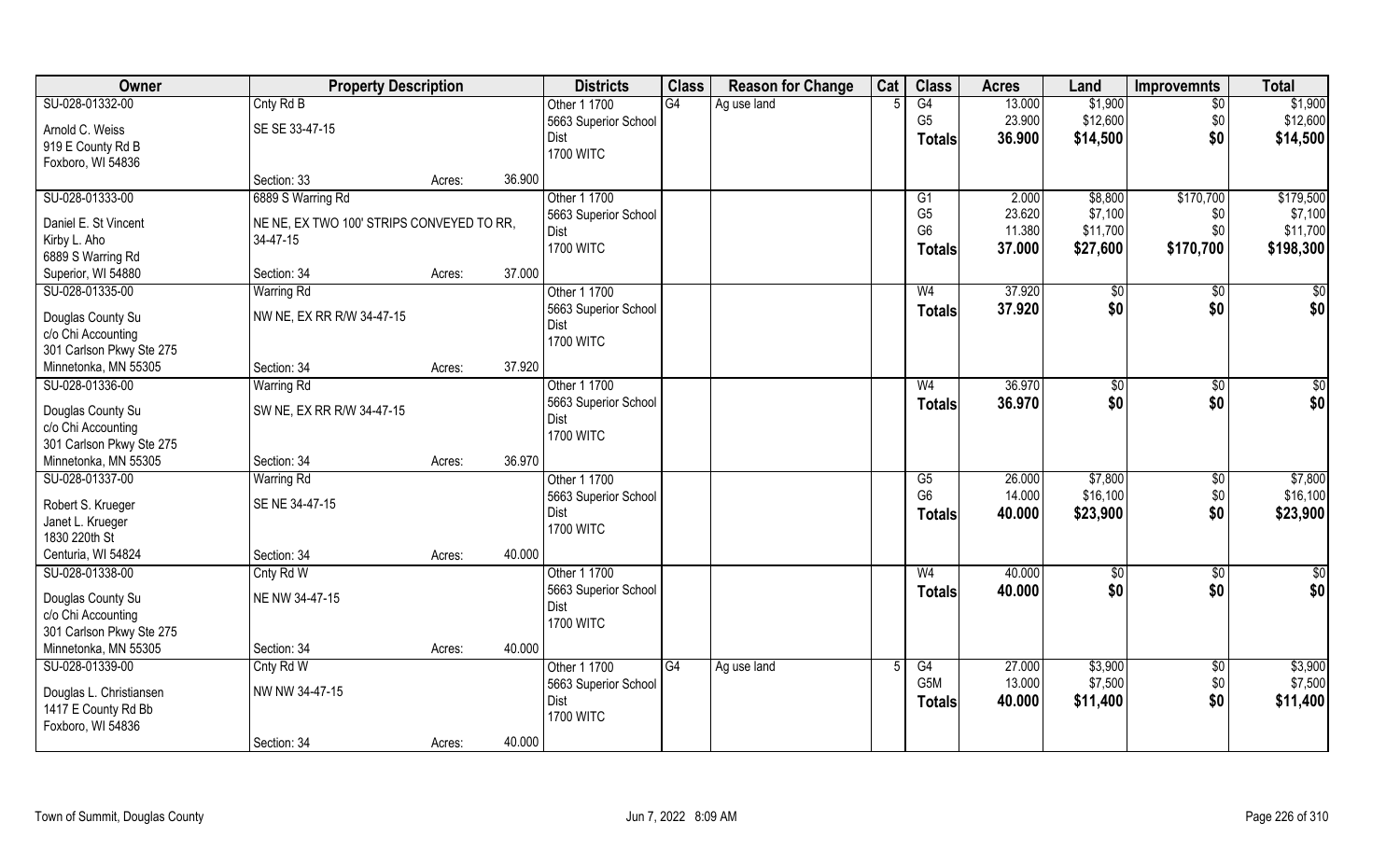| Owner                                   | <b>Property Description</b>                   |                  | <b>Districts</b>     | <b>Class</b> | <b>Reason for Change</b> | Cat | <b>Class</b>    | <b>Acres</b> | Land     | <b>Improvemnts</b> | <b>Total</b>  |
|-----------------------------------------|-----------------------------------------------|------------------|----------------------|--------------|--------------------------|-----|-----------------|--------------|----------|--------------------|---------------|
| SU-028-01340-00                         | <b>Warring Rd</b>                             |                  | Other 1 1700         | G4           | Ag use land              |     | $\overline{G4}$ | 21.000       | \$3,000  | $\overline{50}$    | \$3,000       |
| Douglas L. Christiansen                 | SW NW 34-47-15                                |                  | 5663 Superior School |              |                          |     | G5M             | 19.000       | \$11,000 | \$0                | \$11,000      |
| 1417 E County Rd Bb                     |                                               |                  | Dist                 |              |                          |     | <b>Totals</b>   | 40.000       | \$14,000 | \$0                | \$14,000      |
| Foxboro, WI 54836                       |                                               |                  | <b>1700 WITC</b>     |              |                          |     |                 |              |          |                    |               |
|                                         | Section: 34                                   | 40.000<br>Acres: |                      |              |                          |     |                 |              |          |                    |               |
| SU-028-01341-00                         | <b>Warring Rd</b>                             |                  | Other 1 1700         |              |                          |     | W <sub>4</sub>  | 40.000       | \$0      | $\sqrt{6}$         | $\sqrt{50}$   |
|                                         | SE NW 34-47-15                                |                  | 5663 Superior School |              |                          |     | Totals          | 40.000       | \$0      | \$0                | \$0           |
| Douglas County Su<br>c/o Chi Accounting |                                               |                  | Dist                 |              |                          |     |                 |              |          |                    |               |
| 301 Carlson Pkwy Ste 275                |                                               |                  | <b>1700 WITC</b>     |              |                          |     |                 |              |          |                    |               |
| Minnetonka, MN 55305                    | Section: 34                                   | 40.000<br>Acres: |                      |              |                          |     |                 |              |          |                    |               |
| SU-028-01342-00                         | 1163 E County Rd B                            |                  | Other 1 1700         |              |                          |     | G <sub>1</sub>  | 1.000        | \$5,500  | \$12,500           | \$18,000      |
|                                         |                                               |                  | 5663 Superior School |              |                          |     | G <sub>5</sub>  | 12.000       | \$3,600  | \$0                | \$3,600       |
| Matthew T. Peterson                     | NE SW 34-47-15                                |                  | Dist                 |              |                          |     | G <sub>6</sub>  | 27.000       | \$23,800 | \$0                | \$23,800      |
| <b>Marin Peterson</b>                   |                                               |                  | <b>1700 WITC</b>     |              |                          |     | Totals          | 40.000       | \$32,900 | \$12,500           | \$45,400      |
| 1165 E County Rd B                      |                                               |                  |                      |              |                          |     |                 |              |          |                    |               |
| Foxboro, WI 54836                       | Section: 34                                   | 40.000<br>Acres: |                      |              |                          |     |                 |              |          |                    |               |
| SU-028-01343-00                         | Cnty Rd B                                     |                  | Other 1 1700         |              |                          |     | G5              | 3.000        | \$900    | \$0                | \$900         |
| Semyon Klyuch                           | NW SW 34-47-15                                |                  | 5663 Superior School |              |                          |     | G <sub>6</sub>  | 37.000       | \$42,600 | \$0                | \$42,600      |
| Alla Klyuch                             |                                               |                  | Dist                 |              |                          |     | <b>Totals</b>   | 40.000       | \$43,500 | \$0                | \$43,500      |
| 14130 Canary Ln                         |                                               |                  | <b>1700 WITC</b>     |              |                          |     |                 |              |          |                    |               |
| Minnetonka, MN 55345                    | Section: 34                                   | 40.000<br>Acres: |                      |              |                          |     |                 |              |          |                    |               |
| SU-028-01344-00                         | 1159 E County Rd B                            |                  | Other 1 1700         |              |                          |     | G1              | 2.000        | \$8,800  | \$39,800           | \$48,600      |
|                                         |                                               |                  | 5663 Superior School |              |                          |     | G <sub>5</sub>  | 4.000        | \$1,100  | \$0                | \$1,100       |
| Semyon Klyuch                           | SW SW, EX RR DESC 881939 34-47-15 DESC 469 RP |                  | Dist                 |              |                          |     | G <sub>6</sub>  | 30.350       | \$34,900 | \$0                | \$34,900      |
| Alla Klyuch                             | 80, #738348                                   |                  | <b>1700 WITC</b>     |              |                          |     | <b>Totals</b>   | 36.350       | \$44,800 | \$39,800           | \$84,600      |
| 14130 Canary Ln                         |                                               |                  |                      |              |                          |     |                 |              |          |                    |               |
| Minnetonka, MN 55345                    | Section: 34                                   | 36.350<br>Acres: |                      |              |                          |     |                 |              |          |                    |               |
| SU-028-01344-01                         | None                                          |                  | Other 1 1700         |              |                          |     | G6              | 0.420        | \$0      | \$0                | $\frac{6}{3}$ |
| Douglas County                          | SW SW, RR DESC 881939 34-47-15                |                  | 5663 Superior School |              |                          |     | <b>Totals</b>   | 0.420        | \$0      | \$0                | \$0           |
| 1313 Belknap St                         |                                               |                  | Dist                 |              |                          |     |                 |              |          |                    |               |
| Superior, WI 54880                      |                                               |                  | <b>1700 WITC</b>     |              |                          |     |                 |              |          |                    |               |
|                                         | Section: 34                                   | 0.420<br>Acres:  |                      |              |                          |     |                 |              |          |                    |               |
| SU-028-01345-00                         | 1165 E County Rd B                            |                  | Other 1 1700         |              |                          |     | G1              | 2.000        | \$8,800  | \$140,200          | \$149,000     |
|                                         |                                               |                  | 5663 Superior School |              |                          |     | G <sub>5</sub>  | 25.760       | \$7,200  | \$0                | \$7,200       |
| Matthew T. Peterson                     | SE SW 34-47-15, EX RR R/W                     |                  | Dist                 |              |                          |     | G <sub>6</sub>  | 10.000       | \$10,300 | \$0                | \$10,300      |
| Marin Peterson                          |                                               |                  | <b>1700 WITC</b>     |              |                          |     | <b>Totals</b>   | 37.760       | \$26,300 | \$140,200          | \$166,500     |
| 1165 E County Rd B                      |                                               |                  |                      |              |                          |     |                 |              |          |                    |               |
| Foxboro, WI 54836                       | Section: 34                                   | 37.760<br>Acres: |                      |              |                          |     |                 |              |          |                    |               |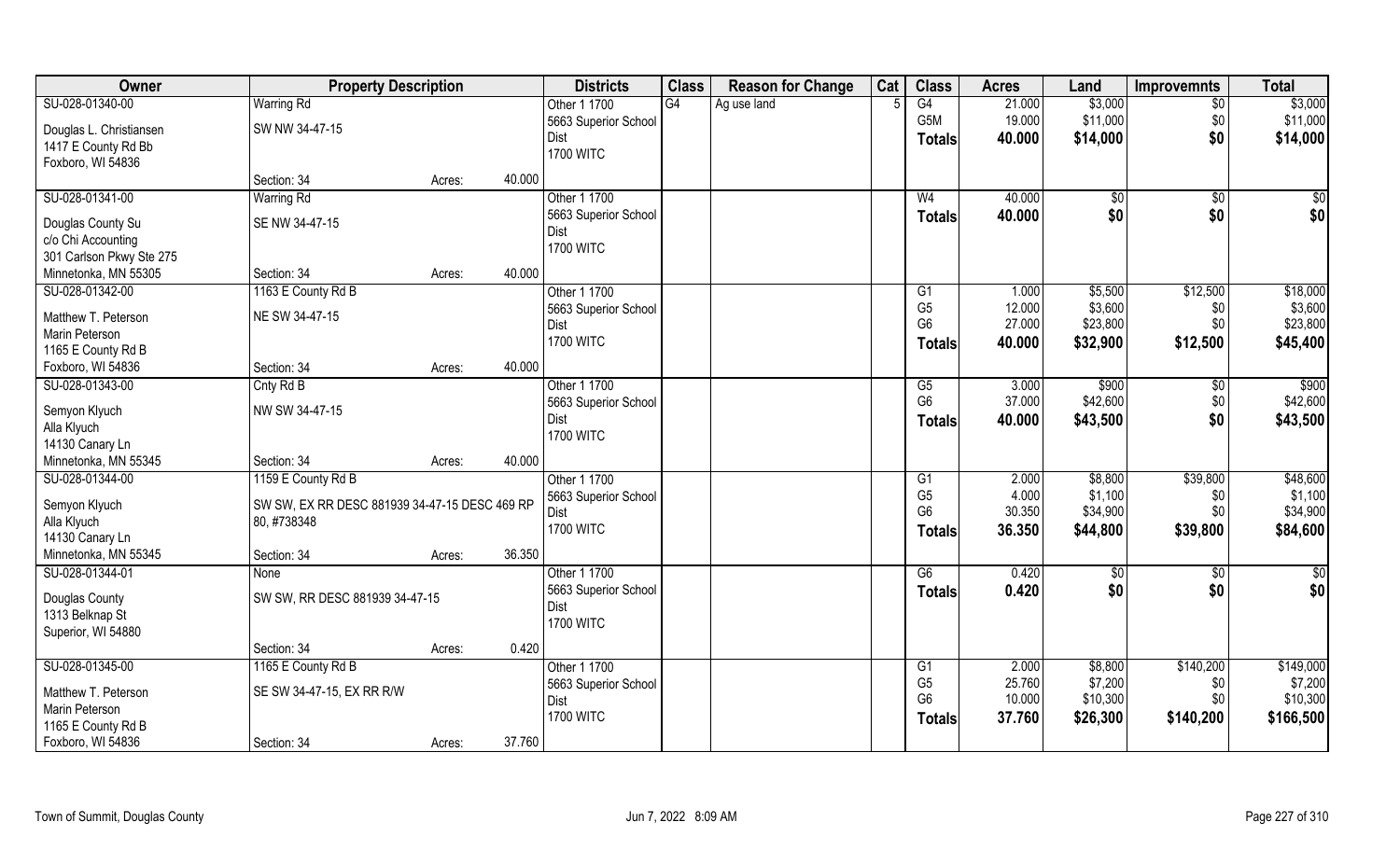| Owner                              | <b>Property Description</b>      |        |        | <b>Districts</b>         | <b>Class</b> | <b>Reason for Change</b> | Cat | <b>Class</b>   | <b>Acres</b> | Land     | <b>Improvemnts</b> | <b>Total</b>    |
|------------------------------------|----------------------------------|--------|--------|--------------------------|--------------|--------------------------|-----|----------------|--------------|----------|--------------------|-----------------|
| SU-028-01346-00                    | <b>Warring Rd</b>                |        |        | Other 1 1700             |              |                          |     | G5             | 10.000       | \$3,000  | $\overline{50}$    | \$3,000         |
| Darryl Jackson                     | NW NE SE 34-47-15                |        |        | 5663 Superior School     |              |                          |     | <b>Totals</b>  | 10.000       | \$3,000  | \$0                | \$3,000         |
| 4557 Cedar Lake Rd S               |                                  |        |        | Dist                     |              |                          |     |                |              |          |                    |                 |
| St Louis Park, MN 55416            |                                  |        |        | <b>1700 WITC</b>         |              |                          |     |                |              |          |                    |                 |
|                                    | Section: 34                      | Acres: | 10.000 |                          |              |                          |     |                |              |          |                    |                 |
| SU-028-01346-01                    | 7071 S Warring Rd                |        |        | Other 1 1700             |              |                          |     | G1             | 2.000        | \$8,800  | \$32,100           | \$40,900        |
| David L. Wait                      | NE SE, EX NW-1/4, 34-47-15       |        |        | 5663 Superior School     |              |                          |     | G <sub>5</sub> | 23.000       | \$6,900  | \$0                | \$6,900         |
| 2895 S Irondale Ave                |                                  |        |        | Dist                     |              |                          |     | G <sub>6</sub> | 5.000        | \$5,100  | \$0                | \$5,100         |
| Superior, WI 54880                 |                                  |        |        | <b>1700 WITC</b>         |              |                          |     | <b>Totals</b>  | 30.000       | \$20,800 | \$32,100           | \$52,900        |
|                                    | Section: 34                      | Acres: | 30.000 |                          |              |                          |     |                |              |          |                    |                 |
| SU-028-01347-00                    | Cnty Rd B                        |        |        | Other 1 1700             |              |                          |     | W <sub>4</sub> | 71.350       | \$0      | \$0                | \$0             |
|                                    |                                  |        |        | 5663 Superior School     |              |                          |     | <b>Totals</b>  | 71.350       | \$0      | \$0                | \$0             |
| Douglas County Su                  | W-1/2 SE-1/4 34-47-15, EX RR R/W |        |        | Dist                     |              |                          |     |                |              |          |                    |                 |
| c/o Chi Accounting                 |                                  |        |        | <b>1700 WITC</b>         |              |                          |     |                |              |          |                    |                 |
| 301 Carlson Pkwy Ste 275           |                                  |        |        |                          |              |                          |     |                |              |          |                    |                 |
| Minnetonka, MN 55305               | Section: 34                      | Acres: | 71.350 |                          |              |                          |     |                |              |          |                    |                 |
| SU-028-01348-00                    | <b>Warring Rd</b>                |        |        | Other 1 1700             |              |                          |     | G6             | 40.000       | \$28,000 | $\sqrt[6]{3}$      | \$28,000        |
| James D. Voltzke                   | SE SE 34-47-15                   |        |        | 5663 Superior School     |              |                          |     | <b>Totals</b>  | 40.000       | \$28,000 | \$0                | \$28,000        |
| 5904 Butler Ave                    |                                  |        |        | Dist<br><b>1700 WITC</b> |              |                          |     |                |              |          |                    |                 |
| Superior, WI 54880                 |                                  |        |        |                          |              |                          |     |                |              |          |                    |                 |
|                                    | Section: 34                      | Acres: | 40.000 |                          |              |                          |     |                |              |          |                    |                 |
| SU-028-01349-00                    | Cnty Rd B                        |        |        | Other 1 1700             |              |                          |     | X4             | 20.880       | \$0      | $\overline{50}$    | $\overline{50}$ |
| <b>Great Northern Railroad</b>     | R/W'S IN 34-47-15                |        |        | 5663 Superior School     |              |                          |     | <b>Totals</b>  | 20.880       | \$0      | \$0                | \$0             |
| Unknown                            |                                  |        |        | Dist                     |              |                          |     |                |              |          |                    |                 |
| Superior, WI 54880                 |                                  |        |        | <b>1700 WITC</b>         |              |                          |     |                |              |          |                    |                 |
|                                    | Section: 34                      | Acres: | 20.880 |                          |              |                          |     |                |              |          |                    |                 |
| SU-028-01350-00                    | 6891 S Cnty Rd B                 |        |        | Other 1 1700             |              |                          |     | G1             | 1.000        | \$5,500  | \$45,100           | \$50,600        |
| Doug Skaug Revocable Trust of 2019 | NE NE 35-47-15                   |        |        | 5663 Superior School     |              |                          |     | G <sub>5</sub> | 26.000       | \$7,800  | \$0                | \$7,800         |
| 6771 Main St                       |                                  |        |        | Dist                     |              |                          |     | G <sub>6</sub> | 13.000       | \$13,300 | \$0                | \$13,300        |
| North Branch, MN 55056             |                                  |        |        | <b>1700 WITC</b>         |              |                          |     | <b>Totals</b>  | 40.000       | \$26,600 | \$45,100           | \$71,700        |
|                                    | Section: 35                      | Acres: | 40.000 |                          |              |                          |     |                |              |          |                    |                 |
| SU-028-01351-00                    | Cnty Rd B                        |        |        | Other 1 1700             | G4           | Ag use land              |     | G4             | 10.000       | \$1,500  | $\overline{50}$    | \$1,500         |
| Daniel E. Zuchowski                | NW NE 35-47-15                   |        |        | 5663 Superior School     |              |                          |     | G <sub>5</sub> | 4.000        | \$1,200  | \$0                | \$1,200         |
| Marie A. Zuchowski                 |                                  |        |        | Dist                     |              |                          |     | G5M            | 26.000       | \$9,100  | \$0                | \$9,100         |
| 1703 E Zuchowski Rd                |                                  |        |        | <b>1700 WITC</b>         |              |                          |     | <b>Totals</b>  | 40.000       | \$11,800 | \$0                | \$11,800        |
| Foxboro, WI 54836                  | Section: 35                      | Acres: | 40.000 |                          |              |                          |     |                |              |          |                    |                 |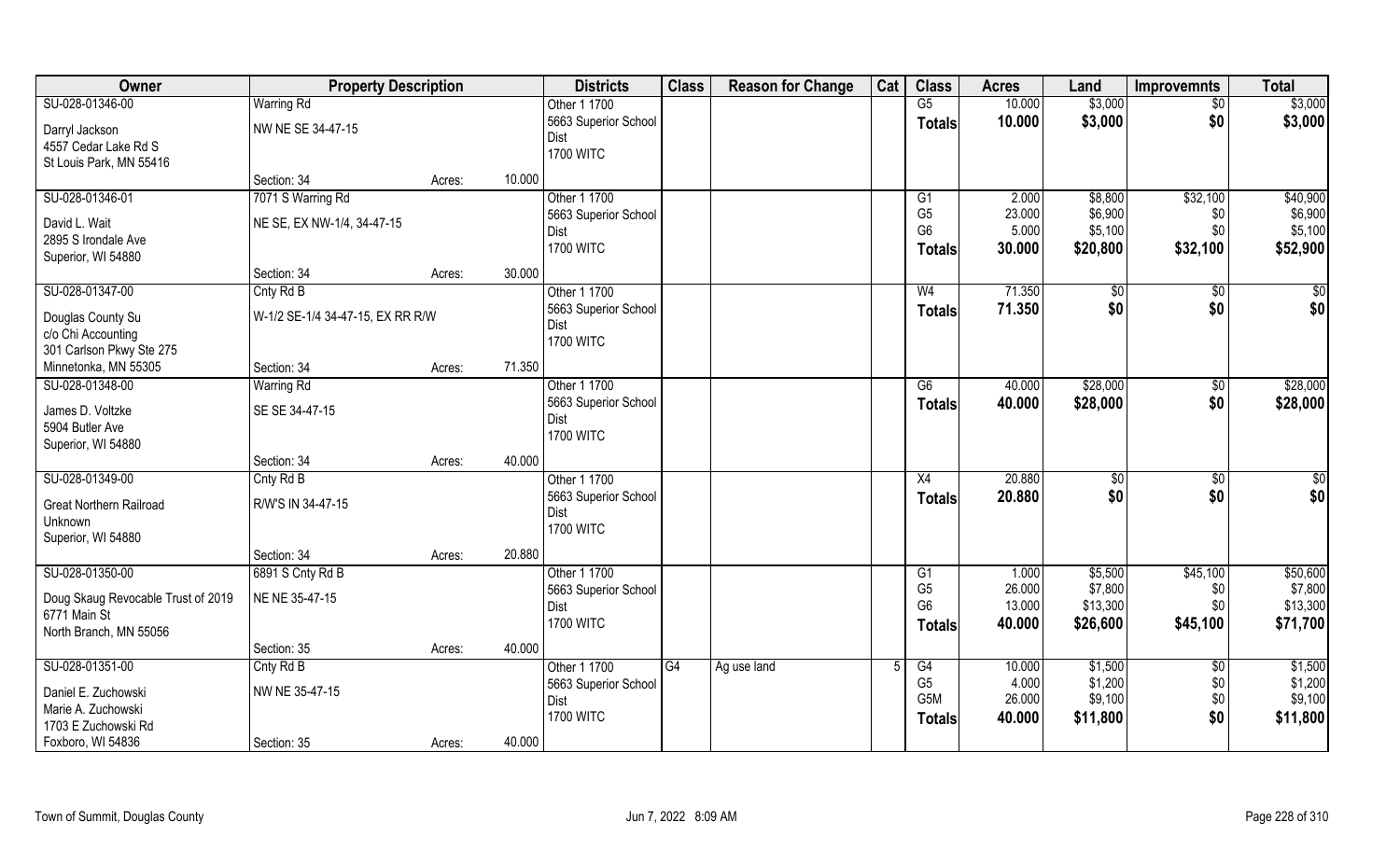| Owner                     | <b>Property Description</b> |                  | <b>Districts</b>             | <b>Class</b> | <b>Reason for Change</b> | Cat            | <b>Class</b>    | <b>Acres</b>    | Land               | <b>Improvemnts</b> | <b>Total</b>       |
|---------------------------|-----------------------------|------------------|------------------------------|--------------|--------------------------|----------------|-----------------|-----------------|--------------------|--------------------|--------------------|
| SU-028-01352-00           | Cnty Rd B                   |                  | Other 1 1700                 | G4           | Ag use land              |                | G4              | 40.000          | \$3,200            | $\overline{50}$    | \$3,200            |
| Daniel E. Zuchowski       | SW NE 35-47-15              |                  | 5663 Superior School G4      |              | Ag use land              | $\overline{5}$ | <b>Totals</b>   | 40.000          | \$3,200            | \$0                | \$3,200            |
| Marie A. Zuchowski        |                             |                  | Dist                         |              |                          |                |                 |                 |                    |                    |                    |
| 1703 E Zuchowski Rd       |                             |                  | <b>1700 WITC</b>             |              |                          |                |                 |                 |                    |                    |                    |
| Foxboro, WI 54836         | Section: 35                 | 40.000<br>Acres: |                              |              |                          |                |                 |                 |                    |                    |                    |
| SU-028-01353-00           | 6987 S County Rd B          |                  | Other 1 1700                 |              |                          |                | G1              | 2.000           | \$8,800            | \$169,900          | \$178,700          |
|                           |                             |                  | 5663 Superior School         |              |                          |                | G <sub>5</sub>  | 38.000          | \$11,400           | \$0                | \$11,400           |
| Susan A. Matson           | SE NE 35-47-15              |                  | Dist                         |              |                          |                | <b>Totals</b>   | 40.000          | \$20,200           | \$169,900          | \$190,100          |
| 6987 S County Rd B        |                             |                  | <b>1700 WITC</b>             |              |                          |                |                 |                 |                    |                    |                    |
| Foxboro, WI 54836         | Section: 35                 | 40.000           |                              |              |                          |                |                 |                 |                    |                    |                    |
|                           |                             | Acres:           |                              |              |                          |                |                 |                 |                    |                    |                    |
| SU-028-01354-00           | <b>Warring Rd</b>           |                  | Other 1 1700                 | IG4          | Ag use land              | .5             | G4<br>G5M       | 31.500<br>8.500 | \$4,600<br>\$4,900 | \$0<br>\$0         | \$4,600<br>\$4,900 |
| Daniel E. Zuchowski       | NE NW 35-47-15              |                  | 5663 Superior School<br>Dist |              |                          |                |                 |                 |                    |                    |                    |
| Marie A. Zuchowski        |                             |                  | <b>1700 WITC</b>             |              |                          |                | <b>Totals</b>   | 40.000          | \$9,500            | \$0                | \$9,500            |
| 1703 E Zuchowski Rd       |                             |                  |                              |              |                          |                |                 |                 |                    |                    |                    |
| Foxboro, WI 54836         | Section: 35                 | 40.000<br>Acres: |                              |              |                          |                |                 |                 |                    |                    |                    |
| SU-028-01355-00           | <b>Warring Rd</b>           |                  | Other 1 1700                 |              |                          |                | G4              | 2.000           | \$300              | \$0                | $\overline{$300}$  |
| Joseph A. Moen            | NW NW 35-47-15              |                  | 5663 Superior School         |              |                          |                | G <sub>5</sub>  | 35.000          | \$12,300           | \$0\$              | \$12,300           |
| 7622 S Breitzmann Lake Rd |                             |                  | Dist                         |              |                          |                | G <sub>6</sub>  | 3.000           | \$2,100            | \$0                | \$2,100            |
| Foxboro, WI 54836         |                             |                  | <b>1700 WITC</b>             |              |                          |                | <b>Totals</b>   | 40.000          | \$14,700           | \$0                | \$14,700           |
|                           | Section: 35                 | 40.000<br>Acres: |                              |              |                          |                |                 |                 |                    |                    |                    |
| SU-028-01356-00           | Zuchowski Rd                |                  | Other 1 1700                 | G4           | Ag use land              | .5             | $\overline{G4}$ | 8.000           | \$1,200            | \$0                | \$1,200            |
|                           |                             |                  | 5663 Superior School         |              |                          |                | G <sub>5</sub>  | 20.000          | \$7,000            | \$0                | \$7,000            |
| Joseph A. Moen            | SW NW 35-47-15              |                  | Dist                         |              |                          |                | G <sub>6</sub>  | 12.000          | \$8,400            | \$0                | \$8,400            |
| 7622 S Breitzmann Lake Rd |                             |                  | <b>1700 WITC</b>             |              |                          |                | <b>Totals</b>   | 40.000          | \$16,600           | \$0                | \$16,600           |
| Foxboro, WI 54836         |                             |                  |                              |              |                          |                |                 |                 |                    |                    |                    |
|                           | Section: 35                 | 40.000<br>Acres: |                              |              |                          |                |                 |                 |                    |                    |                    |
| SU-028-01357-00           | 1703 E Zuchowski Rd         |                  | Other 1 1700                 | G4           | Ag use land              |                | G4              | 35.000          | \$3,300            | \$0                | \$3,300            |
| Daniel E. Zuchowski       | SE NW 35-47-15              |                  | 5663 Superior School         |              |                          |                | G <sub>5</sub>  | 3.000           | \$800              | \$0                | \$800              |
| Marie A. Zuchowski        |                             |                  | Dist                         |              |                          |                | G7              | 2.000           | \$5,800            | \$122,400          | \$128,200          |
| 1703 E Zuchowski Rd       |                             |                  | <b>1700 WITC</b>             |              |                          |                | <b>Totals</b>   | 40.000          | \$9,900            | \$122,400          | \$132,300          |
| Foxboro, WI 54836         | Section: 35                 | 40.000<br>Acres: |                              |              |                          |                |                 |                 |                    |                    |                    |
| SU-028-01358-00           | Zuchowski Rd                |                  | Other 1 1700                 | G4           | Ag use land              |                | G4              | 40.000          | \$2,200            | $\overline{50}$    | \$2,200            |
| Daniel E. Zuchowski       | NE SW 35-47-15              |                  | 5663 Superior School         |              |                          |                | <b>Totals</b>   | 40.000          | \$2,200            | \$0                | \$2,200            |
| Marie A. Zuchowski        |                             |                  | Dist                         |              |                          |                |                 |                 |                    |                    |                    |
| 1703 E Zuchowski Rd       |                             |                  | <b>1700 WITC</b>             |              |                          |                |                 |                 |                    |                    |                    |
| Foxboro, WI 54836         | Section: 35                 | 40.000<br>Acres: |                              |              |                          |                |                 |                 |                    |                    |                    |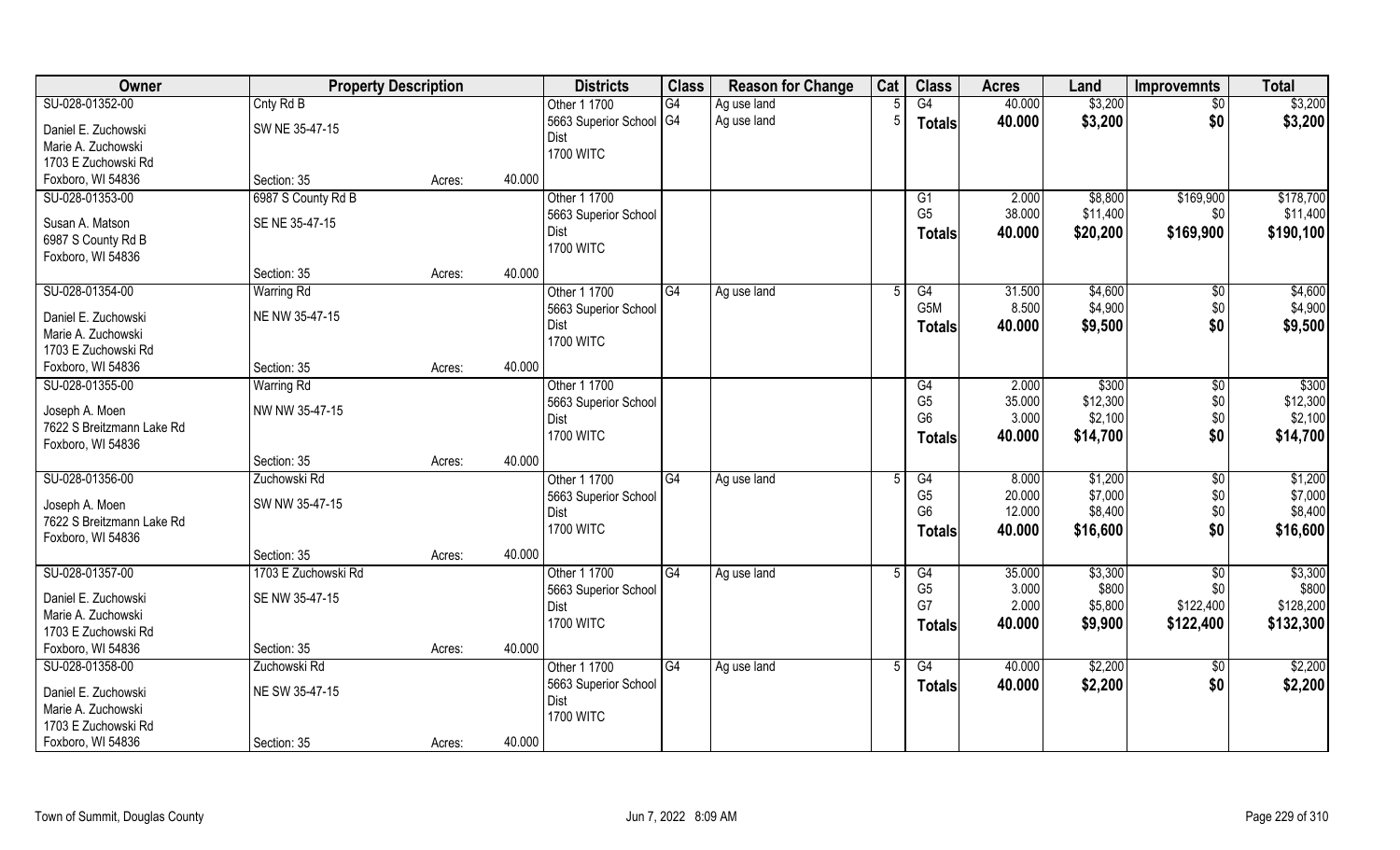| Owner                                       | <b>Property Description</b>                     |                  | <b>Districts</b>     | <b>Class</b> | <b>Reason for Change</b> | Cat | <b>Class</b>     | <b>Acres</b> | Land     | <b>Improvemnts</b> | <b>Total</b> |
|---------------------------------------------|-------------------------------------------------|------------------|----------------------|--------------|--------------------------|-----|------------------|--------------|----------|--------------------|--------------|
| SU-028-01359-00                             | <b>Warring Rd</b>                               |                  | Other 1 1700         |              |                          |     | G5               | 25.000       | \$7,500  | $\overline{30}$    | \$7,500      |
| Joseph A. Moen                              | NW SW 35-47-15                                  |                  | 5663 Superior School |              |                          |     | G <sub>6</sub>   | 15.000       | \$10,500 | \$0                | \$10,500     |
| 7622 S Breitzmann Lake Rd                   |                                                 |                  | Dist                 |              |                          |     | <b>Totals</b>    | 40.000       | \$18,000 | \$0                | \$18,000     |
| Foxboro, WI 54836                           |                                                 |                  | <b>1700 WITC</b>     |              |                          |     |                  |              |          |                    |              |
|                                             | Section: 35                                     | 40.000<br>Acres: |                      |              |                          |     |                  |              |          |                    |              |
| SU-028-01360-00                             | Cnty Rd B                                       |                  | Other 1 1700         | G4           | Ag use land              |     | G4               | 12.000       | \$1,700  | $\overline{50}$    | \$1,700      |
|                                             | SW SW 35-47-15                                  |                  | 5663 Superior School |              |                          |     | G <sub>5</sub>   | 12.000       | \$3,600  | \$0                | \$3,600      |
| Joseph A. Moen<br>7622 S Breitzmann Lake Rd |                                                 |                  | Dist                 |              |                          |     | G <sub>6</sub>   | 16.000       | \$11,200 | \$0                | \$11,200     |
| Foxboro, WI 54836                           |                                                 |                  | <b>1700 WITC</b>     |              |                          |     | <b>Totals</b>    | 40.000       | \$16,500 | \$0                | \$16,500     |
|                                             | Section: 35                                     | 40.000<br>Acres: |                      |              |                          |     |                  |              |          |                    |              |
| SU-028-01361-00                             | Cnty Rd B                                       |                  | Other 1 1700         | G4           | Ag use land              | .5  | G4               | 26.100       | \$1,400  | $\sqrt[6]{30}$     | \$1,400      |
|                                             |                                                 |                  | 5663 Superior School |              |                          |     | G <sub>5</sub> M | 7.500        | \$4,300  | \$0                | \$4,300      |
| Daniel E. Zuchowski                         | PT SE SW 35-47-15, EX 530' X 530' PCL IN SE COR |                  | Dist                 |              |                          |     | <b>Totals</b>    | 33.600       | \$5,700  | \$0                | \$5,700      |
| Marie A. Zuchowski                          |                                                 |                  | <b>1700 WITC</b>     |              |                          |     |                  |              |          |                    |              |
| 1703 E Zuchowski Rd                         |                                                 |                  |                      |              |                          |     |                  |              |          |                    |              |
| Foxboro, WI 54836                           | Section: 35                                     | 33.600<br>Acres: |                      |              |                          |     |                  |              |          |                    |              |
| SU-028-01361-01                             | 1641 E County Rd B                              |                  | Other 1 1700         |              |                          |     | G1               | 6.400        | \$14,700 | \$209,200          | \$223,900    |
| Jeremy R. Browen                            | PT SE SW 35-47-15, COMM SE COR SE SW, TH        |                  | 5663 Superior School |              |                          |     | <b>Totals</b>    | 6.400        | \$14,700 | \$209,200          | \$223,900    |
| 1641 E County Rd B                          | N-530', TH W-530', TH S-530', TH E-530' TO POB  |                  | <b>Dist</b>          |              |                          |     |                  |              |          |                    |              |
| Superior, WI 54880                          |                                                 |                  | <b>1700 WITC</b>     |              |                          |     |                  |              |          |                    |              |
|                                             | Section: 35                                     | 6.400<br>Acres:  |                      |              |                          |     |                  |              |          |                    |              |
| SU-028-01362-00                             | 7081 S County Rd B                              |                  | Other 1 1700         |              |                          |     | G1               | 2.000        | \$8,800  | \$95,300           | \$104,100    |
| Michael L. Caruso                           | NE SE 35-47-15                                  |                  | 5663 Superior School |              |                          |     | G <sub>5</sub>   | 4.000        | \$1,200  | \$0                | \$1,200      |
| Judy M. Caruso                              |                                                 |                  | Dist                 |              |                          |     | G <sub>6</sub>   | 34.000       | \$34,900 | \$0                | \$34,900     |
| 7081 S County Rd B                          |                                                 |                  | <b>1700 WITC</b>     |              |                          |     | <b>Totals</b>    | 40.000       | \$44,900 | \$95,300           | \$140,200    |
| Foxboro, WI 54836                           | Section: 35                                     | 40.000<br>Acres: |                      |              |                          |     |                  |              |          |                    |              |
| SU-028-01363-00                             | Cnty Rd B                                       |                  | Other 1 1700         |              |                          |     | G5               | 35.000       | \$10,500 | \$0                | \$10,500     |
|                                             |                                                 |                  | 5663 Superior School |              |                          |     | G5M              | 5.000        | \$1,800  | \$0                | \$1,800      |
| Daniel E. Zuchowski                         | NW SE 35-47-15                                  |                  | Dist                 |              |                          |     | <b>Totals</b>    | 40.000       | \$12,300 | \$0                | \$12,300     |
| Marie A. Zuchowski                          |                                                 |                  | <b>1700 WITC</b>     |              |                          |     |                  |              |          |                    |              |
| 1703 E Zuchowski Rd                         |                                                 |                  |                      |              |                          |     |                  |              |          |                    |              |
| Foxboro, WI 54836                           | Section: 35                                     | 40.000<br>Acres: |                      |              |                          |     |                  |              |          |                    |              |
| SU-028-01364-00                             | 1687 E County Rd B                              |                  | Other 1 1700         |              |                          |     | G1               | 1.000        | \$5,500  | $\sqrt{6}$         | \$5,500      |
| <b>Todd Olson</b>                           | E-1/2 SW SE 35-47-15                            |                  | 5663 Superior School |              |                          |     | G <sub>6</sub>   | 19.000       | \$13,300 | \$0                | \$13,300     |
| Mary Olson                                  |                                                 |                  | Dist                 |              |                          |     | <b>Totals</b>    | 20.000       | \$18,800 | \$0                | \$18,800     |
| 3221 N 19th St                              |                                                 |                  | <b>1700 WITC</b>     |              |                          |     |                  |              |          |                    |              |
| Superior, WI 54880                          | Section: 35                                     | 20.000<br>Acres: |                      |              |                          |     |                  |              |          |                    |              |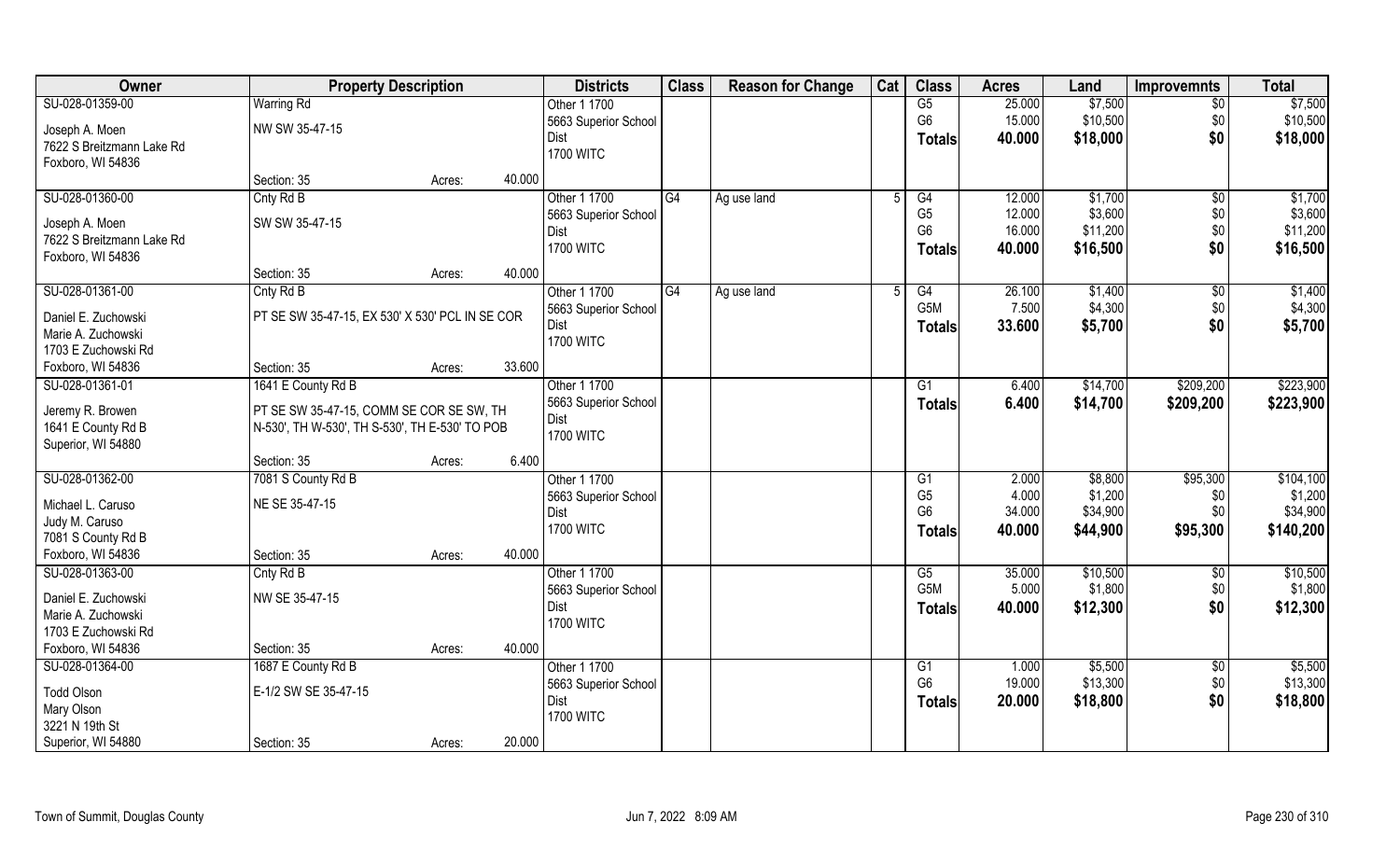| Owner                                 | <b>Property Description</b>                         |                  | <b>Districts</b>         | <b>Class</b> | <b>Reason for Change</b> | Cat | <b>Class</b>         | <b>Acres</b> | Land       | <b>Improvemnts</b> | <b>Total</b> |
|---------------------------------------|-----------------------------------------------------|------------------|--------------------------|--------------|--------------------------|-----|----------------------|--------------|------------|--------------------|--------------|
| SU-028-01365-00                       | <b>None</b>                                         |                  | Other 1 1700             |              |                          |     | $\overline{G5}$      | 4.000        | \$1,200    | $\overline{50}$    | \$1,200      |
| Kevin J. Rasmussen                    | W-1/2 W-1/2 SW SE 35-47-15                          |                  | 5663 Superior School     |              |                          |     | G <sub>6</sub>       | 6.000        | \$6,900    | \$0                | \$6,900      |
| 1705 E County Rd B                    |                                                     |                  | Dist                     |              |                          |     | Totals               | 10.000       | \$8,100    | \$0                | \$8,100      |
| Foxboro, WI 54836                     |                                                     |                  | <b>1700 WITC</b>         |              |                          |     |                      |              |            |                    |              |
|                                       | Section: 35                                         | 10.000<br>Acres: |                          |              |                          |     |                      |              |            |                    |              |
| SU-028-01366-00                       | 1705 E County Rd B                                  |                  | Other 1 1700             |              |                          |     | $\overline{G1}$      | 2.000        | \$8,800    | \$122,300          | \$131,100    |
|                                       | E-1/2 W-1/2 SW SE 35-47-15                          |                  | 5663 Superior School     |              |                          |     | G <sub>5</sub>       | 8.000        | \$2,400    | \$0                | \$2,400      |
| Kevin J. Rasmussen<br>Chelsea Nollet  |                                                     |                  | Dist                     |              |                          |     | <b>Totals</b>        | 10.000       | \$11,200   | \$122,300          | \$133,500    |
| 1705 E County Rd B                    |                                                     |                  | <b>1700 WITC</b>         |              |                          |     |                      |              |            |                    |              |
| Foxboro, WI 54836                     | Section: 35                                         | 10.000           |                          |              |                          |     |                      |              |            |                    |              |
| SU-028-01367-00                       |                                                     | Acres:           | Other 1 1700             |              |                          |     |                      | 2.000        | \$8,800    | \$197,300          | \$206,100    |
|                                       | 7145 S County Rd B                                  |                  |                          |              |                          |     | G1<br>G <sub>6</sub> |              |            |                    |              |
| Jesse Partlo                          | S-1/2 E-1/2 SE SE 35-47-15, ALSO EASE ACR N-1/2     |                  | 5663 Superior School     |              |                          |     |                      | 8.000        | \$9,600    | \$0                | \$9,600      |
| Kelly Jopke                           | OF E-1/2                                            |                  | Dist<br><b>1700 WITC</b> |              |                          |     | <b>Totals</b>        | 10.000       | \$18,400   | \$197,300          | \$215,700    |
| 7145 S County Rd B                    |                                                     |                  |                          |              |                          |     |                      |              |            |                    |              |
| Foxboro, WI 54836                     | Section: 35                                         | 10.000<br>Acres: |                          |              |                          |     |                      |              |            |                    |              |
| SU-028-01367-01                       | 7143 S County Rd B                                  |                  | Other 1 1700             |              |                          |     | G1                   | 2.000        | \$8,800    | \$62,600           | \$71,400     |
|                                       |                                                     |                  | 5663 Superior School     |              |                          |     | G <sub>6</sub>       | 8.000        | \$9,200    | \$0                | \$9,200      |
| Scott E. Gravening                    | E-1/2 SE SE 35-47-15, EX S-1/2 E-1/2 SE SE (SUBJ TO |                  | Dist                     |              |                          |     | <b>Totals</b>        | 10.000       | \$18,000   | \$62,600           | \$80,600     |
| Kelly M. Gravening<br>6007 Oakes Ave  | EASE #791687)                                       |                  | <b>1700 WITC</b>         |              |                          |     |                      |              |            |                    |              |
|                                       | Section: 35                                         | 10.000           |                          |              |                          |     |                      |              |            |                    |              |
| Superior, WI 54880<br>SU-028-01368-00 | 1917 E County Rd B                                  | Acres:           |                          |              |                          |     | $\overline{G1}$      | 2.000        | \$8,800    | \$285,300          | \$294,100    |
|                                       |                                                     |                  | Other 1 1700             |              |                          |     | G <sub>6</sub>       |              |            |                    |              |
| <b>Glen Merrill</b>                   | SW SE SE 35-47-15                                   |                  | 5663 Superior School     |              |                          |     |                      | 8.000        | \$5,600    | \$0                | \$5,600      |
| Jeannine Merrill                      |                                                     |                  | Dist<br><b>1700 WITC</b> |              |                          |     | <b>Totals</b>        | 10.000       | \$14,400   | \$285,300          | \$299,700    |
| 1917 E County Rd B                    |                                                     |                  |                          |              |                          |     |                      |              |            |                    |              |
| Foxboro, WI 54836                     | Section: 35                                         | 10.000<br>Acres: |                          |              |                          |     |                      |              |            |                    |              |
| SU-028-01368-01                       | None                                                |                  | Other 1 1700             |              |                          |     | G6                   | 10.000       | \$11,500   | $\sqrt{6}$         | \$11,500     |
| Glen Merrill                          | NW SE SE 35-47-15                                   |                  | 5663 Superior School     |              |                          |     | <b>Totals</b>        | 10.000       | \$11,500   | \$0                | \$11,500     |
| Jeannine Merrill                      |                                                     |                  | Dist                     |              |                          |     |                      |              |            |                    |              |
| 1917 E County Rd B                    |                                                     |                  | <b>1700 WITC</b>         |              |                          |     |                      |              |            |                    |              |
| Foxboro, WI 54836                     | Section: 35                                         | 10.000<br>Acres: |                          |              |                          |     |                      |              |            |                    |              |
| SU-028-01369-00                       | Jake Schmidt Rd                                     |                  | Other 1 1700             |              |                          |     | $\overline{X2}$      | 36.660       |            |                    |              |
|                                       |                                                     |                  | 5663 Superior School     |              |                          |     |                      | 36.660       | \$0<br>\$0 | \$0<br>\$0         | \$0          |
| Wisconsin Department of Natural       | NE NE 36-47-15                                      |                  | Dist                     |              |                          |     | <b>Totals</b>        |              |            |                    | \$0          |
| Resources                             |                                                     |                  | <b>1700 WITC</b>         |              |                          |     |                      |              |            |                    |              |
| 101 S Webster St                      |                                                     |                  |                          |              |                          |     |                      |              |            |                    |              |
| Madison, WI 53707                     | Section: 36                                         | 36.660<br>Acres: |                          |              |                          |     |                      |              |            |                    |              |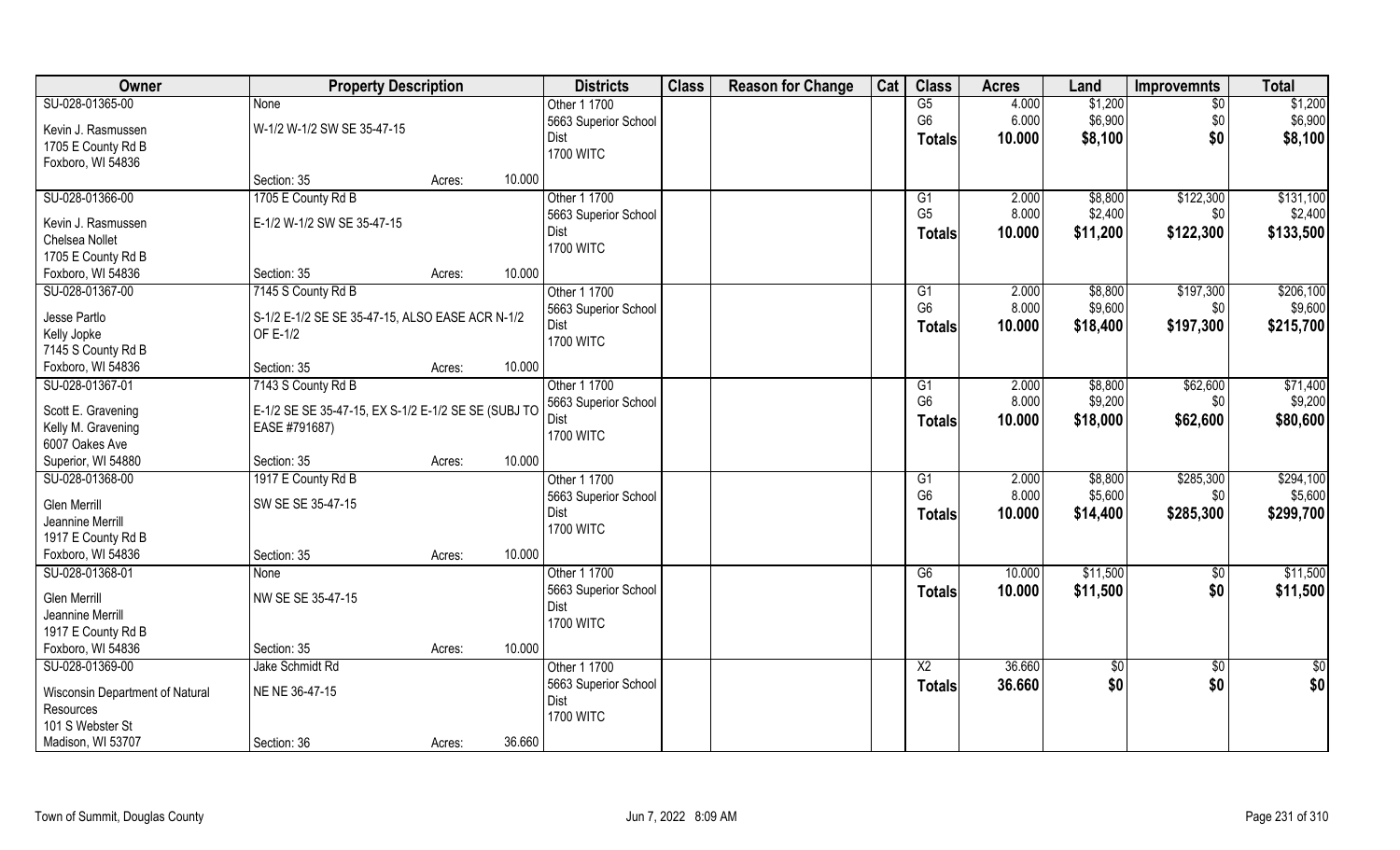| Owner                                 | <b>Property Description</b>                    |        | <b>Districts</b>     | <b>Class</b> | <b>Reason for Change</b> | Cat | <b>Class</b>                     | <b>Acres</b> | Land     | <b>Improvemnts</b> | <b>Total</b> |
|---------------------------------------|------------------------------------------------|--------|----------------------|--------------|--------------------------|-----|----------------------------------|--------------|----------|--------------------|--------------|
| SU-028-01370-00                       | Jake Schmidt Rd                                |        | Other 1 1700         |              |                          |     | G6                               | 40.000       | \$46,000 | $\overline{50}$    | \$46,000     |
| William F. Holst III                  | NW NE 36-47-15                                 |        | 5663 Superior School |              |                          |     | <b>Totals</b>                    | 40.000       | \$46,000 | \$0                | \$46,000     |
| PO Box 36                             |                                                |        | Dist                 |              |                          |     |                                  |              |          |                    |              |
| Prescott, WI 54021                    |                                                |        | <b>1700 WITC</b>     |              |                          |     |                                  |              |          |                    |              |
|                                       | Section: 36                                    | Acres: | 40.000               |              |                          |     |                                  |              |          |                    |              |
| SU-028-01371-00                       | Jake Schmidt Rd                                |        | Other 1 1700         |              |                          |     | G6                               | 32.700       | \$37,600 | $\overline{50}$    | \$37,600     |
| William F. Holst III                  | SW NE LY'G NW OF RR R/W 36-47-15               |        | 5663 Superior School |              |                          |     | <b>Totals</b>                    | 32.700       | \$37,600 | \$0                | \$37,600     |
| PO Box 36                             |                                                |        | Dist                 |              |                          |     |                                  |              |          |                    |              |
| Prescott, WI 54021                    |                                                |        | <b>1700 WITC</b>     |              |                          |     |                                  |              |          |                    |              |
|                                       | Section: 36                                    | Acres: | 32.700               |              |                          |     |                                  |              |          |                    |              |
| SU-028-01371-01                       | Jake Schmidt Rd                                |        | Other 1 1700         |              |                          |     | G6                               | 4.910        | \$5,600  | $\sqrt[6]{30}$     | \$5,600      |
|                                       |                                                |        | 5663 Superior School |              |                          |     | <b>Totals</b>                    | 4.910        | \$5,600  | \$0                | \$5,600      |
| Elaine K Pohto Revocable Living Trust | PT SW NE 36-47-15, LYG SE OF RR R/W            |        | Dist                 |              |                          |     |                                  |              |          |                    |              |
| 1919 E Town Line Rd                   |                                                |        | <b>1700 WITC</b>     |              |                          |     |                                  |              |          |                    |              |
| Foxboro, WI 54836                     | Section: 36                                    |        | 4.910                |              |                          |     |                                  |              |          |                    |              |
| SU-028-01372-00                       | 6901 S Jake Schmidt Rd                         | Acres: | Other 1 1700         |              |                          |     |                                  | 4.000        | \$11,500 | \$191,300          | \$202,800    |
|                                       |                                                |        | 5663 Superior School |              |                          |     | G <sub>1</sub><br>G <sub>5</sub> | 30.840       | \$16,200 | \$0                | \$16,200     |
| Brian L. Will                         | SE NE, SE OF RR R/W 36-47-15, EX E-66'         |        | Dist                 |              |                          |     |                                  | 34.840       | \$27,700 | \$191,300          | \$219,000    |
| 6901 S Jake Schmidt Rd                |                                                |        | <b>1700 WITC</b>     |              |                          |     | <b>Totals</b>                    |              |          |                    |              |
| Foxboro, WI 54836                     |                                                |        |                      |              |                          |     |                                  |              |          |                    |              |
|                                       | Section: 36                                    | Acres: | 34.840               |              |                          |     |                                  |              |          |                    |              |
| SU-028-01372-01                       | Jake Schmidt Rd                                |        | Other 1 1700         |              |                          |     | G6                               | 1.670        | \$1,900  | \$0                | \$1,900      |
| William F. Holst III                  | PT SE NE 36-47-15, LYG NW OF RR R/W            |        | 5663 Superior School |              |                          |     | <b>Totals</b>                    | 1.670        | \$1,900  | \$0                | \$1,900      |
| PO Box 36                             |                                                |        | Dist                 |              |                          |     |                                  |              |          |                    |              |
| Prescott, WI 54021                    |                                                |        | <b>1700 WITC</b>     |              |                          |     |                                  |              |          |                    |              |
|                                       | Section: 36                                    | Acres: | 1.670                |              |                          |     |                                  |              |          |                    |              |
| SU-028-01372-02                       | <b>Britton Rd</b>                              |        | Other 1 1700         |              |                          |     | G6                               | 2.100        | \$2,400  | \$0                | \$2,400      |
| Kenneth L. Ropp                       | E-66' OF SE NE & N-100' OF E-66' OF NE SE,     |        | 5663 Superior School |              |                          |     | <b>Totals</b>                    | 2.100        | \$2,400  | \$0                | \$2,400      |
| 6904 S Schmid Rd                      | 36-47-15; ALSO PERP EASE ACR E'LY 33' OF NE SE |        | Dist                 |              |                          |     |                                  |              |          |                    |              |
| Foxboro, WI 54836                     | EX N'LY 100'.                                  |        | <b>1700 WITC</b>     |              |                          |     |                                  |              |          |                    |              |
|                                       | Section: 36                                    | Acres: | 2.100                |              |                          |     |                                  |              |          |                    |              |
| SU-028-01373-00                       | Cnty Rd B                                      |        | Other 1 1700         |              |                          |     | G6                               | 20.000       | \$14,000 | $\sqrt{$0}$        | \$14,000     |
| Paul J. Swartz                        | S-1/2 NE NW 36-47-15                           |        | 5663 Superior School |              |                          |     | <b>Totals</b>                    | 20.000       | \$14,000 | \$0                | \$14,000     |
| 6960 S County Rd B                    |                                                |        | Dist                 |              |                          |     |                                  |              |          |                    |              |
| Foxboro, WI 54836                     |                                                |        | <b>1700 WITC</b>     |              |                          |     |                                  |              |          |                    |              |
|                                       | Section: 36                                    | Acres: | 20.000               |              |                          |     |                                  |              |          |                    |              |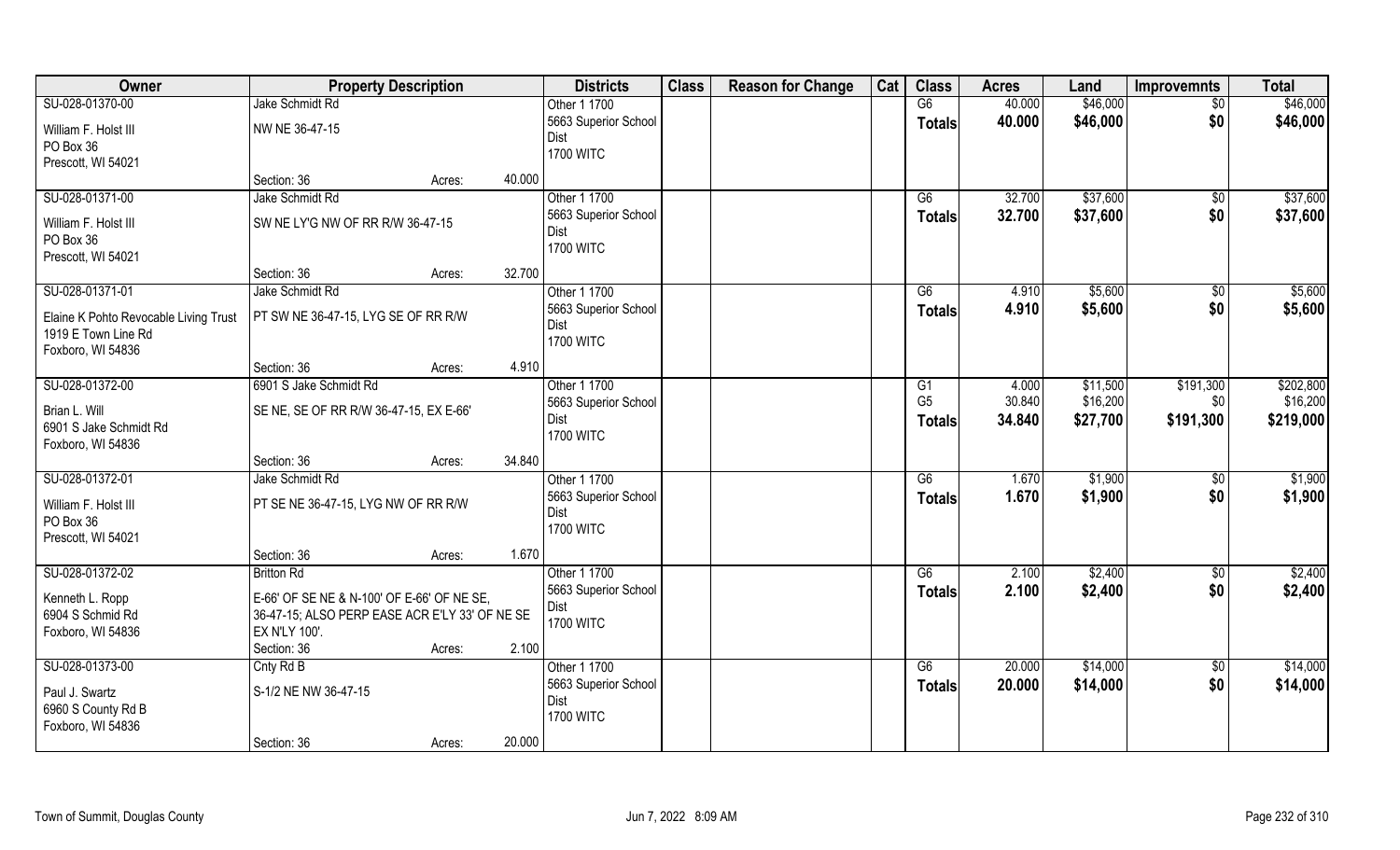| Owner                                  | <b>Property Description</b> |        |        | <b>Districts</b>                     | <b>Class</b> | <b>Reason for Change</b> | Cat | <b>Class</b>                    | <b>Acres</b>     | Land                 | <b>Improvemnts</b> | <b>Total</b>         |
|----------------------------------------|-----------------------------|--------|--------|--------------------------------------|--------------|--------------------------|-----|---------------------------------|------------------|----------------------|--------------------|----------------------|
| SU-028-01374-00                        | Cnty Rd B                   |        |        | Other 1 1700                         |              |                          |     | W <sub>5</sub>                  | 20.000           | ( \$23,000)          | $\sqrt{$0}$        | \$0                  |
| Michael Juen                           | N-1/2 NE NW 36-47-15        |        |        | 5663 Superior School<br><b>Dist</b>  |              |                          |     | <b>Totals</b>                   | 20.000           | \$0                  | \$0                | \$0                  |
| James Juen                             |                             |        |        | <b>1700 WITC</b>                     |              |                          |     |                                 |                  |                      |                    |                      |
| W5776 570th Ave                        |                             |        |        |                                      |              |                          |     |                                 |                  |                      |                    |                      |
| Ellsworth, WI 54011                    | Section: 36                 | Acres: | 20.000 |                                      |              |                          |     |                                 |                  |                      |                    |                      |
| SU-028-01375-00                        | 6896 S County Rd B          |        |        | Other 1 1700<br>5663 Superior School |              |                          |     | G1<br>G <sub>6</sub>            | 1.000<br>19.000  | \$5,500<br>\$13,300  | \$32,100<br>\$0    | \$37,600<br>\$13,300 |
| Daniel S. Peterson                     | S-1/2 NW NW 36-47-15        |        |        | Dist                                 |              |                          |     |                                 |                  |                      |                    |                      |
| Stephanie Peterson                     |                             |        |        | <b>1700 WITC</b>                     |              |                          |     | <b>Totals</b>                   | 20.000           | \$18,800             | \$32,100           | \$50,900             |
| 6896 S County Rd B                     |                             |        |        |                                      |              |                          |     |                                 |                  |                      |                    |                      |
| Foxboro, WI 54836                      | Section: 36                 | Acres: | 20.000 |                                      |              |                          |     |                                 |                  |                      |                    |                      |
| SU-028-01376-00                        | Cnty Rd B                   |        |        | Other 1 1700                         |              |                          |     | $W_5$                           | 20.000           | (\$17,900)           | $\overline{50}$    | $\sqrt{50}$          |
| Michael Juen                           | N-1/2 NW NW 36-47-15        |        |        | 5663 Superior School<br>Dist         |              |                          |     | <b>Totals</b>                   | 20.000           | \$0                  | \$0                | \$0                  |
| James Juen                             |                             |        |        | <b>1700 WITC</b>                     |              |                          |     |                                 |                  |                      |                    |                      |
| W5776 570th Ave                        |                             |        |        |                                      |              |                          |     |                                 |                  |                      |                    |                      |
| Ellsworth, WI 54011                    | Section: 36                 | Acres: | 20.000 |                                      |              |                          |     |                                 |                  |                      |                    |                      |
| SU-028-01377-00                        | Cnty Rd B                   |        |        | Other 1 1700                         |              |                          |     | G5                              | 8.000            | \$2,400              | $\sqrt[6]{3}$      | \$2,400              |
| Bradley Allen Webster et al            | N-1/2 SW NW 36-47-15        |        |        | 5663 Superior School<br>Dist         |              |                          |     | G <sub>6</sub><br><b>Totals</b> | 12.000<br>20.000 | \$13,800<br>\$16,200 | \$0<br>\$0         | \$13,800<br>\$16,200 |
| 825 Carlton Ave<br>Faribault, MN 55021 |                             |        |        | <b>1700 WITC</b>                     |              |                          |     |                                 |                  |                      |                    |                      |
|                                        | Section: 36                 | Acres: | 20.000 |                                      |              |                          |     |                                 |                  |                      |                    |                      |
| SU-028-01377-01                        | 6960 S County Rd B          |        |        | Other 1 1700                         |              |                          |     | G1                              | 2.000            | \$8,800              | \$144,000          | \$152,800            |
| Paul J. Swartz                         | S-1/2 SW NW 36-47-15        |        |        | 5663 Superior School                 |              |                          |     | G <sub>5</sub>                  | 6.500            | \$2,000              | \$0                | \$2,000              |
| 6960 S County Rd B                     |                             |        |        | Dist                                 |              |                          |     | G <sub>6</sub>                  | 11.500           | \$11,800             | \$0                | \$11,800             |
| Foxboro, WI 54836                      |                             |        |        | <b>1700 WITC</b>                     |              |                          |     | <b>Totals</b>                   | 20.000           | \$22,600             | \$144,000          | \$166,600            |
|                                        | Section: 36                 | Acres: | 20.000 |                                      |              |                          |     |                                 |                  |                      |                    |                      |
| SU-028-01378-00                        | Cnty Rd B                   |        |        | Other 1 1700                         |              |                          |     | G6                              | 40.000           | \$28,000             | \$0                | \$28,000             |
| Paul J. Swartz                         | SE NW 36-47-15              |        |        | 5663 Superior School                 |              |                          |     | <b>Totals</b>                   | 40.000           | \$28,000             | \$0                | \$28,000             |
| 6960 S County Rd B                     |                             |        |        | <b>Dist</b>                          |              |                          |     |                                 |                  |                      |                    |                      |
| Foxboro, WI 54836                      |                             |        |        | <b>1700 WITC</b>                     |              |                          |     |                                 |                  |                      |                    |                      |
|                                        | Section: 36                 | Acres: | 40.000 |                                      |              |                          |     |                                 |                  |                      |                    |                      |
| SU-028-01379-00                        | Town Line Rd                |        |        | Other 1 1700                         |              |                          |     | G6                              | 38.620           | \$27,000             | $\overline{60}$    | \$27,000             |
| Paul J. Swartz                         | NE SW 36-47-15, EX RR R/W   |        |        | 5663 Superior School                 |              |                          |     | <b>Totals</b>                   | 38.620           | \$27,000             | \$0                | \$27,000             |
| 6960 S County Rd B                     |                             |        |        | Dist                                 |              |                          |     |                                 |                  |                      |                    |                      |
| Foxboro, WI 54836                      |                             |        |        | <b>1700 WITC</b>                     |              |                          |     |                                 |                  |                      |                    |                      |
|                                        | Section: 36                 | Acres: | 38.620 |                                      |              |                          |     |                                 |                  |                      |                    |                      |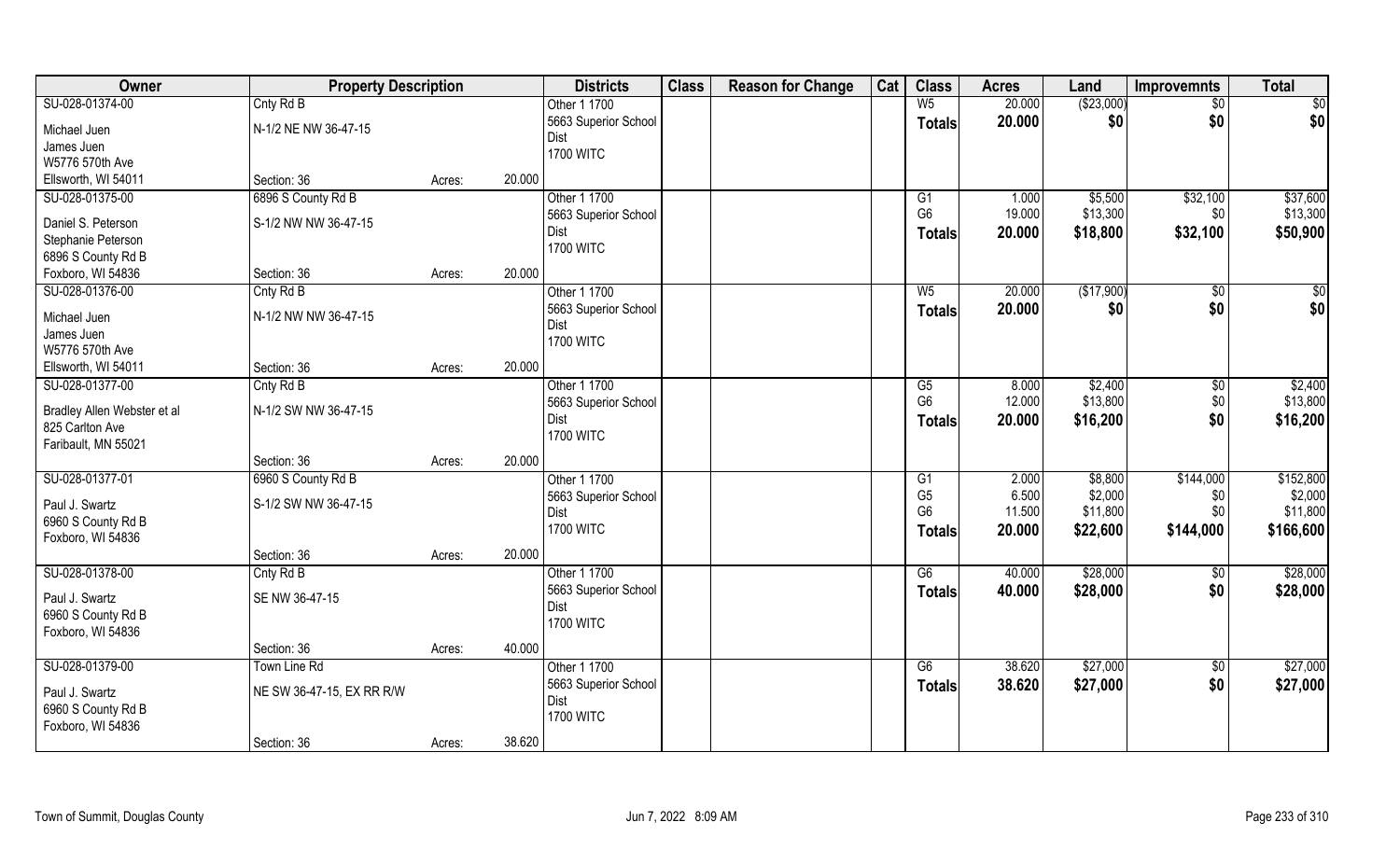| Owner                                 | <b>Property Description</b>                      |        | <b>Districts</b>        | <b>Class</b> | <b>Reason for Change</b> | Cat  | <b>Class</b>                      | <b>Acres</b> | Land     | <b>Improvemnts</b> | <b>Total</b> |
|---------------------------------------|--------------------------------------------------|--------|-------------------------|--------------|--------------------------|------|-----------------------------------|--------------|----------|--------------------|--------------|
| SU-028-01380-00                       | 7048 S County Rd B                               |        | Other 1 1700            |              |                          |      | G1                                | 2.000        | \$8,800  | \$68,800           | \$77,600     |
| James E. Sackett Jr                   | NW SW 36-47-15                                   |        | 5663 Superior School    |              |                          |      | G <sub>6</sub>                    | 38.000       | \$39,000 | \$0                | \$39,000     |
| Lori A. Sackett                       |                                                  |        | Dist                    |              |                          |      | Totals                            | 40.000       | \$47,800 | \$68,800           | \$116,600    |
| 7048 S County Rd B                    |                                                  |        | <b>1700 WITC</b>        |              |                          |      |                                   |              |          |                    |              |
| Foxboro, WI 54836-9570                | Section: 36                                      |        | 40.000                  |              |                          |      |                                   |              |          |                    |              |
|                                       |                                                  | Acres: |                         |              |                          |      |                                   |              |          |                    |              |
| SU-028-01381-00                       | 7176 S County Rd B                               |        | Other 1 1700            |              |                          |      | $\overline{G1}$<br>G <sub>6</sub> | 2.000        | \$8,800  | \$153,200          | \$162,000    |
| Alvin G. Brand                        | SW SW 36-47-15, EX RR R/W & EX NW SW SW          |        | 5663 Superior School    |              |                          |      |                                   | 27.590       | \$28,300 | \$0 <sub>1</sub>   | \$28,300     |
| Dolores J. Brand                      |                                                  |        | Dist                    |              |                          |      | Totals                            | 29.590       | \$37,100 | \$153,200          | \$190,300    |
| 7176 S County Rd B                    |                                                  |        | <b>1700 WITC</b>        |              |                          |      |                                   |              |          |                    |              |
| Foxboro, WI 54836                     | Section: 36                                      | Acres: | 29.590                  |              |                          |      |                                   |              |          |                    |              |
| SU-028-01382-00                       | 7142 S County Rd B                               |        | Other 1 1700            |              |                          |      | G1                                | 2.000        | \$8,800  | \$11,900           | \$20,700     |
|                                       | NW SW SW, 36-47-15                               |        | 5663 Superior School    |              |                          |      | G <sub>5</sub>                    | 8.000        | \$2,400  | \$0                | \$2,400      |
| Christopher D. Heintzeman             |                                                  |        | Dist                    |              |                          |      | Totals                            | 10.000       | \$11,200 | \$11,900           | \$23,100     |
| Joyc Heintzeman<br>7142 S County Rd B |                                                  |        | <b>1700 WITC</b>        |              |                          |      |                                   |              |          |                    |              |
|                                       | Section: 36                                      |        | 10.000                  |              |                          |      |                                   |              |          |                    |              |
| Foxboro, WI 54836                     |                                                  | Acres: |                         |              |                          |      |                                   |              |          |                    |              |
| SU-028-01383-00                       | 1897 E Town Line Rd                              |        | Other 1 1700            | G1           | NSF@ 15%                 |      | G1                                | 2.000        | \$8,800  | \$39,900           | \$48,700     |
| Ryan A. Madsen                        | SE SW 36-47-15, EX RR R/W, EX 401 RP 908         |        | 5663 Superior School G1 |              | MH Razed                 | $-2$ | G <sub>6</sub>                    | 28.950       | \$29,700 | \$0                | \$29,700     |
| 1897 E Town Line Rd                   |                                                  |        | Dist                    |              |                          |      | <b>Totals</b>                     | 30.950       | \$38,500 | \$39,900           | \$78,400     |
| Foxboro, WI 54836                     |                                                  |        | <b>1700 WITC</b>        |              |                          |      |                                   |              |          |                    |              |
|                                       | Section: 36                                      | Acres: | 30.950                  |              |                          |      |                                   |              |          |                    |              |
| SU-028-01383-01                       | 1811 E Town Line Rd                              |        | Other 1 1700            |              |                          |      | $\overline{G1}$                   | 5.600        | \$13,700 | \$121,500          | \$135,200    |
|                                       |                                                  |        | 5663 Superior School    |              |                          |      | Totals                            | 5.600        | \$13,700 | \$121,500          | \$135,200    |
| Richard A. Nikstad                    | PT SE SW 36-47-15, DESC 401 RP 908               |        | Dist                    |              |                          |      |                                   |              |          |                    |              |
| Bonnie J. Nikstad                     |                                                  |        | <b>1700 WITC</b>        |              |                          |      |                                   |              |          |                    |              |
| 1811 E Town Line Rd                   |                                                  |        |                         |              |                          |      |                                   |              |          |                    |              |
| Foxboro, WI 54836                     | Section: 36                                      | Acres: | 5.600                   |              |                          |      |                                   |              |          |                    |              |
| SU-028-01384-00                       | Town Line Rd                                     |        | Other 1 1700            |              |                          |      | G5                                | 12.000       | \$6,300  | \$0                | \$6,300      |
| Brian L. Will                         | NE SE 36-47-15, EX E-66' OF N-100'; SUBJ TO EASE |        | 5663 Superior School    |              |                          |      | G5M                               | 27.900       | \$9,800  | \$0                | \$9,800      |
| 6901 S Jake Schmidt Rd                | ACR E-33' NE SE EX N-100'.                       |        | Dist                    |              |                          |      | <b>Totals</b>                     | 39.900       | \$16,100 | \$0                | \$16,100     |
| Foxboro, WI 54836                     |                                                  |        | <b>1700 WITC</b>        |              |                          |      |                                   |              |          |                    |              |
|                                       | Section: 36                                      | Acres: | 39.900                  |              |                          |      |                                   |              |          |                    |              |
| SU-028-01385-00                       | Town Line Rd                                     |        | Other 1 1700            |              |                          |      | G6                                | 32.210       | \$37,000 | $\sqrt{$0}$        | \$37,000     |
|                                       |                                                  |        | 5663 Superior School    |              |                          |      | Totals                            | 32.210       | \$37,000 | \$0                | \$37,000     |
| Elaine K Pohto Revocable Living Trust | NW SE 36-47-15, LYG SE OF RR R/W                 |        | Dist                    |              |                          |      |                                   |              |          |                    |              |
| 1919 E Town Line Rd                   |                                                  |        | <b>1700 WITC</b>        |              |                          |      |                                   |              |          |                    |              |
| Foxboro, WI 54836                     |                                                  |        |                         |              |                          |      |                                   |              |          |                    |              |
|                                       | Section: 36                                      | Acres: | 32.210                  |              |                          |      |                                   |              |          |                    |              |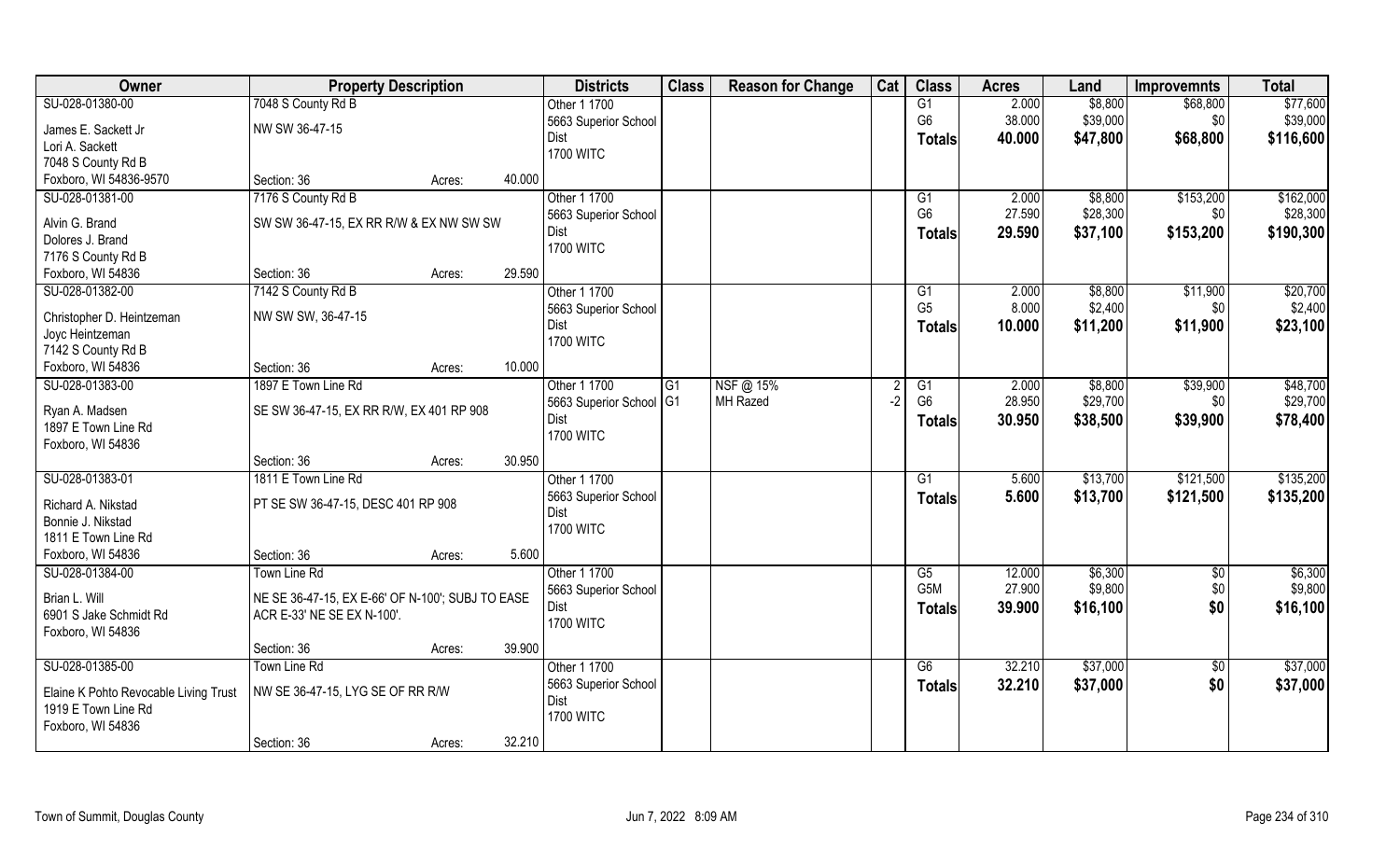| Owner                                 | <b>Property Description</b>                        |        |        | <b>Districts</b>     | <b>Class</b> | <b>Reason for Change</b> | Cat | <b>Class</b>   | <b>Acres</b> | Land          | <b>Improvemnts</b> | <b>Total</b> |
|---------------------------------------|----------------------------------------------------|--------|--------|----------------------|--------------|--------------------------|-----|----------------|--------------|---------------|--------------------|--------------|
| SU-028-01385-01                       | <b>Town Line Rd</b>                                |        |        | Other 1 1700         |              |                          |     | G6             | 5.320        | \$6,100       | \$0                | \$6,100      |
| William F. Holst III                  | PT NW SE 36-47-15, LYG N OF RR R/W                 |        |        | 5663 Superior School |              |                          |     | <b>Totals</b>  | 5.320        | \$6,100       | \$0                | \$6,100      |
| PO Box 36                             |                                                    |        |        | Dist                 |              |                          |     |                |              |               |                    |              |
| Prescott, WI 54021                    |                                                    |        |        | <b>1700 WITC</b>     |              |                          |     |                |              |               |                    |              |
|                                       | Section: 36                                        | Acres: | 5.320  |                      |              |                          |     |                |              |               |                    |              |
| SU-028-01386-00                       | 1919 E Town Line Rd                                |        |        | Other 1 1700         |              |                          |     | G1             | 2.000        | \$8,800       | \$181,100          | \$189,900    |
| Elaine K Pohto Revocable Living Trust | SW SE 36-47-15                                     |        |        | 5663 Superior School |              |                          |     | G <sub>6</sub> | 38.000       | \$39,000      | \$0                | \$39,000     |
| 1919 E Town Line Rd                   |                                                    |        |        | Dist                 |              |                          |     | <b>Totals</b>  | 40.000       | \$47,800      | \$181,100          | \$228,900    |
| Foxboro, WI 54836                     |                                                    |        |        | <b>1700 WITC</b>     |              |                          |     |                |              |               |                    |              |
|                                       | Section: 36                                        | Acres: | 40.000 |                      |              |                          |     |                |              |               |                    |              |
| SU-028-01387-00                       | <b>Town Line Rd</b>                                |        |        | Other 1 1700         |              |                          |     | G5             | 15.000       | \$7,900       | \$0                | \$7,900      |
|                                       |                                                    |        |        | 5663 Superior School |              |                          |     | <b>Totals</b>  | 15.000       | \$7,900       | \$0                | \$7,900      |
| Larry J. Schmid<br>Brenda J. Schmid   | N-1/2 SE SE 36-47-15, EX E-1/2 E-1/2 SE SE.        |        |        | Dist                 |              |                          |     |                |              |               |                    |              |
| 1365 Jackson Dr                       |                                                    |        |        | <b>1700 WITC</b>     |              |                          |     |                |              |               |                    |              |
| Hastings, MN 55033                    | Section: 36                                        | Acres: | 15.000 |                      |              |                          |     |                |              |               |                    |              |
| SU-028-01388-00                       | Town Line Rd                                       |        |        | Other 1 1700         |              |                          |     | G5             | 8.500        | \$4,500       | $\sqrt[6]{3}$      | \$4,500      |
|                                       |                                                    |        |        | 5663 Superior School |              |                          |     | <b>Totals</b>  | 8.500        | \$4,500       | \$0                | \$4,500      |
| Larry J. Schmid                       | S-1/2 SE SE, 36-47-15, N OF STREAM, EX E-1/2 E-1/2 |        |        | Dist                 |              |                          |     |                |              |               |                    |              |
| Brenda J. Schmid                      | SE SE                                              |        |        | <b>1700 WITC</b>     |              |                          |     |                |              |               |                    |              |
| 1365 Jackson Dr                       |                                                    |        |        |                      |              |                          |     |                |              |               |                    |              |
| Hastings, MN 55033                    | Section: 36                                        | Acres: | 8.500  |                      |              |                          |     |                |              |               |                    |              |
| SU-028-01389-00                       | 2317 E Town Line Rd                                |        |        | Other 1 1700         |              |                          |     | G <sub>1</sub> | 2.000        | \$8,800       | \$149,500          | \$158,300    |
| Shane M. Hickok                       | E-1/2 E-1/2 SE SE 36-47-15                         |        |        | 5663 Superior School |              |                          |     | G <sub>6</sub> | 8.000        | \$7,600       | \$0                | \$7,600      |
| Colleen M. Hickok                     |                                                    |        |        | Dist                 |              |                          |     | <b>Totals</b>  | 10.000       | \$16,400      | \$149,500          | \$165,900    |
| 2317 E Town Line Rd                   |                                                    |        |        | <b>1700 WITC</b>     |              |                          |     |                |              |               |                    |              |
| Foxboro, WI 54836                     | Section: 36                                        | Acres: | 10.000 |                      |              |                          |     |                |              |               |                    |              |
| SU-028-01389-01                       | Town Line Rd                                       |        |        | Other 1 1700         |              |                          |     | G6             | 6.500        | \$7,500       | \$0                | \$7,500      |
| Larry J. Schmid                       | S-1/2 SE SE 36-47-15, S OF STREAM, EX E-1/2 E-1/2  |        |        | 5663 Superior School |              |                          |     | <b>Totals</b>  | 6.500        | \$7,500       | \$0                | \$7,500      |
| Brenda J. Schmid                      | SE SE.                                             |        |        | Dist                 |              |                          |     |                |              |               |                    |              |
| 1365 Jackson Dr                       |                                                    |        |        | <b>1700 WITC</b>     |              |                          |     |                |              |               |                    |              |
| Hastings, MN 55033                    | Section: 36                                        | Acres: | 6.500  |                      |              |                          |     |                |              |               |                    |              |
| SU-028-01390-00                       | <b>Britten Rd</b>                                  |        |        | Other 1 1700         |              |                          |     | X2             | 21.350       | $\sqrt[6]{9}$ | \$0                | \$0          |
|                                       |                                                    |        |        | 5663 Superior School |              |                          |     | <b>Totals</b>  | 21.350       | \$0           | \$0                | \$0          |
| Wisconsin Department of Natural       | ABND R/W IN 36-47-15 (N W WI E C MN INTERSTATE     |        |        | <b>Dist</b>          |              |                          |     |                |              |               |                    |              |
| Resources                             | TRAIL) DESC 499 RP 449                             |        |        | <b>1700 WITC</b>     |              |                          |     |                |              |               |                    |              |
| 101 S Webster St                      |                                                    |        |        |                      |              |                          |     |                |              |               |                    |              |
| Madison, WI 53707                     | Section: 36                                        | Acres: | 21.350 |                      |              |                          |     |                |              |               |                    |              |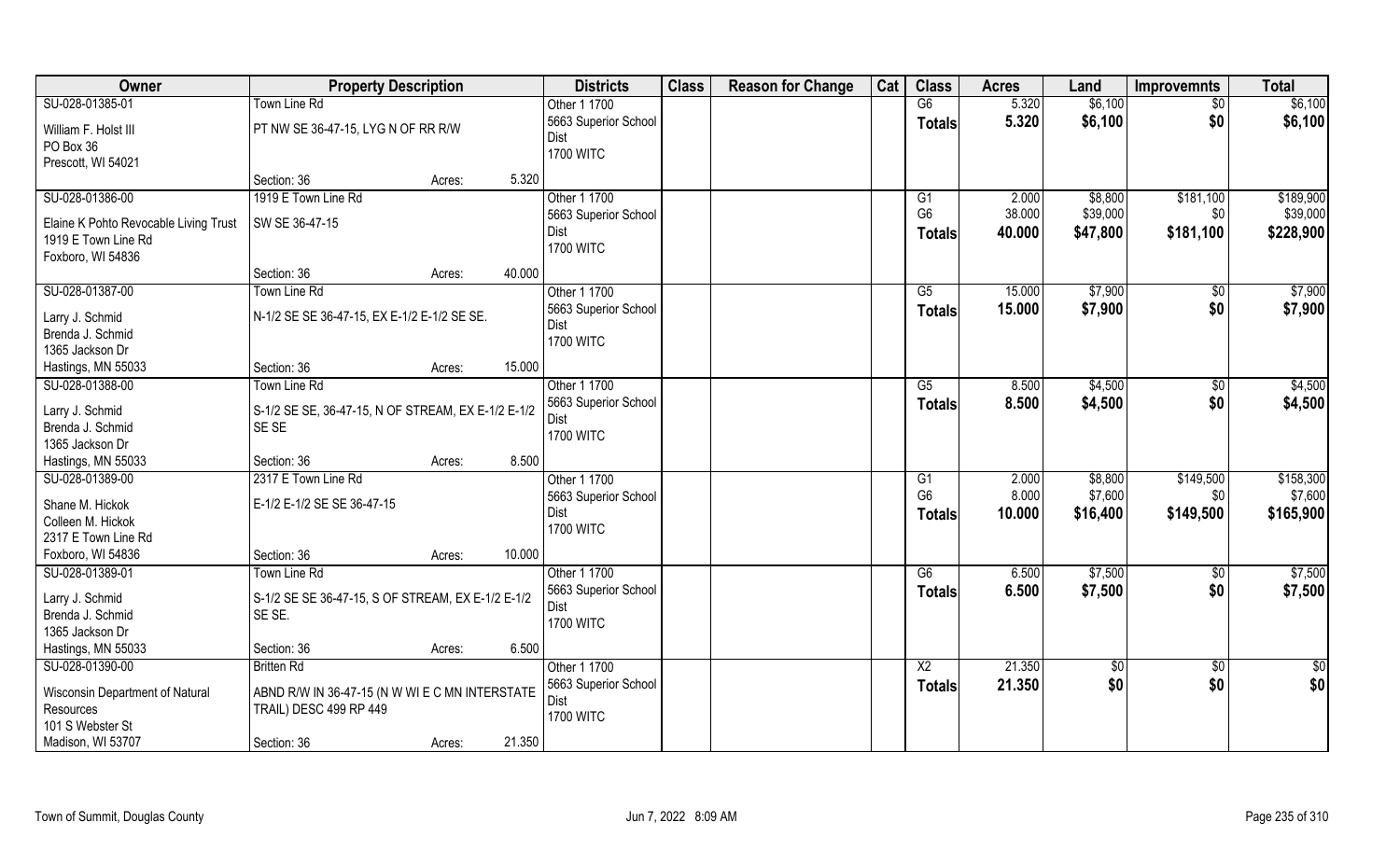| <b>Owner</b>                             | <b>Property Description</b>                   | <b>Districts</b>             | <b>Class</b> | <b>Reason for Change</b> | Cat | <b>Class</b>   | <b>Acres</b> | Land     | <b>Improvemnts</b> | <b>Total</b> |
|------------------------------------------|-----------------------------------------------|------------------------------|--------------|--------------------------|-----|----------------|--------------|----------|--------------------|--------------|
| SU-028-01391-00                          | 8065 S Finn Point Rd                          | Other 2 8020                 |              |                          |     | G <sub>1</sub> | 0.060        | \$40,500 | \$57,200           | \$97,700     |
| Paul R. Newman                           | LOT 1, EX S-100' DESMOND'S AMNICON SHORE      | 8020-Amnicon Dwling          |              |                          |     | <b>Totals</b>  | 0.060        | \$40,500 | \$57,200           | \$97,700     |
| Janet L. Newman                          | LOTS 12-46-14                                 | Lk Mgmt                      |              |                          |     |                |              |          |                    |              |
| 5706 Ogden Ave                           |                                               | Other 1 1700                 |              |                          |     |                |              |          |                    |              |
| Superior, WI 54880                       | 0.000<br>Section: 12<br>Acres:                | 5663 Superior School         |              |                          |     |                |              |          |                    |              |
|                                          |                                               | Dist<br><b>1700 WITC</b>     |              |                          |     |                |              |          |                    |              |
| SU-028-01391-01                          | 8069 S Finn Point Rd                          | Other 2 8020                 |              |                          |     | G1             | 0.060        | \$40,000 | \$90,000           | \$130,000    |
|                                          |                                               | 8020-Amnicon Dwling          |              |                          |     | <b>Totals</b>  | 0.060        | \$40,000 | \$90,000           | \$130,000    |
| Clifford A. Peterson                     | PT LOT 1, S-100' DESMOND'S AMNICON SHORE      | Lk Mgmt                      |              |                          |     |                |              |          |                    |              |
| Mary E. Peterson                         | LOTS 12-46-14 DESC 449 RP 170                 | Other 1 1700                 |              |                          |     |                |              |          |                    |              |
| 8069 S Finn Point Rd                     |                                               | 5663 Superior School         |              |                          |     |                |              |          |                    |              |
| Superior, WI 54880                       | 0.000<br>Section: 12<br>Acres:                | Dist                         |              |                          |     |                |              |          |                    |              |
|                                          |                                               | <b>1700 WITC</b>             |              |                          |     |                |              |          |                    |              |
| SU-028-01392-00                          | Finn Point Rd                                 | Other 2 8020                 |              |                          |     | G <sub>1</sub> | 0.190        | \$38,300 | \$0                | \$38,300     |
| Paul R. Newman                           | LOT 2, EX S-100' DESMOND'S AMNICON SHORE      | 8020-Amnicon Dwling          |              |                          |     | Totals         | 0.190        | \$38,300 | \$0                | \$38,300     |
| Janet L. Newman                          | LOTS 12-46-14; SUB TO EASE E 25' DESC 270/162 | Lk Mgmt                      |              |                          |     |                |              |          |                    |              |
| 5706 Ogden Ave                           |                                               | Other 1 1700                 |              |                          |     |                |              |          |                    |              |
| Superior, WI 54880                       | 0.000<br>Section: 12<br>Acres:                | 5663 Superior School<br>Dist |              |                          |     |                |              |          |                    |              |
|                                          |                                               | <b>1700 WITC</b>             |              |                          |     |                |              |          |                    |              |
| SU-028-01392-01                          | Finn Point Rd                                 | Other 2 8020                 |              |                          |     | G1             | 0.120        | \$700    | \$0                | \$700        |
|                                          |                                               | 8020-Amnicon Dwling          |              |                          |     | <b>Totals</b>  | 0.120        | \$700    | \$0                | \$700        |
| Clifford A. Peterson                     | PT LOT 2, S-100' DESMOND'S AMNICON SHORE      | Lk Mgmt                      |              |                          |     |                |              |          |                    |              |
| Mary E. Peterson<br>8069 S Finn Point Rd | LOTS 12-46-14; DESC 449 RP 170                | Other 1 1700                 |              |                          |     |                |              |          |                    |              |
| Superior, WI 54880                       | 0.000<br>Section: 12<br>Acres:                | 5663 Superior School         |              |                          |     |                |              |          |                    |              |
|                                          |                                               | Dist                         |              |                          |     |                |              |          |                    |              |
|                                          |                                               | <b>1700 WITC</b>             |              |                          |     |                |              |          |                    |              |
| SU-028-01393-00                          | 8061 S Finn Point Rd                          | Other 2 8020                 |              |                          |     | G1             | 0.356        | \$39,200 | \$49,200           | \$88,400     |
| Jason J. Glaus                           | LOT 3 DESMOND'S AMNICON SHORE LOTS 12-46-14   | 8020-Amnicon Dwling          |              |                          |     | <b>Totals</b>  | 0.356        | \$39,200 | \$49,200           | \$88,400     |
| Marissa A. Glaus                         |                                               | Lk Mgmt<br>Other 1 1700      |              |                          |     |                |              |          |                    |              |
| 3011 23rd St                             |                                               | 5663 Superior School         |              |                          |     |                |              |          |                    |              |
| Superior, WI 54880                       | 0.356<br>Section: 12<br>Acres:                | Dist                         |              |                          |     |                |              |          |                    |              |
|                                          |                                               | <b>1700 WITC</b>             |              |                          |     |                |              |          |                    |              |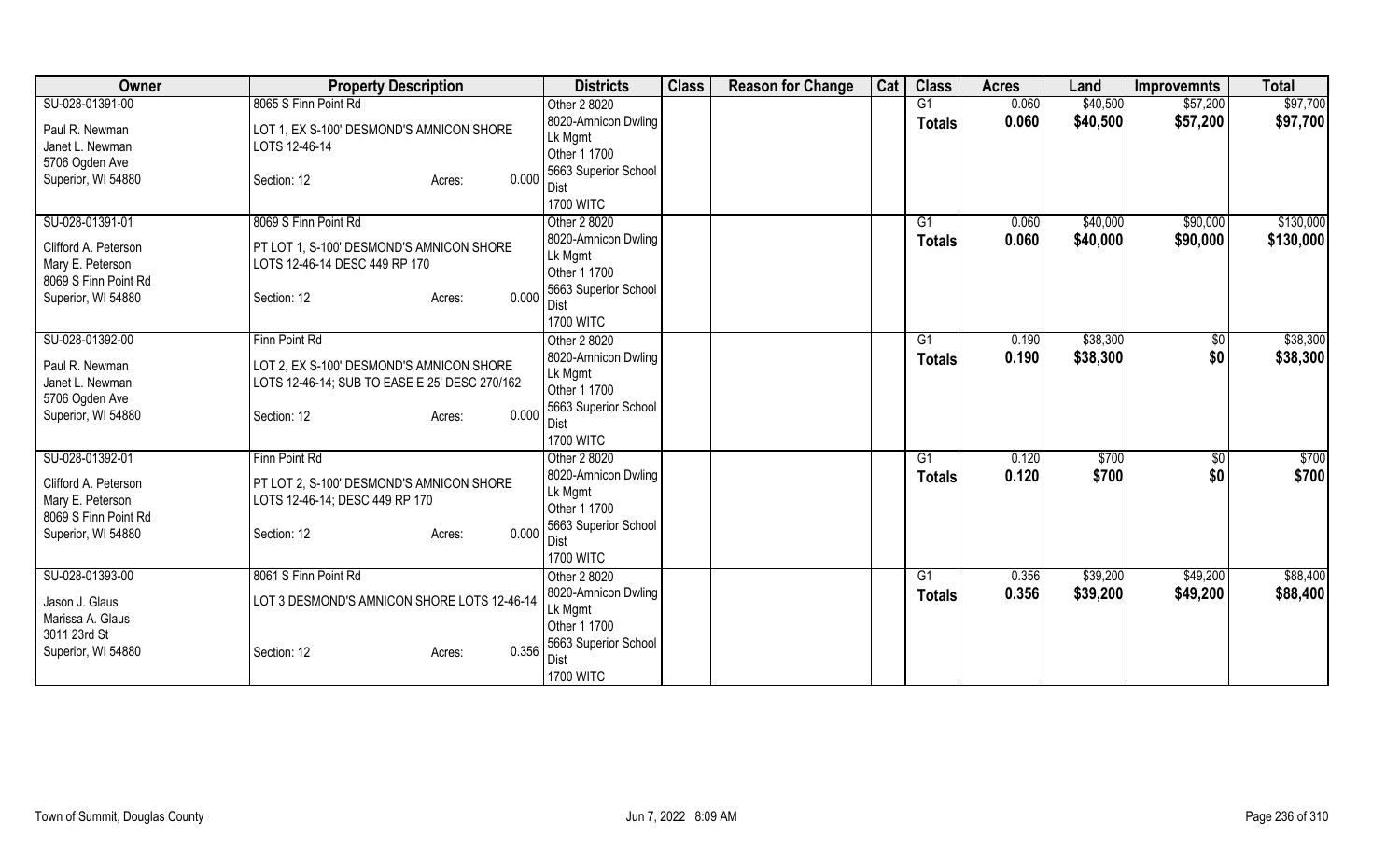| Owner                 | <b>Property Description</b>                 | <b>Districts</b>         | <b>Class</b>   | <b>Reason for Change</b> | Cat | <b>Class</b>  | <b>Acres</b> | Land     | <b>Improvemnts</b> | <b>Total</b> |
|-----------------------|---------------------------------------------|--------------------------|----------------|--------------------------|-----|---------------|--------------|----------|--------------------|--------------|
| SU-028-01394-00       | 8053 S Finn Point Rd                        | Other 2 8020             |                |                          |     | G1            | 0.370        | \$41,800 | \$63,300           | \$105,100    |
| Greg Robert Bowerman  | LOT 4 DESMOND'S AMNICON SHORE LOTS 12-46-14 | 8020-Amnicon Dwling      |                |                          |     | <b>Totals</b> | 0.370        | \$41,800 | \$63,300           | \$105,100    |
| 2004 Selmser Ave      |                                             | Lk Mgmt                  |                |                          |     |               |              |          |                    |              |
| Cloquet, MN 55720     |                                             | Other 1 1700             |                |                          |     |               |              |          |                    |              |
|                       | 0.000<br>Section: 12<br>Acres:              | 5663 Superior School     |                |                          |     |               |              |          |                    |              |
|                       |                                             | Dist<br><b>1700 WITC</b> |                |                          |     |               |              |          |                    |              |
| SU-028-01395-00       | 8047 S Finn Point Rd                        | Other 2 8020             |                |                          |     | G1            | 0.370        | \$39,600 | \$22,800           | \$62,400     |
|                       |                                             | 8020-Amnicon Dwling      |                |                          |     | <b>Totals</b> | 0.370        | \$39,600 | \$22,800           | \$62,400     |
| James B. Staupe       | LOT 5 DESMOND'S AMNICON SHORE LOTS 12-46-14 | Lk Mgmt                  |                |                          |     |               |              |          |                    |              |
| Luanne K. Staupe      |                                             | Other 1 1700             |                |                          |     |               |              |          |                    |              |
| 105 S Beechwood Ave   |                                             | 5663 Superior School     |                |                          |     |               |              |          |                    |              |
| Braham, MN 55006      | 0.000<br>Section: 12<br>Acres:              | Dist                     |                |                          |     |               |              |          |                    |              |
|                       |                                             | <b>1700 WITC</b>         |                |                          |     |               |              |          |                    |              |
| SU-028-01396-00       | 8041 S Finn Point Rd                        | Other 2 8020             | G <sub>1</sub> | Remodel complete         |     | G1            | 0.390        | \$39,600 | \$89,000           | \$128,600    |
| <b>Gary Hughley</b>   | LOT 6 DESMOND'S AMNICON SHORE LOTS 12-46-14 | 8020-Amnicon Dwling      |                |                          |     | Totals        | 0.390        | \$39,600 | \$89,000           | \$128,600    |
| Jeanne Hughley        |                                             | Lk Mgmt                  |                |                          |     |               |              |          |                    |              |
| 571 Edith Ave         |                                             | Other 1 1700             |                |                          |     |               |              |          |                    |              |
| Mahtomedi, MN 55115   | 0.000<br>Section: 12<br>Acres:              | 5663 Superior School     |                |                          |     |               |              |          |                    |              |
|                       |                                             | Dist                     |                |                          |     |               |              |          |                    |              |
|                       |                                             | <b>1700 WITC</b>         |                |                          |     |               |              |          |                    |              |
| SU-028-01397-00       | 8037 S Finn Point Rd                        | Other 2 8020             |                |                          |     | G1            | 0.420        | \$39,600 | \$184,300          | \$223,900    |
| Lonnie E. Wigren-Lane | LOT 7 DESMOND'S AMNICON SHORE LOTS 12-46-14 | 8020-Amnicon Dwling      |                |                          |     | <b>Totals</b> | 0.420        | \$39,600 | \$184,300          | \$223,900    |
| Rachelle C. Kirk      |                                             | Lk Mgmt<br>Other 1 1700  |                |                          |     |               |              |          |                    |              |
| 8037 S Finn Point Rd  |                                             | 5663 Superior School     |                |                          |     |               |              |          |                    |              |
| Superior, WI 54880    | 0.000<br>Section: 12<br>Acres:              | Dist                     |                |                          |     |               |              |          |                    |              |
|                       |                                             | <b>1700 WITC</b>         |                |                          |     |               |              |          |                    |              |
| SU-028-01398-00       | 8029 S Finn Point Rd                        | Other 2 8020             |                |                          |     | G1            | 0.430        | \$39,600 | \$115,900          | \$155,500    |
|                       |                                             | 8020-Amnicon Dwling      |                |                          |     | <b>Totals</b> | 0.430        | \$39,600 | \$115,900          | \$155,500    |
| Sarah A. Lindberg     | LOT 8 DESMOND'S AMNICON SHORE LOTS 12-46-14 | Lk Mgmt                  |                |                          |     |               |              |          |                    |              |
| 8029 S Finn Point Rd  |                                             | Other 1 1700             |                |                          |     |               |              |          |                    |              |
| Superior, WI 54880    | 0.000<br>Section: 12<br>Acres:              | 5663 Superior School     |                |                          |     |               |              |          |                    |              |
|                       |                                             | Dist                     |                |                          |     |               |              |          |                    |              |
|                       |                                             | <b>1700 WITC</b>         |                |                          |     |               |              |          |                    |              |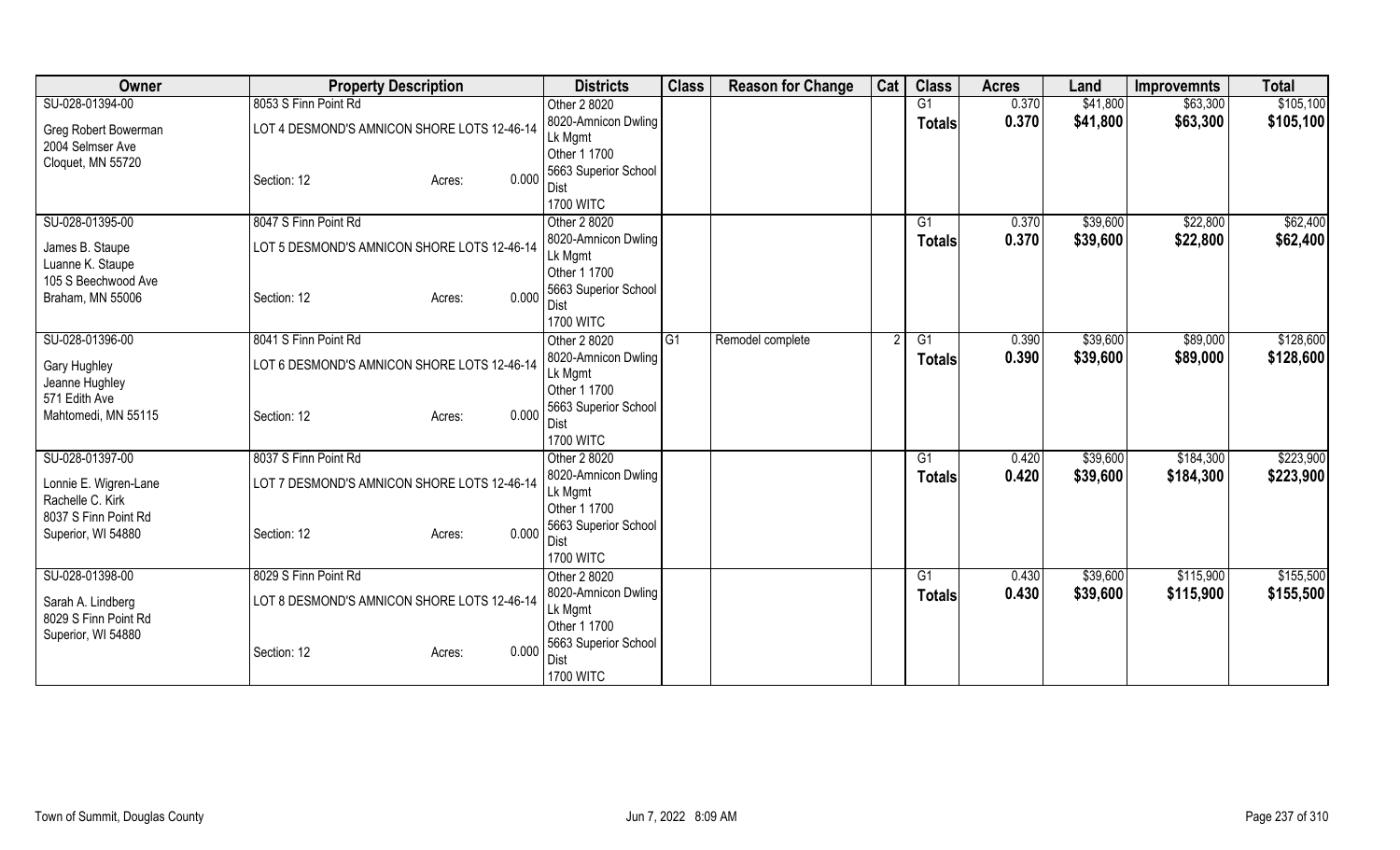| <b>Owner</b>                                                              | <b>Property Description</b>                           | <b>Districts</b>                                                       | <b>Class</b> | <b>Reason for Change</b> | Cat | <b>Class</b>  | <b>Acres</b> | Land     | <b>Improvemnts</b> | <b>Total</b> |
|---------------------------------------------------------------------------|-------------------------------------------------------|------------------------------------------------------------------------|--------------|--------------------------|-----|---------------|--------------|----------|--------------------|--------------|
| SU-028-01399-00                                                           | Finn Point Rd                                         | Other 2 8020                                                           |              |                          |     | G1            | 0.360        | \$31,700 | \$9,600            | \$41,300     |
| Sarah A. Lindberg<br>8029 S Finn Point Rd                                 | LOT 9 DESMOND'S AMNICON SHORE LOTS 12-46-14           | 8020-Amnicon Dwling<br>Lk Mgmt                                         |              |                          |     | <b>Totals</b> | 0.360        | \$31,700 | \$9,600            | \$41,300     |
| Superior, WI 54880                                                        | 0.000<br>Section: 12<br>Acres:                        | Other 1 1700<br>5663 Superior School<br>Dist<br><b>1700 WITC</b>       |              |                          |     |               |              |          |                    |              |
| SU-028-01400-00                                                           | Finn Point Rd                                         | Other 2 8020                                                           |              |                          |     | G1            | 0.190        | \$17,200 | \$500              | \$17,700     |
| Sarah A. Lindberg<br>8029 S Finn Point Rd<br>Superior, WI 54880           | W-1/2 LOT 10 DESMOND'S AMNICON SHORE LOTS<br>12-46-14 | 8020-Amnicon Dwling<br>Lk Mgmt<br>Other 1 1700<br>5663 Superior School |              |                          |     | <b>Totals</b> | 0.190        | \$17,200 | \$500              | \$17,700     |
|                                                                           | 0.000<br>Section: 12<br>Acres:                        | Dist<br><b>1700 WITC</b>                                               |              |                          |     |               |              |          |                    |              |
| SU-028-01401-00                                                           | S Finn Point Rd                                       | Other 2 8020                                                           |              |                          |     | G1            | 0.170        | \$17,200 | \$0                | \$17,200     |
| Theresa Plasch<br>Murray Brown<br>1728 New York Ave                       | E-1/2 LOT 10 DESMOND'S AMNICON SHORE LOTS<br>12-46-14 | 8020-Amnicon Dwling<br>Lk Mgmt<br>Other 1 1700                         |              |                          |     | <b>Totals</b> | 0.170        | \$17,200 | \$0                | \$17,200     |
| Superior, WI 54880                                                        | 0.000<br>Section: 12<br>Acres:                        | 5663 Superior School<br>Dist<br><b>1700 WITC</b>                       |              |                          |     |               |              |          |                    |              |
| SU-028-01402-00                                                           | 8021 S Finn Point Rd                                  | Other 2 8020                                                           |              |                          |     | G1            | 0.340        | \$29,500 | \$32,000           | \$61,500     |
| Theresa Plasch<br>Murray Brown<br>1728 New York Ave                       | LOT 11 DESMOND'S AMNICON SHORE LOTS<br>12-46-14       | 8020-Amnicon Dwling<br>Lk Mgmt<br>Other 1 1700                         |              |                          |     | <b>Totals</b> | 0.340        | \$29,500 | \$32,000           | \$61,500     |
| Superior, WI 54880                                                        | 0.000<br>Section: 12<br>Acres:                        | 5663 Superior School<br>Dist<br><b>1700 WITC</b>                       |              |                          |     |               |              |          |                    |              |
| SU-028-01403-00                                                           | Finn Point Rd                                         | Other 2 8020                                                           |              |                          |     | G1            | 0.320        | \$15,800 | \$0                | \$15,800     |
| Martha Kirchner Court<br>3 Bis Av St Honore D'Eylau<br>Paris 75116 France | LOT 12, DESMOND'S AMNICON SHORE LOTS<br>12-46-14      | 8020-Amnicon Dwling<br>Lk Mgmt<br>Other 1 1700<br>5663 Superior School |              |                          |     | <b>Totals</b> | 0.320        | \$15,800 | \$0                | \$15,800     |
|                                                                           | 0.000<br>Section: 12<br>Acres:                        | Dist<br><b>1700 WITC</b>                                               |              |                          |     |               |              |          |                    |              |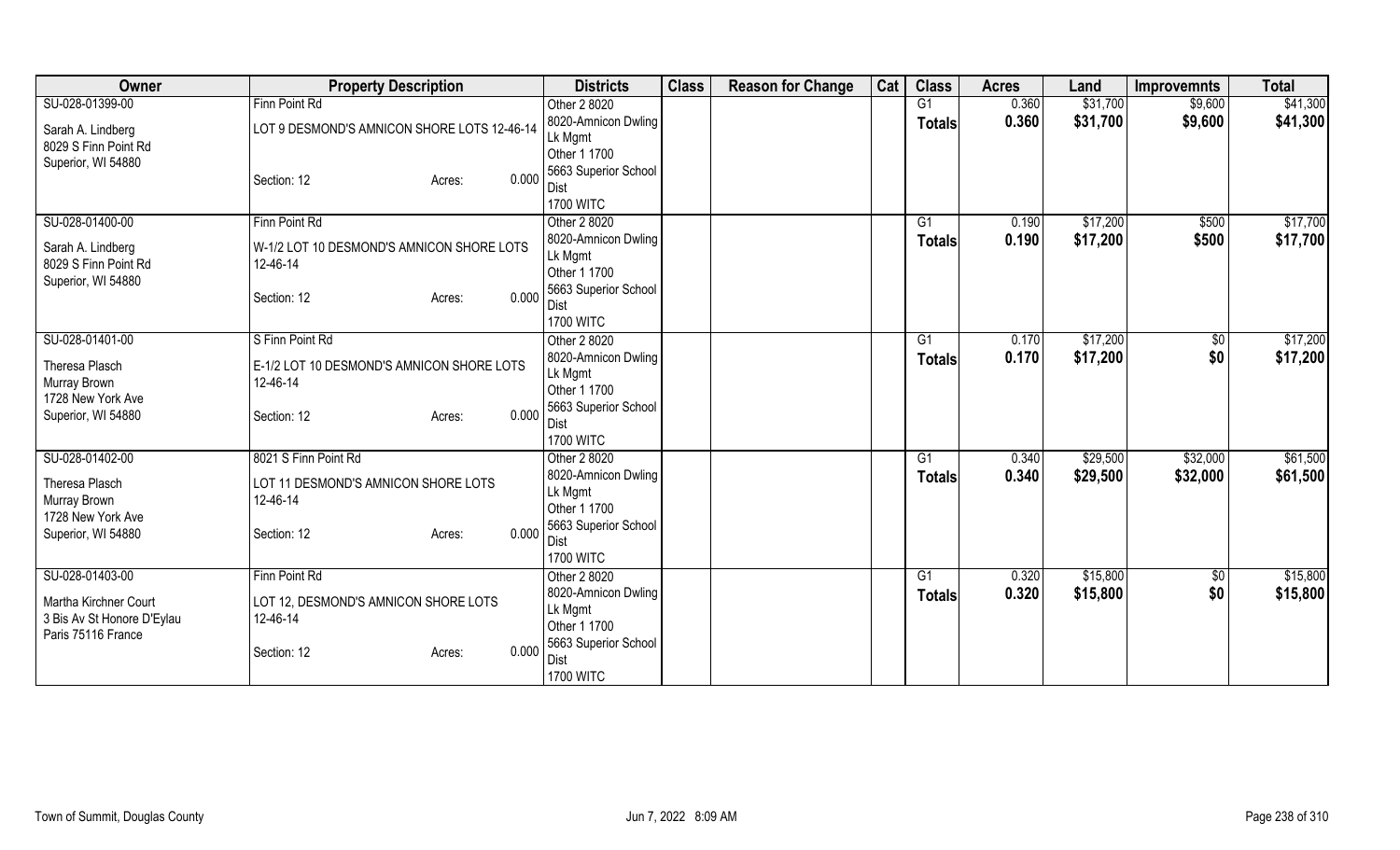| Owner                               | <b>Property Description</b>          |       | <b>Districts</b>                    | <b>Class</b> | <b>Reason for Change</b> | Cat | <b>Class</b>  | <b>Acres</b>   | Land     | <b>Improvemnts</b> | <b>Total</b> |
|-------------------------------------|--------------------------------------|-------|-------------------------------------|--------------|--------------------------|-----|---------------|----------------|----------|--------------------|--------------|
| SU-028-01404-00                     | 7997 S Finn Point Rd                 |       | Other 2 8020                        |              |                          |     | G1            | 0.277          | \$38,300 | \$159,100          | \$197,400    |
| Jeffrey D. Hunger                   | LOT 13 DESMOND'S AMNICON SHORE LOTS  |       | 8020-Amnicon Dwling                 |              |                          |     | <b>Totals</b> | 0.277          | \$38,300 | \$159,100          | \$197,400    |
| Gayle M. Hunger                     | 12-46-14                             |       | Lk Mgmt                             |              |                          |     |               |                |          |                    |              |
| 7997 S Finn Point Rd                |                                      |       | Other 1 1700                        |              |                          |     |               |                |          |                    |              |
| Superior, WI 54880                  | Section: 12<br>Acres:                | 0.277 | 5663 Superior School                |              |                          |     |               |                |          |                    |              |
|                                     |                                      |       | Dist<br><b>1700 WITC</b>            |              |                          |     |               |                |          |                    |              |
| SU-028-01405-00                     | S Finn Point Rd                      |       | Other 2 8020                        |              |                          |     | G1            | 0.160          | \$35,200 | \$3,300            | \$38,500     |
|                                     |                                      |       | 8020-Amnicon Dwling                 |              |                          |     | <b>Totals</b> | 0.160          | \$35,200 | \$3,300            | \$38,500     |
| John M. Larson                      | LOT 14, DESMOND'S AMNICON SHORE LOTS |       | Lk Mgmt                             |              |                          |     |               |                |          |                    |              |
| Cheryl A. Larson                    | 12-46-14                             |       | Other 1 1700                        |              |                          |     |               |                |          |                    |              |
| 1627 E 7th St<br>Superior, WI 54880 | Section: 12                          | 0.000 | 5663 Superior School                |              |                          |     |               |                |          |                    |              |
|                                     | Acres:                               |       | Dist                                |              |                          |     |               |                |          |                    |              |
|                                     |                                      |       | <b>1700 WITC</b>                    |              |                          |     |               |                |          |                    |              |
| SU-028-01406-00                     | 7991 S Finn Point Rd                 |       | Other 2 8020                        |              |                          |     | G1            | 0.170          | \$43,700 | \$58,100           | \$101,800    |
| John M. Larson                      | LOT 15, DESMOND'S AMNICON SHORE LOTS |       | 8020-Amnicon Dwling                 |              |                          |     | Totals        | 0.170          | \$43,700 | \$58,100           | \$101,800    |
| Cheryl A. Larson                    | 12-46-14                             |       | Lk Mgmt<br>Other 1 1700             |              |                          |     |               |                |          |                    |              |
| 1627 E 7th St                       |                                      |       | 5663 Superior School                |              |                          |     |               |                |          |                    |              |
| Superior, WI 54880                  | Section: 12<br>Acres:                | 0.000 | Dist                                |              |                          |     |               |                |          |                    |              |
|                                     |                                      |       | <b>1700 WITC</b>                    |              |                          |     |               |                |          |                    |              |
| SU-028-01407-00                     | 7987 S Finn Point Rd                 |       | Other 2 8020                        |              |                          |     | G1            | 0.170          | \$45,000 | \$66,200           | \$111,200    |
|                                     | LOT 16 DESMOND'S AMNICON SHORE LOTS  |       | 8020-Amnicon Dwling                 |              |                          |     | <b>Totals</b> | 0.170          | \$45,000 | \$66,200           | \$111,200    |
| Amniconabi, LLC<br>6023 London Rd   | 12-46-14, ALSO SLM #894152           |       | Lk Mgmt                             |              |                          |     |               |                |          |                    |              |
| Duluth, MN 55804                    |                                      |       | Other 1 1700                        |              |                          |     |               |                |          |                    |              |
|                                     | Section: 12<br>Acres:                | 0.000 | 5663 Superior School                |              |                          |     |               |                |          |                    |              |
|                                     |                                      |       | Dist                                |              |                          |     |               |                |          |                    |              |
| SU-028-01408-00                     | Finn Point Rd                        |       | <b>1700 WITC</b>                    |              |                          |     | G1            |                | \$35,000 |                    | \$35,000     |
|                                     |                                      |       | Other 2 8020<br>8020-Amnicon Dwling |              |                          |     |               | 0.170<br>0.170 | \$35,000 | \$0<br>\$0         | \$35,000     |
| Amniconabi, LLC                     | LOT 17 DESMOND'S AMNICON SHORE LOTS  |       | Lk Mgmt                             |              |                          |     | <b>Totals</b> |                |          |                    |              |
| 6023 London Rd                      | 12-46-14, ALSO SLM #894152           |       | Other 1 1700                        |              |                          |     |               |                |          |                    |              |
| Duluth, MN 55804                    |                                      |       | 5663 Superior School                |              |                          |     |               |                |          |                    |              |
|                                     | Section: 12<br>Acres:                | 0.000 | Dist                                |              |                          |     |               |                |          |                    |              |
|                                     |                                      |       | <b>1700 WITC</b>                    |              |                          |     |               |                |          |                    |              |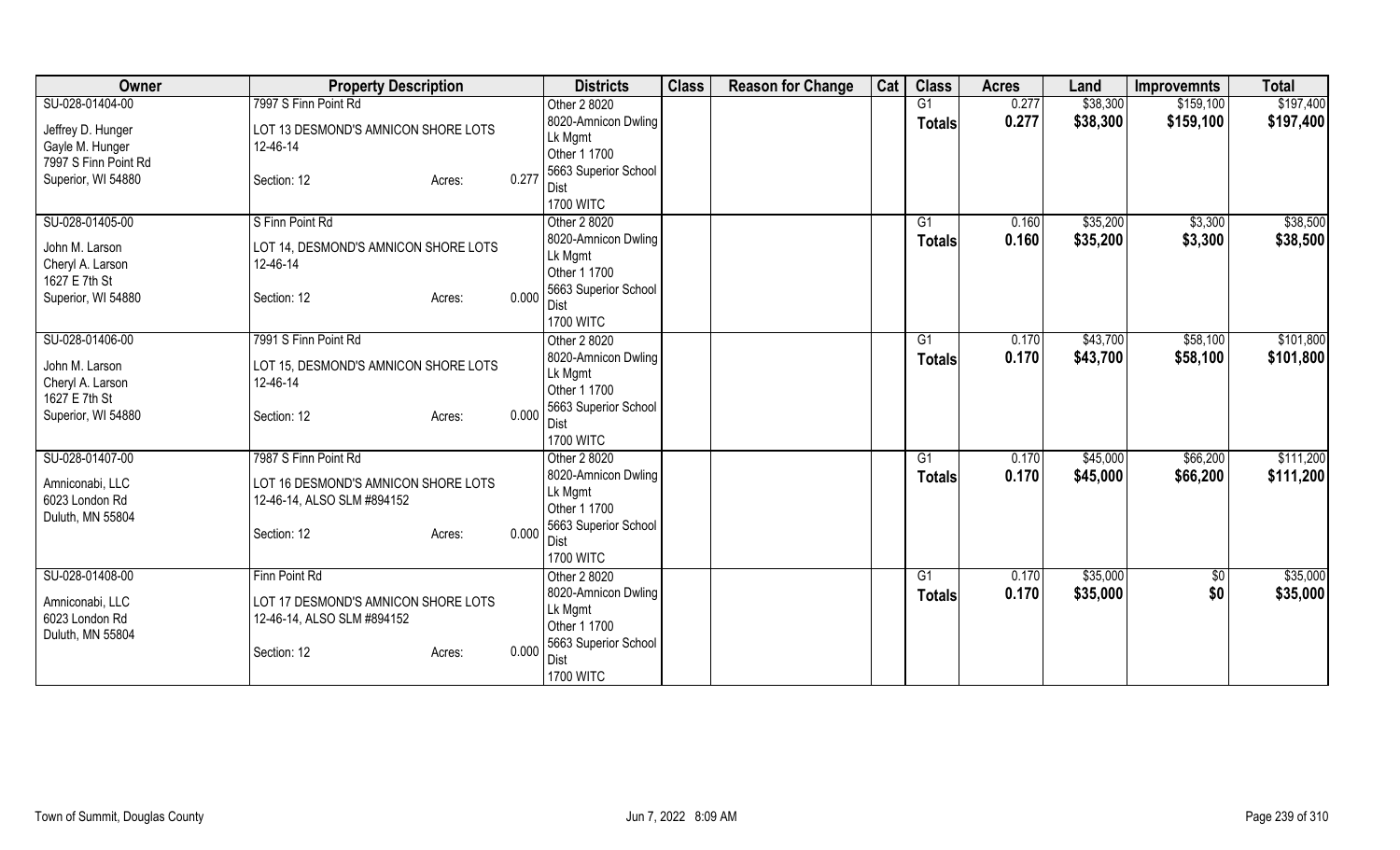| Owner                                               | <b>Property Description</b>               |       | <b>Districts</b>               | <b>Class</b> | <b>Reason for Change</b> | Cat | <b>Class</b>  | <b>Acres</b> | Land     | <b>Improvemnts</b> | <b>Total</b> |
|-----------------------------------------------------|-------------------------------------------|-------|--------------------------------|--------------|--------------------------|-----|---------------|--------------|----------|--------------------|--------------|
| SU-028-01409-00                                     | 7975 S Finn Point Rd                      |       | Other 2 8020                   |              |                          |     | G1            | 0.240        | \$45,000 | \$81,400           | \$126,400    |
| Arkin Living Trust                                  | LOT 18, DESMOND'S AMNICON SHORE LOTS      |       | 8020-Amnicon Dwling            |              |                          |     | <b>Totals</b> | 0.240        | \$45,000 | \$81,400           | \$126,400    |
| Janet Beilman                                       | 12-46-14                                  |       | Lk Mgmt                        |              |                          |     |               |              |          |                    |              |
| 5329 Kingsbridge Rd                                 |                                           |       | Other 1 1700                   |              |                          |     |               |              |          |                    |              |
| Madison, WI 54714                                   | Section: 12<br>Acres:                     | 0.000 | 5663 Superior School<br>Dist   |              |                          |     |               |              |          |                    |              |
|                                                     |                                           |       | <b>1700 WITC</b>               |              |                          |     |               |              |          |                    |              |
| SU-028-01410-00                                     | 7975 S Finn Point Rd                      |       | Other 2 8020                   |              |                          |     | G1            | 0.230        | \$32,200 | \$11,400           | \$43,600     |
|                                                     |                                           |       | 8020-Amnicon Dwling            |              |                          |     | <b>Totals</b> | 0.230        | \$32,200 | \$11,400           | \$43,600     |
| <b>Arkin Living Trust</b>                           | LOT 19, DESMOND'S AMNICON SHORE LOTS      |       | Lk Mgmt                        |              |                          |     |               |              |          |                    |              |
| Janet Beilman                                       | 12-46-14                                  |       | Other 1 1700                   |              |                          |     |               |              |          |                    |              |
| 5329 Kingsbridge Rd<br>Madison, WI 54714            |                                           | 0.000 | 5663 Superior School           |              |                          |     |               |              |          |                    |              |
|                                                     | Section: 12<br>Acres:                     |       | Dist                           |              |                          |     |               |              |          |                    |              |
|                                                     |                                           |       | <b>1700 WITC</b>               |              |                          |     |               |              |          |                    |              |
| SU-028-01411-00                                     | Finn Point Rd                             |       | Other 2 8020                   |              |                          |     | G1            | 0.160        | \$36,500 | $\sqrt[6]{30}$     | \$36,500     |
| Clifford M. Tessling                                | LOT 20 DESMOND'S AMNICON SHORE LOTS       |       | 8020-Amnicon Dwling            |              |                          |     | Totals        | 0.160        | \$36,500 | \$0                | \$36,500     |
| 7921 S Dowling Lake West Rd                         | 12-46-14                                  |       | Lk Mgmt<br>Other 1 1700        |              |                          |     |               |              |          |                    |              |
| Superior, WI 54880                                  |                                           |       | 5663 Superior School           |              |                          |     |               |              |          |                    |              |
|                                                     | Section: 12<br>Acres:                     | 0.000 | Dist                           |              |                          |     |               |              |          |                    |              |
|                                                     |                                           |       | <b>1700 WITC</b>               |              |                          |     |               |              |          |                    |              |
| SU-028-01412-00                                     | 7957 S Finn Point Rd                      |       | Other 2 8020                   |              |                          |     | G1            | 0.160        | \$45,000 | \$31,400           | \$76,400     |
|                                                     | LOT 21 DESMOND'S AMNICON SHORE LOTS       |       | 8020-Amnicon Dwling            |              |                          |     | <b>Totals</b> | 0.160        | \$45,000 | \$31,400           | \$76,400     |
| Clifford M. Tessling<br>7921 S Dowling Lake West Rd | 12-46-14                                  |       | Lk Mgmt                        |              |                          |     |               |              |          |                    |              |
| Superior, WI 54880                                  |                                           |       | Other 1 1700                   |              |                          |     |               |              |          |                    |              |
|                                                     | Section: 12<br>Acres:                     | 0.000 | 5663 Superior School           |              |                          |     |               |              |          |                    |              |
|                                                     |                                           |       | Dist                           |              |                          |     |               |              |          |                    |              |
|                                                     |                                           |       | <b>1700 WITC</b>               |              |                          |     |               |              |          |                    |              |
| SU-028-01413-00                                     | Finn Point Rd                             |       | Other 2 8020                   |              |                          |     | G1            | 0.070        | \$6,300  | \$0                | \$6,300      |
| Clifford M. Tessling                                | S-1/2 LOT 22 DESMOND'S AMNICON SHORE LOTS |       | 8020-Amnicon Dwling<br>Lk Mgmt |              |                          |     | <b>Totals</b> | 0.070        | \$6,300  | \$0                | \$6,300      |
| 7921 S Dowling Lake West Rd                         | 12-46-14                                  |       | Other 1 1700                   |              |                          |     |               |              |          |                    |              |
| Superior, WI 54880                                  |                                           |       | 5663 Superior School           |              |                          |     |               |              |          |                    |              |
|                                                     | Section: 12<br>Acres:                     | 0.000 | Dist                           |              |                          |     |               |              |          |                    |              |
|                                                     |                                           |       | <b>1700 WITC</b>               |              |                          |     |               |              |          |                    |              |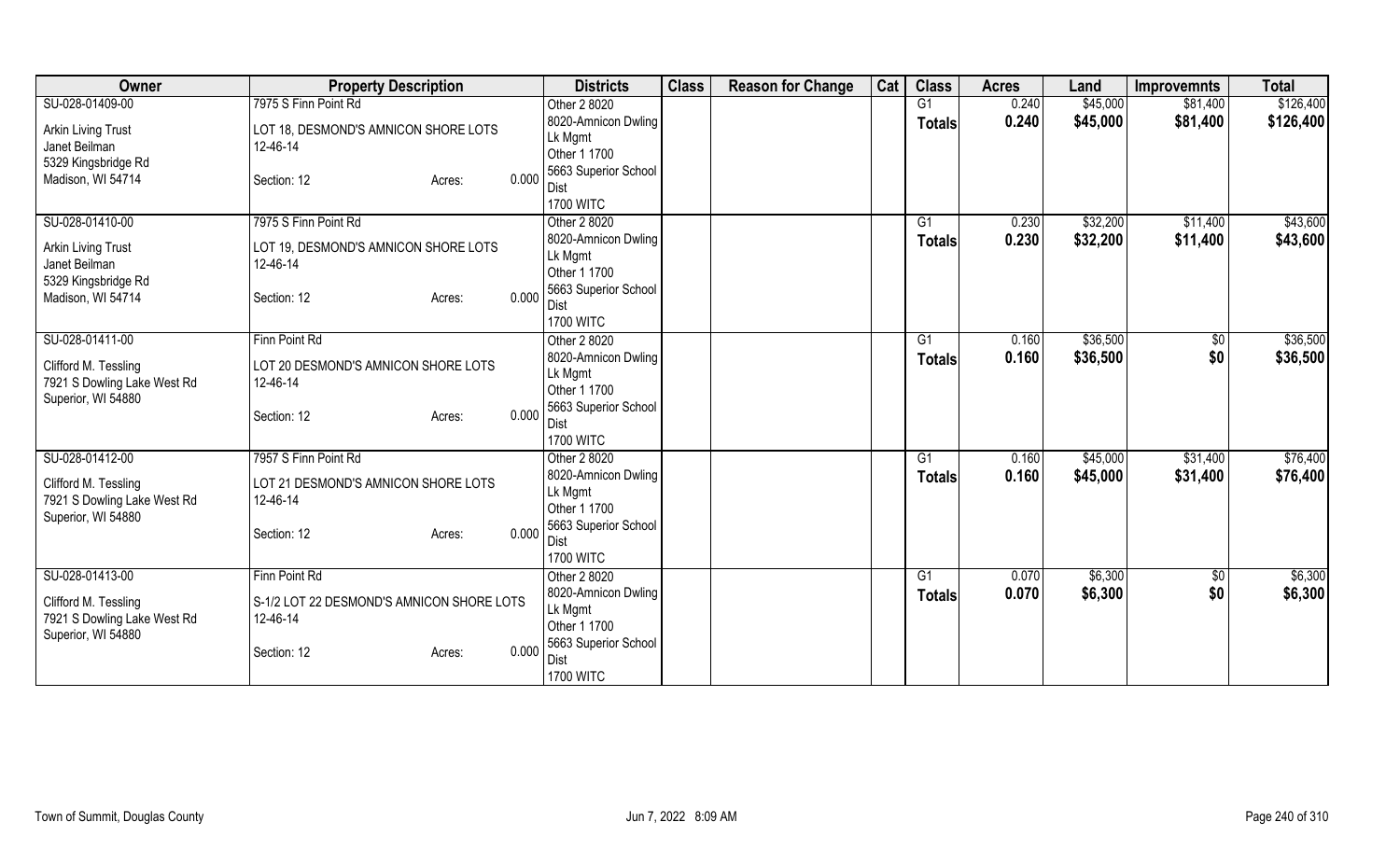| Owner                              | <b>Property Description</b>                     |       | <b>Districts</b>             | <b>Class</b> | <b>Reason for Change</b> | Cat | <b>Class</b>  | <b>Acres</b> | Land     | <b>Improvemnts</b> | <b>Total</b> |
|------------------------------------|-------------------------------------------------|-------|------------------------------|--------------|--------------------------|-----|---------------|--------------|----------|--------------------|--------------|
| SU-028-01414-00                    | Finn Point Rd                                   |       | Other 2 8020                 |              |                          |     | G1            | 0.070        | \$6,300  | $\sqrt{$0}$        | \$6,300      |
| James A. Speicher                  | N-1/2 LOT 22 DESMOND'S AMNICON SHORE LOTS       |       | 8020-Amnicon Dwling          |              |                          |     | <b>Totals</b> | 0.070        | \$6,300  | \$0                | \$6,300      |
| Maria M. Speicher                  | 12-46-14                                        |       | Lk Mgmt                      |              |                          |     |               |              |          |                    |              |
| 24842 Richmond Hill Rd             |                                                 |       | Other 1 1700                 |              |                          |     |               |              |          |                    |              |
| Conifer, CO 80433                  | Section: 12<br>Acres:                           | 0.000 | 5663 Superior School         |              |                          |     |               |              |          |                    |              |
|                                    |                                                 |       | Dist                         |              |                          |     |               |              |          |                    |              |
|                                    |                                                 |       | <b>1700 WITC</b>             |              |                          |     |               |              |          |                    |              |
| SU-028-01415-00                    | Finn Point Rd                                   |       | Other 2 8020                 |              |                          |     | G1            | 0.180        | \$33,000 | $\sqrt{$0}$        | \$33,000     |
| James A. Speicher                  | LOT 23 DESMOND'S AMNICON SHORE LOTS             |       | 8020-Amnicon Dwling          |              |                          |     | <b>Totals</b> | 0.180        | \$33,000 | \$0                | \$33,000     |
| Maria M. Speicher                  | 12-46-14                                        |       | Lk Mgmt                      |              |                          |     |               |              |          |                    |              |
| 24842 Richmond Hill Rd             |                                                 |       | Other 1 1700                 |              |                          |     |               |              |          |                    |              |
| Conifer, CO 80433                  | Section: 12<br>Acres:                           | 0.000 | 5663 Superior School<br>Dist |              |                          |     |               |              |          |                    |              |
|                                    |                                                 |       | <b>1700 WITC</b>             |              |                          |     |               |              |          |                    |              |
| SU-028-01416-00                    | 7951 S Finn Point Rd                            |       | Other 2 8020                 |              |                          |     | G1            | 0.180        | \$52,000 | \$14,900           | \$66,900     |
|                                    |                                                 |       | 8020-Amnicon Dwling          |              |                          |     |               | 0.180        | \$52,000 | \$14,900           | \$66,900     |
| James A. Speicher                  | LOT 24 DESMOND'S AMNICON SHORE LOTS             |       | Lk Mgmt                      |              |                          |     | Totals        |              |          |                    |              |
| Maria M. Speicher                  | 12-46-14                                        |       | Other 1 1700                 |              |                          |     |               |              |          |                    |              |
| 24842 Richmond Hill Rd             |                                                 |       | 5663 Superior School         |              |                          |     |               |              |          |                    |              |
| Conifer, CO 80433                  | Section: 12<br>Acres:                           | 0.000 | Dist                         |              |                          |     |               |              |          |                    |              |
|                                    |                                                 |       | <b>1700 WITC</b>             |              |                          |     |               |              |          |                    |              |
| SU-028-01417-00                    | 7945 S Finn Point Rd                            |       | Other 2 8020                 |              |                          |     | G1            | 0.180        | \$45,000 | \$36,800           | \$81,800     |
|                                    |                                                 |       | 8020-Amnicon Dwling          |              |                          |     | <b>Totals</b> | 0.180        | \$45,000 | \$36,800           | \$81,800     |
| Mary M. Speicher                   | LOT 25 DESMOND'S AMNICON SHORE LOTS             |       | Lk Mgmt                      |              |                          |     |               |              |          |                    |              |
| 6 Wilson Rd                        | 12-46-14                                        |       | Other 1 1700                 |              |                          |     |               |              |          |                    |              |
| Marion, MA 02730                   |                                                 |       | 5663 Superior School         |              |                          |     |               |              |          |                    |              |
|                                    | Section: 12<br>Acres:                           | 0.000 | Dist                         |              |                          |     |               |              |          |                    |              |
|                                    |                                                 |       | <b>1700 WITC</b>             |              |                          |     |               |              |          |                    |              |
| SU-028-01418-00                    | 7941 S Finn Point Rd                            |       | Other 2 8020                 |              |                          |     | G1            | 0.190        | \$45,000 | \$46,300           | \$91,300     |
|                                    |                                                 |       | 8020-Amnicon Dwling          |              |                          |     | <b>Totals</b> | 0.190        | \$45,000 | \$46,300           | \$91,300     |
| Walter L. Haugen<br>Sara L. Haugen | LOT 26 DESMOND'S AMNICON SHORE LOTS<br>12-46-14 |       | Lk Mgmt                      |              |                          |     |               |              |          |                    |              |
| 6735 S Point of Rocks Rd           |                                                 |       | Other 1 1700                 |              |                          |     |               |              |          |                    |              |
| Foxboro, WI 54836                  | Section: 12<br>Acres:                           | 0.000 | 5663 Superior School         |              |                          |     |               |              |          |                    |              |
|                                    |                                                 |       | Dist                         |              |                          |     |               |              |          |                    |              |
|                                    |                                                 |       | <b>1700 WITC</b>             |              |                          |     |               |              |          |                    |              |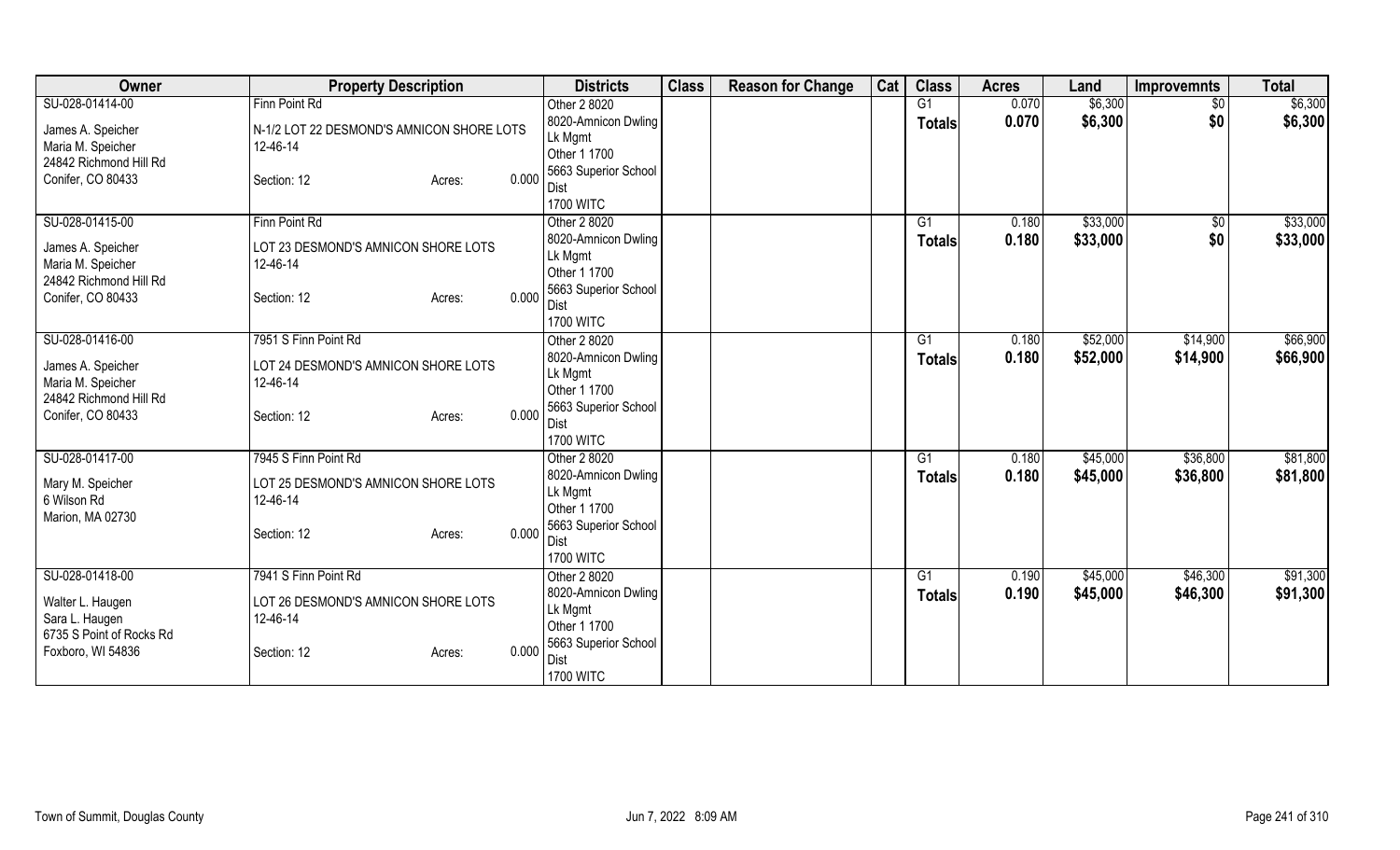| Owner                             | <b>Property Description</b>          |       | <b>Districts</b>                | <b>Class</b> | <b>Reason for Change</b> | Cat | <b>Class</b>    | <b>Acres</b> | Land     | <b>Improvemnts</b> | <b>Total</b> |
|-----------------------------------|--------------------------------------|-------|---------------------------------|--------------|--------------------------|-----|-----------------|--------------|----------|--------------------|--------------|
| SU-028-01419-00                   | Finn Point Rd                        |       | Other 2 8020                    |              |                          |     | $\overline{G1}$ | 0.180        | \$35,000 | $\overline{50}$    | \$35,000     |
| Walter L. Haugen                  | LOT 27 DESMOND'S AMNICON SHORE LOTS  |       | 8020-Amnicon Dwling             |              |                          |     | <b>Totals</b>   | 0.180        | \$35,000 | \$0                | \$35,000     |
| Sara L. Haugen                    | 12-46-14                             |       | Lk Mgmt                         |              |                          |     |                 |              |          |                    |              |
| 6735 S Point of Rocks Rd          |                                      |       | Other 1 1700                    |              |                          |     |                 |              |          |                    |              |
| Foxboro, WI 54836                 | Section: 12<br>Acres:                | 0.000 | 5663 Superior School            |              |                          |     |                 |              |          |                    |              |
|                                   |                                      |       | <b>Dist</b>                     |              |                          |     |                 |              |          |                    |              |
|                                   |                                      |       | <b>1700 WITC</b>                |              |                          |     |                 |              |          |                    |              |
| SU-028-01420-00                   | Finn Point Rd                        |       | Other 2 8020                    |              |                          |     | G1              | 0.130        | \$35,000 | \$0                | \$35,000     |
| Shirley A Acker Life Estate et al | LOT 28 DESMOND'S AMNICON SHORE LOTS  |       | 8020-Amnicon Dwling             |              |                          |     | Totals          | 0.130        | \$35,000 | \$0                | \$35,000     |
| 7935 S Finn Point Rd              | 12-46-14                             |       | Lk Mgmt                         |              |                          |     |                 |              |          |                    |              |
| Superior, WI 54880                |                                      |       | Other 1 1700                    |              |                          |     |                 |              |          |                    |              |
|                                   | Section: 12<br>Acres:                | 0.000 | 5663 Superior School            |              |                          |     |                 |              |          |                    |              |
|                                   |                                      |       | Dist                            |              |                          |     |                 |              |          |                    |              |
|                                   |                                      |       | <b>1700 WITC</b>                |              |                          |     |                 |              |          |                    |              |
| SU-028-01421-00                   | 7935 S Finn Point Rd                 |       | Other 2 8020                    |              |                          |     | G1              | 0.130        | \$45,000 | \$55,200           | \$100,200    |
| Shirley A Acker Life Estate et al | LOT 29 DESMOND'S AMNICON SHORE LOTS  |       | 8020-Amnicon Dwling             |              |                          |     | <b>Totals</b>   | 0.130        | \$45,000 | \$55,200           | \$100,200    |
| 7935 S Finn Point Rd              | 12-46-14                             |       | Lk Mgmt                         |              |                          |     |                 |              |          |                    |              |
| Superior, WI 54880                |                                      |       | Other 1 1700                    |              |                          |     |                 |              |          |                    |              |
|                                   | Section: 12<br>Acres:                | 0.000 | 5663 Superior School            |              |                          |     |                 |              |          |                    |              |
|                                   |                                      |       | <b>Dist</b><br><b>1700 WITC</b> |              |                          |     |                 |              |          |                    |              |
| SU-028-01422-00                   | Finn Point Rd                        |       |                                 |              |                          |     | G1              | 0.170        | \$12,500 |                    | \$12,500     |
|                                   |                                      |       | Other 2 8020                    |              |                          |     |                 |              |          | $\overline{50}$    |              |
| David P. Rasmussen Jr             | LOT 30, DESMOND'S AMNICON SHORE LOTS |       | 8020-Amnicon Dwling<br>Lk Mgmt  |              |                          |     | <b>Totals</b>   | 0.170        | \$12,500 | \$0                | \$12,500     |
| <b>Bruce King</b>                 | 12-46-14                             |       | Other 1 1700                    |              |                          |     |                 |              |          |                    |              |
| 7925 S Finn Point Rd              |                                      |       | 5663 Superior School            |              |                          |     |                 |              |          |                    |              |
| Superior, WI 54880                | Section: 12<br>Acres:                | 0.000 | Dist                            |              |                          |     |                 |              |          |                    |              |
|                                   |                                      |       | <b>1700 WITC</b>                |              |                          |     |                 |              |          |                    |              |
| SU-028-01423-00                   | 7925 S Finn Point Rd                 |       | Other 2 8020                    |              |                          |     | G1              | 0.190        | \$45,000 | \$86,300           | \$131,300    |
|                                   |                                      |       | 8020-Amnicon Dwling             |              |                          |     |                 | 0.190        | \$45,000 | \$86,300           | \$131,300    |
| David P. Rasmussen Jr             | LOT 31, DESMOND'S AMNICON SHORE LOTS |       | Lk Mgmt                         |              |                          |     | <b>Totals</b>   |              |          |                    |              |
| <b>Bruce King</b>                 | 12-46-14                             |       | Other 1 1700                    |              |                          |     |                 |              |          |                    |              |
| 7925 S Finn Point Rd              |                                      |       | 5663 Superior School            |              |                          |     |                 |              |          |                    |              |
| Superior, WI 54880                | Section: 12<br>Acres:                | 0.000 | <b>Dist</b>                     |              |                          |     |                 |              |          |                    |              |
|                                   |                                      |       | <b>1700 WITC</b>                |              |                          |     |                 |              |          |                    |              |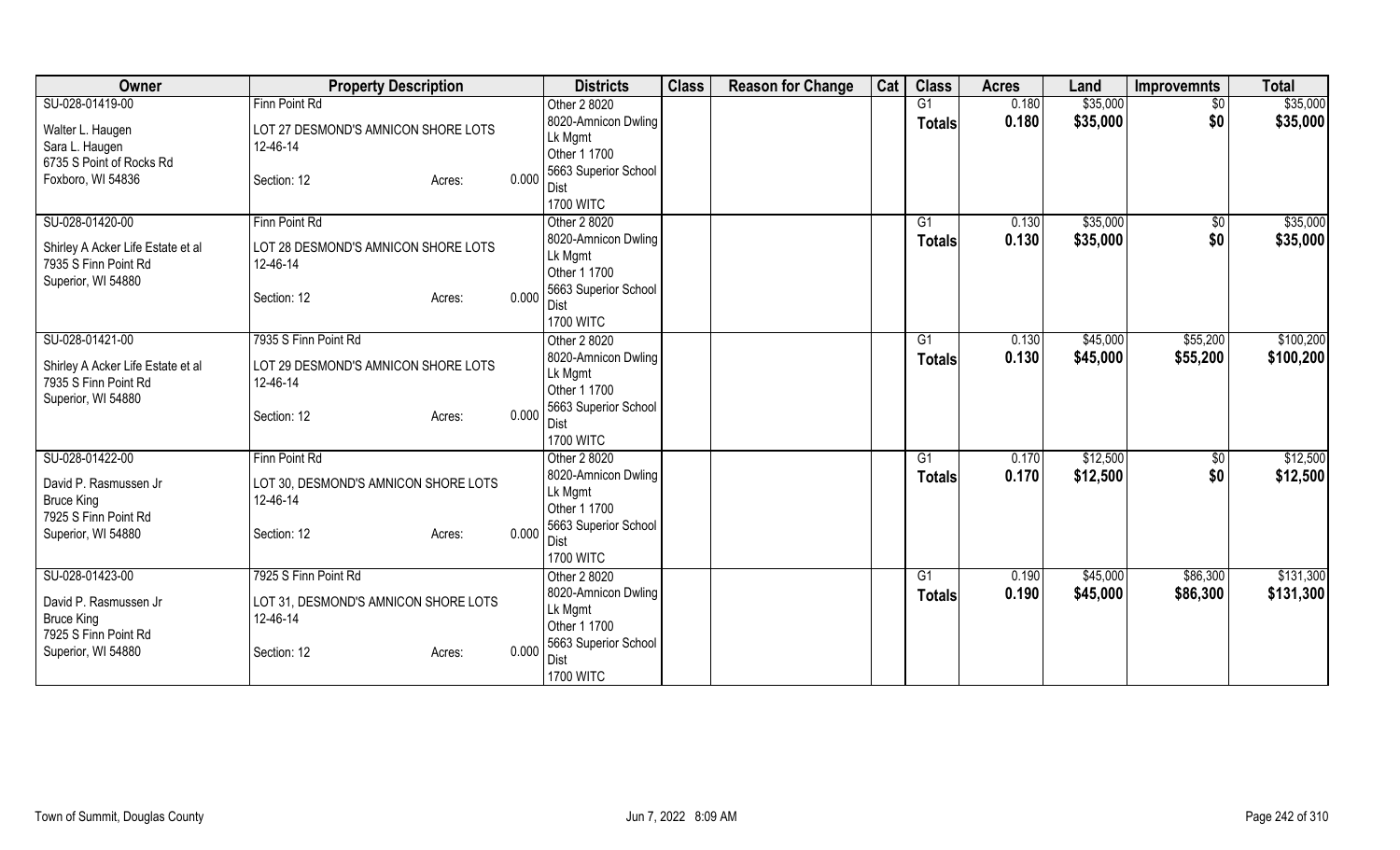| Owner                                          | <b>Property Description</b>                                                          |        |       | <b>Districts</b>                    | <b>Class</b> | <b>Reason for Change</b> | Cat | <b>Class</b>    | <b>Acres</b> | Land     | <b>Improvemnts</b> | <b>Total</b> |
|------------------------------------------------|--------------------------------------------------------------------------------------|--------|-------|-------------------------------------|--------------|--------------------------|-----|-----------------|--------------|----------|--------------------|--------------|
| SU-028-01424-00                                | 7925 S Finn Point Rd                                                                 |        |       | Other 2 8020                        |              |                          |     | G <sub>1</sub>  | 0.200        | \$35,000 | \$10,900           | \$45,900     |
| David P. Rasmussen Jr                          | LOT 32, DESMOND'S AMNICON SHORE LOTS                                                 |        |       | 8020-Amnicon Dwling                 |              |                          |     | <b>Totals</b>   | 0.200        | \$35,000 | \$10,900           | \$45,900     |
| <b>Bruce King</b>                              | 12-46-14                                                                             |        |       | Lk Mgmt                             |              |                          |     |                 |              |          |                    |              |
| 7925 S Finn Point Rd                           |                                                                                      |        |       | Other 1 1700                        |              |                          |     |                 |              |          |                    |              |
| Superior, WI 54880                             | Section: 12                                                                          | Acres: | 0.000 | 5663 Superior School<br><b>Dist</b> |              |                          |     |                 |              |          |                    |              |
|                                                |                                                                                      |        |       | <b>1700 WITC</b>                    |              |                          |     |                 |              |          |                    |              |
| SU-028-01425-00                                | S Finn Point Rd                                                                      |        |       | Other 2 8020                        |              |                          |     | G1              | 0.200        | \$45,000 | \$0                | \$45,000     |
|                                                |                                                                                      |        |       | 8020-Amnicon Dwling                 |              |                          |     | <b>Totals</b>   | 0.200        | \$45,000 | \$0                | \$45,000     |
| Barbara A Liljander Revocable Trust            | LOT 33 DESMOND'S AMNICON SHORE LOTS                                                  |        |       | Lk Mgmt                             |              |                          |     |                 |              |          |                    |              |
| William H. Carlson<br>2550 Havenwood Dr Unit b | 12-46-14                                                                             |        |       | Other 1 1700                        |              |                          |     |                 |              |          |                    |              |
| Oshkosh, WI 54904                              | Section: 12                                                                          | Acres: | 0.000 | 5663 Superior School                |              |                          |     |                 |              |          |                    |              |
|                                                |                                                                                      |        |       | <b>Dist</b>                         |              |                          |     |                 |              |          |                    |              |
|                                                |                                                                                      |        |       | <b>1700 WITC</b>                    |              |                          |     |                 |              |          |                    |              |
| SU-028-01426-00                                | 7913 S Finn Point Rd                                                                 |        |       | Other 2 8020                        |              |                          |     | G1              | 0.370        | \$32,400 | \$61,700           | \$94,100     |
| Barbara A Liljander Revocable Trust            | LOT 34 DESMOND'S AMNICON SHORE LOTS                                                  |        |       | 8020-Amnicon Dwling<br>Lk Mgmt      |              |                          |     | <b>Totals</b>   | 0.370        | \$32,400 | \$61,700           | \$94,100     |
| William H. Carlson                             | 12-46-14                                                                             |        |       | Other 1 1700                        |              |                          |     |                 |              |          |                    |              |
| 2550 Havenwood Dr Unit b                       |                                                                                      |        |       | 5663 Superior School                |              |                          |     |                 |              |          |                    |              |
| Oshkosh, WI 54904                              | Section: 12                                                                          | Acres: | 0.000 | <b>Dist</b>                         |              |                          |     |                 |              |          |                    |              |
|                                                |                                                                                      |        |       | <b>1700 WITC</b>                    |              |                          |     |                 |              |          |                    |              |
| SU-028-01427-00                                | 4792 E Tri Lakes Rd                                                                  |        |       | Other 2 8020                        | G1           | Correct acreage          |     | $\overline{G1}$ | 0.246        | \$36,700 | \$85,500           | \$122,200    |
| ble Trust David & Dorothy Johnson              | LOT 35, EX S-10' DESMOND'S AMNICON SHORE                                             |        |       | 8020-Amnicon Dwling                 |              |                          |     | <b>Totals</b>   | 0.246        | \$36,700 | \$85,500           | \$122,200    |
| Revoca Jr                                      | LOTS 12-46-14, ALSO PT LOT 36 DESC AS S 3' E 90'                                     |        |       | Lk Mgmt                             |              |                          |     |                 |              |          |                    |              |
| Attn: David & Dorothy Johnson, Trustee:        |                                                                                      |        |       | Other 1 1700                        |              |                          |     |                 |              |          |                    |              |
| 4792 E Tri Lakes Rd                            | Section: 12                                                                          | Acres: | 0.246 | 5663 Superior School<br><b>Dist</b> |              |                          |     |                 |              |          |                    |              |
| Superior, WI 54880                             |                                                                                      |        |       | <b>1700 WITC</b>                    |              |                          |     |                 |              |          |                    |              |
| SU-028-01428-00                                | Finn Point Rd                                                                        |        |       | Other 2 8020                        |              |                          |     | G <sub>1</sub>  | 0.080        | \$15,800 | \$0                | \$15,800     |
|                                                |                                                                                      |        |       | 8020-Amnicon Dwling                 |              |                          |     | <b>Totals</b>   | 0.080        | \$15,800 | \$0                | \$15,800     |
| Peter L. Anderson                              | S-10' LOT 35, DESMOND'S AMNICON SHORE LOTS                                           |        |       | Lk Mgmt                             |              |                          |     |                 |              |          |                    |              |
| Alexandria L. Farley<br>48 Molly Ln            | 12-46-14; ALSO FT PASSAGE EASE ALG E-10' OF LOT<br>6 FIRST ADDITION TO DOWLING LAKE. |        |       | Other 1 1700                        |              |                          |     |                 |              |          |                    |              |
| Esko, MN 55733                                 | Section: 12                                                                          | Acres: | 0.000 | 5663 Superior School                |              |                          |     |                 |              |          |                    |              |
|                                                |                                                                                      |        |       | <b>Dist</b>                         |              |                          |     |                 |              |          |                    |              |
|                                                |                                                                                      |        |       | <b>1700 WITC</b>                    |              |                          |     |                 |              |          |                    |              |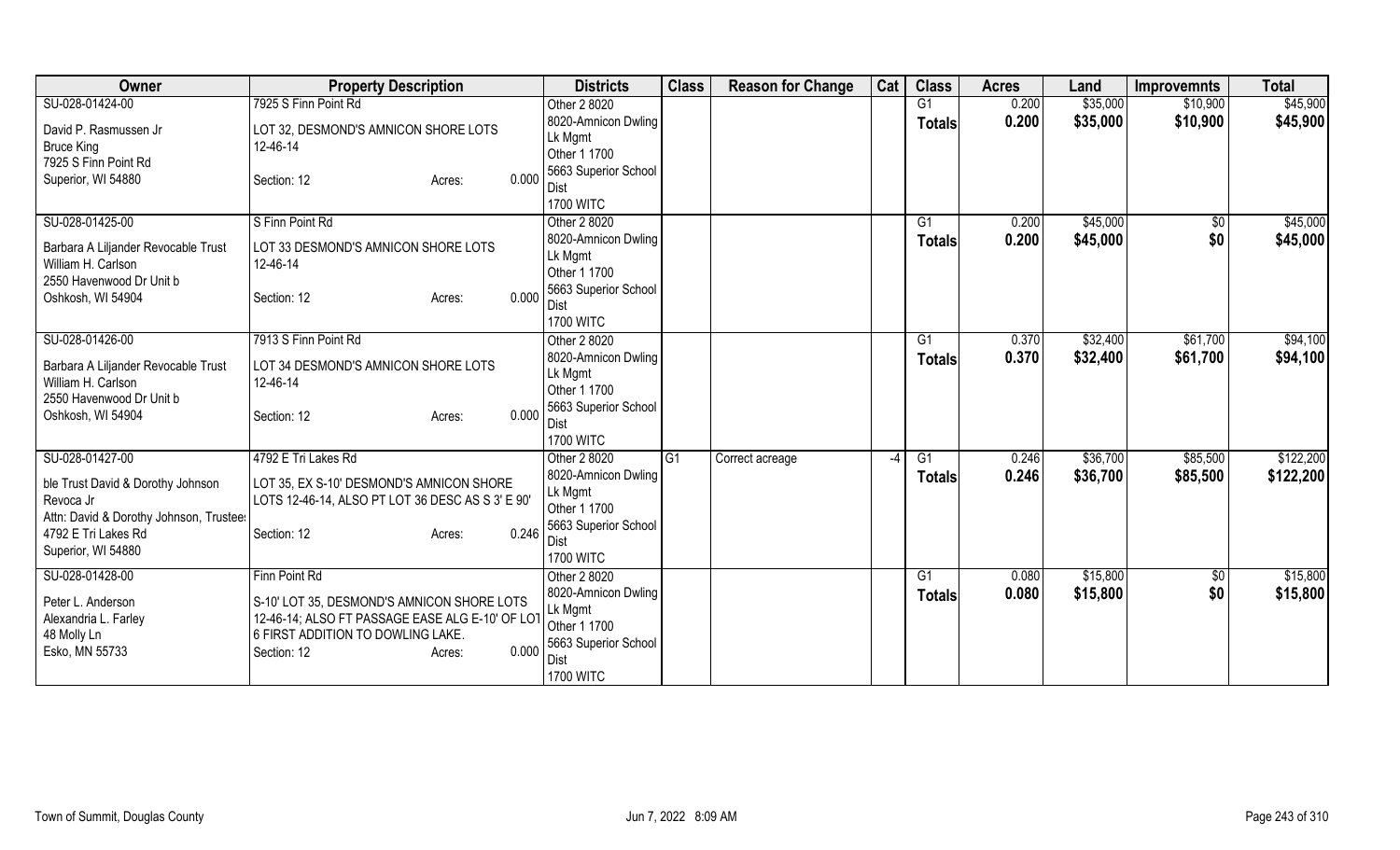| Owner                                                    | <b>Property Description</b>                   |       | <b>Districts</b>               | <b>Class</b> | <b>Reason for Change</b> | Cat           | <b>Class</b>  | <b>Acres</b> | Land     | <b>Improvemnts</b> | <b>Total</b> |
|----------------------------------------------------------|-----------------------------------------------|-------|--------------------------------|--------------|--------------------------|---------------|---------------|--------------|----------|--------------------|--------------|
| SU-028-01429-00                                          | 4786 E Tri Lakes Rd                           |       | Other 2 8020                   | G1           | Correct acreage          | $\mathcal{L}$ | G1            | 0.234        | \$45,500 | \$82,600           | \$128,100    |
| Cynthia R. Hammarlund                                    | LOT 36 DESMOND'S AMNICON SHORE LOTS           |       | 8020-Amnicon Dwling            |              |                          |               | <b>Totals</b> | 0.234        | \$45,500 | \$82,600           | \$128,100    |
| 4786 E Tri Lakes Rd                                      | 12-46-14, EX S 3' E 90'                       |       | Lk Mgmt                        |              |                          |               |               |              |          |                    |              |
| Superior, WI 54880                                       |                                               |       | Other 1 1700                   |              |                          |               |               |              |          |                    |              |
|                                                          | Section: 12<br>Acres:                         | 0.234 | 5663 Superior School<br>Dist   |              |                          |               |               |              |          |                    |              |
|                                                          |                                               |       | <b>1700 WITC</b>               |              |                          |               |               |              |          |                    |              |
| SU-028-01430-00                                          | 4778 E Tri Lakes Rd                           |       | Other 2 8020                   |              |                          |               | G1            | 0.190        | \$45,000 | \$82,400           | \$127,400    |
|                                                          |                                               |       | 8020-Amnicon Dwling            |              |                          |               | <b>Totals</b> | 0.190        | \$45,000 | \$82,400           | \$127,400    |
| John Pettingill                                          | LOT 37 DESMOND'S AMNICON SHORE LOTS           |       | Lk Mgmt                        |              |                          |               |               |              |          |                    |              |
| <b>Shelly Pettingill</b><br>2425 Missouri Ave            | 12-46-14                                      |       | Other 1 1700                   |              |                          |               |               |              |          |                    |              |
| Superior, WI 54880                                       | Section: 12<br>Acres:                         | 0.000 | 5663 Superior School           |              |                          |               |               |              |          |                    |              |
|                                                          |                                               |       | Dist                           |              |                          |               |               |              |          |                    |              |
|                                                          |                                               |       | <b>1700 WITC</b>               |              |                          |               |               |              |          |                    |              |
| SU-028-01431-00                                          | Tri Lakes Rd                                  |       | Other 2 8020                   |              |                          |               | G1            | 0.130        | \$32,800 | $\sqrt[6]{30}$     | \$32,800     |
| John Pettingill                                          | LOT 38 DESMOND'S AMNICON SHORE LOTS           |       | 8020-Amnicon Dwling            |              |                          |               | Totals        | 0.130        | \$32,800 | \$0                | \$32,800     |
| <b>Shelly Pettingill</b>                                 | 12-46-14                                      |       | Lk Mgmt<br>Other 1 1700        |              |                          |               |               |              |          |                    |              |
| 2425 Missouri Ave                                        |                                               |       | 5663 Superior School           |              |                          |               |               |              |          |                    |              |
| Superior, WI 54880                                       | Section: 12<br>Acres:                         | 0.000 | Dist                           |              |                          |               |               |              |          |                    |              |
|                                                          |                                               |       | <b>1700 WITC</b>               |              |                          |               |               |              |          |                    |              |
| SU-028-01432-00                                          | 4774 E Tri Lakes Rd                           |       | Other 2 8020                   |              |                          |               | G1            | 0.100        | \$36,400 | \$6,700            | \$43,100     |
|                                                          | LOT 39 & S-5' LOT 40, DESMOND'S AMNICON SHORE |       | 8020-Amnicon Dwling            |              |                          |               | <b>Totals</b> | 0.100        | \$36,400 | \$6,700            | \$43,100     |
| Belknap Street Properties, LLC et al<br>1602 Hughitt Ave | LOTS 12-46-14                                 |       | Lk Mgmt                        |              |                          |               |               |              |          |                    |              |
| Superior, WI 54880                                       |                                               |       | Other 1 1700                   |              |                          |               |               |              |          |                    |              |
|                                                          | Section: 12<br>Acres:                         | 0.000 | 5663 Superior School           |              |                          |               |               |              |          |                    |              |
|                                                          |                                               |       | Dist                           |              |                          |               |               |              |          |                    |              |
|                                                          |                                               |       | <b>1700 WITC</b>               |              |                          |               |               |              |          |                    |              |
| SU-028-01433-00                                          | Tri Lakes Rd                                  |       | Other 2 8020                   |              |                          |               | G1            | 0.060        | \$30,400 | \$0                | \$30,400     |
| Jason A. Shearman                                        | S-1/2 LOT 40, EX S-5' DESMOND'S AMNICON SHORE |       | 8020-Amnicon Dwling<br>Lk Mgmt |              |                          |               | <b>Totals</b> | 0.060        | \$30,400 | \$0                | \$30,400     |
| 4767 E Tri Lakes Rd                                      | LOTS 12-46-14                                 |       | Other 1 1700                   |              |                          |               |               |              |          |                    |              |
| Superior, WI 54880                                       |                                               |       | 5663 Superior School           |              |                          |               |               |              |          |                    |              |
|                                                          | Section: 12<br>Acres:                         | 0.000 | Dist                           |              |                          |               |               |              |          |                    |              |
|                                                          |                                               |       | <b>1700 WITC</b>               |              |                          |               |               |              |          |                    |              |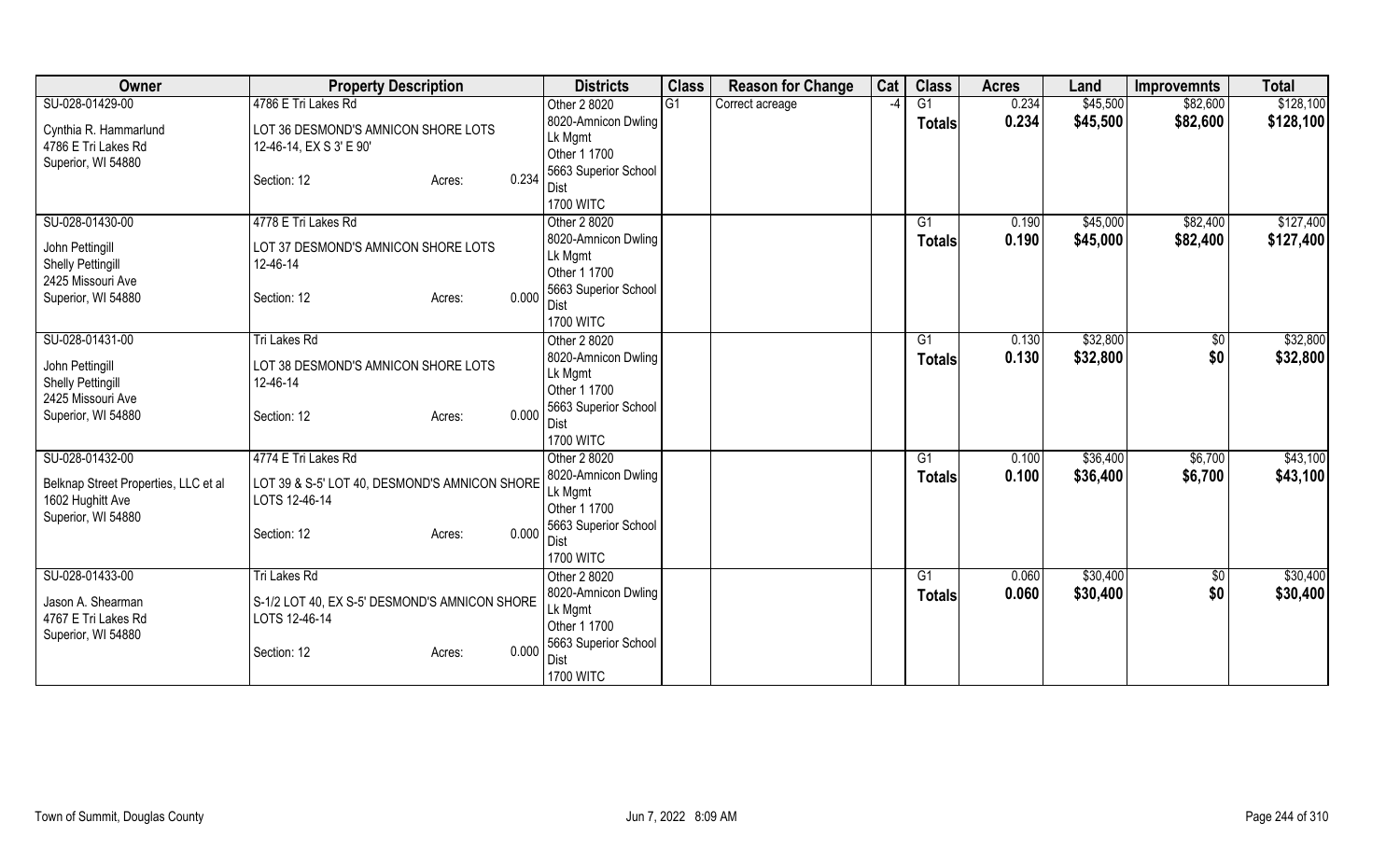| Owner                                                                      | <b>Property Description</b>                                                        | <b>Districts</b>                                                       | <b>Class</b> | <b>Reason for Change</b> | Cat | <b>Class</b>   | <b>Acres</b> | Land     | <b>Improvemnts</b> | <b>Total</b> |
|----------------------------------------------------------------------------|------------------------------------------------------------------------------------|------------------------------------------------------------------------|--------------|--------------------------|-----|----------------|--------------|----------|--------------------|--------------|
| SU-028-01434-00                                                            | 4768 E Tri Lakes Rd                                                                | Other 2 8020                                                           |              |                          |     | G <sub>1</sub> | 0.020        | \$7,000  | \$4,100            | \$11,100     |
| Surge Estates, LLC<br>5101 Sheridan Ave                                    | SOUTH 12-1/2' OF S-25' OF N-50' OF LOT 40<br>DESMOND'S AMNICON SHORE LOTS 12-46-14 | 8020-Amnicon Dwling<br>Lk Mgmt<br>Other 1 1700                         |              |                          |     | <b>Totals</b>  | 0.020        | \$7,000  | \$4,100            | \$11,100     |
| Hermantown, MN 55810                                                       | 0.000<br>Section: 12<br>Acres:                                                     | 5663 Superior School<br>Dist<br><b>1700 WITC</b>                       |              |                          |     |                |              |          |                    |              |
| SU-028-01435-00                                                            | 4764 E Tri Lakes Rd                                                                | Other 2 8020                                                           |              |                          |     | G1             | 0.040        | \$22,200 | \$23,300           | \$45,500     |
| Steven Mcdonald<br>620 Baxter Ave<br>Superior, WI 54880                    | PT LOT 40, N-37-1/2' DESMOND'S AMNICON SHORE<br>LOTS 12-46-14                      | 8020-Amnicon Dwling<br>Lk Mgmt<br>Other 1 1700<br>5663 Superior School |              |                          |     | <b>Totals</b>  | 0.040        | \$22,200 | \$23,300           | \$45,500     |
|                                                                            | 0.000<br>Section: 12<br>Acres:                                                     | Dist<br><b>1700 WITC</b>                                               |              |                          |     |                |              |          |                    |              |
| SU-028-01436-00                                                            | Tri Lakes Rd                                                                       | Other 2 8020                                                           |              |                          |     | G <sub>1</sub> | 0.050        | \$27,000 | \$0                | \$27,000     |
| Linda I. Salo<br>4195 Westberg Rd #113<br>Hermantown, MN 55811             | S-1/2 LOT 41, DESMOND'S AMNICON SHORE LOTS<br>12-46-14                             | 8020-Amnicon Dwling<br>Lk Mgmt<br>Other 1 1700                         |              |                          |     | Totals         | 0.050        | \$27,000 | \$0                | \$27,000     |
|                                                                            | 0.000<br>Section: 12<br>Acres:                                                     | 5663 Superior School<br>Dist<br><b>1700 WITC</b>                       |              |                          |     |                |              |          |                    |              |
| SU-028-01437-00                                                            | 4760 E Tri Lakes Rd                                                                | Other 2 8020                                                           |              |                          |     | G1             | 0.050        | \$21,000 | \$600              | \$21,600     |
| Robert J. Johnson Jr<br>10632 Henderson Ave<br>Garden Grove, CA 92843-5208 | PT LOT 41, N-1/2 DESMOND'S AMNICON SHORE<br>LOTS 12-46-14                          | 8020-Amnicon Dwling<br>Lk Mgmt<br>Other 1 1700                         |              |                          |     | <b>Totals</b>  | 0.050        | \$21,000 | \$600              | \$21,600     |
|                                                                            | 0.000<br>Section: 12<br>Acres:                                                     | 5663 Superior School<br>Dist<br><b>1700 WITC</b>                       |              |                          |     |                |              |          |                    |              |
| SU-028-01438-00                                                            | 4754 E Tri Lakes Rd                                                                | Other 2 8020                                                           |              |                          |     | G1             | 0.050        | \$27,000 | \$18,600           | \$45,600     |
| Robert J. Johnson Jr<br>10632 Henderson Ave<br>Garden Grove, CA 92843-5208 | PT LOT 42, S-1/2 DESMOND'S AMNICON SHORE<br>LOTS 12-46-14                          | 8020-Amnicon Dwling<br>Lk Mgmt<br>Other 1 1700<br>5663 Superior School |              |                          |     | <b>Totals</b>  | 0.050        | \$27,000 | \$18,600           | \$45,600     |
|                                                                            | 0.000<br>Section: 12<br>Acres:                                                     | Dist<br><b>1700 WITC</b>                                               |              |                          |     |                |              |          |                    |              |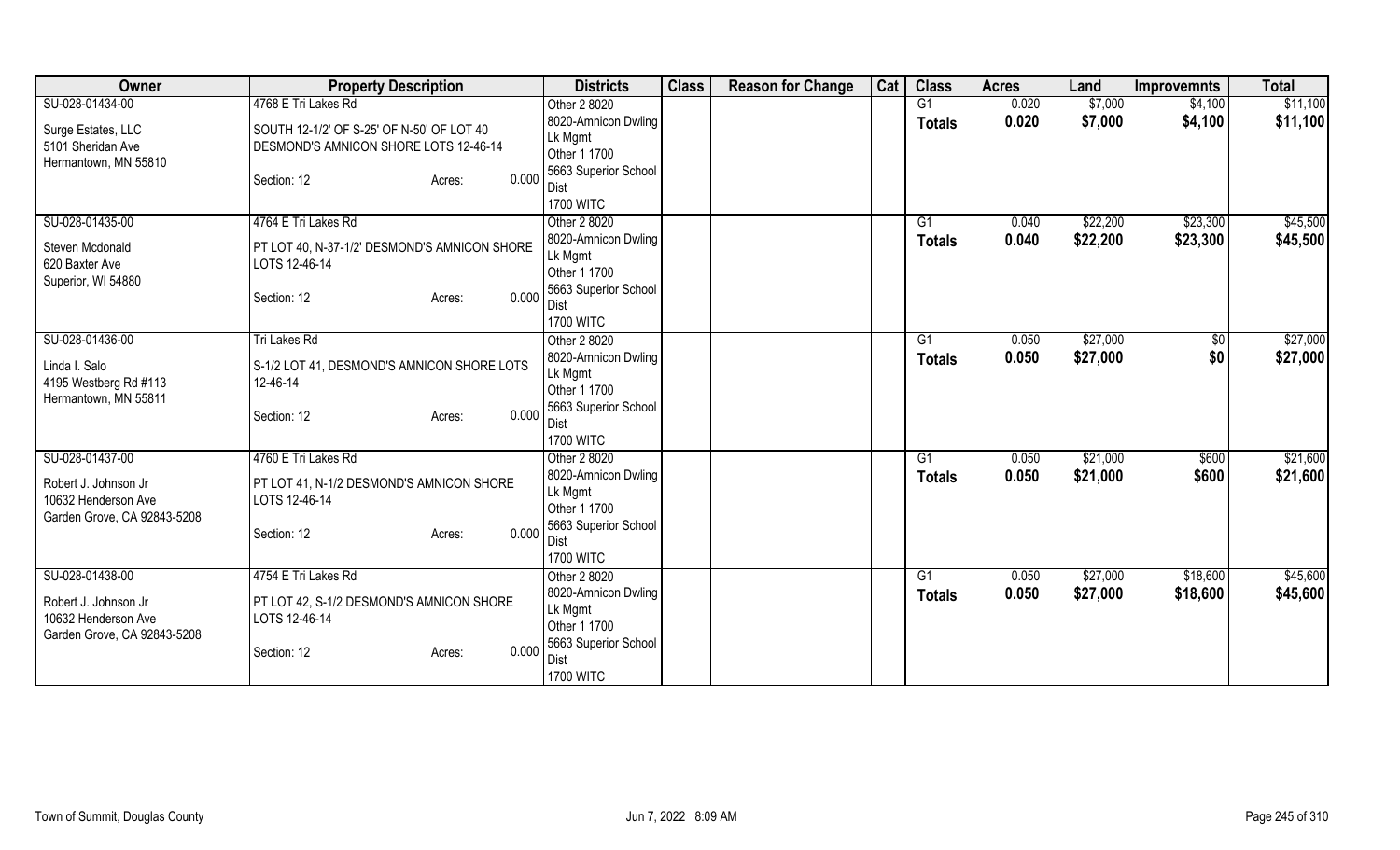| <b>Owner</b>                                                               | <b>Property Description</b>                                                                   | <b>Districts</b>                                                               | <b>Class</b> | <b>Reason for Change</b> | Cat | <b>Class</b>  | <b>Acres</b> | Land     | <b>Improvemnts</b> | <b>Total</b> |
|----------------------------------------------------------------------------|-----------------------------------------------------------------------------------------------|--------------------------------------------------------------------------------|--------------|--------------------------|-----|---------------|--------------|----------|--------------------|--------------|
| SU-028-01439-00                                                            | <b>Tri Lakes Rd</b>                                                                           | Other 2 8020                                                                   |              |                          |     | G1            | 0.050        | \$9,000  | $\sqrt{$0}$        | \$9,000      |
| Mark Hubbard<br>Diane Hubbard<br>4753 E Tri Lakes Rd                       | N-1/2 OF LOT 42 DESMOND'S AMNICON SHORE<br>LOTS 12-46-14                                      | 8020-Amnicon Dwling<br>Lk Mgmt<br>Other 1 1700                                 |              |                          |     | <b>Totals</b> | 0.050        | \$9,000  | \$0                | \$9,000      |
| Superior, WI 54880                                                         | 0.000<br>Section: 12<br>Acres:                                                                | 5663 Superior School<br>Dist<br><b>1700 WITC</b>                               |              |                          |     |               |              |          |                    |              |
| SU-028-01440-00                                                            | 4752 E Tri Lakes Rd                                                                           | Other 2 8020                                                                   |              |                          |     | G1            | 0.050        | \$27,000 | \$36,600           | \$63,600     |
| Mark Hubbard<br>Diane Hubbard<br>4753 E Tri Lakes Rd<br>Superior, WI 54880 | S-1/2 LOT 43 (50') DESMOND'S AMNICON SHORE<br>LOTS 12-46-14<br>0.000<br>Section: 12<br>Acres: | 8020-Amnicon Dwling<br>Lk Mgmt<br>Other 1 1700<br>5663 Superior School<br>Dist |              |                          |     | <b>Totals</b> | 0.050        | \$27,000 | \$36,600           | \$63,600     |
|                                                                            |                                                                                               | <b>1700 WITC</b>                                                               |              |                          |     |               |              |          |                    |              |
| SU-028-01441-00                                                            | Tri Lakes Rd                                                                                  | Other 2 8020                                                                   |              |                          |     | G1            | 0.060        | \$27,000 | $\sqrt[6]{3}$      | \$27,000     |
| Paul A. Johnson<br>Anja H. Johnson<br>4751 E Tri Lakes Rd                  | LOT 43, EX S-1/2 (50') DESMOND'S AMNICON SHORE<br>LOTS 12-46-14 EASE #782250, 296/20, 360/665 | 8020-Amnicon Dwling<br>Lk Mgmt<br>Other 1 1700                                 |              |                          |     | <b>Totals</b> | 0.060        | \$27,000 | \$0                | \$27,000     |
| Superior, WI 54880                                                         | 0.000<br>Section: 12<br>Acres:                                                                | 5663 Superior School<br>Dist<br><b>1700 WITC</b>                               |              |                          |     |               |              |          |                    |              |
| SU-028-01442-00                                                            | Tri Lakes Rd                                                                                  | Other 2 8020                                                                   |              |                          |     | G1            | 0.030        | \$11,400 | $\sqrt{6}$         | \$11,400     |
| Paul A. Johnson<br>Anja H. Johnson<br>4751 E Tri Lakes Rd                  | PT LOT 44, S-25' OF S-50' DESMOND'S AMNICON<br>SHORE LOTS 12-46-14 EASE #782250               | 8020-Amnicon Dwling<br>Lk Mgmt<br>Other 1 1700<br>5663 Superior School         |              |                          |     | <b>Totals</b> | 0.030        | \$11,400 | \$0                | \$11,400     |
| Superior, WI 54880                                                         | 0.000<br>Section: 12<br>Acres:                                                                | Dist<br><b>1700 WITC</b>                                                       |              |                          |     |               |              |          |                    |              |
| SU-028-01443-00                                                            | Tri Lakes Rd                                                                                  | Other 2 8020                                                                   |              |                          |     | G1            | 0.053        | \$14,600 | \$0                | \$14,600     |
| Barbara A. Sorenson<br>1623 E 6th St<br>Superior, WI 54880                 | PT LOT 44, N-25' OF S-50' DESMOND'S AMNICON<br><b>SHORE LOTS 12-46-14</b>                     | 8020-Amnicon Dwling<br>Lk Mgmt<br>Other 1 1700<br>5663 Superior School         |              |                          |     | <b>Totals</b> | 0.053        | \$14,600 | \$0                | \$14,600     |
|                                                                            | 0.053<br>Section: 12<br>Acres:                                                                | Dist<br><b>1700 WITC</b>                                                       |              |                          |     |               |              |          |                    |              |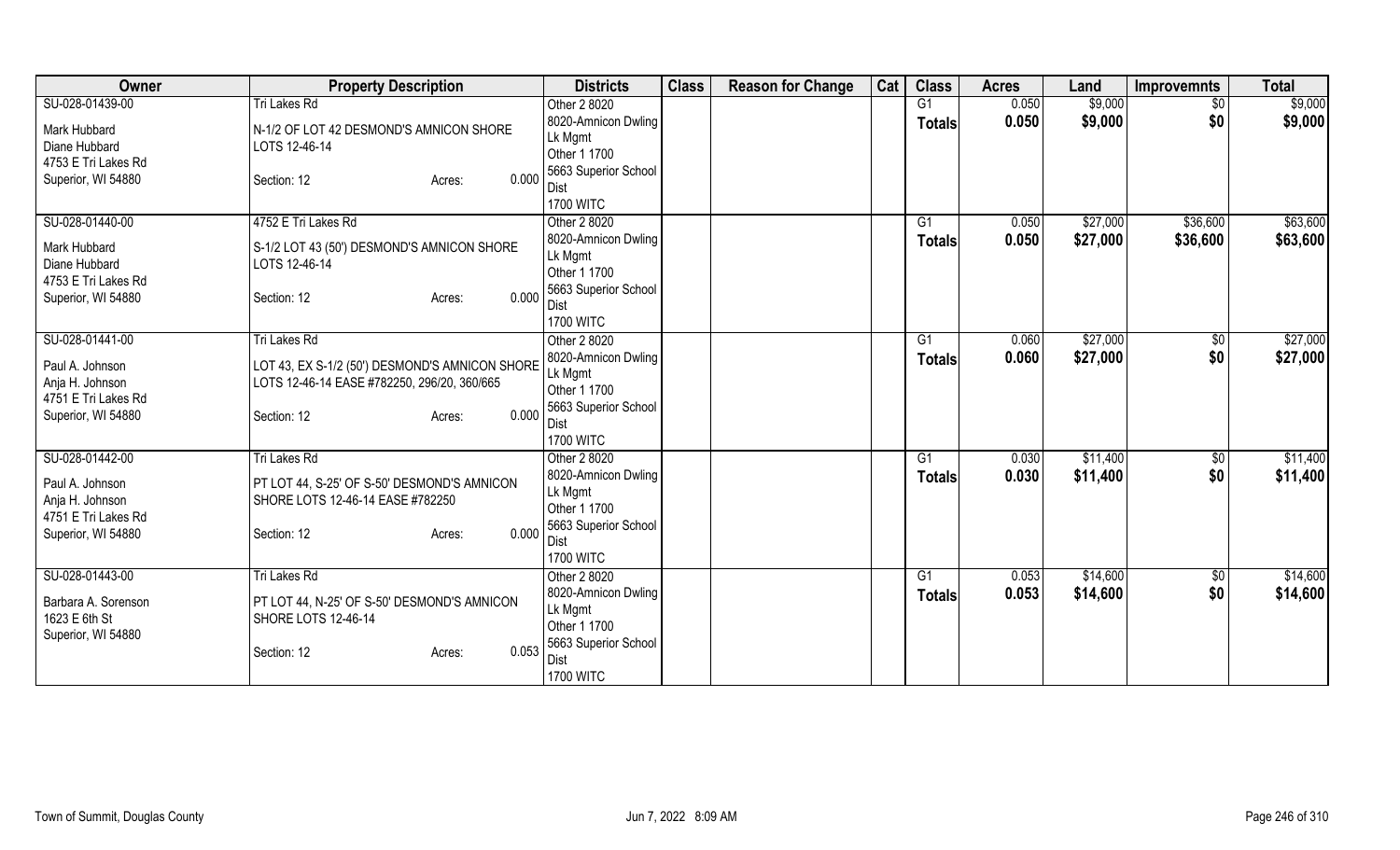| Owner                                                                           | <b>Property Description</b>                                                                                               | <b>Districts</b>                                                                                   | <b>Class</b> | <b>Reason for Change</b> | Cat | <b>Class</b>        | <b>Acres</b>   | Land                 | <b>Improvemnts</b> | <b>Total</b> |
|---------------------------------------------------------------------------------|---------------------------------------------------------------------------------------------------------------------------|----------------------------------------------------------------------------------------------------|--------------|--------------------------|-----|---------------------|----------------|----------------------|--------------------|--------------|
| SU-028-01444-00                                                                 | 4740 E Tri Lakes Rd                                                                                                       | Other 2 8020                                                                                       |              |                          |     | G1                  | 0.060          | \$31,500             | \$32,000           | \$63,500     |
| Ray P. Kosey<br>Kristine M. Kosey                                               | N-50' OF LOT 44 & PT LOT 45 AS DESC'D #776907.<br>DESMOND'S AMNICON SHORE LOTS 12-46-14                                   | 8020-Amnicon Dwling<br>Lk Mgmt<br>Other 1 1700                                                     |              |                          |     | <b>Totals</b>       | 0.060          | \$31,500             | \$32,000           | \$63,500     |
| 3115 Cumming Ave<br>Superior, WI 54880                                          | 0.000<br>Section: 12<br>Acres:                                                                                            | 5663 Superior School<br>Dist<br><b>1700 WITC</b>                                                   |              |                          |     |                     |                |                      |                    |              |
| SU-028-01445-00                                                                 | 4732 E Tri Lakes Rd                                                                                                       | Other 2 8020                                                                                       |              |                          |     | G1                  | 0.130          | \$50,200             | \$129,600          | \$179,800    |
| Louise M. Beyea<br>Robert A. Cragin<br>6769 S County Rd A<br>Superior, WI 54880 | PT LOT 45 DESMOND'S AMNICON SHORE LOTS<br>12-46-14, AS DESC'D #859809; ALSO SLM #861891<br>0.000<br>Section: 12<br>Acres: | 8020-Amnicon Dwling<br>Lk Mgmt<br>Other 1 1700<br>5663 Superior School<br>Dist<br><b>1700 WITC</b> |              |                          |     | <b>Totals</b>       | 0.130          | \$50,200             | \$129,600          | \$179,800    |
| SU-028-01446-00                                                                 | 4728 E Tri Lakes Rd                                                                                                       | Other 2 8020                                                                                       |              |                          |     | G1                  | 0.150          | \$48,400             | \$99,400           | \$147,800    |
| Heidi L. Spradau<br>4728 E Tri Lakes Rd<br>Superior, WI 54880                   | LOT 46 DESMOND'S 2ND DIVISION TO AMNICON<br>SHORE LOTS 12-46-14<br>0.000<br>Section: 12<br>Acres:                         | 8020-Amnicon Dwling<br>Lk Mgmt<br>Other 1 1700<br>5663 Superior School                             |              |                          |     | Totals              | 0.150          | \$48,400             | \$99,400           | \$147,800    |
|                                                                                 |                                                                                                                           | Dist                                                                                               |              |                          |     |                     |                |                      |                    |              |
| SU-028-01447-00                                                                 | 4718 E Tri Lakes Rd                                                                                                       | <b>1700 WITC</b>                                                                                   |              |                          |     |                     |                |                      |                    | \$48,700     |
| Brent V. Micken<br>Rachel A. Micken<br>43 Martha Dr<br>Esko, MN 55733           | LOT 47 DESMOND'S 2ND DIVISION TO AMNICON<br><b>SHORE LOTS 12-46-14</b><br>0.000                                           | Other 2 8020<br>8020-Amnicon Dwling<br>Lk Mgmt<br>Other 1 1700<br>5663 Superior School             |              |                          |     | G1<br><b>Totals</b> | 0.180<br>0.180 | \$45,800<br>\$45,800 | \$2,900<br>\$2,900 | \$48,700     |
|                                                                                 | Section: 12<br>Acres:                                                                                                     | Dist<br><b>1700 WITC</b>                                                                           |              |                          |     |                     |                |                      |                    |              |
| SU-028-01448-00                                                                 | <b>Tri Lakes Rd</b>                                                                                                       | Other 2 8020                                                                                       |              |                          |     | G1                  | 0.110          | \$28,800             | \$56,500           | \$85,300     |
| Brent V. Micken<br>Rachel A. Micken<br>43 Martha Dr<br>Esko, MN 55733           | S-1/2 LOT 48 DESMOND'S 2ND DIVISION TO<br>AMNICON SHORE LOTS 12-46-14<br>0.000<br>Section: 12<br>Acres:                   | 8020-Amnicon Dwling<br>Lk Mgmt<br>Other 1 1700<br>5663 Superior School<br>Dist                     |              |                          |     | <b>Totals</b>       | 0.110          | \$28,800             | \$56,500           | \$85,300     |
|                                                                                 |                                                                                                                           | <b>1700 WITC</b>                                                                                   |              |                          |     |                     |                |                      |                    |              |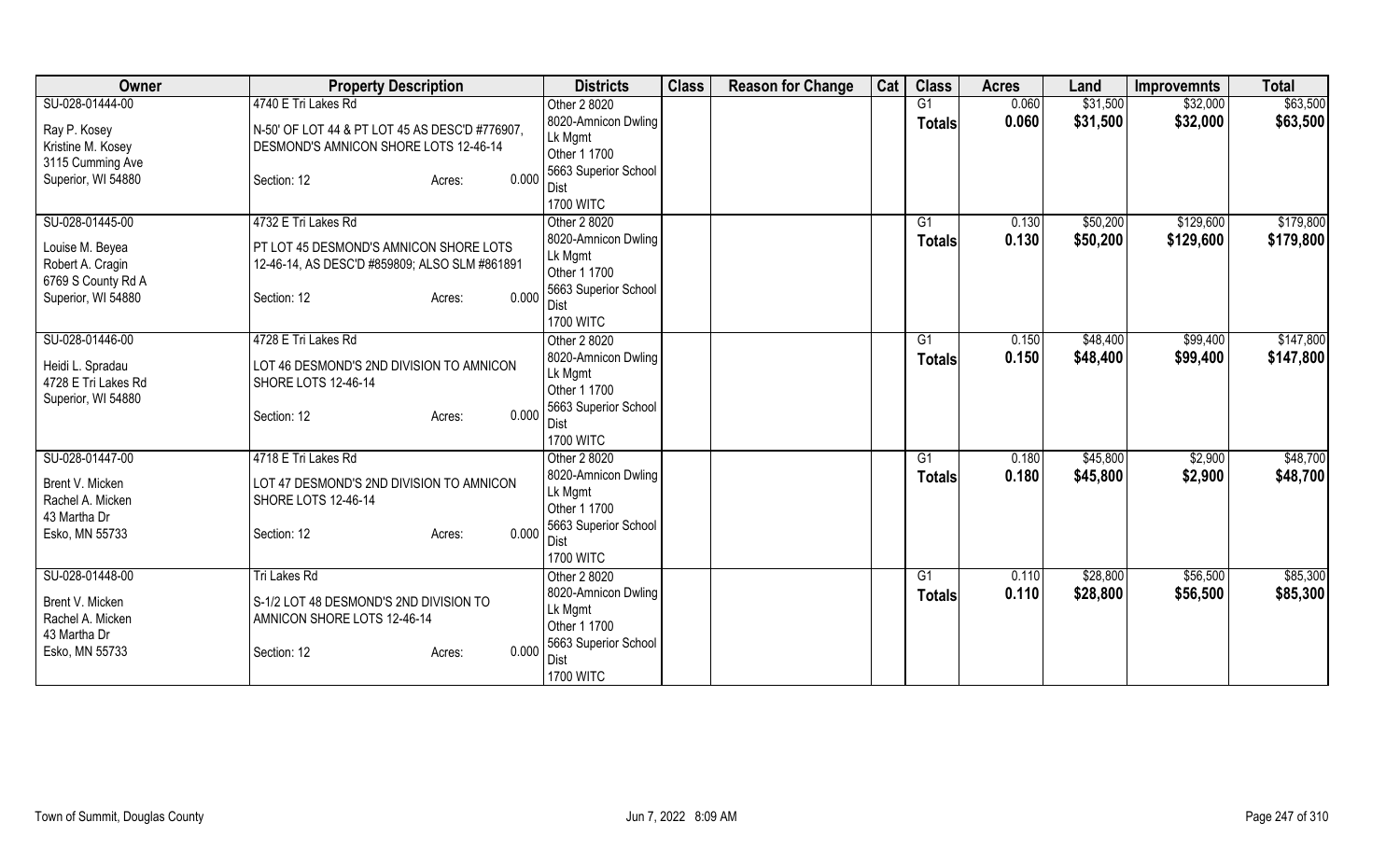| Owner                    | <b>Property Description</b>                      | <b>Districts</b>                | <b>Class</b> | <b>Reason for Change</b> | Cat | <b>Class</b>   | <b>Acres</b> | Land     | <b>Improvemnts</b> | <b>Total</b> |
|--------------------------|--------------------------------------------------|---------------------------------|--------------|--------------------------|-----|----------------|--------------|----------|--------------------|--------------|
| SU-028-01449-00          | 4712 E Tri Lakes Rd                              | Other 2 8020                    |              |                          |     | G <sub>1</sub> | 0.120        | \$29,700 | \$66,000           | \$95,700     |
| Chris T. Scharte         | N-1/2 LOT 48 DESMOND'S AMNICON SHORE LOTS        | 8020-Amnicon Dwling             |              |                          |     | <b>Totals</b>  | 0.120        | \$29,700 | \$66,000           | \$95,700     |
| Tina A. Scharte          | SECOND DIVISION 12-46-14                         | Lk Mgmt                         |              |                          |     |                |              |          |                    |              |
| 10 Scharte Dr            |                                                  | Other 1 1700                    |              |                          |     |                |              |          |                    |              |
| Superior, WI 54880       | 0.000<br>Section: 12<br>Acres:                   | 5663 Superior School            |              |                          |     |                |              |          |                    |              |
|                          |                                                  | Dist                            |              |                          |     |                |              |          |                    |              |
|                          |                                                  | <b>1700 WITC</b>                |              |                          |     |                |              |          |                    |              |
| SU-028-01450-00          | Tri Lakes Rd                                     | Other 2 8020                    |              |                          |     | G1             | 0.270        | \$50,300 | \$0                | \$50,300     |
| Chris T. Scharte         | LOT 49, EX STRIP 16-1/2' WIDE ALG E SIDE FOR HWY | 8020-Amnicon Dwling             |              |                          |     | <b>Totals</b>  | 0.270        | \$50,300 | \$0                | \$50,300     |
| Tina A. Scharte          | DESMOND'S AMNICON SHORE LOTS SECOND              | Lk Mgmt                         |              |                          |     |                |              |          |                    |              |
| 10 Scharte Dr            | <b>DIVISION 12-46-14</b>                         | Other 1 1700                    |              |                          |     |                |              |          |                    |              |
| Superior, WI 54880       | 0.000<br>Section: 12<br>Acres:                   | 5663 Superior School            |              |                          |     |                |              |          |                    |              |
|                          |                                                  | <b>Dist</b><br><b>1700 WITC</b> |              |                          |     |                |              |          |                    |              |
| SU-028-01451-00          | 4708 E Tri Lakes Rd                              | Other 2 8020                    |              |                          |     | G1             | 0.470        | \$49,500 | \$128,200          | \$177,700    |
|                          |                                                  | 8020-Amnicon Dwling             |              |                          |     |                |              |          |                    |              |
| Shirley A. Udeen         | LOT 50, DESMOND'S 2ND DIVISION TO AMNICON        | Lk Mgmt                         |              |                          |     | <b>Totals</b>  | 0.470        | \$49,500 | \$128,200          | \$177,700    |
| 4708 E Tri Lakes Rd      | SHORE LOTS 12-46-14                              | Other 1 1700                    |              |                          |     |                |              |          |                    |              |
| Superior, WI 54880       |                                                  | 5663 Superior School            |              |                          |     |                |              |          |                    |              |
|                          | 0.000<br>Section: 12<br>Acres:                   | Dist                            |              |                          |     |                |              |          |                    |              |
|                          |                                                  | <b>1700 WITC</b>                |              |                          |     |                |              |          |                    |              |
| SU-028-01452-00          | 4696 E Tri Lakes Rd                              | Other 2 8020                    |              |                          |     | G1             | 0.430        | \$49,500 | \$131,300          | \$180,800    |
|                          |                                                  | 8020-Amnicon Dwling             |              |                          |     | Totals         | 0.430        | \$49,500 | \$131,300          | \$180,800    |
| William M. Barnard       | LOT 51 DESMOND'S 2ND DIVISION TO AMNICON         | Lk Mgmt                         |              |                          |     |                |              |          |                    |              |
| 4696 E Tri Lakes Rd      | SHORE LOTS 12-46-14 DESC 464 RP 678              | Other 1 1700                    |              |                          |     |                |              |          |                    |              |
| Superior, WI 54880       |                                                  | 5663 Superior School            |              |                          |     |                |              |          |                    |              |
|                          | 0.000<br>Section: 12<br>Acres:                   | Dist                            |              |                          |     |                |              |          |                    |              |
|                          |                                                  | <b>1700 WITC</b>                |              |                          |     |                |              |          |                    |              |
| SU-028-01453-00          | 4690 E Tri Lakes Rd                              | Other 2 8020                    |              |                          |     | G1             | 0.240        | \$57,200 | \$72,200           | \$129,400    |
|                          |                                                  | 8020-Amnicon Dwling             |              |                          |     | <b>Totals</b>  | 0.240        | \$57,200 | \$72,200           | \$129,400    |
| Charles V. Froseth       | LOT 52 DESMOND'S AMNICON SHORE LOTS,             | Lk Mgmt                         |              |                          |     |                |              |          |                    |              |
| Donna M. Froseth         | SECOND DIVISION 12-46-14                         | Other 1 1700                    |              |                          |     |                |              |          |                    |              |
| 9900 Hudson Blvd Apt 105 | 0.000                                            | 5663 Superior School            |              |                          |     |                |              |          |                    |              |
| Duluth, MN 55808         | Section: 12<br>Acres:                            | Dist                            |              |                          |     |                |              |          |                    |              |
|                          |                                                  | <b>1700 WITC</b>                |              |                          |     |                |              |          |                    |              |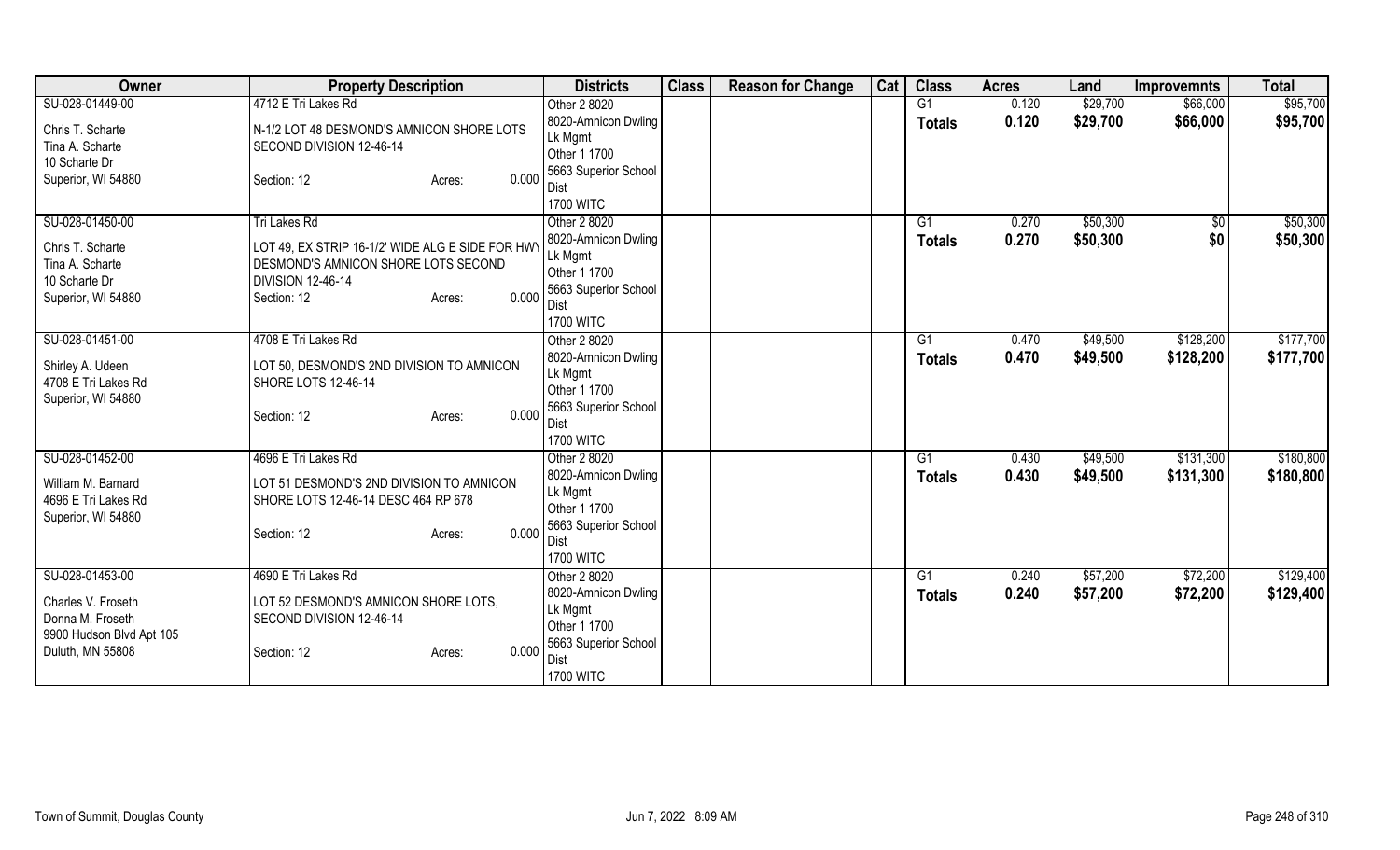| 4678 E Tri Lakes Rd<br>SU-028-01454-00<br>$\overline{G1}$<br>\$44,200<br>\$62,300<br>Other 2 8020<br>0.170<br>8020-Amnicon Dwling<br>0.170<br>\$44,200<br>\$62,300<br><b>Totals</b><br>James M & Cathleen J Nelson Trust<br>LOT 53 DESMOND'S 2ND DIVISION TO AMNICON | \$106,500<br>\$106,500 |
|----------------------------------------------------------------------------------------------------------------------------------------------------------------------------------------------------------------------------------------------------------------------|------------------------|
|                                                                                                                                                                                                                                                                      |                        |
|                                                                                                                                                                                                                                                                      |                        |
| Lk Mgmt<br>4462 E Twin Creek Rd<br>SHORE LOTS 12-46-14; ALSO SLM #798059                                                                                                                                                                                             |                        |
| Other 1 1700<br>Superior, WI 54880                                                                                                                                                                                                                                   |                        |
| 5663 Superior School<br>0.000<br>Section: 12<br>Acres:                                                                                                                                                                                                               |                        |
| Dist<br><b>1700 WITC</b>                                                                                                                                                                                                                                             |                        |
| SU-028-01455-00<br>4672 E Tri Lakes Rd<br>G1<br>\$52,000<br>\$36,500<br>Other 2 8020<br>0.120                                                                                                                                                                        | \$88,500               |
| 0.120<br>\$52,000<br>\$36,500<br>8020-Amnicon Dwling<br>Totals                                                                                                                                                                                                       | \$88,500               |
| LOT 54 DESMOND'S 2ND DIVISION TO AMNICON<br>Kenneth D. Stringer<br>Lk Mgmt                                                                                                                                                                                           |                        |
| Sharon L. Stringer<br><b>SHORE LOTS 12-46-14</b><br>Other 1 1700                                                                                                                                                                                                     |                        |
| 4681 E Tri Lakes Rd<br>5663 Superior School                                                                                                                                                                                                                          |                        |
| 0.000<br>Superior, WI 54880<br>Section: 12<br>Acres:<br>Dist                                                                                                                                                                                                         |                        |
| <b>1700 WITC</b>                                                                                                                                                                                                                                                     |                        |
| SU-028-01456-00<br>\$40,000<br>4664 E Tri Lakes Rd<br>G1<br>0.050<br>\$24,500<br>Other 2 8020                                                                                                                                                                        | \$64,500               |
| \$40,000<br>8020-Amnicon Dwling<br>0.050<br>\$24,500<br>Totals<br>Gordon R. Atol<br>LOT 55 DESMOND'S 2ND DIVISION TO AMNICON                                                                                                                                         | \$64,500               |
| Lk Mgmt<br>4952 Lester River Rd<br>SHORE LOTS 12-46-14 DESC 448 RP 629                                                                                                                                                                                               |                        |
| Other 1 1700<br>Duluth, MN 55804                                                                                                                                                                                                                                     |                        |
| 5663 Superior School<br>0.000<br>Section: 12<br>Acres:<br>Dist                                                                                                                                                                                                       |                        |
| <b>1700 WITC</b>                                                                                                                                                                                                                                                     |                        |
| SU-028-01457-00<br>G1<br>\$12,500<br>$\sqrt{$0}$<br>Tri Lakes Rd<br>0.040<br>Other 2 8020                                                                                                                                                                            | \$12,500               |
| \$0<br>8020-Amnicon Dwling<br>0.040<br>\$12,500<br><b>Totals</b>                                                                                                                                                                                                     | \$12,500               |
| Gordon R. Atol<br>LOT 56 DESMOND'S 2ND DIVISION TO AMNICON<br>Lk Mgmt                                                                                                                                                                                                |                        |
| 4952 Lester River Rd<br>SHORE LOTS 12-46-14 DESC 448 RP 629<br>Other 1 1700                                                                                                                                                                                          |                        |
| Duluth, MN 55804<br>5663 Superior School<br>0.000                                                                                                                                                                                                                    |                        |
| Section: 12<br>Acres:<br>Dist                                                                                                                                                                                                                                        |                        |
| <b>1700 WITC</b>                                                                                                                                                                                                                                                     |                        |
| SU-028-01458-00<br>4658 E Tri Lakes Rd<br>\$40,000<br>\$33,600<br>Other 2 8020<br>G1<br>0.060                                                                                                                                                                        | \$73,600               |
| 0.060<br>\$40,000<br>\$33,600<br>8020-Amnicon Dwling<br><b>Totals</b><br>Gordon R. Atol<br>LOT 57 DESMOND'S 2ND DIVISION TO AMNICON                                                                                                                                  | \$73,600               |
| Lk Mgmt<br>4952 Lester River Rd<br>SHORE LOTS 12-46-14 DESC 377 RP 130                                                                                                                                                                                               |                        |
| Other 1 1700<br>Duluth, MN 55804                                                                                                                                                                                                                                     |                        |
| 5663 Superior School<br>0.000<br>Section: 12<br>Acres:<br>Dist                                                                                                                                                                                                       |                        |
| <b>1700 WITC</b>                                                                                                                                                                                                                                                     |                        |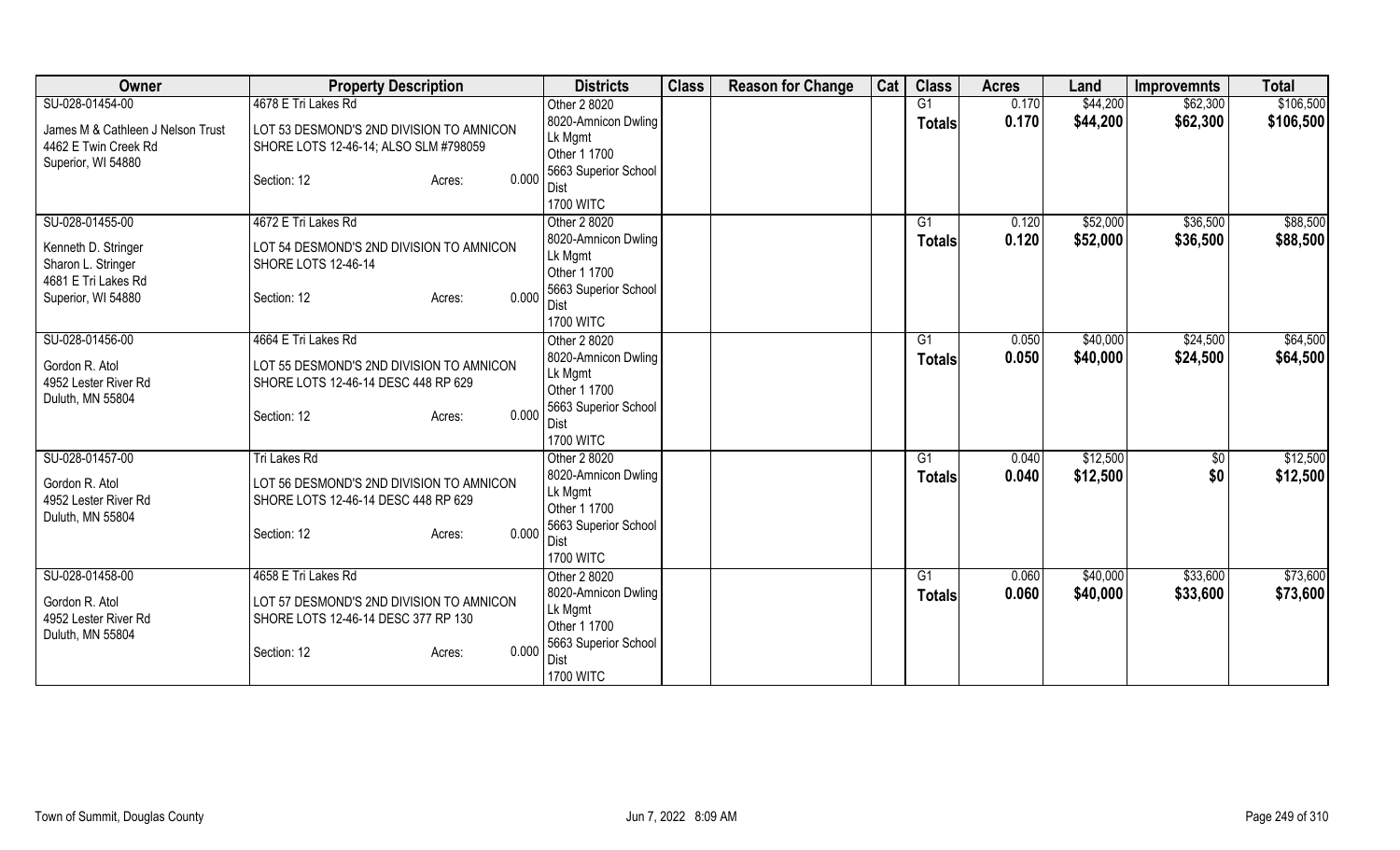| <b>Owner</b>                                              | <b>Property Description</b>                                                                 | <b>Districts</b>               | <b>Class</b> | <b>Reason for Change</b> | Cat | <b>Class</b>   | <b>Acres</b> | Land     | <b>Improvemnts</b> | <b>Total</b> |
|-----------------------------------------------------------|---------------------------------------------------------------------------------------------|--------------------------------|--------------|--------------------------|-----|----------------|--------------|----------|--------------------|--------------|
| SU-028-01459-00                                           | <b>Tri Lakes Rd</b>                                                                         | Other 2 8020                   |              |                          |     | G <sub>1</sub> | 0.040        | \$12,500 | $\overline{50}$    | \$12,500     |
| Gordon R. Atol                                            | LOT 58 DESMOND'S 2ND DIVISION TO AMNICON                                                    | 8020-Amnicon Dwling            |              |                          |     | <b>Totals</b>  | 0.040        | \$12,500 | \$0                | \$12,500     |
| 4952 Lester River Rd                                      | SHORE LOTS 12-46-14 DESC 377 RP 130                                                         | Lk Mgmt                        |              |                          |     |                |              |          |                    |              |
| Duluth, MN 55804                                          |                                                                                             | Other 1 1700                   |              |                          |     |                |              |          |                    |              |
|                                                           | 0.000<br>Section: 12<br>Acres:                                                              | 5663 Superior School           |              |                          |     |                |              |          |                    |              |
|                                                           |                                                                                             | Dist<br><b>1700 WITC</b>       |              |                          |     |                |              |          |                    |              |
| SU-028-01460-00                                           | Finn Point Rd                                                                               | Other 2 8020                   |              |                          |     | G1             | 0.360        | \$2,200  | \$0                | \$2,200      |
|                                                           |                                                                                             | 8020-Amnicon Dwling            |              |                          |     | <b>Totals</b>  | 0.360        | \$2,200  | \$0                | \$2,200      |
| Janice V. Erickson                                        | LOT 59, DESMOND'S 3RD DIVISION TO AMNICON                                                   | Lk Mgmt                        |              |                          |     |                |              |          |                    |              |
| 606 W Prospect St                                         | <b>SHORE LOTS 12-46-14</b>                                                                  | Other 1 1700                   |              |                          |     |                |              |          |                    |              |
| New Hampton, IA 50659                                     | 0.000                                                                                       | 5663 Superior School           |              |                          |     |                |              |          |                    |              |
|                                                           | Section: 12<br>Acres:                                                                       | Dist                           |              |                          |     |                |              |          |                    |              |
|                                                           |                                                                                             | <b>1700 WITC</b>               |              |                          |     |                |              |          |                    |              |
| SU-028-01461-00                                           | Finn Point Rd                                                                               | Other 2 8020                   |              |                          |     | G1             | 0.140        | \$800    | \$0                | \$800        |
| Janice V. Erickson                                        | PT LOT 60, DESMOND'S 3RD DIVISION TO AMNICON                                                | 8020-Amnicon Dwling            |              |                          |     | <b>Totals</b>  | 0.140        | \$800    | \$0                | \$800        |
| 606 W Prospect St                                         | SHORE LOTS 12-46-14; EX PT DESC #587133                                                     | Lk Mgmt                        |              |                          |     |                |              |          |                    |              |
| New Hampton, IA 50659                                     |                                                                                             | Other 1 1700                   |              |                          |     |                |              |          |                    |              |
|                                                           | 0.000<br>Section: 12<br>Acres:                                                              | 5663 Superior School<br>Dist   |              |                          |     |                |              |          |                    |              |
|                                                           |                                                                                             | <b>1700 WITC</b>               |              |                          |     |                |              |          |                    |              |
| SU-028-01462-00                                           | Finn Point Rd                                                                               | Other 2 8020                   |              |                          |     | G1             | 0.240        | \$1,300  | $\sqrt{$0}$        | \$1,300      |
|                                                           |                                                                                             | 8020-Amnicon Dwling            |              |                          |     | <b>Totals</b>  | 0.240        | \$1,300  | \$0                | \$1,300      |
| Shirley A Acker Life Estate et al<br>7935 S Finn Point Rd | PT LOT 60, DESMOND'S 3RD DIVISION TO AMNICON<br>SHORE LOTS 12-46-14; COMM W COR LOT 60 POB, | Lk Mgmt                        |              |                          |     |                |              |          |                    |              |
| Superior, WI 54880                                        | TH SE'LY 153', TH NE'LY 66.66', TH NW'LY TO PT ON                                           | Other 1 1700                   |              |                          |     |                |              |          |                    |              |
|                                                           | 0.000<br>Section: 12<br>Acres:                                                              | 5663 Superior School           |              |                          |     |                |              |          |                    |              |
|                                                           |                                                                                             | Dist                           |              |                          |     |                |              |          |                    |              |
|                                                           |                                                                                             | <b>1700 WITC</b>               |              |                          |     |                |              |          |                    |              |
| SU-028-01463-00                                           | 7921 S Dowling Lake Rd                                                                      | Other 2 8020                   |              |                          |     | G1             | 2.610        | \$14,800 | \$176,100          | \$190,900    |
| Clifford M. Tessling                                      | LOTS 61-66 INCL DESMOND'S 3RD DIVISION TO                                                   | 8020-Amnicon Dwling<br>Lk Mgmt |              |                          |     | <b>Totals</b>  | 2.610        | \$14,800 | \$176,100          | \$190,900    |
| 7921 S Dowling Lake West Rd                               | AMNICON SHORE LOTS 12-46-14                                                                 | Other 1 1700                   |              |                          |     |                |              |          |                    |              |
| Superior, WI 54880                                        |                                                                                             | 5663 Superior School           |              |                          |     |                |              |          |                    |              |
|                                                           | 0.000<br>Section: 12<br>Acres:                                                              | Dist                           |              |                          |     |                |              |          |                    |              |
|                                                           |                                                                                             | <b>1700 WITC</b>               |              |                          |     |                |              |          |                    |              |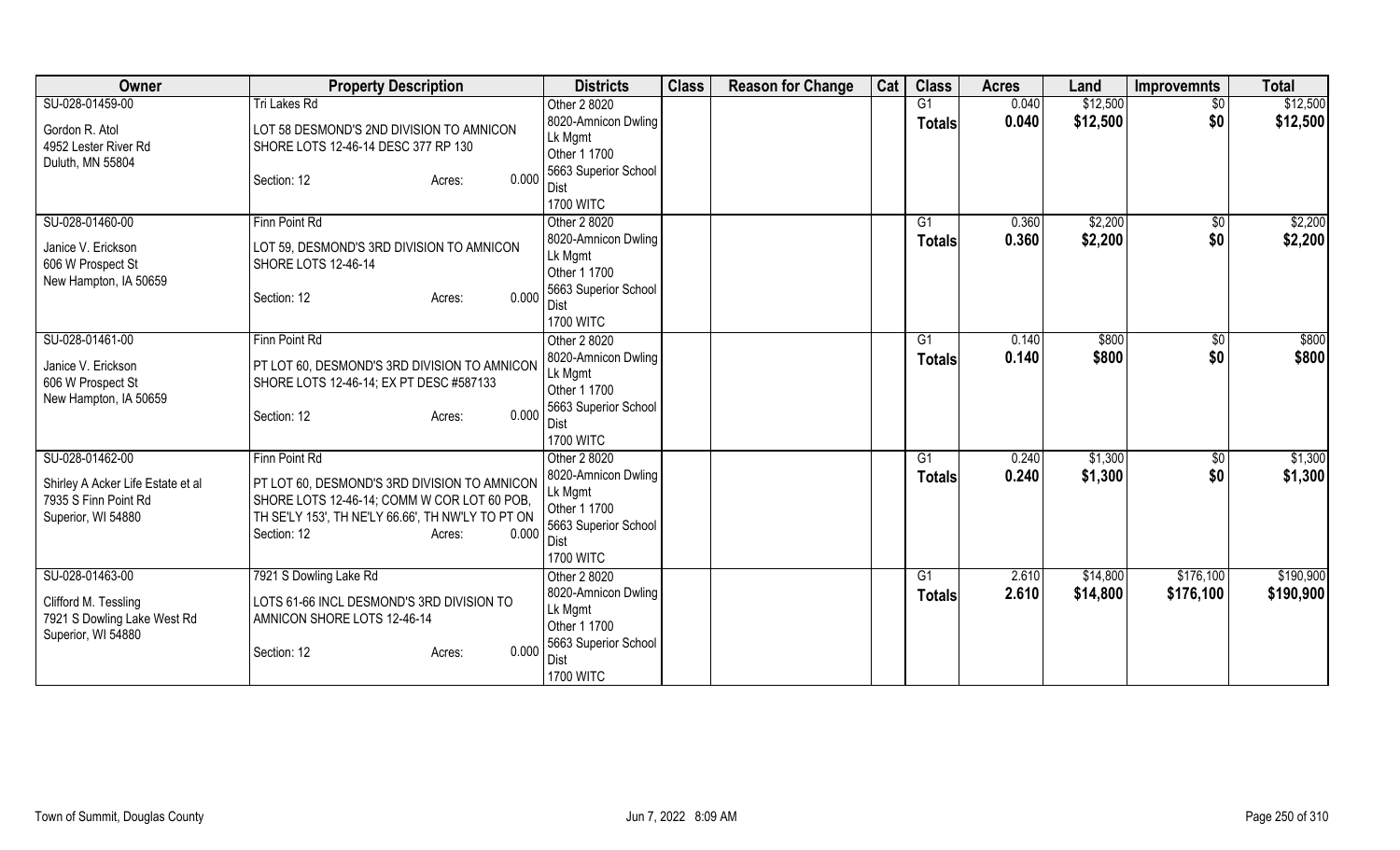| Owner                                | <b>Property Description</b>               | <b>Districts</b>         | <b>Class</b> | <b>Reason for Change</b> | Cat | <b>Class</b>  | <b>Acres</b> | Land    | <b>Improvemnts</b> | <b>Total</b> |
|--------------------------------------|-------------------------------------------|--------------------------|--------------|--------------------------|-----|---------------|--------------|---------|--------------------|--------------|
| SU-028-01464-00                      | Finn Point Rd                             | Other 2 8020             |              |                          |     | G1            | 0.490        | \$2,700 | $\sqrt{$0}$        | \$2,700      |
| <b>Arkin Living Trust</b>            | LOT 67, DESMOND'S 3RD DIVISION TO AMNICON | 8020-Amnicon Dwling      |              |                          |     | <b>Totals</b> | 0.490        | \$2,700 | \$0                | \$2,700      |
| Janet Beilman                        | <b>SHORE LOTS 12-46-14</b>                | Lk Mgmt                  |              |                          |     |               |              |         |                    |              |
| 5329 Kingsbridge Rd                  |                                           | Other 1 1700             |              |                          |     |               |              |         |                    |              |
| Madison, WI 54714                    | 0.000<br>Section: 12<br>Acres:            | 5663 Superior School     |              |                          |     |               |              |         |                    |              |
|                                      |                                           | Dist                     |              |                          |     |               |              |         |                    |              |
|                                      |                                           | <b>1700 WITC</b>         |              |                          |     |               |              |         |                    |              |
| SU-028-01465-00                      | Finn Point Rd                             | Other 2 8020             |              |                          |     | G1            | 0.490        | \$3,000 | \$0                | \$3,000      |
| William K. Norman                    | LOT 68 DESMOND'S 3RD DIVISION TO AMNICON  | 8020-Amnicon Dwling      |              |                          |     | <b>Totals</b> | 0.490        | \$3,000 | \$0                | \$3,000      |
| Julie A. Norman                      | SHORE LOTS 12-46-14                       | Lk Mgmt                  |              |                          |     |               |              |         |                    |              |
| 6023 London Rd                       |                                           | Other 1 1700             |              |                          |     |               |              |         |                    |              |
| Duluth, MN 55804                     | 0.000<br>Section: 12<br>Acres:            | 5663 Superior School     |              |                          |     |               |              |         |                    |              |
|                                      |                                           | Dist<br><b>1700 WITC</b> |              |                          |     |               |              |         |                    |              |
| SU-028-01466-00                      | Finn Point Rd                             | Other 2 8020             |              |                          |     | G1            | 0.460        | \$2,500 | $\sqrt[6]{3}$      | \$2,500      |
|                                      |                                           | 8020-Amnicon Dwling      |              |                          |     |               | 0.460        |         | \$0                |              |
| John M. Larson                       | LOT 69, DESMOND'S 3RD DIVISION TO AMNICON | Lk Mgmt                  |              |                          |     | Totals        |              | \$2,500 |                    | \$2,500      |
| Cheryl A. Larson                     | SHORE LOTS 12-46-14                       | Other 1 1700             |              |                          |     |               |              |         |                    |              |
| 1627 E 7th St                        |                                           | 5663 Superior School     |              |                          |     |               |              |         |                    |              |
| Superior, WI 54880                   | 0.000<br>Section: 12<br>Acres:            | Dist                     |              |                          |     |               |              |         |                    |              |
|                                      |                                           | <b>1700 WITC</b>         |              |                          |     |               |              |         |                    |              |
| SU-028-01467-00                      | 7980 S Finn Point Rd                      | Other 2 8020             |              |                          |     | G1            | 0.467        | \$2,800 | \$18,300           | \$21,100     |
|                                      |                                           | 8020-Amnicon Dwling      |              |                          |     | Totals        | 0.467        | \$2,800 | \$18,300           | \$21,100     |
| Jeffrey D. Hunger                    | LOT 70 DESMOND'S 3RD DIVISION TO AMNICON  | Lk Mgmt                  |              |                          |     |               |              |         |                    |              |
| Gayle M. Hunger                      | <b>SHORE LOTS 12-46-14</b>                | Other 1 1700             |              |                          |     |               |              |         |                    |              |
| 7997 S Finn Point Rd                 |                                           | 5663 Superior School     |              |                          |     |               |              |         |                    |              |
| Superior, WI 54880                   | 0.467<br>Section: 12<br>Acres:            | <b>Dist</b>              |              |                          |     |               |              |         |                    |              |
|                                      |                                           | <b>1700 WITC</b>         |              |                          |     |               |              |         |                    |              |
| SU-028-01468-00                      | Finn Point Rd                             | Other 2 8020             |              |                          |     | G5            | 0.840        | \$300   | \$0                | \$300        |
|                                      | LOT 71 & S-150' OF LOT 72 DESMOND'S 3RD   | 8020-Amnicon Dwling      |              |                          |     | <b>Totals</b> | 0.840        | \$300   | \$0                | \$300        |
| Jeffrey D. Hunger<br>Gayle M. Hunger | DIVISION TO AMNICON SHORE LOTS 12-46-14   | Lk Mgmt                  |              |                          |     |               |              |         |                    |              |
| 7997 S Finn Point Rd                 |                                           | Other 1 1700             |              |                          |     |               |              |         |                    |              |
| Superior, WI 54880                   | 0.000<br>Section: 12<br>Acres:            | 5663 Superior School     |              |                          |     |               |              |         |                    |              |
|                                      |                                           | Dist                     |              |                          |     |               |              |         |                    |              |
|                                      |                                           | <b>1700 WITC</b>         |              |                          |     |               |              |         |                    |              |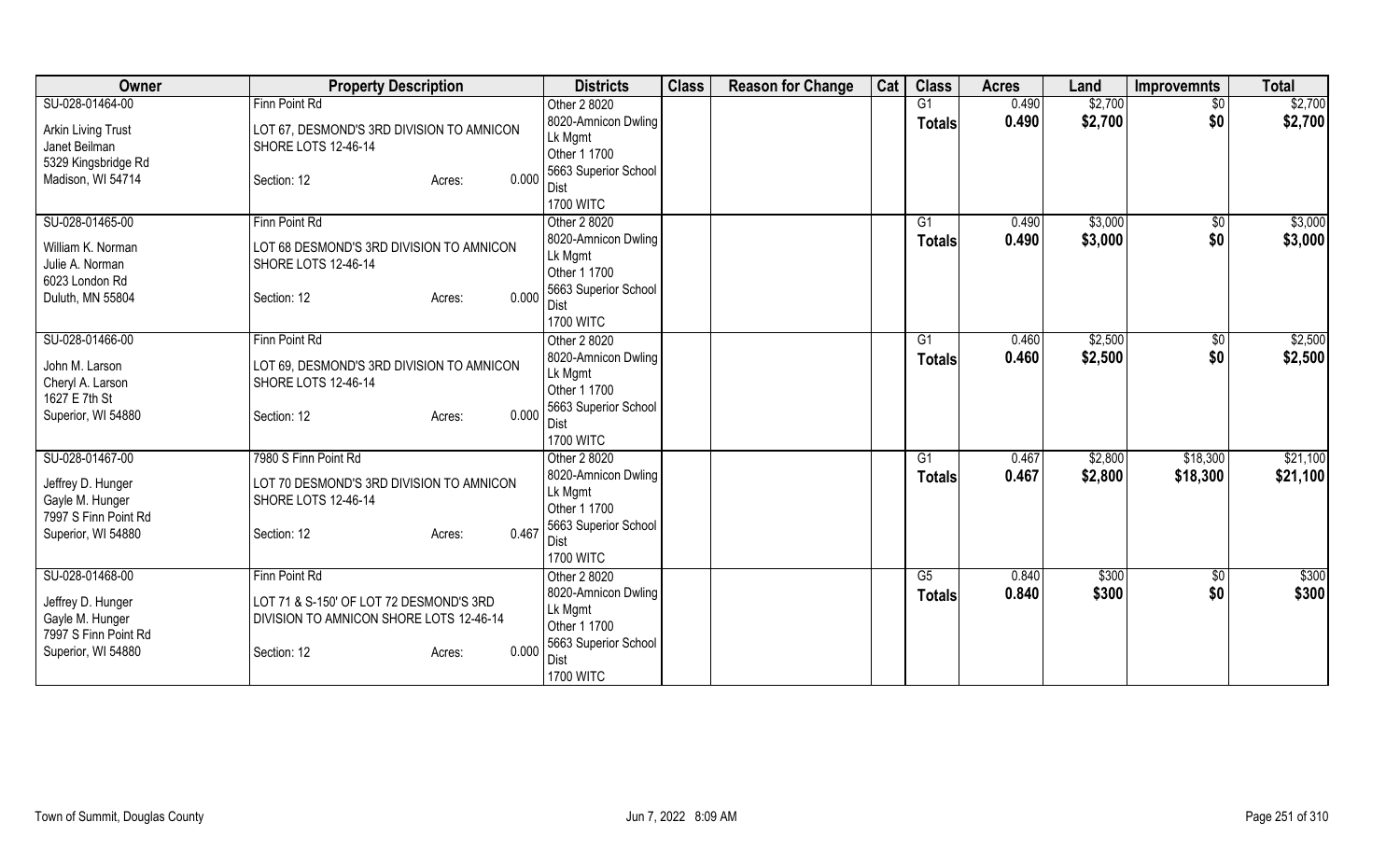| Owner                     | <b>Property Description</b>                         | <b>Districts</b>     | <b>Class</b> | <b>Reason for Change</b> | Cat | <b>Class</b>    | <b>Acres</b> | Land    | <b>Improvemnts</b> | <b>Total</b> |
|---------------------------|-----------------------------------------------------|----------------------|--------------|--------------------------|-----|-----------------|--------------|---------|--------------------|--------------|
| SU-028-01468-01           | Dowling Lake West Rd                                | Other 2 8020         |              |                          |     | G1              | 0.980        | \$5,400 | $\overline{50}$    | \$5,400      |
| John M. Larson            | N-70.5' OF LOT 72 & S-225' OF LOT 73, ALL LOTS 74 & | 8020-Amnicon Dwling  |              |                          |     | <b>Totals</b>   | 0.980        | \$5,400 | \$0                | \$5,400      |
| Cheryl A. Larson          | 75 DESMOND'S 3RD DIVISION TO AMNICON SHORE          | Lk Mgmt              |              |                          |     |                 |              |         |                    |              |
| 1627 E 7th St             | LOTS 12-46-14                                       | Other 1 1700         |              |                          |     |                 |              |         |                    |              |
| Superior, WI 54880        | 0.000<br>Section: 12<br>Acres:                      | 5663 Superior School |              |                          |     |                 |              |         |                    |              |
|                           |                                                     | Dist                 |              |                          |     |                 |              |         |                    |              |
|                           |                                                     | <b>1700 WITC</b>     |              |                          |     |                 |              |         |                    |              |
| SU-028-01468-02           | Finn Point Rd                                       | Other 1 1700         |              |                          |     | G <sub>1</sub>  | 0.060        | \$300   | \$0                | \$300        |
| William K. Norman         | N-75.8' OF LOT 73 DESMOND'S 3RD DIVISION TO         | 5663 Superior School |              |                          |     | <b>Totals</b>   | 0.060        | \$300   | \$0                | \$300        |
| Julie A. Norman           | AMNICON SHORE LOTS 12-46-14                         | Dist                 |              |                          |     |                 |              |         |                    |              |
| 6023 London Rd            |                                                     | <b>1700 WITC</b>     |              |                          |     |                 |              |         |                    |              |
| Duluth, MN 55804          | 0.000<br>Section: 12                                |                      |              |                          |     |                 |              |         |                    |              |
|                           | Acres:                                              |                      |              |                          |     |                 |              |         |                    |              |
| SU-028-01468-03           | Finn Point Rd                                       | Other 2 8020         |              |                          |     | G5              | 0.340        | \$100   | $\overline{50}$    | \$100        |
| <b>Arkin Living Trust</b> | LOT 79, DESMOND'S 3RD DIVISION TO AMNICON           | 8020-Amnicon Dwling  |              |                          |     | <b>Totals</b>   | 0.340        | \$100   | \$0                | \$100        |
| Janet Beilman             | <b>SHORE LOTS 12-46-14</b>                          | Lk Mgmt              |              |                          |     |                 |              |         |                    |              |
| 5329 Kingsbridge Rd       |                                                     | Other 1 1700         |              |                          |     |                 |              |         |                    |              |
| Madison, WI 54714         | 0.000<br>Section: 12<br>Acres:                      | 5663 Superior School |              |                          |     |                 |              |         |                    |              |
|                           |                                                     | Dist                 |              |                          |     |                 |              |         |                    |              |
|                           |                                                     | <b>1700 WITC</b>     |              |                          |     |                 |              |         |                    |              |
| SU-028-01468-04           | Dowling Lake West Rd                                | Other 2 8020         |              |                          |     | G1              | 0.490        | \$2,700 | $\sqrt{6}$         | \$2,700      |
| William T. Norman         | LOT 80 DESMOND'S 3RD DIVISION TO AMNICON            | 8020-Amnicon Dwling  |              |                          |     | <b>Totals</b>   | 0.490        | \$2,700 | \$0                | \$2,700      |
| Julie A. Norman           | <b>SHORE LOTS 12-46-14</b>                          | Lk Mgmt              |              |                          |     |                 |              |         |                    |              |
| 6023 London Rd            |                                                     | Other 1 1700         |              |                          |     |                 |              |         |                    |              |
| Duluth, MN 55804          | 0.000<br>Section: 12<br>Acres:                      | 5663 Superior School |              |                          |     |                 |              |         |                    |              |
|                           |                                                     | Dist                 |              |                          |     |                 |              |         |                    |              |
|                           |                                                     | <b>1700 WITC</b>     |              |                          |     |                 |              |         |                    |              |
| SU-028-01468-05           | Dowling Lake West Rd                                | Other 2 8020         |              |                          |     | $\overline{G5}$ | 1.070        | \$300   | $\sqrt{$0}$        | \$300        |
| <b>Arkin Living Trust</b> | LOTS 81 & 82, DESMOND'S 3RD DIVISION TO             | 8020-Amnicon Dwling  |              |                          |     | <b>Totals</b>   | 1.070        | \$300   | \$0                | \$300        |
| Janet Beilman             | AMNICON SHORE LOTS 12-46-14                         | Lk Mgmt              |              |                          |     |                 |              |         |                    |              |
|                           |                                                     | Other 1 1700         |              |                          |     |                 |              |         |                    |              |
| 5329 Kingsbridge Rd       | 0.000                                               | 5663 Superior School |              |                          |     |                 |              |         |                    |              |
| Madison, WI 54714         | Section: 12<br>Acres:                               | Dist                 |              |                          |     |                 |              |         |                    |              |
|                           |                                                     | <b>1700 WITC</b>     |              |                          |     |                 |              |         |                    |              |
| SU-028-01468-06           | Dowling Lake West Rd                                | Other 1 1700         |              |                          |     | G1              | 0.850        | \$4,100 | $\overline{50}$    | \$4,100      |
|                           |                                                     | 5663 Superior School |              |                          |     | <b>Totals</b>   | 0.850        | \$4,100 | \$0                | \$4,100      |
| John B. Marder            | LOTS 76-78 DESMOND'S 3RD DIVISION TO AMNICON        | Dist                 |              |                          |     |                 |              |         |                    |              |
| PO Box 1361               | <b>SHORE LOTS 12-46-14</b>                          | <b>1700 WITC</b>     |              |                          |     |                 |              |         |                    |              |
| Superior, WI 54880        |                                                     |                      |              |                          |     |                 |              |         |                    |              |
|                           | 0.000<br>Section: 12<br>Acres:                      |                      |              |                          |     |                 |              |         |                    |              |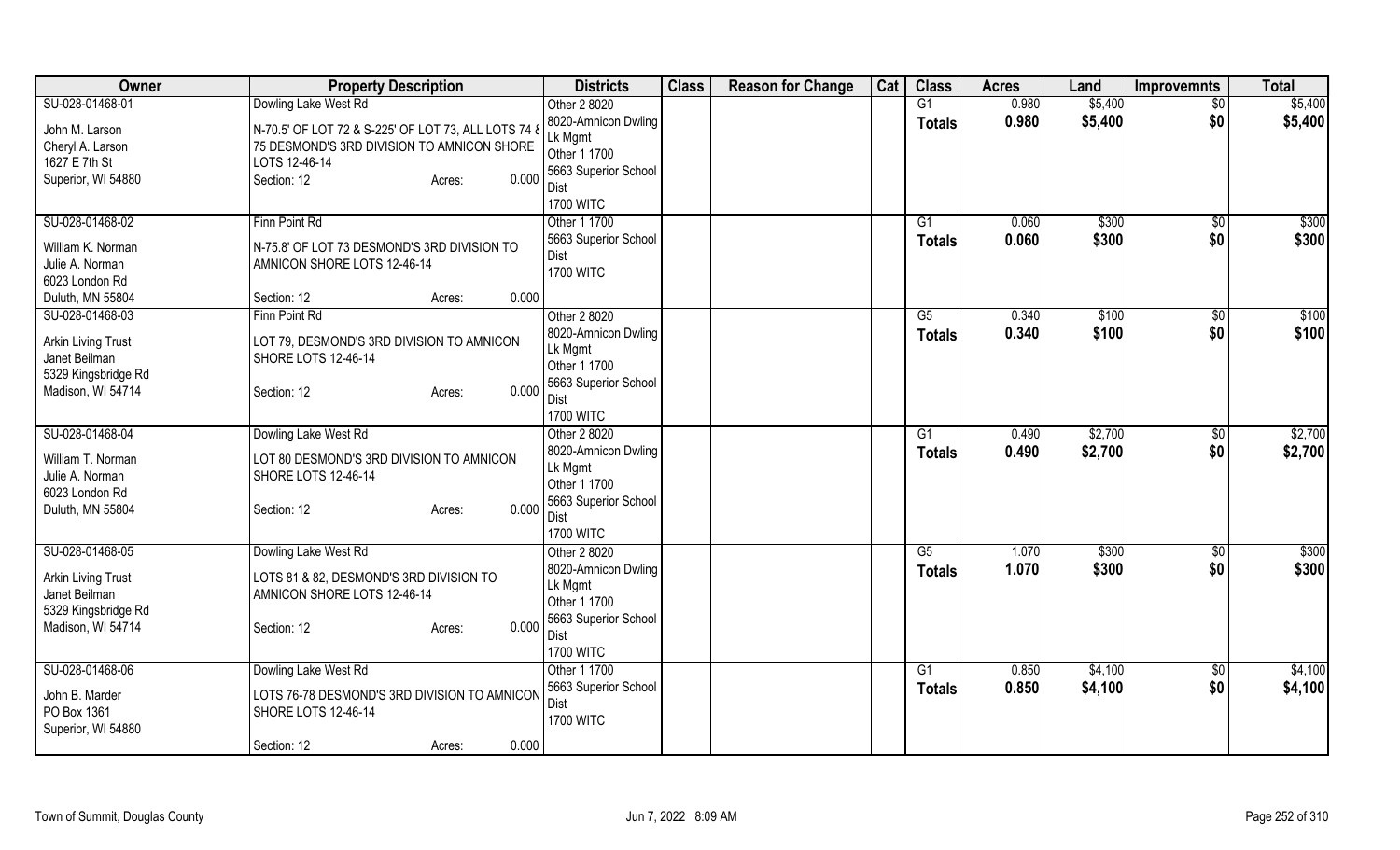| Owner                                | <b>Property Description</b>                  | <b>Districts</b>                    | <b>Class</b> | <b>Reason for Change</b> | Cat | <b>Class</b>   | <b>Acres</b> | Land     | <b>Improvemnts</b> | <b>Total</b> |
|--------------------------------------|----------------------------------------------|-------------------------------------|--------------|--------------------------|-----|----------------|--------------|----------|--------------------|--------------|
| SU-028-01469-00                      | 7921 S Dowling Lake Rd                       | Other 2 8020                        |              |                          |     | G1             | 1.730        | \$7,900  | $\overline{50}$    | \$7,900      |
| Clifford M. Tessling                 | LOTS 83-85 DESMOND'S 3RD DIVISION TO AMNICON | 8020-Amnicon Dwling                 |              |                          |     | <b>Totals</b>  | 1.730        | \$7,900  | \$0                | \$7,900      |
| 7921 S Dowling Lake West Rd          | SHORE LOTS 12-46-14                          | Lk Mgmt                             |              |                          |     |                |              |          |                    |              |
| Superior, WI 54880                   |                                              | Other 1 1700                        |              |                          |     |                |              |          |                    |              |
|                                      | 0.000<br>Section: 12<br>Acres:               | 5663 Superior School                |              |                          |     |                |              |          |                    |              |
|                                      |                                              | Dist<br><b>1700 WITC</b>            |              |                          |     |                |              |          |                    |              |
| SU-028-01470-00                      | 7921 S Dowling Lake West Rd                  | Other 2 8020                        |              |                          |     | G1             | 1.670        | \$7,700  | \$14,800           | \$22,500     |
|                                      |                                              | 8020-Amnicon Dwling                 |              |                          |     | <b>Totals</b>  | 1.670        | \$7,700  | \$14,800           | \$22,500     |
| Clifford M. Tessling                 | LOTS 86-88 DESMOND'S 3RD DIVISION TO AMNICON | Lk Mgmt                             |              |                          |     |                |              |          |                    |              |
| 7921 S Dowling Lake West Rd          | <b>SHORE LOTS 12-46-14</b>                   | Other 1 1700                        |              |                          |     |                |              |          |                    |              |
| Superior, WI 54880                   | 0.000                                        | 5663 Superior School                |              |                          |     |                |              |          |                    |              |
|                                      | Section: 12<br>Acres:                        | Dist                                |              |                          |     |                |              |          |                    |              |
|                                      |                                              | <b>1700 WITC</b>                    |              |                          |     |                |              |          |                    |              |
| SU-028-01471-00                      | 7905 S Dowling Lake Rd                       | Other 2 8020                        |              |                          |     | G <sub>1</sub> | 0.712        | \$11,200 | \$60,900           | \$72,100     |
| Peter L. Anderson                    | LOT 89, DESMOND'S 3RD DIVISION TO AMNICON    | 8020-Amnicon Dwling                 |              |                          |     | <b>Totals</b>  | 0.712        | \$11,200 | \$60,900           | \$72,100     |
| Alexandria L. Farley                 | SHORE LOTS 12-46-14; ALSO FT PASSAGE EASE    | Lk Mgmt<br>Other 1 1700             |              |                          |     |                |              |          |                    |              |
| 48 Molly Ln                          | ALG E-10' OF LOT 6 FIRST ADDITION TO DOWLING | 5663 Superior School                |              |                          |     |                |              |          |                    |              |
| Esko, MN 55733                       | 0.000<br>Section: 12<br>Acres:               | Dist                                |              |                          |     |                |              |          |                    |              |
|                                      |                                              | <b>1700 WITC</b>                    |              |                          |     |                |              |          |                    |              |
| SU-028-01474-00                      | Finn Point Rd                                | Other 2 8020                        |              |                          |     | G5             | 0.630        | \$200    | $\sqrt{$0}$        | \$200        |
|                                      | PARKING SPACE DESMOND'S 3RD DIVISION TO      | 8020-Amnicon Dwling                 |              |                          |     | <b>Totals</b>  | 0.630        | \$200    | \$0                | \$200        |
| Jeffrey D. Hunger<br>Gayle M. Hunger | AMNICON SHORE LOTS 12-46-14                  | Lk Mgmt                             |              |                          |     |                |              |          |                    |              |
| 7997 S Finn Point Rd                 |                                              | Other 1 1700                        |              |                          |     |                |              |          |                    |              |
| Superior, WI 54880                   | 0.000<br>Section: 12<br>Acres:               | 5663 Superior School                |              |                          |     |                |              |          |                    |              |
|                                      |                                              | Dist                                |              |                          |     |                |              |          |                    |              |
|                                      |                                              | <b>1700 WITC</b>                    |              |                          |     |                |              |          |                    |              |
| SU-028-01475-00                      | None                                         | Other 2 8020<br>8020-Amnicon Dwling |              |                          |     | X3             | 1.850        | \$0      | \$0                | \$0          |
| Douglas County                       | PUBLIC PARKING GROUND/PARK FAIRVIEW          | Lk Mgmt                             |              |                          |     | <b>Totals</b>  | 1.850        | \$0      | \$0                | \$0          |
| 1313 Belknap St                      | ADDITION TO AMNICON LAKE 13-46-14            | Other 1 1700                        |              |                          |     |                |              |          |                    |              |
| Superior, WI 54880                   |                                              | 5663 Superior School                |              |                          |     |                |              |          |                    |              |
|                                      | 0.000<br>Section: 13<br>Acres:               | Dist                                |              |                          |     |                |              |          |                    |              |
|                                      |                                              | <b>1700 WITC</b>                    |              |                          |     |                |              |          |                    |              |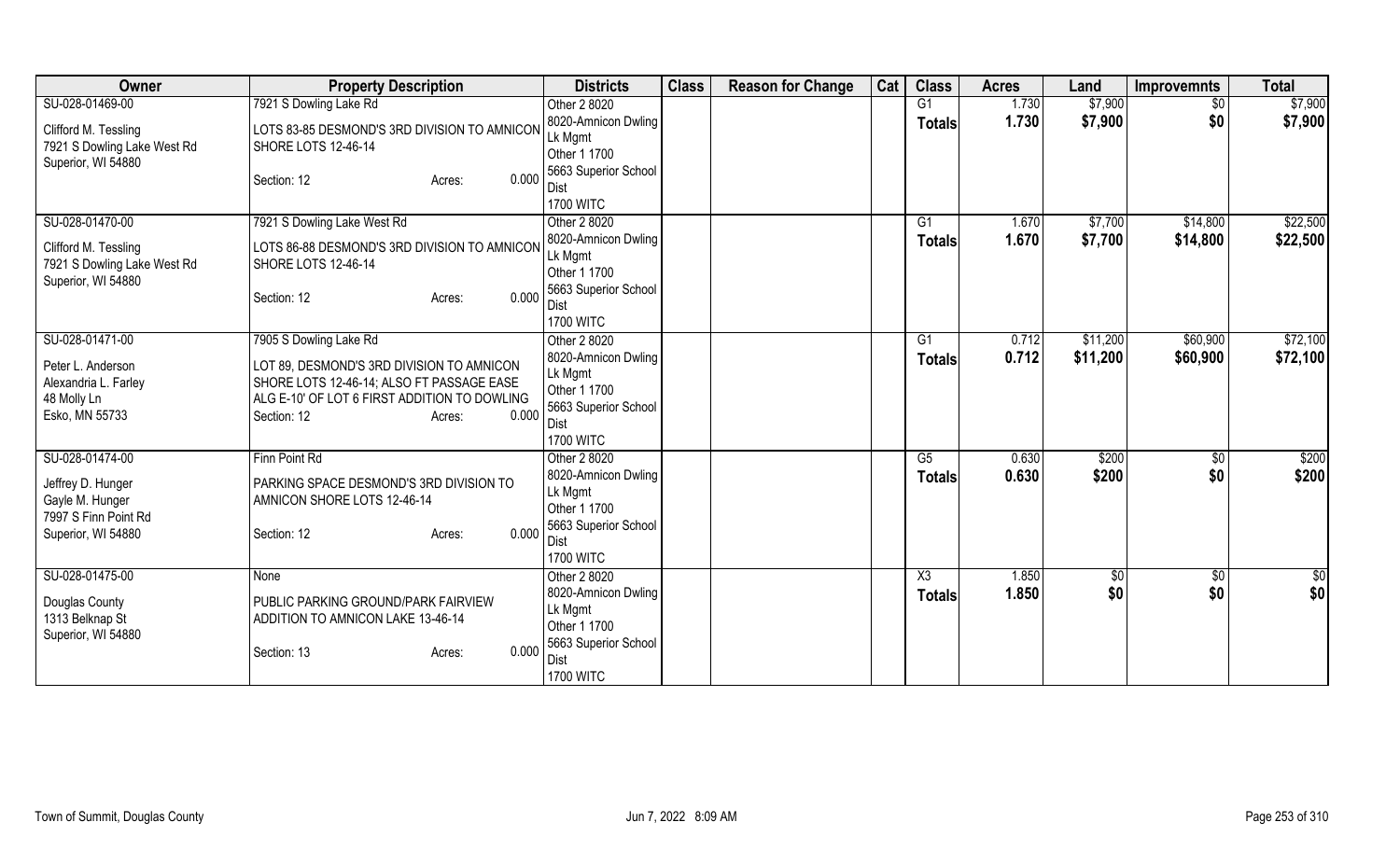| Owner                                | <b>Property Description</b>                          | <b>Districts</b>         | <b>Class</b>   | <b>Reason for Change</b> | Cat  | <b>Class</b>           | <b>Acres</b> | Land            | <b>Improvemnts</b> | <b>Total</b> |
|--------------------------------------|------------------------------------------------------|--------------------------|----------------|--------------------------|------|------------------------|--------------|-----------------|--------------------|--------------|
| SU-028-01476-00                      | None                                                 | Other 2 8020             |                |                          |      | $\overline{\text{X3}}$ | 0.360        | $\overline{50}$ | $\sqrt{6}$         | \$0          |
| Douglas County                       | OUTLOT A, FAIRVIEW ADDITION TO AMNICON LAKE          | 8020-Amnicon Dwling      |                |                          |      | <b>Totals</b>          | 0.360        | \$0             | \$0                | \$0          |
| 1313 Belknap St                      | 13-46-14                                             | Lk Mgmt                  |                |                          |      |                        |              |                 |                    |              |
| Superior, WI 54880                   |                                                      | Other 1 1700             |                |                          |      |                        |              |                 |                    |              |
|                                      | 0.000<br>Section: 13<br>Acres:                       | 5663 Superior School     |                |                          |      |                        |              |                 |                    |              |
|                                      |                                                      | Dist<br><b>1700 WITC</b> |                |                          |      |                        |              |                 |                    |              |
| SU-028-01477-00                      | 8156 S Fairview Rd                                   | Other 2 8020             | G <sub>1</sub> | RFRon lean-to            | $-5$ | G1                     | 0.620        | \$3,400         | \$5,200            | \$8,600      |
|                                      |                                                      | 8020-Amnicon Dwling   G1 |                | Lean to                  |      |                        | 0.620        | \$3,400         | \$5,200            | \$8,600      |
| Robert Hughley                       | LOT 1 CSM 1487 VOL 11 PGS 174-5; PT OUTLOT B,        | Lk Mgmt                  | IG1            | Correct acreage          | -4   | <b>Totals</b>          |              |                 |                    |              |
| 8156 S Fairview Rd                   | EX N-70 ', FAIRVIEW ADDITION TO AMNICON LAKE         | Other 1 1700             |                |                          |      |                        |              |                 |                    |              |
| Superior, WI 54880                   | 13-46-14                                             | 5663 Superior School     |                |                          |      |                        |              |                 |                    |              |
|                                      | 0.620<br>Section: 13<br>Acres:                       | Dist                     |                |                          |      |                        |              |                 |                    |              |
|                                      |                                                      | <b>1700 WITC</b>         |                |                          |      |                        |              |                 |                    |              |
| SU-028-01478-00                      | 8092 S Fairview Rd                                   | Other 2 8020             |                |                          |      | G1                     | 0.260        | \$39,200        | \$114,000          | \$153,200    |
| Charles M. Dolsen                    | LOT 1, FAIRVIEW ADDITION TO AMNICON LAKE             | 8020-Amnicon Dwling      |                |                          |      | <b>Totals</b>          | 0.260        | \$39,200        | \$114,000          | \$153,200    |
| Mary J. Dolsen                       | 13-46-14                                             | Lk Mgmt                  |                |                          |      |                        |              |                 |                    |              |
| 8092 S Fairview Rd                   |                                                      | Other 1 1700             |                |                          |      |                        |              |                 |                    |              |
| Superior, WI 54880                   | 0.000<br>Section: 13<br>Acres:                       | 5663 Superior School     |                |                          |      |                        |              |                 |                    |              |
|                                      |                                                      | <b>Dist</b>              |                |                          |      |                        |              |                 |                    |              |
|                                      |                                                      | <b>1700 WITC</b>         |                |                          |      |                        |              |                 |                    |              |
| SU-028-01479-00                      | <b>Fairview Rd</b>                                   | Other 2 8020             |                |                          |      | G1                     | 0.260        | \$30,100        | $\overline{50}$    | \$30,100     |
| Charles M. Dolsen                    | LOT 2, FAIRVIEW ADDITION TO AMNICON LAKE             | 8020-Amnicon Dwling      |                |                          |      | <b>Totals</b>          | 0.260        | \$30,100        | \$0                | \$30,100     |
| Mary J. Dolsen                       | 13-46-14                                             | Lk Mgmt<br>Other 1 1700  |                |                          |      |                        |              |                 |                    |              |
| 8092 S Fairview Rd                   |                                                      | 5663 Superior School     |                |                          |      |                        |              |                 |                    |              |
| Superior, WI 54880                   | 0.000<br>Section: 13<br>Acres:                       | Dist                     |                |                          |      |                        |              |                 |                    |              |
|                                      |                                                      | <b>1700 WITC</b>         |                |                          |      |                        |              |                 |                    |              |
| SU-028-01480-00                      | 8112 S Fairview Rd                                   | Other 2 8020             |                |                          |      | G1                     | 0.260        | \$30,100        | \$1,600            | \$31,700     |
|                                      |                                                      | 8020-Amnicon Dwling      |                |                          |      | <b>Totals</b>          | 0.260        | \$30,100        | \$1,600            | \$31,700     |
| Linda K. Bradford<br>305 36th Ave NW | LOT 3, FAIRVIEW ADDITION TO AMNICON LAKE<br>13-46-14 | Lk Mgmt                  |                |                          |      |                        |              |                 |                    |              |
| Rochester, MN 55901                  |                                                      | Other 1 1700             |                |                          |      |                        |              |                 |                    |              |
|                                      | 0.000<br>Section: 13<br>Acres:                       | 5663 Superior School     |                |                          |      |                        |              |                 |                    |              |
|                                      |                                                      | Dist                     |                |                          |      |                        |              |                 |                    |              |
|                                      |                                                      | <b>1700 WITC</b>         |                |                          |      |                        |              |                 |                    |              |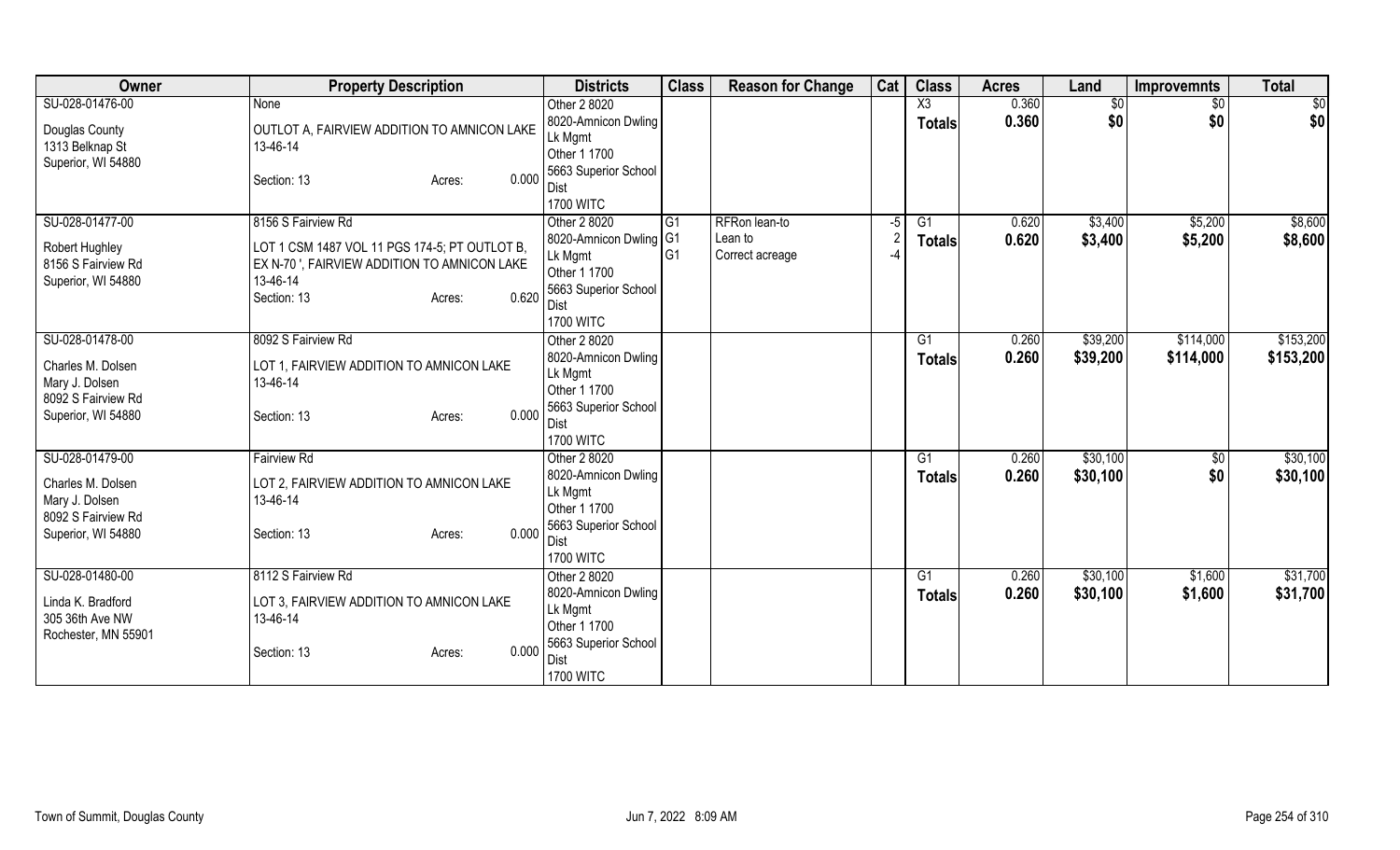| Owner                                | <b>Property Description</b>              | <b>Districts</b>        | <b>Class</b> | <b>Reason for Change</b> | Cat | <b>Class</b>   | <b>Acres</b> | Land     | <b>Improvemnts</b> | <b>Total</b> |
|--------------------------------------|------------------------------------------|-------------------------|--------------|--------------------------|-----|----------------|--------------|----------|--------------------|--------------|
| SU-028-01481-00                      | 8112 S Fairview Rd                       | Other 2 8020            |              |                          |     | G1             | 0.260        | \$38,700 | \$36,100           | \$74,800     |
| Linda K. Bradford                    | LOT 4, FAIRVIEW ADDITION TO AMNICON LAKE | 8020-Amnicon Dwling     |              |                          |     | <b>Totals</b>  | 0.260        | \$38,700 | \$36,100           | \$74,800     |
| 305 36th Ave NW                      | 13-46-14                                 | Lk Mgmt                 |              |                          |     |                |              |          |                    |              |
| Rochester, MN 55901                  |                                          | Other 1 1700            |              |                          |     |                |              |          |                    |              |
|                                      | 0.000<br>Section: 13<br>Acres:           | 5663 Superior School    |              |                          |     |                |              |          |                    |              |
|                                      |                                          | Dist                    |              |                          |     |                |              |          |                    |              |
|                                      |                                          | <b>1700 WITC</b>        |              |                          |     |                |              |          |                    |              |
| SU-028-01482-00                      | 8118 S Fairview Rd                       | Other 2 8020            |              |                          |     | G1             | 0.250        | \$38,700 | \$100              | \$38,800     |
| Donald J. Fencil                     | LOT 5, FAIRVIEW ADDITION TO AMNICON LAKE | 8020-Amnicon Dwling     |              |                          |     | <b>Totals</b>  | 0.250        | \$38,700 | \$100              | \$38,800     |
| Judith Fencil                        | 13-46-14                                 | Lk Mgmt<br>Other 1 1700 |              |                          |     |                |              |          |                    |              |
| 520 N 82nd Ave W                     |                                          | 5663 Superior School    |              |                          |     |                |              |          |                    |              |
| Duluth, MN 55807                     | 0.000<br>Section: 13<br>Acres:           | Dist                    |              |                          |     |                |              |          |                    |              |
|                                      |                                          | <b>1700 WITC</b>        |              |                          |     |                |              |          |                    |              |
| SU-028-01483-00                      | <b>Fairview Rd</b>                       | Other 2 8020            |              |                          |     | G <sub>1</sub> | 0.260        | \$28,400 | \$0                | \$28,400     |
|                                      |                                          | 8020-Amnicon Dwling     |              |                          |     | <b>Totals</b>  | 0.260        | \$28,400 | \$0                | \$28,400     |
| Robert P & June C Finsland Revocable | LOT 6, FAIRVIEW ADDITION TO AMNICON LAKE | Lk Mgmt                 |              |                          |     |                |              |          |                    |              |
| Trust                                | 13-46-14                                 | Other 1 1700            |              |                          |     |                |              |          |                    |              |
| 901 N 21st St                        |                                          | 5663 Superior School    |              |                          |     |                |              |          |                    |              |
| Superior, WI 54880                   | 0.000<br>Section: 13<br>Acres:           | Dist                    |              |                          |     |                |              |          |                    |              |
|                                      |                                          | <b>1700 WITC</b>        |              |                          |     |                |              |          |                    |              |
| SU-028-01484-00                      | 8124 S Fairview Rd                       | Other 2 8020            |              |                          |     | G1             | 0.250        | \$36,500 | \$49,900           | \$86,400     |
| Robert P & June C Finsland Revocable | LOT 7, FAIRVIEW ADDITION TO AMNICON LAKE | 8020-Amnicon Dwling     |              |                          |     | <b>Totals</b>  | 0.250        | \$36,500 | \$49,900           | \$86,400     |
| Trust                                | 13-46-14                                 | Lk Mgmt                 |              |                          |     |                |              |          |                    |              |
| 901 N 21st St                        |                                          | Other 1 1700            |              |                          |     |                |              |          |                    |              |
| Superior, WI 54880                   | 0.000<br>Section: 13<br>Acres:           | 5663 Superior School    |              |                          |     |                |              |          |                    |              |
|                                      |                                          | Dist                    |              |                          |     |                |              |          |                    |              |
|                                      |                                          | <b>1700 WITC</b>        |              |                          |     |                |              |          |                    |              |
| SU-028-01485-00                      | 8130 S Fairview Rd                       | Other 2 8020            |              |                          |     | G1             | 0.250        | \$36,500 | \$102,200          | \$138,700    |
| Joan A. Flechsig                     | LOT 8, FAIRVIEW ADDITION TO AMNICON LAKE | 8020-Amnicon Dwling     |              |                          |     | <b>Totals</b>  | 0.250        | \$36,500 | \$102,200          | \$138,700    |
| 8130 S Fairview Rd                   | 13-46-14                                 | Lk Mgmt                 |              |                          |     |                |              |          |                    |              |
| Superior, WI 54880                   |                                          | Other 1 1700            |              |                          |     |                |              |          |                    |              |
|                                      | 0.000<br>Section: 13<br>Acres:           | 5663 Superior School    |              |                          |     |                |              |          |                    |              |
|                                      |                                          | Dist                    |              |                          |     |                |              |          |                    |              |
|                                      |                                          | <b>1700 WITC</b>        |              |                          |     |                |              |          |                    |              |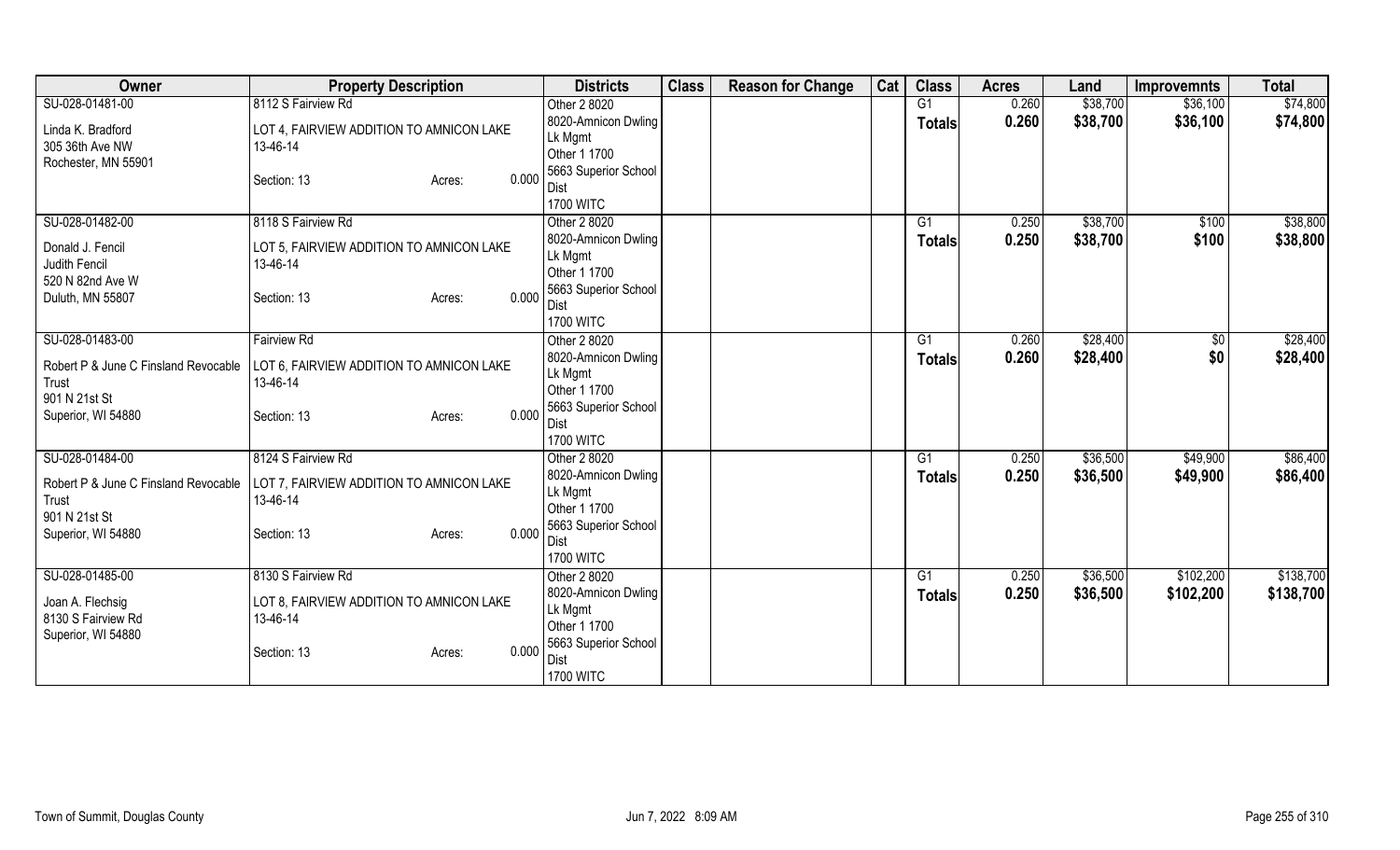| Owner                | <b>Property Description</b>                    | <b>Districts</b>                    | <b>Class</b> | <b>Reason for Change</b> | Cat | <b>Class</b>  | <b>Acres</b> | Land     | <b>Improvemnts</b> | <b>Total</b> |
|----------------------|------------------------------------------------|-------------------------------------|--------------|--------------------------|-----|---------------|--------------|----------|--------------------|--------------|
| SU-028-01486-00      | <b>Fairview Rd</b>                             | Other 2 8020                        |              |                          |     | G1            | 0.250        | \$30,400 | \$12,800           | \$43,200     |
| Joan A. Flechsig     | LOT 9, FAIRVIEW ADDITION TO AMNICON LAKE       | 8020-Amnicon Dwling                 |              |                          |     | <b>Totals</b> | 0.250        | \$30,400 | \$12,800           | \$43,200     |
| 8130 S Fairview Rd   | 13-46-14                                       | Lk Mgmt                             |              |                          |     |               |              |          |                    |              |
| Superior, WI 54880   |                                                | Other 1 1700                        |              |                          |     |               |              |          |                    |              |
|                      | 0.000<br>Section: 13<br>Acres:                 | 5663 Superior School                |              |                          |     |               |              |          |                    |              |
|                      |                                                | Dist                                |              |                          |     |               |              |          |                    |              |
|                      | 8134 S Fairview Rd                             | <b>1700 WITC</b>                    |              |                          |     |               |              |          |                    | \$245,700    |
| SU-028-01487-00      |                                                | Other 2 8020<br>8020-Amnicon Dwling |              |                          |     | G1            | 0.240        | \$34,300 | \$211,400          |              |
| Charles P. Mortensen | LOT 10, FAIRVIEW ADDITION TO AMNICON LAKE      | Lk Mgmt                             |              |                          |     | <b>Totals</b> | 0.240        | \$34,300 | \$211,400          | \$245,700    |
| 8134 S Fairview Rd   | 13-46-14                                       | Other 1 1700                        |              |                          |     |               |              |          |                    |              |
| Superior, WI 54880   |                                                | 5663 Superior School                |              |                          |     |               |              |          |                    |              |
|                      | 0.000<br>Section: 13<br>Acres:                 | Dist                                |              |                          |     |               |              |          |                    |              |
|                      |                                                | <b>1700 WITC</b>                    |              |                          |     |               |              |          |                    |              |
| SU-028-01488-00      | <b>Fairview Rd</b>                             | Other 2 8020                        |              |                          |     | G1            | 0.210        | \$28,800 | $\sqrt[6]{3}$      | \$28,800     |
|                      |                                                | 8020-Amnicon Dwling                 |              |                          |     | Totals        | 0.210        | \$28,800 | \$0                | \$28,800     |
| Charles P. Mortensen | LOT 11, FAIRVIEW ADDITION TO AMNICON LAKE      | Lk Mgmt                             |              |                          |     |               |              |          |                    |              |
| 8134 S Fairview Rd   | 13-46-14                                       | Other 1 1700                        |              |                          |     |               |              |          |                    |              |
| Superior, WI 54880   | 0.000                                          | 5663 Superior School                |              |                          |     |               |              |          |                    |              |
|                      | Section: 13<br>Acres:                          | Dist                                |              |                          |     |               |              |          |                    |              |
|                      |                                                | <b>1700 WITC</b>                    |              |                          |     |               |              |          |                    |              |
| SU-028-01489-00      | S Fairview Rd                                  | Other 2 8020                        |              |                          |     | G1            | 0.170        | \$9,100  | \$11,000           | \$20,100     |
| Charles P. Mortensen | LOT 12, FAIRVIEW ADDITION TO AMNICON LAKE      | 8020-Amnicon Dwling                 |              |                          |     | <b>Totals</b> | 0.170        | \$9,100  | \$11,000           | \$20,100     |
| 8134 S Fairview Rd   | 13-46-14                                       | Lk Mgmt                             |              |                          |     |               |              |          |                    |              |
| Superior, WI 54880   |                                                | Other 1 1700                        |              |                          |     |               |              |          |                    |              |
|                      | 0.000<br>Section: 13<br>Acres:                 | 5663 Superior School                |              |                          |     |               |              |          |                    |              |
|                      |                                                | Dist<br><b>1700 WITC</b>            |              |                          |     |               |              |          |                    |              |
| SU-028-01491-00      | 8144 S Fairview Rd                             | Other 2 8020                        |              |                          |     | G1            | 0.150        | \$29,500 | \$52,300           | \$81,800     |
|                      |                                                | 8020-Amnicon Dwling                 |              |                          |     |               |              |          |                    |              |
| Patrick J. Brose     | PT LOT 13, N-35', FAIRVIEW ADDITION TO AMNICON | Lk Mgmt                             |              |                          |     | <b>Totals</b> | 0.150        | \$29,500 | \$52,300           | \$81,800     |
| Sherry L. Brose      | LAKE 13-46-14                                  | Other 1 1700                        |              |                          |     |               |              |          |                    |              |
| 1008 10th Ave N      |                                                | 5663 Superior School                |              |                          |     |               |              |          |                    |              |
| Princeton, MN 55371  | 0.000<br>Section: 13<br>Acres:                 | Dist                                |              |                          |     |               |              |          |                    |              |
|                      |                                                | <b>1700 WITC</b>                    |              |                          |     |               |              |          |                    |              |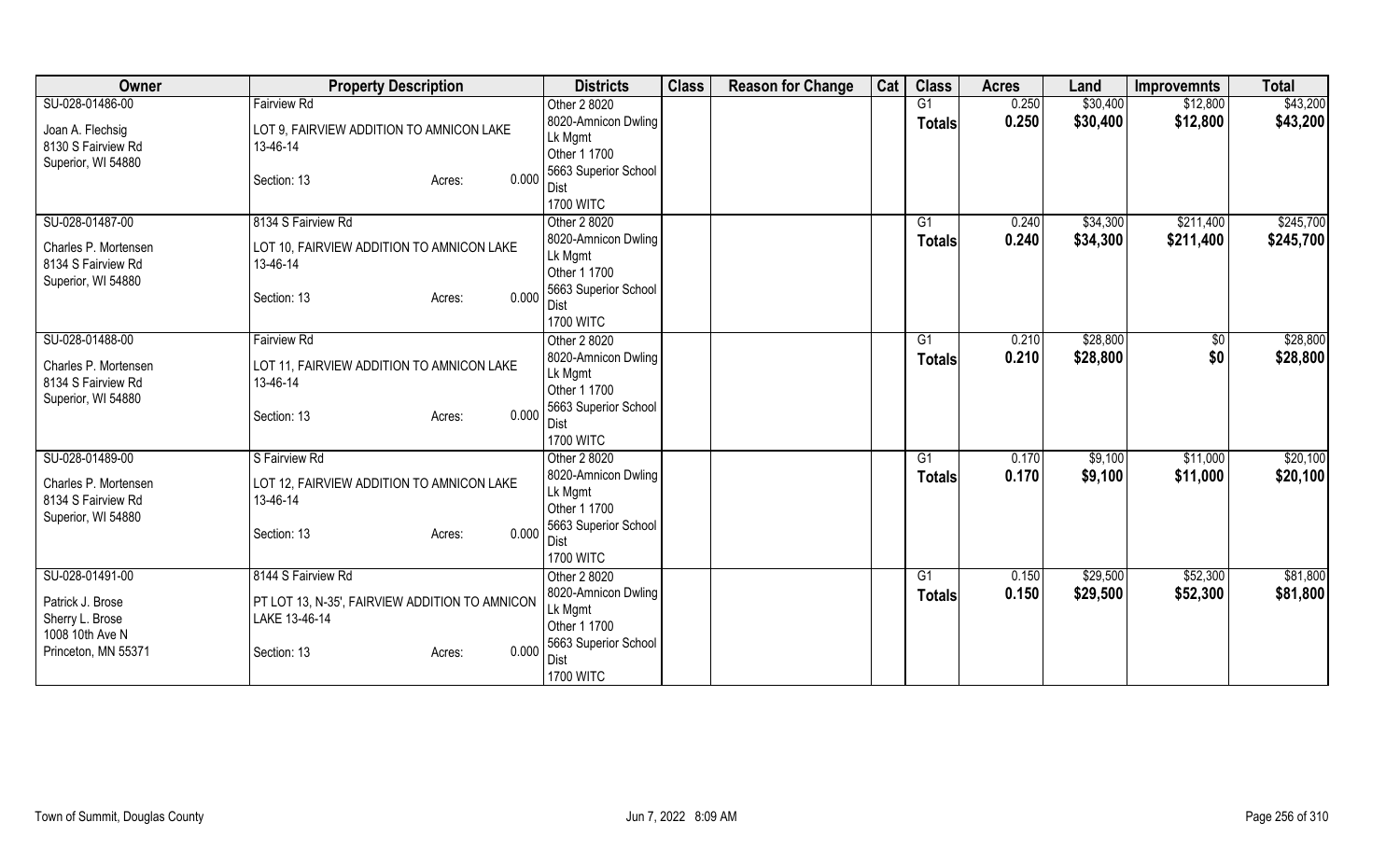| Owner                 | <b>Property Description</b>                           | <b>Districts</b>               | <b>Class</b> | <b>Reason for Change</b> | Cat | <b>Class</b>    | <b>Acres</b> | Land     | <b>Improvemnts</b> | <b>Total</b> |
|-----------------------|-------------------------------------------------------|--------------------------------|--------------|--------------------------|-----|-----------------|--------------|----------|--------------------|--------------|
| SU-028-01493-00       | 8148 S Fairview Rd                                    | Other 2 8020                   |              |                          |     | $\overline{G1}$ | 0.547        | \$58,400 | \$122,900          | \$181,300    |
| Monte R. Chapman Jr   | N-70' OF OUTLOT B, S-5' OF LOT 13, ALL OF LOTS 14     | 8020-Amnicon Dwling            |              |                          |     | <b>Totals</b>   | 0.547        | \$58,400 | \$122,900          | \$181,300    |
| Heather A. Chapman    | & 15, FAIRVIEW ADDITION TO AMNICON LAKE               | Lk Mgmt                        |              |                          |     |                 |              |          |                    |              |
| 8148 S Fairview Rd    | 13-46-14                                              | Other 1 1700                   |              |                          |     |                 |              |          |                    |              |
| Superior, WI 54880    | 0.547<br>Section: 13<br>Acres:                        | 5663 Superior School           |              |                          |     |                 |              |          |                    |              |
|                       |                                                       | Dist<br><b>1700 WITC</b>       |              |                          |     |                 |              |          |                    |              |
| SU-028-01496-00       | 8156 S Fairview Rd                                    | Other 2 8020                   |              |                          |     | G1              | 0.500        | \$69,200 | \$120,600          | \$189,800    |
|                       |                                                       | 8020-Amnicon Dwling            |              |                          |     |                 | 0.500        | \$69,200 | \$120,600          | \$189,800    |
| <b>Robert Hughley</b> | LOTS 16-18, FAIRVIEW ADDITION TO AMNICON LAKE         | Lk Mgmt                        |              |                          |     | <b>Totals</b>   |              |          |                    |              |
| 8156 S Fairview Rd    | 13-46-14                                              | Other 1 1700                   |              |                          |     |                 |              |          |                    |              |
| Superior, WI 54880    |                                                       | 5663 Superior School           |              |                          |     |                 |              |          |                    |              |
|                       | 0.000<br>Section: 13<br>Acres:                        | <b>Dist</b>                    |              |                          |     |                 |              |          |                    |              |
|                       |                                                       | <b>1700 WITC</b>               |              |                          |     |                 |              |          |                    |              |
| SU-028-01498-00       | 8160 S Fairview Rd                                    | Other 2 8020                   |              |                          |     | G1              | 0.270        | \$32,600 | \$26,000           | \$58,600     |
| Donald Liimatainen    | LOT 19, FAIRVIEW ADDITION TO AMNICON LAKE             | 8020-Amnicon Dwling            |              |                          |     | <b>Totals</b>   | 0.270        | \$32,600 | \$26,000           | \$58,600     |
| Patricia M. Rogers    | 13-46-14                                              | Lk Mgmt                        |              |                          |     |                 |              |          |                    |              |
| 71 Kangas Rd          |                                                       | Other 1 1700                   |              |                          |     |                 |              |          |                    |              |
| Esko, MN 55733        | 0.000<br>Section: 13<br>Acres:                        | 5663 Superior School           |              |                          |     |                 |              |          |                    |              |
|                       |                                                       | Dist<br><b>1700 WITC</b>       |              |                          |     |                 |              |          |                    |              |
| SU-028-01498-01       | <b>Fairview Rd</b>                                    | Other 1 1700                   |              |                          |     | G5              | 0.022        | \$100    | $\overline{50}$    | \$100        |
|                       |                                                       | 5663 Superior School           |              |                          |     | <b>Totals</b>   | 0.022        | \$100    | \$0                | \$100        |
| Donald Liimatainen    | PT LOT 20, FAIRVIEW ADDITION TO AMNICON LAKE          | Dist                           |              |                          |     |                 |              |          |                    |              |
| Patricia M. Rogers    | 13-46-14                                              | <b>1700 WITC</b>               |              |                          |     |                 |              |          |                    |              |
| 71 Kangas Rd          |                                                       |                                |              |                          |     |                 |              |          |                    |              |
| Esko, MN 55733        | 0.022<br>Section: 13<br>Acres:                        |                                |              |                          |     |                 |              |          |                    |              |
| SU-028-01499-00       | 8164 S Fairview Rd                                    | Other 2 8020                   |              |                          |     | $\overline{G1}$ | 0.510        | \$35,900 | \$20,200           | \$56,100     |
| Donald Liimatainen    | PT LOT 20, FAIRVIEW ADDITION TO AMNICON LAKE          | 8020-Amnicon Dwling<br>Lk Mgmt |              |                          |     | <b>Totals</b>   | 0.510        | \$35,900 | \$20,200           | \$56,100     |
| 71 Kangas Rd          | 13-46-14; EX PT DESC 483 RP 636                       | Other 1 1700                   |              |                          |     |                 |              |          |                    |              |
| Esko, MN 55733        |                                                       | 5663 Superior School           |              |                          |     |                 |              |          |                    |              |
|                       | 0.000<br>Section: 13<br>Acres:                        | <b>Dist</b>                    |              |                          |     |                 |              |          |                    |              |
|                       |                                                       | <b>1700 WITC</b>               |              |                          |     |                 |              |          |                    |              |
| SU-028-01500-00       | Cnty Rd A                                             | Other 2 8020                   |              |                          |     | G5              | 0.910        | \$300    | $\overline{50}$    | \$300        |
| Donald Liimatainen    |                                                       | 8020-Amnicon Dwling            |              |                          |     | <b>Totals</b>   | 0.910        | \$300    | \$0                | \$300        |
| 71 Kangas Rd          | LOT 21, FAIRVIEW ADDITION TO AMNICON LAKE<br>13-46-14 | Lk Mgmt                        |              |                          |     |                 |              |          |                    |              |
| Esko, MN 55733        |                                                       | Other 1 1700                   |              |                          |     |                 |              |          |                    |              |
|                       | 0.000<br>Section: 13<br>Acres:                        | 5663 Superior School           |              |                          |     |                 |              |          |                    |              |
|                       |                                                       | Dist                           |              |                          |     |                 |              |          |                    |              |
|                       |                                                       | <b>1700 WITC</b>               |              |                          |     |                 |              |          |                    |              |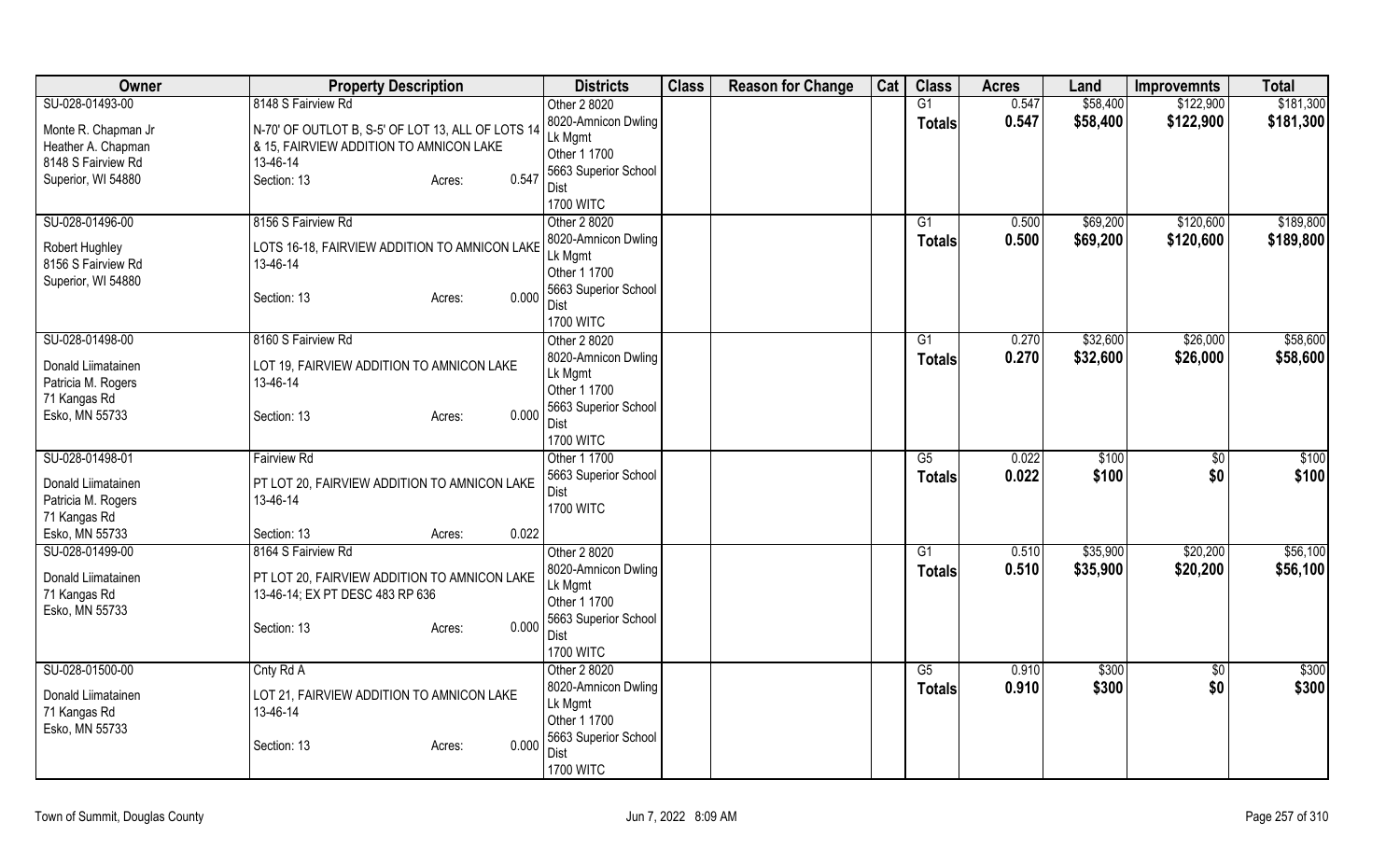| Owner                                     | <b>Property Description</b>                    | <b>Districts</b>               | <b>Class</b> | <b>Reason for Change</b> | Cat | <b>Class</b>  | <b>Acres</b> | Land     | <b>Improvemnts</b> | <b>Total</b> |
|-------------------------------------------|------------------------------------------------|--------------------------------|--------------|--------------------------|-----|---------------|--------------|----------|--------------------|--------------|
| SU-028-01501-00                           | Cnty Rd A                                      | Other 2 8020                   |              |                          |     | G5            | 0.950        | \$300    | $\sqrt{$0}$        | \$300        |
| Mark A. Thelen                            | LOT 22, FAIRVIEW ADDITION TO AMNICON LAKE      | 8020-Amnicon Dwling            |              |                          |     | <b>Totals</b> | 0.950        | \$300    | \$0                | \$300        |
| Sue L. Thelen                             | 13-46-14                                       | Lk Mgmt                        |              |                          |     |               |              |          |                    |              |
| 350 W 240th St                            |                                                | Other 1 1700                   |              |                          |     |               |              |          |                    |              |
| Jordan, MN 55352                          | 0.000<br>Section: 13<br>Acres:                 | 5663 Superior School           |              |                          |     |               |              |          |                    |              |
|                                           |                                                | Dist                           |              |                          |     |               |              |          |                    |              |
|                                           |                                                | <b>1700 WITC</b>               |              |                          |     |               |              |          |                    |              |
| SU-028-01502-00                           | Tri Lakes Rd                                   | Other 2 8020                   |              |                          |     | G1            | 0.040        | \$1,400  | \$0                | \$1,400      |
| Craig Lanoue                              | PT LOT A, FIRST ADDITION TO AMNICON LAKE       | 8020-Amnicon Dwling<br>Lk Mgmt |              |                          |     | <b>Totals</b> | 0.040        | \$1,400  | \$0                | \$1,400      |
| Mary Kay Lanoue                           | 12-46-14 DESC #595477, EX 285 DP 486           | Other 1 1700                   |              |                          |     |               |              |          |                    |              |
| 9839 Xerxes Curve                         |                                                | 5663 Superior School           |              |                          |     |               |              |          |                    |              |
| Bloomington, MN 55431                     | 0.000<br>Section: 12<br>Acres:                 | Dist                           |              |                          |     |               |              |          |                    |              |
|                                           |                                                | <b>1700 WITC</b>               |              |                          |     |               |              |          |                    |              |
| SU-028-01504-00                           | 4612 E Tri Lakes Rd                            | Other 2 8020                   |              |                          |     | G1            | 1.270        | \$51,800 | \$109,400          | \$161,200    |
|                                           |                                                | 8020-Amnicon Dwling            |              |                          |     | Totals        | 1.270        | \$51,800 | \$109,400          | \$161,200    |
| Jeremy J. Ruport                          | LOT 1, FIRST ADDITION TO AMNICON LAKE 12-46-14 | Lk Mgmt                        |              |                          |     |               |              |          |                    |              |
| 4612 E Tri Lakes Rd<br>Superior, WI 54880 |                                                | Other 1 1700                   |              |                          |     |               |              |          |                    |              |
|                                           | 0.000<br>Section: 12<br>Acres:                 | 5663 Superior School           |              |                          |     |               |              |          |                    |              |
|                                           |                                                | Dist                           |              |                          |     |               |              |          |                    |              |
|                                           |                                                | <b>1700 WITC</b>               |              |                          |     |               |              |          |                    |              |
| SU-028-01505-00                           | <b>Tri Lakes Rd</b>                            | Other 2 8020                   |              |                          |     | G1            | 1.080        | \$12,500 | $\sqrt{6}$         | \$12,500     |
| William J. Ross                           | LOT 2, FIRST ADDITION TO AMNICON LAKE 12-46-14 | 8020-Amnicon Dwling            |              |                          |     | <b>Totals</b> | 1.080        | \$12,500 | \$0                | \$12,500     |
| Judith A. Ross                            | DESC 422 RP 472                                | Lk Mgmt                        |              |                          |     |               |              |          |                    |              |
| 4604 E Tri Lakes Rd                       |                                                | Other 1 1700                   |              |                          |     |               |              |          |                    |              |
| Superior, WI 54880                        | 0.000<br>Section: 12<br>Acres:                 | 5663 Superior School<br>Dist   |              |                          |     |               |              |          |                    |              |
|                                           |                                                | <b>1700 WITC</b>               |              |                          |     |               |              |          |                    |              |
| SU-028-01506-00                           | 4604 E Tri Lakes Rd                            | Other 2 8020                   |              |                          |     | G1            | 1.140        | \$45,000 | \$156,700          | \$201,700    |
|                                           |                                                | 8020-Amnicon Dwling            |              |                          |     | <b>Totals</b> | 1.140        | \$45,000 | \$156,700          | \$201,700    |
| William J. Ross                           | LOT 3, FIRST ADDITION TO AMNICON LAKE 12-46-14 | Lk Mgmt                        |              |                          |     |               |              |          |                    |              |
| Judith A. Ross                            | DESC 422 RP 472                                | Other 1 1700                   |              |                          |     |               |              |          |                    |              |
| 4604 E Tri Lakes Rd                       |                                                | 5663 Superior School           |              |                          |     |               |              |          |                    |              |
| Superior, WI 54880                        | 0.000<br>Section: 12<br>Acres:                 | Dist                           |              |                          |     |               |              |          |                    |              |
|                                           |                                                | <b>1700 WITC</b>               |              |                          |     |               |              |          |                    |              |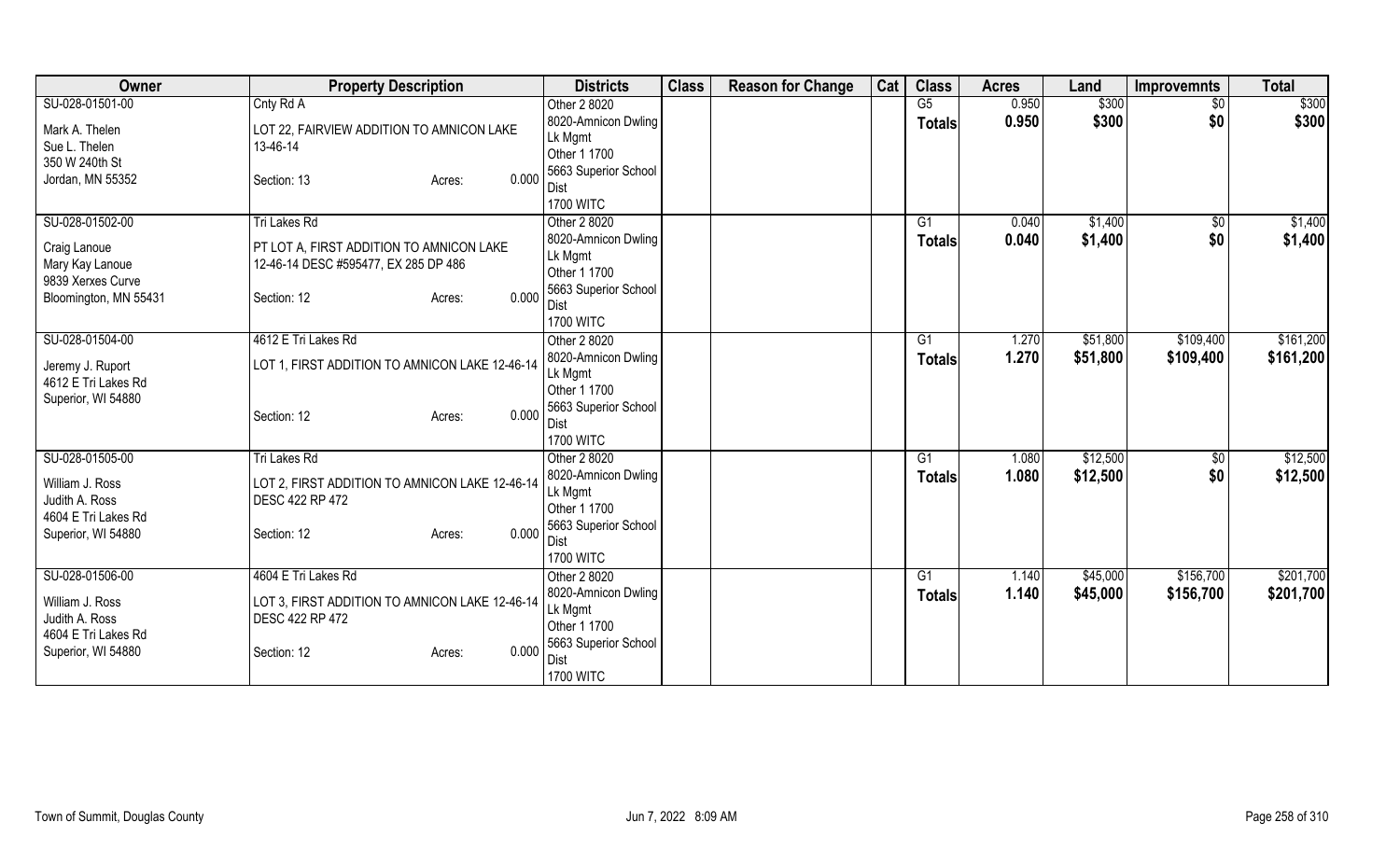| Owner                                | <b>Property Description</b>                                           | <b>Districts</b>                 | <b>Class</b>    | <b>Reason for Change</b> | Cat | <b>Class</b>   | <b>Acres</b> | Land     | <b>Improvemnts</b> | <b>Total</b> |
|--------------------------------------|-----------------------------------------------------------------------|----------------------------------|-----------------|--------------------------|-----|----------------|--------------|----------|--------------------|--------------|
| SU-028-01507-00                      | Tri Lakes Rd                                                          | Other 2 8020                     |                 |                          |     | G <sub>1</sub> | 1.180        | \$35,000 | \$18,000           | \$53,000     |
| William J. Ross                      | LOT 4, FIRST ADDITION TO AMNICON LAKE 12-46-14                        | 8020-Amnicon Dwling              |                 |                          |     | <b>Totals</b>  | 1.180        | \$35,000 | \$18,000           | \$53,000     |
| Judith A. Ross                       | <b>DESC 422 RP 472</b>                                                | Lk Mgmt                          |                 |                          |     |                |              |          |                    |              |
| 4604 E Tri Lakes Rd                  |                                                                       | Other 1 1700                     |                 |                          |     |                |              |          |                    |              |
| Superior, WI 54880                   | 0.000<br>Section: 12<br>Acres:                                        | 5663 Superior School             |                 |                          |     |                |              |          |                    |              |
|                                      |                                                                       | Dist                             |                 |                          |     |                |              |          |                    |              |
| SU-028-01508-00                      | <b>Tri Lakes Rd</b>                                                   | <b>1700 WITC</b><br>Other 2 8020 |                 |                          |     | G1             | 0.540        | \$6,300  |                    | \$6,300      |
|                                      |                                                                       | 8020-Amnicon Dwling              |                 |                          |     |                | 0.540        | \$6,300  | \$0<br>\$0         |              |
| William J. Ross                      | E-1/2 LOT 5, FIRST ADDITION TO AMNICON LAKE                           | Lk Mgmt                          |                 |                          |     | Totals         |              |          |                    | \$6,300      |
| Judith A. Ross                       | 12-46-14 DESC 422 RP 472                                              | Other 1 1700                     |                 |                          |     |                |              |          |                    |              |
| 4604 E Tri Lakes Rd                  |                                                                       | 5663 Superior School             |                 |                          |     |                |              |          |                    |              |
| Superior, WI 54880                   | 0.000<br>Section: 12<br>Acres:                                        | Dist                             |                 |                          |     |                |              |          |                    |              |
|                                      |                                                                       | <b>1700 WITC</b>                 |                 |                          |     |                |              |          |                    |              |
| SU-028-01510-00                      | 4593 E Tri Lakes Rd                                                   | Other 2 8020                     |                 |                          |     | G1             | 2.830        | \$20,500 | \$43,600           | \$64,100     |
| Keith Obrien                         |                                                                       | 8020-Amnicon Dwling              |                 |                          |     | <b>Totals</b>  | 2.830        | \$20,500 | \$43,600           | \$64,100     |
| Sara Obrien                          | LOT 1 CSM 1302 VOL 10 PGS 27-28, PT SW NE<br>12-46-14                 | Lk Mgmt                          |                 |                          |     |                |              |          |                    |              |
| 952 Obsara Me Com                    |                                                                       | Other 1 1700                     |                 |                          |     |                |              |          |                    |              |
| 8001 Tierneys Woods Curve            | 2.830<br>Section: 12<br>Acres:                                        | 5663 Superior School             |                 |                          |     |                |              |          |                    |              |
| Bloomington, MN 55438                |                                                                       | Dist                             |                 |                          |     |                |              |          |                    |              |
|                                      |                                                                       | <b>1700 WITC</b>                 |                 |                          |     |                |              |          |                    |              |
| SU-028-01511-00                      | 4596 E Tri Lakes Rd                                                   | Other 2 8020                     | $\overline{G1}$ | Garage at 75% complete   |     | G1             | 0.600        | \$93,800 | \$101,300          | \$195,100    |
| <b>Thomas Miner</b>                  | LOT 2 CSM 1302 VOL 10 PGS 27-28, PT SW NE                             | 8020-Amnicon Dwling<br>Lk Mgmt   |                 |                          |     | <b>Totals</b>  | 0.600        | \$93,800 | \$101,300          | \$195,100    |
| 4596 E Tri Lakes Rd                  | 12-46-14                                                              | Other 1 1700                     |                 |                          |     |                |              |          |                    |              |
| Superior, WI 54880                   |                                                                       | 5663 Superior School             |                 |                          |     |                |              |          |                    |              |
|                                      | 0.600<br>Section: 12<br>Acres:                                        | Dist                             |                 |                          |     |                |              |          |                    |              |
|                                      |                                                                       | <b>1700 WITC</b>                 |                 |                          |     |                |              |          |                    |              |
| SU-028-01513-00                      | 4585 E Tri Lakes Rd                                                   | Other 2 8020                     |                 |                          |     | G1             | 7.090        | \$52,700 | \$104,000          | \$156,700    |
|                                      |                                                                       | 8020-Amnicon Dwling              |                 |                          |     | <b>Totals</b>  | 7.090        | \$52,700 | \$104,000          | \$156,700    |
| Gregory T. Ramsey<br>Linda J. Ramsey | LOTS 9-11, FIRST ADDITION TO AMNICON LAKE<br>12-46-14 DESC 503 RP 129 | Lk Mgmt                          |                 |                          |     |                |              |          |                    |              |
| 4585 E Tri Lakes Rd                  |                                                                       | Other 1 1700                     |                 |                          |     |                |              |          |                    |              |
| Superior, WI 54880                   | 7.090<br>Section: 12<br>Acres:                                        | 5663 Superior School             |                 |                          |     |                |              |          |                    |              |
|                                      |                                                                       | Dist                             |                 |                          |     |                |              |          |                    |              |
|                                      |                                                                       | <b>1700 WITC</b>                 |                 |                          |     |                |              |          |                    |              |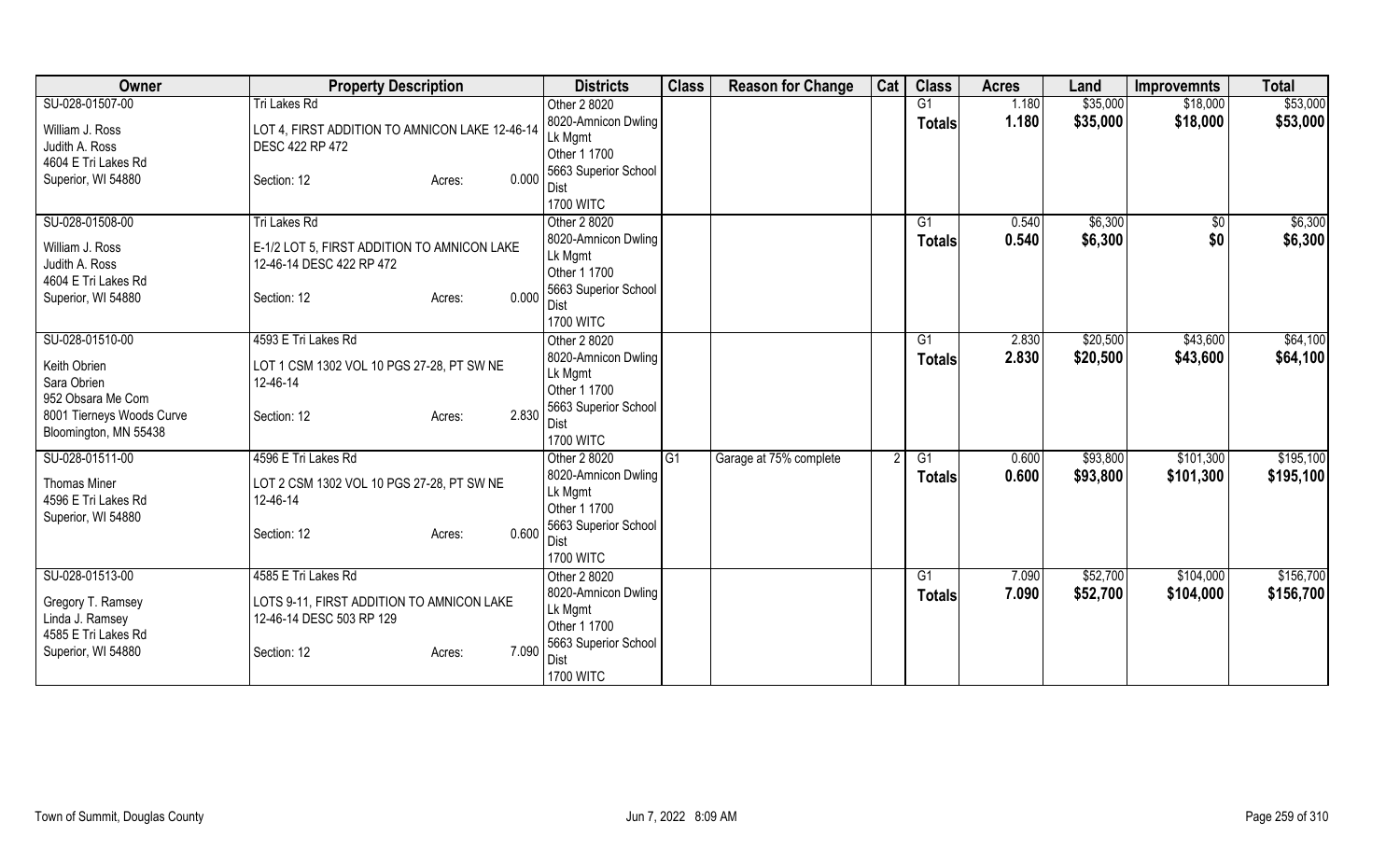| <b>Owner</b>                                                                       | <b>Property Description</b>                                                                  |       | <b>Districts</b>                                                                      | <b>Class</b> | <b>Reason for Change</b> | Cat | <b>Class</b>  | <b>Acres</b> | Land     | <b>Improvemnts</b> | <b>Total</b> |
|------------------------------------------------------------------------------------|----------------------------------------------------------------------------------------------|-------|---------------------------------------------------------------------------------------|--------------|--------------------------|-----|---------------|--------------|----------|--------------------|--------------|
| SU-028-01514-00                                                                    | 4579 E Tri Lakes Rd                                                                          |       | Other 2 8020                                                                          |              |                          |     | G1            | 0.720        | \$27,500 | \$83,500           | \$111,000    |
| Julie A. Kantarik<br>2911 John Ave                                                 | LOT 12, FIRST ADDITION TO AMNICON LAKE<br>12-46-14                                           |       | 8020-Amnicon Dwling<br>Lk Mgmt<br>Other 1 1700                                        |              |                          |     | <b>Totals</b> | 0.720        | \$27,500 | \$83,500           | \$111,000    |
| Superior, WI 54880                                                                 | Section: 12<br>Acres:                                                                        | 0.000 | 5663 Superior School<br>Dist<br><b>1700 WITC</b>                                      |              |                          |     |               |              |          |                    |              |
| SU-028-01515-00                                                                    | 4577 E Tri Lakes Rd                                                                          |       | Other 2 8020                                                                          |              |                          |     | G1            | 0.730        | \$27,300 | \$231,100          | \$258,400    |
| Julie A. Kantarik<br>Jeffrey Kantarik<br>4577 E Tri Lakes Rd<br>Superior, WI 54880 | LOT 13, FIRST ADDITION TO AMNICON LAKE<br>12-46-14 438/673, 609/191<br>Section: 12<br>Acres: | 0.000 | 8020-Amnicon Dwling<br>Lk Mgmt<br>Other 1 1700<br>5663 Superior School<br><b>Dist</b> |              |                          |     | <b>Totals</b> | 0.730        | \$27,300 | \$231,100          | \$258,400    |
|                                                                                    |                                                                                              |       | <b>1700 WITC</b>                                                                      |              |                          |     |               |              |          |                    |              |
| SU-028-01516-00                                                                    | Tri Lakes Rd                                                                                 |       | Other 2 8020                                                                          |              |                          |     | G1            | 0.652        | \$8,600  | $\sqrt[6]{3}$      | \$8,600      |
| Craig Lanoue<br>Mary Kay Lanoue<br>9839 Xerxes Curve                               | LOT 14, FIRST ADDITION TO AMNICON LAKE<br>12-46-14                                           |       | 8020-Amnicon Dwling<br>Lk Mgmt<br>Other 1 1700                                        |              |                          |     | <b>Totals</b> | 0.652        | \$8,600  | \$0                | \$8,600      |
| Bloomington, MN 55431                                                              | Section: 12<br>Acres:                                                                        | 0.000 | 5663 Superior School<br>Dist<br><b>1700 WITC</b>                                      |              |                          |     |               |              |          |                    |              |
| SU-028-01517-00                                                                    | 4573 E Tri Lakes Rd                                                                          |       | Other 2 8020                                                                          |              |                          |     | G1            | 0.628        | \$28,500 | \$72,600           | \$101,100    |
| Craig Lanoue<br>Mary Kay Lanoue<br>9839 Xerxes Curve                               | LOT 15, FIRST ADDITION TO AMNICON LAKE<br>12-46-14                                           |       | 8020-Amnicon Dwling<br>Lk Mgmt<br>Other 1 1700                                        |              |                          |     | <b>Totals</b> | 0.628        | \$28,500 | \$72,600           | \$101,100    |
| Bloomington, MN 55431                                                              | Section: 12<br>Acres:                                                                        | 0.000 | 5663 Superior School<br>Dist<br><b>1700 WITC</b>                                      |              |                          |     |               |              |          |                    |              |
| SU-028-01518-00                                                                    | Tri Lakes Rd                                                                                 |       | Other 2 8020                                                                          |              |                          |     | G1            | 0.597        | \$28,300 | \$0                | \$28,300     |
| Craig Lanoue<br>Mary Kay Lanoue<br>9839 Xerxes Curve<br>Bloomington, MN 55431      | LOT 16, FIRST ADDITION TO AMNICON LAKE<br>12-46-14<br>Section: 12<br>Acres:                  | 0.000 | 8020-Amnicon Dwling<br>Lk Mgmt<br>Other 1 1700<br>5663 Superior School                |              |                          |     | <b>Totals</b> | 0.597        | \$28,300 | \$0                | \$28,300     |
|                                                                                    |                                                                                              |       | Dist<br><b>1700 WITC</b>                                                              |              |                          |     |               |              |          |                    |              |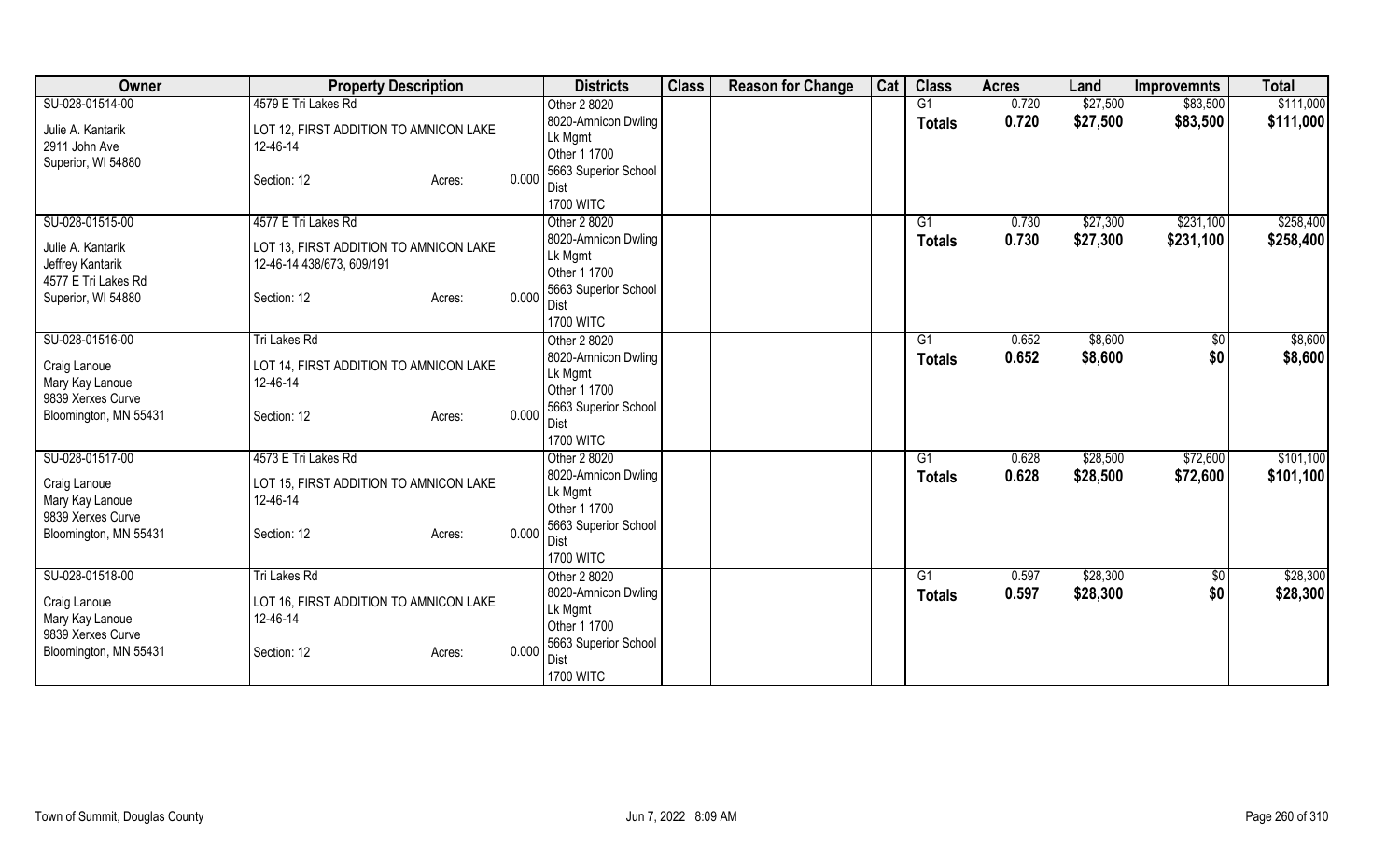| Owner               | <b>Property Description</b>                    | <b>Districts</b>        | <b>Class</b> | <b>Reason for Change</b> | Cat | <b>Class</b>    | <b>Acres</b> | Land     | <b>Improvemnts</b> | <b>Total</b> |
|---------------------|------------------------------------------------|-------------------------|--------------|--------------------------|-----|-----------------|--------------|----------|--------------------|--------------|
| SU-028-01519-00     | 4561 E Tri Lakes Rd                            | Other 2 8020            |              |                          |     | $\overline{G1}$ | 0.610        | \$26,800 | \$41,800           | \$68,600     |
| Rebecca J. Lovejoy  | LOT 17, FIRST ADDITION TO AMNICON LAKE         | 8020-Amnicon Dwling     |              |                          |     | <b>Totals</b>   | 0.610        | \$26,800 | \$41,800           | \$68,600     |
| 1309 Hughitt Ave    | 12-46-14 & PT LOT A, FIRST ADDITION TO AMNICON | Lk Mgmt                 |              |                          |     |                 |              |          |                    |              |
| Superior, WI 54880  | LAKE, LYG W OF E LINE LOT 17.                  | Other 1 1700            |              |                          |     |                 |              |          |                    |              |
|                     | 0.610<br>Section: 12<br>Acres:                 | 5663 Superior School    |              |                          |     |                 |              |          |                    |              |
|                     |                                                | Dist                    |              |                          |     |                 |              |          |                    |              |
|                     |                                                | <b>1700 WITC</b>        |              |                          |     |                 |              |          |                    |              |
| SU-028-01520-00     | Tri Lakes Rd                                   | Other 2 8020            |              |                          |     | G1              | 0.630        | \$15,900 | \$9,100            | \$25,000     |
| Teresa R. Erickson  | LOT 18, FIRST ADDITION TO AMNICON LAKE         | 8020-Amnicon Dwling     |              |                          |     | <b>Totals</b>   | 0.630        | \$15,900 | \$9,100            | \$25,000     |
| 4557 E Tri Lakes Rd | 12-46-14 DESC 382 RP 724                       | Lk Mgmt                 |              |                          |     |                 |              |          |                    |              |
| Superior, WI 54880  |                                                | Other 1 1700            |              |                          |     |                 |              |          |                    |              |
|                     | 0.000<br>Section: 12<br>Acres:                 | 5663 Superior School    |              |                          |     |                 |              |          |                    |              |
|                     |                                                | Dist                    |              |                          |     |                 |              |          |                    |              |
|                     |                                                | <b>1700 WITC</b>        |              |                          |     |                 |              |          |                    |              |
| SU-028-01521-00     | 4557 E Tri Lakes Rd                            | Other 2 8020            |              |                          |     | G1              | 0.600        | \$26,500 | \$127,600          | \$154,100    |
| Teresa R. Erickson  | LOT 19, FIRST ADDITION TO AMNICON LAKE         | 8020-Amnicon Dwling     |              |                          |     | <b>Totals</b>   | 0.600        | \$26,500 | \$127,600          | \$154,100    |
| 4557 E Tri Lakes Rd | 12-46-14 DESC 382 RP 724                       | Lk Mgmt<br>Other 1 1700 |              |                          |     |                 |              |          |                    |              |
| Superior, WI 54880  |                                                | 5663 Superior School    |              |                          |     |                 |              |          |                    |              |
|                     | 0.000<br>Section: 12<br>Acres:                 | Dist                    |              |                          |     |                 |              |          |                    |              |
|                     |                                                | <b>1700 WITC</b>        |              |                          |     |                 |              |          |                    |              |
| SU-028-01522-00     | Tri Lakes Rd                                   | Other 2 8020            |              |                          |     | G1              | 0.340        | \$4,800  | $\sqrt{$0}$        | \$4,800      |
|                     |                                                | 8020-Amnicon Dwling     |              |                          |     | Totals          | 0.340        | \$4,800  | \$0                | \$4,800      |
| Teresa R. Erickson  | E-30' OF LOT 20, FIRST ADDITION TO AMNICON     | Lk Mgmt                 |              |                          |     |                 |              |          |                    |              |
| 4557 E Tri Lakes Rd | LAKE 12-46-14, 382/724                         | Other 1 1700            |              |                          |     |                 |              |          |                    |              |
| Superior, WI 54880  |                                                | 5663 Superior School    |              |                          |     |                 |              |          |                    |              |
|                     | 0.000<br>Section: 12<br>Acres:                 | Dist                    |              |                          |     |                 |              |          |                    |              |
|                     |                                                | <b>1700 WITC</b>        |              |                          |     |                 |              |          |                    |              |
| SU-028-01523-00     | Tri Lakes Rd                                   | Other 2 8020            |              |                          |     | G1              | 0.240        | \$6,400  | \$0                | \$6,400      |
|                     |                                                | 8020-Amnicon Dwling     |              |                          |     | <b>Totals</b>   | 0.240        | \$6,400  | \$0                | \$6,400      |
| Maxine Tanula       | W-20' OF LOT 20, FIRST ADDITION TO AMNICON     | Lk Mgmt                 |              |                          |     |                 |              |          |                    |              |
| Lee J. Tanula       | LAKE 12-46-14 402/901, #732366                 | Other 1 1700            |              |                          |     |                 |              |          |                    |              |
| 4553 E Tri Lakes Rd |                                                | 5663 Superior School    |              |                          |     |                 |              |          |                    |              |
| Superior, WI 54880  | 0.000<br>Section: 12<br>Acres:                 | <b>Dist</b>             |              |                          |     |                 |              |          |                    |              |
|                     |                                                | <b>1700 WITC</b>        |              |                          |     |                 |              |          |                    |              |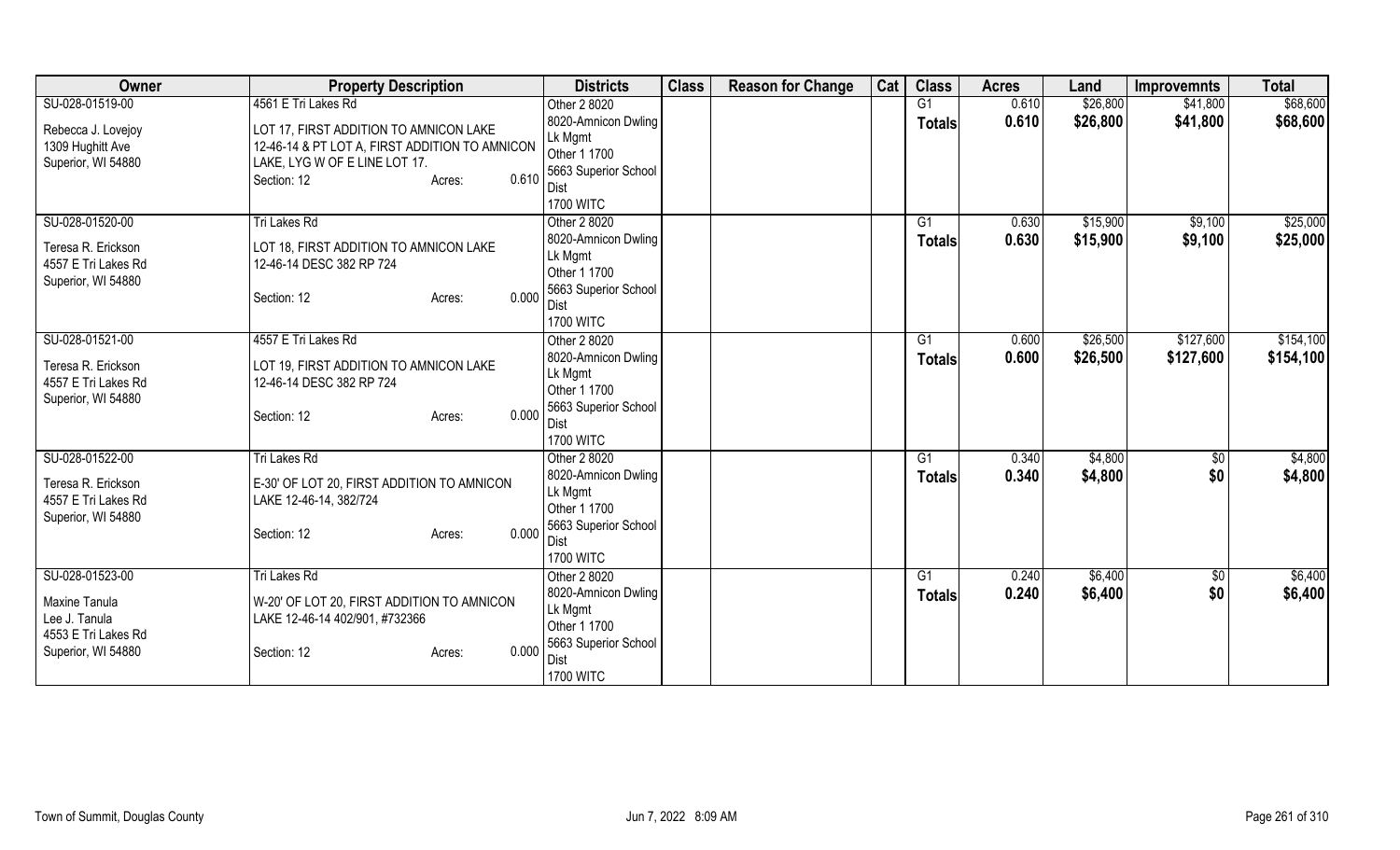| Owner                   | <b>Property Description</b>            | <b>Districts</b>                     | <b>Class</b> | <b>Reason for Change</b> | Cat | <b>Class</b>  | <b>Acres</b> | Land     | <b>Improvemnts</b> | <b>Total</b> |
|-------------------------|----------------------------------------|--------------------------------------|--------------|--------------------------|-----|---------------|--------------|----------|--------------------|--------------|
| SU-028-01524-00         | 4553 E Tri Lakes Rd                    | Other 2 8020                         |              |                          |     | G1            | 0.570        | \$26,500 | \$138,400          | \$164,900    |
| Maxine Tanula           | LOT 21, FIRST ADDITION TO AMNICON LAKE | 8020-Amnicon Dwling                  |              |                          |     | <b>Totals</b> | 0.570        | \$26,500 | \$138,400          | \$164,900    |
| Lee J. Tanula           | 12-46-14 DESC 402 RP 901 #732366       | Lk Mgmt                              |              |                          |     |               |              |          |                    |              |
| 4553 E Tri Lakes Rd     |                                        | Other 1 1700                         |              |                          |     |               |              |          |                    |              |
| Superior, WI 54880      | Section: 12<br>Acres:                  | 5663 Superior School<br>0.000        |              |                          |     |               |              |          |                    |              |
|                         |                                        | Dist                                 |              |                          |     |               |              |          |                    |              |
|                         |                                        | <b>1700 WITC</b>                     |              |                          |     |               |              |          |                    |              |
| SU-028-01525-00         | 4541 E Tri Lakes Rd                    | Other 2 8020                         |              |                          |     | G1            | 0.590        | \$26,500 | \$8,500            | \$35,000     |
| Cynthia K. Hanson       | LOT 22, FIRST ADDITION TO AMNICON LAKE | 8020-Amnicon Dwling                  |              |                          |     | <b>Totals</b> | 0.590        | \$26,500 | \$8,500            | \$35,000     |
| James A. Hanson         | 12-46-14 DESC 399 RP 676               | Lk Mgmt<br>Other 1 1700              |              |                          |     |               |              |          |                    |              |
| 18512 Everglade Dr N E  |                                        | 5663 Superior School                 |              |                          |     |               |              |          |                    |              |
| Wyoming, MN 55092       | Section: 12<br>Acres:                  | 0.000<br>Dist                        |              |                          |     |               |              |          |                    |              |
|                         |                                        | <b>1700 WITC</b>                     |              |                          |     |               |              |          |                    |              |
| SU-028-01526-00         | Tri Lakes Rd                           | Other 2 8020                         |              |                          |     | G1            | 0.620        | \$8,000  | $\sqrt[6]{3}$      | \$8,000      |
|                         |                                        | 8020-Amnicon Dwling                  |              |                          |     | Totals        | 0.620        | \$8,000  | \$0                | \$8,000      |
| Judy L. O'Connell et al | LOT 23, FIRST ADDITION TO AMNICON LAKE | Lk Mgmt                              |              |                          |     |               |              |          |                    |              |
| 1303 N 59th St          | 12-46-14                               | Other 1 1700                         |              |                          |     |               |              |          |                    |              |
| Superior, WI 54880      | Section: 12<br>Acres:                  | 5663 Superior School<br>0.000        |              |                          |     |               |              |          |                    |              |
|                         |                                        | Dist                                 |              |                          |     |               |              |          |                    |              |
|                         |                                        | <b>1700 WITC</b>                     |              |                          |     |               |              |          |                    |              |
| SU-028-01527-00         | 4537 E Tri Lakes Rd                    | Other 2 8020                         |              |                          |     | G1            | 0.630        | \$15,800 | \$7,700            | \$23,500     |
| Judy L. O'Connell et al | LOT 24, FIRST ADDITION TO AMNICON LAKE | 8020-Amnicon Dwling                  |              |                          |     | Totals        | 0.630        | \$15,800 | \$7,700            | \$23,500     |
| 1303 N 59th St          | 12-46-14                               | Lk Mgmt                              |              |                          |     |               |              |          |                    |              |
| Superior, WI 54880      |                                        | Other 1 1700<br>5663 Superior School |              |                          |     |               |              |          |                    |              |
|                         | Section: 12<br>Acres:                  | 0.000<br>Dist                        |              |                          |     |               |              |          |                    |              |
|                         |                                        | <b>1700 WITC</b>                     |              |                          |     |               |              |          |                    |              |
| SU-028-01528-00         | 4537 E Tri Lakes Rd                    | Other 2 8020                         |              |                          |     | G1            | 0.690        | \$26,500 | \$96,000           | \$122,500    |
|                         |                                        | 8020-Amnicon Dwling                  |              |                          |     | <b>Totals</b> | 0.690        | \$26,500 | \$96,000           | \$122,500    |
| Judy L. O'Connell et al | LOT 25, FIRST ADDITION TO AMNICON LAKE | Lk Mgmt                              |              |                          |     |               |              |          |                    |              |
| 1303 N 59th St          | 12-46-14                               | Other 1 1700                         |              |                          |     |               |              |          |                    |              |
| Superior, WI 54880      |                                        | 5663 Superior School                 |              |                          |     |               |              |          |                    |              |
|                         | Section: 12<br>Acres:                  | 0.000<br>Dist                        |              |                          |     |               |              |          |                    |              |
|                         |                                        | <b>1700 WITC</b>                     |              |                          |     |               |              |          |                    |              |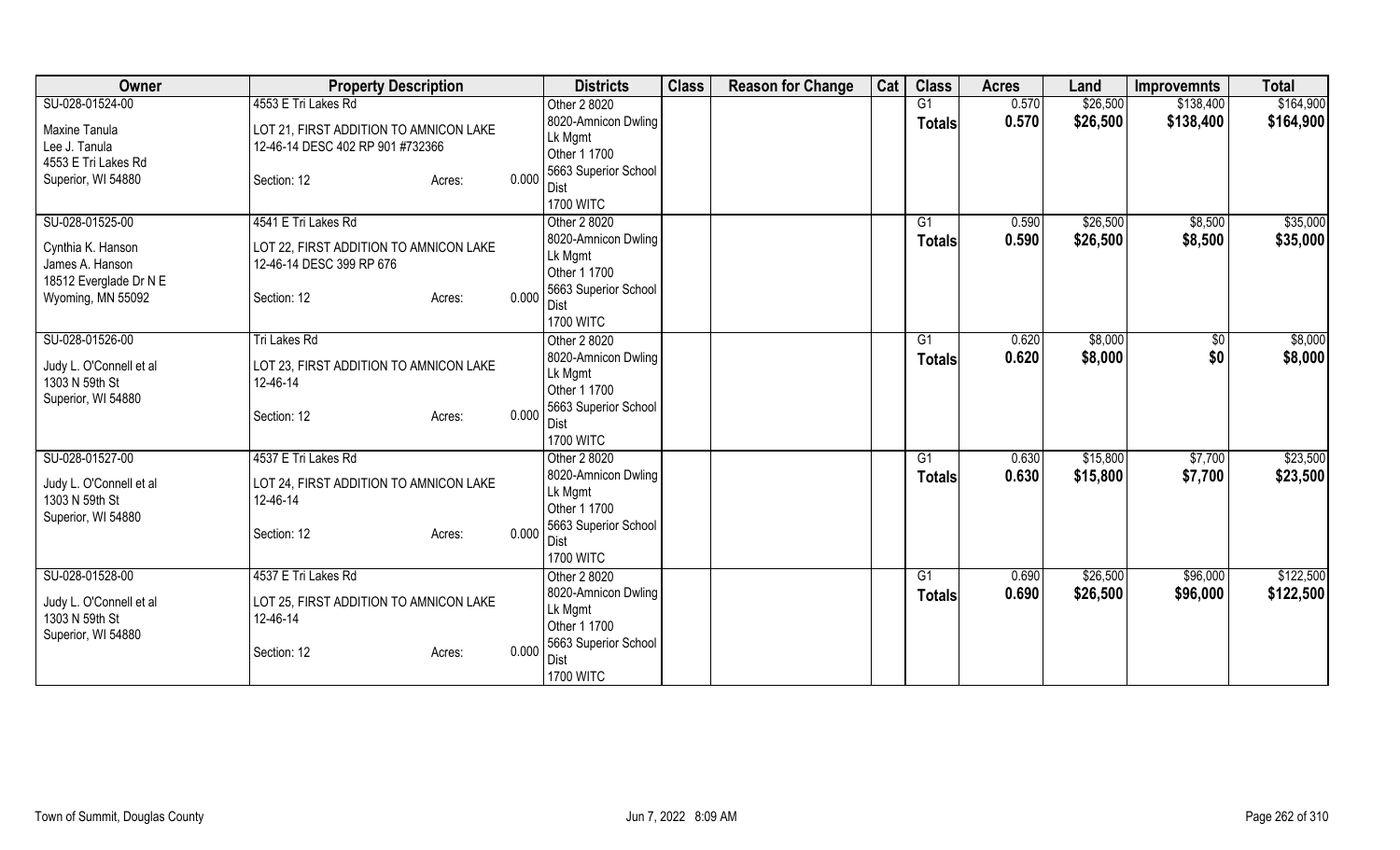| Owner                     | <b>Property Description</b>                      | <b>Districts</b>             | <b>Class</b> | <b>Reason for Change</b> | Cat | <b>Class</b>  | <b>Acres</b> | Land     | <b>Improvemnts</b> | <b>Total</b> |
|---------------------------|--------------------------------------------------|------------------------------|--------------|--------------------------|-----|---------------|--------------|----------|--------------------|--------------|
| SU-028-01529-00           | 4533 E Tri Lakes Rd                              | Other 2 8020                 |              |                          |     | G1            | 0.830        | \$32,200 | \$48,400           | \$80,600     |
| Margaret A. Jost          | LOT 26, FIRST ADDITION TO AMNICON LAKE           | 8020-Amnicon Dwling          |              |                          |     | <b>Totals</b> | 0.830        | \$32,200 | \$48,400           | \$80,600     |
| 4533 E Tri Lakes Rd       | 12-46-14 DESC 410 RP 440                         | Lk Mgmt                      |              |                          |     |               |              |          |                    |              |
| Superior, WI 54880        |                                                  | Other 1 1700                 |              |                          |     |               |              |          |                    |              |
|                           | 0.000<br>Section: 12<br>Acres:                   | 5663 Superior School         |              |                          |     |               |              |          |                    |              |
|                           |                                                  | Dist                         |              |                          |     |               |              |          |                    |              |
|                           |                                                  | <b>1700 WITC</b>             |              |                          |     |               |              |          |                    |              |
| SU-028-01530-00           | 4501 E Tri Lakes Rd                              | Other 2 8020                 |              |                          |     | G1            | 0.348        | \$41,700 | \$152,000          | \$193,700    |
| Barry E. Hack             | PT OF E-1/2 NW-1/4 12-46-14 AND PT BLK A IN TWIN | 8020-Amnicon Dwling          |              |                          |     | <b>Totals</b> | 0.348        | \$41,700 | \$152,000          | \$193,700    |
| Frances C. Hack           | PINES ADDITION TO AMNICON LAKE 12-46-14,         | Lk Mgmt                      |              |                          |     |               |              |          |                    |              |
| 4501 E Tri Lakes Rd       | TOGETHER WITH A 15' EASE TO THE LAKE FOR         | Other 1 1700                 |              |                          |     |               |              |          |                    |              |
| Superior, WI 54880        | 0.348<br>Section: 12<br>Acres:                   | 5663 Superior School<br>Dist |              |                          |     |               |              |          |                    |              |
|                           |                                                  | <b>1700 WITC</b>             |              |                          |     |               |              |          |                    |              |
| SU-028-01531-00           | Tri Lakes Rd                                     | Other 2 8020                 |              |                          |     | G1            | 0.000        | \$3,800  | $\sqrt[6]{3}$      | \$3,800      |
|                           |                                                  | 8020-Amnicon Dwling          |              |                          |     |               | 0.000        | \$3,800  | \$0                | \$3,800      |
| Jason W. Graham           | E-25' OF BLOCK A, TWIN PINES ADDITION TO         | Lk Mgmt                      |              |                          |     | Totals        |              |          |                    |              |
| 4517 E Tri Lakes Rd       | AMNICON LAKE 12-46-14                            | Other 1 1700                 |              |                          |     |               |              |          |                    |              |
| Superior, WI 54880        |                                                  | 5663 Superior School         |              |                          |     |               |              |          |                    |              |
|                           | 0.000<br>Section: 12<br>Acres:                   | Dist                         |              |                          |     |               |              |          |                    |              |
|                           |                                                  | <b>1700 WITC</b>             |              |                          |     |               |              |          |                    |              |
| SU-028-01532-00           | 4493 E Tri Lakes Rd                              | Other 2 8020                 |              |                          |     | G1            | 0.785        | \$40,000 | \$116,200          | \$156,200    |
|                           |                                                  | 8020-Amnicon Dwling          |              |                          |     | <b>Totals</b> | 0.785        | \$40,000 | \$116,200          | \$156,200    |
| <b>Richard Postal</b>     | E-100' OF W-300' OF BLOCK A, TWIN PINES          | Lk Mgmt                      |              |                          |     |               |              |          |                    |              |
| Patricia Postal           | ADDITION TO AMNICON LAKE 12-46-14                | Other 1 1700                 |              |                          |     |               |              |          |                    |              |
| 4493 E Tri Lakes Rd       |                                                  | 5663 Superior School         |              |                          |     |               |              |          |                    |              |
| Superior, WI 54880-8629   | 0.000<br>Section: 12<br>Acres:                   | Dist                         |              |                          |     |               |              |          |                    |              |
|                           |                                                  | <b>1700 WITC</b>             |              |                          |     |               |              |          |                    |              |
| SU-028-01533-00           | 4485 E Tri Lakes Rd                              | Other 2 8020                 |              |                          |     | G1            | 0.800        | \$52,300 | \$74,900           | \$127,200    |
| Tri Lakes Summit Park LLC | W-200' OF BLOCK A, TWIN PINES ADDITION TO        | 8020-Amnicon Dwling          |              |                          |     | <b>Totals</b> | 0.800        | \$52,300 | \$74,900           | \$127,200    |
| 7139 E Mikrot Rd          | AMNICON LAKE 12-46-14                            | Lk Mgmt                      |              |                          |     |               |              |          |                    |              |
| South Range, WI 54874     |                                                  | Other 1 1700                 |              |                          |     |               |              |          |                    |              |
|                           | 0.800<br>Section: 12<br>Acres:                   | 5663 Superior School         |              |                          |     |               |              |          |                    |              |
|                           |                                                  | Dist                         |              |                          |     |               |              |          |                    |              |
|                           |                                                  | <b>1700 WITC</b>             |              |                          |     |               |              |          |                    |              |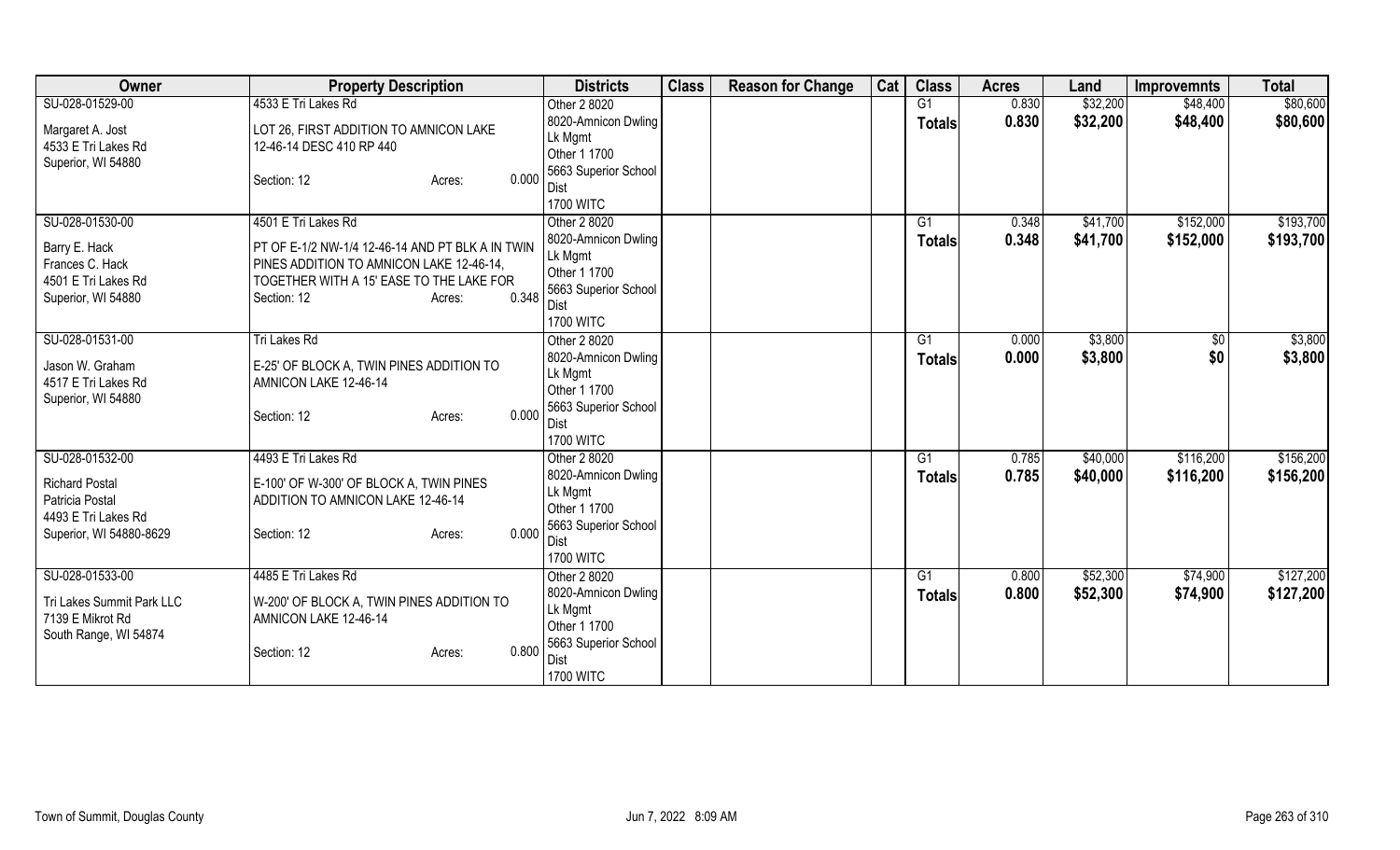| Owner                  | <b>Property Description</b>                    | <b>Districts</b>        | <b>Class</b> | <b>Reason for Change</b> | Cat | <b>Class</b>   | <b>Acres</b> | Land     | <b>Improvemnts</b> | <b>Total</b> |
|------------------------|------------------------------------------------|-------------------------|--------------|--------------------------|-----|----------------|--------------|----------|--------------------|--------------|
| SU-028-01534-00        | 4527 E Tri Lakes Rd                            | Other 2 8020            |              |                          |     | G1             | 0.120        | \$23,100 | \$18,900           | \$42,000     |
| Ronald A. Anderson     | LOT 1, TWIN PINES ADDITION TO AMNICON LAKE     | 8020-Amnicon Dwling     |              |                          |     | <b>Totals</b>  | 0.120        | \$23,100 | \$18,900           | \$42,000     |
| PO Box 393             | 12-46-14                                       | Lk Mgmt                 |              |                          |     |                |              |          |                    |              |
| Carlton, MN 55718-0393 |                                                | Other 1 1700            |              |                          |     |                |              |          |                    |              |
|                        | 0.000<br>Section: 12<br>Acres:                 | 5663 Superior School    |              |                          |     |                |              |          |                    |              |
|                        |                                                | Dist                    |              |                          |     |                |              |          |                    |              |
|                        |                                                | <b>1700 WITC</b>        |              |                          |     |                |              |          |                    |              |
| SU-028-01535-00        | 4521 E Tri Lakes Rd                            | Other 2 8020            |              |                          |     | G1             | 0.120        | \$22,800 | \$134,800          | \$157,600    |
| Mark C. Hellerud       | LOT 2, TWIN PINES ADDITION TO AMNICON LAKE     | 8020-Amnicon Dwling     |              |                          |     | <b>Totals</b>  | 0.120        | \$22,800 | \$134,800          | \$157,600    |
| Sharon L. Hellerud     | 12-46-14                                       | Lk Mgmt                 |              |                          |     |                |              |          |                    |              |
| 4521 E Tri Lakes Rd    |                                                | Other 1 1700            |              |                          |     |                |              |          |                    |              |
| Superior, WI 54880     | 0.000<br>Section: 12<br>Acres:                 | 5663 Superior School    |              |                          |     |                |              |          |                    |              |
|                        |                                                | Dist                    |              |                          |     |                |              |          |                    |              |
|                        |                                                | <b>1700 WITC</b>        |              |                          |     |                |              |          |                    |              |
| SU-028-01536-00        | Tri Lakes Rd                                   | Other 2 8020            |              |                          |     | G <sub>1</sub> | 0.091        | \$5,300  | \$0                | \$5,300      |
| Jason W. Graham        | LOT 3, EX: E-15', TWIN PINES ADDITION TO       | 8020-Amnicon Dwling     |              |                          |     | <b>Totals</b>  | 0.091        | \$5,300  | \$0                | \$5,300      |
| 4517 E Tri Lakes Rd    | AMNICON LAKE 12-46-14                          | Lk Mgmt<br>Other 1 1700 |              |                          |     |                |              |          |                    |              |
| Superior, WI 54880     |                                                | 5663 Superior School    |              |                          |     |                |              |          |                    |              |
|                        | 0.000<br>Section: 12<br>Acres:                 | Dist                    |              |                          |     |                |              |          |                    |              |
|                        |                                                | <b>1700 WITC</b>        |              |                          |     |                |              |          |                    |              |
| SU-028-01537-00        | Tri Lakes Rd                                   | Other 2 8020            |              |                          |     | G1             | 0.040        | \$4,100  | $\sqrt{6}$         | \$4,100      |
|                        |                                                | 8020-Amnicon Dwling     |              |                          |     |                | 0.040        | \$4,100  | \$0                | \$4,100      |
| Mark C. Hellerud       | E-15' OF LOT 3, TWIN PINES ADDITION TO AMNICON | Lk Mgmt                 |              |                          |     | <b>Totals</b>  |              |          |                    |              |
| Sharon L. Hellerud     | LAKE 12-46-14                                  | Other 1 1700            |              |                          |     |                |              |          |                    |              |
| 4521 E Tri Lakes Rd    |                                                | 5663 Superior School    |              |                          |     |                |              |          |                    |              |
| Superior, WI 54880     | 0.000<br>Section: 12<br>Acres:                 | Dist                    |              |                          |     |                |              |          |                    |              |
|                        |                                                | <b>1700 WITC</b>        |              |                          |     |                |              |          |                    |              |
| SU-028-01538-00        | 4517 E Tri Lakes Rd                            | Other 2 8020            |              |                          |     | G1             | 0.130        | \$25,000 | \$88,500           | \$113,500    |
|                        |                                                | 8020-Amnicon Dwling     |              |                          |     | <b>Totals</b>  | 0.130        | \$25,000 | \$88,500           | \$113,500    |
| Jason W. Graham        | LOT 4, TWIN PINES ADDITION TO AMNICON LAKE     | Lk Mgmt                 |              |                          |     |                |              |          |                    |              |
| 4517 E Tri Lakes Rd    | 12-46-14                                       | Other 1 1700            |              |                          |     |                |              |          |                    |              |
| Superior, WI 54880     |                                                | 5663 Superior School    |              |                          |     |                |              |          |                    |              |
|                        | 0.000<br>Section: 12<br>Acres:                 | Dist                    |              |                          |     |                |              |          |                    |              |
|                        |                                                | <b>1700 WITC</b>        |              |                          |     |                |              |          |                    |              |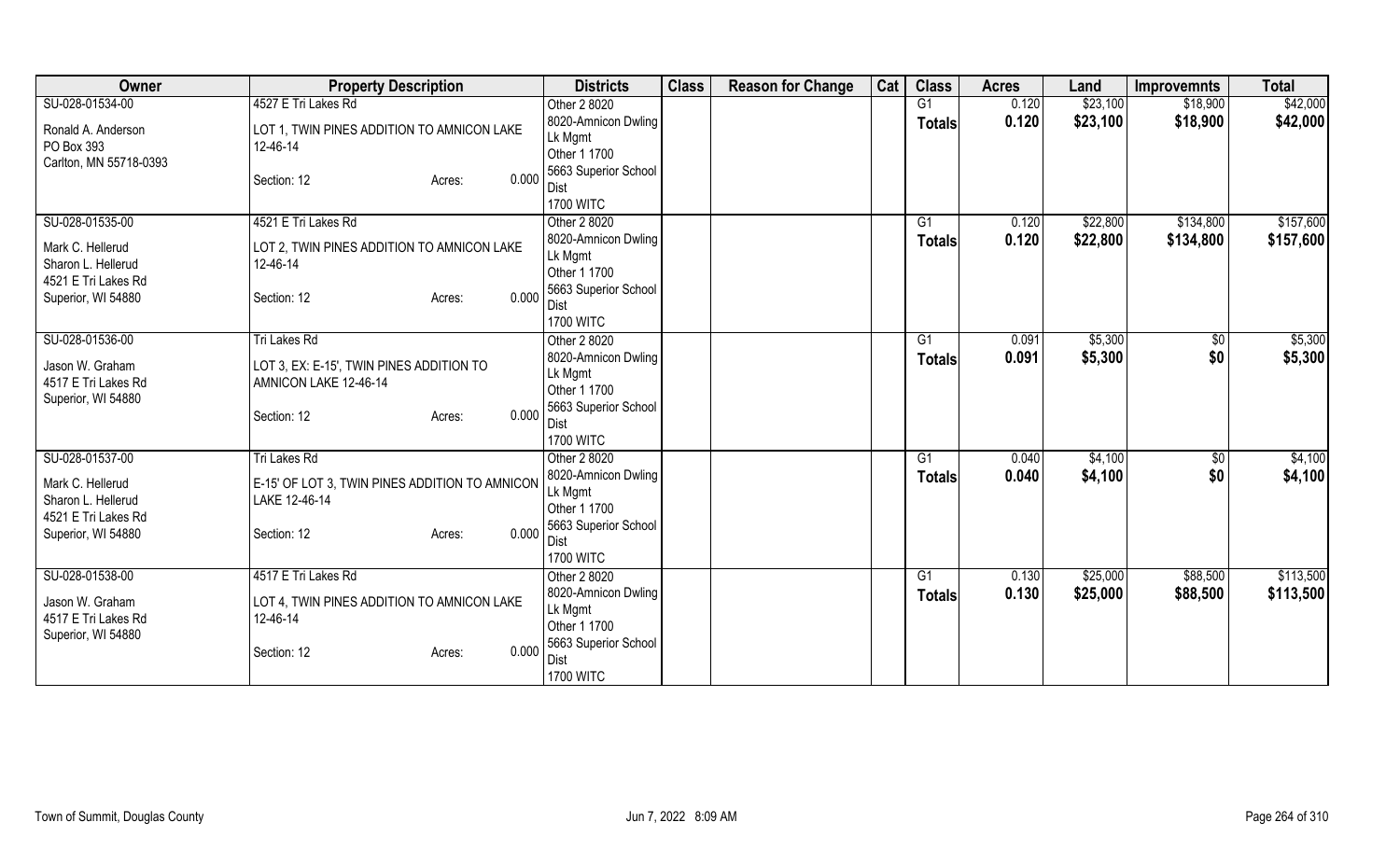| Owner                         | <b>Property Description</b>                     | <b>Districts</b>        | <b>Class</b> | <b>Reason for Change</b> | Cat | <b>Class</b>   | <b>Acres</b> | Land     | <b>Improvemnts</b> | <b>Total</b> |
|-------------------------------|-------------------------------------------------|-------------------------|--------------|--------------------------|-----|----------------|--------------|----------|--------------------|--------------|
| SU-028-01539-00               | <b>Tri Lakes Rd</b>                             | Other 2 8020            |              |                          |     | G <sub>1</sub> | 0.200        | \$25,000 | $\overline{50}$    | \$25,000     |
| Jason W. Graham               | LOT 5 TWIN PINES ADDITION TO AMNICON LAKE       | 8020-Amnicon Dwling     |              |                          |     | <b>Totals</b>  | 0.200        | \$25,000 | \$0                | \$25,000     |
| 4517 E Tri Lakes Rd           | 12-46-14                                        | Lk Mgmt                 |              |                          |     |                |              |          |                    |              |
| Superior, WI 54880            |                                                 | Other 1 1700            |              |                          |     |                |              |          |                    |              |
|                               | 0.000<br>Section: 12<br>Acres:                  | 5663 Superior School    |              |                          |     |                |              |          |                    |              |
|                               |                                                 | <b>Dist</b>             |              |                          |     |                |              |          |                    |              |
|                               |                                                 | <b>1700 WITC</b>        |              |                          |     |                |              |          |                    |              |
| SU-028-01540-00               | <b>Tri Lakes Rd</b>                             | Other 2 8020            |              |                          |     | G1             | 0.250        | \$19,300 | \$0                | \$19,300     |
| Peter D Leadstrom Life Estate | LOTS 6 & 7 TWIN PINES ADDITION TO AMNICON       | 8020-Amnicon Dwling     |              |                          |     | Totals         | 0.250        | \$19,300 | \$0                | \$19,300     |
| Peter D. Leadstrom III        | LAKE 12-46-14                                   | Lk Mgmt                 |              |                          |     |                |              |          |                    |              |
| 4477 E Tri Lakes Rd           |                                                 | Other 1 1700            |              |                          |     |                |              |          |                    |              |
| Superior, WI 54880            | 0.000<br>Section: 12<br>Acres:                  | 5663 Superior School    |              |                          |     |                |              |          |                    |              |
|                               |                                                 | Dist                    |              |                          |     |                |              |          |                    |              |
|                               | 4477 E Tri Lakes Rd                             | <b>1700 WITC</b>        |              |                          |     |                |              |          |                    |              |
| SU-028-01541-00               |                                                 | Other 2 8020            |              |                          |     | G1             | 0.120        | \$22,000 | \$72,900           | \$94,900     |
| Peter D Leadstrom Life Estate | LOT 8, TWIN PINES ADDITION TO AMNICON LAKE      | 8020-Amnicon Dwling     |              |                          |     | <b>Totals</b>  | 0.120        | \$22,000 | \$72,900           | \$94,900     |
| Peter D. Leadstrom III        | 12-46-14                                        | Lk Mgmt<br>Other 1 1700 |              |                          |     |                |              |          |                    |              |
| 4477 E Tri Lakes Rd           |                                                 | 5663 Superior School    |              |                          |     |                |              |          |                    |              |
| Superior, WI 54880            | 0.000<br>Section: 12<br>Acres:                  | <b>Dist</b>             |              |                          |     |                |              |          |                    |              |
|                               |                                                 | <b>1700 WITC</b>        |              |                          |     |                |              |          |                    |              |
| SU-028-01542-00               | Tri Lakes Rd                                    | Other 2 8020            |              |                          |     | G1             | 0.110        | \$6,500  | $\overline{50}$    | \$6,500      |
|                               |                                                 | 8020-Amnicon Dwling     |              |                          |     | <b>Totals</b>  | 0.110        | \$6,500  | \$0                | \$6,500      |
| Peter D Leadstrom Life Estate | LOT 9, TWIN PINES ADDITION TO AMNICON LAKE      | Lk Mgmt                 |              |                          |     |                |              |          |                    |              |
| Peter D. Leadstrom III        | 12-46-14                                        | Other 1 1700            |              |                          |     |                |              |          |                    |              |
| 4477 E Tri Lakes Rd           |                                                 | 5663 Superior School    |              |                          |     |                |              |          |                    |              |
| Superior, WI 54880            | 0.000<br>Section: 12<br>Acres:                  | Dist                    |              |                          |     |                |              |          |                    |              |
|                               |                                                 | <b>1700 WITC</b>        |              |                          |     |                |              |          |                    |              |
| SU-028-01543-00               | <b>Tri Lakes Rd</b>                             | Other 2 8020            |              |                          |     | G1             | 0.118        | \$700    | \$700              | \$1,400      |
|                               |                                                 | 8020-Amnicon Dwling     |              |                          |     | <b>Totals</b>  | 0.118        | \$700    | \$700              | \$1,400      |
| Peter D Leadstrom Life Estate | LOTS 10-13, 1ST ADDITION TO TWIN PINES 12-46-14 | Lk Mgmt                 |              |                          |     |                |              |          |                    |              |
| Peter D. Leadstrom III        |                                                 | Other 1 1700            |              |                          |     |                |              |          |                    |              |
| 4477 E Tri Lakes Rd           |                                                 | 5663 Superior School    |              |                          |     |                |              |          |                    |              |
| Superior, WI 54880            | 0.000<br>Section: 12<br>Acres:                  | <b>Dist</b>             |              |                          |     |                |              |          |                    |              |
|                               |                                                 | <b>1700 WITC</b>        |              |                          |     |                |              |          |                    |              |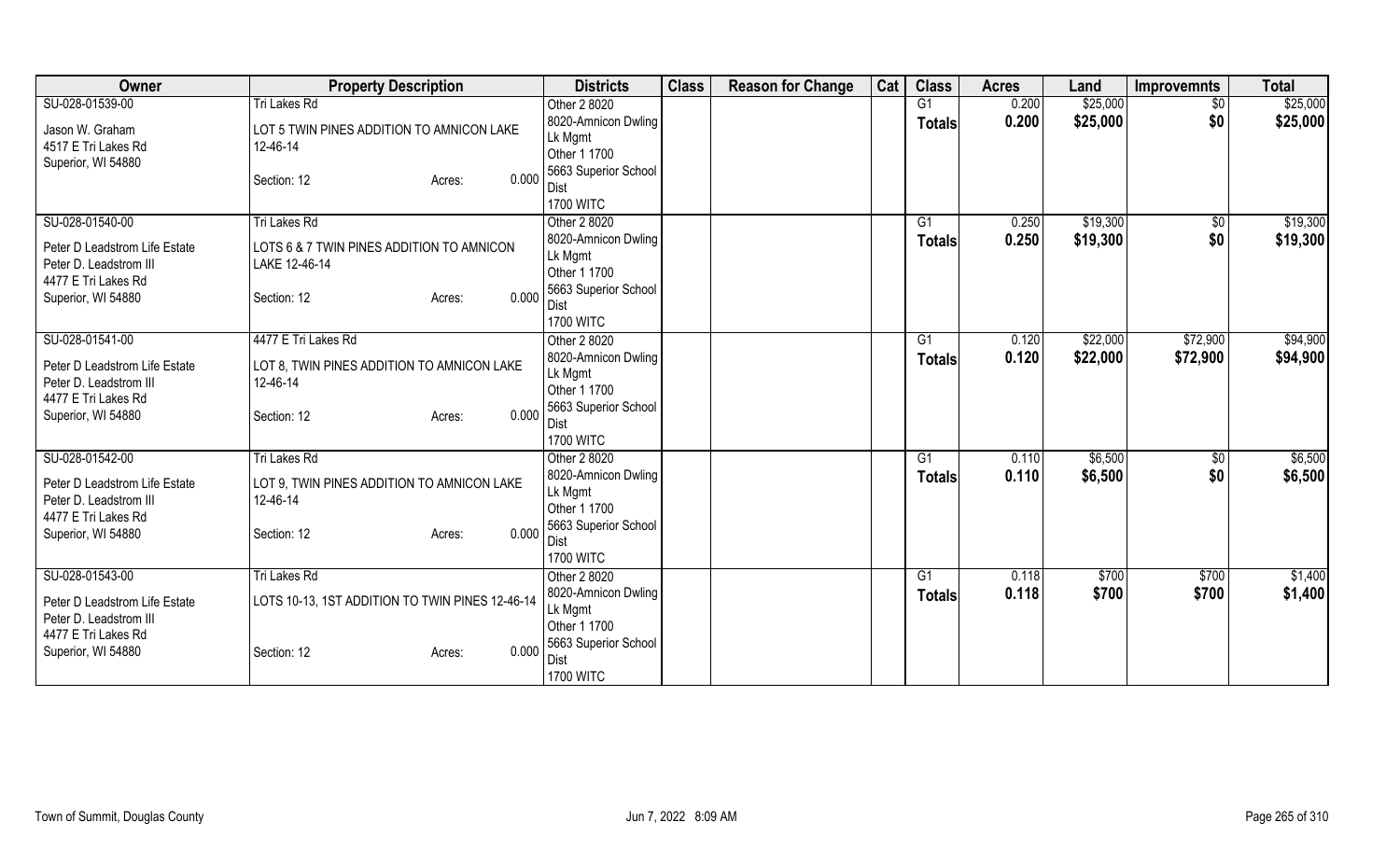| <b>Owner</b>                             | <b>Property Description</b>                     | <b>Districts</b>                | <b>Class</b> | <b>Reason for Change</b> | Cat | <b>Class</b>   | <b>Acres</b> | Land     | Improvemnts | <b>Total</b> |
|------------------------------------------|-------------------------------------------------|---------------------------------|--------------|--------------------------|-----|----------------|--------------|----------|-------------|--------------|
| SU-028-01544-00                          | 4473 E Tri Lakes Rd                             | Other 2 8020                    |              |                          |     | G <sub>1</sub> | 0.140        | \$25,300 | \$400       | \$25,700     |
| William M. Barnard                       | LOT 14, 1ST ADDITION TO TWIN PINES 12-46-14     | 8020-Amnicon Dwling             |              |                          |     | <b>Totals</b>  | 0.140        | \$25,300 | \$400       | \$25,700     |
| 4696 E Tri Lakes Rd                      |                                                 | Lk Mgmt                         |              |                          |     |                |              |          |             |              |
| Superior, WI 54880                       |                                                 | Other 1 1700                    |              |                          |     |                |              |          |             |              |
|                                          | 0.000<br>Section: 12<br>Acres:                  | 5663 Superior School            |              |                          |     |                |              |          |             |              |
|                                          |                                                 | Dist<br><b>1700 WITC</b>        |              |                          |     |                |              |          |             |              |
| SU-028-01545-00                          | 4467 E Tri Lakes Rd                             | Other 2 8020                    |              |                          |     | G1             | 0.130        | \$14,200 | \$0         | \$14,200     |
|                                          |                                                 | 8020-Amnicon Dwling             |              |                          |     | <b>Totals</b>  | 0.130        | \$14,200 | \$0         | \$14,200     |
| Richard W. Raymond                       | LOT 15, 1ST ADDITION TO TWIN PINES 12-46-14     | Lk Mgmt                         |              |                          |     |                |              |          |             |              |
| Sandra L. Raymond<br>4463 E Tri Lakes Rd |                                                 | Other 1 1700                    |              |                          |     |                |              |          |             |              |
| Superior, WI 54880                       | 0.000<br>Section: 12<br>Acres:                  | 5663 Superior School            |              |                          |     |                |              |          |             |              |
|                                          |                                                 | <b>Dist</b>                     |              |                          |     |                |              |          |             |              |
|                                          |                                                 | <b>1700 WITC</b>                |              |                          |     |                |              |          |             |              |
| SU-028-01546-00                          | 4463 E Tri Lakes Rd                             | Other 2 8020                    |              |                          |     | G1             | 0.130        | \$24,500 | \$112,300   | \$136,800    |
| Richard W. Raymond                       | LOT 16, 1ST ADDITION TO TWIN PINES 12-46-14     | 8020-Amnicon Dwling             |              |                          |     | <b>Totals</b>  | 0.130        | \$24,500 | \$112,300   | \$136,800    |
| Sandra L. Raymond                        |                                                 | Lk Mgmt<br>Other 1 1700         |              |                          |     |                |              |          |             |              |
| 4463 E Tri Lakes Rd                      |                                                 | 5663 Superior School            |              |                          |     |                |              |          |             |              |
| Superior, WI 54880                       | 0.000<br>Section: 12<br>Acres:                  | Dist                            |              |                          |     |                |              |          |             |              |
|                                          |                                                 | <b>1700 WITC</b>                |              |                          |     |                |              |          |             |              |
| SU-028-01547-00                          | Tri Lakes Rd                                    | Other 2 8020                    |              |                          |     | G1             | 0.110        | \$7,700  | $\sqrt{6}$  | \$7,700      |
| Richard W. Raymond                       | PT LOT 17, 1ST ADDITION TO TWIN PINES 12-46-14; | 8020-Amnicon Dwling             |              |                          |     | <b>Totals</b>  | 0.110        | \$7,700  | \$0         | \$7,700      |
| Sandra L. Raymond                        | EX W-25' S OF RD.                               | Lk Mgmt                         |              |                          |     |                |              |          |             |              |
| 4463 E Tri Lakes Rd                      |                                                 | Other 1 1700                    |              |                          |     |                |              |          |             |              |
| Superior, WI 54880                       | 0.000<br>Section: 12<br>Acres:                  | 5663 Superior School            |              |                          |     |                |              |          |             |              |
|                                          |                                                 | <b>Dist</b><br><b>1700 WITC</b> |              |                          |     |                |              |          |             |              |
| SU-028-01548-00                          | Tri Lakes Rd                                    | Other 2 8020                    |              |                          |     | G1             | 0.010        | \$4,000  | \$0         | \$4,000      |
|                                          |                                                 | 8020-Amnicon Dwling             |              |                          |     |                | 0.010        | \$4,000  | \$0         | \$4,000      |
| Richard W. Raymond                       | PT LOT 17, W-25' S OF RD, 1ST ADDITION TO TWIN  | Lk Mgmt                         |              |                          |     | <b>Totals</b>  |              |          |             |              |
| Sandra L. Raymond                        | <b>PINES 12-46-14</b>                           | Other 1 1700                    |              |                          |     |                |              |          |             |              |
| 4463 E Tri Lakes Rd                      |                                                 | 5663 Superior School            |              |                          |     |                |              |          |             |              |
| Superior, WI 54880                       | 0.000<br>Section: 12<br>Acres:                  | Dist                            |              |                          |     |                |              |          |             |              |
|                                          |                                                 | <b>1700 WITC</b>                |              |                          |     |                |              |          |             |              |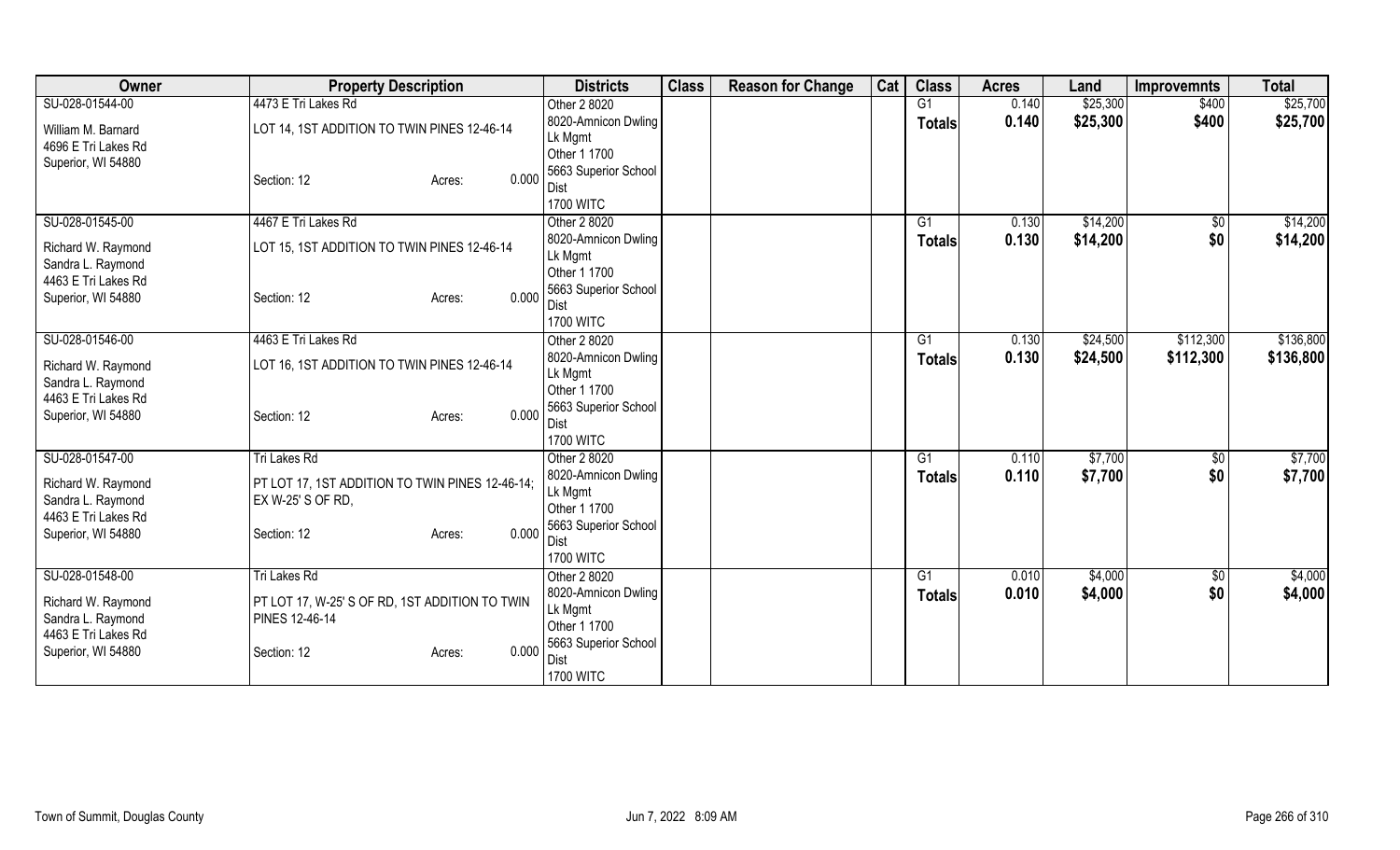| Owner                                | <b>Property Description</b>                   | <b>Districts</b>                 | <b>Class</b> | <b>Reason for Change</b> | Cat | <b>Class</b>   | <b>Acres</b>   | Land     | <b>Improvemnts</b> | <b>Total</b> |
|--------------------------------------|-----------------------------------------------|----------------------------------|--------------|--------------------------|-----|----------------|----------------|----------|--------------------|--------------|
| SU-028-01549-00                      | S Island View Rd                              | Other 2 8020                     |              |                          |     | G1             | 0.000          | \$17,600 | \$500              | \$18,100     |
| Daniel C. Waterhouse                 | LOT 1, BLK 1, ISLAND VIEW ADDITION TO AMNICON | 8020-Amnicon Dwling              |              |                          |     | <b>Totals</b>  | 0.000          | \$17,600 | \$500              | \$18,100     |
| Cathleen Waterhouse                  | LAKE 13-46-14                                 | Lk Mgmt                          |              |                          |     |                |                |          |                    |              |
| 211 W Niagara St                     |                                               | Other 1 1700                     |              |                          |     |                |                |          |                    |              |
| Duluth, MN 55811                     | 0.000<br>Section: 13<br>Acres:                | 5663 Superior School             |              |                          |     |                |                |          |                    |              |
|                                      |                                               | Dist<br><b>1700 WITC</b>         |              |                          |     |                |                |          |                    |              |
| SU-028-01550-00                      | 8078 S Island View Rd                         | Other 2 8020                     |              |                          |     | G1             | 0.000          | \$40,500 | \$113,900          | \$154,400    |
|                                      |                                               | 8020-Amnicon Dwling              |              |                          |     | <b>Totals</b>  | 0.000          | \$40,500 | \$113,900          | \$154,400    |
| Daniel C. Waterhouse                 | LOT 2, BLK 1, ISLAND VIEW ADDITION TO AMNICON | Lk Mgmt                          |              |                          |     |                |                |          |                    |              |
| Cathleen Waterhouse                  | LAKE 13-46-14                                 | Other 1 1700                     |              |                          |     |                |                |          |                    |              |
| 211 W Niagara St<br>Duluth, MN 55811 | 0.000                                         | 5663 Superior School             |              |                          |     |                |                |          |                    |              |
|                                      | Section: 13<br>Acres:                         | Dist                             |              |                          |     |                |                |          |                    |              |
|                                      |                                               | <b>1700 WITC</b>                 |              |                          |     |                |                |          |                    |              |
| SU-028-01551-00                      | 8078 S Island View Rd                         | Other 2 8020                     |              |                          |     | G <sub>1</sub> | 0.000          | \$25,200 | \$25,600           | \$50,800     |
| Daniel C. Waterhouse                 | LOT 3, BLK 1, ISLAND VIEW ADDITION TO AMNICON | 8020-Amnicon Dwling              |              |                          |     | <b>Totals</b>  | 0.000          | \$25,200 | \$25,600           | \$50,800     |
| Cathleen Waterhouse                  | LAKE 13-46-14                                 | Lk Mgmt<br>Other 1 1700          |              |                          |     |                |                |          |                    |              |
| 211 W Niagara St                     |                                               | 5663 Superior School             |              |                          |     |                |                |          |                    |              |
| Duluth, MN 55811                     | 0.000<br>Section: 13<br>Acres:                | Dist                             |              |                          |     |                |                |          |                    |              |
|                                      |                                               | <b>1700 WITC</b>                 |              |                          |     |                |                |          |                    |              |
| SU-028-01552-00                      | <b>Island View Rd</b>                         | Other 2 8020                     |              |                          |     | G1             | 0.000          | \$30,000 | \$700              | \$30,700     |
| <b>Univision LLC</b>                 | LOT 4, BLK 1, ISLAND VIEW ADDITION TO AMNICON | 8020-Amnicon Dwling              |              |                          |     | <b>Totals</b>  | 0.000          | \$30,000 | \$700              | \$30,700     |
| 4487 S Huppert Rd                    | LAKE 13-46-14                                 | Lk Mgmt                          |              |                          |     |                |                |          |                    |              |
| South Range, WI 54874                |                                               | Other 1 1700                     |              |                          |     |                |                |          |                    |              |
|                                      | 0.000<br>Section: 13<br>Acres:                | 5663 Superior School             |              |                          |     |                |                |          |                    |              |
|                                      |                                               | Dist                             |              |                          |     |                |                |          |                    |              |
| SU-028-01553-00                      | 8072 S Island View Rd                         | <b>1700 WITC</b><br>Other 2 8020 |              |                          |     |                |                | \$36,000 | \$115,500          | \$151,500    |
|                                      |                                               | 8020-Amnicon Dwling              |              |                          |     | G1             | 0.000<br>0.000 | \$36,000 | \$115,500          |              |
| Univision LLC                        | LOT 5, BLK 1, ISLAND VIEW ADDITION TO AMNICON | Lk Mgmt                          |              |                          |     | <b>Totals</b>  |                |          |                    | \$151,500    |
| 4487 S Huppert Rd                    | LAKE 13-46-14                                 | Other 1 1700                     |              |                          |     |                |                |          |                    |              |
| South Range, WI 54874                |                                               | 5663 Superior School             |              |                          |     |                |                |          |                    |              |
|                                      | 0.000<br>Section: 13<br>Acres:                | Dist                             |              |                          |     |                |                |          |                    |              |
|                                      |                                               | <b>1700 WITC</b>                 |              |                          |     |                |                |          |                    |              |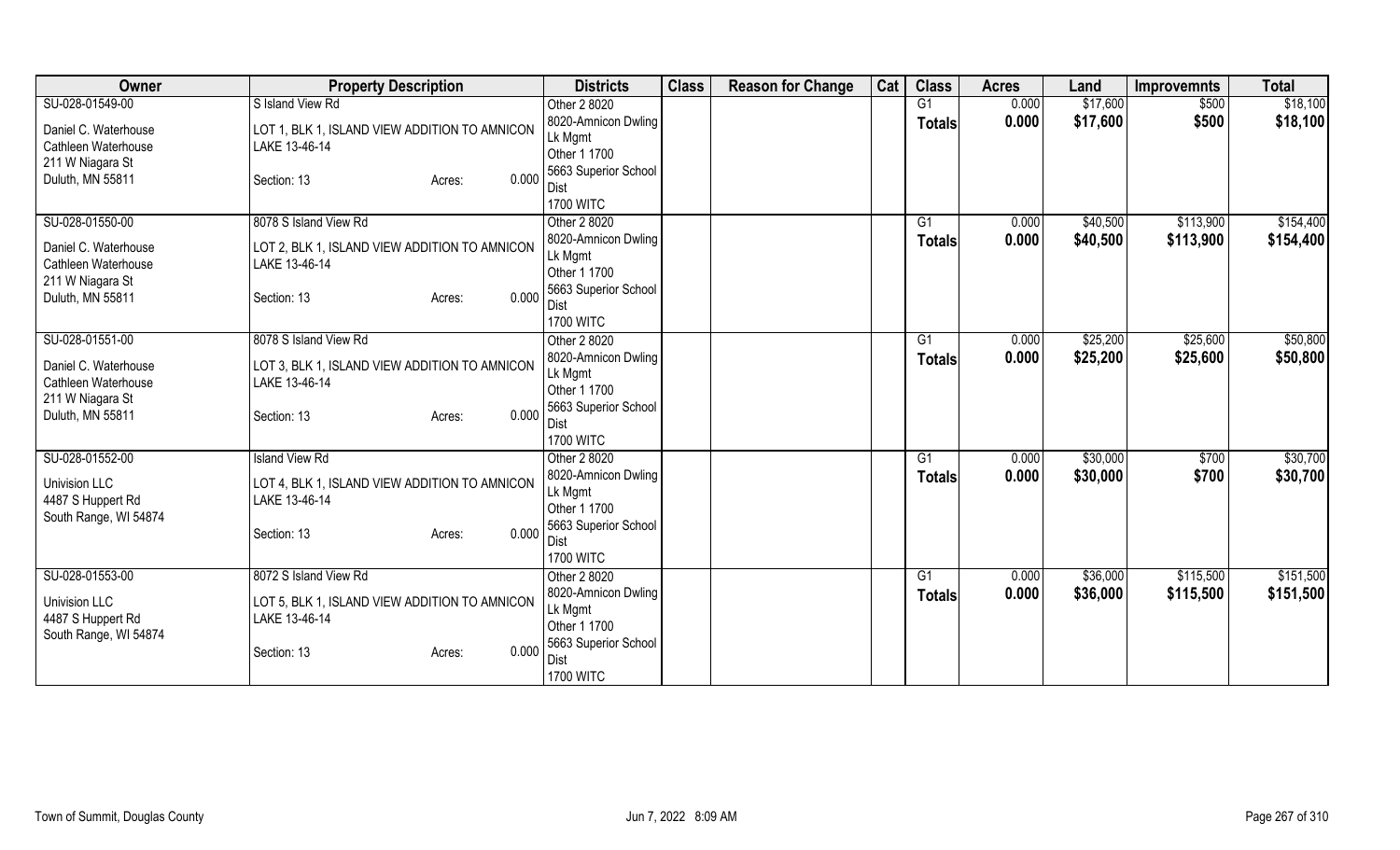| Owner                                                             | <b>Property Description</b>                   | <b>Districts</b>                     | <b>Class</b> | <b>Reason for Change</b> | Cat | <b>Class</b>  | <b>Acres</b> | Land     | <b>Improvemnts</b> | <b>Total</b> |
|-------------------------------------------------------------------|-----------------------------------------------|--------------------------------------|--------------|--------------------------|-----|---------------|--------------|----------|--------------------|--------------|
| SU-028-01554-00                                                   | 8066 S Island View Rd                         | Other 2 8020                         |              |                          |     | G1            | 0.000        | \$36,000 | \$78,300           | \$114,300    |
| Michael A. Guptill                                                | LOT 6, BLK 1, ISLAND VIEW ADDITION TO AMNICON | 8020-Amnicon Dwling                  |              |                          |     | <b>Totals</b> | 0.000        | \$36,000 | \$78,300           | \$114,300    |
| Michelle Guptill                                                  | LAKE 13-46-14                                 | Lk Mgmt                              |              |                          |     |               |              |          |                    |              |
| 6826 Berkshire Ln N                                               |                                               | Other 1 1700<br>5663 Superior School |              |                          |     |               |              |          |                    |              |
| Maple Grove, MN 55311                                             | 0.000<br>Section: 13<br>Acres:                | Dist                                 |              |                          |     |               |              |          |                    |              |
|                                                                   |                                               | <b>1700 WITC</b>                     |              |                          |     |               |              |          |                    |              |
| SU-028-01555-00                                                   | 8058 S Island View Rd                         | Other 2 8020                         |              |                          |     | G1            | 0.000        | \$36,000 | \$61,000           | \$97,000     |
|                                                                   | LOT 7, BLK 1, ISLAND VIEW ADDITION TO AMNICON | 8020-Amnicon Dwling                  |              |                          |     | <b>Totals</b> | 0.000        | \$36,000 | \$61,000           | \$97,000     |
| Mary Lundberg-Kimmes et al<br>Attn: Lonny A & Kathleen M Lundberg | LAKE 13-46-14                                 | Lk Mgmt                              |              |                          |     |               |              |          |                    |              |
| 6611 Banks Ave                                                    |                                               | Other 1 1700                         |              |                          |     |               |              |          |                    |              |
| Superior, WI 54880                                                | 0.000<br>Section: 13<br>Acres:                | 5663 Superior School                 |              |                          |     |               |              |          |                    |              |
|                                                                   |                                               | Dist<br><b>1700 WITC</b>             |              |                          |     |               |              |          |                    |              |
| SU-028-01556-00                                                   | 8054 S Island View Rd                         | Other 2 8020                         |              |                          |     | G1            | 0.000        | \$29,500 | \$54,300           | \$83,800     |
|                                                                   |                                               | 8020-Amnicon Dwling                  |              |                          |     | Totals        | 0.000        | \$29,500 | \$54,300           | \$83,800     |
| James L. Lundberg et al                                           | LOT 8, BLK 1, ISLAND VIEW ADDITION TO AMNICON | Lk Mgmt                              |              |                          |     |               |              |          |                    |              |
| 1924 N 65th St                                                    | LAKE 13-46-14                                 | Other 1 1700                         |              |                          |     |               |              |          |                    |              |
| Superior, WI 54880                                                | 0.000<br>Section: 13<br>Acres:                | 5663 Superior School                 |              |                          |     |               |              |          |                    |              |
|                                                                   |                                               | Dist                                 |              |                          |     |               |              |          |                    |              |
|                                                                   |                                               | <b>1700 WITC</b>                     |              |                          |     |               |              |          |                    |              |
| SU-028-01557-00                                                   | <b>Island View Rd</b>                         | Other 2 8020                         |              |                          |     | G1            | 0.050        | \$14,100 | \$0                | \$14,100     |
| James L. Lundberg et al                                           | S-1/2 LOT 9, BLK 1, ISLAND VIEW ADDITION TO   | 8020-Amnicon Dwling<br>Lk Mgmt       |              |                          |     | <b>Totals</b> | 0.050        | \$14,100 | \$0                | \$14,100     |
| 1924 N 65th St                                                    | AMNICON LAKE 13-46-14                         | Other 1 1700                         |              |                          |     |               |              |          |                    |              |
| Superior, WI 54880                                                |                                               | 5663 Superior School                 |              |                          |     |               |              |          |                    |              |
|                                                                   | 0.000<br>Section: 13<br>Acres:                | Dist                                 |              |                          |     |               |              |          |                    |              |
|                                                                   |                                               | <b>1700 WITC</b>                     |              |                          |     |               |              |          |                    |              |
| SU-028-01558-00                                                   | <b>Island View Rd</b>                         | Other 2 8020                         |              |                          |     | G1            | 0.050        | \$14,100 | \$0                | \$14,100     |
| James L. Lundberg et al                                           | N-1/2 LOT 9, BLK 1, ISLAND VIEW ADDITION TO   | 8020-Amnicon Dwling                  |              |                          |     | <b>Totals</b> | 0.050        | \$14,100 | \$0                | \$14,100     |
| 1924 N 65th St                                                    | AMNICON LAKE 13-46-14                         | Lk Mgmt                              |              |                          |     |               |              |          |                    |              |
| Superior, WI 54880                                                |                                               | Other 1 1700<br>5663 Superior School |              |                          |     |               |              |          |                    |              |
|                                                                   | 0.000<br>Section: 13<br>Acres:                | Dist                                 |              |                          |     |               |              |          |                    |              |
|                                                                   |                                               | <b>1700 WITC</b>                     |              |                          |     |               |              |          |                    |              |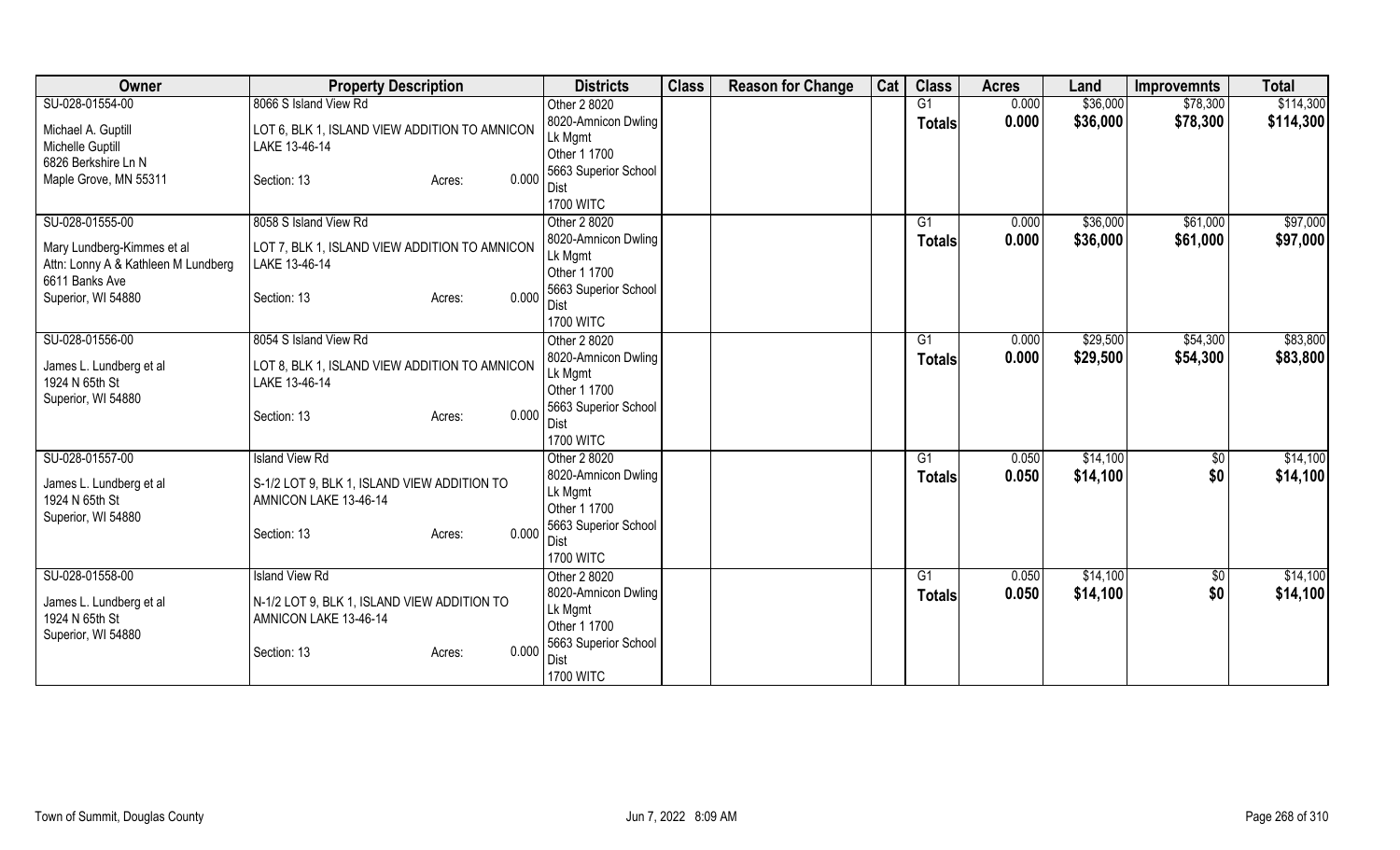| Owner                                  | <b>Property Description</b>                                     | <b>Districts</b>                     | <b>Class</b>    | <b>Reason for Change</b> | Cat | <b>Class</b>  | <b>Acres</b> | Land      | <b>Improvemnts</b> | <b>Total</b> |
|----------------------------------------|-----------------------------------------------------------------|--------------------------------------|-----------------|--------------------------|-----|---------------|--------------|-----------|--------------------|--------------|
| SU-028-01559-00                        | 8050 S Island View Rd                                           | Other 2 8020                         |                 |                          |     | G1            | 0.090        | \$28,400  | \$9,600            | \$38,000     |
| James L. Lundberg et al                | LOT 10, BLK 1, ISLAND VIEW ADDITION TO AMNICON                  | 8020-Amnicon Dwling                  |                 |                          |     | <b>Totals</b> | 0.090        | \$28,400  | \$9,600            | \$38,000     |
| 1924 N 65th St                         | LAKE 13-46-14                                                   | Lk Mgmt                              |                 |                          |     |               |              |           |                    |              |
| Superior, WI 54880                     |                                                                 | Other 1 1700                         |                 |                          |     |               |              |           |                    |              |
|                                        | 0.000<br>Section: 13<br>Acres:                                  | 5663 Superior School                 |                 |                          |     |               |              |           |                    |              |
|                                        |                                                                 | Dist                                 |                 |                          |     |               |              |           |                    |              |
|                                        |                                                                 | <b>1700 WITC</b>                     |                 |                          |     |               |              |           |                    |              |
| SU-028-01560-00                        | 8044 S Island View Rd                                           | Other 2 8020                         |                 |                          |     | G1            | 0.100        | \$27,000  | \$200              | \$27,200     |
| Karen Thielman                         | LOT 11, BLK 1, ISLAND VIEW ADDITION TO AMNICON                  | 8020-Amnicon Dwling                  |                 |                          |     | <b>Totals</b> | 0.100        | \$27,000  | \$200              | \$27,200     |
| 8038 S Island View Rd                  | LAKE 13-46-14                                                   | Lk Mgmt                              |                 |                          |     |               |              |           |                    |              |
| Superior, WI 54880                     |                                                                 | Other 1 1700<br>5663 Superior School |                 |                          |     |               |              |           |                    |              |
|                                        | 0.000<br>Section: 13<br>Acres:                                  | Dist                                 |                 |                          |     |               |              |           |                    |              |
|                                        |                                                                 | <b>1700 WITC</b>                     |                 |                          |     |               |              |           |                    |              |
| SU-028-01561-00                        | 8038 S Island View Rd                                           | Other 2 8020                         | IG <sub>1</sub> | Addition at 50% complete |     | G1            | 0.360        | \$104,000 | \$98,200           | \$202,200    |
|                                        |                                                                 | 8020-Amnicon Dwling                  |                 |                          |     | <b>Totals</b> | 0.360        | \$104,000 | \$98,200           | \$202,200    |
| Karen S. Sackette                      | LOTS 12-14, BLK 1, ISLAND VIEW ADDITION TO                      | Lk Mgmt                              |                 |                          |     |               |              |           |                    |              |
| c/o Karen S. Closson                   | AMNICON LAKE 13-46-14                                           | Other 1 1700                         |                 |                          |     |               |              |           |                    |              |
| 8038 S Island View Rd                  |                                                                 | 5663 Superior School                 |                 |                          |     |               |              |           |                    |              |
| Superior, WI 54880                     | 0.000<br>Section: 13<br>Acres:                                  | Dist                                 |                 |                          |     |               |              |           |                    |              |
|                                        |                                                                 | <b>1700 WITC</b>                     |                 |                          |     |               |              |           |                    |              |
| SU-028-01564-00                        | <b>Island View Rd</b>                                           | Other 2 8020                         |                 |                          |     | G1            | 0.080        | \$20,100  | $\overline{50}$    | \$20,100     |
|                                        |                                                                 | 8020-Amnicon Dwling                  |                 |                          |     | <b>Totals</b> | 0.080        | \$20,100  | \$0                | \$20,100     |
| James Serl Ritchie<br>PO Box 2014      | LOT 15, BLK 1, ISLAND VIEW ADDITION TO AMNICON<br>LAKE 13-46-14 | Lk Mgmt                              |                 |                          |     |               |              |           |                    |              |
| Superior, WI 54880                     |                                                                 | Other 1 1700                         |                 |                          |     |               |              |           |                    |              |
|                                        | 0.000<br>Section: 13<br>Acres:                                  | 5663 Superior School                 |                 |                          |     |               |              |           |                    |              |
|                                        |                                                                 | Dist                                 |                 |                          |     |               |              |           |                    |              |
|                                        |                                                                 | <b>1700 WITC</b>                     |                 |                          |     |               |              |           |                    |              |
| SU-028-01565-00                        | 8032 S Island View Rd                                           | Other 2 8020                         |                 |                          |     | G1            | 0.120        | \$29,100  | \$42,800           | \$71,900     |
| Joseph J & Jean M Till Revocable Trust | LOT 1, BLK 2, ISLAND VIEW ADDITION TO AMNICON                   | 8020-Amnicon Dwling                  |                 |                          |     | <b>Totals</b> | 0.120        | \$29,100  | \$42,800           | \$71,900     |
| 2420 Logan Ave                         | LAKE 13-46-14; ALSO SLM #799726                                 | Lk Mgmt                              |                 |                          |     |               |              |           |                    |              |
| Superior, WI 54880                     |                                                                 | Other 1 1700                         |                 |                          |     |               |              |           |                    |              |
|                                        | 0.000<br>Section: 13<br>Acres:                                  | 5663 Superior School                 |                 |                          |     |               |              |           |                    |              |
|                                        |                                                                 | Dist                                 |                 |                          |     |               |              |           |                    |              |
|                                        |                                                                 | <b>1700 WITC</b>                     |                 |                          |     |               |              |           |                    |              |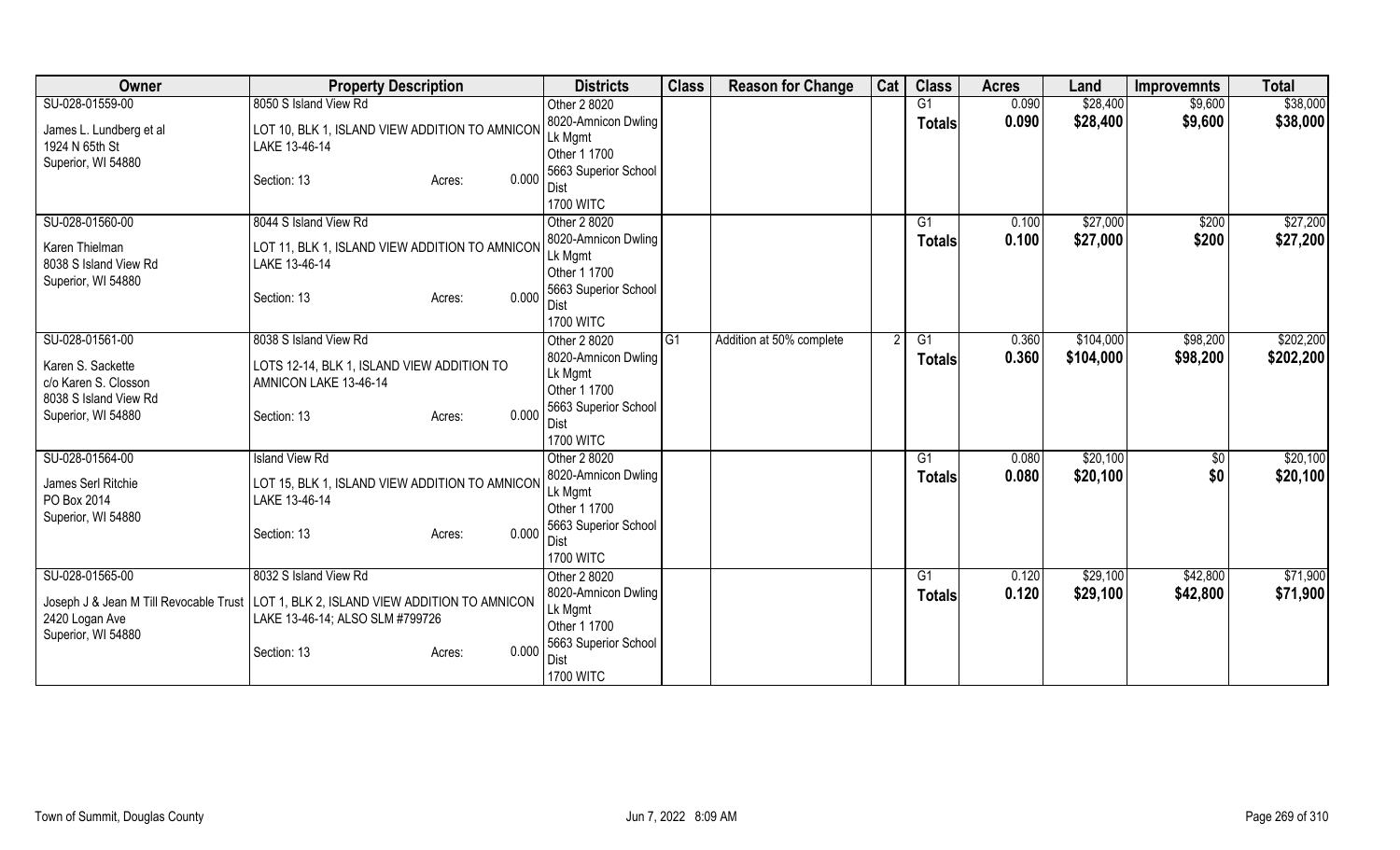| <b>Owner</b>                                                                            | <b>Property Description</b>                                                                      | <b>Districts</b>                                                               | <b>Class</b> | <b>Reason for Change</b> | Cat | <b>Class</b>  | <b>Acres</b> | Land     | <b>Improvemnts</b> | <b>Total</b> |
|-----------------------------------------------------------------------------------------|--------------------------------------------------------------------------------------------------|--------------------------------------------------------------------------------|--------------|--------------------------|-----|---------------|--------------|----------|--------------------|--------------|
| SU-028-01567-00                                                                         | 8024 S Island View Rd                                                                            | Other 2 8020                                                                   |              |                          |     | G1            | 0.290        | \$68,000 | \$185,300          | \$253,300    |
| Mark A. Shephard<br>Mary E. Shephard                                                    | LOTS 2 & 3, BLK 2, ISLAND VIEW ADDITION TO<br>AMNICON LAKE 13-46-14                              | 8020-Amnicon Dwling<br>Lk Mgmt<br>Other 1 1700                                 |              |                          |     | <b>Totals</b> | 0.290        | \$68,000 | \$185,300          | \$253,300    |
| 155 Northshore Dr<br>Maple Plain, MN 55359-9621                                         | 0.000<br>Section: 13<br>Acres:                                                                   | 5663 Superior School<br>Dist<br><b>1700 WITC</b>                               |              |                          |     |               |              |          |                    |              |
| SU-028-01568-00                                                                         | 8020 S Island View Rd                                                                            | Other 2 8020                                                                   |              |                          |     | G1            | 0.120        | \$29,500 | \$28,300           | \$57,800     |
| James Lowinski<br>Janet K. Lowinski<br>2854 Hutchinson Rd<br>Duluth, MN 55811           | LOT 4, BLK 2, ISLAND VIEW ADDITION TO AMNICON<br>LAKE 13-46-14<br>0.000<br>Section: 13<br>Acres: | 8020-Amnicon Dwling<br>Lk Mgmt<br>Other 1 1700<br>5663 Superior School<br>Dist |              |                          |     | <b>Totals</b> | 0.120        | \$29,500 | \$28,300           | \$57,800     |
|                                                                                         |                                                                                                  | <b>1700 WITC</b>                                                               |              |                          |     |               |              |          |                    |              |
| SU-028-01569-00                                                                         | <b>Island View Rd</b>                                                                            | Other 2 8020                                                                   |              |                          |     | G1            | 0.100        | \$18,000 | $\sqrt[6]{30}$     | \$18,000     |
| James Lowinski<br>Janet K. Lowinski<br>2854 Hutchinson Rd                               | LOT 5, BLK 2, ISLAND VIEW ADDITION TO AMNICON<br>LAKE 13-46-14                                   | 8020-Amnicon Dwling<br>Lk Mgmt<br>Other 1 1700                                 |              |                          |     | <b>Totals</b> | 0.100        | \$18,000 | \$0                | \$18,000     |
| Duluth, MN 55811                                                                        | 0.000<br>Section: 13<br>Acres:                                                                   | 5663 Superior School<br>Dist<br><b>1700 WITC</b>                               |              |                          |     |               |              |          |                    |              |
| SU-028-01570-00                                                                         | <b>Island View Rd</b>                                                                            | Other 2 8020                                                                   |              |                          |     | G1            | 0.050        | \$300    | $\sqrt{50}$        | \$300        |
| James Lowinski<br>Janet K. Lowinski<br>2854 Hutchinson Rd                               | LOT A, BLK 3, ISLAND VIEW ADDITION TO AMNICON<br>LAKE 13-46-14                                   | 8020-Amnicon Dwling<br>Lk Mgmt<br>Other 1 1700                                 |              |                          |     | <b>Totals</b> | 0.050        | \$300    | \$0                | \$300        |
| Duluth, MN 55811                                                                        | 0.000<br>Section: 13<br>Acres:                                                                   | 5663 Superior School<br>Dist<br><b>1700 WITC</b>                               |              |                          |     |               |              |          |                    |              |
| SU-028-01571-00                                                                         | <b>Island View Rd</b>                                                                            | Other 2 8020                                                                   |              |                          |     | G1            | 0.060        | \$400    | \$300              | \$700        |
| Mark A. Shephard<br>Mary E. Shephard<br>155 Northshore Dr<br>Maple Plain, MN 55359-9621 | LOT B, BLK 3, ISLAND VIEW ADDITION TO AMNICON<br>LAKE 13-46-14<br>0.000<br>Section: 13<br>Acres: | 8020-Amnicon Dwling<br>Lk Mgmt<br>Other 1 1700<br>5663 Superior School         |              |                          |     | <b>Totals</b> | 0.060        | \$400    | \$300              | \$700        |
|                                                                                         |                                                                                                  | Dist<br><b>1700 WITC</b>                                                       |              |                          |     |               |              |          |                    |              |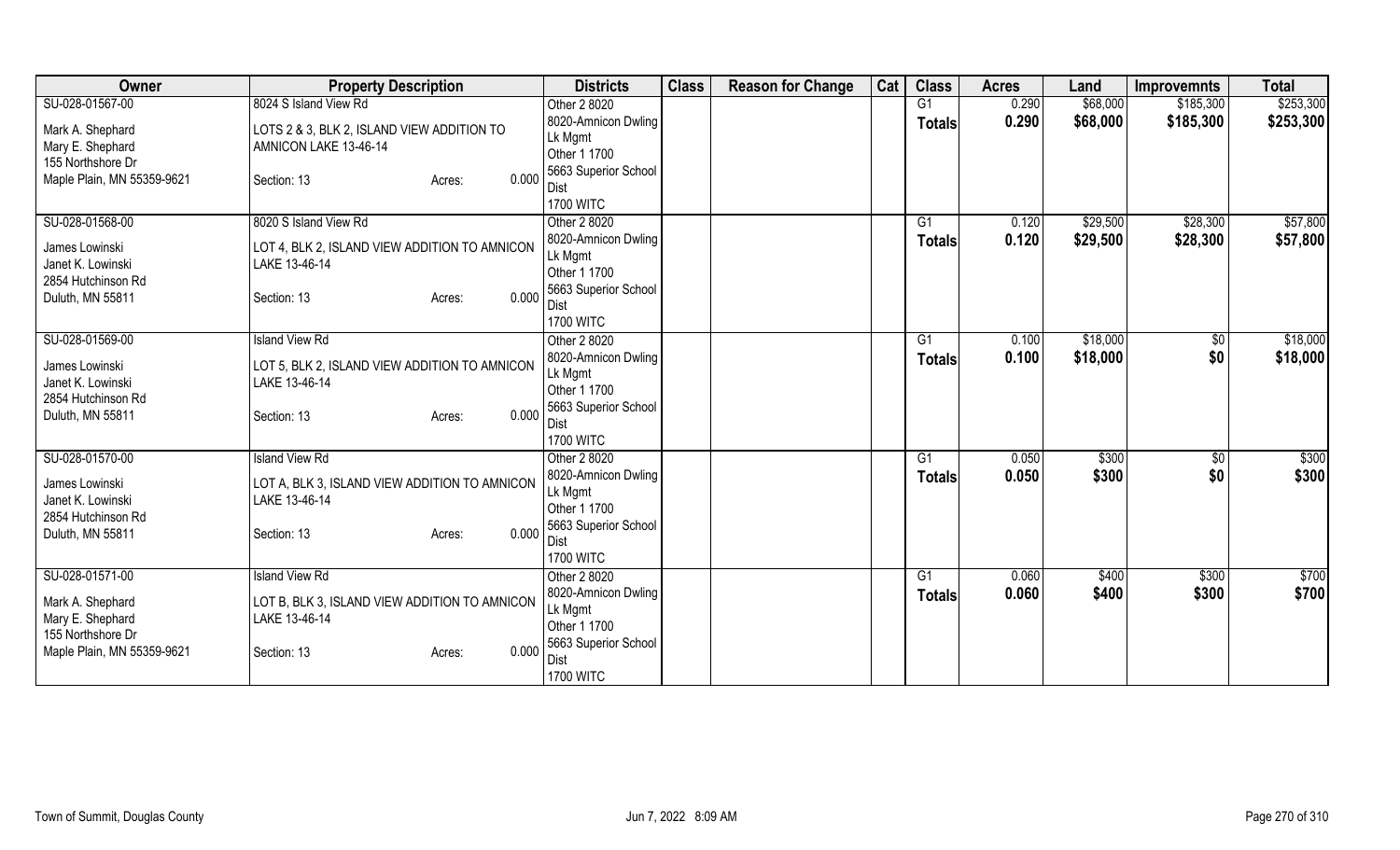| Owner                                         | <b>Property Description</b>                       | <b>Districts</b>             | <b>Class</b> | <b>Reason for Change</b> | Cat | <b>Class</b>    | <b>Acres</b> | Land  | <b>Improvemnts</b> | <b>Total</b> |
|-----------------------------------------------|---------------------------------------------------|------------------------------|--------------|--------------------------|-----|-----------------|--------------|-------|--------------------|--------------|
| SU-028-01572-00                               | <b>Island View Rd</b>                             | Other 2 8020                 |              |                          |     | $\overline{G1}$ | 0.050        | \$300 | $\sqrt{$0}$        | \$300        |
| Joseph J & Jean M Till Revocable Trust        | LOT C, BLK 3, ISLAND VIEW ADDITION TO AMNICON     | 8020-Amnicon Dwling          |              |                          |     | <b>Totals</b>   | 0.050        | \$300 | \$0                | \$300        |
| 2420 Logan Ave                                | LAKE 13-46-14                                     | Lk Mgmt                      |              |                          |     |                 |              |       |                    |              |
| Superior, WI 54880                            |                                                   | Other 1 1700                 |              |                          |     |                 |              |       |                    |              |
|                                               | 0.000<br>Section: 13<br>Acres:                    | 5663 Superior School         |              |                          |     |                 |              |       |                    |              |
|                                               |                                                   | Dist                         |              |                          |     |                 |              |       |                    |              |
|                                               |                                                   | <b>1700 WITC</b>             |              |                          |     |                 |              |       |                    |              |
| SU-028-01573-00                               | <b>Island View Rd</b>                             | Other 2 8020                 |              |                          |     | G1              | 0.006        | \$100 | \$0                | \$100        |
| Karen Thielman                                | W-8' OF N-1/2 LOT D, BLK 3, ISLAND VIEW ADDITION  | 8020-Amnicon Dwling          |              |                          |     | Totals          | 0.006        | \$100 | \$0                | \$100        |
| 8038 S Island View Rd                         | TO AMNICON LAKE 13-46-14                          | Lk Mgmt<br>Other 1 1700      |              |                          |     |                 |              |       |                    |              |
| Superior, WI 54880                            |                                                   | 5663 Superior School         |              |                          |     |                 |              |       |                    |              |
|                                               | 0.000<br>Section: 13<br>Acres:                    | Dist                         |              |                          |     |                 |              |       |                    |              |
|                                               |                                                   | <b>1700 WITC</b>             |              |                          |     |                 |              |       |                    |              |
| SU-028-01574-00                               | 8038 S Island View Rd                             | Other 2 8020                 |              |                          |     | G1              | 0.020        | \$100 | \$100              | \$200        |
|                                               |                                                   | 8020-Amnicon Dwling          |              |                          |     | <b>Totals</b>   | 0.020        | \$100 | \$100              | \$200        |
| Karen S. Sackette                             | N-1/2 LOT D, BLK 3, EX W-8', ISLAND VIEW ADDITION | Lk Mgmt                      |              |                          |     |                 |              |       |                    |              |
| c/o Karen S. Closson<br>8038 S Island View Rd | TO AMNICON LAKE 13-46-14                          | Other 1 1700                 |              |                          |     |                 |              |       |                    |              |
| Superior, WI 54880                            | 0.000<br>Section: 13<br>Acres:                    | 5663 Superior School         |              |                          |     |                 |              |       |                    |              |
|                                               |                                                   | Dist                         |              |                          |     |                 |              |       |                    |              |
|                                               |                                                   | <b>1700 WITC</b>             |              |                          |     |                 |              |       |                    |              |
| SU-028-01575-00                               | <b>Island View Rd</b>                             | Other 2 8020                 |              |                          |     | G1              | 0.030        | \$200 | $\sqrt{$0}$        | \$200        |
| James L. Lundberg et al                       | S-1/2 LOT D, BLK 3, ISLAND VIEW ADDITION TO       | 8020-Amnicon Dwling          |              |                          |     | <b>Totals</b>   | 0.030        | \$200 | \$0                | \$200        |
| 1924 N 65th St                                | AMNICON LAKE 13-46-14                             | Lk Mgmt                      |              |                          |     |                 |              |       |                    |              |
| Superior, WI 54880                            |                                                   | Other 1 1700                 |              |                          |     |                 |              |       |                    |              |
|                                               | 0.000<br>Section: 13<br>Acres:                    | 5663 Superior School<br>Dist |              |                          |     |                 |              |       |                    |              |
|                                               |                                                   | <b>1700 WITC</b>             |              |                          |     |                 |              |       |                    |              |
| SU-028-01576-00                               | <b>Island View Rd</b>                             | Other 2 8020                 |              |                          |     | G1              | 0.090        | \$500 | $\sqrt{$0}$        | \$500        |
|                                               |                                                   | 8020-Amnicon Dwling          |              |                          |     | <b>Totals</b>   | 0.090        | \$500 | \$0                | \$500        |
| Thomas G. Anderson                            | LOT E, BLK 3, ISLAND VIEW ADDITION TO AMNICON     | Lk Mgmt                      |              |                          |     |                 |              |       |                    |              |
| Mary S. Anderson                              | LAKE 13-46-14                                     | Other 1 1700                 |              |                          |     |                 |              |       |                    |              |
| 9B Bridgeview Dr                              |                                                   | 5663 Superior School         |              |                          |     |                 |              |       |                    |              |
| Superior, WI 54880                            | 0.000<br>Section: 13<br>Acres:                    | Dist                         |              |                          |     |                 |              |       |                    |              |
|                                               |                                                   | <b>1700 WITC</b>             |              |                          |     |                 |              |       |                    |              |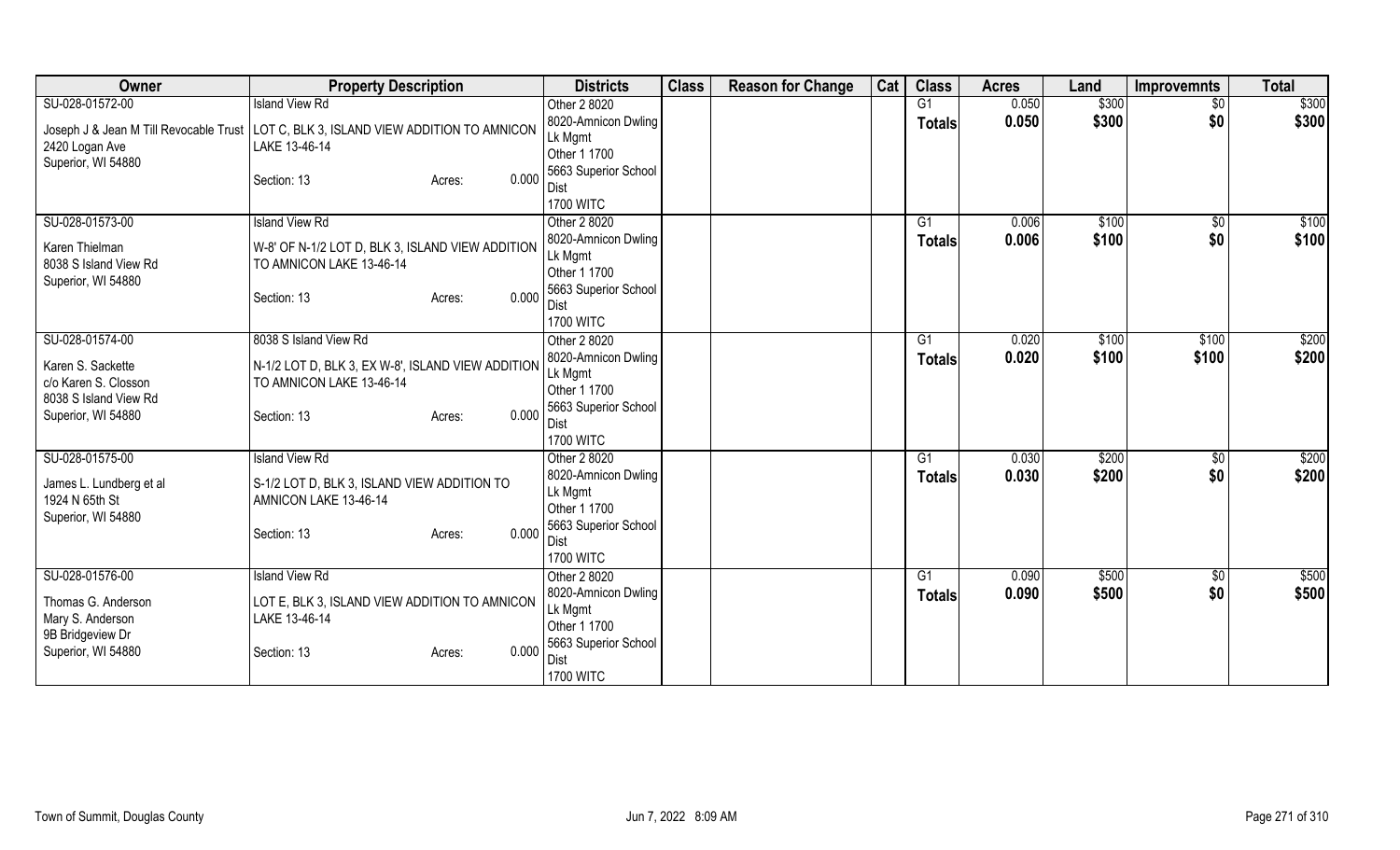| Owner                                   | <b>Property Description</b>                   | <b>Districts</b>             | <b>Class</b> | <b>Reason for Change</b> | Cat  | <b>Class</b>  | <b>Acres</b> | Land    | <b>Improvemnts</b> | <b>Total</b> |
|-----------------------------------------|-----------------------------------------------|------------------------------|--------------|--------------------------|------|---------------|--------------|---------|--------------------|--------------|
| SU-028-01577-00                         | S Island View Rd                              | Other 2 8020                 |              |                          |      | G1            | 0.090        | \$500   | \$9,500            | \$10,000     |
| Mary Lundberg-Kimmes et al              | LOT F, BLK 3, ISLAND VIEW ADDITION TO AMNICON | 8020-Amnicon Dwling          |              |                          |      | <b>Totals</b> | 0.090        | \$500   | \$9,500            | \$10,000     |
| Attn: Lonny A & Kathleen M Lundberg     | LAKE 13-46-14                                 | Lk Mgmt                      |              |                          |      |               |              |         |                    |              |
| 6611 Banks Ave                          |                                               | Other 1 1700                 |              |                          |      |               |              |         |                    |              |
| Superior, WI 54880                      | 0.000<br>Section: 13<br>Acres:                | 5663 Superior School         |              |                          |      |               |              |         |                    |              |
|                                         |                                               | Dist<br><b>1700 WITC</b>     |              |                          |      |               |              |         |                    |              |
| SU-028-01578-00                         | <b>Island View Rd</b>                         | Other 2 8020                 |              |                          |      | G1            | 0.090        | \$500   | $\sqrt{6}$         | \$500        |
|                                         |                                               | 8020-Amnicon Dwling          |              |                          |      | <b>Totals</b> | 0.090        | \$500   | \$0                | \$500        |
| Michael A. Guptill                      | LOT G, BLK 3, ISLAND VIEW ADDITION TO AMNICON | Lk Mgmt                      |              |                          |      |               |              |         |                    |              |
| Michelle Guptill                        | LAKE 13-46-14                                 | Other 1 1700                 |              |                          |      |               |              |         |                    |              |
| 6826 Berkshire Ln N                     |                                               | 5663 Superior School         |              |                          |      |               |              |         |                    |              |
| Maple Grove, MN 55311                   | 0.000<br>Section: 13<br>Acres:                | Dist                         |              |                          |      |               |              |         |                    |              |
|                                         |                                               | <b>1700 WITC</b>             |              |                          |      |               |              |         |                    |              |
| SU-028-01579-00                         | <b>Island View Rd</b>                         | Other 2 8020                 |              |                          |      | G1            | 0.290        | \$1,800 | $\sqrt[6]{3}$      | \$1,800      |
| Daniel C. Waterhouse                    | LOTS H-I-J, BLK 3, ISLAND VIEW ADDITION TO    | 8020-Amnicon Dwling          |              |                          |      | Totals        | 0.290        | \$1,800 | \$0                | \$1,800      |
| Cathleen Waterhouse                     | AMNICON LAKE 13-46-14                         | Lk Mgmt                      |              |                          |      |               |              |         |                    |              |
| 211 W Niagara St                        |                                               | Other 1 1700                 |              |                          |      |               |              |         |                    |              |
| Duluth, MN 55811                        | 0.000<br>Section: 13<br>Acres:                | 5663 Superior School<br>Dist |              |                          |      |               |              |         |                    |              |
|                                         |                                               | <b>1700 WITC</b>             |              |                          |      |               |              |         |                    |              |
| SU-028-01580-00                         | 8075 S Island View Rd                         | Other 2 8020                 |              |                          |      | G1            | 0.100        | \$600   | $\sqrt{6}$         | \$600        |
|                                         |                                               | 8020-Amnicon Dwling          |              |                          |      | <b>Totals</b> | 0.100        | \$600   | \$0                | \$600        |
| Daniel C. Waterhouse                    | LOT K, BLK 3, ISLAND VIEW ADDITION TO AMNICON | Lk Mgmt                      |              |                          |      |               |              |         |                    |              |
| Cathleen Waterhouse<br>211 W Niagara St | LAKE 13-46-14                                 | Other 1 1700                 |              |                          |      |               |              |         |                    |              |
| Duluth, MN 55811                        | 0.000<br>Section: 13<br>Acres:                | 5663 Superior School         |              |                          |      |               |              |         |                    |              |
|                                         |                                               | Dist                         |              |                          |      |               |              |         |                    |              |
|                                         |                                               | <b>1700 WITC</b>             |              |                          |      |               |              |         |                    |              |
| SU-028-01581-00                         | <b>Island View Rd</b>                         | Other 2 8020                 | IG1          | Fire damage              | $-3$ | G1            | 0.210        | \$1,300 | \$9,900            | \$11,200     |
| Daniel C. Waterhouse                    | LOT L, BLK 3, ISLAND VIEW ADDITION TO AMNICON | 8020-Amnicon Dwling          |              |                          |      | <b>Totals</b> | 0.210        | \$1,300 | \$9,900            | \$11,200     |
| Cathleen Waterhouse                     | LAKE 13-46-14                                 | Lk Mgmt<br>Other 1 1700      |              |                          |      |               |              |         |                    |              |
| 211 W Niagara St                        |                                               | 5663 Superior School         |              |                          |      |               |              |         |                    |              |
| Duluth, MN 55811                        | 0.000<br>Section: 13<br>Acres:                | Dist                         |              |                          |      |               |              |         |                    |              |
|                                         |                                               | <b>1700 WITC</b>             |              |                          |      |               |              |         |                    |              |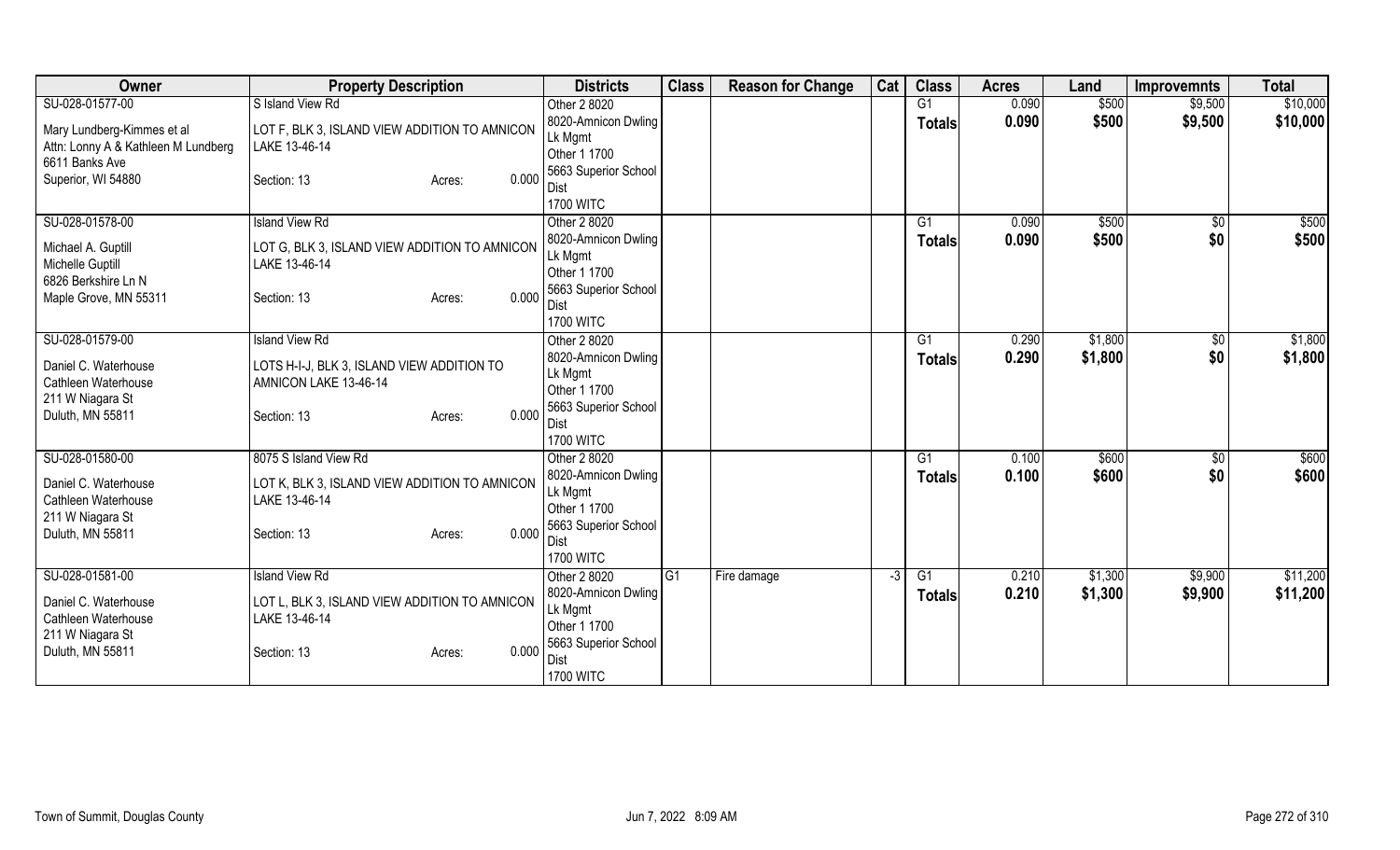| Owner                           | <b>Property Description</b>                        | <b>Districts</b>                    | <b>Class</b> | <b>Reason for Change</b> | Cat | <b>Class</b>  | <b>Acres</b> | Land     | <b>Improvemnts</b> | <b>Total</b> |
|---------------------------------|----------------------------------------------------|-------------------------------------|--------------|--------------------------|-----|---------------|--------------|----------|--------------------|--------------|
| SU-028-01582-00                 | <b>Island View Rd</b>                              | Other 2 8020                        |              |                          |     | G1            | 0.170        | \$1,000  | $\sqrt{$0}$        | \$1,000      |
| Daniel C. Waterhouse            | LOT M, BLK 3, ISLAND VIEW ADDITION TO AMNICON      | 8020-Amnicon Dwling                 |              |                          |     | <b>Totals</b> | 0.170        | \$1,000  | \$0                | \$1,000      |
| Cathleen Waterhouse             | LAKE 13-46-14                                      | Lk Mgmt                             |              |                          |     |               |              |          |                    |              |
| 211 W Niagara St                |                                                    | Other 1 1700                        |              |                          |     |               |              |          |                    |              |
| Duluth, MN 55811                | 0.000<br>Section: 13<br>Acres:                     | 5663 Superior School                |              |                          |     |               |              |          |                    |              |
|                                 |                                                    | <b>Dist</b>                         |              |                          |     |               |              |          |                    |              |
|                                 |                                                    | <b>1700 WITC</b>                    |              |                          |     |               | 0.890        |          |                    | \$19,400     |
| SU-028-01583-00                 | Tri Lakes Rd                                       | Other 2 8020<br>8020-Amnicon Dwling |              |                          |     | G1            | 0.890        | \$19,400 | \$0<br>\$0         |              |
| Keith E. O'Brien                | LOT 1, MAST'S ADDITION TO AMNICON LAKE             | Lk Mgmt                             |              |                          |     | <b>Totals</b> |              | \$19,400 |                    | \$19,400     |
| Sara B. O'Brien                 | 12-46-14                                           | Other 1 1700                        |              |                          |     |               |              |          |                    |              |
| 8001 Tierneys Woods Curve       |                                                    | 5663 Superior School                |              |                          |     |               |              |          |                    |              |
| Bloomington, MN 55438           | 0.000<br>Section: 12<br>Acres:                     | Dist                                |              |                          |     |               |              |          |                    |              |
|                                 |                                                    | <b>1700 WITC</b>                    |              |                          |     |               |              |          |                    |              |
| SU-028-01584-00                 | 4625 E Tri Lakes Rd                                | Other 2 8020                        |              |                          |     | G1            | 0.980        | \$33,300 | \$66,000           | \$99,300     |
| Keith E. O'Brien                | LOT 2, MAST'S ADDITION TO AMNICON LAKE             | 8020-Amnicon Dwling                 |              |                          |     | <b>Totals</b> | 0.980        | \$33,300 | \$66,000           | \$99,300     |
| Sara B. O'Brien                 | 12-46-14                                           | Lk Mgmt                             |              |                          |     |               |              |          |                    |              |
| 8001 Tierneys Woods Curve       |                                                    | Other 1 1700                        |              |                          |     |               |              |          |                    |              |
| Bloomington, MN 55438           | 0.000<br>Section: 12<br>Acres:                     | 5663 Superior School                |              |                          |     |               |              |          |                    |              |
|                                 |                                                    | <b>Dist</b>                         |              |                          |     |               |              |          |                    |              |
|                                 |                                                    | <b>1700 WITC</b>                    |              |                          |     |               |              |          |                    |              |
| SU-028-01585-00                 | 4633 E Tri Lakes Rd                                | Other 2 8020                        |              |                          |     | G1            | 0.920        | \$32,500 | \$88,300           | \$120,800    |
| Peter Donnelly                  | LOT 3, MAST'S ADDITION TO AMNICON LAKE             | 8020-Amnicon Dwling                 |              |                          |     | Totals        | 0.920        | \$32,500 | \$88,300           | \$120,800    |
| Sara Donnelly                   | 12-46-14                                           | Lk Mgmt<br>Other 1 1700             |              |                          |     |               |              |          |                    |              |
| 14925 197th Ave NW              |                                                    | 5663 Superior School                |              |                          |     |               |              |          |                    |              |
| Elk River, MN 55330             | 0.000<br>Section: 12<br>Acres:                     | Dist                                |              |                          |     |               |              |          |                    |              |
|                                 |                                                    | <b>1700 WITC</b>                    |              |                          |     |               |              |          |                    |              |
| SU-028-01586-00                 | <b>Tri Lakes Rd</b>                                | Other 2 8020                        |              |                          |     | G1            | 1.020        | \$19,700 | \$0                | \$19,700     |
|                                 |                                                    | 8020-Amnicon Dwling                 |              |                          |     | <b>Totals</b> | 1.020        | \$19,700 | \$0                | \$19,700     |
| Peter Donnelly<br>Sara Donnelly | LOT 4, MAST'S ADDITION TO AMNICON LAKE<br>12-46-14 | Lk Mgmt                             |              |                          |     |               |              |          |                    |              |
| 14925 197th Ave NW              |                                                    | Other 1 1700                        |              |                          |     |               |              |          |                    |              |
| Elk River, MN 55330             | 0.000<br>Section: 12<br>Acres:                     | 5663 Superior School                |              |                          |     |               |              |          |                    |              |
|                                 |                                                    | Dist                                |              |                          |     |               |              |          |                    |              |
|                                 |                                                    | <b>1700 WITC</b>                    |              |                          |     |               |              |          |                    |              |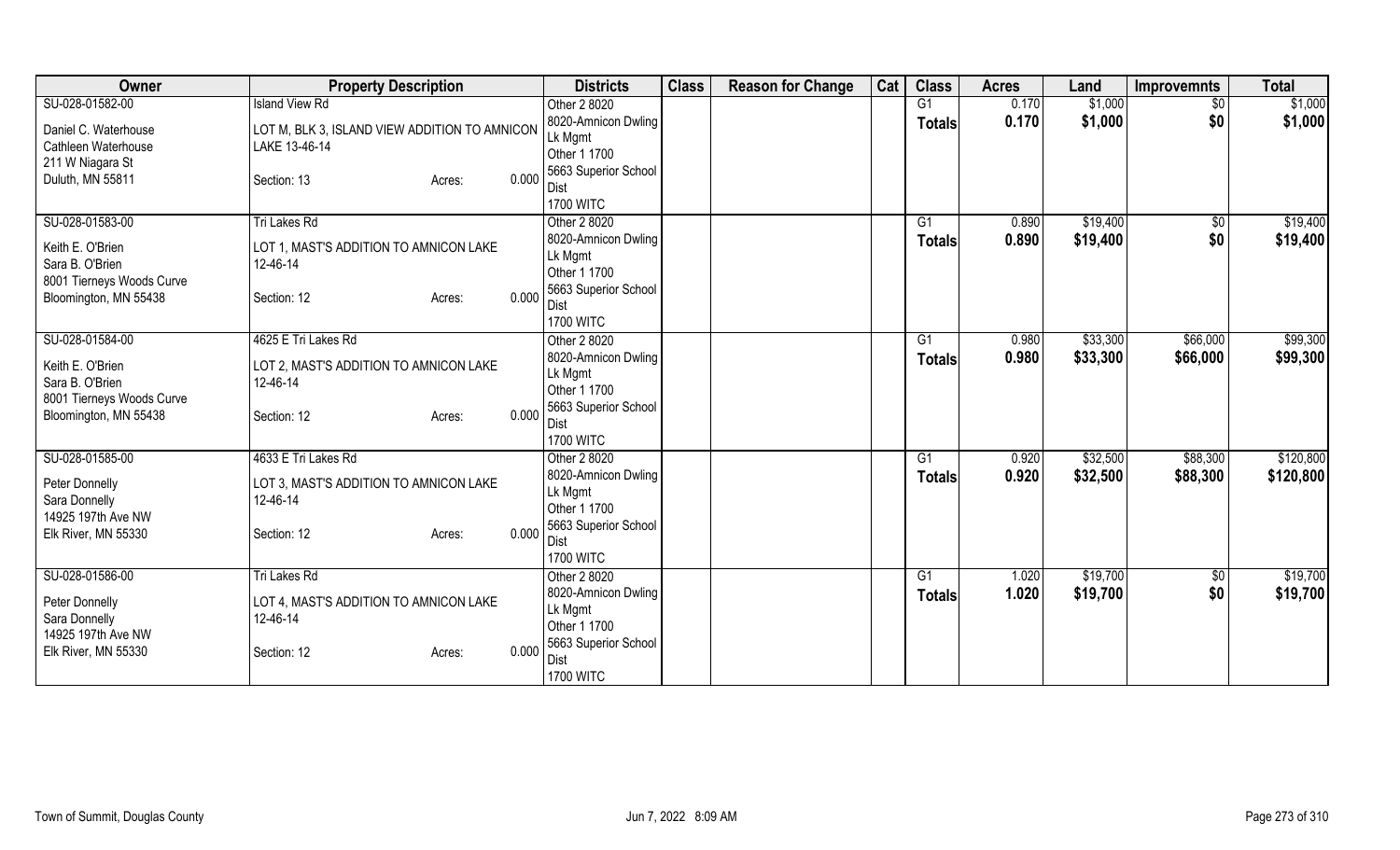| Owner                                  | <b>Property Description</b>                 | <b>Districts</b>        | <b>Class</b> | <b>Reason for Change</b> | Cat | <b>Class</b>  | <b>Acres</b> | Land      | <b>Improvemnts</b> | <b>Total</b> |
|----------------------------------------|---------------------------------------------|-------------------------|--------------|--------------------------|-----|---------------|--------------|-----------|--------------------|--------------|
| SU-028-01587-00                        | Tri Lakes Rd                                | Other 2 8020            |              |                          |     | G1            | 4.210        | \$44,800  | $\overline{50}$    | \$44,800     |
| Kenneth D. Stringer                    | LOTS 5 & 6, MAST'S ADDITION TO AMNICON LAKE | 8020-Amnicon Dwling     |              |                          |     | <b>Totals</b> | 4.210        | \$44,800  | \$0                | \$44,800     |
| Sharon L. Stringer                     | 12-46-14                                    | Lk Mgmt                 |              |                          |     |               |              |           |                    |              |
| 4681 E Tri Lakes Rd                    |                                             | Other 1 1700            |              |                          |     |               |              |           |                    |              |
| Superior, WI 54880                     | 0.000<br>Section: 12<br>Acres:              | 5663 Superior School    |              |                          |     |               |              |           |                    |              |
|                                        |                                             | Dist                    |              |                          |     |               |              |           |                    |              |
|                                        |                                             | <b>1700 WITC</b>        |              |                          |     |               |              |           |                    |              |
| SU-028-01588-00                        | None                                        | Other 2 8020            |              |                          |     | G1            | 0.770        | \$2,000   | \$0                | \$2,000      |
| Kenneth D. Stringer                    | LOT 7, MAST'S ADDITION TO AMNICON LAKE      | 8020-Amnicon Dwling     |              |                          |     | <b>Totals</b> | 0.770        | \$2,000   | \$0                | \$2,000      |
| Sharon L. Stringer                     | 12-46-14                                    | Lk Mgmt                 |              |                          |     |               |              |           |                    |              |
| 4681 E Tri Lakes Rd                    |                                             | Other 1 1700            |              |                          |     |               |              |           |                    |              |
| Superior, WI 54880                     | 0.000<br>Section: 12<br>Acres:              | 5663 Superior School    |              |                          |     |               |              |           |                    |              |
|                                        |                                             | Dist                    |              |                          |     |               |              |           |                    |              |
|                                        |                                             | <b>1700 WITC</b>        |              |                          |     |               |              |           |                    |              |
| SU-028-01589-00                        | None                                        | Other 2 8020            |              |                          |     | G1            | 4.160        | \$12,000  | \$0                | \$12,000     |
| Kenneth D. Stringer                    | LOTS 8-10, MAST'S ADDITION TO AMNICON LAKE  | 8020-Amnicon Dwling     |              |                          |     | <b>Totals</b> | 4.160        | \$12,000  | \$0                | \$12,000     |
| Sharon L. Stringer                     | 12-46-14                                    | Lk Mgmt<br>Other 1 1700 |              |                          |     |               |              |           |                    |              |
| 4681 E Tri Lakes Rd                    |                                             | 5663 Superior School    |              |                          |     |               |              |           |                    |              |
| Superior, WI 54880                     | 0.000<br>Section: 12<br>Acres:              | Dist                    |              |                          |     |               |              |           |                    |              |
|                                        |                                             | <b>1700 WITC</b>        |              |                          |     |               |              |           |                    |              |
| SU-028-01590-00                        | 7958 S County Rd a                          | Other 2 8020            |              |                          |     | G1            | 6.050        | \$130,800 | \$122,000          | \$252,800    |
|                                        |                                             | 8020-Amnicon Dwling     |              |                          |     | <b>Totals</b> | 6.050        | \$130,800 | \$122,000          | \$252,800    |
| Marietta L Lemmerman Life Estate et al | LOT A, PLEASANT VIEW ADDITION TO AMNICON    | Lk Mgmt                 |              |                          |     |               |              |           |                    |              |
| 7958 S County Rd A                     | LAKE 12-46-14                               | Other 1 1700            |              |                          |     |               |              |           |                    |              |
| Superior, WI 54880                     |                                             | 5663 Superior School    |              |                          |     |               |              |           |                    |              |
|                                        | 0.000<br>Section: 12<br>Acres:              | Dist                    |              |                          |     |               |              |           |                    |              |
|                                        |                                             | <b>1700 WITC</b>        |              |                          |     |               |              |           |                    |              |
| SU-028-01591-00                        | 4443 E Pleasant View Rd                     | Other 2 8020            |              |                          |     | G1            | 0.480        | \$63,200  | \$194,400          | \$257,600    |
|                                        |                                             | 8020-Amnicon Dwling     |              |                          |     | <b>Totals</b> | 0.480        | \$63,200  | \$194,400          | \$257,600    |
| Nicholas J. Jensen                     | PT LOT B, PLEASANT VIEW ADDITION TO AMNICON | Lk Mgmt                 |              |                          |     |               |              |           |                    |              |
| Ashley E. Ozzello-Beitel               | LAKE 12-46-14; DESC 501 RP 443              | Other 1 1700            |              |                          |     |               |              |           |                    |              |
| 4443 E Pleasant View Rd                |                                             | 5663 Superior School    |              |                          |     |               |              |           |                    |              |
| Superior, WI 54880                     | 0.000<br>Section: 12<br>Acres:              | Dist                    |              |                          |     |               |              |           |                    |              |
|                                        |                                             | <b>1700 WITC</b>        |              |                          |     |               |              |           |                    |              |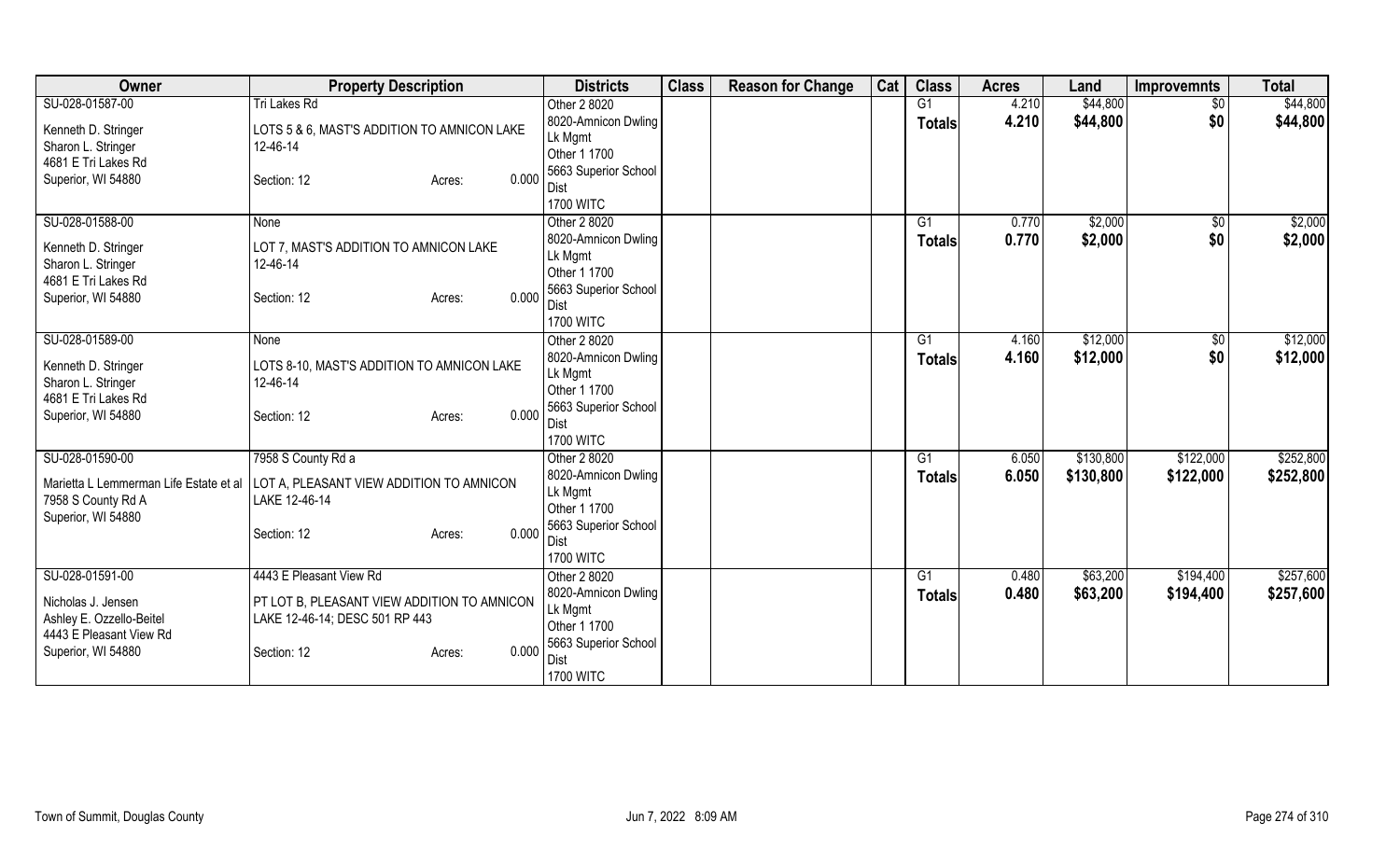| Owner                             | <b>Property Description</b>                                                       | <b>Districts</b>                    | <b>Class</b> | <b>Reason for Change</b> | Cat | <b>Class</b>  | <b>Acres</b>   | Land     | <b>Improvemnts</b> | <b>Total</b> |
|-----------------------------------|-----------------------------------------------------------------------------------|-------------------------------------|--------------|--------------------------|-----|---------------|----------------|----------|--------------------|--------------|
| SU-028-01592-00                   | 4431 E Pleasant View Rd                                                           | Other 2 8020                        |              |                          |     | G1            | 0.940          | \$84,300 | \$56,900           | \$141,200    |
| Linda M. Erickson et al           | PT LOT B, PLEASANT VIEW ADDITION TO AMNICON                                       | 8020-Amnicon Dwling                 |              |                          |     | <b>Totals</b> | 0.940          | \$84,300 | \$56,900           | \$141,200    |
| 8 White Birch Dr                  | LAKE 12-46-14; DESC #638726                                                       | Lk Mgmt                             |              |                          |     |               |                |          |                    |              |
| Superior, WI 54880                |                                                                                   | Other 1 1700                        |              |                          |     |               |                |          |                    |              |
|                                   | 0.000<br>Section: 12<br>Acres:                                                    | 5663 Superior School<br>Dist        |              |                          |     |               |                |          |                    |              |
|                                   |                                                                                   | <b>1700 WITC</b>                    |              |                          |     |               |                |          |                    |              |
| SU-028-01593-00                   | 7988 S County Rd a                                                                | Other 2 8020                        |              |                          |     | G1            | 0.000          | \$34,700 | \$17,500           | \$52,200     |
|                                   |                                                                                   | 8020-Amnicon Dwling                 |              |                          |     | <b>Totals</b> | 0.000          | \$34,700 | \$17,500           | \$52,200     |
| Gordon Telfer                     | LOT C, PLEASANT VIEW ADDITION TO AMNICON                                          | Lk Mgmt                             |              |                          |     |               |                |          |                    |              |
| Kory L. Telfer<br>13415 Avila Ave | LAKE 12-46-14                                                                     | Other 1 1700                        |              |                          |     |               |                |          |                    |              |
| Rosemount, MN 55068               | 0.000<br>Section: 12<br>Acres:                                                    | 5663 Superior School                |              |                          |     |               |                |          |                    |              |
|                                   |                                                                                   | Dist                                |              |                          |     |               |                |          |                    |              |
|                                   |                                                                                   | <b>1700 WITC</b>                    |              |                          |     |               |                |          |                    |              |
| SU-028-01594-00                   | 4480 E Pleasant View Rd                                                           | Other 2 8020                        |              |                          |     | G1            | 0.300          | \$68,000 | \$145,300          | \$213,300    |
|                                   | Thomas L & Sharyn L Vengrin Life Estat   LOT 1, PLEASANT VIEW ADDITION TO AMNICON | 8020-Amnicon Dwling                 |              |                          |     | <b>Totals</b> | 0.300          | \$68,000 | \$145,300          | \$213,300    |
| Kory L. Telfer                    | LAKE 12-46-14                                                                     | Lk Mgmt<br>Other 1 1700             |              |                          |     |               |                |          |                    |              |
| 4480 E Pleasant View Rd           |                                                                                   | 5663 Superior School                |              |                          |     |               |                |          |                    |              |
| Superior, WI 54880                | 0.000<br>Section: 12<br>Acres:                                                    | Dist                                |              |                          |     |               |                |          |                    |              |
|                                   |                                                                                   | <b>1700 WITC</b>                    |              |                          |     |               |                |          |                    |              |
| SU-028-01595-00                   | 4494 E Pleasant View Rd                                                           | Other 2 8020                        |              |                          |     | G1            | 0.305          | \$62,500 | \$128,600          | \$191,100    |
| Steven O. Noble                   | LOT 2, PLEASANT VIEW ADDITION TO AMNICON                                          | 8020-Amnicon Dwling                 |              |                          |     | <b>Totals</b> | 0.305          | \$62,500 | \$128,600          | \$191,100    |
| Connie S. Noble                   | LAKE 12-46-14                                                                     | Lk Mgmt                             |              |                          |     |               |                |          |                    |              |
| 4494 E Pleasant View Rd           |                                                                                   | Other 1 1700                        |              |                          |     |               |                |          |                    |              |
| Superior, WI 54880                | 0.000<br>Section: 12<br>Acres:                                                    | 5663 Superior School                |              |                          |     |               |                |          |                    |              |
|                                   |                                                                                   | Dist                                |              |                          |     |               |                |          |                    |              |
| SU-028-01596-00                   | 4498 E Pleasant View Rd                                                           | <b>1700 WITC</b>                    |              |                          |     |               |                | \$62,500 | \$83,800           | \$146,300    |
|                                   |                                                                                   | Other 2 8020<br>8020-Amnicon Dwling |              |                          |     | G1            | 0.302<br>0.302 |          |                    |              |
| Kimberley G Whittaker Trust       | LOT 3, PLEASANT VIEW ADDITION TO AMNICON                                          | Lk Mgmt                             |              |                          |     | <b>Totals</b> |                | \$62,500 | \$83,800           | \$146,300    |
| 2603 Norton Rd                    | LAKE 12-46-14                                                                     | Other 1 1700                        |              |                          |     |               |                |          |                    |              |
| Duluth, MN 55803                  |                                                                                   | 5663 Superior School                |              |                          |     |               |                |          |                    |              |
|                                   | 0.000<br>Section: 12<br>Acres:                                                    | Dist                                |              |                          |     |               |                |          |                    |              |
|                                   |                                                                                   | <b>1700 WITC</b>                    |              |                          |     |               |                |          |                    |              |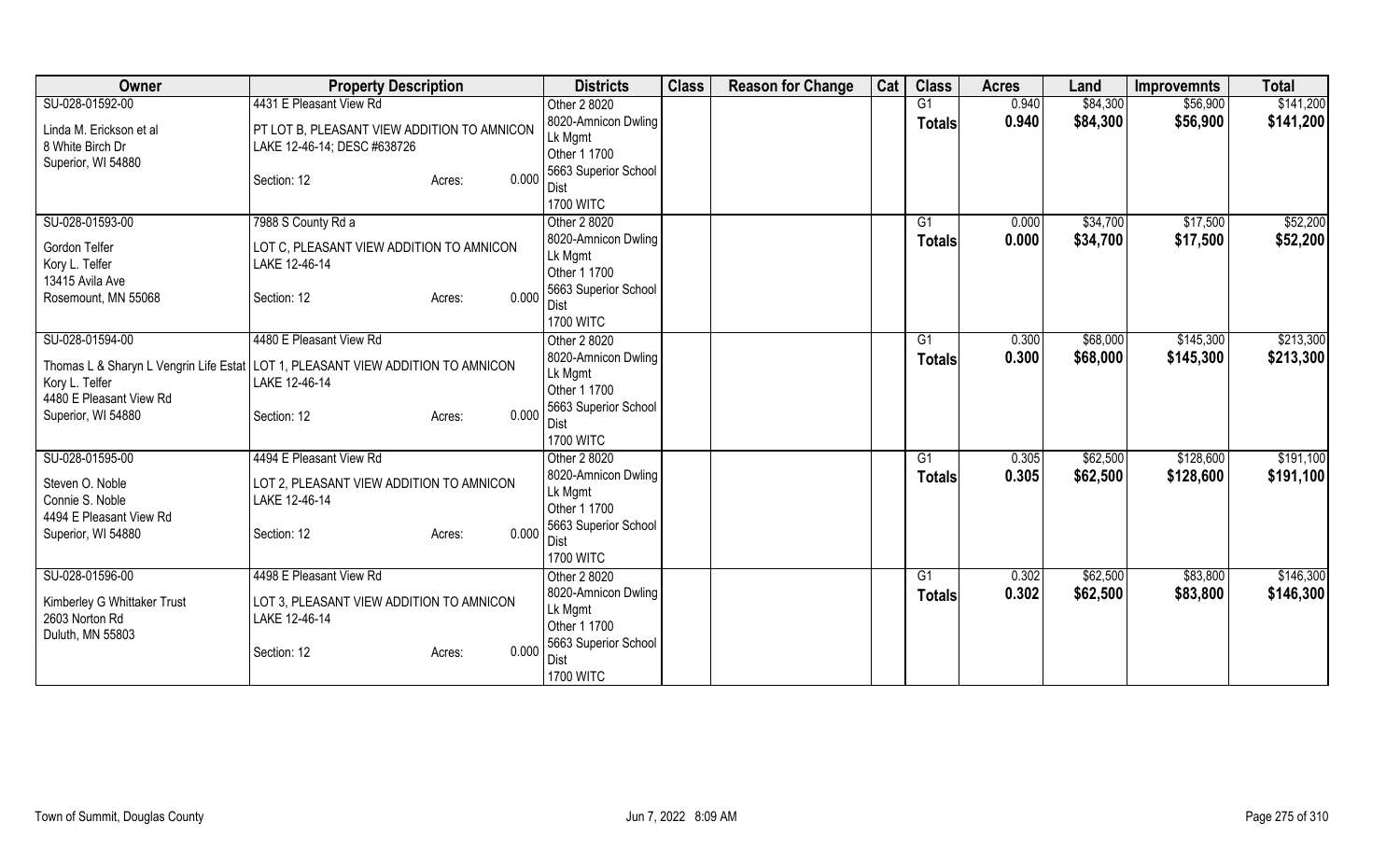| Owner                                   | <b>Property Description</b>                    | <b>Districts</b>             | <b>Class</b> | <b>Reason for Change</b> | Cat | <b>Class</b>  | <b>Acres</b> | Land      | <b>Improvemnts</b> | <b>Total</b> |
|-----------------------------------------|------------------------------------------------|------------------------------|--------------|--------------------------|-----|---------------|--------------|-----------|--------------------|--------------|
| SU-028-01597-00                         | 4504 E Pleasant View Rd                        | Other 2 8020                 |              |                          |     | G1            | 0.202        | \$45,000  | \$54,500           | \$99,500     |
| Nicole P. Le Masurier                   | LOT 4, PLEASANT VIEW ADDITION TO AMNICON       | 8020-Amnicon Dwling          |              |                          |     | <b>Totals</b> | 0.202        | \$45,000  | \$54,500           | \$99,500     |
| 5719 Tioga St                           | LAKE 12-46-14                                  | Lk Mgmt                      |              |                          |     |               |              |           |                    |              |
| Duluth, MN 55804                        |                                                | Other 1 1700                 |              |                          |     |               |              |           |                    |              |
|                                         | 0.000<br>Section: 12<br>Acres:                 | 5663 Superior School         |              |                          |     |               |              |           |                    |              |
|                                         |                                                | Dist<br><b>1700 WITC</b>     |              |                          |     |               |              |           |                    |              |
| SU-028-01598-00                         | 4510 E Pleasant View Rd                        | Other 2 8020                 |              |                          |     | G1            | 0.198        | \$45,000  | \$57,700           | \$102,700    |
|                                         |                                                | 8020-Amnicon Dwling          |              |                          |     | <b>Totals</b> | 0.198        | \$45,000  | \$57,700           | \$102,700    |
| Randy C. Cole                           | LOT 5, PLEASANT VIEW ADDITION TO AMNICON       | Lk Mgmt                      |              |                          |     |               |              |           |                    |              |
| 4510 E Pleasant View Rd                 | LAKE 12-46-14                                  | Other 1 1700                 |              |                          |     |               |              |           |                    |              |
| Superior, WI 54880                      |                                                | 5663 Superior School         |              |                          |     |               |              |           |                    |              |
|                                         | 0.000<br>Section: 12<br>Acres:                 | Dist                         |              |                          |     |               |              |           |                    |              |
|                                         |                                                | <b>1700 WITC</b>             |              |                          |     |               |              |           |                    |              |
| SU-028-01600-00                         | Pleasant View Rd                               | Other 2 8020                 |              |                          |     | G1            | 0.094        | \$17,500  | $\sqrt[6]{30}$     | \$17,500     |
| Randy C. Cole                           | W-1/2 LOT 6, PLEASANT VIEW ADDITION TO         | 8020-Amnicon Dwling          |              |                          |     | Totals        | 0.094        | \$17,500  | \$0                | \$17,500     |
| 4510 E Pleasant View Rd                 | AMNICON LAKE 12-46-14                          | Lk Mgmt                      |              |                          |     |               |              |           |                    |              |
| Superior, WI 54880                      |                                                | Other 1 1700                 |              |                          |     |               |              |           |                    |              |
|                                         | 0.000<br>Section: 12<br>Acres:                 | 5663 Superior School<br>Dist |              |                          |     |               |              |           |                    |              |
|                                         |                                                | <b>1700 WITC</b>             |              |                          |     |               |              |           |                    |              |
| SU-028-01601-00                         | 4518 E Pleasant View Rd                        | Other 2 8020                 | IG1          | New cottage complete     |     | G1            | 0.548        | \$103,800 | \$91,900           | \$195,700    |
|                                         |                                                | 8020-Amnicon Dwling          |              |                          |     | <b>Totals</b> | 0.548        | \$103,800 | \$91,900           | \$195,700    |
| Dennis W. Hornseth                      | E-1/2 LOT 6, LOTS 7 & 8 PLEASANT VIEW ADDITION | Lk Mgmt                      |              |                          |     |               |              |           |                    |              |
| Nancy L. Hornseth<br>38778 Ryans Bay Rd | TO AMNICON LAKE 12-46-14                       | Other 1 1700                 |              |                          |     |               |              |           |                    |              |
| Zumbro Falls, MN 55991                  | 0.000<br>Section: 12<br>Acres:                 | 5663 Superior School         |              |                          |     |               |              |           |                    |              |
|                                         |                                                | <b>Dist</b>                  |              |                          |     |               |              |           |                    |              |
|                                         |                                                | <b>1700 WITC</b>             |              |                          |     |               |              |           |                    |              |
| SU-028-01603-00                         | 4522 E Pleasant View Rd                        | Other 2 8020                 |              |                          |     | G1            | 0.140        | \$43,700  | \$150,400          | \$194,100    |
| Ruth Ann Botkin                         | LOT 9, PLEASANT VIEW ADDITION TO AMNICON       | 8020-Amnicon Dwling          |              |                          |     | <b>Totals</b> | 0.140        | \$43,700  | \$150,400          | \$194,100    |
| 4522 E Pleasant View Rd                 | LAKE 12-46-14                                  | Lk Mgmt<br>Other 1 1700      |              |                          |     |               |              |           |                    |              |
| Superior, WI 54880                      |                                                | 5663 Superior School         |              |                          |     |               |              |           |                    |              |
|                                         | 0.000<br>Section: 12<br>Acres:                 | Dist                         |              |                          |     |               |              |           |                    |              |
|                                         |                                                | <b>1700 WITC</b>             |              |                          |     |               |              |           |                    |              |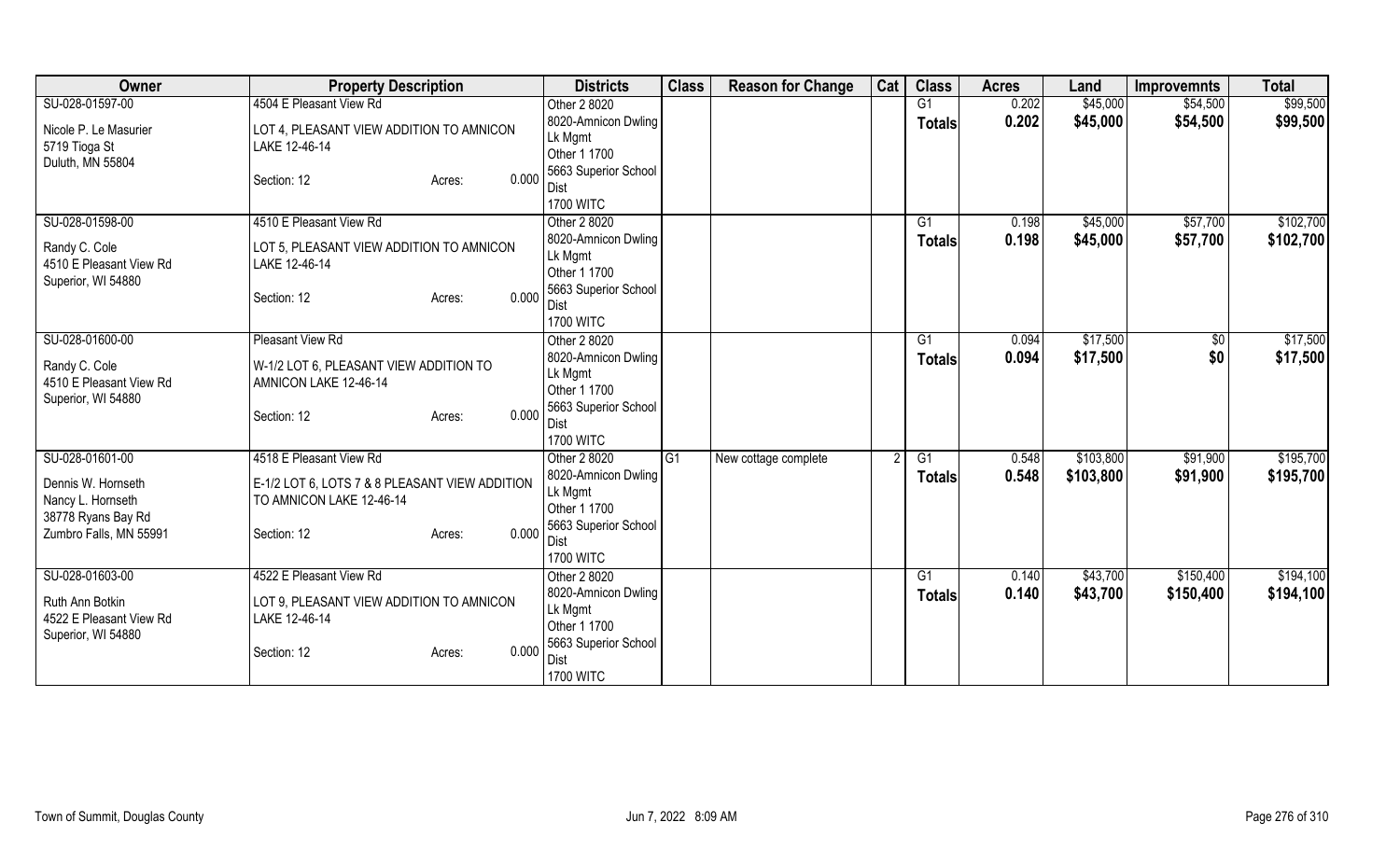| Owner                               | <b>Property Description</b>                                | <b>Districts</b>         | <b>Class</b> | <b>Reason for Change</b> | Cat | <b>Class</b>  | <b>Acres</b> | Land     | <b>Improvemnts</b> | <b>Total</b> |
|-------------------------------------|------------------------------------------------------------|--------------------------|--------------|--------------------------|-----|---------------|--------------|----------|--------------------|--------------|
| SU-028-01604-00                     | 4530 E Pleasant View Rd                                    | Other 2 8020             |              |                          |     | G1            | 0.210        | \$84,200 | \$107,200          | \$191,400    |
| Alan R. White                       | LOTS 10 & 11, PLEASANT VIEW ADDITION TO                    | 8020-Amnicon Dwling      |              |                          |     | <b>Totals</b> | 0.210        | \$84,200 | \$107,200          | \$191,400    |
| Paulette M. White                   | AMNICON LAKE 12-46-14                                      | Lk Mgmt                  |              |                          |     |               |              |          |                    |              |
| 4530 E Pleasant View Rd             |                                                            | Other 1 1700             |              |                          |     |               |              |          |                    |              |
| Superior, WI 54880                  | 0.000<br>Section: 12<br>Acres:                             | 5663 Superior School     |              |                          |     |               |              |          |                    |              |
|                                     |                                                            | Dist<br><b>1700 WITC</b> |              |                          |     |               |              |          |                    |              |
| SU-028-01606-00                     | Pleasant View Rd                                           | Other 2 8020             |              |                          |     | G1            | 0.150        | \$43,800 | $\sqrt{6}$         | \$43,800     |
|                                     |                                                            | 8020-Amnicon Dwling      |              |                          |     |               | 0.150        | \$43,800 | \$0                | \$43,800     |
| Allen L. Hughes                     | LOT 12, PLEASANT VIEW ADDITION TO AMNICON                  | Lk Mgmt                  |              |                          |     | <b>Totals</b> |              |          |                    |              |
| Deanna M. Hughes                    | LAKE 12-46-14                                              | Other 1 1700             |              |                          |     |               |              |          |                    |              |
| 4535 E Pleasant View Rd             |                                                            | 5663 Superior School     |              |                          |     |               |              |          |                    |              |
| Superior, WI 54880                  | 0.000<br>Section: 12<br>Acres:                             | Dist                     |              |                          |     |               |              |          |                    |              |
|                                     |                                                            | <b>1700 WITC</b>         |              |                          |     |               |              |          |                    |              |
| SU-028-01607-00                     | Pleasant View Rd                                           | Other 2 8020             |              |                          |     | G1            | 0.190        | \$43,800 | $\sqrt[6]{3}$      | \$43,800     |
|                                     |                                                            | 8020-Amnicon Dwling      |              |                          |     | <b>Totals</b> | 0.190        | \$43,800 | \$0                | \$43,800     |
| Allen L. Hughes<br>Deanna M. Hughes | LOT 13, PLEASANT VIEW ADDITION TO AMNICON<br>LAKE 12-46-14 | Lk Mgmt                  |              |                          |     |               |              |          |                    |              |
| 4535 E Pleasant View Rd             |                                                            | Other 1 1700             |              |                          |     |               |              |          |                    |              |
| Superior, WI 54880                  | 0.000<br>Section: 12<br>Acres:                             | 5663 Superior School     |              |                          |     |               |              |          |                    |              |
|                                     |                                                            | <b>Dist</b>              |              |                          |     |               |              |          |                    |              |
|                                     |                                                            | <b>1700 WITC</b>         |              |                          |     |               |              |          |                    |              |
| SU-028-01608-00                     | 4535 E Pleasant View Rd                                    | Other 2 8020             |              |                          |     | G1            | 0.160        | \$43,800 | \$295,000          | \$338,800    |
| Allen L. Hughes                     | LOT 14, PLEASANT VIEW ADDITION TO AMNICON                  | 8020-Amnicon Dwling      |              |                          |     | <b>Totals</b> | 0.160        | \$43,800 | \$295,000          | \$338,800    |
| Deanna M. Hughes                    | LAKE 12-46-14                                              | Lk Mgmt<br>Other 1 1700  |              |                          |     |               |              |          |                    |              |
| 4535 E Pleasant View Rd             |                                                            | 5663 Superior School     |              |                          |     |               |              |          |                    |              |
| Superior, WI 54880                  | 0.000<br>Section: 12<br>Acres:                             | Dist                     |              |                          |     |               |              |          |                    |              |
|                                     |                                                            | <b>1700 WITC</b>         |              |                          |     |               |              |          |                    |              |
| SU-028-01609-00                     | Pleasant View Rd                                           | Other 2 8020             |              |                          |     | G1            | 0.160        | \$43,800 | \$0                | \$43,800     |
|                                     |                                                            | 8020-Amnicon Dwling      |              |                          |     | Totals        | 0.160        | \$43,800 | \$0                | \$43,800     |
| Allen L. Hughes                     | LOT 15, PLEASANT VIEW ADDITION TO AMNICON                  | Lk Mgmt                  |              |                          |     |               |              |          |                    |              |
| Deanna M. Hughes                    | LAKE 12-46-14                                              | Other 1 1700             |              |                          |     |               |              |          |                    |              |
| 4535 E Pleasant View Rd             |                                                            | 5663 Superior School     |              |                          |     |               |              |          |                    |              |
| Superior, WI 54880                  | 0.000<br>Section: 12<br>Acres:                             | <b>Dist</b>              |              |                          |     |               |              |          |                    |              |
|                                     |                                                            | <b>1700 WITC</b>         |              |                          |     |               |              |          |                    |              |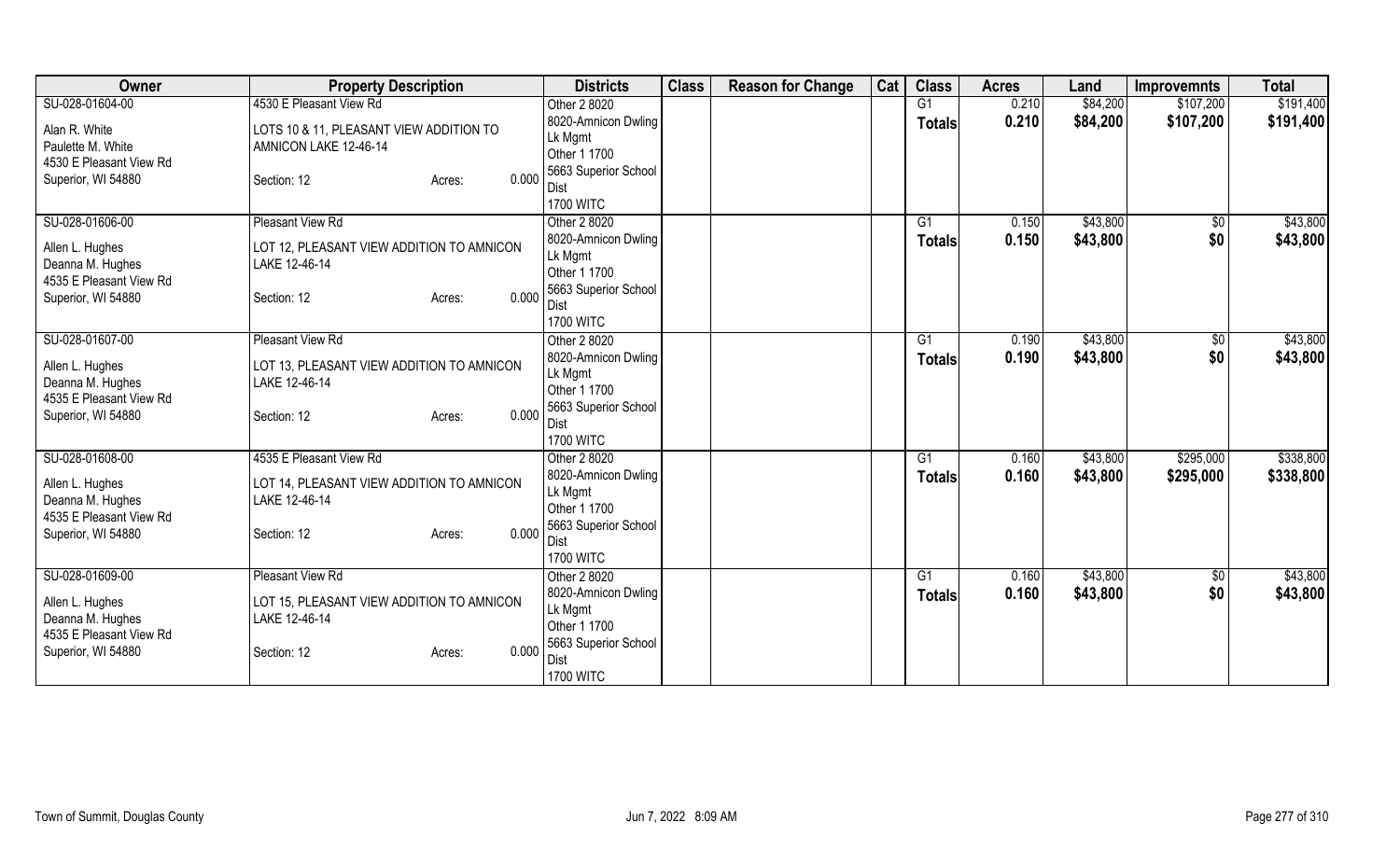| Owner                            | <b>Property Description</b>                                                        | <b>Districts</b>        | <b>Class</b> | <b>Reason for Change</b> | Cat | <b>Class</b>   | <b>Acres</b> | Land     | <b>Improvemnts</b> | <b>Total</b> |
|----------------------------------|------------------------------------------------------------------------------------|-------------------------|--------------|--------------------------|-----|----------------|--------------|----------|--------------------|--------------|
| SU-028-01610-00                  | Pleasant View Rd                                                                   | Other 2 8020            |              |                          |     | G <sub>1</sub> | 0.170        | \$60,400 | $\overline{50}$    | \$60,400     |
| Allen L. Hughes                  | LOTS 16 & 17, PLEASANT VIEW ADDITION TO                                            | 8020-Amnicon Dwling     |              |                          |     | <b>Totals</b>  | 0.170        | \$60,400 | \$0                | \$60,400     |
| Deanna M. Hughes                 | AMNICON LAKE 12-46-14; EX 255 DP 646                                               | Lk Mgmt                 |              |                          |     |                |              |          |                    |              |
| 4535 E Pleasant View Rd          |                                                                                    | Other 1 1700            |              |                          |     |                |              |          |                    |              |
| Superior, WI 54880               | 0.000<br>Section: 12<br>Acres:                                                     | 5663 Superior School    |              |                          |     |                |              |          |                    |              |
|                                  |                                                                                    | Dist                    |              |                          |     |                |              |          |                    |              |
|                                  |                                                                                    | <b>1700 WITC</b>        |              |                          |     |                |              |          |                    |              |
| SU-028-01611-00                  | 4527 E Pleasant View Rd                                                            | Other 2 8020            |              |                          |     | G1             | 0.140        | \$27,800 | \$35,000           | \$62,800     |
|                                  | Delbert & Karen Mari Kangas Life Estate   PT LOTS 16-17, PLEASANT VIEW ADDITION TO | 8020-Amnicon Dwling     |              |                          |     | <b>Totals</b>  | 0.140        | \$27,800 | \$35,000           | \$62,800     |
| et al                            | AMNICON LAKE 12-46-14; AS DESC'D 309/2                                             | Lk Mgmt<br>Other 1 1700 |              |                          |     |                |              |          |                    |              |
| 1 Windsor St                     |                                                                                    | 5663 Superior School    |              |                          |     |                |              |          |                    |              |
| Superior, WI 54880               | 0.000<br>Section: 12<br>Acres:                                                     | <b>Dist</b>             |              |                          |     |                |              |          |                    |              |
|                                  |                                                                                    | <b>1700 WITC</b>        |              |                          |     |                |              |          |                    |              |
| SU-028-01612-00                  | 4531 E Pleasant View Rd                                                            | Other 2 8020            |              |                          |     | G <sub>1</sub> | 0.140        | \$57,600 | \$61,400           | \$119,000    |
|                                  |                                                                                    | 8020-Amnicon Dwling     |              |                          |     | Totals         | 0.140        | \$57,600 | \$61,400           | \$119,000    |
| Delbert M & Karen Ma Kangas Life | LOT 18, PLEASANT VIEW ADDITION TO AMNICON                                          | Lk Mgmt                 |              |                          |     |                |              |          |                    |              |
| Estate et al                     | LAKE 12-46-14                                                                      | Other 1 1700            |              |                          |     |                |              |          |                    |              |
| 1 Windsor St                     |                                                                                    | 5663 Superior School    |              |                          |     |                |              |          |                    |              |
| Superior, WI 54880               | 0.000<br>Section: 12<br>Acres:                                                     | Dist                    |              |                          |     |                |              |          |                    |              |
|                                  |                                                                                    | <b>1700 WITC</b>        |              |                          |     |                |              |          |                    |              |
| SU-028-01613-00                  | 4523 E Pleasant View Rd                                                            | Other 2 8020            |              |                          |     | G1             | 0.160        | \$43,700 | \$38,800           | \$82,500     |
| Theresa A Sutherland Life Estate | LOT 19, PLEASANT VIEW ADDITION TO AMNICON                                          | 8020-Amnicon Dwling     |              |                          |     | <b>Totals</b>  | 0.160        | \$43,700 | \$38,800           | \$82,500     |
| Katherine I. Sutherland          | LAKE 12-46-14                                                                      | Lk Mgmt                 |              |                          |     |                |              |          |                    |              |
| 7264 S County Rd A               |                                                                                    | Other 1 1700            |              |                          |     |                |              |          |                    |              |
| Superior, WI 54880               | 0.000<br>Section: 12<br>Acres:                                                     | 5663 Superior School    |              |                          |     |                |              |          |                    |              |
|                                  |                                                                                    | Dist                    |              |                          |     |                |              |          |                    |              |
|                                  |                                                                                    | <b>1700 WITC</b>        |              |                          |     |                |              |          |                    |              |
| SU-028-01614-00                  | 4519 E Pleasant View Rd                                                            | Other 2 8020            |              |                          |     | G1             | 0.190        | \$45,000 | \$156,200          | \$201,200    |
| Thomas M. Lisak                  | LOT 20, PLEASANT VIEW ADDITION TO AMNICON                                          | 8020-Amnicon Dwling     |              |                          |     | <b>Totals</b>  | 0.190        | \$45,000 | \$156,200          | \$201,200    |
| <b>Elizabeth Lisak</b>           | LAKE 12-46-14                                                                      | Lk Mgmt                 |              |                          |     |                |              |          |                    |              |
| 4519 E Pleasant View Rd          |                                                                                    | Other 1 1700            |              |                          |     |                |              |          |                    |              |
| Superior, WI 54880               | 0.000<br>Section: 12<br>Acres:                                                     | 5663 Superior School    |              |                          |     |                |              |          |                    |              |
|                                  |                                                                                    | Dist                    |              |                          |     |                |              |          |                    |              |
|                                  |                                                                                    | <b>1700 WITC</b>        |              |                          |     |                |              |          |                    |              |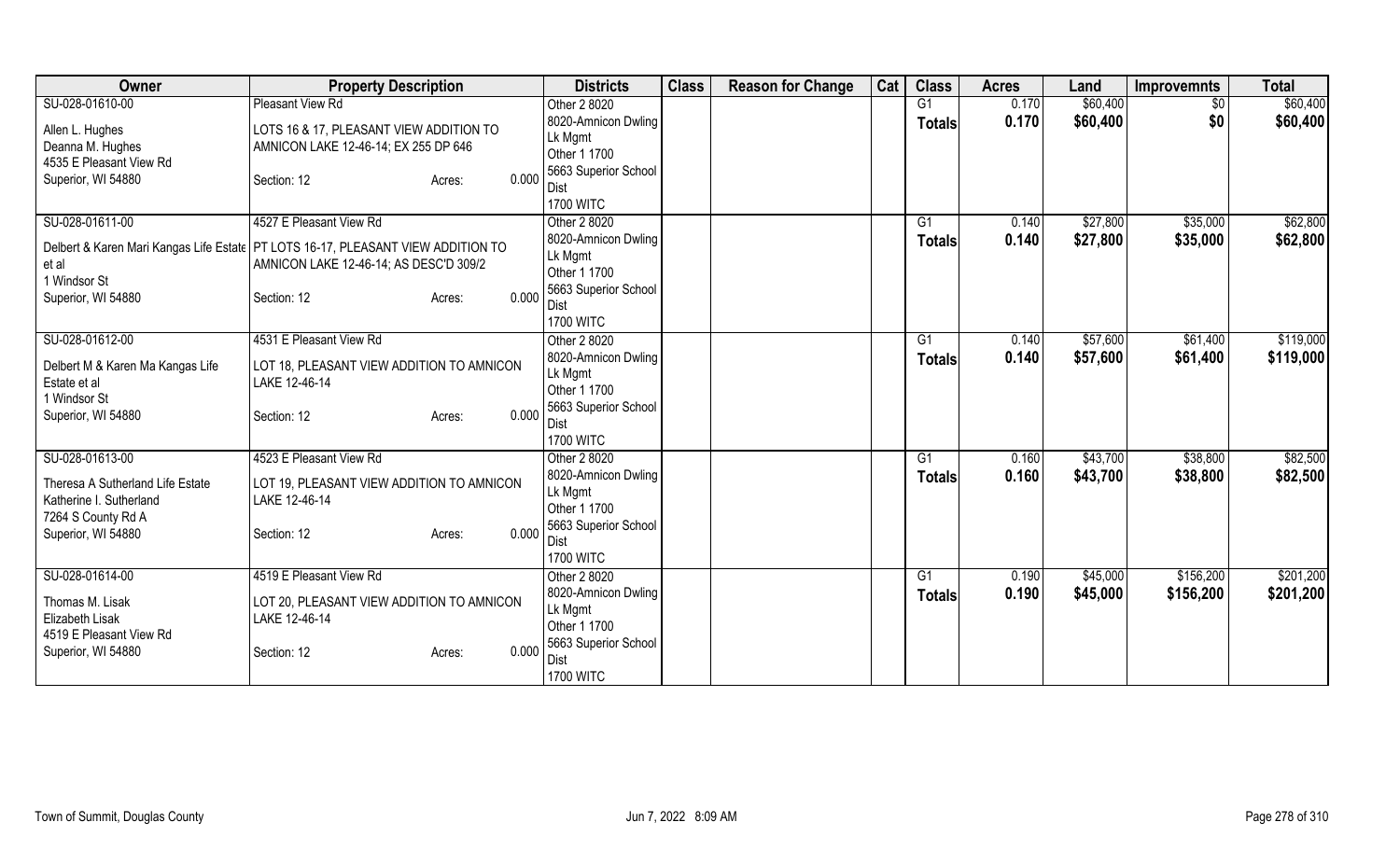| Owner                                                                        | <b>Property Description</b>                                                           | <b>Districts</b>                                                       | <b>Class</b> | <b>Reason for Change</b> | Cat | <b>Class</b>        | <b>Acres</b>   | Land                 | <b>Improvemnts</b>   | <b>Total</b>           |
|------------------------------------------------------------------------------|---------------------------------------------------------------------------------------|------------------------------------------------------------------------|--------------|--------------------------|-----|---------------------|----------------|----------------------|----------------------|------------------------|
| SU-028-01615-00                                                              | 4515 E Pleasant View Rd                                                               | Other 2 8020<br>8020-Amnicon Dwling                                    |              |                          |     | G1<br><b>Totals</b> | 0.200<br>0.200 | \$45,000<br>\$45,000 | \$68,200<br>\$68,200 | \$113,200<br>\$113,200 |
| Gerald B. Conner Jr<br>167 Hagen Dr<br>Hixton, WI 54635                      | LOT 21, PLEASANT VIEW ADDITION TO AMNICON<br>LAKE 12-46-14                            | Lk Mgmt<br>Other 1 1700                                                |              |                          |     |                     |                |                      |                      |                        |
|                                                                              | 0.000<br>Section: 12<br>Acres:                                                        | 5663 Superior School<br>Dist<br><b>1700 WITC</b>                       |              |                          |     |                     |                |                      |                      |                        |
| SU-028-01616-00                                                              | Pleasant View Rd                                                                      | Other 2 8020                                                           |              |                          |     | G1                  | 0.097          | \$17,500             | \$0                  | \$17,500               |
| Gerald B. Conner Jr<br>167 Hagen Dr<br>Hixton, WI 54635                      | E-1/2 LOT 22, PLEASANT VIEW ADDITION TO<br>AMNICON LAKE 12-46-14                      | 8020-Amnicon Dwling<br>Lk Mgmt<br>Other 1 1700<br>5663 Superior School |              |                          |     | <b>Totals</b>       | 0.097          | \$17,500             | \$0                  | \$17,500               |
|                                                                              | 0.000<br>Section: 12<br>Acres:                                                        | Dist<br><b>1700 WITC</b>                                               |              |                          |     |                     |                |                      |                      |                        |
| SU-028-01618-00                                                              | 4509 E Pleasant View Rd                                                               | Other 2 8020                                                           |              |                          |     | G1                  | 0.450          | \$86,300             | \$175,800            | \$262,100              |
| Sheila J. Rasmussen<br>4509 E Pleasant View Rd<br>Superior, WI 54880         | W-1/2 LOT 22, ALL OF LOTS 23 & 24, PLEASANT VIEV<br>ADDITION TO AMNICON LAKE 12-46-14 | 8020-Amnicon Dwling<br>Lk Mgmt<br>Other 1 1700                         |              |                          |     | Totals              | 0.450          | \$86,300             | \$175,800            | \$262,100              |
|                                                                              | 0.000<br>Section: 12<br>Acres:                                                        | 5663 Superior School<br>Dist<br><b>1700 WITC</b>                       |              |                          |     |                     |                |                      |                      |                        |
| SU-028-01620-00                                                              | 4501 E Pleasant View Rd                                                               | Other 2 8020                                                           |              |                          |     | G1                  | 0.220          | \$58,800             | \$92,800             | \$151,600              |
| Michael J. Olness<br>Nicolle Renae Cronstrom Olness<br>2203 Pennsylvania Ave | LOT 25, PLEASANT VIEW ADDITION TO AMNICON<br>LAKE 12-46-14                            | 8020-Amnicon Dwling<br>Lk Mgmt<br>Other 1 1700                         |              |                          |     | <b>Totals</b>       | 0.220          | \$58,800             | \$92,800             | \$151,600              |
| Superior, WI 54880                                                           | 0.000<br>Section: 12<br>Acres:                                                        | 5663 Superior School<br>Dist<br><b>1700 WITC</b>                       |              |                          |     |                     |                |                      |                      |                        |
| SU-028-01621-00                                                              | 4491 E Pleasant View Rd                                                               | Other 2 8020                                                           |              |                          |     | G1                  | 0.177          | \$55,000             | \$42,800             | \$97,800               |
| Scott J. Misfeldt<br>7275 Tartan Curv<br>Eden Prairie, MN 55346              | LOT 26, PLEASANT VIEW ADDITION TO AMNICON<br>LAKE 12-46-14                            | 8020-Amnicon Dwling<br>Lk Mgmt<br>Other 1 1700<br>5663 Superior School |              |                          |     | <b>Totals</b>       | 0.177          | \$55,000             | \$42,800             | \$97,800               |
|                                                                              | 0.000<br>Section: 12<br>Acres:                                                        | Dist<br><b>1700 WITC</b>                                               |              |                          |     |                     |                |                      |                      |                        |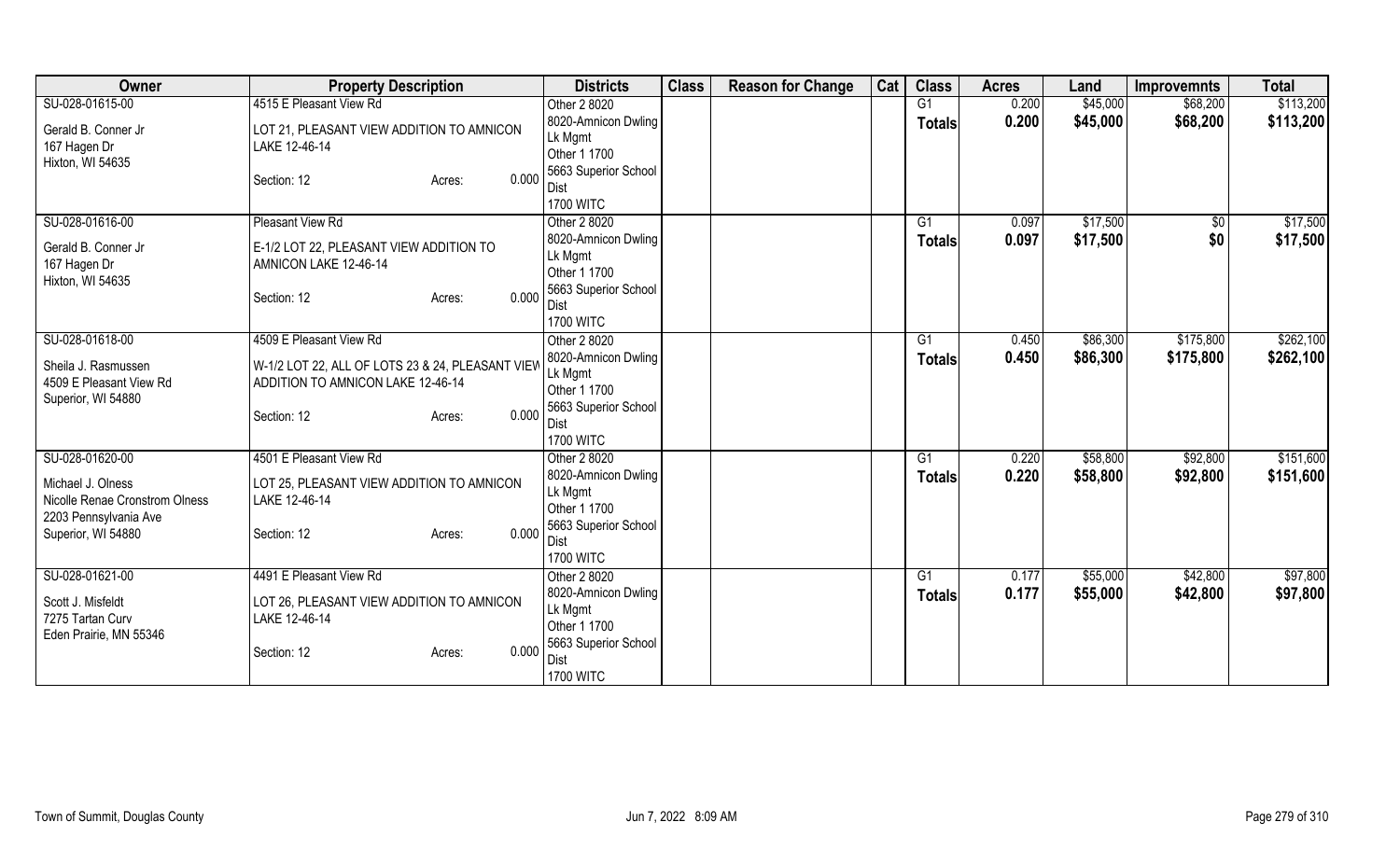| Owner                                                                                                                                  | <b>Property Description</b>                                                                                                                                                                             | <b>Districts</b>                                                                                                   | <b>Class</b> | <b>Reason for Change</b> | Cat | <b>Class</b>                    | <b>Acres</b>   | Land                 | <b>Improvemnts</b>     | <b>Total</b>           |
|----------------------------------------------------------------------------------------------------------------------------------------|---------------------------------------------------------------------------------------------------------------------------------------------------------------------------------------------------------|--------------------------------------------------------------------------------------------------------------------|--------------|--------------------------|-----|---------------------------------|----------------|----------------------|------------------------|------------------------|
| SU-028-01622-00<br>Trust Agreement of Stephen L'Abbe<br>10040 Eagle Preserve Dr<br>Englewood, FL 34224                                 | 4485 E Pleasant View Rd<br>LOT 27, PLEASANT VIEW ADDITION TO AMNICON<br>LAKE 12-46-14<br>0.000<br>Section: 12<br>Acres:                                                                                 | Other 2 8020<br>8020-Amnicon Dwling<br>Lk Mgmt<br>Other 1 1700<br>5663 Superior School<br>Dist<br><b>1700 WITC</b> |              |                          |     | G <sub>1</sub><br><b>Totals</b> | 0.121<br>0.121 | \$39,600<br>\$39,600 | \$100,400<br>\$100,400 | \$140,000<br>\$140,000 |
| SU-028-01623-00<br>Trust Agreement of Stephen L'Abbe<br>10040 Eagle Preserve Dr<br>Englewood, FL 34224                                 | Pleasant View Rd<br>LOT 28, PLEASANT VIEW ADDITION TO AMNICON<br>LAKE 12-46-14<br>0.000<br>Section: 12<br>Acres:                                                                                        | Other 2 8020<br>8020-Amnicon Dwling<br>Lk Mgmt<br>Other 1 1700<br>5663 Superior School<br>Dist<br><b>1700 WITC</b> |              |                          |     | G1<br><b>Totals</b>             | 0.180<br>0.180 | \$35,000<br>\$35,000 | \$0<br>\$0             | \$35,000<br>\$35,000   |
| SU-028-01624-00<br>Anna Mae E Lambert Revocable Trust<br>c/o Douglas L & Anna Mae Trustees<br>6933 Mark Terrace Cir<br>Edina, MN 55439 | 4481 E Pleasant View Rd<br>PT LOT 29, PLEASANT VIEW ADDITION TO AMNICON<br>LAKE 12-46-14, LYG N OF CTR LINE OF EXISTING<br><b>TOWN RD</b><br>0.319<br>Section: 12<br>Acres:                             | Other 2 8020<br>8020-Amnicon Dwling<br>Lk Mgmt<br>Other 1 1700<br>5663 Superior School<br>Dist<br><b>1700 WITC</b> |              |                          |     | G1<br><b>Totals</b>             | 0.319<br>0.319 | \$45,500<br>\$45,500 | \$159,500<br>\$159,500 | \$205,000<br>\$205,000 |
| SU-028-01625-00<br>Kory L. Telfer<br>4480 E Pleasant View Rd<br>Superior, WI 54880                                                     | Pleasant View Rd<br>Thomas L & Sharyn L Vengrin Life Estat   PT LOT 29, PLEASANT VIEW ADDITION TO AMNICON<br>LAKE 12-46-14, LYG S OF CTR LINE OF EXISTING<br>TOWN RD.<br>0.000<br>Section: 12<br>Acres: | Other 2 8020<br>8020-Amnicon Dwling<br>Lk Mgmt<br>Other 1 1700<br>5663 Superior School<br>Dist<br><b>1700 WITC</b> |              |                          |     | G1<br><b>Totals</b>             | 0.030<br>0.030 | \$6,300<br>\$6,300   | $\sqrt{6}$<br>\$0      | \$6,300<br>\$6,300     |
| SU-028-01626-00<br>Anna Mae E Lambert Revocable Trust<br>c/o Douglas L & Anna Mae Trustees<br>6933 Mark Terrace Cir<br>Edina, MN 55439 | Pleasant View Rd<br>PT LOT 30, PLEASANT VIEW ADDITION TO AMNICON<br>LAKE 12-46-14, LYG N OF CTR LINE OF EXISTING<br><b>TOWN RD</b><br>0.000<br>Section: 12<br>Acres:                                    | Other 2 8020<br>8020-Amnicon Dwling<br>Lk Mgmt<br>Other 1 1700<br>5663 Superior School<br>Dist<br><b>1700 WITC</b> |              |                          |     | G1<br><b>Totals</b>             | 0.220<br>0.220 | \$35,000<br>\$35,000 | \$0<br>\$0             | \$35,000<br>\$35,000   |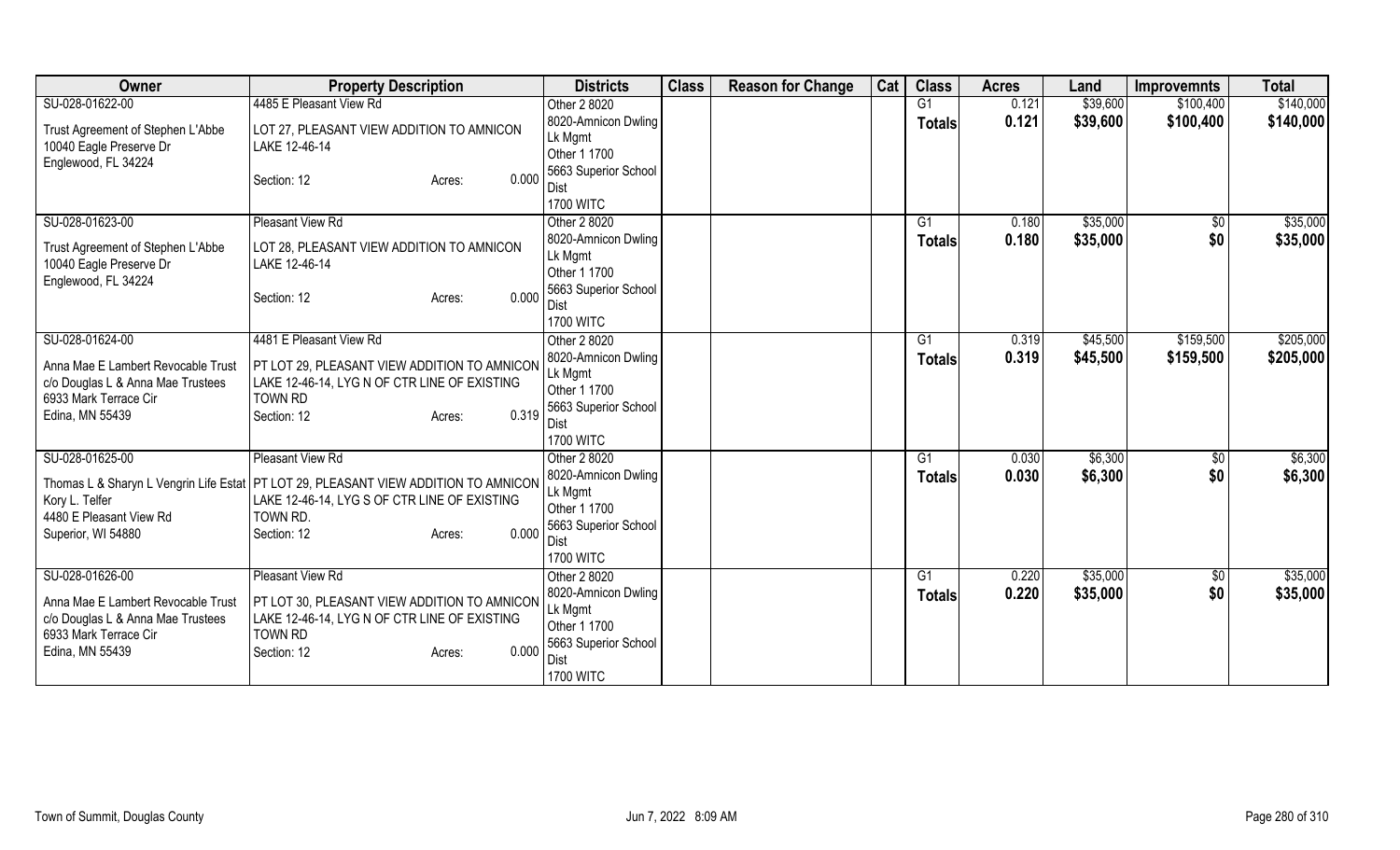| Owner                                                                                 | <b>Property Description</b>                  | <b>Districts</b>                    | <b>Class</b> | <b>Reason for Change</b> | Cat | <b>Class</b>   | <b>Acres</b> | Land     | <b>Improvemnts</b> | <b>Total</b> |
|---------------------------------------------------------------------------------------|----------------------------------------------|-------------------------------------|--------------|--------------------------|-----|----------------|--------------|----------|--------------------|--------------|
| SU-028-01627-00                                                                       | Pleasant View Rd                             | Other 2 8020                        |              |                          |     | G <sub>1</sub> | 0.040        | \$6,300  | $\overline{50}$    | \$6,300      |
| Thomas L & Sharyn L Vengrin Life Estat   PT LOT 30, PLEASANT VIEW ADDITION TO AMNICON |                                              | 8020-Amnicon Dwling                 |              |                          |     | <b>Totals</b>  | 0.040        | \$6,300  | \$0                | \$6,300      |
| Kory L. Telfer                                                                        | LAKE 12-46-14, LYG S OF CTR LINE OF EXISTING | Lk Mgmt                             |              |                          |     |                |              |          |                    |              |
| 4480 E Pleasant View Rd<br>TOWN RD.                                                   |                                              | Other 1 1700                        |              |                          |     |                |              |          |                    |              |
| Superior, WI 54880<br>Section: 12                                                     | 0.000<br>Acres:                              | 5663 Superior School                |              |                          |     |                |              |          |                    |              |
|                                                                                       |                                              | <b>Dist</b><br><b>1700 WITC</b>     |              |                          |     |                |              |          |                    |              |
| SU-028-01628-00                                                                       | 4467 E Pleasant View Rd                      | Other 2 8020                        |              |                          |     | G1             | 0.163        | \$47,300 | \$74,400           | \$121,700    |
|                                                                                       |                                              | 8020-Amnicon Dwling                 |              |                          |     | <b>Totals</b>  | 0.163        | \$47,300 | \$74,400           | \$121,700    |
| Beckie L. Richards                                                                    | LOT 31, PLEASANT VIEW ADDITION TO AMNICON    | Lk Mgmt                             |              |                          |     |                |              |          |                    |              |
| 4467 E Pleasant View Rd<br>LAKE 12-46-14                                              |                                              | Other 1 1700                        |              |                          |     |                |              |          |                    |              |
| Superior, WI 54880                                                                    |                                              | 5663 Superior School                |              |                          |     |                |              |          |                    |              |
| Section: 12                                                                           | 0.000<br>Acres:                              | Dist                                |              |                          |     |                |              |          |                    |              |
|                                                                                       |                                              | <b>1700 WITC</b>                    |              |                          |     |                |              |          |                    |              |
| SU-028-01629-00                                                                       | 4467 E Pleasant View Rd                      | Other 2 8020                        |              |                          |     | G <sub>1</sub> | 0.163        | \$36,800 | \$4,900            | \$41,700     |
| Beckie L. Richards                                                                    | LOT 32, PLEASANT VIEW ADDITION TO AMNICON    | 8020-Amnicon Dwling                 |              |                          |     | Totals         | 0.163        | \$36,800 | \$4,900            | \$41,700     |
| 4467 E Pleasant View Rd<br>LAKE 12-46-14                                              |                                              | Lk Mgmt                             |              |                          |     |                |              |          |                    |              |
| Superior, WI 54880                                                                    |                                              | Other 1 1700                        |              |                          |     |                |              |          |                    |              |
| Section: 12                                                                           | 0.000<br>Acres:                              | 5663 Superior School<br><b>Dist</b> |              |                          |     |                |              |          |                    |              |
|                                                                                       |                                              | <b>1700 WITC</b>                    |              |                          |     |                |              |          |                    |              |
| SU-028-01630-00                                                                       | 4451 E Pleasant View Rd                      | Other 2 8020                        |              |                          |     | G1             | 0.240        | \$47,200 | \$5,000            | \$52,200     |
|                                                                                       |                                              | 8020-Amnicon Dwling                 |              |                          |     | Totals         | 0.240        | \$47,200 | \$5,000            | \$52,200     |
| <b>Todd Malpass</b>                                                                   | LOT 33, PLEASANT VIEW ADDITION TO AMNICON    | Lk Mgmt                             |              |                          |     |                |              |          |                    |              |
| Stephanie Malpass<br>LAKE 12-46-14                                                    |                                              | Other 1 1700                        |              |                          |     |                |              |          |                    |              |
| 6801 Tower Ave<br>Superior, WI 54880<br>Section: 12                                   | 0.000                                        | 5663 Superior School                |              |                          |     |                |              |          |                    |              |
|                                                                                       | Acres:                                       | Dist                                |              |                          |     |                |              |          |                    |              |
|                                                                                       |                                              | <b>1700 WITC</b>                    |              |                          |     |                |              |          |                    |              |
| SU-028-01631-00                                                                       | 7932 S County Rd a                           | Other 2 8020                        |              |                          |     | G1             | 0.740        | \$61,100 | \$69,300           | \$130,400    |
| Teegeelee LLC                                                                         | LOT 34, PLEASANT VIEW ADDITION TO AMNICON    | 8020-Amnicon Dwling                 |              |                          |     | <b>Totals</b>  | 0.740        | \$61,100 | \$69,300           | \$130,400    |
| c/o Cathy W. Hecht<br>LAKE 12-46-14                                                   |                                              | Lk Mgmt                             |              |                          |     |                |              |          |                    |              |
| 706 15th Ave E                                                                        |                                              | Other 1 1700                        |              |                          |     |                |              |          |                    |              |
| Superior, WI 54880<br>Section: 12                                                     | 0.000<br>Acres:                              | 5663 Superior School<br>Dist        |              |                          |     |                |              |          |                    |              |
|                                                                                       |                                              | <b>1700 WITC</b>                    |              |                          |     |                |              |          |                    |              |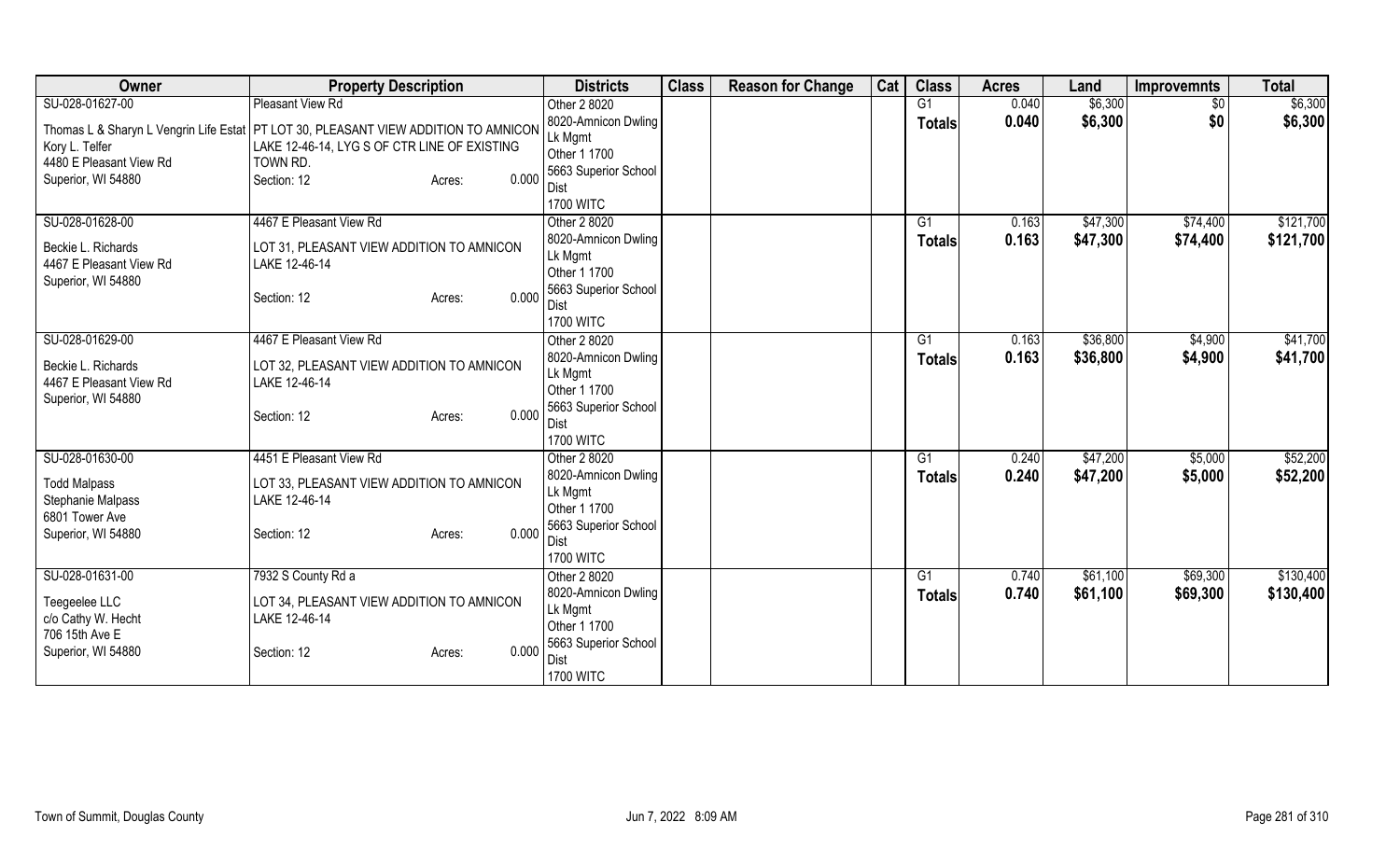| <b>Owner</b>                                                                                        | <b>Property Description</b>                                                                                 | <b>Districts</b>                                                                                          | <b>Class</b> | <b>Reason for Change</b> | Cat | <b>Class</b>        | <b>Acres</b>   | Land                 | <b>Improvemnts</b>   | <b>Total</b>           |
|-----------------------------------------------------------------------------------------------------|-------------------------------------------------------------------------------------------------------------|-----------------------------------------------------------------------------------------------------------|--------------|--------------------------|-----|---------------------|----------------|----------------------|----------------------|------------------------|
| SU-028-01632-00                                                                                     | County Rd a                                                                                                 | Other 2 8020                                                                                              |              |                          |     | G1                  | 0.332          | \$23,700             | $\sqrt{$0}$          | \$23,700               |
| Teegeelee LLC<br>c/o Cathy W. Hecht                                                                 | S-32' LOT 35, PLEASANT VIEW ADDITION TO<br>AMNICON LAKE 12-46-14                                            | 8020-Amnicon Dwling<br>Lk Mgmt<br>Other 1 1700                                                            |              |                          |     | <b>Totals</b>       | 0.332          | \$23,700             | \$0                  | \$23,700               |
| 706 15th Ave E<br>Superior, WI 54880                                                                | 0.000<br>Section: 12<br>Acres:                                                                              | 5663 Superior School<br>Dist<br><b>1700 WITC</b>                                                          |              |                          |     |                     |                |                      |                      |                        |
| SU-028-01633-00                                                                                     | S County Rd a                                                                                               | Other 2 8020                                                                                              |              |                          |     | G1                  | 0.160          | \$4,700              | \$0                  | \$4,700                |
| Corey S. Bachand<br>Julia E. Bachand<br>7926 S County Rd A<br>Superior, WI 54880                    | N-18' LOT 35, PLEASANT VIEW ADDITION TO<br>AMNICON LAKE 12-46-14<br>0.000<br>Section: 12<br>Acres:          | 8020-Amnicon Dwling<br>Lk Mgmt<br>Other 1 1700<br>5663 Superior School<br><b>Dist</b><br><b>1700 WITC</b> |              |                          |     | <b>Totals</b>       | 0.160          | \$4,700              | \$0                  | \$4,700                |
| SU-028-01634-00                                                                                     | Cnty Rd A                                                                                                   | Other 2 8020                                                                                              |              |                          |     | G1                  | 0.488          | \$36,800             | $\sqrt[6]{3}$        | \$36,800               |
| Corey S. Bachand<br>Julia E. Bachand<br>7926 S County Rd A<br>Superior, WI 54880                    | LOT 36, PLEASANT VIEW ADDITION TO AMNICON<br>LAKE 12-46-14<br>0.000<br>Section: 12<br>Acres:                | 8020-Amnicon Dwling<br>Lk Mgmt<br>Other 1 1700<br>5663 Superior School<br>Dist                            |              |                          |     | Totals              | 0.488          | \$36,800             | \$0                  | \$36,800               |
|                                                                                                     |                                                                                                             | <b>1700 WITC</b>                                                                                          |              |                          |     |                     |                |                      |                      |                        |
| SU-028-01635-00                                                                                     | 7926 S County Rd a                                                                                          | Other 2 8020                                                                                              |              |                          |     | G1                  | 0.453          | \$46,800             | \$471,600            | \$518,400              |
| Corey S. Bachand<br>Julia E. Bachand<br>7926 S County Rd A                                          | LOT 37, PLEASANT VIEW ADDITION TO AMNICON<br>LAKE 12-46-14                                                  | 8020-Amnicon Dwling<br>Lk Mgmt<br>Other 1 1700<br>5663 Superior School                                    |              |                          |     | <b>Totals</b>       | 0.453          | \$46,800             | \$471,600            | \$518,400              |
| Superior, WI 54880                                                                                  | 0.000<br>Section: 12<br>Acres:                                                                              | Dist<br><b>1700 WITC</b>                                                                                  |              |                          |     |                     |                |                      |                      |                        |
| SU-028-01636-00<br>Corey S. Bachand<br>Julia E. Bachand<br>7926 S County Rd A<br>Superior, WI 54880 | County Rd a<br>LOT 38, PLEASANT VIEW ADDITION TO AMNICON<br>LAKE 12-46-14<br>0.000<br>Section: 12<br>Acres: | Other 2 8020<br>8020-Amnicon Dwling<br>Lk Mgmt<br>Other 1 1700<br>5663 Superior School<br>Dist            |              |                          |     | G1<br><b>Totals</b> | 0.436<br>0.436 | \$46,800<br>\$46,800 | \$54,300<br>\$54,300 | \$101,100<br>\$101,100 |
|                                                                                                     |                                                                                                             | <b>1700 WITC</b>                                                                                          |              |                          |     |                     |                |                      |                      |                        |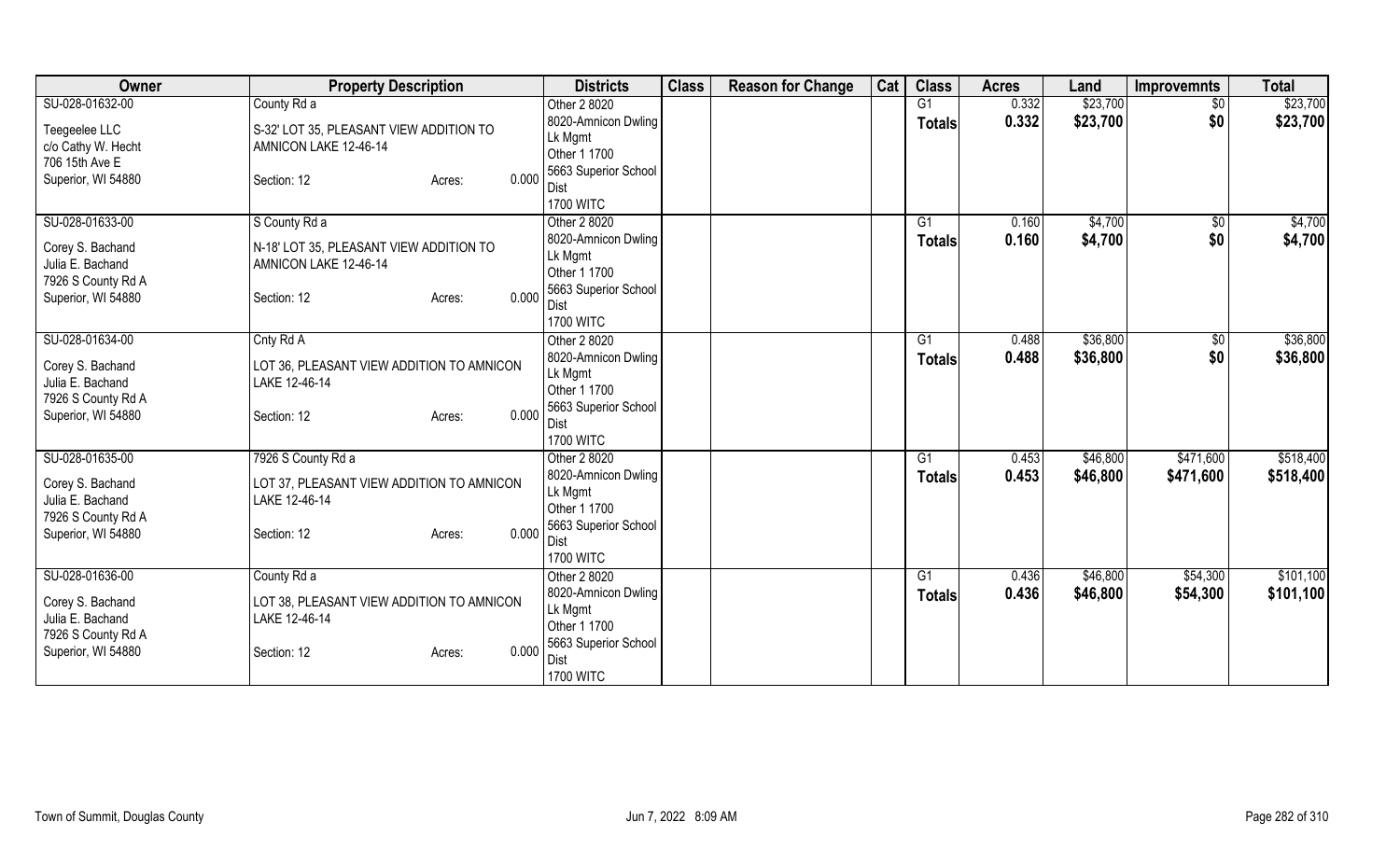| Owner              | <b>Property Description</b>               | <b>Districts</b>         | <b>Class</b> | <b>Reason for Change</b> | Cat | <b>Class</b>  | <b>Acres</b> | Land     | <b>Improvemnts</b> | <b>Total</b> |
|--------------------|-------------------------------------------|--------------------------|--------------|--------------------------|-----|---------------|--------------|----------|--------------------|--------------|
| SU-028-01637-00    | Cnty Rd A                                 | Other 2 8020             |              |                          |     | G1            | 0.461        | \$33,300 | $\sqrt{$0}$        | \$33,300     |
| Corey S. Bachand   | LOT 39, PLEASANT VIEW ADDITION TO AMNICON | 8020-Amnicon Dwling      |              |                          |     | <b>Totals</b> | 0.461        | \$33,300 | \$0                | \$33,300     |
| Julia E. Bachand   | LAKE 12-46-14                             | Lk Mgmt                  |              |                          |     |               |              |          |                    |              |
| 7926 S County Rd A |                                           | Other 1 1700             |              |                          |     |               |              |          |                    |              |
| Superior, WI 54880 | 0.000<br>Section: 12<br>Acres:            | 5663 Superior School     |              |                          |     |               |              |          |                    |              |
|                    |                                           | Dist                     |              |                          |     |               |              |          |                    |              |
|                    |                                           | <b>1700 WITC</b>         |              |                          |     |               |              |          |                    |              |
| SU-028-01638-00    | S County Rd a                             | Other 2 8020             |              |                          |     | G1            | 0.492        | \$11,900 | \$20,500           | \$32,400     |
| Corey S. Bachand   | LOT 40, PLEASANT VIEW ADDITION TO AMNICON | 8020-Amnicon Dwling      |              |                          |     | <b>Totals</b> | 0.492        | \$11,900 | \$20,500           | \$32,400     |
| Julia E. Bachand   | LAKE 12-46-14                             | Lk Mgmt<br>Other 1 1700  |              |                          |     |               |              |          |                    |              |
| 7926 S County Rd A |                                           | 5663 Superior School     |              |                          |     |               |              |          |                    |              |
| Superior, WI 54880 | 0.000<br>Section: 12<br>Acres:            | Dist                     |              |                          |     |               |              |          |                    |              |
|                    |                                           | <b>1700 WITC</b>         |              |                          |     |               |              |          |                    |              |
| SU-028-01639-00    | Cnty Rd A                                 | Other 2 8020             |              |                          |     | G1            | 0.521        | \$16,700 | $\sqrt[6]{3}$      | \$16,700     |
|                    |                                           | 8020-Amnicon Dwling      |              |                          |     | Totals        | 0.521        | \$16,700 | \$0                | \$16,700     |
| David G. Wickstrom | LOT 41, PLEASANT VIEW ADDITION TO AMNICON | Lk Mgmt                  |              |                          |     |               |              |          |                    |              |
| Gloria Wickstrom   | LAKE 12-46-14                             | Other 1 1700             |              |                          |     |               |              |          |                    |              |
| 7896 S County Rd A | 0.000                                     | 5663 Superior School     |              |                          |     |               |              |          |                    |              |
| Superior, WI 54880 | Section: 12<br>Acres:                     | Dist                     |              |                          |     |               |              |          |                    |              |
|                    |                                           | <b>1700 WITC</b>         |              |                          |     |               |              |          |                    |              |
| SU-028-01640-00    | Cnty Rd A                                 | Other 2 8020             |              |                          |     | G1            | 0.563        | \$16,700 | $\sqrt{6}$         | \$16,700     |
| David G. Wickstrom | LOT 42, PLEASANT VIEW ADDITION TO AMNICON | 8020-Amnicon Dwling      |              |                          |     | <b>Totals</b> | 0.563        | \$16,700 | \$0                | \$16,700     |
| Gloria Wickstrom   | LAKE 12-46-14                             | Lk Mgmt                  |              |                          |     |               |              |          |                    |              |
| 7896 S County Rd A |                                           | Other 1 1700             |              |                          |     |               |              |          |                    |              |
| Superior, WI 54880 | 0.000<br>Section: 12<br>Acres:            | 5663 Superior School     |              |                          |     |               |              |          |                    |              |
|                    |                                           | Dist<br><b>1700 WITC</b> |              |                          |     |               |              |          |                    |              |
| SU-028-01641-00    | Cnty Rd A                                 | Other 2 8020             |              |                          |     | G1            | 0.270        | \$21,100 |                    | \$21,100     |
|                    |                                           | 8020-Amnicon Dwling      |              |                          |     |               |              |          | \$0                |              |
| Thomas A. Hudacek  | LOT 43, WILDWOOD ADDITION TO AMNICON LAKE | Lk Mgmt                  |              |                          |     | <b>Totals</b> | 0.270        | \$21,100 | \$0                | \$21,100     |
| 7881 S Brill Rd    | 12-46-14                                  | Other 1 1700             |              |                          |     |               |              |          |                    |              |
| Superior, WI 54880 |                                           | 5663 Superior School     |              |                          |     |               |              |          |                    |              |
|                    | 0.000<br>Section: 12<br>Acres:            | Dist                     |              |                          |     |               |              |          |                    |              |
|                    |                                           | <b>1700 WITC</b>         |              |                          |     |               |              |          |                    |              |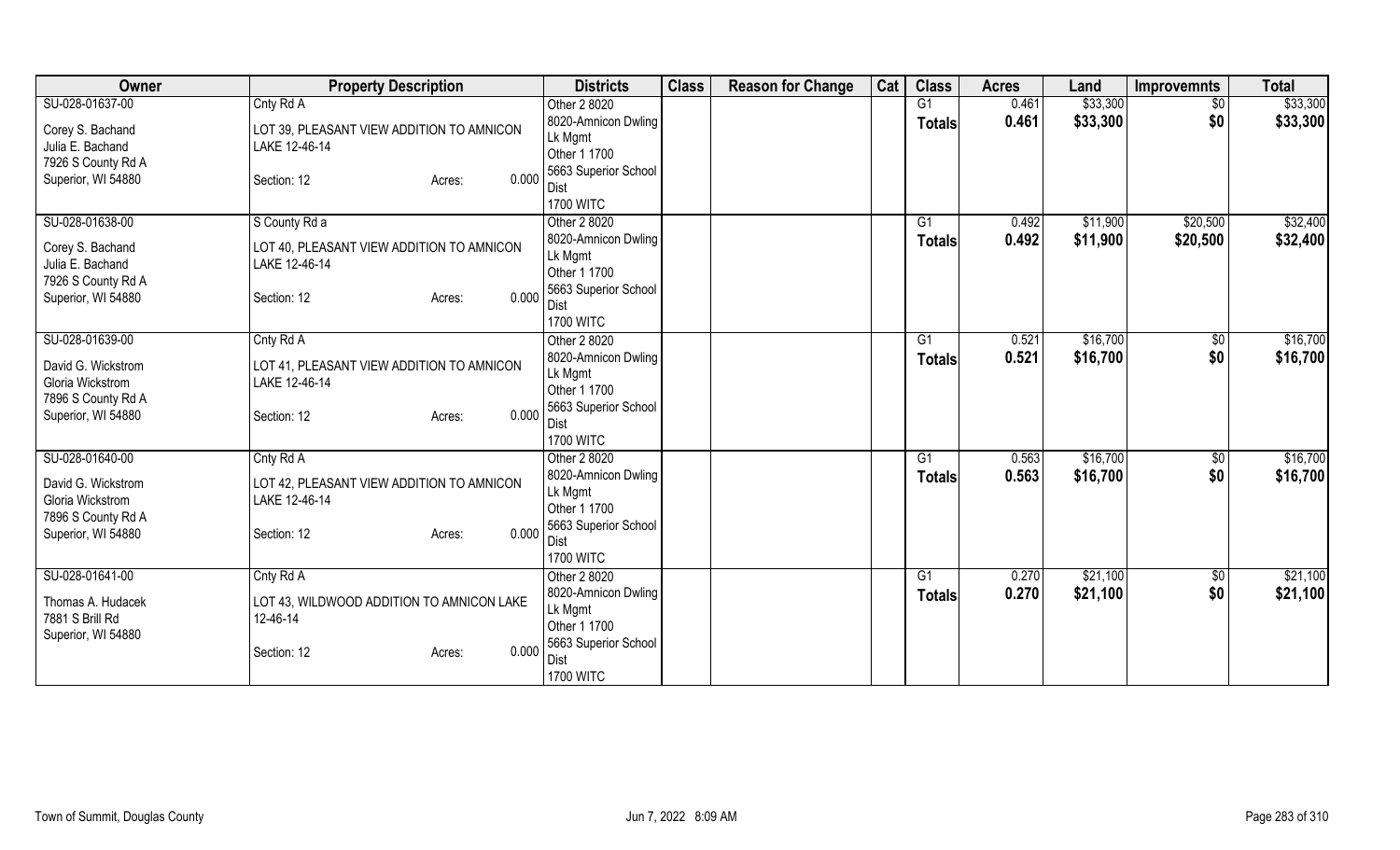| Owner                 | <b>Property Description</b>                  | <b>Districts</b>        | <b>Class</b> | <b>Reason for Change</b> | Cat | <b>Class</b>  | <b>Acres</b> | Land     | <b>Improvemnts</b> | <b>Total</b> |
|-----------------------|----------------------------------------------|-------------------------|--------------|--------------------------|-----|---------------|--------------|----------|--------------------|--------------|
| SU-028-01642-00       | Cnty Rd A                                    | Other 2 8020            |              |                          |     | G1            | 0.250        | \$18,700 | $\sqrt{$0}$        | \$18,700     |
| Ernest S. Dopp et al  | LOT 44, WILDWOOD ADDITION TO AMNICON LAKE    | 8020-Amnicon Dwling     |              |                          |     | <b>Totals</b> | 0.250        | \$18,700 | \$0                | \$18,700     |
| 4035 Pillsbury Ave S  | 12-46-14                                     | Lk Mgmt                 |              |                          |     |               |              |          |                    |              |
| Minneapolis, MN 55409 |                                              | Other 1 1700            |              |                          |     |               |              |          |                    |              |
|                       | 0.000<br>Section: 12<br>Acres:               | 5663 Superior School    |              |                          |     |               |              |          |                    |              |
|                       |                                              | Dist                    |              |                          |     |               |              |          |                    |              |
|                       |                                              | <b>1700 WITC</b>        |              |                          |     |               |              |          |                    |              |
| SU-028-01643-00       | 7894 S Brill Rd                              | Other 2 8020            |              |                          |     | G1            | 0.630        | \$38,300 | \$65,200           | \$103,500    |
| Daniel A. Holm        | LOTS 45-47, WILDWOOD ADDITION TO AMNICON     | 8020-Amnicon Dwling     |              |                          |     | <b>Totals</b> | 0.630        | \$38,300 | \$65,200           | \$103,500    |
| 7894 S Brill Rd       | LAKE 12-46-14                                | Lk Mgmt                 |              |                          |     |               |              |          |                    |              |
| Superior, WI 54880    |                                              | Other 1 1700            |              |                          |     |               |              |          |                    |              |
|                       | 0.000<br>Section: 12<br>Acres:               | 5663 Superior School    |              |                          |     |               |              |          |                    |              |
|                       |                                              | Dist                    |              |                          |     |               |              |          |                    |              |
|                       |                                              | <b>1700 WITC</b>        |              |                          |     |               |              |          |                    |              |
| SU-028-01645-00       | 7884 S Brill Rd                              | Other 2 8020            |              |                          |     | G1            | 0.600        | \$69,500 | \$168,400          | \$237,900    |
| Michael K. Mclean     | LOT 2 CSM #1264, VOL 9 PGS 172-173, PT NW SW | 8020-Amnicon Dwling     |              |                          |     | <b>Totals</b> | 0.600        | \$69,500 | \$168,400          | \$237,900    |
| Helen M. Mclean       | 12-46-14                                     | Lk Mgmt<br>Other 1 1700 |              |                          |     |               |              |          |                    |              |
| 702 E 3rd St          |                                              | 5663 Superior School    |              |                          |     |               |              |          |                    |              |
| Superior, WI 54880    | 0.600<br>Section: 12<br>Acres:               | Dist                    |              |                          |     |               |              |          |                    |              |
|                       |                                              | <b>1700 WITC</b>        |              |                          |     |               |              |          |                    |              |
| SU-028-01647-00       | 7874 S Brill Rd                              | Other 2 8020            |              |                          |     | G1            | 0.600        | \$49,500 | \$67,800           | \$117,300    |
|                       |                                              | 8020-Amnicon Dwling     |              |                          |     |               | 0.600        | \$49,500 | \$67,800           | \$117,300    |
| Michael K. Mclean     | LOT 1 CSM #1264, VOL 9 PGS 172-173, PT NW SW | Lk Mgmt                 |              |                          |     | <b>Totals</b> |              |          |                    |              |
| Helen M. Mclean       | 12-46-14                                     | Other 1 1700            |              |                          |     |               |              |          |                    |              |
| 702 E 3rd St          |                                              | 5663 Superior School    |              |                          |     |               |              |          |                    |              |
| Superior, WI 54880    | 0.600<br>Section: 12<br>Acres:               | Dist                    |              |                          |     |               |              |          |                    |              |
|                       |                                              | <b>1700 WITC</b>        |              |                          |     |               |              |          |                    |              |
| SU-028-01648-00       | <b>Brill Rd</b>                              | Other 2 8020            |              |                          |     | G1            | 0.350        | \$18,700 | \$0                | \$18,700     |
|                       |                                              | 8020-Amnicon Dwling     |              |                          |     | <b>Totals</b> | 0.350        | \$18,700 | \$0                | \$18,700     |
| Timothy F. Breider    | LOT 52, WILDWOOD ADDITION TO AMNICON LAKE    | Lk Mgmt                 |              |                          |     |               |              |          |                    |              |
| Ruth A. Breider       | 12-46-14                                     | Other 1 1700            |              |                          |     |               |              |          |                    |              |
| 7550 Tempo Ter        |                                              | 5663 Superior School    |              |                          |     |               |              |          |                    |              |
| Fridley, MN 55432     | 0.000<br>Section: 12<br>Acres:               | Dist                    |              |                          |     |               |              |          |                    |              |
|                       |                                              | <b>1700 WITC</b>        |              |                          |     |               |              |          |                    |              |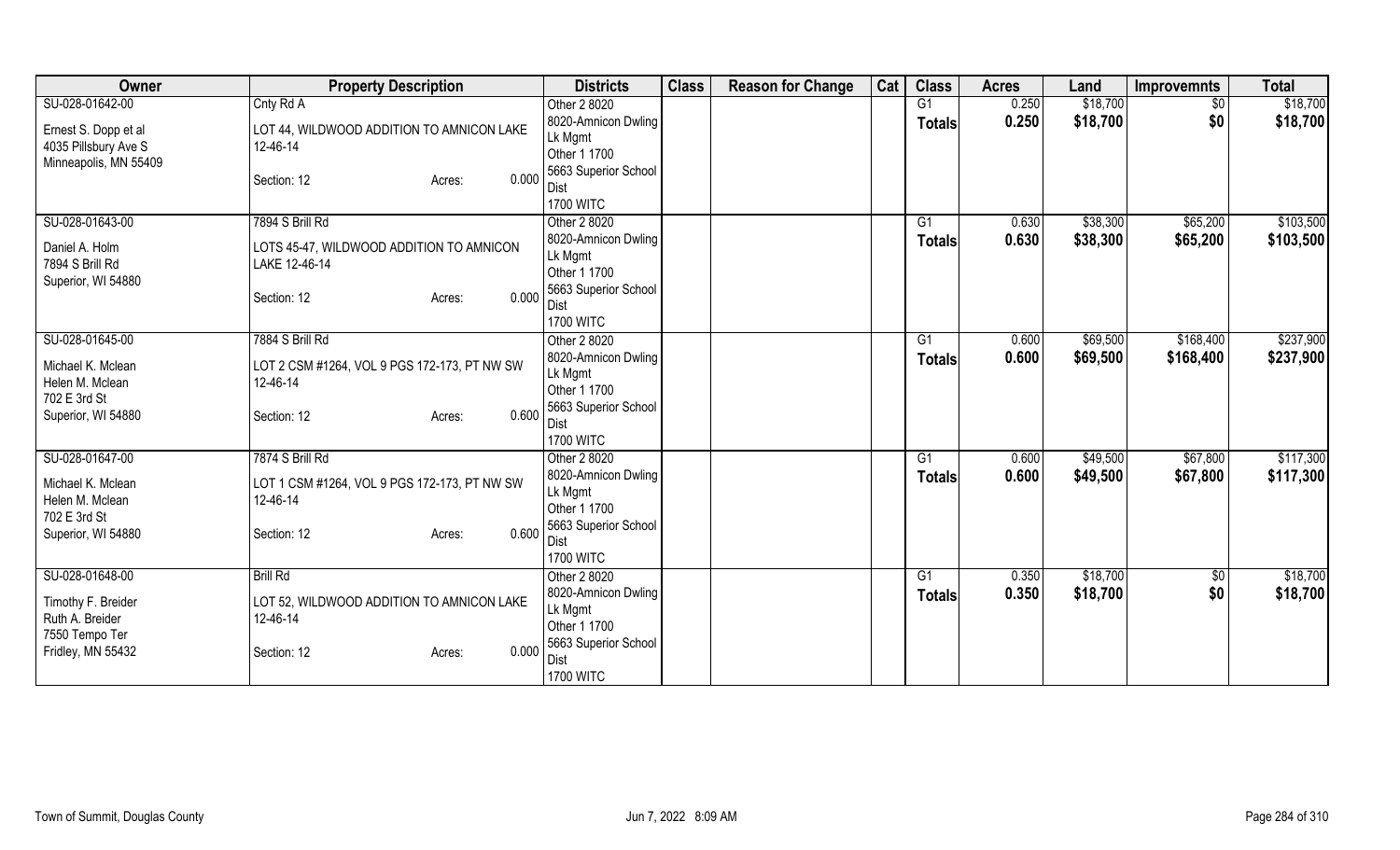| Owner                             | <b>Property Description</b>               | <b>Districts</b>        | <b>Class</b> | <b>Reason for Change</b> | Cat | <b>Class</b>   | <b>Acres</b> | Land     | <b>Improvemnts</b> | <b>Total</b> |
|-----------------------------------|-------------------------------------------|-------------------------|--------------|--------------------------|-----|----------------|--------------|----------|--------------------|--------------|
| SU-028-01649-00                   | <b>Brill Rd</b>                           | Other 2 8020            |              |                          |     | G1             | 0.390        | \$18,700 | \$700              | \$19,400     |
| Timothy F. Breider                | LOT 53, WILDWOOD ADDITION TO AMNICON LAKE | 8020-Amnicon Dwling     |              |                          |     | <b>Totals</b>  | 0.390        | \$18,700 | \$700              | \$19,400     |
| Ruth A. Breider                   | 12-46-14                                  | Lk Mgmt                 |              |                          |     |                |              |          |                    |              |
| 7550 Tempo Ter                    |                                           | Other 1 1700            |              |                          |     |                |              |          |                    |              |
| Fridley, MN 55432                 | 0.000<br>Section: 12<br>Acres:            | 5663 Superior School    |              |                          |     |                |              |          |                    |              |
|                                   |                                           | Dist                    |              |                          |     |                |              |          |                    |              |
|                                   |                                           | <b>1700 WITC</b>        |              |                          |     |                |              |          |                    |              |
| SU-028-01650-00                   | 7862 S Brill Rd                           | Other 2 8020            |              |                          |     | G1             | 0.450        | \$14,300 | \$55,500           | \$69,800     |
| Timothy F. Breider                | LOT 54, WILDWOOD ADDITION TO AMNICON LAKE | 8020-Amnicon Dwling     |              |                          |     | <b>Totals</b>  | 0.450        | \$14,300 | \$55,500           | \$69,800     |
| Ruth A. Breider                   | 12-46-14                                  | Lk Mgmt<br>Other 1 1700 |              |                          |     |                |              |          |                    |              |
| 7550 Tempo Ter                    |                                           | 5663 Superior School    |              |                          |     |                |              |          |                    |              |
| Fridley, MN 55432                 | 0.000<br>Section: 12<br>Acres:            | Dist                    |              |                          |     |                |              |          |                    |              |
|                                   |                                           | <b>1700 WITC</b>        |              |                          |     |                |              |          |                    |              |
| SU-028-01651-00                   | <b>Brill Rd</b>                           | Other 2 8020            |              |                          |     | G <sub>1</sub> | 1.350        | \$38,700 | \$400              | \$39,100     |
|                                   |                                           | 8020-Amnicon Dwling     |              |                          |     | <b>Totals</b>  | 1.350        | \$38,700 | \$400              | \$39,100     |
| Timothy F. Breider                | LOTS 55-57, WILDWOOD ADDITION TO AMNICON  | Lk Mgmt                 |              |                          |     |                |              |          |                    |              |
| Ruth A. Breider                   | LAKE 12-46-14                             | Other 1 1700            |              |                          |     |                |              |          |                    |              |
| 7550 Tempo Ter                    |                                           | 5663 Superior School    |              |                          |     |                |              |          |                    |              |
| Fridley, MN 55432                 | 0.000<br>Section: 12<br>Acres:            | Dist                    |              |                          |     |                |              |          |                    |              |
|                                   |                                           | <b>1700 WITC</b>        |              |                          |     |                |              |          |                    |              |
| SU-028-01652-00                   | 4464 E Copenhaugen Rd                     | Other 2 8020            |              |                          |     | G1             | 1.240        | \$38,700 | $\sqrt{6}$         | \$38,700     |
|                                   | LOTS 58-60, WILDWOOD ADDITION TO AMNICON  | 8020-Amnicon Dwling     |              |                          |     | <b>Totals</b>  | 1.240        | \$38,700 | \$0                | \$38,700     |
| Bridget R. Golat<br>2607 E 4th St | LAKE 12-46-14                             | Lk Mgmt                 |              |                          |     |                |              |          |                    |              |
| Superior, WI 54880                |                                           | Other 1 1700            |              |                          |     |                |              |          |                    |              |
|                                   | 0.000<br>Section: 12<br>Acres:            | 5663 Superior School    |              |                          |     |                |              |          |                    |              |
|                                   |                                           | Dist                    |              |                          |     |                |              |          |                    |              |
|                                   |                                           | <b>1700 WITC</b>        |              |                          |     |                |              |          |                    |              |
| SU-028-01653-00                   | 4464 E Copenhaugen Rd                     | Other 2 8020            |              |                          |     | G1             | 0.430        | \$14,000 | \$58,400           | \$72,400     |
| Bridget R. Golat                  | LOT 61, WILDWOOD ADDITION TO AMNICON LAKE | 8020-Amnicon Dwling     |              |                          |     | <b>Totals</b>  | 0.430        | \$14,000 | \$58,400           | \$72,400     |
| 2607 E 4th St                     | 12-46-14                                  | Lk Mgmt                 |              |                          |     |                |              |          |                    |              |
| Superior, WI 54880                |                                           | Other 1 1700            |              |                          |     |                |              |          |                    |              |
|                                   | 0.000<br>Section: 12<br>Acres:            | 5663 Superior School    |              |                          |     |                |              |          |                    |              |
|                                   |                                           | Dist                    |              |                          |     |                |              |          |                    |              |
|                                   |                                           | <b>1700 WITC</b>        |              |                          |     |                |              |          |                    |              |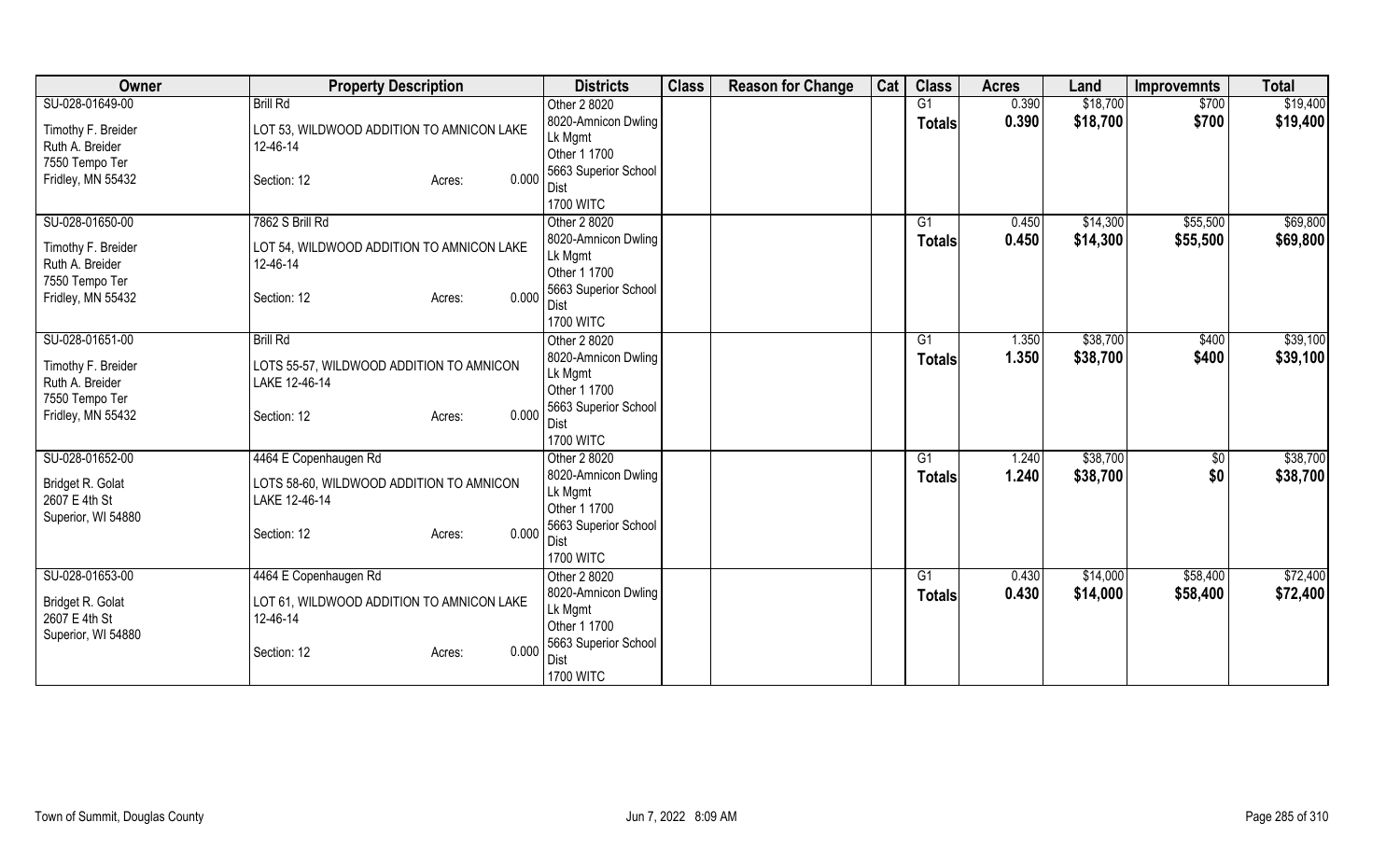| Owner                 | <b>Property Description</b>                 | <b>Districts</b>             | <b>Class</b> | <b>Reason for Change</b> | Cat | <b>Class</b>  | <b>Acres</b> | Land     | <b>Improvemnts</b> | <b>Total</b> |
|-----------------------|---------------------------------------------|------------------------------|--------------|--------------------------|-----|---------------|--------------|----------|--------------------|--------------|
| SU-028-01654-00       | 4472 E Copenhaugen Rd                       | Other 2 8020                 |              |                          |     | G1            | 0.480        | \$21,100 | \$283,900          | \$305,000    |
| Paul M. Hegstrom      | LOT 62, WILDWOOD ADDITION TO AMNICON LAKE   | 8020-Amnicon Dwling          |              |                          |     | <b>Totals</b> | 0.480        | \$21,100 | \$283,900          | \$305,000    |
| Judith C. Hegstrom    | 12-46-14                                    | Lk Mgmt                      |              |                          |     |               |              |          |                    |              |
| 4472 E Copenhaugen Rd |                                             | Other 1 1700                 |              |                          |     |               |              |          |                    |              |
| Superior, WI 54880    | 0.000<br>Section: 12<br>Acres:              | 5663 Superior School         |              |                          |     |               |              |          |                    |              |
|                       |                                             | <b>Dist</b>                  |              |                          |     |               |              |          |                    |              |
|                       |                                             | <b>1700 WITC</b>             |              |                          |     |               |              |          |                    |              |
| SU-028-01655-00       | 4474 E Copenhaugen Rd                       | Other 2 8020                 |              |                          |     | G1            | 0.260        | \$21,100 | \$71,700           | \$92,800     |
| James Holmes          | LOT 63, WILDWOOD ADDITION TO AMNICON LAKE   | 8020-Amnicon Dwling          |              |                          |     | <b>Totals</b> | 0.260        | \$21,100 | \$71,700           | \$92,800     |
| 4474 E Copenhaugen Rd | 12-46-14                                    | Lk Mgmt<br>Other 1 1700      |              |                          |     |               |              |          |                    |              |
| Superior, WI 54880    |                                             | 5663 Superior School         |              |                          |     |               |              |          |                    |              |
|                       | 0.000<br>Section: 12<br>Acres:              | Dist                         |              |                          |     |               |              |          |                    |              |
|                       |                                             | <b>1700 WITC</b>             |              |                          |     |               |              |          |                    |              |
| SU-028-01656-00       | 4478 E Copenhaugen Rd                       | Other 2 8020                 |              |                          |     | G1            | 0.250        | \$23,400 | \$53,900           | \$77,300     |
|                       |                                             | 8020-Amnicon Dwling          |              |                          |     | <b>Totals</b> | 0.250        | \$23,400 | \$53,900           | \$77,300     |
| James Kirk Olson      | LOT 64, WILDWOOD ADDITION TO AMNICON LAKE   | Lk Mgmt                      |              |                          |     |               |              |          |                    |              |
| 2120 Susquehanna Ave  | 12-46-14                                    | Other 1 1700                 |              |                          |     |               |              |          |                    |              |
| Superior, WI 54880    | 0.000<br>Section: 12                        | 5663 Superior School         |              |                          |     |               |              |          |                    |              |
|                       | Acres:                                      | <b>Dist</b>                  |              |                          |     |               |              |          |                    |              |
|                       |                                             | <b>1700 WITC</b>             |              |                          |     |               |              |          |                    |              |
| SU-028-01657-00       | 4486 E Copenhaugen Rd                       | Other 2 8020                 |              |                          |     | G1            | 0.310        | \$25,100 | $\sqrt{6}$         | \$25,100     |
| Jason T. Hollenbach   | LOT 65, WILDWOOD ADDITION TO AMNICON LAKE   | 8020-Amnicon Dwling          |              |                          |     | Totals        | 0.310        | \$25,100 | \$0                | \$25,100     |
| 4483 E Copenhaugen Rd | 12-46-14                                    | Lk Mgmt                      |              |                          |     |               |              |          |                    |              |
| Superior, WI 54880    |                                             | Other 1 1700                 |              |                          |     |               |              |          |                    |              |
|                       | 0.000<br>Section: 12<br>Acres:              | 5663 Superior School<br>Dist |              |                          |     |               |              |          |                    |              |
|                       |                                             | <b>1700 WITC</b>             |              |                          |     |               |              |          |                    |              |
| SU-028-01658-00       | 4493 E Copenhaugen Rd                       | Other 2 8020                 |              |                          |     | G1            | 0.330        | \$40,000 | \$7,000            | \$47,000     |
|                       |                                             | 8020-Amnicon Dwling          |              |                          |     | <b>Totals</b> | 0.330        | \$40,000 | \$7,000            | \$47,000     |
| Judy R. Peterson      | LOT 66 & W-40' LOT 67, WILDWOOD ADDITION TO | Lk Mgmt                      |              |                          |     |               |              |          |                    |              |
| 8278 S County Rd A    | AMNICON LAKE 12-46-14                       | Other 1 1700                 |              |                          |     |               |              |          |                    |              |
| Superior, WI 54880    |                                             | 5663 Superior School         |              |                          |     |               |              |          |                    |              |
|                       | 0.000<br>Section: 12<br>Acres:              | Dist                         |              |                          |     |               |              |          |                    |              |
|                       |                                             | <b>1700 WITC</b>             |              |                          |     |               |              |          |                    |              |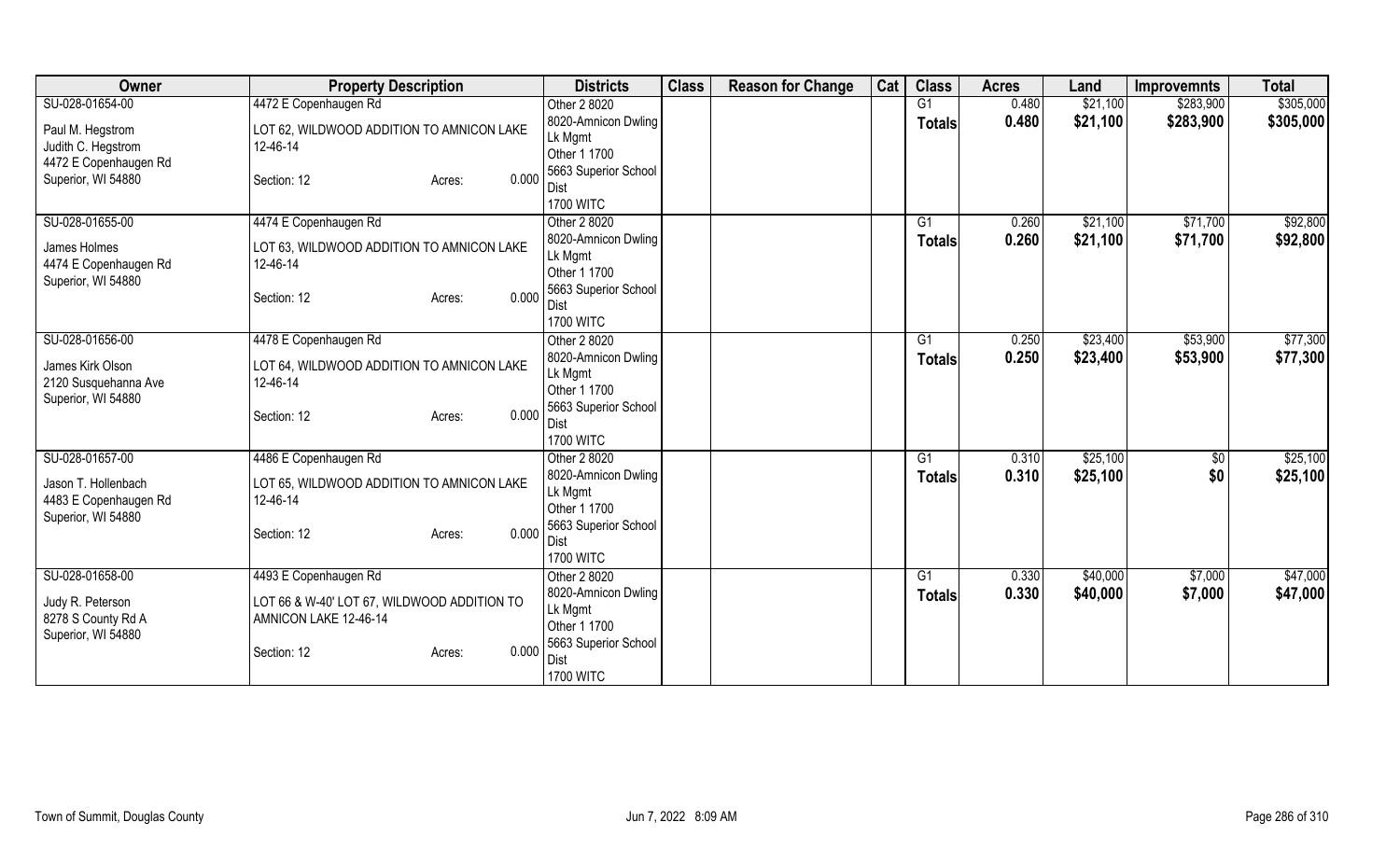| Owner              | <b>Property Description</b>                 | <b>Districts</b>             | <b>Class</b> | <b>Reason for Change</b> | Cat | <b>Class</b>  | <b>Acres</b> | Land     | <b>Improvemnts</b> | <b>Total</b> |
|--------------------|---------------------------------------------|------------------------------|--------------|--------------------------|-----|---------------|--------------|----------|--------------------|--------------|
| SU-028-01660-00    | 4497 E Copenhaugen Rd                       | Other 2 8020                 |              |                          |     | G1            | 0.110        | \$22,400 | \$13,400           | \$35,800     |
| Theresa L. Kalan   | E-50' OF W-90' LOT 67, WILDWOOD ADDITION TO | 8020-Amnicon Dwling          |              |                          |     | <b>Totals</b> | 0.110        | \$22,400 | \$13,400           | \$35,800     |
| 2815 Hammond Ave   | AMNICON LAKE 12-46-14                       | Lk Mgmt                      |              |                          |     |               |              |          |                    |              |
| Superior, WI 54880 |                                             | Other 1 1700                 |              |                          |     |               |              |          |                    |              |
|                    | 0.000<br>Section: 12<br>Acres:              | 5663 Superior School         |              |                          |     |               |              |          |                    |              |
|                    |                                             | Dist<br><b>1700 WITC</b>     |              |                          |     |               |              |          |                    |              |
| SU-028-01661-00    | 4504 E Copenhaugen Rd                       | Other 2 8020                 |              |                          |     | G1            | 0.090        | \$15,000 | \$3,700            | \$18,700     |
|                    |                                             | 8020-Amnicon Dwling          |              |                          |     | <b>Totals</b> | 0.090        | \$15,000 | \$3,700            | \$18,700     |
| Peter A. Lawson    | E-50' LOT 67, WILDWOOD ADDITION TO AMNICON  | Lk Mgmt                      |              |                          |     |               |              |          |                    |              |
| 1625 Weeks Ave     | LAKE 12-46-14                               | Other 1 1700                 |              |                          |     |               |              |          |                    |              |
| Superior, WI 54880 | 0.000                                       | 5663 Superior School         |              |                          |     |               |              |          |                    |              |
|                    | Section: 12<br>Acres:                       | Dist                         |              |                          |     |               |              |          |                    |              |
|                    |                                             | <b>1700 WITC</b>             |              |                          |     |               |              |          |                    |              |
| SU-028-01662-00    | 4511 E Copenhaugen Rd                       | Other 2 8020                 |              |                          |     | G1            | 0.160        | \$13,300 | $\sqrt[6]{30}$     | \$13,300     |
| Murray R. Johnson  | LOT 68, WILDWOOD ADDITION TO AMNICON LAKE   | 8020-Amnicon Dwling          |              |                          |     | Totals        | 0.160        | \$13,300 | \$0                | \$13,300     |
| Diana T. Johnson   | 12-46-14                                    | Lk Mgmt                      |              |                          |     |               |              |          |                    |              |
| 539 S Park Rd      |                                             | Other 1 1700                 |              |                          |     |               |              |          |                    |              |
| Lagrange, IL 60525 | 0.000<br>Section: 12<br>Acres:              | 5663 Superior School<br>Dist |              |                          |     |               |              |          |                    |              |
|                    |                                             | <b>1700 WITC</b>             |              |                          |     |               |              |          |                    |              |
| SU-028-01663-00    | Copenhaugen Rd                              | Other 2 8020                 |              |                          |     | G1            | 0.240        | \$18,200 | \$0                | \$18,200     |
|                    |                                             | 8020-Amnicon Dwling          |              |                          |     | <b>Totals</b> | 0.240        | \$18,200 | \$0                | \$18,200     |
| Murray R. Johnson  | PT LOT 68 AS DESC'D #847989, WILDWOOD       | Lk Mgmt                      |              |                          |     |               |              |          |                    |              |
| 539 S Park Rd      | ADDITION TO AMNICON LAKE 12-46-14           | Other 1 1700                 |              |                          |     |               |              |          |                    |              |
| Lagrange, IL 60525 | 0.000<br>Section: 12<br>Acres:              | 5663 Superior School         |              |                          |     |               |              |          |                    |              |
|                    |                                             | Dist                         |              |                          |     |               |              |          |                    |              |
|                    |                                             | <b>1700 WITC</b>             |              |                          |     |               |              |          |                    |              |
| SU-028-01664-00    | 4505 E Copenhaugen Rd                       | Other 2 8020                 |              |                          |     | G1            | 0.140        | \$31,500 | \$23,400           | \$54,900     |
| Peter A. Lawson    | LOT 69, WILDWOOD ADDITION TO AMNICON LAKE   | 8020-Amnicon Dwling          |              |                          |     | <b>Totals</b> | 0.140        | \$31,500 | \$23,400           | \$54,900     |
| 1625 Weeks Ave     | 12-46-14                                    | Lk Mgmt                      |              |                          |     |               |              |          |                    |              |
| Superior, WI 54880 |                                             | Other 1 1700                 |              |                          |     |               |              |          |                    |              |
|                    | 0.000<br>Section: 12<br>Acres:              | 5663 Superior School<br>Dist |              |                          |     |               |              |          |                    |              |
|                    |                                             | <b>1700 WITC</b>             |              |                          |     |               |              |          |                    |              |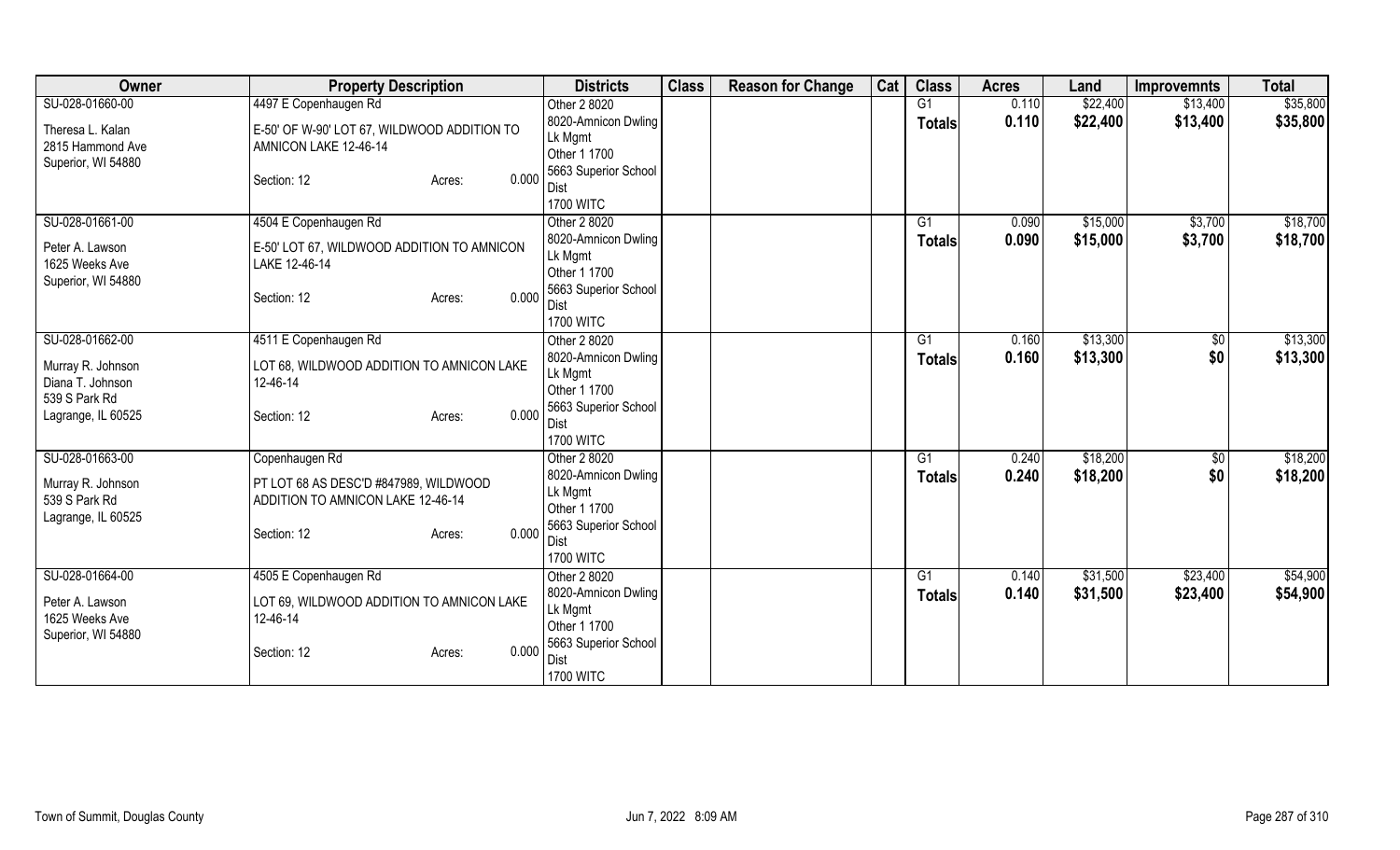| Owner                 | <b>Property Description</b>                | <b>Districts</b>                | <b>Class</b> | <b>Reason for Change</b> | Cat  | <b>Class</b>   | <b>Acres</b> | Land     | <b>Improvemnts</b> | <b>Total</b> |
|-----------------------|--------------------------------------------|---------------------------------|--------------|--------------------------|------|----------------|--------------|----------|--------------------|--------------|
| SU-028-01665-00       | 4497 E Copenhaugen Rd                      | Other 2 8020                    |              |                          |      | G <sub>1</sub> | 0.110        | \$28,800 | \$52,700           | \$81,500     |
| Theresa L. Kalan      | LOT 70 WILDWOOD ADDITION TO AMNICON LAKE   | 8020-Amnicon Dwling             |              |                          |      | <b>Totals</b>  | 0.110        | \$28,800 | \$52,700           | \$81,500     |
| 2815 Hammond Ave      | 12-46-14                                   | Lk Mgmt                         |              |                          |      |                |              |          |                    |              |
| Superior, WI 54880    |                                            | Other 1 1700                    |              |                          |      |                |              |          |                    |              |
|                       | 0.000<br>Section: 12<br>Acres:             | 5663 Superior School            |              |                          |      |                |              |          |                    |              |
|                       |                                            | Dist<br><b>1700 WITC</b>        |              |                          |      |                |              |          |                    |              |
| SU-028-01666-00       | 4489 E Copenhaugen Rd                      | Other 2 8020                    |              |                          |      | G1             | 0.230        | \$60,800 | \$50,200           | \$111,000    |
|                       |                                            | 8020-Amnicon Dwling             |              |                          |      | <b>Totals</b>  | 0.230        | \$60,800 | \$50,200           | \$111,000    |
| Judy R. Peterson      | LOTS 71 & 72, WILDWOOD ADDITION TO AMNICON | Lk Mgmt                         |              |                          |      |                |              |          |                    |              |
| 8278 S County Rd A    | LAKE 12-46-14                              | Other 1 1700                    |              |                          |      |                |              |          |                    |              |
| Superior, WI 54880    |                                            | 5663 Superior School            |              |                          |      |                |              |          |                    |              |
|                       | 0.000<br>Section: 12<br>Acres:             | <b>Dist</b>                     |              |                          |      |                |              |          |                    |              |
|                       |                                            | <b>1700 WITC</b>                |              |                          |      |                |              |          |                    |              |
| SU-028-01668-00       | Copenhaugen Rd                             | Other 2 8020                    |              |                          |      | G1             | 0.130        | \$42,300 | \$16,200           | \$58,500     |
| Jason T. Hollenbach   | LOT 73, WILDWOOD ADDITION TO AMNICON LAKE  | 8020-Amnicon Dwling             |              |                          |      | <b>Totals</b>  | 0.130        | \$42,300 | \$16,200           | \$58,500     |
| 4483 E Copenhaugen Rd | 12-46-14                                   | Lk Mgmt                         |              |                          |      |                |              |          |                    |              |
| Superior, WI 54880    |                                            | Other 1 1700                    |              |                          |      |                |              |          |                    |              |
|                       | 0.000<br>Section: 12<br>Acres:             | 5663 Superior School            |              |                          |      |                |              |          |                    |              |
|                       |                                            | <b>Dist</b><br><b>1700 WITC</b> |              |                          |      |                |              |          |                    |              |
| SU-028-01669-00       | 4483 E Copenhaugen Rd                      | Other 2 8020                    |              |                          |      | G1             | 0.432        | \$44,200 | \$105,900          | \$150,100    |
|                       |                                            | 8020-Amnicon Dwling             |              |                          |      |                | 0.432        | \$44,200 | \$105,900          | \$150,100    |
| Jason T. Hollenbach   | LOT 74, WILDWOOD ADDITION TO AMNICON LAKE  | Lk Mgmt                         |              |                          |      | <b>Totals</b>  |              |          |                    |              |
| 4483 E Copenhaugen Rd | 12-46-14                                   | Other 1 1700                    |              |                          |      |                |              |          |                    |              |
| Superior, WI 54880    |                                            | 5663 Superior School            |              |                          |      |                |              |          |                    |              |
|                       | 0.432<br>Section: 12<br>Acres:             | <b>Dist</b>                     |              |                          |      |                |              |          |                    |              |
|                       |                                            | <b>1700 WITC</b>                |              |                          |      |                |              |          |                    |              |
| SU-028-01670-00       | 4473 E Copenhaugen Rd                      | Other 2 8020                    | IG1          | Fire damage              | $-2$ | G1             | 0.340        | \$45,200 | \$46,600           | \$91,800     |
| Paul L. Flemming      | LOT 75, WILDWOOD ADDITION TO AMNICON LAKE  | 8020-Amnicon Dwling             |              |                          |      | <b>Totals</b>  | 0.340        | \$45,200 | \$46,600           | \$91,800     |
| Susan G. Flemming     | 12-46-14                                   | Lk Mgmt                         |              |                          |      |                |              |          |                    |              |
| 4473 E Copenhaugen Rd |                                            | Other 1 1700                    |              |                          |      |                |              |          |                    |              |
| Superior, WI 54880    | 0.000<br>Section: 12<br>Acres:             | 5663 Superior School            |              |                          |      |                |              |          |                    |              |
|                       |                                            | Dist                            |              |                          |      |                |              |          |                    |              |
|                       |                                            | <b>1700 WITC</b>                |              |                          |      |                |              |          |                    |              |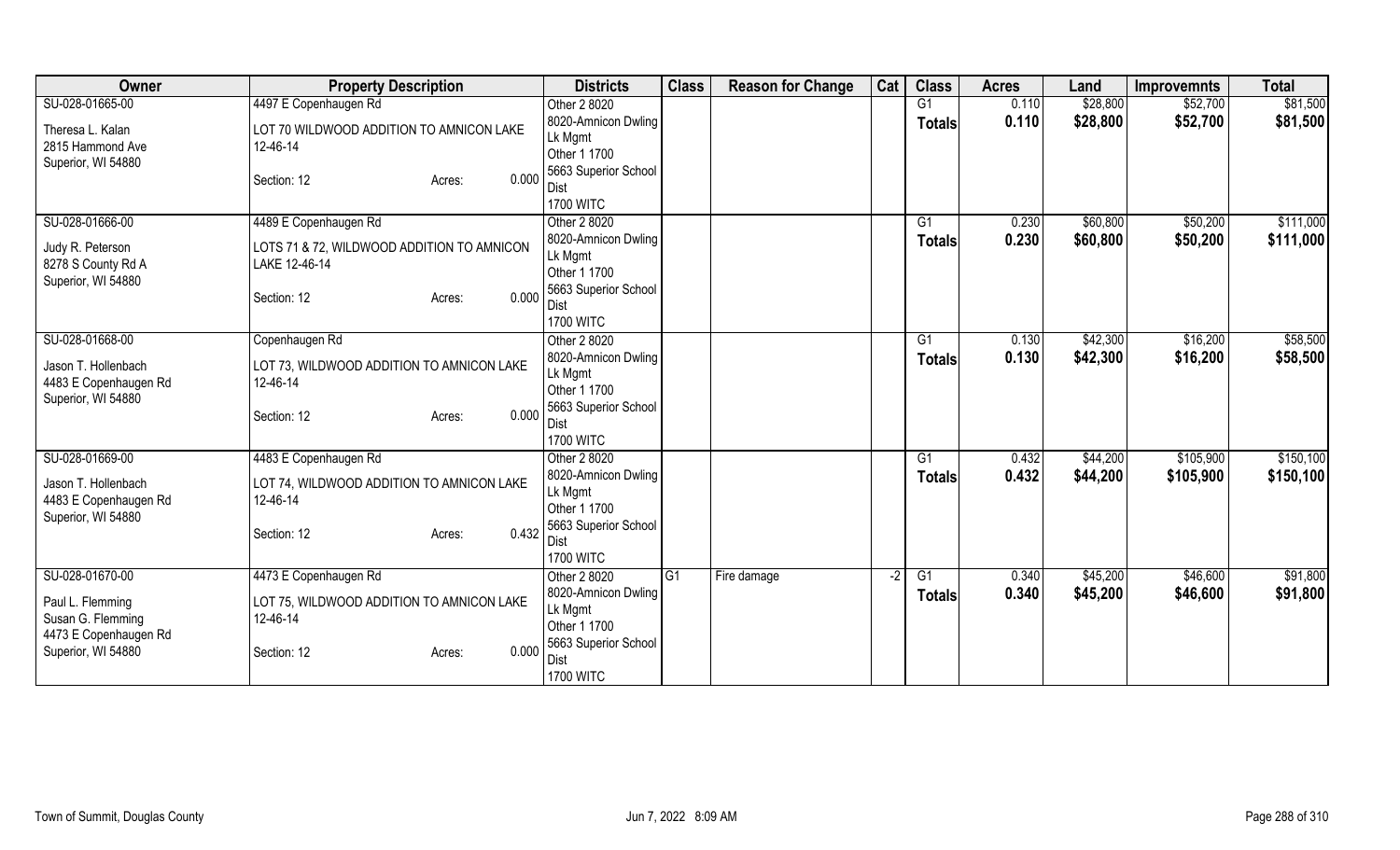| Owner                 | <b>Property Description</b>                   | <b>Districts</b>               | <b>Class</b> | <b>Reason for Change</b> | Cat | <b>Class</b>   | <b>Acres</b> | Land     | <b>Improvemnts</b> | <b>Total</b> |
|-----------------------|-----------------------------------------------|--------------------------------|--------------|--------------------------|-----|----------------|--------------|----------|--------------------|--------------|
| SU-028-01671-00       | 4453 E Copenhaugen Rd                         | Other 2 8020                   |              |                          |     | G <sub>1</sub> | 0.600        | \$40,500 | \$160, 100         | \$200,600    |
| Steven P. Johnsen     | E-229' LOT 76, WILDWOOD ADDITION TO AMNICON   | 8020-Amnicon Dwling            |              |                          |     | <b>Totals</b>  | 0.600        | \$40,500 | \$160,100          | \$200,600    |
| Rita V. Johnsen       | LAKE 12-46-14                                 | Lk Mgmt                        |              |                          |     |                |              |          |                    |              |
| 4453 E Copenhaugen Rd |                                               | Other 1 1700                   |              |                          |     |                |              |          |                    |              |
| Superior, WI 54880    | 0.000<br>Section: 12<br>Acres:                | 5663 Superior School           |              |                          |     |                |              |          |                    |              |
|                       |                                               | Dist                           |              |                          |     |                |              |          |                    |              |
|                       |                                               | <b>1700 WITC</b>               |              |                          |     |                |              |          |                    |              |
| SU-028-01672-00       | Copenhaugen Rd                                | Other 2 8020                   |              |                          |     | G1             | 0.260        | \$1,600  | \$3,800            | \$5,400      |
| Brian R. Matheson     | W-215.1' LOT 76, WILDWOOD ADDITION TO AMNICOM | 8020-Amnicon Dwling<br>Lk Mgmt |              |                          |     | <b>Totals</b>  | 0.260        | \$1,600  | \$3,800            | \$5,400      |
| 4462 E Singkofer Rd   | LAKE 12-46-14                                 | Other 1 1700                   |              |                          |     |                |              |          |                    |              |
| Superior, WI 54880    |                                               | 5663 Superior School           |              |                          |     |                |              |          |                    |              |
|                       | 0.000<br>Section: 12<br>Acres:                | <b>Dist</b>                    |              |                          |     |                |              |          |                    |              |
|                       |                                               | <b>1700 WITC</b>               |              |                          |     |                |              |          |                    |              |
| SU-028-01673-00       | 4462 E Singkofer Rd                           | Other 2 8020                   |              |                          |     | G1             | 0.170        | \$13,700 | \$109,000          | \$122,700    |
|                       |                                               | 8020-Amnicon Dwling            |              |                          |     | <b>Totals</b>  | 0.170        | \$13,700 | \$109,000          | \$122,700    |
| Brian R. Matheson     | N-1/2 LOT 77, EX W-275', WILDWOOD ADDITION TO | Lk Mgmt                        |              |                          |     |                |              |          |                    |              |
| 4462 E Singkofer Rd   | AMNICON LAKE 12-46-14                         | Other 1 1700                   |              |                          |     |                |              |          |                    |              |
| Superior, WI 54880    | 0.000<br>Section: 12<br>Acres:                | 5663 Superior School           |              |                          |     |                |              |          |                    |              |
|                       |                                               | Dist                           |              |                          |     |                |              |          |                    |              |
|                       |                                               | <b>1700 WITC</b>               |              |                          |     |                |              |          |                    |              |
| SU-028-01674-00       | Singkofer Rd                                  | Other 2 8020                   |              |                          |     | G1             | 0.170        | \$15,200 | $\sqrt{6}$         | \$15,200     |
| Steven P. Johnsen     | S-1/2 LOT 77, EX W-275', WILDWOOD ADDITION TO | 8020-Amnicon Dwling            |              |                          |     | Totals         | 0.170        | \$15,200 | \$0                | \$15,200     |
| Rita V. Johnsen       | AMNICON LAKE 12-46-14                         | Lk Mgmt                        |              |                          |     |                |              |          |                    |              |
| 4453 E Copenhaugen Rd |                                               | Other 1 1700                   |              |                          |     |                |              |          |                    |              |
| Superior, WI 54880    | 0.000<br>Section: 12<br>Acres:                | 5663 Superior School<br>Dist   |              |                          |     |                |              |          |                    |              |
|                       |                                               | <b>1700 WITC</b>               |              |                          |     |                |              |          |                    |              |
| SU-028-01675-00       | 4454 E Singkofer Rd                           | Other 2 8020                   |              |                          |     | G1             | 0.520        | \$3,100  | \$11,900           | \$15,000     |
|                       |                                               | 8020-Amnicon Dwling            |              |                          |     | <b>Totals</b>  | 0.520        | \$3,100  | \$11,900           | \$15,000     |
| Brian R. Matheson     | W-275' OF LOTS 77 & 78, WILDWOOD ADDITION TO  | Lk Mgmt                        |              |                          |     |                |              |          |                    |              |
| 4462 E Singkofer Rd   | AMNICON LAKE 12-46-14                         | Other 1 1700                   |              |                          |     |                |              |          |                    |              |
| Superior, WI 54880    |                                               | 5663 Superior School           |              |                          |     |                |              |          |                    |              |
|                       | 0.000<br>Section: 12<br>Acres:                | Dist                           |              |                          |     |                |              |          |                    |              |
|                       |                                               | <b>1700 WITC</b>               |              |                          |     |                |              |          |                    |              |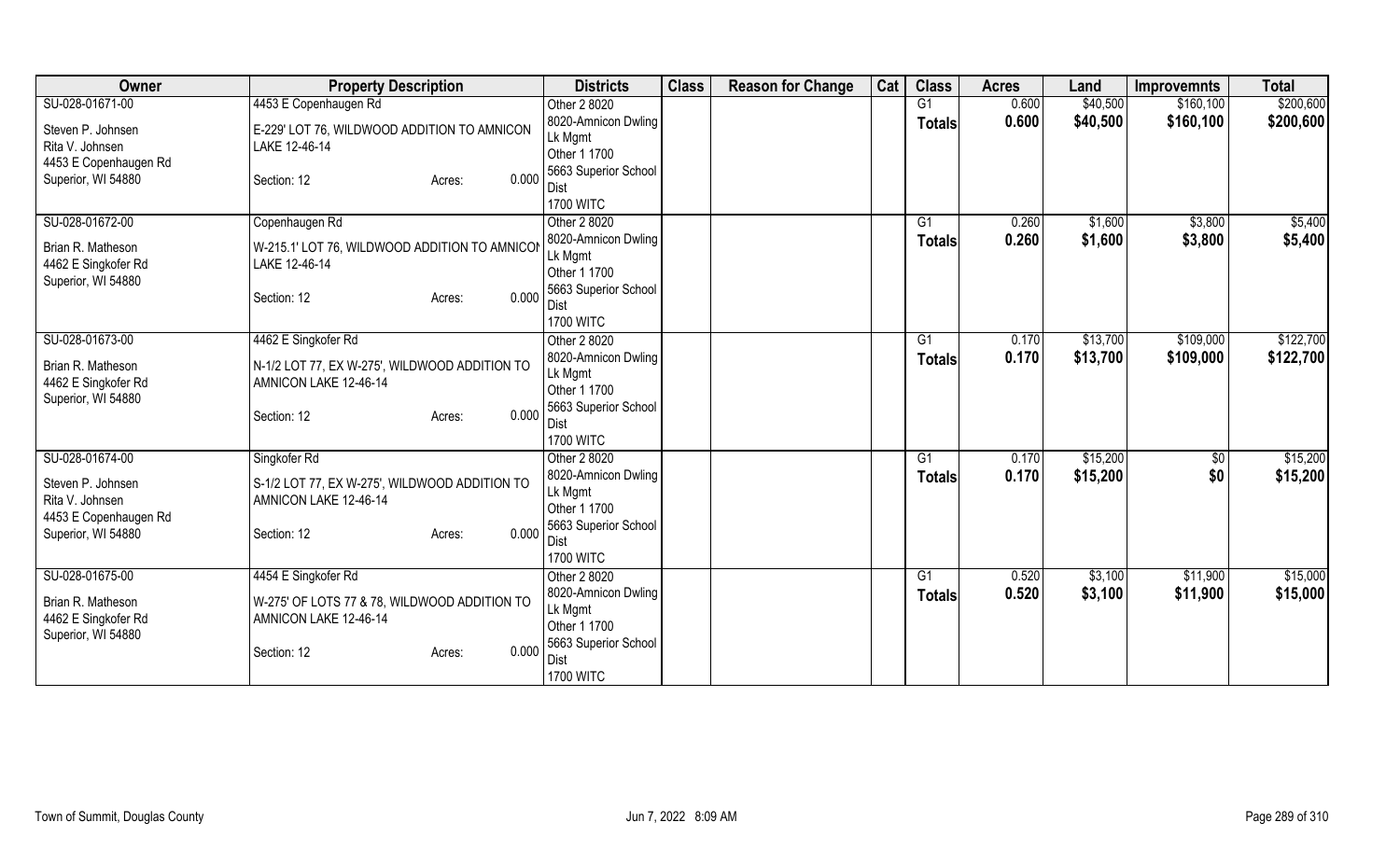| Owner                                                                                | <b>Property Description</b>                                                                              | <b>Districts</b>                                                               | <b>Class</b> | <b>Reason for Change</b> | Cat | <b>Class</b>  | <b>Acres</b> | Land     | <b>Improvemnts</b> | <b>Total</b> |
|--------------------------------------------------------------------------------------|----------------------------------------------------------------------------------------------------------|--------------------------------------------------------------------------------|--------------|--------------------------|-----|---------------|--------------|----------|--------------------|--------------|
| SU-028-01676-00                                                                      | Singkofer Rd                                                                                             | Other 2 8020                                                                   |              |                          |     | G1            | 0.170        | \$3,900  | $\sqrt{$0}$        | \$3,900      |
| Troy J. Antonson<br>Stacey R. Antonson                                               | N-1/2 LOT 78, EX W-275', WILDWOOD ADDITION TO<br>AMNICON LAKE 12-46-14                                   | 8020-Amnicon Dwling<br>Lk Mgmt<br>Other 1 1700                                 |              |                          |     | <b>Totals</b> | 0.170        | \$3,900  | \$0                | \$3,900      |
| 4463 E Singkoffer Rd<br>Superior, WI 54880                                           | 0.000<br>Section: 12<br>Acres:                                                                           | 5663 Superior School<br>Dist<br><b>1700 WITC</b>                               |              |                          |     |               |              |          |                    |              |
| SU-028-01677-00                                                                      | Singkofer Rd                                                                                             | Other 2 8020                                                                   |              |                          |     | G1            | 0.170        | \$13,700 | \$0                | \$13,700     |
| Brian R. Matheson<br>4462 E Singkofer Rd<br>Superior, WI 54880                       | S-1/2 LOT 78, EX W-275', WILDWOOD ADDITION TO<br>AMNICON LAKE 12-46-14<br>0.000<br>Section: 12<br>Acres: | 8020-Amnicon Dwling<br>Lk Mgmt<br>Other 1 1700<br>5663 Superior School<br>Dist |              |                          |     | <b>Totals</b> | 0.170        | \$13,700 | \$0                | \$13,700     |
|                                                                                      |                                                                                                          | <b>1700 WITC</b>                                                               |              |                          |     |               |              |          |                    |              |
| SU-028-01678-00                                                                      | 4463 E Singkofer Rd                                                                                      | Other 2 8020                                                                   |              |                          |     | G1            | 0.480        | \$40,500 | \$176,700          | \$217,200    |
| Troy J. Antonson<br>Stacey R. Antonson<br>4463 E Singkoffer Rd                       | LOT 79, EX W-100', WILDWOOD ADDITION TO<br>AMNICON LAKE 12-46-14                                         | 8020-Amnicon Dwling<br>Lk Mgmt<br>Other 1 1700                                 |              |                          |     | Totals        | 0.480        | \$40,500 | \$176,700          | \$217,200    |
| Superior, WI 54880                                                                   | 0.000<br>Section: 12<br>Acres:                                                                           | 5663 Superior School<br>Dist<br><b>1700 WITC</b>                               |              |                          |     |               |              |          |                    |              |
| SU-028-01679-00                                                                      | Singkofer Rd                                                                                             | Other 2 8020                                                                   |              |                          |     | G1            | 0.115        | \$700    | $\overline{50}$    | \$700        |
| Dennis E. Corbin<br>4422 E Tri Lakes Rd<br>Superior, WI 54880                        | PT LOT 79, W-100', WILDWOOD ADDITION TO<br>AMNICON LAKE 12-46-14                                         | 8020-Amnicon Dwling<br>Lk Mgmt<br>Other 1 1700                                 |              |                          |     | <b>Totals</b> | 0.115        | \$700    | \$0                | \$700        |
|                                                                                      | 0.000<br>Section: 12<br>Acres:                                                                           | 5663 Superior School<br>Dist<br><b>1700 WITC</b>                               |              |                          |     |               |              |          |                    |              |
| SU-028-01680-00                                                                      | Singkofer Rd                                                                                             | Other 2 8020                                                                   |              |                          |     | G1            | 0.530        | \$31,500 | \$0                | \$31,500     |
| Troy J. Antonson<br>Stacey R. Antonson<br>4463 E Singkoffer Rd<br>Superior, WI 54880 | LOT 80, EX W-100', WILDWOOD ADDITION TO<br>AMNICON LAKE 12-46-14<br>0.000<br>Section: 12<br>Acres:       | 8020-Amnicon Dwling<br>Lk Mgmt<br>Other 1 1700<br>5663 Superior School<br>Dist |              |                          |     | <b>Totals</b> | 0.530        | \$31,500 | \$0                | \$31,500     |
|                                                                                      |                                                                                                          | <b>1700 WITC</b>                                                               |              |                          |     |               |              |          |                    |              |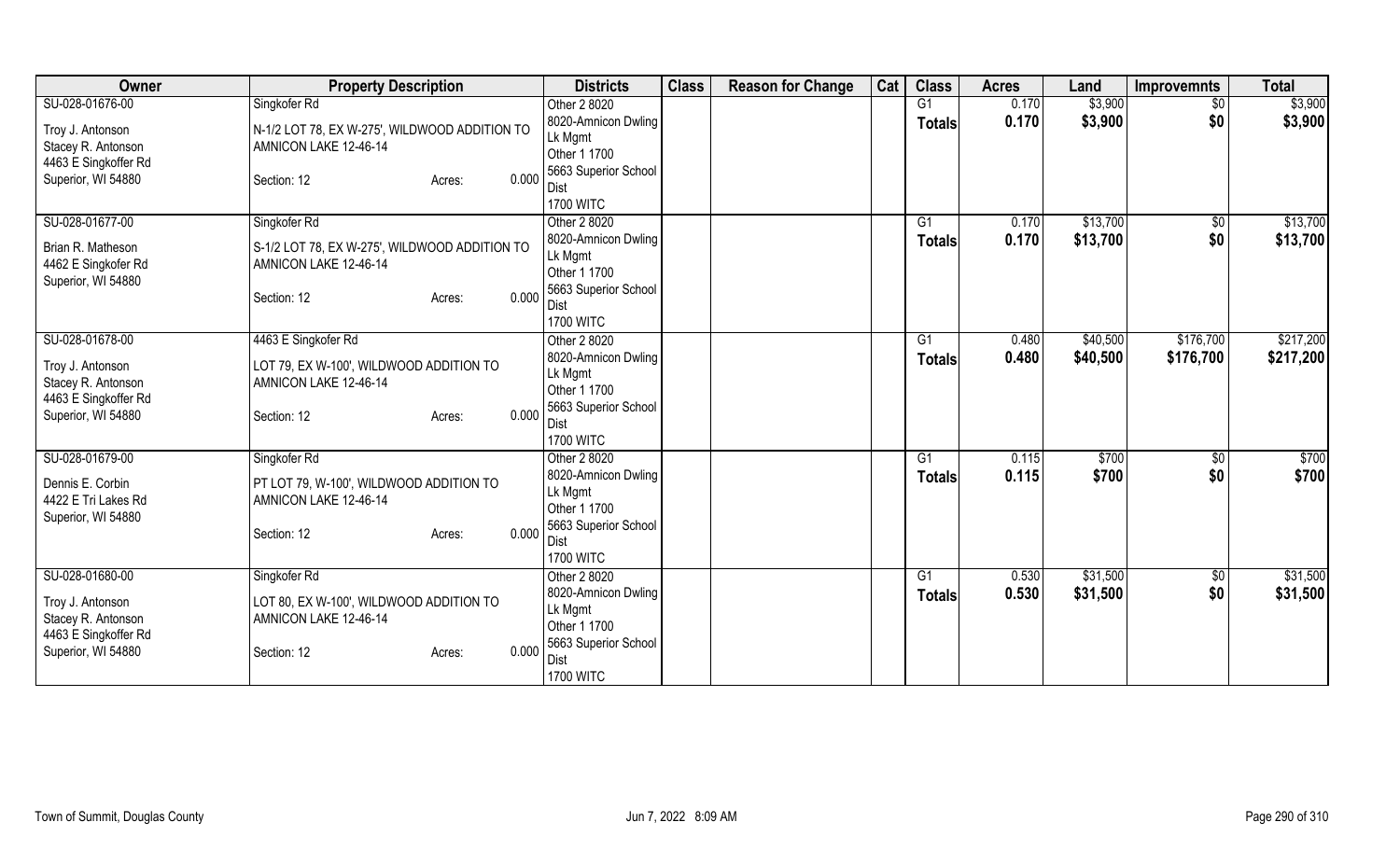| <b>Owner</b>                                                                         | <b>Property Description</b>                                                                        | <b>Districts</b>                                                       | <b>Class</b> | <b>Reason for Change</b> | Cat | <b>Class</b>  | <b>Acres</b> | Land     | Improvemnts     | <b>Total</b> |
|--------------------------------------------------------------------------------------|----------------------------------------------------------------------------------------------------|------------------------------------------------------------------------|--------------|--------------------------|-----|---------------|--------------|----------|-----------------|--------------|
| SU-028-01681-00                                                                      | Singkofer Rd                                                                                       | Other 2 8020                                                           |              |                          |     | G1            | 0.115        | \$600    | $\overline{50}$ | \$600        |
| Dennis E. Corbin<br>4422 E Tri Lakes Rd<br>Superior, WI 54880                        | W-100' LOT 80, WILDWOOD ADDITION TO AMNICON<br>LAKE 12-46-14                                       | 8020-Amnicon Dwling<br>Lk Mgmt<br>Other 1 1700                         |              |                          |     | <b>Totals</b> | 0.115        | \$600    | \$0             | \$600        |
|                                                                                      | 0.000<br>Section: 12<br>Acres:                                                                     | 5663 Superior School<br>Dist<br><b>1700 WITC</b>                       |              |                          |     |               |              |          |                 |              |
| SU-028-01682-00                                                                      | Singkofer Rd                                                                                       | Other 2 8020                                                           |              |                          |     | G1            | 0.580        | \$9,300  | \$0             | \$9,300      |
| Troy J. Antonson<br>Stacey R. Antonson<br>4463 E Singkoffer Rd<br>Superior, WI 54880 | LOT 81, EX W-100', WILDWOOD ADDITION TO<br>AMNICON LAKE 12-46-14<br>0.000<br>Section: 12<br>Acres: | 8020-Amnicon Dwling<br>Lk Mgmt<br>Other 1 1700<br>5663 Superior School |              |                          |     | <b>Totals</b> | 0.580        | \$9,300  | \$0             | \$9,300      |
|                                                                                      |                                                                                                    | <b>Dist</b><br><b>1700 WITC</b>                                        |              |                          |     |               |              |          |                 |              |
| SU-028-01683-00                                                                      | Singkofer Rd                                                                                       | Other 2 8020                                                           |              |                          |     | G1            | 0.115        | \$600    | $\sqrt[6]{3}$   | \$600        |
| Dennis E. Corbin<br>4422 E Tri Lakes Rd<br>Superior, WI 54880                        | PT LOT 81, W-100', WILDWOOD ADDITION TO<br>AMNICON LAKE 12-46-14                                   | 8020-Amnicon Dwling<br>Lk Mgmt<br>Other 1 1700                         |              |                          |     | <b>Totals</b> | 0.115        | \$600    | \$0             | \$600        |
|                                                                                      | 0.000<br>Section: 12<br>Acres:                                                                     | 5663 Superior School<br>Dist<br><b>1700 WITC</b>                       |              |                          |     |               |              |          |                 |              |
| SU-028-01684-00                                                                      | Tri Lakes Rd                                                                                       | Other 2 8020                                                           |              |                          |     | G1            | 0.700        | \$6,900  | $\sqrt{6}$      | \$6,900      |
| Dennis E. Corbin<br>4422 E Tri Lakes Rd<br>Superior, WI 54880                        | LOT 82, WILDWOOD ADDITION TO AMNICON LAKE<br>12-46-14                                              | 8020-Amnicon Dwling<br>Lk Mgmt<br>Other 1 1700                         |              |                          |     | <b>Totals</b> | 0.700        | \$6,900  | \$0             | \$6,900      |
|                                                                                      | 0.000<br>Section: 12<br>Acres:                                                                     | 5663 Superior School<br><b>Dist</b><br><b>1700 WITC</b>                |              |                          |     |               |              |          |                 |              |
| SU-028-01685-00                                                                      | 4422 E Tri Lakes Rd                                                                                | Other 2 8020                                                           |              |                          |     | G1            | 1.150        | \$44,000 | \$94,200        | \$138,200    |
| Dennis E. Corbin<br>4422 E Tri Lakes Rd<br>Superior, WI 54880                        | LOT 83, WILDWOOD ADDITION TO AMNICON LAKE<br>12-46-14                                              | 8020-Amnicon Dwling<br>Lk Mgmt<br>Other 1 1700                         |              |                          |     | <b>Totals</b> | 1.150        | \$44,000 | \$94,200        | \$138,200    |
|                                                                                      | 0.000<br>Section: 12<br>Acres:                                                                     | 5663 Superior School<br>Dist<br><b>1700 WITC</b>                       |              |                          |     |               |              |          |                 |              |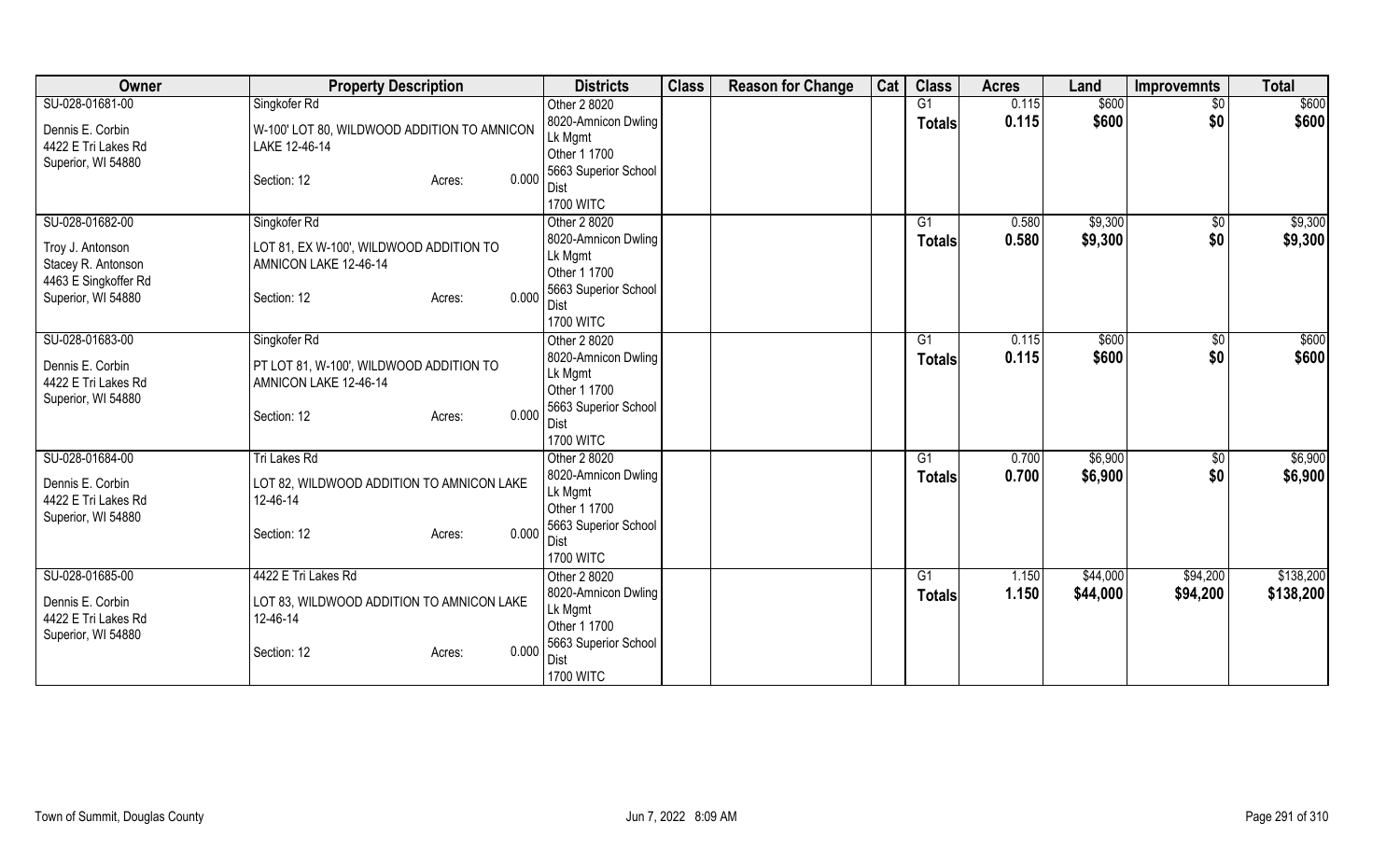| Owner                                  | <b>Property Description</b>                           | <b>Districts</b>        | <b>Class</b> | <b>Reason for Change</b> | Cat | <b>Class</b>   | <b>Acres</b> | Land    | <b>Improvemnts</b> | <b>Total</b> |
|----------------------------------------|-------------------------------------------------------|-------------------------|--------------|--------------------------|-----|----------------|--------------|---------|--------------------|--------------|
| SU-028-01686-00                        | Tri Lakes Rd                                          | Other 2 8020            |              |                          |     | G1             | 0.279        | \$1,700 | $\overline{50}$    | \$1,700      |
| Dennis E. Corbin                       | LOT 84, WILDWOOD ADDITION TO AMNICON LAKE             | 8020-Amnicon Dwling     |              |                          |     | <b>Totals</b>  | 0.279        | \$1,700 | \$0                | \$1,700      |
| 4422 E Tri Lakes Rd                    | 12-46-14                                              | Lk Mgmt                 |              |                          |     |                |              |         |                    |              |
| Superior, WI 54880                     |                                                       | Other 1 1700            |              |                          |     |                |              |         |                    |              |
|                                        | 0.000<br>Section: 12<br>Acres:                        | 5663 Superior School    |              |                          |     |                |              |         |                    |              |
|                                        |                                                       | Dist                    |              |                          |     |                |              |         |                    |              |
|                                        |                                                       | <b>1700 WITC</b>        |              |                          |     |                |              |         |                    |              |
| SU-028-01687-00                        | <b>Brill Rd</b>                                       | Other 2 8020            |              |                          |     | G1             | 0.218        | \$1,300 | \$0                | \$1,300      |
| Dennis E. Corbin                       | LOT 85, WILDWOOD ADDITION TO AMNICON LAKE             | 8020-Amnicon Dwling     |              |                          |     | <b>Totals</b>  | 0.218        | \$1,300 | \$0                | \$1,300      |
| 4422 E Tri Lakes Rd                    | 12-46-14                                              | Lk Mgmt<br>Other 1 1700 |              |                          |     |                |              |         |                    |              |
| Superior, WI 54880                     |                                                       | 5663 Superior School    |              |                          |     |                |              |         |                    |              |
|                                        | 0.000<br>Section: 12<br>Acres:                        | Dist                    |              |                          |     |                |              |         |                    |              |
|                                        |                                                       | <b>1700 WITC</b>        |              |                          |     |                |              |         |                    |              |
| SU-028-01688-00                        | <b>Brill Rd</b>                                       | Other 2 8020            |              |                          |     | G <sub>1</sub> | 0.218        | \$1,300 | \$0                | \$1,300      |
|                                        |                                                       | 8020-Amnicon Dwling     |              |                          |     | <b>Totals</b>  | 0.218        | \$1,300 | \$0                | \$1,300      |
| Dennis E. Corbin                       | LOT 86, WILDWOOD ADDITION TO AMNICON LAKE             | Lk Mgmt                 |              |                          |     |                |              |         |                    |              |
| Sally J. Corbin                        | 12-46-14                                              | Other 1 1700            |              |                          |     |                |              |         |                    |              |
| 4422 E Tri Lakes Rd                    |                                                       | 5663 Superior School    |              |                          |     |                |              |         |                    |              |
| Superior, WI 54880                     | 0.000<br>Section: 12<br>Acres:                        | Dist                    |              |                          |     |                |              |         |                    |              |
|                                        |                                                       | <b>1700 WITC</b>        |              |                          |     |                |              |         |                    |              |
| SU-028-01689-00                        | 7812 S Brill Rd                                       | Other 2 8020            |              |                          |     | G1             | 0.218        | \$1,300 | \$7,000            | \$8,300      |
|                                        |                                                       | 8020-Amnicon Dwling     |              |                          |     | <b>Totals</b>  | 0.218        | \$1,300 | \$7,000            | \$8,300      |
| Dennis E. Corbin                       | LOT 87, WILDWOOD ADDITION TO AMNICON LAKE<br>12-46-14 | Lk Mgmt                 |              |                          |     |                |              |         |                    |              |
| Sally J. Corbin<br>4422 E Tri Lakes Rd |                                                       | Other 1 1700            |              |                          |     |                |              |         |                    |              |
| Superior, WI 54880                     | 0.000<br>Section: 12<br>Acres:                        | 5663 Superior School    |              |                          |     |                |              |         |                    |              |
|                                        |                                                       | Dist                    |              |                          |     |                |              |         |                    |              |
|                                        |                                                       | <b>1700 WITC</b>        |              |                          |     |                |              |         |                    |              |
| SU-028-01690-00                        | Singkofer Rd                                          | Other 2 8020            |              |                          |     | G1             | 0.218        | \$1,300 | \$0                | \$1,300      |
| Dennis E. Corbin                       | LOT 88, WILDWOOD ADDITION TO AMNICON LAKE             | 8020-Amnicon Dwling     |              |                          |     | <b>Totals</b>  | 0.218        | \$1,300 | \$0                | \$1,300      |
| Sally J. Corbin                        | 12-46-14                                              | Lk Mgmt                 |              |                          |     |                |              |         |                    |              |
| 4422 E Tri Lakes Rd                    |                                                       | Other 1 1700            |              |                          |     |                |              |         |                    |              |
| Superior, WI 54880                     | 0.000<br>Section: 12<br>Acres:                        | 5663 Superior School    |              |                          |     |                |              |         |                    |              |
|                                        |                                                       | Dist                    |              |                          |     |                |              |         |                    |              |
|                                        |                                                       | <b>1700 WITC</b>        |              |                          |     |                |              |         |                    |              |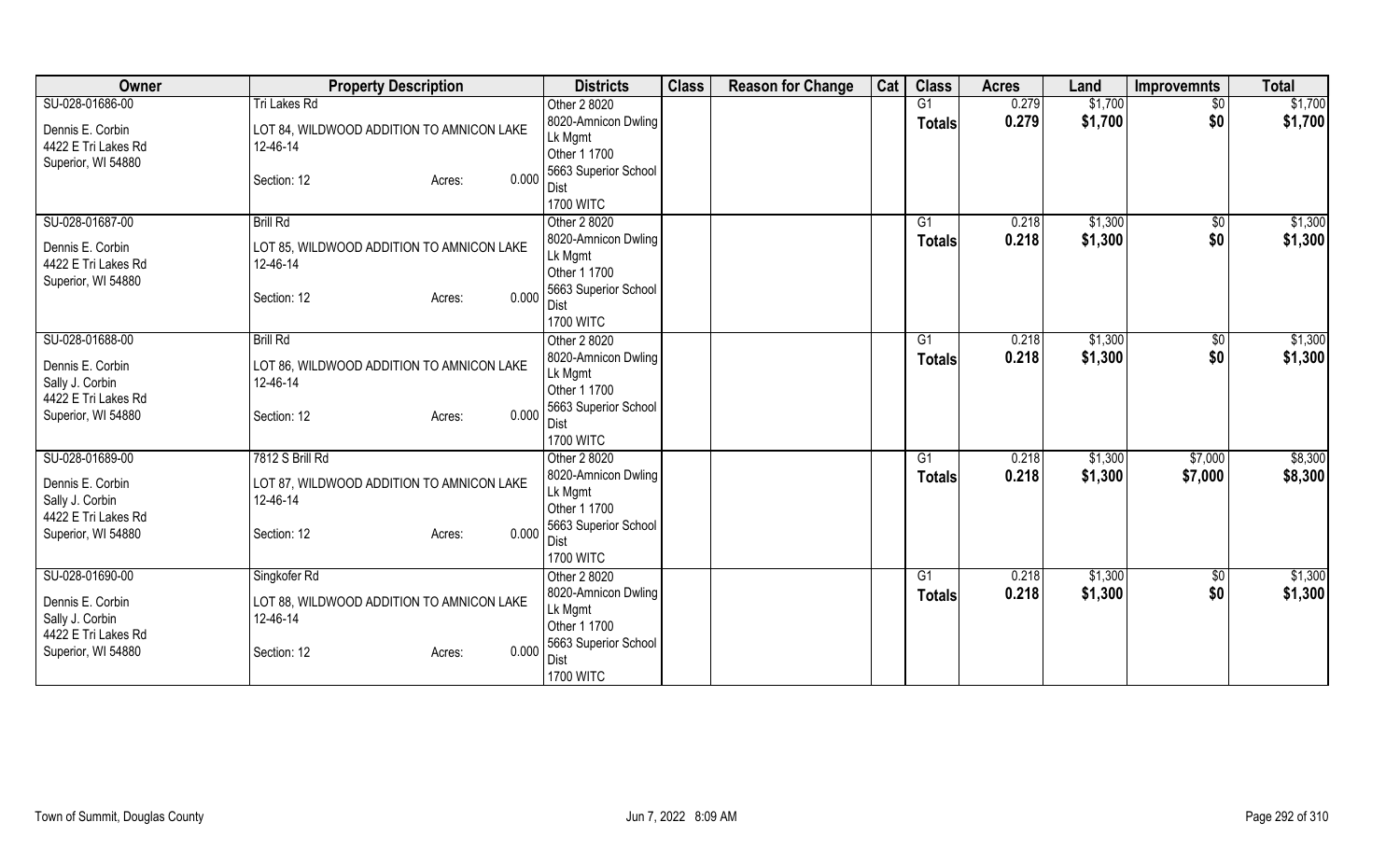| Owner                                 | <b>Property Description</b>                                    | <b>Districts</b>               | <b>Class</b> | <b>Reason for Change</b> | Cat | <b>Class</b>  | <b>Acres</b> | Land           | <b>Improvemnts</b> | <b>Total</b> |
|---------------------------------------|----------------------------------------------------------------|--------------------------------|--------------|--------------------------|-----|---------------|--------------|----------------|--------------------|--------------|
| SU-028-01691-00                       | Copenhaugen Rd                                                 | Other 2 8020                   |              |                          |     | G1            | 0.300        | \$1,800        | $\sqrt{$0}$        | \$1,800      |
| Brian R. Matheson                     | LOTS 89 & 90, WILDWOOD ADDITION TO AMNICON                     | 8020-Amnicon Dwling            |              |                          |     | <b>Totals</b> | 0.300        | \$1,800        | \$0                | \$1,800      |
| 4462 E Singkofer Rd                   | LAKE 12-46-14                                                  | Lk Mgmt                        |              |                          |     |               |              |                |                    |              |
| Superior, WI 54880                    |                                                                | Other 1 1700                   |              |                          |     |               |              |                |                    |              |
|                                       | 0.000<br>Section: 12<br>Acres:                                 | 5663 Superior School           |              |                          |     |               |              |                |                    |              |
|                                       |                                                                | Dist                           |              |                          |     |               |              |                |                    |              |
|                                       |                                                                | <b>1700 WITC</b>               |              |                          |     |               |              |                |                    |              |
| SU-028-01692-00                       | Copenhaugen Rd                                                 | Other 2 8020                   |              |                          |     | G1            | 0.120        | \$700<br>\$700 | \$0                | \$700        |
| Brian R. Matheson                     | PT LOT 91, WILDWOOD ADDITION TO AMNICON                        | 8020-Amnicon Dwling<br>Lk Mgmt |              |                          |     | <b>Totals</b> | 0.120        |                | \$0                | \$700        |
| 4462 E Singkofer Rd                   | LAKE 12-46-14                                                  | Other 1 1700                   |              |                          |     |               |              |                |                    |              |
| Superior, WI 54880                    |                                                                | 5663 Superior School           |              |                          |     |               |              |                |                    |              |
|                                       | 0.000<br>Section: 12<br>Acres:                                 | Dist                           |              |                          |     |               |              |                |                    |              |
|                                       |                                                                | <b>1700 WITC</b>               |              |                          |     |               |              |                |                    |              |
| SU-028-01693-00                       | 7840 S Brill Rd                                                | Other 2 8020                   |              |                          |     | X4            | 0.180        | \$0            | $\sqrt[6]{3}$      | \$0          |
|                                       |                                                                | 8020-Amnicon Dwling            |              |                          |     | Totals        | 0.180        | \$0            | \$0                | \$0          |
| Town of Summit<br>2731 E Milchesky Rd | PT LOTS 91 & 92, WILDWOOD ADDITION TO<br>AMNICON LAKE 12-46-14 | Lk Mgmt                        |              |                          |     |               |              |                |                    |              |
| Foxboro, WI 54836                     |                                                                | Other 1 1700                   |              |                          |     |               |              |                |                    |              |
|                                       | 0.000<br>Section: 12<br>Acres:                                 | 5663 Superior School           |              |                          |     |               |              |                |                    |              |
|                                       |                                                                | Dist                           |              |                          |     |               |              |                |                    |              |
|                                       |                                                                | <b>1700 WITC</b>               |              |                          |     |               |              |                |                    |              |
| SU-028-01694-00                       | 7847 S Brill Rd                                                | Other 2 8020                   |              |                          |     | G1            | 0.510        | \$3,100        | \$61,000           | \$64,100     |
| Candus J. Lunderberg                  | LOTS 93-95, WILDWOOD ADDITION TO AMNICON                       | 8020-Amnicon Dwling            |              |                          |     | Totals        | 0.510        | \$3,100        | \$61,000           | \$64,100     |
| 1015 Hope St Apt 306                  | LAKE 12-46-14                                                  | Lk Mgmt<br>Other 1 1700        |              |                          |     |               |              |                |                    |              |
| Mankato, MN 56001                     |                                                                | 5663 Superior School           |              |                          |     |               |              |                |                    |              |
|                                       | 0.000<br>Section: 12<br>Acres:                                 | Dist                           |              |                          |     |               |              |                |                    |              |
|                                       |                                                                | <b>1700 WITC</b>               |              |                          |     |               |              |                |                    |              |
| SU-028-01696-00                       | 7865 S Brill Rd                                                | Other 2 8020                   |              |                          |     | G1            | 0.870        | \$4,200        | \$29,700           | \$33,900     |
|                                       |                                                                | 8020-Amnicon Dwling            |              |                          |     | <b>Totals</b> | 0.870        | \$4,200        | \$29,700           | \$33,900     |
| Michael K. Mclean                     | LOTS 96-99, WILDWOOD ADDITION TO AMNICON                       | Lk Mgmt                        |              |                          |     |               |              |                |                    |              |
| Helen M. Mclean                       | LAKE 12-46-14                                                  | Other 1 1700                   |              |                          |     |               |              |                |                    |              |
| 702 E 3rd St                          | 0.000                                                          | 5663 Superior School           |              |                          |     |               |              |                |                    |              |
| Superior, WI 54880                    | Section: 12<br>Acres:                                          | Dist                           |              |                          |     |               |              |                |                    |              |
|                                       |                                                                | <b>1700 WITC</b>               |              |                          |     |               |              |                |                    |              |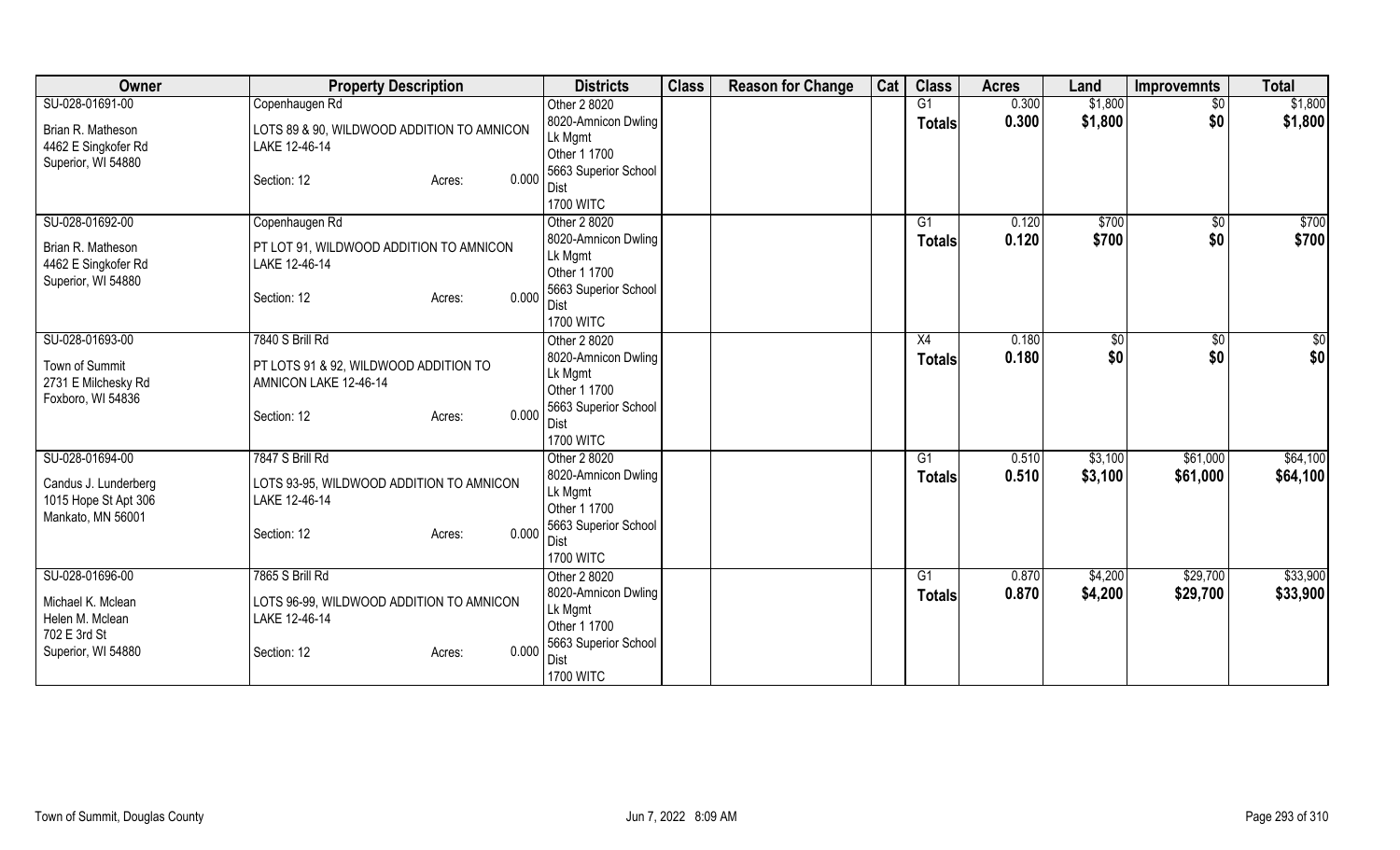| Owner                                                               | <b>Property Description</b>                                   |       | <b>Districts</b>                                                       | <b>Class</b> | <b>Reason for Change</b> | Cat | <b>Class</b>  | <b>Acres</b> | Land    | <b>Improvemnts</b> | <b>Total</b> |
|---------------------------------------------------------------------|---------------------------------------------------------------|-------|------------------------------------------------------------------------|--------------|--------------------------|-----|---------------|--------------|---------|--------------------|--------------|
| SU-028-01697-00                                                     | 7881 S Brill Rd                                               |       | Other 2 8020                                                           |              |                          |     | G1            | 1.220        | \$6,200 | \$74,900           | \$81,100     |
| Thomas A. Hudacek<br>7881 S Brill Rd<br>Superior, WI 54880          | LOTS 100-104, WILDWOOD ADDITION TO AMNICON<br>LAKE 12-46-14   |       | 8020-Amnicon Dwling<br>Lk Mgmt<br>Other 1 1700<br>5663 Superior School |              |                          |     | <b>Totals</b> | 1.220        | \$6,200 | \$74,900           | \$81,100     |
|                                                                     | Section: 12<br>Acres:                                         | 0.000 | Dist<br><b>1700 WITC</b>                                               |              |                          |     |               |              |         |                    |              |
| SU-028-01700-01                                                     | <b>Brill Rd</b>                                               |       | Other 2 8020                                                           |              |                          |     | G1            | 0.490        | \$3,000 | \$0                | \$3,000      |
| Gloria Wickstrom<br>David G. Wickstrom<br>7896 S County Rd A        | LOTS 105 & 106, WILDWOOD ADDITION TO AMNICON<br>LAKE 12-46-14 |       | 8020-Amnicon Dwling<br>Lk Mgmt<br>Other 1 1700                         |              |                          |     | <b>Totals</b> | 0.490        | \$3,000 | \$0                | \$3,000      |
| Superior, WI 54880                                                  | Section: 12<br>Acres:                                         | 0.000 | 5663 Superior School<br>Dist<br><b>1700 WITC</b>                       |              |                          |     |               |              |         |                    |              |
| SU-028-01701-00                                                     | S County Rd a                                                 |       | Other 2 8020                                                           |              |                          |     | G1            | 0.230        | \$1,400 | \$0                | \$1,400      |
| Gloria Wickstrom<br>David G. Wickstrom<br>7896 S County Rd A        | LOT 107, WILDWOOD ADDITION TO AMNICON LAKE<br>12-46-14        |       | 8020-Amnicon Dwling<br>Lk Mgmt<br>Other 1 1700                         |              |                          |     | <b>Totals</b> | 0.230        | \$1,400 | \$0                | \$1,400      |
| Superior, WI 54880                                                  | Section: 12<br>Acres:                                         | 0.000 | 5663 Superior School<br>Dist<br><b>1700 WITC</b>                       |              |                          |     |               |              |         |                    |              |
| SU-028-01702-00                                                     | 7896 S County Rd a                                            |       | Other 2 8020                                                           |              |                          |     | G1            | 0.170        | \$1,000 | \$47,900           | \$48,900     |
| David G. Wickstrom<br><b>Gloria Wickstrom</b><br>7896 S County Rd A | LOT 108, WILDWOOD ADDITION TO AMNICON LAKE<br>12-46-14        |       | 8020-Amnicon Dwling<br>Lk Mgmt<br>Other 1 1700                         |              |                          |     | <b>Totals</b> | 0.170        | \$1,000 | \$47,900           | \$48,900     |
| Superior, WI 54880                                                  | Section: 12<br>Acres:                                         | 0.000 | 5663 Superior School<br>Dist<br><b>1700 WITC</b>                       |              |                          |     |               |              |         |                    |              |
| SU-028-01703-00                                                     | Cnty Rd A                                                     |       | Other 2 8020                                                           |              |                          |     | G1            | 0.060        | \$400   | \$4,100            | \$4,500      |
| David G. Wickstrom<br>Gloria Wickstrom<br>7896 S County Rd A        | LOT 109, WILDWOOD ADDITION TO AMNICON LAKE<br>12-46-14        |       | 8020-Amnicon Dwling<br>Lk Mgmt<br>Other 1 1700                         |              |                          |     | <b>Totals</b> | 0.060        | \$400   | \$4,100            | \$4,500      |
| Superior, WI 54880                                                  | Section: 12<br>Acres:                                         | 0.000 | 5663 Superior School<br>Dist<br><b>1700 WITC</b>                       |              |                          |     |               |              |         |                    |              |
| SU-028-01704-00                                                     | Copenhaugen Rd                                                |       | Other 1 1700                                                           |              |                          |     | G1            | 0.240        | \$1,500 | \$0                | \$1,500      |
| Bridget R. Golat<br>2607 E 4th St<br>Superior, WI 54880             | LOTS 111-113, WILDWOOD ADDITION TO AMNICON<br>LAKE 12-46-14   |       | 5663 Superior School<br>Dist<br><b>1700 WITC</b>                       |              |                          |     | <b>Totals</b> | 0.240        | \$1,500 | \$0                | \$1,500      |
|                                                                     | Section: 12<br>Acres:                                         | 0.000 |                                                                        |              |                          |     |               |              |         |                    |              |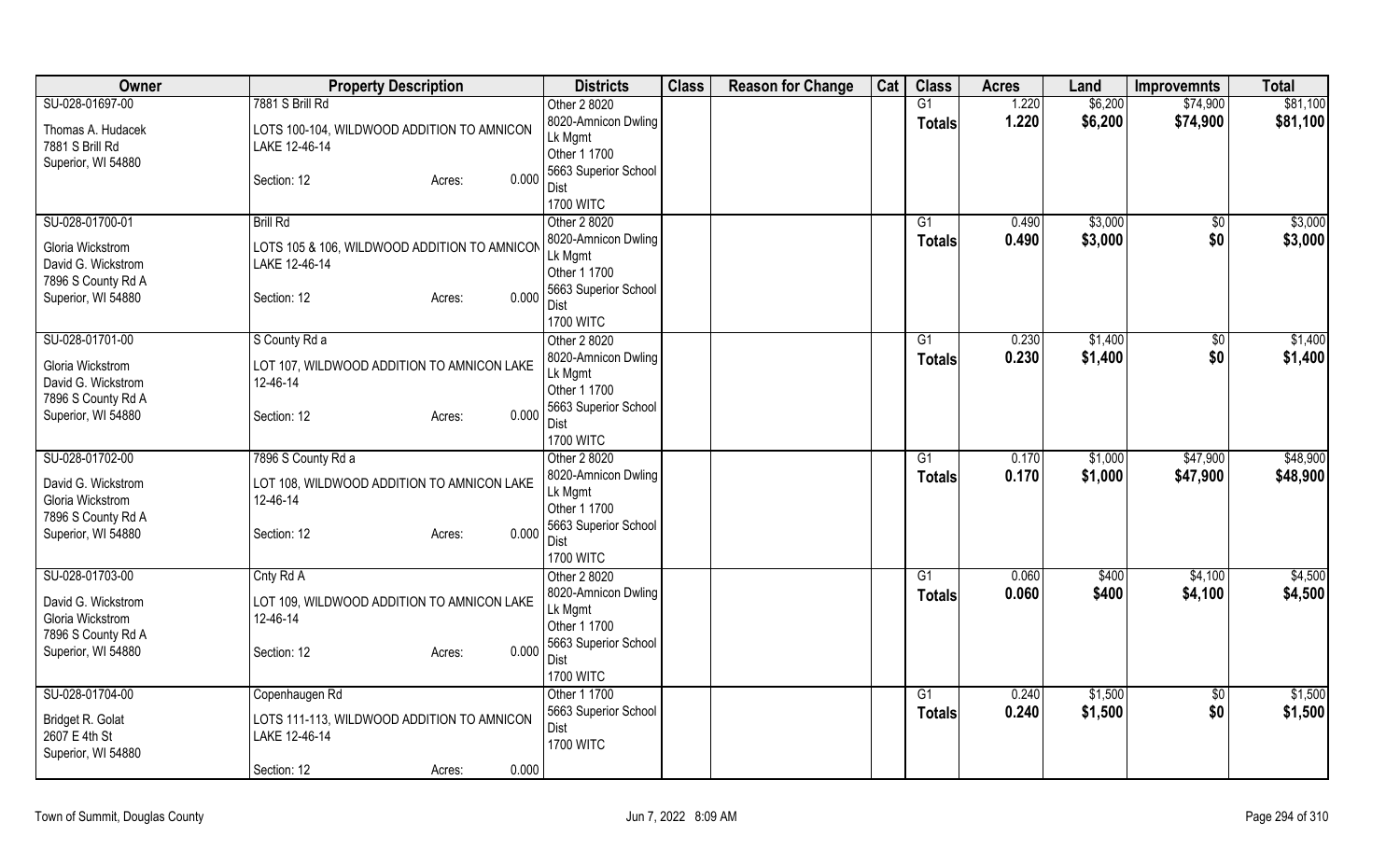| Owner                                                                                                             | <b>Property Description</b>                                                                                                                                                                | <b>Districts</b>                                                                                                          | <b>Class</b> | <b>Reason for Change</b> | Cat | <b>Class</b>                                      | <b>Acres</b>            | Land                            | <b>Improvemnts</b>                | <b>Total</b>                      |
|-------------------------------------------------------------------------------------------------------------------|--------------------------------------------------------------------------------------------------------------------------------------------------------------------------------------------|---------------------------------------------------------------------------------------------------------------------------|--------------|--------------------------|-----|---------------------------------------------------|-------------------------|---------------------------------|-----------------------------------|-----------------------------------|
| SU-028-01704-01                                                                                                   | Copenhaugen Rd                                                                                                                                                                             | Other 1 1700                                                                                                              |              |                          |     | $\overline{X4}$                                   | 0.100                   | $\sqrt{$0}$                     | $\overline{50}$                   | \$0                               |
| Town of Summit<br>2731 E Milchesky Rd<br>Foxboro, WI 54836                                                        | LOT 110, WILDWOOD ADDITION TO AMNICON LAKE<br>12-46-14                                                                                                                                     | 5663 Superior School<br><b>Dist</b><br><b>1700 WITC</b>                                                                   |              |                          |     | <b>Totals</b>                                     | 0.100                   | \$0                             | \$0                               | \$0                               |
|                                                                                                                   | 0.000<br>Section: 12<br>Acres:                                                                                                                                                             |                                                                                                                           |              |                          |     |                                                   |                         |                                 |                                   |                                   |
| SU-028-01705-00<br>Dean E Corbin Revocable Trust Dated<br>11/1/18<br>5052 5th St NE<br>Columbia Heights, MN 55421 | 7806 S County Rd a<br>LOT E, EX N-125' OF E-225', EX EST. 95AC DESC'D<br>403/175, EX.66 AC DESC'D 287/584, WILDWOOD<br>ADDITION TO AMNICON LAKE 12-46-14<br>4.330<br>Section: 12<br>Acres: | Other 2 8020<br>8020-Amnicon Dwling<br>Lk Mgmt<br>Other 1 1700<br>5663 Superior School<br>Dist<br><b>1700 WITC</b>        |              |                          |     | G <sub>1</sub><br>G <sub>2</sub><br><b>Totals</b> | 1.340<br>2.990<br>4.330 | \$5,400<br>\$12,000<br>\$17,400 | \$2,500<br>\$104,900<br>\$107,400 | \$7,900<br>\$116,900<br>\$124,800 |
| SU-028-01705-01<br>Tri-Lakes Community Center Inc<br>7872 S County Rd A<br>Superior, WI 54880                     | 7804 S County Rd a<br>PT LOT E, DESC'D 287/584, WILDWOOD ADDITION TO<br>AMNICON LAKE 12-46-14                                                                                              | 8020-Amnicon Dwling<br>Lk Mgmt<br>5663 Superior School<br>Dist<br><b>1700 WITC</b>                                        |              |                          |     | X4<br><b>Totals</b>                               | 0.660<br>0.660          | $\sqrt{6}$<br>\$0               | $\overline{50}$<br>\$0            | \$0<br>\$0                        |
|                                                                                                                   | 0.660<br>Section: 12<br>Acres:                                                                                                                                                             |                                                                                                                           |              |                          |     |                                                   |                         |                                 |                                   |                                   |
| SU-028-01706-00<br>Tri-Lakes Community Center Inc<br>7872 S County Rd A<br>Superior, WI 54880                     | 7872 S County Rd a<br>PT LOT E, AS DESC'D 403/175, WILDWOOD ADDITION<br>TO AMNICON LAKE 12-46-14<br>0.950<br>Section: 12<br>Acres:                                                         | Other 2 8020<br>8020-Amnicon Dwling<br>Lk Mgmt<br>Other 1 1700<br>5663 Superior School<br>Dist<br><b>1700 WITC</b>        |              |                          |     | X4<br><b>Totals</b>                               | 0.950<br>0.950          | $\sqrt{$0}$<br>\$0              | \$0<br>\$0                        | \$0<br>\$0                        |
| SU-028-01707-00<br>Patrick Culhane<br>Karla Culhane<br>4412 E Tri Lakes Rd<br>Superior, WI 54880                  | 4412 E Tri Lakes Rd<br>PT LOT E, N-125' OF E-225', WILDWOOD ADDITION<br>TO AMNICON LAKE 12-46-14<br>0.650<br>Section: 12<br>Acres:                                                         | Other 2 8020<br>8020-Amnicon Dwling<br>Lk Mgmt<br>Other 1 1700<br>5663 Superior School<br><b>Dist</b><br><b>1700 WITC</b> |              |                          |     | G <sub>1</sub><br><b>Totals</b>                   | 0.650<br>0.650          | \$3,500<br>\$3,500              | \$111,800<br>\$111,800            | \$115,300<br>\$115,300            |
| SU-028-01709-00<br>Ricky J. Freund<br>1487 E Mikelson Rd<br>Foxboro, WI 54836                                     | 1487 E Mikelson Rd<br>LOT G. FIRST AND SECOND ADDITION TO<br>TOWNSITE OF PATZAU 3-46-15<br>0.890<br>Section: 3<br>Acres:                                                                   | Other 1 1700<br>5663 Superior School<br>Dist<br><b>1700 WITC</b>                                                          |              |                          |     | G1<br><b>Totals</b>                               | 0.890<br>0.890          | \$4,200<br>\$4,200              | \$61,500<br>\$61,500              | \$65,700<br>\$65,700              |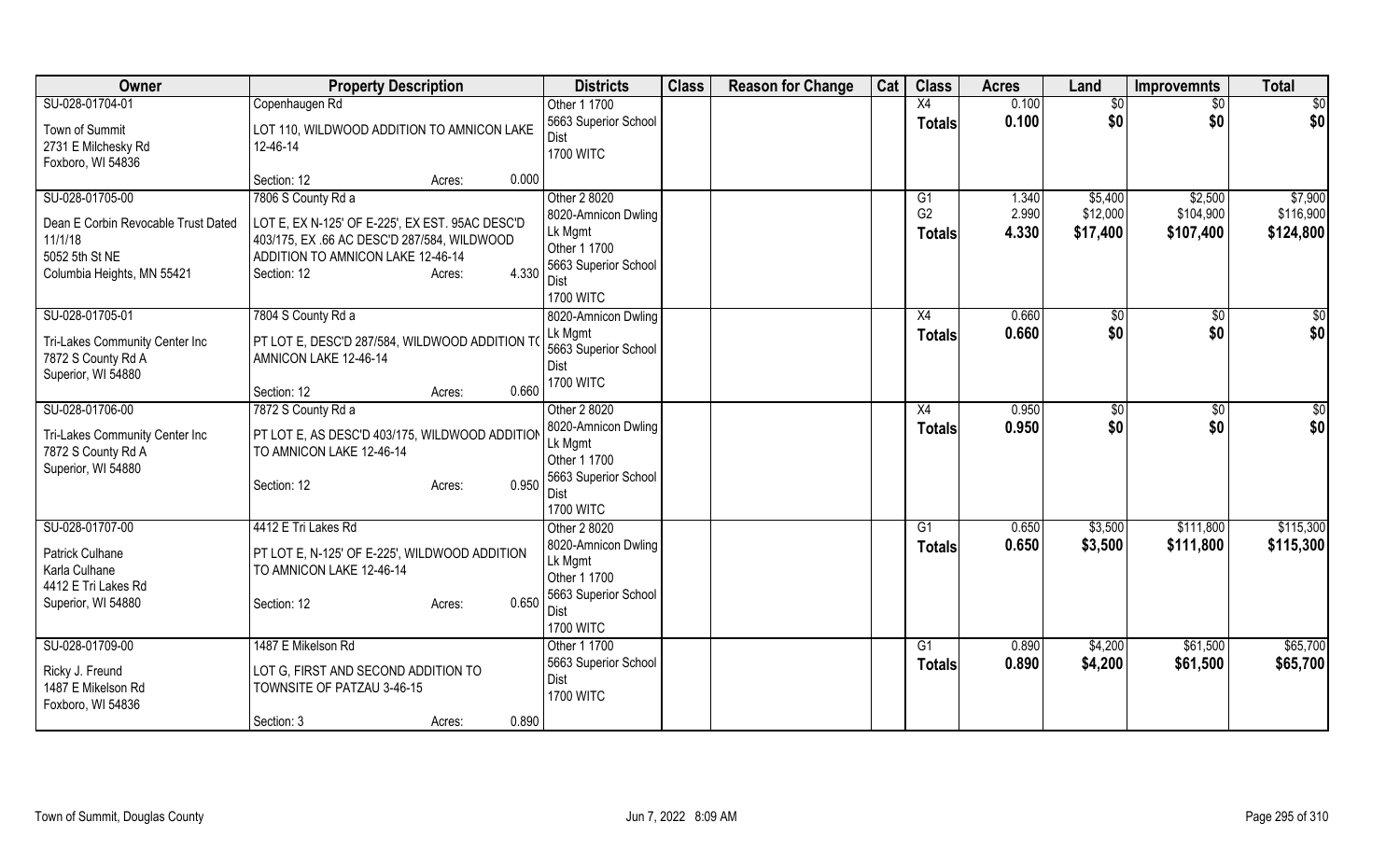| \$200<br>G4<br>1.330<br>Mikelson Rd<br>Other 1 1700<br>\$200<br>$\overline{50}$<br>G <sub>5</sub><br>2.000<br>\$600<br>\$0<br>\$600<br>5663 Superior School<br>Douglas W. Vana<br>LOTS H, I, & J, FIRST AND SECOND ADDITION TO<br>\$0<br>3.330<br>\$800<br>\$800<br><b>Dist</b><br><b>Totals</b><br>Mary K. Vana<br>TOWNSITE OF PATZAU 3-46-15<br><b>1700 WITC</b><br>1425 E Vana Rd<br>Foxboro, WI 54836<br>3.330<br>Section: 3<br>Acres:<br>SU-028-01711-00<br>Mikelson Rd<br>Other 1 1700<br>\$300<br>\$300<br>G5<br>1.000<br>$\sqrt{$0}$<br>5663 Superior School<br>1.000<br>\$300<br>\$0<br>\$300<br><b>Totals</b><br>Douglas W. Vana<br>LOT K, FIRST AND SECOND ADDITION TO<br>Dist<br>Mary K. Vana<br>TOWNSITE OF PATZAU 3-46-15<br><b>1700 WITC</b><br>1425 E Vana Rd<br>1.000<br>Foxboro, WI 54836<br>Section: 3<br>Acres:<br>\$300<br>SU-028-01712-00<br>Other 1 1700<br>Mikelson Rd<br>G5<br>1.000<br>\$300<br>$\sqrt[6]{30}$<br>\$0<br>\$300<br>5663 Superior School<br>1.000<br>\$300<br><b>Totals</b><br>LOT L, FIRST AND SECOND ADDITION TO<br>Douglas W. Vana<br>Dist<br>TOWNSITE OF PATZAU 3-46-15<br><b>1700 WITC</b><br>1425 E Vana Rd<br>1.000<br>Foxboro, WI 54836<br>Section: 3<br>Acres:<br>\$3,000<br>Mikelson Rd<br>Other 1 1700<br>0.500<br>\$3,000<br>G <sub>1</sub><br>\$0<br>\$200<br>G <sub>5</sub><br>0.500<br>\$200<br>\$0<br>5663 Superior School<br>Douglas W. Vana<br>LOT M, FIRST AND SECOND ADDITION TO<br>\$0<br>\$3,200<br>Dist<br>1.000<br>\$3,200<br><b>Totals</b><br>Mary K. Vana<br>TOWNSITE OF PATZAU 3-46-15<br><b>1700 WITC</b><br>1425 E Vana Rd<br>Foxboro, WI 54836<br>1.000<br>Section: 3<br>Acres:<br>SU-028-01714-00<br>\$3,000<br>Mikelson Rd<br>Other 1 1700<br>G1<br>0.500<br>\$3,000<br>\$0<br>G <sub>5</sub><br>\$200<br>\$0<br>\$200<br>0.500<br>5663 Superior School<br>Douglas W. Vana<br>LOT N, FIRST AND SECOND ADDITION TO<br>\$0<br>1.000<br>\$3,200<br><b>Dist</b><br>\$3,200<br><b>Totals</b><br>Mary K. Vana<br>TOWNSITE OF PATZAU 3-46-15<br><b>1700 WITC</b><br>1425 E Vana Rd<br>Foxboro, WI 54836<br>1.000<br>Section: 3<br>Acres:<br>SU-028-01715-00<br>Other 1 1700<br>G4<br>\$300<br>Mikelson Rd<br>1.390<br>\$300<br>\$0<br>G <sub>5</sub> M<br>0.500<br>\$300<br>\$0<br>5663 Superior School<br>Douglas W. Vana<br>LOTS 0 & P, FIRST AND SECOND ADDITION TO<br>\$0<br>1.890<br>\$600<br>\$600<br><b>Dist</b><br><b>Totals</b><br>Mary K. Vana<br>TOWNSITE OF PATZAU 3-46-15<br><b>1700 WITC</b><br>1425 E Vana Rd<br>1.890<br>Section: 3<br>Acres:<br>SU-028-01716-00<br>1455 E Mikelson Rd<br>Other 1 1700<br>\$7,500<br>\$61,600<br>G1<br>1.610<br>\$54,100<br>5663 Superior School<br>1.610<br>\$61,600<br>\$7,500<br>\$54,100<br><b>Totals</b><br>Robert Moen<br>LOT Q. FIRST AND SECOND ADDITION TO<br>Dist<br>Joanne Moen<br>TOWNSITE OF PATZAU 3-46-15<br><b>1700 WITC</b><br>1455 E Mikelson Rd | <b>Owner</b>      | <b>Property Description</b> | <b>Districts</b> | <b>Class</b> | <b>Reason for Change</b> | Cat | <b>Class</b> | <b>Acres</b> | Land | <b>Improvemnts</b> | <b>Total</b> |
|-------------------------------------------------------------------------------------------------------------------------------------------------------------------------------------------------------------------------------------------------------------------------------------------------------------------------------------------------------------------------------------------------------------------------------------------------------------------------------------------------------------------------------------------------------------------------------------------------------------------------------------------------------------------------------------------------------------------------------------------------------------------------------------------------------------------------------------------------------------------------------------------------------------------------------------------------------------------------------------------------------------------------------------------------------------------------------------------------------------------------------------------------------------------------------------------------------------------------------------------------------------------------------------------------------------------------------------------------------------------------------------------------------------------------------------------------------------------------------------------------------------------------------------------------------------------------------------------------------------------------------------------------------------------------------------------------------------------------------------------------------------------------------------------------------------------------------------------------------------------------------------------------------------------------------------------------------------------------------------------------------------------------------------------------------------------------------------------------------------------------------------------------------------------------------------------------------------------------------------------------------------------------------------------------------------------------------------------------------------------------------------------------------------------------------------------------------------------------------------------------------------------------------------------------------------------------------------------------------------------------------------------------------------------------------------------------------------------------------------------------------------------------------------------------------------------------------------------------------------------------------------|-------------------|-----------------------------|------------------|--------------|--------------------------|-----|--------------|--------------|------|--------------------|--------------|
|                                                                                                                                                                                                                                                                                                                                                                                                                                                                                                                                                                                                                                                                                                                                                                                                                                                                                                                                                                                                                                                                                                                                                                                                                                                                                                                                                                                                                                                                                                                                                                                                                                                                                                                                                                                                                                                                                                                                                                                                                                                                                                                                                                                                                                                                                                                                                                                                                                                                                                                                                                                                                                                                                                                                                                                                                                                                                     | SU-028-01710-00   |                             |                  |              |                          |     |              |              |      |                    |              |
|                                                                                                                                                                                                                                                                                                                                                                                                                                                                                                                                                                                                                                                                                                                                                                                                                                                                                                                                                                                                                                                                                                                                                                                                                                                                                                                                                                                                                                                                                                                                                                                                                                                                                                                                                                                                                                                                                                                                                                                                                                                                                                                                                                                                                                                                                                                                                                                                                                                                                                                                                                                                                                                                                                                                                                                                                                                                                     |                   |                             |                  |              |                          |     |              |              |      |                    |              |
|                                                                                                                                                                                                                                                                                                                                                                                                                                                                                                                                                                                                                                                                                                                                                                                                                                                                                                                                                                                                                                                                                                                                                                                                                                                                                                                                                                                                                                                                                                                                                                                                                                                                                                                                                                                                                                                                                                                                                                                                                                                                                                                                                                                                                                                                                                                                                                                                                                                                                                                                                                                                                                                                                                                                                                                                                                                                                     |                   |                             |                  |              |                          |     |              |              |      |                    |              |
|                                                                                                                                                                                                                                                                                                                                                                                                                                                                                                                                                                                                                                                                                                                                                                                                                                                                                                                                                                                                                                                                                                                                                                                                                                                                                                                                                                                                                                                                                                                                                                                                                                                                                                                                                                                                                                                                                                                                                                                                                                                                                                                                                                                                                                                                                                                                                                                                                                                                                                                                                                                                                                                                                                                                                                                                                                                                                     |                   |                             |                  |              |                          |     |              |              |      |                    |              |
|                                                                                                                                                                                                                                                                                                                                                                                                                                                                                                                                                                                                                                                                                                                                                                                                                                                                                                                                                                                                                                                                                                                                                                                                                                                                                                                                                                                                                                                                                                                                                                                                                                                                                                                                                                                                                                                                                                                                                                                                                                                                                                                                                                                                                                                                                                                                                                                                                                                                                                                                                                                                                                                                                                                                                                                                                                                                                     |                   |                             |                  |              |                          |     |              |              |      |                    |              |
| \$300                                                                                                                                                                                                                                                                                                                                                                                                                                                                                                                                                                                                                                                                                                                                                                                                                                                                                                                                                                                                                                                                                                                                                                                                                                                                                                                                                                                                                                                                                                                                                                                                                                                                                                                                                                                                                                                                                                                                                                                                                                                                                                                                                                                                                                                                                                                                                                                                                                                                                                                                                                                                                                                                                                                                                                                                                                                                               |                   |                             |                  |              |                          |     |              |              |      |                    |              |
|                                                                                                                                                                                                                                                                                                                                                                                                                                                                                                                                                                                                                                                                                                                                                                                                                                                                                                                                                                                                                                                                                                                                                                                                                                                                                                                                                                                                                                                                                                                                                                                                                                                                                                                                                                                                                                                                                                                                                                                                                                                                                                                                                                                                                                                                                                                                                                                                                                                                                                                                                                                                                                                                                                                                                                                                                                                                                     |                   |                             |                  |              |                          |     |              |              |      |                    |              |
|                                                                                                                                                                                                                                                                                                                                                                                                                                                                                                                                                                                                                                                                                                                                                                                                                                                                                                                                                                                                                                                                                                                                                                                                                                                                                                                                                                                                                                                                                                                                                                                                                                                                                                                                                                                                                                                                                                                                                                                                                                                                                                                                                                                                                                                                                                                                                                                                                                                                                                                                                                                                                                                                                                                                                                                                                                                                                     |                   |                             |                  |              |                          |     |              |              |      |                    |              |
|                                                                                                                                                                                                                                                                                                                                                                                                                                                                                                                                                                                                                                                                                                                                                                                                                                                                                                                                                                                                                                                                                                                                                                                                                                                                                                                                                                                                                                                                                                                                                                                                                                                                                                                                                                                                                                                                                                                                                                                                                                                                                                                                                                                                                                                                                                                                                                                                                                                                                                                                                                                                                                                                                                                                                                                                                                                                                     |                   |                             |                  |              |                          |     |              |              |      |                    |              |
|                                                                                                                                                                                                                                                                                                                                                                                                                                                                                                                                                                                                                                                                                                                                                                                                                                                                                                                                                                                                                                                                                                                                                                                                                                                                                                                                                                                                                                                                                                                                                                                                                                                                                                                                                                                                                                                                                                                                                                                                                                                                                                                                                                                                                                                                                                                                                                                                                                                                                                                                                                                                                                                                                                                                                                                                                                                                                     |                   |                             |                  |              |                          |     |              |              |      |                    |              |
|                                                                                                                                                                                                                                                                                                                                                                                                                                                                                                                                                                                                                                                                                                                                                                                                                                                                                                                                                                                                                                                                                                                                                                                                                                                                                                                                                                                                                                                                                                                                                                                                                                                                                                                                                                                                                                                                                                                                                                                                                                                                                                                                                                                                                                                                                                                                                                                                                                                                                                                                                                                                                                                                                                                                                                                                                                                                                     |                   |                             |                  |              |                          |     |              |              |      |                    |              |
|                                                                                                                                                                                                                                                                                                                                                                                                                                                                                                                                                                                                                                                                                                                                                                                                                                                                                                                                                                                                                                                                                                                                                                                                                                                                                                                                                                                                                                                                                                                                                                                                                                                                                                                                                                                                                                                                                                                                                                                                                                                                                                                                                                                                                                                                                                                                                                                                                                                                                                                                                                                                                                                                                                                                                                                                                                                                                     |                   |                             |                  |              |                          |     |              |              |      |                    |              |
|                                                                                                                                                                                                                                                                                                                                                                                                                                                                                                                                                                                                                                                                                                                                                                                                                                                                                                                                                                                                                                                                                                                                                                                                                                                                                                                                                                                                                                                                                                                                                                                                                                                                                                                                                                                                                                                                                                                                                                                                                                                                                                                                                                                                                                                                                                                                                                                                                                                                                                                                                                                                                                                                                                                                                                                                                                                                                     |                   |                             |                  |              |                          |     |              |              |      |                    |              |
|                                                                                                                                                                                                                                                                                                                                                                                                                                                                                                                                                                                                                                                                                                                                                                                                                                                                                                                                                                                                                                                                                                                                                                                                                                                                                                                                                                                                                                                                                                                                                                                                                                                                                                                                                                                                                                                                                                                                                                                                                                                                                                                                                                                                                                                                                                                                                                                                                                                                                                                                                                                                                                                                                                                                                                                                                                                                                     | Mary K. Vana      |                             |                  |              |                          |     |              |              |      |                    |              |
|                                                                                                                                                                                                                                                                                                                                                                                                                                                                                                                                                                                                                                                                                                                                                                                                                                                                                                                                                                                                                                                                                                                                                                                                                                                                                                                                                                                                                                                                                                                                                                                                                                                                                                                                                                                                                                                                                                                                                                                                                                                                                                                                                                                                                                                                                                                                                                                                                                                                                                                                                                                                                                                                                                                                                                                                                                                                                     |                   |                             |                  |              |                          |     |              |              |      |                    |              |
|                                                                                                                                                                                                                                                                                                                                                                                                                                                                                                                                                                                                                                                                                                                                                                                                                                                                                                                                                                                                                                                                                                                                                                                                                                                                                                                                                                                                                                                                                                                                                                                                                                                                                                                                                                                                                                                                                                                                                                                                                                                                                                                                                                                                                                                                                                                                                                                                                                                                                                                                                                                                                                                                                                                                                                                                                                                                                     |                   |                             |                  |              |                          |     |              |              |      |                    |              |
|                                                                                                                                                                                                                                                                                                                                                                                                                                                                                                                                                                                                                                                                                                                                                                                                                                                                                                                                                                                                                                                                                                                                                                                                                                                                                                                                                                                                                                                                                                                                                                                                                                                                                                                                                                                                                                                                                                                                                                                                                                                                                                                                                                                                                                                                                                                                                                                                                                                                                                                                                                                                                                                                                                                                                                                                                                                                                     | SU-028-01713-00   |                             |                  |              |                          |     |              |              |      |                    |              |
|                                                                                                                                                                                                                                                                                                                                                                                                                                                                                                                                                                                                                                                                                                                                                                                                                                                                                                                                                                                                                                                                                                                                                                                                                                                                                                                                                                                                                                                                                                                                                                                                                                                                                                                                                                                                                                                                                                                                                                                                                                                                                                                                                                                                                                                                                                                                                                                                                                                                                                                                                                                                                                                                                                                                                                                                                                                                                     |                   |                             |                  |              |                          |     |              |              |      |                    |              |
|                                                                                                                                                                                                                                                                                                                                                                                                                                                                                                                                                                                                                                                                                                                                                                                                                                                                                                                                                                                                                                                                                                                                                                                                                                                                                                                                                                                                                                                                                                                                                                                                                                                                                                                                                                                                                                                                                                                                                                                                                                                                                                                                                                                                                                                                                                                                                                                                                                                                                                                                                                                                                                                                                                                                                                                                                                                                                     |                   |                             |                  |              |                          |     |              |              |      |                    |              |
|                                                                                                                                                                                                                                                                                                                                                                                                                                                                                                                                                                                                                                                                                                                                                                                                                                                                                                                                                                                                                                                                                                                                                                                                                                                                                                                                                                                                                                                                                                                                                                                                                                                                                                                                                                                                                                                                                                                                                                                                                                                                                                                                                                                                                                                                                                                                                                                                                                                                                                                                                                                                                                                                                                                                                                                                                                                                                     |                   |                             |                  |              |                          |     |              |              |      |                    |              |
|                                                                                                                                                                                                                                                                                                                                                                                                                                                                                                                                                                                                                                                                                                                                                                                                                                                                                                                                                                                                                                                                                                                                                                                                                                                                                                                                                                                                                                                                                                                                                                                                                                                                                                                                                                                                                                                                                                                                                                                                                                                                                                                                                                                                                                                                                                                                                                                                                                                                                                                                                                                                                                                                                                                                                                                                                                                                                     |                   |                             |                  |              |                          |     |              |              |      |                    |              |
|                                                                                                                                                                                                                                                                                                                                                                                                                                                                                                                                                                                                                                                                                                                                                                                                                                                                                                                                                                                                                                                                                                                                                                                                                                                                                                                                                                                                                                                                                                                                                                                                                                                                                                                                                                                                                                                                                                                                                                                                                                                                                                                                                                                                                                                                                                                                                                                                                                                                                                                                                                                                                                                                                                                                                                                                                                                                                     |                   |                             |                  |              |                          |     |              |              |      |                    |              |
|                                                                                                                                                                                                                                                                                                                                                                                                                                                                                                                                                                                                                                                                                                                                                                                                                                                                                                                                                                                                                                                                                                                                                                                                                                                                                                                                                                                                                                                                                                                                                                                                                                                                                                                                                                                                                                                                                                                                                                                                                                                                                                                                                                                                                                                                                                                                                                                                                                                                                                                                                                                                                                                                                                                                                                                                                                                                                     |                   |                             |                  |              |                          |     |              |              |      |                    |              |
|                                                                                                                                                                                                                                                                                                                                                                                                                                                                                                                                                                                                                                                                                                                                                                                                                                                                                                                                                                                                                                                                                                                                                                                                                                                                                                                                                                                                                                                                                                                                                                                                                                                                                                                                                                                                                                                                                                                                                                                                                                                                                                                                                                                                                                                                                                                                                                                                                                                                                                                                                                                                                                                                                                                                                                                                                                                                                     |                   |                             |                  |              |                          |     |              |              |      |                    |              |
|                                                                                                                                                                                                                                                                                                                                                                                                                                                                                                                                                                                                                                                                                                                                                                                                                                                                                                                                                                                                                                                                                                                                                                                                                                                                                                                                                                                                                                                                                                                                                                                                                                                                                                                                                                                                                                                                                                                                                                                                                                                                                                                                                                                                                                                                                                                                                                                                                                                                                                                                                                                                                                                                                                                                                                                                                                                                                     |                   |                             |                  |              |                          |     |              |              |      |                    |              |
|                                                                                                                                                                                                                                                                                                                                                                                                                                                                                                                                                                                                                                                                                                                                                                                                                                                                                                                                                                                                                                                                                                                                                                                                                                                                                                                                                                                                                                                                                                                                                                                                                                                                                                                                                                                                                                                                                                                                                                                                                                                                                                                                                                                                                                                                                                                                                                                                                                                                                                                                                                                                                                                                                                                                                                                                                                                                                     |                   |                             |                  |              |                          |     |              |              |      |                    |              |
|                                                                                                                                                                                                                                                                                                                                                                                                                                                                                                                                                                                                                                                                                                                                                                                                                                                                                                                                                                                                                                                                                                                                                                                                                                                                                                                                                                                                                                                                                                                                                                                                                                                                                                                                                                                                                                                                                                                                                                                                                                                                                                                                                                                                                                                                                                                                                                                                                                                                                                                                                                                                                                                                                                                                                                                                                                                                                     |                   |                             |                  |              |                          |     |              |              |      |                    |              |
|                                                                                                                                                                                                                                                                                                                                                                                                                                                                                                                                                                                                                                                                                                                                                                                                                                                                                                                                                                                                                                                                                                                                                                                                                                                                                                                                                                                                                                                                                                                                                                                                                                                                                                                                                                                                                                                                                                                                                                                                                                                                                                                                                                                                                                                                                                                                                                                                                                                                                                                                                                                                                                                                                                                                                                                                                                                                                     |                   |                             |                  |              |                          |     |              |              |      |                    |              |
|                                                                                                                                                                                                                                                                                                                                                                                                                                                                                                                                                                                                                                                                                                                                                                                                                                                                                                                                                                                                                                                                                                                                                                                                                                                                                                                                                                                                                                                                                                                                                                                                                                                                                                                                                                                                                                                                                                                                                                                                                                                                                                                                                                                                                                                                                                                                                                                                                                                                                                                                                                                                                                                                                                                                                                                                                                                                                     |                   |                             |                  |              |                          |     |              |              |      |                    |              |
|                                                                                                                                                                                                                                                                                                                                                                                                                                                                                                                                                                                                                                                                                                                                                                                                                                                                                                                                                                                                                                                                                                                                                                                                                                                                                                                                                                                                                                                                                                                                                                                                                                                                                                                                                                                                                                                                                                                                                                                                                                                                                                                                                                                                                                                                                                                                                                                                                                                                                                                                                                                                                                                                                                                                                                                                                                                                                     |                   |                             |                  |              |                          |     |              |              |      |                    |              |
|                                                                                                                                                                                                                                                                                                                                                                                                                                                                                                                                                                                                                                                                                                                                                                                                                                                                                                                                                                                                                                                                                                                                                                                                                                                                                                                                                                                                                                                                                                                                                                                                                                                                                                                                                                                                                                                                                                                                                                                                                                                                                                                                                                                                                                                                                                                                                                                                                                                                                                                                                                                                                                                                                                                                                                                                                                                                                     |                   |                             |                  |              |                          |     |              |              |      |                    |              |
|                                                                                                                                                                                                                                                                                                                                                                                                                                                                                                                                                                                                                                                                                                                                                                                                                                                                                                                                                                                                                                                                                                                                                                                                                                                                                                                                                                                                                                                                                                                                                                                                                                                                                                                                                                                                                                                                                                                                                                                                                                                                                                                                                                                                                                                                                                                                                                                                                                                                                                                                                                                                                                                                                                                                                                                                                                                                                     | Foxboro, WI 54836 |                             |                  |              |                          |     |              |              |      |                    |              |
|                                                                                                                                                                                                                                                                                                                                                                                                                                                                                                                                                                                                                                                                                                                                                                                                                                                                                                                                                                                                                                                                                                                                                                                                                                                                                                                                                                                                                                                                                                                                                                                                                                                                                                                                                                                                                                                                                                                                                                                                                                                                                                                                                                                                                                                                                                                                                                                                                                                                                                                                                                                                                                                                                                                                                                                                                                                                                     |                   |                             |                  |              |                          |     |              |              |      |                    |              |
|                                                                                                                                                                                                                                                                                                                                                                                                                                                                                                                                                                                                                                                                                                                                                                                                                                                                                                                                                                                                                                                                                                                                                                                                                                                                                                                                                                                                                                                                                                                                                                                                                                                                                                                                                                                                                                                                                                                                                                                                                                                                                                                                                                                                                                                                                                                                                                                                                                                                                                                                                                                                                                                                                                                                                                                                                                                                                     |                   |                             |                  |              |                          |     |              |              |      |                    |              |
|                                                                                                                                                                                                                                                                                                                                                                                                                                                                                                                                                                                                                                                                                                                                                                                                                                                                                                                                                                                                                                                                                                                                                                                                                                                                                                                                                                                                                                                                                                                                                                                                                                                                                                                                                                                                                                                                                                                                                                                                                                                                                                                                                                                                                                                                                                                                                                                                                                                                                                                                                                                                                                                                                                                                                                                                                                                                                     |                   |                             |                  |              |                          |     |              |              |      |                    |              |
|                                                                                                                                                                                                                                                                                                                                                                                                                                                                                                                                                                                                                                                                                                                                                                                                                                                                                                                                                                                                                                                                                                                                                                                                                                                                                                                                                                                                                                                                                                                                                                                                                                                                                                                                                                                                                                                                                                                                                                                                                                                                                                                                                                                                                                                                                                                                                                                                                                                                                                                                                                                                                                                                                                                                                                                                                                                                                     |                   |                             |                  |              |                          |     |              |              |      |                    |              |
| 1.610<br>Section: 3<br>Acres:                                                                                                                                                                                                                                                                                                                                                                                                                                                                                                                                                                                                                                                                                                                                                                                                                                                                                                                                                                                                                                                                                                                                                                                                                                                                                                                                                                                                                                                                                                                                                                                                                                                                                                                                                                                                                                                                                                                                                                                                                                                                                                                                                                                                                                                                                                                                                                                                                                                                                                                                                                                                                                                                                                                                                                                                                                                       | Foxboro, WI 54836 |                             |                  |              |                          |     |              |              |      |                    |              |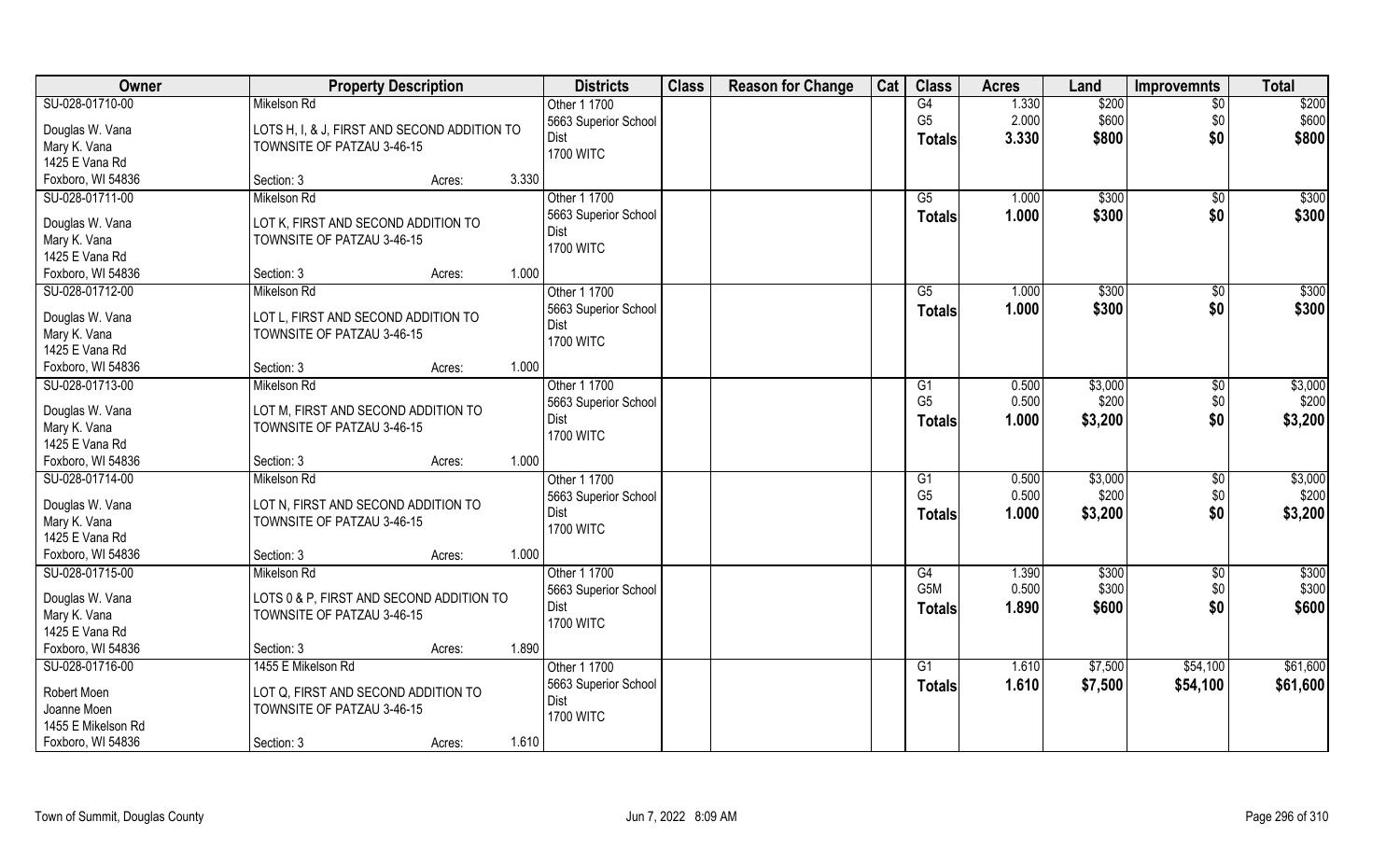| Owner                          | <b>Property Description</b>              |       | <b>Districts</b>             | <b>Class</b> | <b>Reason for Change</b> | Cat | <b>Class</b>     | <b>Acres</b> | Land    | Improvemnts     | <b>Total</b> |
|--------------------------------|------------------------------------------|-------|------------------------------|--------------|--------------------------|-----|------------------|--------------|---------|-----------------|--------------|
| SU-028-01717-00                | Vana Rd                                  |       | Other 1 1700                 |              |                          |     | G4               | 0.400        | \$100   | $\overline{50}$ | \$100        |
| Douglas W. Vana                | LOTS R & S, FIRST AND SECOND ADDITION TO |       | 5663 Superior School         |              |                          |     | G <sub>5</sub>   | 0.740        | \$200   | \$0             | \$200        |
| Mary K. Vana                   | TOWNSITE OF PATZAU 3-46-15               |       | Dist                         |              |                          |     | <b>Totals</b>    | 1.140        | \$300   | \$0             | \$300        |
| 1425 E Vana Rd                 |                                          |       | <b>1700 WITC</b>             |              |                          |     |                  |              |         |                 |              |
| Foxboro, WI 54836              | Section: 3<br>Acres:                     | 1.140 |                              |              |                          |     |                  |              |         |                 |              |
| SU-028-01718-00                | Vana Rd                                  |       | Other 1 1700                 |              |                          |     | G1               | 0.500        | \$3,000 | \$4,100         | \$7,100      |
|                                |                                          |       | 5663 Superior School         |              |                          |     | G <sub>4</sub>   | 0.500        | \$100   | \$0             | \$100        |
| Douglas W. Vana                | LOT T, FIRST AND SECOND ADDITION TO      |       | <b>Dist</b>                  |              |                          |     | <b>Totals</b>    | 1.000        | \$3,100 | \$4,100         | \$7,200      |
| Mary K. Vana<br>1425 E Vana Rd | TOWNSITE OF PATZAU 3-46-15               |       | <b>1700 WITC</b>             |              |                          |     |                  |              |         |                 |              |
| Foxboro, WI 54836              | Section: 3<br>Acres:                     | 1.000 |                              |              |                          |     |                  |              |         |                 |              |
| SU-028-01719-00                | 1425 E Vana Rd                           |       | Other 1 1700                 |              |                          |     | G1               | 1.000        | \$5,500 | \$31,400        | \$36,900     |
|                                |                                          |       |                              |              |                          |     |                  |              |         |                 |              |
| Douglas W. Vana                | LOT U, FIRST AND SECOND ADDITION TO      |       | 5663 Superior School<br>Dist |              |                          |     | <b>Totals</b>    | 1.000        | \$5,500 | \$31,400        | \$36,900     |
| Mary K. Vana                   | TOWNSITE OF PATZAU 3-46-15               |       | <b>1700 WITC</b>             |              |                          |     |                  |              |         |                 |              |
| 1425 E Vana Rd                 |                                          |       |                              |              |                          |     |                  |              |         |                 |              |
| Foxboro, WI 54836              | Section: 3<br>Acres:                     | 1.000 |                              |              |                          |     |                  |              |         |                 |              |
| SU-028-01720-00                | 1425 E Vana Rd                           |       | Other 1 1700                 |              |                          |     | G1               | 1.000        | \$5,500 | \$139,100       | \$144,600    |
|                                |                                          |       | 5663 Superior School         |              |                          |     | <b>Totals</b>    | 1.000        | \$5,500 | \$139,100       | \$144,600    |
| Douglas W. Vana                | LOT V, FIRST AND SECOND ADDITION TO      |       | Dist                         |              |                          |     |                  |              |         |                 |              |
| Mary K. Vana<br>1425 E Vana Rd | TOWNSITE OF PATZAU 3-46-15               |       | <b>1700 WITC</b>             |              |                          |     |                  |              |         |                 |              |
| Foxboro, WI 54836              | Section: 3                               | 1.000 |                              |              |                          |     |                  |              |         |                 |              |
| SU-028-01721-00                | Acres:<br>Vana Rd                        |       | Other 1 1700                 |              |                          |     | $\overline{G1}$  | 1.000        | \$5,500 |                 | \$5,500      |
|                                |                                          |       |                              |              |                          |     |                  |              |         | \$0             |              |
| Michael T. Berg                | LOT W, FIRST AND SECOND ADDITION TO      |       | 5663 Superior School<br>Dist |              |                          |     | <b>Totals</b>    | 1.000        | \$5,500 | \$0             | \$5,500      |
| 7830 Tower Ave                 | TOWNSITE OF PATZAU 3-46-15 (PLAT NAME    |       | <b>1700 WITC</b>             |              |                          |     |                  |              |         |                 |              |
| Superior, WI 54880             | INCORR #848699)                          |       |                              |              |                          |     |                  |              |         |                 |              |
|                                | Section: 3<br>Acres:                     | 1.000 |                              |              |                          |     |                  |              |         |                 |              |
| SU-028-01722-00                | Vana Rd                                  |       | Other 1 1700                 |              |                          |     | G4               | 0.500        | \$100   | $\overline{50}$ | \$100        |
| Ronald E. Nindorf              | LOT X, FIRST AND SECOND ADDITION TO      |       | 5663 Superior School         |              |                          |     | G <sub>5</sub> M | 0.500        | \$300   | \$0             | \$300        |
| 1429 E Patzau Foxboro Rd       | TOWNSITE OF PATZAU 3-46-15               |       | Dist                         |              |                          |     | <b>Totals</b>    | 1.000        | \$400   | \$0             | \$400        |
| Foxboro, WI 54836              |                                          |       | <b>1700 WITC</b>             |              |                          |     |                  |              |         |                 |              |
|                                | Section: 3<br>Acres:                     | 1.000 |                              |              |                          |     |                  |              |         |                 |              |
| SU-028-01723-00                | Vana Rd                                  |       | Other 1 1700                 |              |                          |     | G4               | 1.000        | \$200   | $\sqrt[6]{}$    | \$200        |
|                                |                                          |       | 5663 Superior School         |              |                          |     |                  | 1.000        | \$200   | \$0             | \$200        |
| Ronald E. Nindorf              | LOT Y, FIRST AND SECOND ADDITION TO      |       | Dist                         |              |                          |     | <b>Totals</b>    |              |         |                 |              |
| 1429 E Patzau Foxboro Rd       | TOWNSITE OF PATZAU 3-46-15               |       | <b>1700 WITC</b>             |              |                          |     |                  |              |         |                 |              |
| Foxboro, WI 54836              |                                          |       |                              |              |                          |     |                  |              |         |                 |              |
|                                | Section: 3<br>Acres:                     | 1.000 |                              |              |                          |     |                  |              |         |                 |              |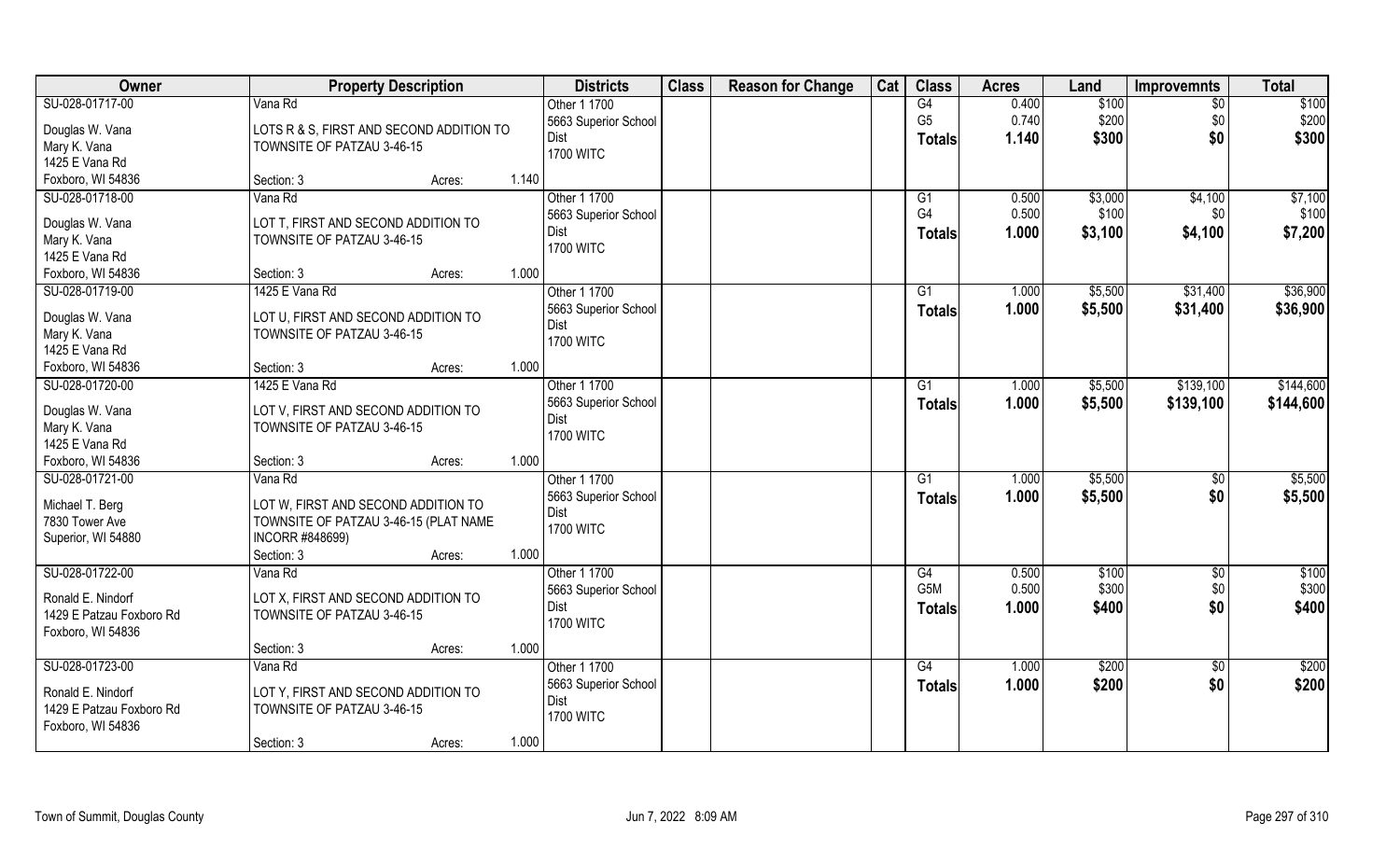| <b>Owner</b>                | <b>Property Description</b>         |        |                          | <b>Districts</b>     | <b>Class</b> | <b>Reason for Change</b> | Cat | <b>Class</b>    | <b>Acres</b> | Land    | <b>Improvemnts</b> | <b>Total</b> |
|-----------------------------|-------------------------------------|--------|--------------------------|----------------------|--------------|--------------------------|-----|-----------------|--------------|---------|--------------------|--------------|
| SU-028-01724-00             | Vana Rd                             |        | Other 1 1700             |                      |              |                          |     | G4              | 1.000        | \$200   | $\sqrt{$0}$        | \$200        |
| <b>Taylor Agamaite</b>      | LOT Z, FIRST AND SECOND ADDITION TO |        |                          | 5663 Superior School |              |                          |     | <b>Totals</b>   | 1.000        | \$200   | \$0                | \$200        |
| 1416 E Vana Rd              | TOWNSITE OF PATZAU 3-46-15          |        | Dist<br><b>1700 WITC</b> |                      |              |                          |     |                 |              |         |                    |              |
| Foxboro, WI 54836           |                                     |        |                          |                      |              |                          |     |                 |              |         |                    |              |
|                             | Section: 3                          | Acres: | 1.000                    |                      |              |                          |     |                 |              |         |                    |              |
| SU-028-01725-00             | 1416 E Vana Rd                      |        | Other 1 1700             |                      |              |                          |     | $\overline{G1}$ | 0.600        | \$3,400 | \$177,200          | \$180,600    |
| <b>Taylor Agamaite</b>      | LOT 1, FIRST AND SECOND ADDITION TO |        |                          | 5663 Superior School |              |                          |     | Totals          | 0.600        | \$3,400 | \$177,200          | \$180,600    |
| 1416 E Vana Rd              | TOWNSITE OF PATZAU 3-46-15          |        | Dist<br><b>1700 WITC</b> |                      |              |                          |     |                 |              |         |                    |              |
| Foxboro, WI 54836           |                                     |        |                          |                      |              |                          |     |                 |              |         |                    |              |
|                             | Section: 3                          | Acres: | 0.600                    |                      |              |                          |     |                 |              |         |                    |              |
| SU-028-01726-00             | 1485 E Patzau Foxboro Rd            |        | Other 1 1700             |                      |              |                          |     | G1              | 1.090        | \$5,800 | \$77,900           | \$83,700     |
| Donald A. Bayard            | LOT 2, FIRST AND SECOND ADDITION TO |        |                          | 5663 Superior School |              |                          |     | <b>Totals</b>   | 1.090        | \$5,800 | \$77,900           | \$83,700     |
| Elaine E Bayard Life Estate | TOWNSITE OF PATZAU 3-46-15          |        | Dist                     |                      |              |                          |     |                 |              |         |                    |              |
| 1485 E Patzau Foxboro Rd    |                                     |        | <b>1700 WITC</b>         |                      |              |                          |     |                 |              |         |                    |              |
| Foxboro, WI 54836           | Section: 3                          | Acres: | 1.090                    |                      |              |                          |     |                 |              |         |                    |              |
| SU-028-01727-00             | 1465 E Patzau Foxboro Rd            |        | Other 1 1700             |                      | G1           | Shed                     |     | G1              | 0.590        | \$3,300 | \$96,400           | \$99,700     |
| <b>Shelly Nault</b>         | LOT 3, FIRST AND SECOND ADDITION TO |        |                          | 5663 Superior School |              |                          |     | <b>Totals</b>   | 0.590        | \$3,300 | \$96,400           | \$99,700     |
| 1465 E Patzau Foxboro Rd    | TOWNSITE OF PATZAU 3-46-15          |        | Dist                     |                      |              |                          |     |                 |              |         |                    |              |
| Foxboro, WI 54836           |                                     |        | <b>1700 WITC</b>         |                      |              |                          |     |                 |              |         |                    |              |
|                             | Section: 3                          | Acres: | 0.590                    |                      |              |                          |     |                 |              |         |                    |              |
| SU-028-01728-00             | 1457 E Patzau Foxboro Rd            |        | Other 1 1700             |                      |              |                          |     | $\overline{G1}$ | 1.000        | \$5,500 | \$26,100           | \$31,600     |
| Jason T. Larson             | LOT 4, FIRST AND SECOND ADDITION TO |        |                          | 5663 Superior School |              |                          |     | Totals          | 1.000        | \$5,500 | \$26,100           | \$31,600     |
| 1457 E Patzau Foxboro Rd    | TOWNSITE OF PATZAU 3-46-15          |        | Dist                     |                      |              |                          |     |                 |              |         |                    |              |
| Foxboro, WI 54836           |                                     |        | <b>1700 WITC</b>         |                      |              |                          |     |                 |              |         |                    |              |
|                             | Section: 3                          | Acres: | 1.000                    |                      |              |                          |     |                 |              |         |                    |              |
| SU-028-01729-00             | Patzau Foxboro Rd                   |        | Other 1 1700             |                      |              |                          |     | G1              | 1.000        | \$5,500 | $\sqrt{6}$         | \$5,500      |
| Ronald E. Nindorf           | LOT 5, FIRST AND SECOND ADDITION TO |        |                          | 5663 Superior School |              |                          |     | <b>Totals</b>   | 1.000        | \$5,500 | \$0                | \$5,500      |
| 1429 E Patzau Foxboro Rd    | TOWNSITE OF PATZAU 3-46-15          |        | Dist                     |                      |              |                          |     |                 |              |         |                    |              |
| Foxboro, WI 54836           |                                     |        | <b>1700 WITC</b>         |                      |              |                          |     |                 |              |         |                    |              |
|                             | Section: 3                          | Acres: | 1.000                    |                      |              |                          |     |                 |              |         |                    |              |
| SU-028-01730-00             | 1429 E Patzau Foxboro Rd            |        | Other 1 1700             |                      |              |                          |     | G1              | 1.000        | \$5,500 | \$81,400           | \$86,900     |
| Ronald E. Nindorf           | LOT 6, FIRST AND SECOND ADDITION TO |        |                          | 5663 Superior School |              |                          |     | <b>Totals</b>   | 1.000        | \$5,500 | \$81,400           | \$86,900     |
| 1429 E Patzau Foxboro Rd    | TOWNSITE OF PATZAU 3-46-15          |        | Dist                     |                      |              |                          |     |                 |              |         |                    |              |
| Foxboro, WI 54836           |                                     |        | <b>1700 WITC</b>         |                      |              |                          |     |                 |              |         |                    |              |
|                             | Section: 3                          | Acres: | 1.000                    |                      |              |                          |     |                 |              |         |                    |              |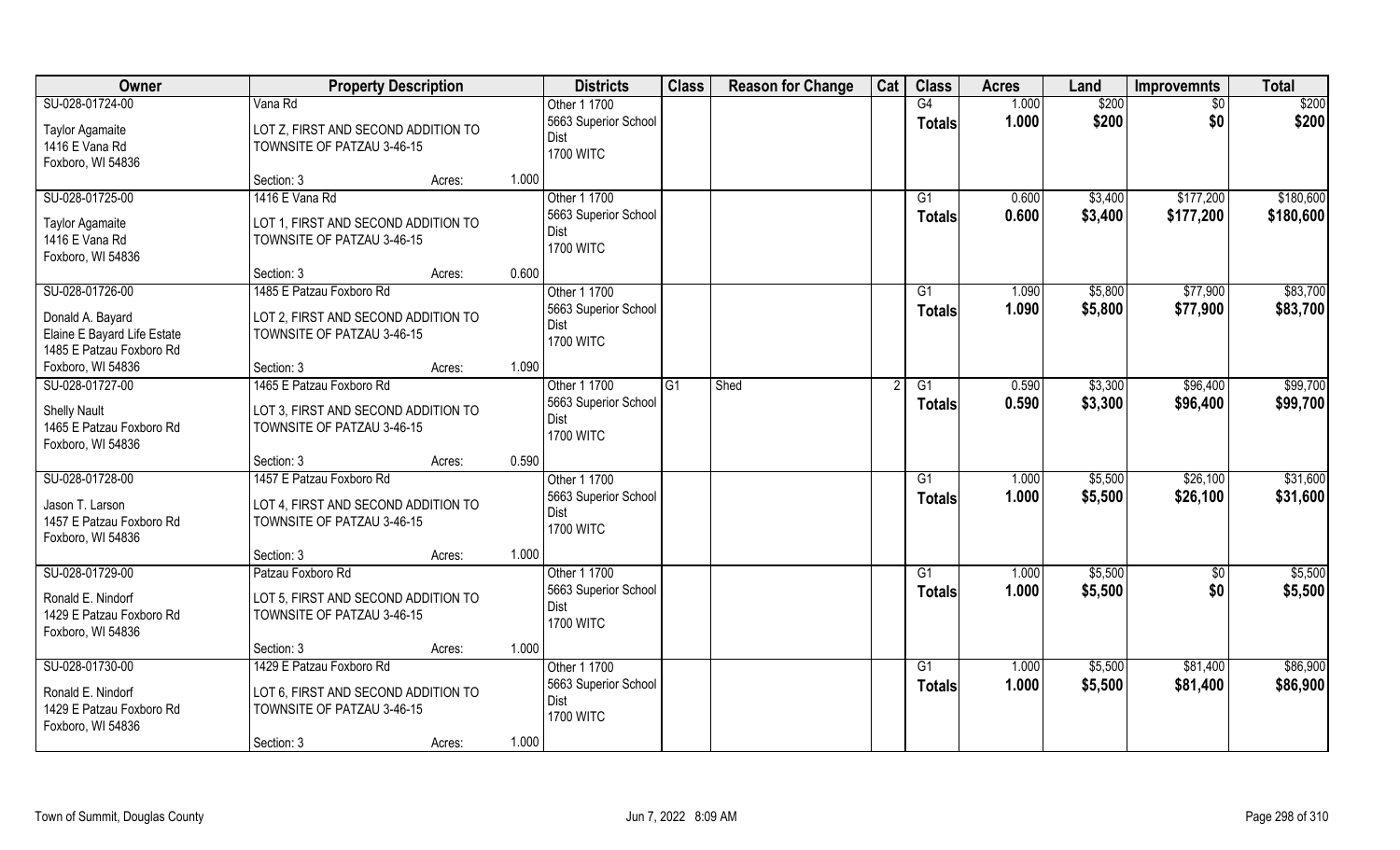| Owner                                               | <b>Property Description</b>                                                       | <b>Districts</b>     | <b>Class</b> | <b>Reason for Change</b> | Cat | <b>Class</b>    | <b>Acres</b> | Land     | <b>Improvemnts</b> | <b>Total</b> |
|-----------------------------------------------------|-----------------------------------------------------------------------------------|----------------------|--------------|--------------------------|-----|-----------------|--------------|----------|--------------------|--------------|
| SU-028-01731-00                                     | 1415 E Patzau Foxboro Rd                                                          | Other 1 1700         |              |                          |     | G1              | 1.000        | \$5,500  | \$18,600           | \$24,100     |
| Michael T. Berg                                     | LOT 7, FIRST AND SECOND ADDITION TO                                               | 5663 Superior School |              |                          |     | <b>Totals</b>   | 1.000        | \$5,500  | \$18,600           | \$24,100     |
| 7830 Tower Ave                                      | TOWNSITE OF PATZAU 3-46-15 (PLAT NAME                                             | Dist                 |              |                          |     |                 |              |          |                    |              |
| Superior, WI 54880                                  | INCORR #848699)                                                                   | <b>1700 WITC</b>     |              |                          |     |                 |              |          |                    |              |
|                                                     | Section: 3<br>1.000<br>Acres:                                                     |                      |              |                          |     |                 |              |          |                    |              |
| SU-028-01732-00                                     | 1558 E County Rd Bb                                                               | Other 1 1700         |              |                          |     | G1              | 2.470        | \$9,400  | \$6,800            | \$16,200     |
|                                                     |                                                                                   | 5663 Superior School |              |                          |     | <b>Totals</b>   | 2.470        | \$9,400  | \$6,800            | \$16,200     |
| <b>Christopher Mcnelis</b><br><b>Tiffan Mcnelis</b> | LOT 8, FIRST AND SECOND ADDITION TO<br>TOWNSITE OF PATZAU 3-46-15 (INCORR NAME OF | Dist                 |              |                          |     |                 |              |          |                    |              |
| 1305 Banks Ave                                      | PLAT USED ON DOC #868564)                                                         | <b>1700 WITC</b>     |              |                          |     |                 |              |          |                    |              |
| Superior, WI 54880                                  | 2.470<br>Section: 3<br>Acres:                                                     |                      |              |                          |     |                 |              |          |                    |              |
| SU-028-01733-00                                     | Cty Rd BB                                                                         | Other 1 1700         |              |                          |     | G1              | 1.770        | \$8,000  | $\sqrt{6}$         | \$8,000      |
|                                                     |                                                                                   | 5663 Superior School |              |                          |     |                 | 1.770        | \$8,000  | \$0                | \$8,000      |
| <b>Drifters Trail Inc</b>                           | LOTS 9-10, FIRST AND SECOND ADDITION TO                                           | Dist                 |              |                          |     | <b>Totals</b>   |              |          |                    |              |
| 4314 E Baumgartner Rd                               | TOWNSITE OF PATZAU 3-46-15                                                        | <b>1700 WITC</b>     |              |                          |     |                 |              |          |                    |              |
| Superior, WI 54880                                  |                                                                                   |                      |              |                          |     |                 |              |          |                    |              |
|                                                     | 1.770<br>Section: 3<br>Acres:                                                     |                      |              |                          |     |                 |              |          |                    |              |
| SU-028-01734-00                                     | Cty Rd BB                                                                         | Other 1 1700         |              |                          |     | G1              | 3.560        | \$10,900 | \$0                | \$10,900     |
| David E. Nault                                      | LOTS 11-13, FIRST AND SECOND ADDITION TO                                          | 5663 Superior School |              |                          |     | <b>Totals</b>   | 3.560        | \$10,900 | \$0                | \$10,900     |
| Summer D. Nault                                     | TOWNSITE OF PATZAU 3-46-15                                                        | Dist                 |              |                          |     |                 |              |          |                    |              |
| 1585 E County Rd Bb                                 |                                                                                   | <b>1700 WITC</b>     |              |                          |     |                 |              |          |                    |              |
| Foxboro, WI 54836                                   | 3.560<br>Section: 3<br>Acres:                                                     |                      |              |                          |     |                 |              |          |                    |              |
| SU-028-01735-00                                     | 1565 E County Rd Bb                                                               | Other 1 1700         |              |                          |     | $\overline{G2}$ | 1.690        | \$6,800  | \$172,200          | \$179,000    |
|                                                     |                                                                                   | 5663 Superior School |              |                          |     |                 | 1.690        | \$6,800  | \$172,200          | \$179,000    |
| Drifters Trail Inc                                  | LOT 14, FIRST AND SECOND ADDITION TO                                              | Dist                 |              |                          |     | <b>Totals</b>   |              |          |                    |              |
| 4314 E Baumgartner Rd                               | TOWNSITE OF PATZAU 3-46-15                                                        | <b>1700 WITC</b>     |              |                          |     |                 |              |          |                    |              |
| Superior, WI 54880                                  |                                                                                   |                      |              |                          |     |                 |              |          |                    |              |
|                                                     | Section: 3<br>1.690<br>Acres:                                                     |                      |              |                          |     |                 |              |          |                    |              |
| SU-028-01736-00                                     | Cnty Rd BB                                                                        | Other 1 1700         |              |                          |     | G2              | 0.260        | \$1,000  | \$0                | \$1,000      |
| David E. Nault                                      | PT LOT 15, FIRST AND SECOND ADDITION TO                                           | 5663 Superior School |              |                          |     | <b>Totals</b>   | 0.260        | \$1,000  | \$0                | \$1,000      |
| Summer D. Nault                                     | TOWNSITE OF PATZAU 3-46-15; COMM SE COR LOT                                       | Dist                 |              |                          |     |                 |              |          |                    |              |
| 1585 E County Rd Bb                                 | 14, TH N'LY TO SE COR LOT 10, TH SW'LY TO SW                                      | <b>1700 WITC</b>     |              |                          |     |                 |              |          |                    |              |
| Foxboro, WI 54836                                   | 0.260<br>Section: 3<br>Acres:                                                     |                      |              |                          |     |                 |              |          |                    |              |
| SU-028-01737-00                                     | 1585 E County Rd Bb                                                               | Other 1 1700         |              |                          |     | G1              | 3.000        | \$10,200 | \$189,700          | \$199,900    |
|                                                     |                                                                                   | 5663 Superior School |              |                          |     | Totals          | 3.000        | \$10,200 | \$189,700          | \$199,900    |
| David E. Nault                                      | LOT 15, FIRST AND SECOND ADDITION TO                                              | Dist                 |              |                          |     |                 |              |          |                    |              |
| Summer D. Nault                                     | TOWNSITE OF PATZAU 3-46-15; EX PT LOT 15 DESC                                     | <b>1700 WITC</b>     |              |                          |     |                 |              |          |                    |              |
| 1585 E County Rd Bb                                 | V-457 P-557                                                                       |                      |              |                          |     |                 |              |          |                    |              |
| Foxboro, WI 54836                                   | 3.000<br>Section: 3<br>Acres:                                                     |                      |              |                          |     |                 |              |          |                    |              |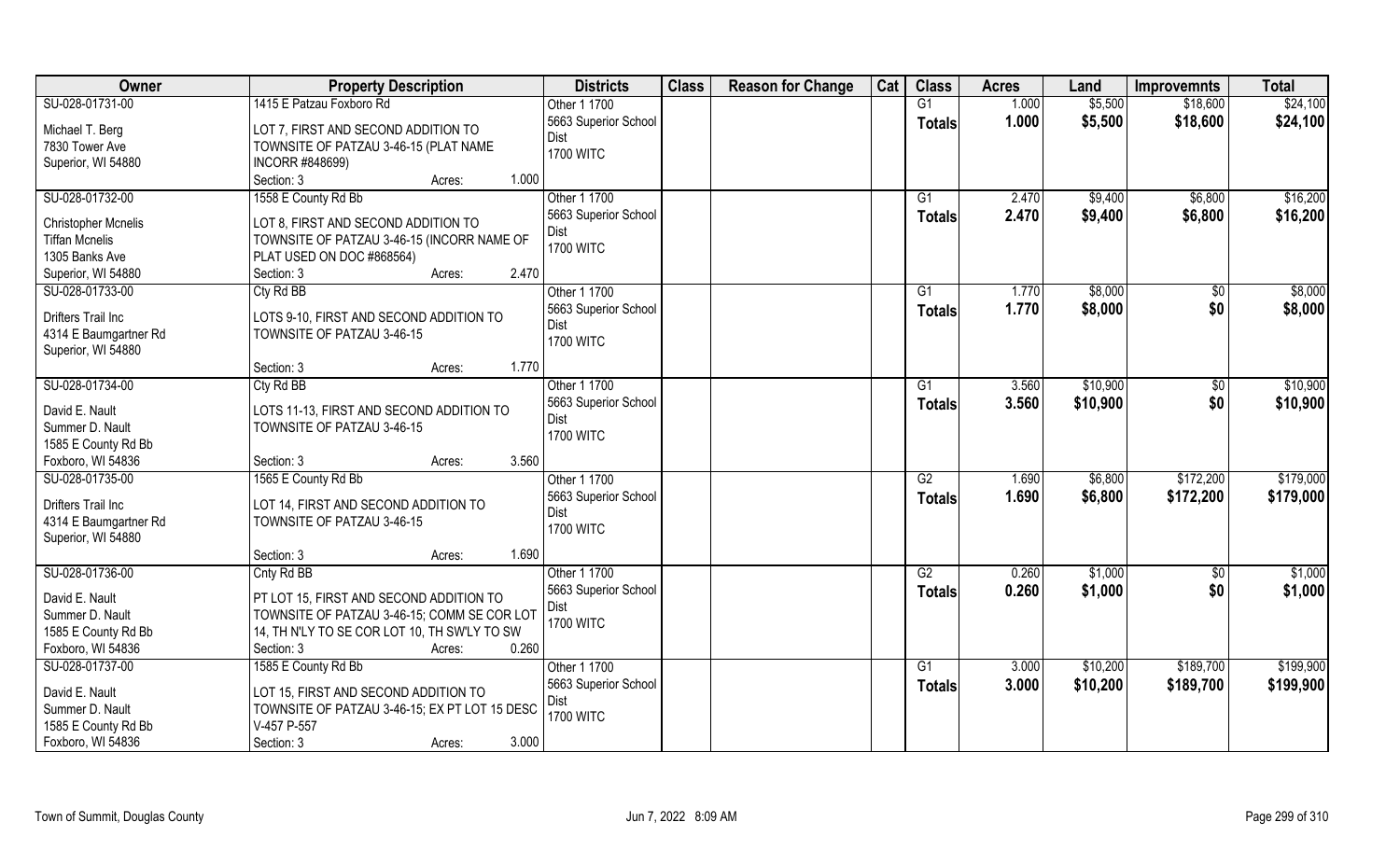| Owner                       | <b>Property Description</b>                      | <b>Districts</b>             | <b>Class</b> | <b>Reason for Change</b> | Cat | <b>Class</b>    | <b>Acres</b> | Land    | <b>Improvemnts</b> | <b>Total</b> |
|-----------------------------|--------------------------------------------------|------------------------------|--------------|--------------------------|-----|-----------------|--------------|---------|--------------------|--------------|
| SU-028-01738-00             | <b>Gehling Rd</b>                                | Other 1 1700                 |              |                          |     | G1              | 1.000        | \$5,500 | \$10,900           | \$16,400     |
| Christopher Totzke          | LOT A, TOWNSITE OF PATZAU 3-46-15, VAC AVE &     | 5663 Superior School         |              |                          |     | <b>Totals</b>   | 1.000        | \$5,500 | \$10,900           | \$16,400     |
| Alyssa Totzke               | ∣sт                                              | Dist                         |              |                          |     |                 |              |         |                    |              |
| 1531 E Gehling Rd           |                                                  | <b>1700 WITC</b>             |              |                          |     |                 |              |         |                    |              |
| Foxboro, WI 54836           | 1.000<br>Section: 3<br>Acres:                    |                              |              |                          |     |                 |              |         |                    |              |
| SU-028-01739-00             | Gehling Rd                                       | Other 1 1700                 |              |                          |     | $\overline{G1}$ | 1.500        | \$7,200 | $\sqrt{$0}$        | \$7,200      |
| Christopher Totzke          | LOTS B & C, TOWNSITE OF PATZAU 3-46-15, VAC ST   | 5663 Superior School         |              |                          |     | G <sub>5</sub>  | 0.490        | \$200   | \$0                | \$200        |
| Alyssa Totzke               |                                                  | Dist                         |              |                          |     | <b>Totals</b>   | 1.990        | \$7,400 | \$0                | \$7,400      |
| 1531 E Gehling Rd           |                                                  | <b>1700 WITC</b>             |              |                          |     |                 |              |         |                    |              |
| Foxboro, WI 54836           | 1.990<br>Section: 3<br>Acres:                    |                              |              |                          |     |                 |              |         |                    |              |
| SU-028-01740-00             | Gehling Rd                                       | Other 1 1700                 |              |                          |     | G <sub>1</sub>  | 0.660        | \$3,500 | \$0                | \$3,500      |
|                             |                                                  | 5663 Superior School         |              |                          |     | G <sub>5</sub>  | 0.500        | \$200   | \$0                | \$200        |
| Christopher Totzke          | LOT D, TOWNSITE OF PATZAU 3-46-15, VAC ST        | Dist                         |              |                          |     | <b>Totals</b>   | 1.160        | \$3,700 | \$0                | \$3,700      |
| Alyssa Totzke               |                                                  | <b>1700 WITC</b>             |              |                          |     |                 |              |         |                    |              |
| 1531 E Gehling Rd           |                                                  |                              |              |                          |     |                 |              |         |                    |              |
| Foxboro, WI 54836           | 1.160<br>Section: 3<br>Acres:                    |                              |              |                          |     |                 |              |         |                    |              |
| SU-028-01741-00             | 1531 E Gehling Rd                                | Other 1 1700                 |              |                          |     | G <sub>1</sub>  | 1.080        | \$5,800 | \$129,800          | \$135,600    |
| Christopher Totzke          | LOT E, TOWNSITE OF PATZAU 3-46-15, VAC AVE       | 5663 Superior School         |              |                          |     | <b>Totals</b>   | 1.080        | \$5,800 | \$129,800          | \$135,600    |
| Alyssa Totzke               |                                                  | Dist                         |              |                          |     |                 |              |         |                    |              |
| 1531 E Gehling Rd           |                                                  | <b>1700 WITC</b>             |              |                          |     |                 |              |         |                    |              |
| Foxboro, WI 54836           | 1.080<br>Section: 3<br>Acres:                    |                              |              |                          |     |                 |              |         |                    |              |
| SU-028-01742-00             | 1487 Mikelson Rd                                 | Other 1 1700                 |              |                          |     | G1              | 0.370        | \$2,300 | \$0                | \$2,300      |
|                             |                                                  | 5663 Superior School         |              |                          |     | <b>Totals</b>   | 0.370        | \$2,300 | \$0                | \$2,300      |
| Ricky J. Freund             | LOT F, TOWNSITE OF PATZAU 3-46-15                | Dist                         |              |                          |     |                 |              |         |                    |              |
| 1487 E Mikelson Rd          |                                                  | <b>1700 WITC</b>             |              |                          |     |                 |              |         |                    |              |
| Foxboro, WI 54836           | 0.370                                            |                              |              |                          |     |                 |              |         |                    |              |
|                             | Section: 3<br>Acres:<br>1497 E Patzau Foxboro Rd |                              |              |                          |     | G2              |              |         |                    |              |
| SU-028-01743-00             |                                                  | Other 1 1700                 |              |                          |     |                 | 0.140        | \$600   | \$19,400           | \$20,000     |
| Donald A. Bayard            | LOT 1, BLK 1, TOWNSITE OF PATZAU 3-46-15         | 5663 Superior School<br>Dist |              |                          |     | <b>Totals</b>   | 0.140        | \$600   | \$19,400           | \$20,000     |
| Elaine E Bayard Life Estate |                                                  | <b>1700 WITC</b>             |              |                          |     |                 |              |         |                    |              |
| 1485 E Patzau Foxboro Rd    |                                                  |                              |              |                          |     |                 |              |         |                    |              |
| Foxboro, WI 54836           | 0.140<br>Section: 3<br>Acres:                    |                              |              |                          |     |                 |              |         |                    |              |
| SU-028-01744-00             | Vana Rd                                          | Other 1 1700                 |              |                          |     | G1              | 0.140        | \$900   | $\sqrt[6]{}$       | \$900        |
| Donald A. Bayard            | LOT 2, BLK 1, TOWNSITE OF PATZAU 3-46-15         | 5663 Superior School         |              |                          |     | <b>Totals</b>   | 0.140        | \$900   | \$0                | \$900        |
| Elaine E Bayard Life Estate |                                                  | <b>Dist</b>                  |              |                          |     |                 |              |         |                    |              |
| 1485 E Patzau Foxboro Rd    |                                                  | <b>1700 WITC</b>             |              |                          |     |                 |              |         |                    |              |
| Foxboro, WI 54836           | 0.140<br>Section: 3<br>Acres:                    |                              |              |                          |     |                 |              |         |                    |              |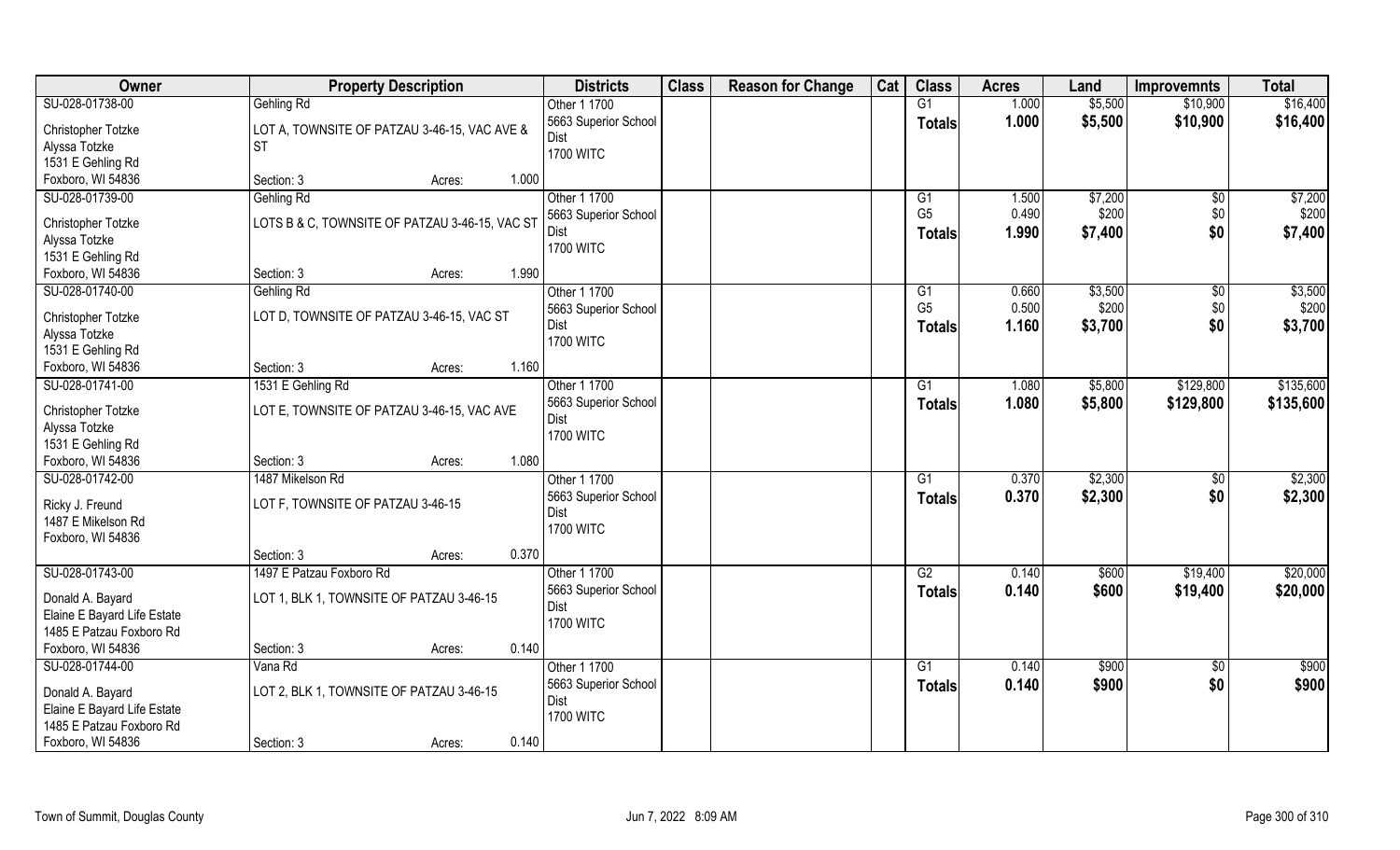| Owner                                         | <b>Property Description</b>                    | <b>Districts</b>             | <b>Class</b> | <b>Reason for Change</b> | Cat | <b>Class</b>    | <b>Acres</b> | Land    | <b>Improvemnts</b> | <b>Total</b>      |
|-----------------------------------------------|------------------------------------------------|------------------------------|--------------|--------------------------|-----|-----------------|--------------|---------|--------------------|-------------------|
| SU-028-01745-00                               | Vana Rd                                        | Other 1 1700                 |              |                          |     | G1              | 0.140        | \$900   | $\overline{50}$    | $\overline{$900}$ |
| Donald A. Bayard                              | LOT 3, BLK 1, TOWNSITE OF PATZAU 3-46-15       | 5663 Superior School         |              |                          |     | <b>Totals</b>   | 0.140        | \$900   | \$0                | \$900             |
| Elaine E Bayard Life Estate                   |                                                | Dist                         |              |                          |     |                 |              |         |                    |                   |
| 1485 E Patzau Foxboro Rd                      |                                                | <b>1700 WITC</b>             |              |                          |     |                 |              |         |                    |                   |
| Foxboro, WI 54836                             | 0.140<br>Section: 3<br>Acres:                  |                              |              |                          |     |                 |              |         |                    |                   |
| SU-028-01746-00                               | Vana Rd                                        | Other 1 1700                 |              |                          |     | G1              | 1.000        | \$5,500 | \$0                | \$5,500           |
|                                               |                                                | 5663 Superior School         |              |                          |     | G <sub>5</sub>  | 0.260        | \$100   | \$0                | \$100             |
| Donald A. Bayard                              | LOTS 4-6, BLK 1 & LOTS 7-12, BLK 2 TOWNSITE OF | Dist                         |              |                          |     | Totals          | 1.260        | \$5,600 | \$0                | \$5,600           |
| 1485 E Patzau Foxboro Rd                      | PATZAU 3-46-15                                 | <b>1700 WITC</b>             |              |                          |     |                 |              |         |                    |                   |
| Foxboro, WI 54836                             | 1.260                                          |                              |              |                          |     |                 |              |         |                    |                   |
|                                               | Section: 3<br>Acres:                           |                              |              |                          |     |                 |              |         |                    |                   |
| SU-028-01747-00                               | Mikelson Rd                                    | Other 1 1700                 |              |                          |     | X4              | 0.840        | \$0     | $\sqrt[6]{30}$     | \$0               |
| Town of Summit                                | LOTS 13-18 INCL, BLK 2, TOWNSITE OF PATZAU     | 5663 Superior School<br>Dist |              |                          |     | <b>Totals</b>   | 0.840        | \$0     | \$0                | \$0               |
| 2731 E Milchesky Rd                           | 3-46-15; VAC 3RD AVE                           | <b>1700 WITC</b>             |              |                          |     |                 |              |         |                    |                   |
| Foxboro, WI 54836                             |                                                |                              |              |                          |     |                 |              |         |                    |                   |
|                                               | 0.840<br>Section: 3<br>Acres:                  |                              |              |                          |     |                 |              |         |                    |                   |
| SU-028-01748-00                               | Patzau Foxboro Rd                              | Other 1 1700                 |              |                          |     | G1              | 0.420        | \$2,600 | $\sqrt[6]{}$       | \$2,600           |
| Nicholas D. Hudacek et al                     | LOTS 19-21, BLK 1, TOWNSITE OF PATZAU 3-46-15; | 5663 Superior School         |              |                          |     | <b>Totals</b>   | 0.420        | \$2,600 | \$0                | \$2,600           |
| 1511 E Patzau Foxboro Rd                      | VAC 3RD AVE                                    | Dist                         |              |                          |     |                 |              |         |                    |                   |
| Foxboro, WI 54836                             |                                                | <b>1700 WITC</b>             |              |                          |     |                 |              |         |                    |                   |
|                                               | 0.420<br>Section: 3<br>Acres:                  |                              |              |                          |     |                 |              |         |                    |                   |
| SU-028-01749-00                               | Patzau Foxboro Rd                              | Other 1 1700                 |              |                          |     | $\overline{G1}$ | 0.140        | \$900   | \$0                | \$900             |
|                                               |                                                | 5663 Superior School         |              |                          |     | Totals          | 0.140        | \$900   | \$0                | \$900             |
| Nicholas D. Hudacek                           | LOT 22, BLK 1, TOWNSITE OF PATZAU 3-46-15      | Dist                         |              |                          |     |                 |              |         |                    |                   |
| 1511 E Patzau Foxboro Rd<br>Foxboro, WI 54836 |                                                | <b>1700 WITC</b>             |              |                          |     |                 |              |         |                    |                   |
|                                               | 0.140<br>Section: 3<br>Acres:                  |                              |              |                          |     |                 |              |         |                    |                   |
| SU-028-01750-00                               | 1511 E Patzau Foxboro Rd                       | Other 1 1700                 |              |                          |     | G1              | 0.110        | \$700   | \$7,600            | \$8,300           |
|                                               |                                                | 5663 Superior School         |              |                          |     | <b>Totals</b>   | 0.110        | \$700   | \$7,600            | \$8,300           |
| Nicholas D. Hudacek                           | E-90' OF LOT 23, BLK 1, TOWNSITE OF PATZAU     | Dist                         |              |                          |     |                 |              |         |                    |                   |
| 1511 E Patzau Foxboro Rd                      | $3-46-15$                                      | <b>1700 WITC</b>             |              |                          |     |                 |              |         |                    |                   |
| Foxboro, WI 54836                             |                                                |                              |              |                          |     |                 |              |         |                    |                   |
|                                               | 0.110<br>Section: 3<br>Acres:                  |                              |              |                          |     |                 |              |         |                    |                   |
| SU-028-01751-00                               | Patzau Foxboro Rd                              | Other 1 1700                 |              |                          |     | G1              | 0.030        | \$200   | $\overline{50}$    | \$200             |
| Nicholas D. Hudacek                           | W-30' OF LOT 23, BLK 1, TOWNSITE OF PATZAU     | 5663 Superior School         |              |                          |     | Totals          | 0.030        | \$200   | \$0                | \$200             |
| 1511 E Patzau Foxboro Rd                      | $3-46-15$                                      | Dist                         |              |                          |     |                 |              |         |                    |                   |
| Foxboro, WI 54836                             |                                                | <b>1700 WITC</b>             |              |                          |     |                 |              |         |                    |                   |
|                                               | 0.030<br>Section: 3<br>Acres:                  |                              |              |                          |     |                 |              |         |                    |                   |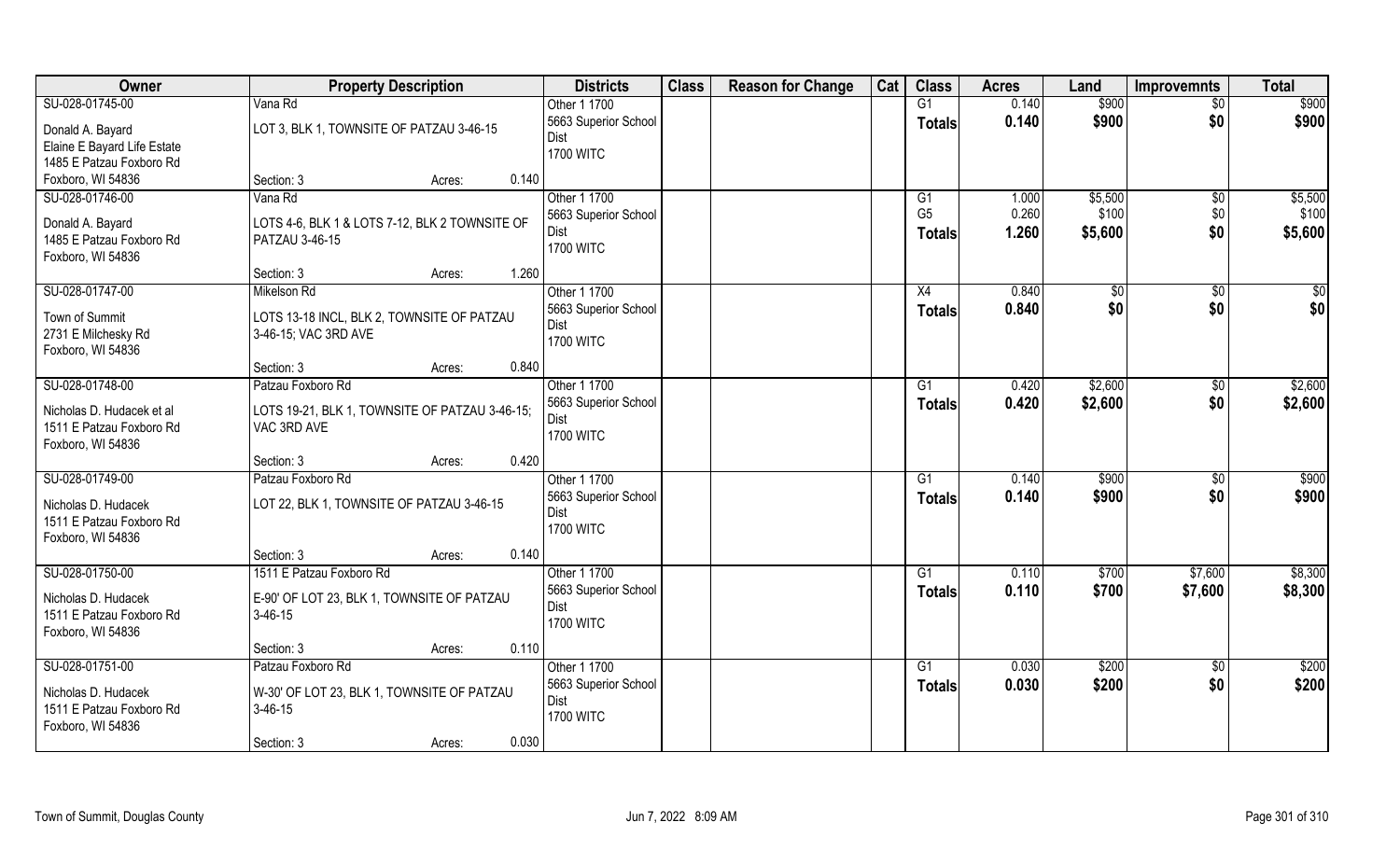| <b>Owner</b>                                | <b>Property Description</b>                      |                 | <b>Districts</b>             | <b>Class</b> | <b>Reason for Change</b> | Cat | <b>Class</b>    | <b>Acres</b> | Land          | <b>Improvemnts</b> | <b>Total</b> |
|---------------------------------------------|--------------------------------------------------|-----------------|------------------------------|--------------|--------------------------|-----|-----------------|--------------|---------------|--------------------|--------------|
| SU-028-01752-00                             | 1511 E Patzau Foxboro Rd                         |                 | Other 1 1700                 |              |                          |     | G1              | 0.110        | \$700         | \$6,300            | \$7,000      |
| Nicholas D. Hudacek                         | E-90' OF LOT 24, BLK 1, TOWNSITE OF PATZAU       |                 | 5663 Superior School         |              |                          |     | <b>Totals</b>   | 0.110        | \$700         | \$6,300            | \$7,000      |
| 1511 E Patzau Foxboro Rd                    | $3-46-15$                                        |                 | <b>Dist</b>                  |              |                          |     |                 |              |               |                    |              |
| Foxboro, WI 54836                           |                                                  |                 | <b>1700 WITC</b>             |              |                          |     |                 |              |               |                    |              |
|                                             | Section: 3                                       | 0.110<br>Acres: |                              |              |                          |     |                 |              |               |                    |              |
| SU-028-01753-00                             | Patzau Foxboro Rd                                |                 | Other 1 1700                 |              |                          |     | G1              | 0.030        | \$200         | $\overline{50}$    | \$200        |
| Nicholas D. Hudacek                         | W-30' OF LOT 24, BLK 1, TOWNSITE OF PATZAU       |                 | 5663 Superior School         |              |                          |     | <b>Totals</b>   | 0.030        | \$200         | \$0                | \$200        |
| 1511 E Patzau Foxboro Rd                    | $3-46-15$                                        |                 | Dist                         |              |                          |     |                 |              |               |                    |              |
| Foxboro, WI 54836                           |                                                  |                 | <b>1700 WITC</b>             |              |                          |     |                 |              |               |                    |              |
|                                             | Section: 3                                       | 0.000<br>Acres: |                              |              |                          |     |                 |              |               |                    |              |
| SU-028-01755-00                             | Mikelson Rd                                      |                 | Other 1 1700                 |              |                          |     | X4              | 1.680        | $\sqrt[6]{3}$ | $\sqrt{6}$         | \$0          |
| Town of Summit                              | LOTS 31-42 INCL, BLK 3, TOWNSITE OF PATZAU       |                 | 5663 Superior School         |              |                          |     | <b>Totals</b>   | 1.680        | \$0           | \$0                | \$0          |
| 2731 E Milchesky Rd                         | 3-46-15; VAC 3RD AVE ABUTTING LOTS 31-36         |                 | Dist                         |              |                          |     |                 |              |               |                    |              |
| Foxboro, WI 54836                           |                                                  |                 | <b>1700 WITC</b>             |              |                          |     |                 |              |               |                    |              |
|                                             | Section: 3                                       | 1.680<br>Acres: |                              |              |                          |     |                 |              |               |                    |              |
| SU-028-01756-00                             | 1525 E Patzau Foxboro Rd                         |                 | Other 1 1700                 |              |                          |     | G1              | 0.140        | \$900         | \$62,900           | \$63,800     |
| Paul S. Barton                              | LOT 25, BLK 4, TOWNSITE OF PATZAU 3-46-15; VAC   |                 | 5663 Superior School         |              |                          |     | <b>Totals</b>   | 0.140        | \$900         | \$62,900           | \$63,800     |
| Cindy L. Barton                             | 3RD AVE #766589                                  |                 | Dist                         |              |                          |     |                 |              |               |                    |              |
| 1525 E Patzau Foxboro Rd                    |                                                  |                 | <b>1700 WITC</b>             |              |                          |     |                 |              |               |                    |              |
| Foxboro, WI 54836                           | Section: 3                                       | 0.140<br>Acres: |                              |              |                          |     |                 |              |               |                    |              |
| SU-028-01757-00                             | Patzau Foxboro Rd                                |                 | Other 1 1700                 |              |                          |     | G1              | 0.280        | \$1,700       | \$0                | \$1,700      |
|                                             |                                                  |                 | 5663 Superior School         |              |                          |     | <b>Totals</b>   | 0.280        | \$1,700       | \$0                | \$1,700      |
| Paul S. Barton                              | LOTS 26 - 27, BLK 4, TOWNSITE OF PATZAU 3-46-15; |                 | Dist                         |              |                          |     |                 |              |               |                    |              |
| Cindy L. Barton<br>1525 E Patzau Foxboro Rd | VAC 3RD AVE #766589                              |                 | <b>1700 WITC</b>             |              |                          |     |                 |              |               |                    |              |
| Foxboro, WI 54836                           | Section: 3                                       | 0.280<br>Acres: |                              |              |                          |     |                 |              |               |                    |              |
| SU-028-01758-00                             | Patzau Foxboro Rd                                |                 | Other 1 1700                 |              |                          |     | G1              | 0.420        | \$2,600       | \$0                | \$2,600      |
|                                             |                                                  |                 | 5663 Superior School         |              |                          |     | <b>Totals</b>   | 0.420        | \$2,600       | \$0                | \$2,600      |
| Paul S. Barton                              | LOTS 28 - 30, BLK 4, TOWNSITE OF PATZAU 3-46-15; |                 | Dist                         |              |                          |     |                 |              |               |                    |              |
| Cindy L. Barton                             | VAC 3RD AVE #766589                              |                 | <b>1700 WITC</b>             |              |                          |     |                 |              |               |                    |              |
| 1525 E Patzau Foxboro Rd                    |                                                  |                 |                              |              |                          |     |                 |              |               |                    |              |
| Foxboro, WI 54836                           | Section: 3                                       | 0.420<br>Acres: |                              |              |                          |     |                 |              |               |                    |              |
| SU-028-01759-00                             | Patzau Foxboro Rd                                |                 | Other 1 1700                 |              |                          |     | $\overline{G1}$ | 0.420        | \$2,600       | $\overline{50}$    | \$2,600      |
| Paul S. Barton                              | LOTS 43 - 45, BLK 4, TOWNSITE OF PATZAU 3-46-15  |                 | 5663 Superior School<br>Dist |              |                          |     | <b>Totals</b>   | 0.420        | \$2,600       | \$0                | \$2,600      |
| Cindy L. Barton                             |                                                  |                 | <b>1700 WITC</b>             |              |                          |     |                 |              |               |                    |              |
| 1525 E Patzau Foxboro Rd                    |                                                  |                 |                              |              |                          |     |                 |              |               |                    |              |
| Foxboro, WI 54836                           | Section: 3                                       | 0.420<br>Acres: |                              |              |                          |     |                 |              |               |                    |              |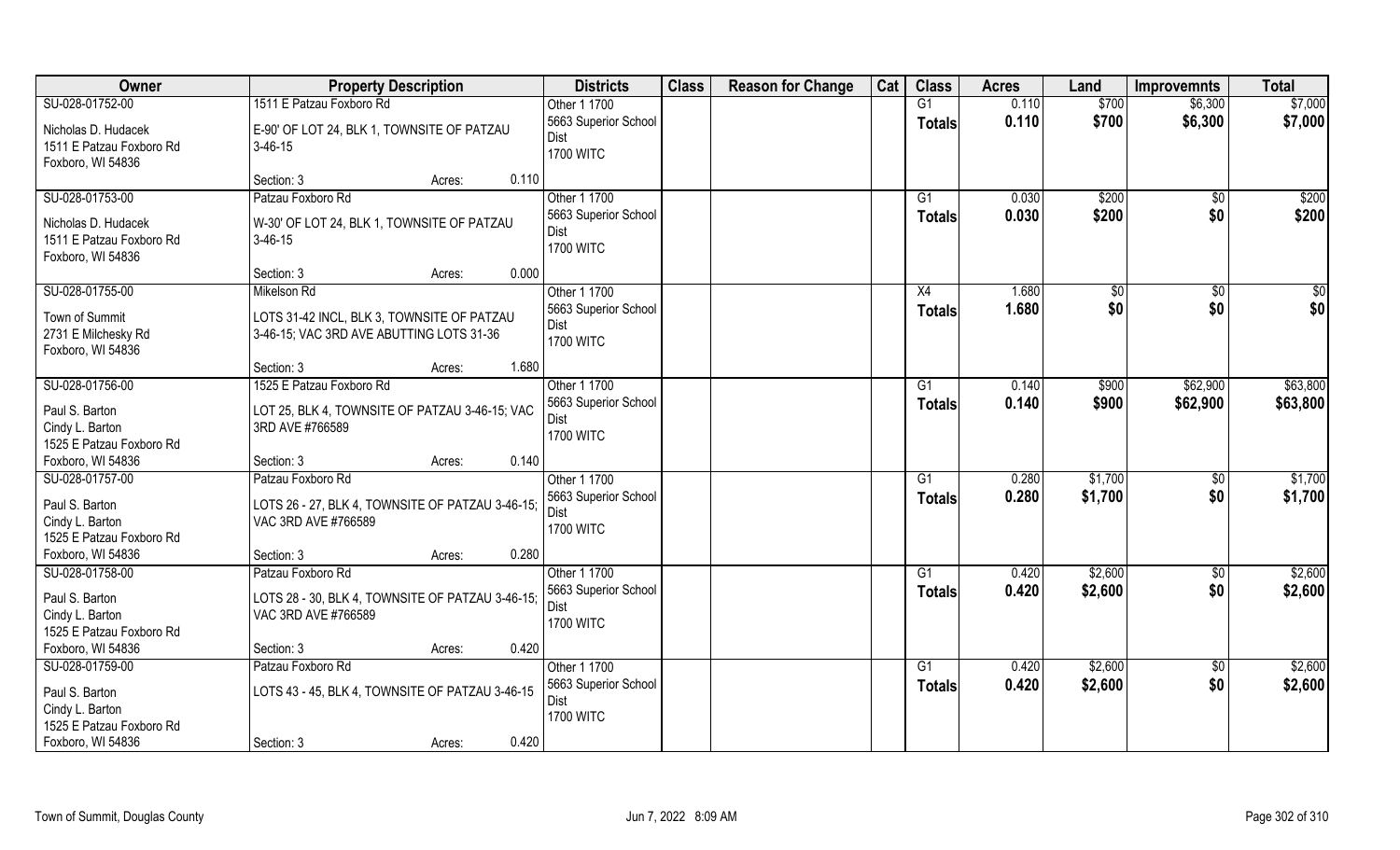| Owner                               | <b>Property Description</b>                                       |                 | <b>Districts</b>     | <b>Class</b> | <b>Reason for Change</b> | Cat | <b>Class</b>    | <b>Acres</b> | Land    | <b>Improvemnts</b> | <b>Total</b>      |
|-------------------------------------|-------------------------------------------------------------------|-----------------|----------------------|--------------|--------------------------|-----|-----------------|--------------|---------|--------------------|-------------------|
| SU-028-01760-00                     | Patzau Foxboro Rd                                                 |                 | Other 1 1700         |              |                          |     | G1              | 0.140        | \$900   | $\sqrt{$0}$        | \$900             |
| Paul S. Barton                      | LOT 47, BLK 4, TOWNSITE OF PATZAU 3-46-15                         |                 | 5663 Superior School |              |                          |     | <b>Totals</b>   | 0.140        | \$900   | \$0                | \$900             |
| Cindy L. Barton                     |                                                                   |                 | Dist                 |              |                          |     |                 |              |         |                    |                   |
| 1525 E Patzau Foxboro Rd            |                                                                   |                 | <b>1700 WITC</b>     |              |                          |     |                 |              |         |                    |                   |
| Foxboro, WI 54836                   | Section: 3                                                        | 0.140<br>Acres: |                      |              |                          |     |                 |              |         |                    |                   |
| SU-028-01761-00                     | Patzau Foxboro Rd                                                 |                 | Other 1 1700         |              |                          |     | $\overline{G1}$ | 0.140        | \$900   | \$8,700            | \$9,600           |
| Paul S. Barton                      | LOT 48, BLK 4, TOWNSITE OF PATZAU 3-46-15                         |                 | 5663 Superior School |              |                          |     | Totals          | 0.140        | \$900   | \$8,700            | \$9,600           |
| Cindy L. Barton                     |                                                                   |                 | Dist                 |              |                          |     |                 |              |         |                    |                   |
| 1525 E Patzau Foxboro Rd            |                                                                   |                 | <b>1700 WITC</b>     |              |                          |     |                 |              |         |                    |                   |
| Foxboro, WI 54836                   | Section: 3                                                        | 0.140<br>Acres: |                      |              |                          |     |                 |              |         |                    |                   |
| SU-028-01762-00                     | 1505 E County Rd Bb                                               |                 | Other 1 1700         |              |                          |     | G1              | 0.140        | \$900   | \$42,800           | \$43,700          |
| Kirby D. Moen                       | LOT 49, BLK 5, TOWNSITE OF PATZAU 3-46-15; VAC                    |                 | 5663 Superior School |              |                          |     | <b>Totals</b>   | 0.140        | \$900   | \$42,800           | \$43,700          |
| 1505 E County Rd Bb                 | <b>FRONT ST</b>                                                   |                 | Dist                 |              |                          |     |                 |              |         |                    |                   |
| Foxboro, WI 54836                   |                                                                   |                 | <b>1700 WITC</b>     |              |                          |     |                 |              |         |                    |                   |
|                                     | Section: 3                                                        | 0.140<br>Acres: |                      |              |                          |     |                 |              |         |                    |                   |
| SU-028-01763-00                     | Cnty Rd BB                                                        |                 | Other 1 1700         |              |                          |     | G1              | 0.280        | \$1,700 | $\sqrt[6]{3}$      | \$1,700           |
| Kirby D. Moen                       | LOTS 50 & 51, BLK 5, TOWNSITE OF PATZAU 3-46-15                   |                 | 5663 Superior School |              |                          |     | <b>Totals</b>   | 0.280        | \$1,700 | \$0                | \$1,700           |
| 1505 E County Rd Bb                 |                                                                   |                 | Dist                 |              |                          |     |                 |              |         |                    |                   |
| Foxboro, WI 54836                   |                                                                   |                 | <b>1700 WITC</b>     |              |                          |     |                 |              |         |                    |                   |
|                                     | Section: 3                                                        | 0.280<br>Acres: |                      |              |                          |     |                 |              |         |                    |                   |
| SU-028-01764-00                     | Cnty Rd BB                                                        |                 | Other 1 1700         |              |                          |     | G1              | 0.280        | \$1,700 | $\sqrt[6]{3}$      | \$1,700           |
| Christopher Totzke                  | LOTS 52 & 53, BLK 5, TOWNSITE OF PATZAU 3-46-15                   |                 | 5663 Superior School |              |                          |     | Totals          | 0.280        | \$1,700 | \$0                | \$1,700           |
| Alyssa Totzke                       | VAC ALLEY                                                         |                 | Dist                 |              |                          |     |                 |              |         |                    |                   |
| 1531 E Gehling Rd                   |                                                                   |                 | <b>1700 WITC</b>     |              |                          |     |                 |              |         |                    |                   |
| Foxboro, WI 54836                   | Section: 3                                                        | 0.280<br>Acres: |                      |              |                          |     |                 |              |         |                    |                   |
| SU-028-01765-00                     | Gehling Rd                                                        |                 | Other 1 1700         |              |                          |     | G1              | 0.140        | \$900   | $\overline{30}$    | $\sqrt{$900}$     |
|                                     | LOT 54, BLK 5, TOWNSITE OF PATZAU 3-46-15; VAC                    |                 | 5663 Superior School |              |                          |     | <b>Totals</b>   | 0.140        | \$900   | \$0                | \$900             |
| Christopher Totzke<br>Alyssa Totzke | <b>ALLEY</b>                                                      |                 | Dist                 |              |                          |     |                 |              |         |                    |                   |
| 1531 E Gehling Rd                   |                                                                   |                 | <b>1700 WITC</b>     |              |                          |     |                 |              |         |                    |                   |
| Foxboro, WI 54836                   | Section: 3                                                        | 0.140<br>Acres: |                      |              |                          |     |                 |              |         |                    |                   |
| SU-028-01766-00                     | Gehling Rd                                                        |                 | Other 1 1700         |              |                          |     | G5              | 0.420        | \$200   | $\sqrt[6]{}$       | $\overline{$200}$ |
|                                     |                                                                   |                 | 5663 Superior School |              |                          |     | <b>Totals</b>   | 0.420        | \$200   | \$0                | \$200             |
| Christopher Totzke<br>Alyssa Totzke | LOTS 67-69, BLK 5, TOWNSITE OF PATZAU 3-46-15;<br>VAC AVE & ALLEY |                 | Dist                 |              |                          |     |                 |              |         |                    |                   |
| 1531 E Gehling Rd                   |                                                                   |                 | <b>1700 WITC</b>     |              |                          |     |                 |              |         |                    |                   |
| Foxboro, WI 54836                   | Section: 3                                                        | 0.420<br>Acres: |                      |              |                          |     |                 |              |         |                    |                   |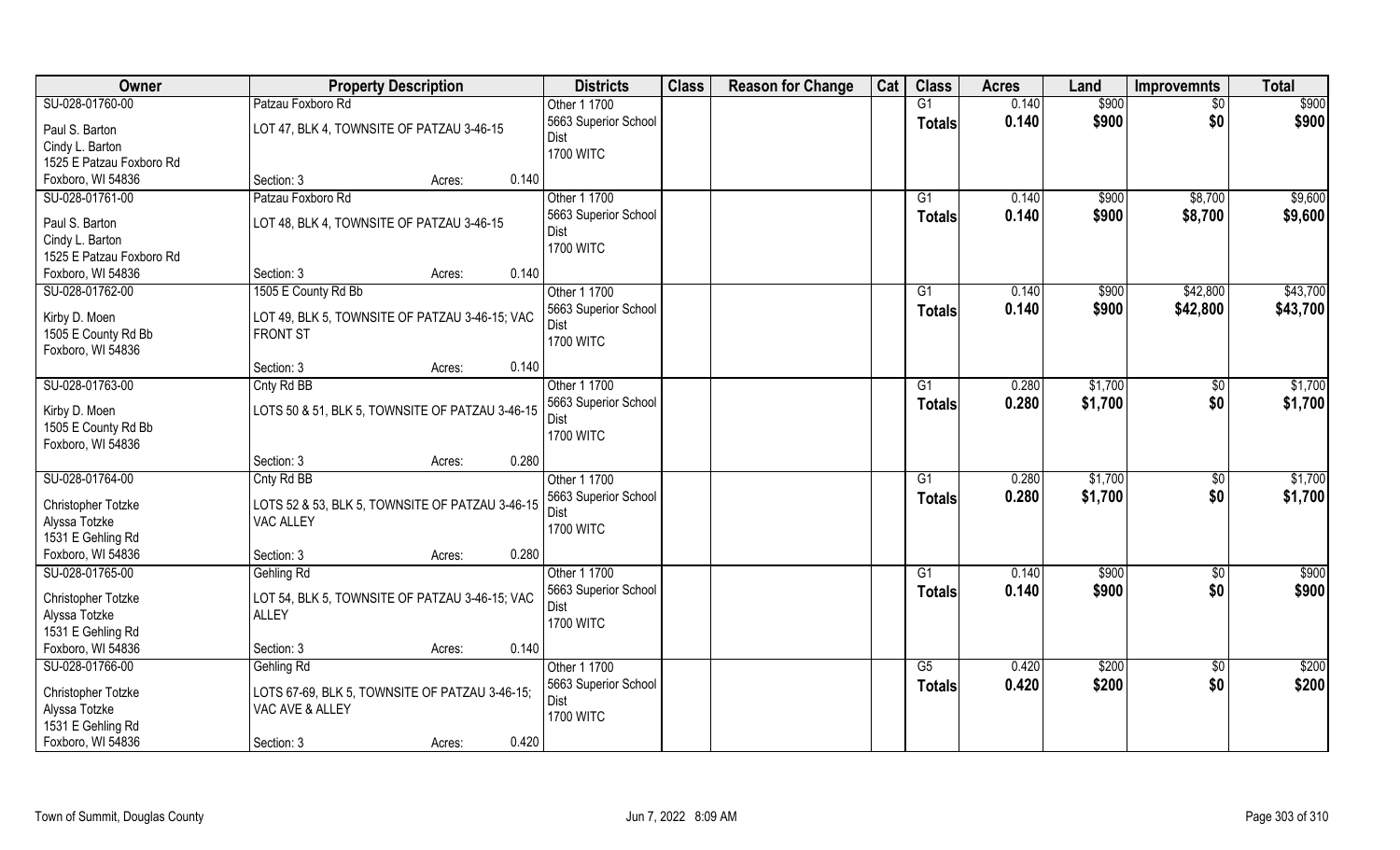| Owner                               | <b>Property Description</b>                                            | <b>Districts</b>             | <b>Class</b> | <b>Reason for Change</b> | Cat | <b>Class</b>   | <b>Acres</b> | Land    | <b>Improvemnts</b> | <b>Total</b> |
|-------------------------------------|------------------------------------------------------------------------|------------------------------|--------------|--------------------------|-----|----------------|--------------|---------|--------------------|--------------|
| SU-028-01767-00                     | Cnty Rd BB                                                             | Other 1 1700                 |              |                          |     | G <sub>1</sub> | 0.300        | \$1,800 | $\overline{50}$    | \$1,800      |
| Kirby D. Moen                       | LOTS 70-72, BLK 5, TOWNSITE OF PATZAU 3-46-15;                         | 5663 Superior School         |              |                          |     | G <sub>5</sub> | 0.120        | \$100   | \$0                | \$100        |
| 1505 E County Rd Bb                 | VAC 1ST AVE; VAC FRONT ST ABUTTING LOT 72                              | Dist                         |              |                          |     | <b>Totals</b>  | 0.420        | \$1,900 | \$0                | \$1,900      |
| Foxboro, WI 54836                   |                                                                        | <b>1700 WITC</b>             |              |                          |     |                |              |         |                    |              |
|                                     | 0.420<br>Section: 3<br>Acres:                                          |                              |              |                          |     |                |              |         |                    |              |
| SU-028-01768-00                     | 1509 E Gehling Rd                                                      | Other 1 1700                 |              |                          |     | G1             | 0.420        | \$2,600 | $\sqrt{$0}$        | \$2,600      |
| Christopher Totzke                  | LOTS 55-57, BLK 6, TOWNSITE OF PATZAU 3-46-15;                         | 5663 Superior School<br>Dist |              |                          |     | <b>Totals</b>  | 0.420        | \$2,600 | \$0                | \$2,600      |
| Alyssa Totzke                       | VAC ALLEY                                                              | <b>1700 WITC</b>             |              |                          |     |                |              |         |                    |              |
| 1531 E Gehling Rd                   |                                                                        |                              |              |                          |     |                |              |         |                    |              |
| Foxboro, WI 54836                   | 0.420<br>Section: 3<br>Acres:                                          |                              |              |                          |     |                |              |         |                    |              |
| SU-028-01769-00                     | Cnty Rd BB                                                             | Other 1 1700                 |              |                          |     | G <sub>1</sub> | 0.140        | \$900   | \$0                | \$900        |
| Paul S. Barton                      | LOT 46, BLK 4, TOWNSITE OF PATZAU 3-46-15                              | 5663 Superior School         |              |                          |     | <b>Totals</b>  | 0.140        | \$900   | \$0                | \$900        |
| Cindy L. Barton                     |                                                                        | Dist                         |              |                          |     |                |              |         |                    |              |
| 1525 E Patzau Foxboro Rd            |                                                                        | <b>1700 WITC</b>             |              |                          |     |                |              |         |                    |              |
| Foxboro, WI 54836                   | 0.140<br>Section: 3<br>Acres:                                          |                              |              |                          |     |                |              |         |                    |              |
| SU-028-01770-00                     | Gehling Rd                                                             | Other 1 1700                 |              |                          |     | G1             | 0.840        | \$4,100 | $\sqrt[6]{3}$      | \$4,100      |
|                                     |                                                                        | 5663 Superior School         |              |                          |     | <b>Totals</b>  | 0.840        | \$4,100 | \$0                | \$4,100      |
| Christopher Totzke<br>Alyssa Totzke | LOTS 61-66 INCL, BLK 6, TOWNSITE OF PATZAU<br>3-46-15; VAC AVE & ALLEY | Dist                         |              |                          |     |                |              |         |                    |              |
| 1531 E Gehling Rd                   |                                                                        | <b>1700 WITC</b>             |              |                          |     |                |              |         |                    |              |
| Foxboro, WI 54836                   | 0.840<br>Section: 3<br>Acres:                                          |                              |              |                          |     |                |              |         |                    |              |
| SU-028-01771-00                     | Dowling Lake West Rd                                                   | Other 2 8020                 |              |                          |     | G6             | 8.410        | \$9,700 | $\sqrt[6]{30}$     | \$9,700      |
|                                     |                                                                        | 8020-Amnicon Dwling          |              |                          |     | <b>Totals</b>  | 8.410        | \$9,700 | \$0                | \$9,700      |
| Leslie J. Evans                     | LOT 1, DIMITRI'S ADDITION TO AMNICON LAKE                              | Lk Mgmt                      |              |                          |     |                |              |         |                    |              |
| 4181 Lenox Blvd                     | 13-46-14                                                               | Other 1 1700                 |              |                          |     |                |              |         |                    |              |
| Venice, FL 34293                    |                                                                        | 5663 Superior School         |              |                          |     |                |              |         |                    |              |
|                                     | 8.410<br>Section: 13<br>Acres:                                         | Dist                         |              |                          |     |                |              |         |                    |              |
|                                     |                                                                        | <b>1700 WITC</b>             |              |                          |     |                |              |         |                    |              |
| SU-028-01772-00                     | Dowling Lake West Rd                                                   | Other 2 8020                 |              |                          |     | G6             | 5.620        | \$6,500 | $\sqrt[6]{}$       | \$6,500      |
| Leslie J. Evans                     | LOT 2, DIMITRI'S ADDITION TO AMNICON LAKE                              | 8020-Amnicon Dwling          |              |                          |     | <b>Totals</b>  | 5.620        | \$6,500 | \$0                | \$6,500      |
| 4181 Lenox Blvd                     | 13-46-14                                                               | Lk Mgmt                      |              |                          |     |                |              |         |                    |              |
| Venice, FL 34293                    |                                                                        | Other 1 1700                 |              |                          |     |                |              |         |                    |              |
|                                     | 5.620<br>Section: 13<br>Acres:                                         | 5663 Superior School         |              |                          |     |                |              |         |                    |              |
|                                     |                                                                        | Dist                         |              |                          |     |                |              |         |                    |              |
|                                     |                                                                        | <b>1700 WITC</b>             |              |                          |     |                |              |         |                    |              |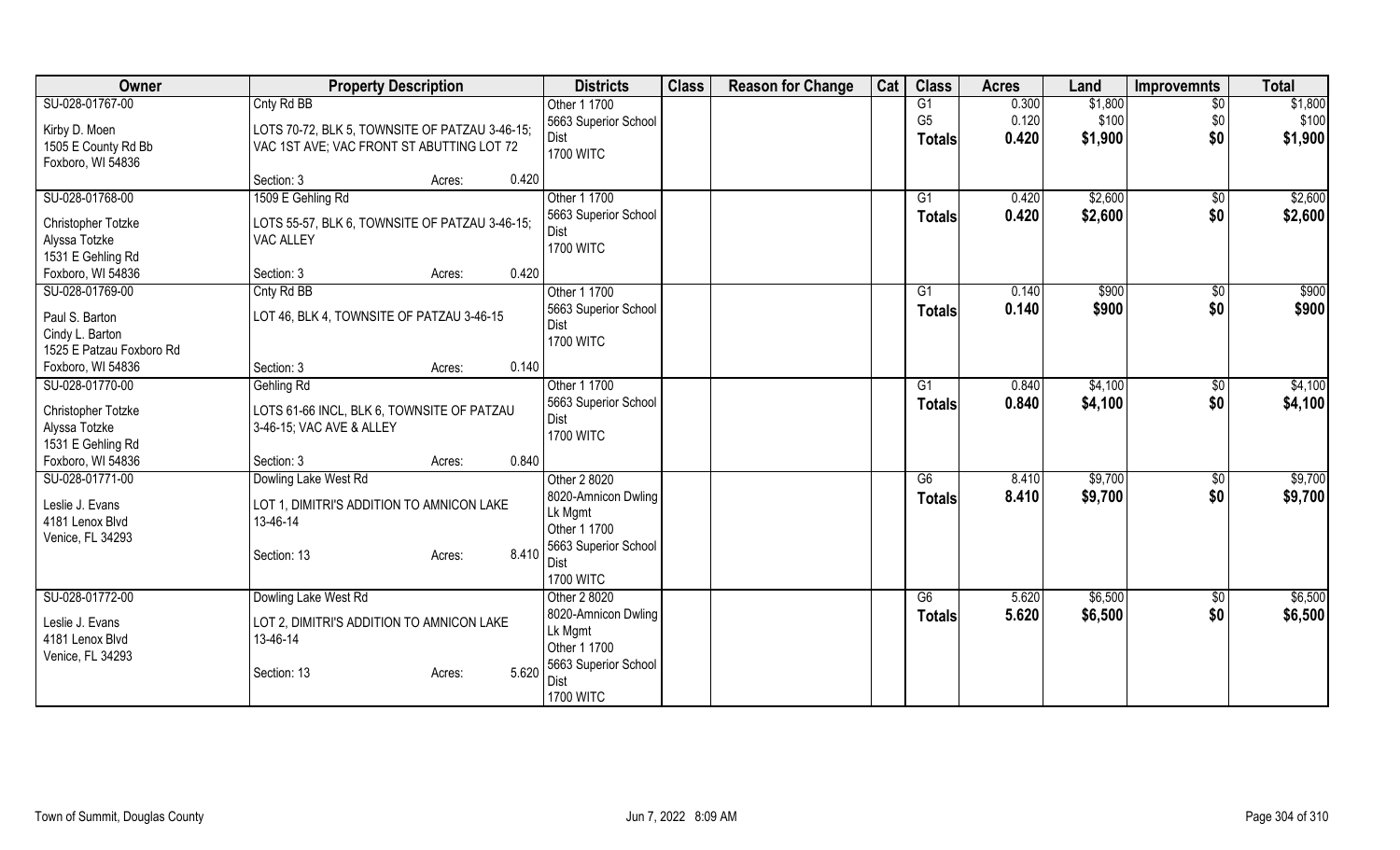| Owner                           | <b>Property Description</b>               | <b>Districts</b>        | <b>Class</b> | <b>Reason for Change</b> | Cat | <b>Class</b>         | <b>Acres</b>   | Land             | <b>Improvemnts</b> | <b>Total</b> |
|---------------------------------|-------------------------------------------|-------------------------|--------------|--------------------------|-----|----------------------|----------------|------------------|--------------------|--------------|
| SU-028-01773-00                 | Dowling Lake West Rd                      | Other 2 8020            |              |                          |     | G6                   | 5.620          | \$6,500          | $\overline{50}$    | \$6,500      |
| Leslie J. Evans                 | LOT 3, DIMITRI'S ADDITION TO AMNICON LAKE | 8020-Amnicon Dwling     |              |                          |     | <b>Totals</b>        | 5.620          | \$6,500          | \$0                | \$6,500      |
| 4181 Lenox Blvd                 | 13-46-14                                  | Lk Mgmt                 |              |                          |     |                      |                |                  |                    |              |
| Venice, FL 34293                |                                           | Other 1 1700            |              |                          |     |                      |                |                  |                    |              |
|                                 | 5.620<br>Section: 13<br>Acres:            | 5663 Superior School    |              |                          |     |                      |                |                  |                    |              |
|                                 |                                           | Dist                    |              |                          |     |                      |                |                  |                    |              |
|                                 |                                           | <b>1700 WITC</b>        |              |                          |     |                      |                |                  |                    |              |
| SU-028-01774-00                 | Dowling Lake West Rd                      | Other 2 8020            |              |                          |     | G5                   | 0.620          | \$200            | \$0                | \$200        |
| Leslie J. Evans                 | LOT 4, DIMITRI'S ADDITION TO AMNICON LAKE | 8020-Amnicon Dwling     |              |                          |     | G <sub>6</sub>       | 5.000          | \$5,800          | \$0                | \$5,800      |
| 4181 Lenox Blvd                 | 13-46-14                                  | Lk Mgmt                 |              |                          |     | Totals               | 5.620          | \$6,000          | \$0                | \$6,000      |
| Venice, FL 34293                |                                           | Other 1 1700            |              |                          |     |                      |                |                  |                    |              |
|                                 | 5.620<br>Section: 13<br>Acres:            | 5663 Superior School    |              |                          |     |                      |                |                  |                    |              |
|                                 |                                           | Dist                    |              |                          |     |                      |                |                  |                    |              |
|                                 |                                           | <b>1700 WITC</b>        |              |                          |     |                      |                |                  |                    |              |
| SU-028-01775-00                 | Dowling Lake West Rd                      | Other 2 8020            |              |                          |     | G5<br>G <sub>6</sub> | 2.000<br>2.630 | \$600<br>\$3,000 | $\sqrt[6]{3}$      | \$600        |
| Judy R. Peterson                | LOT 5, DIMITRI'S ADDITION TO AMNICON LAKE | 8020-Amnicon Dwling     |              |                          |     |                      |                |                  | \$0                | \$3,000      |
| 8278 S County Rd A              | 13-46-14                                  | Lk Mgmt<br>Other 1 1700 |              |                          |     | <b>Totals</b>        | 4.630          | \$3,600          | \$0                | \$3,600      |
| Superior, WI 54880              |                                           | 5663 Superior School    |              |                          |     |                      |                |                  |                    |              |
|                                 | 4.630<br>Section: 13<br>Acres:            | Dist                    |              |                          |     |                      |                |                  |                    |              |
|                                 |                                           | <b>1700 WITC</b>        |              |                          |     |                      |                |                  |                    |              |
| SU-028-01776-00                 | Dowling Lake West Rd                      | Other 2 8020            |              |                          |     | G6                   | 4.690          | \$5,400          | $\sqrt{$0}$        | \$5,400      |
|                                 |                                           | 8020-Amnicon Dwling     |              |                          |     | <b>Totals</b>        | 4.690          | \$5,400          | \$0                | \$5,400      |
| Judy R. Peterson                | LOT 6, DIMITRI'S ADDITION TO AMNICON LAKE | Lk Mgmt                 |              |                          |     |                      |                |                  |                    |              |
| 8278 S County Rd A              | 13-46-14                                  | Other 1 1700            |              |                          |     |                      |                |                  |                    |              |
| Superior, WI 54880              |                                           | 5663 Superior School    |              |                          |     |                      |                |                  |                    |              |
|                                 | 4.690<br>Section: 13<br>Acres:            | Dist                    |              |                          |     |                      |                |                  |                    |              |
|                                 |                                           | <b>1700 WITC</b>        |              |                          |     |                      |                |                  |                    |              |
| SU-028-01777-00                 | Dowling Lake West Rd                      | Other 2 8020            |              |                          |     | X4                   | 2.140          | $\overline{50}$  | $\sqrt{$0}$        | \$0          |
|                                 |                                           | 8020-Amnicon Dwling     |              |                          |     | Totals               | 2.140          | \$0              | \$0                | \$0          |
| Amnicon-Dowling Lake Management | LOT 7, DIMITRI'S ADDITION TO AMNICON LAKE | Lk Mgmt                 |              |                          |     |                      |                |                  |                    |              |
| <b>District</b>                 | 13-46-14                                  | Other 1 1700            |              |                          |     |                      |                |                  |                    |              |
| RT 1 Box 216                    |                                           | 5663 Superior School    |              |                          |     |                      |                |                  |                    |              |
| Superior, WI 54880              | 2.140<br>Section: 13<br>Acres:            | Dist                    |              |                          |     |                      |                |                  |                    |              |
|                                 |                                           | <b>1700 WITC</b>        |              |                          |     |                      |                |                  |                    |              |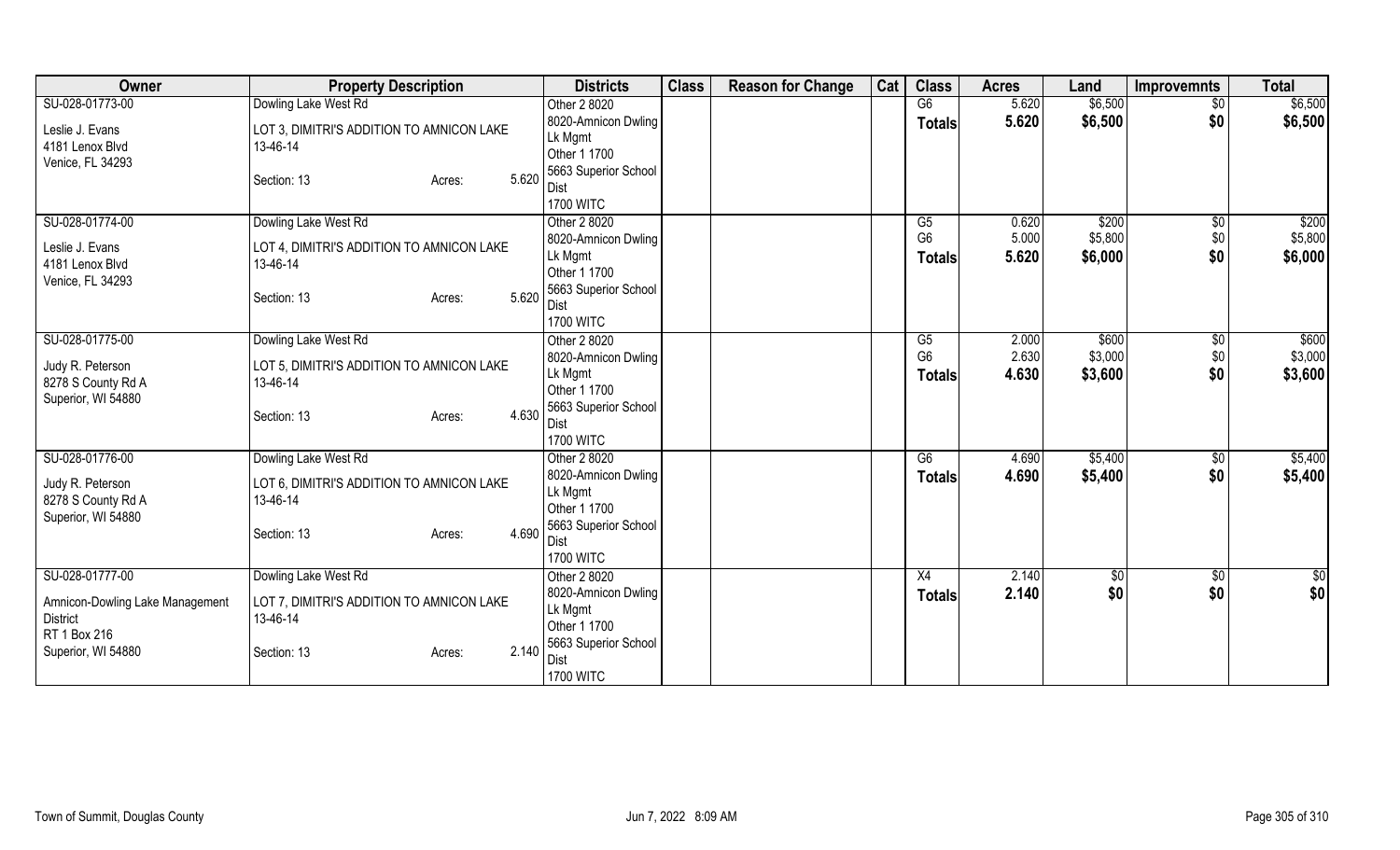| Owner                                              | <b>Property Description</b>                            |       | <b>Districts</b>             | <b>Class</b> | <b>Reason for Change</b> | Cat | <b>Class</b>  | <b>Acres</b> | Land         | <b>Improvemnts</b> | <b>Total</b>    |
|----------------------------------------------------|--------------------------------------------------------|-------|------------------------------|--------------|--------------------------|-----|---------------|--------------|--------------|--------------------|-----------------|
| SU-028-01778-00                                    | Dowling Lake West Rd                                   |       | Other 2 8020                 |              |                          |     | X4            | 2.000        | \$0          | $\sqrt{$0}$        | $\overline{50}$ |
| Amnicon-Dowling Lake Management                    | LOT 8, DIMITRI'S ADDITION TO AMNICON LAKE              |       | 8020-Amnicon Dwling          |              |                          |     | <b>Totals</b> | 2.000        | \$0          | \$0                | \$0             |
| <b>District</b>                                    | 13-46-14                                               |       | Lk Mgmt                      |              |                          |     |               |              |              |                    |                 |
| RT 1 Box 216                                       |                                                        |       | Other 1 1700                 |              |                          |     |               |              |              |                    |                 |
| Superior, WI 54880                                 | Section: 13<br>Acres:                                  | 2.000 | 5663 Superior School         |              |                          |     |               |              |              |                    |                 |
|                                                    |                                                        |       | Dist<br><b>1700 WITC</b>     |              |                          |     |               |              |              |                    |                 |
| SU-028-01779-00                                    | Dowling Lake West Rd                                   |       | Other 2 8020                 |              |                          |     | X4            | 2.930        | \$0          | $\overline{30}$    | \$0             |
|                                                    |                                                        |       | 8020-Amnicon Dwling          |              |                          |     | <b>Totals</b> | 2.930        | \$0          | \$0                | \$0             |
| Amnicon-Dowling Lake Management                    | LOT 9, DIMITRI'S ADDITION TO AMNICON LAKE              |       | Lk Mgmt                      |              |                          |     |               |              |              |                    |                 |
| <b>District</b>                                    | 13-46-14                                               |       | Other 1 1700                 |              |                          |     |               |              |              |                    |                 |
| RT 1 Box 216                                       |                                                        |       | 5663 Superior School         |              |                          |     |               |              |              |                    |                 |
| Superior, WI 54880                                 | Section: 13<br>Acres:                                  | 2.930 | Dist                         |              |                          |     |               |              |              |                    |                 |
|                                                    |                                                        |       | <b>1700 WITC</b>             |              |                          |     |               |              |              |                    |                 |
| SU-028-01780-00                                    | Dowling Lake West Rd                                   |       | Other 2 8020                 |              |                          |     | X4            | 2.900        | $\sqrt[6]{}$ | $\sqrt[6]{3}$      | \$0             |
| Amnicon-Dowling Lake Management                    | LOT 10, DIMITRI'S ADDITION TO AMNICON LAKE             |       | 8020-Amnicon Dwling          |              |                          |     | <b>Totals</b> | 2.900        | \$0          | \$0                | \$0             |
| <b>District</b>                                    | 13-46-14                                               |       | Lk Mgmt                      |              |                          |     |               |              |              |                    |                 |
| RT 1 Box 216                                       |                                                        |       | Other 1 1700                 |              |                          |     |               |              |              |                    |                 |
| Superior, WI 54880                                 | Section: 13<br>Acres:                                  | 2.900 | 5663 Superior School<br>Dist |              |                          |     |               |              |              |                    |                 |
|                                                    |                                                        |       | <b>1700 WITC</b>             |              |                          |     |               |              |              |                    |                 |
| SU-028-01781-00                                    | Dowling Lake West Rd                                   |       | Other 2 8020                 |              |                          |     | X4            | 2.830        | $\sqrt{$0}$  | \$0                | \$0             |
|                                                    |                                                        |       | 8020-Amnicon Dwling          |              |                          |     | <b>Totals</b> | 2.830        | \$0          | \$0                | \$0             |
| Amnicon-Dowling Lake Management<br><b>District</b> | LOT 11, DIMITRI'S ADDITION TO AMNICON LAKE<br>13-46-14 |       | Lk Mgmt                      |              |                          |     |               |              |              |                    |                 |
| RT 1 Box 216                                       |                                                        |       | Other 1 1700                 |              |                          |     |               |              |              |                    |                 |
| Superior, WI 54880                                 | Section: 13<br>Acres:                                  | 2.830 | 5663 Superior School         |              |                          |     |               |              |              |                    |                 |
|                                                    |                                                        |       | <b>Dist</b>                  |              |                          |     |               |              |              |                    |                 |
|                                                    |                                                        |       | <b>1700 WITC</b>             |              |                          |     |               |              |              |                    |                 |
| SU-028-01782-00                                    | Dowling Lake West Rd                                   |       | Other 2 8020                 |              |                          |     | X4            | 1.300        | \$0          | \$0                | \$0             |
| Amnicon-Dowling Lake Management                    | LOT 12, EX NE-50', DIMITRI'S ADDITION TO               |       | 8020-Amnicon Dwling          |              |                          |     | <b>Totals</b> | 1.300        | \$0          | \$0                | \$0             |
| <b>District</b>                                    | AMNICON LAKE 13-46-14                                  |       | Lk Mgmt<br>Other 1 1700      |              |                          |     |               |              |              |                    |                 |
| RT 1 Box 216                                       |                                                        |       | 5663 Superior School         |              |                          |     |               |              |              |                    |                 |
| Superior, WI 54880                                 | Section: 13<br>Acres:                                  | 1.300 | Dist                         |              |                          |     |               |              |              |                    |                 |
|                                                    |                                                        |       | <b>1700 WITC</b>             |              |                          |     |               |              |              |                    |                 |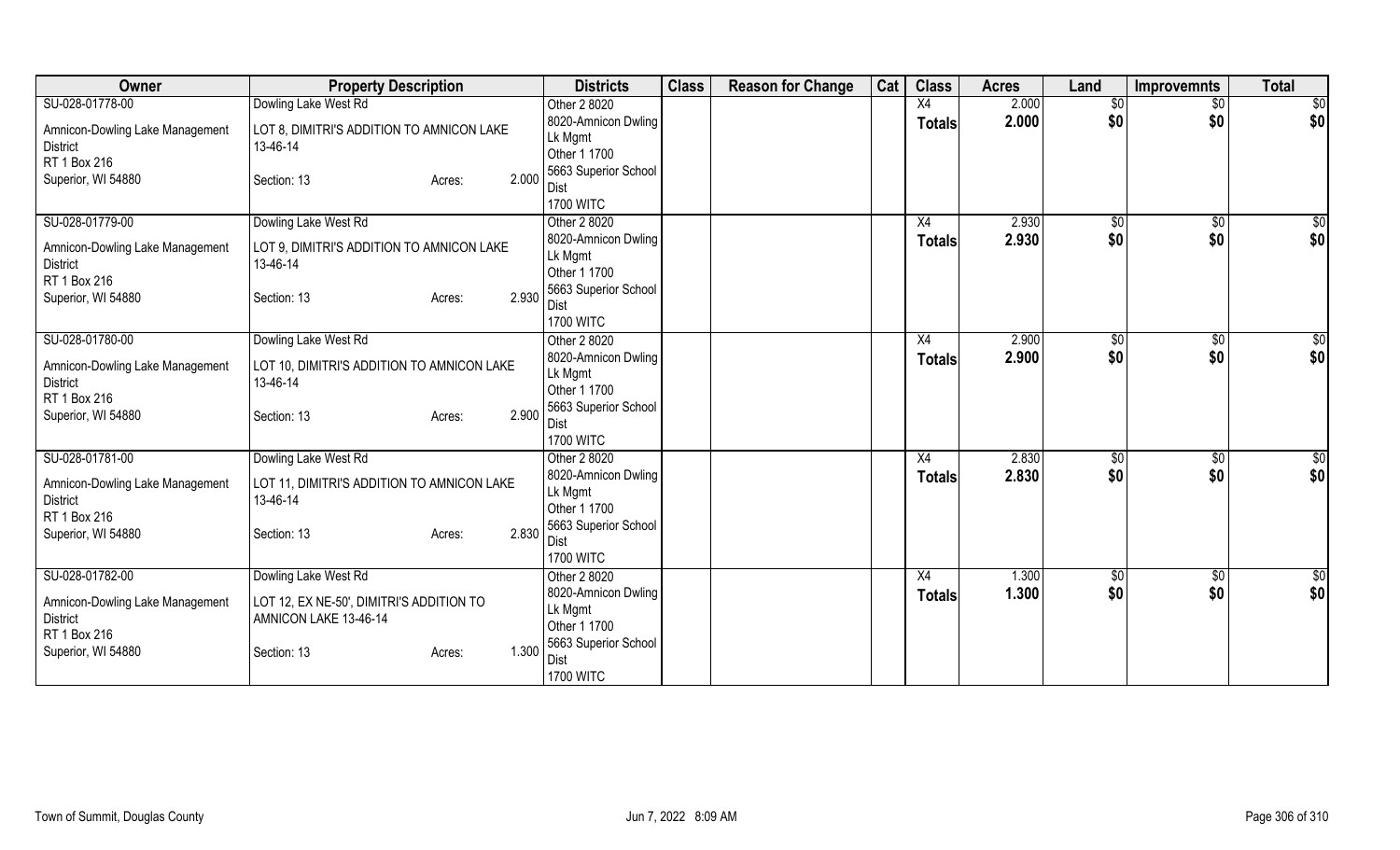| Owner                                           | <b>Property Description</b>                      | <b>Districts</b>                     | <b>Class</b> | <b>Reason for Change</b> | Cat | <b>Class</b>  | <b>Acres</b> | Land     | <b>Improvemnts</b> | <b>Total</b> |
|-------------------------------------------------|--------------------------------------------------|--------------------------------------|--------------|--------------------------|-----|---------------|--------------|----------|--------------------|--------------|
| SU-028-01783-00                                 | Dowling Lake Rd                                  | Other 2 8020                         |              |                          |     | G1            | 3.490        | \$18,000 | \$18,200           | \$36,200     |
| Leslie J. Evans                                 | LOT 13 & NE-50' OF LOT 12, DIMITRI'S ADDITION TO | 8020-Amnicon Dwling                  |              |                          |     | <b>Totals</b> | 3.490        | \$18,000 | \$18,200           | \$36,200     |
| 4181 Lenox Blvd                                 | AMNICON LAKE 13-46-14                            | Lk Mgmt                              |              |                          |     |               |              |          |                    |              |
| Venice, FL 34293                                |                                                  | Other 1 1700                         |              |                          |     |               |              |          |                    |              |
|                                                 | 3.490<br>Section: 13<br>Acres:                   | 5663 Superior School                 |              |                          |     |               |              |          |                    |              |
|                                                 |                                                  | Dist<br><b>1700 WITC</b>             |              |                          |     |               |              |          |                    |              |
| SU-028-01784-00                                 | 8125 S Dowling Lake Rd                           | Other 2 8020                         |              |                          |     | G1            | 4.210        | \$49,000 | \$168,900          | \$217,900    |
|                                                 |                                                  | 8020-Amnicon Dwling                  |              |                          |     | <b>Totals</b> | 4.210        | \$49,000 | \$168,900          | \$217,900    |
| Jeremy M. Oswskey                               | LOT 14, DIMITRI'S ADDITION TO AMNICON LAKE       | Lk Mgmt                              |              |                          |     |               |              |          |                    |              |
| Jennifer Oswskey                                | 13-46-14                                         | Other 1 1700                         |              |                          |     |               |              |          |                    |              |
| 8125 S Dowling Lake West Rd                     | 4.210                                            | 5663 Superior School                 |              |                          |     |               |              |          |                    |              |
| Superior, WI 54880                              | Section: 13<br>Acres:                            | <b>Dist</b>                          |              |                          |     |               |              |          |                    |              |
|                                                 |                                                  | <b>1700 WITC</b>                     |              |                          |     |               |              |          |                    |              |
| SU-028-01785-00                                 | 8121 S Dowling Lake Rd                           | Other 2 8020                         |              |                          |     | G1            | 2.990        | \$54,300 | \$341,900          | \$396,200    |
| Eric L. Schlacks                                | LOT 15, DIMITRI'S ADDITION TO AMNICON LAKE       | 8020-Amnicon Dwling                  |              |                          |     | <b>Totals</b> | 2.990        | \$54,300 | \$341,900          | \$396,200    |
| Deborah D. Schlacks                             | 13-46-14                                         | Lk Mgmt                              |              |                          |     |               |              |          |                    |              |
| 8121 S Dowling Lake Rd W                        |                                                  | Other 1 1700                         |              |                          |     |               |              |          |                    |              |
| Superior, WI 54880                              | 2.990<br>Section: 13<br>Acres:                   | 5663 Superior School<br>Dist         |              |                          |     |               |              |          |                    |              |
|                                                 |                                                  | <b>1700 WITC</b>                     |              |                          |     |               |              |          |                    |              |
| SU-028-01786-00                                 | Dowling Lake Rd                                  | Other 2 8020                         |              |                          |     | G1            | 2.850        | \$9,900  | $\sqrt{$0}$        | \$9,900      |
|                                                 |                                                  | 8020-Amnicon Dwling                  |              |                          |     | Totals        | 2.850        | \$9,900  | \$0                | \$9,900      |
| Eric L. Schlacks                                | LOT 16, DIMITRI'S ADDITION TO AMNICON LAKE       | Lk Mgmt                              |              |                          |     |               |              |          |                    |              |
| Deborah D. Schlacks<br>8121 S Dowling Lake Rd W | 13-46-14                                         | Other 1 1700                         |              |                          |     |               |              |          |                    |              |
| Superior, WI 54880                              | 2.850<br>Section: 13<br>Acres:                   | 5663 Superior School                 |              |                          |     |               |              |          |                    |              |
|                                                 |                                                  | Dist                                 |              |                          |     |               |              |          |                    |              |
|                                                 |                                                  | <b>1700 WITC</b>                     |              |                          |     |               |              |          |                    |              |
| SU-028-01787-00                                 | Dowling Lake Rd                                  | Other 2 8020                         |              |                          |     | G1            | 2.300        | \$9,200  | \$0                | \$9,200      |
| Eric L. Schlacks                                | LOT 17, DIMITRI'S ADDITION TO AMNICON LAKE       | 8020-Amnicon Dwling                  |              |                          |     | <b>Totals</b> | 2.300        | \$9,200  | \$0                | \$9,200      |
| Deborah D. Schlacks                             | 13-46-14 EASE #733499                            | Lk Mgmt                              |              |                          |     |               |              |          |                    |              |
| 8121 S Dowling Lake Rd W                        |                                                  | Other 1 1700<br>5663 Superior School |              |                          |     |               |              |          |                    |              |
| Superior, WI 54880                              | 2.300<br>Section: 13<br>Acres:                   | <b>Dist</b>                          |              |                          |     |               |              |          |                    |              |
|                                                 |                                                  | <b>1700 WITC</b>                     |              |                          |     |               |              |          |                    |              |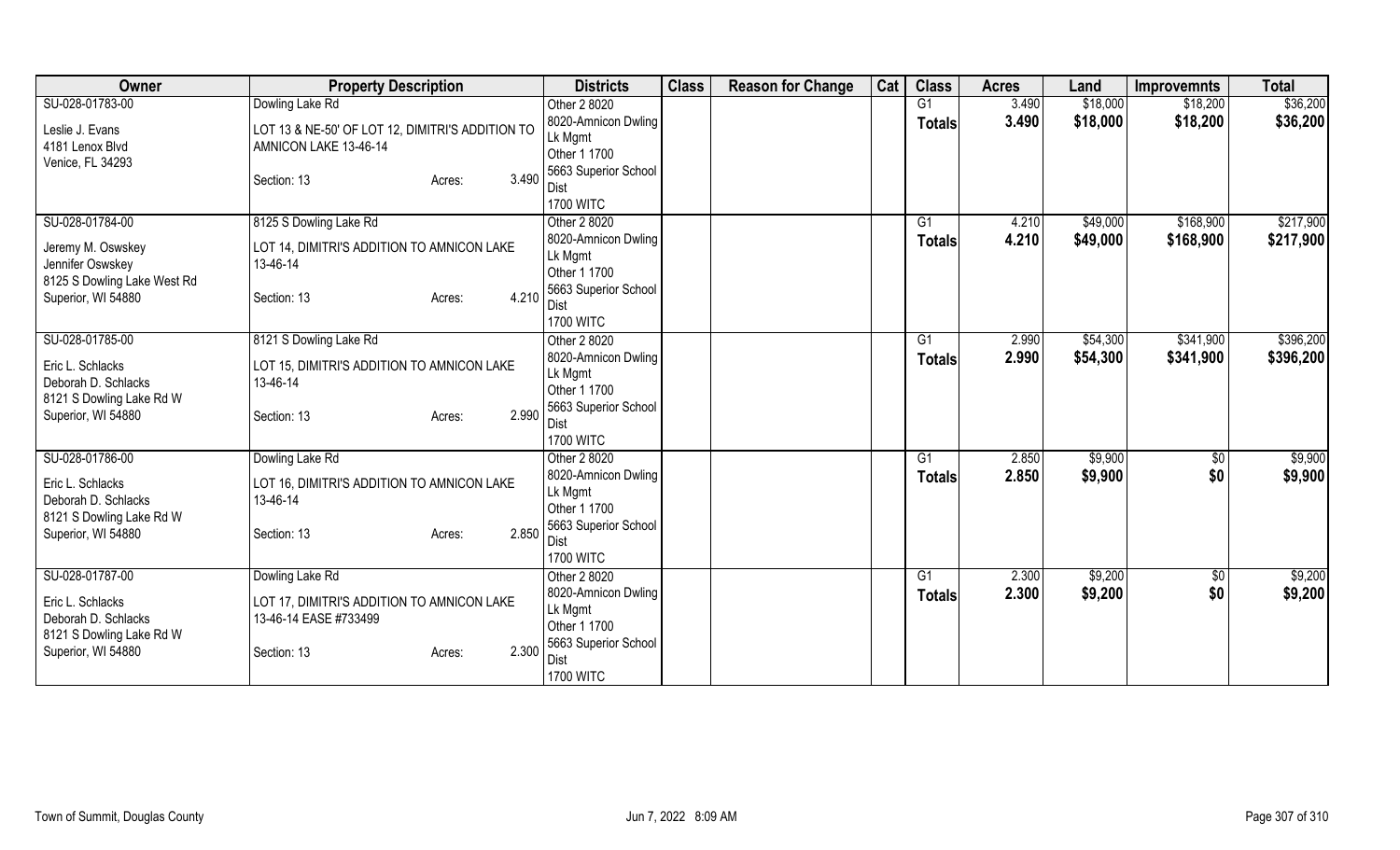| Owner                                           | <b>Property Description</b>                      | <b>Districts</b>             | <b>Class</b> | <b>Reason for Change</b> | Cat | <b>Class</b>    | <b>Acres</b> | Land     | <b>Improvemnts</b> | <b>Total</b> |
|-------------------------------------------------|--------------------------------------------------|------------------------------|--------------|--------------------------|-----|-----------------|--------------|----------|--------------------|--------------|
| SU-028-01788-00                                 | Dowling Lake Rd                                  | Other 2 8020                 |              |                          |     | G1              | 2.400        | \$9,300  | \$0                | \$9,300      |
| Eric L. Schlacks                                | LOT 18, DIMITRI'S ADDITION TO AMNICON LAKE       | 8020-Amnicon Dwling          |              |                          |     | <b>Totals</b>   | 2.400        | \$9,300  | \$0                | \$9,300      |
| Deborah D. Schlacks                             | 13-46-14                                         | Lk Mgmt                      |              |                          |     |                 |              |          |                    |              |
| 8121 S Dowling Lake Rd W                        |                                                  | Other 1 1700                 |              |                          |     |                 |              |          |                    |              |
| Superior, WI 54880                              | 2.400<br>Section: 13<br>Acres:                   | 5663 Superior School         |              |                          |     |                 |              |          |                    |              |
|                                                 |                                                  | Dist<br><b>1700 WITC</b>     |              |                          |     |                 |              |          |                    |              |
| SU-028-01789-00                                 | 8087 S Dowling Lake West Rd                      | Other 2 8020                 |              |                          |     | $\overline{G1}$ | 1.500        | \$7,200  | \$11,500           | \$18,700     |
|                                                 |                                                  | 8020-Amnicon Dwling          |              |                          |     | <b>Totals</b>   | 1.500        | \$7,200  | \$11,500           | \$18,700     |
| Colton J. Krivinchuk                            | LOT 1 CSM #1255, VOL 9 PP 150-151, PT GOVT LOTS  | Lk Mgmt                      |              |                          |     |                 |              |          |                    |              |
| 8046 S Dowling Lake West Rd                     | 1 & 2 13-46-14 (FKA LOT 19, DIMITRI'S ADD TO     | Other 1 1700                 |              |                          |     |                 |              |          |                    |              |
| Superior, WI 54880                              | <b>AMNICON LAKE)</b>                             | 5663 Superior School         |              |                          |     |                 |              |          |                    |              |
|                                                 | 1.500<br>Section: 13<br>Acres:                   | Dist                         |              |                          |     |                 |              |          |                    |              |
|                                                 |                                                  | <b>1700 WITC</b>             |              |                          |     |                 |              |          |                    |              |
| SU-028-01790-00                                 | 8091 S Dowling Lake West Rd                      | Other 2 8020                 |              |                          |     | G1              | 2.050        | \$9,600  | \$17,000           | \$26,600     |
| Michael R. Peterson                             | LOT 2, CSM #1255, VOL 9 PP 150-151, PT GOVT LOTS | 8020-Amnicon Dwling          |              |                          |     | <b>Totals</b>   | 2.050        | \$9,600  | \$17,000           | \$26,600     |
| 8090 S Dowling Lake West Rd                     | 1 & 2 13-46-14 (FKA LOT 20, DIMITRI'S ADD TO     | Lk Mgmt                      |              |                          |     |                 |              |          |                    |              |
| Superior, WI 54880                              | <b>AMNICON LAKE)</b>                             | Other 1 1700                 |              |                          |     |                 |              |          |                    |              |
|                                                 | 2.050<br>Section: 13<br>Acres:                   | 5663 Superior School<br>Dist |              |                          |     |                 |              |          |                    |              |
|                                                 |                                                  | <b>1700 WITC</b>             |              |                          |     |                 |              |          |                    |              |
| SU-028-01791-00                                 | Dowling Lake West Rd                             | Other 2 8020                 |              |                          |     | G1              | 2.310        | \$9,200  | $\overline{30}$    | \$9,200      |
|                                                 |                                                  | 8020-Amnicon Dwling          |              |                          |     | <b>Totals</b>   | 2.310        | \$9,200  | \$0                | \$9,200      |
| Eric L. Schlacks                                | LOT 21 DIMITRI'S ADDITION 13-46-13 EASE #733499  | Lk Mgmt                      |              |                          |     |                 |              |          |                    |              |
| Deborah D. Schlacks<br>8121 S Dowling Lake Rd W |                                                  | Other 1 1700                 |              |                          |     |                 |              |          |                    |              |
| Superior, WI 54880                              | 2.310<br>Section: 13<br>Acres:                   | 5663 Superior School         |              |                          |     |                 |              |          |                    |              |
|                                                 |                                                  | Dist                         |              |                          |     |                 |              |          |                    |              |
|                                                 |                                                  | <b>1700 WITC</b>             |              |                          |     |                 |              |          |                    |              |
| SU-028-01792-00                                 | Dowling Lake Rd                                  | Other 2 8020                 |              |                          |     | X4              | 1.560        | \$0      | \$0                | \$0          |
| Amnicon-Dowling Lake Management                 | OUTLOT 1, DIMITRI'S ADDITION TO AMNICON LAKE     | 8020-Amnicon Dwling          |              |                          |     | <b>Totals</b>   | 1.560        | \$0      | \$0                | \$0          |
| <b>District</b>                                 | 13-46-14                                         | Lk Mgmt<br>Other 1 1700      |              |                          |     |                 |              |          |                    |              |
| RT 1 Box 216                                    |                                                  | 5663 Superior School         |              |                          |     |                 |              |          |                    |              |
| Superior, WI 54880                              | 1.560<br>Section: 13<br>Acres:                   | Dist                         |              |                          |     |                 |              |          |                    |              |
|                                                 |                                                  | <b>1700 WITC</b>             |              |                          |     |                 |              |          |                    |              |
| SU-028-01794-00                                 | 2396 E Town Line Rd                              | Other 1 1700                 |              |                          |     | G1              | 4.000        | \$11,500 | \$156,300          | \$167,800    |
|                                                 | LOT 1, ROLLING ACRES 1-46-15                     | 5663 Superior School         |              |                          |     | G <sub>5</sub>  | 1.000        | \$300    | \$0                | \$300        |
| Mary J. Vanlandschoot<br>Brian W. Martin        |                                                  | Dist                         |              |                          |     | <b>Totals</b>   | 5.000        | \$11,800 | \$156,300          | \$168,100    |
| 2396 E Town Line Rd                             |                                                  | <b>1700 WITC</b>             |              |                          |     |                 |              |          |                    |              |
| Foxboro, WI 54836                               | 5.000<br>Section: 1<br>Acres:                    |                              |              |                          |     |                 |              |          |                    |              |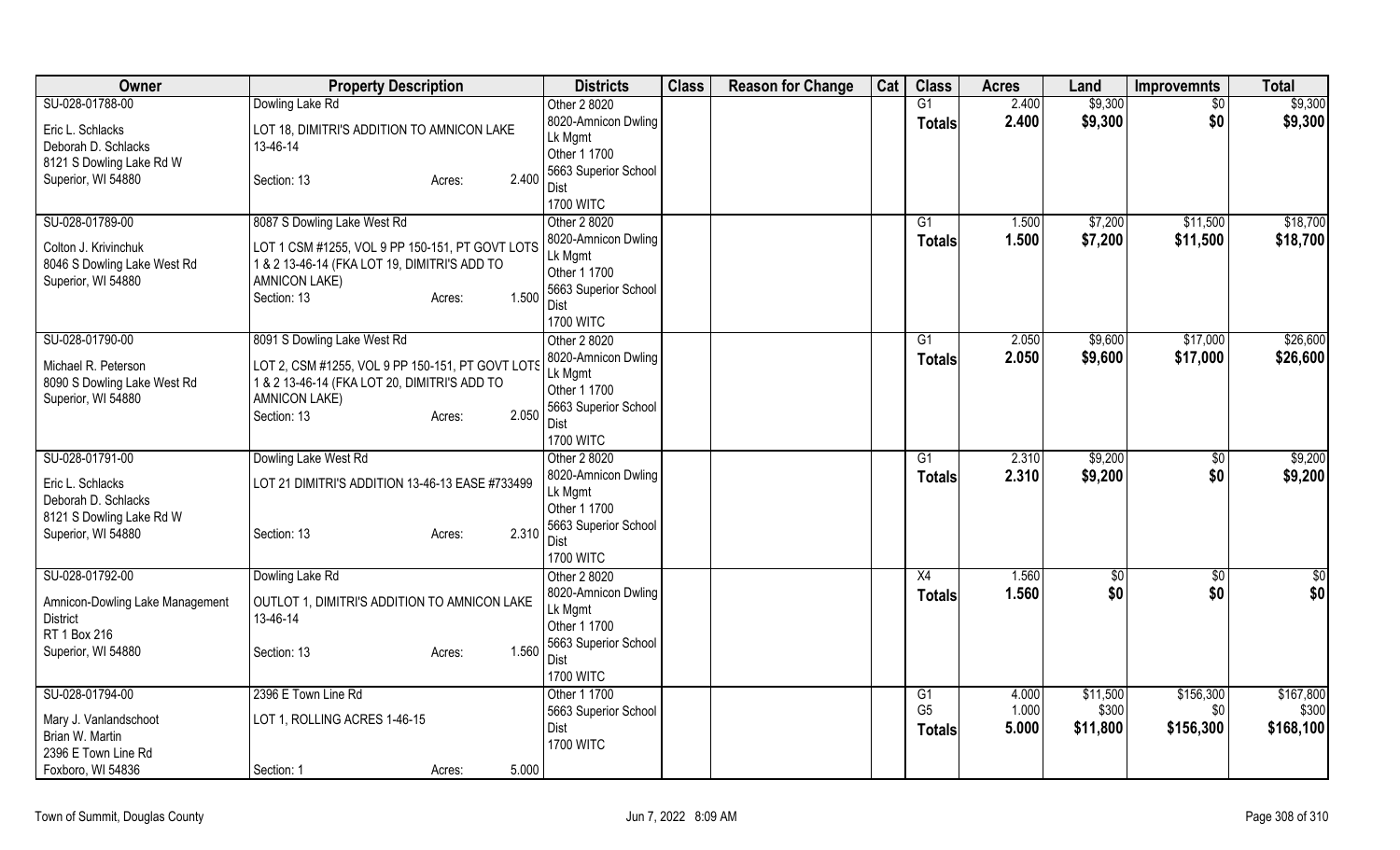| Owner                            | <b>Property Description</b>  |                 | <b>Districts</b>     | <b>Class</b> | <b>Reason for Change</b> | Cat | <b>Class</b>   | <b>Acres</b> | Land     | <b>Improvemnts</b> | <b>Total</b> |
|----------------------------------|------------------------------|-----------------|----------------------|--------------|--------------------------|-----|----------------|--------------|----------|--------------------|--------------|
| SU-028-01795-00                  | Town Line Rd                 |                 | Other 1 1700         |              |                          |     | G <sub>1</sub> | 4.000        | \$11,500 | \$0                | \$11,500     |
| John D. Koski                    | LOT 2, ROLLING ACRES 1-46-15 |                 | 5663 Superior School |              |                          |     | G <sub>5</sub> | 1.000        | \$300    | \$0                | \$300        |
| 4236 Charles Rd                  |                              |                 | Dist                 |              |                          |     | <b>Totals</b>  | 5.000        | \$11,800 | \$0                | \$11,800     |
| Duluth, MN 55803                 |                              |                 | <b>1700 WITC</b>     |              |                          |     |                |              |          |                    |              |
|                                  | Section: 1                   | 5.000<br>Acres: |                      |              |                          |     |                |              |          |                    |              |
| SU-028-01796-00                  | Town Line Rd                 |                 | Other 1 1700         |              |                          |     | G <sub>1</sub> | 4.500        | \$12,200 | $\sqrt[6]{}$       | \$12,200     |
|                                  | LOT 3, ROLLING ACRES 1-46-15 |                 | 5663 Superior School |              |                          |     | G <sub>5</sub> | 0.500        | \$200    | \$0                | \$200        |
| John D. Koski<br>4236 Charles Rd |                              |                 | Dist                 |              |                          |     | <b>Totals</b>  | 5.000        | \$12,400 | \$0                | \$12,400     |
| Duluth, MN 55803                 |                              |                 | <b>1700 WITC</b>     |              |                          |     |                |              |          |                    |              |
|                                  | Section: 1                   | 5.000<br>Acres: |                      |              |                          |     |                |              |          |                    |              |
|                                  |                              |                 |                      |              |                          |     | G6             |              |          |                    |              |
| SU-028-01797-00                  | Town Line Rd                 |                 | Other 1 1700         |              |                          |     |                | 5.000        | \$5,800  | $\sqrt[6]{30}$     | \$5,800      |
| John D. Koski                    | LOT 4, ROLLING ACRES 1-46-15 |                 | 5663 Superior School |              |                          |     | <b>Totals</b>  | 5.000        | \$5,800  | \$0                | \$5,800      |
| 4236 Charles Rd                  |                              |                 | Dist                 |              |                          |     |                |              |          |                    |              |
| Duluth, MN 55803                 |                              |                 | <b>1700 WITC</b>     |              |                          |     |                |              |          |                    |              |
|                                  | Section: 1                   | 5.000<br>Acres: |                      |              |                          |     |                |              |          |                    |              |
| SU-028-01798-00                  | Town Line Rd                 |                 | Other 1 1700         |              |                          |     | G6             | 5.000        | \$5,800  | $\sqrt[6]{3}$      | \$5,800      |
|                                  | LOT 5, ROLLING ACRES 1-46-15 |                 | 5663 Superior School |              |                          |     | Totals         | 5.000        | \$5,800  | \$0                | \$5,800      |
| John D. Koski                    |                              |                 | Dist                 |              |                          |     |                |              |          |                    |              |
| 4236 Charles Rd                  |                              |                 | <b>1700 WITC</b>     |              |                          |     |                |              |          |                    |              |
| Duluth, MN 55803                 |                              |                 |                      |              |                          |     |                |              |          |                    |              |
|                                  | Section: 1                   | 5.000<br>Acres: |                      |              |                          |     |                |              |          |                    |              |